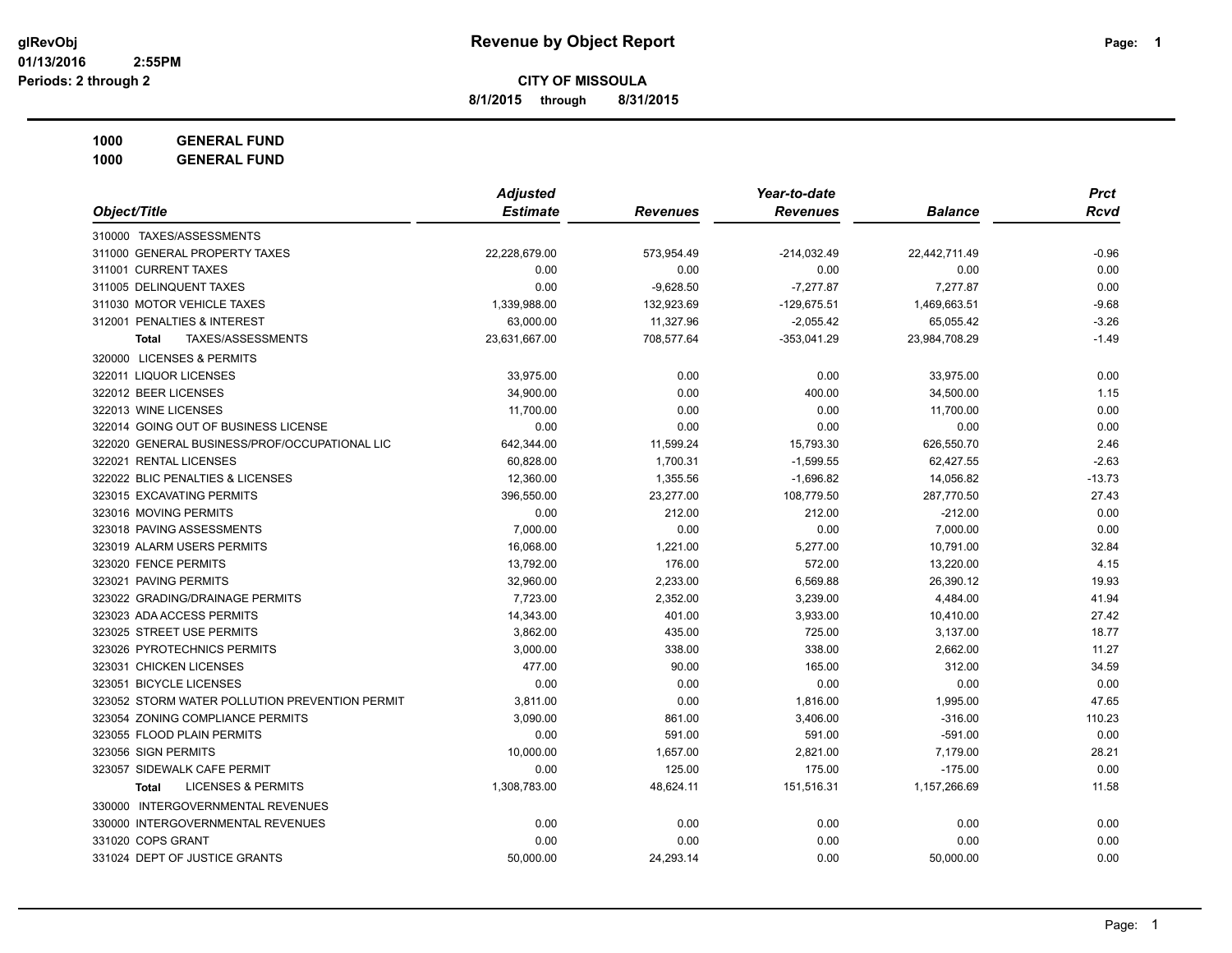**8/1/2015 through 8/31/2015**

| Object/Title                                      | <b>Adjusted</b> |                 | Year-to-date    |                | <b>Prct</b> |
|---------------------------------------------------|-----------------|-----------------|-----------------|----------------|-------------|
|                                                   | <b>Estimate</b> | <b>Revenues</b> | <b>Revenues</b> | <b>Balance</b> | Rcvd        |
| 331025 DV ACCOUNTABILITY PROJECT                  | 0.00            | 0.00            | 0.00            | 0.00           | 0.00        |
| 331050 ISTEA/CTEP GRANT                           | 0.00            | 0.00            | 0.00            | 0.00           | 0.00        |
| 331054 FHWA PL GRANT                              | 0.00            | 0.00            | 0.00            | 0.00           | 0.00        |
| 331055 FTA GRANT                                  | 0.00            | 0.00            | 0.00            | 0.00           | 0.00        |
| 331056 MDT FEDERAL CMAQ                           | 0.00            | 0.00            | 0.00            | 0.00           | 0.00        |
| 331057 TRANSIT-MUTD CMAQ                          | 0.00            | 0.00            | 0.00            | 0.00           | 0.00        |
| 331091 US DOT HMEP GRANT                          | 0.00            | 0.00            | 0.00            | 0.00           | 0.00        |
| 331112 SAFER GRANT                                | 0.00            | 0.00            | 0.00            | 0.00           | 0.00        |
| 331113 *** Title Not Found ***                    | 0.00            | 0.00            | 0.00            | 0.00           | 0.00        |
| 331114 TITLE III GRANT-MSLA CO                    | 14,500.00       | 0.00            | 0.00            | 14,500.00      | 0.00        |
| 331160 SAFE ROUTES TO SCHOOLS fY08 \$82,500       | 0.00            | 0.00            | 0.00            | 0.00           | 0.00        |
| 331170 HISTORICAL PRESERVATION GRANT              | 0.00            | 0.00            | 0.00            | 0.00           | 0.00        |
| 331178 DUI TASK FORCE                             | 0.00            | 0.00            | 0.00            | 0.00           | 0.00        |
| 334014 *** Title Not Found ***                    | 0.00            | 0.00            | 0.00            | 0.00           | 0.00        |
| 334017 SCHOOL RESOURCE OFFICER                    | 240,000.00      | 180,000.00      | 180,000.00      | 60,000.00      | 75.00       |
| 335075 STATE GAMBLING/VIDEO/KENO/BINGO FEES       | 127,650.00      | 0.00            | 0.00            | 127,650.00     | 0.00        |
| 335076 STATE GAMBLING LICENSE FEES                | 0.00            | 0.00            | 0.00            | 0.00           | 0.00        |
| 335077 STATE KENO/BINGO PROCEEDS TAX              | 0.00            | 0.00            | 0.00            | 0.00           | 0.00        |
| 335210 PERSONAL PROPERTY TAX REIMBURSEMENT        | 428,686.00      | 0.00            | 0.00            | 428,686.00     | 0.00        |
| 335230 HB 124 REVENUE                             | 7,773,820.00    | 0.00            | 0.00            | 7,773,820.00   | 0.00        |
| 336021 STATE CONTRIB - POLICE RETIREMENT          | 2,257,772.00    | 168,132.75      | 306,616.35      | 1,951,155.65   | 13.58       |
| 336022 STATE CONTRIB. - FIRE RETIREMENT           | 2,265,164.00    | 189,520.47      | 336,136.88      | 1,929,027.12   | 14.84       |
| 336023 STATE CONTRIB. - PERS                      | 9,986.00        | 890.86          | 1,698.88        | 8,287.12       | 17.01       |
| 336030 COUNTY CONTRIBUTION                        | 0.00            | 0.00            | 0.00            | 0.00           | 0.00        |
| 337009 *** Title Not Found ***                    | 0.00            | 0.00            | 0.00            | 0.00           | 0.00        |
| 337012 LEGAL SERVICES-CONTRACTED/REIMB.           | 0.00            | 0.00            | 0.00            | 0.00           | 0.00        |
| 337013 MUTD SIGN MAINTENANCE AGREEMENT            | 3,000.00        | 0.00            | 0.00            | 3,000.00       | 0.00        |
| 338000 LOCAL SHARING OF TAX INCREMENT             | 0.00            | 0.00            | 0.00            | 0.00           | 0.00        |
| 338100 PLANNING MILLS PASSED THRU COUNTY          | 0.00            | 0.00            | 0.00            | 0.00           | 0.00        |
| 339000 PAYMENT IN LIEU OF TAXES                   | 34,056.00       | 0.00            | 0.00            | 34,056.00      | 0.00        |
| <b>INTERGOVERNMENTAL REVENUES</b><br><b>Total</b> | 13,204,634.00   | 562,837.22      | 824,452.11      | 12,380,181.89  | 6.24        |
| 340000 CHARGES FOR SERVICES                       |                 |                 |                 |                |             |
| 341009 BLDG ADMIN FEES                            | 310,310.00      | 0.00            | 0.00            | 310,310.00     | 0.00        |
| 341010 MISCELLANEOUS COLLECTIONS                  | 350.00          | 0.00            | 0.00            | 350.00         | 0.00        |
| 341011 TRANSPORTATION ADMIN FEES                  | 24,720.00       | 0.00            | 0.00            | 24,720.00      | 0.00        |
| 341012 MAYORS PROCLAMATION FEES                   | 100.00          | 0.00            | 0.00            | 100.00         | 0.00        |
| 341013 AIR FUND FEES                              | 250.00          | 0.00            | 0.00            | 250.00         | 0.00        |
| 341015 SEWER ADMINISTRATION FEES                  | 1,227,202.00    | 0.00            | 0.00            | 1,227,202.00   | 0.00        |
| 341016 MRA ADMINISTRATION FEES                    | 138,879.00      | 0.00            | 0.00            | 138,879.00     | 0.00        |
|                                                   |                 |                 |                 |                |             |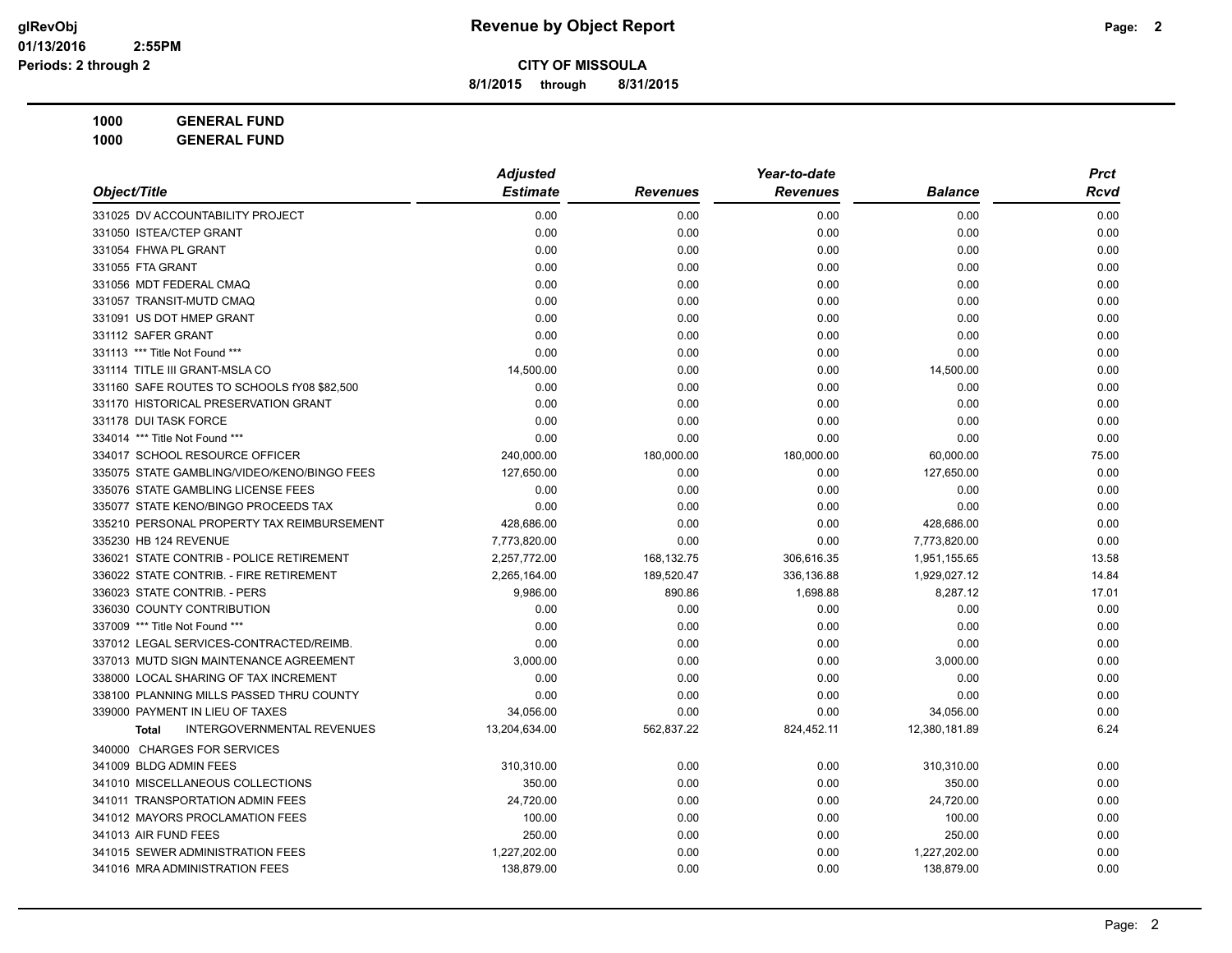**8/1/2015 through 8/31/2015**

| Object/Title                             | <b>Adjusted</b> |                 | Year-to-date    |                | <b>Prct</b> |
|------------------------------------------|-----------------|-----------------|-----------------|----------------|-------------|
|                                          | <b>Estimate</b> | <b>Revenues</b> | <b>Revenues</b> | <b>Balance</b> | Rcvd        |
| 341017 LIGHTING ADMINISTRATION FEES      | 15,452.00       | 0.00            | 0.00            | 15,452.00      | 0.00        |
| 341018 PARKING COMM ADMIN FEES           | 188,805.00      | 0.00            | 0.00            | 188,805.00     | 0.00        |
| 341019 *** Title Not Found ***           | 4,512.00        | 0.00            | 0.00            | 4,512.00       | 0.00        |
| 341021 SID ADMINISTRATION FEES           | 0.00            | 0.00            | 0.00            | 0.00           | 0.00        |
| 341022 PROJECT ADMIN FEES                | 0.00            | 0.00            | 0.00            | 0.00           | 0.00        |
| 341023 PLANNING ADMIN FEES               | 24,720.00       | 0.00            | 0.00            | 24,720.00      | 0.00        |
| 341031 STATE REIMB MUNI COURT            | 0.00            | 0.00            | 0.00            | 0.00           | 0.00        |
| 341041 SEWER EXTENSION RECORDING FEES    | 4,500.00        | 326.00          | 652.00          | 3,848.00       | 14.49       |
| 341052 MUNICIPAL COURT FILING FEES       | 283,400.00      | 34,459.35       | 34,459.35       | 248,940.65     | 12.16       |
| 341055 CRIME VICTIM SURCHARGE            | 2,500.00        | 124.99          | 124.99          | 2,375.01       | 5.00        |
| 341067 SUBDIVISION EXEMPTION AFFIDAVITS  | 0.00            | 600.00          | 1,000.00        | $-1,000.00$    | 0.00        |
| 341068 SUBDIVISON FEES                   | 5,000.00        | 0.00            | 1,213.00        | 3,787.00       | 24.26       |
| 341069 REZONING FEES                     | 5,000.00        | 0.00            | 0.00            | 5,000.00       | 0.00        |
| 341070 DESIGN REVIEW BOARD               | 15,000.00       | 938.61          | 3,634.09        | 11,365.91      | 24.23       |
| 341071 BOARD OF ADJUST. ZONING, SIGNS    | 0.00            | 0.00            | 0.00            | 0.00           | 0.00        |
| 341072 FLOOD PLAIN-0THER FEES            | 0.00            | 0.00            | 0.00            | 0.00           | 0.00        |
| 341073 FIRE PLAN CHECK FEES              | 27,981.00       | 1,098.00        | 5,188.00        | 22,793.00      | 18.54       |
| 341074 FIRE INSPECTION FEES              | 25,000.00       | 1,754.00        | 9,852.00        | 15,148.00      | 39.41       |
| 341076 ENGINEERING PLAN CHECK FEES       | 33,478.00       | 3,053.00        | 7,922.00        | 25,556.00      | 23.66       |
| 341077 ZONING COMPLIANCE INSPECTIONS     | 0.00            | 0.00            | 0.00            | 0.00           | 0.00        |
| 341078 ENGINEERING MAP FEES              | 120.00          | 10.00           | 20.00           | 100.00         | 16.67       |
| 341079 GREASE INTERCEPTOR APPEAL FEES    | 2,000.00        | 0.00            | 0.00            | 2,000.00       | 0.00        |
| 341090 STREET VACATION PETITION FEES     | 0.00            | 0.00            | 0.00            | 0.00           | 0.00        |
| 341091 INSPECTION CODE BOOKS & COPIES    | 0.00            | 0.00            | 0.00            | 0.00           | 0.00        |
| 341100 GRANT ADMINISTRATION SERVICE FEES | 0.00            | 0.00            | 0.00            | 0.00           | 0.00        |
| 342010 POLICE/BID AGREEMENT              | 0.00            | 0.00            | 0.00            | 0.00           | 0.00        |
| 342012 PD REIMBURSABLE SERVICES          | 0.00            | 0.00            | 0.00            | 0.00           | 0.00        |
| 342013 SECURITY INVEST FEES              | 11,000.00       | 1,242.25        | 2,072.75        | 8,927.25       | 18.84       |
| 342014 POLICE DEPARTMENT SERVICE FEES    | 15,000.00       | 1,562.00        | 2,574.00        | 12,426.00      | 17.16       |
| 342015 POLICE OVERTIME FEES              | 84,000.00       | 10,694.68       | 11,774.43       | 72,225.57      | 14.02       |
| 342016 POLICE TRAINING FEES              | 36,000.00       | 80.00           | 1,454.00        | 34,546.00      | 4.04        |
| 342017 CATERING FEES                     | 7,200.00        | 105.00          | 1,575.00        | 5,625.00       | 21.88       |
| 342018 DESK REPORTS                      | 20,000.00       | 4,343.00        | 5,535.00        | 14,465.00      | 27.68       |
| 342019 ABANDONED VEHICLE REVENUE FEES    | 12,500.00       | 125.00          | 490.00          | 12,010.00      | 3.92        |
| 342020 FIRE DEPARTMENT FEES              | 100.00          | 134.50          | 134.50          | $-34.50$       | 134.50      |
| 342021 CPR EDUCATION PROGRAM             | 7,435.00        | 980.00          | 980.00          | 6,455.00       | 13.18       |
| 342022 OUTSIDE HIRES                     | 524,890.00      | 3,126.77        | 1,699.30        | 523,190.70     | 0.32        |
| 342060 BIKE PROGRAM SALES & FEES         | 2,700.00        | 0.00            | 0.00            | 2,700.00       | 0.00        |
| 343000 PW REIMBURSABLE SERVICES          | 31,258.00       | 0.00            | 0.00            | 31,258.00      | 0.00        |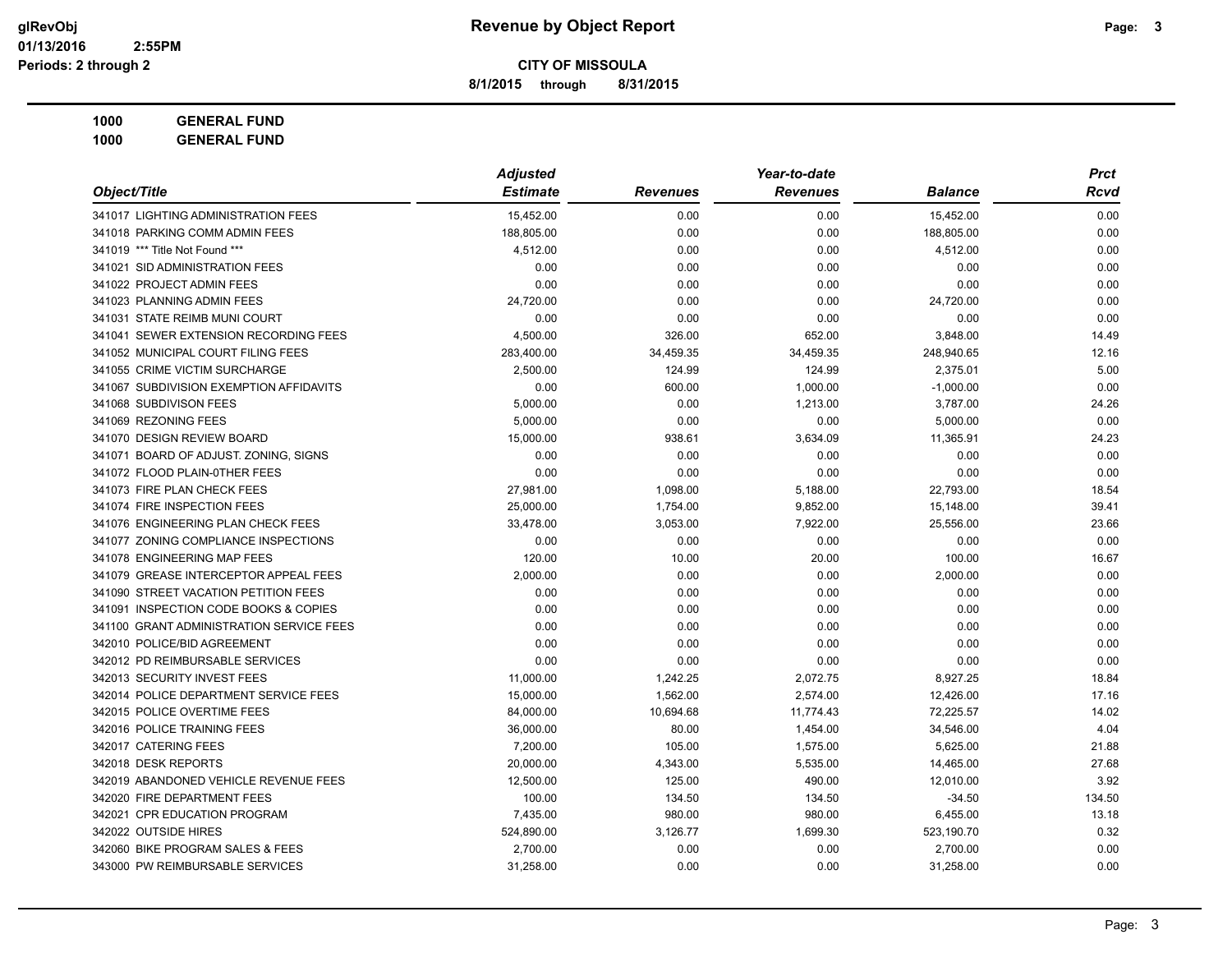**8/1/2015 through 8/31/2015**

|                                             | <b>Adjusted</b> |                 | Year-to-date    |                | <b>Prct</b> |  |
|---------------------------------------------|-----------------|-----------------|-----------------|----------------|-------------|--|
| Object/Title                                | <b>Estimate</b> | <b>Revenues</b> | <b>Revenues</b> | <b>Balance</b> | <b>Rcvd</b> |  |
| 343001 SIGN FABRICATION & CONTRACTS         | 500.00          | 0.00            | 0.00            | 500.00         | 0.00        |  |
| 343002 OTHER AGENCIES - VEH MAINT           | 48,000.00       | 71.10           | 79.50           | 47,920.50      | 0.17        |  |
| 343003 STATE PAYMENT - TRAFFIC COUNTS       | 4,450.00        | 0.00            | 0.00            | 4,450.00       | 0.00        |  |
| 343004 SPECIAL STATE CONTRACTS              | 80,000.00       | 0.00            | 0.00            | 80,000.00      | 0.00        |  |
| 343006 OTHER GOVT AGENCY-STREET PROJECTS    | 98,318.00       | 0.00            | 0.00            | 98,318.00      | 0.00        |  |
| 343008 PRIVATE COMPANY STREET PAYMENTS      | 0.00            | 0.00            | 0.00            | 0.00           | 0.00        |  |
| 343010 STREET DEPT SALES & SERVICES         | 19,195.00       | 0.00            | 0.00            | 19,195.00      | 0.00        |  |
| 343013 SNOW REMOVAL FEES                    | 1,500.00        | 71.41           | 0.00            | 1,500.00       | 0.00        |  |
| 343018 *** Title Not Found ***              | 0.00            | 0.00            | 0.00            | 0.00           | 0.00        |  |
| 343080 STATE MAINTENANCE CONTRACT           | 530,082.00      | 0.00            | 0.00            | 530,082.00     | 0.00        |  |
| 343082 MDT URBAN PROJECTS                   | 0.00            | 0.00            | 0.00            | 0.00           | 0.00        |  |
| 343083 CONTRACT SEWER APPLICATIONS          | 0.00            | 0.00            | 0.00            | 0.00           | 0.00        |  |
| 343084 STREET MAINTENANCE MATERIALS REIMB   | 55,500.00       | 0.00            | 0.00            | 55,500.00      | 0.00        |  |
| 343097 SIDEWALK AND CURB FEES               | 340,000.00      | 29,314.23       | 91,999.36       | 248,000.64     | 27.06       |  |
| 343311 SALE OF NICHES                       | 3,200.00        | 0.00            | 0.00            | 3,200.00       | 0.00        |  |
| 343320 CEMETERY - SALE OF PLOTS             | 12,870.00       | 1,400.00        | 1,900.00        | 10,970.00      | 14.76       |  |
| 343321 CEMETERY FOUNDATIONS                 | 1,570.00        | 630.00          | 665.00          | 905.00         | 42.36       |  |
| 343322 CEMETERY FLOWER CARE                 | 4,250.00        | 0.00            | 0.00            | 4,250.00       | 0.00        |  |
| 343323 CEMETERY - LINER INSTALL FEES        | 5,580.00        | 700.00          | 2,200.00        | 3,380.00       | 39.43       |  |
| 343324 OTHER CEMETERY FEES                  | 1,500.00        | 300.00          | 450.00          | 1,050.00       | 30.00       |  |
| 343325 2ND INTERMENT RIGHT                  | 0.00            | 200.00          | 400.00          | $-400.00$      | 0.00        |  |
| 343340 CEMETERY - OPENINGS & CLOSINGS       | 10,950.00       | 850.00          | 2,325.00        | 8,625.00       | 21.23       |  |
| 343350 CEMETERY CARE, FEES                  | 24,000.00       | 0.00            | 0.00            | 24,000.00      | 0.00        |  |
| 343360 WEED CONTROL                         | 3,000.00        | 0.00            | 0.00            | 3,000.00       | 0.00        |  |
| 346029 PARKS PETTY CASH FUND                | 0.00            | 0.00            | 0.00            | 0.00           | 0.00        |  |
| 346031 RECREATION FEES                      | 166,294.00      | 25,595.85       | 41,012.50       | 125,281.50     | 24.66       |  |
| 346033 PARK FEES/FACILITY RENTALS           | 170,000.00      | 6,150.45        | 15,469.81       | 154,530.19     | 9.10        |  |
| 346034 GROUNDS MAINTENANCE CONTRACT         | 0.00            | 0.00            | 0.00            | 0.00           | 0.00        |  |
| 346036 PARK CONCESSION FEES                 | 3,000.00        | 484.13          | 540.44          | 2,459.56       | 18.01       |  |
| 346037 YOUTH DRUG COURT CONTRACT            | 11,700.00       | 0.00            | 0.00            | 11,700.00      | 0.00        |  |
| 346050 COUNTY PLAYGROUND CONTRACT           | 3,150.00        | 0.00            | 0.00            | 3,150.00       | 0.00        |  |
| 346051 MONTANA PARKS/REC CONFERENCE 2012    | 4,500.00        | 333.40          | 333.40          | 4,166.60       | 7.41        |  |
| 346070 RECREATION GENERAL MERCHANDISE       | 0.00            | 0.00            | 0.00            | 0.00           | 0.00        |  |
| <b>CHARGES FOR SERVICES</b><br><b>Total</b> | 4,694,471.00    | 130,857.72      | 249,729.42      | 4,444,741.58   | 5.32        |  |
| 350000 FINES & FORFEITURES                  |                 |                 |                 |                |             |  |
| 351022 LAW ENFORCEMENT ACADEMY SURCHARGE #5 | 0.00            | 6,546.95        | 6,546.95        | $-6,546.95$    | 0.00        |  |
| 351031 TRAFFIC FINES                        | 1,325,000.00    | 108,971.41      | 108,971.41      | 1,216,028.59   | 8.22        |  |
| 351032 SURCHARGE ON FINES                   | 129,089.00      | 9,498.81        | 9,498.81        | 119,590.19     | 7.36        |  |
| 351034 CELLULAR PHONE FINES                 | 80,000.00       | 21,804.00       | 21,804.00       | 58,196.00      | 27.26       |  |
|                                             |                 |                 |                 |                |             |  |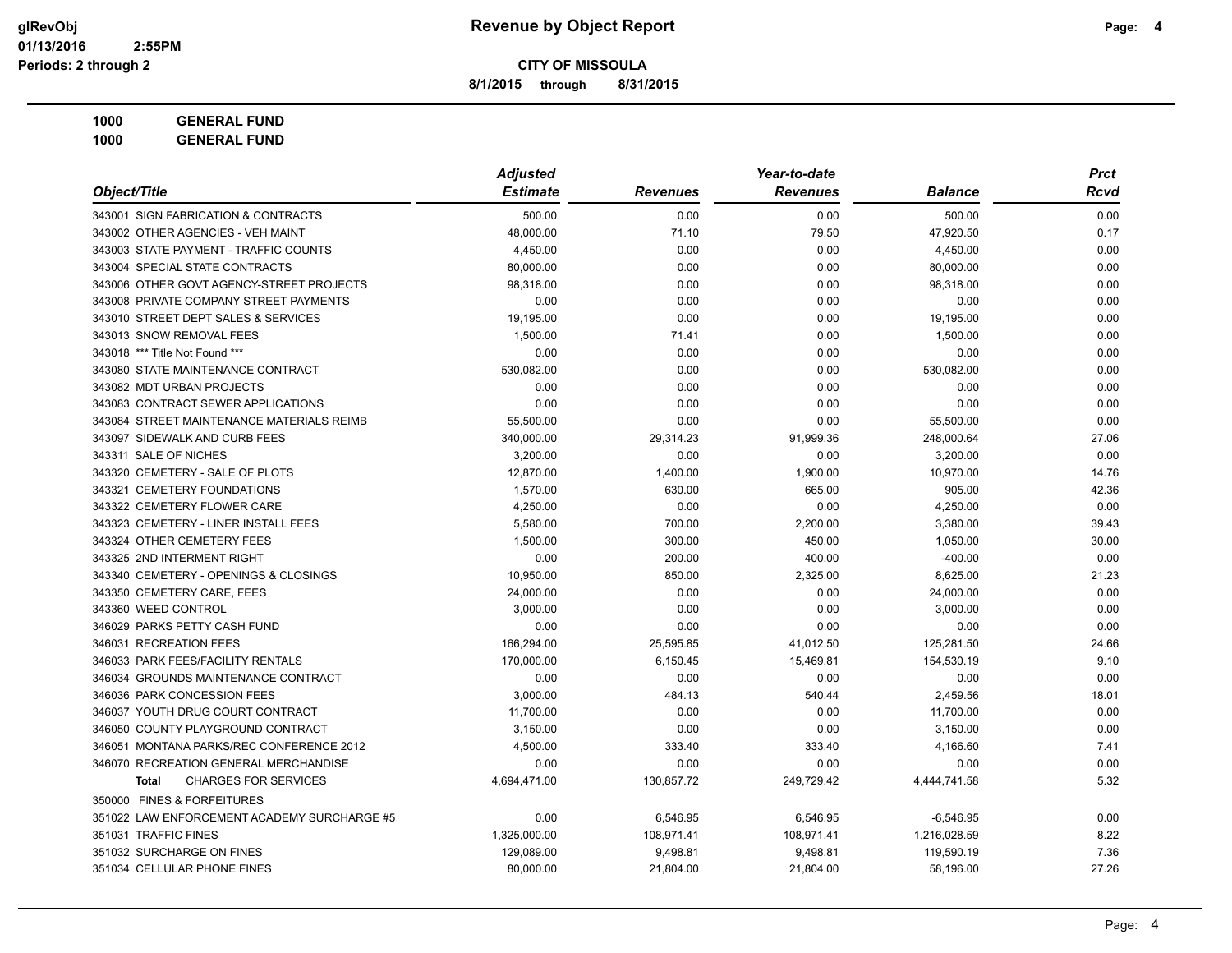**8/1/2015 through 8/31/2015**

|                                                | <b>Adjusted</b> | Year-to-date    |                 |                | <b>Prct</b> |
|------------------------------------------------|-----------------|-----------------|-----------------|----------------|-------------|
| Object/Title                                   | <b>Estimate</b> | <b>Revenues</b> | <b>Revenues</b> | <b>Balance</b> | Rcvd        |
| 351035 CELL PHONE FINES: EDUCATION             | 0.00            | 0.00            | 0.00            | 0.00           | 0.00        |
| 355000 FALSE ALARM PENALTY                     | 10,000.00       | 936.00          | 1,144.00        | 8,856.00       | 11.44       |
| <b>FINES &amp; FORFEITURES</b><br><b>Total</b> | 1,544,089.00    | 147,757.17      | 147,965.17      | 1,396,123.83   | 9.58        |
| 360000 MISCELLANEOUS REVENUES                  |                 |                 |                 |                |             |
| 360000 MISCELLANEOUS REVENUES                  | 0.00            | 0.00            | 0.00            | 0.00           | 0.00        |
| 360001 COPIES                                  | 2,200.00        | 394.75          | 429.75          | 1,770.25       | 19.53       |
| 360002 PHONES                                  | 0.00            | 0.00            | 0.00            | 0.00           | 0.00        |
| 360003 MMIA REIMBURSEMENT-ATTORNEY             | 0.00            | 0.00            | 101.42          | $-101.42$      | 0.00        |
| 360010 MISCELLANEOUS                           | 15,000.00       | 582.93          | 1,678.59        | 13,321.41      | 11.19       |
| 360011 ENERGY REBATES FOR COMPUTER UPGRADES    | 0.00            | 0.00            | 0.00            | 0.00           | 0.00        |
| 360050 OVER/SHORT                              | 0.00            | 0.00            | 0.00            | 0.00           | 0.00        |
| 360100 REFUNDS                                 | 200.00          | 0.00            | 0.00            | 200.00         | 0.00        |
| 362000 OTHER MISCELLANEOUS REVENUE             | 8,000.00        | 0.00            | 0.00            | 8,000.00       | 0.00        |
| 362001 MUNICIPAL COURT BAD CHECK CHARGES       | 0.00            | 0.00            | 0.00            | 0.00           | 0.00        |
| 362002 BAD CHECK CHARGES                       | 500.00          | 45.00           | 45.00           | 455.00         | 9.00        |
| 362003 US BANK FEE REIMBURSEMENT               | 0.00            | 0.00            | 0.00            | 0.00           | 0.00        |
| 362004 URD III FACADE IMPROVEMENT LOAN REC     | 0.00            | 0.00            | 0.00            | 0.00           | 0.00        |
| 362011 SALE OF UNCLAIMED PROPERTY              | 0.00            | 0.00            | 0.00            | 0.00           | 0.00        |
| 362012 REC/GREEN TAG PROGRAM                   | 300.00          | 0.00            | 0.00            | 300.00         | 0.00        |
| 364012 SALE OF SURPLUS PROPERTY                | 40,000.00       | 0.00            | 0.00            | 40,000.00      | 0.00        |
| 364040 INSURANCE AND DAMAGE RECOVERY           | 40,000.00       | 645.63          | 721.87          | 39,278.13      | 1.80        |
| 364041 WORKERS COMPENSATION REIMBURSEMENT      | 2,500.00        | 0.00            | 0.00            | 2,500.00       | 0.00        |
| 364042 EXPENDITURE REIMBURSEMENTS              | 1,200.00        | 0.00            | 0.00            | 1,200.00       | 0.00        |
| 364043 RATTLESNAKE CORRIDOR REIMBURSEMENT      | 10,000.00       | 1,144.00        | 1,716.00        | 8,284.00       | 17.16       |
| 364044 EMERGENCY RESPONSE REIMBURSEMENT        | 50,000.00       | 0.00            | 0.00            | 50,000.00      | 0.00        |
| 364047 MMIA EXPENDITURE REIMBURSEMENT          | 0.00            | 0.00            | 0.00            | 0.00           | 0.00        |
| 364051 DOT RADAR GRANT                         | 0.00            | 0.00            | 0.00            | 0.00           | 0.00        |
| 364053 EXPENDITURE REIMB-FIRE SERVICES         | 0.00            | 0.00            | 0.00            | 0.00           | 0.00        |
| 364060 REIMB LETTER OF CREDIT-709 PARKVIEW     | 0.00            | 0.00            | 0.00            | 0.00           | 0.00        |
| 364061 REIMB LETTER OF CREDIT-LINNEA LANE      | 0.00            | 0.00            | 0.00            | 0.00           | 0.00        |
| 365000 DONATIONS                               | 0.00            | 0.00            | 0.00            | 0.00           | 0.00        |
| 365003 DONATIONS - SMOKE ALARMS                | 0.00            | 0.00            | 0.00            | 0.00           | 0.00        |
| 365004 GRANT CR TRAIL ASSN DONATION            | 0.00            | 0.00            | 0.00            | 0.00           | 0.00        |
| 365015 DONATIONS - COMBAT CHALLENGE            | 0.00            | 0.00            | 0.00            | 0.00           | 0.00        |
| 365016 LOCAL MATCH MDT                         | 0.00            | 0.00            | 0.00            | 0.00           | 0.00        |
| 365017 LOCAL MATCH TRANSIT                     | 0.00            | 0.00            | 0.00            | 0.00           | 0.00        |
| 365018 DONATIONS - THERMAL IMAGING             | 0.00            | 0.00            | 0.00            | 0.00           | 0.00        |
| 365021 COMBAT CHALLENGE DONATIONS              | 0.00            | 0.00            | 0.00            | 0.00           | 0.00        |
| 365022 NEIGHBORHOOD COUNCIL DONATIONS          | 0.00            | 0.00            | 0.00            | 0.00           | 0.00        |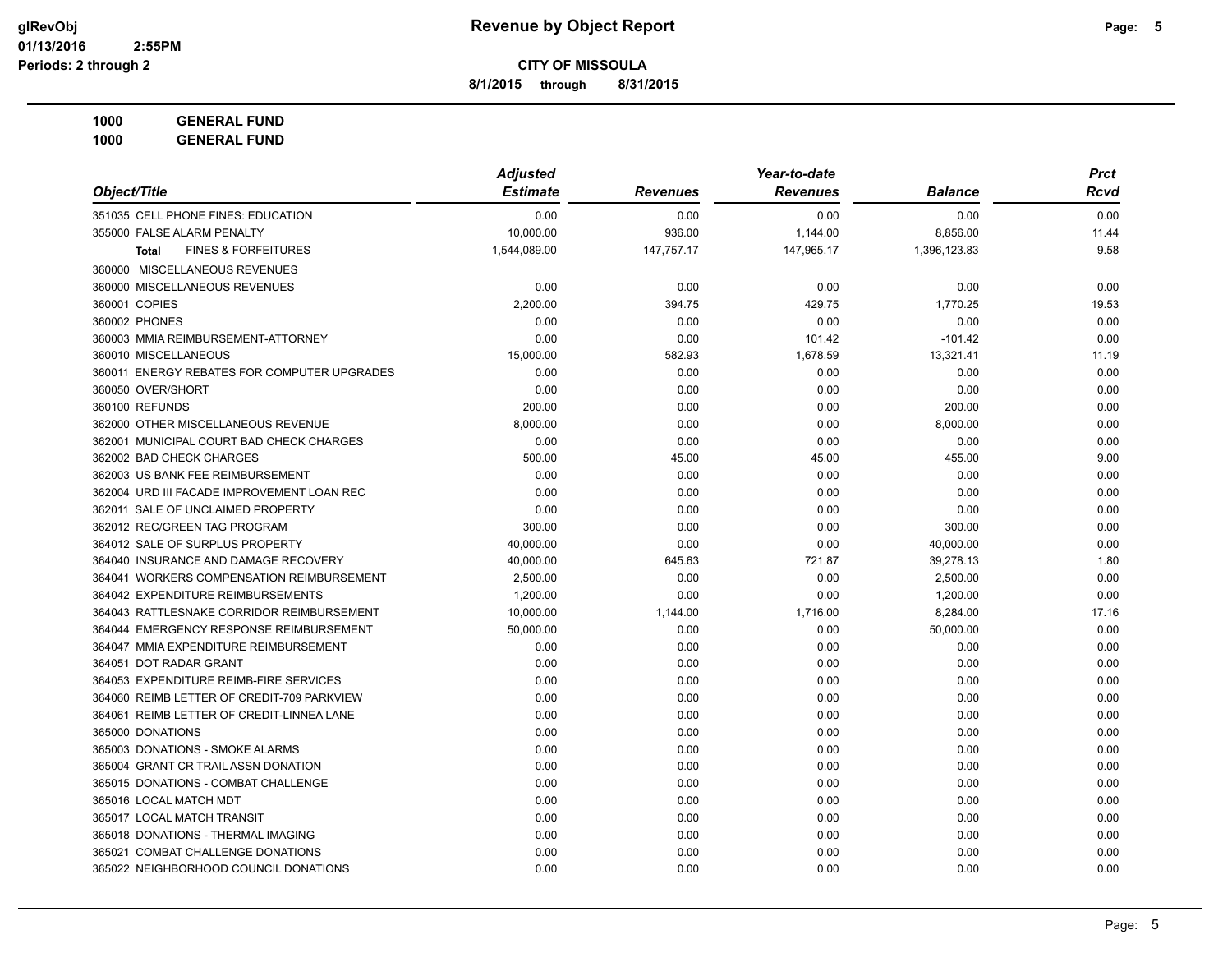**8/1/2015 through 8/31/2015**

|                                                    | <b>Adjusted</b> |                 | Year-to-date    |                | <b>Prct</b> |
|----------------------------------------------------|-----------------|-----------------|-----------------|----------------|-------------|
| Object/Title                                       | <b>Estimate</b> | <b>Revenues</b> | <b>Revenues</b> | <b>Balance</b> | <b>Rcvd</b> |
| 368000 SALE OF COINS                               | 0.00            | 0.00            | 0.00            | 0.00           | 0.00        |
| 368001 SALE OF POLICE PROMOTIONS                   | 0.00            | 0.00            | 0.00            | 0.00           | 0.00        |
| 368002 SALE OF FIRE PROMOTIONS                     | 0.00            | 0.00            | 0.00            | 0.00           | 0.00        |
| MISCELLANEOUS REVENUES<br><b>Total</b>             | 169,900.00      | 2,812.31        | 4,692.63        | 165,207.37     | 2.76        |
| 370000 INVESTMENTS & ROYALTY EARNINGS              |                 |                 |                 |                |             |
| 371010 INTEREST ON INVESTMENTS                     | 3,500.00        | 275.11          | 275.11          | 3,224.89       | 7.86        |
| 371020 GAIN/LOSS IN MARKET VALUE OF INVESTMENTS    | 0.00            | 0.00            | 0.00            | 0.00           | 0.00        |
| <b>INVESTMENTS &amp; ROYALTY EARNINGS</b><br>Total | 3,500.00        | 275.11          | 275.11          | 3,224.89       | 7.86        |
| 380000 OTHER FINANCING SOURCES                     |                 |                 |                 |                |             |
| 381070 PROCEEDS FROM NOTES/LOANS/INTERCAP          | 0.00            | 0.00            | 0.00            | 0.00           | 0.00        |
| 381090 PROCEEDS FROM CAPITAL LEASE                 | 0.00            | 0.00            | 0.00            | 0.00           | 0.00        |
| 382010 SALE OF FIXED ASSETS                        | 0.00            | 0.00            | 0.00            | 0.00           | 0.00        |
| 383000 OPERATING TRANSFERS                         | 0.00            | 0.00            | 0.00            | 0.00           | 0.00        |
| 383001 TRANS FR FLUSHING DISTRICT                  | 27,281.00       | 0.00            | 0.00            | 27,281.00      | 0.00        |
| 383002 TRANS FR GAS TAX                            | 564,000.00      | 0.00            | 0.00            | 564,000.00     | 0.00        |
| 383003 TRANS FR COMPREHENSIVE INSURANCE LEVY       | 0.00            | 0.00            | 0.00            | 0.00           | 0.00        |
| 383004 TRANS FR EMPLOYEE HEALTH INSURANCE LEVY     | 4,409,908.00    | 0.00            | 0.00            | 4,409,908.00   | 0.00        |
| 383007 TRANS FR CABLE FRANCHISE                    | 251,433.00      | 0.00            | 0.00            | 251,433.00     | 0.00        |
| 383008 TRANS FR RUSSELL PARK DISTRICT              | 0.00            | 0.00            | 0.00            | 0.00           | 0.00        |
| 383009 TRANS FR TITLE I                            | 0.00            | 0.00            | 0.00            | 0.00           | 0.00        |
| 383010 TRANS FR CIP                                | 0.00            | 0.00            | 0.00            | 0.00           | 0.00        |
| 383011 TRANS FR SID REVOLVING                      | 100,000.00      | 0.00            | 0.00            | 100,000.00     | 0.00        |
| 383014 TRANS FR MRA                                | 0.00            | 0.00            | 0.00            | 0.00           | 0.00        |
| 383015 TRANS FR MPC                                | 0.00            | 0.00            | 0.00            | 0.00           | 0.00        |
| 383017 TRANS FR BUILDING                           | 0.00            | 0.00            | 0.00            | 0.00           | 0.00        |
| 383018 TRANS FR WILLOWWOOD PARK DISTRICT           | 0.00            | 0.00            | 0.00            | 0.00           | 0.00        |
| 383020 TRANS FR CEMETERY CARE                      | 9,545.00        | 0.00            | 0.00            | 9,545.00       | 0.00        |
| 383021 TRANS FR P&R TRAILS DEVLP                   | 50,000.00       | 0.00            | 0.00            | 50,000.00      | 0.00        |
| 383024 TRANS FR SEWER CLEARING                     | 0.00            | 0.00            | 0.00            | 0.00           | 0.00        |
| 383027 TRANS FR URD                                | 0.00            | 0.00            | 0.00            | 0.00           | 0.00        |
| 383028 TRANS FROM GF FOR HEALTH RESERVE            | 0.00            | 0.00            | 0.00            | 0.00           | 0.00        |
| 383046 TRANS FR PARKS MAINTENANCE DIST             | 0.00            | 0.00            | 0.00            | 0.00           | 0.00        |
| 383047 TRANS FR STREET MAINTENANCE DISTRICT        | 0.00            | 0.00            | 0.00            | 0.00           | 0.00        |
| 383050 TRANSFER FROM IMPACT FEES                   | 0.00            | 0.00            | 0.00            | 0.00           | 0.00        |
| 383065 TRANSFER FROM WWTF                          | 0.00            | 0.00            | 0.00            | 0.00           | 0.00        |
| OTHER FINANCING SOURCES<br><b>Total</b>            | 5,412,167.00    | 0.00            | 0.00            | 5,412,167.00   | 0.00        |
| 390000 INTERNAL SERVICES                           |                 |                 |                 |                |             |
| 399999 NEW REQUESTS FUNDING                        | 0.00            | 0.00            | 0.00            | 0.00           | 0.00        |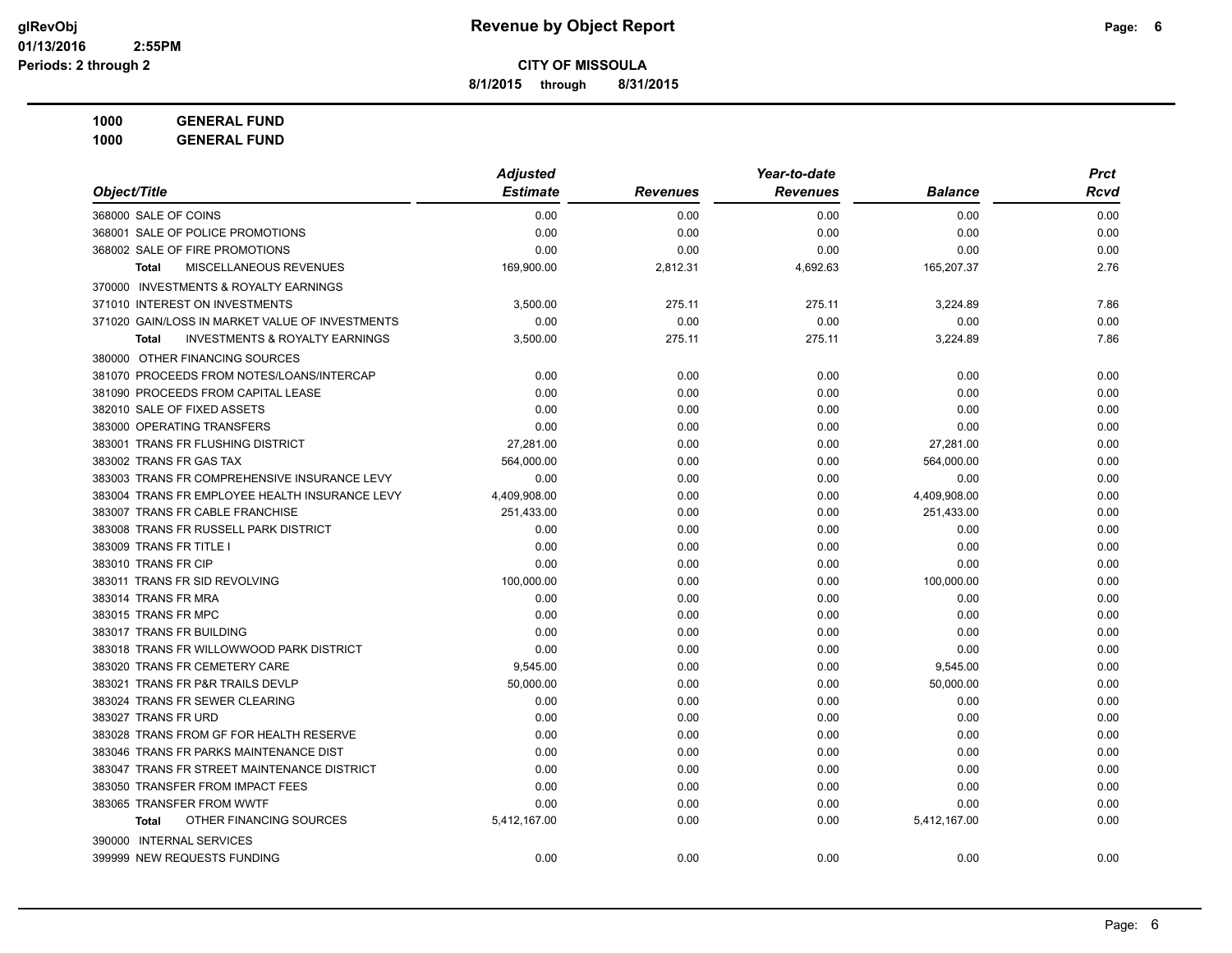**01/13/2016 2:55PM Periods: 2 through 2**

# **glRevObj Revenue by Object Report Page: 7**

**CITY OF MISSOULA 8/1/2015 through 8/31/2015**

|              |                          | <b>Adjusted</b> |                 | Year-to-date    |                | Prct |
|--------------|--------------------------|-----------------|-----------------|-----------------|----------------|------|
| Object/Title |                          | Estimate        | <b>Revenues</b> | <b>Revenues</b> | <b>Balance</b> | Rcvd |
| <b>Total</b> | <b>INTERNAL SERVICES</b> | 0.00            | 0.00            | 0.00            | 0.00           | 0.00 |
| Total        | <b>GENERAL FUND</b>      | 49,969,211.00   | 1,601,741.28    | 1,025,589.46    | 48,943,621.54  | 2.05 |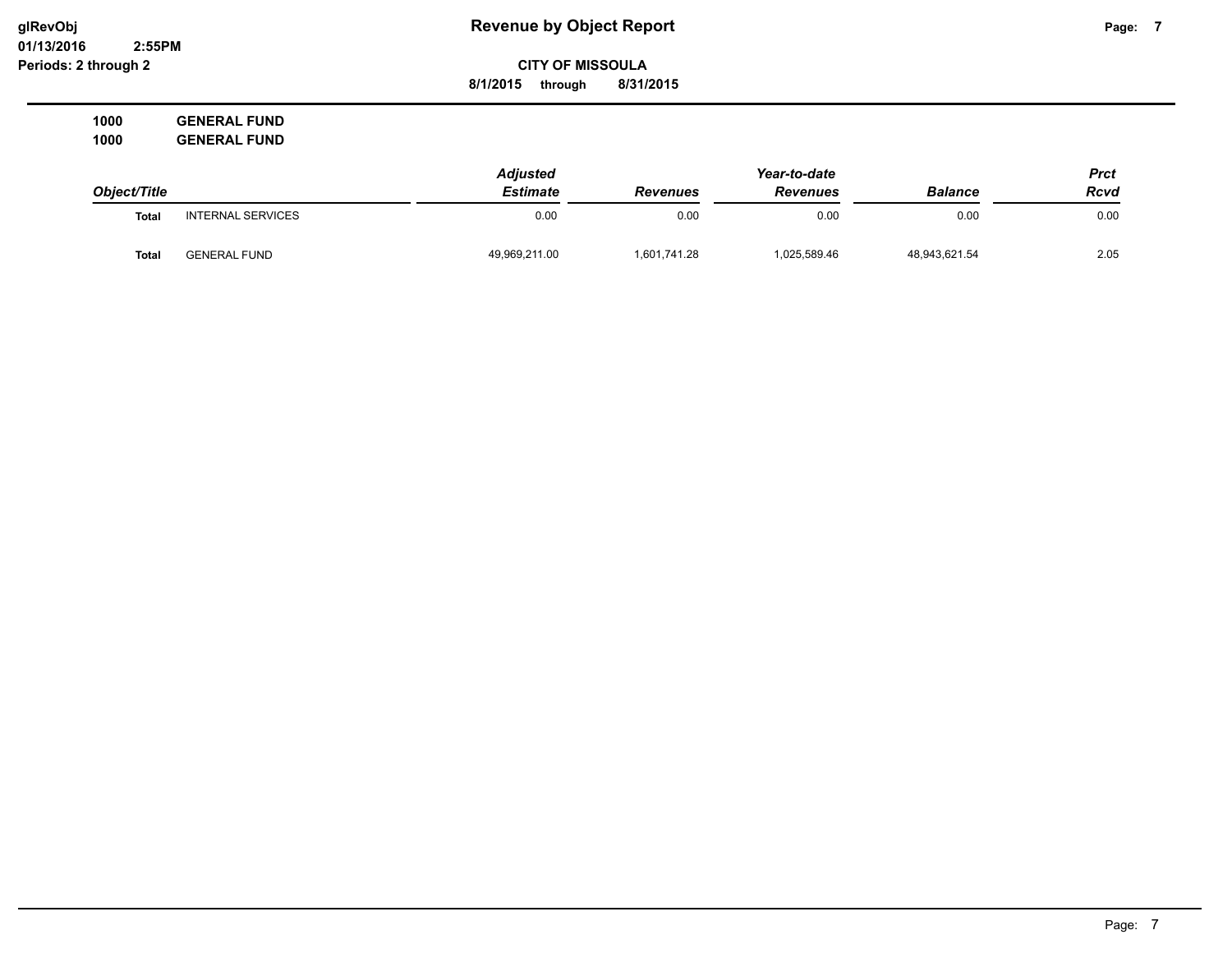**8/1/2015 through 8/31/2015**

|                                               | <b>Adjusted</b> |                 | Year-to-date    |                | <b>Prct</b> |
|-----------------------------------------------|-----------------|-----------------|-----------------|----------------|-------------|
| Object/Title                                  | <b>Estimate</b> | <b>Revenues</b> | <b>Revenues</b> | <b>Balance</b> | Rcvd        |
| 310000 TAXES/ASSESSMENTS                      |                 |                 |                 |                |             |
| 311000 GENERAL PROPERTY TAXES                 | 22,228,679.00   | 573,954.49      | $-214,032.49$   | 22,442,711.49  | $-0.96$     |
| 311001 CURRENT TAXES                          | 0.00            | 0.00            | 0.00            | 0.00           | 0.00        |
| 311005 DELINQUENT TAXES                       | 0.00            | $-9,628.50$     | $-7,277.87$     | 7,277.87       | 0.00        |
| 311030 MOTOR VEHICLE TAXES                    | 1,339,988.00    | 132,923.69      | $-129,675.51$   | 1,469,663.51   | $-9.68$     |
| 312001 PENALTIES & INTEREST                   | 63,000.00       | 11,327.96       | $-2,055.42$     | 65,055.42      | $-3.26$     |
| <b>TAXES/ASSESSMENTS</b><br><b>Total</b>      | 23,631,667.00   | 708,577.64      | $-353,041.29$   | 23,984,708.29  | $-1.49$     |
| 320000 LICENSES & PERMITS                     |                 |                 |                 |                |             |
| 322011 LIQUOR LICENSES                        | 33,975.00       | 0.00            | 0.00            | 33,975.00      | 0.00        |
| 322012 BEER LICENSES                          | 34,900.00       | 0.00            | 400.00          | 34,500.00      | 1.15        |
| 322013 WINE LICENSES                          | 11,700.00       | 0.00            | 0.00            | 11,700.00      | 0.00        |
| 322014 GOING OUT OF BUSINESS LICENSE          | 0.00            | 0.00            | 0.00            | 0.00           | 0.00        |
| 322020 GENERAL BUSINESS/PROF/OCCUPATIONAL LIC | 642,344.00      | 11,599.24       | 15,793.30       | 626,550.70     | 2.46        |
| 322021 RENTAL LICENSES                        | 60,828.00       | 1,700.31        | $-1,599.55$     | 62,427.55      | $-2.63$     |
| 322022 BLIC PENALTIES & LICENSES              | 12,360.00       | 1,355.56        | $-1,696.82$     | 14,056.82      | $-13.73$    |
| 323015 EXCAVATING PERMITS                     | 396,550.00      | 23,277.00       | 108,779.50      | 287,770.50     | 27.43       |
| 323016 MOVING PERMITS                         | 0.00            | 212.00          | 212.00          | $-212.00$      | 0.00        |
| 323018 PAVING ASSESSMENTS                     | 7,000.00        | 0.00            | 0.00            | 7,000.00       | 0.00        |
| 323019 ALARM USERS PERMITS                    | 16,068.00       | 1,221.00        | 5,277.00        | 10,791.00      | 32.84       |
| 323020 FENCE PERMITS                          | 13,792.00       | 176.00          | 572.00          | 13,220.00      | 4.15        |
| 323021 PAVING PERMITS                         | 32,960.00       | 2,233.00        | 6,569.88        | 26,390.12      | 19.93       |
| 323022 GRADING/DRAINAGE PERMITS               | 7,723.00        | 2,352.00        | 3,239.00        | 4,484.00       | 41.94       |
| 323023 ADA ACCESS PERMITS                     | 14,343.00       | 401.00          | 3,933.00        | 10,410.00      | 27.42       |
| 323025 STREET USE PERMITS                     | 3,862.00        | 435.00          | 725.00          | 3,137.00       | 18.77       |
| 323026 PYROTECHNICS PERMITS                   | 3,000.00        | 338.00          | 338.00          | 2,662.00       | 11.27       |
| 323031 CHICKEN LICENSES                       | 477.00          | 90.00           | 165.00          | 312.00         | 34.59       |
| 323051 BICYCLE LICENSES                       | 0.00            | 0.00            | 0.00            | 0.00           | 0.00        |
| 323052 STORM WATER POLLUTION PREVENTION PERM  | 3,811.00        | 0.00            | 1,816.00        | 1,995.00       | 47.65       |
| 323054 ZONING COMPLIANCE PERMITS              | 3,090.00        | 861.00          | 3,406.00        | $-316.00$      | 110.23      |
| 323055 FLOOD PLAIN PERMITS                    | 0.00            | 591.00          | 591.00          | $-591.00$      | 0.00        |
| 323056 SIGN PERMITS                           | 10,000.00       | 1,657.00        | 2,821.00        | 7,179.00       | 28.21       |
| 323057 SIDEWALK CAFE PERMIT                   | 0.00            | 125.00          | 175.00          | $-175.00$      | 0.00        |
| <b>LICENSES &amp; PERMITS</b><br><b>Total</b> | 1,308,783.00    | 48,624.11       | 151,516.31      | 1,157,266.69   | 11.58       |
| 330000 INTERGOVERNMENTAL REVENUES             |                 |                 |                 |                |             |
| 330000 INTERGOVERNMENTAL REVENUES             | 0.00            | 0.00            | 0.00            | 0.00           | 0.00        |
| 331020 COPS GRANT                             | 0.00            | 0.00            | 0.00            | 0.00           | 0.00        |
| 331024 DEPT OF JUSTICE GRANTS                 | 50,000.00       | 24,293.14       | 0.00            | 50,000.00      | 0.00        |
| 331025 DV ACCOUNTABILITY PROJECT              | 0.00            | 0.00            | 0.00            | 0.00           | 0.00        |
| 331050 ISTEA/CTEP GRANT                       | 0.00            | 0.00            | 0.00            | 0.00           | 0.00        |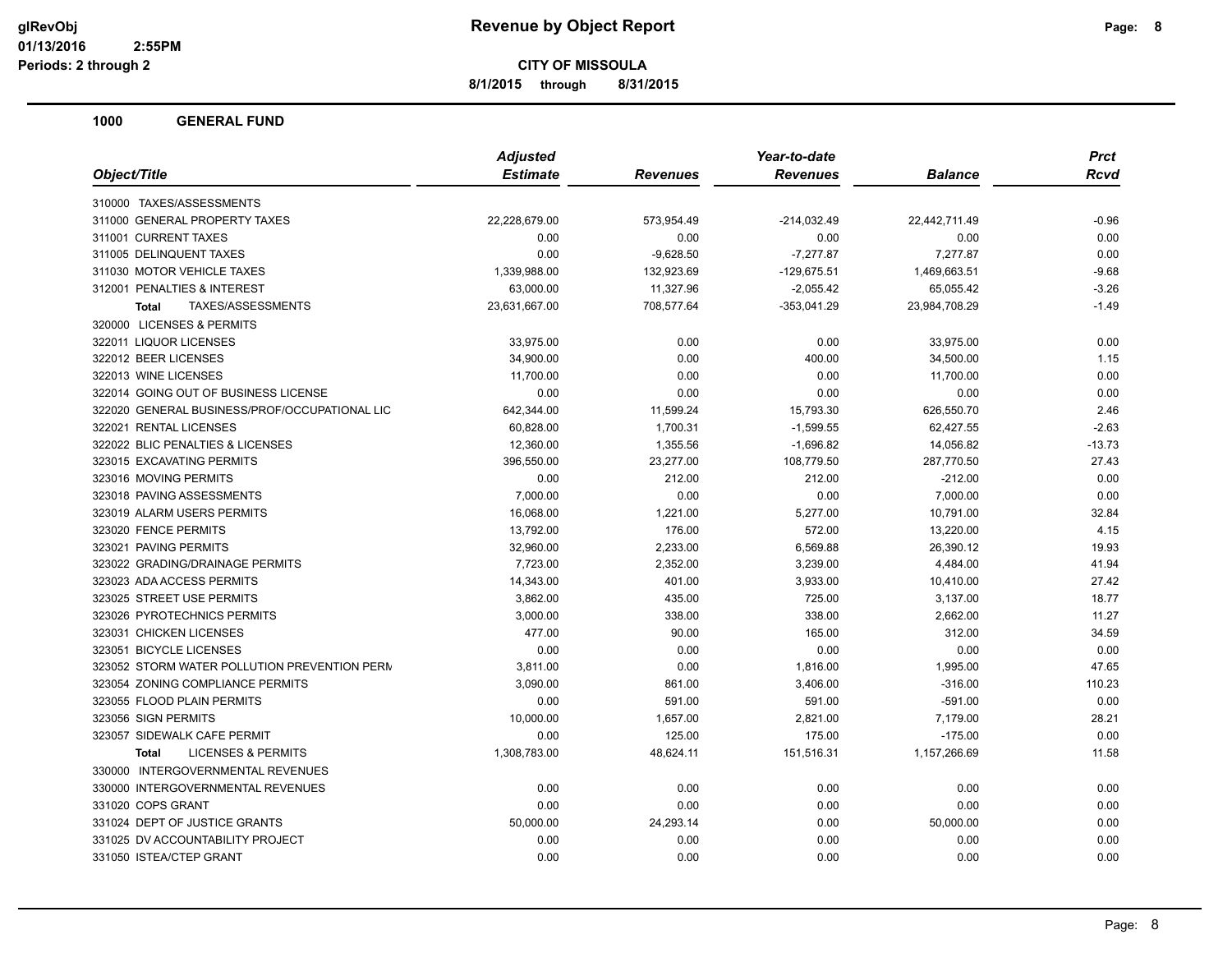**8/1/2015 through 8/31/2015**

| <b>Estimate</b><br><b>Revenues</b><br><b>Revenues</b><br><b>Balance</b><br>0.00<br>0.00<br>0.00<br>0.00<br>0.00<br>0.00<br>0.00<br>0.00<br>0.00<br>0.00<br>0.00<br>0.00<br>0.00<br>0.00<br>0.00<br>0.00<br>0.00<br>0.00<br>0.00<br>0.00<br>0.00<br>0.00<br>0.00<br>0.00<br>0.00<br>0.00<br>0.00<br>0.00<br>14,500.00<br>0.00<br>0.00<br>14,500.00<br>0.00<br>0.00<br>0.00<br>0.00<br>0.00<br>0.00<br>0.00<br>0.00<br>0.00<br>0.00<br>0.00<br>0.00<br>0.00<br>0.00<br>0.00<br>0.00<br>240,000.00<br>180,000.00<br>180,000.00<br>60,000.00<br>127,650.00<br>0.00<br>0.00<br>127,650.00<br>0.00<br>0.00<br>0.00<br>0.00<br>0.00<br>0.00<br>0.00<br>0.00<br>428,686.00<br>0.00<br>0.00<br>428,686.00<br>7,773,820.00<br>0.00<br>0.00<br>7,773,820.00<br>2,257,772.00<br>306,616.35<br>168,132.75<br>1,951,155.65<br>189,520.47<br>2,265,164.00<br>336,136.88<br>1,929,027.12<br>9,986.00<br>890.86<br>1,698.88<br>8,287.12<br>0.00<br>0.00<br>0.00<br>0.00<br>0.00<br>0.00<br>0.00<br>0.00<br>0.00<br>0.00<br>0.00<br>0.00<br>3,000.00<br>0.00<br>0.00<br>3,000.00<br>0.00<br>0.00<br>0.00<br>0.00<br>0.00<br>0.00<br>0.00<br>0.00<br>34,056.00<br>0.00<br>0.00<br>34,056.00<br><b>INTERGOVERNMENTAL REVENUES</b><br>13,204,634.00<br>824,452.11<br>12,380,181.89<br>562,837.22<br><b>Total</b><br>310,310.00<br>0.00<br>0.00<br>310,310.00<br>350.00<br>0.00<br>0.00<br>350.00<br>24,720.00<br>0.00<br>0.00<br>24,720.00<br>100.00<br>0.00<br>0.00<br>100.00<br>250.00<br>0.00<br>0.00<br>250.00<br>1,227,202.00<br>1,227,202.00<br>0.00<br>0.00<br>138,879.00<br>138,879.00<br>0.00<br>0.00<br>15,452.00<br>0.00<br>0.00<br>15,452.00<br>188,805.00<br>0.00<br>0.00<br>188,805.00<br>4,512.00<br>0.00<br>0.00<br>4,512.00 | Object/Title                                | <b>Adjusted</b> | Year-to-date | <b>Prct</b> |
|-------------------------------------------------------------------------------------------------------------------------------------------------------------------------------------------------------------------------------------------------------------------------------------------------------------------------------------------------------------------------------------------------------------------------------------------------------------------------------------------------------------------------------------------------------------------------------------------------------------------------------------------------------------------------------------------------------------------------------------------------------------------------------------------------------------------------------------------------------------------------------------------------------------------------------------------------------------------------------------------------------------------------------------------------------------------------------------------------------------------------------------------------------------------------------------------------------------------------------------------------------------------------------------------------------------------------------------------------------------------------------------------------------------------------------------------------------------------------------------------------------------------------------------------------------------------------------------------------------------------------------------------------------------------------------------------------------------------------|---------------------------------------------|-----------------|--------------|-------------|
|                                                                                                                                                                                                                                                                                                                                                                                                                                                                                                                                                                                                                                                                                                                                                                                                                                                                                                                                                                                                                                                                                                                                                                                                                                                                                                                                                                                                                                                                                                                                                                                                                                                                                                                         |                                             |                 |              | Rcvd        |
|                                                                                                                                                                                                                                                                                                                                                                                                                                                                                                                                                                                                                                                                                                                                                                                                                                                                                                                                                                                                                                                                                                                                                                                                                                                                                                                                                                                                                                                                                                                                                                                                                                                                                                                         | 331054 FHWA PL GRANT                        |                 |              | 0.00        |
|                                                                                                                                                                                                                                                                                                                                                                                                                                                                                                                                                                                                                                                                                                                                                                                                                                                                                                                                                                                                                                                                                                                                                                                                                                                                                                                                                                                                                                                                                                                                                                                                                                                                                                                         | 331055 FTA GRANT                            |                 |              | 0.00        |
|                                                                                                                                                                                                                                                                                                                                                                                                                                                                                                                                                                                                                                                                                                                                                                                                                                                                                                                                                                                                                                                                                                                                                                                                                                                                                                                                                                                                                                                                                                                                                                                                                                                                                                                         | 331056 MDT FEDERAL CMAQ                     |                 |              | 0.00        |
|                                                                                                                                                                                                                                                                                                                                                                                                                                                                                                                                                                                                                                                                                                                                                                                                                                                                                                                                                                                                                                                                                                                                                                                                                                                                                                                                                                                                                                                                                                                                                                                                                                                                                                                         | 331057 TRANSIT-MUTD CMAQ                    |                 |              | 0.00        |
|                                                                                                                                                                                                                                                                                                                                                                                                                                                                                                                                                                                                                                                                                                                                                                                                                                                                                                                                                                                                                                                                                                                                                                                                                                                                                                                                                                                                                                                                                                                                                                                                                                                                                                                         | 331091 US DOT HMEP GRANT                    |                 |              | 0.00        |
|                                                                                                                                                                                                                                                                                                                                                                                                                                                                                                                                                                                                                                                                                                                                                                                                                                                                                                                                                                                                                                                                                                                                                                                                                                                                                                                                                                                                                                                                                                                                                                                                                                                                                                                         | 331112 SAFER GRANT                          |                 |              | 0.00        |
|                                                                                                                                                                                                                                                                                                                                                                                                                                                                                                                                                                                                                                                                                                                                                                                                                                                                                                                                                                                                                                                                                                                                                                                                                                                                                                                                                                                                                                                                                                                                                                                                                                                                                                                         | 331113 *** Title Not Found ***              |                 |              | 0.00        |
|                                                                                                                                                                                                                                                                                                                                                                                                                                                                                                                                                                                                                                                                                                                                                                                                                                                                                                                                                                                                                                                                                                                                                                                                                                                                                                                                                                                                                                                                                                                                                                                                                                                                                                                         | 331114 TITLE III GRANT-MSLA CO              |                 |              | 0.00        |
|                                                                                                                                                                                                                                                                                                                                                                                                                                                                                                                                                                                                                                                                                                                                                                                                                                                                                                                                                                                                                                                                                                                                                                                                                                                                                                                                                                                                                                                                                                                                                                                                                                                                                                                         | 331160 SAFE ROUTES TO SCHOOLS fY08 \$82,500 |                 |              | 0.00        |
|                                                                                                                                                                                                                                                                                                                                                                                                                                                                                                                                                                                                                                                                                                                                                                                                                                                                                                                                                                                                                                                                                                                                                                                                                                                                                                                                                                                                                                                                                                                                                                                                                                                                                                                         | 331170 HISTORICAL PRESERVATION GRANT        |                 |              | 0.00        |
|                                                                                                                                                                                                                                                                                                                                                                                                                                                                                                                                                                                                                                                                                                                                                                                                                                                                                                                                                                                                                                                                                                                                                                                                                                                                                                                                                                                                                                                                                                                                                                                                                                                                                                                         | 331178 DUI TASK FORCE                       |                 |              | 0.00        |
|                                                                                                                                                                                                                                                                                                                                                                                                                                                                                                                                                                                                                                                                                                                                                                                                                                                                                                                                                                                                                                                                                                                                                                                                                                                                                                                                                                                                                                                                                                                                                                                                                                                                                                                         | 334014 *** Title Not Found ***              |                 |              | 0.00        |
|                                                                                                                                                                                                                                                                                                                                                                                                                                                                                                                                                                                                                                                                                                                                                                                                                                                                                                                                                                                                                                                                                                                                                                                                                                                                                                                                                                                                                                                                                                                                                                                                                                                                                                                         | 334017 SCHOOL RESOURCE OFFICER              |                 |              | 75.00       |
|                                                                                                                                                                                                                                                                                                                                                                                                                                                                                                                                                                                                                                                                                                                                                                                                                                                                                                                                                                                                                                                                                                                                                                                                                                                                                                                                                                                                                                                                                                                                                                                                                                                                                                                         | 335075 STATE GAMBLING/VIDEO/KENO/BINGO FEES |                 |              | 0.00        |
|                                                                                                                                                                                                                                                                                                                                                                                                                                                                                                                                                                                                                                                                                                                                                                                                                                                                                                                                                                                                                                                                                                                                                                                                                                                                                                                                                                                                                                                                                                                                                                                                                                                                                                                         | 335076 STATE GAMBLING LICENSE FEES          |                 |              | 0.00        |
|                                                                                                                                                                                                                                                                                                                                                                                                                                                                                                                                                                                                                                                                                                                                                                                                                                                                                                                                                                                                                                                                                                                                                                                                                                                                                                                                                                                                                                                                                                                                                                                                                                                                                                                         | 335077 STATE KENO/BINGO PROCEEDS TAX        |                 |              | 0.00        |
|                                                                                                                                                                                                                                                                                                                                                                                                                                                                                                                                                                                                                                                                                                                                                                                                                                                                                                                                                                                                                                                                                                                                                                                                                                                                                                                                                                                                                                                                                                                                                                                                                                                                                                                         | 335210 PERSONAL PROPERTY TAX REIMBURSEMENT  |                 |              | 0.00        |
|                                                                                                                                                                                                                                                                                                                                                                                                                                                                                                                                                                                                                                                                                                                                                                                                                                                                                                                                                                                                                                                                                                                                                                                                                                                                                                                                                                                                                                                                                                                                                                                                                                                                                                                         | 335230 HB 124 REVENUE                       |                 |              | 0.00        |
|                                                                                                                                                                                                                                                                                                                                                                                                                                                                                                                                                                                                                                                                                                                                                                                                                                                                                                                                                                                                                                                                                                                                                                                                                                                                                                                                                                                                                                                                                                                                                                                                                                                                                                                         | 336021 STATE CONTRIB - POLICE RETIREMENT    |                 |              | 13.58       |
|                                                                                                                                                                                                                                                                                                                                                                                                                                                                                                                                                                                                                                                                                                                                                                                                                                                                                                                                                                                                                                                                                                                                                                                                                                                                                                                                                                                                                                                                                                                                                                                                                                                                                                                         | 336022 STATE CONTRIB. - FIRE RETIREMENT     |                 |              | 14.84       |
|                                                                                                                                                                                                                                                                                                                                                                                                                                                                                                                                                                                                                                                                                                                                                                                                                                                                                                                                                                                                                                                                                                                                                                                                                                                                                                                                                                                                                                                                                                                                                                                                                                                                                                                         | 336023 STATE CONTRIB. - PERS                |                 |              | 17.01       |
|                                                                                                                                                                                                                                                                                                                                                                                                                                                                                                                                                                                                                                                                                                                                                                                                                                                                                                                                                                                                                                                                                                                                                                                                                                                                                                                                                                                                                                                                                                                                                                                                                                                                                                                         | 336030 COUNTY CONTRIBUTION                  |                 |              | 0.00        |
|                                                                                                                                                                                                                                                                                                                                                                                                                                                                                                                                                                                                                                                                                                                                                                                                                                                                                                                                                                                                                                                                                                                                                                                                                                                                                                                                                                                                                                                                                                                                                                                                                                                                                                                         | 337009 *** Title Not Found ***              |                 |              | 0.00        |
|                                                                                                                                                                                                                                                                                                                                                                                                                                                                                                                                                                                                                                                                                                                                                                                                                                                                                                                                                                                                                                                                                                                                                                                                                                                                                                                                                                                                                                                                                                                                                                                                                                                                                                                         | 337012 LEGAL SERVICES-CONTRACTED/REIMB.     |                 |              | 0.00        |
|                                                                                                                                                                                                                                                                                                                                                                                                                                                                                                                                                                                                                                                                                                                                                                                                                                                                                                                                                                                                                                                                                                                                                                                                                                                                                                                                                                                                                                                                                                                                                                                                                                                                                                                         | 337013 MUTD SIGN MAINTENANCE AGREEMENT      |                 |              | 0.00        |
|                                                                                                                                                                                                                                                                                                                                                                                                                                                                                                                                                                                                                                                                                                                                                                                                                                                                                                                                                                                                                                                                                                                                                                                                                                                                                                                                                                                                                                                                                                                                                                                                                                                                                                                         | 338000 LOCAL SHARING OF TAX INCREMENT       |                 |              | 0.00        |
|                                                                                                                                                                                                                                                                                                                                                                                                                                                                                                                                                                                                                                                                                                                                                                                                                                                                                                                                                                                                                                                                                                                                                                                                                                                                                                                                                                                                                                                                                                                                                                                                                                                                                                                         | 338100 PLANNING MILLS PASSED THRU COUNTY    |                 |              | 0.00        |
|                                                                                                                                                                                                                                                                                                                                                                                                                                                                                                                                                                                                                                                                                                                                                                                                                                                                                                                                                                                                                                                                                                                                                                                                                                                                                                                                                                                                                                                                                                                                                                                                                                                                                                                         | 339000 PAYMENT IN LIEU OF TAXES             |                 |              | 0.00        |
|                                                                                                                                                                                                                                                                                                                                                                                                                                                                                                                                                                                                                                                                                                                                                                                                                                                                                                                                                                                                                                                                                                                                                                                                                                                                                                                                                                                                                                                                                                                                                                                                                                                                                                                         |                                             |                 |              | 6.24        |
|                                                                                                                                                                                                                                                                                                                                                                                                                                                                                                                                                                                                                                                                                                                                                                                                                                                                                                                                                                                                                                                                                                                                                                                                                                                                                                                                                                                                                                                                                                                                                                                                                                                                                                                         | 340000 CHARGES FOR SERVICES                 |                 |              |             |
|                                                                                                                                                                                                                                                                                                                                                                                                                                                                                                                                                                                                                                                                                                                                                                                                                                                                                                                                                                                                                                                                                                                                                                                                                                                                                                                                                                                                                                                                                                                                                                                                                                                                                                                         | 341009 BLDG ADMIN FEES                      |                 |              | 0.00        |
|                                                                                                                                                                                                                                                                                                                                                                                                                                                                                                                                                                                                                                                                                                                                                                                                                                                                                                                                                                                                                                                                                                                                                                                                                                                                                                                                                                                                                                                                                                                                                                                                                                                                                                                         | 341010 MISCELLANEOUS COLLECTIONS            |                 |              | 0.00        |
|                                                                                                                                                                                                                                                                                                                                                                                                                                                                                                                                                                                                                                                                                                                                                                                                                                                                                                                                                                                                                                                                                                                                                                                                                                                                                                                                                                                                                                                                                                                                                                                                                                                                                                                         | 341011 TRANSPORTATION ADMIN FEES            |                 |              | 0.00        |
|                                                                                                                                                                                                                                                                                                                                                                                                                                                                                                                                                                                                                                                                                                                                                                                                                                                                                                                                                                                                                                                                                                                                                                                                                                                                                                                                                                                                                                                                                                                                                                                                                                                                                                                         | 341012 MAYORS PROCLAMATION FEES             |                 |              | 0.00        |
|                                                                                                                                                                                                                                                                                                                                                                                                                                                                                                                                                                                                                                                                                                                                                                                                                                                                                                                                                                                                                                                                                                                                                                                                                                                                                                                                                                                                                                                                                                                                                                                                                                                                                                                         | 341013 AIR FUND FEES                        |                 |              | 0.00        |
|                                                                                                                                                                                                                                                                                                                                                                                                                                                                                                                                                                                                                                                                                                                                                                                                                                                                                                                                                                                                                                                                                                                                                                                                                                                                                                                                                                                                                                                                                                                                                                                                                                                                                                                         | 341015 SEWER ADMINISTRATION FEES            |                 |              | 0.00        |
|                                                                                                                                                                                                                                                                                                                                                                                                                                                                                                                                                                                                                                                                                                                                                                                                                                                                                                                                                                                                                                                                                                                                                                                                                                                                                                                                                                                                                                                                                                                                                                                                                                                                                                                         | 341016 MRA ADMINISTRATION FEES              |                 |              | 0.00        |
|                                                                                                                                                                                                                                                                                                                                                                                                                                                                                                                                                                                                                                                                                                                                                                                                                                                                                                                                                                                                                                                                                                                                                                                                                                                                                                                                                                                                                                                                                                                                                                                                                                                                                                                         | 341017 LIGHTING ADMINISTRATION FEES         |                 |              | 0.00        |
|                                                                                                                                                                                                                                                                                                                                                                                                                                                                                                                                                                                                                                                                                                                                                                                                                                                                                                                                                                                                                                                                                                                                                                                                                                                                                                                                                                                                                                                                                                                                                                                                                                                                                                                         | 341018 PARKING COMM ADMIN FEES              |                 |              | 0.00        |
|                                                                                                                                                                                                                                                                                                                                                                                                                                                                                                                                                                                                                                                                                                                                                                                                                                                                                                                                                                                                                                                                                                                                                                                                                                                                                                                                                                                                                                                                                                                                                                                                                                                                                                                         | 341019 *** Title Not Found ***              |                 |              | 0.00        |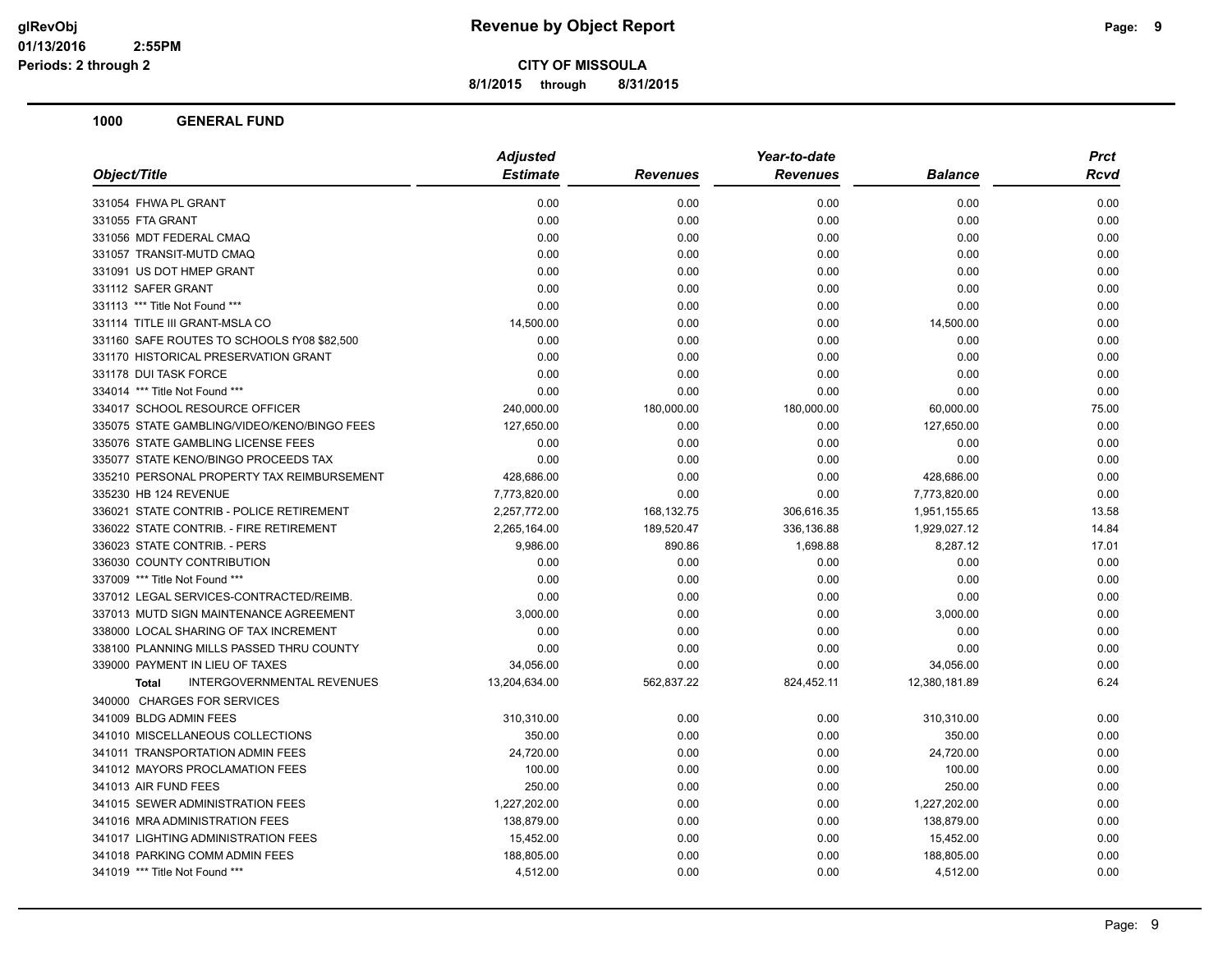**8/1/2015 through 8/31/2015**

| Object/Title                             | <b>Adjusted</b> |                 | Year-to-date    |                | Prct   |
|------------------------------------------|-----------------|-----------------|-----------------|----------------|--------|
|                                          | <b>Estimate</b> | <b>Revenues</b> | <b>Revenues</b> | <b>Balance</b> | Rcvd   |
| 341021 SID ADMINISTRATION FEES           | 0.00            | 0.00            | 0.00            | 0.00           | 0.00   |
| 341022 PROJECT ADMIN FEES                | 0.00            | 0.00            | 0.00            | 0.00           | 0.00   |
| 341023 PLANNING ADMIN FEES               | 24,720.00       | 0.00            | 0.00            | 24,720.00      | 0.00   |
| 341031 STATE REIMB MUNI COURT            | 0.00            | 0.00            | 0.00            | 0.00           | 0.00   |
| 341041 SEWER EXTENSION RECORDING FEES    | 4,500.00        | 326.00          | 652.00          | 3,848.00       | 14.49  |
| 341052 MUNICIPAL COURT FILING FEES       | 283,400.00      | 34,459.35       | 34,459.35       | 248,940.65     | 12.16  |
| 341055 CRIME VICTIM SURCHARGE            | 2,500.00        | 124.99          | 124.99          | 2,375.01       | 5.00   |
| 341067 SUBDIVISION EXEMPTION AFFIDAVITS  | 0.00            | 600.00          | 1,000.00        | $-1,000.00$    | 0.00   |
| 341068 SUBDIVISON FEES                   | 5,000.00        | 0.00            | 1,213.00        | 3,787.00       | 24.26  |
| 341069 REZONING FEES                     | 5,000.00        | 0.00            | 0.00            | 5,000.00       | 0.00   |
| 341070 DESIGN REVIEW BOARD               | 15,000.00       | 938.61          | 3,634.09        | 11,365.91      | 24.23  |
| 341071 BOARD OF ADJUST. ZONING, SIGNS    | 0.00            | 0.00            | 0.00            | 0.00           | 0.00   |
| 341072 FLOOD PLAIN-0THER FEES            | 0.00            | 0.00            | 0.00            | 0.00           | 0.00   |
| 341073 FIRE PLAN CHECK FEES              | 27,981.00       | 1,098.00        | 5,188.00        | 22,793.00      | 18.54  |
| 341074 FIRE INSPECTION FEES              | 25,000.00       | 1,754.00        | 9,852.00        | 15,148.00      | 39.41  |
| 341076 ENGINEERING PLAN CHECK FEES       | 33,478.00       | 3,053.00        | 7,922.00        | 25,556.00      | 23.66  |
| 341077 ZONING COMPLIANCE INSPECTIONS     | 0.00            | 0.00            | 0.00            | 0.00           | 0.00   |
| 341078 ENGINEERING MAP FEES              | 120.00          | 10.00           | 20.00           | 100.00         | 16.67  |
| 341079 GREASE INTERCEPTOR APPEAL FEES    | 2,000.00        | 0.00            | 0.00            | 2,000.00       | 0.00   |
| 341090 STREET VACATION PETITION FEES     | 0.00            | 0.00            | 0.00            | 0.00           | 0.00   |
| 341091 INSPECTION CODE BOOKS & COPIES    | 0.00            | 0.00            | 0.00            | 0.00           | 0.00   |
| 341100 GRANT ADMINISTRATION SERVICE FEES | 0.00            | 0.00            | 0.00            | 0.00           | 0.00   |
| 342010 POLICE/BID AGREEMENT              | 0.00            | 0.00            | 0.00            | 0.00           | 0.00   |
| 342012 PD REIMBURSABLE SERVICES          | 0.00            | 0.00            | 0.00            | 0.00           | 0.00   |
| 342013 SECURITY INVEST FEES              | 11,000.00       | 1,242.25        | 2,072.75        | 8,927.25       | 18.84  |
| 342014 POLICE DEPARTMENT SERVICE FEES    | 15,000.00       | 1,562.00        | 2,574.00        | 12,426.00      | 17.16  |
| 342015 POLICE OVERTIME FEES              | 84,000.00       | 10,694.68       | 11,774.43       | 72,225.57      | 14.02  |
| 342016 POLICE TRAINING FEES              | 36,000.00       | 80.00           | 1,454.00        | 34,546.00      | 4.04   |
| 342017 CATERING FEES                     | 7,200.00        | 105.00          | 1,575.00        | 5,625.00       | 21.88  |
| 342018 DESK REPORTS                      | 20,000.00       | 4,343.00        | 5,535.00        | 14,465.00      | 27.68  |
| 342019 ABANDONED VEHICLE REVENUE FEES    | 12,500.00       | 125.00          | 490.00          | 12,010.00      | 3.92   |
| 342020 FIRE DEPARTMENT FEES              | 100.00          | 134.50          | 134.50          | $-34.50$       | 134.50 |
| 342021 CPR EDUCATION PROGRAM             | 7,435.00        | 980.00          | 980.00          | 6,455.00       | 13.18  |
| 342022 OUTSIDE HIRES                     | 524,890.00      | 3,126.77        | 1,699.30        | 523,190.70     | 0.32   |
| 342060 BIKE PROGRAM SALES & FEES         | 2,700.00        | 0.00            | 0.00            | 2,700.00       | 0.00   |
| 343000 PW REIMBURSABLE SERVICES          | 31,258.00       | 0.00            | 0.00            | 31,258.00      | 0.00   |
| 343001 SIGN FABRICATION & CONTRACTS      | 500.00          | 0.00            | 0.00            | 500.00         | 0.00   |
| 343002 OTHER AGENCIES - VEH MAINT        | 48,000.00       | 71.10           | 79.50           | 47,920.50      | 0.17   |
| 343003 STATE PAYMENT - TRAFFIC COUNTS    | 4,450.00        | 0.00            | 0.00            | 4,450.00       | 0.00   |
| 343004 SPECIAL STATE CONTRACTS           | 80,000.00       | 0.00            | 0.00            | 80,000.00      | 0.00   |
|                                          |                 |                 |                 |                |        |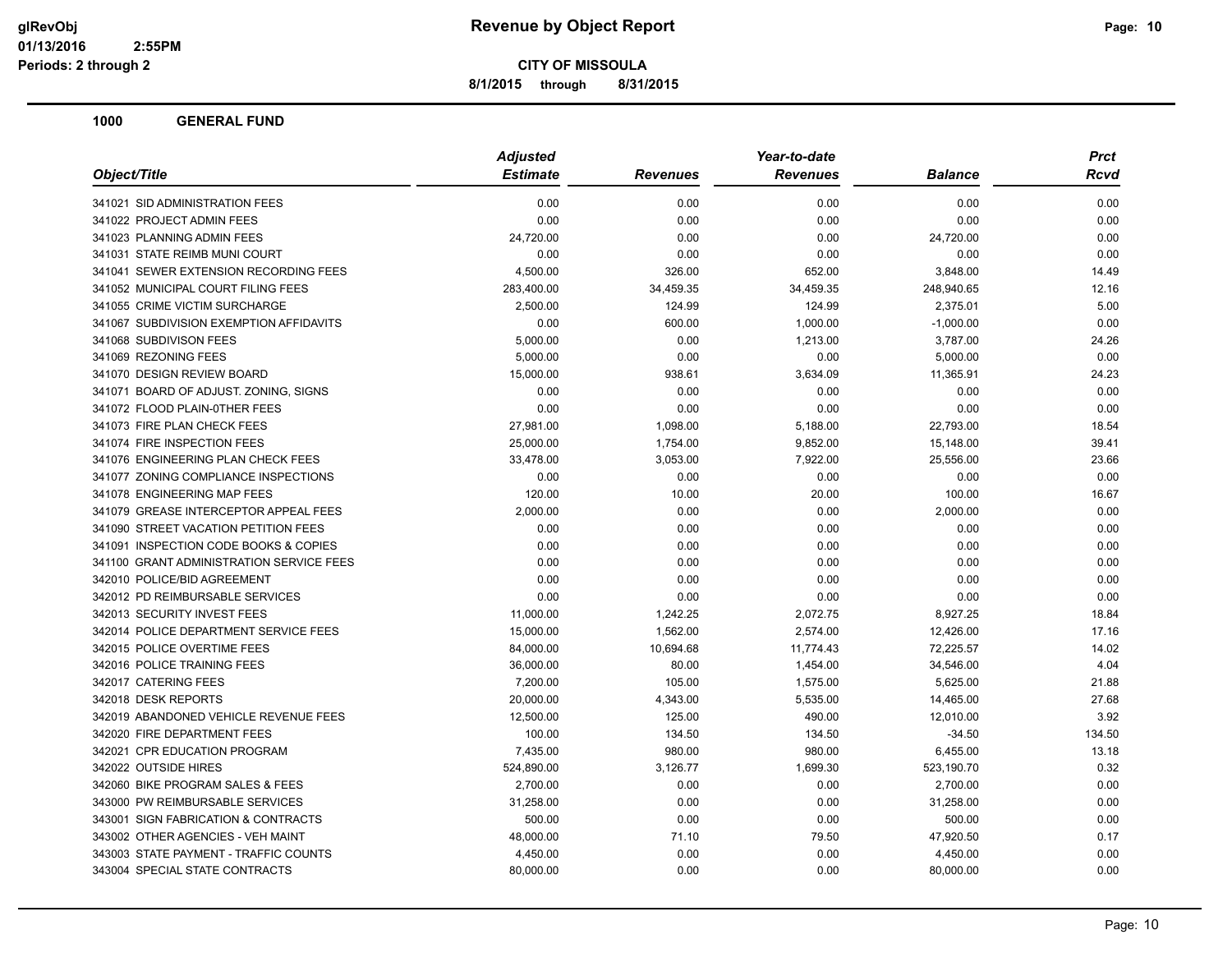**8/1/2015 through 8/31/2015**

|                                                | <b>Adjusted</b> |                 | Year-to-date    |                | <b>Prct</b> |
|------------------------------------------------|-----------------|-----------------|-----------------|----------------|-------------|
| Object/Title                                   | <b>Estimate</b> | <b>Revenues</b> | <b>Revenues</b> | <b>Balance</b> | <b>Rcvd</b> |
| 343006 OTHER GOVT AGENCY-STREET PROJECTS       | 98,318.00       | 0.00            | 0.00            | 98,318.00      | 0.00        |
| 343008 PRIVATE COMPANY STREET PAYMENTS         | 0.00            | 0.00            | 0.00            | 0.00           | 0.00        |
| 343010 STREET DEPT SALES & SERVICES            | 19,195.00       | 0.00            | 0.00            | 19,195.00      | 0.00        |
| 343013 SNOW REMOVAL FEES                       | 1,500.00        | 71.41           | 0.00            | 1,500.00       | 0.00        |
| 343018 *** Title Not Found ***                 | 0.00            | 0.00            | 0.00            | 0.00           | 0.00        |
| 343080 STATE MAINTENANCE CONTRACT              | 530,082.00      | 0.00            | 0.00            | 530,082.00     | 0.00        |
| 343082 MDT URBAN PROJECTS                      | 0.00            | 0.00            | 0.00            | 0.00           | 0.00        |
| 343083 CONTRACT SEWER APPLICATIONS             | 0.00            | 0.00            | 0.00            | 0.00           | 0.00        |
| 343084 STREET MAINTENANCE MATERIALS REIMB      | 55,500.00       | 0.00            | 0.00            | 55,500.00      | 0.00        |
| 343097 SIDEWALK AND CURB FEES                  | 340,000.00      | 29,314.23       | 91,999.36       | 248,000.64     | 27.06       |
| 343311 SALE OF NICHES                          | 3,200.00        | 0.00            | 0.00            | 3,200.00       | 0.00        |
| 343320 CEMETERY - SALE OF PLOTS                | 12,870.00       | 1,400.00        | 1,900.00        | 10,970.00      | 14.76       |
| 343321 CEMETERY FOUNDATIONS                    | 1,570.00        | 630.00          | 665.00          | 905.00         | 42.36       |
| 343322 CEMETERY FLOWER CARE                    | 4,250.00        | 0.00            | 0.00            | 4,250.00       | 0.00        |
| 343323 CEMETERY - LINER INSTALL FEES           | 5.580.00        | 700.00          | 2,200.00        | 3,380.00       | 39.43       |
| 343324 OTHER CEMETERY FEES                     | 1,500.00        | 300.00          | 450.00          | 1,050.00       | 30.00       |
| 343325 2ND INTERMENT RIGHT                     | 0.00            | 200.00          | 400.00          | $-400.00$      | 0.00        |
| 343340 CEMETERY - OPENINGS & CLOSINGS          | 10,950.00       | 850.00          | 2,325.00        | 8,625.00       | 21.23       |
| 343350 CEMETERY CARE, FEES                     | 24,000.00       | 0.00            | 0.00            | 24,000.00      | 0.00        |
| 343360 WEED CONTROL                            | 3,000.00        | 0.00            | 0.00            | 3,000.00       | 0.00        |
| 346029 PARKS PETTY CASH FUND                   | 0.00            | 0.00            | 0.00            | 0.00           | 0.00        |
| 346031 RECREATION FEES                         | 166,294.00      | 25,595.85       | 41,012.50       | 125,281.50     | 24.66       |
| 346033 PARK FEES/FACILITY RENTALS              | 170,000.00      | 6,150.45        | 15,469.81       | 154,530.19     | 9.10        |
| 346034 GROUNDS MAINTENANCE CONTRACT            | 0.00            | 0.00            | 0.00            | 0.00           | 0.00        |
| 346036 PARK CONCESSION FEES                    | 3,000.00        | 484.13          | 540.44          | 2,459.56       | 18.01       |
| 346037 YOUTH DRUG COURT CONTRACT               | 11,700.00       | 0.00            | 0.00            | 11,700.00      | 0.00        |
| 346050 COUNTY PLAYGROUND CONTRACT              | 3,150.00        | 0.00            | 0.00            | 3,150.00       | 0.00        |
| 346051 MONTANA PARKS/REC CONFERENCE 2012       | 4,500.00        | 333.40          | 333.40          | 4,166.60       | 7.41        |
| 346070 RECREATION GENERAL MERCHANDISE          | 0.00            | 0.00            | 0.00            | 0.00           | 0.00        |
| <b>CHARGES FOR SERVICES</b><br><b>Total</b>    | 4,694,471.00    | 130,857.72      | 249,729.42      | 4,444,741.58   | 5.32        |
| 350000 FINES & FORFEITURES                     |                 |                 |                 |                |             |
| 351022 LAW ENFORCEMENT ACADEMY SURCHARGE #!    | 0.00            | 6,546.95        | 6,546.95        | $-6,546.95$    | 0.00        |
| 351031 TRAFFIC FINES                           | 1,325,000.00    | 108,971.41      | 108,971.41      | 1,216,028.59   | 8.22        |
| 351032 SURCHARGE ON FINES                      | 129,089.00      | 9,498.81        | 9,498.81        | 119,590.19     | 7.36        |
| 351034 CELLULAR PHONE FINES                    | 80,000.00       | 21,804.00       | 21,804.00       | 58,196.00      | 27.26       |
| 351035 CELL PHONE FINES: EDUCATION             | 0.00            | 0.00            | 0.00            | 0.00           | 0.00        |
| 355000 FALSE ALARM PENALTY                     | 10,000.00       | 936.00          | 1,144.00        | 8,856.00       | 11.44       |
| <b>FINES &amp; FORFEITURES</b><br><b>Total</b> | 1,544,089.00    | 147,757.17      | 147,965.17      | 1,396,123.83   | 9.58        |
| 360000 MISCELLANEOUS REVENUES                  |                 |                 |                 |                |             |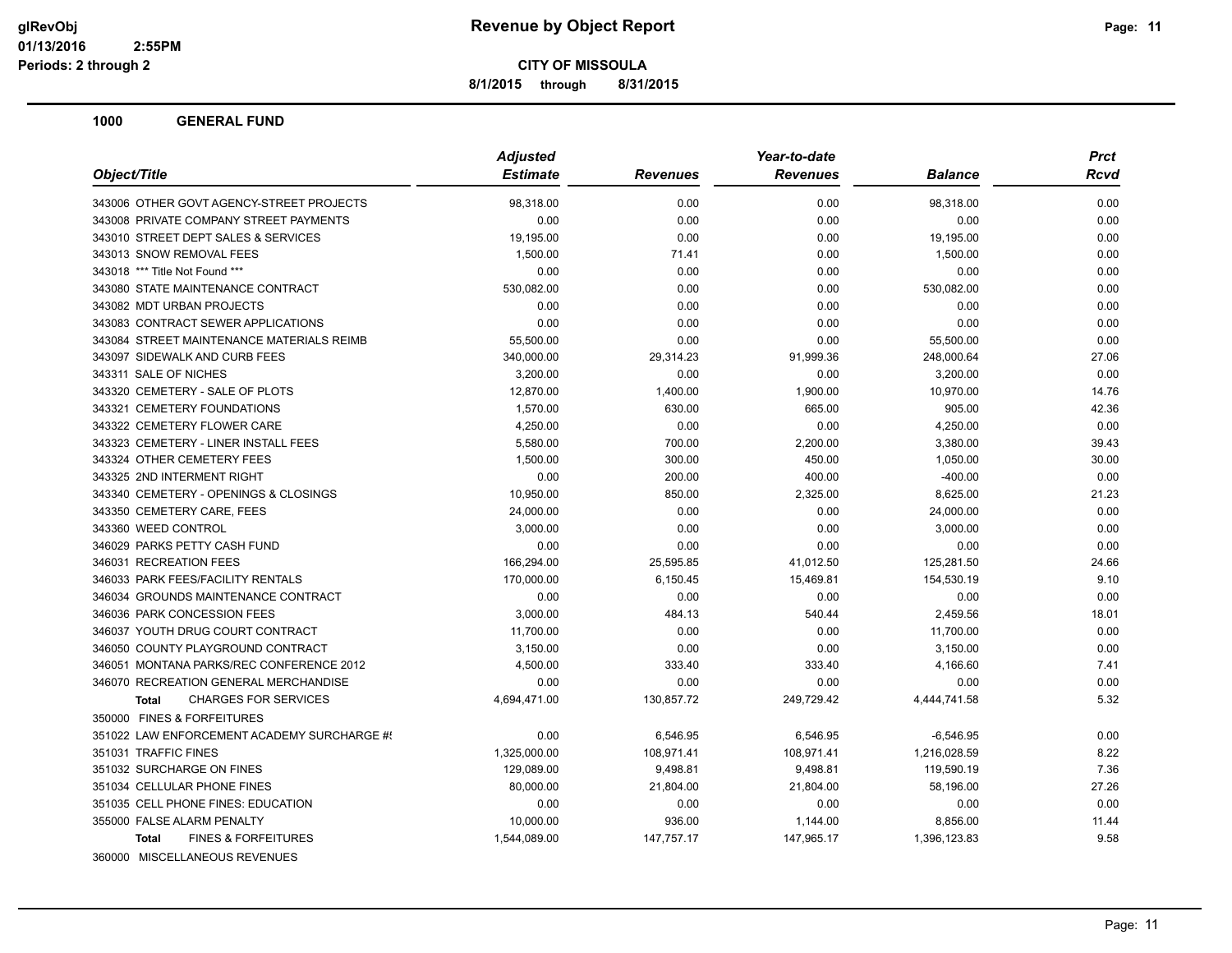**8/1/2015 through 8/31/2015**

|                                               | <b>Adjusted</b> |                 | Year-to-date    |                | <b>Prct</b> |
|-----------------------------------------------|-----------------|-----------------|-----------------|----------------|-------------|
| Object/Title                                  | <b>Estimate</b> | <b>Revenues</b> | <b>Revenues</b> | <b>Balance</b> | Rcvd        |
| 360000 MISCELLANEOUS REVENUES                 | 0.00            | 0.00            | 0.00            | 0.00           | 0.00        |
| 360001 COPIES                                 | 2,200.00        | 394.75          | 429.75          | 1,770.25       | 19.53       |
| 360002 PHONES                                 | 0.00            | 0.00            | 0.00            | 0.00           | 0.00        |
| 360003 MMIA REIMBURSEMENT-ATTORNEY            | 0.00            | 0.00            | 101.42          | $-101.42$      | 0.00        |
| 360010 MISCELLANEOUS                          | 15,000.00       | 582.93          | 1.678.59        | 13,321.41      | 11.19       |
| 360011 ENERGY REBATES FOR COMPUTER UPGRADES   | 0.00            | 0.00            | 0.00            | 0.00           | 0.00        |
| 360050 OVER/SHORT                             | 0.00            | 0.00            | 0.00            | 0.00           | 0.00        |
| 360100 REFUNDS                                | 200.00          | 0.00            | 0.00            | 200.00         | 0.00        |
| 362000 OTHER MISCELLANEOUS REVENUE            | 8,000.00        | 0.00            | 0.00            | 8,000.00       | 0.00        |
| 362001 MUNICIPAL COURT BAD CHECK CHARGES      | 0.00            | 0.00            | 0.00            | 0.00           | 0.00        |
| 362002 BAD CHECK CHARGES                      | 500.00          | 45.00           | 45.00           | 455.00         | 9.00        |
| 362003 US BANK FEE REIMBURSEMENT              | 0.00            | 0.00            | 0.00            | 0.00           | 0.00        |
| 362004 URD III FACADE IMPROVEMENT LOAN REC    | 0.00            | 0.00            | 0.00            | 0.00           | 0.00        |
| 362011 SALE OF UNCLAIMED PROPERTY             | 0.00            | 0.00            | 0.00            | 0.00           | 0.00        |
| 362012 REC/GREEN TAG PROGRAM                  | 300.00          | 0.00            | 0.00            | 300.00         | 0.00        |
| 364012 SALE OF SURPLUS PROPERTY               | 40,000.00       | 0.00            | 0.00            | 40,000.00      | 0.00        |
| 364040 INSURANCE AND DAMAGE RECOVERY          | 40,000.00       | 645.63          | 721.87          | 39,278.13      | 1.80        |
| 364041 WORKERS COMPENSATION REIMBURSEMENT     | 2,500.00        | 0.00            | 0.00            | 2,500.00       | 0.00        |
| 364042 EXPENDITURE REIMBURSEMENTS             | 1,200.00        | 0.00            | 0.00            | 1,200.00       | 0.00        |
| 364043 RATTLESNAKE CORRIDOR REIMBURSEMENT     | 10,000.00       | 1,144.00        | 1,716.00        | 8,284.00       | 17.16       |
| 364044 EMERGENCY RESPONSE REIMBURSEMENT       | 50,000.00       | 0.00            | 0.00            | 50,000.00      | 0.00        |
| 364047 MMIA EXPENDITURE REIMBURSEMENT         | 0.00            | 0.00            | 0.00            | 0.00           | 0.00        |
| 364051 DOT RADAR GRANT                        | 0.00            | 0.00            | 0.00            | 0.00           | 0.00        |
| 364053 EXPENDITURE REIMB-FIRE SERVICES        | 0.00            | 0.00            | 0.00            | 0.00           | 0.00        |
| 364060 REIMB LETTER OF CREDIT-709 PARKVIEW    | 0.00            | 0.00            | 0.00            | 0.00           | 0.00        |
| 364061 REIMB LETTER OF CREDIT-LINNEA LANE     | 0.00            | 0.00            | 0.00            | 0.00           | 0.00        |
| 365000 DONATIONS                              | 0.00            | 0.00            | 0.00            | 0.00           | 0.00        |
| 365003 DONATIONS - SMOKE ALARMS               | 0.00            | 0.00            | 0.00            | 0.00           | 0.00        |
| 365004 GRANT CR TRAIL ASSN DONATION           | 0.00            | 0.00            | 0.00            | 0.00           | 0.00        |
| 365015 DONATIONS - COMBAT CHALLENGE           | 0.00            | 0.00            | 0.00            | 0.00           | 0.00        |
| 365016 LOCAL MATCH MDT                        | 0.00            | 0.00            | 0.00            | 0.00           | 0.00        |
| 365017 LOCAL MATCH TRANSIT                    | 0.00            | 0.00            | 0.00            | 0.00           | 0.00        |
| 365018 DONATIONS - THERMAL IMAGING            | 0.00            | 0.00            | 0.00            | 0.00           | 0.00        |
| 365021 COMBAT CHALLENGE DONATIONS             | 0.00            | 0.00            | 0.00            | 0.00           | 0.00        |
| 365022 NEIGHBORHOOD COUNCIL DONATIONS         | 0.00            | 0.00            | 0.00            | 0.00           | 0.00        |
| 368000 SALE OF COINS                          | 0.00            | 0.00            | 0.00            | 0.00           | 0.00        |
| 368001 SALE OF POLICE PROMOTIONS              | 0.00            | 0.00            | 0.00            | 0.00           | 0.00        |
| 368002 SALE OF FIRE PROMOTIONS                | 0.00            | 0.00            | 0.00            | 0.00           | 0.00        |
| <b>MISCELLANEOUS REVENUES</b><br><b>Total</b> | 169,900.00      | 2,812.31        | 4,692.63        | 165,207.37     | 2.76        |
| 370000 INVESTMENTS & ROYALTY EARNINGS         |                 |                 |                 |                |             |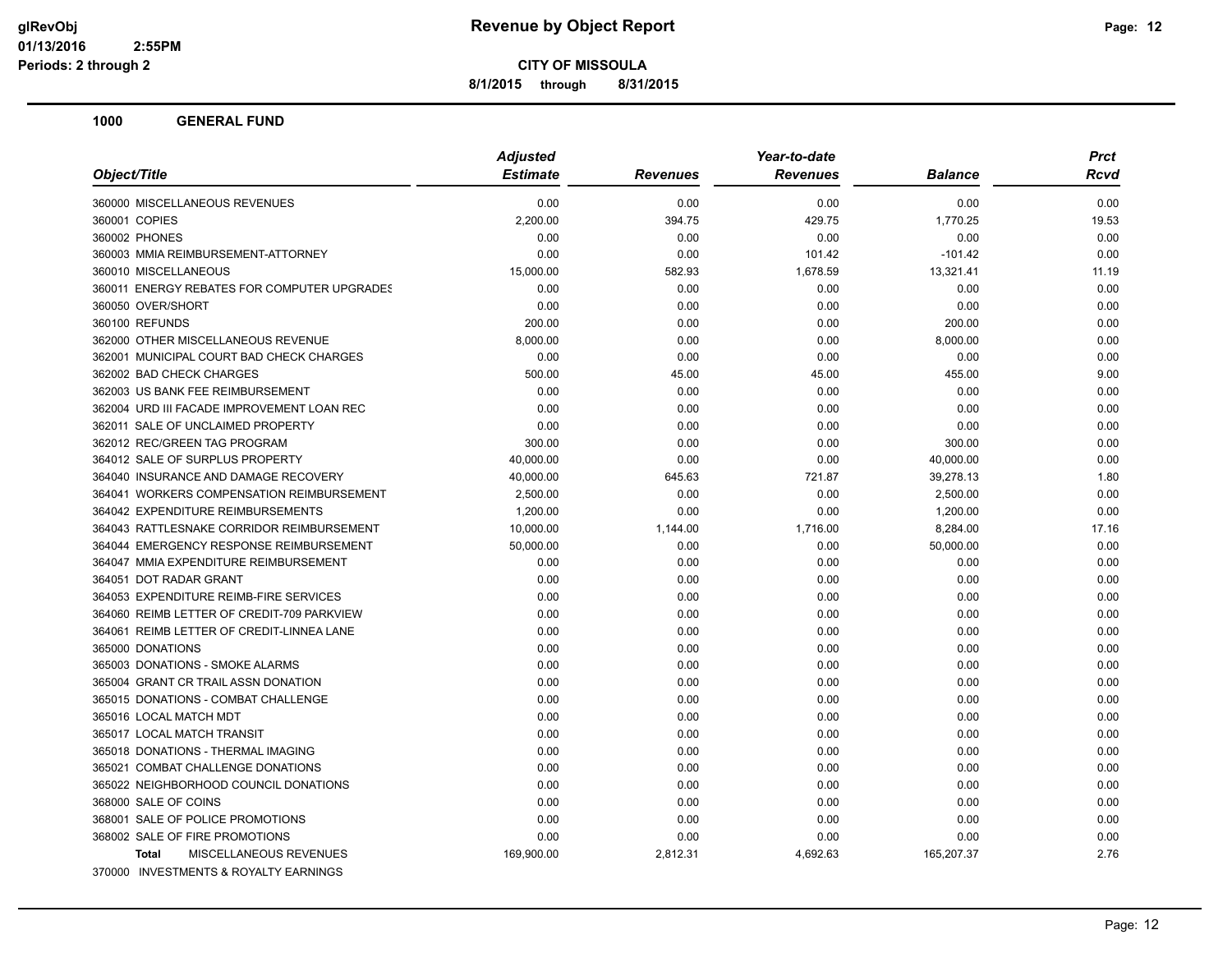**8/1/2015 through 8/31/2015**

|                                                           | <b>Adjusted</b> |                 |                 | <b>Prct</b>    |             |
|-----------------------------------------------------------|-----------------|-----------------|-----------------|----------------|-------------|
| Object/Title                                              | <b>Estimate</b> | <b>Revenues</b> | <b>Revenues</b> | <b>Balance</b> | <b>Rcvd</b> |
| 371010 INTEREST ON INVESTMENTS                            | 3,500.00        | 275.11          | 275.11          | 3,224.89       | 7.86        |
| 371020 GAIN/LOSS IN MARKET VALUE OF INVESTMENT            | 0.00            | 0.00            | 0.00            | 0.00           | 0.00        |
| <b>INVESTMENTS &amp; ROYALTY EARNINGS</b><br><b>Total</b> | 3,500.00        | 275.11          | 275.11          | 3,224.89       | 7.86        |
| 380000 OTHER FINANCING SOURCES                            |                 |                 |                 |                |             |
| 381070 PROCEEDS FROM NOTES/LOANS/INTERCAP                 | 0.00            | 0.00            | 0.00            | 0.00           | 0.00        |
| 381090 PROCEEDS FROM CAPITAL LEASE                        | 0.00            | 0.00            | 0.00            | 0.00           | 0.00        |
| 382010 SALE OF FIXED ASSETS                               | 0.00            | 0.00            | 0.00            | 0.00           | 0.00        |
| 383000 OPERATING TRANSFERS                                | 0.00            | 0.00            | 0.00            | 0.00           | 0.00        |
| 383001 TRANS FR FLUSHING DISTRICT                         | 27,281.00       | 0.00            | 0.00            | 27,281.00      | 0.00        |
| 383002 TRANS FR GAS TAX                                   | 564,000.00      | 0.00            | 0.00            | 564,000.00     | 0.00        |
| 383003 TRANS FR COMPREHENSIVE INSURANCE LEVY              | 0.00            | 0.00            | 0.00            | 0.00           | 0.00        |
| 383004 TRANS FR EMPLOYEE HEALTH INSURANCE LEV             | 4,409,908.00    | 0.00            | 0.00            | 4,409,908.00   | 0.00        |
| 383007 TRANS FR CABLE FRANCHISE                           | 251,433.00      | 0.00            | 0.00            | 251,433.00     | 0.00        |
| 383008 TRANS FR RUSSELL PARK DISTRICT                     | 0.00            | 0.00            | 0.00            | 0.00           | 0.00        |
| 383009 TRANS FR TITLE I                                   | 0.00            | 0.00            | 0.00            | 0.00           | 0.00        |
| 383010 TRANS FR CIP                                       | 0.00            | 0.00            | 0.00            | 0.00           | 0.00        |
| 383011 TRANS FR SID REVOLVING                             | 100,000.00      | 0.00            | 0.00            | 100,000.00     | 0.00        |
| 383014 TRANS FR MRA                                       | 0.00            | 0.00            | 0.00            | 0.00           | 0.00        |
| 383015 TRANS FR MPC                                       | 0.00            | 0.00            | 0.00            | 0.00           | 0.00        |
| 383017 TRANS FR BUILDING                                  | 0.00            | 0.00            | 0.00            | 0.00           | 0.00        |
| 383018 TRANS FR WILLOWWOOD PARK DISTRICT                  | 0.00            | 0.00            | 0.00            | 0.00           | 0.00        |
| 383020 TRANS FR CEMETERY CARE                             | 9,545.00        | 0.00            | 0.00            | 9,545.00       | 0.00        |
| 383021 TRANS FR P&R TRAILS DEVLP                          | 50,000.00       | 0.00            | 0.00            | 50,000.00      | 0.00        |
| 383024 TRANS FR SEWER CLEARING                            | 0.00            | 0.00            | 0.00            | 0.00           | 0.00        |
| 383027 TRANS FR URD                                       | 0.00            | 0.00            | 0.00            | 0.00           | 0.00        |
| 383028 TRANS FROM GF FOR HEALTH RESERVE                   | 0.00            | 0.00            | 0.00            | 0.00           | 0.00        |
| 383046 TRANS FR PARKS MAINTENANCE DIST                    | 0.00            | 0.00            | 0.00            | 0.00           | 0.00        |
| 383047 TRANS FR STREET MAINTENANCE DISTRICT               | 0.00            | 0.00            | 0.00            | 0.00           | 0.00        |
| 383050 TRANSFER FROM IMPACT FEES                          | 0.00            | 0.00            | 0.00            | 0.00           | 0.00        |
| 383065 TRANSFER FROM WWTF                                 | 0.00            | 0.00            | 0.00            | 0.00           | 0.00        |
| OTHER FINANCING SOURCES<br><b>Total</b>                   | 5,412,167.00    | 0.00            | 0.00            | 5,412,167.00   | 0.00        |
| 390000 INTERNAL SERVICES                                  |                 |                 |                 |                |             |
| 399999 NEW REQUESTS FUNDING                               | 0.00            | 0.00            | 0.00            | 0.00           | 0.00        |
| <b>INTERNAL SERVICES</b><br><b>Total</b>                  | 0.00            | 0.00            | 0.00            | 0.00           | 0.00        |
| <b>GENERAL FUND</b><br><b>Total</b>                       | 49,969,211.00   | 1,601,741.28    | 1,025,589.46    | 48,943,621.54  | 2.05        |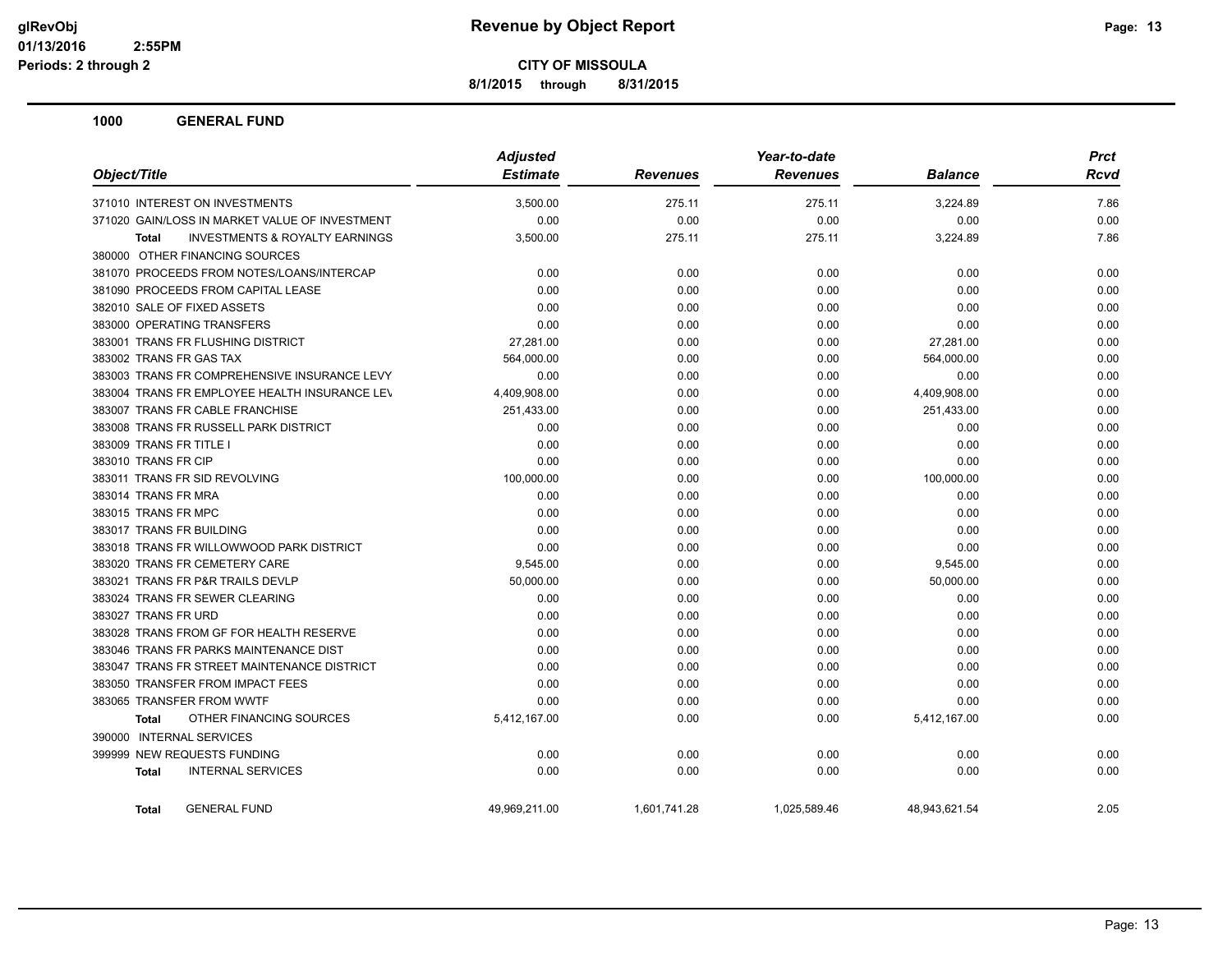**8/1/2015 through 8/31/2015**

# **1211 PARK ACQUISITION & DEVELOPMENT**

#### **1211 PARK ACQUISITION & DEVELOPMENT**

|                                                           | <b>Adjusted</b> |                 | Year-to-date    |                |             |
|-----------------------------------------------------------|-----------------|-----------------|-----------------|----------------|-------------|
| Object/Title                                              | <b>Estimate</b> | <b>Revenues</b> | <b>Revenues</b> | <b>Balance</b> | <b>Rcvd</b> |
| 340000 CHARGES FOR SERVICES                               |                 |                 |                 |                |             |
| 346080 PAYMENT IN LIEU OF PARKS                           | 213,578.00      | 0.00            | 0.00            | 213.578.00     | 0.00        |
| 346082 HIGH PARK EASEMENT EXCHANGE                        | 0.00            | 0.00            | 0.00            | 0.00           | 0.00        |
| <b>CHARGES FOR SERVICES</b><br>Total                      | 213,578.00      | 0.00            | 0.00            | 213,578.00     | 0.00        |
| MISCELLANEOUS REVENUES<br>360000                          |                 |                 |                 |                |             |
| 360010 MISCELLANEOUS                                      | 0.00            | 0.00            | 0.00            | 0.00           | 0.00        |
| 360016 LAFRAY PARK DONATIONS                              | 0.00            | 0.00            | 0.00            | 0.00           | 0.00        |
| 360017 PARK PLANS FORFEITURE                              | 0.00            | 10.00           | 210.00          | $-210.00$      | 0.00        |
| 360020 GREENOUGH PARK ENCROACHMENTS                       | 0.00            | 0.00            | 0.00            | 0.00           | 0.00        |
| 365102 RECREATION YOUTH & ADULT SPORTS                    | 0.00            | 0.00            | 0.00            | 0.00           | 0.00        |
| MISCELLANEOUS REVENUES<br><b>Total</b>                    | 0.00            | 10.00           | 210.00          | $-210.00$      | 0.00        |
| <b>INVESTMENTS &amp; ROYALTY EARNINGS</b><br>370000       |                 |                 |                 |                |             |
| 371010 INTEREST ON INVESTMENTS                            | 0.00            | 0.00            | 0.00            | 0.00           | 0.00        |
| 371020 GAIN/LOSS IN MARKET VALUE OF INVESTMENTS           | 0.00            | 0.00            | 0.00            | 0.00           | 0.00        |
| <b>INVESTMENTS &amp; ROYALTY EARNINGS</b><br><b>Total</b> | 0.00            | 0.00            | 0.00            | 0.00           | 0.00        |
| OTHER FINANCING SOURCES<br>380000                         |                 |                 |                 |                |             |
| 383000 OPERATING TRANSFERS                                | 0.00            | 0.00            | 0.00            | 0.00           | 0.00        |
| 383029 TRANS FR GENERAL                                   | 0.00            | 0.00            | 0.00            | 0.00           | 0.00        |
| OTHER FINANCING SOURCES<br><b>Total</b>                   | 0.00            | 0.00            | 0.00            | 0.00           | 0.00        |
| PARK ACQUISITION & DEVELOPMENT<br><b>Total</b>            | 213.578.00      | 10.00           | 210.00          | 213.368.00     | 0.10        |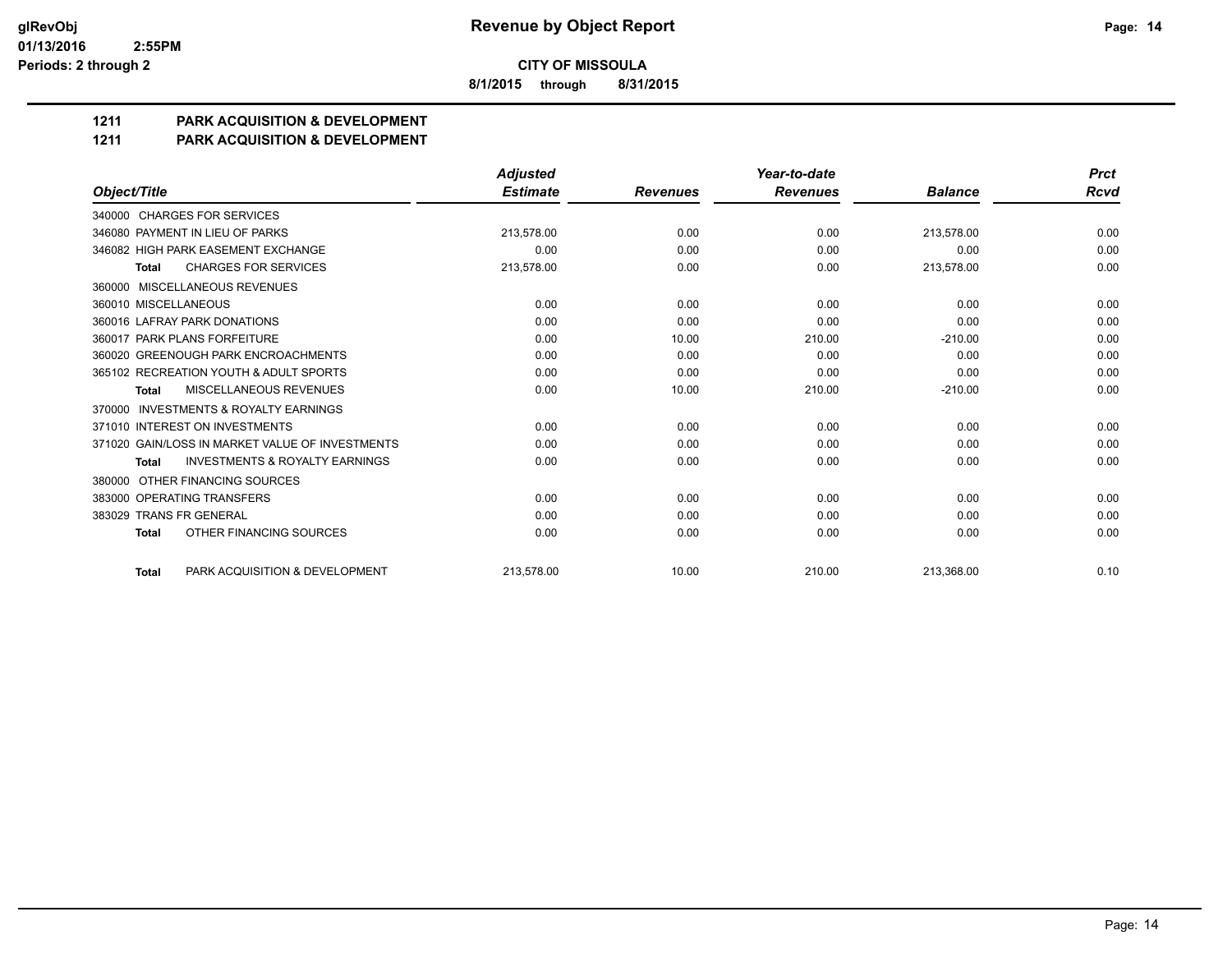**8/1/2015 through 8/31/2015**

# **1211 PARK ACQUISITION & DEVELOPMENT**

|                                                           | <b>Adjusted</b> |                 | Year-to-date    |                | <b>Prct</b> |
|-----------------------------------------------------------|-----------------|-----------------|-----------------|----------------|-------------|
| Object/Title                                              | <b>Estimate</b> | <b>Revenues</b> | <b>Revenues</b> | <b>Balance</b> | Rcvd        |
| 340000 CHARGES FOR SERVICES                               |                 |                 |                 |                |             |
| 346080 PAYMENT IN LIEU OF PARKS                           | 213,578.00      | 0.00            | 0.00            | 213,578.00     | 0.00        |
| 346082 HIGH PARK EASEMENT EXCHANGE                        | 0.00            | 0.00            | 0.00            | 0.00           | 0.00        |
| <b>CHARGES FOR SERVICES</b><br><b>Total</b>               | 213,578.00      | 0.00            | 0.00            | 213,578.00     | 0.00        |
| MISCELLANEOUS REVENUES<br>360000                          |                 |                 |                 |                |             |
| 360010 MISCELLANEOUS                                      | 0.00            | 0.00            | 0.00            | 0.00           | 0.00        |
| 360016 LAFRAY PARK DONATIONS                              | 0.00            | 0.00            | 0.00            | 0.00           | 0.00        |
| 360017 PARK PLANS FORFEITURE                              | 0.00            | 10.00           | 210.00          | $-210.00$      | 0.00        |
| 360020 GREENOUGH PARK ENCROACHMENTS                       | 0.00            | 0.00            | 0.00            | 0.00           | 0.00        |
| 365102 RECREATION YOUTH & ADULT SPORTS                    | 0.00            | 0.00            | 0.00            | 0.00           | 0.00        |
| <b>MISCELLANEOUS REVENUES</b><br><b>Total</b>             | 0.00            | 10.00           | 210.00          | $-210.00$      | 0.00        |
| <b>INVESTMENTS &amp; ROYALTY EARNINGS</b><br>370000       |                 |                 |                 |                |             |
| 371010 INTEREST ON INVESTMENTS                            | 0.00            | 0.00            | 0.00            | 0.00           | 0.00        |
| 371020 GAIN/LOSS IN MARKET VALUE OF INVESTMENT            | 0.00            | 0.00            | 0.00            | 0.00           | 0.00        |
| <b>INVESTMENTS &amp; ROYALTY EARNINGS</b><br><b>Total</b> | 0.00            | 0.00            | 0.00            | 0.00           | 0.00        |
| OTHER FINANCING SOURCES<br>380000                         |                 |                 |                 |                |             |
| 383000 OPERATING TRANSFERS                                | 0.00            | 0.00            | 0.00            | 0.00           | 0.00        |
| 383029 TRANS FR GENERAL                                   | 0.00            | 0.00            | 0.00            | 0.00           | 0.00        |
| OTHER FINANCING SOURCES<br><b>Total</b>                   | 0.00            | 0.00            | 0.00            | 0.00           | 0.00        |
| PARK ACQUISITION & DEVELOPMENT<br><b>Total</b>            | 213,578.00      | 10.00           | 210.00          | 213,368.00     | 0.10        |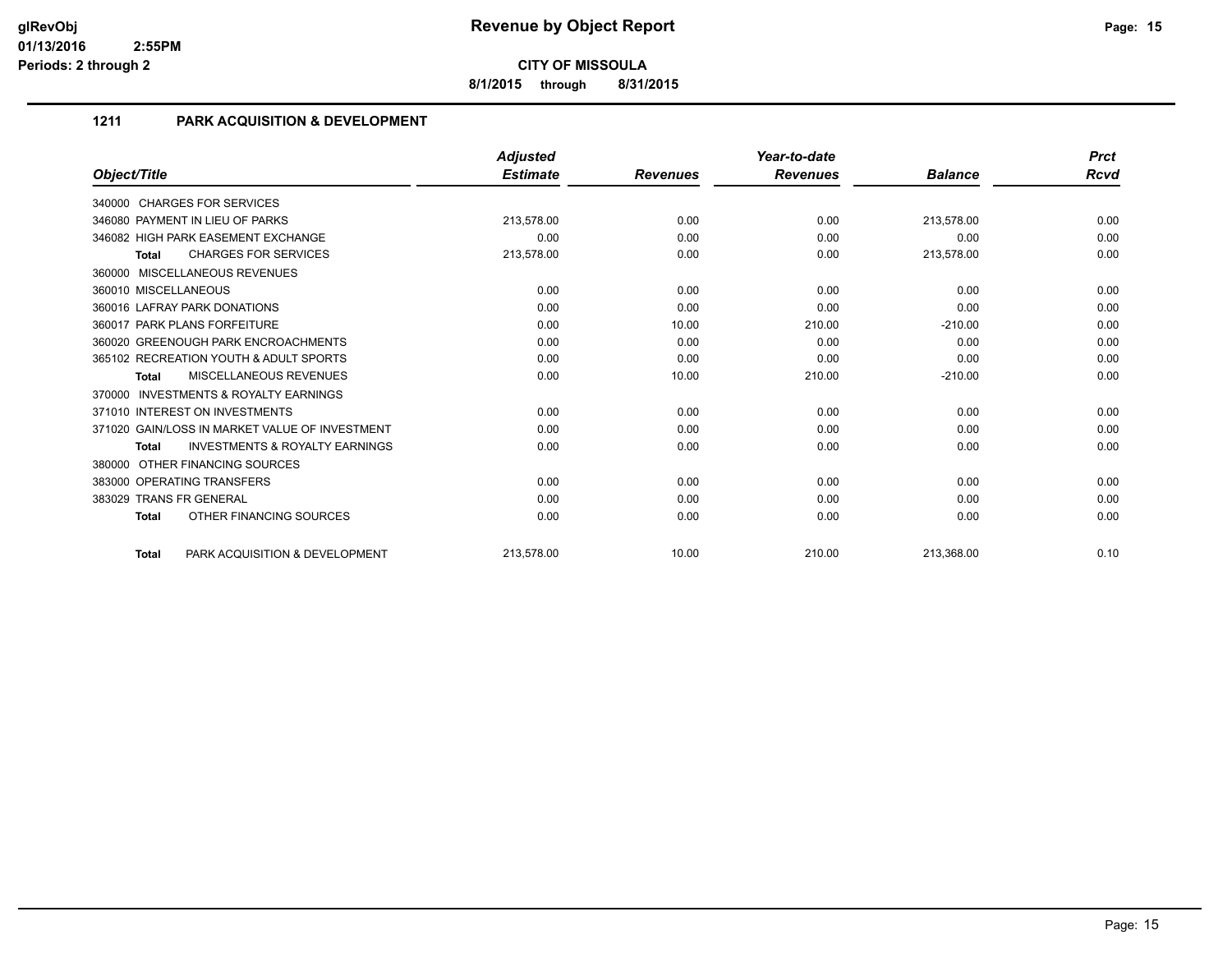**8/1/2015 through 8/31/2015**

**1212 PARK ENTERPRISE FUND**

**1212 PARK ENTERPRISE FUND**

|                                                           | <b>Adjusted</b> |                 | Year-to-date    |                | <b>Prct</b> |
|-----------------------------------------------------------|-----------------|-----------------|-----------------|----------------|-------------|
| Object/Title                                              | <b>Estimate</b> | <b>Revenues</b> | <b>Revenues</b> | <b>Balance</b> | <b>Rcvd</b> |
| 340000 CHARGES FOR SERVICES                               |                 |                 |                 |                |             |
| 346000 FEES                                               | 220,000.00      | 4,685.00        | 10,989.89       | 209,010.11     | 5.00        |
| 346001 TENNIS FEE                                         | 0.00            | 1,410.00        | 1,410.00        | $-1,410.00$    | 0.00        |
| 346030 SWIMMING POOL FEES                                 | 0.00            | 0.00            | 750.00          | $-750.00$      | 0.00        |
| 346040 MCCORMICK SWIMMING POOL                            | 0.00            | 0.00            | 0.00            | 0.00           | 0.00        |
| 346056 PICNIC SITE FEES                                   | 0.00            | 0.00            | 0.00            | 0.00           | 0.00        |
| 346060 CURRENTS SWIMMING FACILITY                         | 0.00            | 0.00            | 0.00            | 0.00           | 0.00        |
| <b>CHARGES FOR SERVICES</b><br>Total                      | 220,000.00      | 6,095.00        | 13,149.89       | 206,850.11     | 5.98        |
| <b>MISCELLANEOUS REVENUES</b><br>360000                   |                 |                 |                 |                |             |
| 360010 MISCELLANEOUS                                      | 0.00            | 0.00            | 0.00            | 0.00           | 0.00        |
| MISCELLANEOUS REVENUES<br><b>Total</b>                    | 0.00            | 0.00            | 0.00            | 0.00           | 0.00        |
| <b>INVESTMENTS &amp; ROYALTY EARNINGS</b><br>370000       |                 |                 |                 |                |             |
| 371010 INTEREST ON INVESTMENTS                            | 0.00            | 0.00            | 0.00            | 0.00           | 0.00        |
| 371020 GAIN/LOSS IN MARKET VALUE OF INVESTMENTS           | 0.00            | 0.00            | 0.00            | 0.00           | 0.00        |
| <b>INVESTMENTS &amp; ROYALTY EARNINGS</b><br><b>Total</b> | 0.00            | 0.00            | 0.00            | 0.00           | 0.00        |
| PARK ENTERPRISE FUND<br><b>Total</b>                      | 220,000.00      | 6,095.00        | 13,149.89       | 206,850.11     | 5.98        |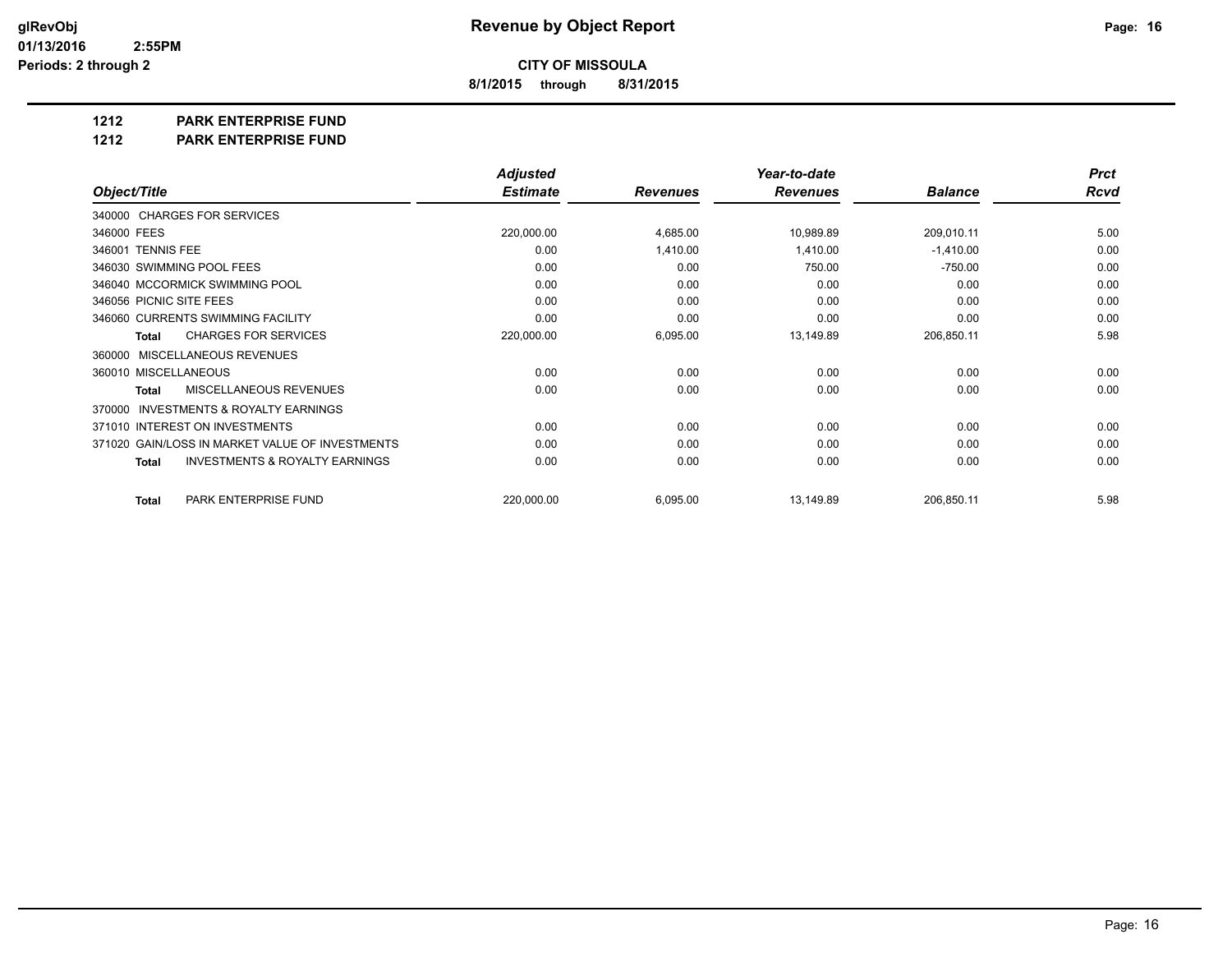**8/1/2015 through 8/31/2015**

# **1212 PARK ENTERPRISE FUND**

|                                                           | <b>Adjusted</b> |                 | Year-to-date    |                | <b>Prct</b> |
|-----------------------------------------------------------|-----------------|-----------------|-----------------|----------------|-------------|
| Object/Title                                              | <b>Estimate</b> | <b>Revenues</b> | <b>Revenues</b> | <b>Balance</b> | <b>Rcvd</b> |
| 340000 CHARGES FOR SERVICES                               |                 |                 |                 |                |             |
| 346000 FEES                                               | 220,000.00      | 4,685.00        | 10,989.89       | 209,010.11     | 5.00        |
| 346001 TENNIS FEE                                         | 0.00            | 1,410.00        | 1,410.00        | $-1,410.00$    | 0.00        |
| 346030 SWIMMING POOL FEES                                 | 0.00            | 0.00            | 750.00          | $-750.00$      | 0.00        |
| 346040 MCCORMICK SWIMMING POOL                            | 0.00            | 0.00            | 0.00            | 0.00           | 0.00        |
| 346056 PICNIC SITE FEES                                   | 0.00            | 0.00            | 0.00            | 0.00           | 0.00        |
| 346060 CURRENTS SWIMMING FACILITY                         | 0.00            | 0.00            | 0.00            | 0.00           | 0.00        |
| <b>CHARGES FOR SERVICES</b><br><b>Total</b>               | 220,000.00      | 6,095.00        | 13,149.89       | 206,850.11     | 5.98        |
| 360000 MISCELLANEOUS REVENUES                             |                 |                 |                 |                |             |
| 360010 MISCELLANEOUS                                      | 0.00            | 0.00            | 0.00            | 0.00           | 0.00        |
| MISCELLANEOUS REVENUES<br>Total                           | 0.00            | 0.00            | 0.00            | 0.00           | 0.00        |
| INVESTMENTS & ROYALTY EARNINGS<br>370000                  |                 |                 |                 |                |             |
| 371010 INTEREST ON INVESTMENTS                            | 0.00            | 0.00            | 0.00            | 0.00           | 0.00        |
| 371020 GAIN/LOSS IN MARKET VALUE OF INVESTMENT            | 0.00            | 0.00            | 0.00            | 0.00           | 0.00        |
| <b>INVESTMENTS &amp; ROYALTY EARNINGS</b><br><b>Total</b> | 0.00            | 0.00            | 0.00            | 0.00           | 0.00        |
| PARK ENTERPRISE FUND<br><b>Total</b>                      | 220,000.00      | 6,095.00        | 13,149.89       | 206,850.11     | 5.98        |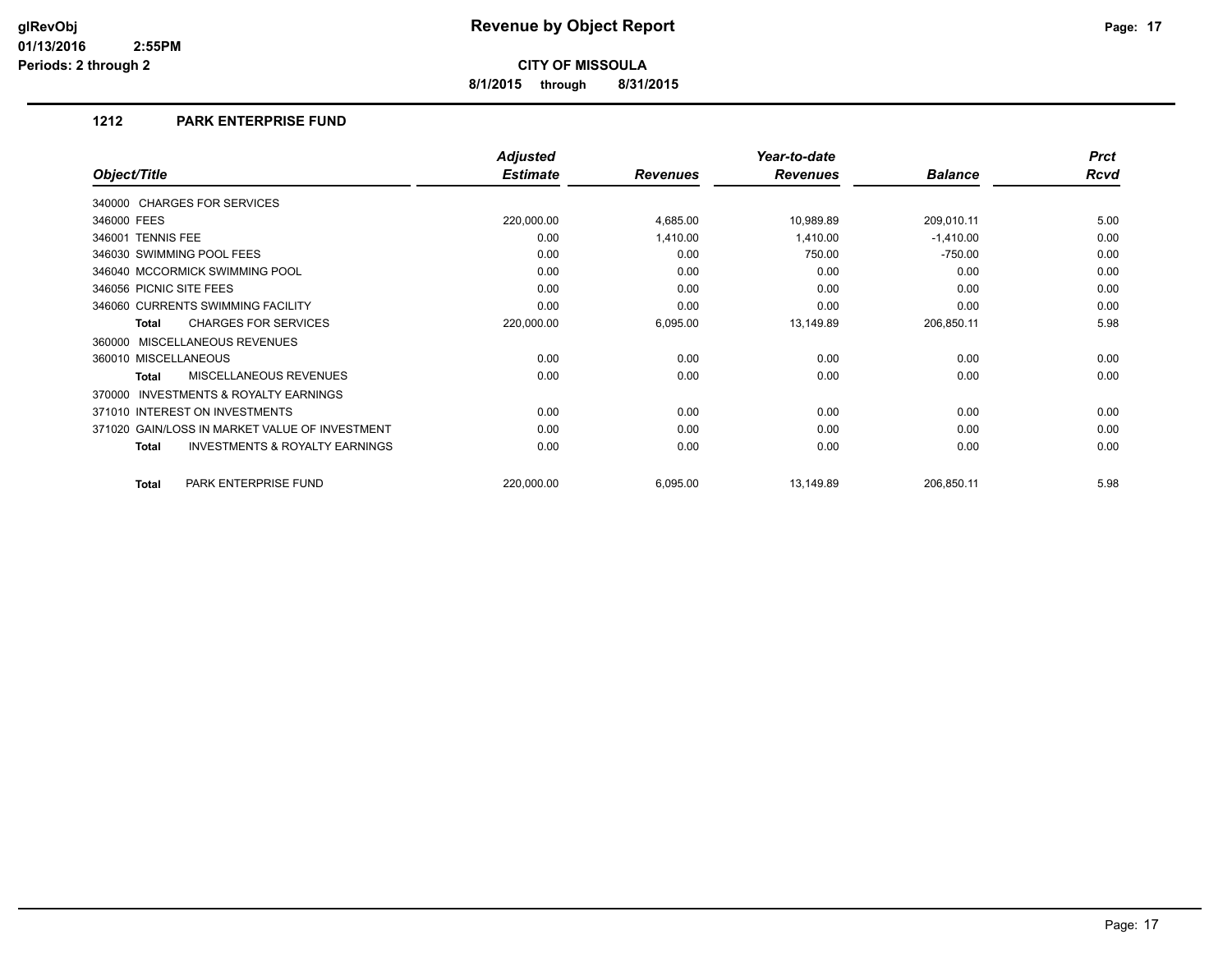**8/1/2015 through 8/31/2015**

**1216 PARKS & REC TRAILS, DEV 1216 PARKS & REC TRAILS, DEV**

|                                                   | <b>Adjusted</b> |                 | Year-to-date    |                | Prct        |
|---------------------------------------------------|-----------------|-----------------|-----------------|----------------|-------------|
| Object/Title                                      | <b>Estimate</b> | <b>Revenues</b> | <b>Revenues</b> | <b>Balance</b> | <b>Rcvd</b> |
| 330000 INTERGOVERNMENTAL REVENUES                 |                 |                 |                 |                |             |
| 331013 NORTHSIDE PED BRIDGE ARRA GRANT            | 0.00            | 0.00            | 0.00            | 0.00           | 0.00        |
| 331014 WHITE PINE PLAYGROUND-CDBG GRANT           | 158,650.00      | 0.00            | 0.00            | 158,650.00     | 0.00        |
| 334025 COUNTY WEED                                | 15,000.00       | 0.00            | 67.50           | 14,932.50      | 0.45        |
| 334026 FOREST HEALTH GRANT                        | 0.00            | 0.00            | $-27,490.00$    | 27,490.00      | 0.00        |
| 334028 DEPT OF AG INTERN GRANT                    | 0.00            | 0.00            | 0.00            | 0.00           | 0.00        |
| 334121 DNRC GRANT                                 | 59,000.00       | 0.00            | 30,000.00       | 29,000.00      | 50.85       |
| 334125 FWP GRANT                                  | 90,000.00       | 0.00            | 0.00            | 90,000.00      | 0.00        |
| 334251 RTP/TAP STATE GRANTS                       | 0.00            | 0.00            | 0.00            | 0.00           | 0.00        |
| 336023 STATE CONTRIB. - PERS                      | 0.00            | 1.23            | 3.79            | $-3.79$        | 0.00        |
| <b>INTERGOVERNMENTAL REVENUES</b><br><b>Total</b> | 322,650.00      | 1.23            | 2,581.29        | 320,068.71     | 0.80        |
| 340000 CHARGES FOR SERVICES                       |                 |                 |                 |                |             |
| 343036 *** Title Not Found ***                    | 0.00            | 0.00            | 0.00            | 0.00           | 0.00        |
| 343302 PARKS SOIL PROJECT                         | 0.00            | 0.00            | 0.00            | 0.00           | 0.00        |
| 346034 GROUNDS MAINTENANCE CONTRACT               | 0.00            | 0.00            | 0.00            | 0.00           | 0.00        |
| 346052 PLAYGROUND SAFETY TRAINING                 | 0.00            | 6,400.00        | 7,600.00        | $-7,600.00$    | 0.00        |
| 346055 COUNTY PARK SUPPORT                        | 0.00            | 0.00            | 0.00            | 0.00           | 0.00        |
| <b>CHARGES FOR SERVICES</b><br><b>Total</b>       | 0.00            | 6,400.00        | 7,600.00        | $-7,600.00$    | 0.00        |
| 360000 MISCELLANEOUS REVENUES                     |                 |                 |                 |                |             |
| 360000 MISCELLANEOUS REVENUES                     | 25,000.00       | 0.00            | 0.00            | 25,000.00      | 0.00        |
| 360010 MISCELLANEOUS                              | 0.00            | 0.00            | 0.00            | 0.00           | 0.00        |
| 361000 RATTLESNAKE LAND LEASES                    | 1,100.00        | 0.00            | 0.00            | 1,100.00       | 0.00        |
| 361003 CARAS PARK CONCERT REVENUE                 | 0.00            | 0.00            | 0.00            | 0.00           | 0.00        |
| 364040 INSURANCE AND DAMAGE RECOVERY              | 0.00            | 0.00            | 0.00            | 0.00           | 0.00        |
| 365000 DONATIONS                                  | 0.00            | 0.00            | 0.00            | 0.00           | 0.00        |
| 365001 *** Title Not Found ***                    | 0.00            | 0.00            | 0.00            | 0.00           | 0.00        |
| 365002 OTHER RECREATION DONATIONS                 | 70,000.00       | 472.98          | 3,396.30        | 66,603.70      | 4.85        |
| 365003 DONATIONS - SMOKE ALARMS                   | 0.00            | 0.00            | 0.00            | 0.00           | 0.00        |
| 365004 GRANT CR TRAIL ASSN DONATION               | 0.00            | 0.00            | 0.00            | 0.00           | 0.00        |
| 365005 DONATIONS - ARCO                           | 157,270.00      | 0.00            | 0.00            | 157,270.00     | 0.00        |
| 365009 DONATIONS - BASKETBALL/TENNIS COURT        | 65,000.00       | 0.00            | 0.00            | 65,000.00      | 0.00        |
| 365019 PARKS DONATIONS                            | 150,000.00      | $-208.38$       | 1,573.87        | 148,426.13     | 1.05        |
| 365020 OPEN SPACE DONATIONS                       | 10,000.00       | 0.00            | 0.00            | 10,000.00      | 0.00        |
| 365100 RECREATION OUTDOOR                         | 30,000.00       | 10.00           | 2,510.00        | 27,490.00      | 8.37        |
| 365101 RECREATION SCHOLARSHIP                     | 0.00            | 135.20          | 799.09          | $-799.09$      | 0.00        |
| 365102 RECREATION YOUTH & ADULT SPORTS            | 60,000.00       | 0.00            | 8.00            | 59,992.00      | 0.01        |
| 365103 URBAN FORESTRY PROGRAMS                    | 55,000.00       | 0.00            | 0.00            | 55,000.00      | 0.00        |
| 365109 CONSERVATION LANDS DONATIONS               | 0.00            | 0.00            | 0.00            | 0.00           | 0.00        |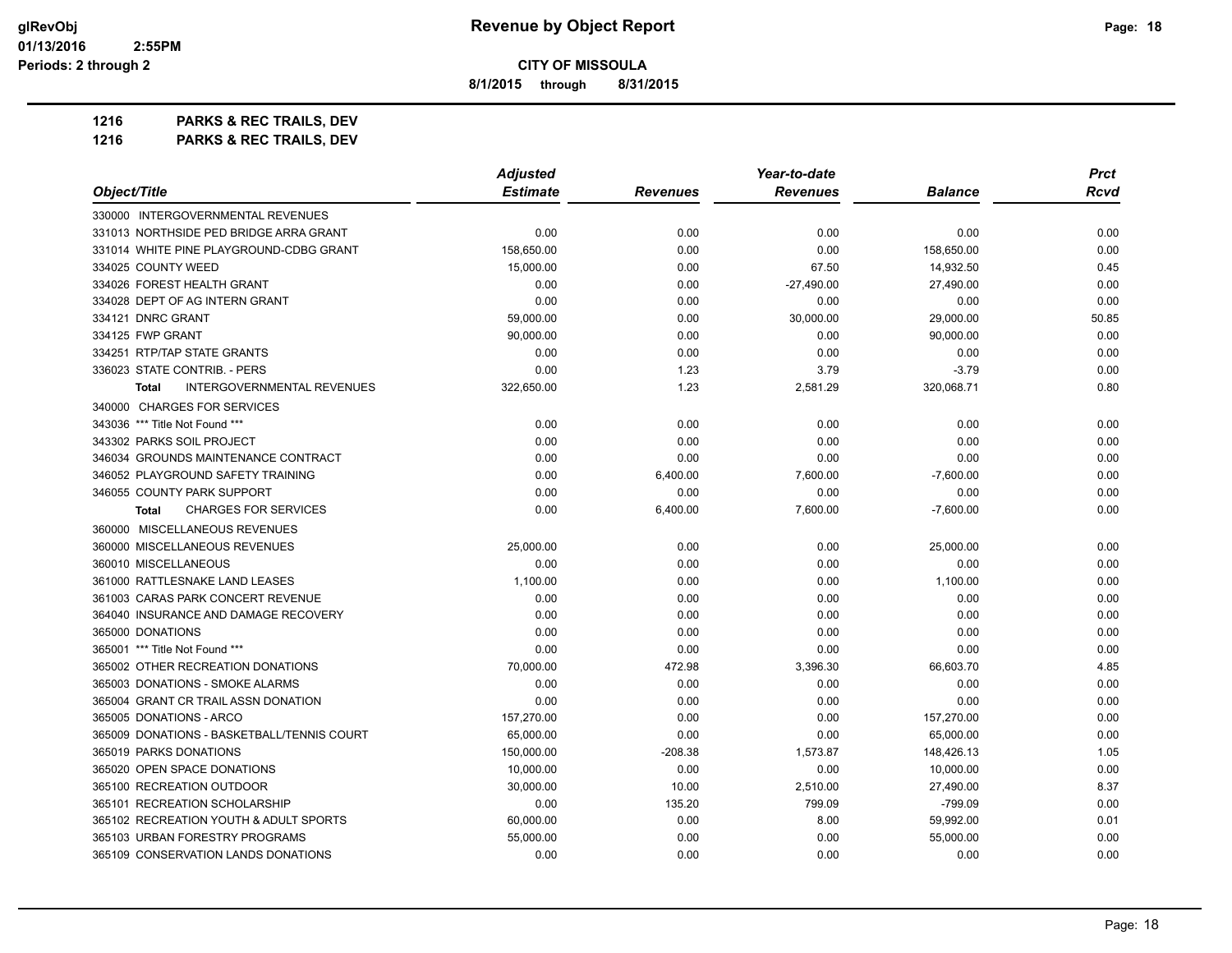**8/1/2015 through 8/31/2015**

**1216 PARKS & REC TRAILS, DEV 1216 PARKS & REC TRAILS, DEV**

|                                                    | <b>Adjusted</b> |                 | Year-to-date    |                | <b>Prct</b> |
|----------------------------------------------------|-----------------|-----------------|-----------------|----------------|-------------|
| Object/Title                                       | <b>Estimate</b> | <b>Revenues</b> | <b>Revenues</b> | <b>Balance</b> | Rcvd        |
| MISCELLANEOUS REVENUES<br>Total                    | 623,370.00      | 409.80          | 8,287.26        | 615,082.74     | 1.33        |
| 370000 INVESTMENTS & ROYALTY EARNINGS              |                 |                 |                 |                |             |
| 371010 INTEREST ON INVESTMENTS                     | 0.00            | 0.00            | 0.00            | 0.00           | 0.00        |
| 371020 GAIN/LOSS IN MARKET VALUE OF INVESTMENTS    | 0.00            | 0.00            | 0.00            | 0.00           | 0.00        |
| <b>INVESTMENTS &amp; ROYALTY EARNINGS</b><br>Total | 0.00            | 0.00            | 0.00            | 0.00           | 0.00        |
| 380000 OTHER FINANCING SOURCES                     |                 |                 |                 |                |             |
| 383000 OPERATING TRANSFERS                         | 10.000.00       | 0.00            | 0.00            | 10,000.00      | 0.00        |
| 383001 TRANS FR FLUSHING DISTRICT                  | 0.00            | 0.00            | 0.00            | 0.00           | 0.00        |
| 383026 TRANS FR CDBG                               | 0.00            | 0.00            | 0.00            | 0.00           | 0.00        |
| 383043 TRANSFERS FROM IMPACT FEES                  | 0.00            | 0.00            | 0.00            | 0.00           | 0.00        |
| OTHER FINANCING SOURCES<br><b>Total</b>            | 10,000.00       | 0.00            | 0.00            | 10.000.00      | 0.00        |
| <b>Total</b><br>PARKS & REC TRAILS, DEV            | 956.020.00      | 6,811.03        | 18.468.55       | 937.551.45     | 1.93        |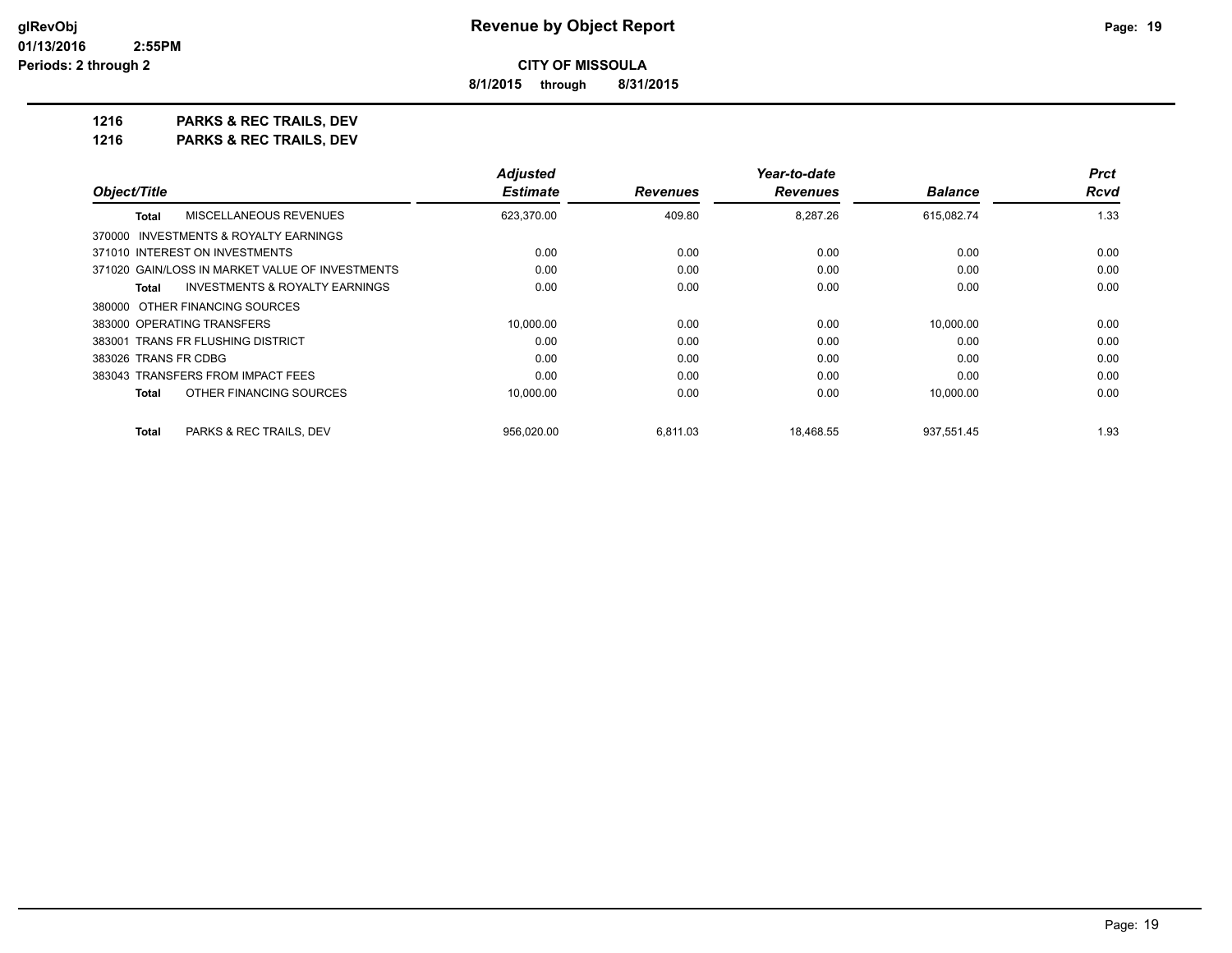**8/1/2015 through 8/31/2015**

# **1216 PARKS & REC TRAILS, DEV**

| Object/Title                                      | <b>Adjusted</b> |                 | Year-to-date    |                |       |
|---------------------------------------------------|-----------------|-----------------|-----------------|----------------|-------|
|                                                   | <b>Estimate</b> | <b>Revenues</b> | <b>Revenues</b> | <b>Balance</b> | Rcvd  |
| 330000 INTERGOVERNMENTAL REVENUES                 |                 |                 |                 |                |       |
| 331013 NORTHSIDE PED BRIDGE ARRA GRANT            | 0.00            | 0.00            | 0.00            | 0.00           | 0.00  |
| 331014 WHITE PINE PLAYGROUND-CDBG GRANT           | 158,650.00      | 0.00            | 0.00            | 158,650.00     | 0.00  |
| 334025 COUNTY WEED                                | 15,000.00       | 0.00            | 67.50           | 14,932.50      | 0.45  |
| 334026 FOREST HEALTH GRANT                        | 0.00            | 0.00            | $-27,490.00$    | 27,490.00      | 0.00  |
| 334028 DEPT OF AG INTERN GRANT                    | 0.00            | 0.00            | 0.00            | 0.00           | 0.00  |
| 334121 DNRC GRANT                                 | 59,000.00       | 0.00            | 30,000.00       | 29,000.00      | 50.85 |
| 334125 FWP GRANT                                  | 90,000.00       | 0.00            | 0.00            | 90,000.00      | 0.00  |
| 334251 RTP/TAP STATE GRANTS                       | 0.00            | 0.00            | 0.00            | 0.00           | 0.00  |
| 336023 STATE CONTRIB. - PERS                      | 0.00            | 1.23            | 3.79            | $-3.79$        | 0.00  |
| <b>INTERGOVERNMENTAL REVENUES</b><br><b>Total</b> | 322,650.00      | 1.23            | 2,581.29        | 320,068.71     | 0.80  |
| 340000 CHARGES FOR SERVICES                       |                 |                 |                 |                |       |
| 343036 *** Title Not Found ***                    | 0.00            | 0.00            | 0.00            | 0.00           | 0.00  |
| 343302 PARKS SOIL PROJECT                         | 0.00            | 0.00            | 0.00            | 0.00           | 0.00  |
| 346034 GROUNDS MAINTENANCE CONTRACT               | 0.00            | 0.00            | 0.00            | 0.00           | 0.00  |
| 346052 PLAYGROUND SAFETY TRAINING                 | 0.00            | 6,400.00        | 7,600.00        | $-7,600.00$    | 0.00  |
| 346055 COUNTY PARK SUPPORT                        | 0.00            | 0.00            | 0.00            | 0.00           | 0.00  |
| <b>CHARGES FOR SERVICES</b><br><b>Total</b>       | 0.00            | 6,400.00        | 7,600.00        | $-7,600.00$    | 0.00  |
| 360000 MISCELLANEOUS REVENUES                     |                 |                 |                 |                |       |
| 360000 MISCELLANEOUS REVENUES                     | 25,000.00       | 0.00            | 0.00            | 25,000.00      | 0.00  |
| 360010 MISCELLANEOUS                              | 0.00            | 0.00            | 0.00            | 0.00           | 0.00  |
| 361000 RATTLESNAKE LAND LEASES                    | 1,100.00        | 0.00            | 0.00            | 1,100.00       | 0.00  |
| 361003 CARAS PARK CONCERT REVENUE                 | 0.00            | 0.00            | 0.00            | 0.00           | 0.00  |
| 364040 INSURANCE AND DAMAGE RECOVERY              | 0.00            | 0.00            | 0.00            | 0.00           | 0.00  |
| 365000 DONATIONS                                  | 0.00            | 0.00            | 0.00            | 0.00           | 0.00  |
| 365001 *** Title Not Found ***                    | 0.00            | 0.00            | 0.00            | 0.00           | 0.00  |
| 365002 OTHER RECREATION DONATIONS                 | 70,000.00       | 472.98          | 3,396.30        | 66,603.70      | 4.85  |
| 365003 DONATIONS - SMOKE ALARMS                   | 0.00            | 0.00            | 0.00            | 0.00           | 0.00  |
| 365004 GRANT CR TRAIL ASSN DONATION               | 0.00            | 0.00            | 0.00            | 0.00           | 0.00  |
| 365005 DONATIONS - ARCO                           | 157,270.00      | 0.00            | 0.00            | 157,270.00     | 0.00  |
| 365009 DONATIONS - BASKETBALL/TENNIS COURT        | 65,000.00       | 0.00            | 0.00            | 65,000.00      | 0.00  |
| 365019 PARKS DONATIONS                            | 150,000.00      | $-208.38$       | 1,573.87        | 148,426.13     | 1.05  |
| 365020 OPEN SPACE DONATIONS                       | 10,000.00       | 0.00            | 0.00            | 10,000.00      | 0.00  |
| 365100 RECREATION OUTDOOR                         | 30,000.00       | 10.00           | 2,510.00        | 27,490.00      | 8.37  |
| 365101 RECREATION SCHOLARSHIP                     | 0.00            | 135.20          | 799.09          | $-799.09$      | 0.00  |
| 365102 RECREATION YOUTH & ADULT SPORTS            | 60,000.00       | 0.00            | 8.00            | 59,992.00      | 0.01  |
| 365103 URBAN FORESTRY PROGRAMS                    | 55,000.00       | 0.00            | 0.00            | 55,000.00      | 0.00  |
| 365109 CONSERVATION LANDS DONATIONS               | 0.00            | 0.00            | 0.00            | 0.00           | 0.00  |
| <b>MISCELLANEOUS REVENUES</b><br><b>Total</b>     | 623.370.00      | 409.80          | 8.287.26        | 615.082.74     | 1.33  |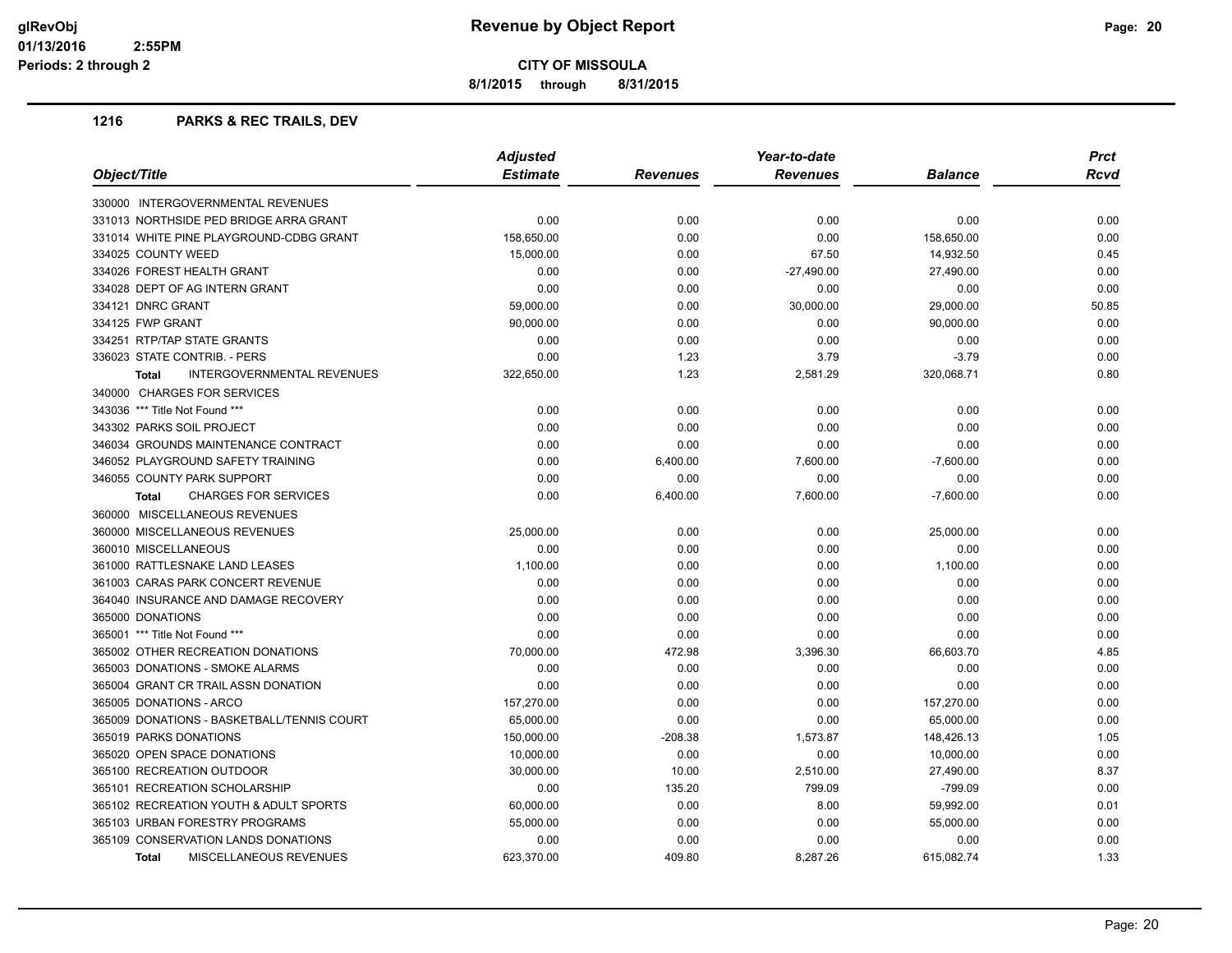**8/1/2015 through 8/31/2015**

# **1216 PARKS & REC TRAILS, DEV**

|                                                    | <b>Adjusted</b> |                 | Year-to-date    |                | <b>Prct</b> |
|----------------------------------------------------|-----------------|-----------------|-----------------|----------------|-------------|
| Object/Title                                       | <b>Estimate</b> | <b>Revenues</b> | <b>Revenues</b> | <b>Balance</b> | Rcvd        |
| 370000 INVESTMENTS & ROYALTY EARNINGS              |                 |                 |                 |                |             |
| 371010 INTEREST ON INVESTMENTS                     | 0.00            | 0.00            | 0.00            | 0.00           | 0.00        |
| 371020 GAIN/LOSS IN MARKET VALUE OF INVESTMENT     | 0.00            | 0.00            | 0.00            | 0.00           | 0.00        |
| <b>INVESTMENTS &amp; ROYALTY EARNINGS</b><br>Total | 0.00            | 0.00            | 0.00            | 0.00           | 0.00        |
| 380000 OTHER FINANCING SOURCES                     |                 |                 |                 |                |             |
| 383000 OPERATING TRANSFERS                         | 10.000.00       | 0.00            | 0.00            | 10.000.00      | 0.00        |
| 383001 TRANS FR FLUSHING DISTRICT                  | 0.00            | 0.00            | 0.00            | 0.00           | 0.00        |
| 383026 TRANS FR CDBG                               | 0.00            | 0.00            | 0.00            | 0.00           | 0.00        |
| 383043 TRANSFERS FROM IMPACT FEES                  | 0.00            | 0.00            | 0.00            | 0.00           | 0.00        |
| OTHER FINANCING SOURCES<br>Total                   | 10.000.00       | 0.00            | 0.00            | 10,000.00      | 0.00        |
| PARKS & REC TRAILS, DEV<br>Total                   | 956.020.00      | 6.811.03        | 18.468.55       | 937.551.45     | 1.93        |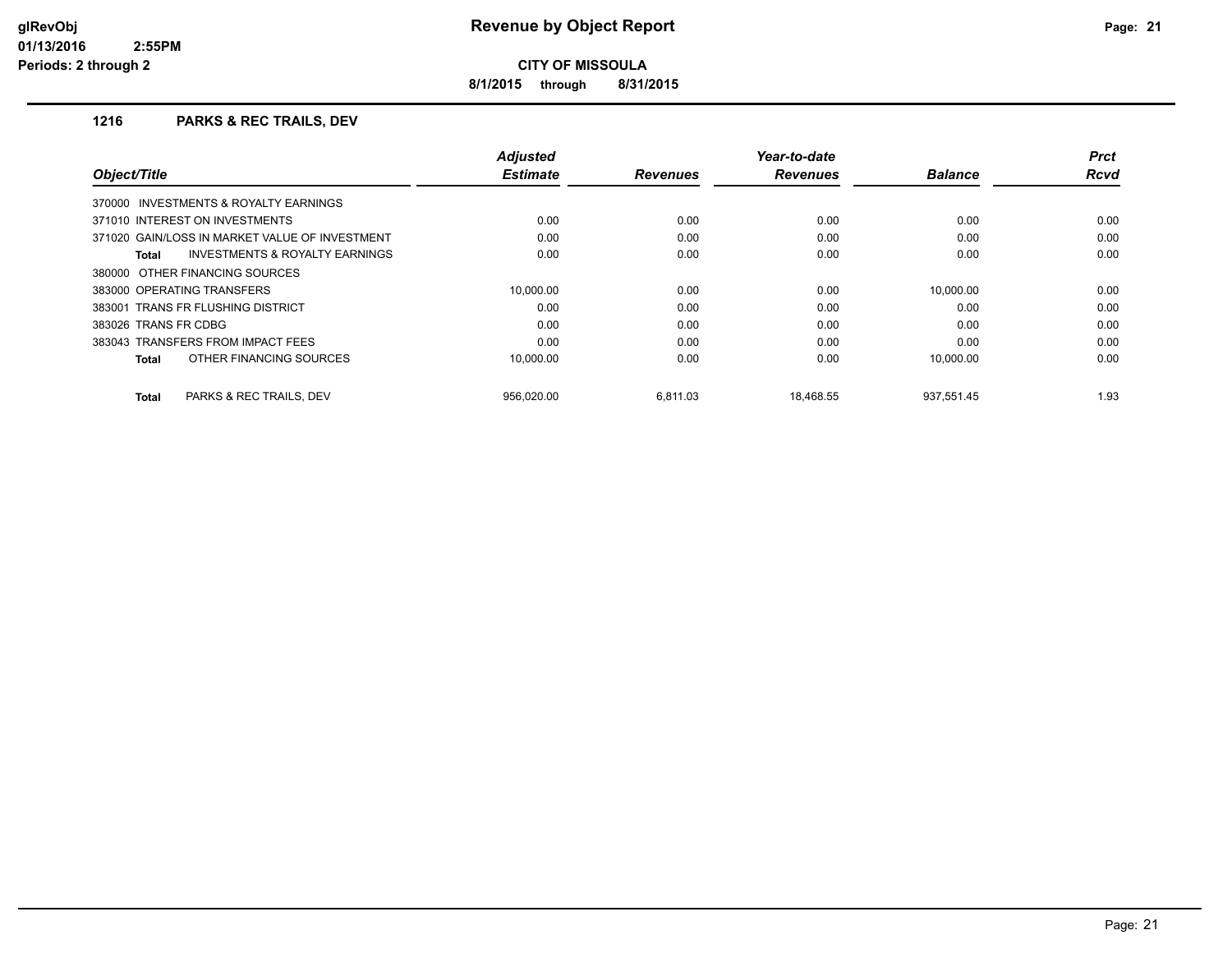**8/1/2015 through 8/31/2015**

# **1217 PARKS CITY LIFE GYM LEASE**

**1217 PARKS CITY LIFE GYM LEASE**

|                                            | <b>Adjusted</b> |                 | Year-to-date    | <b>Prct</b>    |             |
|--------------------------------------------|-----------------|-----------------|-----------------|----------------|-------------|
| Object/Title                               | <b>Estimate</b> | <b>Revenues</b> | <b>Revenues</b> | <b>Balance</b> | <b>Rcvd</b> |
| 330000 INTERGOVERNMENTAL REVENUES          |                 |                 |                 |                |             |
| 336023 STATE CONTRIB. - PERS               | 0.00            | 0.00            | 0.00            | 0.00           | 0.00        |
| INTERGOVERNMENTAL REVENUES<br><b>Total</b> | 0.00            | 0.00            | 0.00            | 0.00           | 0.00        |
| 340000 CHARGES FOR SERVICES                |                 |                 |                 |                |             |
| 346031 RECREATION FEES                     | 30,900.00       | 935.00          | 3,080.00        | 27,820.00      | 9.97        |
| 346032 PRESCHOOL PROGRAMS                  | 0.00            | 0.00            | 0.00            | 0.00           | 0.00        |
| 346053 CITY LIFE PROGRAMS                  | 12,500.00       | 0.00            | 0.00            | 12,500.00      | 0.00        |
| <b>CHARGES FOR SERVICES</b><br>Total       | 43,400.00       | 935.00          | 3,080.00        | 40,320.00      | 7.10        |
| 360000 MISCELLANEOUS REVENUES              |                 |                 |                 |                |             |
| 365019 PARKS DONATIONS                     | 0.00            | 0.00            | 0.00            | 0.00           | 0.00        |
| MISCELLANEOUS REVENUES<br><b>Total</b>     | 0.00            | 0.00            | 0.00            | 0.00           | 0.00        |
| <b>Total</b><br>PARKS CITY LIFE GYM LEASE  | 43.400.00       | 935.00          | 3,080.00        | 40.320.00      | 7.10        |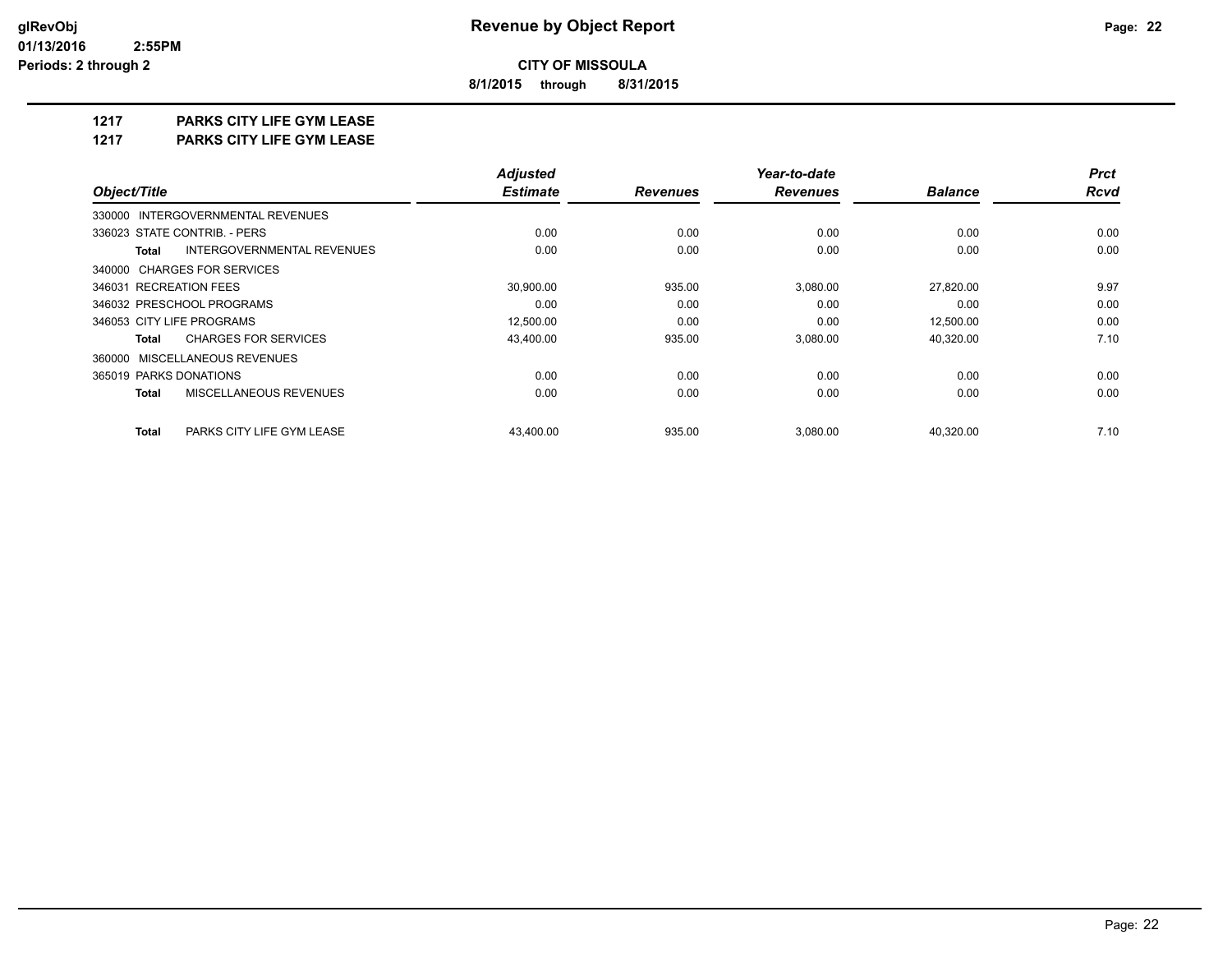**8/1/2015 through 8/31/2015**

# **1217 PARKS CITY LIFE GYM LEASE**

| Object/Title                                | <b>Adjusted</b><br><b>Estimate</b> | <b>Revenues</b> | Year-to-date<br><b>Revenues</b> | <b>Balance</b> | <b>Prct</b><br><b>Rcvd</b> |
|---------------------------------------------|------------------------------------|-----------------|---------------------------------|----------------|----------------------------|
| 330000 INTERGOVERNMENTAL REVENUES           |                                    |                 |                                 |                |                            |
| 336023 STATE CONTRIB. - PERS                | 0.00                               | 0.00            | 0.00                            | 0.00           | 0.00                       |
| INTERGOVERNMENTAL REVENUES<br><b>Total</b>  | 0.00                               | 0.00            | 0.00                            | 0.00           | 0.00                       |
| 340000 CHARGES FOR SERVICES                 |                                    |                 |                                 |                |                            |
| 346031 RECREATION FEES                      | 30.900.00                          | 935.00          | 3,080.00                        | 27.820.00      | 9.97                       |
| 346032 PRESCHOOL PROGRAMS                   | 0.00                               | 0.00            | 0.00                            | 0.00           | 0.00                       |
| 346053 CITY LIFE PROGRAMS                   | 12,500.00                          | 0.00            | 0.00                            | 12.500.00      | 0.00                       |
| <b>CHARGES FOR SERVICES</b><br><b>Total</b> | 43,400.00                          | 935.00          | 3,080.00                        | 40,320.00      | 7.10                       |
| 360000 MISCELLANEOUS REVENUES               |                                    |                 |                                 |                |                            |
| 365019 PARKS DONATIONS                      | 0.00                               | 0.00            | 0.00                            | 0.00           | 0.00                       |
| MISCELLANEOUS REVENUES<br><b>Total</b>      | 0.00                               | 0.00            | 0.00                            | 0.00           | 0.00                       |
| <b>Total</b><br>PARKS CITY LIFE GYM LEASE   | 43.400.00                          | 935.00          | 3.080.00                        | 40.320.00      | 7.10                       |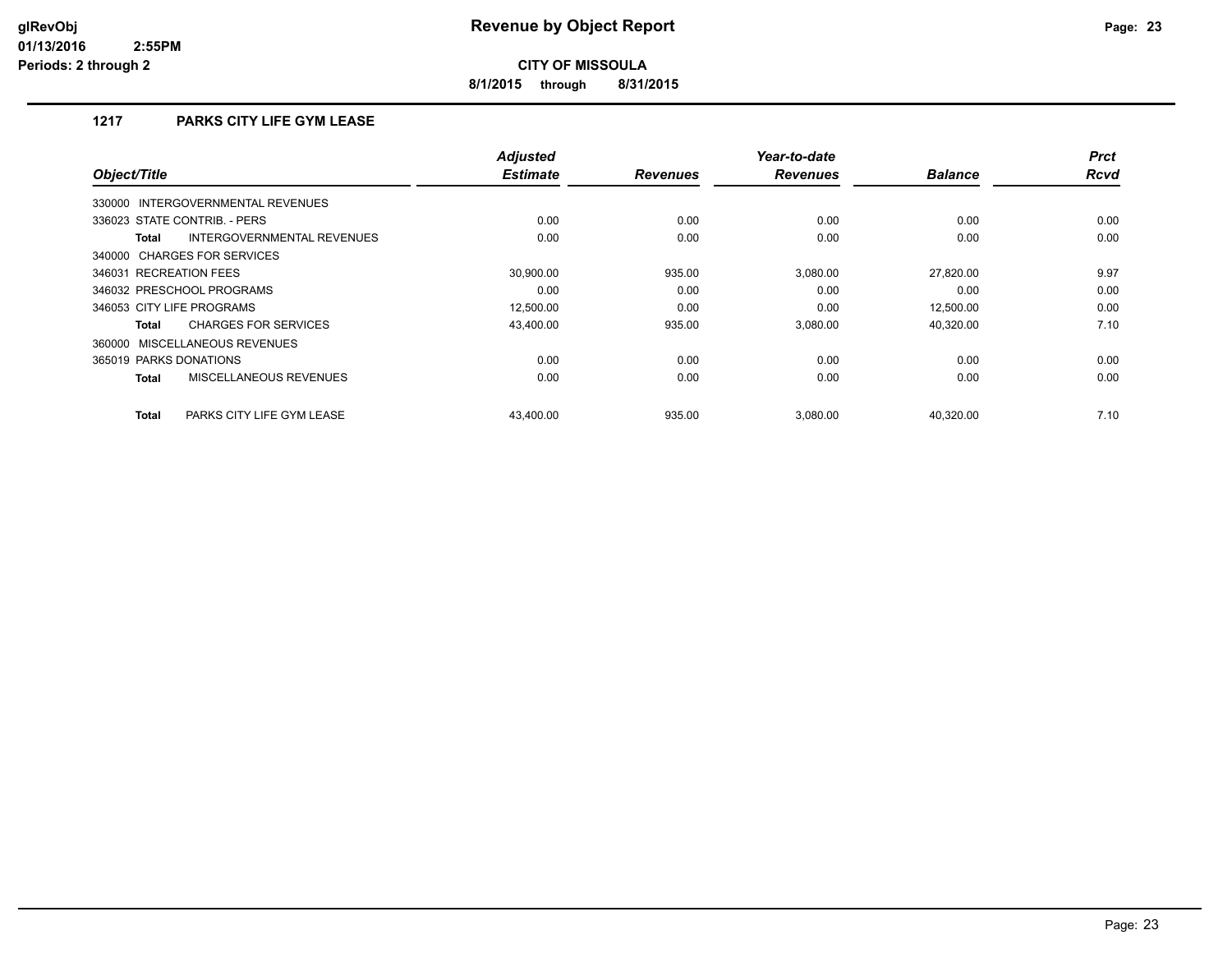**8/1/2015 through 8/31/2015**

# **1218 ALL ABILITIES PLAYGROUND**

**1218 ALL ABILITIES PLAYGROUND**

|                                          | <b>Adjusted</b> |                 | Year-to-date    |                | <b>Prct</b> |
|------------------------------------------|-----------------|-----------------|-----------------|----------------|-------------|
| Object/Title                             | <b>Estimate</b> | <b>Revenues</b> | <b>Revenues</b> | <b>Balance</b> | <b>Rcvd</b> |
| 360000 MISCELLANEOUS REVENUES            |                 |                 |                 |                |             |
| 365019 PARKS DONATIONS                   | 490,861.00      | 0.00            | 0.00            | 490.861.00     | 0.00        |
| MISCELLANEOUS REVENUES<br><b>Total</b>   | 490,861.00      | 0.00            | 0.00            | 490,861.00     | 0.00        |
| 380000 OTHER FINANCING SOURCES           |                 |                 |                 |                |             |
| 383010 TRANS FR CIP                      | 0.00            | 0.00            | 0.00            | 0.00           | 0.00        |
| OTHER FINANCING SOURCES<br><b>Total</b>  | 0.00            | 0.00            | 0.00            | 0.00           | 0.00        |
| ALL ABILITIES PLAYGROUND<br><b>Total</b> | 490.861.00      | 0.00            | 0.00            | 490.861.00     | 0.00        |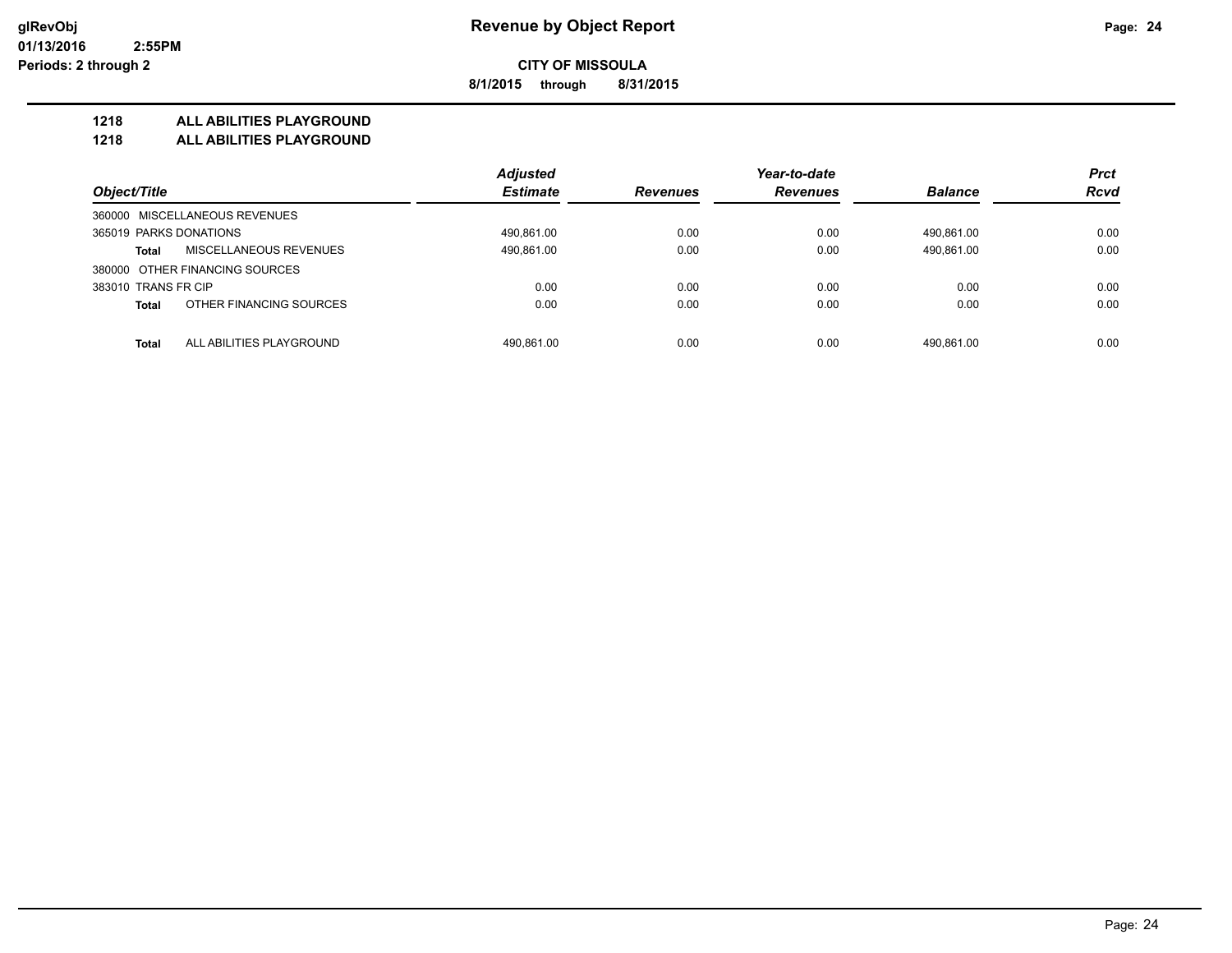**8/1/2015 through 8/31/2015**

# **1218 ALL ABILITIES PLAYGROUND**

| Object/Title                             | <b>Adjusted</b><br><b>Estimate</b> | <b>Revenues</b> | Year-to-date<br><b>Revenues</b> | <b>Balance</b> | <b>Prct</b><br><b>Rcvd</b> |
|------------------------------------------|------------------------------------|-----------------|---------------------------------|----------------|----------------------------|
| 360000 MISCELLANEOUS REVENUES            |                                    |                 |                                 |                |                            |
| 365019 PARKS DONATIONS                   | 490.861.00                         | 0.00            | 0.00                            | 490.861.00     | 0.00                       |
| MISCELLANEOUS REVENUES<br>Total          | 490,861.00                         | 0.00            | 0.00                            | 490,861.00     | 0.00                       |
| 380000 OTHER FINANCING SOURCES           |                                    |                 |                                 |                |                            |
| 383010 TRANS FR CIP                      | 0.00                               | 0.00            | 0.00                            | 0.00           | 0.00                       |
| OTHER FINANCING SOURCES<br><b>Total</b>  | 0.00                               | 0.00            | 0.00                            | 0.00           | 0.00                       |
|                                          |                                    |                 |                                 |                |                            |
| ALL ABILITIES PLAYGROUND<br><b>Total</b> | 490.861.00                         | 0.00            | 0.00                            | 490.861.00     | 0.00                       |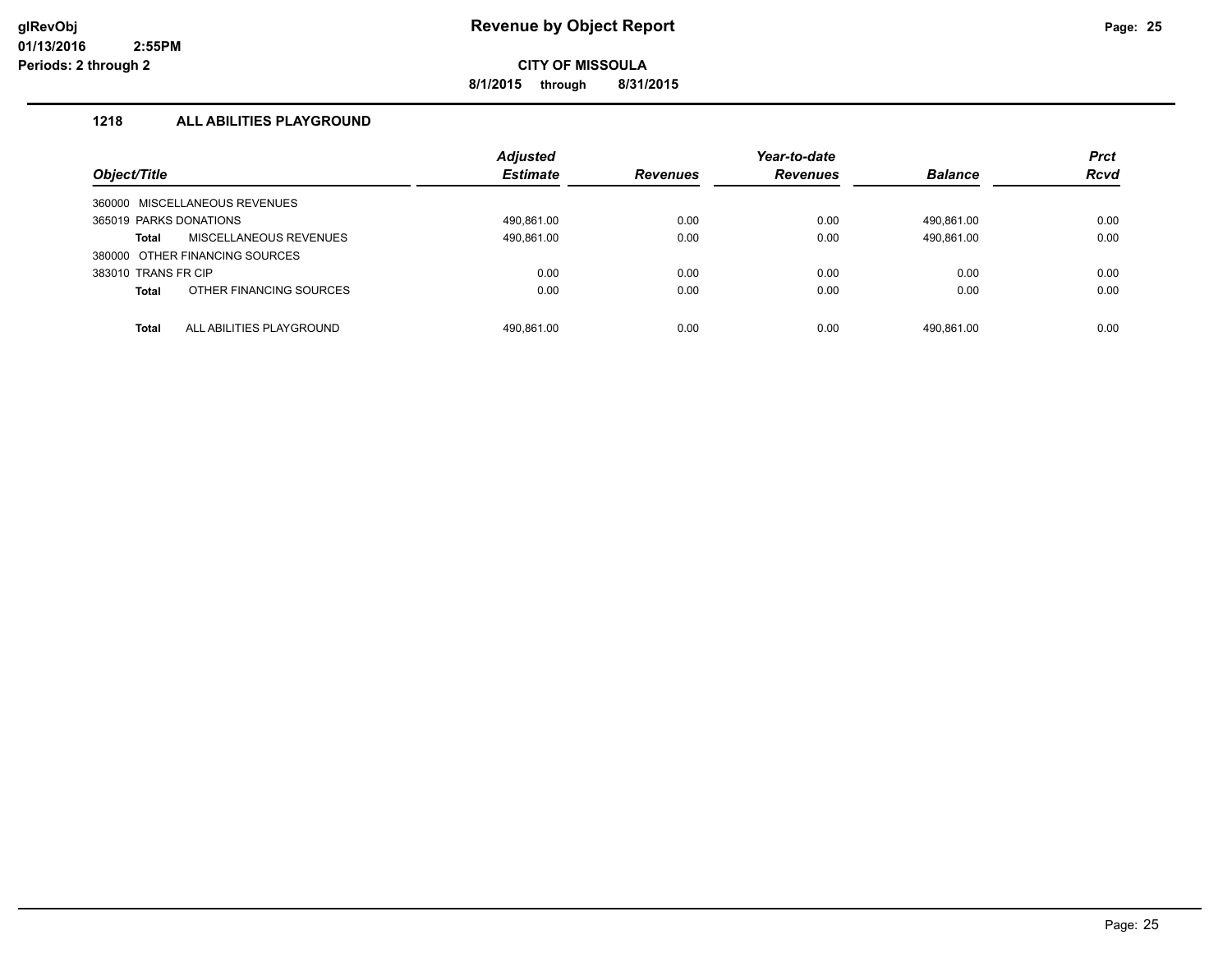**8/1/2015 through 8/31/2015**

# **1219 FY14 PARK & TRAIL BOND**

**1219 FY14 PARK & TRAIL BOND**

|                                            | <b>Adjusted</b> |                 | Year-to-date    |                | <b>Prct</b> |
|--------------------------------------------|-----------------|-----------------|-----------------|----------------|-------------|
| Object/Title                               | <b>Estimate</b> | <b>Revenues</b> | <b>Revenues</b> | <b>Balance</b> | <b>Rcvd</b> |
| 330000 INTERGOVERNMENTAL REVENUES          |                 |                 |                 |                |             |
| 330000 INTERGOVERNMENTAL REVENUES          | 0.00            | 0.00            | 0.00            | 0.00           | 0.00        |
| INTERGOVERNMENTAL REVENUES<br>Total        | 0.00            | 0.00            | 0.00            | 0.00           | 0.00        |
| 380000 OTHER FINANCING SOURCES             |                 |                 |                 |                |             |
| 381010 BOND PROCEEDS                       | 0.00            | 0.00            | 0.00            | 0.00           | 0.00        |
| 383050 TRANSFER FROM IMPACT FEES           | 0.00            | 0.00            | 0.00            | 0.00           | 0.00        |
| OTHER FINANCING SOURCES<br>Total           | 0.00            | 0.00            | 0.00            | 0.00           | 0.00        |
|                                            |                 |                 |                 |                |             |
| <b>FY14 PARK &amp; TRAIL BOND</b><br>Total | 0.00            | 0.00            | 0.00            | 0.00           | 0.00        |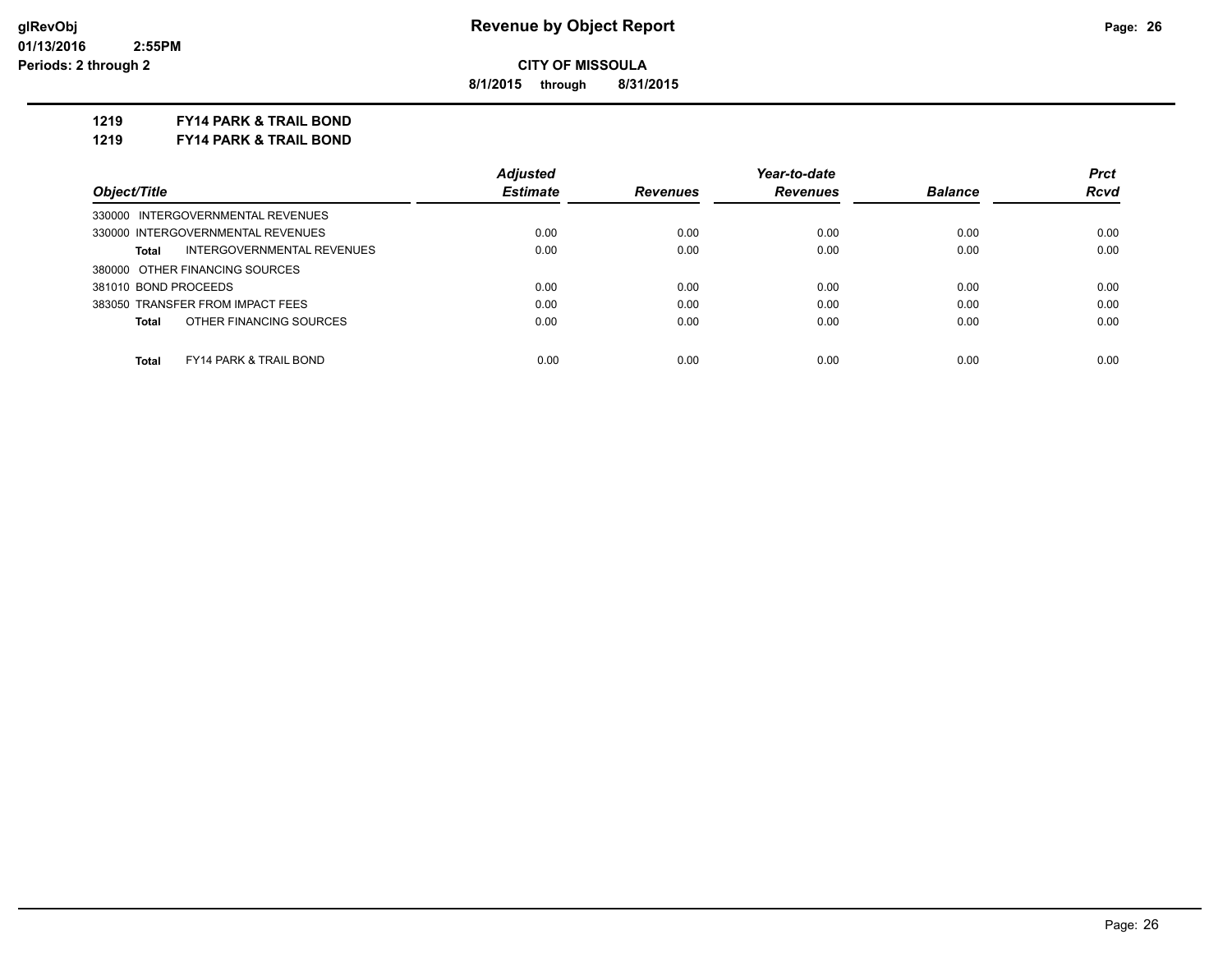**8/1/2015 through 8/31/2015**

# **1219 FY14 PARK & TRAIL BOND**

|                                            | <b>Adjusted</b> |                 | Year-to-date    |                | <b>Prct</b> |
|--------------------------------------------|-----------------|-----------------|-----------------|----------------|-------------|
| Object/Title                               | <b>Estimate</b> | <b>Revenues</b> | <b>Revenues</b> | <b>Balance</b> | <b>Rcvd</b> |
| 330000 INTERGOVERNMENTAL REVENUES          |                 |                 |                 |                |             |
| 330000 INTERGOVERNMENTAL REVENUES          | 0.00            | 0.00            | 0.00            | 0.00           | 0.00        |
| INTERGOVERNMENTAL REVENUES<br>Total        | 0.00            | 0.00            | 0.00            | 0.00           | 0.00        |
| 380000 OTHER FINANCING SOURCES             |                 |                 |                 |                |             |
| 381010 BOND PROCEEDS                       | 0.00            | 0.00            | 0.00            | 0.00           | 0.00        |
| 383050 TRANSFER FROM IMPACT FEES           | 0.00            | 0.00            | 0.00            | 0.00           | 0.00        |
| OTHER FINANCING SOURCES<br>Total           | 0.00            | 0.00            | 0.00            | 0.00           | 0.00        |
|                                            |                 |                 |                 |                |             |
| Total<br><b>FY14 PARK &amp; TRAIL BOND</b> | 0.00            | 0.00            | 0.00            | 0.00           | 0.00        |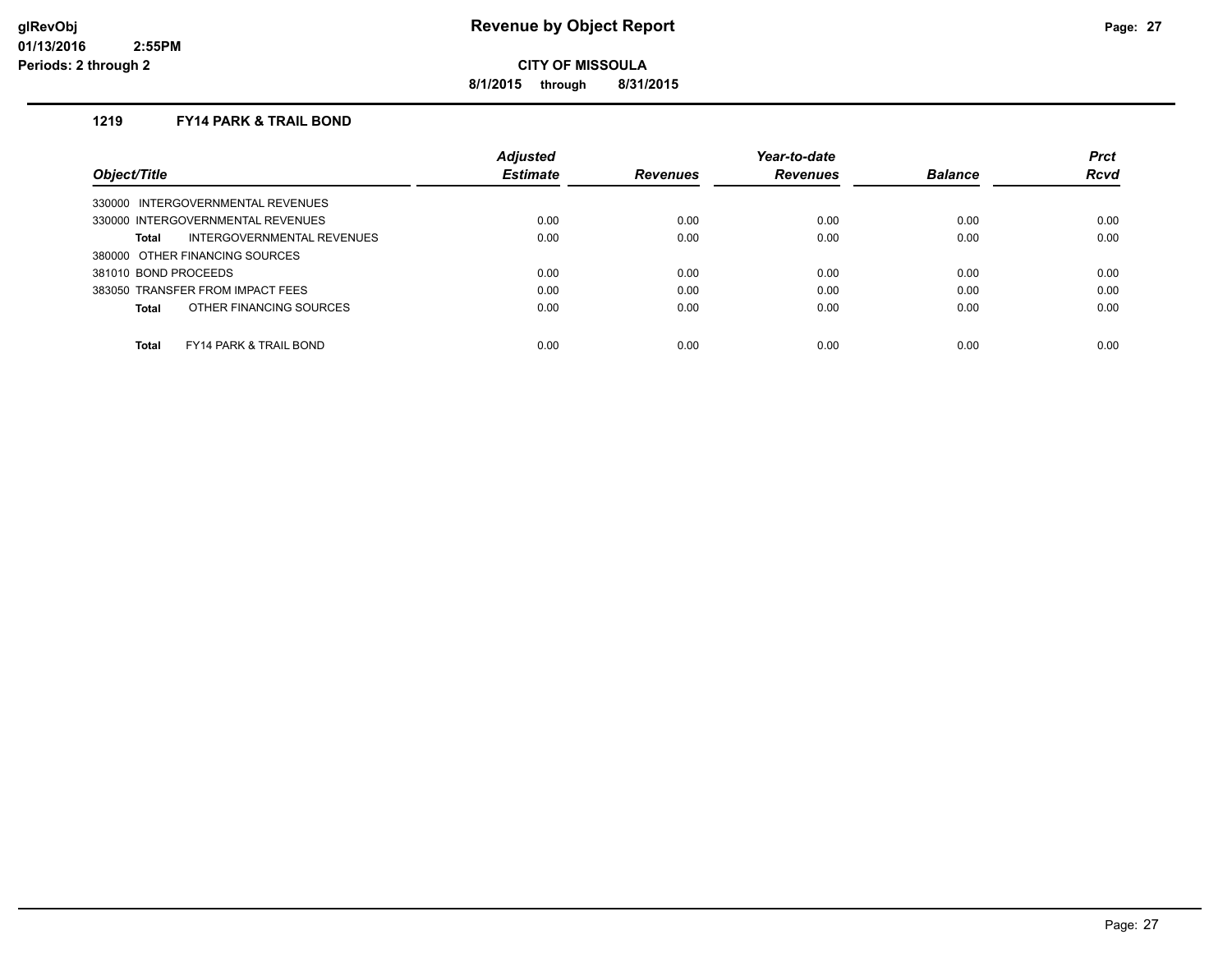**8/1/2015 through 8/31/2015**

# **1241 CREMAIN WALL & CEMETERY DONATIONS FUND**

# **1241 CREMAIN WALL & CEMETERY DONATIONS FUND**

|                                                         | <b>Adjusted</b> |                 | Year-to-date    |                | <b>Prct</b> |
|---------------------------------------------------------|-----------------|-----------------|-----------------|----------------|-------------|
| Object/Title                                            | <b>Estimate</b> | <b>Revenues</b> | <b>Revenues</b> | <b>Balance</b> | <b>Rcvd</b> |
| 340000 CHARGES FOR SERVICES                             |                 |                 |                 |                |             |
| 343310 SALE OF NICHE NAMEPLATES & VASES                 | 0.00            | 1,000.00        | 2,700.00        | $-2.700.00$    | 0.00        |
| 343311 SALE OF NICHES                                   | 0.00            | 0.00            | 0.00            | 0.00           | 0.00        |
| <b>CHARGES FOR SERVICES</b><br>Total                    | 0.00            | 1,000.00        | 2,700.00        | $-2,700.00$    | 0.00        |
| MISCELLANEOUS REVENUES<br>360000                        |                 |                 |                 |                |             |
| 360010 MISCELLANEOUS                                    | 0.00            | 0.00            | 0.00            | 0.00           | 0.00        |
| 365000 DONATIONS                                        | 0.00            | 0.00            | 0.00            | 0.00           | 0.00        |
| MISCELLANEOUS REVENUES<br>Total                         | 0.00            | 0.00            | 0.00            | 0.00           | 0.00        |
| INVESTMENTS & ROYALTY EARNINGS<br>370000                |                 |                 |                 |                |             |
| 371010 INTEREST ON INVESTMENTS                          | 0.00            | 0.00            | 0.00            | 0.00           | 0.00        |
| 371020 GAIN/LOSS IN MARKET VALUE OF INVESTMENTS         | 0.00            | 0.00            | 0.00            | 0.00           | 0.00        |
| <b>INVESTMENTS &amp; ROYALTY EARNINGS</b><br>Total      | 0.00            | 0.00            | 0.00            | 0.00           | 0.00        |
| <b>CREMAIN WALL &amp; CEMETERY DONATIONS F</b><br>Total | 0.00            | 1,000.00        | 2,700.00        | $-2,700.00$    | 0.00        |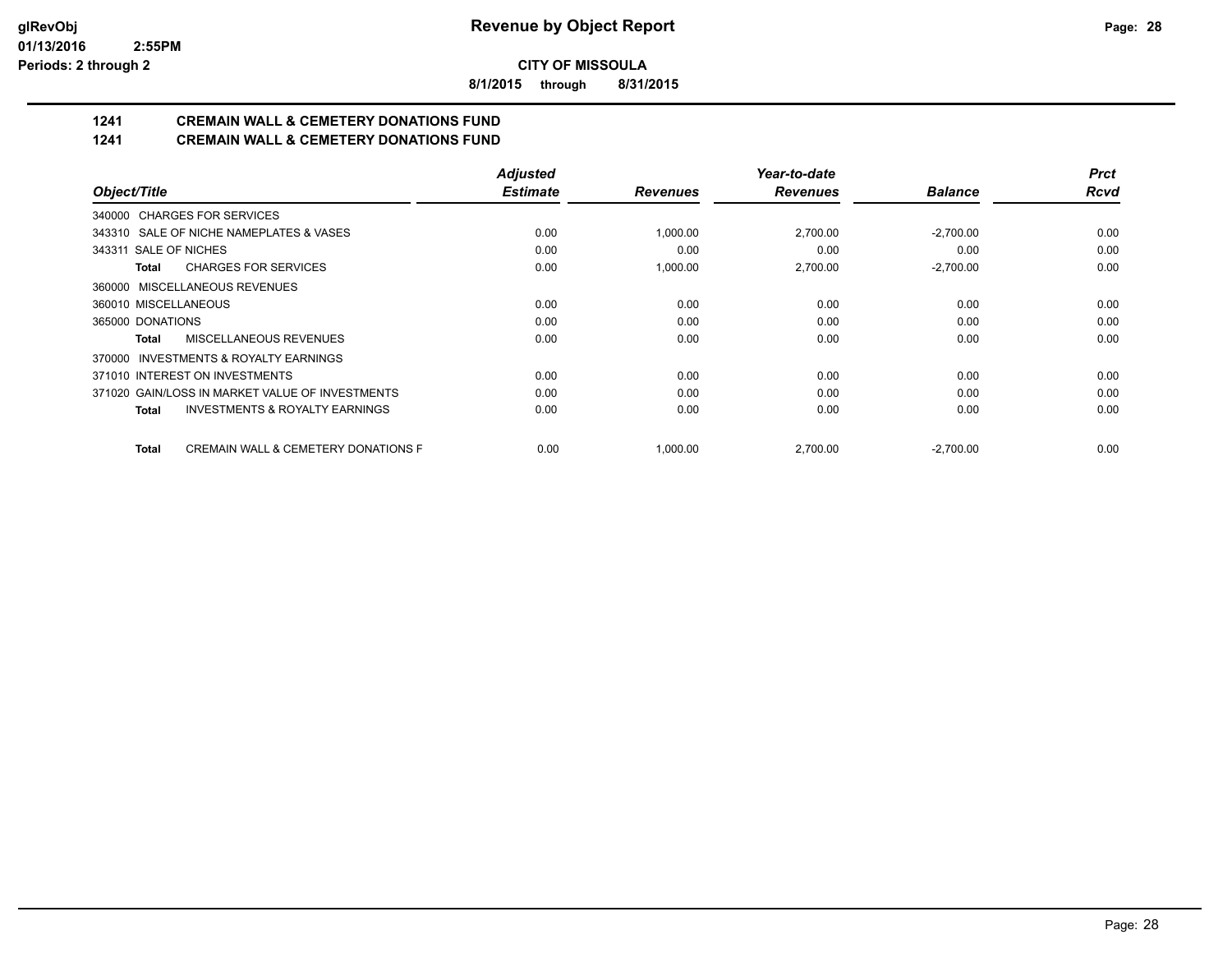**8/1/2015 through 8/31/2015**

# **1241 CREMAIN WALL & CEMETERY DONATIONS FUND**

|                                                         | <b>Adjusted</b> |                 | Year-to-date    |                | <b>Prct</b> |
|---------------------------------------------------------|-----------------|-----------------|-----------------|----------------|-------------|
| Object/Title                                            | <b>Estimate</b> | <b>Revenues</b> | <b>Revenues</b> | <b>Balance</b> | <b>Rcvd</b> |
| 340000 CHARGES FOR SERVICES                             |                 |                 |                 |                |             |
| 343310 SALE OF NICHE NAMEPLATES & VASES                 | 0.00            | 1,000.00        | 2,700.00        | $-2,700.00$    | 0.00        |
| 343311 SALE OF NICHES                                   | 0.00            | 0.00            | 0.00            | 0.00           | 0.00        |
| <b>CHARGES FOR SERVICES</b><br>Total                    | 0.00            | 1,000.00        | 2,700.00        | $-2,700.00$    | 0.00        |
| 360000 MISCELLANEOUS REVENUES                           |                 |                 |                 |                |             |
| 360010 MISCELLANEOUS                                    | 0.00            | 0.00            | 0.00            | 0.00           | 0.00        |
| 365000 DONATIONS                                        | 0.00            | 0.00            | 0.00            | 0.00           | 0.00        |
| MISCELLANEOUS REVENUES<br>Total                         | 0.00            | 0.00            | 0.00            | 0.00           | 0.00        |
| INVESTMENTS & ROYALTY EARNINGS<br>370000                |                 |                 |                 |                |             |
| 371010 INTEREST ON INVESTMENTS                          | 0.00            | 0.00            | 0.00            | 0.00           | 0.00        |
| 371020 GAIN/LOSS IN MARKET VALUE OF INVESTMENT          | 0.00            | 0.00            | 0.00            | 0.00           | 0.00        |
| <b>INVESTMENTS &amp; ROYALTY EARNINGS</b><br>Total      | 0.00            | 0.00            | 0.00            | 0.00           | 0.00        |
| <b>CREMAIN WALL &amp; CEMETERY DONATIONS F</b><br>Total | 0.00            | 1,000.00        | 2,700.00        | $-2,700.00$    | 0.00        |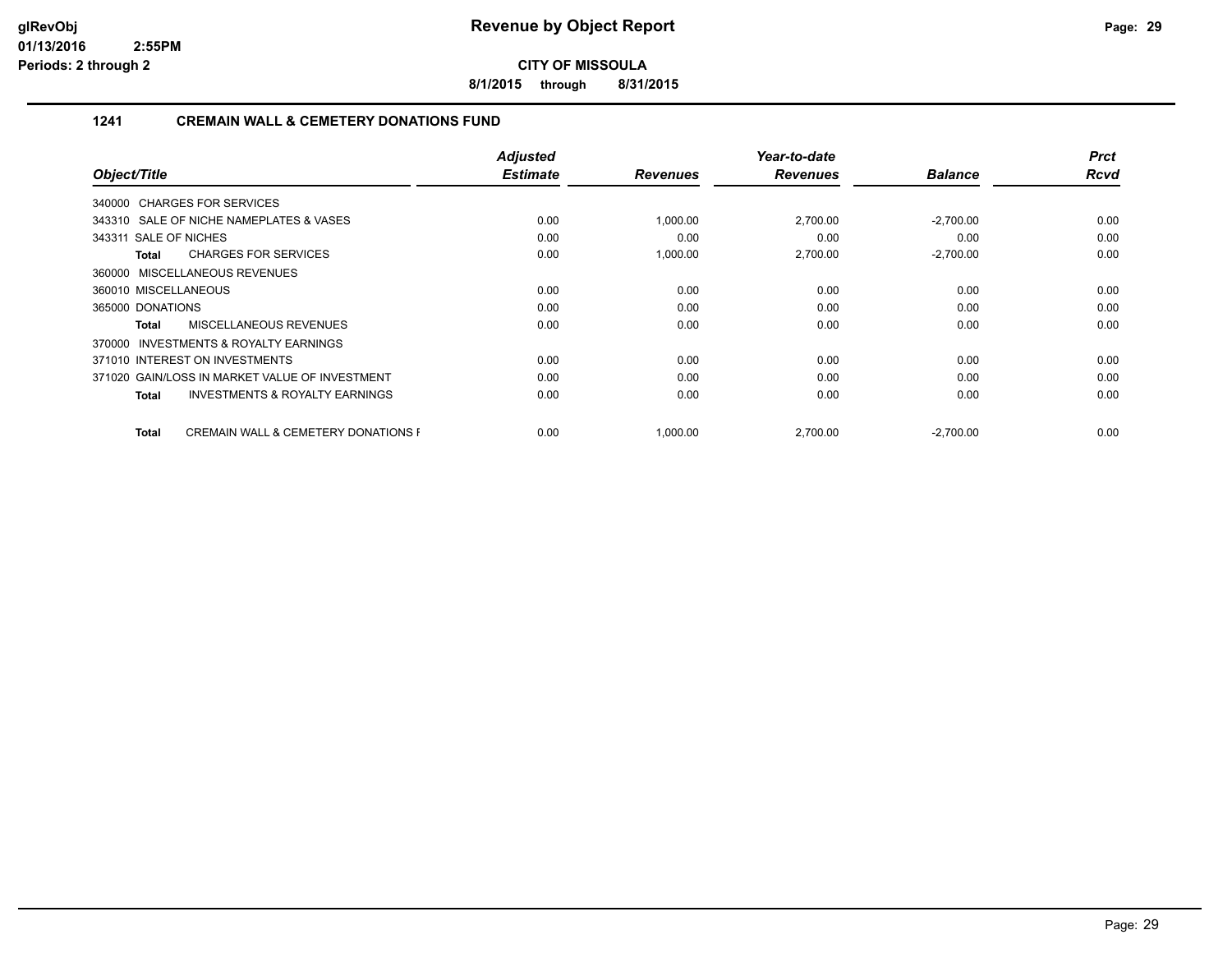**8/1/2015 through 8/31/2015**

# **1242 CEMETERY CARE FUND**

**1242 CEMETERY CARE FUND**

|                                                     | <b>Adjusted</b> |                 | Year-to-date    |                | <b>Prct</b> |
|-----------------------------------------------------|-----------------|-----------------|-----------------|----------------|-------------|
| Object/Title                                        | <b>Estimate</b> | <b>Revenues</b> | <b>Revenues</b> | <b>Balance</b> | Rcvd        |
| 340000 CHARGES FOR SERVICES                         |                 |                 |                 |                |             |
| 343320 CEMETERY - SALE OF PLOTS                     | 0.00            | 1,400.00        | 1,900.00        | $-1,900.00$    | 0.00        |
| 343321 CEMETERY FOUNDATIONS                         | 0.00            | 630.00          | 665.00          | $-665.00$      | 0.00        |
| 343322 CEMETERY FLOWER CARE                         | 0.00            | 0.00            | 0.00            | 0.00           | 0.00        |
| 343323 CEMETERY - LINER INSTALL FEES                | 0.00            | 700.00          | 2,200.00        | $-2,200.00$    | 0.00        |
| 343324 OTHER CEMETERY FEES                          | 0.00            | 0.00            | 150.00          | $-150.00$      | 0.00        |
| 343325 2ND INTERMENT RIGHT                          | 0.00            | 200.00          | 400.00          | $-400.00$      | 0.00        |
| 343340 CEMETERY - OPENINGS & CLOSINGS               | 0.00            | 850.00          | 2,325.00        | $-2,325.00$    | 0.00        |
| 343350 CEMETERY CARE, FEES                          | 75,000.00       | 0.00            | 0.00            | 75,000.00      | 0.00        |
| <b>CHARGES FOR SERVICES</b><br><b>Total</b>         | 75,000.00       | 3,780.00        | 7,640.00        | 67,360.00      | 10.19       |
| MISCELLANEOUS REVENUES<br>360000                    |                 |                 |                 |                |             |
| 360010 MISCELLANEOUS                                | 0.00            | 0.00            | 0.00            | 0.00           | 0.00        |
| MISCELLANEOUS REVENUES<br><b>Total</b>              | 0.00            | 0.00            | 0.00            | 0.00           | 0.00        |
| <b>INVESTMENTS &amp; ROYALTY EARNINGS</b><br>370000 |                 |                 |                 |                |             |
| 371010 INTEREST ON INVESTMENTS                      | 0.00            | 0.00            | 0.00            | 0.00           | 0.00        |
| 371020 GAIN/LOSS IN MARKET VALUE OF INVESTMENTS     | 0.00            | 0.00            | 0.00            | 0.00           | 0.00        |
| <b>INVESTMENTS &amp; ROYALTY EARNINGS</b><br>Total  | 0.00            | 0.00            | 0.00            | 0.00           | 0.00        |
| 380000 OTHER FINANCING SOURCES                      |                 |                 |                 |                |             |
| 382010 SALE OF FIXED ASSETS                         | 0.00            | 0.00            | 0.00            | 0.00           | 0.00        |
| OTHER FINANCING SOURCES<br><b>Total</b>             | 0.00            | 0.00            | 0.00            | 0.00           | 0.00        |
| <b>CEMETERY CARE FUND</b><br><b>Total</b>           | 75.000.00       | 3,780.00        | 7.640.00        | 67,360.00      | 10.19       |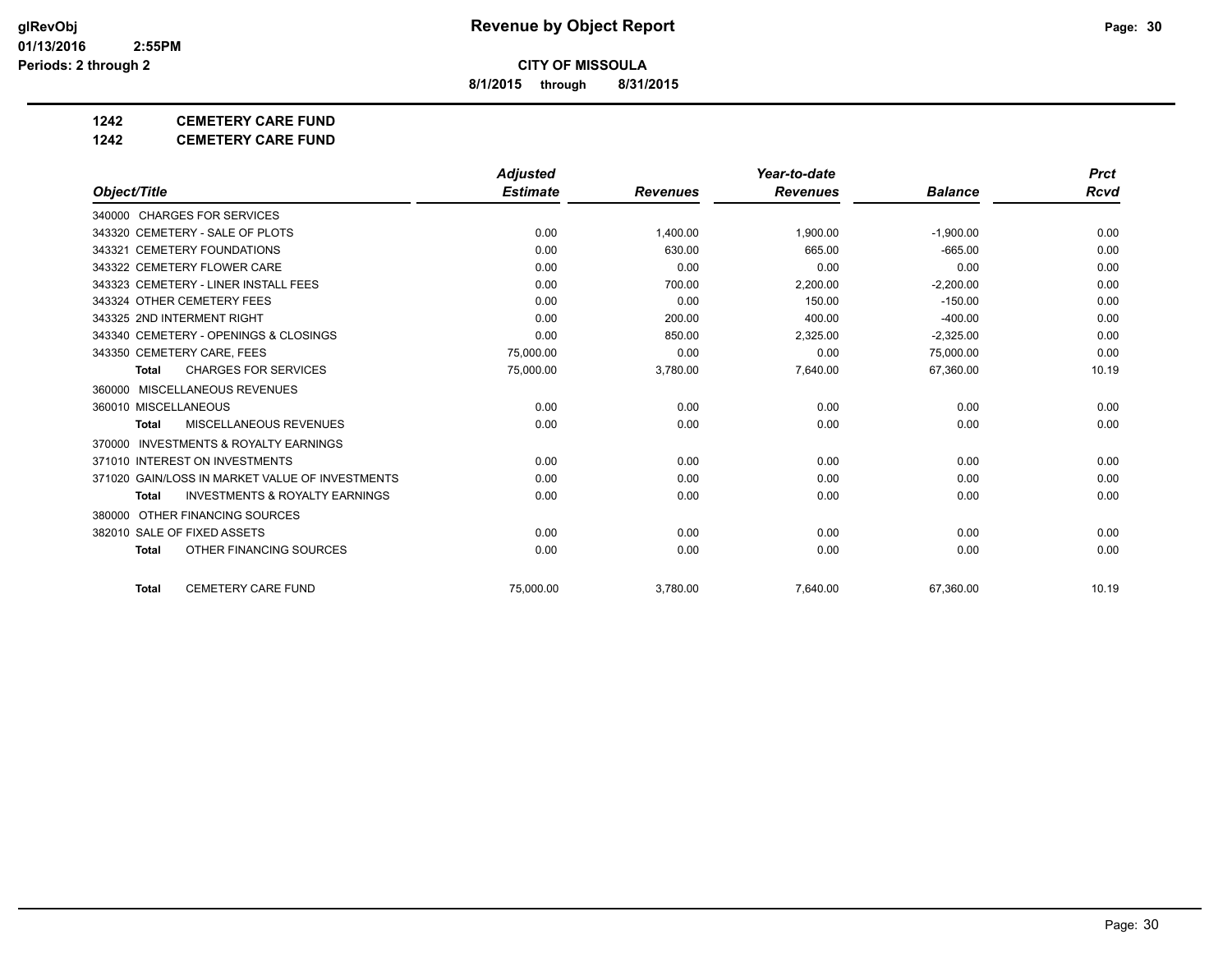**8/1/2015 through 8/31/2015**

## **1242 CEMETERY CARE FUND**

|                                                           | <b>Adjusted</b> |                 | Year-to-date    |                | <b>Prct</b> |
|-----------------------------------------------------------|-----------------|-----------------|-----------------|----------------|-------------|
| Object/Title                                              | <b>Estimate</b> | <b>Revenues</b> | <b>Revenues</b> | <b>Balance</b> | <b>Rcvd</b> |
| 340000 CHARGES FOR SERVICES                               |                 |                 |                 |                |             |
| 343320 CEMETERY - SALE OF PLOTS                           | 0.00            | 1.400.00        | 1.900.00        | $-1,900.00$    | 0.00        |
| 343321 CEMETERY FOUNDATIONS                               | 0.00            | 630.00          | 665.00          | $-665.00$      | 0.00        |
| 343322 CEMETERY FLOWER CARE                               | 0.00            | 0.00            | 0.00            | 0.00           | 0.00        |
| 343323 CEMETERY - LINER INSTALL FEES                      | 0.00            | 700.00          | 2,200.00        | $-2,200.00$    | 0.00        |
| 343324 OTHER CEMETERY FEES                                | 0.00            | 0.00            | 150.00          | $-150.00$      | 0.00        |
| 343325 2ND INTERMENT RIGHT                                | 0.00            | 200.00          | 400.00          | $-400.00$      | 0.00        |
| 343340 CEMETERY - OPENINGS & CLOSINGS                     | 0.00            | 850.00          | 2,325.00        | $-2,325.00$    | 0.00        |
| 343350 CEMETERY CARE, FEES                                | 75,000.00       | 0.00            | 0.00            | 75,000.00      | 0.00        |
| <b>CHARGES FOR SERVICES</b><br><b>Total</b>               | 75,000.00       | 3,780.00        | 7,640.00        | 67,360.00      | 10.19       |
| 360000 MISCELLANEOUS REVENUES                             |                 |                 |                 |                |             |
| 360010 MISCELLANEOUS                                      | 0.00            | 0.00            | 0.00            | 0.00           | 0.00        |
| <b>MISCELLANEOUS REVENUES</b><br><b>Total</b>             | 0.00            | 0.00            | 0.00            | 0.00           | 0.00        |
| <b>INVESTMENTS &amp; ROYALTY EARNINGS</b><br>370000       |                 |                 |                 |                |             |
| 371010 INTEREST ON INVESTMENTS                            | 0.00            | 0.00            | 0.00            | 0.00           | 0.00        |
| 371020 GAIN/LOSS IN MARKET VALUE OF INVESTMENT            | 0.00            | 0.00            | 0.00            | 0.00           | 0.00        |
| <b>INVESTMENTS &amp; ROYALTY EARNINGS</b><br><b>Total</b> | 0.00            | 0.00            | 0.00            | 0.00           | 0.00        |
| 380000 OTHER FINANCING SOURCES                            |                 |                 |                 |                |             |
| 382010 SALE OF FIXED ASSETS                               | 0.00            | 0.00            | 0.00            | 0.00           | 0.00        |
| OTHER FINANCING SOURCES<br><b>Total</b>                   | 0.00            | 0.00            | 0.00            | 0.00           | 0.00        |
| <b>CEMETERY CARE FUND</b><br><b>Total</b>                 | 75.000.00       | 3,780.00        | 7,640.00        | 67.360.00      | 10.19       |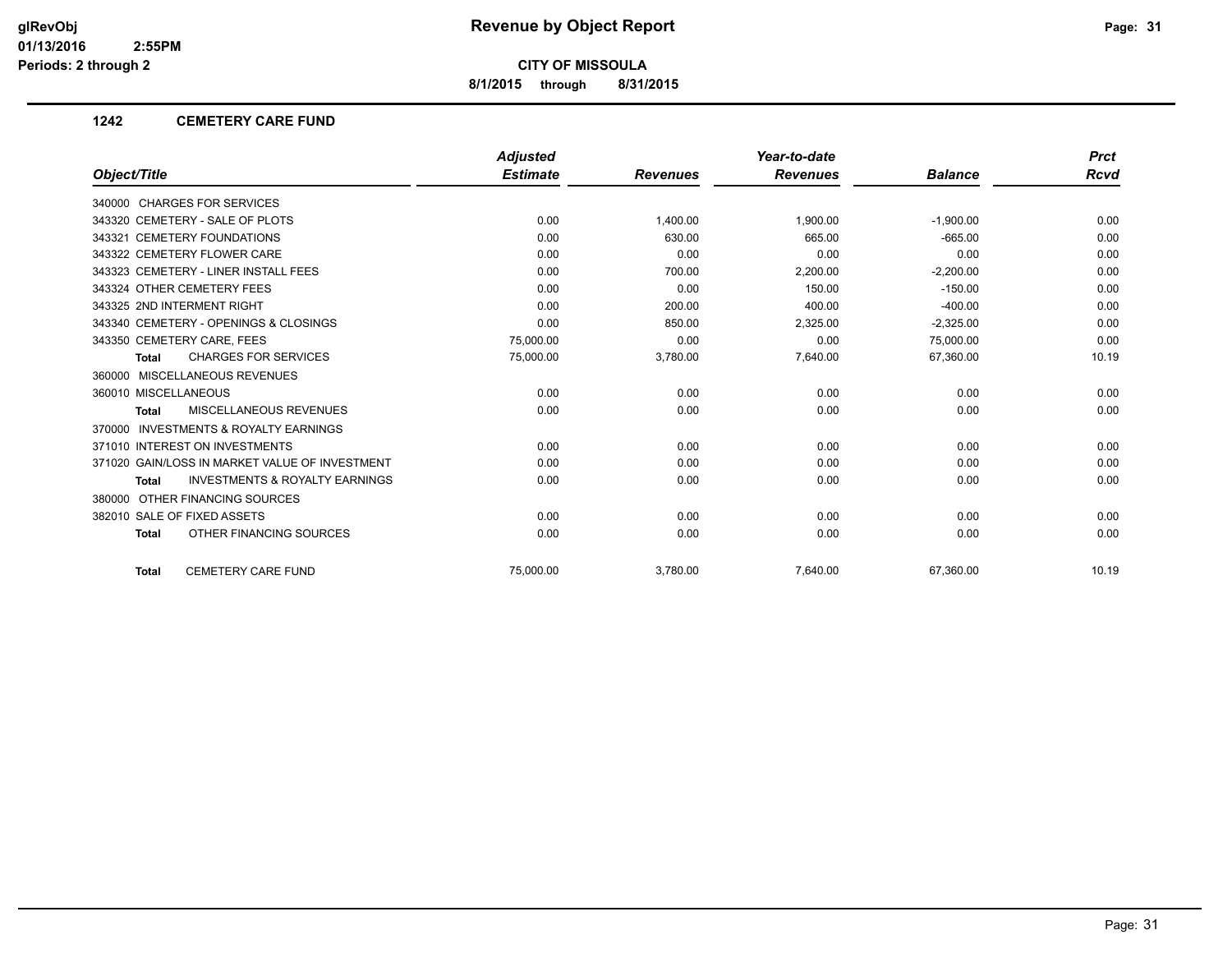**8/1/2015 through 8/31/2015**

# **1243 CEMETERY MEMORIAL FUND**

**1243 CEMETERY MEMORIAL FUND**

|                      |                                                 | <b>Adjusted</b> |                 | Year-to-date    |                | <b>Prct</b> |
|----------------------|-------------------------------------------------|-----------------|-----------------|-----------------|----------------|-------------|
| Object/Title         |                                                 | <b>Estimate</b> | <b>Revenues</b> | <b>Revenues</b> | <b>Balance</b> | <b>Rcvd</b> |
|                      | 360000 MISCELLANEOUS REVENUES                   |                 |                 |                 |                |             |
| 360010 MISCELLANEOUS |                                                 | 0.00            | 0.00            | 0.00            | 0.00           | 0.00        |
| 365000 DONATIONS     |                                                 | 1.500.00        | 0.00            | 0.00            | 1.500.00       | 0.00        |
| Total                | MISCELLANEOUS REVENUES                          | 1.500.00        | 0.00            | 0.00            | 1.500.00       | 0.00        |
|                      | 370000 INVESTMENTS & ROYALTY EARNINGS           |                 |                 |                 |                |             |
|                      | 371010 INTEREST ON INVESTMENTS                  | 0.00            | 0.00            | 0.00            | 0.00           | 0.00        |
|                      | 371020 GAIN/LOSS IN MARKET VALUE OF INVESTMENTS | 0.00            | 0.00            | 0.00            | 0.00           | 0.00        |
| Total                | INVESTMENTS & ROYALTY EARNINGS                  | 0.00            | 0.00            | 0.00            | 0.00           | 0.00        |
| Total                | <b>CEMETERY MEMORIAL FUND</b>                   | 1.500.00        | 0.00            | 0.00            | 1.500.00       | 0.00        |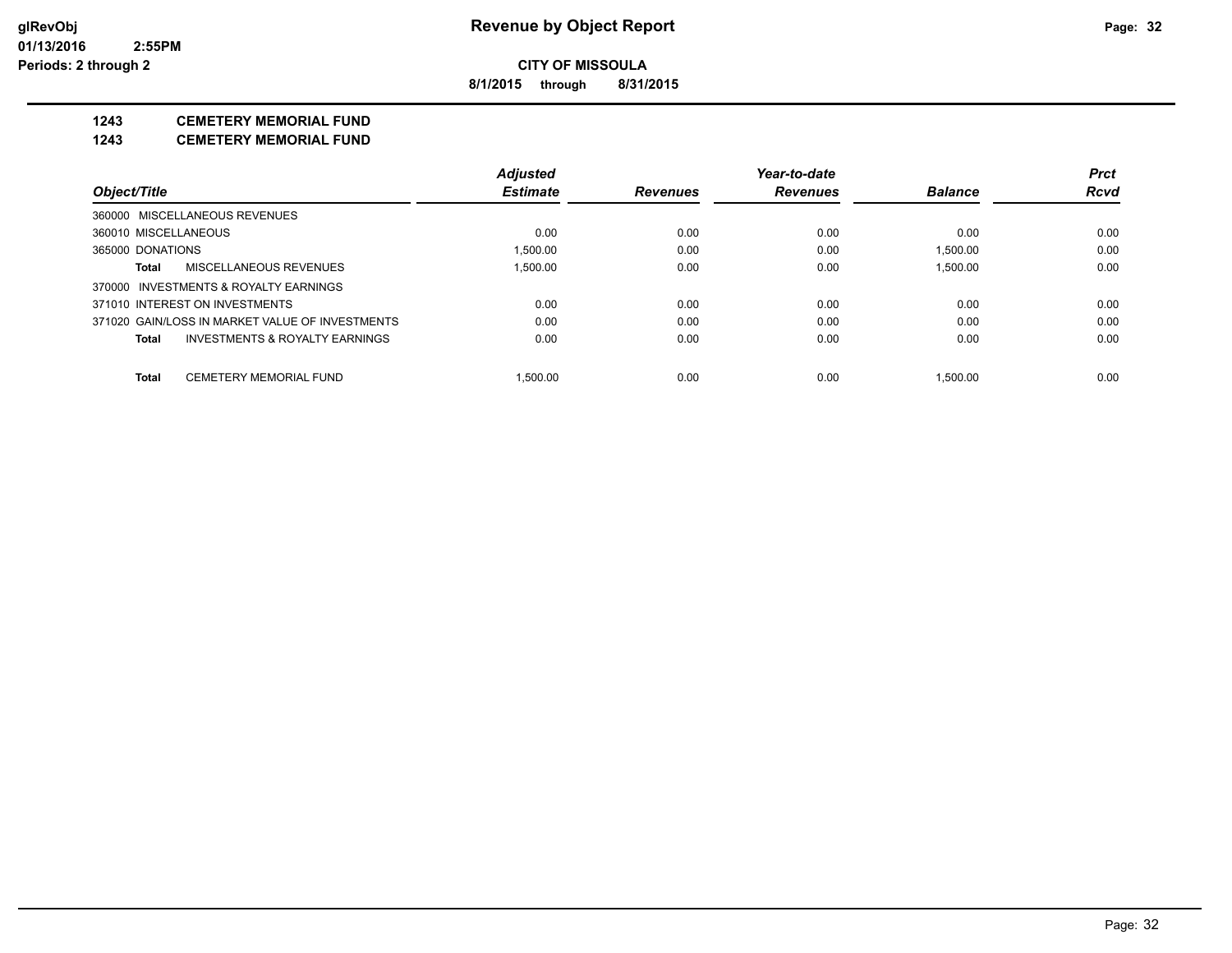**8/1/2015 through 8/31/2015**

# **1243 CEMETERY MEMORIAL FUND**

|                                                |                                | <b>Adjusted</b> |                 | Year-to-date    |                | <b>Prct</b> |
|------------------------------------------------|--------------------------------|-----------------|-----------------|-----------------|----------------|-------------|
| Object/Title                                   |                                | <b>Estimate</b> | <b>Revenues</b> | <b>Revenues</b> | <b>Balance</b> | <b>Rcvd</b> |
| 360000 MISCELLANEOUS REVENUES                  |                                |                 |                 |                 |                |             |
| 360010 MISCELLANEOUS                           |                                | 0.00            | 0.00            | 0.00            | 0.00           | 0.00        |
| 365000 DONATIONS                               |                                | 1.500.00        | 0.00            | 0.00            | 1.500.00       | 0.00        |
| Total                                          | MISCELLANEOUS REVENUES         | 1.500.00        | 0.00            | 0.00            | 1.500.00       | 0.00        |
| 370000 INVESTMENTS & ROYALTY EARNINGS          |                                |                 |                 |                 |                |             |
| 371010 INTEREST ON INVESTMENTS                 |                                | 0.00            | 0.00            | 0.00            | 0.00           | 0.00        |
| 371020 GAIN/LOSS IN MARKET VALUE OF INVESTMENT |                                | 0.00            | 0.00            | 0.00            | 0.00           | 0.00        |
| Total                                          | INVESTMENTS & ROYALTY EARNINGS | 0.00            | 0.00            | 0.00            | 0.00           | 0.00        |
| <b>Total</b>                                   | CEMETERY MEMORIAL FUND         | 1.500.00        | 0.00            | 0.00            | 1.500.00       | 0.00        |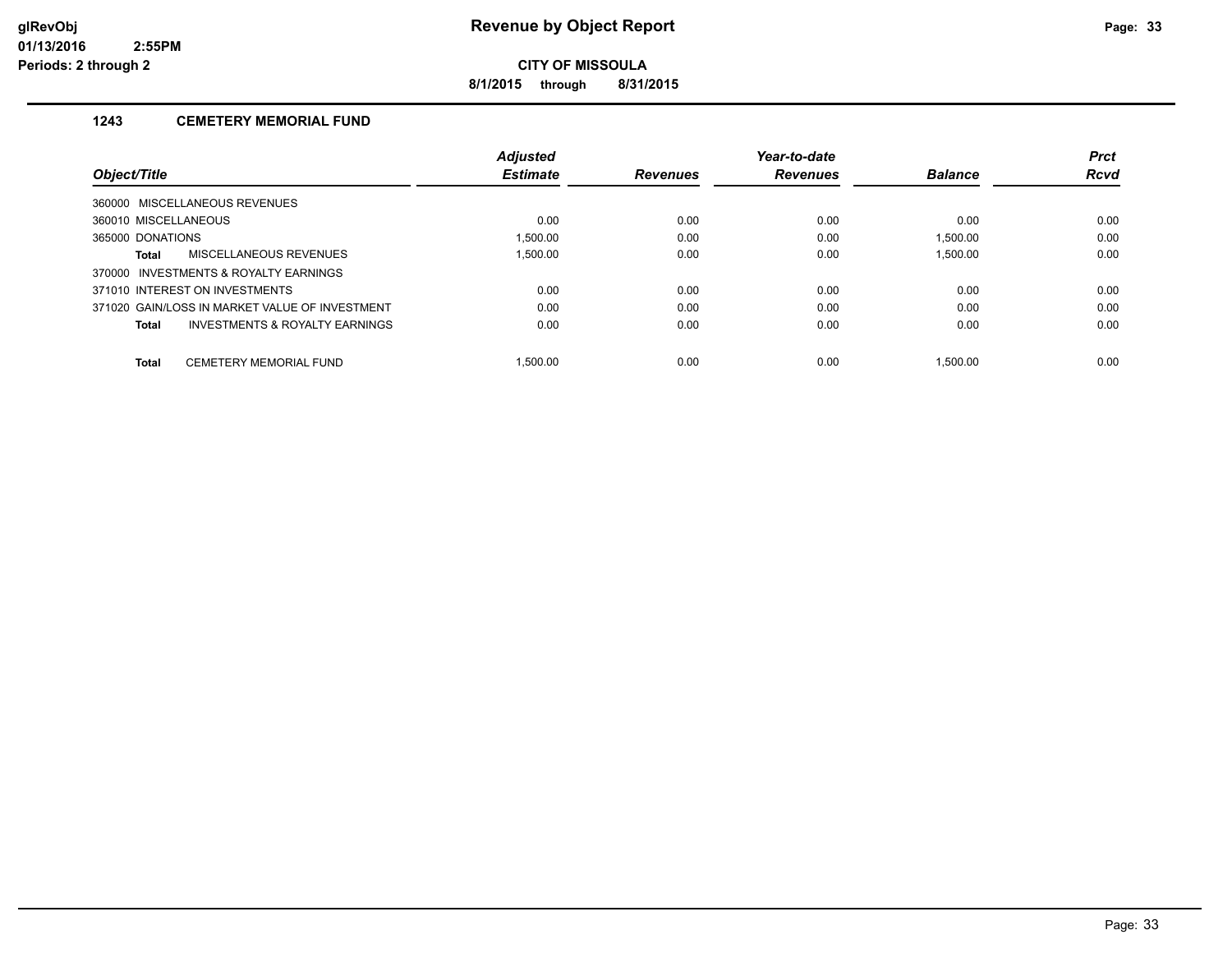**8/1/2015 through 8/31/2015**

**1265 TITLE 1 PROJECTS FUND**

**1265 TITLE 1 PROJECTS FUND**

|                                         | Adjusted        |                 | Year-to-date    |                | <b>Prct</b> |
|-----------------------------------------|-----------------|-----------------|-----------------|----------------|-------------|
| Object/Title                            | <b>Estimate</b> | <b>Revenues</b> | <b>Revenues</b> | <b>Balance</b> | Rcvd        |
| 360000 MISCELLANEOUS REVENUES           |                 |                 |                 |                |             |
| 360010 MISCELLANEOUS                    | 0.00            | 0.00            | 0.00            | 0.00           | 0.00        |
| MISCELLANEOUS REVENUES<br>Total         | 0.00            | 0.00            | 0.00            | 0.00           | 0.00        |
| 370000 INVESTMENTS & ROYALTY EARNINGS   |                 |                 |                 |                |             |
| 371010 INTEREST ON INVESTMENTS          | 0.00            | 0.00            | 0.00            | 0.00           | 0.00        |
| 373002 LOAN REPAYMENT - FAMILY SERVICES | 70.000.00       | 0.00            | 0.00            | 70.000.00      | 0.00        |
| 373006 BURNS ST COMMONS                 | 0.00            | 0.00            | 0.00            | 0.00           | 0.00        |
| INVESTMENTS & ROYALTY EARNINGS<br>Total | 70.000.00       | 0.00            | 0.00            | 70.000.00      | 0.00        |
| TITLE 1 PROJECTS FUND<br><b>Total</b>   | 70.000.00       | 0.00            | 0.00            | 70.000.00      | 0.00        |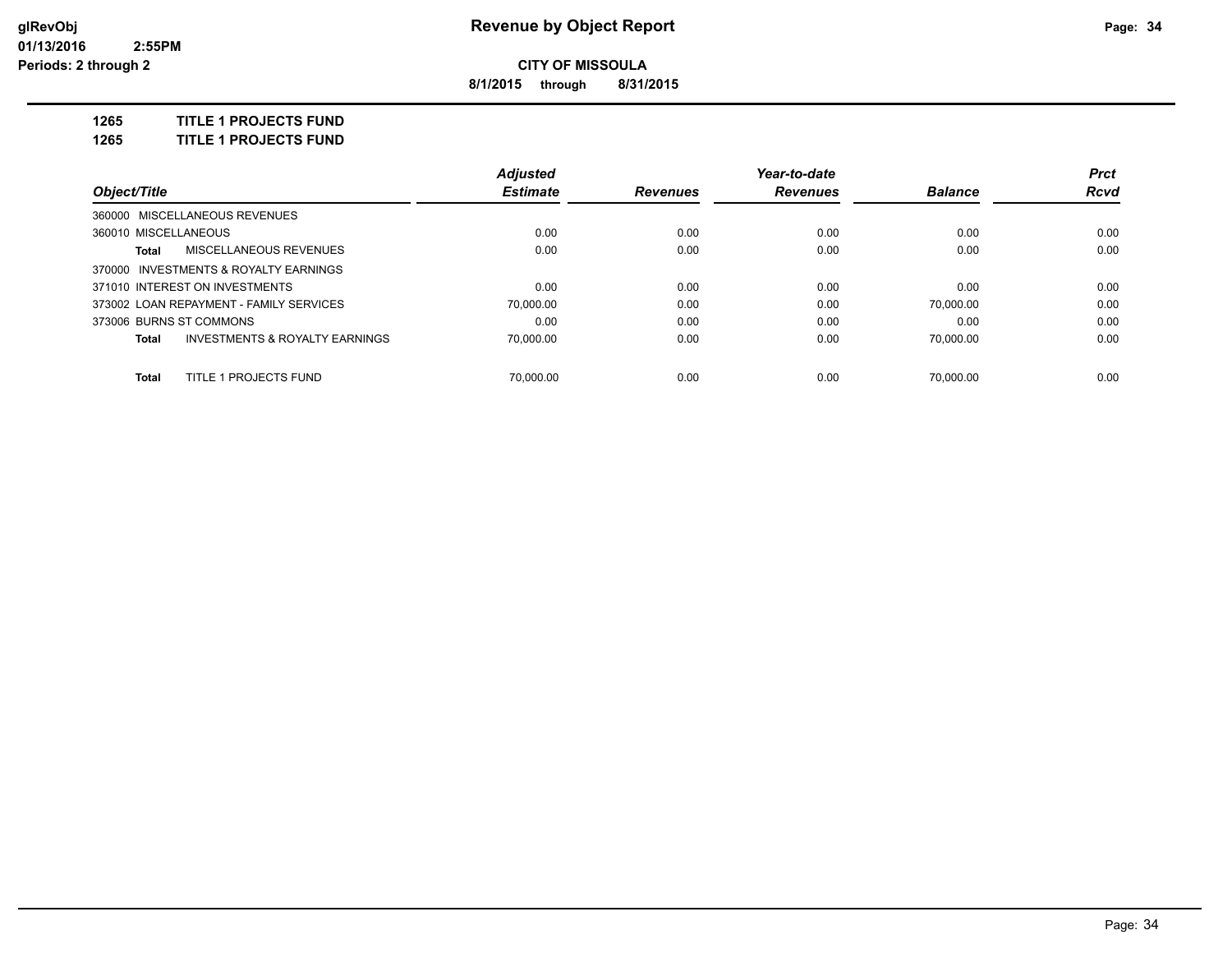**8/1/2015 through 8/31/2015**

# **1265 TITLE 1 PROJECTS FUND**

|                                                    | <b>Adjusted</b> |                 | Year-to-date    |                | <b>Prct</b> |
|----------------------------------------------------|-----------------|-----------------|-----------------|----------------|-------------|
| Object/Title                                       | <b>Estimate</b> | <b>Revenues</b> | <b>Revenues</b> | <b>Balance</b> | <b>Rcvd</b> |
| 360000 MISCELLANEOUS REVENUES                      |                 |                 |                 |                |             |
| 360010 MISCELLANEOUS                               | 0.00            | 0.00            | 0.00            | 0.00           | 0.00        |
| <b>MISCELLANEOUS REVENUES</b><br>Total             | 0.00            | 0.00            | 0.00            | 0.00           | 0.00        |
| 370000 INVESTMENTS & ROYALTY EARNINGS              |                 |                 |                 |                |             |
| 371010 INTEREST ON INVESTMENTS                     | 0.00            | 0.00            | 0.00            | 0.00           | 0.00        |
| 373002 LOAN REPAYMENT - FAMILY SERVICES            | 70.000.00       | 0.00            | 0.00            | 70.000.00      | 0.00        |
| 373006 BURNS ST COMMONS                            | 0.00            | 0.00            | 0.00            | 0.00           | 0.00        |
| <b>INVESTMENTS &amp; ROYALTY EARNINGS</b><br>Total | 70.000.00       | 0.00            | 0.00            | 70.000.00      | 0.00        |
| TITLE 1 PROJECTS FUND<br><b>Total</b>              | 70.000.00       | 0.00            | 0.00            | 70.000.00      | 0.00        |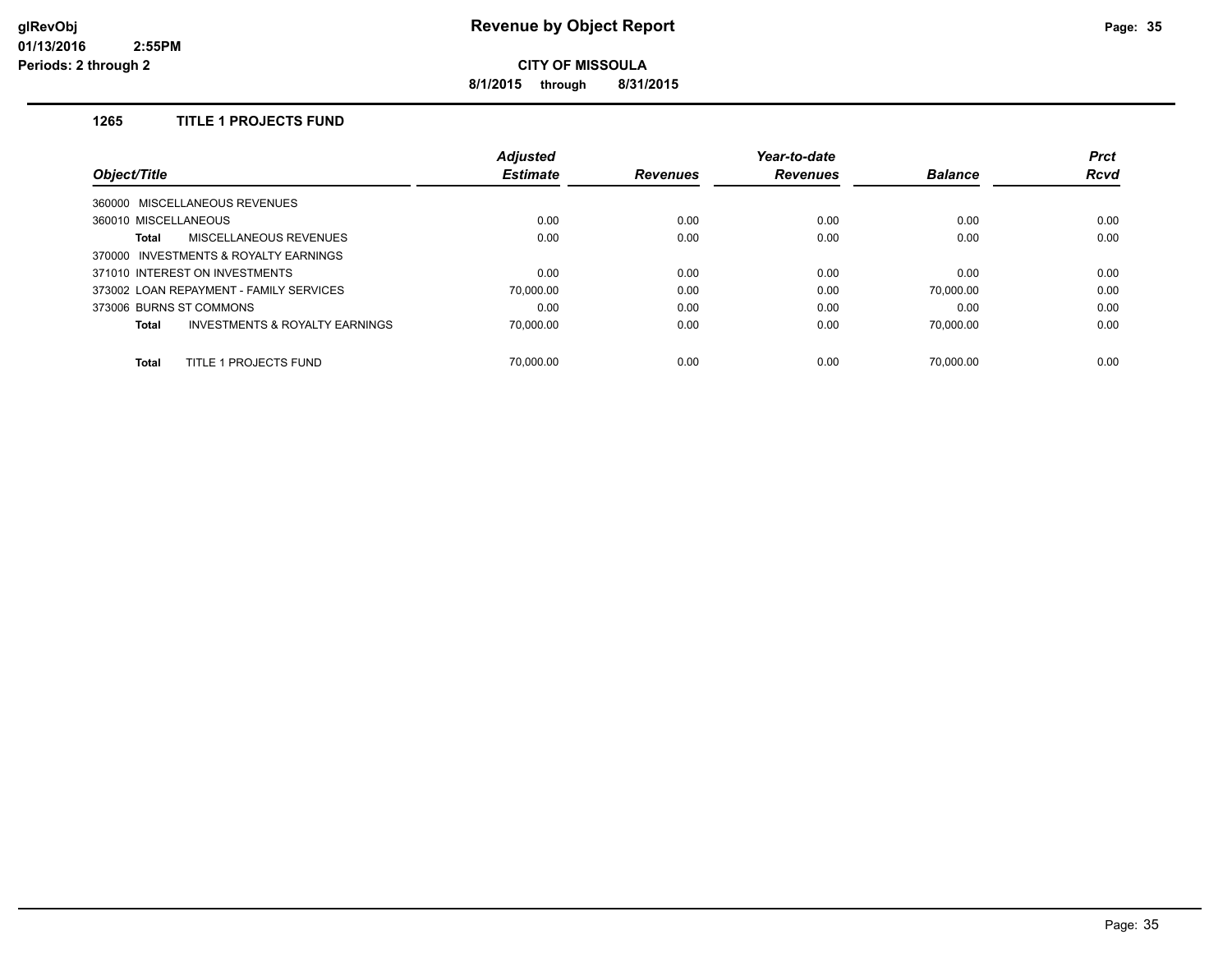**8/1/2015 through 8/31/2015**

#### **1396 PROGRAM INCOME REVOLVING LOAN PROGRAM 1396 PROGRAM INCOME REVOLVING LOAN PROGRAM**

|                                                    | <b>Adjusted</b> |                 | Year-to-date    |                | <b>Prct</b> |
|----------------------------------------------------|-----------------|-----------------|-----------------|----------------|-------------|
| Object/Title                                       | <b>Estimate</b> | <b>Revenues</b> | <b>Revenues</b> | <b>Balance</b> | Rcvd        |
| 330000 INTERGOVERNMENTAL REVENUES                  |                 |                 |                 |                |             |
| 331010 ENTITLEMENT - CDBG                          | 0.00            | 0.00            | 0.00            | 0.00           | 0.00        |
| <b>INTERGOVERNMENTAL REVENUES</b><br><b>Total</b>  | 0.00            | 0.00            | 0.00            | 0.00           | 0.00        |
| 360000 MISCELLANEOUS REVENUES                      |                 |                 |                 |                |             |
| 360005 LOAN REPAYMENTS                             | 0.00            | 0.00            | 0.00            | 0.00           | 0.00        |
| 360010 MISCELLANEOUS                               | 0.00            | 0.00            | 0.00            | 0.00           | 0.00        |
| 360013 REPAYMENT OF SEWER GRANT                    | 7,000.00        | 5,390.00        | 5,390.00        | 1,610.00       | 77.00       |
| 360014 REPAYMENT OF LOAN/MHA                       | 0.00            | 0.00            | 0.00            | 0.00           | 0.00        |
| 361013 CLOSED GRANT REPAYMENTS                     | 0.00            | 0.00            | 0.00            | 0.00           | 0.00        |
| MISCELLANEOUS REVENUES<br>Total                    | 7,000.00        | 5,390.00        | 5,390.00        | 1,610.00       | 77.00       |
| 370000 INVESTMENTS & ROYALTY EARNINGS              |                 |                 |                 |                |             |
| 371010 INTEREST ON INVESTMENTS                     | 0.00            | 0.00            | 0.00            | 0.00           | 0.00        |
| 371020 GAIN/LOSS IN MARKET VALUE OF INVESTMENTS    | 0.00            | 0.00            | 0.00            | 0.00           | 0.00        |
| <b>INVESTMENTS &amp; ROYALTY EARNINGS</b><br>Total | 0.00            | 0.00            | 0.00            | 0.00           | 0.00        |
| 380000 OTHER FINANCING SOURCES                     |                 |                 |                 |                |             |
| 383026 TRANS FR CDBG                               | 0.00            | 0.00            | 0.00            | 0.00           | 0.00        |
| OTHER FINANCING SOURCES<br>Total                   | 0.00            | 0.00            | 0.00            | 0.00           | 0.00        |
| PROGRAM INCOME REVOLVING LOAN PRO<br><b>Total</b>  | 7,000.00        | 5,390.00        | 5,390.00        | 1,610.00       | 77.00       |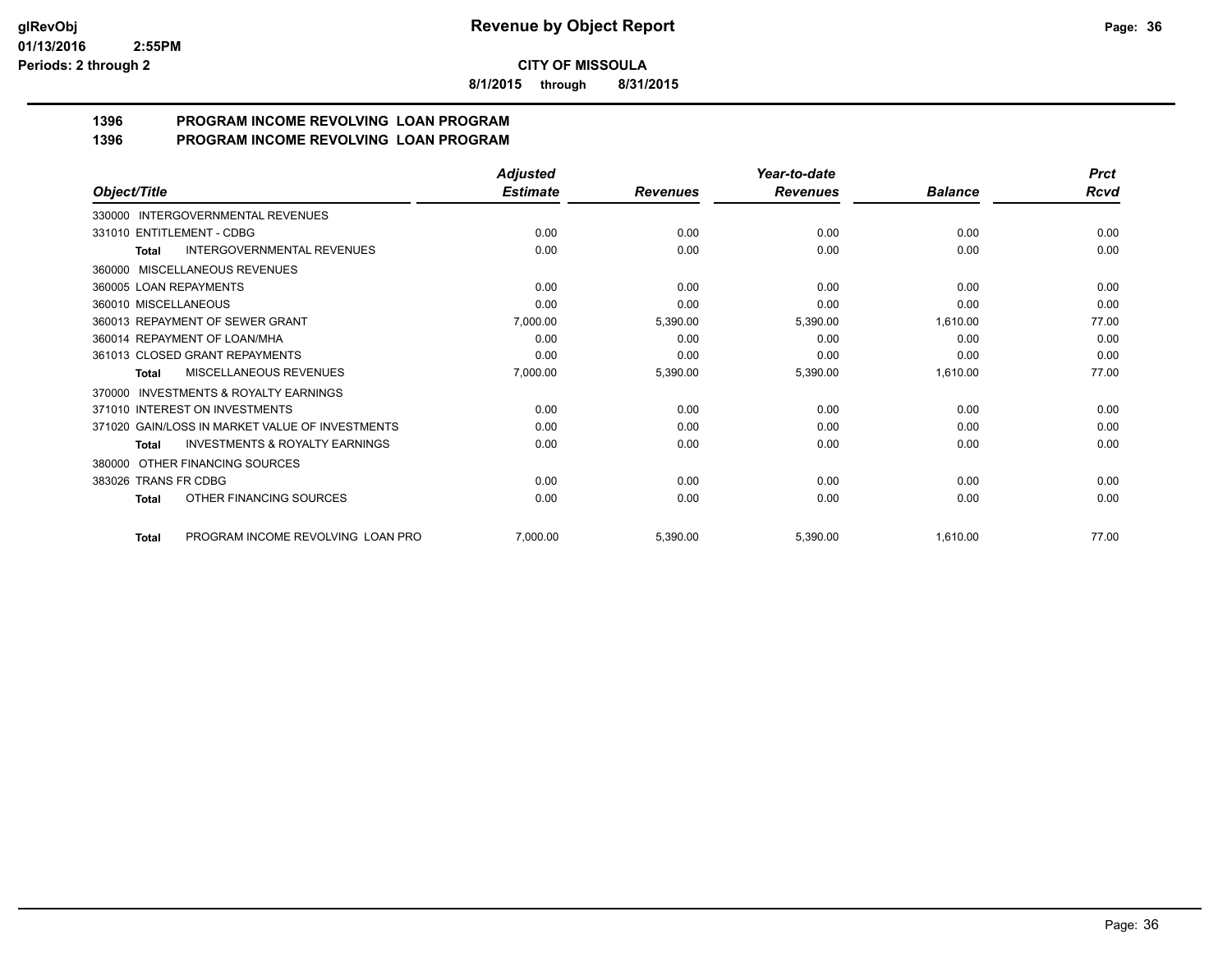**8/1/2015 through 8/31/2015**

#### **1396 PROGRAM INCOME REVOLVING LOAN PROGRAM**

|                                                           | <b>Adjusted</b> |                 | Year-to-date    |                | <b>Prct</b> |
|-----------------------------------------------------------|-----------------|-----------------|-----------------|----------------|-------------|
| Object/Title                                              | <b>Estimate</b> | <b>Revenues</b> | <b>Revenues</b> | <b>Balance</b> | <b>Rcvd</b> |
| 330000 INTERGOVERNMENTAL REVENUES                         |                 |                 |                 |                |             |
| 331010 ENTITLEMENT - CDBG                                 | 0.00            | 0.00            | 0.00            | 0.00           | 0.00        |
| INTERGOVERNMENTAL REVENUES<br><b>Total</b>                | 0.00            | 0.00            | 0.00            | 0.00           | 0.00        |
| 360000 MISCELLANEOUS REVENUES                             |                 |                 |                 |                |             |
| 360005 LOAN REPAYMENTS                                    | 0.00            | 0.00            | 0.00            | 0.00           | 0.00        |
| 360010 MISCELLANEOUS                                      | 0.00            | 0.00            | 0.00            | 0.00           | 0.00        |
| 360013 REPAYMENT OF SEWER GRANT                           | 7,000.00        | 5,390.00        | 5,390.00        | 1,610.00       | 77.00       |
| 360014 REPAYMENT OF LOAN/MHA                              | 0.00            | 0.00            | 0.00            | 0.00           | 0.00        |
| 361013 CLOSED GRANT REPAYMENTS                            | 0.00            | 0.00            | 0.00            | 0.00           | 0.00        |
| MISCELLANEOUS REVENUES<br><b>Total</b>                    | 7,000.00        | 5,390.00        | 5,390.00        | 1,610.00       | 77.00       |
| <b>INVESTMENTS &amp; ROYALTY EARNINGS</b><br>370000       |                 |                 |                 |                |             |
| 371010 INTEREST ON INVESTMENTS                            | 0.00            | 0.00            | 0.00            | 0.00           | 0.00        |
| 371020 GAIN/LOSS IN MARKET VALUE OF INVESTMENT            | 0.00            | 0.00            | 0.00            | 0.00           | 0.00        |
| <b>INVESTMENTS &amp; ROYALTY EARNINGS</b><br><b>Total</b> | 0.00            | 0.00            | 0.00            | 0.00           | 0.00        |
| 380000 OTHER FINANCING SOURCES                            |                 |                 |                 |                |             |
| 383026 TRANS FR CDBG                                      | 0.00            | 0.00            | 0.00            | 0.00           | 0.00        |
| OTHER FINANCING SOURCES<br><b>Total</b>                   | 0.00            | 0.00            | 0.00            | 0.00           | 0.00        |
| PROGRAM INCOME REVOLVING LOAN PRC<br><b>Total</b>         | 7,000.00        | 5,390.00        | 5,390.00        | 1,610.00       | 77.00       |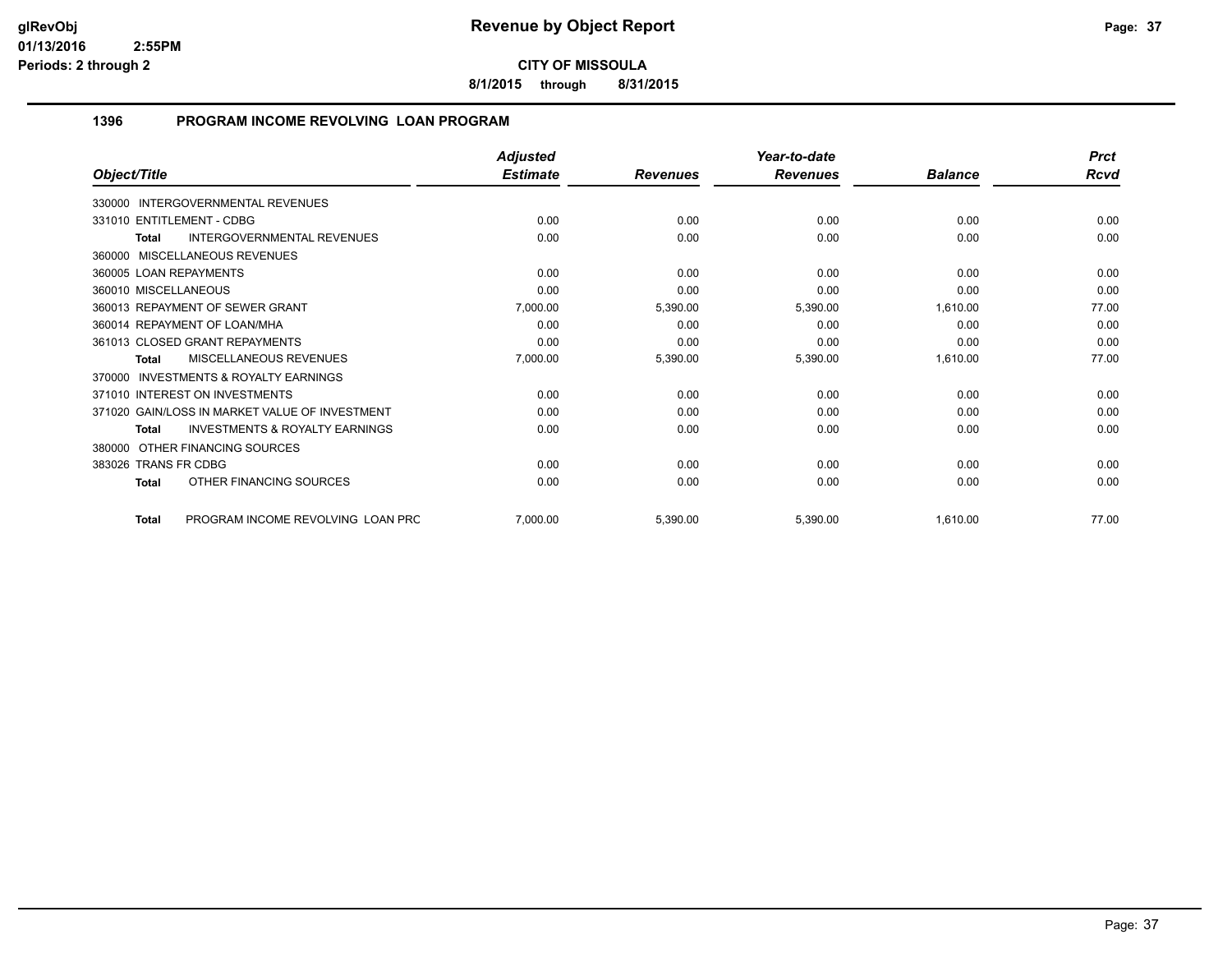**8/1/2015 through 8/31/2015**

#### **1397 STATE HOME PROGRAM INCOME**

**1397 STATE HOME PROGRAM INCOME**

|                                                    | <b>Adjusted</b> |                 | Year-to-date    |                | <b>Prct</b> |
|----------------------------------------------------|-----------------|-----------------|-----------------|----------------|-------------|
| Object/Title                                       | <b>Estimate</b> | <b>Revenues</b> | <b>Revenues</b> | <b>Balance</b> | <b>Rcvd</b> |
| 330000 INTERGOVERNMENTAL REVENUES                  |                 |                 |                 |                |             |
| 331003 STATE HOME PROGRAM INCOME                   | 186.935.00      | 0.00            | 0.00            | 186.935.00     | 0.00        |
| INTERGOVERNMENTAL REVENUES<br>Total                | 186,935.00      | 0.00            | 0.00            | 186,935.00     | 0.00        |
| 360000 MISCELLANEOUS REVENUES                      |                 |                 |                 |                |             |
| 360005 LOAN REPAYMENTS                             | 0.00            | 0.00            | 0.00            | 0.00           | 0.00        |
| MISCELLANEOUS REVENUES<br>Total                    | 0.00            | 0.00            | 0.00            | 0.00           | 0.00        |
| 370000 INVESTMENTS & ROYALTY EARNINGS              |                 |                 |                 |                |             |
| 371010 INTEREST ON INVESTMENTS                     | 0.00            | 0.00            | 0.00            | 0.00           | 0.00        |
| <b>INVESTMENTS &amp; ROYALTY EARNINGS</b><br>Total | 0.00            | 0.00            | 0.00            | 0.00           | 0.00        |
| STATE HOME PROGRAM INCOME<br>Total                 | 186.935.00      | 0.00            | 0.00            | 186.935.00     | 0.00        |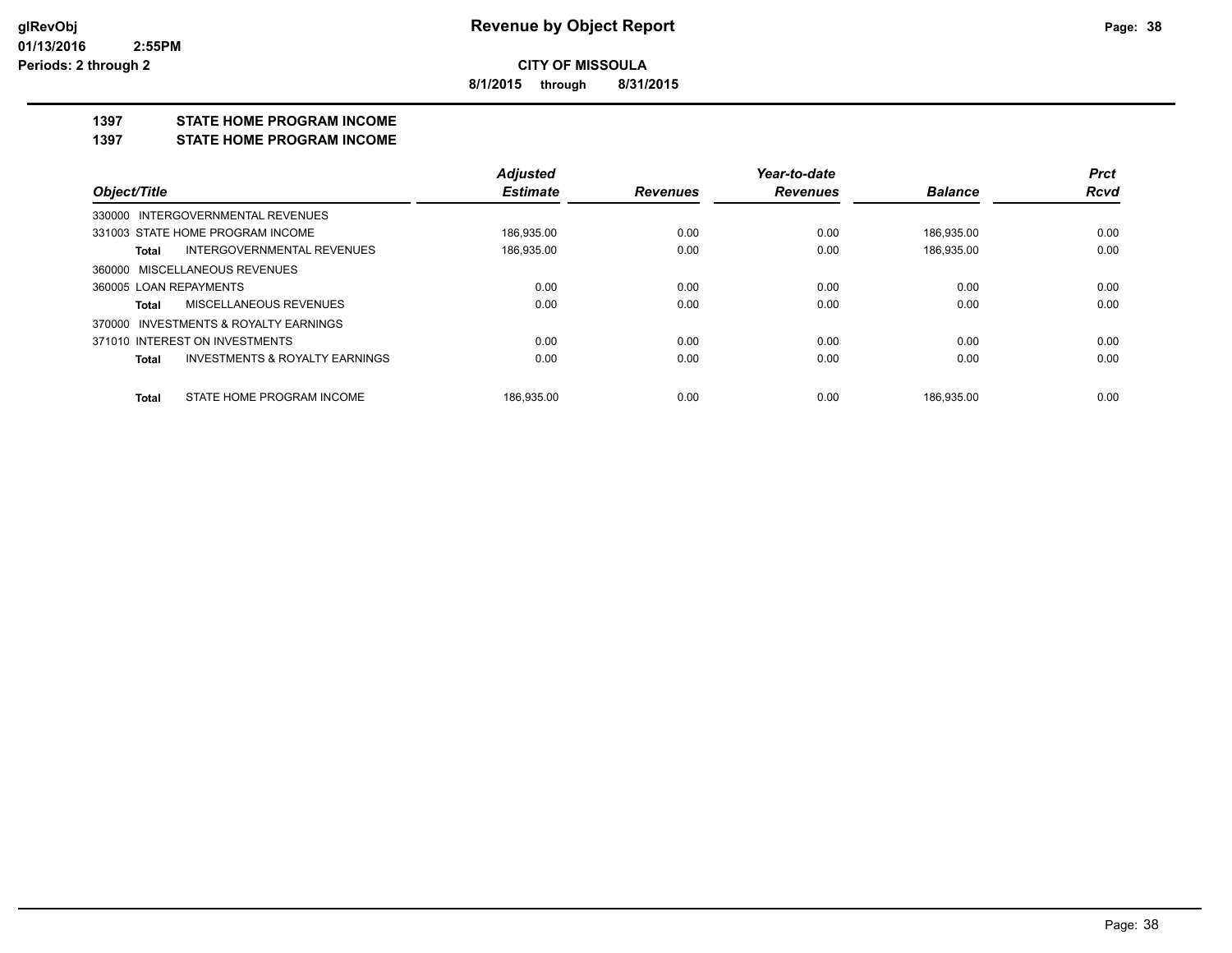**8/1/2015 through 8/31/2015**

#### **1397 STATE HOME PROGRAM INCOME**

| Object/Title           |                                           | <b>Adjusted</b><br><b>Estimate</b> | <b>Revenues</b> | Year-to-date<br><b>Revenues</b> | <b>Balance</b> | <b>Prct</b><br><b>Rcvd</b> |
|------------------------|-------------------------------------------|------------------------------------|-----------------|---------------------------------|----------------|----------------------------|
|                        | 330000 INTERGOVERNMENTAL REVENUES         |                                    |                 |                                 |                |                            |
|                        | 331003 STATE HOME PROGRAM INCOME          | 186,935.00                         | 0.00            | 0.00                            | 186.935.00     | 0.00                       |
| Total                  | INTERGOVERNMENTAL REVENUES                | 186.935.00                         | 0.00            | 0.00                            | 186,935.00     | 0.00                       |
|                        | 360000 MISCELLANEOUS REVENUES             |                                    |                 |                                 |                |                            |
| 360005 LOAN REPAYMENTS |                                           | 0.00                               | 0.00            | 0.00                            | 0.00           | 0.00                       |
| Total                  | MISCELLANEOUS REVENUES                    | 0.00                               | 0.00            | 0.00                            | 0.00           | 0.00                       |
|                        | 370000 INVESTMENTS & ROYALTY EARNINGS     |                                    |                 |                                 |                |                            |
|                        | 371010 INTEREST ON INVESTMENTS            | 0.00                               | 0.00            | 0.00                            | 0.00           | 0.00                       |
| Total                  | <b>INVESTMENTS &amp; ROYALTY EARNINGS</b> | 0.00                               | 0.00            | 0.00                            | 0.00           | 0.00                       |
| <b>Total</b>           | STATE HOME PROGRAM INCOME                 | 186.935.00                         | 0.00            | 0.00                            | 186.935.00     | 0.00                       |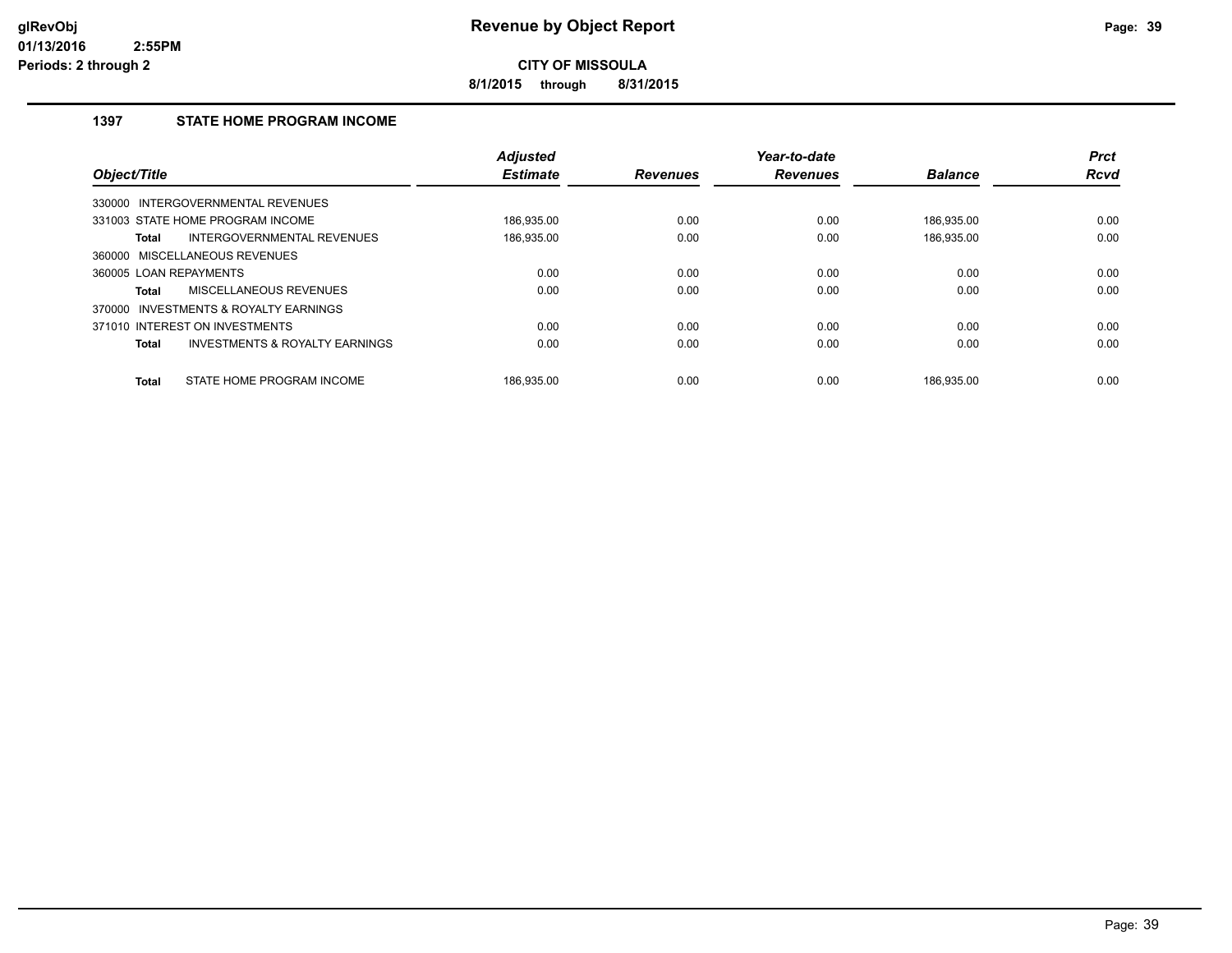**8/1/2015 through 8/31/2015**

**2250 PLANNING FUND**

**2250 PLANNING FUND**

|                                                           | <b>Adjusted</b> |                 | Year-to-date    |                | <b>Prct</b> |
|-----------------------------------------------------------|-----------------|-----------------|-----------------|----------------|-------------|
| Object/Title                                              | <b>Estimate</b> | <b>Revenues</b> | <b>Revenues</b> | <b>Balance</b> | Rcvd        |
| 330000 INTERGOVERNMENTAL REVENUES                         |                 |                 |                 |                |             |
| 331054 FHWA PL GRANT                                      | 0.00            | 0.00            | 0.00            | 0.00           | 0.00        |
| 331055 FTA GRANT                                          | 0.00            | 0.00            | 0.00            | 0.00           | 0.00        |
| 331056 MDT FEDERAL CMAQ                                   | 0.00            | 0.00            | 0.00            | 0.00           | 0.00        |
| 331057 TRANSIT-MUTD CMAQ                                  | 0.00            | 0.00            | 0.00            | 0.00           | 0.00        |
| 331170 HISTORICAL PRESERVATION GRANT                      | 5,500.00        | 0.00            | 0.00            | 5,500.00       | 0.00        |
| 336023 STATE CONTRIB. - PERS                              | 0.00            | 19.04           | 33.86           | $-33.86$       | 0.00        |
| 336030 COUNTY CONTRIBUTION                                | 0.00            | 0.00            | 0.00            | 0.00           | 0.00        |
| 338100 PLANNING MILLS PASSED THRU COUNTY                  | 329,157.00      | 0.00            | 0.00            | 329,157.00     | 0.00        |
| <b>INTERGOVERNMENTAL REVENUES</b><br><b>Total</b>         | 334,657.00      | 19.04           | 33.86           | 334,623.14     | 0.01        |
| MISCELLANEOUS REVENUES<br>360000                          |                 |                 |                 |                |             |
| 365016 LOCAL MATCH MDT                                    | 0.00            | 0.00            | 0.00            | 0.00           | 0.00        |
| 365017 LOCAL MATCH TRANSIT                                | 0.00            | 0.00            | 0.00            | 0.00           | 0.00        |
| <b>MISCELLANEOUS REVENUES</b><br><b>Total</b>             | 0.00            | 0.00            | 0.00            | 0.00           | 0.00        |
| <b>INVESTMENTS &amp; ROYALTY EARNINGS</b><br>370000       |                 |                 |                 |                |             |
| 371010 INTEREST ON INVESTMENTS                            | 0.00            | 0.00            | 0.00            | 0.00           | 0.00        |
| <b>INVESTMENTS &amp; ROYALTY EARNINGS</b><br><b>Total</b> | 0.00            | 0.00            | 0.00            | 0.00           | 0.00        |
| OTHER FINANCING SOURCES<br>380000                         |                 |                 |                 |                |             |
| 383000 OPERATING TRANSFERS                                | 0.00            | 0.00            | 0.00            | 0.00           | 0.00        |
| 383029 TRANS FR GENERAL                                   | 83,734.00       | 0.00            | 0.00            | 83,734.00      | 0.00        |
| OTHER FINANCING SOURCES<br><b>Total</b>                   | 83,734.00       | 0.00            | 0.00            | 83,734.00      | 0.00        |
| PLANNING FUND<br><b>Total</b>                             | 418,391.00      | 19.04           | 33.86           | 418,357.14     | 0.01        |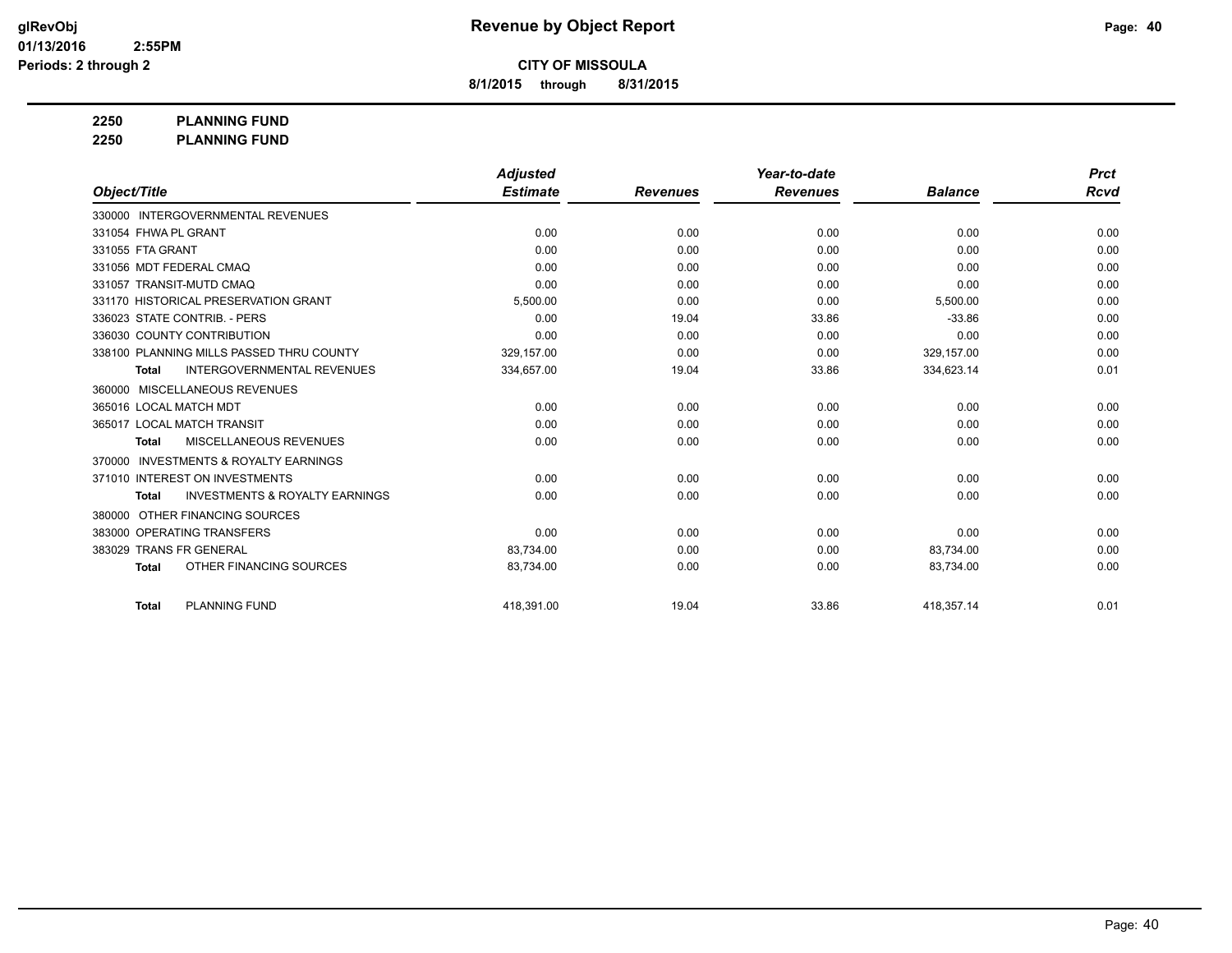**8/1/2015 through 8/31/2015**

#### **2250 PLANNING FUND**

|                                                           | <b>Adjusted</b> |                 | Year-to-date    |                | <b>Prct</b> |
|-----------------------------------------------------------|-----------------|-----------------|-----------------|----------------|-------------|
| Object/Title                                              | <b>Estimate</b> | <b>Revenues</b> | <b>Revenues</b> | <b>Balance</b> | Rcvd        |
| 330000 INTERGOVERNMENTAL REVENUES                         |                 |                 |                 |                |             |
| 331054 FHWA PL GRANT                                      | 0.00            | 0.00            | 0.00            | 0.00           | 0.00        |
| 331055 FTA GRANT                                          | 0.00            | 0.00            | 0.00            | 0.00           | 0.00        |
| 331056 MDT FEDERAL CMAQ                                   | 0.00            | 0.00            | 0.00            | 0.00           | 0.00        |
| 331057 TRANSIT-MUTD CMAQ                                  | 0.00            | 0.00            | 0.00            | 0.00           | 0.00        |
| 331170 HISTORICAL PRESERVATION GRANT                      | 5,500.00        | 0.00            | 0.00            | 5,500.00       | 0.00        |
| 336023 STATE CONTRIB. - PERS                              | 0.00            | 19.04           | 33.86           | $-33.86$       | 0.00        |
| 336030 COUNTY CONTRIBUTION                                | 0.00            | 0.00            | 0.00            | 0.00           | 0.00        |
| 338100 PLANNING MILLS PASSED THRU COUNTY                  | 329,157.00      | 0.00            | 0.00            | 329,157.00     | 0.00        |
| <b>INTERGOVERNMENTAL REVENUES</b><br>Total                | 334,657.00      | 19.04           | 33.86           | 334,623.14     | 0.01        |
| 360000 MISCELLANEOUS REVENUES                             |                 |                 |                 |                |             |
| 365016 LOCAL MATCH MDT                                    | 0.00            | 0.00            | 0.00            | 0.00           | 0.00        |
| 365017 LOCAL MATCH TRANSIT                                | 0.00            | 0.00            | 0.00            | 0.00           | 0.00        |
| MISCELLANEOUS REVENUES<br><b>Total</b>                    | 0.00            | 0.00            | 0.00            | 0.00           | 0.00        |
| <b>INVESTMENTS &amp; ROYALTY EARNINGS</b><br>370000       |                 |                 |                 |                |             |
| 371010 INTEREST ON INVESTMENTS                            | 0.00            | 0.00            | 0.00            | 0.00           | 0.00        |
| <b>INVESTMENTS &amp; ROYALTY EARNINGS</b><br><b>Total</b> | 0.00            | 0.00            | 0.00            | 0.00           | 0.00        |
| OTHER FINANCING SOURCES<br>380000                         |                 |                 |                 |                |             |
| 383000 OPERATING TRANSFERS                                | 0.00            | 0.00            | 0.00            | 0.00           | 0.00        |
| 383029 TRANS FR GENERAL                                   | 83,734.00       | 0.00            | 0.00            | 83,734.00      | 0.00        |
| OTHER FINANCING SOURCES<br><b>Total</b>                   | 83,734.00       | 0.00            | 0.00            | 83,734.00      | 0.00        |
| <b>PLANNING FUND</b><br><b>Total</b>                      | 418.391.00      | 19.04           | 33.86           | 418.357.14     | 0.01        |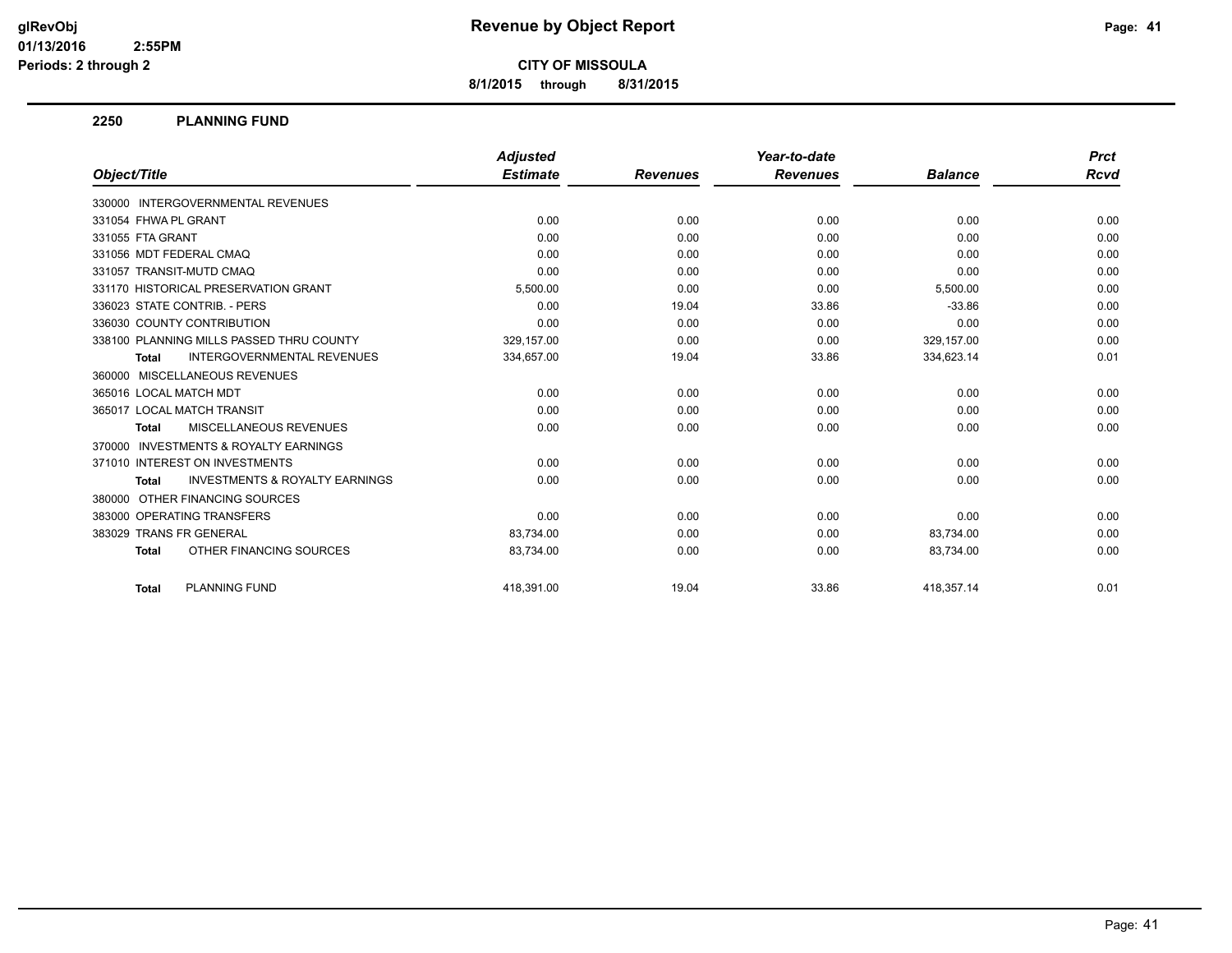**8/1/2015 through 8/31/2015**

# **2310 PUBLIC SAFETY INFORMATION SYSTEMS**

### **2310 PUBLIC SAFETY INFORMATION SYSTEMS**

|                                                     | <b>Adjusted</b> |                 | Year-to-date    |                | <b>Prct</b> |
|-----------------------------------------------------|-----------------|-----------------|-----------------|----------------|-------------|
| Object/Title                                        | <b>Estimate</b> | <b>Revenues</b> | <b>Revenues</b> | <b>Balance</b> | <b>Rcvd</b> |
| INTERGOVERNMENTAL REVENUES<br>330000                |                 |                 |                 |                |             |
| 330000 INTERGOVERNMENTAL REVENUES                   | 18,000.00       | 0.00            | 0.00            | 18,000.00      | 0.00        |
| INTERGOVERNMENTAL REVENUES<br>Total                 | 18,000.00       | 0.00            | 0.00            | 18,000.00      | 0.00        |
| <b>MISCELLANEOUS REVENUES</b><br>360000             |                 |                 |                 |                |             |
| 363000 ASSESSMENTS PAID                             | 0.00            | 0.00            | 0.00            | 0.00           | 0.00        |
| MISCELLANEOUS REVENUES<br>Total                     | 0.00            | 0.00            | 0.00            | 0.00           | 0.00        |
| <b>INVESTMENTS &amp; ROYALTY EARNINGS</b><br>370000 |                 |                 |                 |                |             |
| 371010 INTEREST ON INVESTMENTS                      | 0.00            | 0.00            | 0.00            | 0.00           | 0.00        |
| <b>INVESTMENTS &amp; ROYALTY EARNINGS</b><br>Total  | 0.00            | 0.00            | 0.00            | 0.00           | 0.00        |
| OTHER FINANCING SOURCES<br>380000                   |                 |                 |                 |                |             |
| 383029 TRANS FR GENERAL                             | 6,000.00        | 0.00            | 0.00            | 6,000.00       | 0.00        |
| OTHER FINANCING SOURCES<br><b>Total</b>             | 6,000.00        | 0.00            | 0.00            | 6,000.00       | 0.00        |
|                                                     |                 |                 |                 |                |             |
| PUBLIC SAFETY INFORMATION SYSTEMS<br><b>Total</b>   | 24.000.00       | 0.00            | 0.00            | 24,000.00      | 0.00        |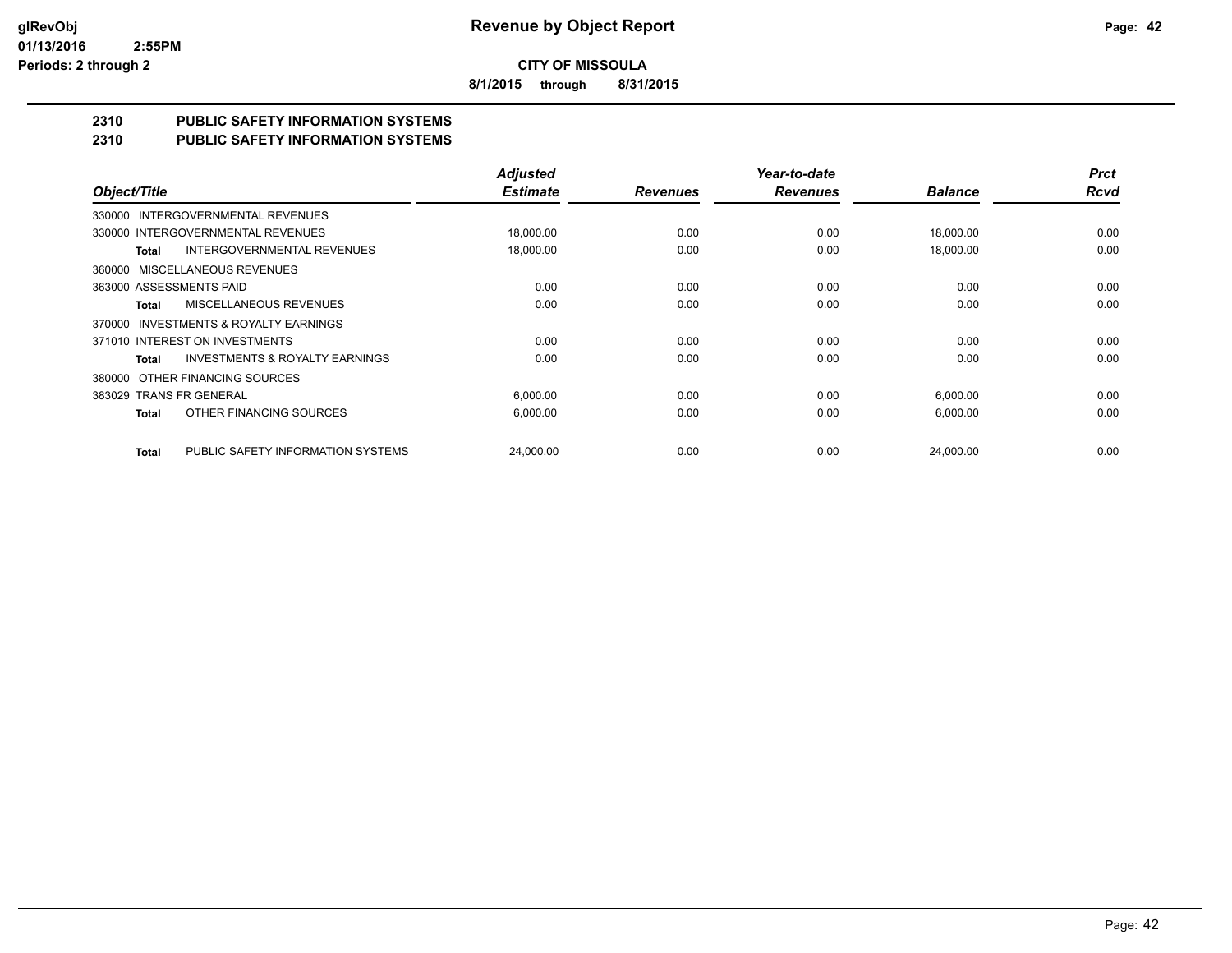**8/1/2015 through 8/31/2015**

#### **2310 PUBLIC SAFETY INFORMATION SYSTEMS**

| Object/Title                                       | <b>Adjusted</b><br><b>Estimate</b> | <b>Revenues</b> | Year-to-date<br><b>Revenues</b> | <b>Balance</b> | <b>Prct</b><br><b>Rcvd</b> |
|----------------------------------------------------|------------------------------------|-----------------|---------------------------------|----------------|----------------------------|
| <b>INTERGOVERNMENTAL REVENUES</b><br>330000        |                                    |                 |                                 |                |                            |
| 330000 INTERGOVERNMENTAL REVENUES                  | 18,000.00                          | 0.00            | 0.00                            | 18,000.00      | 0.00                       |
| INTERGOVERNMENTAL REVENUES<br>Total                | 18,000.00                          | 0.00            | 0.00                            | 18,000.00      | 0.00                       |
| 360000 MISCELLANEOUS REVENUES                      |                                    |                 |                                 |                |                            |
| 363000 ASSESSMENTS PAID                            | 0.00                               | 0.00            | 0.00                            | 0.00           | 0.00                       |
| MISCELLANEOUS REVENUES<br>Total                    | 0.00                               | 0.00            | 0.00                            | 0.00           | 0.00                       |
| INVESTMENTS & ROYALTY EARNINGS<br>370000           |                                    |                 |                                 |                |                            |
| 371010 INTEREST ON INVESTMENTS                     | 0.00                               | 0.00            | 0.00                            | 0.00           | 0.00                       |
| <b>INVESTMENTS &amp; ROYALTY EARNINGS</b><br>Total | 0.00                               | 0.00            | 0.00                            | 0.00           | 0.00                       |
| 380000 OTHER FINANCING SOURCES                     |                                    |                 |                                 |                |                            |
| 383029 TRANS FR GENERAL                            | 6,000.00                           | 0.00            | 0.00                            | 6,000.00       | 0.00                       |
| OTHER FINANCING SOURCES<br>Total                   | 6,000.00                           | 0.00            | 0.00                            | 6,000.00       | 0.00                       |
|                                                    |                                    |                 |                                 |                |                            |
| PUBLIC SAFETY INFORMATION SYSTEMS<br><b>Total</b>  | 24,000.00                          | 0.00            | 0.00                            | 24.000.00      | 0.00                       |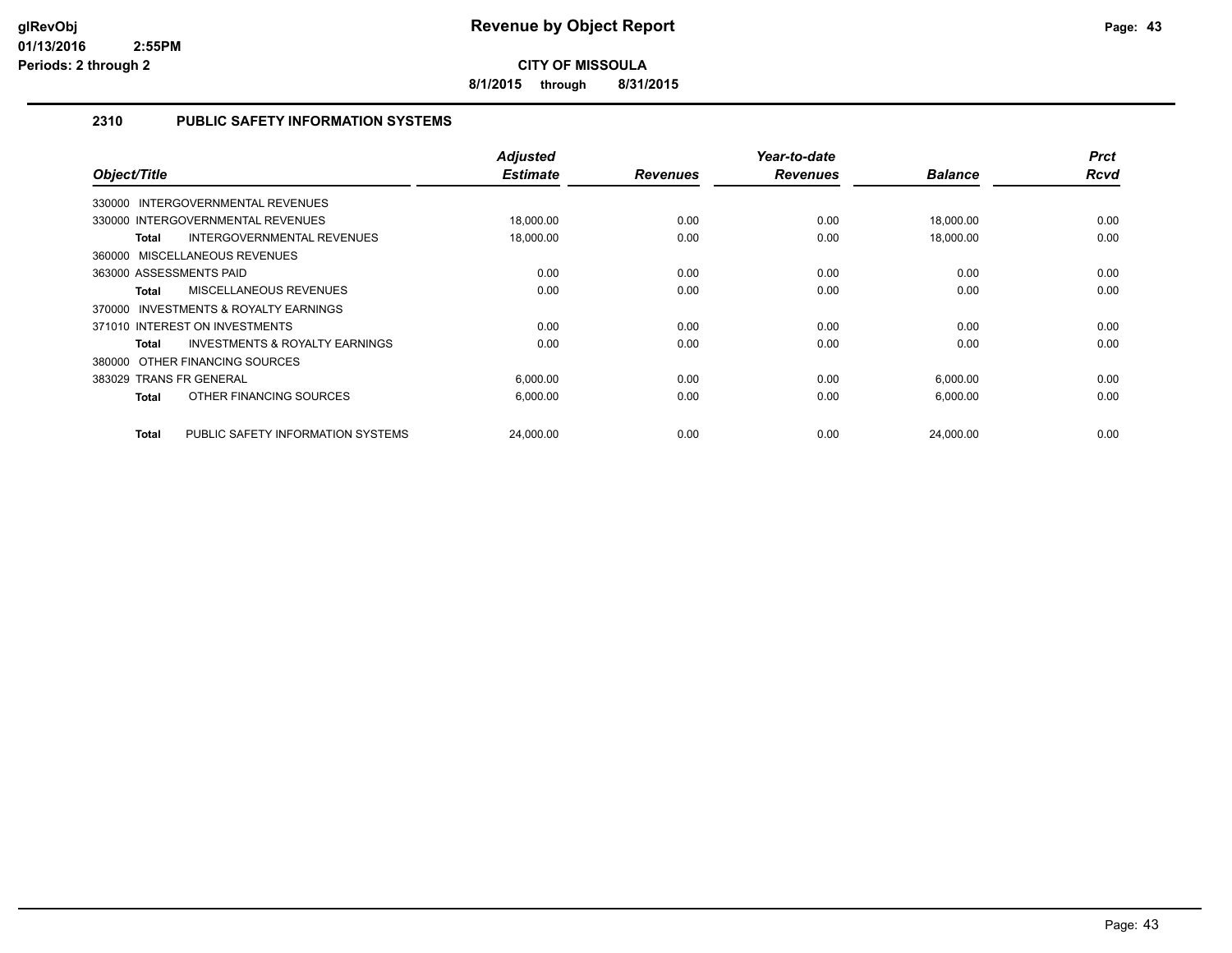**8/1/2015 through 8/31/2015**

**2321 IMPACT FEE FUND**

**2321 IMPACT FEE FUND**

|                                                    | <b>Adjusted</b> |                 | Year-to-date    |                | <b>Prct</b> |
|----------------------------------------------------|-----------------|-----------------|-----------------|----------------|-------------|
| Object/Title                                       | <b>Estimate</b> | <b>Revenues</b> | <b>Revenues</b> | <b>Balance</b> | Rcvd        |
| 340000 CHARGES FOR SERVICES                        |                 |                 |                 |                |             |
| 341032 IMPACT FEE CLEARING ACCOUNT                 | 1,200,000.00    | 35,896.96       | 164,623.67      | 1,035,376.33   | 13.72       |
| 341033 IMPACT FEES-PARKS SHARE                     | 0.00            | 0.00            | 0.00            | 0.00           | 0.00        |
| 341034 IMPACT FEES-FIRE SHARE                      | 0.00            | 0.00            | 0.00            | 0.00           | 0.00        |
| 341035 IMPACT FEES-POLICE SHARE                    | 0.00            | 0.00            | 0.00            | 0.00           | 0.00        |
| 341036 IMPACT FEES-COMMUNITY SERVICE SHARE         | 0.00            | 0.00            | 0.00            | 0.00           | 0.00        |
| 341037 IMPACT FEE-ROAD SHARE                       | 0.00            | 0.00            | 0.00            | 0.00           | 0.00        |
| <b>CHARGES FOR SERVICES</b><br>Total               | 1,200,000.00    | 35,896.96       | 164,623.67      | 1,035,376.33   | 13.72       |
| 370000 INVESTMENTS & ROYALTY EARNINGS              |                 |                 |                 |                |             |
| 371010 INTEREST ON INVESTMENTS                     | 0.00            | 0.00            | 0.00            | 0.00           | 0.00        |
| <b>INVESTMENTS &amp; ROYALTY EARNINGS</b><br>Total | 0.00            | 0.00            | 0.00            | 0.00           | 0.00        |
| <b>IMPACT FEE FUND</b><br>Total                    | .200.000.00     | 35,896.96       | 164.623.67      | 1.035.376.33   | 13.72       |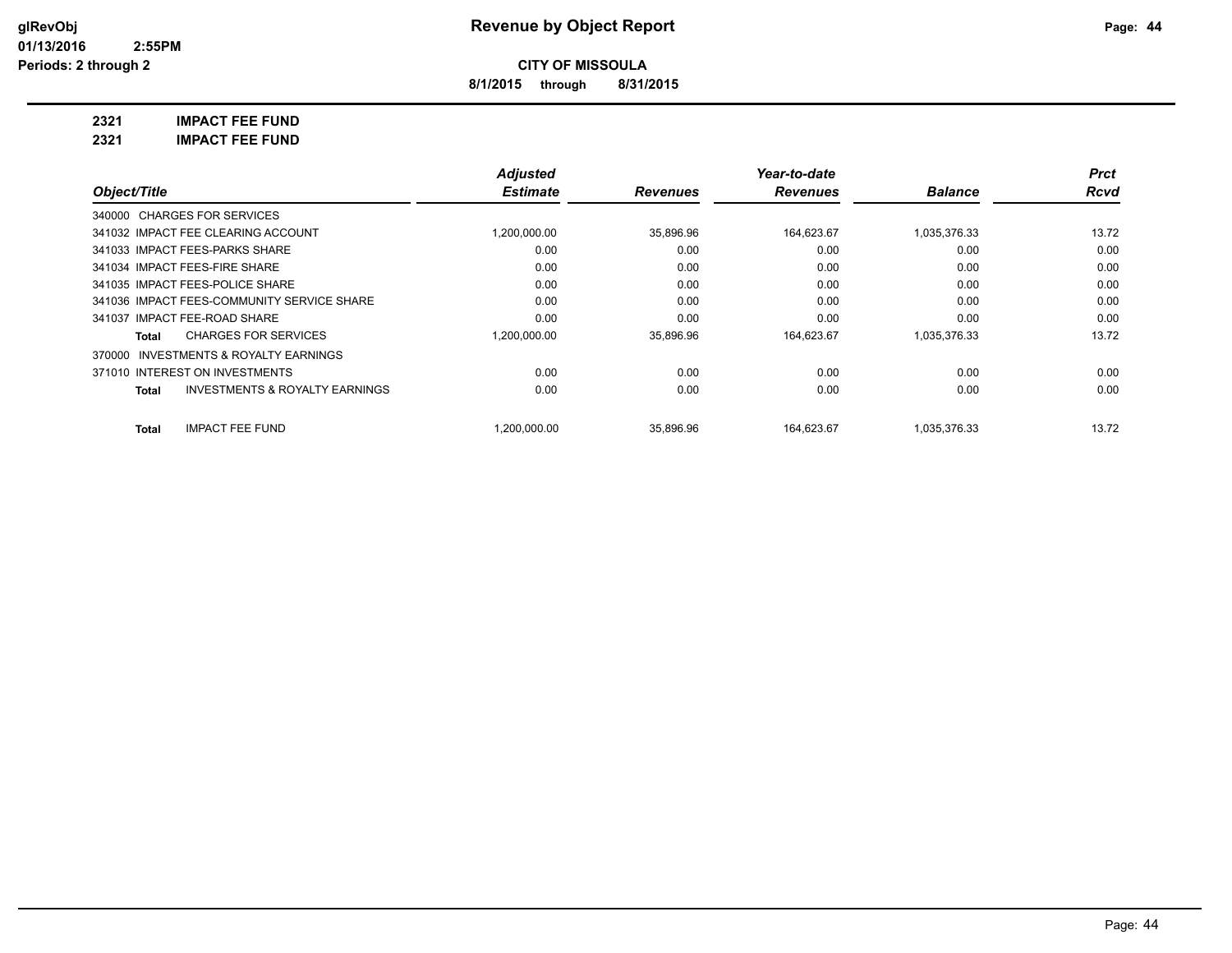**8/1/2015 through 8/31/2015**

#### **2321 IMPACT FEE FUND**

| Object/Title                                       | <b>Adjusted</b><br><b>Estimate</b> | <b>Revenues</b> | Year-to-date<br><b>Revenues</b> | <b>Balance</b> | <b>Prct</b><br><b>Rcvd</b> |
|----------------------------------------------------|------------------------------------|-----------------|---------------------------------|----------------|----------------------------|
|                                                    |                                    |                 |                                 |                |                            |
| 340000 CHARGES FOR SERVICES                        |                                    |                 |                                 |                |                            |
| 341032 IMPACT FEE CLEARING ACCOUNT                 | 1.200.000.00                       | 35,896.96       | 164,623.67                      | 1,035,376.33   | 13.72                      |
| 341033 IMPACT FEES-PARKS SHARE                     | 0.00                               | 0.00            | 0.00                            | 0.00           | 0.00                       |
| 341034 IMPACT FEES-FIRE SHARE                      | 0.00                               | 0.00            | 0.00                            | 0.00           | 0.00                       |
| 341035 IMPACT FEES-POLICE SHARE                    | 0.00                               | 0.00            | 0.00                            | 0.00           | 0.00                       |
| 341036 IMPACT FEES-COMMUNITY SERVICE SHARE         | 0.00                               | 0.00            | 0.00                            | 0.00           | 0.00                       |
| 341037 IMPACT FEE-ROAD SHARE                       | 0.00                               | 0.00            | 0.00                            | 0.00           | 0.00                       |
| <b>CHARGES FOR SERVICES</b><br>Total               | 1.200.000.00                       | 35.896.96       | 164,623.67                      | 1,035,376.33   | 13.72                      |
| INVESTMENTS & ROYALTY EARNINGS<br>370000           |                                    |                 |                                 |                |                            |
| 371010 INTEREST ON INVESTMENTS                     | 0.00                               | 0.00            | 0.00                            | 0.00           | 0.00                       |
| <b>INVESTMENTS &amp; ROYALTY EARNINGS</b><br>Total | 0.00                               | 0.00            | 0.00                            | 0.00           | 0.00                       |
| <b>IMPACT FEE FUND</b><br><b>Total</b>             | 1.200.000.00                       | 35.896.96       | 164.623.67                      | 1,035,376.33   | 13.72                      |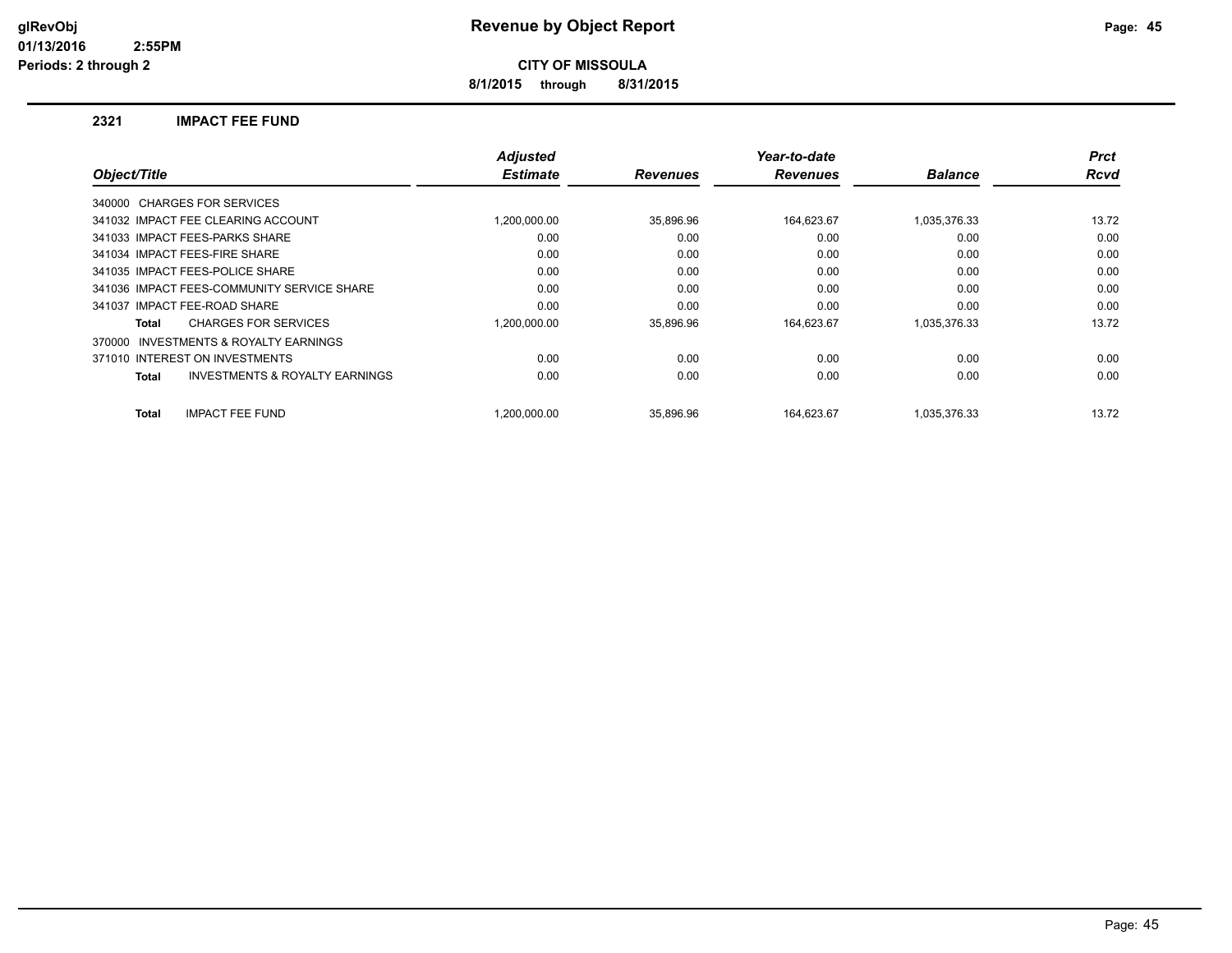**8/1/2015 through 8/31/2015**

# **2322 GEORGE ELMER/CATTLE DR INTERSECTION**

#### **2322 GEORGE ELMER/CATTLE DR INTERSECTION**

|                                                            | <b>Adjusted</b> |                 | Year-to-date    |                | <b>Prct</b> |
|------------------------------------------------------------|-----------------|-----------------|-----------------|----------------|-------------|
| Object/Title                                               | <b>Estimate</b> | <b>Revenues</b> | <b>Revenues</b> | <b>Balance</b> | <b>Rcvd</b> |
| 310000 TAXES/ASSESSMENTS                                   |                 |                 |                 |                |             |
| 312001 PENALTIES & INTEREST                                | 0.00            | 0.00            | 0.00            | 0.00           | 0.00        |
| TAXES/ASSESSMENTS<br>Total                                 | 0.00            | 0.00            | 0.00            | 0.00           | 0.00        |
| MISCELLANEOUS REVENUES<br>360000                           |                 |                 |                 |                |             |
| 365000 DEVELOPER CONRIBUTIONS                              | 15.000.00       | 0.00            | 0.00            | 15.000.00      | 0.00        |
| MISCELLANEOUS REVENUES<br>Total                            | 15,000.00       | 0.00            | 0.00            | 15,000.00      | 0.00        |
| INVESTMENTS & ROYALTY EARNINGS<br>370000                   |                 |                 |                 |                |             |
| 371010 INTEREST ON INVESTMENTS                             | 0.00            | 0.00            | 0.00            | 0.00           | 0.00        |
| 371020 GAIN/LOSS IN MARKET VALUE OF INVESTMENTS            | 0.00            | 0.00            | 0.00            | 0.00           | 0.00        |
| <b>INVESTMENTS &amp; ROYALTY EARNINGS</b><br>Total         | 0.00            | 0.00            | 0.00            | 0.00           | 0.00        |
| <b>GEORGE ELMER/CATTLE DR INTERSECTION</b><br><b>Total</b> | 15.000.00       | 0.00            | 0.00            | 15.000.00      | 0.00        |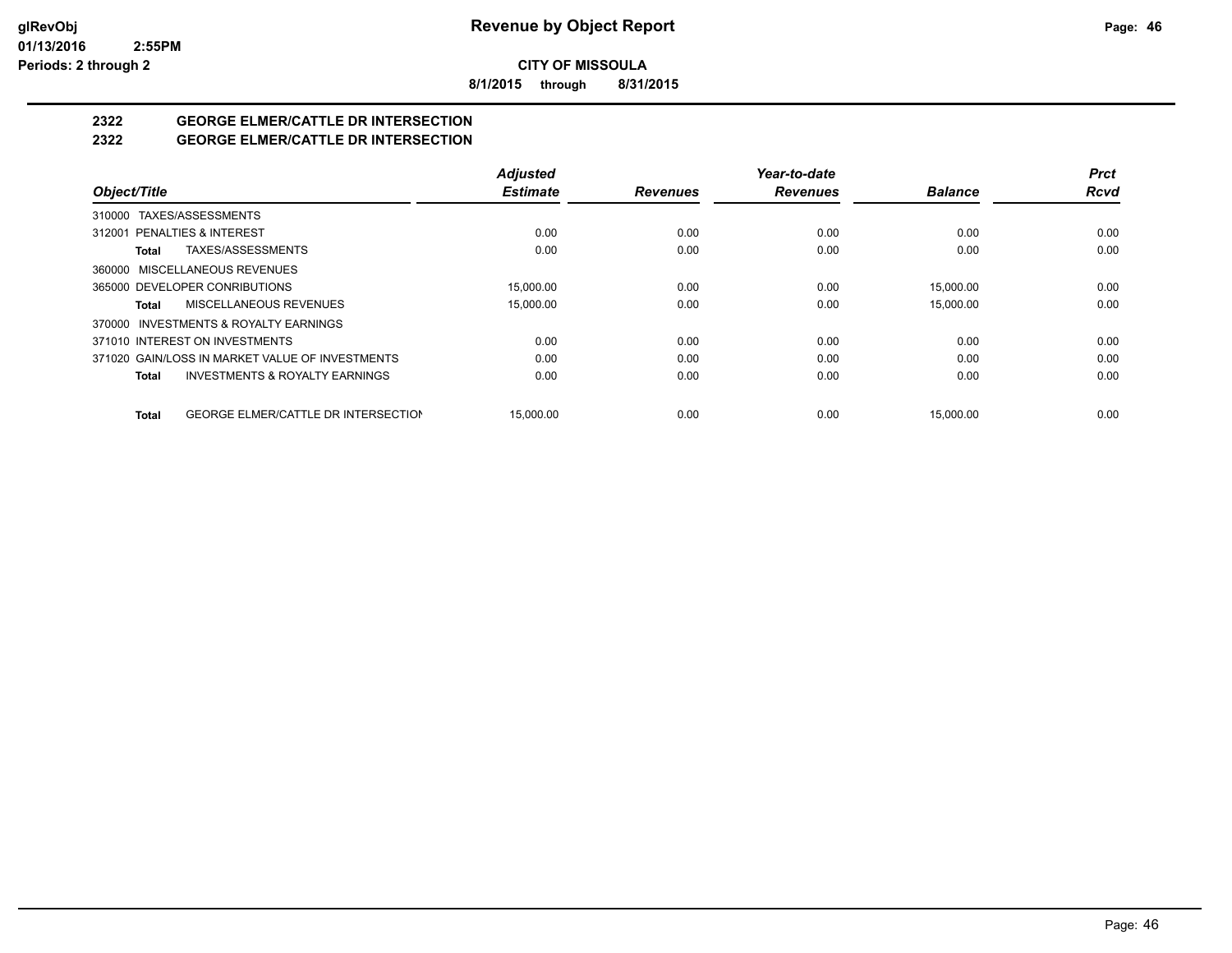**8/1/2015 through 8/31/2015**

#### **2322 GEORGE ELMER/CATTLE DR INTERSECTION**

| Object/Title                                        | <b>Adjusted</b><br><b>Estimate</b> | <b>Revenues</b> | Year-to-date<br><b>Revenues</b> | <b>Balance</b> | <b>Prct</b><br><b>Rcvd</b> |
|-----------------------------------------------------|------------------------------------|-----------------|---------------------------------|----------------|----------------------------|
|                                                     |                                    |                 |                                 |                |                            |
| TAXES/ASSESSMENTS<br>310000                         |                                    |                 |                                 |                |                            |
| 312001 PENALTIES & INTEREST                         | 0.00                               | 0.00            | 0.00                            | 0.00           | 0.00                       |
| TAXES/ASSESSMENTS<br>Total                          | 0.00                               | 0.00            | 0.00                            | 0.00           | 0.00                       |
| 360000 MISCELLANEOUS REVENUES                       |                                    |                 |                                 |                |                            |
| 365000 DEVELOPER CONRIBUTIONS                       | 15.000.00                          | 0.00            | 0.00                            | 15.000.00      | 0.00                       |
| MISCELLANEOUS REVENUES<br>Total                     | 15,000.00                          | 0.00            | 0.00                            | 15,000.00      | 0.00                       |
| 370000 INVESTMENTS & ROYALTY EARNINGS               |                                    |                 |                                 |                |                            |
| 371010 INTEREST ON INVESTMENTS                      | 0.00                               | 0.00            | 0.00                            | 0.00           | 0.00                       |
| 371020 GAIN/LOSS IN MARKET VALUE OF INVESTMENT      | 0.00                               | 0.00            | 0.00                            | 0.00           | 0.00                       |
| <b>INVESTMENTS &amp; ROYALTY EARNINGS</b><br>Total  | 0.00                               | 0.00            | 0.00                            | 0.00           | 0.00                       |
|                                                     |                                    |                 |                                 |                |                            |
| <b>GEORGE ELMER/CATTLE DR INTERSECTIOL</b><br>Total | 15.000.00                          | 0.00            | 0.00                            | 15.000.00      | 0.00                       |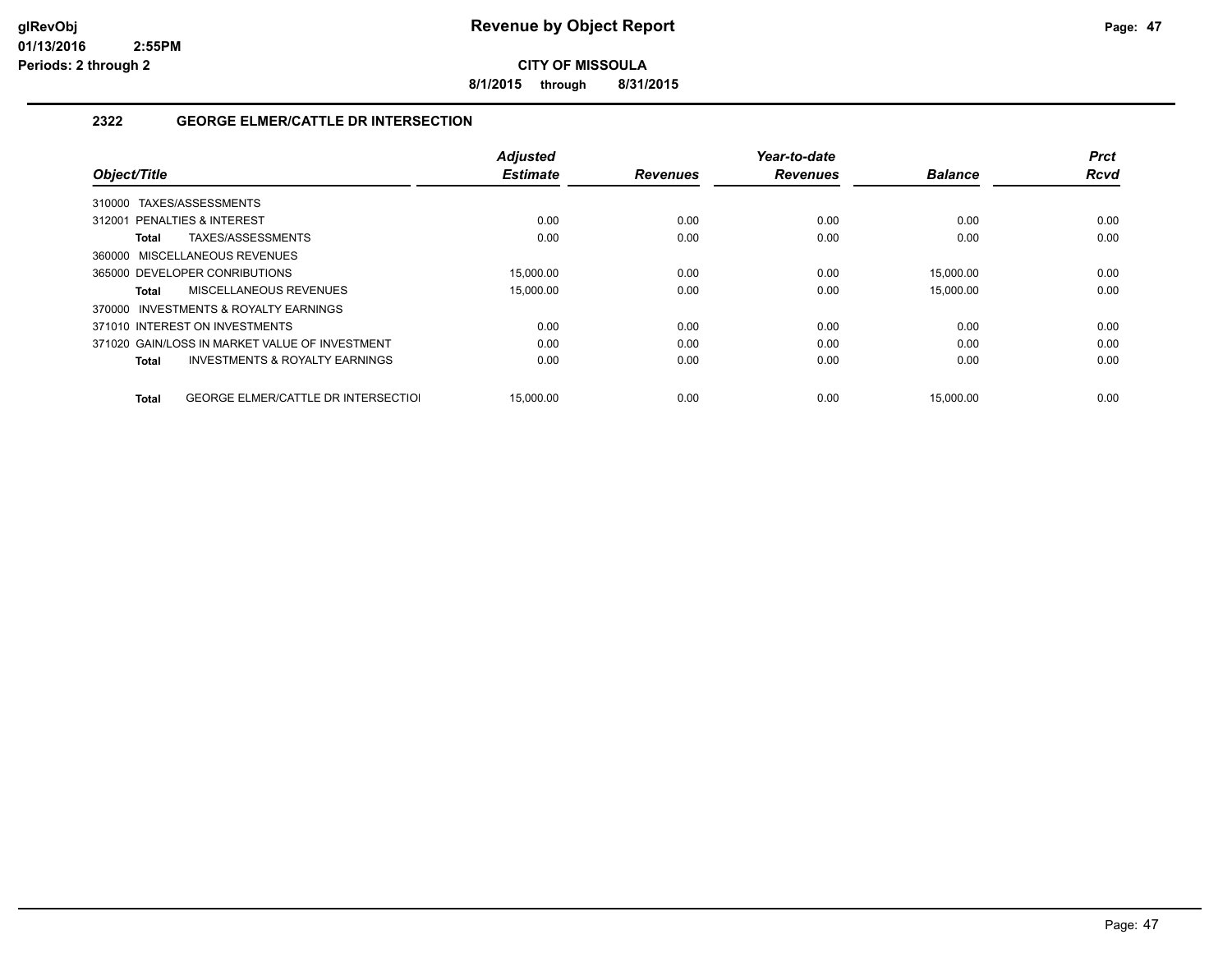**8/1/2015 through 8/31/2015**

**2365 PUBLIC ART FUND**

**2365 PUBLIC ART FUND**

|                                                           | <b>Adjusted</b> |                 | Year-to-date    |                | <b>Prct</b> |
|-----------------------------------------------------------|-----------------|-----------------|-----------------|----------------|-------------|
| Object/Title                                              | <b>Estimate</b> | <b>Revenues</b> | <b>Revenues</b> | <b>Balance</b> | <b>Rcvd</b> |
| 330000 INTERGOVERNMENTAL REVENUES                         |                 |                 |                 |                |             |
| 337000 LOCAL GRANTS                                       | 0.00            | 0.00            | 0.00            | 0.00           | 0.00        |
| 337002 MRA GRANT                                          | 0.00            | 0.00            | 0.00            | 0.00           | 0.00        |
| INTERGOVERNMENTAL REVENUES<br><b>Total</b>                | 0.00            | 0.00            | 0.00            | 0.00           | 0.00        |
| MISCELLANEOUS REVENUES<br>360000                          |                 |                 |                 |                |             |
| 360010 MISCELLANEOUS                                      | 0.00            | 0.00            | 0.00            | 0.00           | 0.00        |
| 364040 INSURANCE AND DAMAGE RECOVERY                      | 0.00            | 0.00            | 0.00            | 0.00           | 0.00        |
| 365000 DONATIONS                                          | 0.00            | 7,500.00        | 7,500.00        | $-7,500.00$    | 0.00        |
| 368010 SALE OF T-SHIRTS                                   | 0.00            | 0.00            | 0.00            | 0.00           | 0.00        |
| MISCELLANEOUS REVENUES<br><b>Total</b>                    | 0.00            | 7,500.00        | 7,500.00        | $-7,500.00$    | 0.00        |
| <b>INVESTMENTS &amp; ROYALTY EARNINGS</b><br>370000       |                 |                 |                 |                |             |
| 371010 INTEREST ON INVESTMENTS                            | 0.00            | 0.00            | 0.00            | 0.00           | 0.00        |
| 371020 GAIN/LOSS IN MARKET VALUE OF INVESTMENTS           | 0.00            | 0.00            | 0.00            | 0.00           | 0.00        |
| <b>INVESTMENTS &amp; ROYALTY EARNINGS</b><br><b>Total</b> | 0.00            | 0.00            | 0.00            | 0.00           | 0.00        |
| OTHER FINANCING SOURCES<br>380000                         |                 |                 |                 |                |             |
| 383000 OPERATING TRANSFERS                                | 0.00            | 0.00            | 0.00            | 0.00           | 0.00        |
| 383029 TRANS FR GENERAL                                   | 0.00            | 0.00            | 0.00            | 0.00           | 0.00        |
| OTHER FINANCING SOURCES<br><b>Total</b>                   | 0.00            | 0.00            | 0.00            | 0.00           | 0.00        |
| PUBLIC ART FUND<br><b>Total</b>                           | 0.00            | 7,500.00        | 7,500.00        | $-7,500.00$    | 0.00        |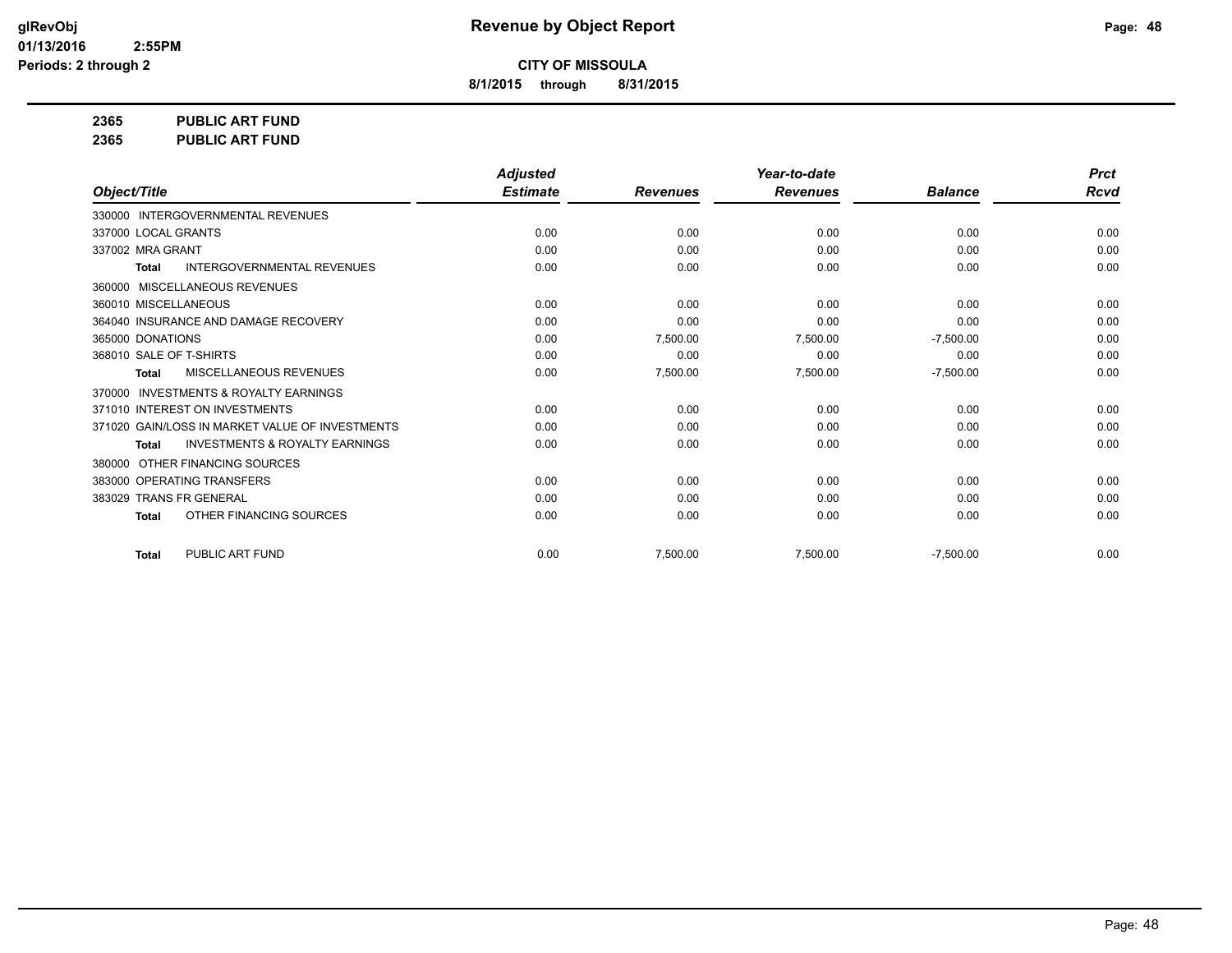**8/1/2015 through 8/31/2015**

#### **2365 PUBLIC ART FUND**

|                                                           | <b>Adjusted</b> |                 | Year-to-date    |                | <b>Prct</b> |
|-----------------------------------------------------------|-----------------|-----------------|-----------------|----------------|-------------|
| Object/Title                                              | <b>Estimate</b> | <b>Revenues</b> | <b>Revenues</b> | <b>Balance</b> | <b>Rcvd</b> |
| <b>INTERGOVERNMENTAL REVENUES</b><br>330000               |                 |                 |                 |                |             |
| 337000 LOCAL GRANTS                                       | 0.00            | 0.00            | 0.00            | 0.00           | 0.00        |
| 337002 MRA GRANT                                          | 0.00            | 0.00            | 0.00            | 0.00           | 0.00        |
| <b>INTERGOVERNMENTAL REVENUES</b><br><b>Total</b>         | 0.00            | 0.00            | 0.00            | 0.00           | 0.00        |
| MISCELLANEOUS REVENUES<br>360000                          |                 |                 |                 |                |             |
| 360010 MISCELLANEOUS                                      | 0.00            | 0.00            | 0.00            | 0.00           | 0.00        |
| 364040 INSURANCE AND DAMAGE RECOVERY                      | 0.00            | 0.00            | 0.00            | 0.00           | 0.00        |
| 365000 DONATIONS                                          | 0.00            | 7,500.00        | 7,500.00        | $-7,500.00$    | 0.00        |
| 368010 SALE OF T-SHIRTS                                   | 0.00            | 0.00            | 0.00            | 0.00           | 0.00        |
| <b>MISCELLANEOUS REVENUES</b><br><b>Total</b>             | 0.00            | 7,500.00        | 7,500.00        | $-7,500.00$    | 0.00        |
| <b>INVESTMENTS &amp; ROYALTY EARNINGS</b><br>370000       |                 |                 |                 |                |             |
| 371010 INTEREST ON INVESTMENTS                            | 0.00            | 0.00            | 0.00            | 0.00           | 0.00        |
| 371020 GAIN/LOSS IN MARKET VALUE OF INVESTMENT            | 0.00            | 0.00            | 0.00            | 0.00           | 0.00        |
| <b>INVESTMENTS &amp; ROYALTY EARNINGS</b><br><b>Total</b> | 0.00            | 0.00            | 0.00            | 0.00           | 0.00        |
| OTHER FINANCING SOURCES<br>380000                         |                 |                 |                 |                |             |
| 383000 OPERATING TRANSFERS                                | 0.00            | 0.00            | 0.00            | 0.00           | 0.00        |
| 383029 TRANS FR GENERAL                                   | 0.00            | 0.00            | 0.00            | 0.00           | 0.00        |
| OTHER FINANCING SOURCES<br><b>Total</b>                   | 0.00            | 0.00            | 0.00            | 0.00           | 0.00        |
| PUBLIC ART FUND<br><b>Total</b>                           | 0.00            | 7,500.00        | 7,500.00        | $-7,500.00$    | 0.00        |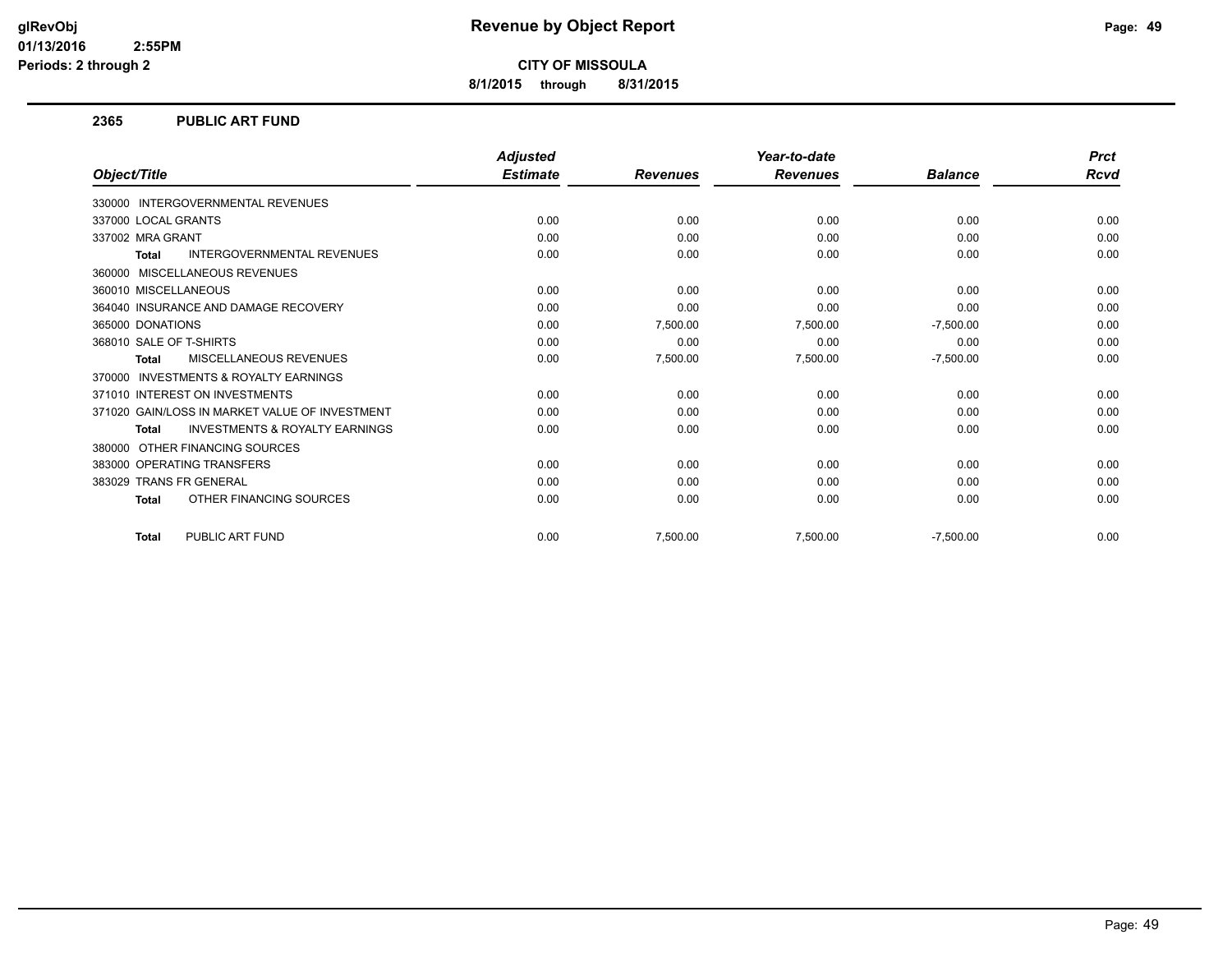**8/1/2015 through 8/31/2015**

## **2371 EMPLOYEE HEALTH INSURANCE LEVY FUND**

### **2371 EMPLOYEE HEALTH INSURANCE LEVY FUND**

|                                                           | <b>Adjusted</b> |                 | Year-to-date    |                | <b>Prct</b> |
|-----------------------------------------------------------|-----------------|-----------------|-----------------|----------------|-------------|
| Object/Title                                              | <b>Estimate</b> | <b>Revenues</b> | <b>Revenues</b> | <b>Balance</b> | Rcvd        |
| 310000 TAXES/ASSESSMENTS                                  |                 |                 |                 |                |             |
| 311000 GENERAL PROPERTY TAXES                             | 4.462.00        | 25.867.63       | $-10.500.88$    | 14.962.88      | $-235.34$   |
| 312001 PENALTIES & INTEREST                               | 0.00            | 520.30          | $-133.01$       | 133.01         | 0.00        |
| TAXES/ASSESSMENTS<br>Total                                | 4.462.00        | 26.387.93       | $-10.633.89$    | 15.095.89      | $-238.32$   |
| INVESTMENTS & ROYALTY EARNINGS<br>370000                  |                 |                 |                 |                |             |
| 371010 INTEREST ON INVESTMENTS                            | 0.00            | 0.00            | 0.00            | 0.00           | 0.00        |
| <b>INVESTMENTS &amp; ROYALTY EARNINGS</b><br><b>Total</b> | 0.00            | 0.00            | 0.00            | 0.00           | 0.00        |
| <b>Total</b><br>EMPLOYEE HEALTH INSURANCE LEVY FUNI       | 4.462.00        | 26.387.93       | $-10.633.89$    | 15.095.89      | $-238.32$   |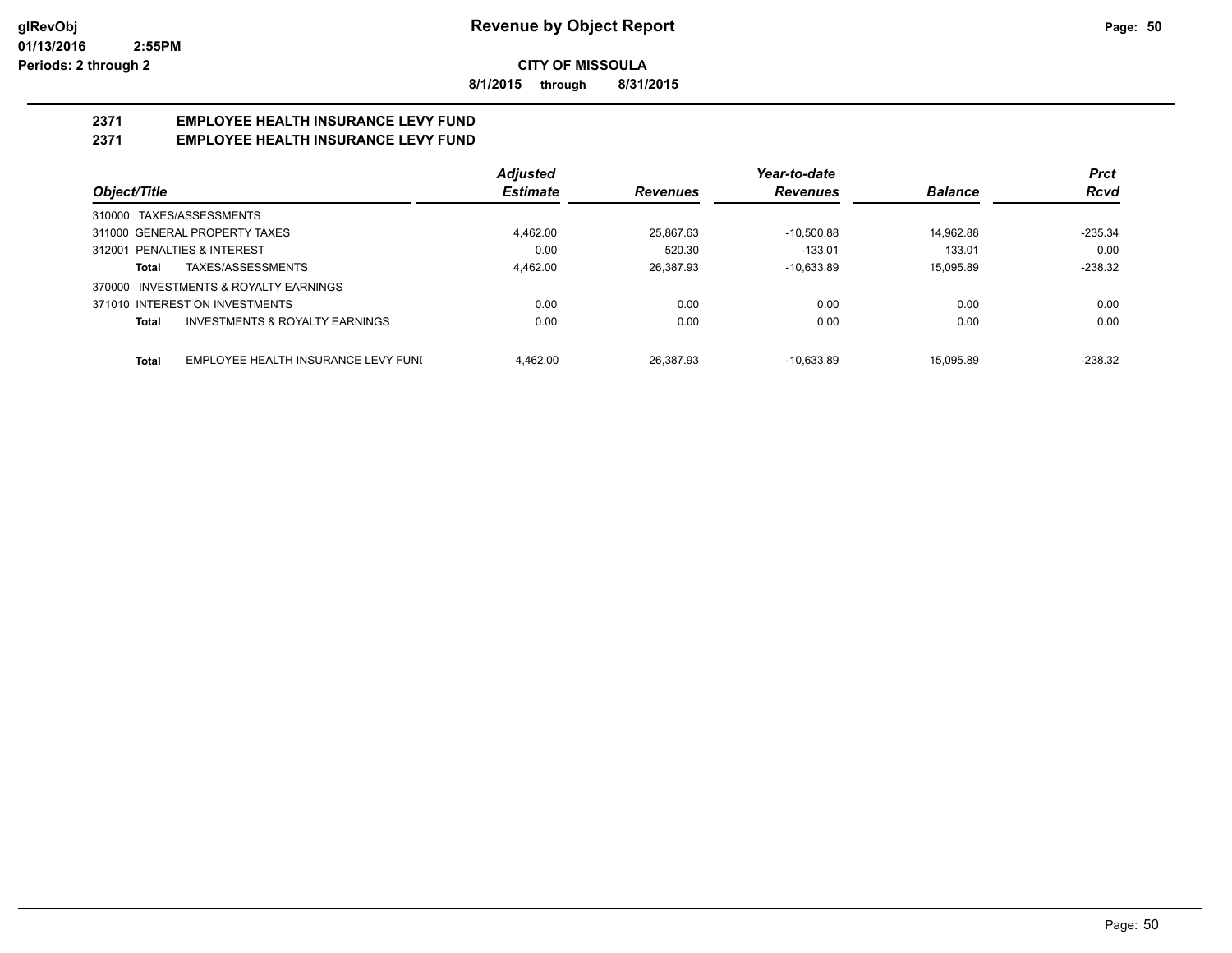**8/1/2015 through 8/31/2015**

#### **2371 EMPLOYEE HEALTH INSURANCE LEVY FUND**

|                                                    | <b>Adjusted</b> |                 | Year-to-date    |                | <b>Prct</b> |
|----------------------------------------------------|-----------------|-----------------|-----------------|----------------|-------------|
| Object/Title                                       | <b>Estimate</b> | <b>Revenues</b> | <b>Revenues</b> | <b>Balance</b> | <b>Rcvd</b> |
| TAXES/ASSESSMENTS<br>310000                        |                 |                 |                 |                |             |
| 311000 GENERAL PROPERTY TAXES                      | 4,462.00        | 25,867.63       | $-10.500.88$    | 14.962.88      | $-235.34$   |
| 312001 PENALTIES & INTEREST                        | 0.00            | 520.30          | $-133.01$       | 133.01         | 0.00        |
| TAXES/ASSESSMENTS<br><b>Total</b>                  | 4.462.00        | 26.387.93       | $-10.633.89$    | 15.095.89      | $-238.32$   |
| 370000 INVESTMENTS & ROYALTY EARNINGS              |                 |                 |                 |                |             |
| 371010 INTEREST ON INVESTMENTS                     | 0.00            | 0.00            | 0.00            | 0.00           | 0.00        |
| INVESTMENTS & ROYALTY EARNINGS<br><b>Total</b>     | 0.00            | 0.00            | 0.00            | 0.00           | 0.00        |
| <b>Total</b><br>EMPLOYEE HEALTH INSURANCE LEVY FUN | 4.462.00        | 26.387.93       | $-10.633.89$    | 15.095.89      | $-238.32$   |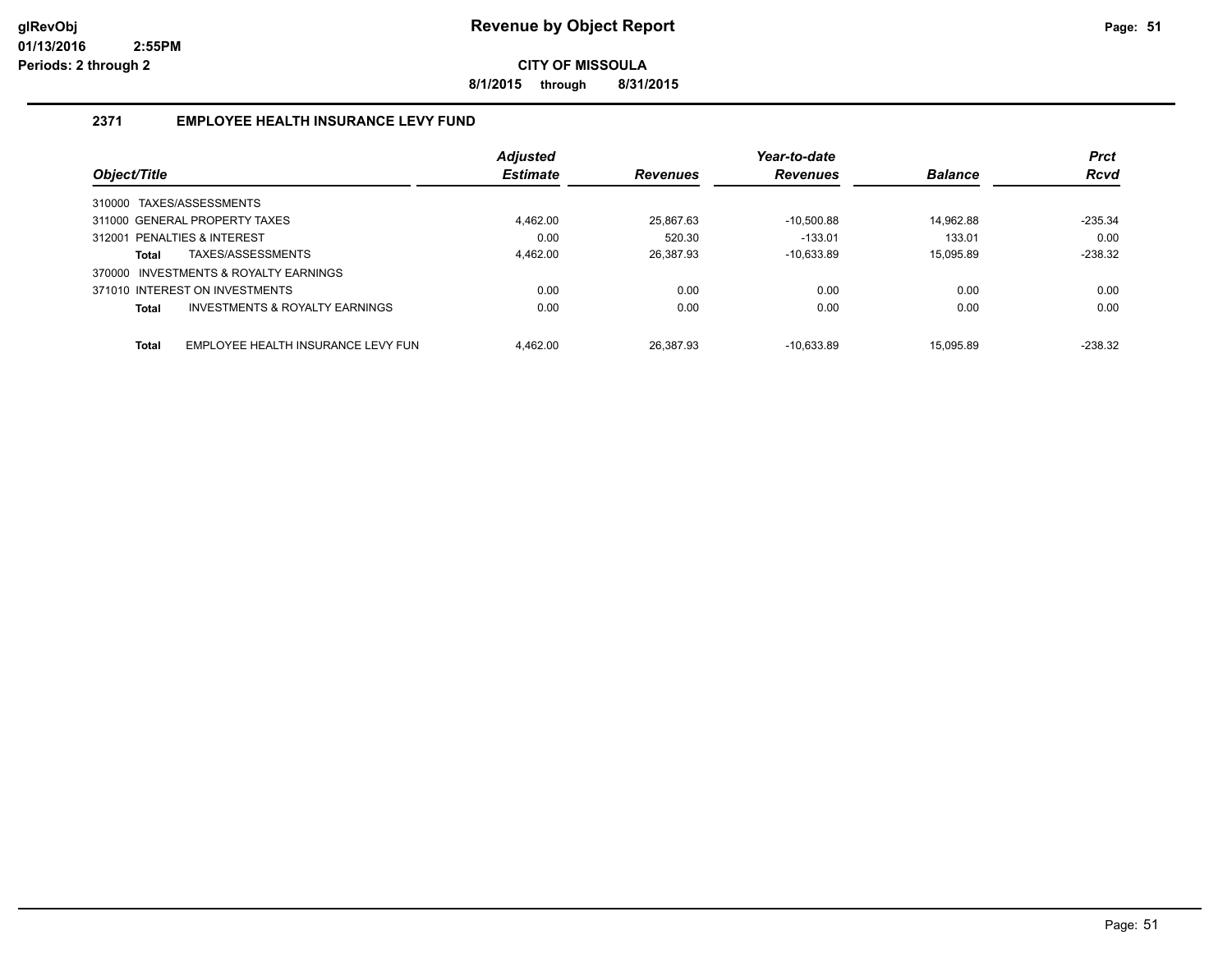**8/1/2015 through 8/31/2015**

#### **2372 PERMISSIVE MEDICAL LEVY**

**2372 PERMISSIVE MEDICAL LEVY**

|                                                    | <b>Adjusted</b> |                 | Year-to-date    |                | <b>Prct</b> |
|----------------------------------------------------|-----------------|-----------------|-----------------|----------------|-------------|
| Object/Title                                       | <b>Estimate</b> | <b>Revenues</b> | <b>Revenues</b> | <b>Balance</b> | Rcvd        |
| 310000 TAXES/ASSESSMENTS                           |                 |                 |                 |                |             |
| 311000 GENERAL PROPERTY TAXES                      | 4,405,445.00    | 88.857.14       | $-34,545.13$    | 4,439,990.13   | $-0.78$     |
| 312001 PENALTIES & INTEREST                        | 0.00            | 1.739.08        | $-310.42$       | 310.42         | 0.00        |
| TAXES/ASSESSMENTS<br>Total                         | 4.405.445.00    | 90.596.22       | $-34.855.55$    | 4.440.300.55   | $-0.79$     |
| 370000 INVESTMENTS & ROYALTY EARNINGS              |                 |                 |                 |                |             |
| 371010 INTEREST ON INVESTMENTS                     | 0.00            | 0.00            | 0.00            | 0.00           | 0.00        |
| <b>INVESTMENTS &amp; ROYALTY EARNINGS</b><br>Total | 0.00            | 0.00            | 0.00            | 0.00           | 0.00        |
| PERMISSIVE MEDICAL LEVY<br>Total                   | 4.405.445.00    | 90.596.22       | $-34.855.55$    | 4.440.300.55   | $-0.79$     |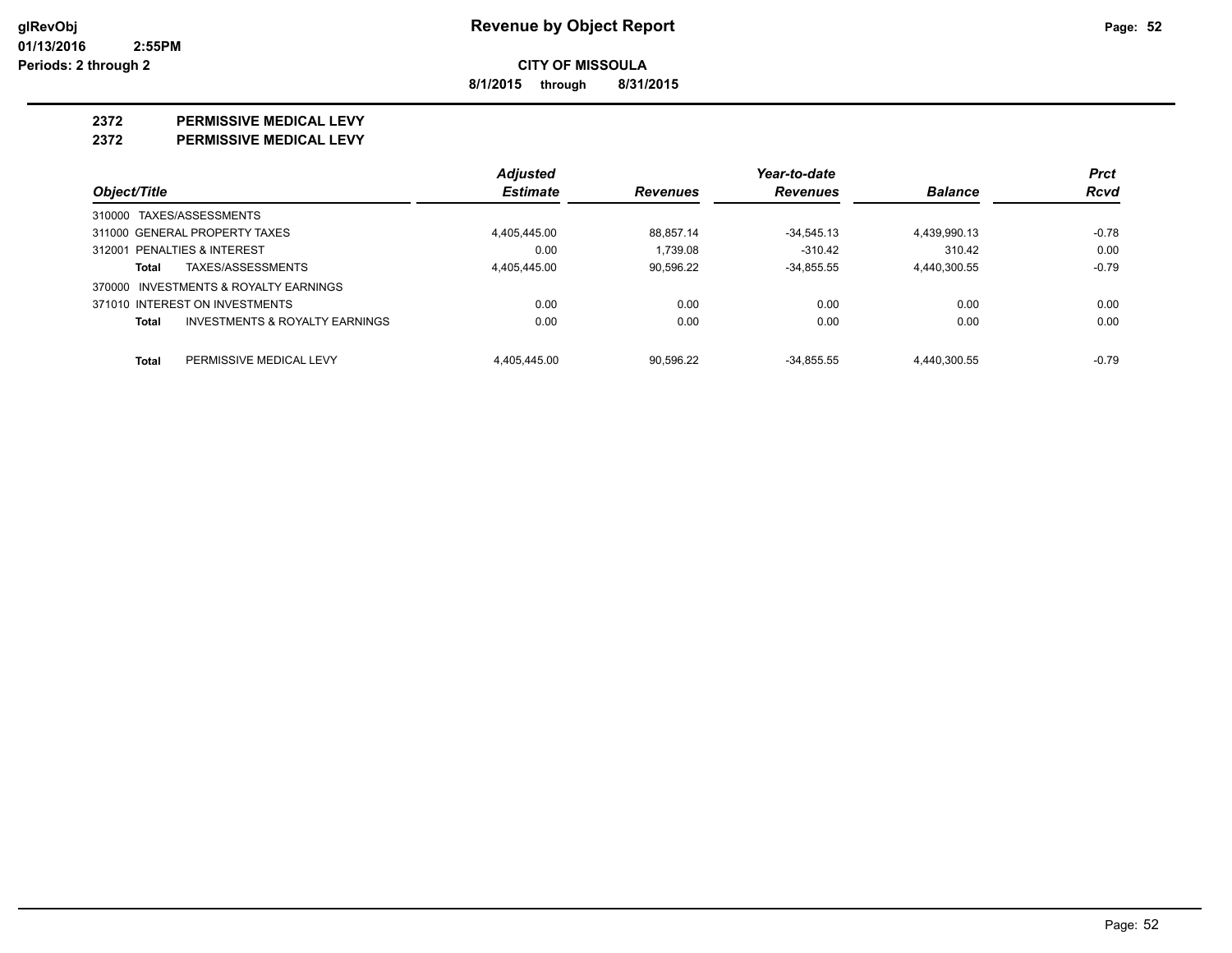**8/1/2015 through 8/31/2015**

#### **2372 PERMISSIVE MEDICAL LEVY**

|              |                                       | <b>Adjusted</b> |                 | Year-to-date    |                | <b>Prct</b> |
|--------------|---------------------------------------|-----------------|-----------------|-----------------|----------------|-------------|
| Object/Title |                                       | <b>Estimate</b> | <b>Revenues</b> | <b>Revenues</b> | <b>Balance</b> | <b>Rcvd</b> |
|              | 310000 TAXES/ASSESSMENTS              |                 |                 |                 |                |             |
|              | 311000 GENERAL PROPERTY TAXES         | 4.405.445.00    | 88.857.14       | $-34.545.13$    | 4,439,990.13   | $-0.78$     |
|              | 312001 PENALTIES & INTEREST           | 0.00            | 1.739.08        | $-310.42$       | 310.42         | 0.00        |
| <b>Total</b> | TAXES/ASSESSMENTS                     | 4.405.445.00    | 90,596.22       | $-34.855.55$    | 4,440,300.55   | $-0.79$     |
|              | 370000 INVESTMENTS & ROYALTY EARNINGS |                 |                 |                 |                |             |
|              | 371010 INTEREST ON INVESTMENTS        | 0.00            | 0.00            | 0.00            | 0.00           | 0.00        |
| <b>Total</b> | INVESTMENTS & ROYALTY EARNINGS        | 0.00            | 0.00            | 0.00            | 0.00           | 0.00        |
| <b>Total</b> | PERMISSIVE MEDICAL LEVY               | 4.405.445.00    | 90.596.22       | $-34.855.55$    | 4.440.300.55   | $-0.79$     |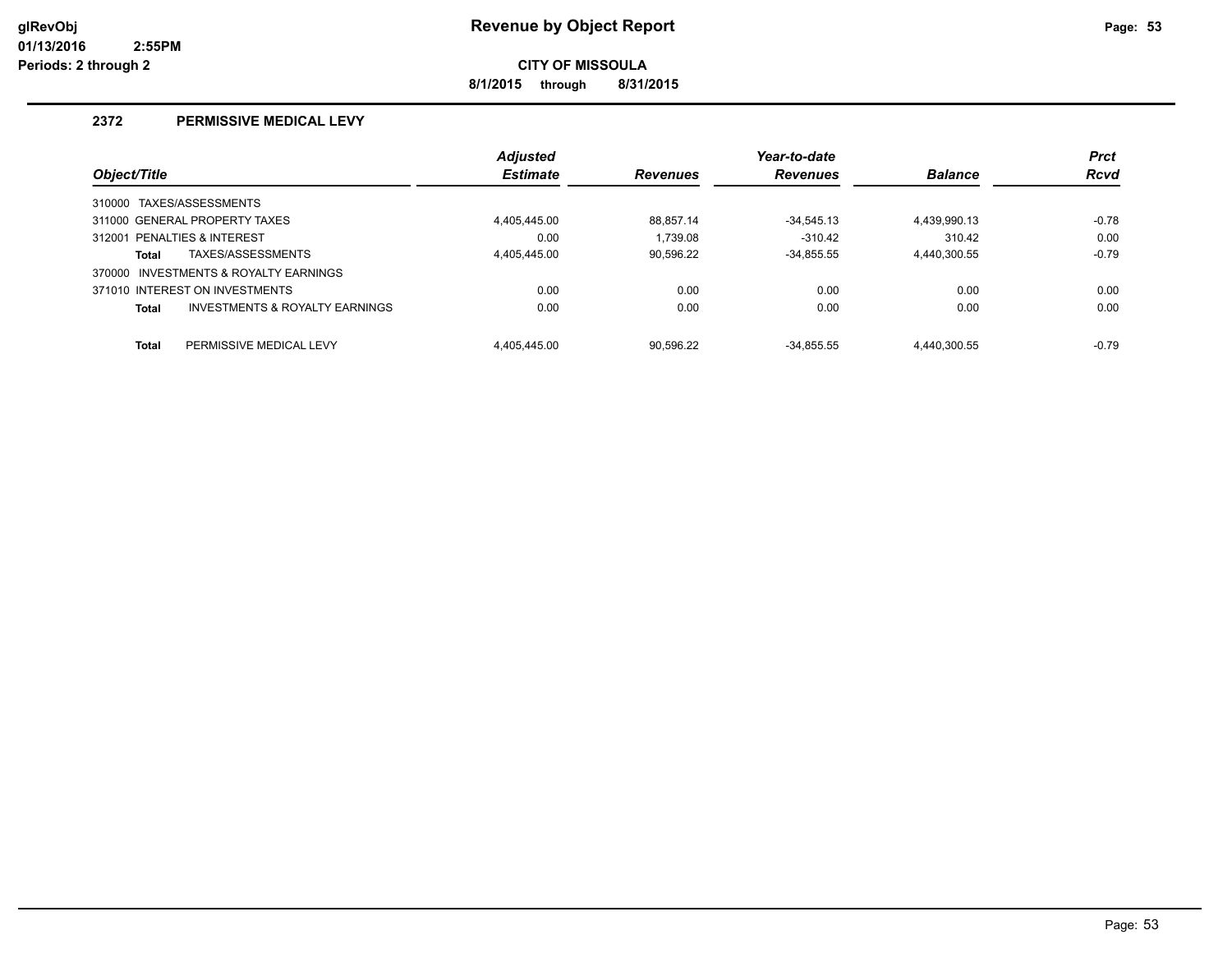**8/1/2015 through 8/31/2015**

## **2389 CABLE TELEVISION FRANCHISE FUND**

#### **2389 CABLE TELEVISION FRANCHISE FUND**

|                                                 | <b>Adjusted</b> |                 | Year-to-date    |                | <b>Prct</b> |
|-------------------------------------------------|-----------------|-----------------|-----------------|----------------|-------------|
| Object/Title                                    | <b>Estimate</b> | <b>Revenues</b> | <b>Revenues</b> | <b>Balance</b> | <b>Rcvd</b> |
| <b>LICENSES &amp; PERMITS</b><br>320000         |                 |                 |                 |                |             |
| 322031 FRANCHISE FEE - AT&T                     | 680.000.00      | 168.819.62      | 0.00            | 680.000.00     | 0.00        |
| 322034 PEG ACCESS                               | 56.000.00       | 9.996.59        | 0.00            | 56.000.00      | 0.00        |
| <b>LICENSES &amp; PERMITS</b><br>Total          | 736.000.00      | 178.816.21      | 0.00            | 736,000.00     | 0.00        |
| 360000 MISCELLANEOUS REVENUES                   |                 |                 |                 |                |             |
| 365000 DONATIONS                                | 0.00            | 0.00            | 0.00            | 0.00           | 0.00        |
| MISCELLANEOUS REVENUES<br><b>Total</b>          | 0.00            | 0.00            | 0.00            | 0.00           | 0.00        |
|                                                 |                 |                 |                 |                |             |
| <b>Total</b><br>CABLE TELEVISION FRANCHISE FUND | 736.000.00      | 178.816.21      | 0.00            | 736.000.00     | 0.00        |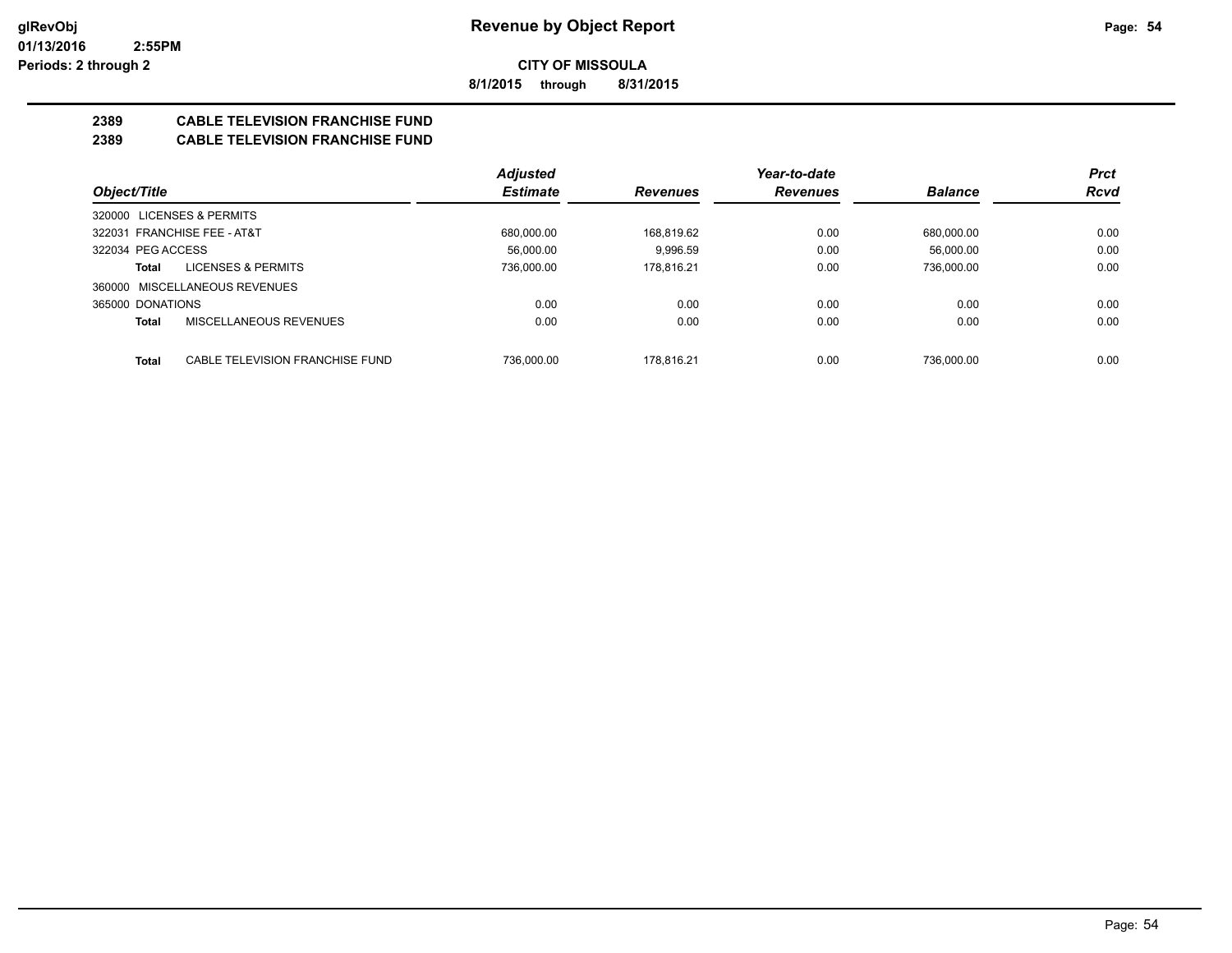**8/1/2015 through 8/31/2015**

#### **2389 CABLE TELEVISION FRANCHISE FUND**

|                   |                                 | <b>Adjusted</b> |                 | Year-to-date    |                | <b>Prct</b> |
|-------------------|---------------------------------|-----------------|-----------------|-----------------|----------------|-------------|
| Object/Title      |                                 | <b>Estimate</b> | <b>Revenues</b> | <b>Revenues</b> | <b>Balance</b> | <b>Rcvd</b> |
|                   | 320000 LICENSES & PERMITS       |                 |                 |                 |                |             |
|                   | 322031 FRANCHISE FEE - AT&T     | 680.000.00      | 168.819.62      | 0.00            | 680.000.00     | 0.00        |
| 322034 PEG ACCESS |                                 | 56.000.00       | 9.996.59        | 0.00            | 56.000.00      | 0.00        |
| Total             | LICENSES & PERMITS              | 736,000.00      | 178,816.21      | 0.00            | 736,000.00     | 0.00        |
|                   | 360000 MISCELLANEOUS REVENUES   |                 |                 |                 |                |             |
| 365000 DONATIONS  |                                 | 0.00            | 0.00            | 0.00            | 0.00           | 0.00        |
| Total             | MISCELLANEOUS REVENUES          | 0.00            | 0.00            | 0.00            | 0.00           | 0.00        |
|                   |                                 |                 |                 |                 |                |             |
| Total             | CABLE TELEVISION FRANCHISE FUND | 736.000.00      | 178.816.21      | 0.00            | 736.000.00     | 0.00        |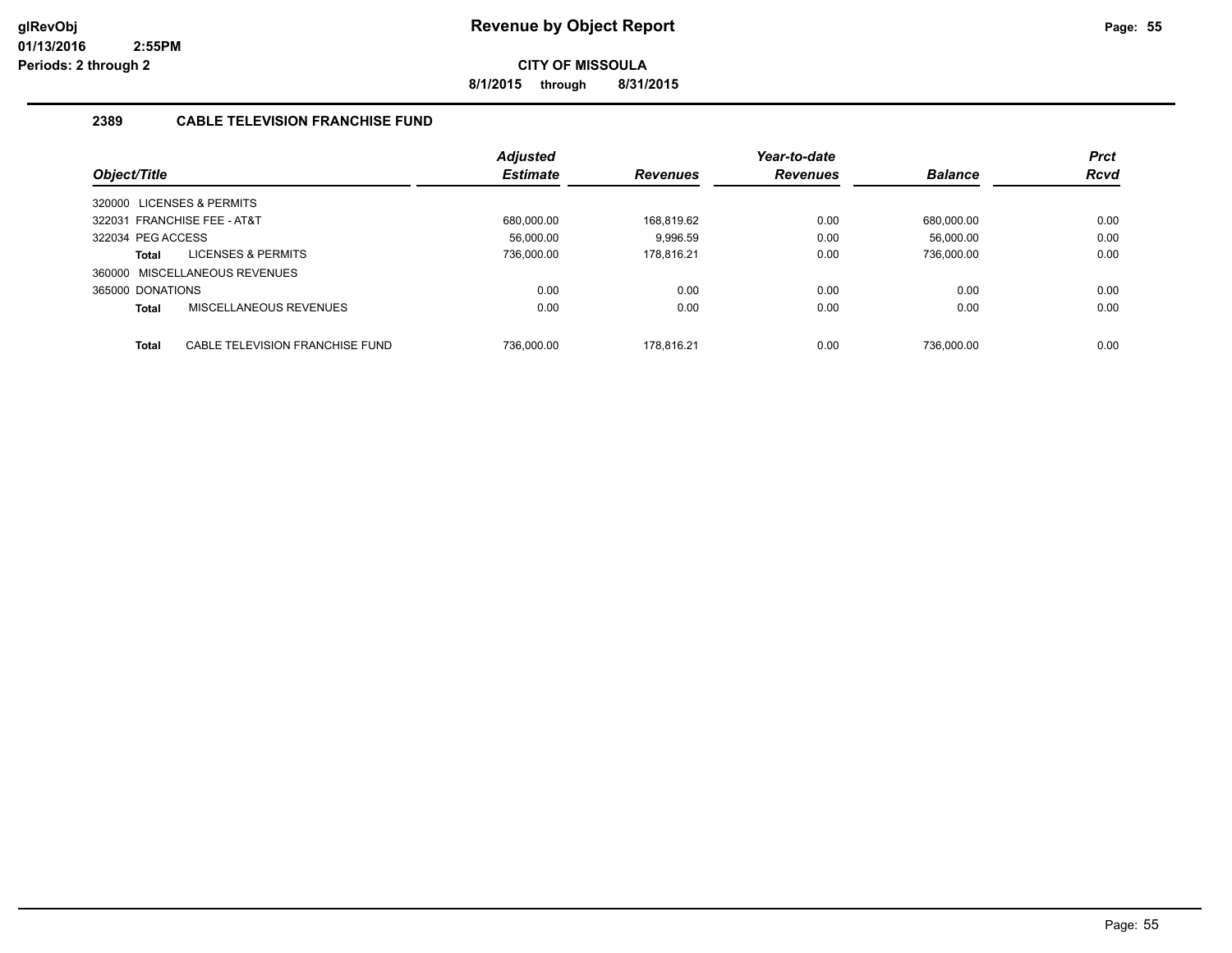**8/1/2015 through 8/31/2015**

#### **2390 DRUG FORFEITURE FUND**

**2390 DRUG FORFEITURE FUND**

|                            |                                       | <b>Adjusted</b> |                 | Year-to-date    |                | <b>Prct</b> |
|----------------------------|---------------------------------------|-----------------|-----------------|-----------------|----------------|-------------|
| Object/Title               |                                       | <b>Estimate</b> | <b>Revenues</b> | <b>Revenues</b> | <b>Balance</b> | <b>Rcvd</b> |
| 350000 FINES & FORFEITURES |                                       |                 |                 |                 |                |             |
| 351013 DRUG FORFEITURES    |                                       | 16.800.00       | 946.78          | 946.78          | 15.853.22      | 5.64        |
| Total                      | <b>FINES &amp; FORFEITURES</b>        | 16.800.00       | 946.78          | 946.78          | 15.853.22      | 5.64        |
|                            | 370000 INVESTMENTS & ROYALTY EARNINGS |                 |                 |                 |                |             |
|                            | 371010 INTEREST ON INVESTMENTS        | 0.00            | 0.00            | 0.00            | 0.00           | 0.00        |
| <b>Total</b>               | INVESTMENTS & ROYALTY EARNINGS        | 0.00            | 0.00            | 0.00            | 0.00           | 0.00        |
| Total                      | DRUG FORFEITURE FUND                  | 16.800.00       | 946.78          | 946.78          | 15.853.22      | 5.64        |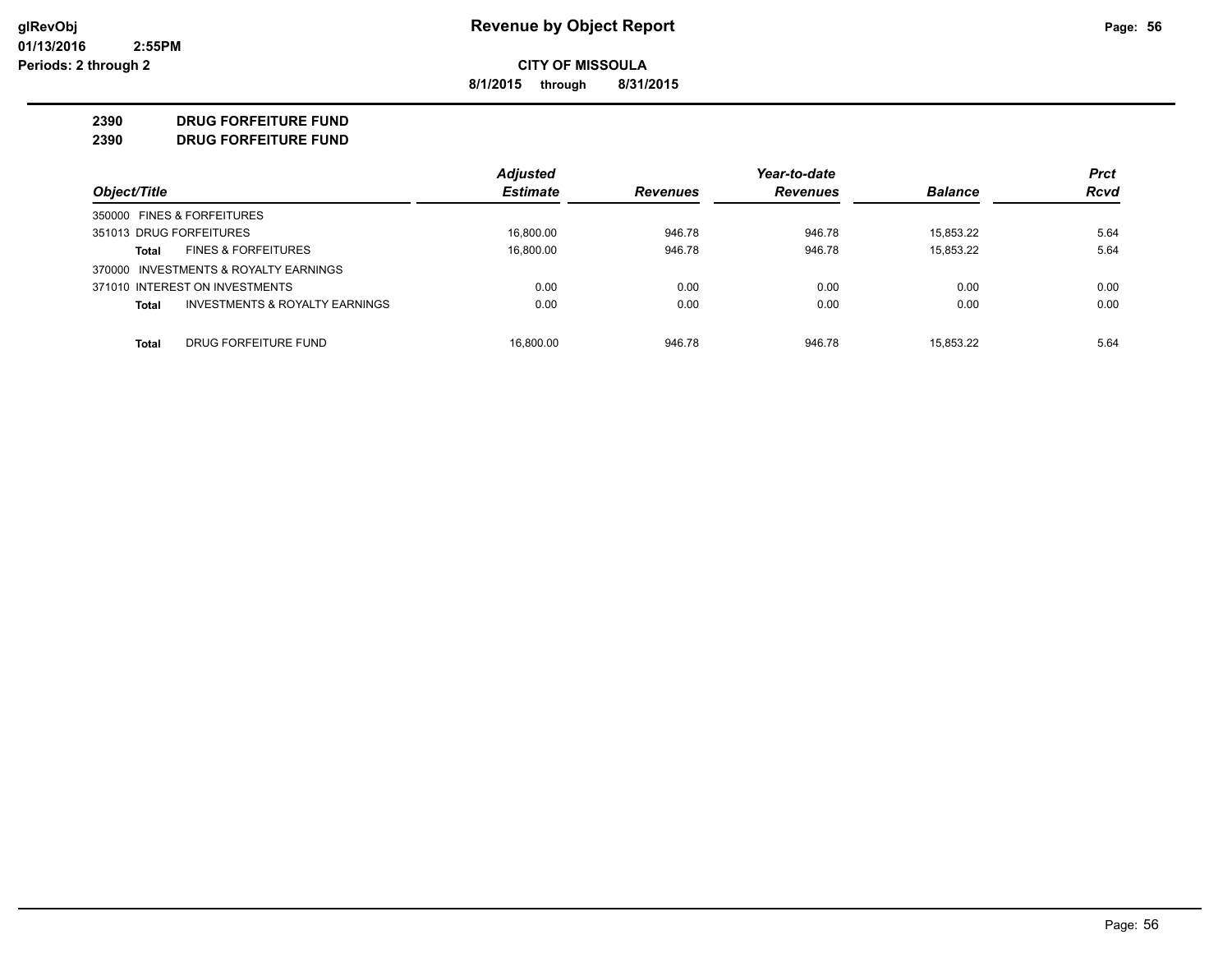**8/1/2015 through 8/31/2015**

#### **2390 DRUG FORFEITURE FUND**

| Object/Title |                                           | <b>Adjusted</b><br><b>Estimate</b> | <b>Revenues</b> | Year-to-date<br><b>Revenues</b> | <b>Balance</b> | <b>Prct</b><br><b>Rcvd</b> |
|--------------|-------------------------------------------|------------------------------------|-----------------|---------------------------------|----------------|----------------------------|
|              |                                           |                                    |                 |                                 |                |                            |
|              | 350000 FINES & FORFEITURES                |                                    |                 |                                 |                |                            |
|              | 351013 DRUG FORFEITURES                   | 16.800.00                          | 946.78          | 946.78                          | 15.853.22      | 5.64                       |
| Total        | <b>FINES &amp; FORFEITURES</b>            | 16.800.00                          | 946.78          | 946.78                          | 15.853.22      | 5.64                       |
|              | 370000 INVESTMENTS & ROYALTY EARNINGS     |                                    |                 |                                 |                |                            |
|              | 371010 INTEREST ON INVESTMENTS            | 0.00                               | 0.00            | 0.00                            | 0.00           | 0.00                       |
| <b>Total</b> | <b>INVESTMENTS &amp; ROYALTY EARNINGS</b> | 0.00                               | 0.00            | 0.00                            | 0.00           | 0.00                       |
|              |                                           |                                    |                 |                                 |                |                            |
| <b>Total</b> | DRUG FORFEITURE FUND                      | 16.800.00                          | 946.78          | 946.78                          | 15.853.22      | 5.64                       |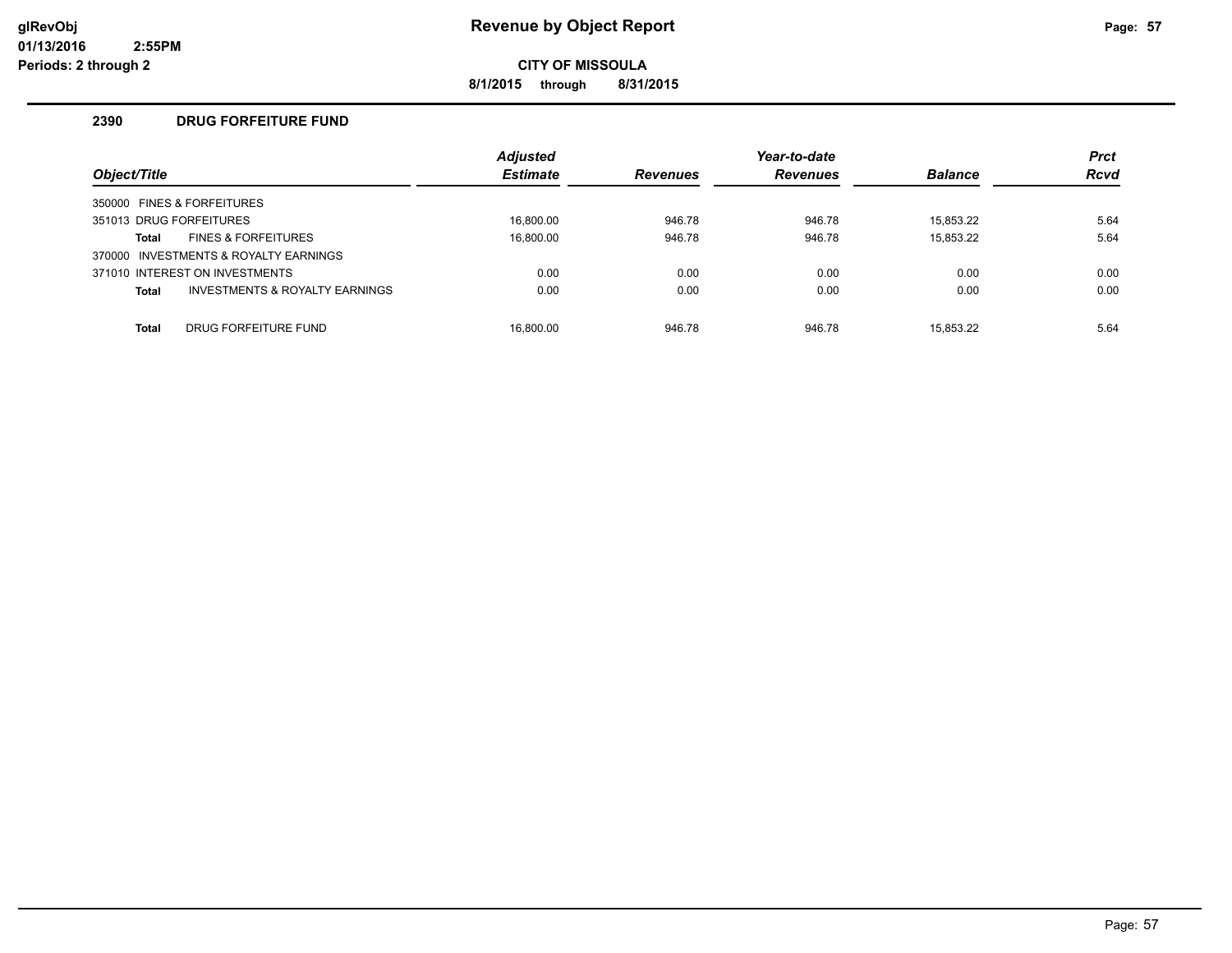**8/1/2015 through 8/31/2015**

#### **2394 BUILDING INSPECTION FUND**

**2394 BUILDING INSPECTION FUND**

|                                                           | Adjusted        |                 | Year-to-date    |                | <b>Prct</b> |
|-----------------------------------------------------------|-----------------|-----------------|-----------------|----------------|-------------|
| Object/Title                                              | <b>Estimate</b> | <b>Revenues</b> | <b>Revenues</b> | <b>Balance</b> | <b>Rcvd</b> |
| 320000 LICENSES & PERMITS                                 |                 |                 |                 |                |             |
| 323011 BUILDING PERMITS                                   | 1,074,058.00    | 55,836.41       | 163,862.50      | 910,195.50     | 15.26       |
| 323012 ELECTRICAL PERMITS                                 | 231,537.00      | 19.154.78       | 47.208.84       | 184,328.16     | 20.39       |
| 323013 PLUMBING PERMITS                                   | 132,373.00      | 9,810.00        | 26,309.00       | 106,064.00     | 19.87       |
| 323014 BLDG PERMIT REVIEW FEE                             | 0.00            | 0.00            | 0.00            | 0.00           | 0.00        |
| 323016 MOVING PERMITS                                     | 0.00            | 0.00            | 0.00            | 0.00           | 0.00        |
| 323017 MECHANICAL PERMITS                                 | 96,891.00       | 10,908.00       | 21,806.00       | 75,085.00      | 22.51       |
| <b>LICENSES &amp; PERMITS</b><br><b>Total</b>             | 1,534,859.00    | 95,709.19       | 259,186.34      | 1,275,672.66   | 16.89       |
| 330000 INTERGOVERNMENTAL REVENUES                         |                 |                 |                 |                |             |
| 336023 STATE CONTRIB. - PERS                              | 0.00            | 37.71           | 71.46           | $-71.46$       | 0.00        |
| <b>INTERGOVERNMENTAL REVENUES</b><br><b>Total</b>         | 0.00            | 37.71           | 71.46           | $-71.46$       | 0.00        |
| 340000 CHARGES FOR SERVICES                               |                 |                 |                 |                |             |
| 341091 INSPECTION CODE BOOKS & COPIES                     | 1,346.00        | 36.00           | 40.25           | 1,305.75       | 2.99        |
| <b>CHARGES FOR SERVICES</b><br><b>Total</b>               | 1,346.00        | 36.00           | 40.25           | 1,305.75       | 2.99        |
| 360000 MISCELLANEOUS REVENUES                             |                 |                 |                 |                |             |
| 360010 MISCELLANEOUS                                      | 0.00            | 0.00            | 0.00            | 0.00           | 0.00        |
| 360015 CONFERENCE REVENUES - BUILDING                     | 0.00            | 0.00            | 0.00            | 0.00           | 0.00        |
| MISCELLANEOUS REVENUES<br><b>Total</b>                    | 0.00            | 0.00            | 0.00            | 0.00           | 0.00        |
| 370000 INVESTMENTS & ROYALTY EARNINGS                     |                 |                 |                 |                |             |
| 371010 INTEREST ON INVESTMENTS                            | 0.00            | 0.00            | 0.00            | 0.00           | 0.00        |
| 371020 GAIN/LOSS IN MARKET VALUE OF INVESTMENTS           | 0.00            | 0.00            | 0.00            | 0.00           | 0.00        |
| <b>INVESTMENTS &amp; ROYALTY EARNINGS</b><br><b>Total</b> | 0.00            | 0.00            | 0.00            | 0.00           | 0.00        |
| 380000 OTHER FINANCING SOURCES                            |                 |                 |                 |                |             |
| 382010 SALE OF FIXED ASSETS                               | 0.00            | 0.00            | 0.00            | 0.00           | 0.00        |
| 383000 OPERATING TRANSFERS                                | 0.00            | 0.00            | 0.00            | 0.00           | 0.00        |
| OTHER FINANCING SOURCES<br><b>Total</b>                   | 0.00            | 0.00            | 0.00            | 0.00           | 0.00        |
| <b>BUILDING INSPECTION FUND</b><br><b>Total</b>           | 1,536,205.00    | 95,782.90       | 259,298.05      | 1,276,906.95   | 16.88       |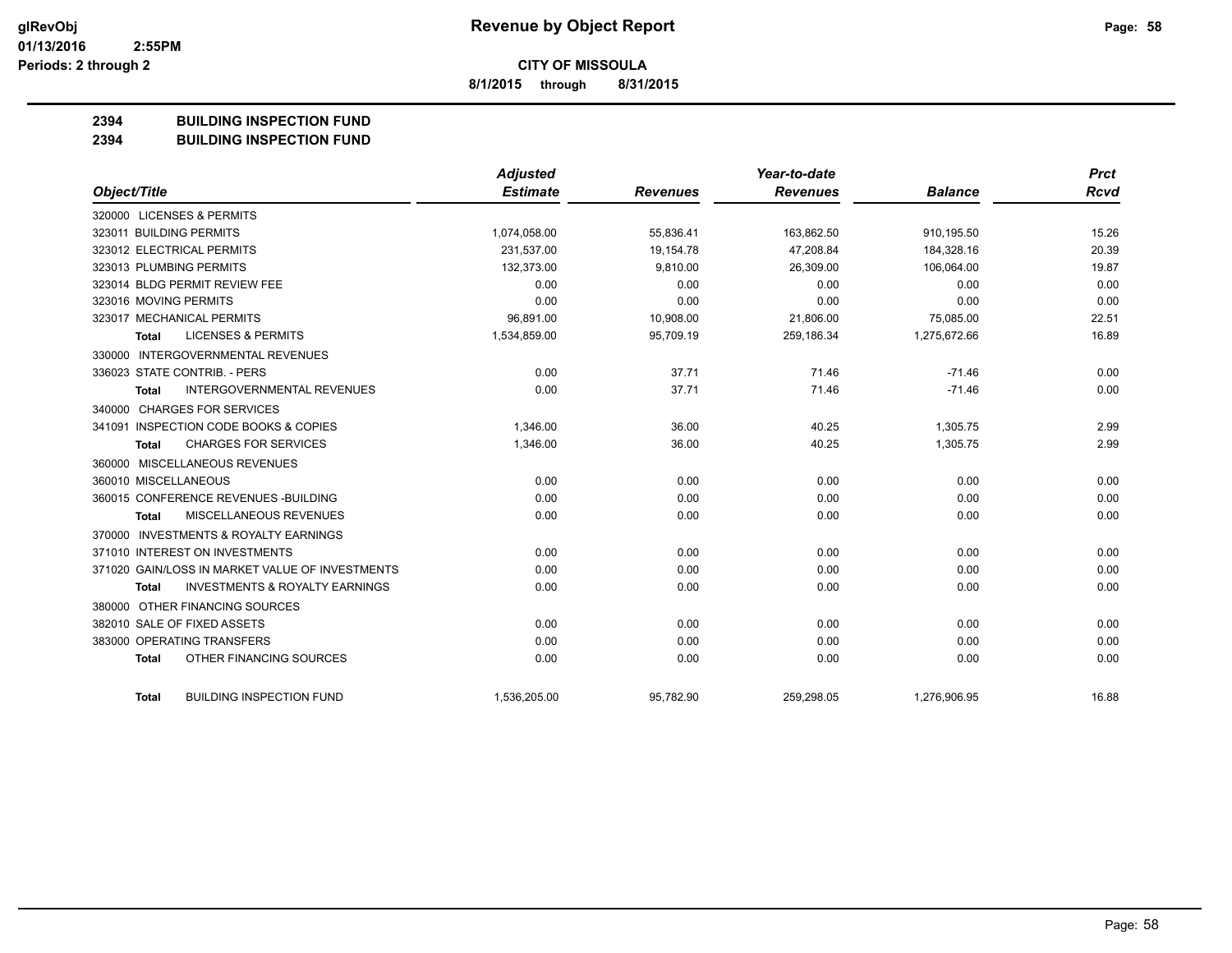**8/1/2015 through 8/31/2015**

#### **2394 BUILDING INSPECTION FUND**

| Object/Title                                              | <b>Adjusted</b><br><b>Estimate</b> | <b>Revenues</b> | Year-to-date<br><b>Revenues</b> | <b>Balance</b> | <b>Prct</b><br><b>Rcvd</b> |
|-----------------------------------------------------------|------------------------------------|-----------------|---------------------------------|----------------|----------------------------|
| 320000 LICENSES & PERMITS                                 |                                    |                 |                                 |                |                            |
| 323011 BUILDING PERMITS                                   | 1,074,058.00                       | 55,836.41       | 163,862.50                      | 910,195.50     | 15.26                      |
| 323012 ELECTRICAL PERMITS                                 | 231.537.00                         | 19.154.78       | 47.208.84                       | 184.328.16     | 20.39                      |
|                                                           |                                    |                 |                                 |                |                            |
| 323013 PLUMBING PERMITS                                   | 132,373.00                         | 9,810.00        | 26,309.00                       | 106,064.00     | 19.87                      |
| 323014 BLDG PERMIT REVIEW FEE                             | 0.00                               | 0.00            | 0.00                            | 0.00           | 0.00                       |
| 323016 MOVING PERMITS                                     | 0.00                               | 0.00            | 0.00                            | 0.00           | 0.00                       |
| 323017 MECHANICAL PERMITS                                 | 96,891.00                          | 10,908.00       | 21,806.00                       | 75,085.00      | 22.51                      |
| <b>LICENSES &amp; PERMITS</b><br><b>Total</b>             | 1,534,859.00                       | 95,709.19       | 259,186.34                      | 1,275,672.66   | 16.89                      |
| 330000 INTERGOVERNMENTAL REVENUES                         |                                    |                 |                                 |                |                            |
| 336023 STATE CONTRIB. - PERS                              | 0.00                               | 37.71           | 71.46                           | $-71.46$       | 0.00                       |
| <b>INTERGOVERNMENTAL REVENUES</b><br><b>Total</b>         | 0.00                               | 37.71           | 71.46                           | $-71.46$       | 0.00                       |
| 340000 CHARGES FOR SERVICES                               |                                    |                 |                                 |                |                            |
| 341091 INSPECTION CODE BOOKS & COPIES                     | 1,346.00                           | 36.00           | 40.25                           | 1,305.75       | 2.99                       |
| <b>CHARGES FOR SERVICES</b><br><b>Total</b>               | 1,346.00                           | 36.00           | 40.25                           | 1,305.75       | 2.99                       |
| 360000 MISCELLANEOUS REVENUES                             |                                    |                 |                                 |                |                            |
| 360010 MISCELLANEOUS                                      | 0.00                               | 0.00            | 0.00                            | 0.00           | 0.00                       |
| 360015 CONFERENCE REVENUES - BUILDING                     | 0.00                               | 0.00            | 0.00                            | 0.00           | 0.00                       |
| MISCELLANEOUS REVENUES<br><b>Total</b>                    | 0.00                               | 0.00            | 0.00                            | 0.00           | 0.00                       |
| 370000 INVESTMENTS & ROYALTY EARNINGS                     |                                    |                 |                                 |                |                            |
| 371010 INTEREST ON INVESTMENTS                            | 0.00                               | 0.00            | 0.00                            | 0.00           | 0.00                       |
| 371020 GAIN/LOSS IN MARKET VALUE OF INVESTMENT            | 0.00                               | 0.00            | 0.00                            | 0.00           | 0.00                       |
| <b>INVESTMENTS &amp; ROYALTY EARNINGS</b><br><b>Total</b> | 0.00                               | 0.00            | 0.00                            | 0.00           | 0.00                       |
| 380000 OTHER FINANCING SOURCES                            |                                    |                 |                                 |                |                            |
| 382010 SALE OF FIXED ASSETS                               | 0.00                               | 0.00            | 0.00                            | 0.00           | 0.00                       |
| 383000 OPERATING TRANSFERS                                | 0.00                               | 0.00            | 0.00                            | 0.00           | 0.00                       |
| OTHER FINANCING SOURCES<br><b>Total</b>                   | 0.00                               | 0.00            | 0.00                            | 0.00           | 0.00                       |
|                                                           |                                    |                 |                                 |                |                            |
| <b>BUILDING INSPECTION FUND</b><br><b>Total</b>           | 1,536,205.00                       | 95,782.90       | 259,298.05                      | 1,276,906.95   | 16.88                      |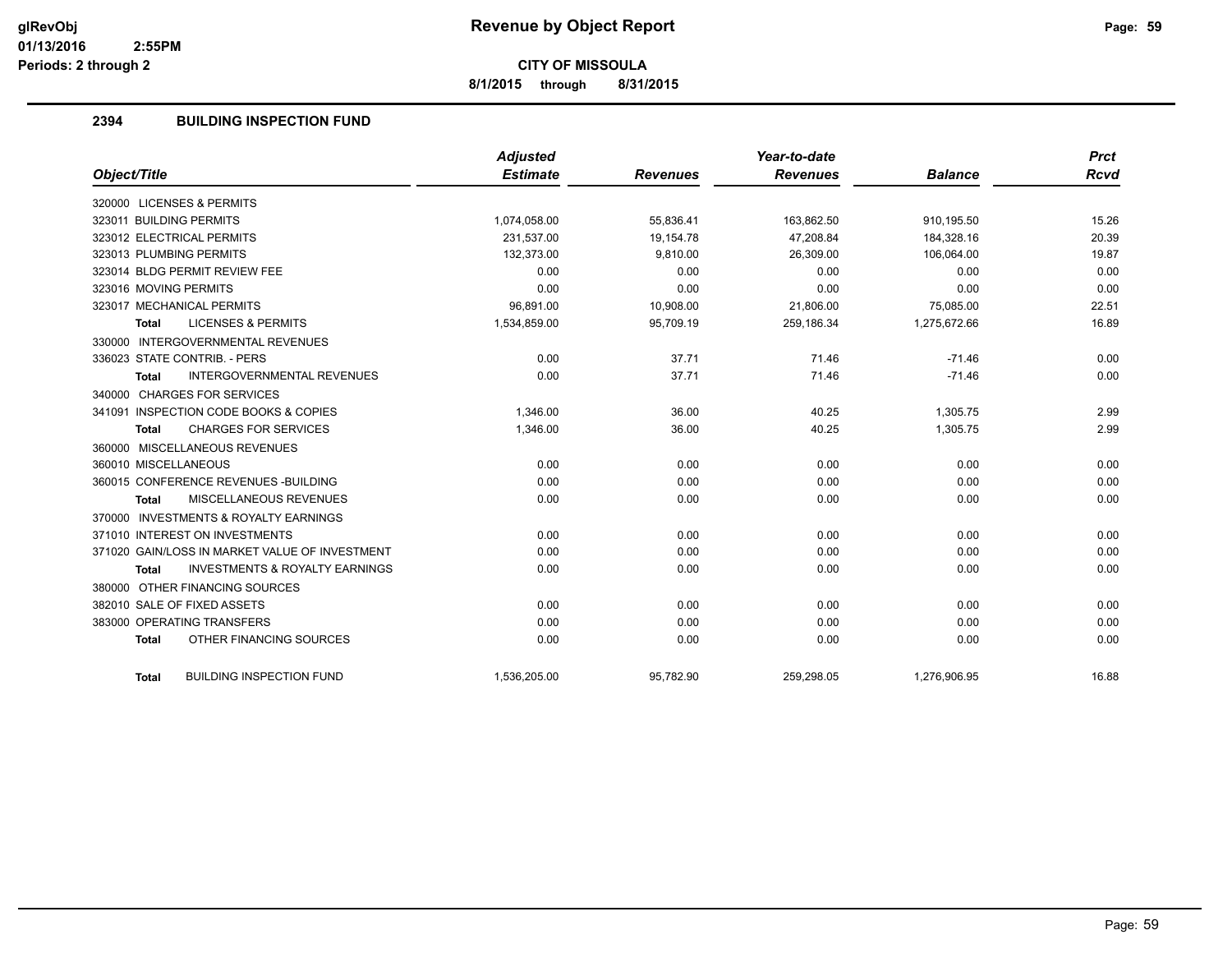**8/1/2015 through 8/31/2015**

## **2395 CITY GRANTS & PROGRAM INCOME FUND**

#### **2395 CITY GRANTS & PROGRAM INCOME FUND**

|                                                     | <b>Adjusted</b> |                 | Year-to-date    |                | <b>Prct</b> |
|-----------------------------------------------------|-----------------|-----------------|-----------------|----------------|-------------|
| Object/Title                                        | <b>Estimate</b> | <b>Revenues</b> | <b>Revenues</b> | <b>Balance</b> | Rcvd        |
| 330000 INTERGOVERNMENTAL REVENUES                   |                 |                 |                 |                |             |
| 331010 ENTITLEMENT - CDBG                           | 0.00            | 0.00            | 0.00            | 0.00           | 0.00        |
| <b>INTERGOVERNMENTAL REVENUES</b><br><b>Total</b>   | 0.00            | 0.00            | 0.00            | 0.00           | 0.00        |
| 360000 MISCELLANEOUS REVENUES                       |                 |                 |                 |                |             |
| 360005 LOAN REPAYMENTS                              | 0.00            | 0.00            | 0.00            | 0.00           | 0.00        |
| 360010 MISCELLANEOUS                                | 0.00            | 0.00            | 0.00            | 0.00           | 0.00        |
| 360013 REPAYMENT OF SEWER GRANT                     | 0.00            | 0.00            | 0.00            | 0.00           | 0.00        |
| 360014 REPAYMENT OF LOAN/MHA                        | 0.00            | 0.00            | 0.00            | 0.00           | 0.00        |
| 362000 OTHER MISCELLANEOUS REVENUE                  | 0.00            | 0.00            | 0.00            | 0.00           | 0.00        |
| MISCELLANEOUS REVENUES<br>Total                     | 0.00            | 0.00            | 0.00            | 0.00           | 0.00        |
| <b>INVESTMENTS &amp; ROYALTY EARNINGS</b><br>370000 |                 |                 |                 |                |             |
| 371010 INTEREST ON INVESTMENTS                      | 0.00            | 0.00            | 0.00            | 0.00           | 0.00        |
| 371020 GAIN/LOSS IN MARKET VALUE OF INVESTMENTS     | 0.00            | 0.00            | 0.00            | 0.00           | 0.00        |
| <b>INVESTMENTS &amp; ROYALTY EARNINGS</b><br>Total  | 0.00            | 0.00            | 0.00            | 0.00           | 0.00        |
| OTHER FINANCING SOURCES<br>380000                   |                 |                 |                 |                |             |
| 383026 TRANS FR CDBG                                | 0.00            | 0.00            | 0.00            | 0.00           | 0.00        |
| OTHER FINANCING SOURCES<br><b>Total</b>             | 0.00            | 0.00            | 0.00            | 0.00           | 0.00        |
| CITY GRANTS & PROGRAM INCOME FUND<br><b>Total</b>   | 0.00            | 0.00            | 0.00            | 0.00           | 0.00        |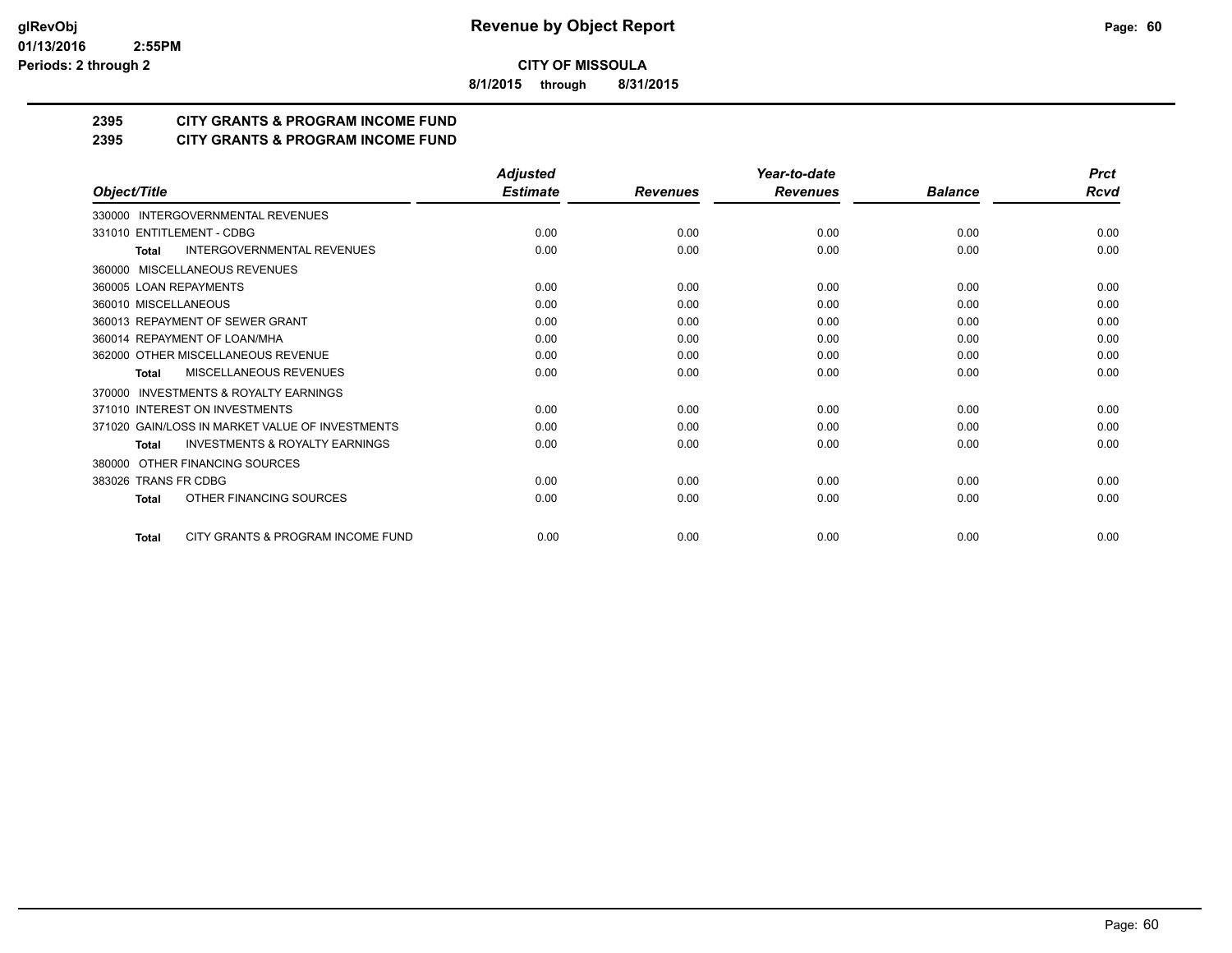**8/1/2015 through 8/31/2015**

#### **2395 CITY GRANTS & PROGRAM INCOME FUND**

|                                                           | <b>Adjusted</b> |                 | Year-to-date    |                | <b>Prct</b> |
|-----------------------------------------------------------|-----------------|-----------------|-----------------|----------------|-------------|
| Object/Title                                              | <b>Estimate</b> | <b>Revenues</b> | <b>Revenues</b> | <b>Balance</b> | Rcvd        |
| 330000 INTERGOVERNMENTAL REVENUES                         |                 |                 |                 |                |             |
| 331010 ENTITLEMENT - CDBG                                 | 0.00            | 0.00            | 0.00            | 0.00           | 0.00        |
| INTERGOVERNMENTAL REVENUES<br><b>Total</b>                | 0.00            | 0.00            | 0.00            | 0.00           | 0.00        |
| 360000 MISCELLANEOUS REVENUES                             |                 |                 |                 |                |             |
| 360005 LOAN REPAYMENTS                                    | 0.00            | 0.00            | 0.00            | 0.00           | 0.00        |
| 360010 MISCELLANEOUS                                      | 0.00            | 0.00            | 0.00            | 0.00           | 0.00        |
| 360013 REPAYMENT OF SEWER GRANT                           | 0.00            | 0.00            | 0.00            | 0.00           | 0.00        |
| 360014 REPAYMENT OF LOAN/MHA                              | 0.00            | 0.00            | 0.00            | 0.00           | 0.00        |
| 362000 OTHER MISCELLANEOUS REVENUE                        | 0.00            | 0.00            | 0.00            | 0.00           | 0.00        |
| MISCELLANEOUS REVENUES<br><b>Total</b>                    | 0.00            | 0.00            | 0.00            | 0.00           | 0.00        |
| <b>INVESTMENTS &amp; ROYALTY EARNINGS</b><br>370000       |                 |                 |                 |                |             |
| 371010 INTEREST ON INVESTMENTS                            | 0.00            | 0.00            | 0.00            | 0.00           | 0.00        |
| 371020 GAIN/LOSS IN MARKET VALUE OF INVESTMENT            | 0.00            | 0.00            | 0.00            | 0.00           | 0.00        |
| <b>INVESTMENTS &amp; ROYALTY EARNINGS</b><br><b>Total</b> | 0.00            | 0.00            | 0.00            | 0.00           | 0.00        |
| OTHER FINANCING SOURCES<br>380000                         |                 |                 |                 |                |             |
| 383026 TRANS FR CDBG                                      | 0.00            | 0.00            | 0.00            | 0.00           | 0.00        |
| OTHER FINANCING SOURCES<br><b>Total</b>                   | 0.00            | 0.00            | 0.00            | 0.00           | 0.00        |
| CITY GRANTS & PROGRAM INCOME FUND<br><b>Total</b>         | 0.00            | 0.00            | 0.00            | 0.00           | 0.00        |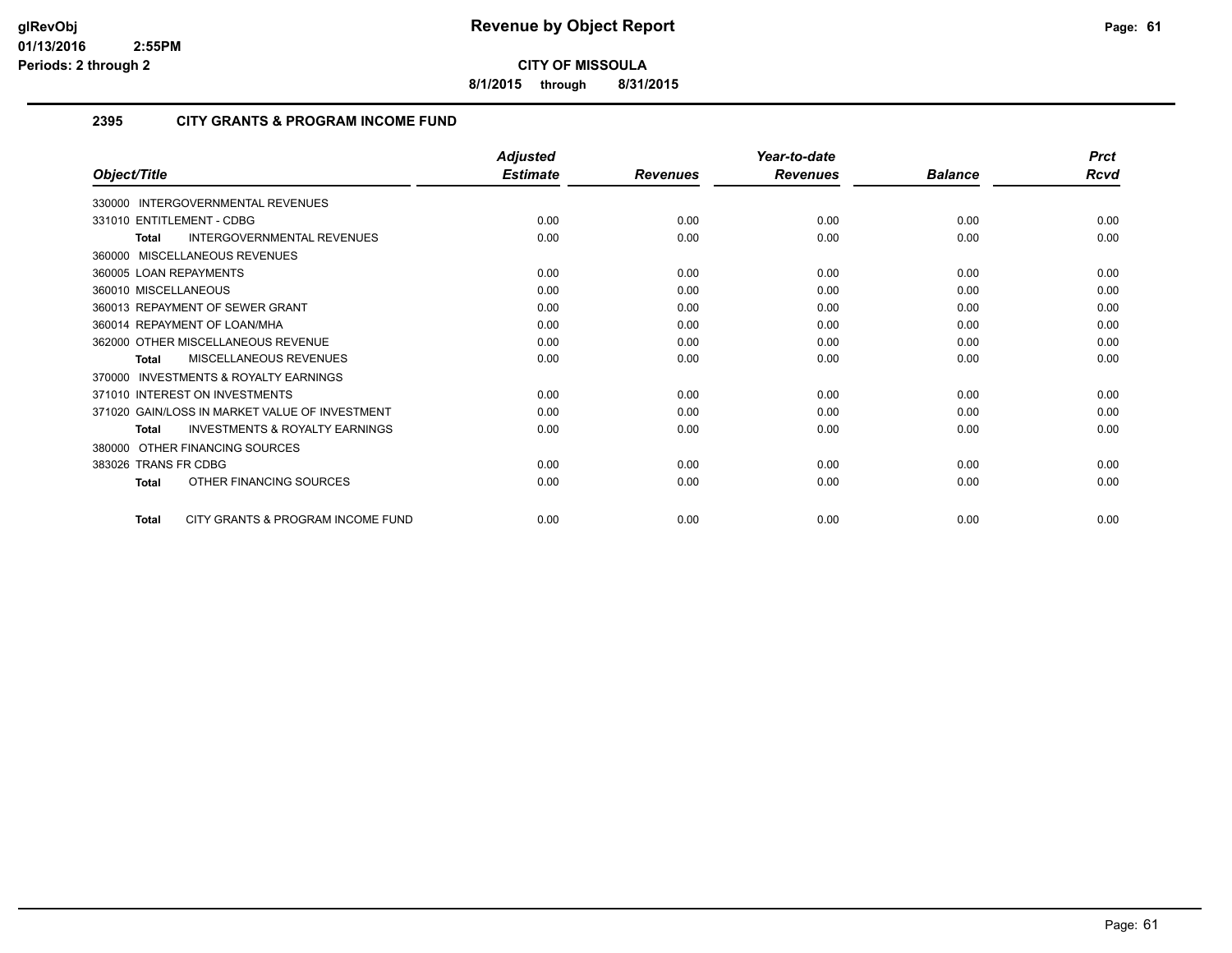**8/1/2015 through 8/31/2015**

#### **2396 ENERGY EFFICIENCY REVOLVING LOAN FUND 2396 ENERGY EFFICIENCY REVOLVING LOAN FUND**

|                                                    | <b>Adjusted</b> |                 | Year-to-date    |                | <b>Prct</b> |
|----------------------------------------------------|-----------------|-----------------|-----------------|----------------|-------------|
| Object/Title                                       | <b>Estimate</b> | <b>Revenues</b> | <b>Revenues</b> | <b>Balance</b> | Rcvd        |
| 330000 INTERGOVERNMENTAL REVENUES                  |                 |                 |                 |                |             |
| 331031 EECBG REVOLVING LOAN                        | 0.00            | 0.00            | 0.00            | 0.00           | 0.00        |
| INTERGOVERNMENTAL REVENUES<br>Total                | 0.00            | 0.00            | 0.00            | 0.00           | 0.00        |
| 370000 INVESTMENTS & ROYALTY EARNINGS              |                 |                 |                 |                |             |
| 371010 INTEREST ON INVESTMENTS                     | 0.00            | 0.00            | 0.00            | 0.00           | 0.00        |
| <b>INVESTMENTS &amp; ROYALTY EARNINGS</b><br>Total | 0.00            | 0.00            | 0.00            | 0.00           | 0.00        |
|                                                    |                 |                 |                 |                |             |
| ENERGY EFFICIENCY REVOLVING LOAN FUI<br>Total      | 0.00            | 0.00            | 0.00            | 0.00           | 0.00        |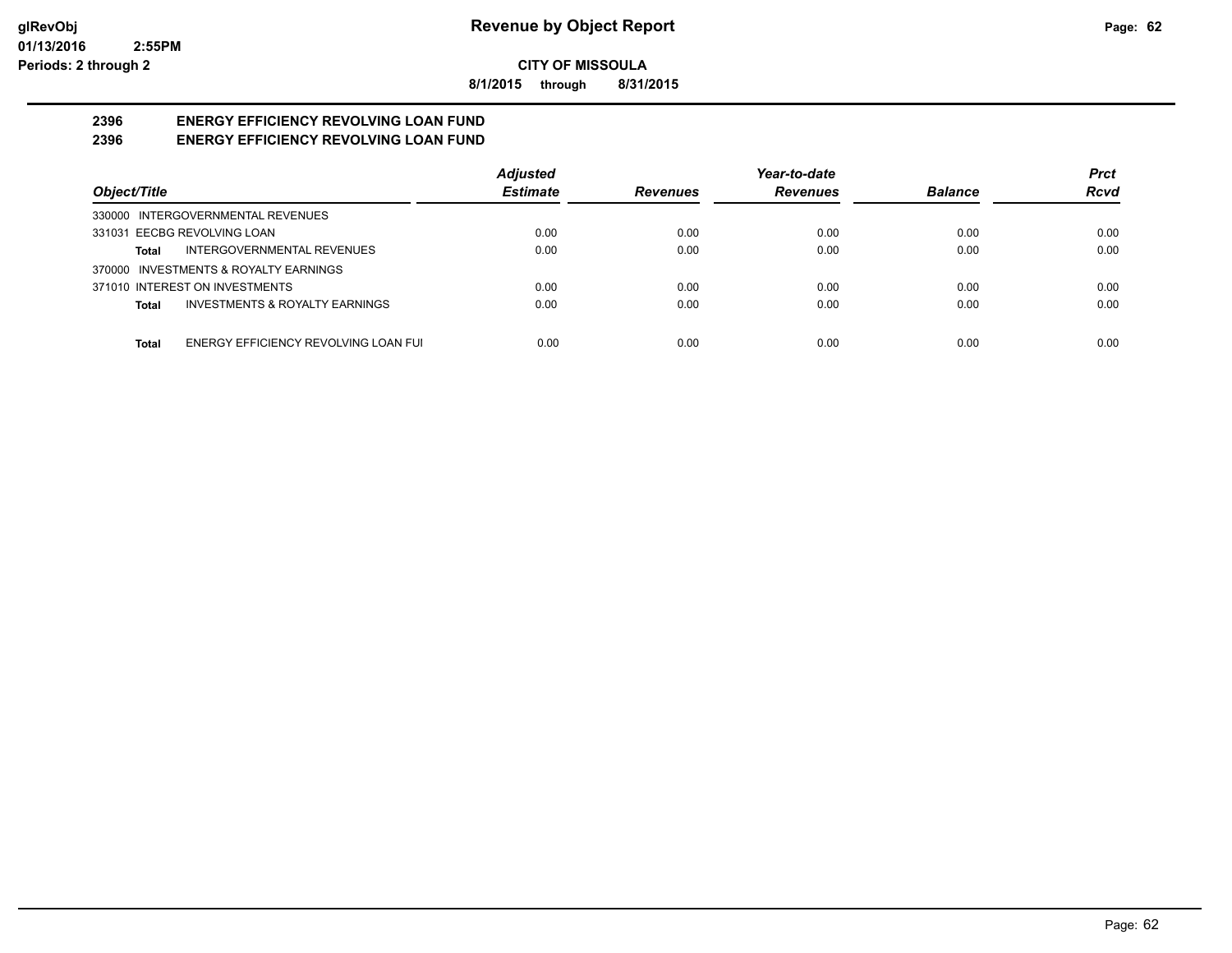**8/1/2015 through 8/31/2015**

#### **2396 ENERGY EFFICIENCY REVOLVING LOAN FUND**

| Object/Title                                   | <b>Adjusted</b><br><b>Estimate</b> | <b>Revenues</b> | Year-to-date<br><b>Revenues</b> | <b>Balance</b> | <b>Prct</b><br><b>Rcvd</b> |
|------------------------------------------------|------------------------------------|-----------------|---------------------------------|----------------|----------------------------|
| 330000 INTERGOVERNMENTAL REVENUES              |                                    |                 |                                 |                |                            |
| 331031 EECBG REVOLVING LOAN                    | 0.00                               | 0.00            | 0.00                            | 0.00           | 0.00                       |
| INTERGOVERNMENTAL REVENUES<br>Total            | 0.00                               | 0.00            | 0.00                            | 0.00           | 0.00                       |
| 370000 INVESTMENTS & ROYALTY EARNINGS          |                                    |                 |                                 |                |                            |
| 371010 INTEREST ON INVESTMENTS                 | 0.00                               | 0.00            | 0.00                            | 0.00           | 0.00                       |
| INVESTMENTS & ROYALTY EARNINGS<br><b>Total</b> | 0.00                               | 0.00            | 0.00                            | 0.00           | 0.00                       |
|                                                |                                    |                 |                                 |                |                            |
| ENERGY EFFICIENCY REVOLVING LOAN FU<br>Total   | 0.00                               | 0.00            | 0.00                            | 0.00           | 0.00                       |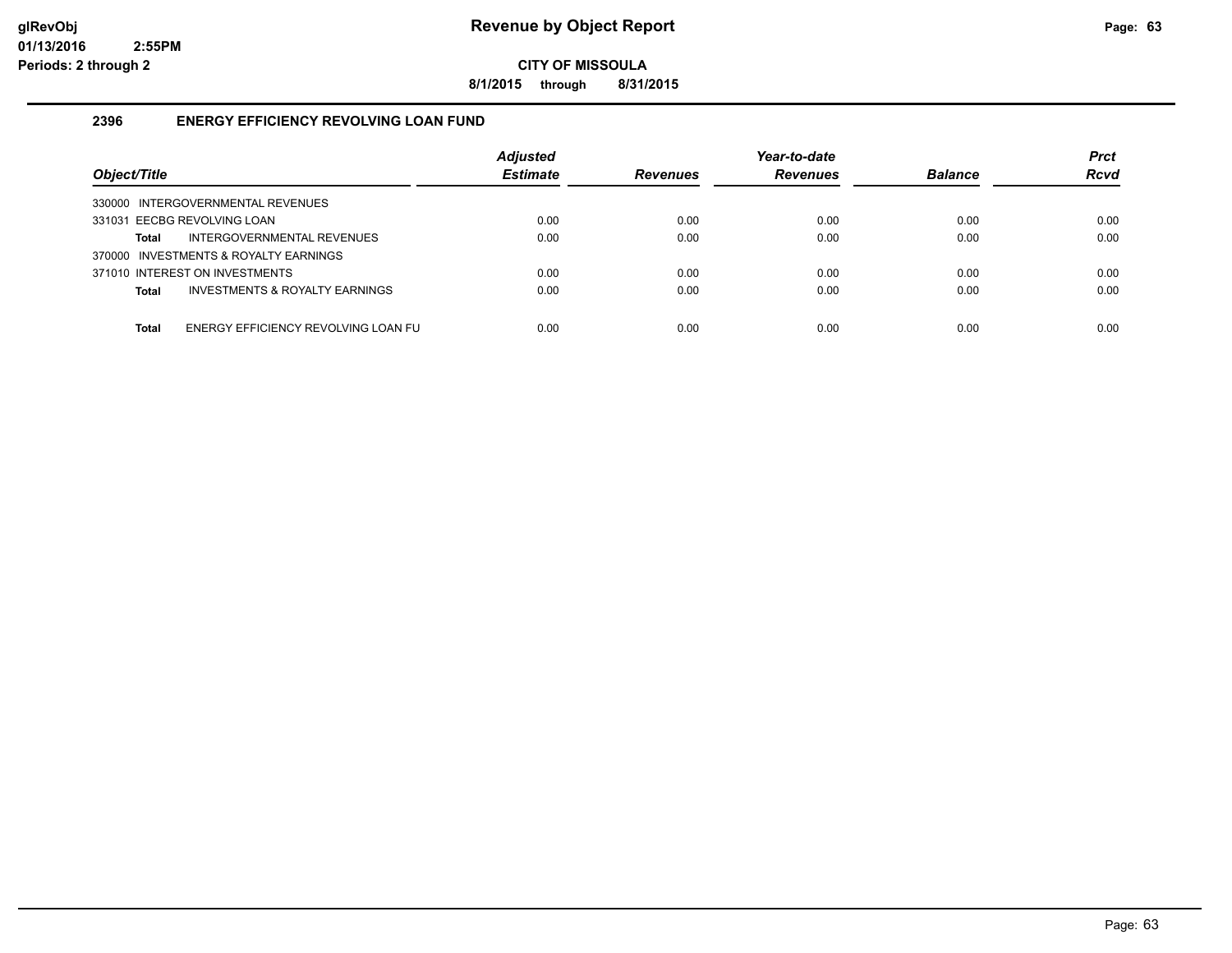**8/1/2015 through 8/31/2015**

#### **2399 DANGEROUS BUILDING DEMOLITION & REPAIR F 2399 DANGEROUS BUILDING DEMOLITION & REPAIR F**

|                         |                                      | <b>Adjusted</b> |                 | Year-to-date    |                | Prct |
|-------------------------|--------------------------------------|-----------------|-----------------|-----------------|----------------|------|
| Object/Title            |                                      | <b>Estimate</b> | <b>Revenues</b> | <b>Revenues</b> | <b>Balance</b> | Rcvd |
|                         | 360000 MISCELLANEOUS REVENUES        |                 |                 |                 |                |      |
| 363000 ASSESSMENTS PAID |                                      | 15.000.00       | 0.00            | 0.00            | 15.000.00      | 0.00 |
| Total                   | MISCELLANEOUS REVENUES               | 15.000.00       | 0.00            | 0.00            | 15.000.00      | 0.00 |
| <b>Total</b>            | DANGEROUS BUILDING DEMOLITION & REP. | 15.000.00       | 0.00            | 0.00            | 15.000.00      | 0.00 |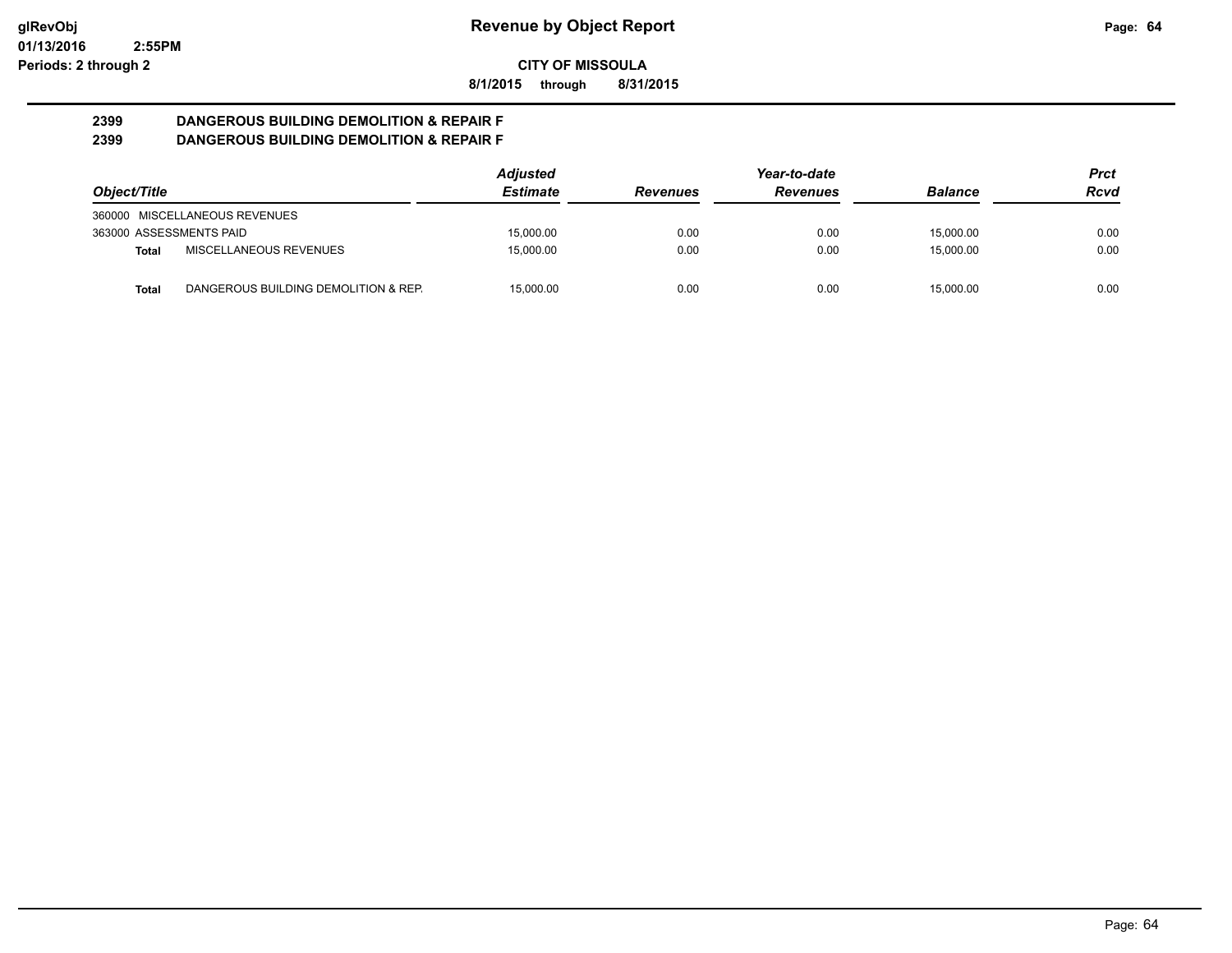**8/1/2015 through 8/31/2015**

#### **2399 DANGEROUS BUILDING DEMOLITION & REPAIR F**

| Object/Title            |                                     | Adjusted<br><b>Estimate</b> | <b>Revenues</b> | Year-to-date<br><b>Revenues</b> | <b>Balance</b> | <b>Prct</b><br><b>Rcvd</b> |
|-------------------------|-------------------------------------|-----------------------------|-----------------|---------------------------------|----------------|----------------------------|
|                         | 360000 MISCELLANEOUS REVENUES       |                             |                 |                                 |                |                            |
| 363000 ASSESSMENTS PAID |                                     | 15.000.00                   | 0.00            | 0.00                            | 15.000.00      | 0.00                       |
| <b>Total</b>            | <b>MISCELLANEOUS REVENUES</b>       | 15.000.00                   | 0.00            | 0.00                            | 15.000.00      | 0.00                       |
| Total                   | DANGEROUS BUILDING DEMOLITION & REF | 15,000.00                   | 0.00            | 0.00                            | 15,000.00      | 0.00                       |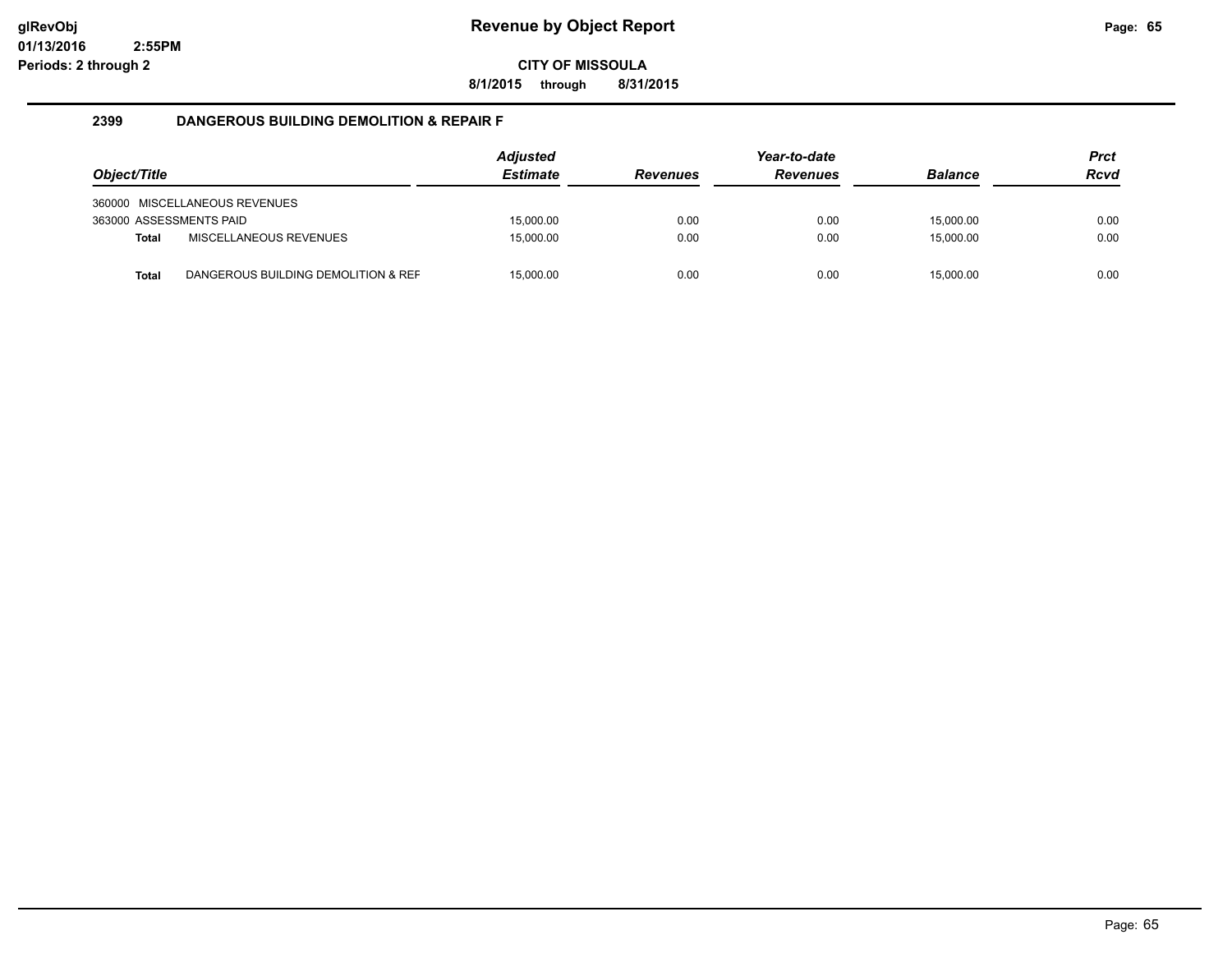**8/1/2015 through 8/31/2015**

#### **2400 STREET LIGHTING ASSESSMENTS FUND 2400 STREET LIGHTING ASSESSMENTS FUND**

|                                                 |                                           | <b>Adjusted</b> |                 | Year-to-date    |                | <b>Prct</b> |
|-------------------------------------------------|-------------------------------------------|-----------------|-----------------|-----------------|----------------|-------------|
| Object/Title                                    |                                           | <b>Estimate</b> | <b>Revenues</b> | <b>Revenues</b> | <b>Balance</b> | <b>Rcvd</b> |
| 360000 MISCELLANEOUS REVENUES                   |                                           |                 |                 |                 |                |             |
| 360010 MISCELLANEOUS                            |                                           | 0.00            | 0.00            | 0.00            | 0.00           | 0.00        |
| 363010 LIGHTING ASSESSMENTS                     |                                           | 345.357.00      | 1.940.70        | $-318.48$       | 345.675.48     | $-0.09$     |
| 363040 PENALTY AND INTEREST                     |                                           | 0.00            | 155.71          | $-29.52$        | 29.52          | 0.00        |
| MISCELLANEOUS REVENUES<br>Total                 |                                           | 345.357.00      | 2.096.41        | $-348.00$       | 345.705.00     | $-0.10$     |
| 370000 INVESTMENTS & ROYALTY EARNINGS           |                                           |                 |                 |                 |                |             |
| 371010 INTEREST ON INVESTMENTS                  |                                           | 0.00            | 0.00            | 0.00            | 0.00           | 0.00        |
| 371020 GAIN/LOSS IN MARKET VALUE OF INVESTMENTS |                                           | 0.00            | 0.00            | 0.00            | 0.00           | 0.00        |
| Total                                           | <b>INVESTMENTS &amp; ROYALTY EARNINGS</b> | 0.00            | 0.00            | 0.00            | 0.00           | 0.00        |
| <b>Total</b>                                    | STREET LIGHTING ASSESSMENTS FUND          | 345.357.00      | 2.096.41        | $-348.00$       | 345.705.00     | $-0.10$     |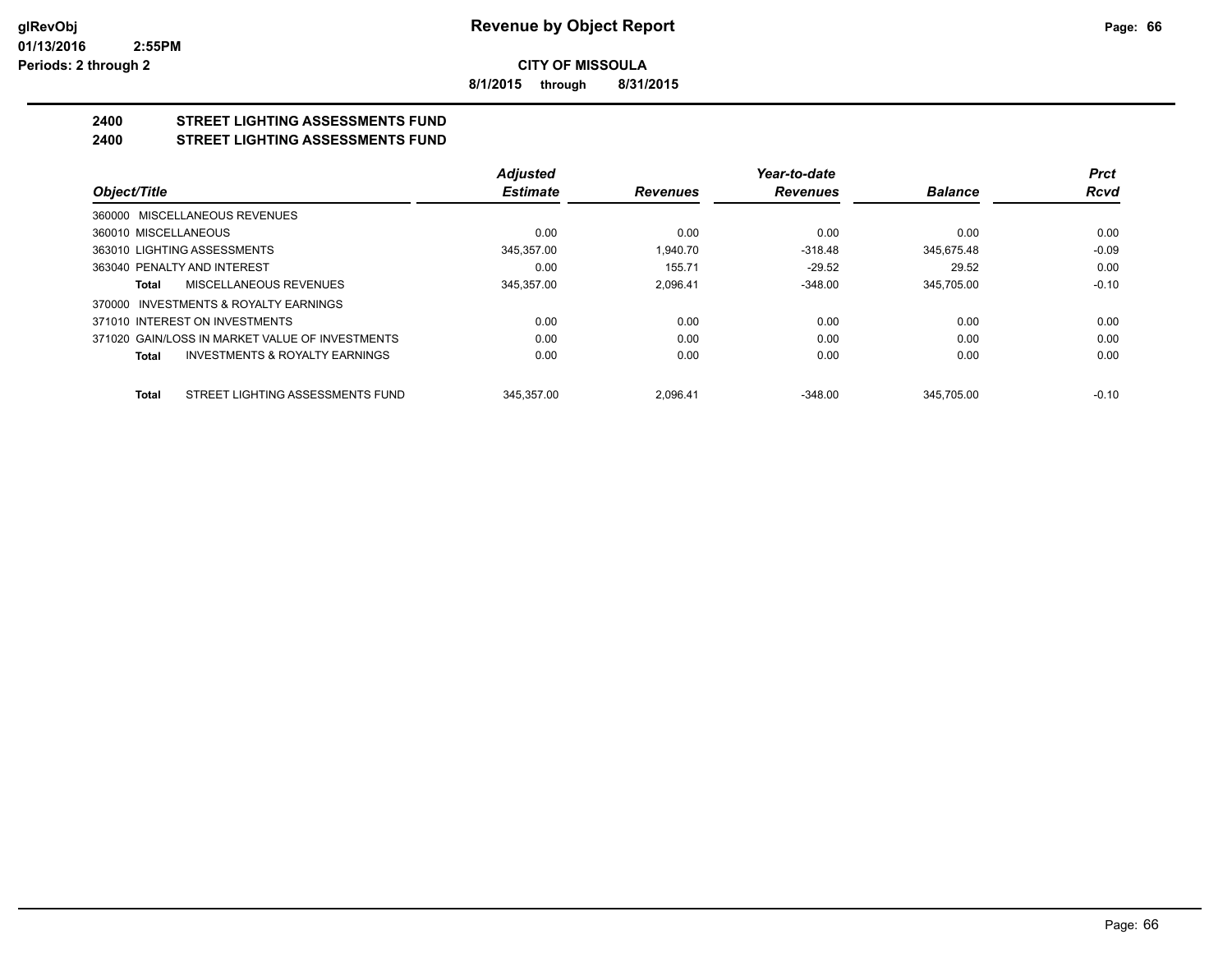**8/1/2015 through 8/31/2015**

#### **2400 STREET LIGHTING ASSESSMENTS FUND**

| Object/Title                                       | <b>Adjusted</b><br><b>Estimate</b> | <b>Revenues</b> | Year-to-date<br><b>Revenues</b> | <b>Balance</b> | <b>Prct</b><br><b>Rcvd</b> |
|----------------------------------------------------|------------------------------------|-----------------|---------------------------------|----------------|----------------------------|
| 360000 MISCELLANEOUS REVENUES                      |                                    |                 |                                 |                |                            |
| 360010 MISCELLANEOUS                               | 0.00                               | 0.00            | 0.00                            | 0.00           | 0.00                       |
| 363010 LIGHTING ASSESSMENTS                        | 345.357.00                         | 1.940.70        | $-318.48$                       | 345.675.48     | $-0.09$                    |
| 363040 PENALTY AND INTEREST                        | 0.00                               | 155.71          | $-29.52$                        | 29.52          | 0.00                       |
| MISCELLANEOUS REVENUES<br>Total                    | 345.357.00                         | 2.096.41        | $-348.00$                       | 345.705.00     | $-0.10$                    |
| 370000 INVESTMENTS & ROYALTY EARNINGS              |                                    |                 |                                 |                |                            |
| 371010 INTEREST ON INVESTMENTS                     | 0.00                               | 0.00            | 0.00                            | 0.00           | 0.00                       |
| 371020 GAIN/LOSS IN MARKET VALUE OF INVESTMENT     | 0.00                               | 0.00            | 0.00                            | 0.00           | 0.00                       |
| <b>INVESTMENTS &amp; ROYALTY EARNINGS</b><br>Total | 0.00                               | 0.00            | 0.00                            | 0.00           | 0.00                       |
| STREET LIGHTING ASSESSMENTS FUND<br><b>Total</b>   | 345.357.00                         | 2.096.41        | $-348.00$                       | 345.705.00     | $-0.10$                    |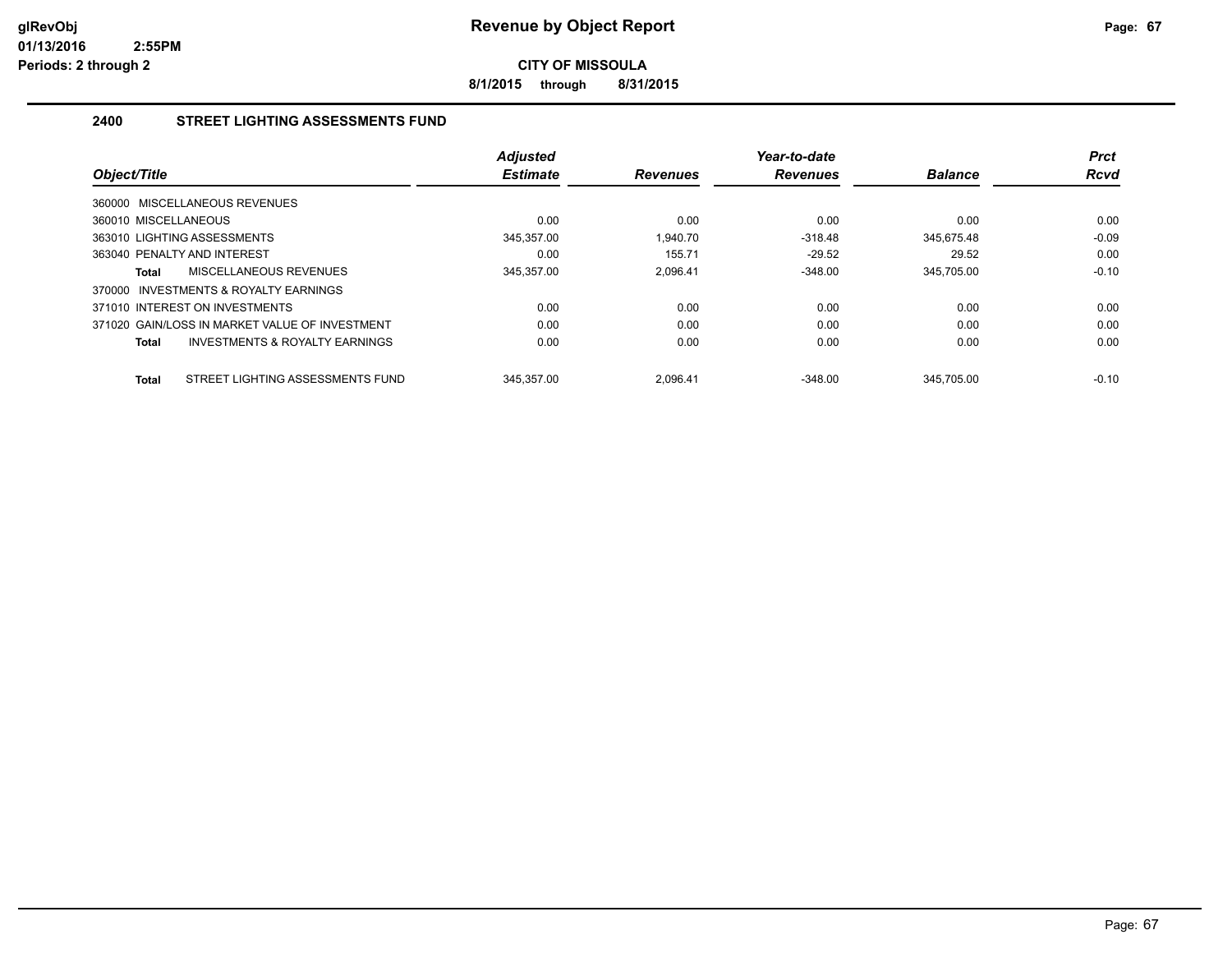**8/1/2015 through 8/31/2015**

## **2500 STREET MAINTENANCE ASSESSMENT FUND**

#### **2500 STREET MAINTENANCE ASSESSMENT FUND**

|                                                    | <b>Adjusted</b> |                 | Year-to-date    |                | <b>Prct</b> |
|----------------------------------------------------|-----------------|-----------------|-----------------|----------------|-------------|
| Object/Title                                       | <b>Estimate</b> | <b>Revenues</b> | <b>Revenues</b> | <b>Balance</b> | <b>Rcvd</b> |
| 360000 MISCELLANEOUS REVENUES                      |                 |                 |                 |                |             |
| 363010 LIGHTING ASSESSMENTS                        | 59,295.00       | 565.85          | 0.00            | 59,295.00      | 0.00        |
| 363040 PENALTY AND INTEREST                        | 0.00            | 26.27           | 0.00            | 0.00           | 0.00        |
| <b>MISCELLANEOUS REVENUES</b><br>Total             | 59,295.00       | 592.12          | 0.00            | 59,295.00      | 0.00        |
| 370000 INVESTMENTS & ROYALTY EARNINGS              |                 |                 |                 |                |             |
| 371010 INTEREST ON INVESTMENTS                     | 0.00            | 0.00            | 0.00            | 0.00           | 0.00        |
| 371020 GAIN/LOSS IN MARKET VALUE OF INVESTMENTS    | 0.00            | 0.00            | 0.00            | 0.00           | 0.00        |
| <b>INVESTMENTS &amp; ROYALTY EARNINGS</b><br>Total | 0.00            | 0.00            | 0.00            | 0.00           | 0.00        |
| OTHER FINANCING SOURCES<br>380000                  |                 |                 |                 |                |             |
| 383000 OPERATING TRANSFERS                         | 0.00            | 0.00            | 0.00            | 0.00           | 0.00        |
| OTHER FINANCING SOURCES<br>Total                   | 0.00            | 0.00            | 0.00            | 0.00           | 0.00        |
| STREET MAINTENANCE ASSESSMENT FUND<br><b>Total</b> | 59.295.00       | 592.12          | 0.00            | 59.295.00      | 0.00        |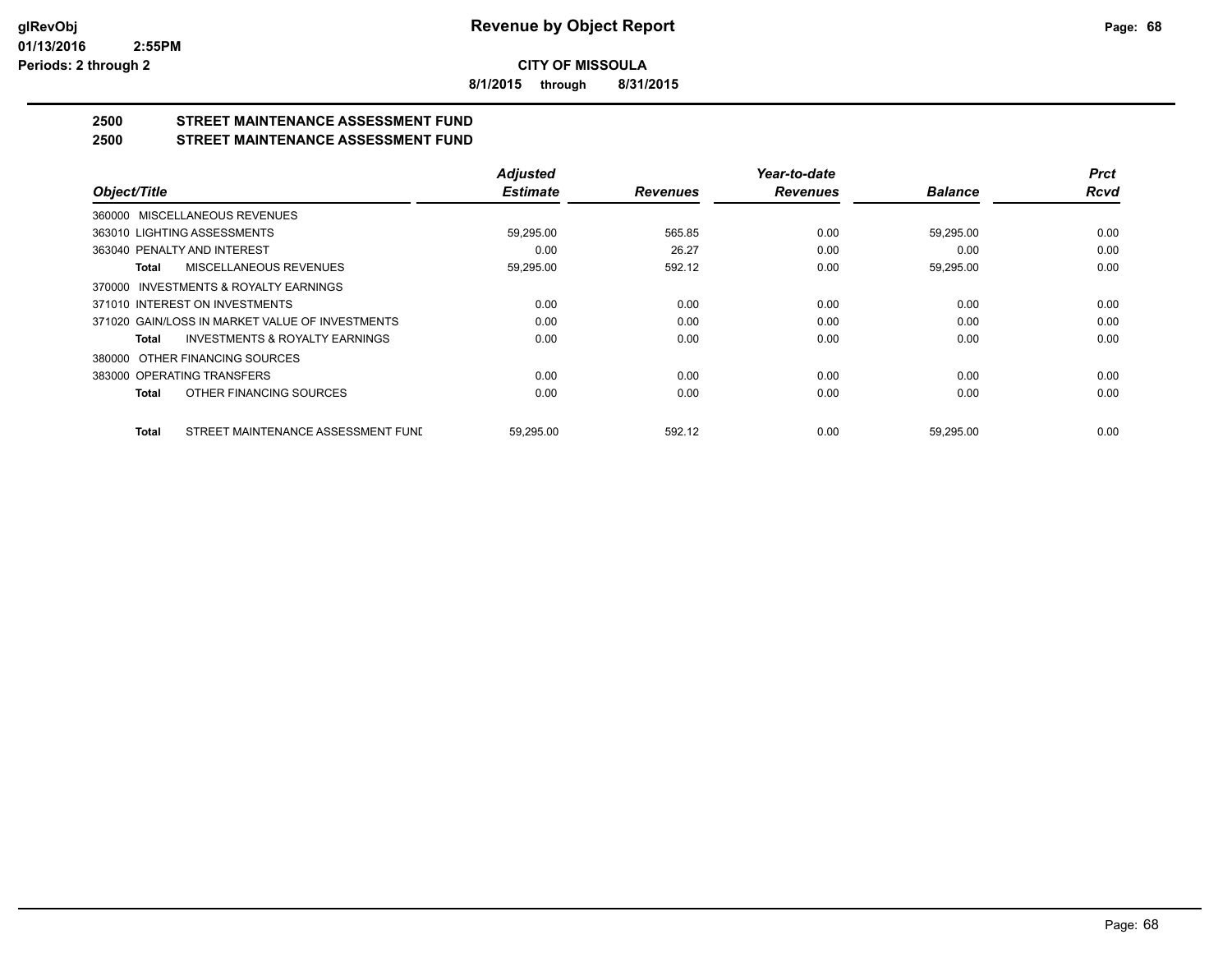**8/1/2015 through 8/31/2015**

#### **2500 STREET MAINTENANCE ASSESSMENT FUND**

| Object/Title                                       | <b>Adjusted</b><br><b>Estimate</b> | <b>Revenues</b> | Year-to-date<br><b>Revenues</b> | <b>Balance</b> | <b>Prct</b><br><b>Rcvd</b> |
|----------------------------------------------------|------------------------------------|-----------------|---------------------------------|----------------|----------------------------|
| 360000 MISCELLANEOUS REVENUES                      |                                    |                 |                                 |                |                            |
| 363010 LIGHTING ASSESSMENTS                        | 59,295.00                          | 565.85          | 0.00                            | 59,295.00      | 0.00                       |
| 363040 PENALTY AND INTEREST                        | 0.00                               | 26.27           | 0.00                            | 0.00           | 0.00                       |
| MISCELLANEOUS REVENUES<br>Total                    | 59,295.00                          | 592.12          | 0.00                            | 59,295.00      | 0.00                       |
| 370000 INVESTMENTS & ROYALTY EARNINGS              |                                    |                 |                                 |                |                            |
| 371010 INTEREST ON INVESTMENTS                     | 0.00                               | 0.00            | 0.00                            | 0.00           | 0.00                       |
| 371020 GAIN/LOSS IN MARKET VALUE OF INVESTMENT     | 0.00                               | 0.00            | 0.00                            | 0.00           | 0.00                       |
| <b>INVESTMENTS &amp; ROYALTY EARNINGS</b><br>Total | 0.00                               | 0.00            | 0.00                            | 0.00           | 0.00                       |
| 380000 OTHER FINANCING SOURCES                     |                                    |                 |                                 |                |                            |
| 383000 OPERATING TRANSFERS                         | 0.00                               | 0.00            | 0.00                            | 0.00           | 0.00                       |
| OTHER FINANCING SOURCES<br>Total                   | 0.00                               | 0.00            | 0.00                            | 0.00           | 0.00                       |
| STREET MAINTENANCE ASSESSMENT FUNI<br>Total        | 59,295.00                          | 592.12          | 0.00                            | 59,295.00      | 0.00                       |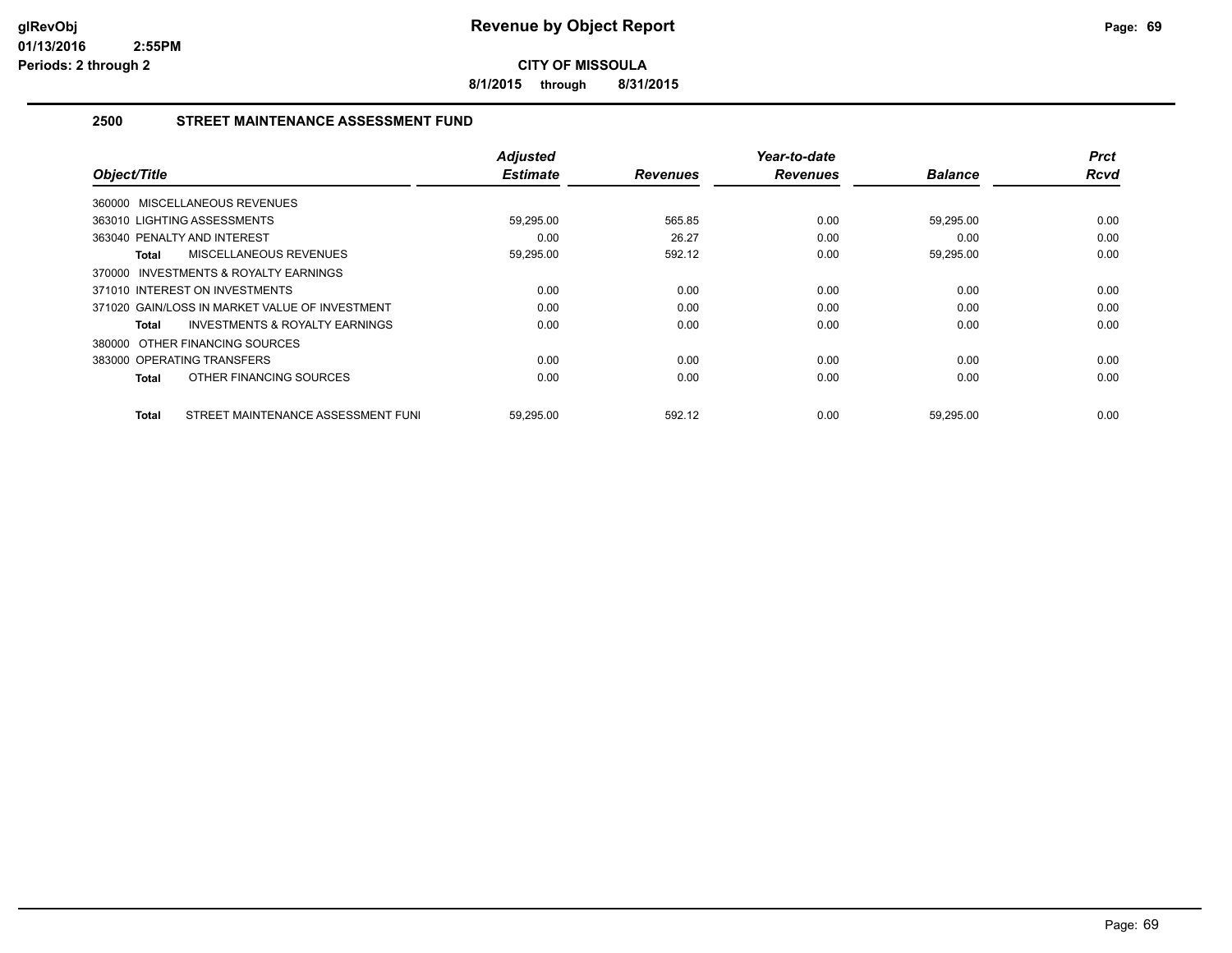**8/1/2015 through 8/31/2015**

# **2510 RUSSELL PARK MAINTENANCE ASSESSMENT FUND**

| 2510 | <b>RUSSELL PARK MAINTENANCE ASSESSMENT FUND</b> |  |
|------|-------------------------------------------------|--|
|      |                                                 |  |

|                                                    | <b>Adjusted</b> |                 | Year-to-date    |                | <b>Prct</b> |
|----------------------------------------------------|-----------------|-----------------|-----------------|----------------|-------------|
| Object/Title                                       | <b>Estimate</b> | <b>Revenues</b> | <b>Revenues</b> | <b>Balance</b> | <b>Rcvd</b> |
| 360000 MISCELLANEOUS REVENUES                      |                 |                 |                 |                |             |
| 360010 MISCELLANEOUS                               | 0.00            | 0.00            | 0.00            | 0.00           | 0.00        |
| 363010 LIGHTING ASSESSMENTS                        | 0.00            | 0.00            | 0.00            | 0.00           | 0.00        |
| 363020 PROPERTY ASSESSMENTS                        | 0.00            | 0.00            | 0.00            | 0.00           | 0.00        |
| 363040 PENALTY AND INTEREST                        | 0.00            | 0.00            | 0.00            | 0.00           | 0.00        |
| <b>MISCELLANEOUS REVENUES</b><br>Total             | 0.00            | 0.00            | 0.00            | 0.00           | 0.00        |
| INVESTMENTS & ROYALTY EARNINGS<br>370000           |                 |                 |                 |                |             |
| 371010 INTEREST ON INVESTMENTS                     | 0.00            | 0.00            | 0.00            | 0.00           | 0.00        |
| 371020 GAIN/LOSS IN MARKET VALUE OF INVESTMENTS    | 0.00            | 0.00            | 0.00            | 0.00           | 0.00        |
| <b>INVESTMENTS &amp; ROYALTY EARNINGS</b><br>Total | 0.00            | 0.00            | 0.00            | 0.00           | 0.00        |
| OTHER FINANCING SOURCES<br>380000                  |                 |                 |                 |                |             |
| 383000 OPERATING TRANSFERS                         | 0.00            | 0.00            | 0.00            | 0.00           | 0.00        |
| OTHER FINANCING SOURCES<br>Total                   | 0.00            | 0.00            | 0.00            | 0.00           | 0.00        |
|                                                    |                 |                 |                 |                |             |
| RUSSELL PARK MAINTENANCE ASSESSMEN<br><b>Total</b> | 0.00            | 0.00            | 0.00            | 0.00           | 0.00        |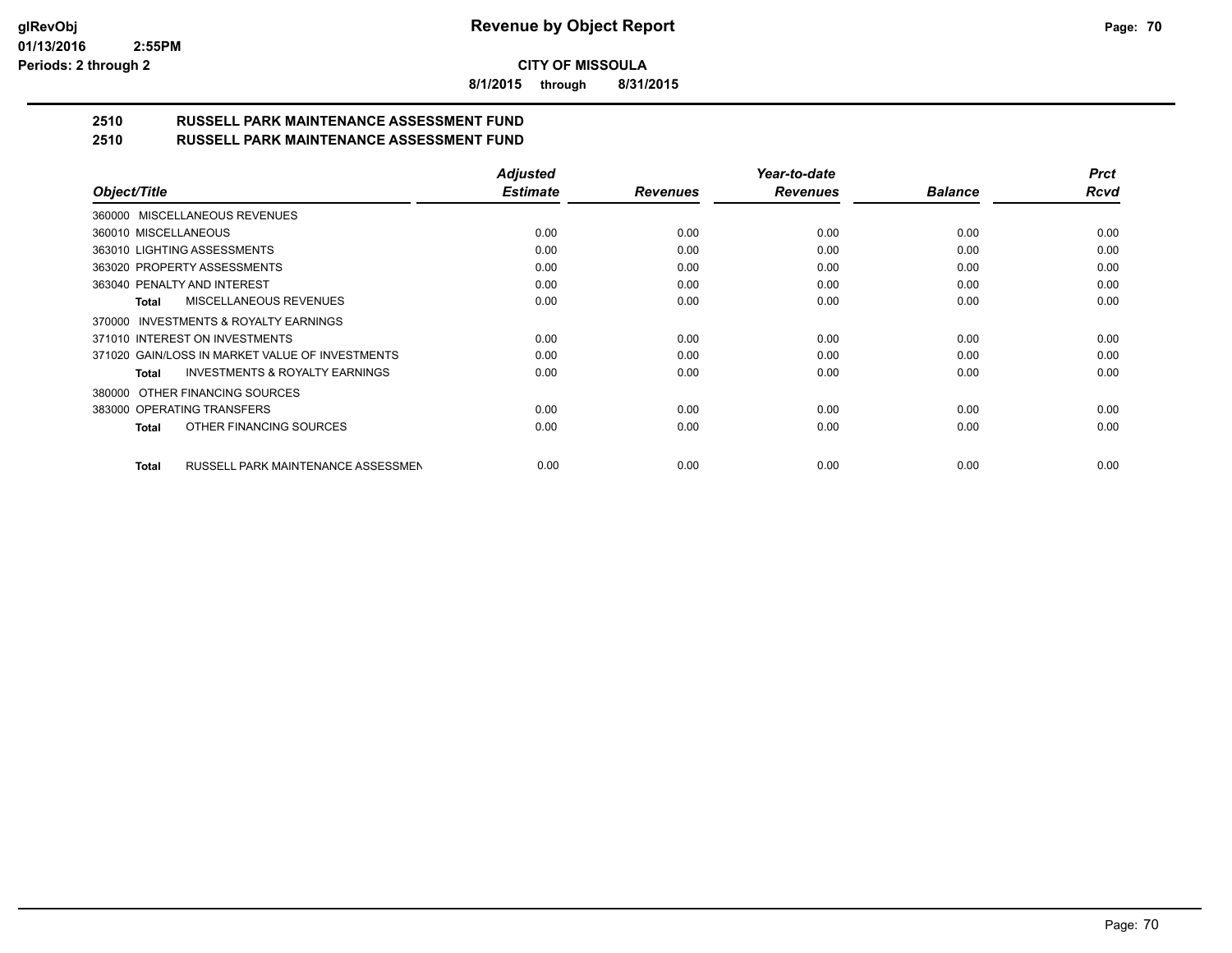**8/1/2015 through 8/31/2015**

#### **2510 RUSSELL PARK MAINTENANCE ASSESSMENT FUND**

| Object/Title                                       | <b>Adjusted</b><br><b>Estimate</b> | <b>Revenues</b> | Year-to-date<br><b>Revenues</b> | <b>Balance</b> | <b>Prct</b><br><b>Rcvd</b> |
|----------------------------------------------------|------------------------------------|-----------------|---------------------------------|----------------|----------------------------|
| 360000 MISCELLANEOUS REVENUES                      |                                    |                 |                                 |                |                            |
| 360010 MISCELLANEOUS                               | 0.00                               | 0.00            | 0.00                            | 0.00           | 0.00                       |
| 363010 LIGHTING ASSESSMENTS                        | 0.00                               | 0.00            | 0.00                            | 0.00           | 0.00                       |
| 363020 PROPERTY ASSESSMENTS                        | 0.00                               | 0.00            | 0.00                            | 0.00           | 0.00                       |
| 363040 PENALTY AND INTEREST                        | 0.00                               | 0.00            | 0.00                            | 0.00           | 0.00                       |
| <b>MISCELLANEOUS REVENUES</b><br><b>Total</b>      | 0.00                               | 0.00            | 0.00                            | 0.00           | 0.00                       |
| 370000 INVESTMENTS & ROYALTY EARNINGS              |                                    |                 |                                 |                |                            |
| 371010 INTEREST ON INVESTMENTS                     | 0.00                               | 0.00            | 0.00                            | 0.00           | 0.00                       |
| 371020 GAIN/LOSS IN MARKET VALUE OF INVESTMENT     | 0.00                               | 0.00            | 0.00                            | 0.00           | 0.00                       |
| <b>INVESTMENTS &amp; ROYALTY EARNINGS</b><br>Total | 0.00                               | 0.00            | 0.00                            | 0.00           | 0.00                       |
| 380000 OTHER FINANCING SOURCES                     |                                    |                 |                                 |                |                            |
| 383000 OPERATING TRANSFERS                         | 0.00                               | 0.00            | 0.00                            | 0.00           | 0.00                       |
| OTHER FINANCING SOURCES<br>Total                   | 0.00                               | 0.00            | 0.00                            | 0.00           | 0.00                       |
|                                                    |                                    |                 |                                 |                |                            |
| <b>RUSSELL PARK MAINTENANCE ASSESSMEN</b><br>Total | 0.00                               | 0.00            | 0.00                            | 0.00           | 0.00                       |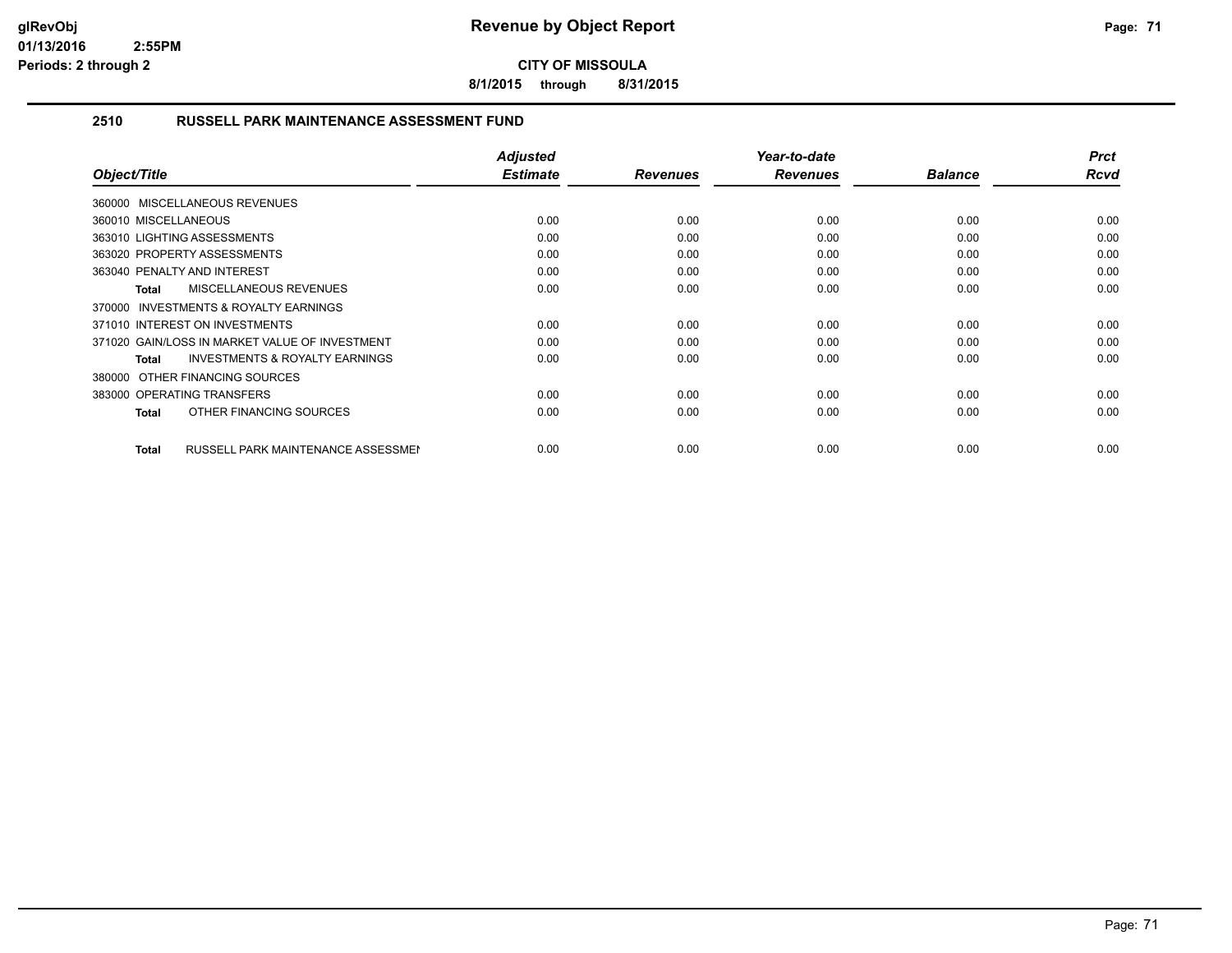**8/1/2015 through 8/31/2015**

# **2511 WILLOWWOOD PARK MAINTENANCE ASSESSMENT F**

**2511 WILLOWWOOD PARK MAINTENANCE ASSESSMENT F**

| Object/Title                                       | <b>Adjusted</b> |                 | Year-to-date    |                | Prct |
|----------------------------------------------------|-----------------|-----------------|-----------------|----------------|------|
|                                                    | <b>Estimate</b> | <b>Revenues</b> | <b>Revenues</b> | <b>Balance</b> | Rcvd |
| 360000 MISCELLANEOUS REVENUES                      |                 |                 |                 |                |      |
| 360010 MISCELLANEOUS                               | 0.00            | 0.00            | 0.00            | 0.00           | 0.00 |
| 363010 LIGHTING ASSESSMENTS                        | 0.00            | 0.00            | 0.00            | 0.00           | 0.00 |
| 363020 PROPERTY ASSESSMENTS                        | 0.00            | 0.00            | 0.00            | 0.00           | 0.00 |
| 363040 PENALTY AND INTEREST                        | 0.00            | 0.00            | 0.00            | 0.00           | 0.00 |
| MISCELLANEOUS REVENUES<br>Total                    | 0.00            | 0.00            | 0.00            | 0.00           | 0.00 |
| 370000 INVESTMENTS & ROYALTY EARNINGS              |                 |                 |                 |                |      |
| 371010 INTEREST ON INVESTMENTS                     | 0.00            | 0.00            | 0.00            | 0.00           | 0.00 |
| 371020 GAIN/LOSS IN MARKET VALUE OF INVESTMENTS    | 0.00            | 0.00            | 0.00            | 0.00           | 0.00 |
| <b>INVESTMENTS &amp; ROYALTY EARNINGS</b><br>Total | 0.00            | 0.00            | 0.00            | 0.00           | 0.00 |
| WILLOWWOOD PARK MAINTENANCE ASSES<br><b>Total</b>  | 0.00            | 0.00            | 0.00            | 0.00           | 0.00 |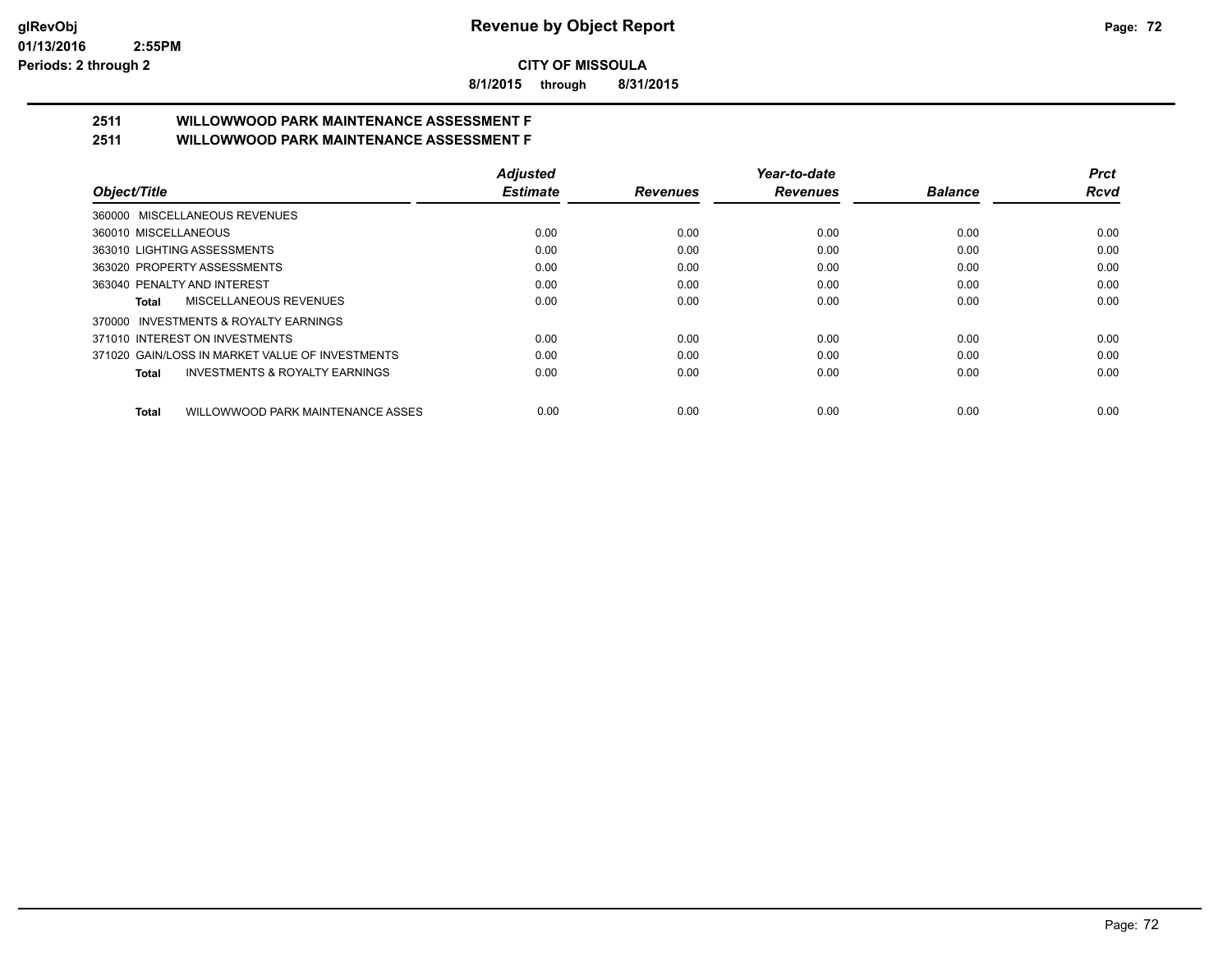**8/1/2015 through 8/31/2015**

## **2511 WILLOWWOOD PARK MAINTENANCE ASSESSMENT F**

|                                                    | <b>Adjusted</b> |                 | Year-to-date    |                | <b>Prct</b> |
|----------------------------------------------------|-----------------|-----------------|-----------------|----------------|-------------|
| Object/Title                                       | <b>Estimate</b> | <b>Revenues</b> | <b>Revenues</b> | <b>Balance</b> | <b>Rcvd</b> |
| 360000 MISCELLANEOUS REVENUES                      |                 |                 |                 |                |             |
| 360010 MISCELLANEOUS                               | 0.00            | 0.00            | 0.00            | 0.00           | 0.00        |
| 363010 LIGHTING ASSESSMENTS                        | 0.00            | 0.00            | 0.00            | 0.00           | 0.00        |
| 363020 PROPERTY ASSESSMENTS                        | 0.00            | 0.00            | 0.00            | 0.00           | 0.00        |
| 363040 PENALTY AND INTEREST                        | 0.00            | 0.00            | 0.00            | 0.00           | 0.00        |
| <b>MISCELLANEOUS REVENUES</b><br>Total             | 0.00            | 0.00            | 0.00            | 0.00           | 0.00        |
| 370000 INVESTMENTS & ROYALTY EARNINGS              |                 |                 |                 |                |             |
| 371010 INTEREST ON INVESTMENTS                     | 0.00            | 0.00            | 0.00            | 0.00           | 0.00        |
| 371020 GAIN/LOSS IN MARKET VALUE OF INVESTMENT     | 0.00            | 0.00            | 0.00            | 0.00           | 0.00        |
| <b>INVESTMENTS &amp; ROYALTY EARNINGS</b><br>Total | 0.00            | 0.00            | 0.00            | 0.00           | 0.00        |
| WILLOWWOOD PARK MAINTENANCE ASSES<br><b>Total</b>  | 0.00            | 0.00            | 0.00            | 0.00           | 0.00        |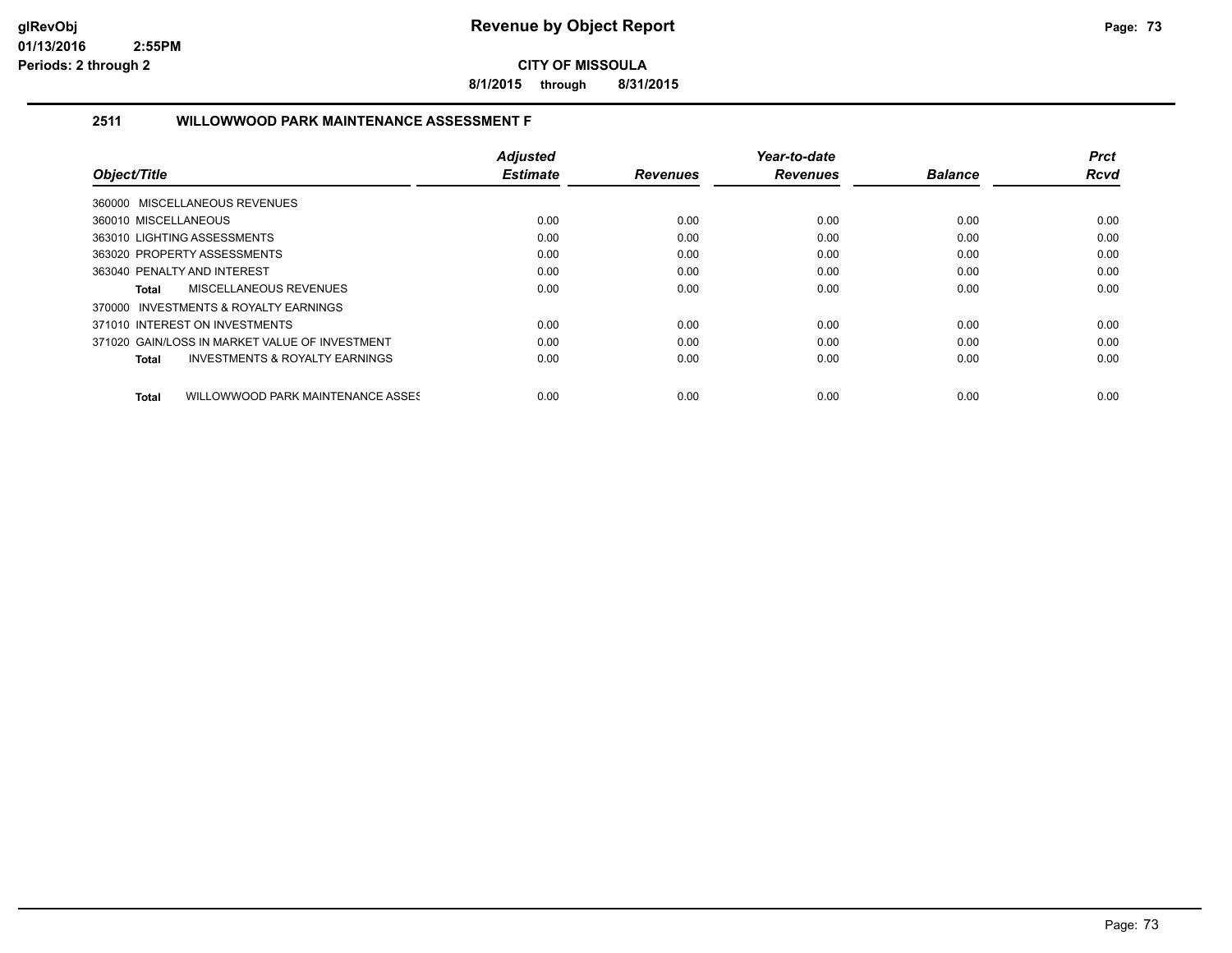**8/1/2015 through 8/31/2015**

**2512 ROAD DISTRICT #1**

**2512 ROAD DISTRICT #1**

|                                                    | <b>Adjusted</b> |                 | Year-to-date    |                | <b>Prct</b> |
|----------------------------------------------------|-----------------|-----------------|-----------------|----------------|-------------|
| Object/Title                                       | <b>Estimate</b> | <b>Revenues</b> | <b>Revenues</b> | <b>Balance</b> | <b>Rcvd</b> |
| 330000 INTERGOVERNMENTAL REVENUES                  |                 |                 |                 |                |             |
| 336023 STATE CONTRIB. - PERS                       | 0.00            | 0.00            | 0.00            | 0.00           | 0.00        |
| <b>INTERGOVERNMENTAL REVENUES</b><br>Total         | 0.00            | 0.00            | 0.00            | 0.00           | 0.00        |
| 360000 MISCELLANEOUS REVENUES                      |                 |                 |                 |                |             |
| 363020 PROPERTY ASSESSMENTS                        | 1,604,151.00    | 21,252.59       | $-8,994.13$     | 1,613,145.13   | $-0.56$     |
| 363040 PENALTY AND INTEREST                        | 0.00            | 740.24          | $-45.68$        | 45.68          | 0.00        |
| MISCELLANEOUS REVENUES<br><b>Total</b>             | 1,604,151.00    | 21,992.83       | $-9,039.81$     | 1,613,190.81   | $-0.56$     |
| INVESTMENTS & ROYALTY EARNINGS<br>370000           |                 |                 |                 |                |             |
| 371010 INTEREST ON INVESTMENTS                     | 0.00            | 0.00            | 0.00            | 0.00           | 0.00        |
| <b>INVESTMENTS &amp; ROYALTY EARNINGS</b><br>Total | 0.00            | 0.00            | 0.00            | 0.00           | 0.00        |
| OTHER FINANCING SOURCES<br>380000                  |                 |                 |                 |                |             |
| 381090 PROCEEDS FROM CAPITAL LEASE                 | 0.00            | 0.00            | 0.00            | 0.00           | 0.00        |
| OTHER FINANCING SOURCES<br>Total                   | 0.00            | 0.00            | 0.00            | 0.00           | 0.00        |
| <b>ROAD DISTRICT #1</b><br><b>Total</b>            | 1.604.151.00    | 21.992.83       | $-9,039.81$     | 1,613,190.81   | $-0.56$     |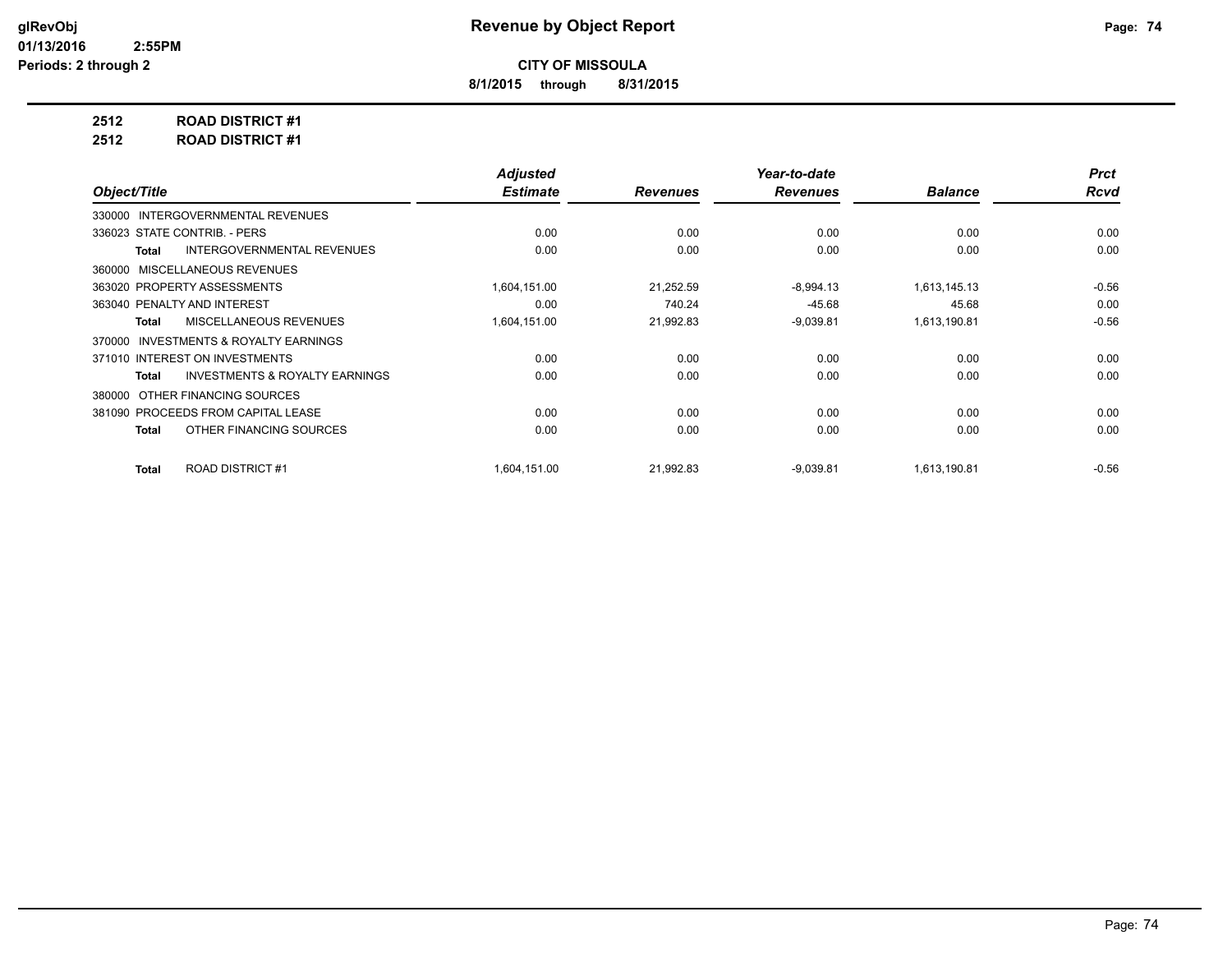**8/1/2015 through 8/31/2015**

#### **2512 ROAD DISTRICT #1**

| Object/Title |                                           | <b>Adjusted</b><br><b>Estimate</b> | <b>Revenues</b> | Year-to-date<br><b>Revenues</b> | <b>Balance</b> | <b>Prct</b><br><b>Rcvd</b> |
|--------------|-------------------------------------------|------------------------------------|-----------------|---------------------------------|----------------|----------------------------|
| 330000       | <b>INTERGOVERNMENTAL REVENUES</b>         |                                    |                 |                                 |                |                            |
|              | 336023 STATE CONTRIB. - PERS              | 0.00                               | 0.00            | 0.00                            | 0.00           | 0.00                       |
| Total        | <b>INTERGOVERNMENTAL REVENUES</b>         | 0.00                               | 0.00            | 0.00                            | 0.00           | 0.00                       |
|              | 360000 MISCELLANEOUS REVENUES             |                                    |                 |                                 |                |                            |
|              | 363020 PROPERTY ASSESSMENTS               | 1,604,151.00                       | 21,252.59       | $-8,994.13$                     | 1,613,145.13   | $-0.56$                    |
|              | 363040 PENALTY AND INTEREST               | 0.00                               | 740.24          | $-45.68$                        | 45.68          | 0.00                       |
| <b>Total</b> | <b>MISCELLANEOUS REVENUES</b>             | 1,604,151.00                       | 21,992.83       | $-9,039.81$                     | 1,613,190.81   | $-0.56$                    |
| 370000       | <b>INVESTMENTS &amp; ROYALTY EARNINGS</b> |                                    |                 |                                 |                |                            |
|              | 371010 INTEREST ON INVESTMENTS            | 0.00                               | 0.00            | 0.00                            | 0.00           | 0.00                       |
| Total        | <b>INVESTMENTS &amp; ROYALTY EARNINGS</b> | 0.00                               | 0.00            | 0.00                            | 0.00           | 0.00                       |
| 380000       | OTHER FINANCING SOURCES                   |                                    |                 |                                 |                |                            |
|              | 381090 PROCEEDS FROM CAPITAL LEASE        | 0.00                               | 0.00            | 0.00                            | 0.00           | 0.00                       |
| Total        | OTHER FINANCING SOURCES                   | 0.00                               | 0.00            | 0.00                            | 0.00           | 0.00                       |
| Total        | <b>ROAD DISTRICT #1</b>                   | 1,604,151.00                       | 21,992.83       | $-9,039.81$                     | 1,613,190.81   | $-0.56$                    |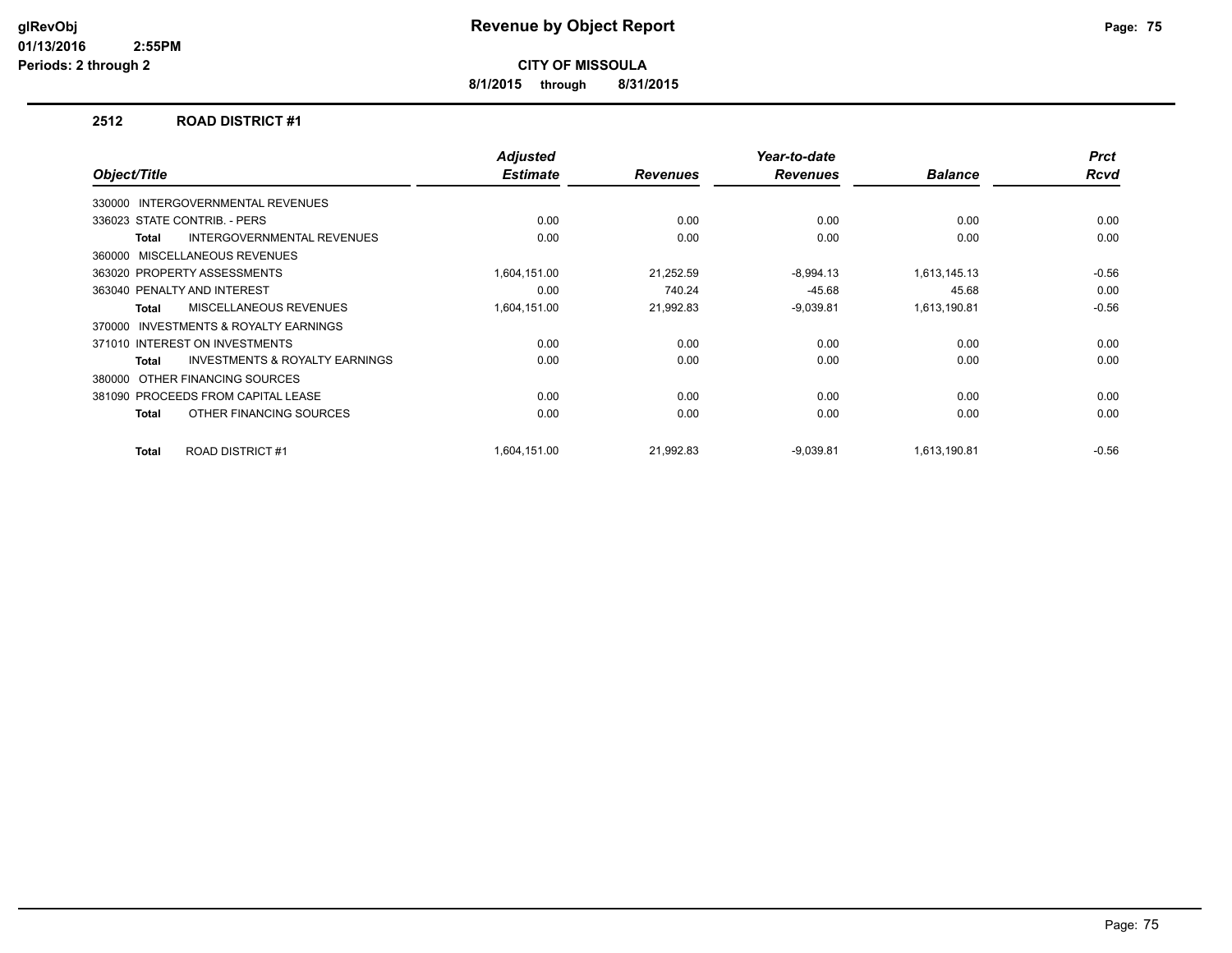**8/1/2015 through 8/31/2015**

**2513 PARK DISTRICT #1**

**2513 PARK DISTRICT #1**

|                                                    | <b>Adjusted</b> |                 | Year-to-date    |                | <b>Prct</b> |
|----------------------------------------------------|-----------------|-----------------|-----------------|----------------|-------------|
| Object/Title                                       | <b>Estimate</b> | <b>Revenues</b> | <b>Revenues</b> | <b>Balance</b> | <b>Rcvd</b> |
| 330000 INTERGOVERNMENTAL REVENUES                  |                 |                 |                 |                |             |
| 336023 STATE CONTRIB. - PERS                       | 0.00            | 6.12            | 12.41           | $-12.41$       | 0.00        |
| <b>INTERGOVERNMENTAL REVENUES</b><br>Total         | 0.00            | 6.12            | 12.41           | $-12.41$       | 0.00        |
| 360000 MISCELLANEOUS REVENUES                      |                 |                 |                 |                |             |
| 363020 PROPERTY ASSESSMENTS                        | 931,280.00      | 12.011.85       | $-4,529.58$     | 935,809.58     | $-0.49$     |
| 363040 PENALTY AND INTEREST                        | 0.00            | 370.12          | $-27.39$        | 27.39          | 0.00        |
| MISCELLANEOUS REVENUES<br>Total                    | 931,280.00      | 12,381.97       | $-4,556.97$     | 935,836.97     | $-0.49$     |
| 370000 INVESTMENTS & ROYALTY EARNINGS              |                 |                 |                 |                |             |
| 371010 INTEREST ON INVESTMENTS                     | 0.00            | 0.00            | 0.00            | 0.00           | 0.00        |
| <b>INVESTMENTS &amp; ROYALTY EARNINGS</b><br>Total | 0.00            | 0.00            | 0.00            | 0.00           | 0.00        |
| 380000 OTHER FINANCING SOURCES                     |                 |                 |                 |                |             |
| 381090 PROCEEDS FROM CAPITAL LEASE                 | 0.00            | 0.00            | 0.00            | 0.00           | 0.00        |
| OTHER FINANCING SOURCES<br>Total                   | 0.00            | 0.00            | 0.00            | 0.00           | 0.00        |
|                                                    |                 |                 |                 |                |             |
| <b>PARK DISTRICT #1</b><br><b>Total</b>            | 931,280.00      | 12,388.09       | $-4,544.56$     | 935,824.56     | $-0.49$     |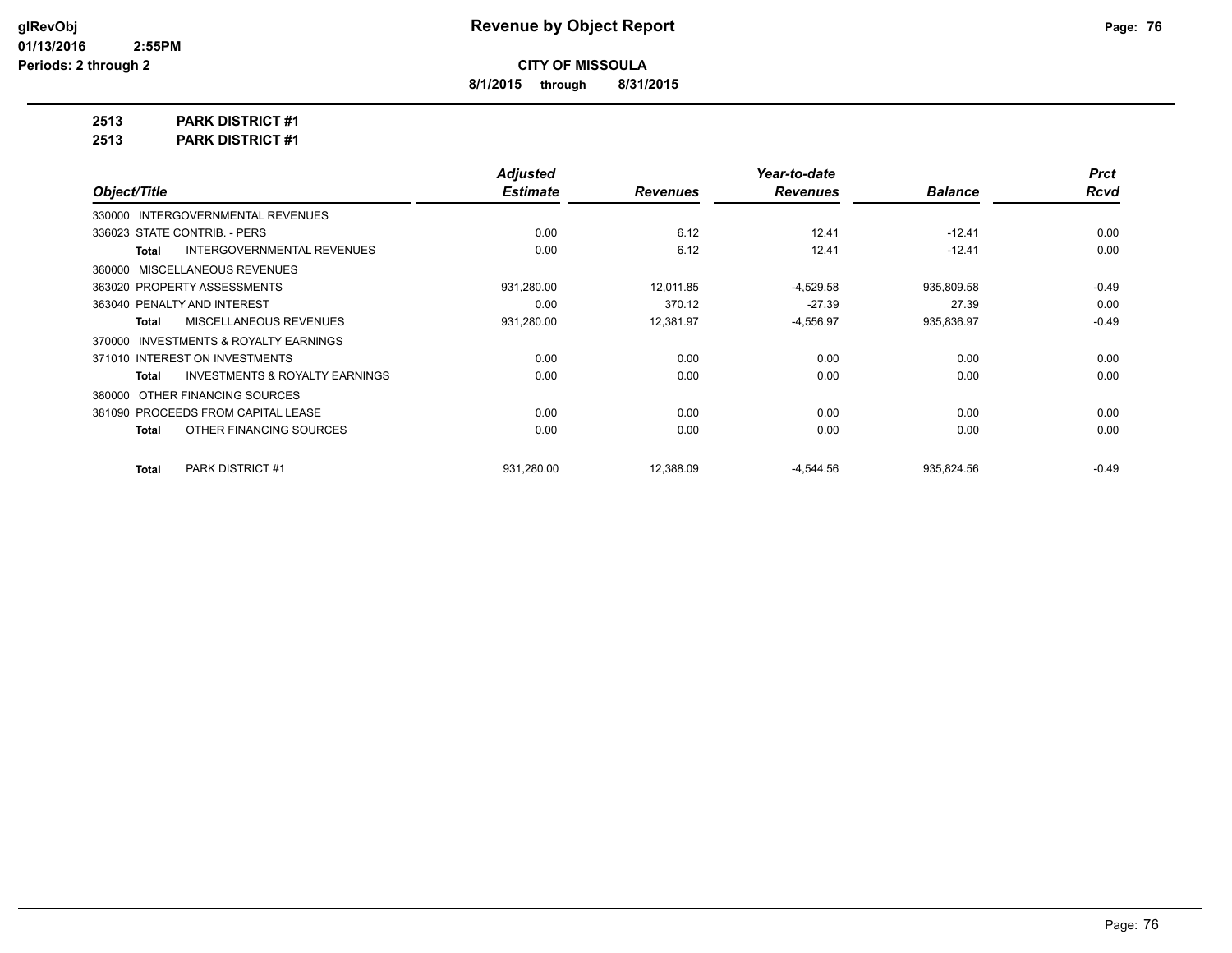**8/1/2015 through 8/31/2015**

#### **2513 PARK DISTRICT #1**

|              |                                           | <b>Adjusted</b> |                 | Year-to-date    |                | <b>Prct</b> |
|--------------|-------------------------------------------|-----------------|-----------------|-----------------|----------------|-------------|
| Object/Title |                                           | <b>Estimate</b> | <b>Revenues</b> | <b>Revenues</b> | <b>Balance</b> | <b>Rcvd</b> |
|              | 330000 INTERGOVERNMENTAL REVENUES         |                 |                 |                 |                |             |
|              | 336023 STATE CONTRIB. - PERS              | 0.00            | 6.12            | 12.41           | $-12.41$       | 0.00        |
| Total        | <b>INTERGOVERNMENTAL REVENUES</b>         | 0.00            | 6.12            | 12.41           | $-12.41$       | 0.00        |
|              | 360000 MISCELLANEOUS REVENUES             |                 |                 |                 |                |             |
|              | 363020 PROPERTY ASSESSMENTS               | 931,280.00      | 12.011.85       | $-4,529.58$     | 935,809.58     | $-0.49$     |
|              | 363040 PENALTY AND INTEREST               | 0.00            | 370.12          | $-27.39$        | 27.39          | 0.00        |
| Total        | MISCELLANEOUS REVENUES                    | 931,280.00      | 12,381.97       | $-4,556.97$     | 935,836.97     | $-0.49$     |
|              | 370000 INVESTMENTS & ROYALTY EARNINGS     |                 |                 |                 |                |             |
|              | 371010 INTEREST ON INVESTMENTS            | 0.00            | 0.00            | 0.00            | 0.00           | 0.00        |
| Total        | <b>INVESTMENTS &amp; ROYALTY EARNINGS</b> | 0.00            | 0.00            | 0.00            | 0.00           | 0.00        |
|              | 380000 OTHER FINANCING SOURCES            |                 |                 |                 |                |             |
|              | 381090 PROCEEDS FROM CAPITAL LEASE        | 0.00            | 0.00            | 0.00            | 0.00           | 0.00        |
| Total        | OTHER FINANCING SOURCES                   | 0.00            | 0.00            | 0.00            | 0.00           | 0.00        |
| Total        | <b>PARK DISTRICT #1</b>                   | 931.280.00      | 12.388.09       | $-4,544.56$     | 935.824.56     | $-0.49$     |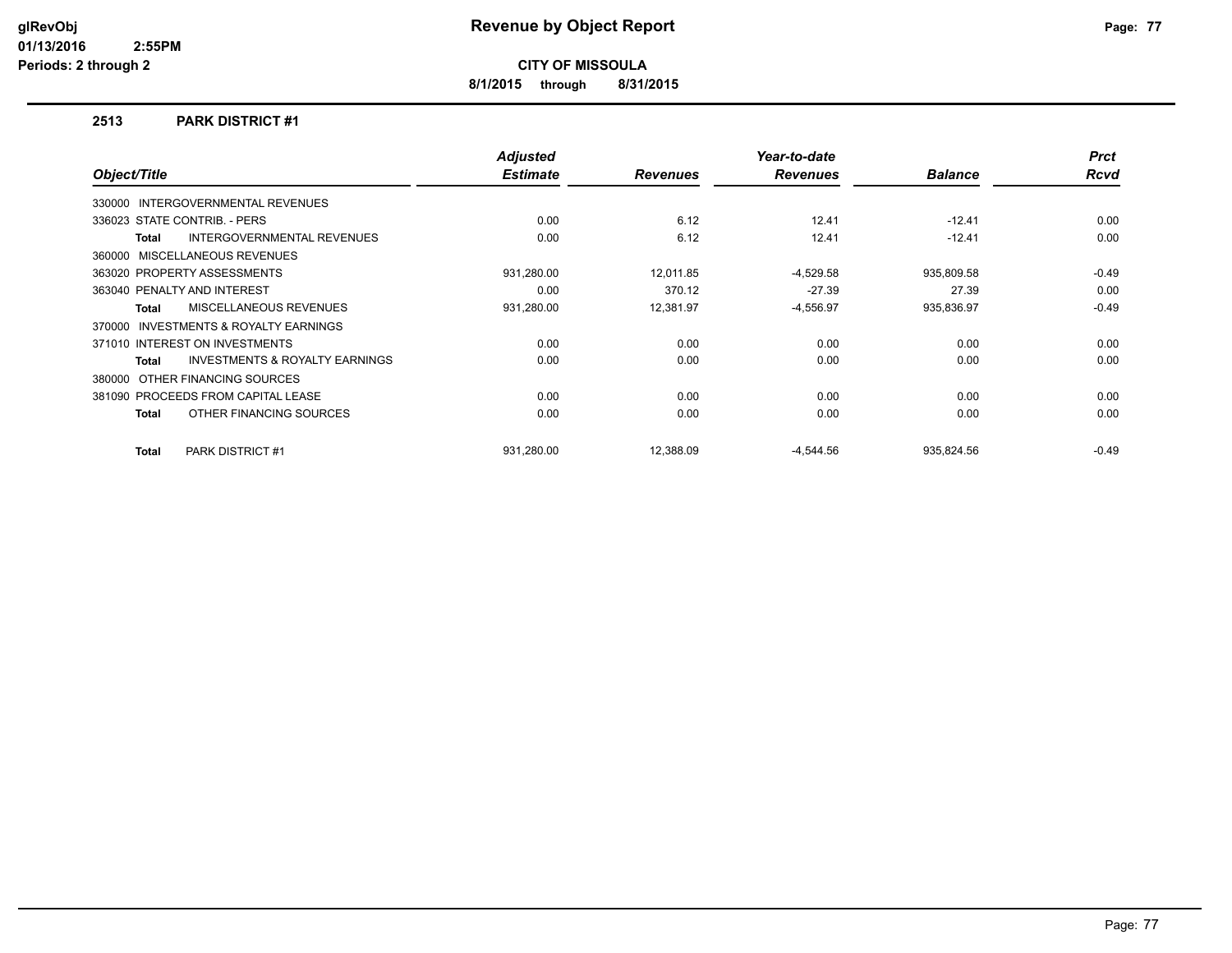**8/1/2015 through 8/31/2015**

## **2820 STATE GAS TAX FUND**

**2820 STATE GAS TAX FUND**

|                                   |                            | <b>Adjusted</b> |                 | Year-to-date    |                | <b>Prct</b> |
|-----------------------------------|----------------------------|-----------------|-----------------|-----------------|----------------|-------------|
| Object/Title                      |                            | <b>Estimate</b> | <b>Revenues</b> | <b>Revenues</b> | <b>Balance</b> | Rcvd        |
| 330000 INTERGOVERNMENTAL REVENUES |                            |                 |                 |                 |                |             |
| 331052 MDT CMAQ STRIPING GRANT    |                            | 0.00            | 0.00            | 0.00            | 0.00           | 0.00        |
| 334040 GAS TAX APPORTIONMENT      |                            | 1.080.419.00    | 90.034.88       | 180.069.77      | 900.349.23     | 16.67       |
| Total                             | INTERGOVERNMENTAL REVENUES | 1,080,419.00    | 90.034.88       | 180.069.77      | 900,349.23     | 16.67       |
| 380000 OTHER FINANCING SOURCES    |                            |                 |                 |                 |                |             |
| 383000 OPERATING TRANSFERS        |                            | 0.00            | 0.00            | 0.00            | 0.00           | 0.00        |
| Total                             | OTHER FINANCING SOURCES    | 0.00            | 0.00            | 0.00            | 0.00           | 0.00        |
| STATE GAS TAX FUND<br>Total       |                            | 1.080.419.00    | 90.034.88       | 180.069.77      | 900.349.23     | 16.67       |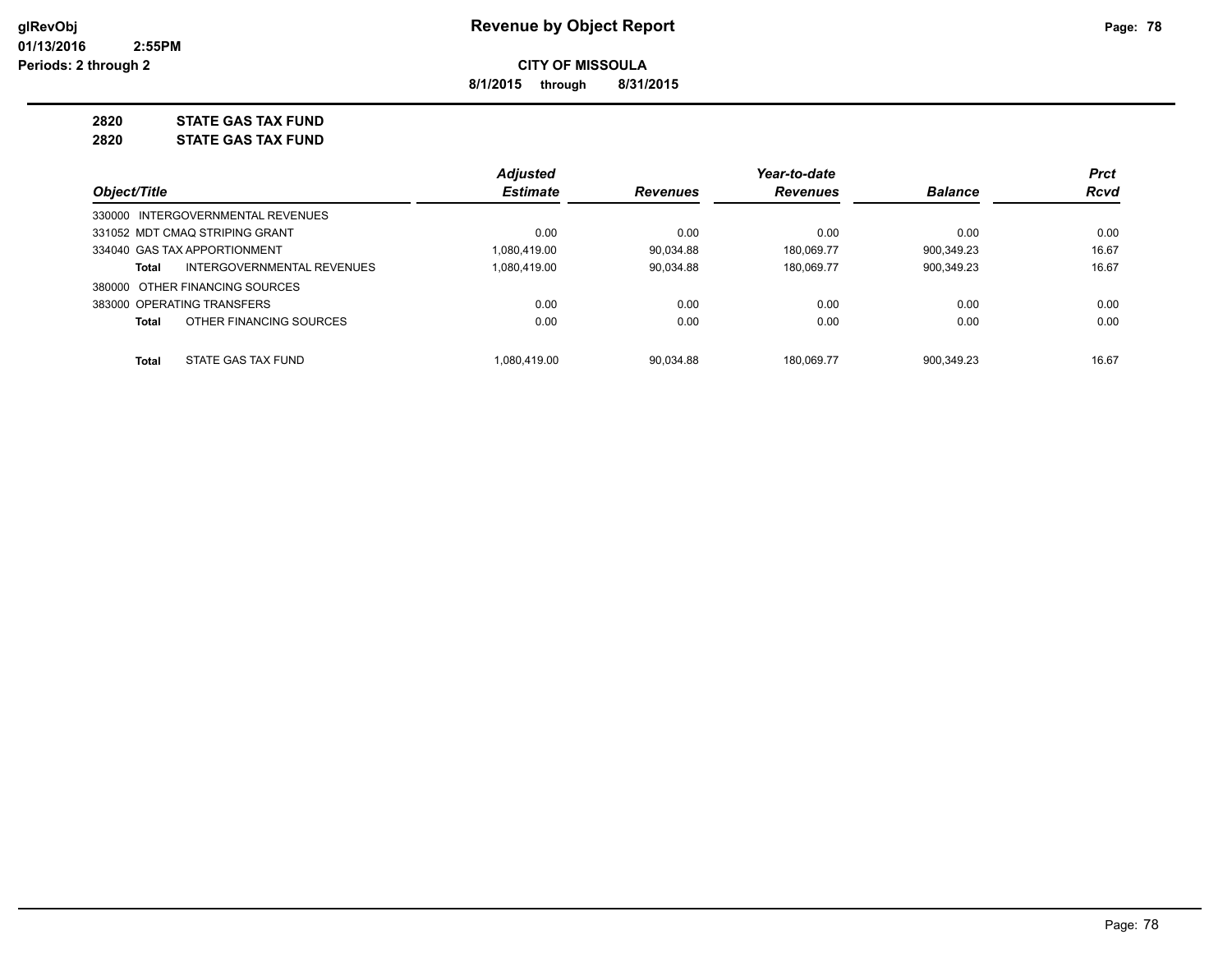**8/1/2015 through 8/31/2015**

#### **2820 STATE GAS TAX FUND**

|              |                                   | <b>Adjusted</b> |                 | Year-to-date    |                | <b>Prct</b> |
|--------------|-----------------------------------|-----------------|-----------------|-----------------|----------------|-------------|
| Object/Title |                                   | <b>Estimate</b> | <b>Revenues</b> | <b>Revenues</b> | <b>Balance</b> | <b>Rcvd</b> |
|              | 330000 INTERGOVERNMENTAL REVENUES |                 |                 |                 |                |             |
|              | 331052 MDT CMAQ STRIPING GRANT    | 0.00            | 0.00            | 0.00            | 0.00           | 0.00        |
|              | 334040 GAS TAX APPORTIONMENT      | 1.080.419.00    | 90.034.88       | 180.069.77      | 900.349.23     | 16.67       |
| <b>Total</b> | INTERGOVERNMENTAL REVENUES        | 1.080.419.00    | 90.034.88       | 180.069.77      | 900.349.23     | 16.67       |
|              | 380000 OTHER FINANCING SOURCES    |                 |                 |                 |                |             |
|              | 383000 OPERATING TRANSFERS        | 0.00            | 0.00            | 0.00            | 0.00           | 0.00        |
| <b>Total</b> | OTHER FINANCING SOURCES           | 0.00            | 0.00            | 0.00            | 0.00           | 0.00        |
| <b>Total</b> | STATE GAS TAX FUND                | 1.080.419.00    | 90.034.88       | 180.069.77      | 900.349.23     | 16.67       |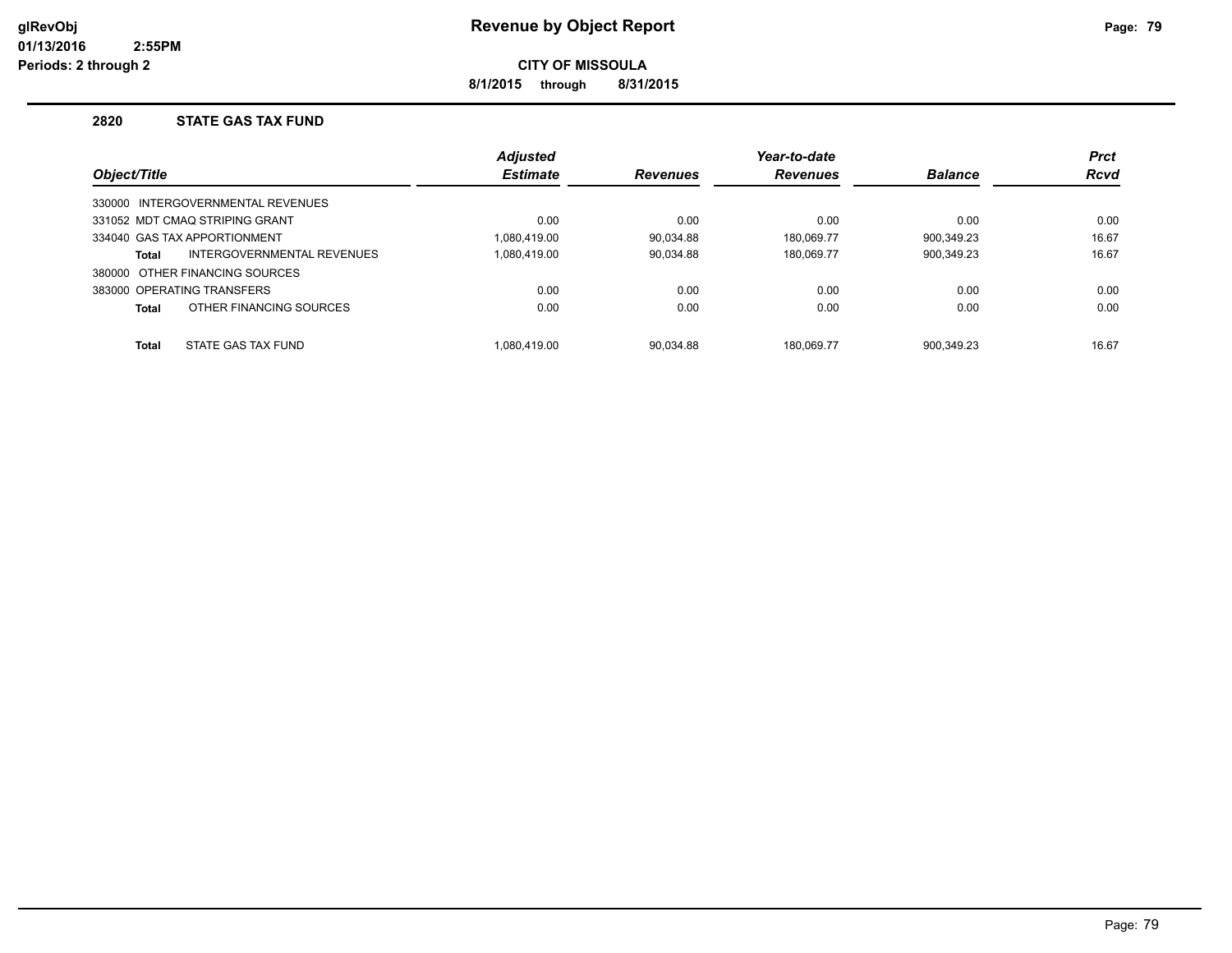**8/1/2015 through 8/31/2015**

#### **2917 CRIME VICTIM SURCHARGE**

**2917 CRIME VICTIM SURCHARGE**

|                                                 | <b>Adjusted</b> |                 | Year-to-date    |                | <b>Prct</b> |
|-------------------------------------------------|-----------------|-----------------|-----------------|----------------|-------------|
| Object/Title                                    | <b>Estimate</b> | <b>Revenues</b> | <b>Revenues</b> | <b>Balance</b> | Rcvd        |
| 350000 FINES & FORFEITURES                      |                 |                 |                 |                |             |
| 351032 SURCHARGE ON FINES                       | 0.00            | 5.915.20        | 5.915.20        | $-5.915.20$    | 0.00        |
| <b>FINES &amp; FORFEITURES</b><br>Total         | 0.00            | 5.915.20        | 5.915.20        | $-5.915.20$    | 0.00        |
| 370000 INVESTMENTS & ROYALTY EARNINGS           |                 |                 |                 |                |             |
| 371010 INTEREST ON INVESTMENTS                  | 0.00            | 0.00            | 0.00            | 0.00           | 0.00        |
| 371020 GAIN/LOSS IN MARKET VALUE OF INVESTMENTS | 0.00            | 0.00            | 0.00            | 0.00           | 0.00        |
| INVESTMENTS & ROYALTY EARNINGS<br>Total         | 0.00            | 0.00            | 0.00            | 0.00           | 0.00        |
| Total<br><b>CRIME VICTIM SURCHARGE</b>          | 0.00            | 5.915.20        | 5.915.20        | $-5.915.20$    | 0.00        |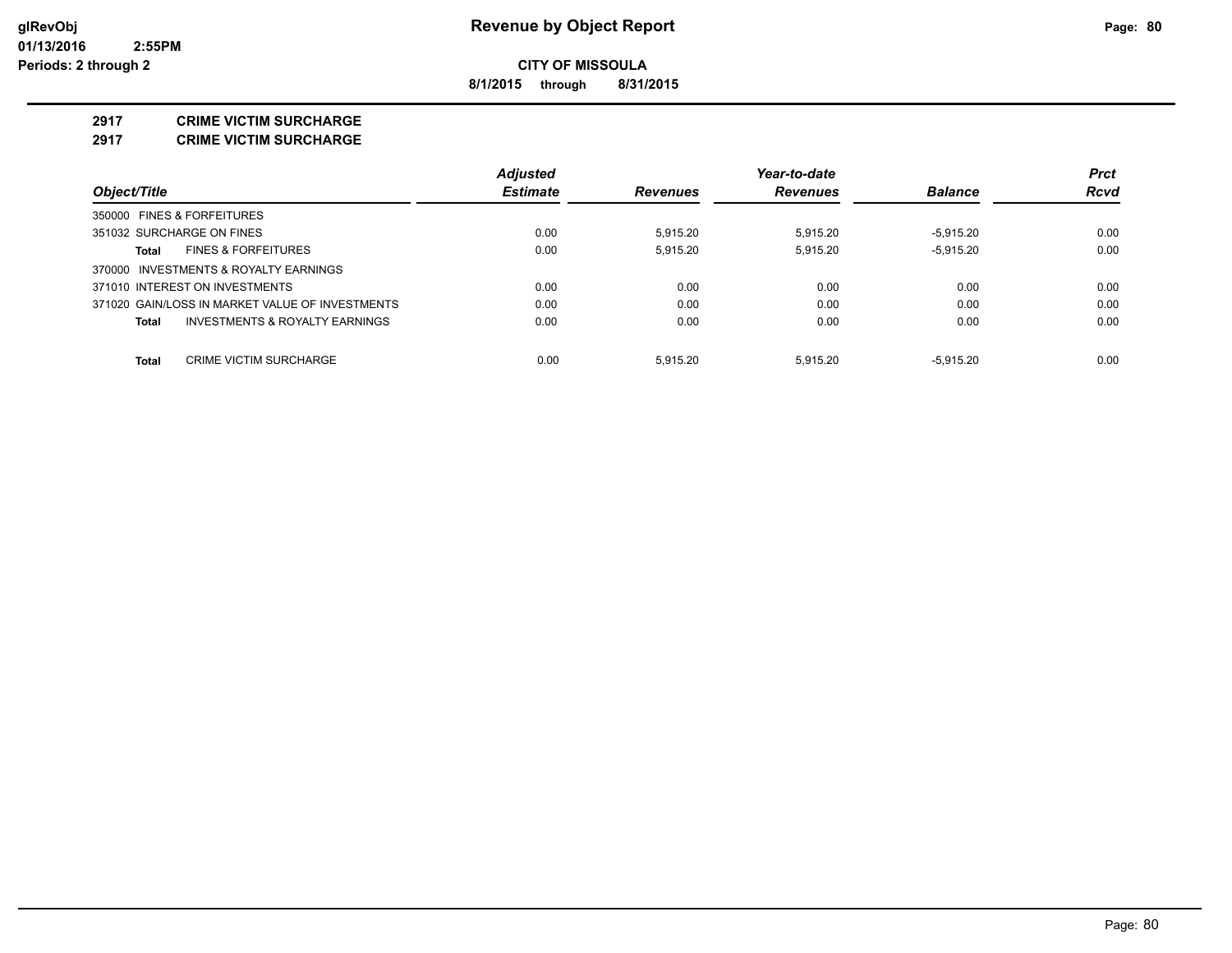**8/1/2015 through 8/31/2015**

## **2917 CRIME VICTIM SURCHARGE**

|                                                | <b>Adjusted</b> |                 | Year-to-date    |                | <b>Prct</b> |
|------------------------------------------------|-----------------|-----------------|-----------------|----------------|-------------|
| Object/Title                                   | <b>Estimate</b> | <b>Revenues</b> | <b>Revenues</b> | <b>Balance</b> | <b>Rcvd</b> |
| 350000 FINES & FORFEITURES                     |                 |                 |                 |                |             |
| 351032 SURCHARGE ON FINES                      | 0.00            | 5.915.20        | 5.915.20        | $-5.915.20$    | 0.00        |
| <b>FINES &amp; FORFEITURES</b><br>Total        | 0.00            | 5.915.20        | 5.915.20        | $-5.915.20$    | 0.00        |
| 370000 INVESTMENTS & ROYALTY EARNINGS          |                 |                 |                 |                |             |
| 371010 INTEREST ON INVESTMENTS                 | 0.00            | 0.00            | 0.00            | 0.00           | 0.00        |
| 371020 GAIN/LOSS IN MARKET VALUE OF INVESTMENT | 0.00            | 0.00            | 0.00            | 0.00           | 0.00        |
| INVESTMENTS & ROYALTY EARNINGS<br>Total        | 0.00            | 0.00            | 0.00            | 0.00           | 0.00        |
| <b>Total</b><br><b>CRIME VICTIM SURCHARGE</b>  | 0.00            | 5.915.20        | 5.915.20        | $-5.915.20$    | 0.00        |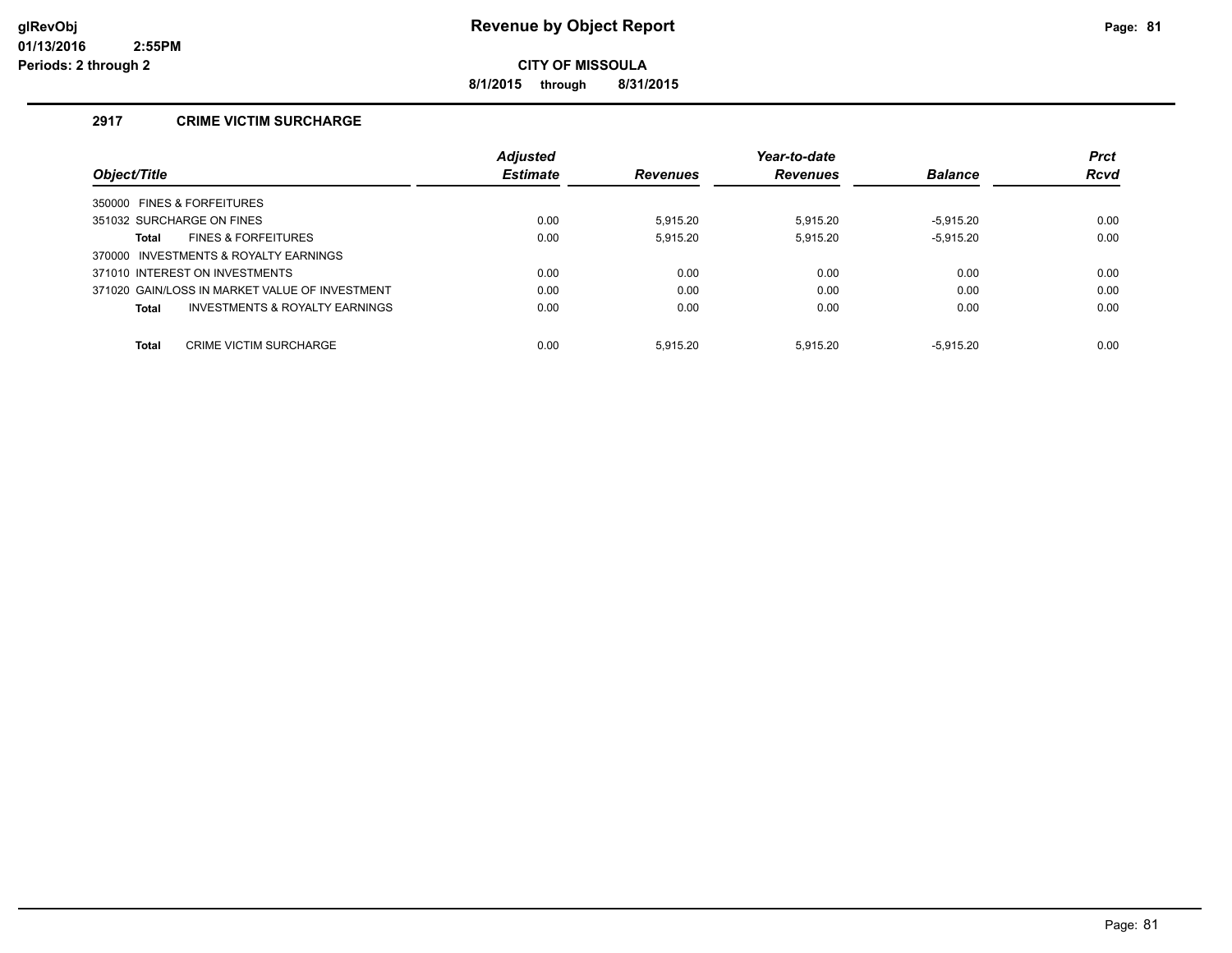**8/1/2015 through 8/31/2015**

## **2918 LAW ENFORCEMENT BLOCK GRANT FUND**

**2918 LAW ENFORCEMENT BLOCK GRANT FUND**

|                                                           | <b>Adjusted</b> |                 | Year-to-date    |                | <b>Prct</b> |
|-----------------------------------------------------------|-----------------|-----------------|-----------------|----------------|-------------|
| Object/Title                                              | <b>Estimate</b> | <b>Revenues</b> | <b>Revenues</b> | <b>Balance</b> | <b>Rcvd</b> |
| 330000 INTERGOVERNMENTAL REVENUES                         |                 |                 |                 |                |             |
| 331000 FEDERAL GRANTS                                     | 24,590.00       | 0.00            | 0.00            | 24,590.00      | 0.00        |
| 331001 BYRNE DISCRETIONARY                                | 0.00            | 0.00            | 0.00            | 0.00           | 0.00        |
| 331022 EQUIPMENT GRANT                                    | 0.00            | 0.00            | 0.00            | 0.00           | 0.00        |
| 331023 COPS HIRING GRANT 2011                             | 42,000.00       | 0.00            | 0.00            | 42,000.00      | 0.00        |
| 331024 DEPT OF JUSTICE GRANTS                             | 0.00            | 0.00            | 0.00            | 0.00           | 0.00        |
| 331026 ICAC GRANT                                         | 0.00            | 0.00            | 0.00            | 0.00           | 0.00        |
| 331027 JAG GRANTS REVENUE                                 | 0.00            | 0.00            | $-904.61$       | 904.61         | 0.00        |
| 331028 JAG VII                                            | 0.00            | 0.00            | 0.00            | 0.00           | 0.00        |
| 336021 STATE CONTRIB - POLICE RETIREMENT                  | 0.00            | 0.00            | 0.00            | 0.00           | 0.00        |
| <b>INTERGOVERNMENTAL REVENUES</b><br><b>Total</b>         | 66,590.00       | 0.00            | $-904.61$       | 67,494.61      | $-1.36$     |
| 340000 CHARGES FOR SERVICES                               |                 |                 |                 |                |             |
| 342010 POLICE/BID AGREEMENT                               | 0.00            | 0.00            | 0.00            | 0.00           | 0.00        |
| <b>CHARGES FOR SERVICES</b><br><b>Total</b>               | 0.00            | 0.00            | 0.00            | 0.00           | 0.00        |
| MISCELLANEOUS REVENUES<br>360000                          |                 |                 |                 |                |             |
| 360010 MISCELLANEOUS                                      | 0.00            | 0.00            | 0.00            | 0.00           | 0.00        |
| MISCELLANEOUS REVENUES<br><b>Total</b>                    | 0.00            | 0.00            | 0.00            | 0.00           | 0.00        |
| <b>INVESTMENTS &amp; ROYALTY EARNINGS</b><br>370000       |                 |                 |                 |                |             |
| 371010 INTEREST ON INVESTMENTS                            | 0.00            | 0.00            | 0.00            | 0.00           | 0.00        |
| 371020 GAIN/LOSS IN MARKET VALUE OF INVESTMENTS           | 0.00            | 0.00            | 0.00            | 0.00           | 0.00        |
| <b>INVESTMENTS &amp; ROYALTY EARNINGS</b><br><b>Total</b> | 0.00            | 0.00            | 0.00            | 0.00           | 0.00        |
| OTHER FINANCING SOURCES<br>380000                         |                 |                 |                 |                |             |
| 383023 TRANS FR DRUG FORFEITURE                           | 0.00            | 0.00            | 0.00            | 0.00           | 0.00        |
| 383036 TRANSFER - GRANT                                   | 0.00            | 0.00            | 0.00            | 0.00           | 0.00        |
| OTHER FINANCING SOURCES<br><b>Total</b>                   | 0.00            | 0.00            | 0.00            | 0.00           | 0.00        |
| LAW ENFORCEMENT BLOCK GRANT FUND<br><b>Total</b>          | 66.590.00       | 0.00            | $-904.61$       | 67,494.61      | $-1.36$     |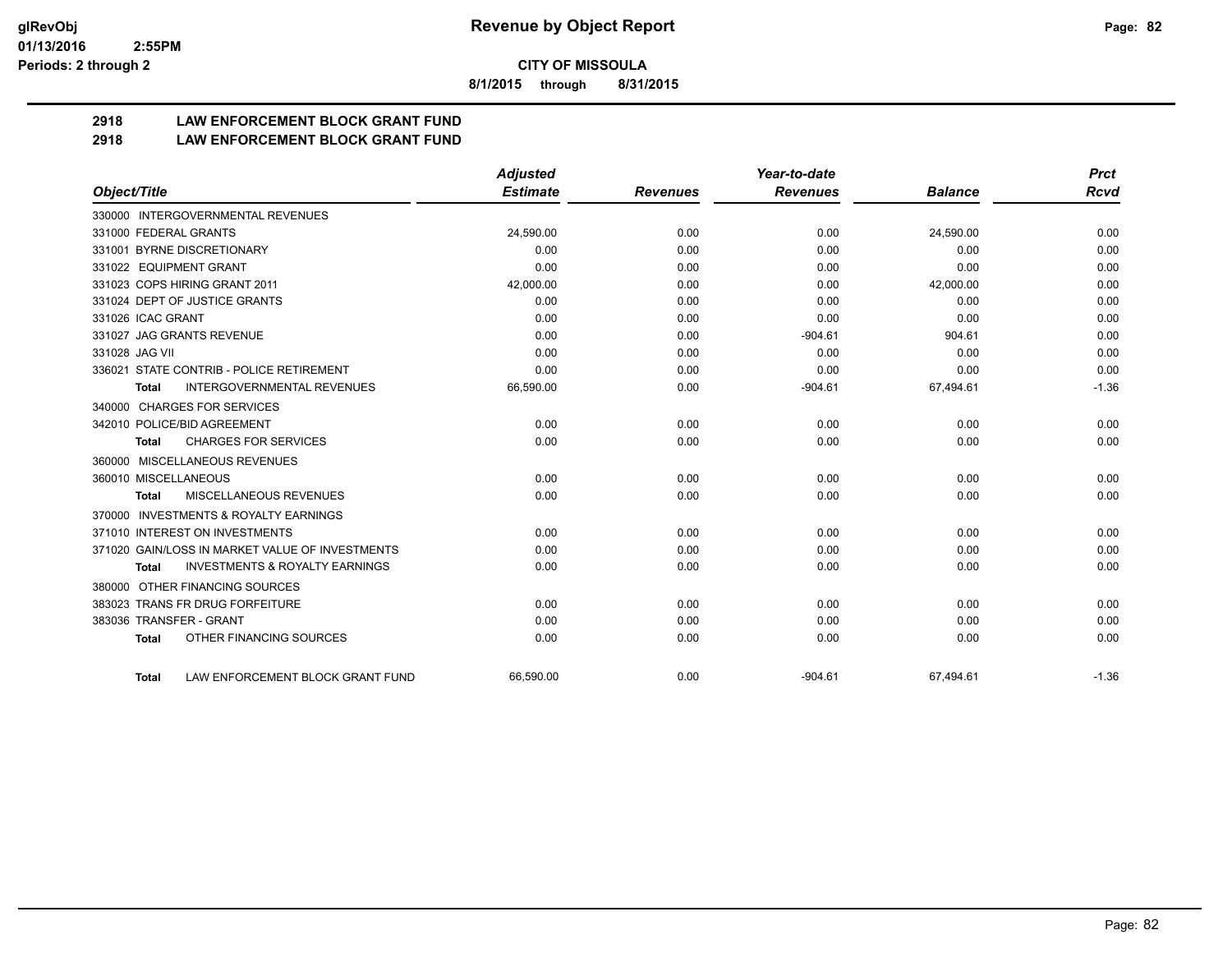**8/1/2015 through 8/31/2015**

## **2918 LAW ENFORCEMENT BLOCK GRANT FUND**

|                                                    | <b>Adjusted</b> |                 | Year-to-date    |                | <b>Prct</b> |
|----------------------------------------------------|-----------------|-----------------|-----------------|----------------|-------------|
| Object/Title                                       | <b>Estimate</b> | <b>Revenues</b> | <b>Revenues</b> | <b>Balance</b> | <b>Rcvd</b> |
| 330000 INTERGOVERNMENTAL REVENUES                  |                 |                 |                 |                |             |
| 331000 FEDERAL GRANTS                              | 24.590.00       | 0.00            | 0.00            | 24,590.00      | 0.00        |
| 331001 BYRNE DISCRETIONARY                         | 0.00            | 0.00            | 0.00            | 0.00           | 0.00        |
| 331022 EQUIPMENT GRANT                             | 0.00            | 0.00            | 0.00            | 0.00           | 0.00        |
| 331023 COPS HIRING GRANT 2011                      | 42,000.00       | 0.00            | 0.00            | 42,000.00      | 0.00        |
| 331024 DEPT OF JUSTICE GRANTS                      | 0.00            | 0.00            | 0.00            | 0.00           | 0.00        |
| 331026 ICAC GRANT                                  | 0.00            | 0.00            | 0.00            | 0.00           | 0.00        |
| 331027 JAG GRANTS REVENUE                          | 0.00            | 0.00            | $-904.61$       | 904.61         | 0.00        |
| 331028 JAG VII                                     | 0.00            | 0.00            | 0.00            | 0.00           | 0.00        |
| 336021 STATE CONTRIB - POLICE RETIREMENT           | 0.00            | 0.00            | 0.00            | 0.00           | 0.00        |
| <b>INTERGOVERNMENTAL REVENUES</b><br>Total         | 66,590.00       | 0.00            | $-904.61$       | 67,494.61      | $-1.36$     |
| 340000 CHARGES FOR SERVICES                        |                 |                 |                 |                |             |
| 342010 POLICE/BID AGREEMENT                        | 0.00            | 0.00            | 0.00            | 0.00           | 0.00        |
| <b>CHARGES FOR SERVICES</b><br><b>Total</b>        | 0.00            | 0.00            | 0.00            | 0.00           | 0.00        |
| 360000 MISCELLANEOUS REVENUES                      |                 |                 |                 |                |             |
| 360010 MISCELLANEOUS                               | 0.00            | 0.00            | 0.00            | 0.00           | 0.00        |
| MISCELLANEOUS REVENUES<br><b>Total</b>             | 0.00            | 0.00            | 0.00            | 0.00           | 0.00        |
| 370000 INVESTMENTS & ROYALTY EARNINGS              |                 |                 |                 |                |             |
| 371010 INTEREST ON INVESTMENTS                     | 0.00            | 0.00            | 0.00            | 0.00           | 0.00        |
| 371020 GAIN/LOSS IN MARKET VALUE OF INVESTMENT     | 0.00            | 0.00            | 0.00            | 0.00           | 0.00        |
| <b>INVESTMENTS &amp; ROYALTY EARNINGS</b><br>Total | 0.00            | 0.00            | 0.00            | 0.00           | 0.00        |
| 380000 OTHER FINANCING SOURCES                     |                 |                 |                 |                |             |
| 383023 TRANS FR DRUG FORFEITURE                    | 0.00            | 0.00            | 0.00            | 0.00           | 0.00        |
| 383036 TRANSFER - GRANT                            | 0.00            | 0.00            | 0.00            | 0.00           | 0.00        |
| OTHER FINANCING SOURCES<br><b>Total</b>            | 0.00            | 0.00            | 0.00            | 0.00           | 0.00        |
| LAW ENFORCEMENT BLOCK GRANT FUND<br>Total          | 66.590.00       | 0.00            | $-904.61$       | 67.494.61      | $-1.36$     |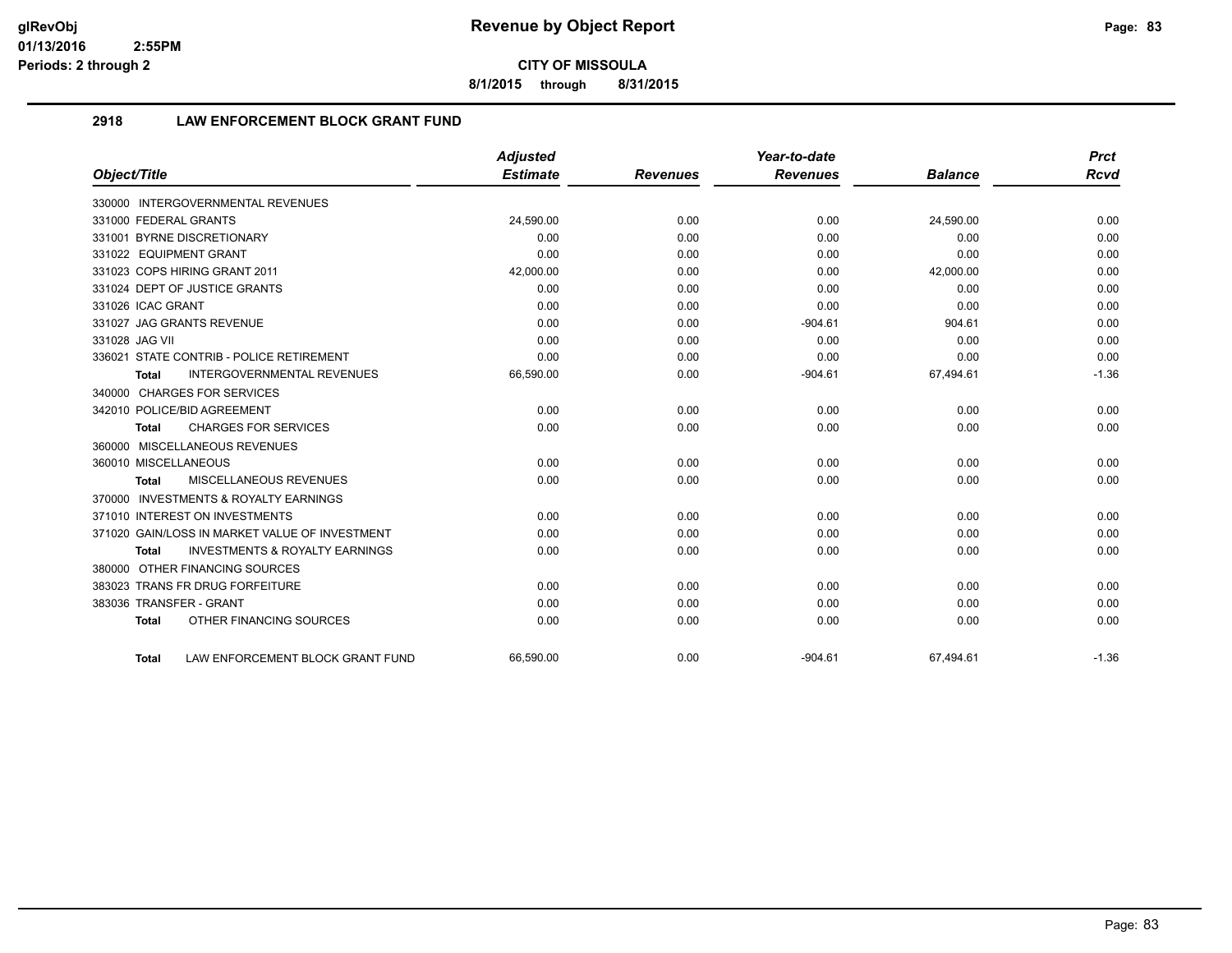**8/1/2015 through 8/31/2015**

## **2919 HIDTA FUND**

**2919 HIDTA FUND**

|                                                    | <b>Adjusted</b> |                 | Year-to-date    |                | <b>Prct</b> |
|----------------------------------------------------|-----------------|-----------------|-----------------|----------------|-------------|
| Object/Title                                       | <b>Estimate</b> | <b>Revenues</b> | <b>Revenues</b> | <b>Balance</b> | <b>Rcvd</b> |
| 340000 CHARGES FOR SERVICES                        |                 |                 |                 |                |             |
| 342013 SECURITY INVEST FEES                        | 50.000.00       | 22.50           | 45.00           | 49.955.00      | 0.09        |
| 342014 POLICE DEPARTMENT SERVICE FEES              | 142.300.00      | 0.00            | 0.00            | 142.300.00     | 0.00        |
| <b>CHARGES FOR SERVICES</b><br>Total               | 192,300.00      | 22.50           | 45.00           | 192,255.00     | 0.02        |
| 360000 MISCELLANEOUS REVENUES                      |                 |                 |                 |                |             |
| 360010 MISCELLANEOUS                               | 0.00            | 0.00            | 0.00            | 0.00           | 0.00        |
| MISCELLANEOUS REVENUES<br>Total                    | 0.00            | 0.00            | 0.00            | 0.00           | 0.00        |
| 370000 INVESTMENTS & ROYALTY EARNINGS              |                 |                 |                 |                |             |
| 371010 INTEREST ON INVESTMENTS                     | 0.00            | 0.00            | 0.00            | 0.00           | 0.00        |
| <b>INVESTMENTS &amp; ROYALTY EARNINGS</b><br>Total | 0.00            | 0.00            | 0.00            | 0.00           | 0.00        |
| <b>HIDTA FUND</b><br><b>Total</b>                  | 192.300.00      | 22.50           | 45.00           | 192,255.00     | 0.02        |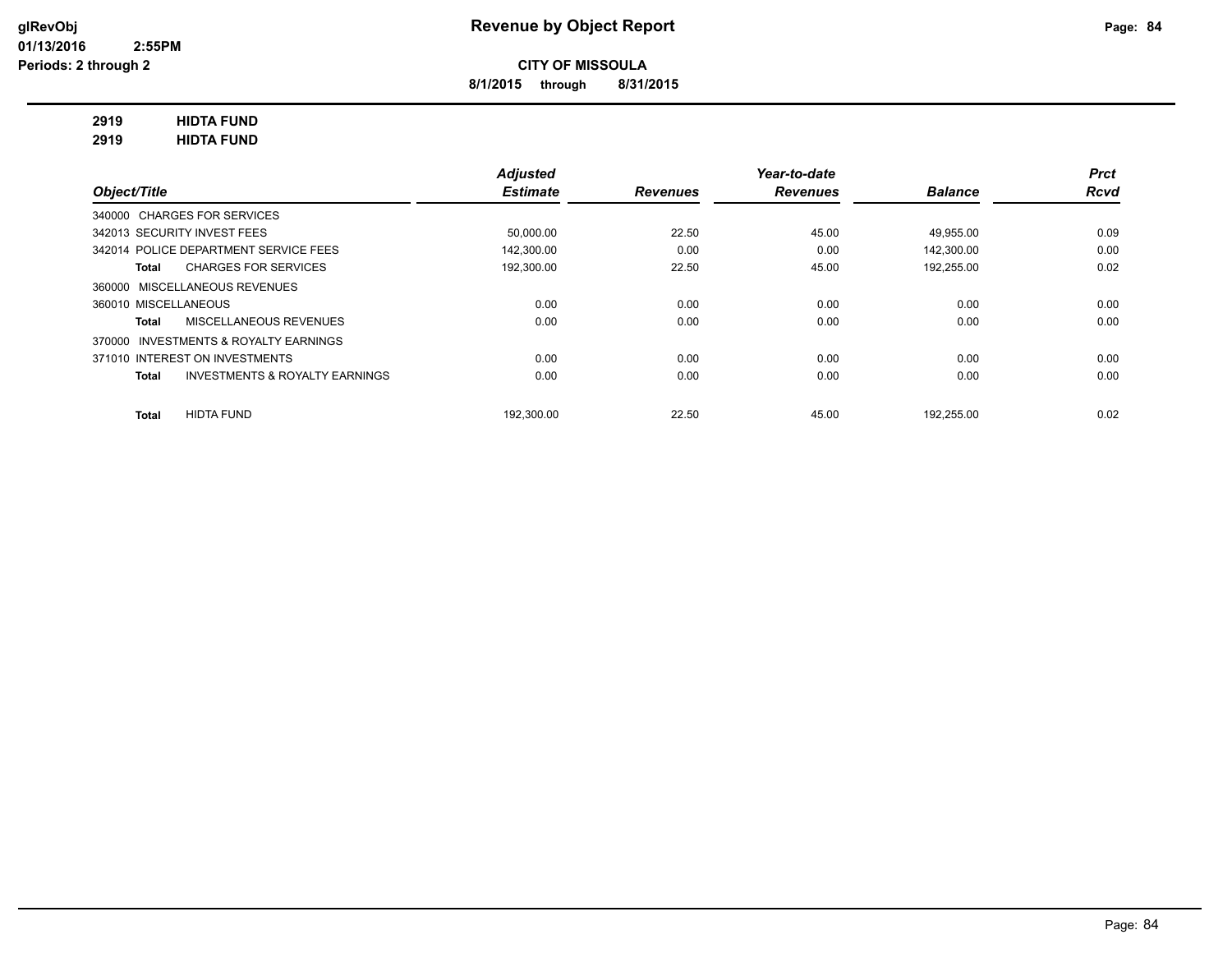**8/1/2015 through 8/31/2015**

#### **2919 HIDTA FUND**

|                                                    | <b>Adjusted</b> |                 | Year-to-date    |                | <b>Prct</b> |
|----------------------------------------------------|-----------------|-----------------|-----------------|----------------|-------------|
| Object/Title                                       | <b>Estimate</b> | <b>Revenues</b> | <b>Revenues</b> | <b>Balance</b> | <b>Rcvd</b> |
| 340000 CHARGES FOR SERVICES                        |                 |                 |                 |                |             |
| 342013 SECURITY INVEST FEES                        | 50,000.00       | 22.50           | 45.00           | 49,955.00      | 0.09        |
| 342014 POLICE DEPARTMENT SERVICE FEES              | 142,300.00      | 0.00            | 0.00            | 142,300.00     | 0.00        |
| <b>CHARGES FOR SERVICES</b><br>Total               | 192,300.00      | 22.50           | 45.00           | 192,255.00     | 0.02        |
| 360000 MISCELLANEOUS REVENUES                      |                 |                 |                 |                |             |
| 360010 MISCELLANEOUS                               | 0.00            | 0.00            | 0.00            | 0.00           | 0.00        |
| MISCELLANEOUS REVENUES<br><b>Total</b>             | 0.00            | 0.00            | 0.00            | 0.00           | 0.00        |
| 370000 INVESTMENTS & ROYALTY EARNINGS              |                 |                 |                 |                |             |
| 371010 INTEREST ON INVESTMENTS                     | 0.00            | 0.00            | 0.00            | 0.00           | 0.00        |
| <b>INVESTMENTS &amp; ROYALTY EARNINGS</b><br>Total | 0.00            | 0.00            | 0.00            | 0.00           | 0.00        |
| <b>HIDTA FUND</b><br><b>Total</b>                  | 192.300.00      | 22.50           | 45.00           | 192.255.00     | 0.02        |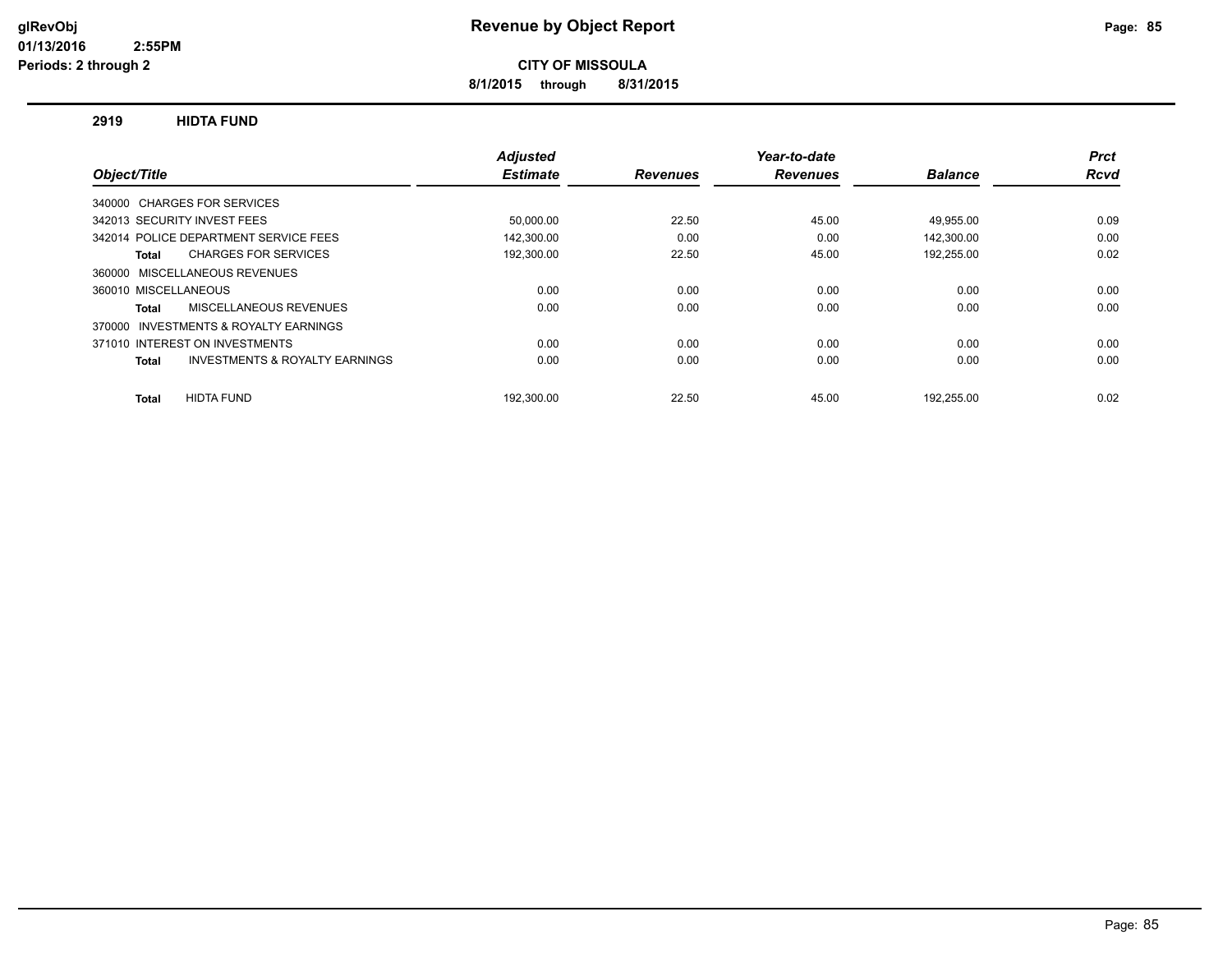**8/1/2015 through 8/31/2015**

## **2939 CDBG PROGRAM INCOME ACCOUNT**

**2939 CDBG PROGRAM INCOME ACCOUNT**

|                                                           | <b>Adjusted</b> |                 | Year-to-date    |                | <b>Prct</b> |
|-----------------------------------------------------------|-----------------|-----------------|-----------------|----------------|-------------|
| Object/Title                                              | <b>Estimate</b> | <b>Revenues</b> | <b>Revenues</b> | <b>Balance</b> | <b>Rcvd</b> |
| INTERGOVERNMENTAL REVENUES<br>330000                      |                 |                 |                 |                |             |
| 331000 FEDERAL GRANTS                                     | 14,383.00       | 0.00            | 11,083.06       | 3,299.94       | 77.06       |
| <b>INTERGOVERNMENTAL REVENUES</b><br><b>Total</b>         | 14,383.00       | 0.00            | 11,083.06       | 3,299.94       | 77.06       |
| MISCELLANEOUS REVENUES<br>360000                          |                 |                 |                 |                |             |
| 360010 MISCELLANEOUS                                      | 0.00            | 0.00            | 0.00            | 0.00           | 0.00        |
| MISCELLANEOUS REVENUES<br>Total                           | 0.00            | 0.00            | 0.00            | 0.00           | 0.00        |
| INVESTMENTS & ROYALTY EARNINGS<br>370000                  |                 |                 |                 |                |             |
| 371010 INTEREST ON INVESTMENTS                            | 0.00            | 0.00            | 0.00            | 0.00           | 0.00        |
| 371020 GAIN/LOSS IN MARKET VALUE OF INVESTMENTS           | 0.00            | 0.00            | 0.00            | 0.00           | 0.00        |
| <b>INVESTMENTS &amp; ROYALTY EARNINGS</b><br><b>Total</b> | 0.00            | 0.00            | 0.00            | 0.00           | 0.00        |
| OTHER FINANCING SOURCES<br>380000                         |                 |                 |                 |                |             |
| 383000 OPERATING TRANSFERS                                | 0.00            | 0.00            | 0.00            | 0.00           | 0.00        |
| 383009 TRANS FR TITLE I                                   | 0.00            | 0.00            | 0.00            | 0.00           | 0.00        |
| OTHER FINANCING SOURCES<br><b>Total</b>                   | 0.00            | 0.00            | 0.00            | 0.00           | 0.00        |
| <b>CDBG PROGRAM INCOME ACCOUNT</b><br><b>Total</b>        | 14,383.00       | 0.00            | 11,083.06       | 3,299.94       | 77.06       |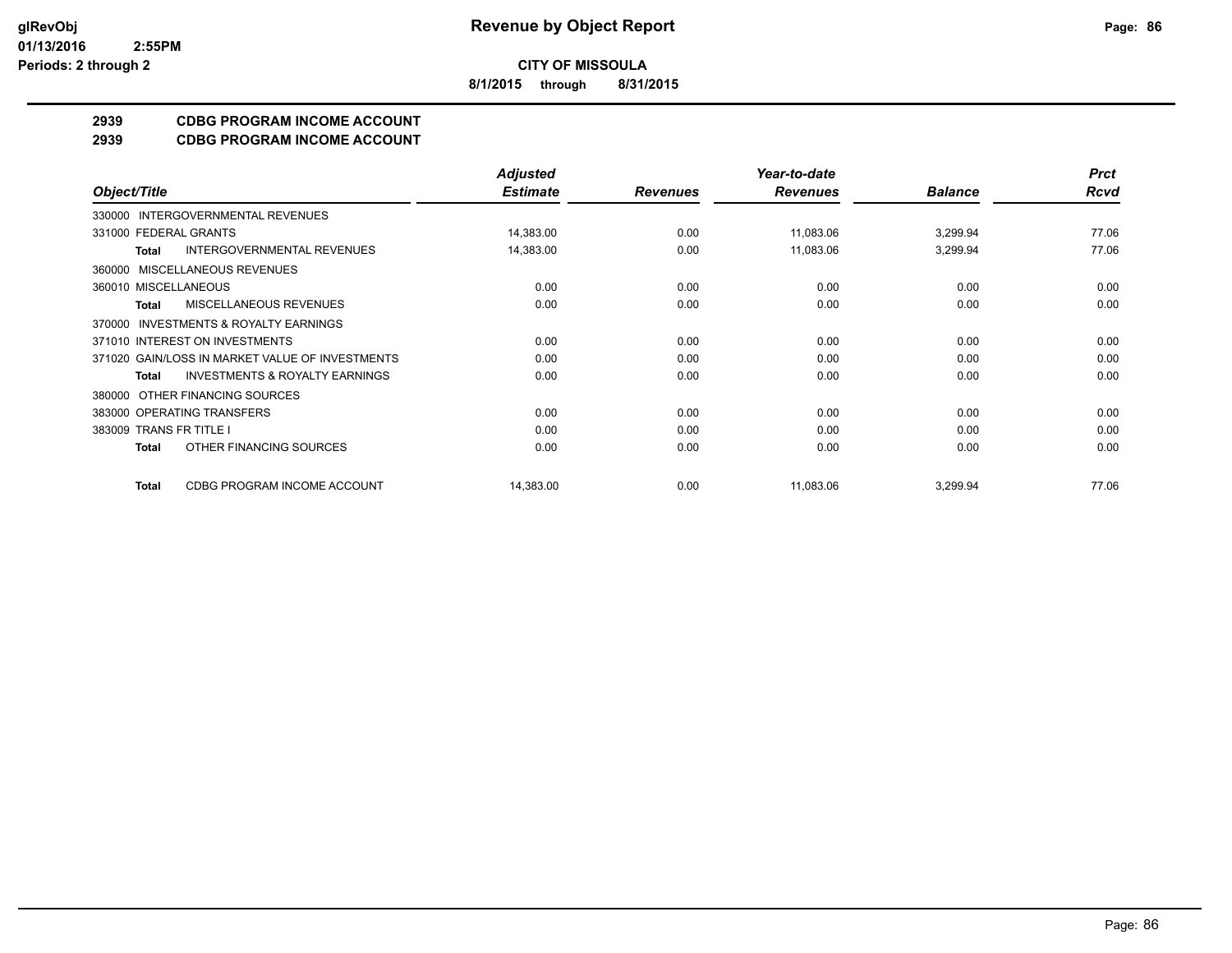**8/1/2015 through 8/31/2015**

## **2939 CDBG PROGRAM INCOME ACCOUNT**

|                                                           | <b>Adjusted</b> |                 | Year-to-date    |                | <b>Prct</b> |
|-----------------------------------------------------------|-----------------|-----------------|-----------------|----------------|-------------|
| Object/Title                                              | <b>Estimate</b> | <b>Revenues</b> | <b>Revenues</b> | <b>Balance</b> | Rcvd        |
| 330000 INTERGOVERNMENTAL REVENUES                         |                 |                 |                 |                |             |
| 331000 FEDERAL GRANTS                                     | 14,383.00       | 0.00            | 11,083.06       | 3,299.94       | 77.06       |
| <b>INTERGOVERNMENTAL REVENUES</b><br><b>Total</b>         | 14,383.00       | 0.00            | 11,083.06       | 3,299.94       | 77.06       |
| 360000 MISCELLANEOUS REVENUES                             |                 |                 |                 |                |             |
| 360010 MISCELLANEOUS                                      | 0.00            | 0.00            | 0.00            | 0.00           | 0.00        |
| MISCELLANEOUS REVENUES<br><b>Total</b>                    | 0.00            | 0.00            | 0.00            | 0.00           | 0.00        |
| INVESTMENTS & ROYALTY EARNINGS<br>370000                  |                 |                 |                 |                |             |
| 371010 INTEREST ON INVESTMENTS                            | 0.00            | 0.00            | 0.00            | 0.00           | 0.00        |
| 371020 GAIN/LOSS IN MARKET VALUE OF INVESTMENT            | 0.00            | 0.00            | 0.00            | 0.00           | 0.00        |
| <b>INVESTMENTS &amp; ROYALTY EARNINGS</b><br><b>Total</b> | 0.00            | 0.00            | 0.00            | 0.00           | 0.00        |
| OTHER FINANCING SOURCES<br>380000                         |                 |                 |                 |                |             |
| 383000 OPERATING TRANSFERS                                | 0.00            | 0.00            | 0.00            | 0.00           | 0.00        |
| 383009 TRANS FR TITLE I                                   | 0.00            | 0.00            | 0.00            | 0.00           | 0.00        |
| OTHER FINANCING SOURCES<br>Total                          | 0.00            | 0.00            | 0.00            | 0.00           | 0.00        |
| CDBG PROGRAM INCOME ACCOUNT<br><b>Total</b>               | 14,383.00       | 0.00            | 11,083.06       | 3,299.94       | 77.06       |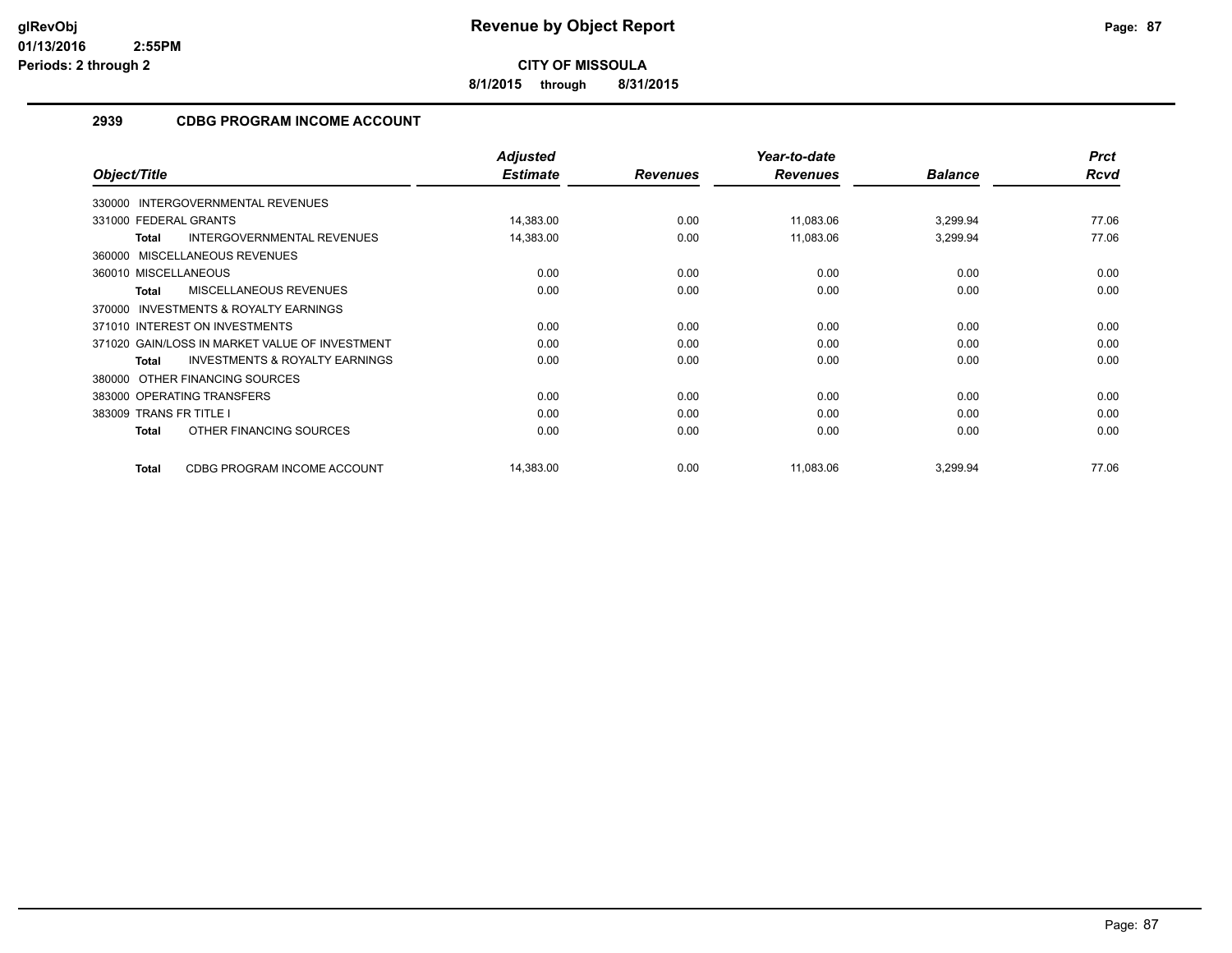**8/1/2015 through 8/31/2015**

### **2940 CDBG FUND**

**2940 CDBG FUND**

|                         |                                           | <b>Adjusted</b> |                 | Year-to-date    |                | <b>Prct</b> |
|-------------------------|-------------------------------------------|-----------------|-----------------|-----------------|----------------|-------------|
| Object/Title            |                                           | <b>Estimate</b> | <b>Revenues</b> | <b>Revenues</b> | <b>Balance</b> | <b>Rcvd</b> |
|                         | 330000 INTERGOVERNMENTAL REVENUES         |                 |                 |                 |                |             |
|                         | 331010 ENTITLEMENT - CDBG                 | 405,605.00      | 17,444.73       | $-31,146.68$    | 436,751.68     | $-7.68$     |
|                         | 331012 ARRA/CDBG STIMULUS REVENUE         | 0.00            | 0.00            | 0.00            | 0.00           | 0.00        |
| Total                   | <b>INTERGOVERNMENTAL REVENUES</b>         | 405,605.00      | 17,444.73       | $-31,146.68$    | 436,751.68     | $-7.68$     |
|                         | 360000 MISCELLANEOUS REVENUES             |                 |                 |                 |                |             |
| 360010 MISCELLANEOUS    |                                           | 0.00            | 0.00            | 0.00            | 0.00           | 0.00        |
| Total                   | MISCELLANEOUS REVENUES                    | 0.00            | 0.00            | 0.00            | 0.00           | 0.00        |
| 370000                  | <b>INVESTMENTS &amp; ROYALTY EARNINGS</b> |                 |                 |                 |                |             |
|                         | 371010 INTEREST ON INVESTMENTS            | 0.00            | 0.00            | 0.00            | 0.00           | 0.00        |
| Total                   | <b>INVESTMENTS &amp; ROYALTY EARNINGS</b> | 0.00            | 0.00            | 0.00            | 0.00           | 0.00        |
| 380000                  | OTHER FINANCING SOURCES                   |                 |                 |                 |                |             |
|                         | 383000 OPERATING TRANSFERS                | 158,650.00      | 0.00            | 0.00            | 158,650.00     | 0.00        |
| 383009 TRANS FR TITLE I |                                           | 0.00            | 0.00            | 0.00            | 0.00           | 0.00        |
| Total                   | OTHER FINANCING SOURCES                   | 158,650.00      | 0.00            | 0.00            | 158,650.00     | 0.00        |
| <b>Total</b>            | <b>CDBG FUND</b>                          | 564,255.00      | 17,444.73       | $-31,146.68$    | 595,401.68     | $-5.52$     |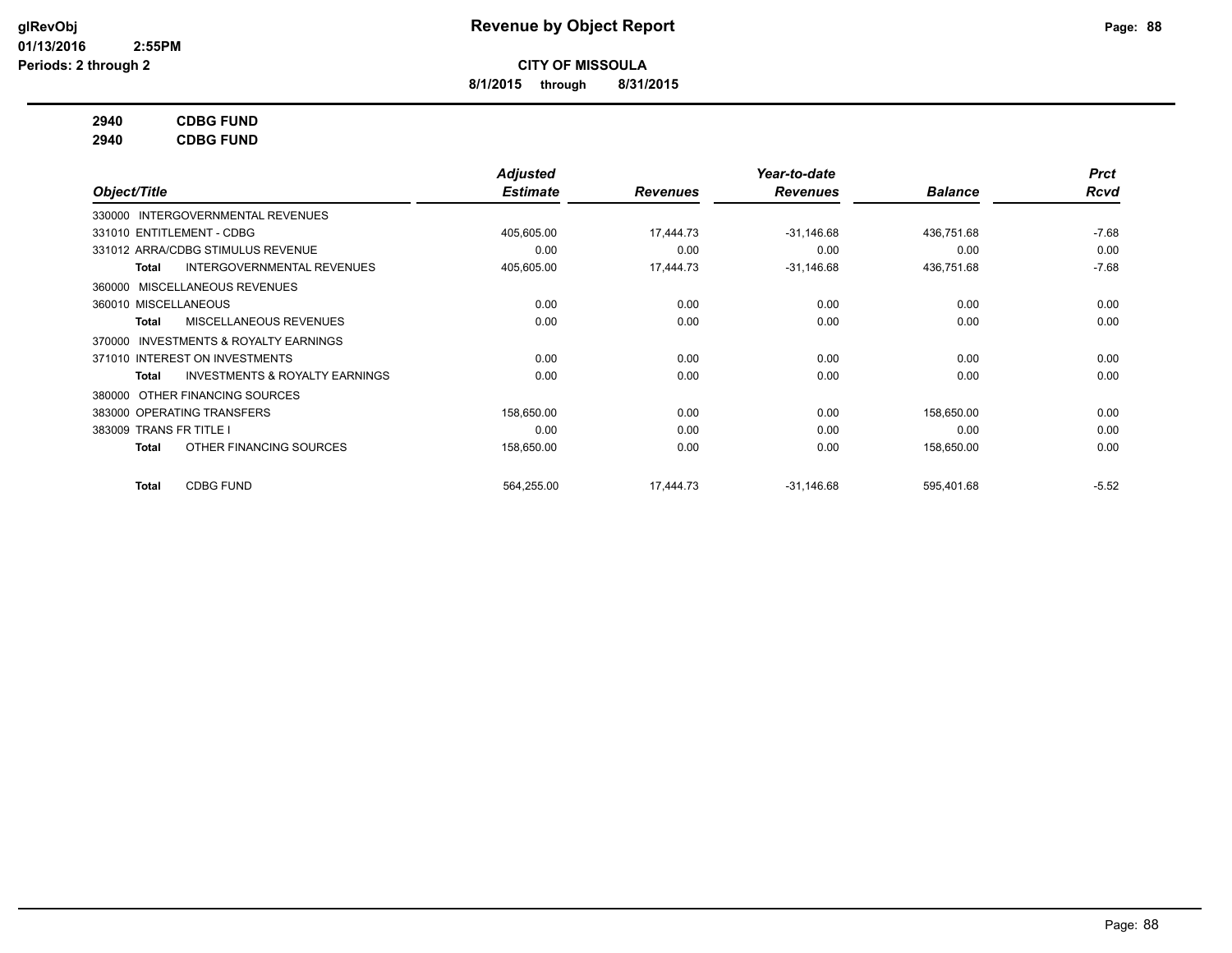**8/1/2015 through 8/31/2015**

#### **2940 CDBG FUND**

|                                                           | <b>Adjusted</b> |                 | Year-to-date    |                | <b>Prct</b> |
|-----------------------------------------------------------|-----------------|-----------------|-----------------|----------------|-------------|
| Object/Title                                              | <b>Estimate</b> | <b>Revenues</b> | <b>Revenues</b> | <b>Balance</b> | <b>Rcvd</b> |
| 330000 INTERGOVERNMENTAL REVENUES                         |                 |                 |                 |                |             |
| 331010 ENTITLEMENT - CDBG                                 | 405,605.00      | 17,444.73       | $-31,146.68$    | 436,751.68     | $-7.68$     |
| 331012 ARRA/CDBG STIMULUS REVENUE                         | 0.00            | 0.00            | 0.00            | 0.00           | 0.00        |
| INTERGOVERNMENTAL REVENUES<br><b>Total</b>                | 405,605.00      | 17,444.73       | $-31,146.68$    | 436,751.68     | $-7.68$     |
| MISCELLANEOUS REVENUES<br>360000                          |                 |                 |                 |                |             |
| 360010 MISCELLANEOUS                                      | 0.00            | 0.00            | 0.00            | 0.00           | 0.00        |
| <b>MISCELLANEOUS REVENUES</b><br><b>Total</b>             | 0.00            | 0.00            | 0.00            | 0.00           | 0.00        |
| INVESTMENTS & ROYALTY EARNINGS<br>370000                  |                 |                 |                 |                |             |
| 371010 INTEREST ON INVESTMENTS                            | 0.00            | 0.00            | 0.00            | 0.00           | 0.00        |
| <b>INVESTMENTS &amp; ROYALTY EARNINGS</b><br><b>Total</b> | 0.00            | 0.00            | 0.00            | 0.00           | 0.00        |
| OTHER FINANCING SOURCES<br>380000                         |                 |                 |                 |                |             |
| 383000 OPERATING TRANSFERS                                | 158,650.00      | 0.00            | 0.00            | 158,650.00     | 0.00        |
| 383009 TRANS FR TITLE I                                   | 0.00            | 0.00            | 0.00            | 0.00           | 0.00        |
| OTHER FINANCING SOURCES<br><b>Total</b>                   | 158,650.00      | 0.00            | 0.00            | 158,650.00     | 0.00        |
| <b>CDBG FUND</b><br><b>Total</b>                          | 564,255.00      | 17.444.73       | $-31.146.68$    | 595,401.68     | $-5.52$     |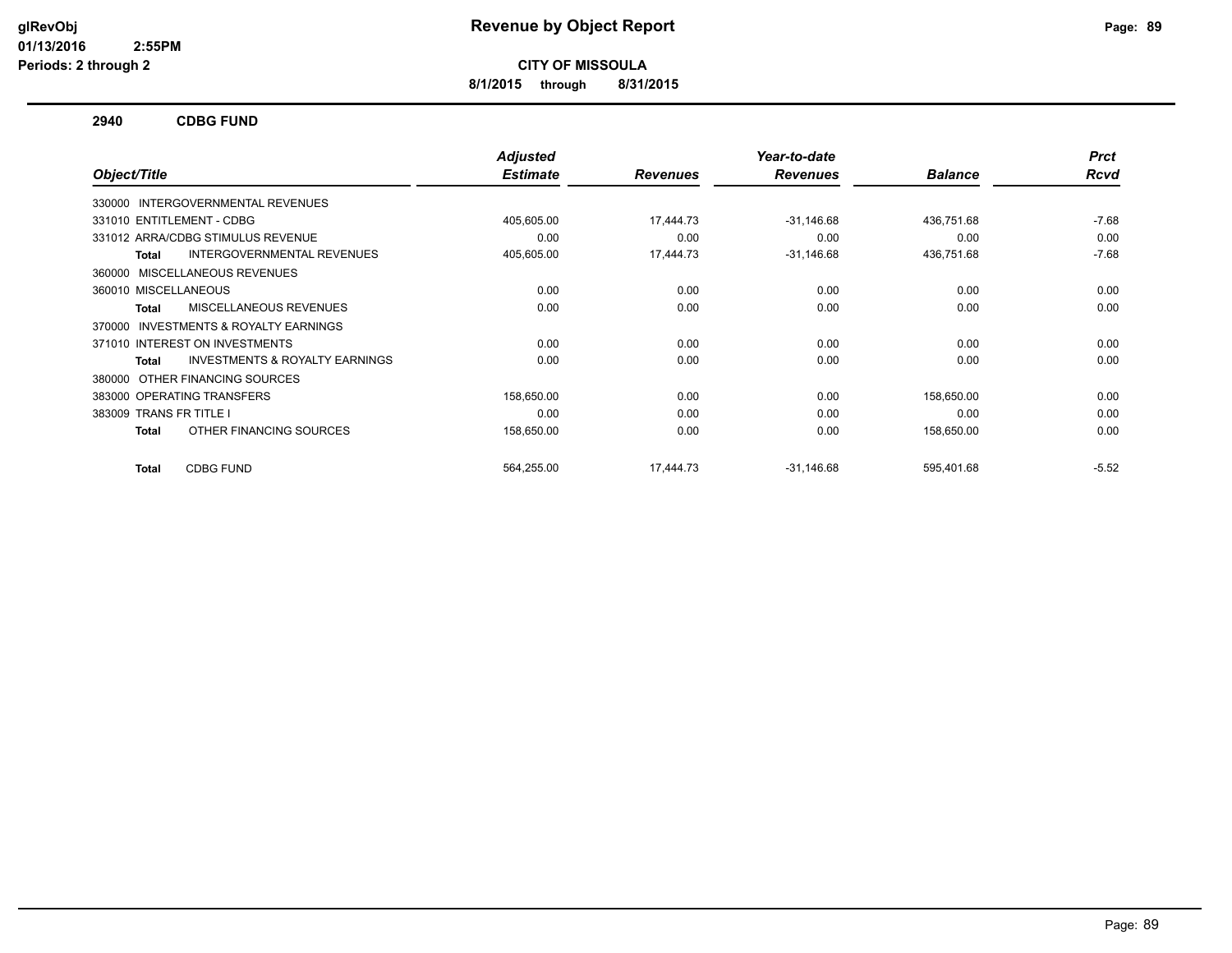**8/1/2015 through 8/31/2015**

## **2941 HOME FUND**

**2941 HOME FUND**

|                      |                                                 | <b>Adjusted</b> |                 | Year-to-date    |                | <b>Prct</b> |
|----------------------|-------------------------------------------------|-----------------|-----------------|-----------------|----------------|-------------|
| Object/Title         |                                                 | <b>Estimate</b> | <b>Revenues</b> | <b>Revenues</b> | <b>Balance</b> | <b>Rcvd</b> |
|                      | 330000 INTERGOVERNMENTAL REVENUES               |                 |                 |                 |                |             |
|                      | 330000 INTERGOVERNMENTAL REVENUES               | 57,921.00       | 0.00            | $-21,760.99$    | 79,681.99      | $-37.57$    |
|                      | 331016 HOMEWORD 1800 PHILLIPS                   | 0.00            | 0.00            | 0.00            | 0.00           | 0.00        |
| 331033 WORD          |                                                 | 0.00            | 17,631.69       | $-999.91$       | 999.91         | 0.00        |
|                      | 334145 WESTERN MT MENTAL HEALTH CTR             | 0.00            | 0.00            | 0.00            | 0.00           | 0.00        |
|                      | 334149 MISSOULA HOMEOWNERSHIP PROGRAM           | 335,666.00      | 0.00            | 0.00            | 335,666.00     | 0.00        |
|                      | 334153 FY14 DISTRICT XI HRC TBRA                | 0.00            | 0.00            | 0.00            | 0.00           | 0.00        |
| 334154 FY08 homeWORD |                                                 | 0.00            | 0.00            | 0.00            | 0.00           | 0.00        |
| 334155 FY08 NMCDC    |                                                 | 0.00            | 0.00            | 0.00            | 0.00           | 0.00        |
|                      | 334156 HOME PROGRAM INCOME                      | 0.00            | 0.00            | 0.00            | 0.00           | 0.00        |
| 334157 FY09 MHA      |                                                 | 0.00            | 0.00            | 0.00            | 0.00           | 0.00        |
| 334159 FY09 HOMEWORD |                                                 | 0.00            | 0.00            | 0.00            | 0.00           | 0.00        |
| 334160 FY09 NMCDC    |                                                 | 0.00            | 0.00            | 0.00            | 0.00           | 0.00        |
|                      | 334161 FY10 DISTRICT XI HRC                     | 0.00            | 0.00            | 0.00            | 0.00           | 0.00        |
|                      | 334163 FY10 homeWORD/SOLSTICE APT               | 0.00            | 0.00            | 0.00            | 0.00           | 0.00        |
| <b>Total</b>         | <b>INTERGOVERNMENTAL REVENUES</b>               | 393,587.00      | 17,631.69       | $-22,760.90$    | 416,347.90     | $-5.78$     |
|                      | 340000 CHARGES FOR SERVICES                     |                 |                 |                 |                |             |
| 341450               | *** Title Not Found ***                         | 0.00            | 0.00            | 0.00            | 0.00           | 0.00        |
| <b>Total</b>         | <b>CHARGES FOR SERVICES</b>                     | 0.00            | 0.00            | 0.00            | 0.00           | 0.00        |
|                      | 360000 MISCELLANEOUS REVENUES                   |                 |                 |                 |                |             |
| 360010 MISCELLANEOUS |                                                 | 0.00            | 0.00            | 0.00            | 0.00           | 0.00        |
| <b>Total</b>         | MISCELLANEOUS REVENUES                          | 0.00            | 0.00            | 0.00            | 0.00           | 0.00        |
| 370000               | <b>INVESTMENTS &amp; ROYALTY EARNINGS</b>       |                 |                 |                 |                |             |
|                      | 371020 GAIN/LOSS IN MARKET VALUE OF INVESTMENTS | 0.00            | 0.00            | 0.00            | 0.00           | 0.00        |
| <b>Total</b>         | <b>INVESTMENTS &amp; ROYALTY EARNINGS</b>       | 0.00            | 0.00            | 0.00            | 0.00           | 0.00        |
|                      |                                                 |                 |                 |                 |                |             |
| <b>Total</b>         | <b>HOME FUND</b>                                | 393,587.00      | 17,631.69       | $-22,760.90$    | 416,347.90     | $-5.78$     |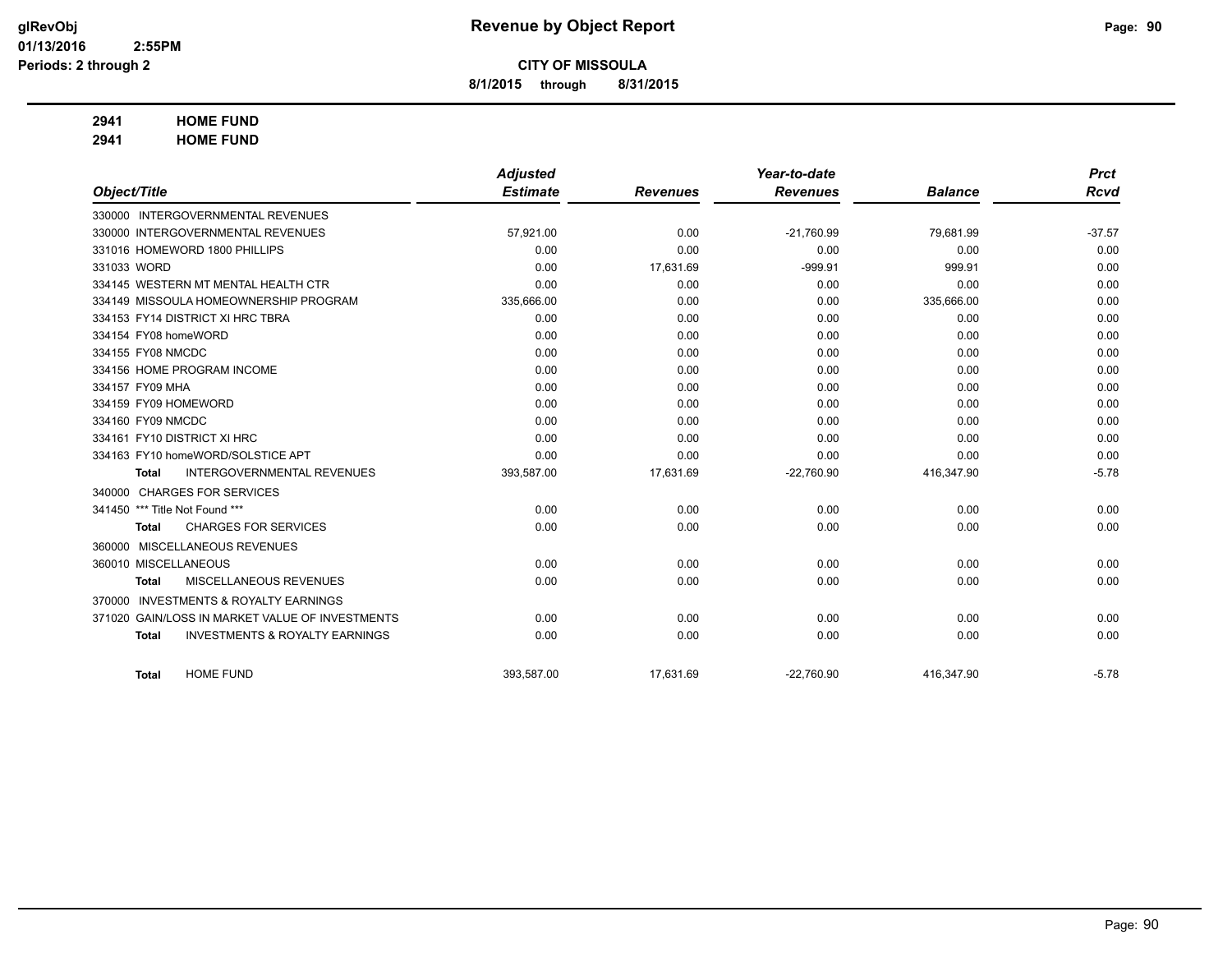## **glRevObj Revenue by Object Report Page: 91**

**CITY OF MISSOULA**

**8/1/2015 through 8/31/2015**

#### **2941 HOME FUND**

|                                                           | <b>Adjusted</b> |                 | Year-to-date    |                | <b>Prct</b> |
|-----------------------------------------------------------|-----------------|-----------------|-----------------|----------------|-------------|
| Object/Title                                              | <b>Estimate</b> | <b>Revenues</b> | <b>Revenues</b> | <b>Balance</b> | Rcvd        |
| 330000 INTERGOVERNMENTAL REVENUES                         |                 |                 |                 |                |             |
| 330000 INTERGOVERNMENTAL REVENUES                         | 57,921.00       | 0.00            | $-21,760.99$    | 79,681.99      | $-37.57$    |
| 331016 HOMEWORD 1800 PHILLIPS                             | 0.00            | 0.00            | 0.00            | 0.00           | 0.00        |
| 331033 WORD                                               | 0.00            | 17,631.69       | $-999.91$       | 999.91         | 0.00        |
| 334145 WESTERN MT MENTAL HEALTH CTR                       | 0.00            | 0.00            | 0.00            | 0.00           | 0.00        |
| 334149 MISSOULA HOMEOWNERSHIP PROGRAM                     | 335,666.00      | 0.00            | 0.00            | 335,666.00     | 0.00        |
| 334153 FY14 DISTRICT XI HRC TBRA                          | 0.00            | 0.00            | 0.00            | 0.00           | 0.00        |
| 334154 FY08 homeWORD                                      | 0.00            | 0.00            | 0.00            | 0.00           | 0.00        |
| 334155 FY08 NMCDC                                         | 0.00            | 0.00            | 0.00            | 0.00           | 0.00        |
| 334156 HOME PROGRAM INCOME                                | 0.00            | 0.00            | 0.00            | 0.00           | 0.00        |
| 334157 FY09 MHA                                           | 0.00            | 0.00            | 0.00            | 0.00           | 0.00        |
| 334159 FY09 HOMEWORD                                      | 0.00            | 0.00            | 0.00            | 0.00           | 0.00        |
| 334160 FY09 NMCDC                                         | 0.00            | 0.00            | 0.00            | 0.00           | 0.00        |
| 334161 FY10 DISTRICT XI HRC                               | 0.00            | 0.00            | 0.00            | 0.00           | 0.00        |
| 334163 FY10 homeWORD/SOLSTICE APT                         | 0.00            | 0.00            | 0.00            | 0.00           | 0.00        |
| <b>INTERGOVERNMENTAL REVENUES</b><br><b>Total</b>         | 393,587.00      | 17,631.69       | $-22,760.90$    | 416,347.90     | $-5.78$     |
| 340000 CHARGES FOR SERVICES                               |                 |                 |                 |                |             |
| 341450 *** Title Not Found ***                            | 0.00            | 0.00            | 0.00            | 0.00           | 0.00        |
| <b>CHARGES FOR SERVICES</b><br>Total                      | 0.00            | 0.00            | 0.00            | 0.00           | 0.00        |
| 360000 MISCELLANEOUS REVENUES                             |                 |                 |                 |                |             |
| 360010 MISCELLANEOUS                                      | 0.00            | 0.00            | 0.00            | 0.00           | 0.00        |
| MISCELLANEOUS REVENUES<br><b>Total</b>                    | 0.00            | 0.00            | 0.00            | 0.00           | 0.00        |
| 370000 INVESTMENTS & ROYALTY EARNINGS                     |                 |                 |                 |                |             |
| 371020 GAIN/LOSS IN MARKET VALUE OF INVESTMENT            | 0.00            | 0.00            | 0.00            | 0.00           | 0.00        |
| <b>INVESTMENTS &amp; ROYALTY EARNINGS</b><br><b>Total</b> | 0.00            | 0.00            | 0.00            | 0.00           | 0.00        |
| <b>HOME FUND</b><br>Total                                 | 393.587.00      | 17,631.69       | $-22,760.90$    | 416.347.90     | $-5.78$     |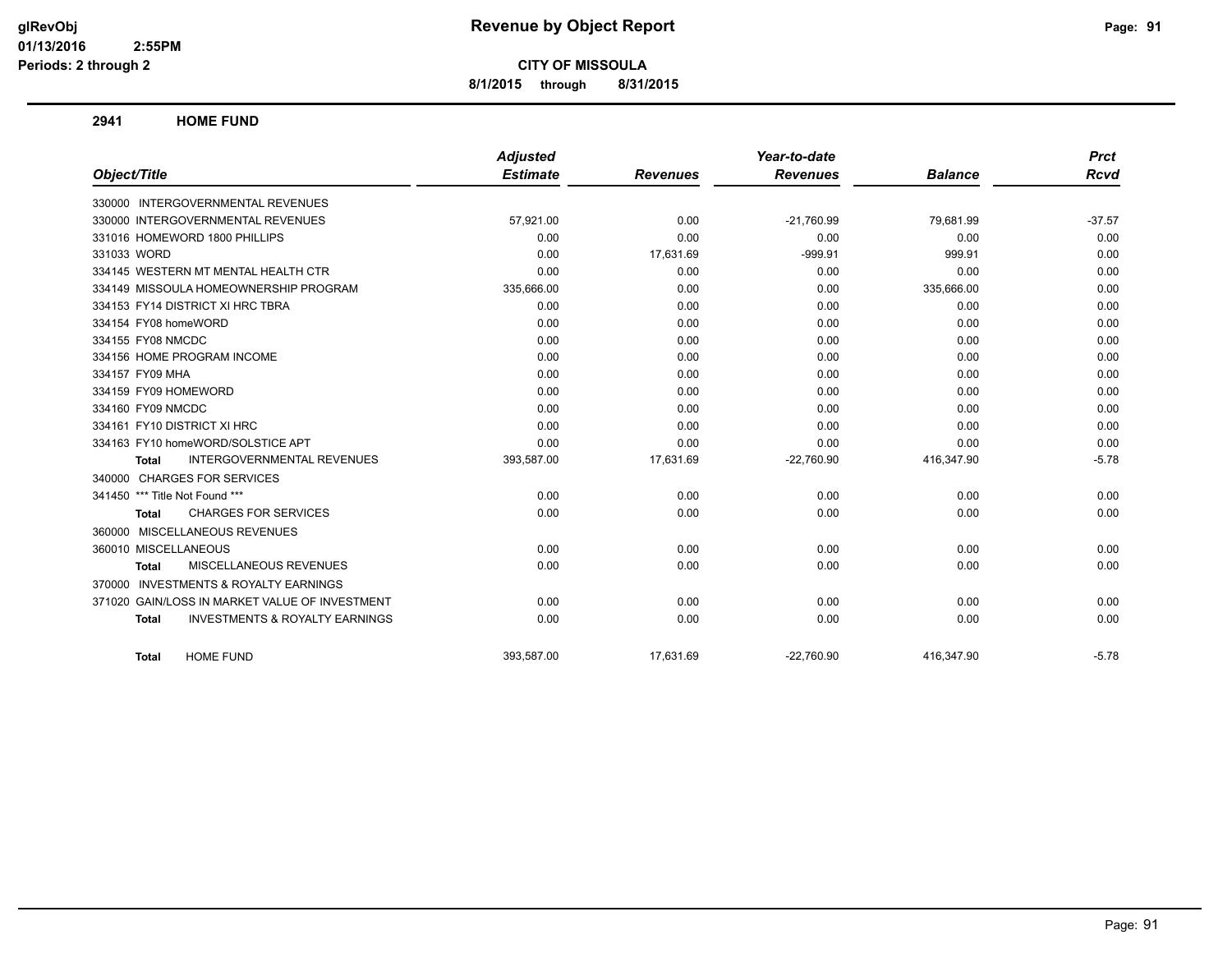**8/1/2015 through 8/31/2015**

**2942 ADDI PROGRAM**

**2942 ADDI PROGRAM**

|                                                    | <b>Adjusted</b> |                 | Year-to-date    |                | <b>Prct</b> |
|----------------------------------------------------|-----------------|-----------------|-----------------|----------------|-------------|
| Object/Title                                       | <b>Estimate</b> | <b>Revenues</b> | <b>Revenues</b> | <b>Balance</b> | <b>Rcvd</b> |
| 330000 INTERGOVERNMENTAL REVENUES                  |                 |                 |                 |                |             |
| 330000 INTERGOVERNMENTAL REVENUES                  | 0.00            | 0.00            | 0.00            | 0.00           | 0.00        |
| 334146 ADDI FUNDS-1ST TIME HOMEBUYERS              | 12.846.00       | 0.00            | 0.00            | 12.846.00      | 0.00        |
| INTERGOVERNMENTAL REVENUES<br>Total                | 12.846.00       | 0.00            | 0.00            | 12.846.00      | 0.00        |
| INVESTMENTS & ROYALTY EARNINGS<br>370000           |                 |                 |                 |                |             |
| 371010 INTEREST ON INVESTMENTS                     | 0.00            | 0.00            | 0.00            | 0.00           | 0.00        |
| 371020 GAIN/LOSS IN MARKET VALUE OF INVESTMENTS    | 0.00            | 0.00            | 0.00            | 0.00           | 0.00        |
| <b>INVESTMENTS &amp; ROYALTY EARNINGS</b><br>Total | 0.00            | 0.00            | 0.00            | 0.00           | 0.00        |
|                                                    |                 |                 |                 |                |             |
| <b>ADDI PROGRAM</b><br><b>Total</b>                | 12.846.00       | 0.00            | 0.00            | 12.846.00      | 0.00        |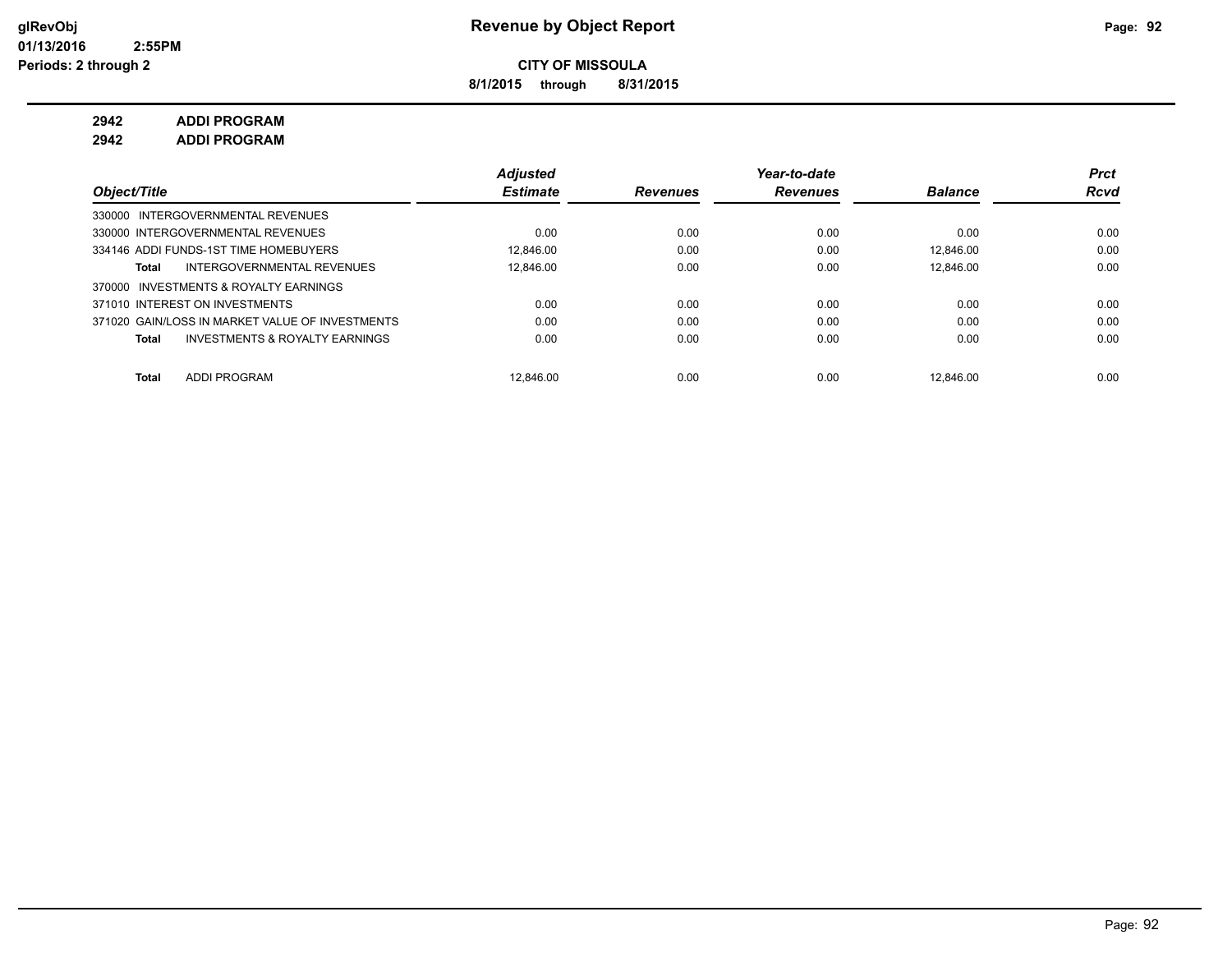**8/1/2015 through 8/31/2015**

#### **2942 ADDI PROGRAM**

|                                                | <b>Adjusted</b> |                 | Year-to-date    |                | <b>Prct</b> |
|------------------------------------------------|-----------------|-----------------|-----------------|----------------|-------------|
| Object/Title                                   | <b>Estimate</b> | <b>Revenues</b> | <b>Revenues</b> | <b>Balance</b> | <b>Rcvd</b> |
| 330000 INTERGOVERNMENTAL REVENUES              |                 |                 |                 |                |             |
| 330000 INTERGOVERNMENTAL REVENUES              | 0.00            | 0.00            | 0.00            | 0.00           | 0.00        |
| 334146 ADDI FUNDS-1ST TIME HOMEBUYERS          | 12.846.00       | 0.00            | 0.00            | 12.846.00      | 0.00        |
| INTERGOVERNMENTAL REVENUES<br>Total            | 12.846.00       | 0.00            | 0.00            | 12.846.00      | 0.00        |
| 370000 INVESTMENTS & ROYALTY EARNINGS          |                 |                 |                 |                |             |
| 371010 INTEREST ON INVESTMENTS                 | 0.00            | 0.00            | 0.00            | 0.00           | 0.00        |
| 371020 GAIN/LOSS IN MARKET VALUE OF INVESTMENT | 0.00            | 0.00            | 0.00            | 0.00           | 0.00        |
| INVESTMENTS & ROYALTY EARNINGS<br>Total        | 0.00            | 0.00            | 0.00            | 0.00           | 0.00        |
| <b>ADDI PROGRAM</b><br><b>Total</b>            | 12.846.00       | 0.00            | 0.00            | 12.846.00      | 0.00        |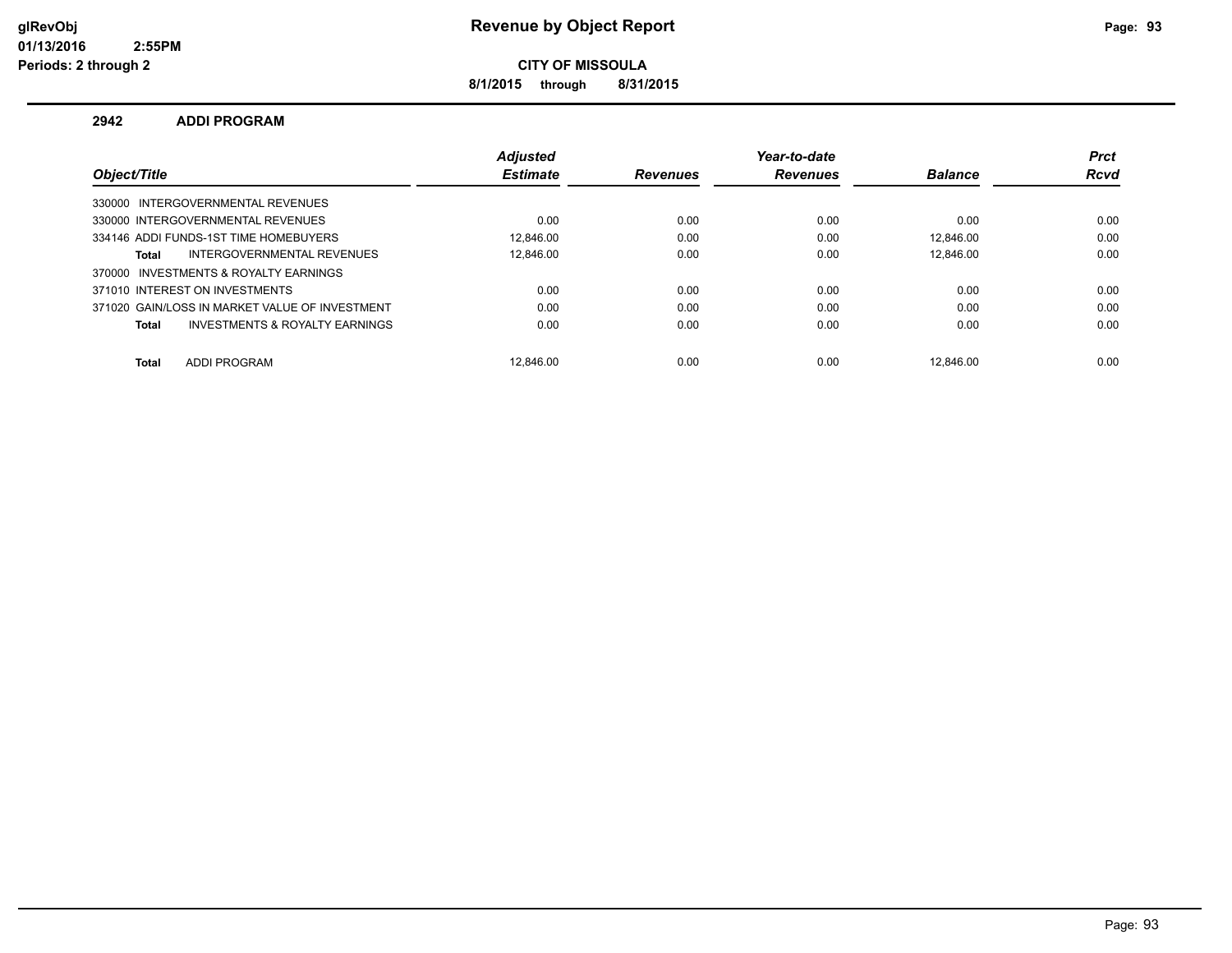**8/1/2015 through 8/31/2015**

#### **2943 CITY HOME PROGRAM INCOME**

#### **2943 CITY HOME PROGRAM INCOME**

|                                         | <b>Adjusted</b> |                 | Year-to-date    |                | <b>Prct</b> |
|-----------------------------------------|-----------------|-----------------|-----------------|----------------|-------------|
| Object/Title                            | <b>Estimate</b> | <b>Revenues</b> | <b>Revenues</b> | <b>Balance</b> | <b>Rcvd</b> |
| 330000 INTERGOVERNMENTAL REVENUES       |                 |                 |                 |                |             |
| 334156 *** Title Not Found ***          | 31,500.00       | 0.00            | 0.00            | 31,500.00      | 0.00        |
| INTERGOVERNMENTAL REVENUES<br>Total     | 31,500.00       | 0.00            | 0.00            | 31,500.00      | 0.00        |
| 360000 MISCELLANEOUS REVENUES           |                 |                 |                 |                |             |
| 360005 LOAN REPAYMENTS                  | 0.00            | 0.00            | 0.00            | 0.00           | 0.00        |
| 360010 MISCELLANEOUS                    | 0.00            | 66.67           | 66.67           | $-66.67$       | 0.00        |
| MISCELLANEOUS REVENUES<br>Total         | 0.00            | 66.67           | 66.67           | $-66.67$       | 0.00        |
| 380000 OTHER FINANCING SOURCES          |                 |                 |                 |                |             |
| 383000 OPERATING TRANSFERS              | 0.00            | 66.67           | 66.67           | $-66.67$       | 0.00        |
| OTHER FINANCING SOURCES<br><b>Total</b> | 0.00            | 66.67           | 66.67           | $-66.67$       | 0.00        |
| CITY HOME PROGRAM INCOME<br>Total       | 31.500.00       | 133.34          | 133.34          | 31.366.66      | 0.42        |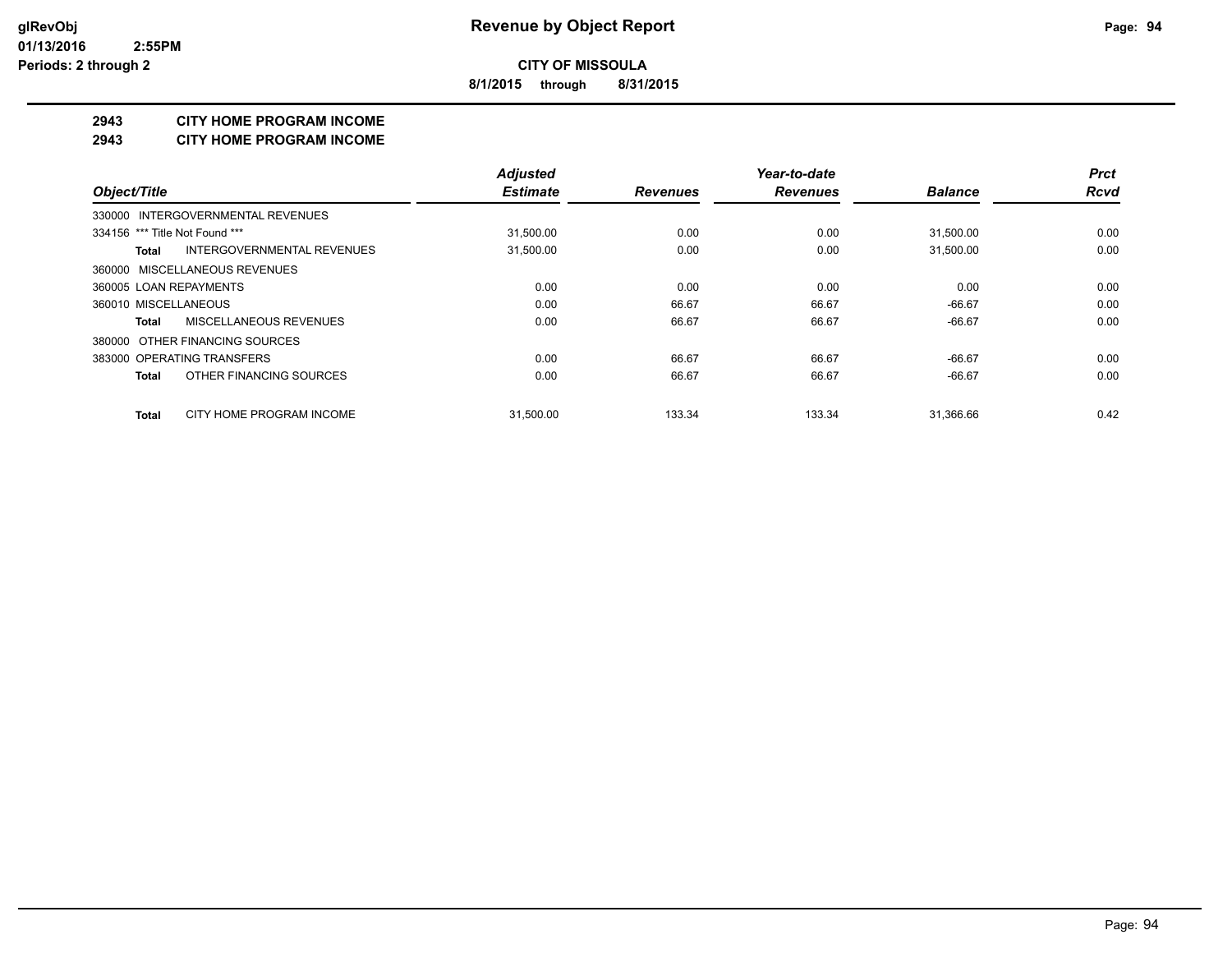**8/1/2015 through 8/31/2015**

## **2943 CITY HOME PROGRAM INCOME**

|                                          | <b>Adjusted</b><br><b>Estimate</b> |                 | Year-to-date    | <b>Balance</b> | <b>Prct</b><br><b>Rcvd</b> |
|------------------------------------------|------------------------------------|-----------------|-----------------|----------------|----------------------------|
| Object/Title                             |                                    | <b>Revenues</b> | <b>Revenues</b> |                |                            |
| 330000 INTERGOVERNMENTAL REVENUES        |                                    |                 |                 |                |                            |
| 334156 *** Title Not Found ***           | 31,500.00                          | 0.00            | 0.00            | 31,500.00      | 0.00                       |
| INTERGOVERNMENTAL REVENUES<br>Total      | 31,500.00                          | 0.00            | 0.00            | 31,500.00      | 0.00                       |
| 360000 MISCELLANEOUS REVENUES            |                                    |                 |                 |                |                            |
| 360005 LOAN REPAYMENTS                   | 0.00                               | 0.00            | 0.00            | 0.00           | 0.00                       |
| 360010 MISCELLANEOUS                     | 0.00                               | 66.67           | 66.67           | $-66.67$       | 0.00                       |
| MISCELLANEOUS REVENUES<br>Total          | 0.00                               | 66.67           | 66.67           | $-66.67$       | 0.00                       |
| 380000 OTHER FINANCING SOURCES           |                                    |                 |                 |                |                            |
| 383000 OPERATING TRANSFERS               | 0.00                               | 66.67           | 66.67           | $-66.67$       | 0.00                       |
| OTHER FINANCING SOURCES<br>Total         | 0.00                               | 66.67           | 66.67           | $-66.67$       | 0.00                       |
| CITY HOME PROGRAM INCOME<br><b>Total</b> | 31.500.00                          | 133.34          | 133.34          | 31.366.66      | 0.42                       |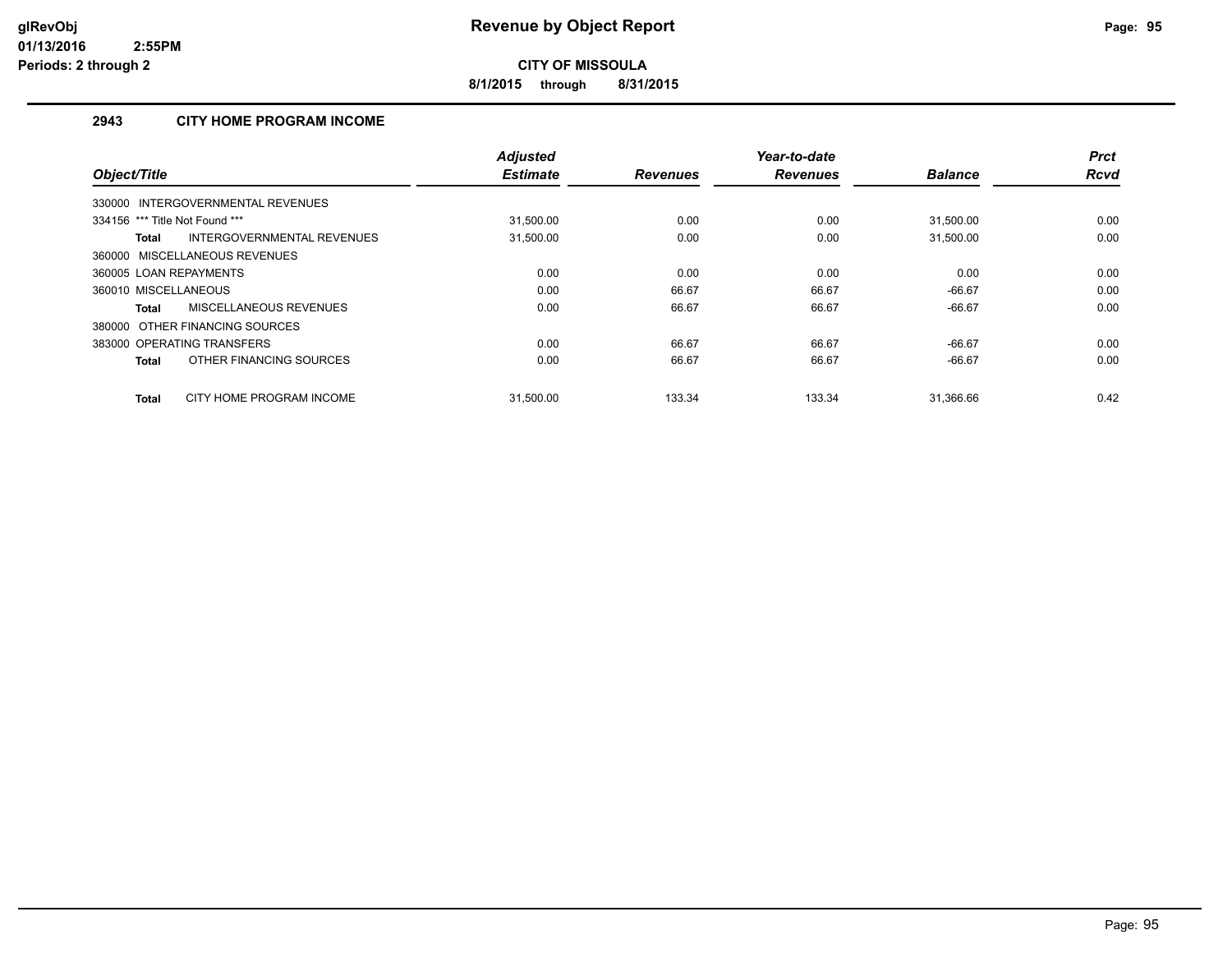**8/1/2015 through 8/31/2015**

# **2944 NEIGHBORHOOD STABILIZATION PROGRAM**

## **2944 NEIGHBORHOOD STABILIZATION PROGRAM**

|                                                    | <b>Adjusted</b> |                 | Year-to-date    |                | Prct |
|----------------------------------------------------|-----------------|-----------------|-----------------|----------------|------|
| Object/Title                                       | <b>Estimate</b> | <b>Revenues</b> | <b>Revenues</b> | <b>Balance</b> | Rcvd |
| 330000 INTERGOVERNMENTAL REVENUES                  |                 |                 |                 |                |      |
| 331011 NSP GRANT/SILVERTIP PROJECT                 | 0.00            | 0.00            | 0.00            | 0.00           | 0.00 |
| 331017 HUD 6.7M/SILVERTIP APTS                     | 0.00            | 0.00            | 0.00            | 0.00           | 0.00 |
| 331018 MHA 1M/SILVERTIP APTS                       | 0.00            | 0.00            | 0.00            | 0.00           | 0.00 |
| INTERGOVERNMENTAL REVENUES<br>Total                | 0.00            | 0.00            | 0.00            | 0.00           | 0.00 |
|                                                    |                 |                 |                 |                |      |
| NEIGHBORHOOD STABILIZATION PROGRAM<br><b>Total</b> | 0.00            | 0.00            | 0.00            | 0.00           | 0.00 |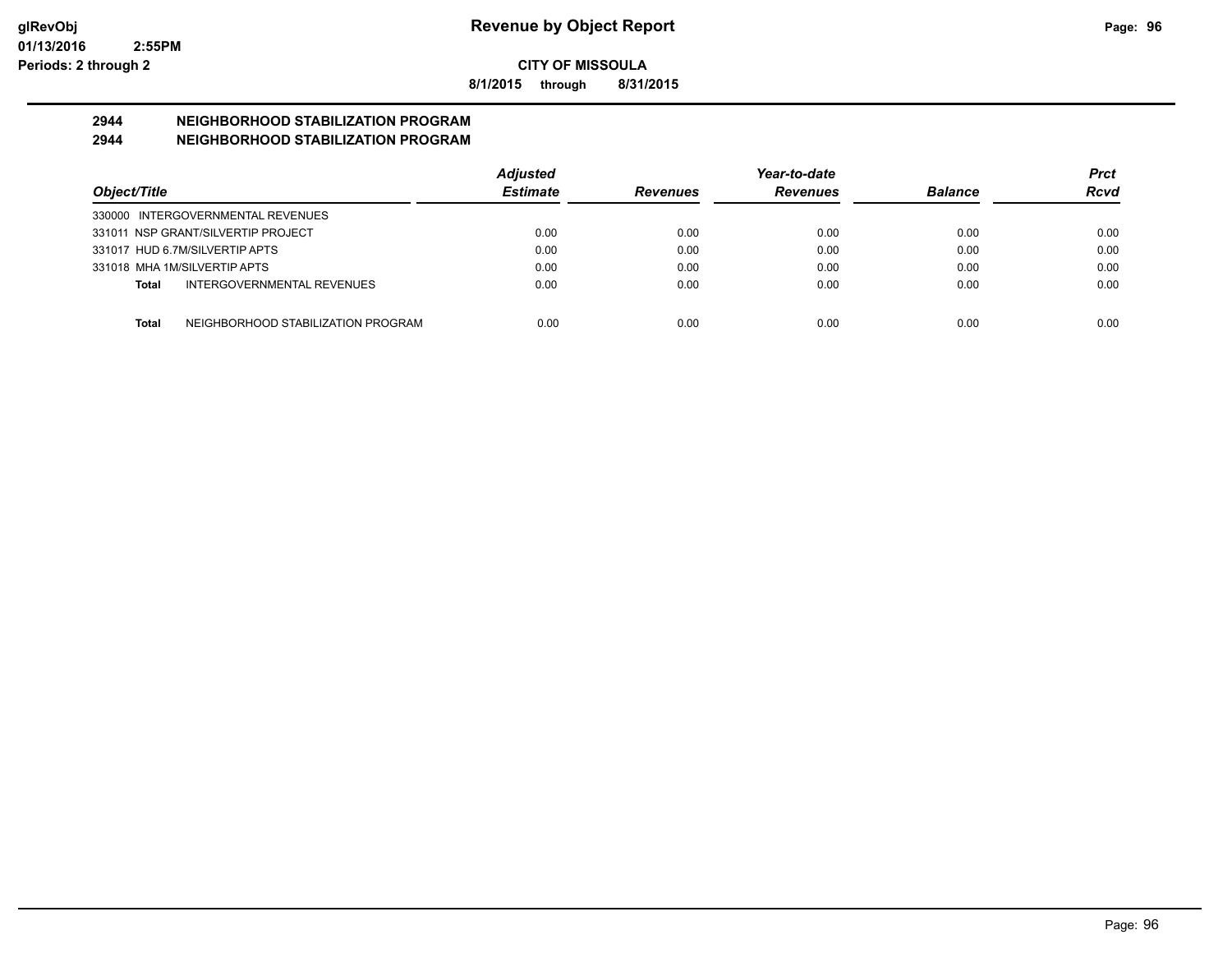**8/1/2015 through 8/31/2015**

#### **2944 NEIGHBORHOOD STABILIZATION PROGRAM**

| Object/Title |                                    | <b>Adiusted</b><br><b>Estimate</b> | <b>Revenues</b> | Year-to-date<br><b>Revenues</b> | <b>Balance</b> | Prct<br><b>Rcvd</b> |
|--------------|------------------------------------|------------------------------------|-----------------|---------------------------------|----------------|---------------------|
|              | 330000 INTERGOVERNMENTAL REVENUES  |                                    |                 |                                 |                |                     |
|              | 331011 NSP GRANT/SILVERTIP PROJECT | 0.00                               | 0.00            | 0.00                            | 0.00           | 0.00                |
|              | 331017 HUD 6.7M/SILVERTIP APTS     | 0.00                               | 0.00            | 0.00                            | 0.00           | 0.00                |
|              | 331018 MHA 1M/SILVERTIP APTS       | 0.00                               | 0.00            | 0.00                            | 0.00           | 0.00                |
| Total        | INTERGOVERNMENTAL REVENUES         | 0.00                               | 0.00            | 0.00                            | 0.00           | 0.00                |
| Total        | NEIGHBORHOOD STABILIZATION PROGRAN | 0.00                               | 0.00            | 0.00                            | 0.00           | 0.00                |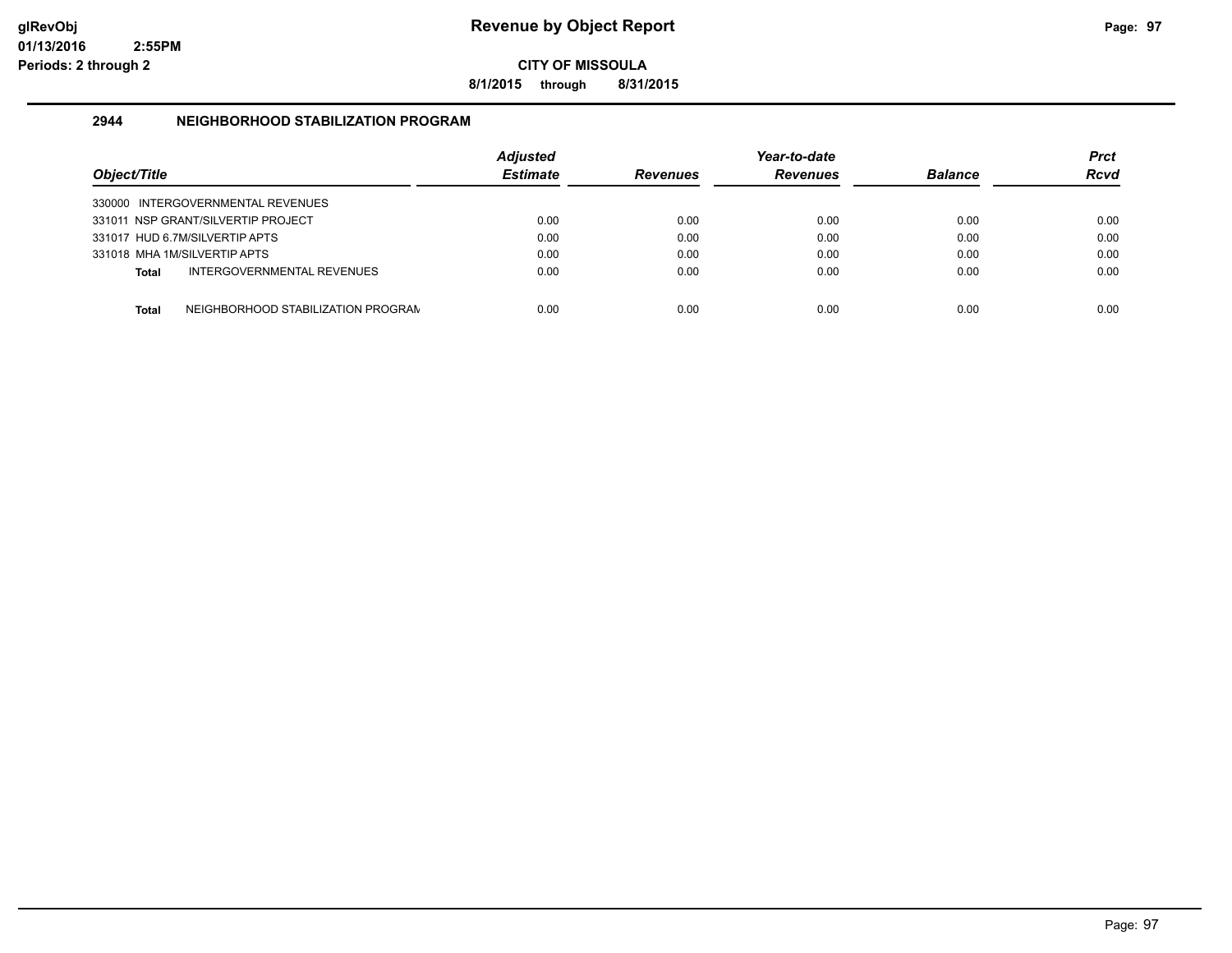**8/1/2015 through 8/31/2015**

**2955 TRANSPORTATION**

|                                                     | <b>Adjusted</b> |                 | Year-to-date    |                | <b>Prct</b> |
|-----------------------------------------------------|-----------------|-----------------|-----------------|----------------|-------------|
| Object/Title                                        | <b>Estimate</b> | <b>Revenues</b> | <b>Revenues</b> | <b>Balance</b> | Rcvd        |
| 330000 INTERGOVERNMENTAL REVENUES                   |                 |                 |                 |                |             |
| 330000 INTERGOVERNMENTAL REVENUES                   | 0.00            | 0.00            | 0.00            | 0.00           | 0.00        |
| 330005 MUTD GRANT ADMIN FEE                         | 0.00            | 0.00            | 0.00            | 0.00           | 0.00        |
| 331054 FHWA PL GRANT                                | 650,194.00      | 82,651.71       | 0.00            | 650,194.00     | 0.00        |
| 331055 FTA GRANT                                    | 164,937.00      | 29,593.00       | 0.00            | 164.937.00     | 0.00        |
| 331056 MDT FEDERAL CMAO                             | 285,698.00      | 1,000.00        | $-56,520.76$    | 342,218.76     | $-19.78$    |
| 336023 STATE CONTRIB. - PERS                        | 0.00            | 34.82           | 63.86           | $-63.86$       | 0.00        |
| 336030 COUNTY CONTRIBUTION                          | 9.900.00        | 0.00            | 0.00            | 9,900.00       | 0.00        |
| <b>INTERGOVERNMENTAL REVENUES</b><br>Total          | 1,110,729.00    | 113,279.53      | $-56,456.90$    | 1,167,185.90   | $-5.08$     |
| 360000 MISCELLANEOUS REVENUES                       |                 |                 |                 |                |             |
| 362000 OTHER MISCELLANEOUS REVENUE                  | 10,000.00       | 0.00            | 0.00            | 10,000.00      | 0.00        |
| 362007 *** Title Not Found ***                      | 0.00            | 420.00          | 420.00          | $-420.00$      | 0.00        |
| 365016 LOCAL MATCH MDT                              | 30,000.00       | 2,870.87        | 3,170.87        | 26,829.13      | 10.57       |
| MISCELLANEOUS REVENUES<br>Total                     | 40,000.00       | 3,290.87        | 3,590.87        | 36,409.13      | 8.98        |
| <b>INVESTMENTS &amp; ROYALTY EARNINGS</b><br>370000 |                 |                 |                 |                |             |
| 371010 INTEREST ON INVESTMENTS                      | 0.00            | 0.00            | 0.00            | 0.00           | 0.00        |
| <b>INVESTMENTS &amp; ROYALTY EARNINGS</b><br>Total  | 0.00            | 0.00            | 0.00            | 0.00           | 0.00        |
| OTHER FINANCING SOURCES<br>380000                   |                 |                 |                 |                |             |
| 383000 OPERATING TRANSFERS                          | 9.900.00        | 0.00            | 0.00            | 9.900.00       | 0.00        |
| 383029 TRANS FR GENERAL                             | 82,086.00       | 0.00            | 0.00            | 82,086.00      | 0.00        |
| OTHER FINANCING SOURCES<br>Total                    | 91,986.00       | 0.00            | 0.00            | 91,986.00      | 0.00        |
| <b>TRANSPORTATION</b><br>Total                      | 1,242,715.00    | 116,570.40      | $-52,866.03$    | 1,295,581.03   | $-4.25$     |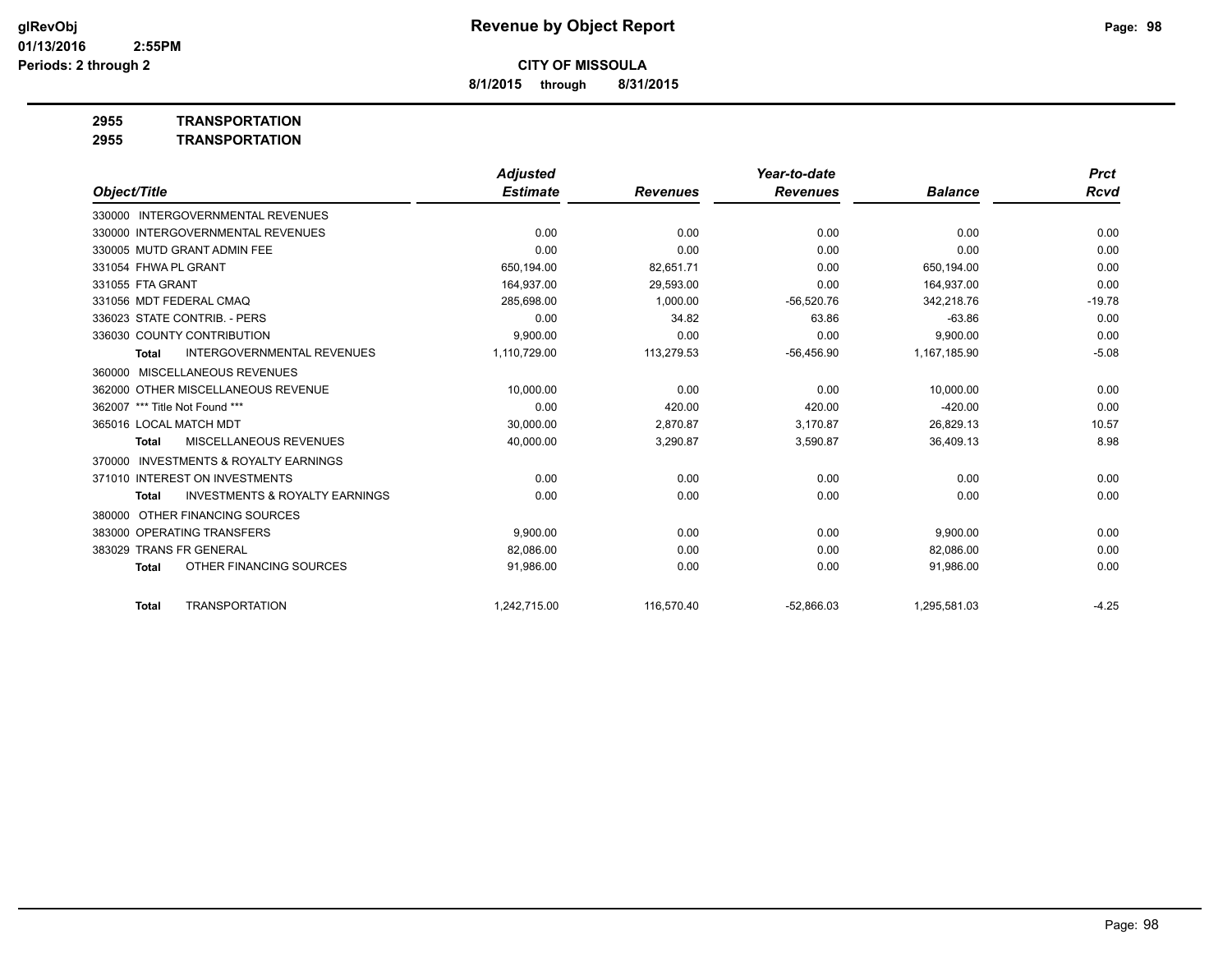**8/1/2015 through 8/31/2015**

#### **2955 TRANSPORTATION**

|                                                           | <b>Adjusted</b> |                 | Year-to-date    |                | <b>Prct</b> |
|-----------------------------------------------------------|-----------------|-----------------|-----------------|----------------|-------------|
| Object/Title                                              | <b>Estimate</b> | <b>Revenues</b> | <b>Revenues</b> | <b>Balance</b> | Rcvd        |
| 330000 INTERGOVERNMENTAL REVENUES                         |                 |                 |                 |                |             |
| 330000 INTERGOVERNMENTAL REVENUES                         | 0.00            | 0.00            | 0.00            | 0.00           | 0.00        |
| 330005 MUTD GRANT ADMIN FEE                               | 0.00            | 0.00            | 0.00            | 0.00           | 0.00        |
| 331054 FHWA PL GRANT                                      | 650,194.00      | 82,651.71       | 0.00            | 650,194.00     | 0.00        |
| 331055 FTA GRANT                                          | 164,937.00      | 29,593.00       | 0.00            | 164,937.00     | 0.00        |
| 331056 MDT FEDERAL CMAQ                                   | 285,698.00      | 1,000.00        | $-56,520.76$    | 342,218.76     | $-19.78$    |
| 336023 STATE CONTRIB. - PERS                              | 0.00            | 34.82           | 63.86           | $-63.86$       | 0.00        |
| 336030 COUNTY CONTRIBUTION                                | 9,900.00        | 0.00            | 0.00            | 9,900.00       | 0.00        |
| <b>INTERGOVERNMENTAL REVENUES</b><br><b>Total</b>         | 1,110,729.00    | 113,279.53      | $-56,456.90$    | 1,167,185.90   | $-5.08$     |
| MISCELLANEOUS REVENUES<br>360000                          |                 |                 |                 |                |             |
| 362000 OTHER MISCELLANEOUS REVENUE                        | 10,000.00       | 0.00            | 0.00            | 10,000.00      | 0.00        |
| 362007 *** Title Not Found ***                            | 0.00            | 420.00          | 420.00          | $-420.00$      | 0.00        |
| 365016 LOCAL MATCH MDT                                    | 30,000.00       | 2,870.87        | 3,170.87        | 26,829.13      | 10.57       |
| MISCELLANEOUS REVENUES<br><b>Total</b>                    | 40,000.00       | 3,290.87        | 3,590.87        | 36,409.13      | 8.98        |
| <b>INVESTMENTS &amp; ROYALTY EARNINGS</b><br>370000       |                 |                 |                 |                |             |
| 371010 INTEREST ON INVESTMENTS                            | 0.00            | 0.00            | 0.00            | 0.00           | 0.00        |
| <b>INVESTMENTS &amp; ROYALTY EARNINGS</b><br><b>Total</b> | 0.00            | 0.00            | 0.00            | 0.00           | 0.00        |
| OTHER FINANCING SOURCES<br>380000                         |                 |                 |                 |                |             |
| 383000 OPERATING TRANSFERS                                | 9,900.00        | 0.00            | 0.00            | 9,900.00       | 0.00        |
| 383029 TRANS FR GENERAL                                   | 82,086.00       | 0.00            | 0.00            | 82,086.00      | 0.00        |
| OTHER FINANCING SOURCES<br><b>Total</b>                   | 91,986.00       | 0.00            | 0.00            | 91,986.00      | 0.00        |
| <b>TRANSPORTATION</b><br>Total                            | 1.242.715.00    | 116.570.40      | $-52.866.03$    | 1.295.581.03   | $-4.25$     |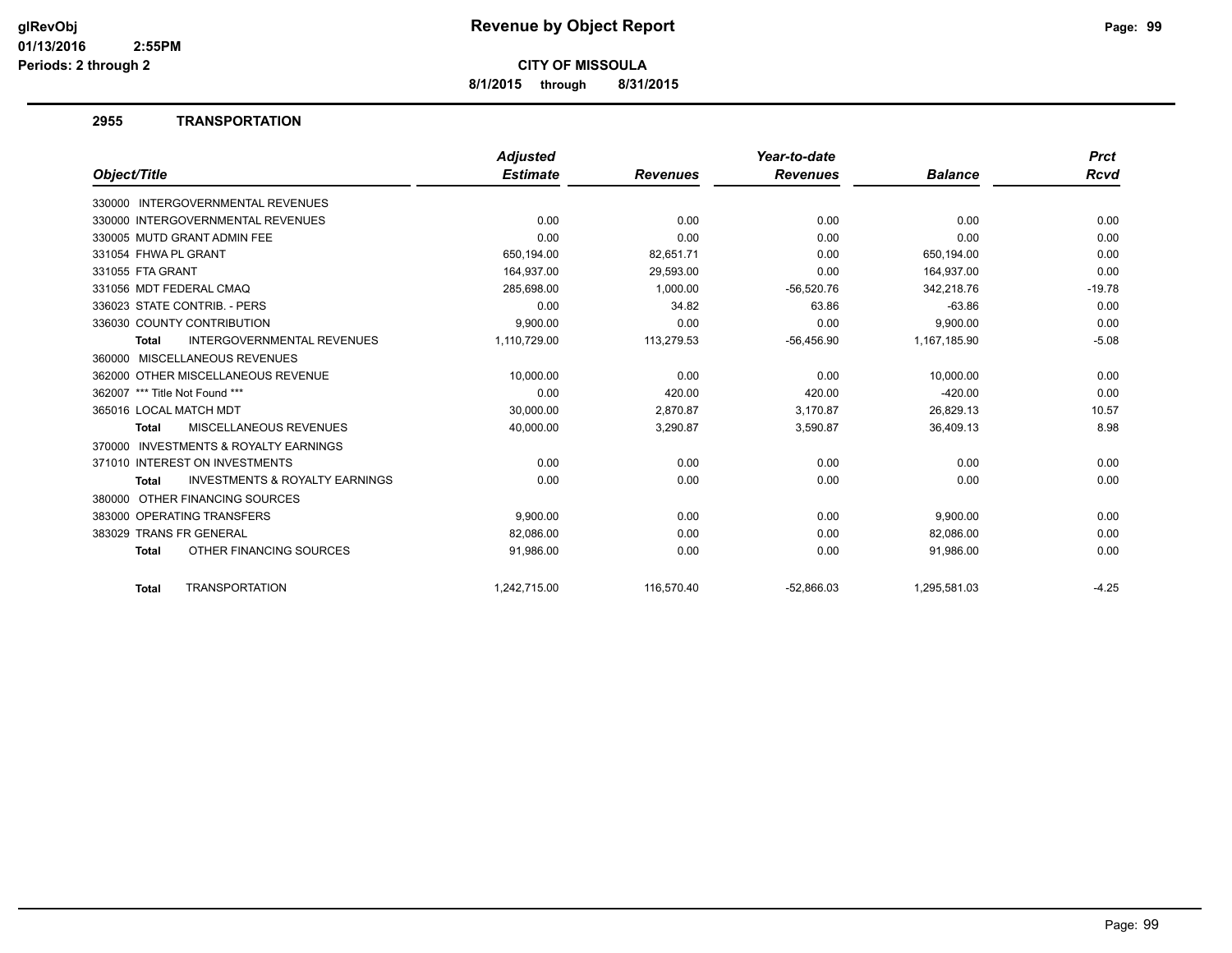**8/1/2015 through 8/31/2015**

**2987 FEDERAL TRANSPORTATION FUND**

|                                                           | <b>Adjusted</b> |                 | Year-to-date    |                | <b>Prct</b> |
|-----------------------------------------------------------|-----------------|-----------------|-----------------|----------------|-------------|
| Object/Title                                              | <b>Estimate</b> | <b>Revenues</b> | <b>Revenues</b> | <b>Balance</b> | Rcvd        |
| 310000 TAXES/ASSESSMENTS                                  |                 |                 |                 |                |             |
| 311011 TAX INCREMENT                                      | 0.00            | 0.00            | 0.00            | 0.00           | 0.00        |
| TAXES/ASSESSMENTS<br>Total                                | 0.00            | 0.00            | 0.00            | 0.00           | 0.00        |
| 330000 INTERGOVERNMENTAL REVENUES                         |                 |                 |                 |                |             |
| 331050 ISTEA/CTEP GRANT                                   | 0.00            | 0.00            | 0.00            | 0.00           | 0.00        |
| 331051 ISTEA/CTEP-HIGGINS HILL/BECKWITH                   | 0.00            | 0.00            | 0.00            | 0.00           | 0.00        |
| 331052 MDT CMAQ STRIPING GRANT                            | 0.00            | 0.00            | 0.00            | 0.00           | 0.00        |
| 331053 CTEP PLAYFAIR                                      | 0.00            | 0.00            | $-16,579.25$    | 16,579.25      | 0.00        |
| 331153 RUSSELL S 3RD IMPROVEMENTS                         | 0.00            | 0.00            | 0.00            | 0.00           | 0.00        |
| 331154 CTEP-MILWAUKEE RR TRAIL                            | 0.00            | 0.00            | 0.00            | 0.00           | 0.00        |
| 331155 CTEP/GRANT CREEK TRAIL BCN                         | 0.00            | 124,349.01      | $-39,721.52$    | 39,721.52      | 0.00        |
| 331156 CTEP GRANT - S HILLS TRAILS SYSTEM                 | 375,500.00      | 0.00            | 0.00            | 375,500.00     | 0.00        |
| 331159 CTEP-U OF M CROSSWALK PROJECT                      | 0.00            | 0.00            | 0.00            | 0.00           | 0.00        |
| 331161 CTEP-LOLO ST/BRIDGE TO DUNCAN S/C                  | 0.00            | 0.00            | 0.00            | 0.00           | 0.00        |
| 331180 LIBRARY LITERACY GRANT                             | 0.00            | 0.00            | 0.00            | 0.00           | 0.00        |
| 331181 CTEP/CMAQ MADISON ST TO U CONNECTOR                | 0.00            | 0.00            | 0.00            | 0.00           | 0.00        |
| 334045 MONTANA DEPARTMENT TRANSPORTATION                  | 0.00            | 0.00            | 0.00            | 0.00           | 0.00        |
| 336023 STATE CONTRIB. - PERS                              | 0.00            | 0.00            | 0.48            | $-0.48$        | 0.00        |
| INTERGOVERNMENTAL REVENUES<br>Total                       | 375,500.00      | 124,349.01      | $-56,300.29$    | 431,800.29     | $-14.99$    |
| 340000 CHARGES FOR SERVICES                               |                 |                 |                 |                |             |
| 343011 STREET AND ROADWAY REPAIR CHARGES                  | 0.00            | 0.00            | 0.00            | 0.00           | 0.00        |
| <b>CHARGES FOR SERVICES</b><br><b>Total</b>               | 0.00            | 0.00            | 0.00            | 0.00           | 0.00        |
| 360000 MISCELLANEOUS REVENUES                             |                 |                 |                 |                |             |
| 360010 MISCELLANEOUS                                      | 0.00            | 0.00            | 0.00            | 0.00           | 0.00        |
| 363020 PROPERTY ASSESSMENTS                               | 0.00            | 0.00            | 0.00            | 0.00           | 0.00        |
| 365000 DONATIONS                                          | 386,689.00      | 0.00            | 0.00            | 386,689.00     | 0.00        |
| 365004 GRANT CR TRAIL ASSN DONATION                       | 0.00            | 0.00            | 0.00            | 0.00           | 0.00        |
| MISCELLANEOUS REVENUES<br><b>Total</b>                    | 386,689.00      | 0.00            | 0.00            | 386,689.00     | 0.00        |
| 370000 INVESTMENTS & ROYALTY EARNINGS                     |                 |                 |                 |                |             |
| 371010 INTEREST ON INVESTMENTS                            | 0.00            | 0.00            | 0.00            | 0.00           | 0.00        |
| 371020 GAIN/LOSS IN MARKET VALUE OF INVESTMENTS           | 0.00            | 0.00            | 0.00            | 0.00           | 0.00        |
| <b>INVESTMENTS &amp; ROYALTY EARNINGS</b><br><b>Total</b> | 0.00            | 0.00            | 0.00            | 0.00           | 0.00        |
| 380000 OTHER FINANCING SOURCES                            |                 |                 |                 |                |             |
| 381009 TRANSFERS IN-OPEN SPACE BOND                       | 0.00            | 0.00            | 0.00            | 0.00           | 0.00        |
| 381010 BOND PROCEEDS                                      | 0.00            | 0.00            | 0.00            | 0.00           | 0.00        |
| 381011 OPEN SPACE REVENUE                                 | 0.00            | 0.00            | 0.00            | 0.00           | 0.00        |
| 383000 OPERATING TRANSFERS                                | 0.00            | 0.00            | 0.00            | 0.00           | 0.00        |
| 383002 TRANS FR GAS TAX                                   | 0.00            | 0.00            | 0.00            | 0.00           | 0.00        |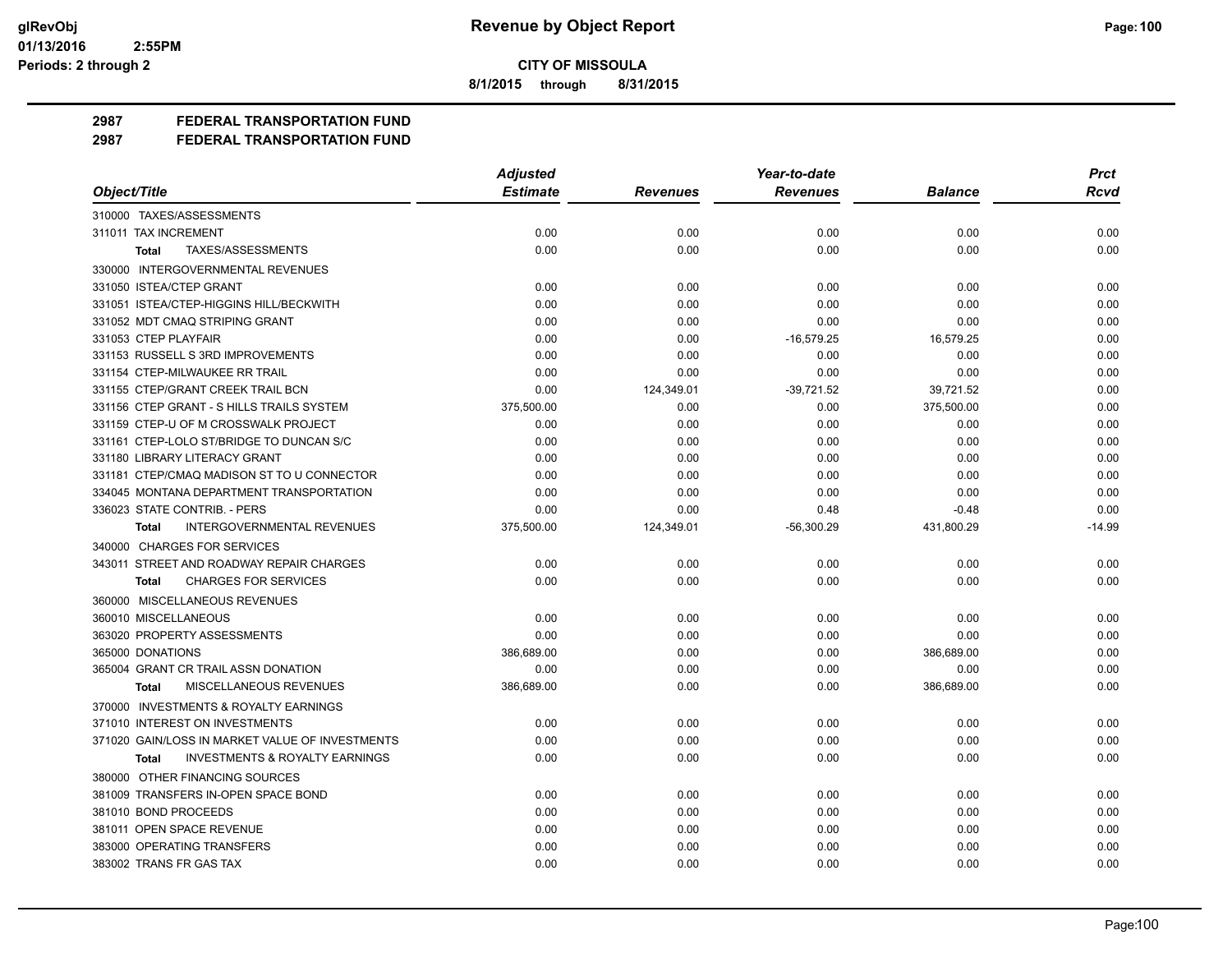**8/1/2015 through 8/31/2015**

## **2987 FEDERAL TRANSPORTATION FUND**

|                                      | <b>Adjusted</b> |                 | Year-to-date    |                | Prct        |
|--------------------------------------|-----------------|-----------------|-----------------|----------------|-------------|
| Object/Title                         | <b>Estimate</b> | <b>Revenues</b> | <b>Revenues</b> | <b>Balance</b> | <b>Rcvd</b> |
| 383010 TRANS FR CIP                  | 0.00            | 0.00            | 0.00            | 0.00           | 0.00        |
| 383014 TRANS FR MRA                  | 0.00            | 0.00            | 0.00            | 0.00           | 0.00        |
| 383021 TRANS FR P&R TRAILS DEVLP     | 0.00            | 0.00            | 0.00            | 0.00           | 0.00        |
| 383043 TRANSFERS FROM IMPACT FEES    | 0.00            | 0.00            | 0.00            | 0.00           | 0.00        |
| OTHER FINANCING SOURCES<br>Total     | 0.00            | 0.00            | 0.00            | 0.00           | 0.00        |
| FEDERAL TRANSPORTATION FUND<br>Total | 762.189.00      | 124.349.01      | $-56.300.29$    | 818.489.29     | $-7.39$     |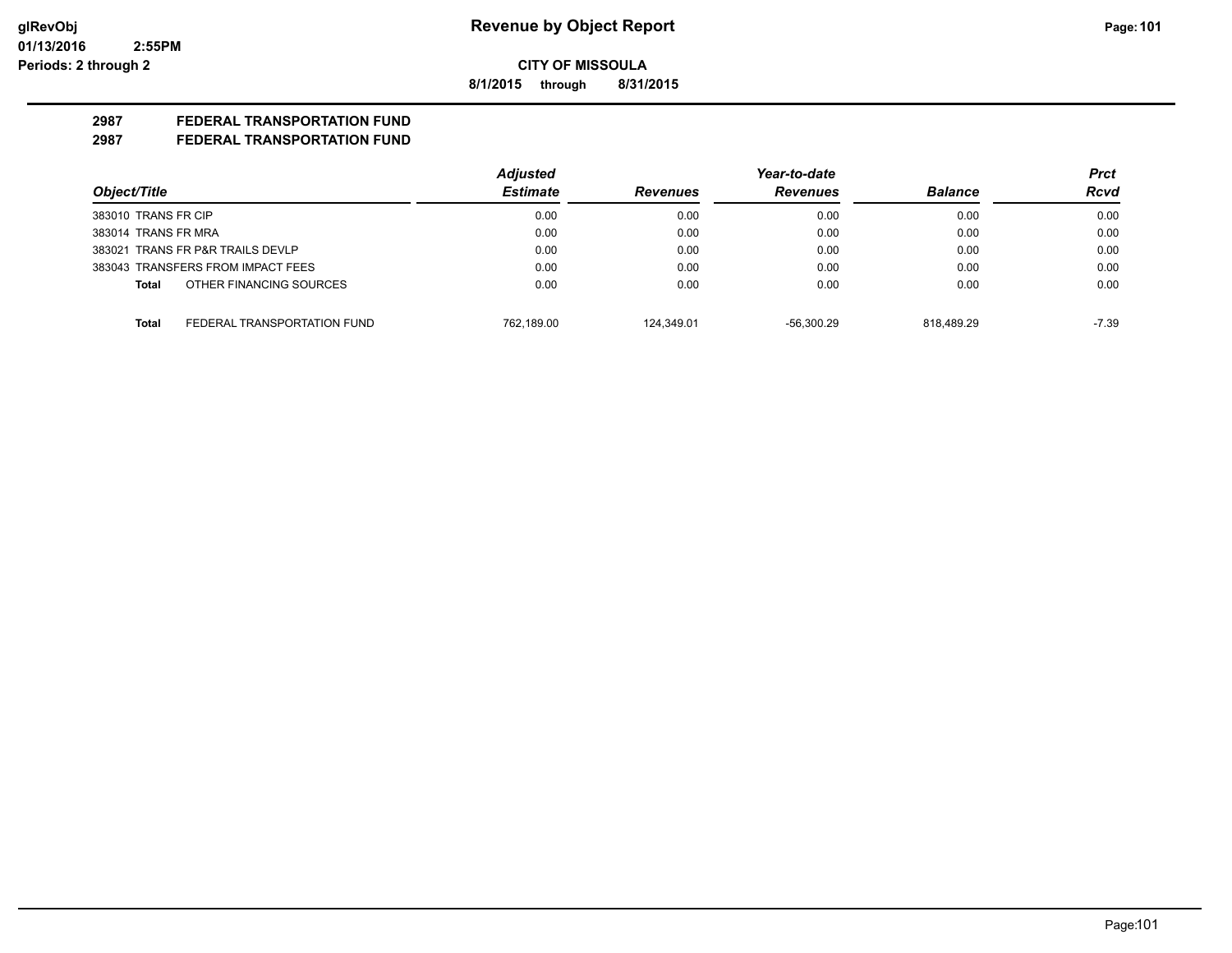**8/1/2015 through 8/31/2015**

|                                                           | <b>Adjusted</b> |                 | Year-to-date    |            | <b>Prct</b> |
|-----------------------------------------------------------|-----------------|-----------------|-----------------|------------|-------------|
| Object/Title                                              | <b>Estimate</b> | <b>Revenues</b> | <b>Revenues</b> | Balance    | Rcvd        |
| 310000 TAXES/ASSESSMENTS                                  |                 |                 |                 |            |             |
| 311011 TAX INCREMENT                                      | 0.00            | 0.00            | 0.00            | 0.00       | 0.00        |
| TAXES/ASSESSMENTS<br><b>Total</b>                         | 0.00            | 0.00            | 0.00            | 0.00       | 0.00        |
| 330000 INTERGOVERNMENTAL REVENUES                         |                 |                 |                 |            |             |
| 331050 ISTEA/CTEP GRANT                                   | 0.00            | 0.00            | 0.00            | 0.00       | 0.00        |
| 331051 ISTEA/CTEP-HIGGINS HILL/BECKWITH                   | 0.00            | 0.00            | 0.00            | 0.00       | 0.00        |
| 331052 MDT CMAQ STRIPING GRANT                            | 0.00            | 0.00            | 0.00            | 0.00       | 0.00        |
| 331053 CTEP PLAYFAIR                                      | 0.00            | 0.00            | $-16,579.25$    | 16,579.25  | 0.00        |
| 331153 RUSSELL S 3RD IMPROVEMENTS                         | 0.00            | 0.00            | 0.00            | 0.00       | 0.00        |
| 331154 CTEP-MILWAUKEE RR TRAIL                            | 0.00            | 0.00            | 0.00            | 0.00       | 0.00        |
| 331155 CTEP/GRANT CREEK TRAIL BCN                         | 0.00            | 124,349.01      | $-39,721.52$    | 39,721.52  | 0.00        |
| 331156 CTEP GRANT - S HILLS TRAILS SYSTEM                 | 375,500.00      | 0.00            | 0.00            | 375,500.00 | 0.00        |
| 331159 CTEP-U OF M CROSSWALK PROJECT                      | 0.00            | 0.00            | 0.00            | 0.00       | 0.00        |
| 331161 CTEP-LOLO ST/BRIDGE TO DUNCAN S/C                  | 0.00            | 0.00            | 0.00            | 0.00       | 0.00        |
| 331180 LIBRARY LITERACY GRANT                             | 0.00            | 0.00            | 0.00            | 0.00       | 0.00        |
| 331181 CTEP/CMAQ MADISON ST TO U CONNECTOR                | 0.00            | 0.00            | 0.00            | 0.00       | 0.00        |
| 334045 MONTANA DEPARTMENT TRANSPORTATION                  | 0.00            | 0.00            | 0.00            | 0.00       | 0.00        |
| 336023 STATE CONTRIB. - PERS                              | 0.00            | 0.00            | 0.48            | $-0.48$    | 0.00        |
| INTERGOVERNMENTAL REVENUES<br><b>Total</b>                | 375,500.00      | 124,349.01      | $-56,300.29$    | 431,800.29 | $-14.99$    |
| 340000 CHARGES FOR SERVICES                               |                 |                 |                 |            |             |
| 343011 STREET AND ROADWAY REPAIR CHARGES                  | 0.00            | 0.00            | 0.00            | 0.00       | 0.00        |
| <b>CHARGES FOR SERVICES</b><br><b>Total</b>               | 0.00            | 0.00            | 0.00            | 0.00       | 0.00        |
| 360000 MISCELLANEOUS REVENUES                             |                 |                 |                 |            |             |
| 360010 MISCELLANEOUS                                      | 0.00            | 0.00            | 0.00            | 0.00       | 0.00        |
| 363020 PROPERTY ASSESSMENTS                               | 0.00            | 0.00            | 0.00            | 0.00       | 0.00        |
| 365000 DONATIONS                                          | 386,689.00      | 0.00            | 0.00            | 386,689.00 | 0.00        |
| 365004 GRANT CR TRAIL ASSN DONATION                       | 0.00            | 0.00            | 0.00            | 0.00       | 0.00        |
| MISCELLANEOUS REVENUES<br><b>Total</b>                    | 386,689.00      | 0.00            | 0.00            | 386,689.00 | 0.00        |
| 370000 INVESTMENTS & ROYALTY EARNINGS                     |                 |                 |                 |            |             |
| 371010 INTEREST ON INVESTMENTS                            | 0.00            | 0.00            | 0.00            | 0.00       | 0.00        |
| 371020 GAIN/LOSS IN MARKET VALUE OF INVESTMENT            | 0.00            | 0.00            | 0.00            | 0.00       | 0.00        |
| <b>INVESTMENTS &amp; ROYALTY EARNINGS</b><br><b>Total</b> | 0.00            | 0.00            | 0.00            | 0.00       | 0.00        |
| 380000 OTHER FINANCING SOURCES                            |                 |                 |                 |            |             |
| 381009 TRANSFERS IN-OPEN SPACE BOND                       | 0.00            | 0.00            | 0.00            | 0.00       | 0.00        |
| 381010 BOND PROCEEDS                                      | 0.00            | 0.00            | 0.00            | 0.00       | 0.00        |
| 381011 OPEN SPACE REVENUE                                 | 0.00            | 0.00            | 0.00            | 0.00       | 0.00        |
| 383000 OPERATING TRANSFERS                                | 0.00            | 0.00            | 0.00            | 0.00       | 0.00        |
| 383002 TRANS FR GAS TAX                                   | 0.00            | 0.00            | 0.00            | 0.00       | 0.00        |
| 383010 TRANS FR CIP                                       | 0.00            | 0.00            | 0.00            | 0.00       | 0.00        |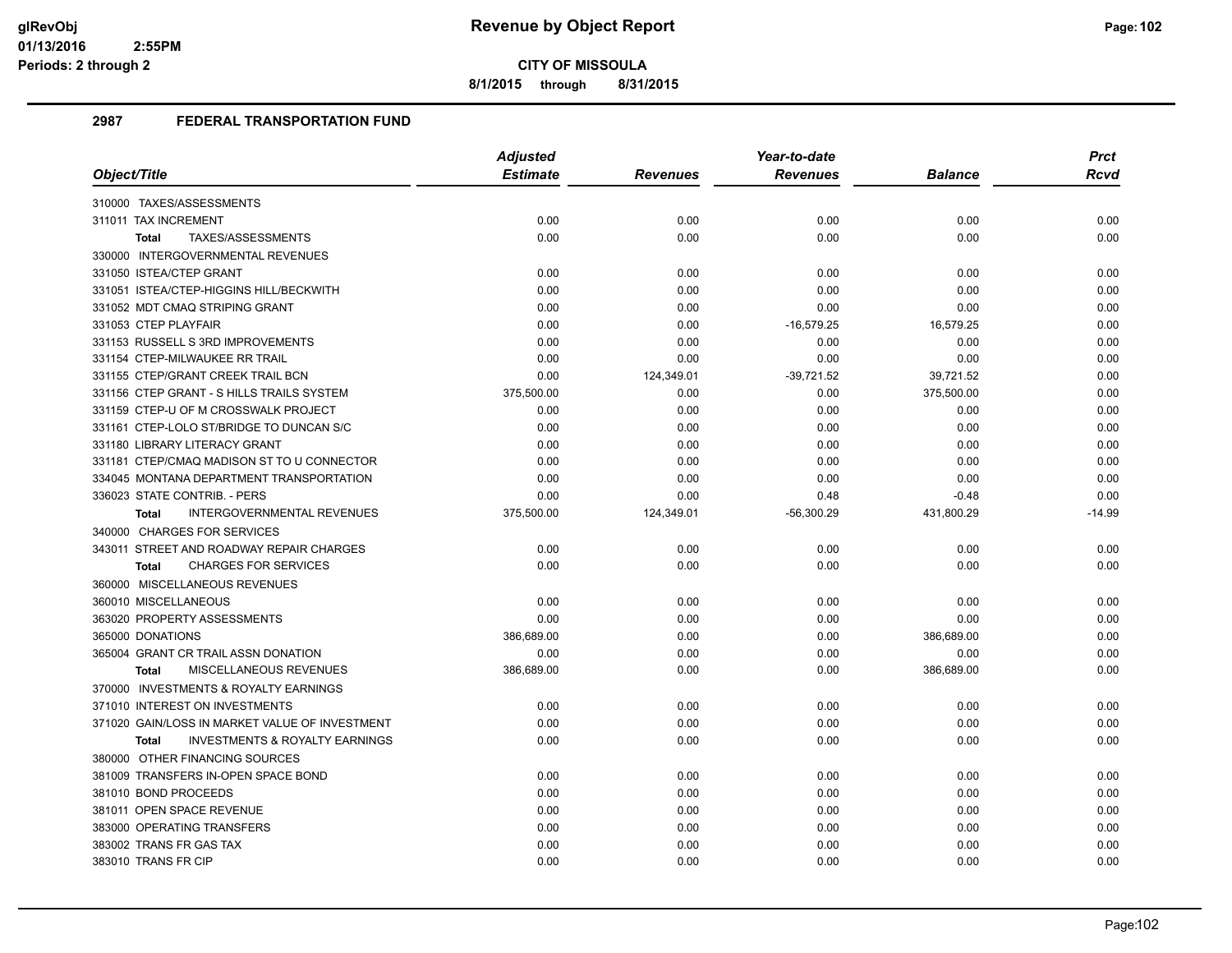**8/1/2015 through 8/31/2015**

| Object/Title        |                                   | <b>Adjusted</b><br><b>Estimate</b> | <b>Revenues</b> | Year-to-date<br><b>Revenues</b> | <b>Balance</b> | <b>Prct</b><br><b>Rcvd</b> |
|---------------------|-----------------------------------|------------------------------------|-----------------|---------------------------------|----------------|----------------------------|
|                     |                                   |                                    |                 |                                 |                |                            |
| 383014 TRANS FR MRA |                                   | 0.00                               | 0.00            | 0.00                            | 0.00           | 0.00                       |
|                     | 383021 TRANS FR P&R TRAILS DEVLP  | 0.00                               | 0.00            | 0.00                            | 0.00           | 0.00                       |
|                     | 383043 TRANSFERS FROM IMPACT FEES | 0.00                               | 0.00            | 0.00                            | 0.00           | 0.00                       |
| <b>Total</b>        | OTHER FINANCING SOURCES           | 0.00                               | 0.00            | 0.00                            | 0.00           | 0.00                       |
| <b>Total</b>        | FEDERAL TRANSPORTATION FUND       | 762.189.00                         | 124.349.01      | $-56.300.29$                    | 818.489.29     | -7.39                      |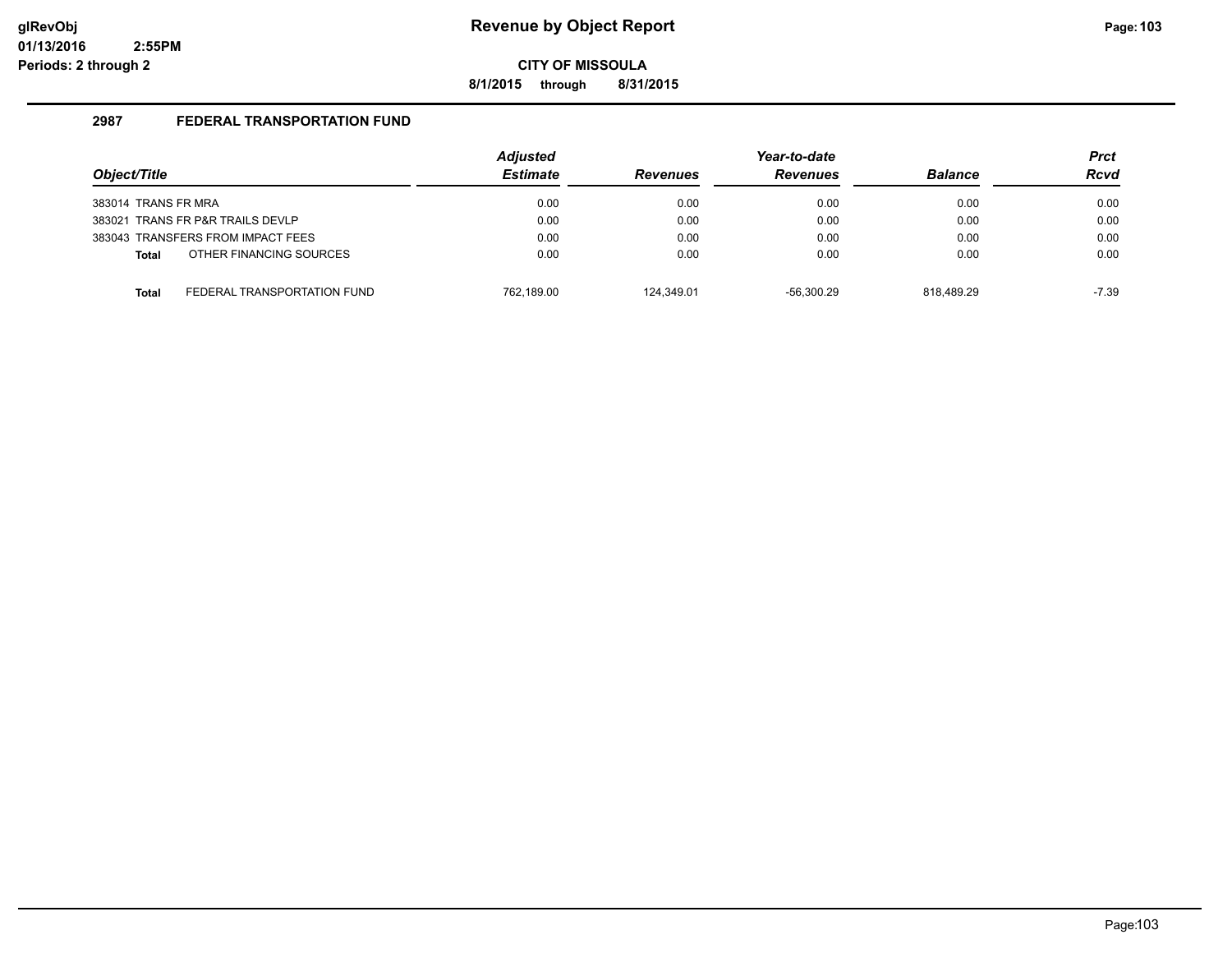**8/1/2015 through 8/31/2015**

**2988 GRANTS & DONATIONS FUND**

| <b>Estimate</b><br>Object/Title<br><b>Revenues</b><br><b>Balance</b><br><b>Revenues</b><br>330000 INTERGOVERNMENTAL REVENUES | <b>Rcvd</b><br>0.00 |
|------------------------------------------------------------------------------------------------------------------------------|---------------------|
|                                                                                                                              |                     |
|                                                                                                                              |                     |
| 331013 NORTHSIDE PED BRIDGE/ARRA-CDBG GRANT<br>0.00<br>0.00<br>0.00<br>0.00                                                  |                     |
| 331014 EECBG GRANT<br>0.00<br>0.00<br>0.00<br>0.00                                                                           | 0.00                |
| 331022 EQUIPMENT GRANT<br>0.00<br>0.00<br>0.00<br>0.00                                                                       | 0.00                |
| 331025 COPS TECH GRANTS<br>993,592.00<br>0.00<br>0.00<br>993,592.00                                                          | 0.00                |
| 331026 FY09 POLICE ICAC FEDERAL GRANT<br>0.00<br>3,042.66<br>$-68,317.90$<br>68,317.90                                       | 0.00                |
| 331028 DUI-COPS IN SHOPS<br>5,000.00<br>0.00<br>0.00<br>5,000.00                                                             | 0.00                |
| 331029 CHRP GRANT<br>0.00<br>0.00<br>0.00<br>0.00                                                                            | 0.00                |
| 331030 COMMUNITY RESOURCE OFFICER/MCPS<br>0.00<br>0.00<br>0.00<br>0.00                                                       | 0.00                |
| 331081 GRANTS/DONATIONS - FORT MISSOULA<br>0.00<br>0.00<br>0.00<br>0.00                                                      | 0.00                |
| 331090 EPA GRANT<br>587,106.00<br>0.00<br>$-361.50$<br>587,467.50                                                            | $-0.06$             |
| 331113 *** Title Not Found ***<br>0.00<br>0.00<br>0.00<br>0.00                                                               | 0.00                |
| 331178 DUI TASK FORCE GRANT<br>0.00<br>0.00<br>0.00<br>0.00                                                                  | 0.00                |
| 331181 GRANTS/DONATIONS - FORT MISSOULA<br>0.00<br>0.00<br>0.00<br>0.00                                                      | 0.00                |
| 334013 STATE GRANT - OT SEATBELT<br>60,000.00<br>0.00<br>0.00<br>60,000.00                                                   | 0.00                |
| 334014 *** Title Not Found ***<br>0.00<br>0.00<br>0.00<br>0.00                                                               | 0.00                |
| 334015 COPS TECHNOLOGY GRANT<br>299,498.00<br>0.00<br>0.00<br>299,498.00                                                     | 0.00                |
| 334016 BULLETPROOF VEST GRANT<br>10,500.00<br>0.00<br>0.00<br>10,500.00                                                      | 0.00                |
| 334018 STATE GRANT - CAPITAL<br>0.00<br>0.00<br>0.00<br>0.00                                                                 | 0.00                |
| 334020 UNDERAGE DRINKING GRANT<br>0.00<br>0.00<br>0.00<br>0.00                                                               | 0.00                |
| 334025 COUNTY WEED<br>0.00<br>0.00<br>0.00<br>0.00                                                                           | 0.00                |
| 334028 DEPT OF AG INTERN GRANT<br>0.00<br>0.00<br>0.00<br>0.00                                                               | 0.00                |
| 334076 BIG SKY TRUST FUND GRANTS<br>0.00<br>0.00<br>0.00<br>0.00                                                             | 0.00                |
| 0.00<br>0.00<br>334121 DNRC-EPA AREA WIDE ASSESSMENT GRANT<br>0.00<br>0.00                                                   | 0.00                |
| 336021 STATE CONTRIB - POLICE RETIREMENT<br>0.00<br>1,655.52<br>2,669.86<br>$-2,669.86$                                      | 0.00                |
| 336023 STATE CONTRIB. - PERS<br>0.00<br>2.32<br>$-4.37$<br>4.37                                                              | 0.00                |
| <b>INTERGOVERNMENTAL REVENUES</b><br>1,955,696.00<br>4,700.50<br>$-66,005.17$<br>2,021,701.17<br><b>Total</b>                | $-3.38$             |
| 340000 CHARGES FOR SERVICES                                                                                                  |                     |
| 342000 ANTI-GRAFFITI PROJECT<br>5.000.00<br>0.00<br>0.00<br>5,000.00                                                         | 0.00                |
| 342013 SECURITY INVEST FEES<br>0.00<br>0.00<br>0.00<br>0.00                                                                  | 0.00                |
| <b>CHARGES FOR SERVICES</b><br>5,000.00<br>0.00<br>0.00<br>5,000.00<br>Total                                                 | 0.00                |
| 360000 MISCELLANEOUS REVENUES                                                                                                |                     |
| 360010 MISCELLANEOUS<br>0.00<br>0.00<br>0.00<br>0.00                                                                         | 0.00                |
| 365000 DONATIONS<br>50,338.00<br>50.00<br>50.00<br>50,288.00                                                                 | 0.10                |
| 365015 GREEN BLOCK PILOT PROJECT<br>0.00<br>0.00<br>0.00<br>0.00                                                             | 0.00                |
| 365021 COMBAT CHALLENGE DONATIONS<br>0.00<br>0.00<br>0.00<br>0.00                                                            | 0.00                |
| MISCELLANEOUS REVENUES<br>50,338.00<br>50.00<br>50.00<br>50,288.00<br><b>Total</b>                                           | 0.10                |
| 380000 OTHER FINANCING SOURCES                                                                                               |                     |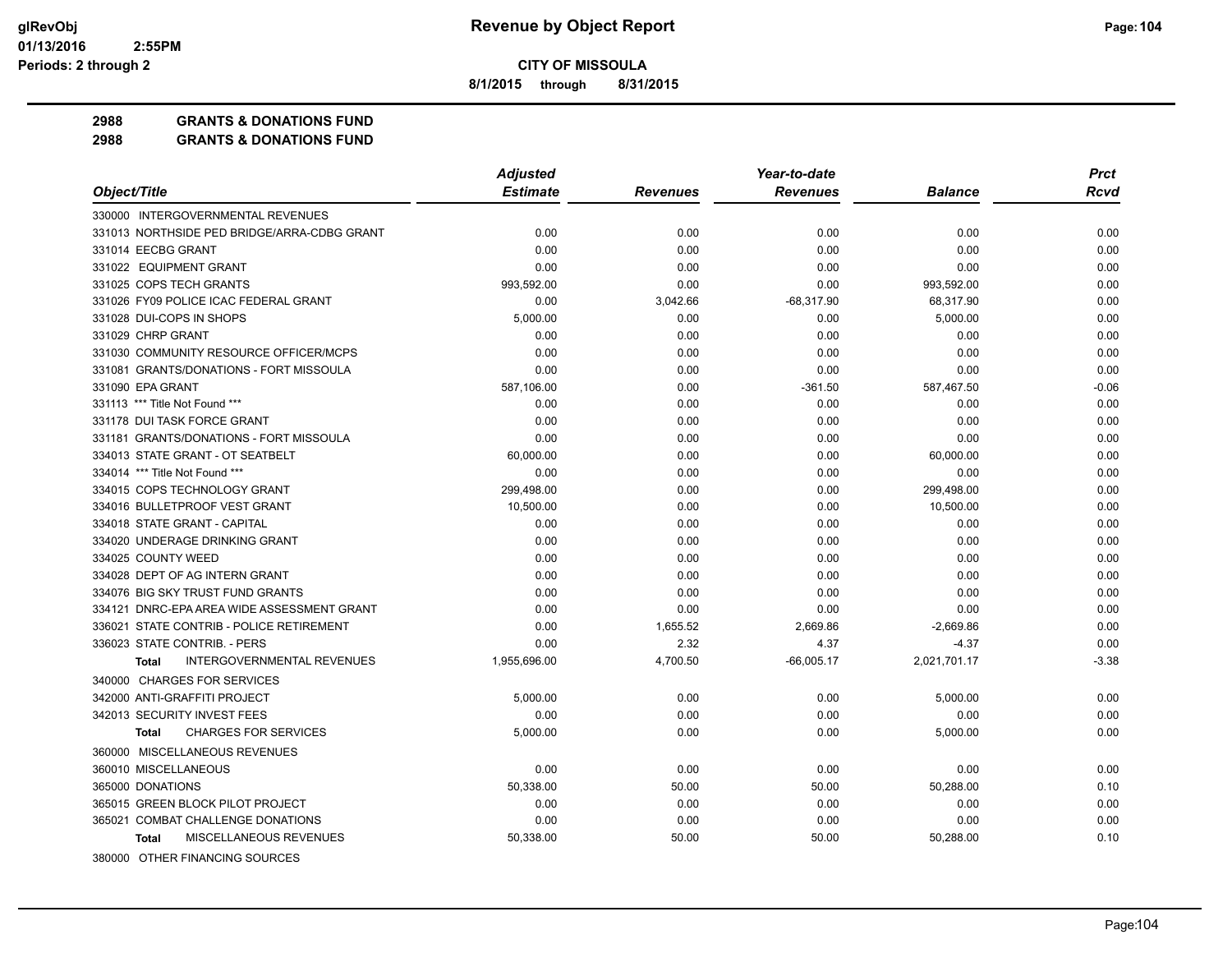**8/1/2015 through 8/31/2015**

### **2988 GRANTS & DONATIONS FUND**

|                                                    | <b>Adjusted</b> |                 | Year-to-date    |                | Prct    |
|----------------------------------------------------|-----------------|-----------------|-----------------|----------------|---------|
| Object/Title                                       | <b>Estimate</b> | <b>Revenues</b> | <b>Revenues</b> | <b>Balance</b> | Rcvd    |
| 381023 DOMESTIC VIOLENCE ACCOUNTABILITY GRANT      | 0.00            | 0.00            | 0.00            | 0.00           | 0.00    |
| 383002 TRANS FR GAS TAX                            | 0.00            | 0.00            | 0.00            | 0.00           | 0.00    |
| 383022 TRANS FR OPEN SPACE BOND                    | 0.00            | 0.00            | 0.00            | 0.00           | 0.00    |
| 383042 TRANSFERS FROM OTHER FUNDS                  | 0.00            | 0.00            | 0.00            | 0.00           | 0.00    |
| OTHER FINANCING SOURCES<br>Total                   | 0.00            | 0.00            | 0.00            | 0.00           | 0.00    |
| <b>GRANTS &amp; DONATIONS FUND</b><br><b>Total</b> | 2,011,034.00    | 4.750.50        | $-65.955.17$    | 2.076.989.17   | $-3.28$ |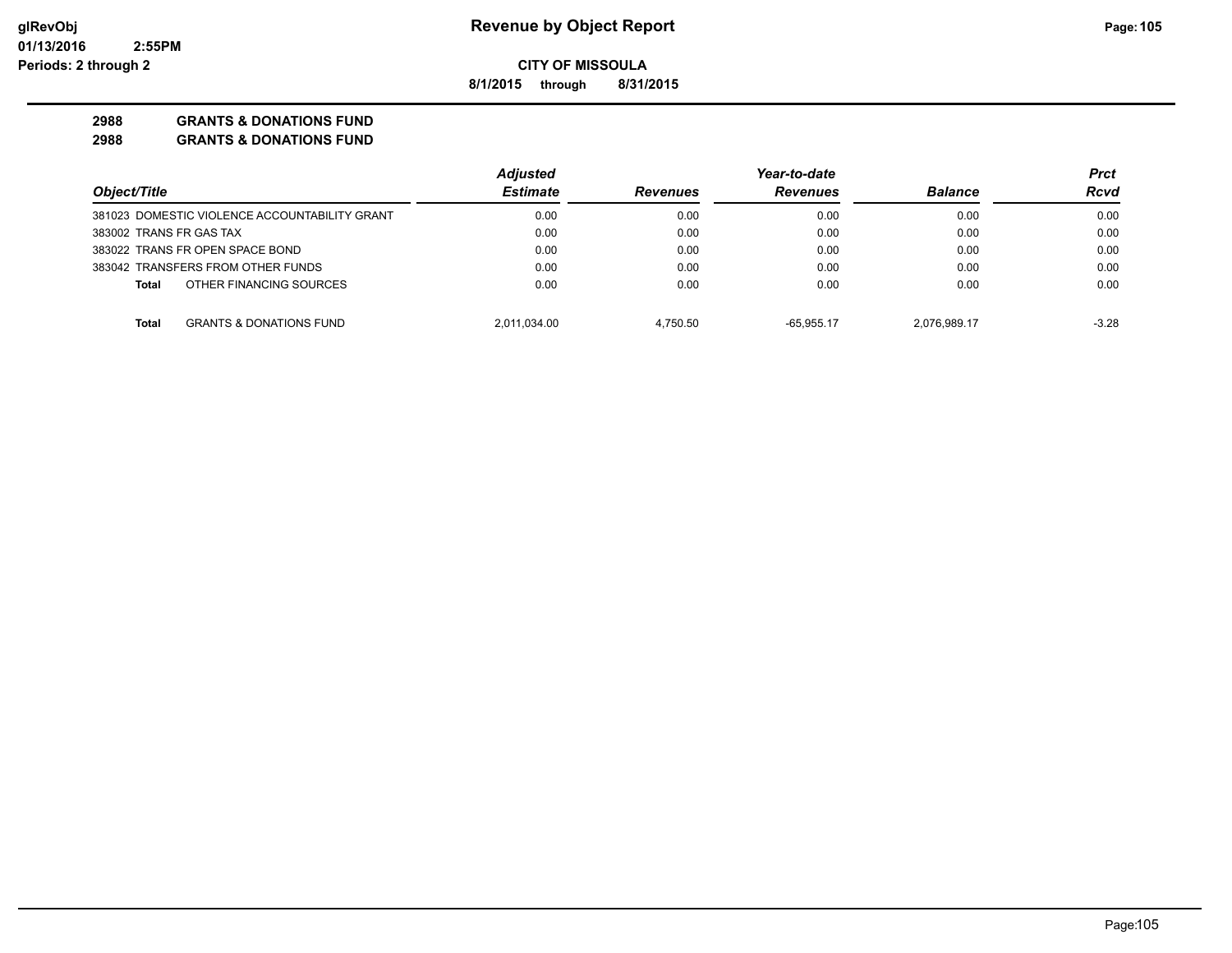**8/1/2015 through 8/31/2015**

|                                                   | <b>Adjusted</b> |                 | Year-to-date    |                | <b>Prct</b> |
|---------------------------------------------------|-----------------|-----------------|-----------------|----------------|-------------|
| Object/Title                                      | <b>Estimate</b> | <b>Revenues</b> | <b>Revenues</b> | <b>Balance</b> | Rcvd        |
| 330000 INTERGOVERNMENTAL REVENUES                 |                 |                 |                 |                |             |
| 331013 NORTHSIDE PED BRIDGE/ARRA-CDBG GRANT       | 0.00            | 0.00            | 0.00            | 0.00           | 0.00        |
| 331014 EECBG GRANT                                | 0.00            | 0.00            | 0.00            | 0.00           | 0.00        |
| 331022 EQUIPMENT GRANT                            | 0.00            | 0.00            | 0.00            | 0.00           | 0.00        |
| 331025 DV ACCOUNTABILITY PROJECT                  | 993,592.00      | 0.00            | 0.00            | 993,592.00     | 0.00        |
| 331026 FY09 POLICE ICAC FEDERAL GRANT             | 0.00            | 3,042.66        | $-68,317.90$    | 68.317.90      | 0.00        |
| 331028 DUI-COPS IN SHOPS                          | 5,000.00        | 0.00            | 0.00            | 5,000.00       | 0.00        |
| 331029 CHRP GRANT                                 | 0.00            | 0.00            | 0.00            | 0.00           | 0.00        |
| 331030 COMMUNITY RESOURCE OFFICER/MCPS            | 0.00            | 0.00            | 0.00            | 0.00           | 0.00        |
| 331081 GRANTS/DONATIONS - FORT MISSOULA           | 0.00            | 0.00            | 0.00            | 0.00           | 0.00        |
| 331090 EPA GRANT                                  | 587,106.00      | 0.00            | $-361.50$       | 587,467.50     | $-0.06$     |
| 331113 *** Title Not Found ***                    | 0.00            | 0.00            | 0.00            | 0.00           | 0.00        |
| 331178 DUI TASK FORCE GRANT                       | 0.00            | 0.00            | 0.00            | 0.00           | 0.00        |
| 331181 GRANTS/DONATIONS - FORT MISSOULA           | 0.00            | 0.00            | 0.00            | 0.00           | 0.00        |
| 334013 STATE GRANT - OT SEATBELT                  | 60,000.00       | 0.00            | 0.00            | 60,000.00      | 0.00        |
| 334014 *** Title Not Found ***                    | 0.00            | 0.00            | 0.00            | 0.00           | 0.00        |
| 334015 COPS TECHNOLOGY GRANT                      | 299,498.00      | 0.00            | 0.00            | 299,498.00     | 0.00        |
| 334016 BULLETPROOF VEST GRANT                     | 10,500.00       | 0.00            | 0.00            | 10,500.00      | 0.00        |
| 334018 STATE GRANT - CAPITAL                      | 0.00            | 0.00            | 0.00            | 0.00           | 0.00        |
| 334020 UNDERAGE DRINKING GRANT                    | 0.00            | 0.00            | 0.00            | 0.00           | 0.00        |
| 334025 COUNTY WEED                                | 0.00            | 0.00            | 0.00            | 0.00           | 0.00        |
| 334028 DEPT OF AG INTERN GRANT                    | 0.00            | 0.00            | 0.00            | 0.00           | 0.00        |
| 334076 BIG SKY TRUST FUND GRANTS                  | 0.00            | 0.00            | 0.00            | 0.00           | 0.00        |
| 334121 DNRC-EPA AREA WIDE ASSESSMENT GRANT        | 0.00            | 0.00            | 0.00            | 0.00           | 0.00        |
| 336021 STATE CONTRIB - POLICE RETIREMENT          | 0.00            | 1,655.52        | 2,669.86        | $-2,669.86$    | 0.00        |
| 336023 STATE CONTRIB. - PERS                      | 0.00            | 2.32            | 4.37            | $-4.37$        | 0.00        |
| <b>INTERGOVERNMENTAL REVENUES</b><br><b>Total</b> | 1,955,696.00    | 4,700.50        | $-66,005.17$    | 2,021,701.17   | $-3.38$     |
| 340000 CHARGES FOR SERVICES                       |                 |                 |                 |                |             |
| 342000 ANTI-GRAFFITI PROJECT                      | 5,000.00        | 0.00            | 0.00            | 5,000.00       | 0.00        |
| 342013 SECURITY INVEST FEES                       | 0.00            | 0.00            | 0.00            | 0.00           | 0.00        |
| <b>CHARGES FOR SERVICES</b><br><b>Total</b>       | 5,000.00        | 0.00            | 0.00            | 5,000.00       | 0.00        |
| 360000 MISCELLANEOUS REVENUES                     |                 |                 |                 |                |             |
| 360010 MISCELLANEOUS                              | 0.00            | 0.00            | 0.00            | 0.00           | 0.00        |
| 365000 DONATIONS                                  | 50,338.00       | 50.00           | 50.00           | 50,288.00      | 0.10        |
| 365015 GREEN BLOCK PILOT PROJECT                  | 0.00            | 0.00            | 0.00            | 0.00           | 0.00        |
| 365021 COMBAT CHALLENGE DONATIONS                 | 0.00            | 0.00            | 0.00            | 0.00           | 0.00        |
| MISCELLANEOUS REVENUES<br><b>Total</b>            | 50,338.00       | 50.00           | 50.00           | 50,288.00      | 0.10        |
| 380000 OTHER FINANCING SOURCES                    |                 |                 |                 |                |             |
| 381023 DOMESTIC VIOLENCE ACCOUNTABILITY GRANT     | 0.00            | 0.00            | 0.00            | 0.00           | 0.00        |
|                                                   |                 |                 |                 |                |             |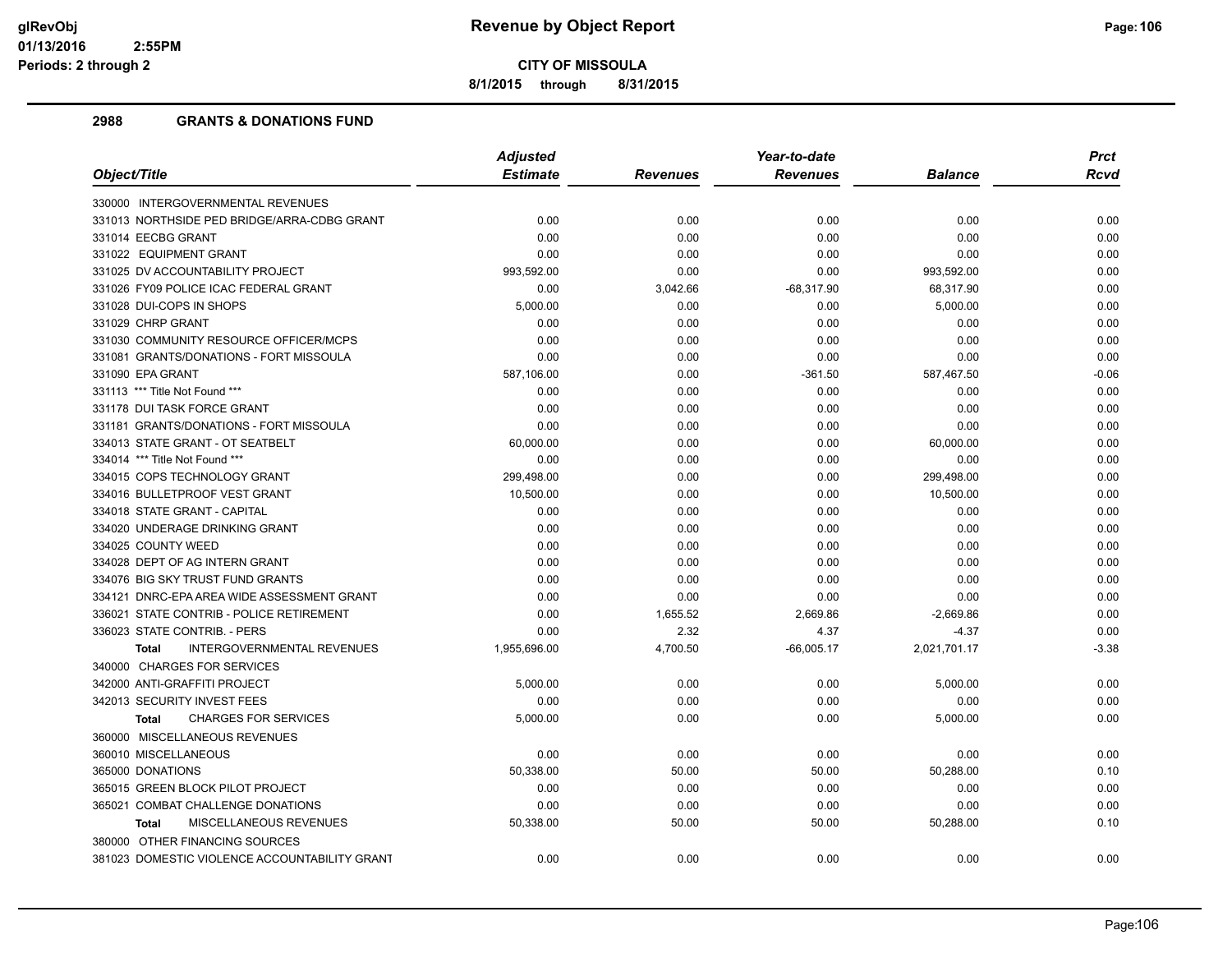**8/1/2015 through 8/31/2015**

| Object/Title                                       | <b>Adjusted</b><br><b>Estimate</b> | <b>Revenues</b> | Year-to-date<br><b>Revenues</b> | <b>Balance</b> | <b>Prct</b><br><b>Rcvd</b> |
|----------------------------------------------------|------------------------------------|-----------------|---------------------------------|----------------|----------------------------|
| 383002 TRANS FR GAS TAX                            | 0.00                               | 0.00            | 0.00                            | 0.00           | 0.00                       |
| 383022 TRANS FR OPEN SPACE BOND                    | 0.00                               | 0.00            | 0.00                            | 0.00           | 0.00                       |
| 383042 TRANSFERS FROM OTHER FUNDS                  | 0.00                               | 0.00            | 0.00                            | 0.00           | 0.00                       |
| OTHER FINANCING SOURCES<br><b>Total</b>            | 0.00                               | 0.00            | 0.00                            | 0.00           | 0.00                       |
| <b>GRANTS &amp; DONATIONS FUND</b><br><b>Total</b> | 2.011.034.00                       | 4.750.50        | $-65.955.17$                    | 2.076.989.17   | $-3.28$                    |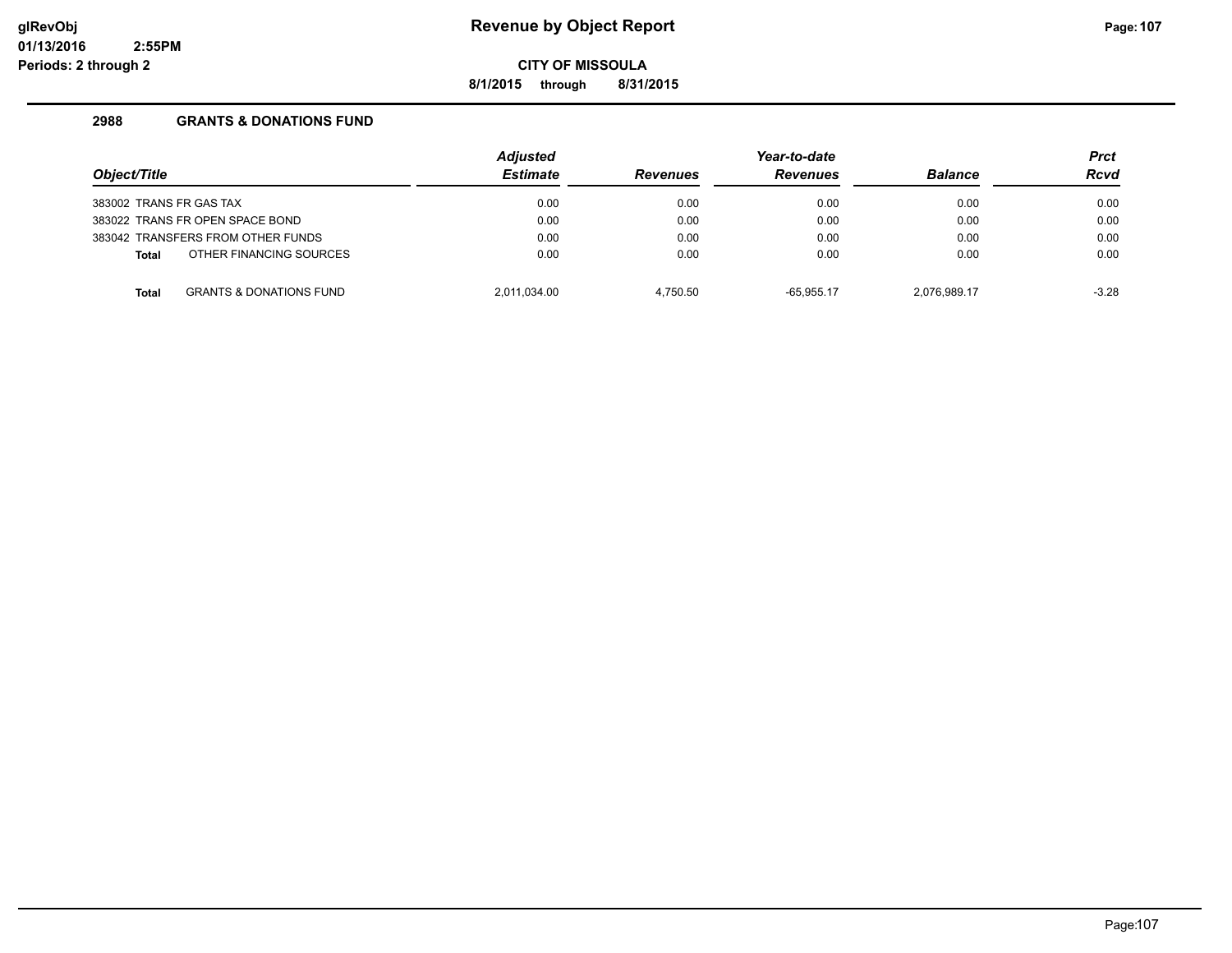**8/1/2015 through 8/31/2015**

**3000 SID REVOLVING FUND**

**3000 SID REVOLVING FUND**

| Object/Title                                              | <b>Adjusted</b><br><b>Estimate</b> |                 | Year-to-date<br><b>Revenues</b> | <b>Balance</b> | <b>Prct</b><br><b>Rcvd</b> |
|-----------------------------------------------------------|------------------------------------|-----------------|---------------------------------|----------------|----------------------------|
|                                                           |                                    | <b>Revenues</b> |                                 |                |                            |
| MISCELLANEOUS REVENUES<br>360000                          |                                    |                 |                                 |                |                            |
| 360000 MISCELLANEOUS REVENUES                             | 0.00                               | 0.00            | 0.00                            | 0.00           | 0.00                       |
| 360010 MISCELLANEOUS                                      | 0.00                               | 0.00            | 0.00                            | 0.00           | 0.00                       |
| 362000 OTHER MISCELLANEOUS REVENUE                        | 0.00                               | 0.00            | 0.00                            | 0.00           | 0.00                       |
| MISCELLANEOUS REVENUES<br><b>Total</b>                    | 0.00                               | 0.00            | 0.00                            | 0.00           | 0.00                       |
| <b>INVESTMENTS &amp; ROYALTY EARNINGS</b><br>370000       |                                    |                 |                                 |                |                            |
| 371010 INTEREST ON INVESTMENTS                            | 0.00                               | 0.00            | 0.00                            | 0.00           | 0.00                       |
| 371020 GAIN/LOSS IN MARKET VALUE OF INVESTMENTS           | 0.00                               | 0.00            | 0.00                            | 0.00           | 0.00                       |
| <b>INVESTMENTS &amp; ROYALTY EARNINGS</b><br><b>Total</b> | 0.00                               | 0.00            | 0.00                            | 0.00           | 0.00                       |
| OTHER FINANCING SOURCES<br>380000                         |                                    |                 |                                 |                |                            |
| 380000 OTHER FINANCING SOURCES                            | 0.00                               | 0.00            | 0.00                            | 0.00           | 0.00                       |
| 381002 SRF LOAN                                           | 0.00                               | 0.00            | 0.00                            | 0.00           | 0.00                       |
| 381009 TRANSFERS IN                                       | 0.00                               | 0.00            | 0.00                            | 0.00           | 0.00                       |
| 381030 SID BONDS PROCEEDS                                 | 0.00                               | 0.00            | 0.00                            | 0.00           | 0.00                       |
| 383000 OPERATING TRANSFERS                                | 0.00                               | 0.00            | 0.00                            | 0.00           | 0.00                       |
| 383039 FROM SID TRANSFERS                                 | 0.00                               | 0.00            | 0.00                            | 0.00           | 0.00                       |
| OTHER FINANCING SOURCES<br>Total                          | 0.00                               | 0.00            | 0.00                            | 0.00           | 0.00                       |
| SID REVOLVING FUND<br><b>Total</b>                        | 0.00                               | 0.00            | 0.00                            | 0.00           | 0.00                       |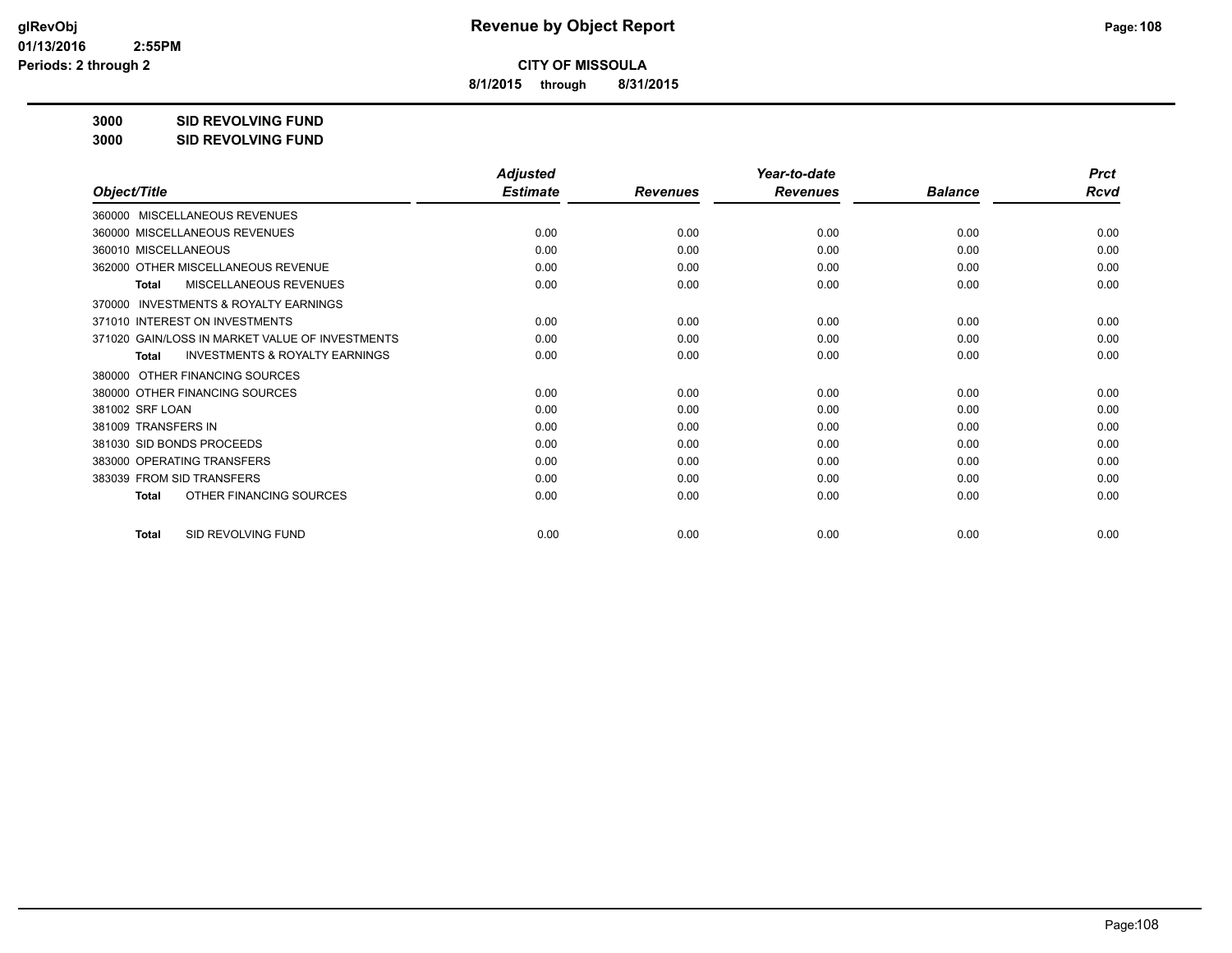**8/1/2015 through 8/31/2015**

#### **3000 SID REVOLVING FUND**

|                                                    | <b>Adjusted</b> |                 | Year-to-date    |                | <b>Prct</b> |
|----------------------------------------------------|-----------------|-----------------|-----------------|----------------|-------------|
| Object/Title                                       | <b>Estimate</b> | <b>Revenues</b> | <b>Revenues</b> | <b>Balance</b> | Rcvd        |
| 360000 MISCELLANEOUS REVENUES                      |                 |                 |                 |                |             |
| 360000 MISCELLANEOUS REVENUES                      | 0.00            | 0.00            | 0.00            | 0.00           | 0.00        |
| 360010 MISCELLANEOUS                               | 0.00            | 0.00            | 0.00            | 0.00           | 0.00        |
| 362000 OTHER MISCELLANEOUS REVENUE                 | 0.00            | 0.00            | 0.00            | 0.00           | 0.00        |
| <b>MISCELLANEOUS REVENUES</b><br><b>Total</b>      | 0.00            | 0.00            | 0.00            | 0.00           | 0.00        |
| INVESTMENTS & ROYALTY EARNINGS<br>370000           |                 |                 |                 |                |             |
| 371010 INTEREST ON INVESTMENTS                     | 0.00            | 0.00            | 0.00            | 0.00           | 0.00        |
| 371020 GAIN/LOSS IN MARKET VALUE OF INVESTMENT     | 0.00            | 0.00            | 0.00            | 0.00           | 0.00        |
| <b>INVESTMENTS &amp; ROYALTY EARNINGS</b><br>Total | 0.00            | 0.00            | 0.00            | 0.00           | 0.00        |
| 380000 OTHER FINANCING SOURCES                     |                 |                 |                 |                |             |
| 380000 OTHER FINANCING SOURCES                     | 0.00            | 0.00            | 0.00            | 0.00           | 0.00        |
| 381002 SRF LOAN                                    | 0.00            | 0.00            | 0.00            | 0.00           | 0.00        |
| 381009 TRANSFERS IN                                | 0.00            | 0.00            | 0.00            | 0.00           | 0.00        |
| 381030 SID BONDS PROCEEDS                          | 0.00            | 0.00            | 0.00            | 0.00           | 0.00        |
| 383000 OPERATING TRANSFERS                         | 0.00            | 0.00            | 0.00            | 0.00           | 0.00        |
| 383039 FROM SID TRANSFERS                          | 0.00            | 0.00            | 0.00            | 0.00           | 0.00        |
| OTHER FINANCING SOURCES<br><b>Total</b>            | 0.00            | 0.00            | 0.00            | 0.00           | 0.00        |
| SID REVOLVING FUND<br><b>Total</b>                 | 0.00            | 0.00            | 0.00            | 0.00           | 0.00        |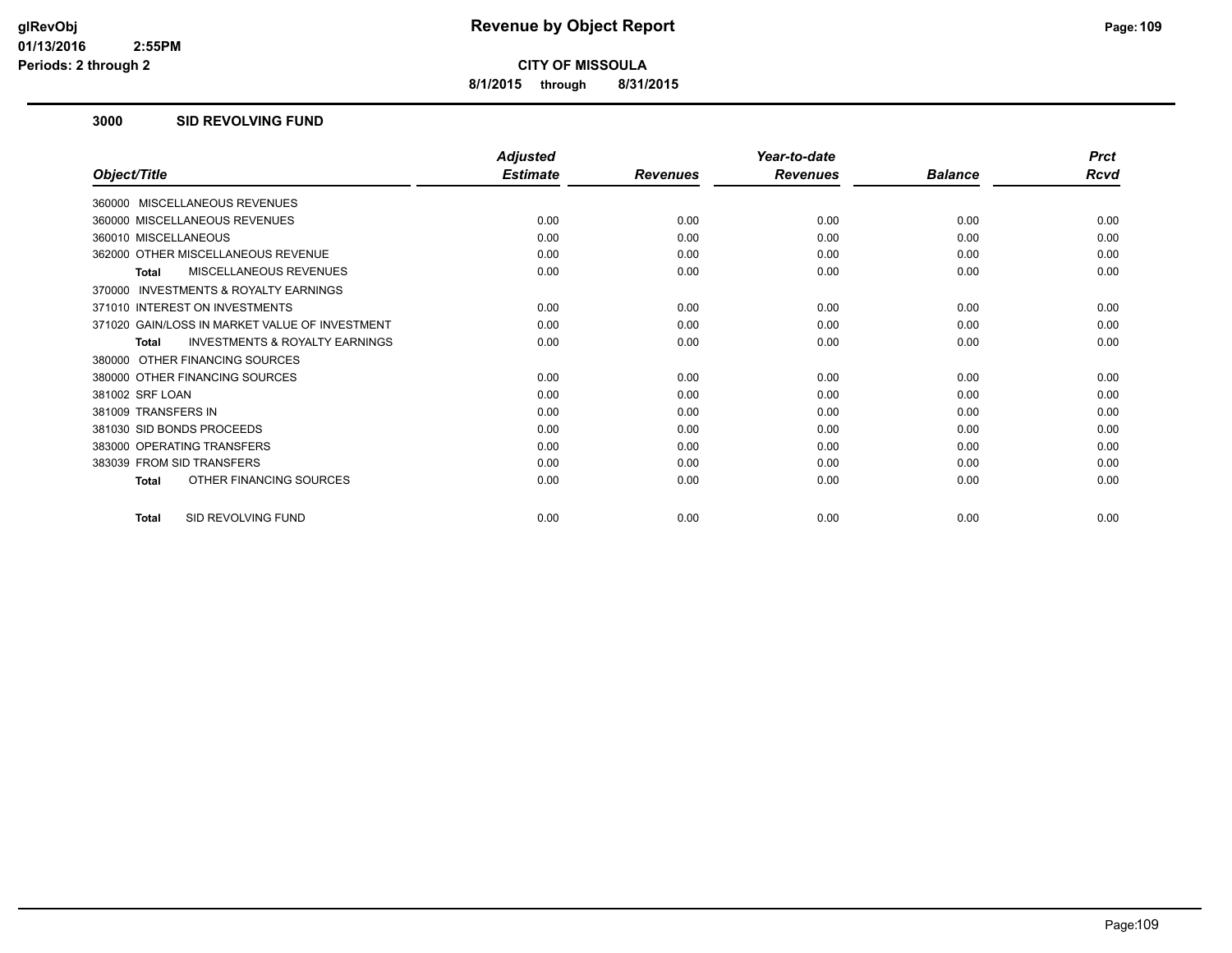**8/1/2015 through 8/31/2015**

# **3065 1998 PUBLIC SAFETY G O BONDS FUND**

**3065 1998 PUBLIC SAFETY G O BONDS FUND**

|                                                     | <b>Adjusted</b> |                 | Year-to-date    |                | <b>Prct</b> |
|-----------------------------------------------------|-----------------|-----------------|-----------------|----------------|-------------|
| Object/Title                                        | <b>Estimate</b> | <b>Revenues</b> | <b>Revenues</b> | <b>Balance</b> | Rcvd        |
| 310000 TAXES/ASSESSMENTS                            |                 |                 |                 |                |             |
| 310000 TAXES/ASSESSMENTS                            | 0.00            | 0.00            | 0.00            | 0.00           | 0.00        |
| 311000 GENERAL PROPERTY TAXES                       | 0.00            | 0.00            | 0.00            | 0.00           | 0.00        |
| 311001 CURRENT TAXES                                | 0.00            | 0.00            | 0.00            | 0.00           | 0.00        |
| 311030 MOTOR VEHICLE TAXES                          | 0.00            | 0.00            | 0.00            | 0.00           | 0.00        |
| 312000 PENALTIES & INTEREST - DELINQUENT TAXES      | 0.00            | 0.00            | 0.00            | 0.00           | 0.00        |
| 312001 PENALTIES & INTEREST                         | 0.00            | 0.00            | 0.00            | 0.00           | 0.00        |
| 314000 PROP TAX - OTHER THAN ASSESSED VAL           | 0.00            | 0.00            | 0.00            | 0.00           | 0.00        |
| 314001 LIGHT VEHICLE TAX                            | 0.00            | 0.00            | 0.00            | 0.00           | 0.00        |
| TAXES/ASSESSMENTS<br>Total                          | 0.00            | 0.00            | 0.00            | 0.00           | 0.00        |
| 330000 INTERGOVERNMENTAL REVENUES                   |                 |                 |                 |                |             |
| 334056 BANK CORP. LIC. TAX - (PREVIOUS YEARS)       | 0.00            | 0.00            | 0.00            | 0.00           | 0.00        |
| 335210 PERSONAL PROPERTY TAX REIMBURSEMENT          | 0.00            | 0.00            | 0.00            | 0.00           | 0.00        |
| 335230 HB 124 REVENUE                               | 0.00            | 0.00            | 0.00            | 0.00           | 0.00        |
| 335250 STATE REIMB - SB #184                        | 0.00            | 0.00            | 0.00            | 0.00           | 0.00        |
| <b>INTERGOVERNMENTAL REVENUES</b><br><b>Total</b>   | 0.00            | 0.00            | 0.00            | 0.00           | 0.00        |
| 360000 MISCELLANEOUS REVENUES                       |                 |                 |                 |                |             |
| 360010 MISCELLANEOUS                                | 0.00            | 0.00            | 0.00            | 0.00           | 0.00        |
| MISCELLANEOUS REVENUES<br>Total                     | 0.00            | 0.00            | 0.00            | 0.00           | 0.00        |
| <b>INVESTMENTS &amp; ROYALTY EARNINGS</b><br>370000 |                 |                 |                 |                |             |
| 371010 INTEREST ON INVESTMENTS                      | 0.00            | 0.00            | 0.00            | 0.00           | 0.00        |
| 371020 GAIN/LOSS IN MARKET VALUE OF INVESTMENTS     | 0.00            | 0.00            | 0.00            | 0.00           | 0.00        |
| <b>INVESTMENTS &amp; ROYALTY EARNINGS</b><br>Total  | 0.00            | 0.00            | 0.00            | 0.00           | 0.00        |
| 380000 OTHER FINANCING SOURCES                      |                 |                 |                 |                |             |
| 381010 BOND PROCEEDS                                | 0.00            | 0.00            | 0.00            | 0.00           | 0.00        |
| 383042 TRANSFERS FROM OTHER FUNDS                   | 0.00            | 0.00            | 0.00            | 0.00           | 0.00        |
| OTHER FINANCING SOURCES<br><b>Total</b>             | 0.00            | 0.00            | 0.00            | 0.00           | 0.00        |
| 1998 PUBLIC SAFETY G O BONDS FUND<br>Total          | 0.00            | 0.00            | 0.00            | 0.00           | 0.00        |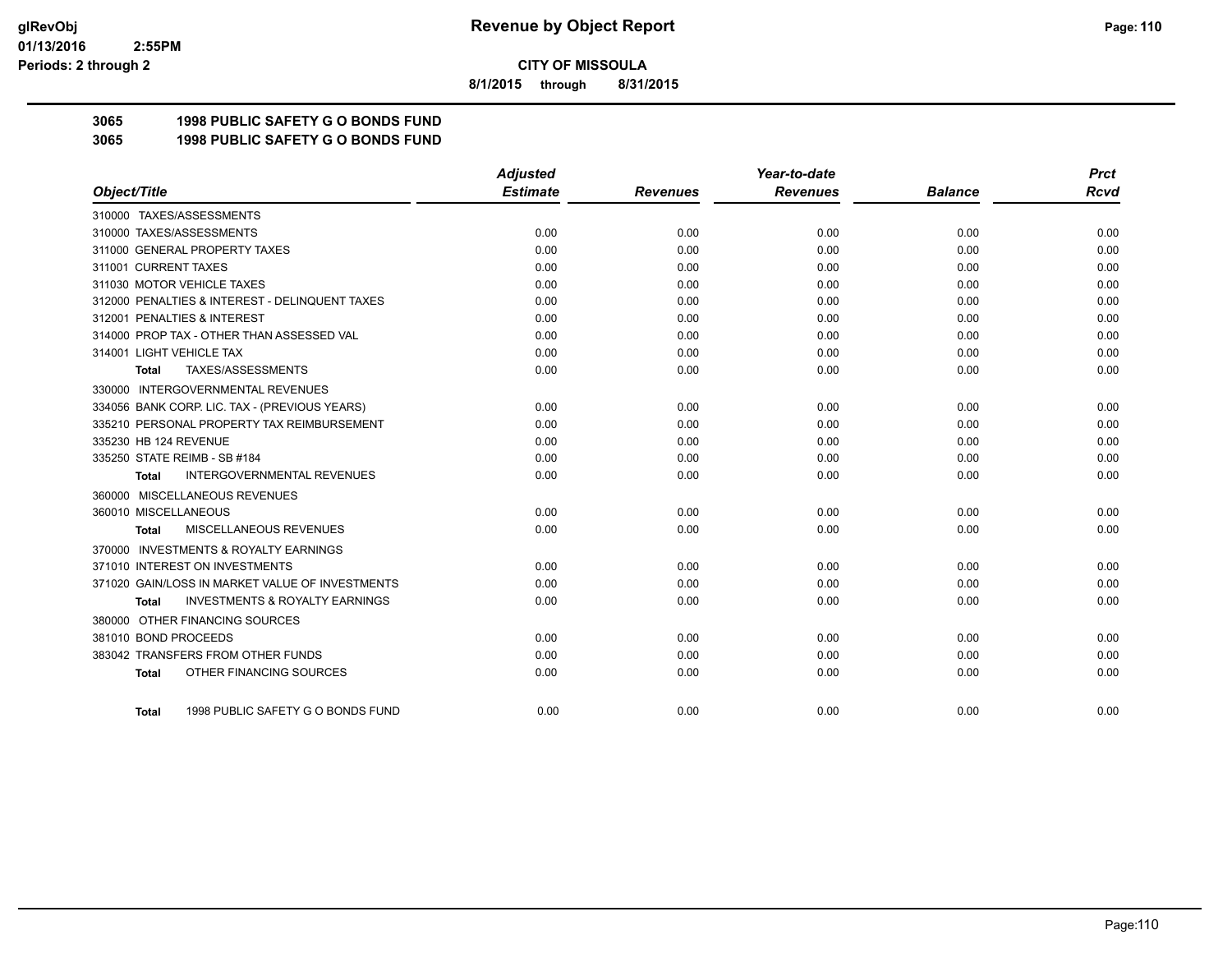**8/1/2015 through 8/31/2015**

# **3065 1998 PUBLIC SAFETY G O BONDS FUND**

|                                                    | <b>Adjusted</b> |                 | Year-to-date    |                | <b>Prct</b> |
|----------------------------------------------------|-----------------|-----------------|-----------------|----------------|-------------|
| Object/Title                                       | <b>Estimate</b> | <b>Revenues</b> | <b>Revenues</b> | <b>Balance</b> | <b>Rcvd</b> |
| 310000 TAXES/ASSESSMENTS                           |                 |                 |                 |                |             |
| 310000 TAXES/ASSESSMENTS                           | 0.00            | 0.00            | 0.00            | 0.00           | 0.00        |
| 311000 GENERAL PROPERTY TAXES                      | 0.00            | 0.00            | 0.00            | 0.00           | 0.00        |
| 311001 CURRENT TAXES                               | 0.00            | 0.00            | 0.00            | 0.00           | 0.00        |
| 311030 MOTOR VEHICLE TAXES                         | 0.00            | 0.00            | 0.00            | 0.00           | 0.00        |
| 312000 PENALTIES & INTEREST - DELINQUENT TAXES     | 0.00            | 0.00            | 0.00            | 0.00           | 0.00        |
| 312001 PENALTIES & INTEREST                        | 0.00            | 0.00            | 0.00            | 0.00           | 0.00        |
| 314000 PROP TAX - OTHER THAN ASSESSED VAL          | 0.00            | 0.00            | 0.00            | 0.00           | 0.00        |
| 314001 LIGHT VEHICLE TAX                           | 0.00            | 0.00            | 0.00            | 0.00           | 0.00        |
| TAXES/ASSESSMENTS<br>Total                         | 0.00            | 0.00            | 0.00            | 0.00           | 0.00        |
| 330000 INTERGOVERNMENTAL REVENUES                  |                 |                 |                 |                |             |
| 334056 BANK CORP. LIC. TAX - (PREVIOUS YEARS)      | 0.00            | 0.00            | 0.00            | 0.00           | 0.00        |
| 335210 PERSONAL PROPERTY TAX REIMBURSEMENT         | 0.00            | 0.00            | 0.00            | 0.00           | 0.00        |
| 335230 HB 124 REVENUE                              | 0.00            | 0.00            | 0.00            | 0.00           | 0.00        |
| 335250 STATE REIMB - SB #184                       | 0.00            | 0.00            | 0.00            | 0.00           | 0.00        |
| <b>INTERGOVERNMENTAL REVENUES</b><br><b>Total</b>  | 0.00            | 0.00            | 0.00            | 0.00           | 0.00        |
| 360000 MISCELLANEOUS REVENUES                      |                 |                 |                 |                |             |
| 360010 MISCELLANEOUS                               | 0.00            | 0.00            | 0.00            | 0.00           | 0.00        |
| MISCELLANEOUS REVENUES<br><b>Total</b>             | 0.00            | 0.00            | 0.00            | 0.00           | 0.00        |
| 370000 INVESTMENTS & ROYALTY EARNINGS              |                 |                 |                 |                |             |
| 371010 INTEREST ON INVESTMENTS                     | 0.00            | 0.00            | 0.00            | 0.00           | 0.00        |
| 371020 GAIN/LOSS IN MARKET VALUE OF INVESTMENT     | 0.00            | 0.00            | 0.00            | 0.00           | 0.00        |
| <b>INVESTMENTS &amp; ROYALTY EARNINGS</b><br>Total | 0.00            | 0.00            | 0.00            | 0.00           | 0.00        |
| 380000 OTHER FINANCING SOURCES                     |                 |                 |                 |                |             |
| 381010 BOND PROCEEDS                               | 0.00            | 0.00            | 0.00            | 0.00           | 0.00        |
| 383042 TRANSFERS FROM OTHER FUNDS                  | 0.00            | 0.00            | 0.00            | 0.00           | 0.00        |
| OTHER FINANCING SOURCES<br><b>Total</b>            | 0.00            | 0.00            | 0.00            | 0.00           | 0.00        |
|                                                    |                 |                 |                 |                |             |
| 1998 PUBLIC SAFETY G O BONDS FUND<br>Total         | 0.00            | 0.00            | 0.00            | 0.00           | 0.00        |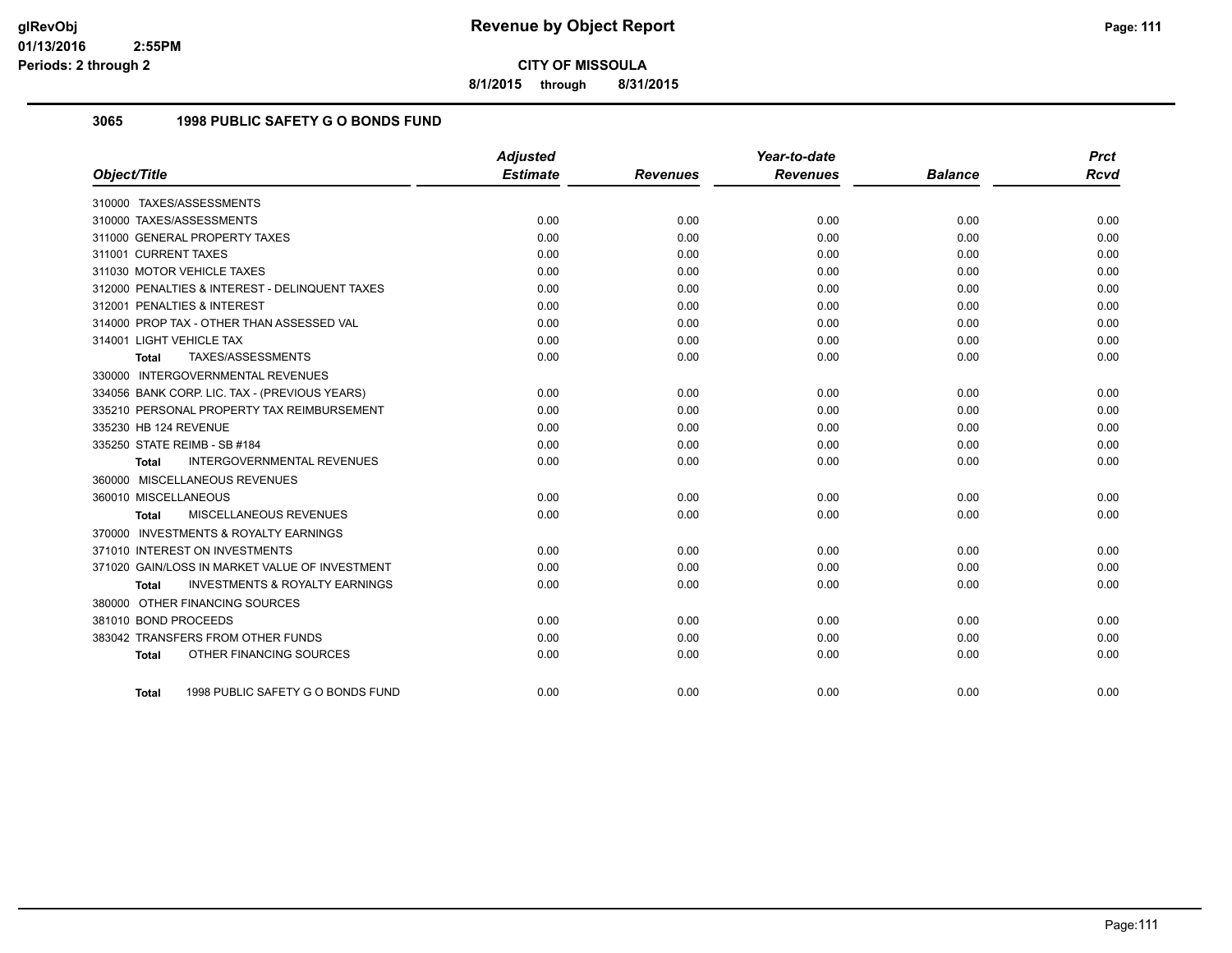**8/1/2015 through 8/31/2015**

**3070 1996 OPEN SPACE GO BONDS**

**3070 1996 OPEN SPACE GO BONDS**

|                                                           | <b>Adjusted</b> |                 | Year-to-date    |                | <b>Prct</b> |
|-----------------------------------------------------------|-----------------|-----------------|-----------------|----------------|-------------|
| Object/Title                                              | <b>Estimate</b> | <b>Revenues</b> | <b>Revenues</b> | <b>Balance</b> | <b>Rcvd</b> |
| 310000 TAXES/ASSESSMENTS                                  |                 |                 |                 |                |             |
| 310000 TAXES/ASSESSMENTS                                  | 0.00            | 0.00            | 0.00            | 0.00           | 0.00        |
| 311000 GENERAL PROPERTY TAXES                             | 0.00            | 0.00            | 0.00            | 0.00           | 0.00        |
| 311030 MOTOR VEHICLE TAXES                                | 0.00            | 0.00            | 0.00            | 0.00           | 0.00        |
| 312000 PENALTIES & INTEREST - DELINQUENT TAXES            | 0.00            | 0.00            | 0.00            | 0.00           | 0.00        |
| 312001 PENALTIES & INTEREST                               | 0.00            | 0.00            | 0.00            | 0.00           | 0.00        |
| 314000 PROP TAX - OTHER THAN ASSESSED VAL                 | 0.00            | 0.00            | 0.00            | 0.00           | 0.00        |
| 314001 LIGHT VEHICLE TAX                                  | 0.00            | 0.00            | 0.00            | 0.00           | 0.00        |
| TAXES/ASSESSMENTS<br><b>Total</b>                         | 0.00            | 0.00            | 0.00            | 0.00           | 0.00        |
| 330000 INTERGOVERNMENTAL REVENUES                         |                 |                 |                 |                |             |
| 334056 BANK CORP. LIC. TAX - (PREVIOUS YEARS)             | 0.00            | 0.00            | 0.00            | 0.00           | 0.00        |
| 335210 PERSONAL PROPERTY TAX REIMBURSEMENT                | 0.00            | 0.00            | 0.00            | 0.00           | 0.00        |
| 335230 HB 124 REVENUE                                     | 0.00            | 0.00            | 0.00            | 0.00           | 0.00        |
| 335250 STATE REIMB - SB #184                              | 0.00            | 0.00            | 0.00            | 0.00           | 0.00        |
| <b>INTERGOVERNMENTAL REVENUES</b><br><b>Total</b>         | 0.00            | 0.00            | 0.00            | 0.00           | 0.00        |
| <b>INVESTMENTS &amp; ROYALTY EARNINGS</b><br>370000       |                 |                 |                 |                |             |
| 371010 INTEREST ON INVESTMENTS                            | 0.00            | 0.00            | 0.00            | 0.00           | 0.00        |
| 371020 GAIN/LOSS IN MARKET VALUE OF INVESTMENTS           | 0.00            | 0.00            | 0.00            | 0.00           | 0.00        |
| <b>INVESTMENTS &amp; ROYALTY EARNINGS</b><br><b>Total</b> | 0.00            | 0.00            | 0.00            | 0.00           | 0.00        |
| OTHER FINANCING SOURCES<br>380000                         |                 |                 |                 |                |             |
| 381010 BOND PROCEEDS                                      | 0.00            | 0.00            | 0.00            | 0.00           | 0.00        |
| OTHER FINANCING SOURCES<br><b>Total</b>                   | 0.00            | 0.00            | 0.00            | 0.00           | 0.00        |
| 1996 OPEN SPACE GO BONDS<br><b>Total</b>                  | 0.00            | 0.00            | 0.00            | 0.00           | 0.00        |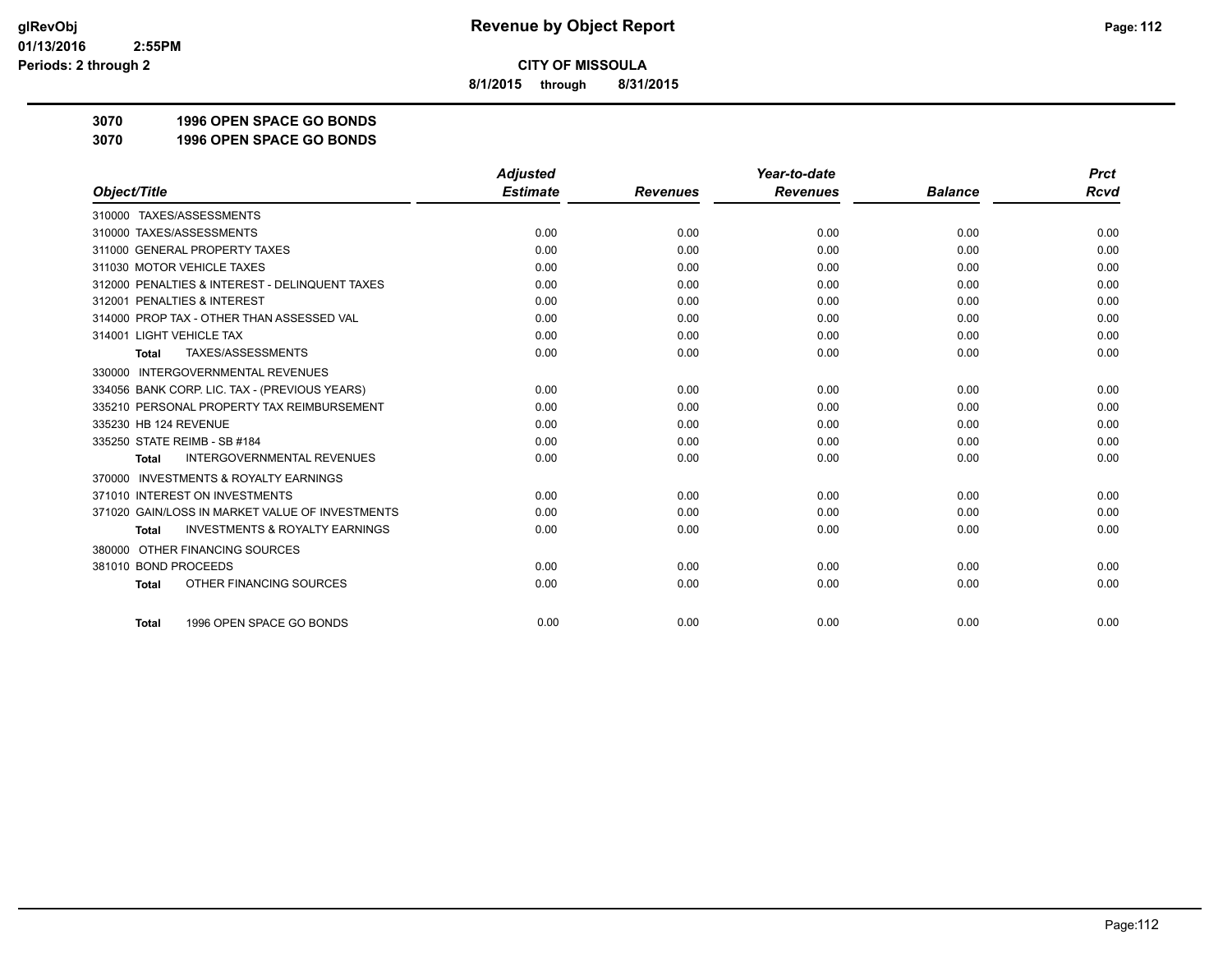**8/1/2015 through 8/31/2015**

## **3070 1996 OPEN SPACE GO BONDS**

|                                                           | <b>Adjusted</b> |                 | Year-to-date    |                | <b>Prct</b> |
|-----------------------------------------------------------|-----------------|-----------------|-----------------|----------------|-------------|
| Object/Title                                              | <b>Estimate</b> | <b>Revenues</b> | <b>Revenues</b> | <b>Balance</b> | <b>Rcvd</b> |
| 310000 TAXES/ASSESSMENTS                                  |                 |                 |                 |                |             |
| 310000 TAXES/ASSESSMENTS                                  | 0.00            | 0.00            | 0.00            | 0.00           | 0.00        |
| 311000 GENERAL PROPERTY TAXES                             | 0.00            | 0.00            | 0.00            | 0.00           | 0.00        |
| 311030 MOTOR VEHICLE TAXES                                | 0.00            | 0.00            | 0.00            | 0.00           | 0.00        |
| 312000 PENALTIES & INTEREST - DELINQUENT TAXES            | 0.00            | 0.00            | 0.00            | 0.00           | 0.00        |
| 312001 PENALTIES & INTEREST                               | 0.00            | 0.00            | 0.00            | 0.00           | 0.00        |
| 314000 PROP TAX - OTHER THAN ASSESSED VAL                 | 0.00            | 0.00            | 0.00            | 0.00           | 0.00        |
| 314001 LIGHT VEHICLE TAX                                  | 0.00            | 0.00            | 0.00            | 0.00           | 0.00        |
| TAXES/ASSESSMENTS<br>Total                                | 0.00            | 0.00            | 0.00            | 0.00           | 0.00        |
| 330000 INTERGOVERNMENTAL REVENUES                         |                 |                 |                 |                |             |
| 334056 BANK CORP. LIC. TAX - (PREVIOUS YEARS)             | 0.00            | 0.00            | 0.00            | 0.00           | 0.00        |
| 335210 PERSONAL PROPERTY TAX REIMBURSEMENT                | 0.00            | 0.00            | 0.00            | 0.00           | 0.00        |
| 335230 HB 124 REVENUE                                     | 0.00            | 0.00            | 0.00            | 0.00           | 0.00        |
| 335250 STATE REIMB - SB #184                              | 0.00            | 0.00            | 0.00            | 0.00           | 0.00        |
| <b>INTERGOVERNMENTAL REVENUES</b><br><b>Total</b>         | 0.00            | 0.00            | 0.00            | 0.00           | 0.00        |
| 370000 INVESTMENTS & ROYALTY EARNINGS                     |                 |                 |                 |                |             |
| 371010 INTEREST ON INVESTMENTS                            | 0.00            | 0.00            | 0.00            | 0.00           | 0.00        |
| 371020 GAIN/LOSS IN MARKET VALUE OF INVESTMENT            | 0.00            | 0.00            | 0.00            | 0.00           | 0.00        |
| <b>INVESTMENTS &amp; ROYALTY EARNINGS</b><br><b>Total</b> | 0.00            | 0.00            | 0.00            | 0.00           | 0.00        |
| 380000 OTHER FINANCING SOURCES                            |                 |                 |                 |                |             |
| 381010 BOND PROCEEDS                                      | 0.00            | 0.00            | 0.00            | 0.00           | 0.00        |
| OTHER FINANCING SOURCES<br><b>Total</b>                   | 0.00            | 0.00            | 0.00            | 0.00           | 0.00        |
|                                                           |                 |                 |                 |                |             |
| 1996 OPEN SPACE GO BONDS<br><b>Total</b>                  | 0.00            | 0.00            | 0.00            | 0.00           | 0.00        |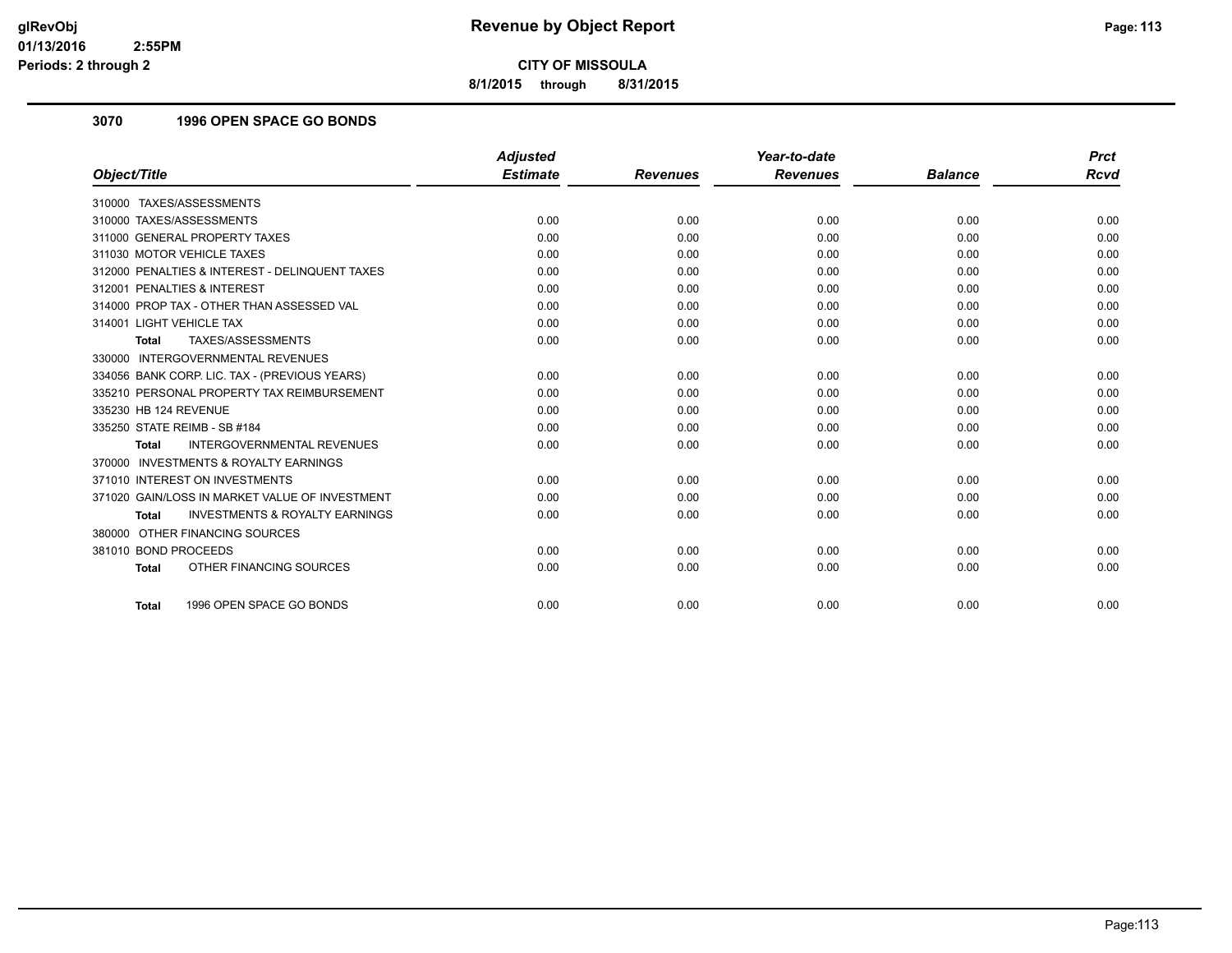**8/1/2015 through 8/31/2015**

# **3075 1997 OPEN SPACE G O BOND FUND**

**3075 1997 OPEN SPACE G O BOND FUND**

|                                                           | <b>Adjusted</b> |                 | Year-to-date    |                | <b>Prct</b> |
|-----------------------------------------------------------|-----------------|-----------------|-----------------|----------------|-------------|
| Object/Title                                              | <b>Estimate</b> | <b>Revenues</b> | <b>Revenues</b> | <b>Balance</b> | <b>Rcvd</b> |
| 310000 TAXES/ASSESSMENTS                                  |                 |                 |                 |                |             |
| 310000 TAXES/ASSESSMENTS                                  | 0.00            | 0.00            | 0.00            | 0.00           | 0.00        |
| 311000 GENERAL PROPERTY TAXES                             | 0.00            | 0.00            | 0.00            | 0.00           | 0.00        |
| 311030 MOTOR VEHICLE TAXES                                | 0.00            | 0.00            | 0.00            | 0.00           | 0.00        |
| 312000 PENALTIES & INTEREST - DELINQUENT TAXES            | 0.00            | 0.00            | 0.00            | 0.00           | 0.00        |
| 312001 PENALTIES & INTEREST                               | 0.00            | 0.00            | 0.00            | 0.00           | 0.00        |
| 314000 PROP TAX - OTHER THAN ASSESSED VAL                 | 0.00            | 0.00            | 0.00            | 0.00           | 0.00        |
| 314001 LIGHT VEHICLE TAX                                  | 0.00            | 0.00            | 0.00            | 0.00           | 0.00        |
| TAXES/ASSESSMENTS<br>Total                                | 0.00            | 0.00            | 0.00            | 0.00           | 0.00        |
| 330000 INTERGOVERNMENTAL REVENUES                         |                 |                 |                 |                |             |
| 334056 BANK CORP. LIC. TAX - (PREVIOUS YEARS)             | 0.00            | 0.00            | 0.00            | 0.00           | 0.00        |
| 335210 PERSONAL PROPERTY TAX REIMBURSEMENT                | 0.00            | 0.00            | 0.00            | 0.00           | 0.00        |
| 335230 HB 124 REVENUE                                     | 0.00            | 0.00            | 0.00            | 0.00           | 0.00        |
| 335250 STATE REIMB - SB #184                              | 0.00            | 0.00            | 0.00            | 0.00           | 0.00        |
| <b>INTERGOVERNMENTAL REVENUES</b><br><b>Total</b>         | 0.00            | 0.00            | 0.00            | 0.00           | 0.00        |
| 360000 MISCELLANEOUS REVENUES                             |                 |                 |                 |                |             |
| 360010 MISCELLANEOUS                                      | 0.00            | 0.00            | 0.00            | 0.00           | 0.00        |
| MISCELLANEOUS REVENUES<br><b>Total</b>                    | 0.00            | 0.00            | 0.00            | 0.00           | 0.00        |
| <b>INVESTMENTS &amp; ROYALTY EARNINGS</b><br>370000       |                 |                 |                 |                |             |
| 371010 INTEREST ON INVESTMENTS                            | 0.00            | 0.00            | 0.00            | 0.00           | 0.00        |
| 371020 GAIN/LOSS IN MARKET VALUE OF INVESTMENTS           | 0.00            | 0.00            | 0.00            | 0.00           | 0.00        |
| <b>INVESTMENTS &amp; ROYALTY EARNINGS</b><br><b>Total</b> | 0.00            | 0.00            | 0.00            | 0.00           | 0.00        |
| 380000 OTHER FINANCING SOURCES                            |                 |                 |                 |                |             |
| 380000 OTHER FINANCING SOURCES                            | 0.00            | 0.00            | 0.00            | 0.00           | 0.00        |
| 381010 BOND PROCEEDS                                      | 0.00            | 0.00            | 0.00            | 0.00           | 0.00        |
| OTHER FINANCING SOURCES<br><b>Total</b>                   | 0.00            | 0.00            | 0.00            | 0.00           | 0.00        |
|                                                           |                 |                 |                 |                |             |
| 1997 OPEN SPACE G O BOND FUND<br>Total                    | 0.00            | 0.00            | 0.00            | 0.00           | 0.00        |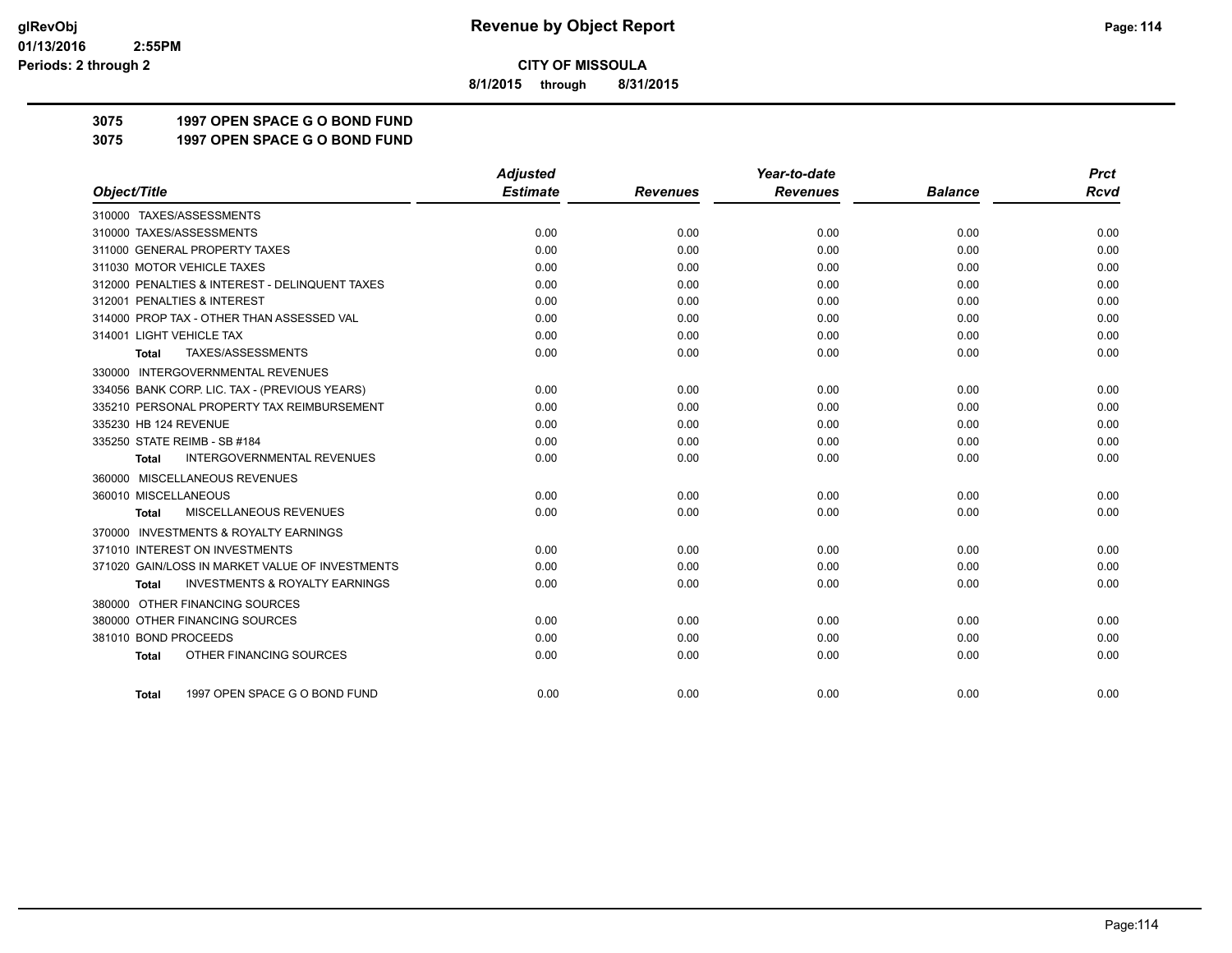**8/1/2015 through 8/31/2015**

# **3075 1997 OPEN SPACE G O BOND FUND**

|                                                           | Adjusted        |                 | Year-to-date    |                | <b>Prct</b> |
|-----------------------------------------------------------|-----------------|-----------------|-----------------|----------------|-------------|
| Object/Title                                              | <b>Estimate</b> | <b>Revenues</b> | <b>Revenues</b> | <b>Balance</b> | <b>Rcvd</b> |
| 310000 TAXES/ASSESSMENTS                                  |                 |                 |                 |                |             |
| 310000 TAXES/ASSESSMENTS                                  | 0.00            | 0.00            | 0.00            | 0.00           | 0.00        |
| 311000 GENERAL PROPERTY TAXES                             | 0.00            | 0.00            | 0.00            | 0.00           | 0.00        |
| 311030 MOTOR VEHICLE TAXES                                | 0.00            | 0.00            | 0.00            | 0.00           | 0.00        |
| 312000 PENALTIES & INTEREST - DELINQUENT TAXES            | 0.00            | 0.00            | 0.00            | 0.00           | 0.00        |
| 312001 PENALTIES & INTEREST                               | 0.00            | 0.00            | 0.00            | 0.00           | 0.00        |
| 314000 PROP TAX - OTHER THAN ASSESSED VAL                 | 0.00            | 0.00            | 0.00            | 0.00           | 0.00        |
| 314001 LIGHT VEHICLE TAX                                  | 0.00            | 0.00            | 0.00            | 0.00           | 0.00        |
| TAXES/ASSESSMENTS<br>Total                                | 0.00            | 0.00            | 0.00            | 0.00           | 0.00        |
| 330000 INTERGOVERNMENTAL REVENUES                         |                 |                 |                 |                |             |
| 334056 BANK CORP. LIC. TAX - (PREVIOUS YEARS)             | 0.00            | 0.00            | 0.00            | 0.00           | 0.00        |
| 335210 PERSONAL PROPERTY TAX REIMBURSEMENT                | 0.00            | 0.00            | 0.00            | 0.00           | 0.00        |
| 335230 HB 124 REVENUE                                     | 0.00            | 0.00            | 0.00            | 0.00           | 0.00        |
| 335250 STATE REIMB - SB #184                              | 0.00            | 0.00            | 0.00            | 0.00           | 0.00        |
| INTERGOVERNMENTAL REVENUES<br><b>Total</b>                | 0.00            | 0.00            | 0.00            | 0.00           | 0.00        |
| 360000 MISCELLANEOUS REVENUES                             |                 |                 |                 |                |             |
| 360010 MISCELLANEOUS                                      | 0.00            | 0.00            | 0.00            | 0.00           | 0.00        |
| MISCELLANEOUS REVENUES<br>Total                           | 0.00            | 0.00            | 0.00            | 0.00           | 0.00        |
| 370000 INVESTMENTS & ROYALTY EARNINGS                     |                 |                 |                 |                |             |
| 371010 INTEREST ON INVESTMENTS                            | 0.00            | 0.00            | 0.00            | 0.00           | 0.00        |
| 371020 GAIN/LOSS IN MARKET VALUE OF INVESTMENT            | 0.00            | 0.00            | 0.00            | 0.00           | 0.00        |
| <b>INVESTMENTS &amp; ROYALTY EARNINGS</b><br><b>Total</b> | 0.00            | 0.00            | 0.00            | 0.00           | 0.00        |
| 380000 OTHER FINANCING SOURCES                            |                 |                 |                 |                |             |
| 380000 OTHER FINANCING SOURCES                            | 0.00            | 0.00            | 0.00            | 0.00           | 0.00        |
| 381010 BOND PROCEEDS                                      | 0.00            | 0.00            | 0.00            | 0.00           | 0.00        |
| OTHER FINANCING SOURCES<br><b>Total</b>                   | 0.00            | 0.00            | 0.00            | 0.00           | 0.00        |
|                                                           |                 |                 |                 |                |             |
| 1997 OPEN SPACE G O BOND FUND<br>Total                    | 0.00            | 0.00            | 0.00            | 0.00           | 0.00        |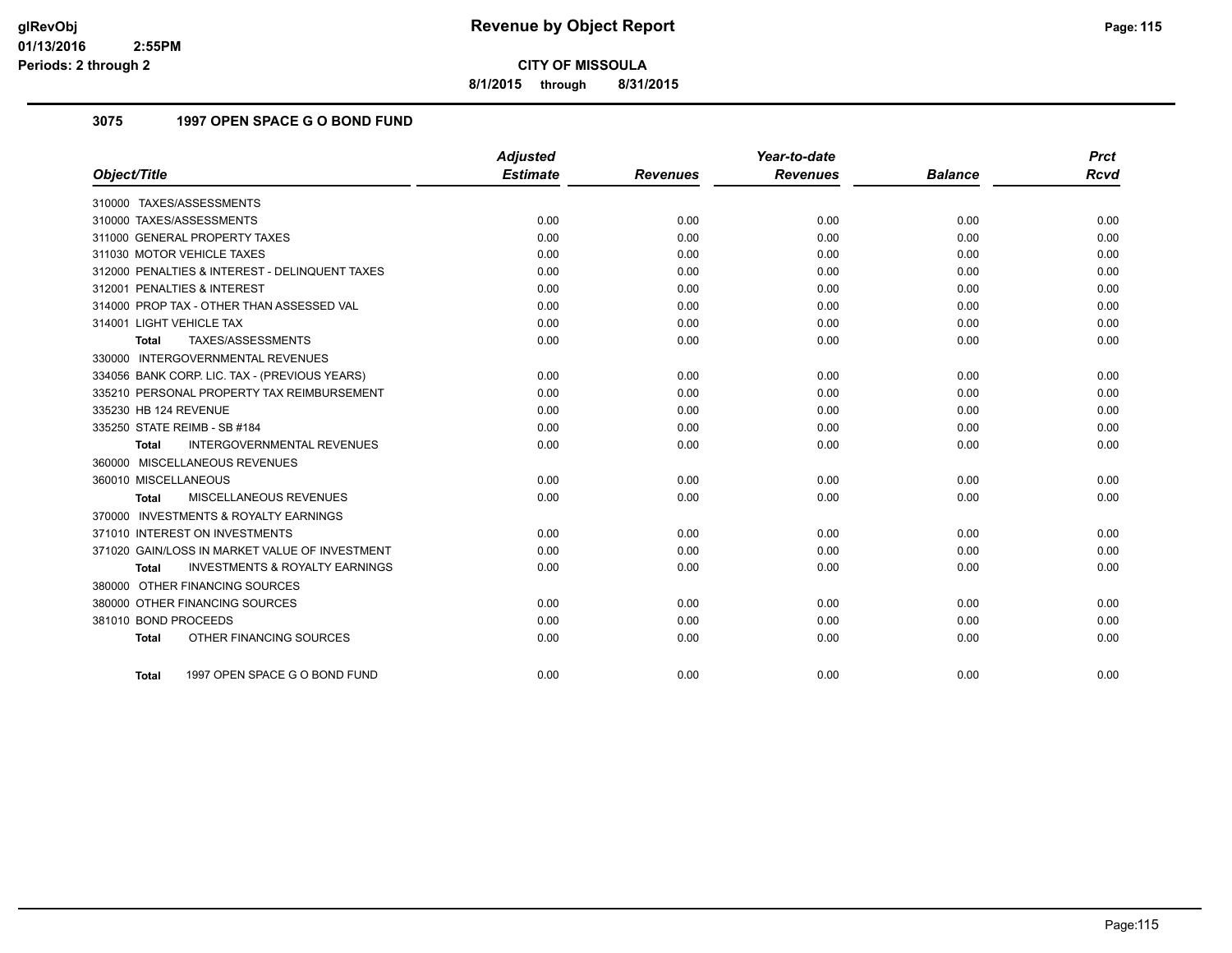#### **01/13/2016 2:55PM Periods: 2 through 2**

**CITY OF MISSOULA**

**8/1/2015 through 8/31/2015**

# **3080 1994 FIRE EQUIP/CITY HALLS REFUND BOND F**

**3080 1994 FIRE EQUIP/CITY HALLS REFUND BOND F**

|                                                           | <b>Adjusted</b> |                 | Year-to-date    |                | <b>Prct</b> |
|-----------------------------------------------------------|-----------------|-----------------|-----------------|----------------|-------------|
| Object/Title                                              | <b>Estimate</b> | <b>Revenues</b> | <b>Revenues</b> | <b>Balance</b> | Rcvd        |
| 310000 TAXES/ASSESSMENTS                                  |                 |                 |                 |                |             |
| 310000 TAXES/ASSESSMENTS                                  | 0.00            | 0.00            | 0.00            | 0.00           | 0.00        |
| 311000 GENERAL PROPERTY TAXES                             | 0.00            | 0.00            | 0.00            | 0.00           | 0.00        |
| 311030 MOTOR VEHICLE TAXES                                | 0.00            | 0.00            | 0.00            | 0.00           | 0.00        |
| 312000 PENALTIES & INTEREST - DELINQUENT TAXES            | 0.00            | 0.00            | 0.00            | 0.00           | 0.00        |
| 312001 PENALTIES & INTEREST                               | 0.00            | 0.00            | 0.00            | 0.00           | 0.00        |
| 314000 PROP TAX - OTHER THAN ASSESSED VAL                 | 0.00            | 0.00            | 0.00            | 0.00           | 0.00        |
| 314001 LIGHT VEHICLE TAX                                  | 0.00            | 0.00            | 0.00            | 0.00           | 0.00        |
| TAXES/ASSESSMENTS<br><b>Total</b>                         | 0.00            | 0.00            | 0.00            | 0.00           | 0.00        |
| 330000 INTERGOVERNMENTAL REVENUES                         |                 |                 |                 |                |             |
| 334056 BANK CORP. LIC. TAX - (PREVIOUS YEARS)             | 0.00            | 0.00            | 0.00            | 0.00           | 0.00        |
| 335210 PERSONAL PROPERTY TAX REIMBURSEMENT                | 0.00            | 0.00            | 0.00            | 0.00           | 0.00        |
| 335230 HB 124 REVENUE                                     | 0.00            | 0.00            | 0.00            | 0.00           | 0.00        |
| 335250 STATE REIMB - SB #184                              | 0.00            | 0.00            | 0.00            | 0.00           | 0.00        |
| <b>INTERGOVERNMENTAL REVENUES</b><br>Total                | 0.00            | 0.00            | 0.00            | 0.00           | 0.00        |
| 360000 MISCELLANEOUS REVENUES                             |                 |                 |                 |                |             |
| 360010 MISCELLANEOUS                                      | 0.00            | 0.00            | 0.00            | 0.00           | 0.00        |
| MISCELLANEOUS REVENUES<br><b>Total</b>                    | 0.00            | 0.00            | 0.00            | 0.00           | 0.00        |
| 370000 INVESTMENTS & ROYALTY EARNINGS                     |                 |                 |                 |                |             |
| 371010 INTEREST ON INVESTMENTS                            | 0.00            | 0.00            | 0.00            | 0.00           | 0.00        |
| 371020 GAIN/LOSS IN MARKET VALUE OF INVESTMENTS           | 0.00            | 0.00            | 0.00            | 0.00           | 0.00        |
| <b>INVESTMENTS &amp; ROYALTY EARNINGS</b><br><b>Total</b> | 0.00            | 0.00            | 0.00            | 0.00           | 0.00        |
| 380000 OTHER FINANCING SOURCES                            |                 |                 |                 |                |             |
| 380000 OTHER FINANCING SOURCES                            | 0.00            | 0.00            | 0.00            | 0.00           | 0.00        |
| 381010 BOND PROCEEDS                                      | 0.00            | 0.00            | 0.00            | 0.00           | 0.00        |
| OTHER FINANCING SOURCES<br><b>Total</b>                   | 0.00            | 0.00            | 0.00            | 0.00           | 0.00        |
| 1994 FIRE EQUIP/CITY HALLS REFUND BONI<br>Total           | 0.00            | 0.00            | 0.00            | 0.00           | 0.00        |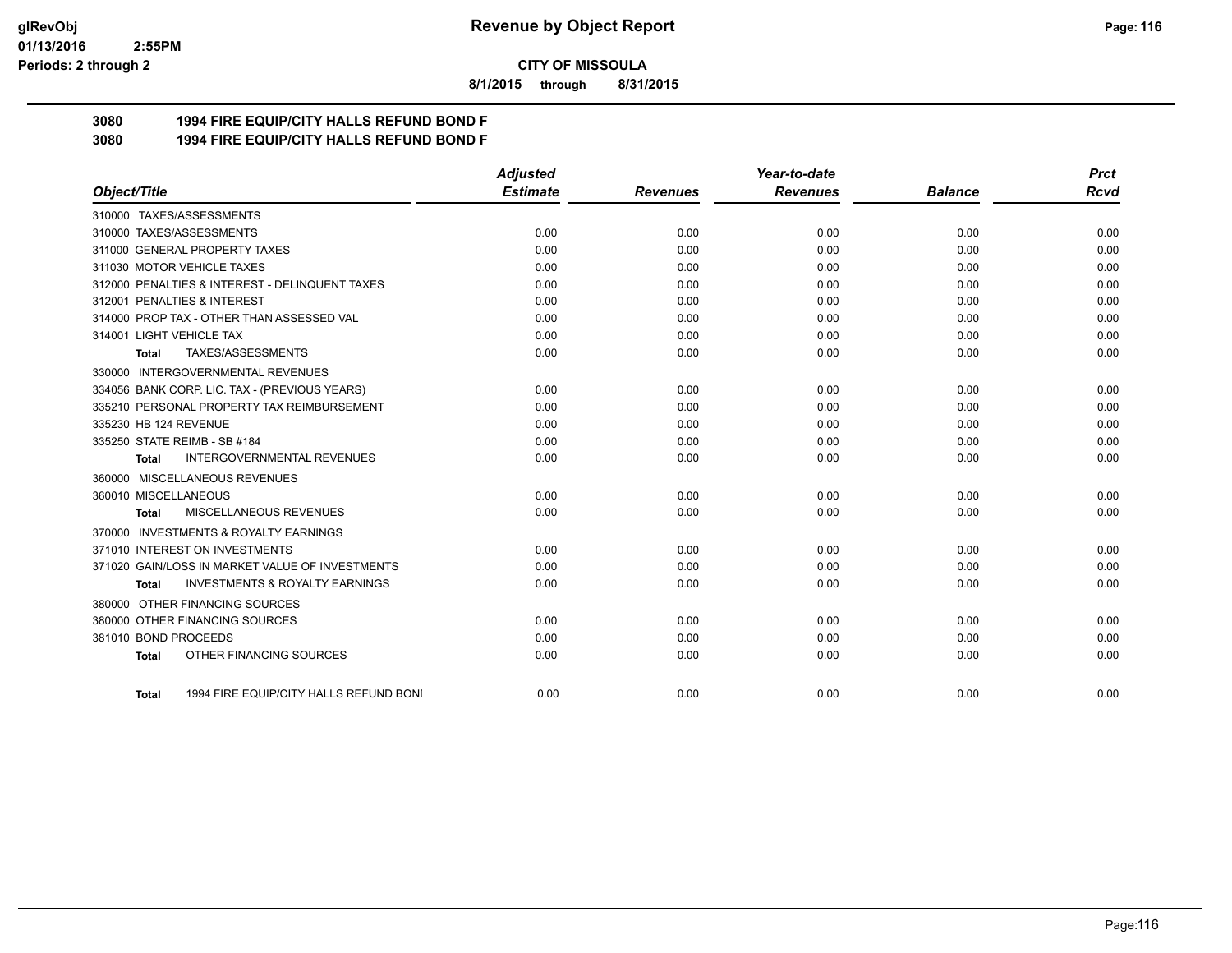**8/1/2015 through 8/31/2015**

### **3080 1994 FIRE EQUIP/CITY HALLS REFUND BOND F**

|                              |                                                | <b>Adjusted</b> |                 | Year-to-date    |                | <b>Prct</b> |
|------------------------------|------------------------------------------------|-----------------|-----------------|-----------------|----------------|-------------|
| Object/Title                 |                                                | <b>Estimate</b> | <b>Revenues</b> | <b>Revenues</b> | <b>Balance</b> | <b>Rcvd</b> |
| 310000 TAXES/ASSESSMENTS     |                                                |                 |                 |                 |                |             |
| 310000 TAXES/ASSESSMENTS     |                                                | 0.00            | 0.00            | 0.00            | 0.00           | 0.00        |
|                              | 311000 GENERAL PROPERTY TAXES                  | 0.00            | 0.00            | 0.00            | 0.00           | 0.00        |
|                              | 311030 MOTOR VEHICLE TAXES                     | 0.00            | 0.00            | 0.00            | 0.00           | 0.00        |
|                              | 312000 PENALTIES & INTEREST - DELINQUENT TAXES | 0.00            | 0.00            | 0.00            | 0.00           | 0.00        |
|                              | 312001 PENALTIES & INTEREST                    | 0.00            | 0.00            | 0.00            | 0.00           | 0.00        |
|                              | 314000 PROP TAX - OTHER THAN ASSESSED VAL      | 0.00            | 0.00            | 0.00            | 0.00           | 0.00        |
| 314001 LIGHT VEHICLE TAX     |                                                | 0.00            | 0.00            | 0.00            | 0.00           | 0.00        |
| <b>Total</b>                 | TAXES/ASSESSMENTS                              | 0.00            | 0.00            | 0.00            | 0.00           | 0.00        |
|                              | 330000 INTERGOVERNMENTAL REVENUES              |                 |                 |                 |                |             |
|                              | 334056 BANK CORP. LIC. TAX - (PREVIOUS YEARS)  | 0.00            | 0.00            | 0.00            | 0.00           | 0.00        |
|                              | 335210 PERSONAL PROPERTY TAX REIMBURSEMENT     | 0.00            | 0.00            | 0.00            | 0.00           | 0.00        |
| 335230 HB 124 REVENUE        |                                                | 0.00            | 0.00            | 0.00            | 0.00           | 0.00        |
| 335250 STATE REIMB - SB #184 |                                                | 0.00            | 0.00            | 0.00            | 0.00           | 0.00        |
| <b>Total</b>                 | <b>INTERGOVERNMENTAL REVENUES</b>              | 0.00            | 0.00            | 0.00            | 0.00           | 0.00        |
|                              | 360000 MISCELLANEOUS REVENUES                  |                 |                 |                 |                |             |
| 360010 MISCELLANEOUS         |                                                | 0.00            | 0.00            | 0.00            | 0.00           | 0.00        |
| Total                        | MISCELLANEOUS REVENUES                         | 0.00            | 0.00            | 0.00            | 0.00           | 0.00        |
|                              | 370000 INVESTMENTS & ROYALTY EARNINGS          |                 |                 |                 |                |             |
|                              | 371010 INTEREST ON INVESTMENTS                 | 0.00            | 0.00            | 0.00            | 0.00           | 0.00        |
|                              | 371020 GAIN/LOSS IN MARKET VALUE OF INVESTMENT | 0.00            | 0.00            | 0.00            | 0.00           | 0.00        |
| <b>Total</b>                 | <b>INVESTMENTS &amp; ROYALTY EARNINGS</b>      | 0.00            | 0.00            | 0.00            | 0.00           | 0.00        |
|                              | 380000 OTHER FINANCING SOURCES                 |                 |                 |                 |                |             |
|                              | 380000 OTHER FINANCING SOURCES                 | 0.00            | 0.00            | 0.00            | 0.00           | 0.00        |
| 381010 BOND PROCEEDS         |                                                | 0.00            | 0.00            | 0.00            | 0.00           | 0.00        |
| <b>Total</b>                 | OTHER FINANCING SOURCES                        | 0.00            | 0.00            | 0.00            | 0.00           | 0.00        |
|                              |                                                |                 |                 |                 |                |             |
| Total                        | 1994 FIRE EQUIP/CITY HALLS REFUND BON          | 0.00            | 0.00            | 0.00            | 0.00           | 0.00        |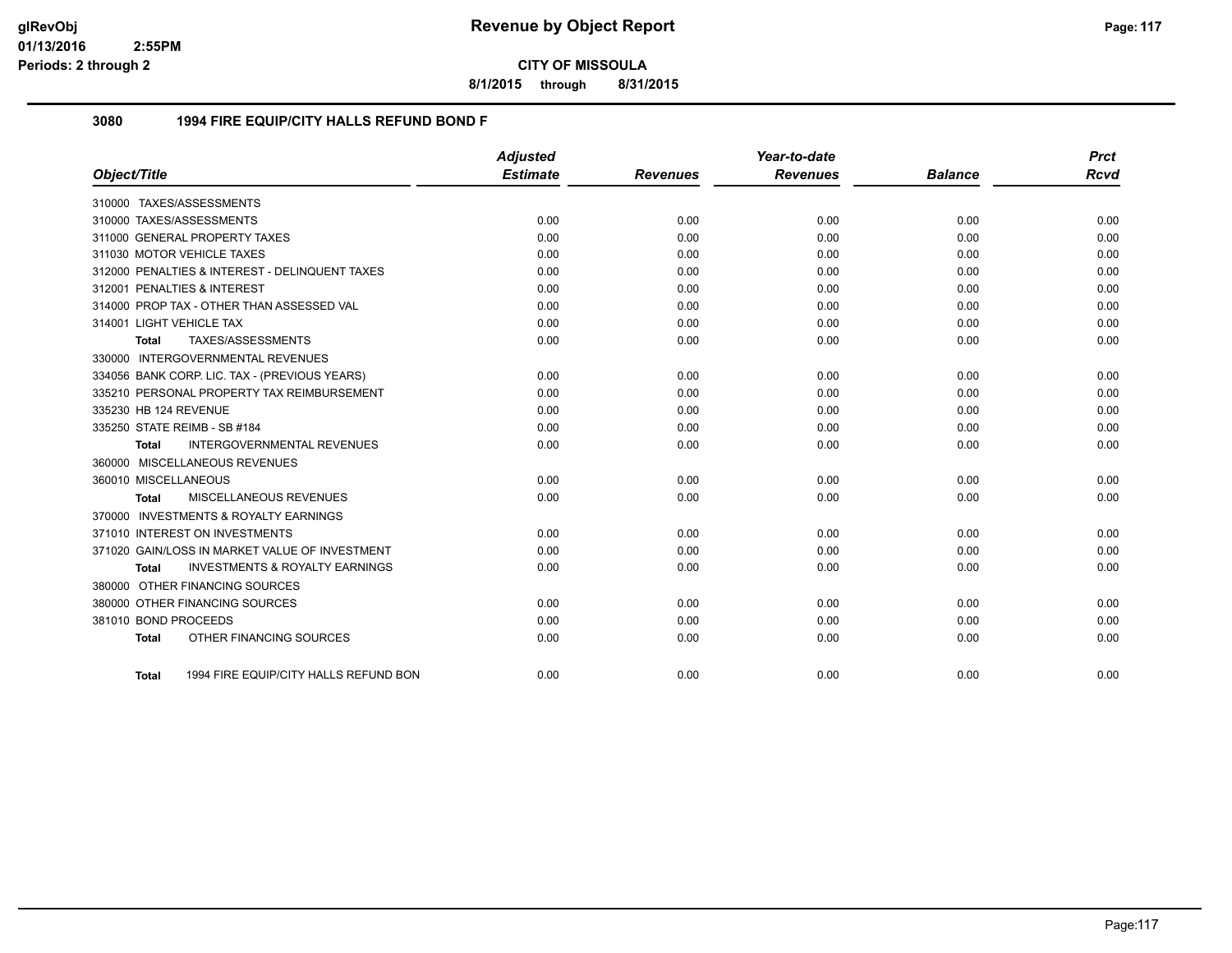**8/1/2015 through 8/31/2015**

# **3085 1993 FIRE STATION G O BOND FUND**

**3085 1993 FIRE STATION G O BOND FUND**

|                                                           | <b>Adjusted</b> |                 | Year-to-date    |                | <b>Prct</b> |
|-----------------------------------------------------------|-----------------|-----------------|-----------------|----------------|-------------|
| Object/Title                                              | <b>Estimate</b> | <b>Revenues</b> | <b>Revenues</b> | <b>Balance</b> | <b>Rcvd</b> |
| 310000 TAXES/ASSESSMENTS                                  |                 |                 |                 |                |             |
| 310000 TAXES/ASSESSMENTS                                  | 0.00            | 0.00            | 0.00            | 0.00           | 0.00        |
| 311000 GENERAL PROPERTY TAXES                             | 0.00            | 0.00            | 0.00            | 0.00           | 0.00        |
| 311030 MOTOR VEHICLE TAXES                                | 0.00            | 0.00            | 0.00            | 0.00           | 0.00        |
| 312000 PENALTIES & INTEREST - DELINQUENT TAXES            | 0.00            | 0.00            | 0.00            | 0.00           | 0.00        |
| 312001 PENALTIES & INTEREST                               | 0.00            | 0.00            | 0.00            | 0.00           | 0.00        |
| 314000 PROP TAX - OTHER THAN ASSESSED VAL                 | 0.00            | 0.00            | 0.00            | 0.00           | 0.00        |
| 314001 LIGHT VEHICLE TAX                                  | 0.00            | 0.00            | 0.00            | 0.00           | 0.00        |
| TAXES/ASSESSMENTS<br><b>Total</b>                         | 0.00            | 0.00            | 0.00            | 0.00           | 0.00        |
| <b>INTERGOVERNMENTAL REVENUES</b><br>330000               |                 |                 |                 |                |             |
| 334056 BANK CORP. LIC. TAX - (PREVIOUS YEARS)             | 0.00            | 0.00            | 0.00            | 0.00           | 0.00        |
| 335210 PERSONAL PROPERTY TAX REIMBURSEMENT                | 0.00            | 0.00            | 0.00            | 0.00           | 0.00        |
| 335230 HB 124 REVENUE                                     | 0.00            | 0.00            | 0.00            | 0.00           | 0.00        |
| 335250 STATE REIMB - SB #184                              | 0.00            | 0.00            | 0.00            | 0.00           | 0.00        |
| <b>INTERGOVERNMENTAL REVENUES</b><br><b>Total</b>         | 0.00            | 0.00            | 0.00            | 0.00           | 0.00        |
| MISCELLANEOUS REVENUES<br>360000                          |                 |                 |                 |                |             |
| 360010 MISCELLANEOUS                                      | 0.00            | 0.00            | 0.00            | 0.00           | 0.00        |
| <b>MISCELLANEOUS REVENUES</b><br><b>Total</b>             | 0.00            | 0.00            | 0.00            | 0.00           | 0.00        |
| <b>INVESTMENTS &amp; ROYALTY EARNINGS</b><br>370000       |                 |                 |                 |                |             |
| 371010 INTEREST ON INVESTMENTS                            | 0.00            | 0.00            | 0.00            | 0.00           | 0.00        |
| 371020 GAIN/LOSS IN MARKET VALUE OF INVESTMENTS           | 0.00            | 0.00            | 0.00            | 0.00           | 0.00        |
| <b>INVESTMENTS &amp; ROYALTY EARNINGS</b><br><b>Total</b> | 0.00            | 0.00            | 0.00            | 0.00           | 0.00        |
|                                                           |                 |                 |                 |                |             |
| 1993 FIRE STATION G O BOND FUND<br><b>Total</b>           | 0.00            | 0.00            | 0.00            | 0.00           | 0.00        |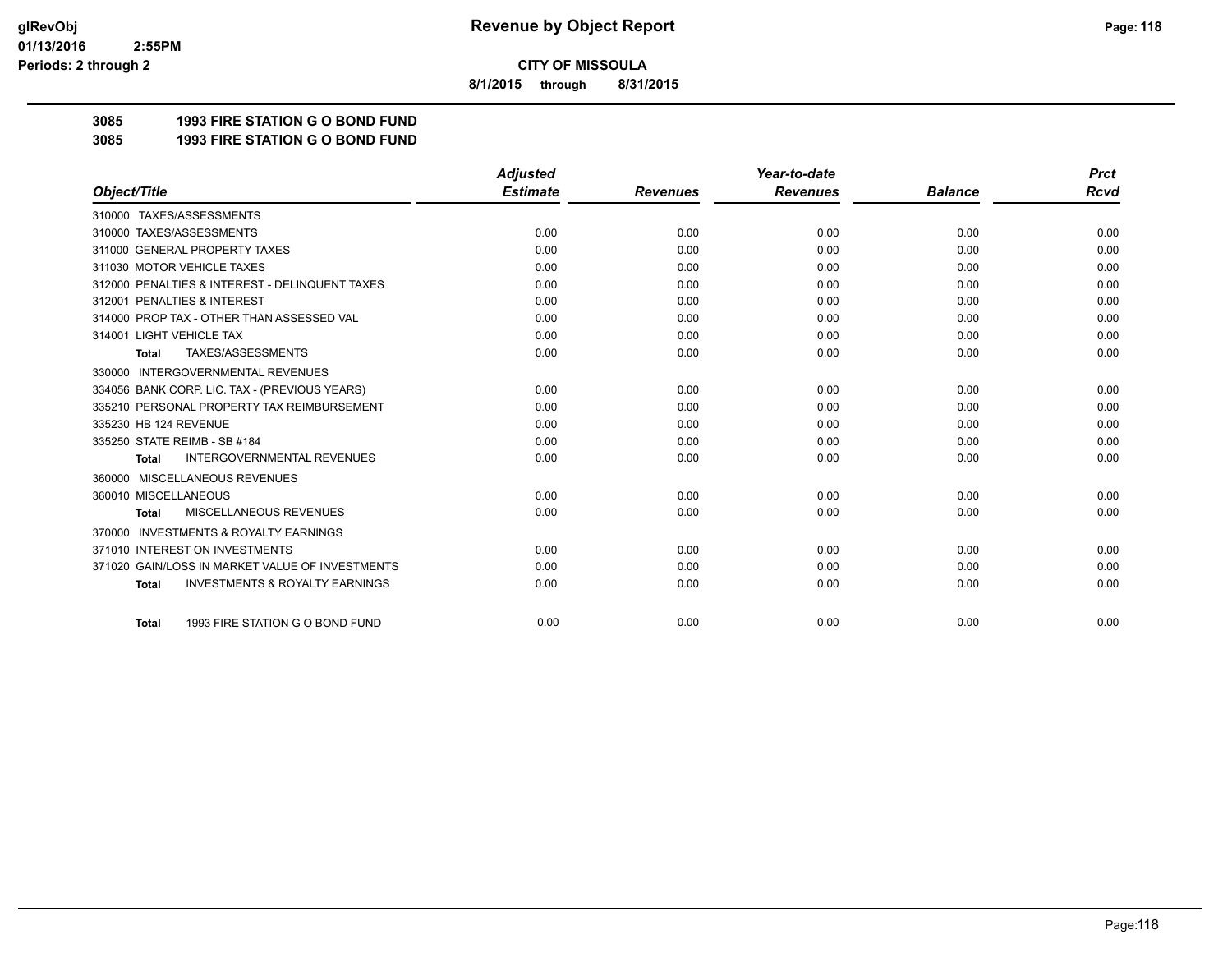**8/1/2015 through 8/31/2015**

## **3085 1993 FIRE STATION G O BOND FUND**

|                                                           | <b>Adjusted</b> |                 | Year-to-date    |                | <b>Prct</b> |
|-----------------------------------------------------------|-----------------|-----------------|-----------------|----------------|-------------|
| Object/Title                                              | <b>Estimate</b> | <b>Revenues</b> | <b>Revenues</b> | <b>Balance</b> | Rcvd        |
| 310000 TAXES/ASSESSMENTS                                  |                 |                 |                 |                |             |
| 310000 TAXES/ASSESSMENTS                                  | 0.00            | 0.00            | 0.00            | 0.00           | 0.00        |
| 311000 GENERAL PROPERTY TAXES                             | 0.00            | 0.00            | 0.00            | 0.00           | 0.00        |
| 311030 MOTOR VEHICLE TAXES                                | 0.00            | 0.00            | 0.00            | 0.00           | 0.00        |
| 312000 PENALTIES & INTEREST - DELINQUENT TAXES            | 0.00            | 0.00            | 0.00            | 0.00           | 0.00        |
| 312001 PENALTIES & INTEREST                               | 0.00            | 0.00            | 0.00            | 0.00           | 0.00        |
| 314000 PROP TAX - OTHER THAN ASSESSED VAL                 | 0.00            | 0.00            | 0.00            | 0.00           | 0.00        |
| 314001 LIGHT VEHICLE TAX                                  | 0.00            | 0.00            | 0.00            | 0.00           | 0.00        |
| TAXES/ASSESSMENTS<br><b>Total</b>                         | 0.00            | 0.00            | 0.00            | 0.00           | 0.00        |
| 330000 INTERGOVERNMENTAL REVENUES                         |                 |                 |                 |                |             |
| 334056 BANK CORP. LIC. TAX - (PREVIOUS YEARS)             | 0.00            | 0.00            | 0.00            | 0.00           | 0.00        |
| 335210 PERSONAL PROPERTY TAX REIMBURSEMENT                | 0.00            | 0.00            | 0.00            | 0.00           | 0.00        |
| 335230 HB 124 REVENUE                                     | 0.00            | 0.00            | 0.00            | 0.00           | 0.00        |
| 335250 STATE REIMB - SB #184                              | 0.00            | 0.00            | 0.00            | 0.00           | 0.00        |
| <b>INTERGOVERNMENTAL REVENUES</b><br><b>Total</b>         | 0.00            | 0.00            | 0.00            | 0.00           | 0.00        |
| 360000 MISCELLANEOUS REVENUES                             |                 |                 |                 |                |             |
| 360010 MISCELLANEOUS                                      | 0.00            | 0.00            | 0.00            | 0.00           | 0.00        |
| MISCELLANEOUS REVENUES<br><b>Total</b>                    | 0.00            | 0.00            | 0.00            | 0.00           | 0.00        |
| 370000 INVESTMENTS & ROYALTY EARNINGS                     |                 |                 |                 |                |             |
| 371010 INTEREST ON INVESTMENTS                            | 0.00            | 0.00            | 0.00            | 0.00           | 0.00        |
| 371020 GAIN/LOSS IN MARKET VALUE OF INVESTMENT            | 0.00            | 0.00            | 0.00            | 0.00           | 0.00        |
| <b>INVESTMENTS &amp; ROYALTY EARNINGS</b><br><b>Total</b> | 0.00            | 0.00            | 0.00            | 0.00           | 0.00        |
| 1993 FIRE STATION G O BOND FUND<br><b>Total</b>           | 0.00            | 0.00            | 0.00            | 0.00           | 0.00        |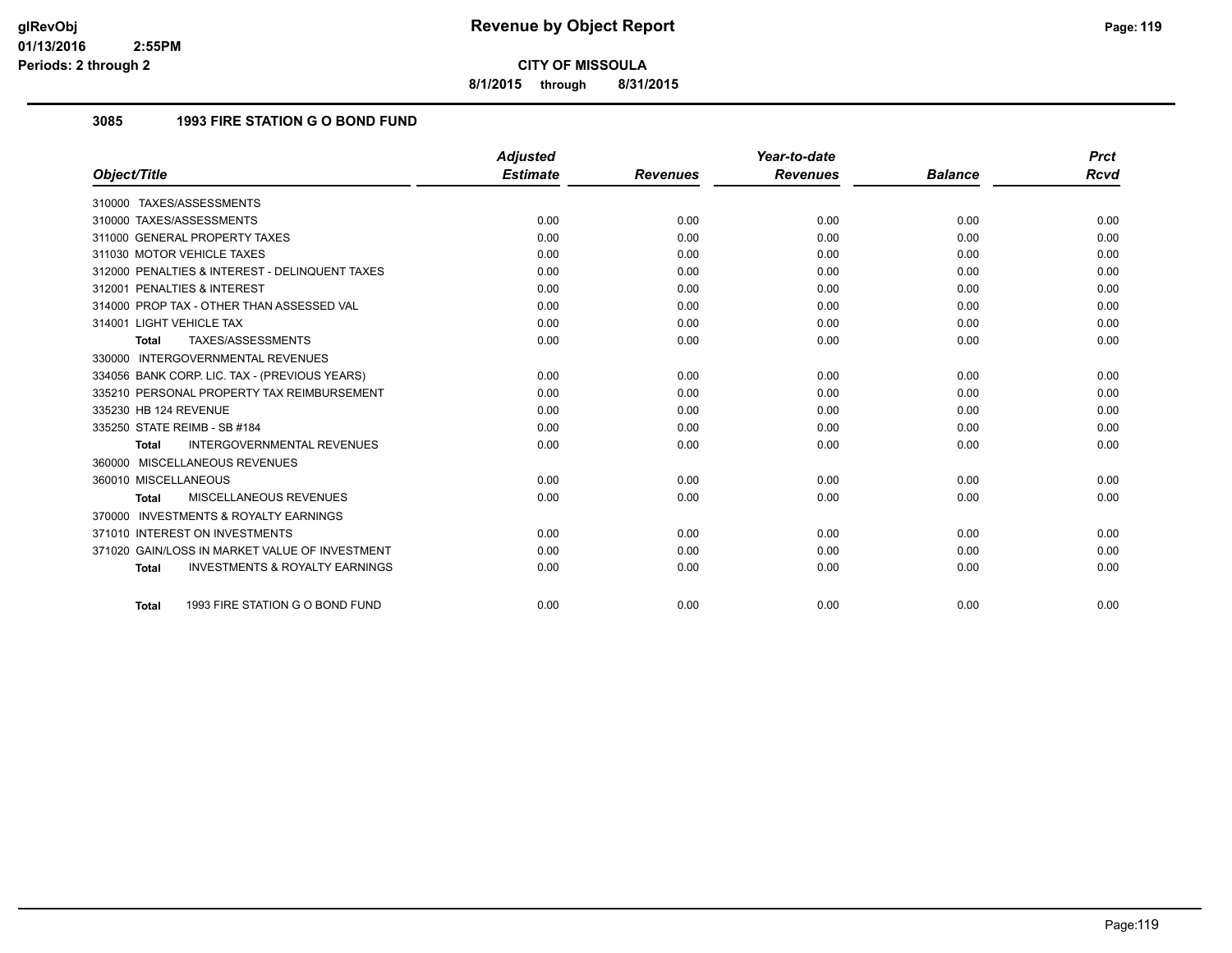**8/1/2015 through 8/31/2015**

**3090 2004 AQUATICS BOND**

**3090 2004 AQUATICS BOND**

|                                                           | <b>Adjusted</b> |                 | Year-to-date    |                | <b>Prct</b> |
|-----------------------------------------------------------|-----------------|-----------------|-----------------|----------------|-------------|
| Object/Title                                              | <b>Estimate</b> | <b>Revenues</b> | <b>Revenues</b> | <b>Balance</b> | <b>Rcvd</b> |
| 310000 TAXES/ASSESSMENTS                                  |                 |                 |                 |                |             |
| 310000 TAXES/ASSESSMENTS                                  | 0.00            | 0.00            | 0.00            | 0.00           | 0.00        |
| 311000 GENERAL PROPERTY TAXES                             | 0.00            | 0.00            | 0.00            | 0.00           | 0.00        |
| 311030 MOTOR VEHICLE TAXES                                | 0.00            | 0.00            | 0.00            | 0.00           | 0.00        |
| 312000 PENALTIES & INTEREST - DELINQUENT TAXES            | 0.00            | 0.00            | 0.00            | 0.00           | 0.00        |
| 312001 PENALTIES & INTEREST                               | 0.00            | 0.00            | 0.00            | 0.00           | 0.00        |
| 314000 PROP TAX - OTHER THAN ASSESSED VAL                 | 0.00            | 0.00            | 0.00            | 0.00           | 0.00        |
| 314001 LIGHT VEHICLE TAX                                  | 0.00            | 0.00            | 0.00            | 0.00           | 0.00        |
| TAXES/ASSESSMENTS<br><b>Total</b>                         | 0.00            | 0.00            | 0.00            | 0.00           | 0.00        |
| <b>INTERGOVERNMENTAL REVENUES</b><br>330000               |                 |                 |                 |                |             |
| 334056 BANK CORP. LIC. TAX - (PREVIOUS YEARS)             | 0.00            | 0.00            | 0.00            | 0.00           | 0.00        |
| 335210 PERSONAL PROPERTY TAX REIMBURSEMENT                | 0.00            | 0.00            | 0.00            | 0.00           | 0.00        |
| 335230 HB 124 REVENUE                                     | 0.00            | 0.00            | 0.00            | 0.00           | 0.00        |
| 335250 STATE REIMB - SB #184                              | 0.00            | 0.00            | 0.00            | 0.00           | 0.00        |
| <b>INTERGOVERNMENTAL REVENUES</b><br>Total                | 0.00            | 0.00            | 0.00            | 0.00           | 0.00        |
| 360000 MISCELLANEOUS REVENUES                             |                 |                 |                 |                |             |
| 360010 MISCELLANEOUS                                      | 0.00            | 0.00            | 0.00            | 0.00           | 0.00        |
| <b>MISCELLANEOUS REVENUES</b><br>Total                    | 0.00            | 0.00            | 0.00            | 0.00           | 0.00        |
| <b>INVESTMENTS &amp; ROYALTY EARNINGS</b><br>370000       |                 |                 |                 |                |             |
| 371010 INTEREST ON INVESTMENTS                            | 0.00            | 0.00            | 0.00            | 0.00           | 0.00        |
| 371020 GAIN/LOSS IN MARKET VALUE OF INVESTMENTS           | 0.00            | 0.00            | 0.00            | 0.00           | 0.00        |
| <b>INVESTMENTS &amp; ROYALTY EARNINGS</b><br><b>Total</b> | 0.00            | 0.00            | 0.00            | 0.00           | 0.00        |
| 380000 OTHER FINANCING SOURCES                            |                 |                 |                 |                |             |
| 383043 TRANSFERS FROM IMPACT FEES                         | 0.00            | 0.00            | 0.00            | 0.00           | 0.00        |
| OTHER FINANCING SOURCES<br><b>Total</b>                   | 0.00            | 0.00            | 0.00            | 0.00           | 0.00        |
|                                                           |                 |                 |                 |                |             |
| 2004 AQUATICS BOND<br><b>Total</b>                        | 0.00            | 0.00            | 0.00            | 0.00           | 0.00        |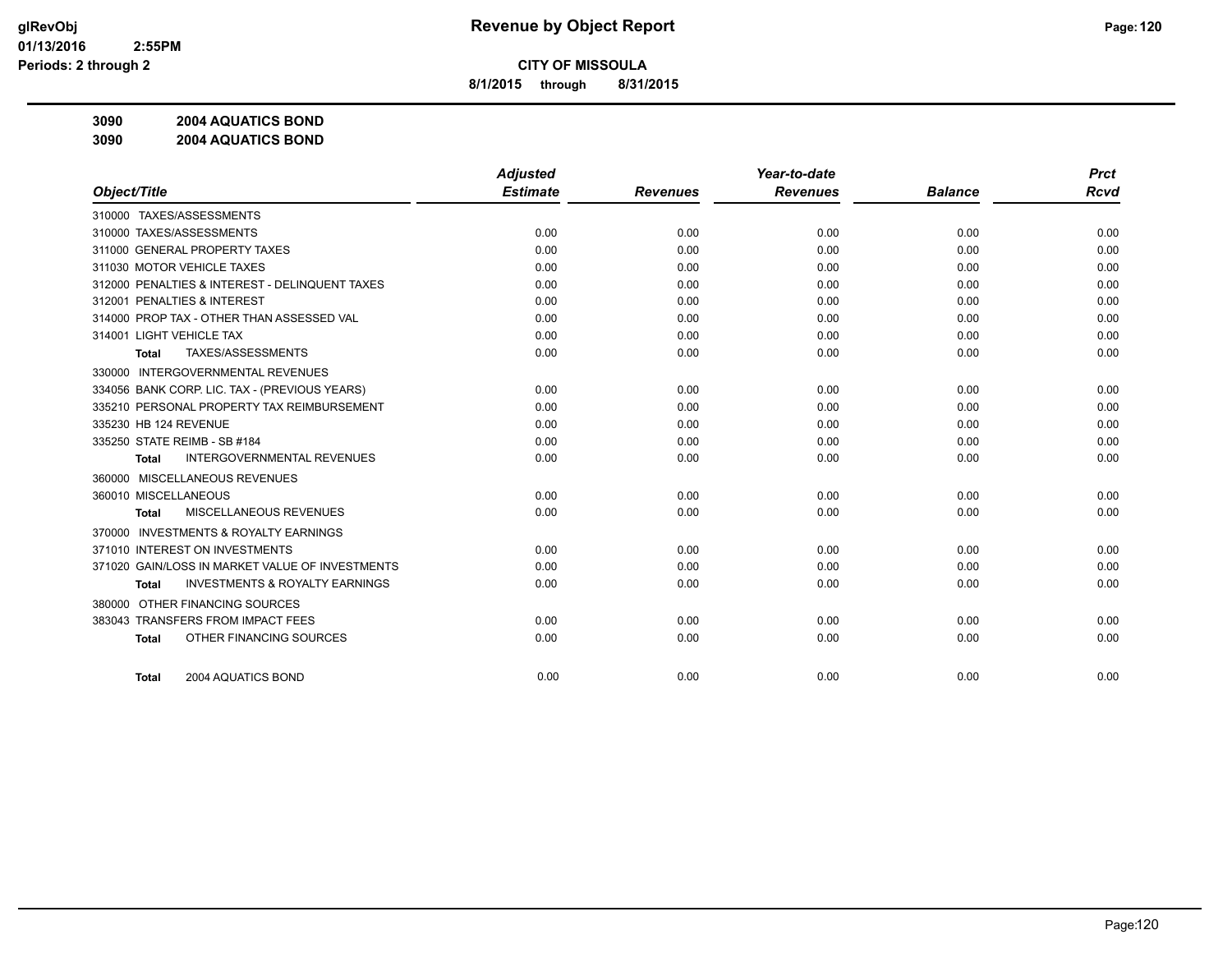**8/1/2015 through 8/31/2015**

#### **3090 2004 AQUATICS BOND**

|                                                           |                 |                 |                 |                | <b>Prct</b> |
|-----------------------------------------------------------|-----------------|-----------------|-----------------|----------------|-------------|
| Object/Title                                              | <b>Estimate</b> | <b>Revenues</b> | <b>Revenues</b> | <b>Balance</b> | <b>Rcvd</b> |
| 310000 TAXES/ASSESSMENTS                                  |                 |                 |                 |                |             |
| 310000 TAXES/ASSESSMENTS                                  | 0.00            | 0.00            | 0.00            | 0.00           | 0.00        |
| 311000 GENERAL PROPERTY TAXES                             | 0.00            | 0.00            | 0.00            | 0.00           | 0.00        |
| 311030 MOTOR VEHICLE TAXES                                | 0.00            | 0.00            | 0.00            | 0.00           | 0.00        |
| 312000 PENALTIES & INTEREST - DELINQUENT TAXES            | 0.00            | 0.00            | 0.00            | 0.00           | 0.00        |
| 312001 PENALTIES & INTEREST                               | 0.00            | 0.00            | 0.00            | 0.00           | 0.00        |
| 314000 PROP TAX - OTHER THAN ASSESSED VAL                 | 0.00            | 0.00            | 0.00            | 0.00           | 0.00        |
| 314001 LIGHT VEHICLE TAX                                  | 0.00            | 0.00            | 0.00            | 0.00           | 0.00        |
| TAXES/ASSESSMENTS<br><b>Total</b>                         | 0.00            | 0.00            | 0.00            | 0.00           | 0.00        |
| 330000 INTERGOVERNMENTAL REVENUES                         |                 |                 |                 |                |             |
| 334056 BANK CORP. LIC. TAX - (PREVIOUS YEARS)             | 0.00            | 0.00            | 0.00            | 0.00           | 0.00        |
| 335210 PERSONAL PROPERTY TAX REIMBURSEMENT                | 0.00            | 0.00            | 0.00            | 0.00           | 0.00        |
| 335230 HB 124 REVENUE                                     | 0.00            | 0.00            | 0.00            | 0.00           | 0.00        |
| 335250 STATE REIMB - SB #184                              | 0.00            | 0.00            | 0.00            | 0.00           | 0.00        |
| <b>INTERGOVERNMENTAL REVENUES</b><br><b>Total</b>         | 0.00            | 0.00            | 0.00            | 0.00           | 0.00        |
| 360000 MISCELLANEOUS REVENUES                             |                 |                 |                 |                |             |
| 360010 MISCELLANEOUS                                      | 0.00            | 0.00            | 0.00            | 0.00           | 0.00        |
| MISCELLANEOUS REVENUES<br><b>Total</b>                    | 0.00            | 0.00            | 0.00            | 0.00           | 0.00        |
| 370000 INVESTMENTS & ROYALTY EARNINGS                     |                 |                 |                 |                |             |
| 371010 INTEREST ON INVESTMENTS                            | 0.00            | 0.00            | 0.00            | 0.00           | 0.00        |
| 371020 GAIN/LOSS IN MARKET VALUE OF INVESTMENT            | 0.00            | 0.00            | 0.00            | 0.00           | 0.00        |
| <b>INVESTMENTS &amp; ROYALTY EARNINGS</b><br><b>Total</b> | 0.00            | 0.00            | 0.00            | 0.00           | 0.00        |
| 380000 OTHER FINANCING SOURCES                            |                 |                 |                 |                |             |
| 383043 TRANSFERS FROM IMPACT FEES                         | 0.00            | 0.00            | 0.00            | 0.00           | 0.00        |
| OTHER FINANCING SOURCES<br><b>Total</b>                   | 0.00            | 0.00            | 0.00            | 0.00           | 0.00        |
| 2004 AQUATICS BOND<br><b>Total</b>                        | 0.00            | 0.00            | 0.00            | 0.00           | 0.00        |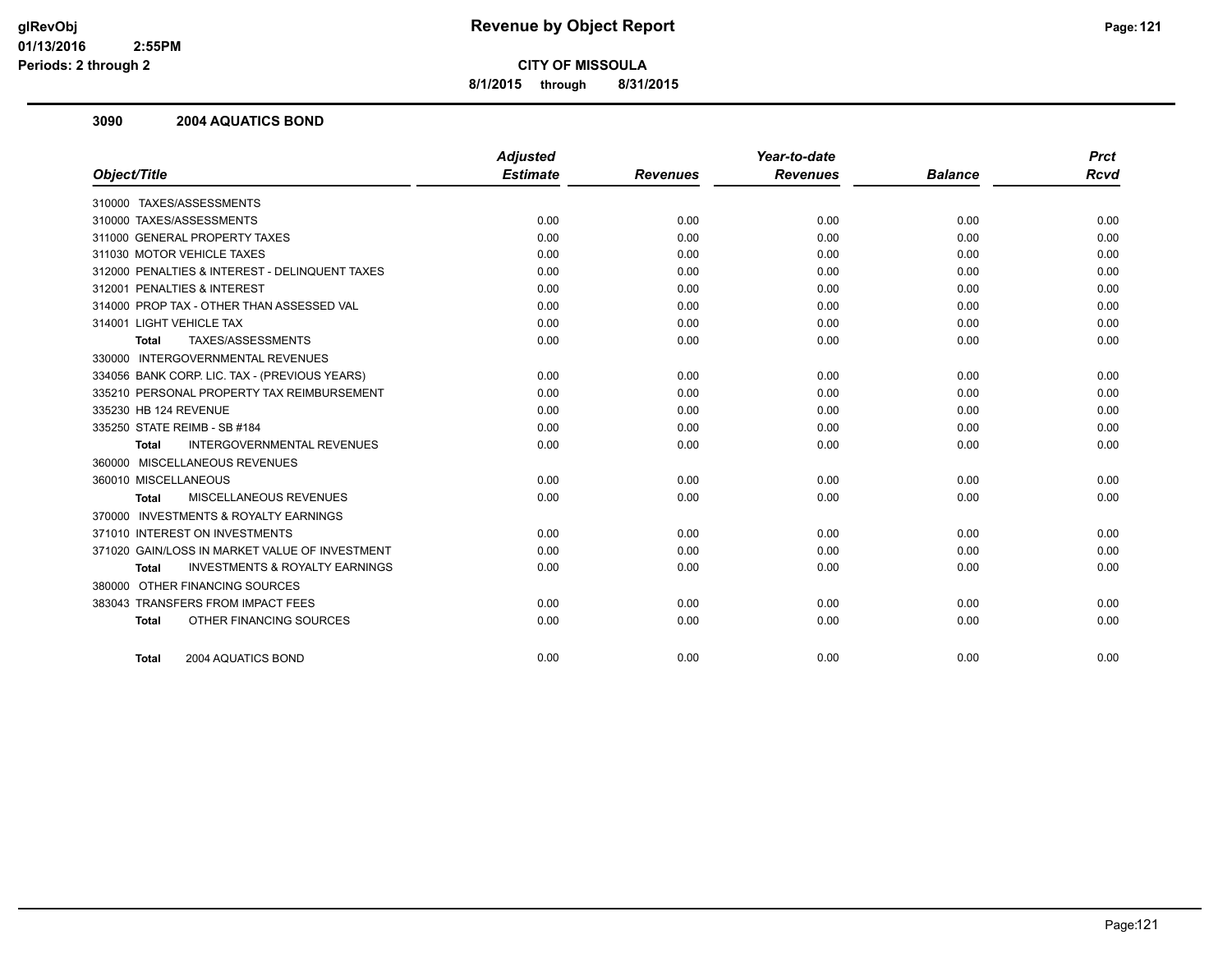**8/1/2015 through 8/31/2015**

# **3091 SERIES 2012A AQUATICS REFUNDING BOND**

**3091 SERIES 2012A AQUATICS REFUNDING BOND**

|                                                    | <b>Adjusted</b> |                 | Year-to-date    |                | <b>Prct</b> |
|----------------------------------------------------|-----------------|-----------------|-----------------|----------------|-------------|
| Object/Title                                       | <b>Estimate</b> | <b>Revenues</b> | <b>Revenues</b> | <b>Balance</b> | Rcvd        |
| TAXES/ASSESSMENTS<br>310000                        |                 |                 |                 |                |             |
| 310000 TAXES/ASSESSMENTS                           | 0.00            | 0.00            | 0.00            | 0.00           | 0.00        |
| 311000 GENERAL PROPERTY TAXES                      | 595,148.00      | 13,733.81       | $-5,581.61$     | 600,729.61     | $-0.94$     |
| 312000 PENALTIES & INTEREST - DELINQUENT TAXES     | 0.00            | 0.00            | 0.00            | 0.00           | 0.00        |
| 312001 PENALTIES & INTEREST                        | 0.00            | 283.31          | $-54.31$        | 54.31          | 0.00        |
| 314000 PROP TAX - OTHER THAN ASSESSED VAL          | 0.00            | 0.00            | 0.00            | 0.00           | 0.00        |
| TAXES/ASSESSMENTS<br>Total                         | 595,148.00      | 14,017.12       | $-5,635.92$     | 600,783.92     | $-0.95$     |
| 360000 MISCELLANEOUS REVENUES                      |                 |                 |                 |                |             |
| 360010 MISCELLANEOUS                               | 0.00            | 0.00            | 0.00            | 0.00           | 0.00        |
| MISCELLANEOUS REVENUES<br>Total                    | 0.00            | 0.00            | 0.00            | 0.00           | 0.00        |
| INVESTMENTS & ROYALTY EARNINGS<br>370000           |                 |                 |                 |                |             |
| 371010 INTEREST ON INVESTMENTS                     | 0.00            | 0.00            | 0.00            | 0.00           | 0.00        |
| 371020 GAIN/LOSS IN MARKET VALUE OF INVESTMENTS    | 0.00            | 0.00            | 0.00            | 0.00           | 0.00        |
| <b>INVESTMENTS &amp; ROYALTY EARNINGS</b><br>Total | 0.00            | 0.00            | 0.00            | 0.00           | 0.00        |
| OTHER FINANCING SOURCES<br>380000                  |                 |                 |                 |                |             |
| 381010 BOND PROCEEDS                               | 0.00            | 0.00            | 0.00            | 0.00           | 0.00        |
| OTHER FINANCING SOURCES<br>Total                   | 0.00            | 0.00            | 0.00            | 0.00           | 0.00        |
| SERIES 2012A AQUATICS REFUNDING BONI<br>Total      | 595,148.00      | 14,017.12       | $-5,635.92$     | 600,783.92     | $-0.95$     |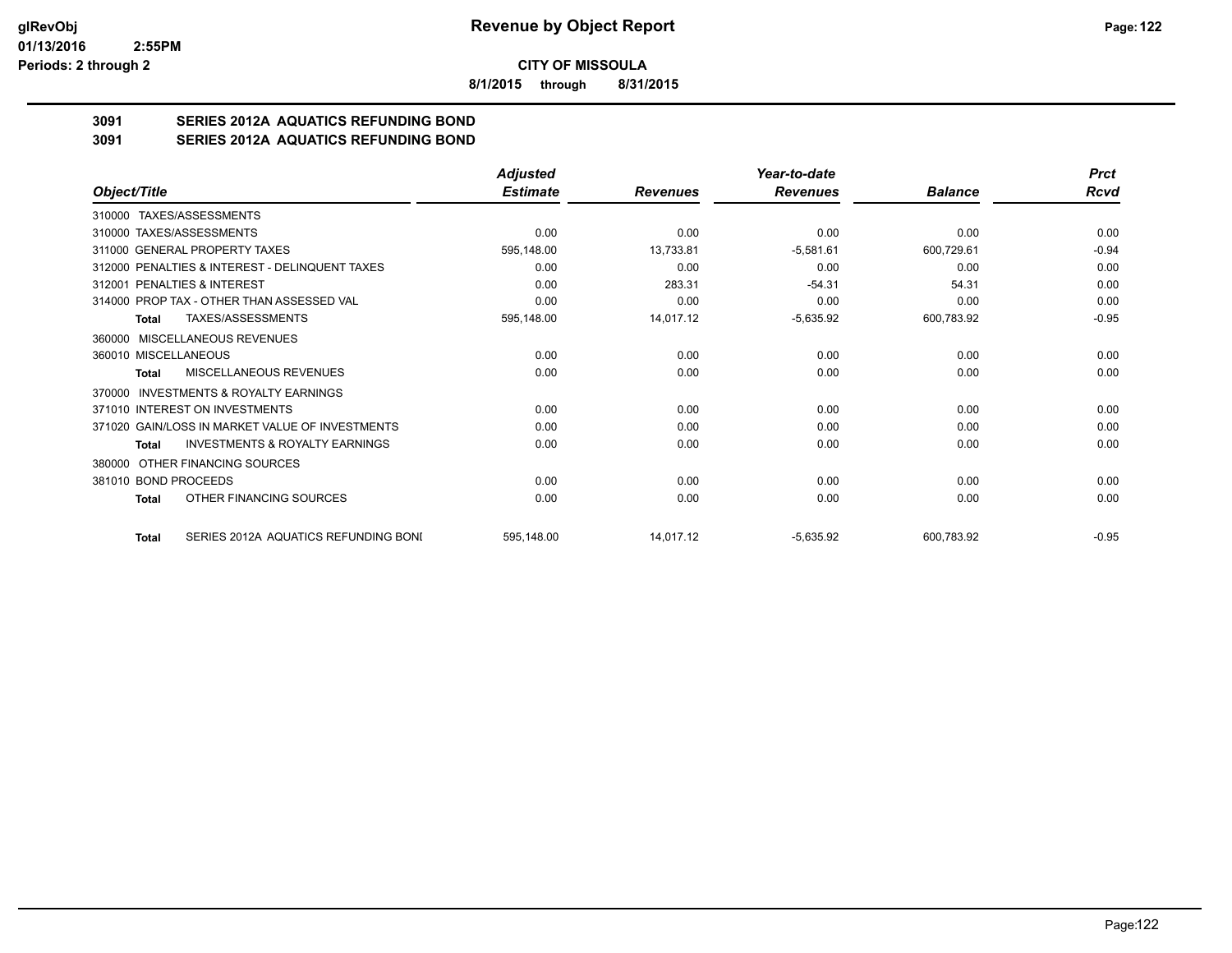**8/1/2015 through 8/31/2015**

## **3091 SERIES 2012A AQUATICS REFUNDING BOND**

|                                                           | <b>Adjusted</b> |                 | Year-to-date    |                | <b>Prct</b> |
|-----------------------------------------------------------|-----------------|-----------------|-----------------|----------------|-------------|
| Object/Title                                              | <b>Estimate</b> | <b>Revenues</b> | <b>Revenues</b> | <b>Balance</b> | <b>Rcvd</b> |
| TAXES/ASSESSMENTS<br>310000                               |                 |                 |                 |                |             |
| 310000 TAXES/ASSESSMENTS                                  | 0.00            | 0.00            | 0.00            | 0.00           | 0.00        |
| 311000 GENERAL PROPERTY TAXES                             | 595,148.00      | 13,733.81       | $-5,581.61$     | 600,729.61     | $-0.94$     |
| 312000 PENALTIES & INTEREST - DELINQUENT TAXES            | 0.00            | 0.00            | 0.00            | 0.00           | 0.00        |
| 312001 PENALTIES & INTEREST                               | 0.00            | 283.31          | $-54.31$        | 54.31          | 0.00        |
| 314000 PROP TAX - OTHER THAN ASSESSED VAL                 | 0.00            | 0.00            | 0.00            | 0.00           | 0.00        |
| TAXES/ASSESSMENTS<br><b>Total</b>                         | 595,148.00      | 14,017.12       | $-5,635.92$     | 600,783.92     | $-0.95$     |
| MISCELLANEOUS REVENUES<br>360000                          |                 |                 |                 |                |             |
| 360010 MISCELLANEOUS                                      | 0.00            | 0.00            | 0.00            | 0.00           | 0.00        |
| MISCELLANEOUS REVENUES<br><b>Total</b>                    | 0.00            | 0.00            | 0.00            | 0.00           | 0.00        |
| <b>INVESTMENTS &amp; ROYALTY EARNINGS</b><br>370000       |                 |                 |                 |                |             |
| 371010 INTEREST ON INVESTMENTS                            | 0.00            | 0.00            | 0.00            | 0.00           | 0.00        |
| 371020 GAIN/LOSS IN MARKET VALUE OF INVESTMENT            | 0.00            | 0.00            | 0.00            | 0.00           | 0.00        |
| <b>INVESTMENTS &amp; ROYALTY EARNINGS</b><br><b>Total</b> | 0.00            | 0.00            | 0.00            | 0.00           | 0.00        |
| OTHER FINANCING SOURCES<br>380000                         |                 |                 |                 |                |             |
| 381010 BOND PROCEEDS                                      | 0.00            | 0.00            | 0.00            | 0.00           | 0.00        |
| OTHER FINANCING SOURCES<br><b>Total</b>                   | 0.00            | 0.00            | 0.00            | 0.00           | 0.00        |
| SERIES 2012A AQUATICS REFUNDING BON<br><b>Total</b>       | 595,148.00      | 14,017.12       | $-5,635.92$     | 600,783.92     | $-0.95$     |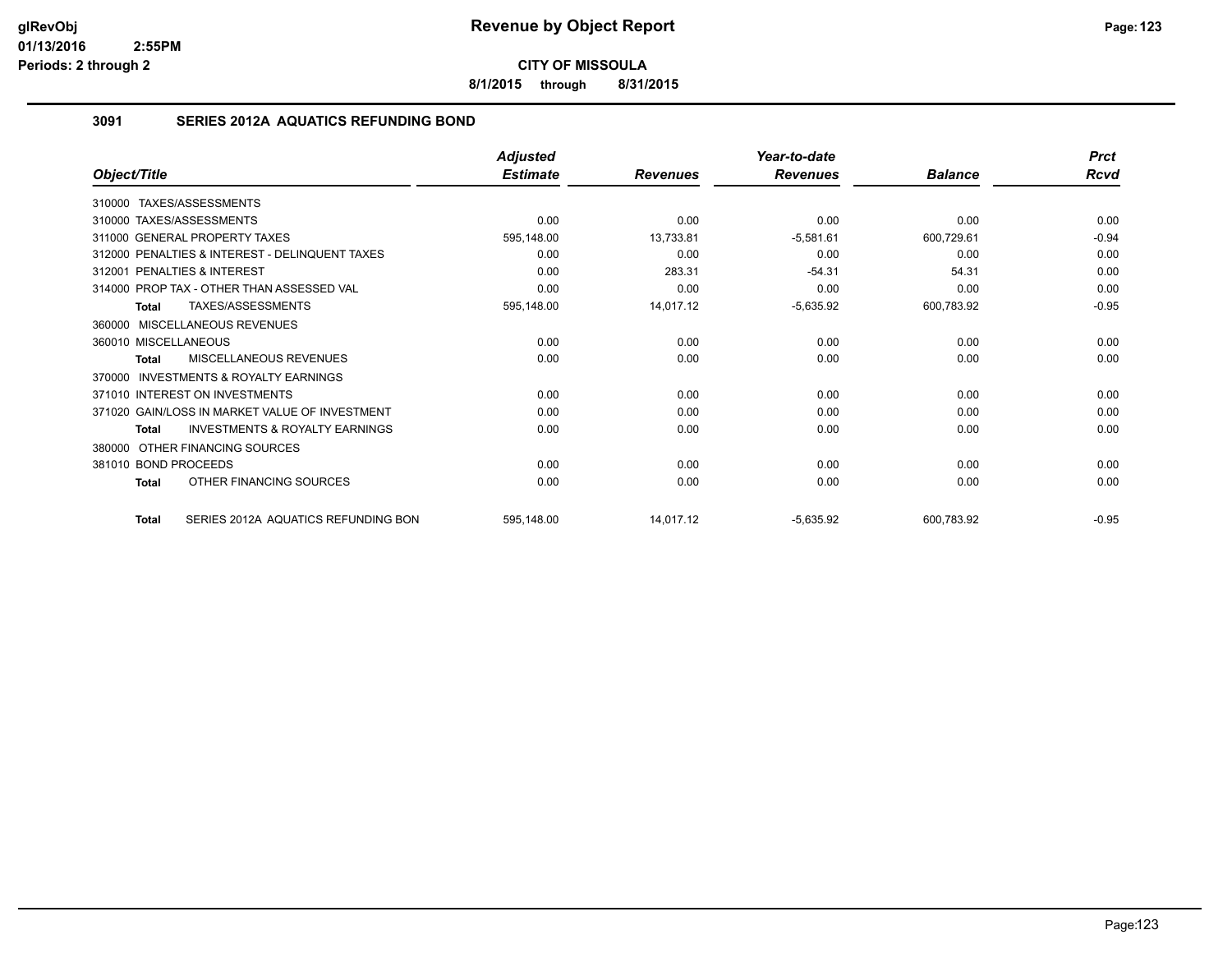**8/1/2015 through 8/31/2015**

# **3092 Series 2013A GO REFUNDING BONDS**

**3092 Series 2013A GO REFUNDING BONDS**

|                                                    | <b>Adjusted</b> |                 | Year-to-date    |                | <b>Prct</b> |
|----------------------------------------------------|-----------------|-----------------|-----------------|----------------|-------------|
| Object/Title                                       | <b>Estimate</b> | <b>Revenues</b> | <b>Revenues</b> | <b>Balance</b> | Rcvd        |
| 310000 TAXES/ASSESSMENTS                           |                 |                 |                 |                |             |
| 310000 TAXES/ASSESSMENTS                           | 0.00            | 0.00            | 0.00            | 0.00           | 0.00        |
| 311000 GENERAL PROPERTY TAXES                      | 688,926.00      | 18,563.39       | $-7,215.27$     | 696,141.27     | $-1.05$     |
| 312000 PENALTIES & INTEREST - DELINQUENT TAXES     | 0.00            | 0.00            | 0.00            | 0.00           | 0.00        |
| PENALTIES & INTEREST<br>312001                     | 0.00            | 364.00          | $-66.43$        | 66.43          | 0.00        |
| TAXES/ASSESSMENTS<br>Total                         | 688,926.00      | 18,927.39       | $-7,281.70$     | 696,207.70     | $-1.06$     |
| INVESTMENTS & ROYALTY EARNINGS<br>370000           |                 |                 |                 |                |             |
| 371010 INTEREST ON INVESTMENTS                     | 0.00            | 0.00            | 0.00            | 0.00           | 0.00        |
| 371020 GAIN/LOSS IN MARKET VALUE OF INVESTMENTS    | 0.00            | 0.00            | 0.00            | 0.00           | 0.00        |
| <b>INVESTMENTS &amp; ROYALTY EARNINGS</b><br>Total | 0.00            | 0.00            | 0.00            | 0.00           | 0.00        |
| OTHER FINANCING SOURCES<br>380000                  |                 |                 |                 |                |             |
| 381010 BOND PROCEEDS                               | 0.00            | 0.00            | 0.00            | 0.00           | 0.00        |
| OTHER FINANCING SOURCES<br>Total                   | 0.00            | 0.00            | 0.00            | 0.00           | 0.00        |
| Series 2013A GO REFUNDING BONDS<br><b>Total</b>    | 688,926.00      | 18,927.39       | $-7,281.70$     | 696,207.70     | $-1.06$     |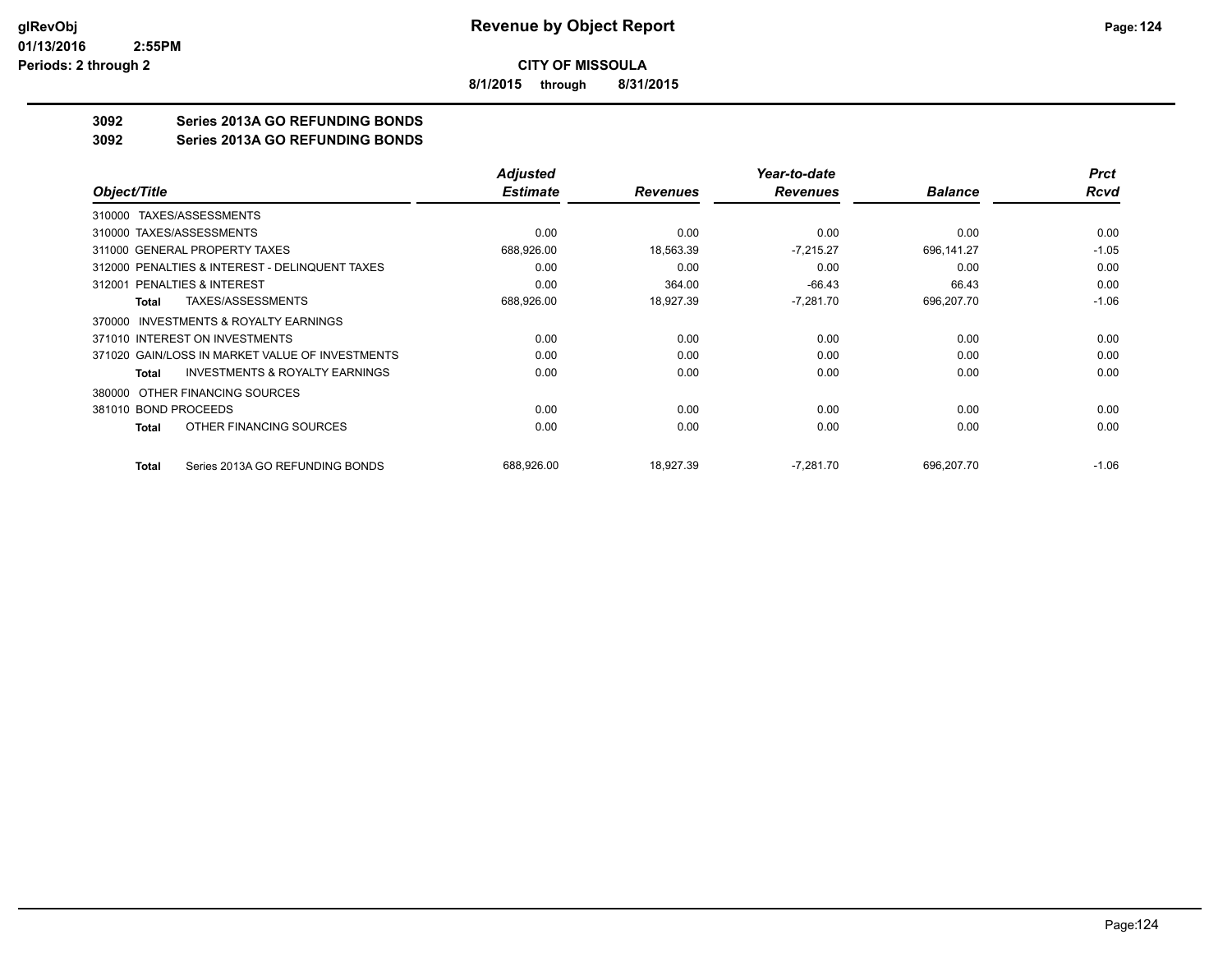**8/1/2015 through 8/31/2015**

# **3092 Series 2013A GO REFUNDING BONDS**

| Object/Title                                        | <b>Adjusted</b><br><b>Estimate</b> | <b>Revenues</b> | Year-to-date<br><b>Revenues</b> | <b>Balance</b> | <b>Prct</b><br><b>Rcvd</b> |
|-----------------------------------------------------|------------------------------------|-----------------|---------------------------------|----------------|----------------------------|
| TAXES/ASSESSMENTS<br>310000                         |                                    |                 |                                 |                |                            |
| 310000 TAXES/ASSESSMENTS                            | 0.00                               | 0.00            | 0.00                            | 0.00           | 0.00                       |
| 311000 GENERAL PROPERTY TAXES                       | 688,926.00                         | 18,563.39       | $-7,215.27$                     | 696,141.27     | $-1.05$                    |
| 312000 PENALTIES & INTEREST - DELINQUENT TAXES      | 0.00                               | 0.00            | 0.00                            | 0.00           | 0.00                       |
| 312001 PENALTIES & INTEREST                         | 0.00                               | 364.00          | $-66.43$                        | 66.43          | 0.00                       |
| TAXES/ASSESSMENTS<br>Total                          | 688,926.00                         | 18,927.39       | $-7,281.70$                     | 696,207.70     | $-1.06$                    |
| <b>INVESTMENTS &amp; ROYALTY EARNINGS</b><br>370000 |                                    |                 |                                 |                |                            |
| 371010 INTEREST ON INVESTMENTS                      | 0.00                               | 0.00            | 0.00                            | 0.00           | 0.00                       |
| 371020 GAIN/LOSS IN MARKET VALUE OF INVESTMENT      | 0.00                               | 0.00            | 0.00                            | 0.00           | 0.00                       |
| <b>INVESTMENTS &amp; ROYALTY EARNINGS</b><br>Total  | 0.00                               | 0.00            | 0.00                            | 0.00           | 0.00                       |
| 380000 OTHER FINANCING SOURCES                      |                                    |                 |                                 |                |                            |
| 381010 BOND PROCEEDS                                | 0.00                               | 0.00            | 0.00                            | 0.00           | 0.00                       |
| OTHER FINANCING SOURCES<br>Total                    | 0.00                               | 0.00            | 0.00                            | 0.00           | 0.00                       |
| Series 2013A GO REFUNDING BONDS<br>Total            | 688,926.00                         | 18.927.39       | $-7,281.70$                     | 696.207.70     | $-1.06$                    |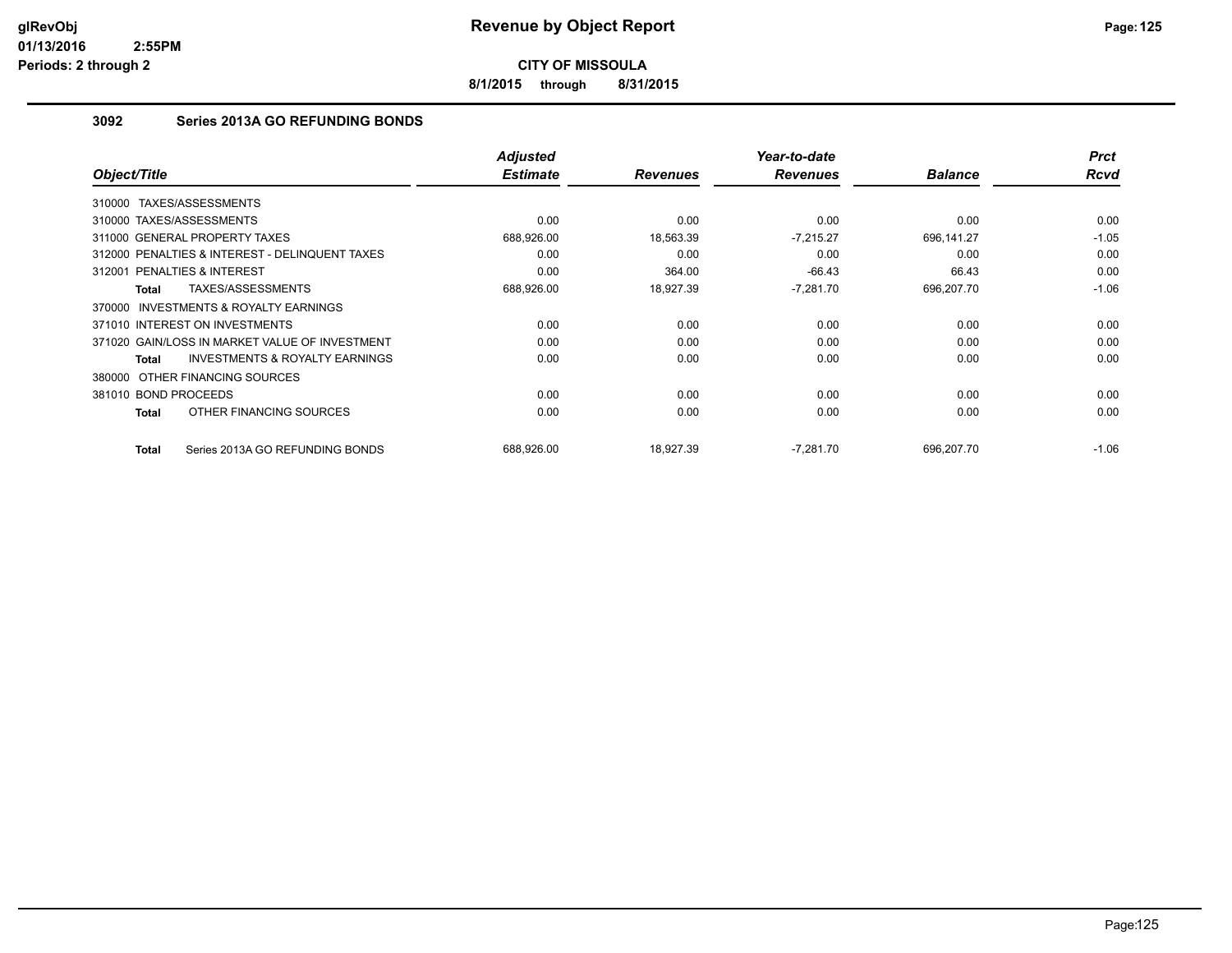**8/1/2015 through 8/31/2015**

# **3095 2004 REFUNDING BONDS DEBT SERVICE**

**3095 2004 REFUNDING BONDS DEBT SERVICE**

|                                                           | <b>Adjusted</b> |                 | Year-to-date    |                | <b>Prct</b> |
|-----------------------------------------------------------|-----------------|-----------------|-----------------|----------------|-------------|
| Object/Title                                              | <b>Estimate</b> | <b>Revenues</b> | <b>Revenues</b> | <b>Balance</b> | <b>Rcvd</b> |
| 310000 TAXES/ASSESSMENTS                                  |                 |                 |                 |                |             |
| 310000 TAXES/ASSESSMENTS                                  | 0.00            | 0.00            | 0.00            | 0.00           | 0.00        |
| 311000 GENERAL PROPERTY TAXES                             | 0.00            | $-506.16$       | $-24.94$        | 24.94          | 0.00        |
| 311030 MOTOR VEHICLE TAXES                                | 0.00            | 0.00            | 0.00            | 0.00           | 0.00        |
| 312000 PENALTIES & INTEREST - DELINQUENT TAXES            | 0.00            | 0.00            | 0.00            | 0.00           | 0.00        |
| 312001 PENALTIES & INTEREST                               | 0.00            | 0.00            | $-11.84$        | 11.84          | 0.00        |
| 314000 PROP TAX - OTHER THAN ASSESSED VAL                 | 0.00            | 0.00            | 0.00            | 0.00           | 0.00        |
| 314001 LIGHT VEHICLE TAX                                  | 0.00            | 0.00            | 0.00            | 0.00           | 0.00        |
| TAXES/ASSESSMENTS<br>Total                                | 0.00            | $-506.16$       | $-36.78$        | 36.78          | 0.00        |
| 330000 INTERGOVERNMENTAL REVENUES                         |                 |                 |                 |                |             |
| 334056 BANK CORP. LIC. TAX - (PREVIOUS YEARS)             | 0.00            | 0.00            | 0.00            | 0.00           | 0.00        |
| 335210 PERSONAL PROPERTY TAX REIMBURSEMENT                | 0.00            | 0.00            | 0.00            | 0.00           | 0.00        |
| 335230 HB 124 REVENUE                                     | 0.00            | 0.00            | 0.00            | 0.00           | 0.00        |
| 335250 STATE REIMB - SB #184                              | 0.00            | 0.00            | 0.00            | 0.00           | 0.00        |
| <b>INTERGOVERNMENTAL REVENUES</b><br>Total                | 0.00            | 0.00            | 0.00            | 0.00           | 0.00        |
| 360000 MISCELLANEOUS REVENUES                             |                 |                 |                 |                |             |
| 360010 MISCELLANEOUS                                      | 0.00            | 0.00            | 0.00            | 0.00           | 0.00        |
| MISCELLANEOUS REVENUES<br>Total                           | 0.00            | 0.00            | 0.00            | 0.00           | 0.00        |
| 370000 INVESTMENTS & ROYALTY EARNINGS                     |                 |                 |                 |                |             |
| 371010 INTEREST ON INVESTMENTS                            | 0.00            | 0.00            | 0.00            | 0.00           | 0.00        |
| 371020 GAIN/LOSS IN MARKET VALUE OF INVESTMENTS           | 0.00            | 0.00            | 0.00            | 0.00           | 0.00        |
| <b>INVESTMENTS &amp; ROYALTY EARNINGS</b><br><b>Total</b> | 0.00            | 0.00            | 0.00            | 0.00           | 0.00        |
| 380000 OTHER FINANCING SOURCES                            |                 |                 |                 |                |             |
| 380000 OTHER FINANCING SOURCES                            | 0.00            | 0.00            | 0.00            | 0.00           | 0.00        |
| 381009 TRANSFERS IN                                       | 0.00            | 0.00            | 0.00            | 0.00           | 0.00        |
| 381010 BOND PROCEEDS                                      | 0.00            | 0.00            | 0.00            | 0.00           | 0.00        |
| 383043 TRANSFERS FROM IMPACT FEES                         | 0.00            | 0.00            | 0.00            | 0.00           | 0.00        |
| OTHER FINANCING SOURCES<br><b>Total</b>                   | 0.00            | 0.00            | 0.00            | 0.00           | 0.00        |
| 2004 REFUNDING BONDS DEBT SERVICE<br><b>Total</b>         | 0.00            | $-506.16$       | $-36.78$        | 36.78          | 0.00        |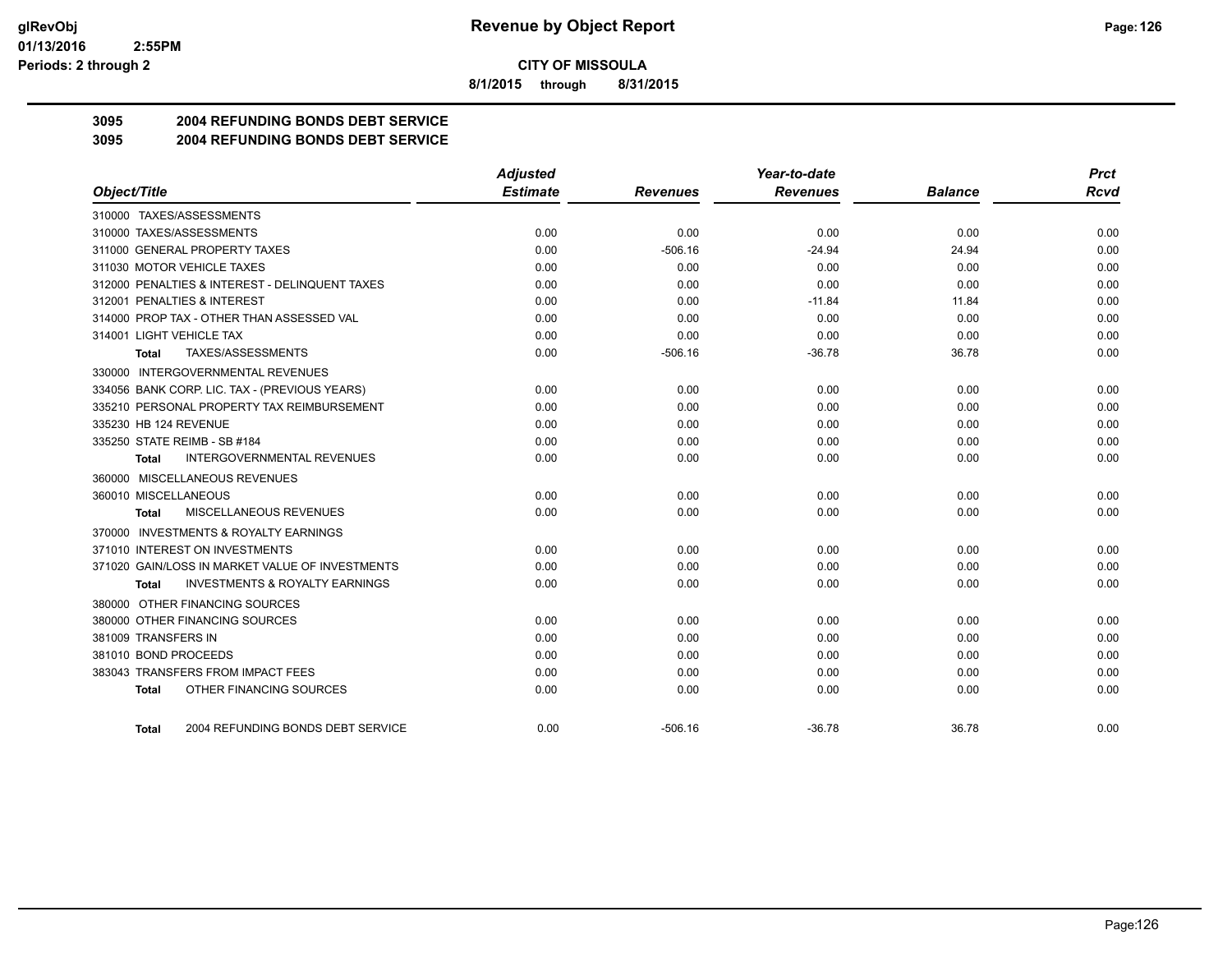**8/1/2015 through 8/31/2015**

### **3095 2004 REFUNDING BONDS DEBT SERVICE**

| Object/Title                                       | <b>Adjusted</b><br><b>Estimate</b> | <b>Revenues</b> | Year-to-date<br><b>Revenues</b> | <b>Balance</b> | <b>Prct</b><br><b>Rcvd</b> |
|----------------------------------------------------|------------------------------------|-----------------|---------------------------------|----------------|----------------------------|
|                                                    |                                    |                 |                                 |                |                            |
| 310000 TAXES/ASSESSMENTS                           |                                    |                 |                                 |                |                            |
| 310000 TAXES/ASSESSMENTS                           | 0.00                               | 0.00            | 0.00                            | 0.00           | 0.00                       |
| 311000 GENERAL PROPERTY TAXES                      | 0.00                               | $-506.16$       | $-24.94$                        | 24.94          | 0.00                       |
| 311030 MOTOR VEHICLE TAXES                         | 0.00                               | 0.00            | 0.00                            | 0.00           | 0.00                       |
| 312000 PENALTIES & INTEREST - DELINQUENT TAXES     | 0.00                               | 0.00            | 0.00                            | 0.00           | 0.00                       |
| 312001 PENALTIES & INTEREST                        | 0.00                               | 0.00            | $-11.84$                        | 11.84          | 0.00                       |
| 314000 PROP TAX - OTHER THAN ASSESSED VAL          | 0.00                               | 0.00            | 0.00                            | 0.00           | 0.00                       |
| 314001 LIGHT VEHICLE TAX                           | 0.00                               | 0.00            | 0.00                            | 0.00           | 0.00                       |
| TAXES/ASSESSMENTS<br>Total                         | 0.00                               | $-506.16$       | $-36.78$                        | 36.78          | 0.00                       |
| 330000 INTERGOVERNMENTAL REVENUES                  |                                    |                 |                                 |                |                            |
| 334056 BANK CORP. LIC. TAX - (PREVIOUS YEARS)      | 0.00                               | 0.00            | 0.00                            | 0.00           | 0.00                       |
| 335210 PERSONAL PROPERTY TAX REIMBURSEMENT         | 0.00                               | 0.00            | 0.00                            | 0.00           | 0.00                       |
| 335230 HB 124 REVENUE                              | 0.00                               | 0.00            | 0.00                            | 0.00           | 0.00                       |
| 335250 STATE REIMB - SB #184                       | 0.00                               | 0.00            | 0.00                            | 0.00           | 0.00                       |
| <b>INTERGOVERNMENTAL REVENUES</b><br>Total         | 0.00                               | 0.00            | 0.00                            | 0.00           | 0.00                       |
| 360000 MISCELLANEOUS REVENUES                      |                                    |                 |                                 |                |                            |
| 360010 MISCELLANEOUS                               | 0.00                               | 0.00            | 0.00                            | 0.00           | 0.00                       |
| MISCELLANEOUS REVENUES<br>Total                    | 0.00                               | 0.00            | 0.00                            | 0.00           | 0.00                       |
| 370000 INVESTMENTS & ROYALTY EARNINGS              |                                    |                 |                                 |                |                            |
| 371010 INTEREST ON INVESTMENTS                     | 0.00                               | 0.00            | 0.00                            | 0.00           | 0.00                       |
| 371020 GAIN/LOSS IN MARKET VALUE OF INVESTMENT     | 0.00                               | 0.00            | 0.00                            | 0.00           | 0.00                       |
| <b>INVESTMENTS &amp; ROYALTY EARNINGS</b><br>Total | 0.00                               | 0.00            | 0.00                            | 0.00           | 0.00                       |
| 380000 OTHER FINANCING SOURCES                     |                                    |                 |                                 |                |                            |
| 380000 OTHER FINANCING SOURCES                     | 0.00                               | 0.00            | 0.00                            | 0.00           | 0.00                       |
| 381009 TRANSFERS IN                                | 0.00                               | 0.00            | 0.00                            | 0.00           | 0.00                       |
| 381010 BOND PROCEEDS                               | 0.00                               | 0.00            | 0.00                            | 0.00           | 0.00                       |
| 383043 TRANSFERS FROM IMPACT FEES                  | 0.00                               | 0.00            | 0.00                            | 0.00           | 0.00                       |
| OTHER FINANCING SOURCES<br><b>Total</b>            | 0.00                               | 0.00            | 0.00                            | 0.00           | 0.00                       |
| 2004 REFUNDING BONDS DEBT SERVICE<br>Total         | 0.00                               | $-506.16$       | $-36.78$                        | 36.78          | 0.00                       |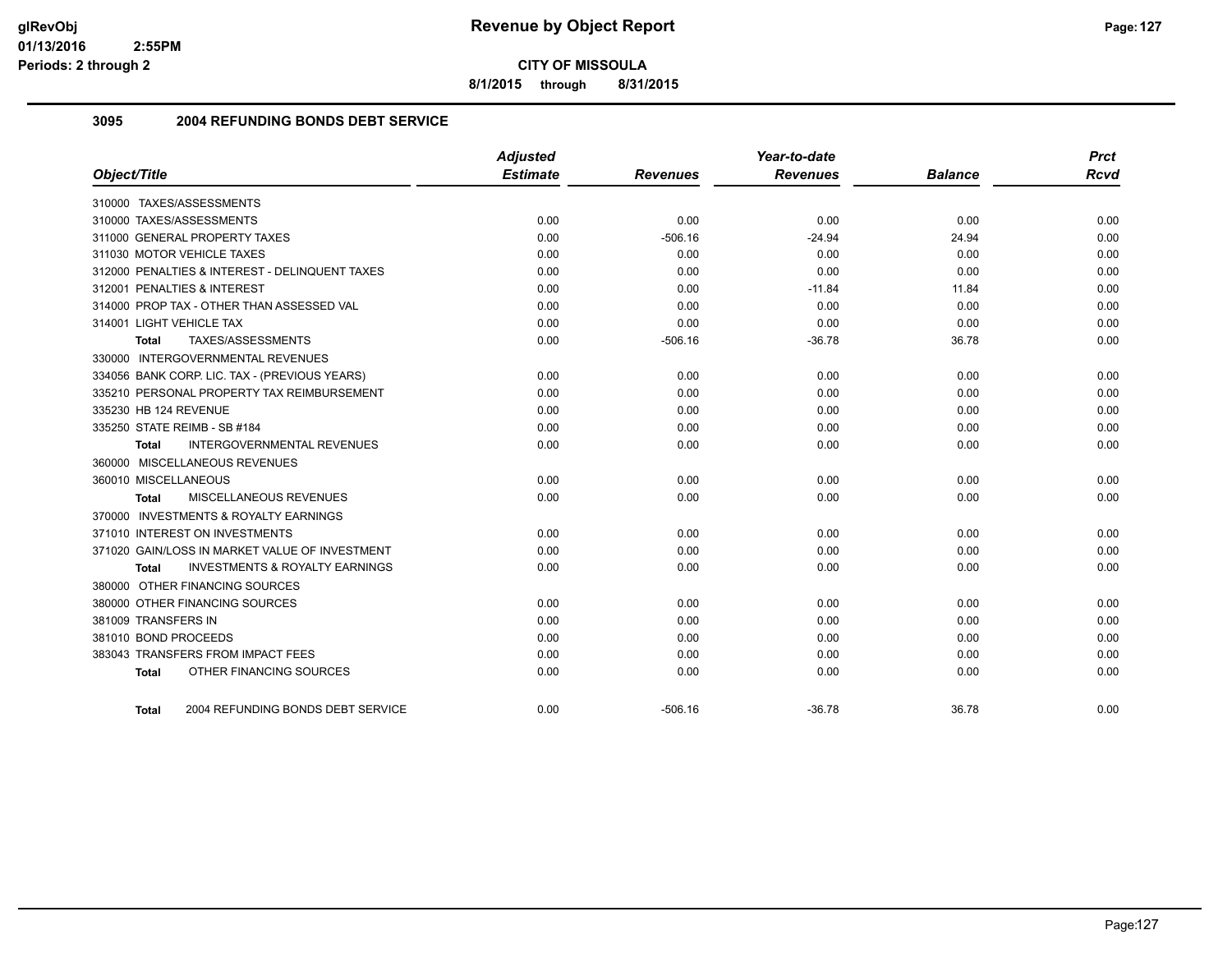**8/1/2015 through 8/31/2015**

#### **3096 NEW FIRE STATION GO BOND**

#### **3096 NEW FIRE STATION GO BOND**

|                                                     | <b>Adjusted</b> |                 | Year-to-date    |                | <b>Prct</b> |
|-----------------------------------------------------|-----------------|-----------------|-----------------|----------------|-------------|
| Object/Title                                        | <b>Estimate</b> | <b>Revenues</b> | <b>Revenues</b> | <b>Balance</b> | <b>Rcvd</b> |
| TAXES/ASSESSMENTS<br>310000                         |                 |                 |                 |                |             |
| 310000 TAXES/ASSESSMENTS                            | 0.00            | 0.00            | 0.00            | 0.00           | 0.00        |
| 311000 GENERAL PROPERTY TAXES                       | 280,151.00      | $-199.78$       | $-148.07$       | 280,299.07     | $-0.05$     |
| 311030 MOTOR VEHICLE TAXES                          | 0.00            | 0.00            | 0.00            | 0.00           | 0.00        |
| 312001 PENALTIES & INTEREST                         | 0.00            | 0.22            | $-31.16$        | 31.16          | 0.00        |
| <b>TAXES/ASSESSMENTS</b><br>Total                   | 280,151.00      | $-199.56$       | $-179.23$       | 280,330.23     | $-0.06$     |
| <b>INVESTMENTS &amp; ROYALTY EARNINGS</b><br>370000 |                 |                 |                 |                |             |
| 371010 INTEREST ON INVESTMENTS                      | 0.00            | 0.00            | 0.00            | 0.00           | 0.00        |
| 371020 GAIN/LOSS IN MARKET VALUE OF INVESTMENTS     | 0.00            | 0.00            | 0.00            | 0.00           | 0.00        |
| <b>INVESTMENTS &amp; ROYALTY EARNINGS</b><br>Total  | 0.00            | 0.00            | 0.00            | 0.00           | 0.00        |
| OTHER FINANCING SOURCES<br>380000                   |                 |                 |                 |                |             |
| 383000 OPERATING TRANSFERS                          | 0.00            | 0.00            | 0.00            | 0.00           | 0.00        |
| OTHER FINANCING SOURCES<br>Total                    | 0.00            | 0.00            | 0.00            | 0.00           | 0.00        |
| NEW FIRE STATION GO BOND<br>Total                   | 280,151.00      | $-199.56$       | $-179.23$       | 280,330.23     | $-0.06$     |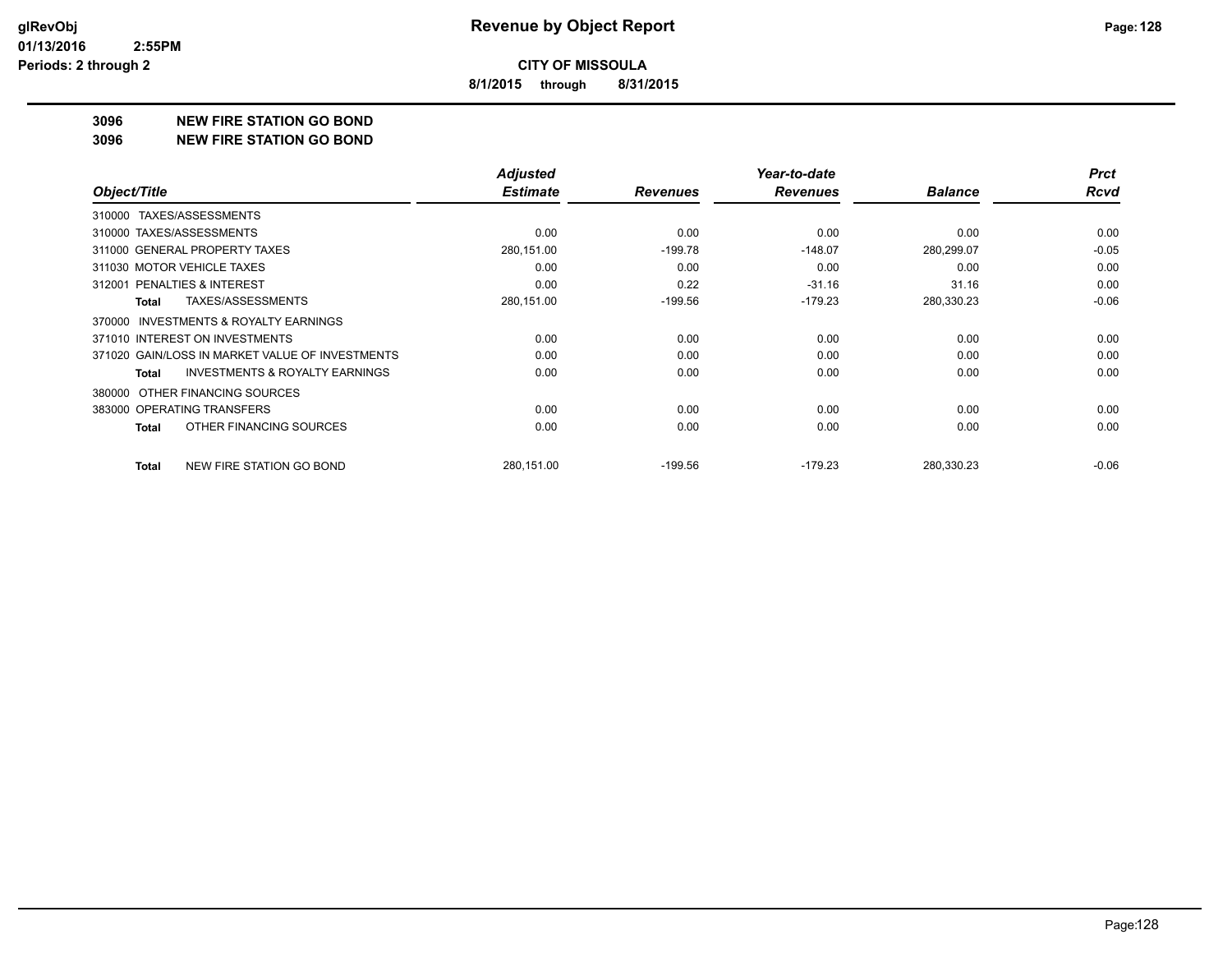**8/1/2015 through 8/31/2015**

# **3096 NEW FIRE STATION GO BOND**

| Object/Title                                       | <b>Adjusted</b><br><b>Estimate</b> | <b>Revenues</b> | Year-to-date<br><b>Revenues</b> | <b>Balance</b> | <b>Prct</b><br><b>Rcvd</b> |
|----------------------------------------------------|------------------------------------|-----------------|---------------------------------|----------------|----------------------------|
| TAXES/ASSESSMENTS<br>310000                        |                                    |                 |                                 |                |                            |
| 310000 TAXES/ASSESSMENTS                           | 0.00                               | 0.00            | 0.00                            | 0.00           | 0.00                       |
| 311000 GENERAL PROPERTY TAXES                      | 280,151.00                         | $-199.78$       | $-148.07$                       | 280,299.07     | $-0.05$                    |
| 311030 MOTOR VEHICLE TAXES                         | 0.00                               | 0.00            | 0.00                            | 0.00           | 0.00                       |
| PENALTIES & INTEREST<br>312001                     | 0.00                               | 0.22            | $-31.16$                        | 31.16          | 0.00                       |
| TAXES/ASSESSMENTS<br>Total                         | 280,151.00                         | $-199.56$       | $-179.23$                       | 280,330.23     | $-0.06$                    |
| 370000 INVESTMENTS & ROYALTY EARNINGS              |                                    |                 |                                 |                |                            |
| 371010 INTEREST ON INVESTMENTS                     | 0.00                               | 0.00            | 0.00                            | 0.00           | 0.00                       |
| 371020 GAIN/LOSS IN MARKET VALUE OF INVESTMENT     | 0.00                               | 0.00            | 0.00                            | 0.00           | 0.00                       |
| <b>INVESTMENTS &amp; ROYALTY EARNINGS</b><br>Total | 0.00                               | 0.00            | 0.00                            | 0.00           | 0.00                       |
| 380000 OTHER FINANCING SOURCES                     |                                    |                 |                                 |                |                            |
| 383000 OPERATING TRANSFERS                         | 0.00                               | 0.00            | 0.00                            | 0.00           | 0.00                       |
| OTHER FINANCING SOURCES<br>Total                   | 0.00                               | 0.00            | 0.00                            | 0.00           | 0.00                       |
| NEW FIRE STATION GO BOND<br>Total                  | 280.151.00                         | $-199.56$       | $-179.23$                       | 280.330.23     | $-0.06$                    |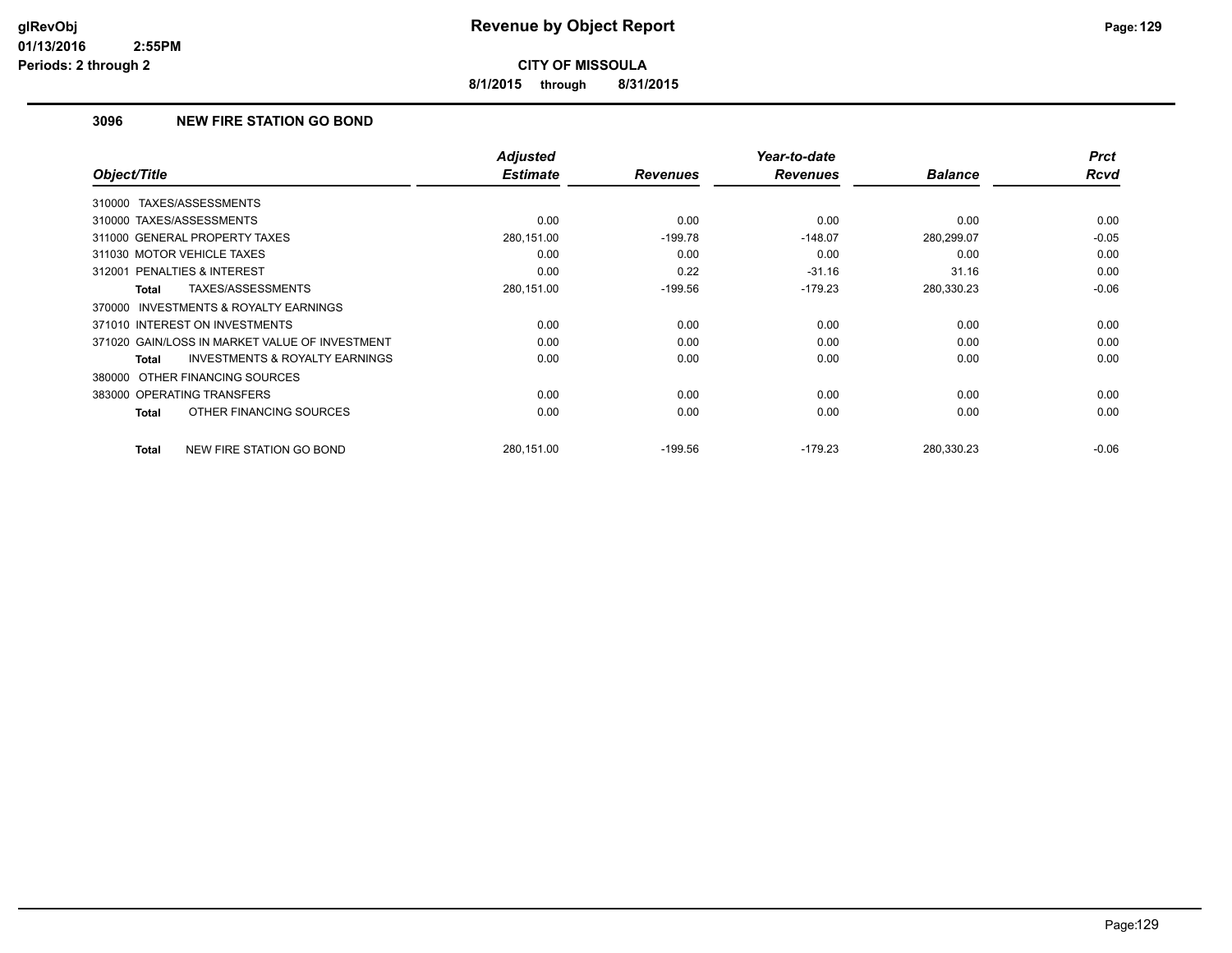**8/1/2015 through 8/31/2015**

#### **3097 2007 REFUNDING BONDS**

**3097 2007 REFUNDING BONDS**

|                                                           | <b>Adjusted</b> |                 | Year-to-date    |                | <b>Prct</b> |
|-----------------------------------------------------------|-----------------|-----------------|-----------------|----------------|-------------|
| Object/Title                                              | <b>Estimate</b> | <b>Revenues</b> | <b>Revenues</b> | <b>Balance</b> | <b>Rcvd</b> |
| 310000 TAXES/ASSESSMENTS                                  |                 |                 |                 |                |             |
| 310000 TAXES/ASSESSMENTS                                  | 0.00            | 0.00            | 0.00            | 0.00           | 0.00        |
| 311000 GENERAL PROPERTY TAXES                             | 0.00            | 0.00            | 0.00            | 0.00           | 0.00        |
| 311030 MOTOR VEHICLE TAXES                                | 0.00            | 0.00            | 0.00            | 0.00           | 0.00        |
| 312001 PENALTIES & INTEREST                               | 0.00            | 0.00            | 0.00            | 0.00           | 0.00        |
| <b>TAXES/ASSESSMENTS</b><br>Total                         | 0.00            | 0.00            | 0.00            | 0.00           | 0.00        |
| <b>INVESTMENTS &amp; ROYALTY EARNINGS</b><br>370000       |                 |                 |                 |                |             |
| 371010 INTEREST ON INVESTMENTS                            | 0.00            | 0.00            | 0.00            | 0.00           | 0.00        |
| 371020 GAIN/LOSS IN MARKET VALUE OF INVESTMENTS           | 0.00            | 0.00            | 0.00            | 0.00           | 0.00        |
| <b>INVESTMENTS &amp; ROYALTY EARNINGS</b><br><b>Total</b> | 0.00            | 0.00            | 0.00            | 0.00           | 0.00        |
| OTHER FINANCING SOURCES<br>380000                         |                 |                 |                 |                |             |
| 381010 BOND PROCEEDS                                      | 0.00            | 0.00            | 0.00            | 0.00           | 0.00        |
| 383042 TRANSFERS FROM OTHER FUNDS                         | 0.00            | 0.00            | 0.00            | 0.00           | 0.00        |
| 383043 TRANSFERS FROM IMPACT FEES                         | 0.00            | 0.00            | 0.00            | 0.00           | 0.00        |
| OTHER FINANCING SOURCES<br>Total                          | 0.00            | 0.00            | 0.00            | 0.00           | 0.00        |
|                                                           |                 |                 |                 |                | 0.00        |
| 2007 REFUNDING BONDS<br>Total                             | 0.00            | 0.00            | 0.00            | 0.00           |             |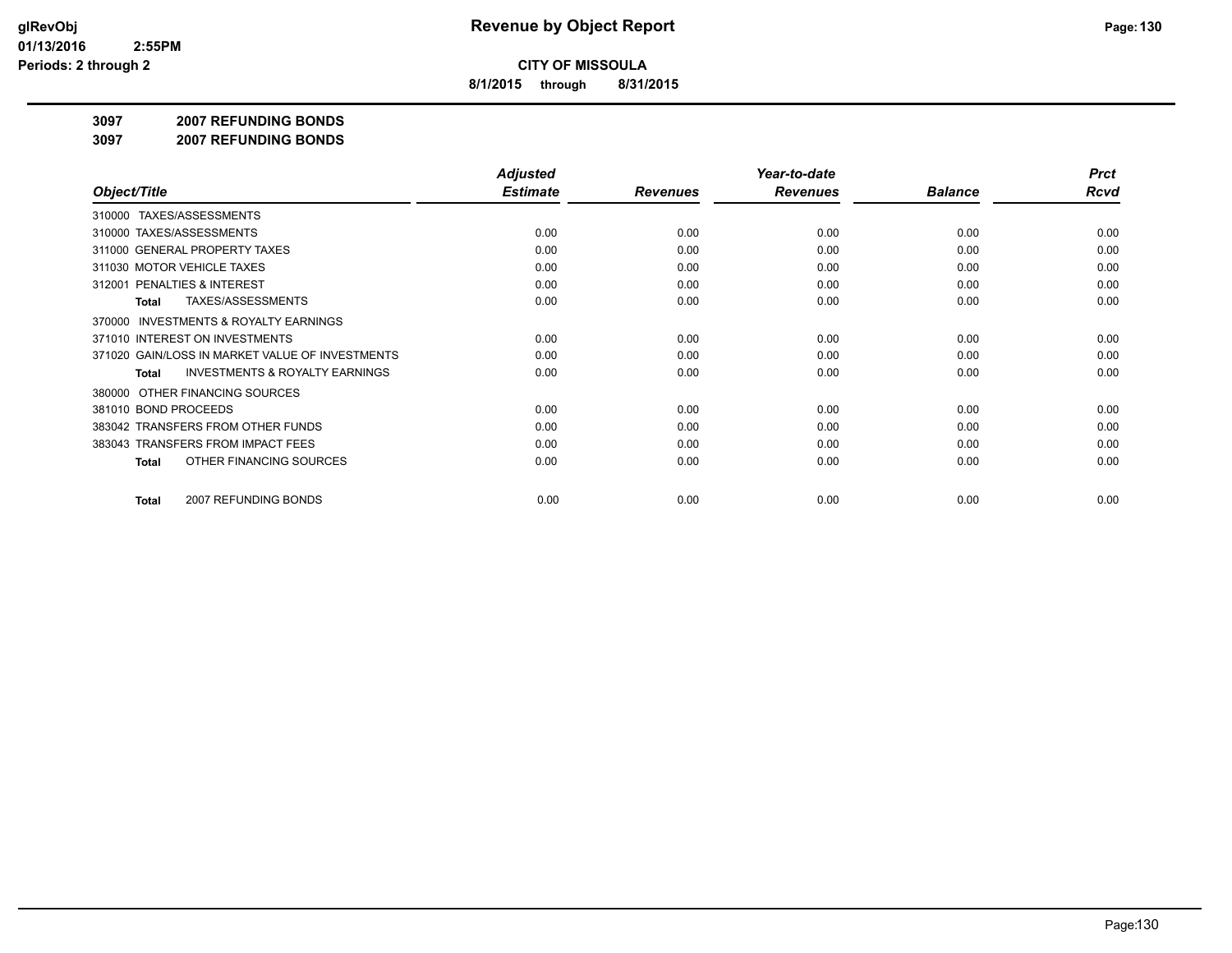**8/1/2015 through 8/31/2015**

## **3097 2007 REFUNDING BONDS**

|                                                    | <b>Adjusted</b> |                 | Year-to-date    |                | <b>Prct</b> |
|----------------------------------------------------|-----------------|-----------------|-----------------|----------------|-------------|
| Object/Title                                       | <b>Estimate</b> | <b>Revenues</b> | <b>Revenues</b> | <b>Balance</b> | <b>Rcvd</b> |
| 310000 TAXES/ASSESSMENTS                           |                 |                 |                 |                |             |
| 310000 TAXES/ASSESSMENTS                           | 0.00            | 0.00            | 0.00            | 0.00           | 0.00        |
| 311000 GENERAL PROPERTY TAXES                      | 0.00            | 0.00            | 0.00            | 0.00           | 0.00        |
| 311030 MOTOR VEHICLE TAXES                         | 0.00            | 0.00            | 0.00            | 0.00           | 0.00        |
| PENALTIES & INTEREST<br>312001                     | 0.00            | 0.00            | 0.00            | 0.00           | 0.00        |
| TAXES/ASSESSMENTS<br><b>Total</b>                  | 0.00            | 0.00            | 0.00            | 0.00           | 0.00        |
| 370000 INVESTMENTS & ROYALTY EARNINGS              |                 |                 |                 |                |             |
| 371010 INTEREST ON INVESTMENTS                     | 0.00            | 0.00            | 0.00            | 0.00           | 0.00        |
| 371020 GAIN/LOSS IN MARKET VALUE OF INVESTMENT     | 0.00            | 0.00            | 0.00            | 0.00           | 0.00        |
| <b>INVESTMENTS &amp; ROYALTY EARNINGS</b><br>Total | 0.00            | 0.00            | 0.00            | 0.00           | 0.00        |
| 380000 OTHER FINANCING SOURCES                     |                 |                 |                 |                |             |
| 381010 BOND PROCEEDS                               | 0.00            | 0.00            | 0.00            | 0.00           | 0.00        |
| 383042 TRANSFERS FROM OTHER FUNDS                  | 0.00            | 0.00            | 0.00            | 0.00           | 0.00        |
| 383043 TRANSFERS FROM IMPACT FEES                  | 0.00            | 0.00            | 0.00            | 0.00           | 0.00        |
| OTHER FINANCING SOURCES<br><b>Total</b>            | 0.00            | 0.00            | 0.00            | 0.00           | 0.00        |
|                                                    |                 |                 |                 |                |             |
| 2007 REFUNDING BONDS<br><b>Total</b>               | 0.00            | 0.00            | 0.00            | 0.00           | 0.00        |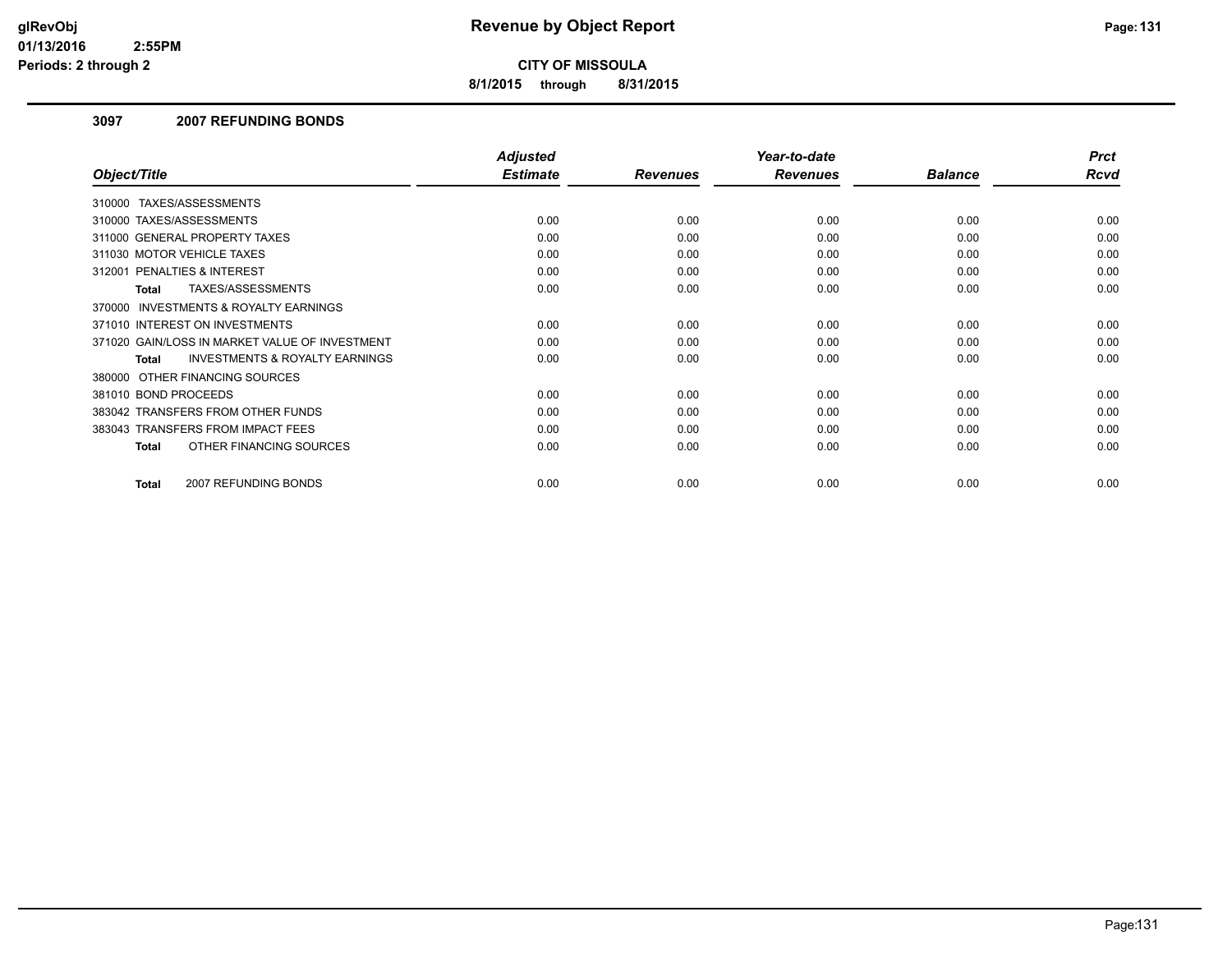**8/1/2015 through 8/31/2015**

## **3100 SIDEWALK & CURB WARRANTS FUND**

#### **3100 SIDEWALK & CURB WARRANTS FUND**

|                                                           | <b>Adjusted</b> |                 | Year-to-date    |                | <b>Prct</b> |
|-----------------------------------------------------------|-----------------|-----------------|-----------------|----------------|-------------|
| Object/Title                                              | <b>Estimate</b> | <b>Revenues</b> | <b>Revenues</b> | <b>Balance</b> | Rcvd        |
| TAXES/ASSESSMENTS<br>310000                               |                 |                 |                 |                |             |
| PENALTIES & INTEREST<br>312001                            | 0.00            | 0.00            | 0.00            | 0.00           | 0.00        |
| TAXES/ASSESSMENTS<br><b>Total</b>                         | 0.00            | 0.00            | 0.00            | 0.00           | 0.00        |
| MISCELLANEOUS REVENUES<br>360000                          |                 |                 |                 |                |             |
| 360010 MISCELLANEOUS                                      | 0.00            | 0.00            | 0.00            | 0.00           | 0.00        |
| 363020 PROPERTY ASSESSMENTS                               | 0.00            | 0.00            | 0.00            | 0.00           | 0.00        |
| 363021 PAYOFF PRINCIPAL ASSESSMENTS                       | 0.00            | 0.00            | 0.00            | 0.00           | 0.00        |
| 363022 BOND INTEREST ASSESSMENTS                          | 0.00            | 0.00            | 0.00            | 0.00           | 0.00        |
| 363030 SIDEWALK AND CURB ASSESSMENTS                      | 0.00            | 0.00            | 0.00            | 0.00           | 0.00        |
| 363040 PENALTY AND INTEREST                               | 0.00            | 0.00            | 0.00            | 0.00           | 0.00        |
| MISCELLANEOUS REVENUES<br><b>Total</b>                    | 0.00            | 0.00            | 0.00            | 0.00           | 0.00        |
| <b>INVESTMENTS &amp; ROYALTY EARNINGS</b><br>370000       |                 |                 |                 |                |             |
| 371010 INTEREST ON INVESTMENTS                            | 0.00            | 0.00            | 0.00            | 0.00           | 0.00        |
| 371020 GAIN/LOSS IN MARKET VALUE OF INVESTMENTS           | 0.00            | 0.00            | 0.00            | 0.00           | 0.00        |
| <b>INVESTMENTS &amp; ROYALTY EARNINGS</b><br><b>Total</b> | 0.00            | 0.00            | 0.00            | 0.00           | 0.00        |
| OTHER FINANCING SOURCES<br>380000                         |                 |                 |                 |                |             |
| 383042 TRANSFERS FROM OTHER FUNDS                         | 0.00            | 0.00            | 0.00            | 0.00           | 0.00        |
| OTHER FINANCING SOURCES<br><b>Total</b>                   | 0.00            | 0.00            | 0.00            | 0.00           | 0.00        |
| SIDEWALK & CURB WARRANTS FUND<br><b>Total</b>             | 0.00            | 0.00            | 0.00            | 0.00           | 0.00        |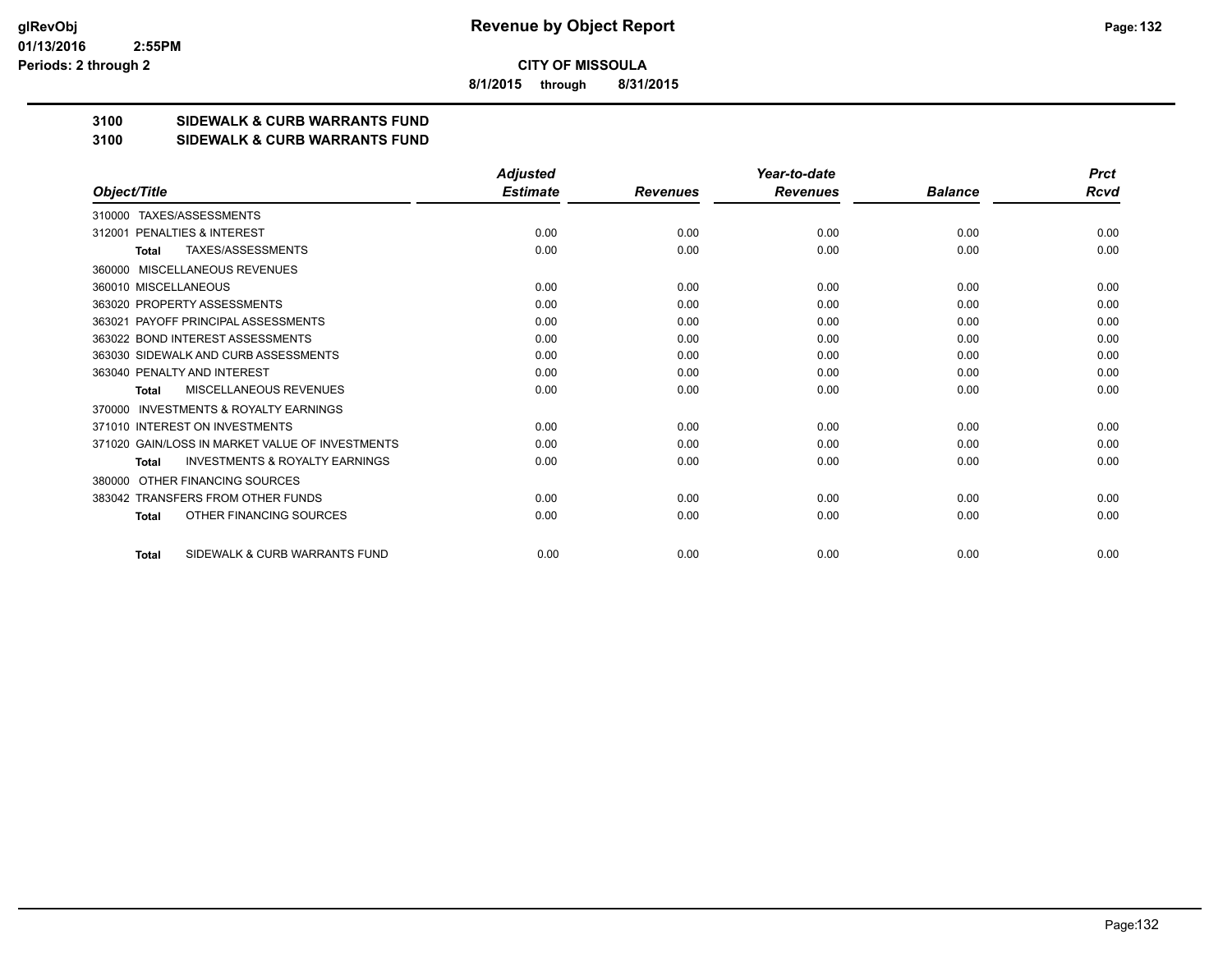**8/1/2015 through 8/31/2015**

# **3100 SIDEWALK & CURB WARRANTS FUND**

|                                                           | <b>Adjusted</b> |                 | Year-to-date    |                | <b>Prct</b> |
|-----------------------------------------------------------|-----------------|-----------------|-----------------|----------------|-------------|
| Object/Title                                              | <b>Estimate</b> | <b>Revenues</b> | <b>Revenues</b> | <b>Balance</b> | Rcvd        |
| TAXES/ASSESSMENTS<br>310000                               |                 |                 |                 |                |             |
| 312001 PENALTIES & INTEREST                               | 0.00            | 0.00            | 0.00            | 0.00           | 0.00        |
| <b>TAXES/ASSESSMENTS</b><br><b>Total</b>                  | 0.00            | 0.00            | 0.00            | 0.00           | 0.00        |
| 360000 MISCELLANEOUS REVENUES                             |                 |                 |                 |                |             |
| 360010 MISCELLANEOUS                                      | 0.00            | 0.00            | 0.00            | 0.00           | 0.00        |
| 363020 PROPERTY ASSESSMENTS                               | 0.00            | 0.00            | 0.00            | 0.00           | 0.00        |
| 363021 PAYOFF PRINCIPAL ASSESSMENTS                       | 0.00            | 0.00            | 0.00            | 0.00           | 0.00        |
| 363022 BOND INTEREST ASSESSMENTS                          | 0.00            | 0.00            | 0.00            | 0.00           | 0.00        |
| 363030 SIDEWALK AND CURB ASSESSMENTS                      | 0.00            | 0.00            | 0.00            | 0.00           | 0.00        |
| 363040 PENALTY AND INTEREST                               | 0.00            | 0.00            | 0.00            | 0.00           | 0.00        |
| MISCELLANEOUS REVENUES<br><b>Total</b>                    | 0.00            | 0.00            | 0.00            | 0.00           | 0.00        |
| <b>INVESTMENTS &amp; ROYALTY EARNINGS</b><br>370000       |                 |                 |                 |                |             |
| 371010 INTEREST ON INVESTMENTS                            | 0.00            | 0.00            | 0.00            | 0.00           | 0.00        |
| 371020 GAIN/LOSS IN MARKET VALUE OF INVESTMENT            | 0.00            | 0.00            | 0.00            | 0.00           | 0.00        |
| <b>INVESTMENTS &amp; ROYALTY EARNINGS</b><br><b>Total</b> | 0.00            | 0.00            | 0.00            | 0.00           | 0.00        |
| OTHER FINANCING SOURCES<br>380000                         |                 |                 |                 |                |             |
| 383042 TRANSFERS FROM OTHER FUNDS                         | 0.00            | 0.00            | 0.00            | 0.00           | 0.00        |
| OTHER FINANCING SOURCES<br><b>Total</b>                   | 0.00            | 0.00            | 0.00            | 0.00           | 0.00        |
| SIDEWALK & CURB WARRANTS FUND<br><b>Total</b>             | 0.00            | 0.00            | 0.00            | 0.00           | 0.00        |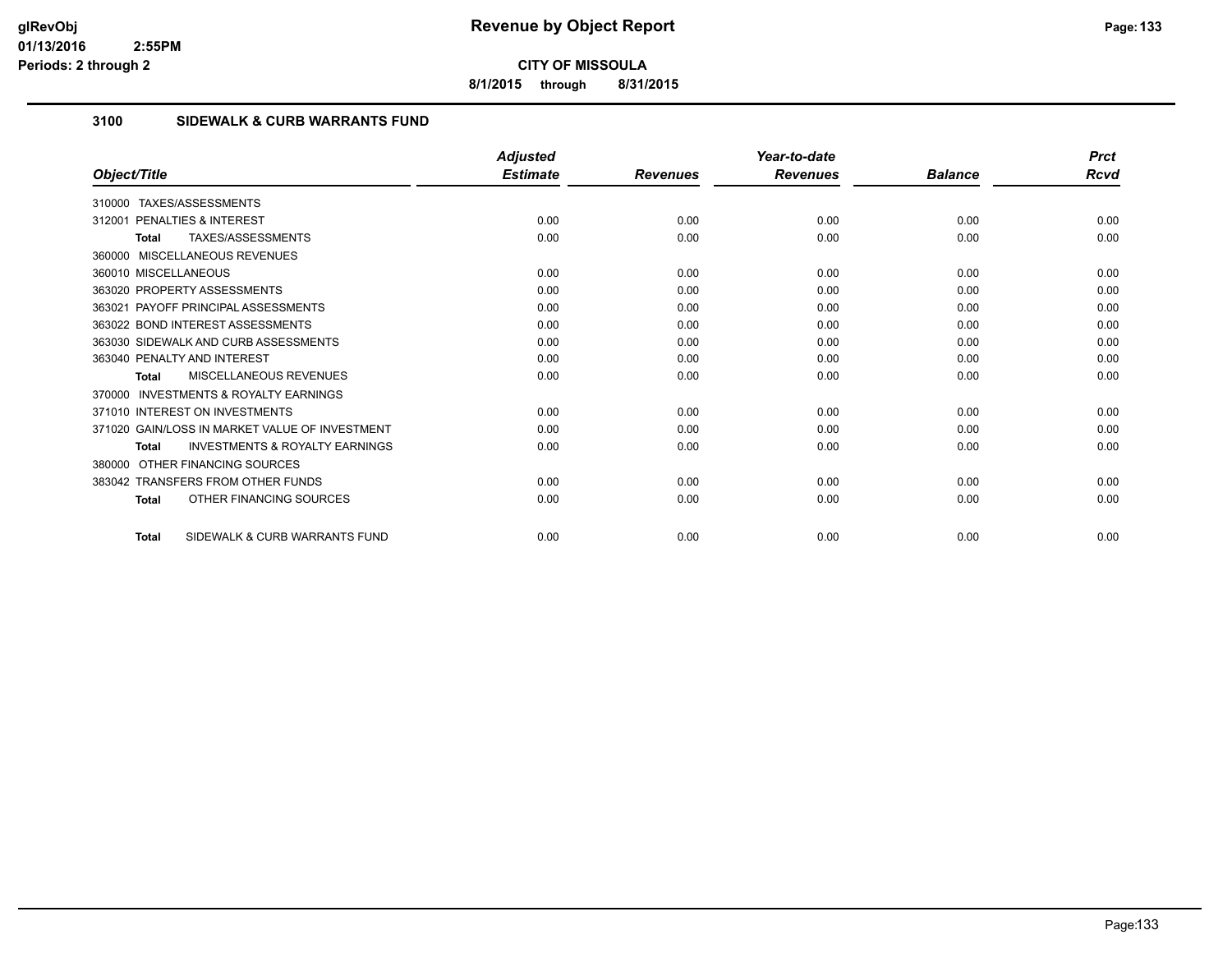#### **01/13/2016 2:55PM Periods: 2 through 2**

**CITY OF MISSOULA**

**8/1/2015 through 8/31/2015**

# **3200 FY99 SIDEWALK & CURB DEBT SERVICE FUND**

**3200 FY99 SIDEWALK & CURB DEBT SERVICE FUND**

|                                                           | <b>Adjusted</b> |                 | Year-to-date    |                | <b>Prct</b> |
|-----------------------------------------------------------|-----------------|-----------------|-----------------|----------------|-------------|
| Object/Title                                              | <b>Estimate</b> | <b>Revenues</b> | <b>Revenues</b> | <b>Balance</b> | Rcvd        |
| TAXES/ASSESSMENTS<br>310000                               |                 |                 |                 |                |             |
| PENALTIES & INTEREST<br>312001                            | 0.00            | 0.00            | 0.00            | 0.00           | 0.00        |
| TAXES/ASSESSMENTS<br>Total                                | 0.00            | 0.00            | 0.00            | 0.00           | 0.00        |
| MISCELLANEOUS REVENUES<br>360000                          |                 |                 |                 |                |             |
| 363020 PROPERTY ASSESSMENTS                               | 0.00            | 0.00            | 0.00            | 0.00           | 0.00        |
| 363021 PAYOFF PRINCIPAL ASSESSMENTS                       | 0.00            | 0.00            | 0.00            | 0.00           | 0.00        |
| 363022 BOND INTEREST ASSESSMENTS                          | 0.00            | 0.00            | 0.00            | 0.00           | 0.00        |
| 363040 PENALTY AND INTEREST                               | 0.00            | 0.00            | 0.00            | 0.00           | 0.00        |
| <b>MISCELLANEOUS REVENUES</b><br>Total                    | 0.00            | 0.00            | 0.00            | 0.00           | 0.00        |
| <b>INVESTMENTS &amp; ROYALTY EARNINGS</b><br>370000       |                 |                 |                 |                |             |
| 371010 INTEREST ON INVESTMENTS                            | 0.00            | 0.00            | 0.00            | 0.00           | 0.00        |
| 371020 GAIN/LOSS IN MARKET VALUE OF INVESTMENTS           | 0.00            | 0.00            | 0.00            | 0.00           | 0.00        |
| <b>INVESTMENTS &amp; ROYALTY EARNINGS</b><br><b>Total</b> | 0.00            | 0.00            | 0.00            | 0.00           | 0.00        |
| OTHER FINANCING SOURCES<br>380000                         |                 |                 |                 |                |             |
| 381009 TRANSFERS IN                                       | 0.00            | 0.00            | 0.00            | 0.00           | 0.00        |
| OTHER FINANCING SOURCES<br><b>Total</b>                   | 0.00            | 0.00            | 0.00            | 0.00           | 0.00        |
| FY99 SIDEWALK & CURB DEBT SERVICE FUI<br><b>Total</b>     | 0.00            | 0.00            | 0.00            | 0.00           | 0.00        |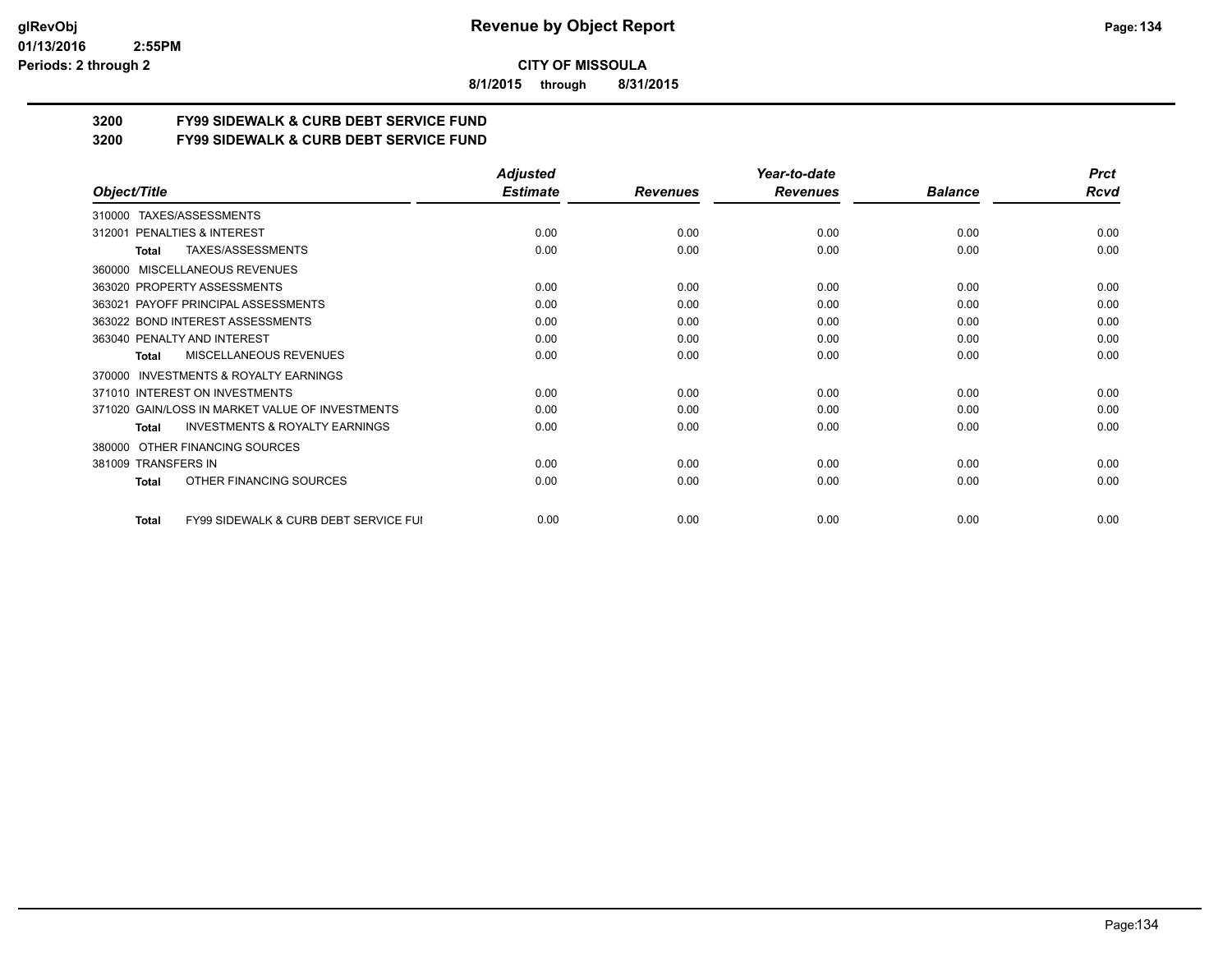**8/1/2015 through 8/31/2015**

# **3200 FY99 SIDEWALK & CURB DEBT SERVICE FUND**

|                                                                 | <b>Adjusted</b> |                 | Year-to-date    |                | <b>Prct</b> |
|-----------------------------------------------------------------|-----------------|-----------------|-----------------|----------------|-------------|
| Object/Title                                                    | <b>Estimate</b> | <b>Revenues</b> | <b>Revenues</b> | <b>Balance</b> | <b>Rcvd</b> |
| TAXES/ASSESSMENTS<br>310000                                     |                 |                 |                 |                |             |
| <b>PENALTIES &amp; INTEREST</b><br>312001                       | 0.00            | 0.00            | 0.00            | 0.00           | 0.00        |
| TAXES/ASSESSMENTS<br><b>Total</b>                               | 0.00            | 0.00            | 0.00            | 0.00           | 0.00        |
| MISCELLANEOUS REVENUES<br>360000                                |                 |                 |                 |                |             |
| 363020 PROPERTY ASSESSMENTS                                     | 0.00            | 0.00            | 0.00            | 0.00           | 0.00        |
| PAYOFF PRINCIPAL ASSESSMENTS<br>363021                          | 0.00            | 0.00            | 0.00            | 0.00           | 0.00        |
| 363022 BOND INTEREST ASSESSMENTS                                | 0.00            | 0.00            | 0.00            | 0.00           | 0.00        |
| 363040 PENALTY AND INTEREST                                     | 0.00            | 0.00            | 0.00            | 0.00           | 0.00        |
| MISCELLANEOUS REVENUES<br>Total                                 | 0.00            | 0.00            | 0.00            | 0.00           | 0.00        |
| INVESTMENTS & ROYALTY EARNINGS<br>370000                        |                 |                 |                 |                |             |
| 371010 INTEREST ON INVESTMENTS                                  | 0.00            | 0.00            | 0.00            | 0.00           | 0.00        |
| 371020 GAIN/LOSS IN MARKET VALUE OF INVESTMENT                  | 0.00            | 0.00            | 0.00            | 0.00           | 0.00        |
| <b>INVESTMENTS &amp; ROYALTY EARNINGS</b><br><b>Total</b>       | 0.00            | 0.00            | 0.00            | 0.00           | 0.00        |
| OTHER FINANCING SOURCES<br>380000                               |                 |                 |                 |                |             |
| 381009 TRANSFERS IN                                             | 0.00            | 0.00            | 0.00            | 0.00           | 0.00        |
| OTHER FINANCING SOURCES<br><b>Total</b>                         | 0.00            | 0.00            | 0.00            | 0.00           | 0.00        |
| <b>FY99 SIDEWALK &amp; CURB DEBT SERVICE FU</b><br><b>Total</b> | 0.00            | 0.00            | 0.00            | 0.00           | 0.00        |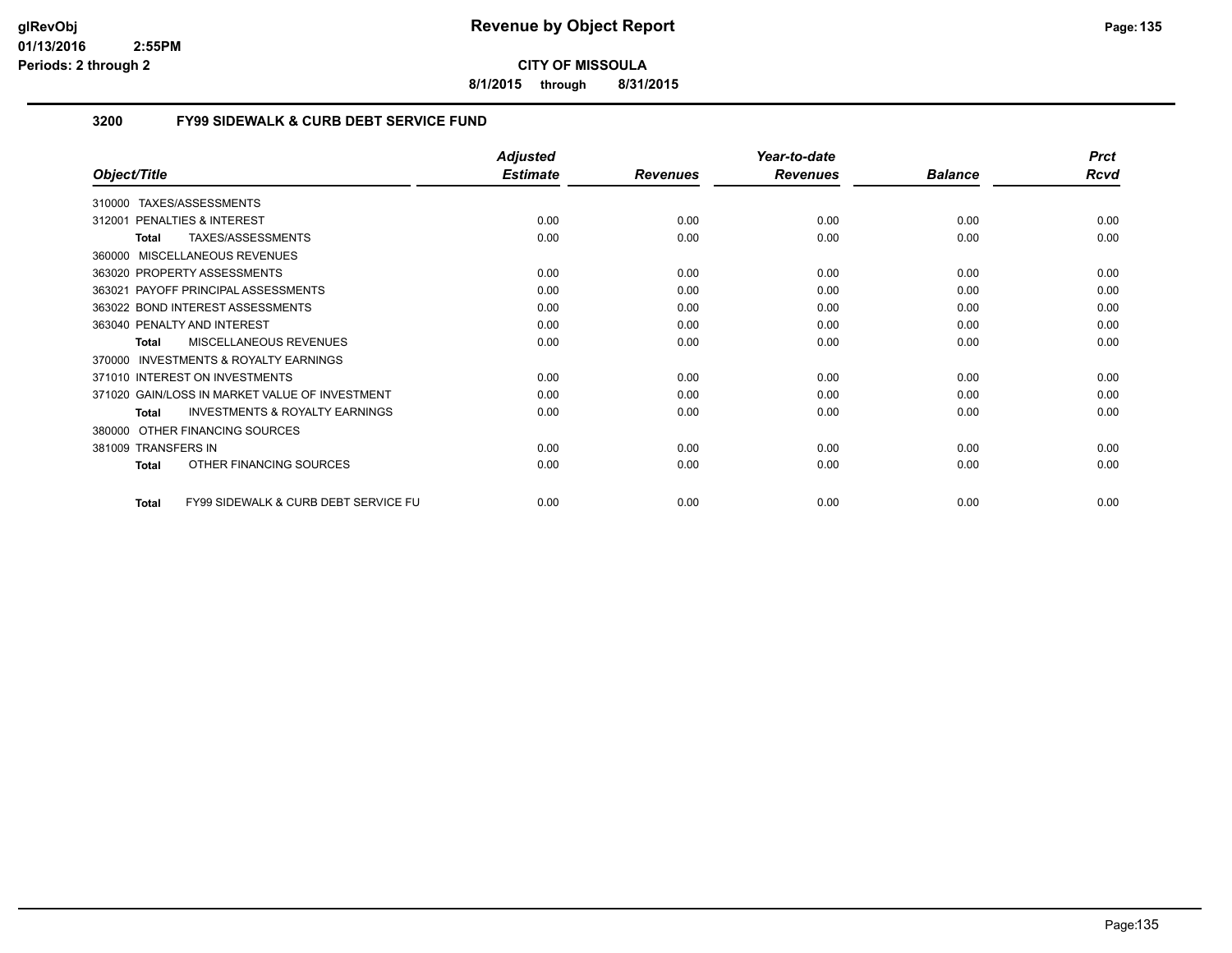**8/1/2015 through 8/31/2015**

# **3300 FY00 SIDEWALK & CURB DEBT SERVICE FUND**

**3300 FY00 SIDEWALK & CURB DEBT SERVICE FUND**

|                                                           | <b>Adjusted</b> |                 | Year-to-date    |                | <b>Prct</b> |
|-----------------------------------------------------------|-----------------|-----------------|-----------------|----------------|-------------|
| Object/Title                                              | <b>Estimate</b> | <b>Revenues</b> | <b>Revenues</b> | <b>Balance</b> | Rcvd        |
| 360000 MISCELLANEOUS REVENUES                             |                 |                 |                 |                |             |
| 363020 PROPERTY ASSESSMENTS                               | 0.00            | 0.00            | 0.00            | 0.00           | 0.00        |
| 363021 PAYOFF PRINCIPAL ASSESSMENTS                       | 0.00            | 0.00            | 0.00            | 0.00           | 0.00        |
| 363022 BOND INTEREST ASSESSMENTS                          | 0.00            | 0.00            | 0.00            | 0.00           | 0.00        |
| 363040 PENALTY AND INTEREST                               | 0.00            | 0.00            | 0.00            | 0.00           | 0.00        |
| MISCELLANEOUS REVENUES<br>Total                           | 0.00            | 0.00            | 0.00            | 0.00           | 0.00        |
| INVESTMENTS & ROYALTY EARNINGS<br>370000                  |                 |                 |                 |                |             |
| 371010 INTEREST ON INVESTMENTS                            | 0.00            | 0.00            | 0.00            | 0.00           | 0.00        |
| 371020 GAIN/LOSS IN MARKET VALUE OF INVESTMENTS           | 0.00            | 0.00            | 0.00            | 0.00           | 0.00        |
| <b>INVESTMENTS &amp; ROYALTY EARNINGS</b><br><b>Total</b> | 0.00            | 0.00            | 0.00            | 0.00           | 0.00        |
| FY00 SIDEWALK & CURB DEBT SERVICE FUI<br><b>Total</b>     | 0.00            | 0.00            | 0.00            | 0.00           | 0.00        |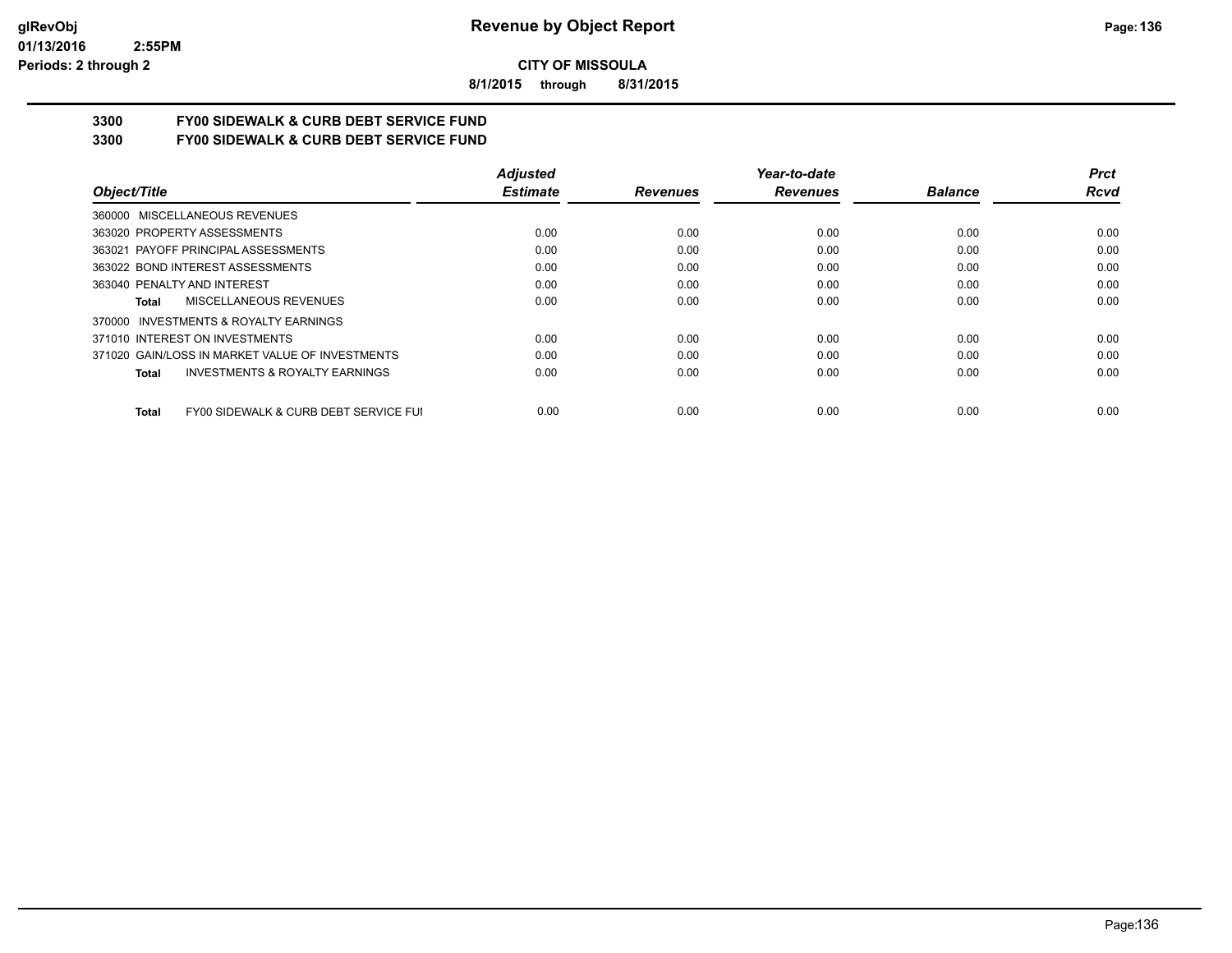**8/1/2015 through 8/31/2015**

# **3300 FY00 SIDEWALK & CURB DEBT SERVICE FUND**

|                                                    | <b>Adjusted</b> |                 | Year-to-date    |                | <b>Prct</b> |
|----------------------------------------------------|-----------------|-----------------|-----------------|----------------|-------------|
| Object/Title                                       | <b>Estimate</b> | <b>Revenues</b> | <b>Revenues</b> | <b>Balance</b> | <b>Rcvd</b> |
| 360000 MISCELLANEOUS REVENUES                      |                 |                 |                 |                |             |
| 363020 PROPERTY ASSESSMENTS                        | 0.00            | 0.00            | 0.00            | 0.00           | 0.00        |
| 363021 PAYOFF PRINCIPAL ASSESSMENTS                | 0.00            | 0.00            | 0.00            | 0.00           | 0.00        |
| 363022 BOND INTEREST ASSESSMENTS                   | 0.00            | 0.00            | 0.00            | 0.00           | 0.00        |
| 363040 PENALTY AND INTEREST                        | 0.00            | 0.00            | 0.00            | 0.00           | 0.00        |
| MISCELLANEOUS REVENUES<br>Total                    | 0.00            | 0.00            | 0.00            | 0.00           | 0.00        |
| 370000 INVESTMENTS & ROYALTY EARNINGS              |                 |                 |                 |                |             |
| 371010 INTEREST ON INVESTMENTS                     | 0.00            | 0.00            | 0.00            | 0.00           | 0.00        |
| 371020 GAIN/LOSS IN MARKET VALUE OF INVESTMENT     | 0.00            | 0.00            | 0.00            | 0.00           | 0.00        |
| <b>INVESTMENTS &amp; ROYALTY EARNINGS</b><br>Total | 0.00            | 0.00            | 0.00            | 0.00           | 0.00        |
| FY00 SIDEWALK & CURB DEBT SERVICE FU<br>Total      | 0.00            | 0.00            | 0.00            | 0.00           | 0.00        |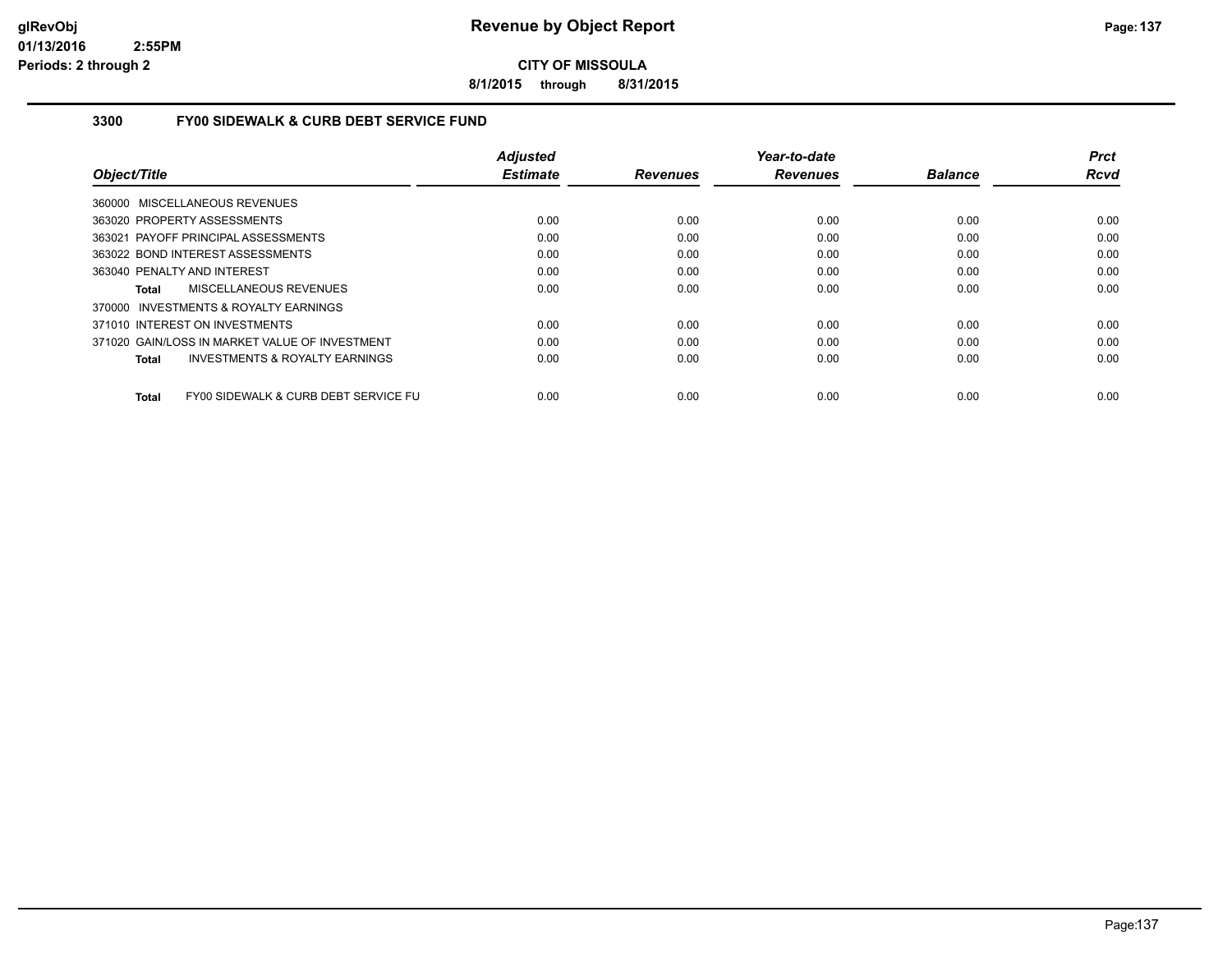**8/1/2015 through 8/31/2015**

**3305 JUDGMENT LEVIES 3305 JUDGMENT LEVIES**

|                                   | <b>Adjusted</b> |                 | Year-to-date    |                | <b>Prct</b> |
|-----------------------------------|-----------------|-----------------|-----------------|----------------|-------------|
| Object/Title                      | <b>Estimate</b> | <b>Revenues</b> | <b>Revenues</b> | <b>Balance</b> | <b>Rcvd</b> |
| 310000 TAXES/ASSESSMENTS          |                 |                 |                 |                |             |
| 311000 GENERAL PROPERTY TAXES     | 0.00            | 2,189.09        | $-816.33$       | 816.33         | 0.00        |
| 312001 PENALTIES & INTEREST       | 0.00            | 42.25           | $-3.12$         | 3.12           | 0.00        |
| TAXES/ASSESSMENTS<br><b>Total</b> | 0.00            | 2.231.34        | $-819.45$       | 819.45         | 0.00        |
| <b>JUDGMENT LEVIES</b><br>Total   | 0.00            | 2.231.34        | $-819.45$       | 819.45         | 0.00        |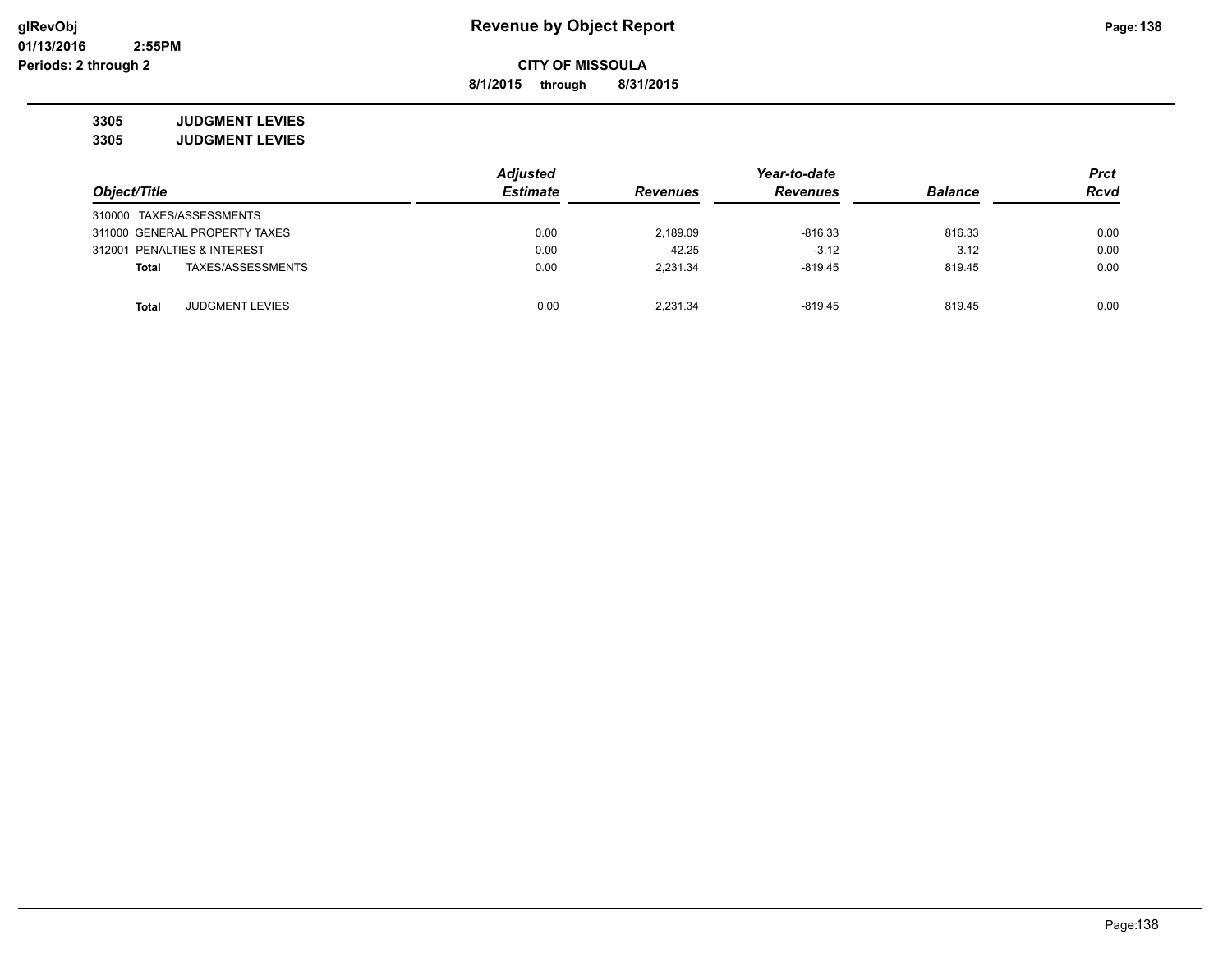**8/1/2015 through 8/31/2015**

#### **3305 JUDGMENT LEVIES**

| Object/Title                           | <b>Adjusted</b><br><b>Estimate</b> | <b>Revenues</b> | Year-to-date<br><b>Revenues</b> | <b>Balance</b> | <b>Prct</b><br><b>Rcvd</b> |
|----------------------------------------|------------------------------------|-----------------|---------------------------------|----------------|----------------------------|
| 310000 TAXES/ASSESSMENTS               |                                    |                 |                                 |                |                            |
| 311000 GENERAL PROPERTY TAXES          | 0.00                               | 2,189.09        | $-816.33$                       | 816.33         | 0.00                       |
| 312001 PENALTIES & INTEREST            | 0.00                               | 42.25           | $-3.12$                         | 3.12           | 0.00                       |
| TAXES/ASSESSMENTS<br>Total             | 0.00                               | 2.231.34        | $-819.45$                       | 819.45         | 0.00                       |
|                                        |                                    |                 |                                 |                |                            |
| <b>JUDGMENT LEVIES</b><br><b>Total</b> | 0.00                               | 2.231.34        | $-819.45$                       | 819.45         | 0.00                       |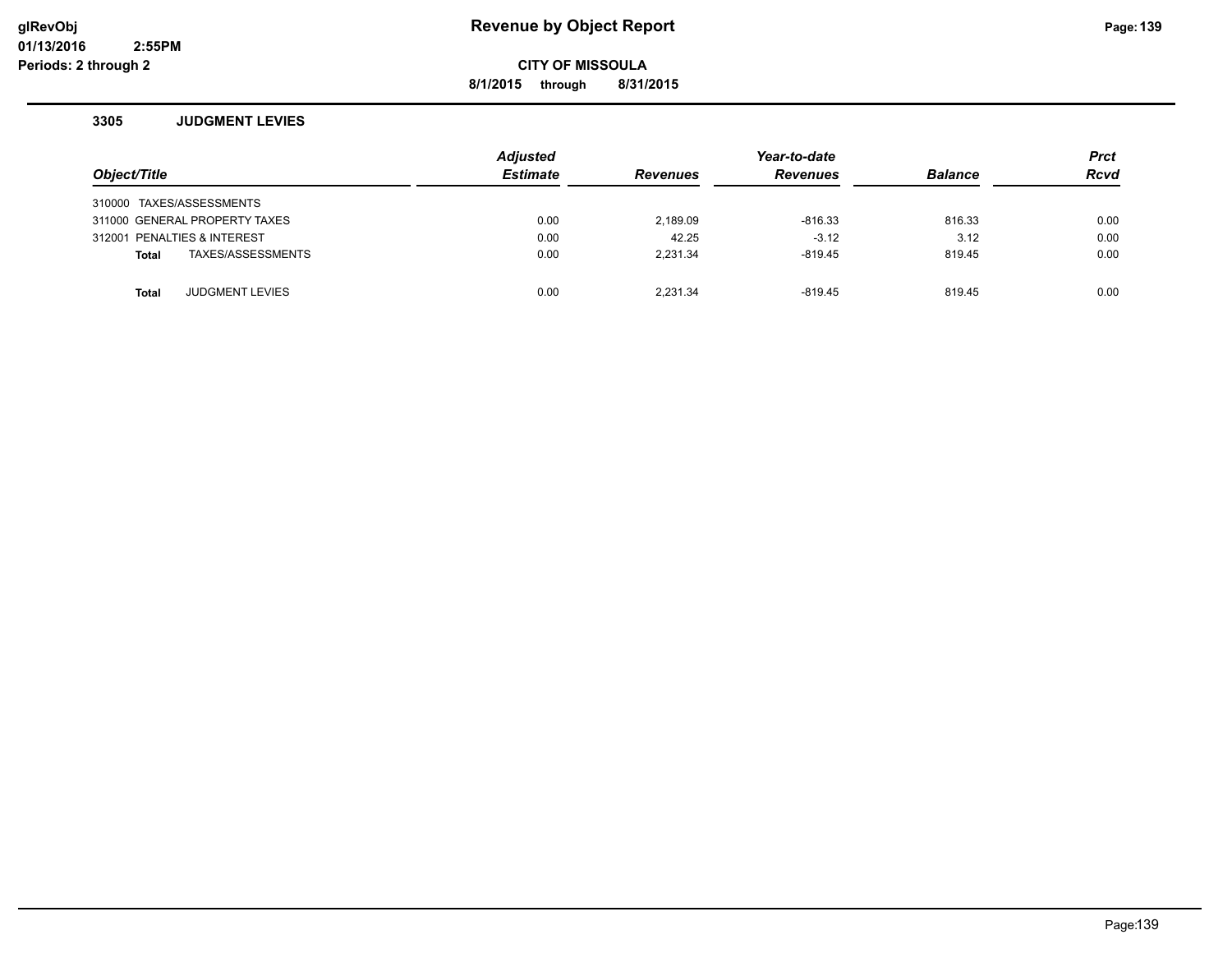#### **01/13/2016 2:55PM Periods: 2 through 2**

**CITY OF MISSOULA**

**8/1/2015 through 8/31/2015**

# **3400 FY01 SIDEWALK & CURB DEBT SERVICE FUND**

**3400 FY01 SIDEWALK & CURB DEBT SERVICE FUND**

|                                                           | <b>Adjusted</b> |                 | Year-to-date    |                | <b>Prct</b> |
|-----------------------------------------------------------|-----------------|-----------------|-----------------|----------------|-------------|
| Object/Title                                              | <b>Estimate</b> | <b>Revenues</b> | <b>Revenues</b> | <b>Balance</b> | Rcvd        |
| TAXES/ASSESSMENTS<br>310000                               |                 |                 |                 |                |             |
| 312001 PENALTIES & INTEREST                               | 0.00            | 0.00            | 0.00            | 0.00           | 0.00        |
| TAXES/ASSESSMENTS<br>Total                                | 0.00            | 0.00            | 0.00            | 0.00           | 0.00        |
| MISCELLANEOUS REVENUES<br>360000                          |                 |                 |                 |                |             |
| 360010 MISCELLANEOUS                                      | 0.00            | 0.00            | 0.00            | 0.00           | 0.00        |
| 363020 PROPERTY ASSESSMENTS                               | 0.00            | 0.00            | 0.00            | 0.00           | 0.00        |
| 363021 PAYOFF PRINCIPAL ASSESSMENTS                       | 0.00            | 0.00            | 0.00            | 0.00           | 0.00        |
| 363022 BOND INTEREST ASSESSMENTS                          | 0.00            | 0.00            | 0.00            | 0.00           | 0.00        |
| 363040 PENALTY AND INTEREST                               | 0.00            | 0.00            | 0.00            | 0.00           | 0.00        |
| MISCELLANEOUS REVENUES<br>Total                           | 0.00            | 0.00            | 0.00            | 0.00           | 0.00        |
| <b>INVESTMENTS &amp; ROYALTY EARNINGS</b><br>370000       |                 |                 |                 |                |             |
| 371010 INTEREST ON INVESTMENTS                            | 0.00            | 0.00            | 0.00            | 0.00           | 0.00        |
| 371020 GAIN/LOSS IN MARKET VALUE OF INVESTMENTS           | 0.00            | 0.00            | 0.00            | 0.00           | 0.00        |
| <b>INVESTMENTS &amp; ROYALTY EARNINGS</b><br><b>Total</b> | 0.00            | 0.00            | 0.00            | 0.00           | 0.00        |
| <b>FY01 SIDEWALK &amp; CURB DEBT SERVICE FUI</b><br>Total | 0.00            | 0.00            | 0.00            | 0.00           | 0.00        |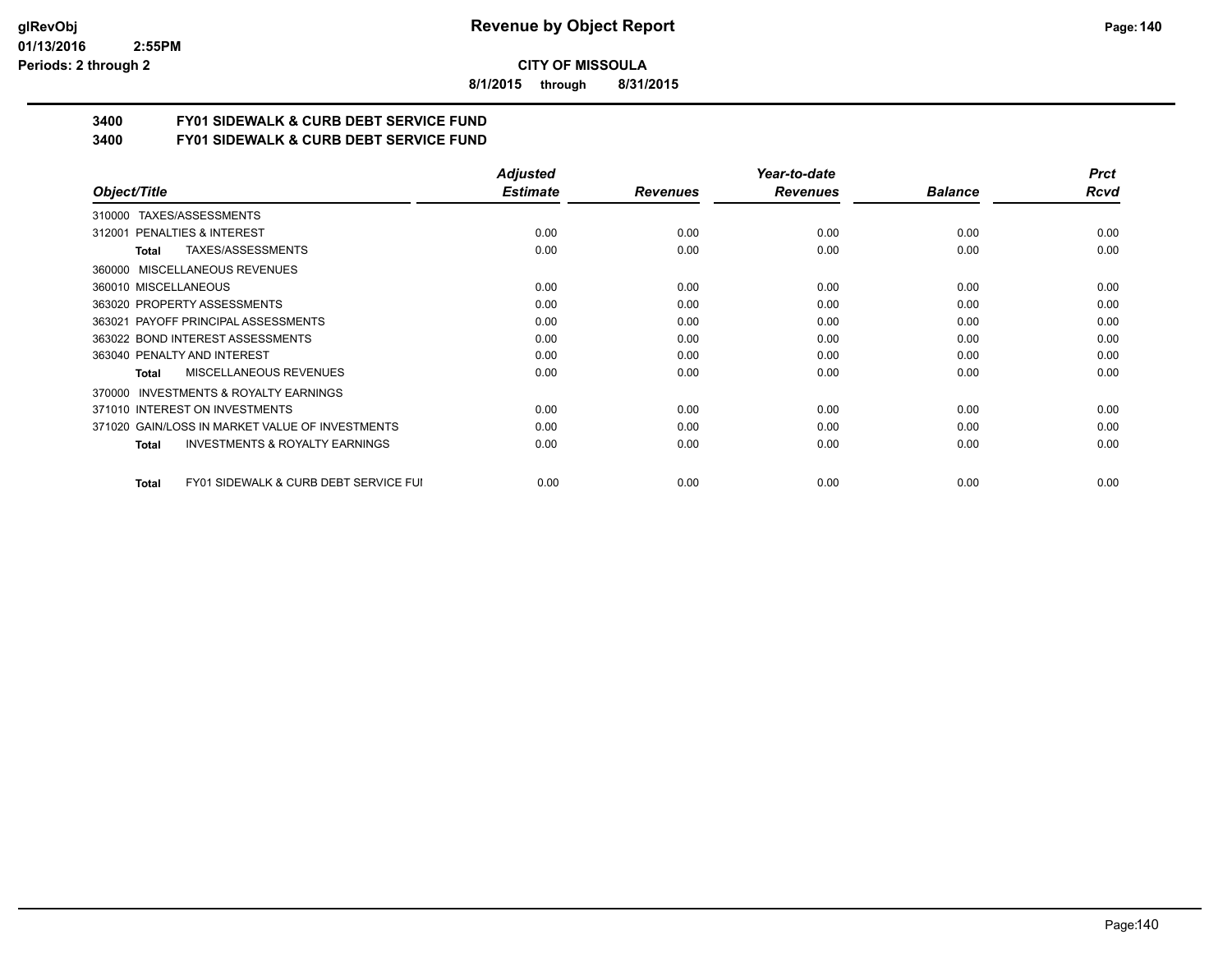**8/1/2015 through 8/31/2015**

## **3400 FY01 SIDEWALK & CURB DEBT SERVICE FUND**

| Object/Title                                                    | <b>Adjusted</b><br><b>Estimate</b> | <b>Revenues</b> | Year-to-date<br><b>Revenues</b> | <b>Balance</b> | <b>Prct</b><br>Rcvd |
|-----------------------------------------------------------------|------------------------------------|-----------------|---------------------------------|----------------|---------------------|
|                                                                 |                                    |                 |                                 |                |                     |
| TAXES/ASSESSMENTS<br>310000                                     |                                    |                 |                                 |                |                     |
| 312001 PENALTIES & INTEREST                                     | 0.00                               | 0.00            | 0.00                            | 0.00           | 0.00                |
| TAXES/ASSESSMENTS<br><b>Total</b>                               | 0.00                               | 0.00            | 0.00                            | 0.00           | 0.00                |
| MISCELLANEOUS REVENUES<br>360000                                |                                    |                 |                                 |                |                     |
| 360010 MISCELLANEOUS                                            | 0.00                               | 0.00            | 0.00                            | 0.00           | 0.00                |
| 363020 PROPERTY ASSESSMENTS                                     | 0.00                               | 0.00            | 0.00                            | 0.00           | 0.00                |
| 363021 PAYOFF PRINCIPAL ASSESSMENTS                             | 0.00                               | 0.00            | 0.00                            | 0.00           | 0.00                |
| 363022 BOND INTEREST ASSESSMENTS                                | 0.00                               | 0.00            | 0.00                            | 0.00           | 0.00                |
| 363040 PENALTY AND INTEREST                                     | 0.00                               | 0.00            | 0.00                            | 0.00           | 0.00                |
| MISCELLANEOUS REVENUES<br><b>Total</b>                          | 0.00                               | 0.00            | 0.00                            | 0.00           | 0.00                |
| INVESTMENTS & ROYALTY EARNINGS<br>370000                        |                                    |                 |                                 |                |                     |
| 371010 INTEREST ON INVESTMENTS                                  | 0.00                               | 0.00            | 0.00                            | 0.00           | 0.00                |
| 371020 GAIN/LOSS IN MARKET VALUE OF INVESTMENT                  | 0.00                               | 0.00            | 0.00                            | 0.00           | 0.00                |
| <b>INVESTMENTS &amp; ROYALTY EARNINGS</b><br><b>Total</b>       | 0.00                               | 0.00            | 0.00                            | 0.00           | 0.00                |
|                                                                 |                                    |                 |                                 |                |                     |
| <b>FY01 SIDEWALK &amp; CURB DEBT SERVICE FU</b><br><b>Total</b> | 0.00                               | 0.00            | 0.00                            | 0.00           | 0.00                |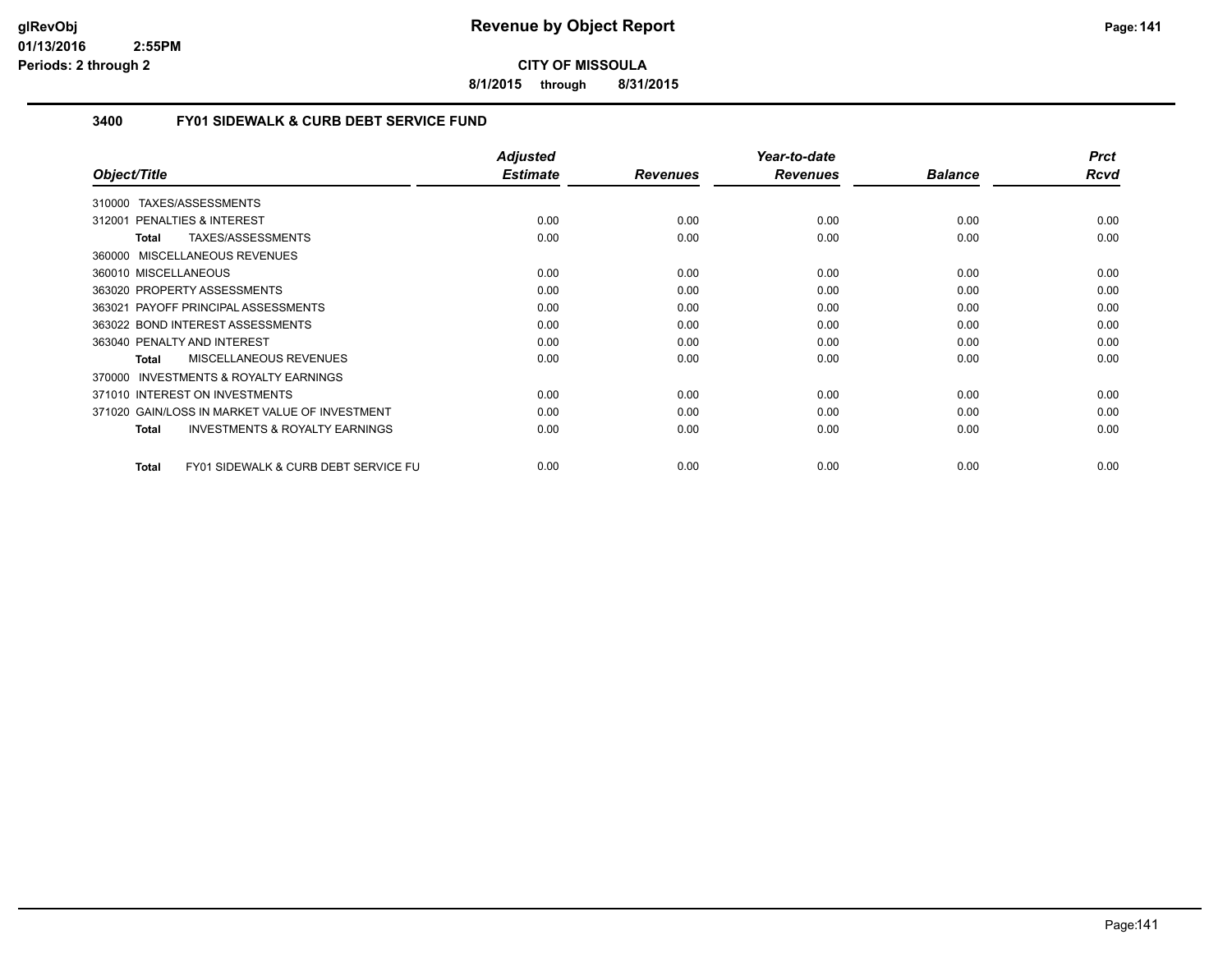**8/1/2015 through 8/31/2015**

# **3410 FY02 SIDEWALK & CURB DEBT SERVICE FUND**

**3410 FY02 SIDEWALK & CURB DEBT SERVICE FUND**

|                                                           | <b>Adjusted</b> |                 | Year-to-date    |                | <b>Prct</b> |
|-----------------------------------------------------------|-----------------|-----------------|-----------------|----------------|-------------|
| Object/Title                                              | <b>Estimate</b> | <b>Revenues</b> | <b>Revenues</b> | <b>Balance</b> | Rcvd        |
| 360000 MISCELLANEOUS REVENUES                             |                 |                 |                 |                |             |
| 363020 PROPERTY ASSESSMENTS                               | 0.00            | 0.00            | 0.00            | 0.00           | 0.00        |
| 363021 PAYOFF PRINCIPAL ASSESSMENTS                       | 0.00            | 0.00            | 0.00            | 0.00           | 0.00        |
| 363022 BOND INTEREST ASSESSMENTS                          | 0.00            | 0.00            | 0.00            | 0.00           | 0.00        |
| 363040 PENALTY AND INTEREST                               | 0.00            | 0.00            | 0.00            | 0.00           | 0.00        |
| MISCELLANEOUS REVENUES<br>Total                           | 0.00            | 0.00            | 0.00            | 0.00           | 0.00        |
| 370000 INVESTMENTS & ROYALTY EARNINGS                     |                 |                 |                 |                |             |
| 371010 INTEREST ON INVESTMENTS                            | 0.00            | 0.00            | 0.00            | 0.00           | 0.00        |
| 371020 GAIN/LOSS IN MARKET VALUE OF INVESTMENTS           | 0.00            | 0.00            | 0.00            | 0.00           | 0.00        |
| <b>INVESTMENTS &amp; ROYALTY EARNINGS</b><br><b>Total</b> | 0.00            | 0.00            | 0.00            | 0.00           | 0.00        |
| FY02 SIDEWALK & CURB DEBT SERVICE FUI<br><b>Total</b>     | 0.00            | 0.00            | 0.00            | 0.00           | 0.00        |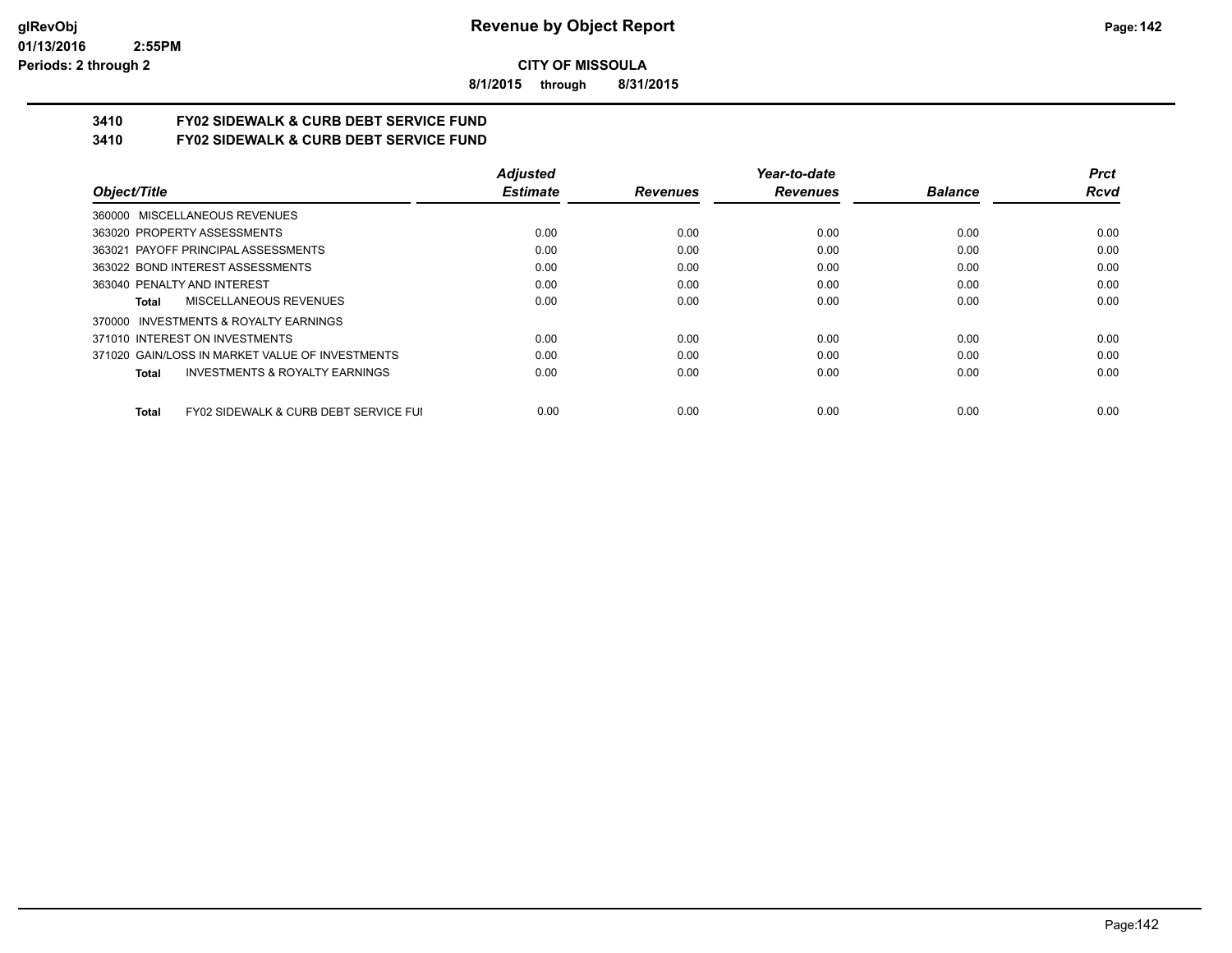**8/1/2015 through 8/31/2015**

# **3410 FY02 SIDEWALK & CURB DEBT SERVICE FUND**

|                                                    | <b>Adjusted</b> |                 | Year-to-date    |                | <b>Prct</b> |
|----------------------------------------------------|-----------------|-----------------|-----------------|----------------|-------------|
| Object/Title                                       | <b>Estimate</b> | <b>Revenues</b> | <b>Revenues</b> | <b>Balance</b> | <b>Rcvd</b> |
| 360000 MISCELLANEOUS REVENUES                      |                 |                 |                 |                |             |
| 363020 PROPERTY ASSESSMENTS                        | 0.00            | 0.00            | 0.00            | 0.00           | 0.00        |
| 363021 PAYOFF PRINCIPAL ASSESSMENTS                | 0.00            | 0.00            | 0.00            | 0.00           | 0.00        |
| 363022 BOND INTEREST ASSESSMENTS                   | 0.00            | 0.00            | 0.00            | 0.00           | 0.00        |
| 363040 PENALTY AND INTEREST                        | 0.00            | 0.00            | 0.00            | 0.00           | 0.00        |
| MISCELLANEOUS REVENUES<br>Total                    | 0.00            | 0.00            | 0.00            | 0.00           | 0.00        |
| 370000 INVESTMENTS & ROYALTY EARNINGS              |                 |                 |                 |                |             |
| 371010 INTEREST ON INVESTMENTS                     | 0.00            | 0.00            | 0.00            | 0.00           | 0.00        |
| 371020 GAIN/LOSS IN MARKET VALUE OF INVESTMENT     | 0.00            | 0.00            | 0.00            | 0.00           | 0.00        |
| <b>INVESTMENTS &amp; ROYALTY EARNINGS</b><br>Total | 0.00            | 0.00            | 0.00            | 0.00           | 0.00        |
| FY02 SIDEWALK & CURB DEBT SERVICE FU<br>Total      | 0.00            | 0.00            | 0.00            | 0.00           | 0.00        |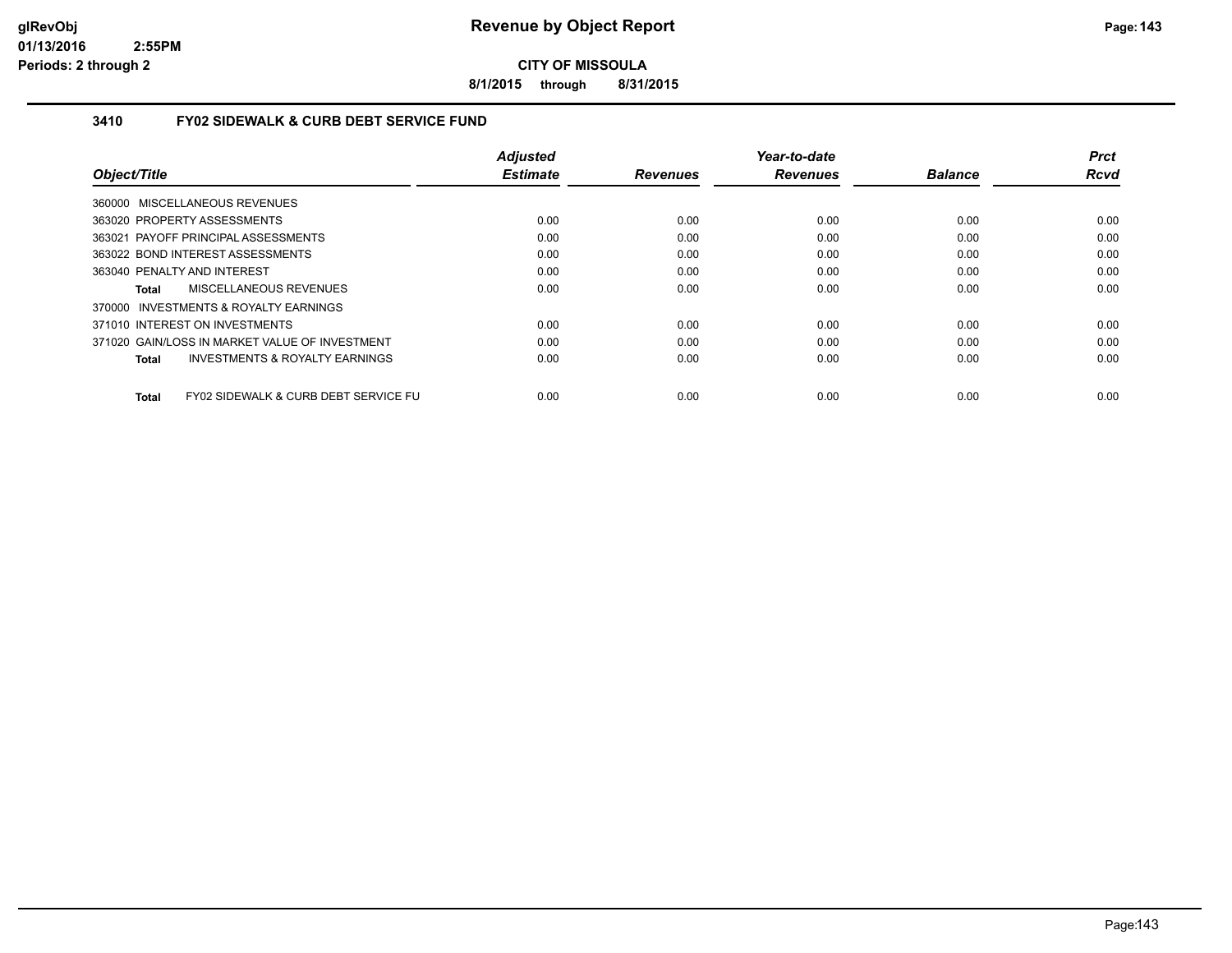**8/1/2015 through 8/31/2015**

# **3420 FY03 SIDEWALK & CURB DEBT SERVICE**

**3420 FY03 SIDEWALK & CURB DEBT SERVICE**

|                                                    | <b>Adjusted</b> |                 | Year-to-date    |                | <b>Prct</b> |
|----------------------------------------------------|-----------------|-----------------|-----------------|----------------|-------------|
| Object/Title                                       | <b>Estimate</b> | <b>Revenues</b> | <b>Revenues</b> | <b>Balance</b> | Rcvd        |
| 360000 MISCELLANEOUS REVENUES                      |                 |                 |                 |                |             |
| 363020 PROPERTY ASSESSMENTS                        | 0.00            | 0.00            | 0.00            | 0.00           | 0.00        |
| 363021 PAYOFF PRINCIPAL ASSESSMENTS                | 0.00            | 0.00            | 0.00            | 0.00           | 0.00        |
| 363022 BOND INTEREST ASSESSMENTS                   | 0.00            | 0.00            | 0.00            | 0.00           | 0.00        |
| 363040 PENALTY AND INTEREST                        | 0.00            | 0.00            | 0.00            | 0.00           | 0.00        |
| <b>MISCELLANEOUS REVENUES</b><br><b>Total</b>      | 0.00            | 0.00            | 0.00            | 0.00           | 0.00        |
| INVESTMENTS & ROYALTY EARNINGS<br>370000           |                 |                 |                 |                |             |
| 371010 INTEREST ON INVESTMENTS                     | 0.00            | 0.00            | 0.00            | 0.00           | 0.00        |
| 371020 GAIN/LOSS IN MARKET VALUE OF INVESTMENTS    | 0.00            | 0.00            | 0.00            | 0.00           | 0.00        |
| <b>INVESTMENTS &amp; ROYALTY EARNINGS</b><br>Total | 0.00            | 0.00            | 0.00            | 0.00           | 0.00        |
| OTHER FINANCING SOURCES<br>380000                  |                 |                 |                 |                |             |
| 381009 TRANSFERS IN                                | 0.00            | 0.00            | 0.00            | 0.00           | 0.00        |
| OTHER FINANCING SOURCES<br><b>Total</b>            | 0.00            | 0.00            | 0.00            | 0.00           | 0.00        |
|                                                    |                 |                 |                 |                |             |
| FY03 SIDEWALK & CURB DEBT SERVICE<br><b>Total</b>  | 0.00            | 0.00            | 0.00            | 0.00           | 0.00        |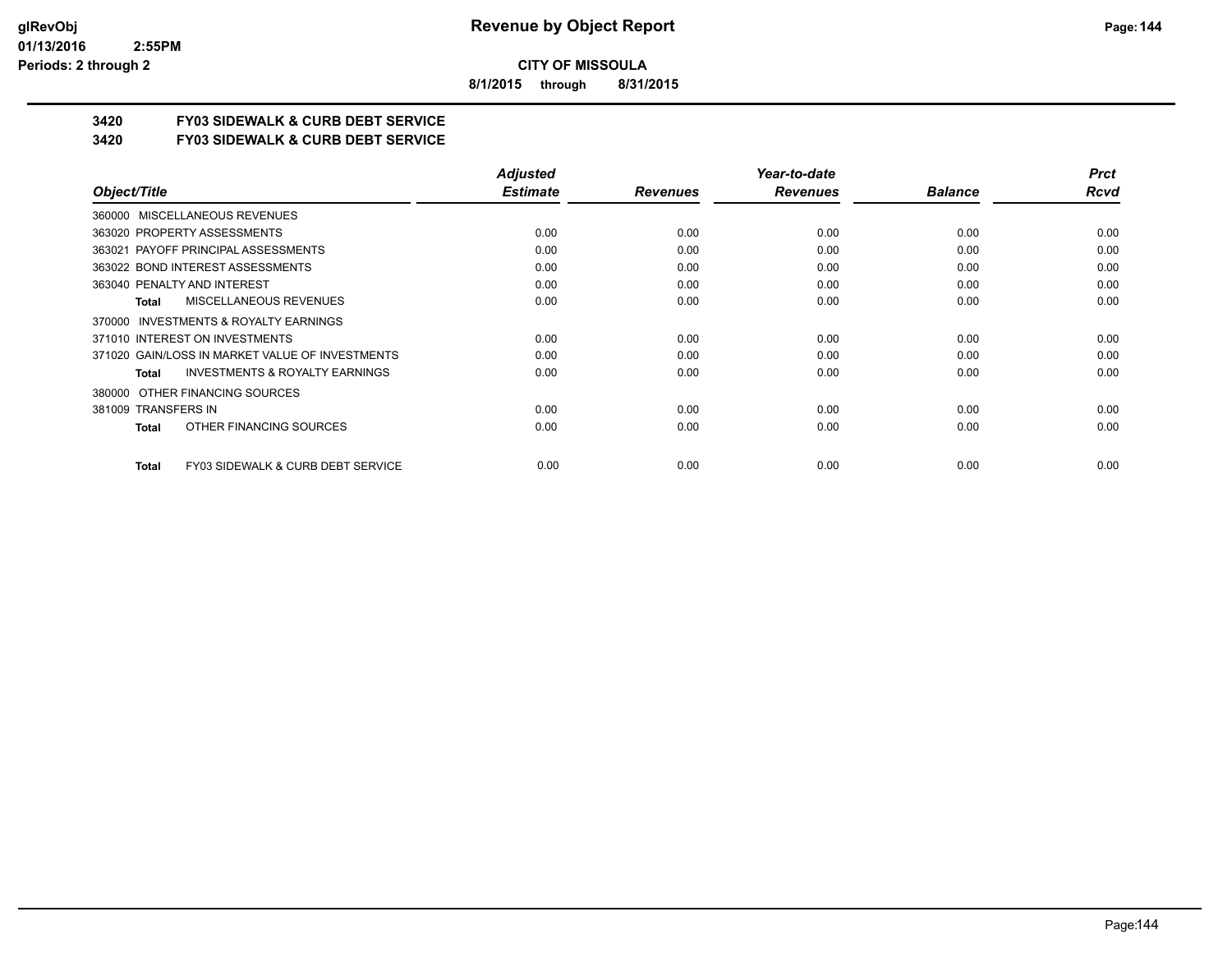**8/1/2015 through 8/31/2015**

### **3420 FY03 SIDEWALK & CURB DEBT SERVICE**

| Object/Title                                       | <b>Adjusted</b><br><b>Estimate</b> | <b>Revenues</b> | Year-to-date<br><b>Revenues</b> | <b>Balance</b> | <b>Prct</b><br><b>Rcvd</b> |
|----------------------------------------------------|------------------------------------|-----------------|---------------------------------|----------------|----------------------------|
| 360000 MISCELLANEOUS REVENUES                      |                                    |                 |                                 |                |                            |
|                                                    |                                    |                 |                                 |                |                            |
| 363020 PROPERTY ASSESSMENTS                        | 0.00                               | 0.00            | 0.00                            | 0.00           | 0.00                       |
| 363021 PAYOFF PRINCIPAL ASSESSMENTS                | 0.00                               | 0.00            | 0.00                            | 0.00           | 0.00                       |
| 363022 BOND INTEREST ASSESSMENTS                   | 0.00                               | 0.00            | 0.00                            | 0.00           | 0.00                       |
| 363040 PENALTY AND INTEREST                        | 0.00                               | 0.00            | 0.00                            | 0.00           | 0.00                       |
| MISCELLANEOUS REVENUES<br>Total                    | 0.00                               | 0.00            | 0.00                            | 0.00           | 0.00                       |
| 370000 INVESTMENTS & ROYALTY EARNINGS              |                                    |                 |                                 |                |                            |
| 371010 INTEREST ON INVESTMENTS                     | 0.00                               | 0.00            | 0.00                            | 0.00           | 0.00                       |
| 371020 GAIN/LOSS IN MARKET VALUE OF INVESTMENT     | 0.00                               | 0.00            | 0.00                            | 0.00           | 0.00                       |
| <b>INVESTMENTS &amp; ROYALTY EARNINGS</b><br>Total | 0.00                               | 0.00            | 0.00                            | 0.00           | 0.00                       |
| 380000 OTHER FINANCING SOURCES                     |                                    |                 |                                 |                |                            |
| 381009 TRANSFERS IN                                | 0.00                               | 0.00            | 0.00                            | 0.00           | 0.00                       |
| OTHER FINANCING SOURCES<br>Total                   | 0.00                               | 0.00            | 0.00                            | 0.00           | 0.00                       |
|                                                    |                                    |                 |                                 |                |                            |
| FY03 SIDEWALK & CURB DEBT SERVICE<br>Total         | 0.00                               | 0.00            | 0.00                            | 0.00           | 0.00                       |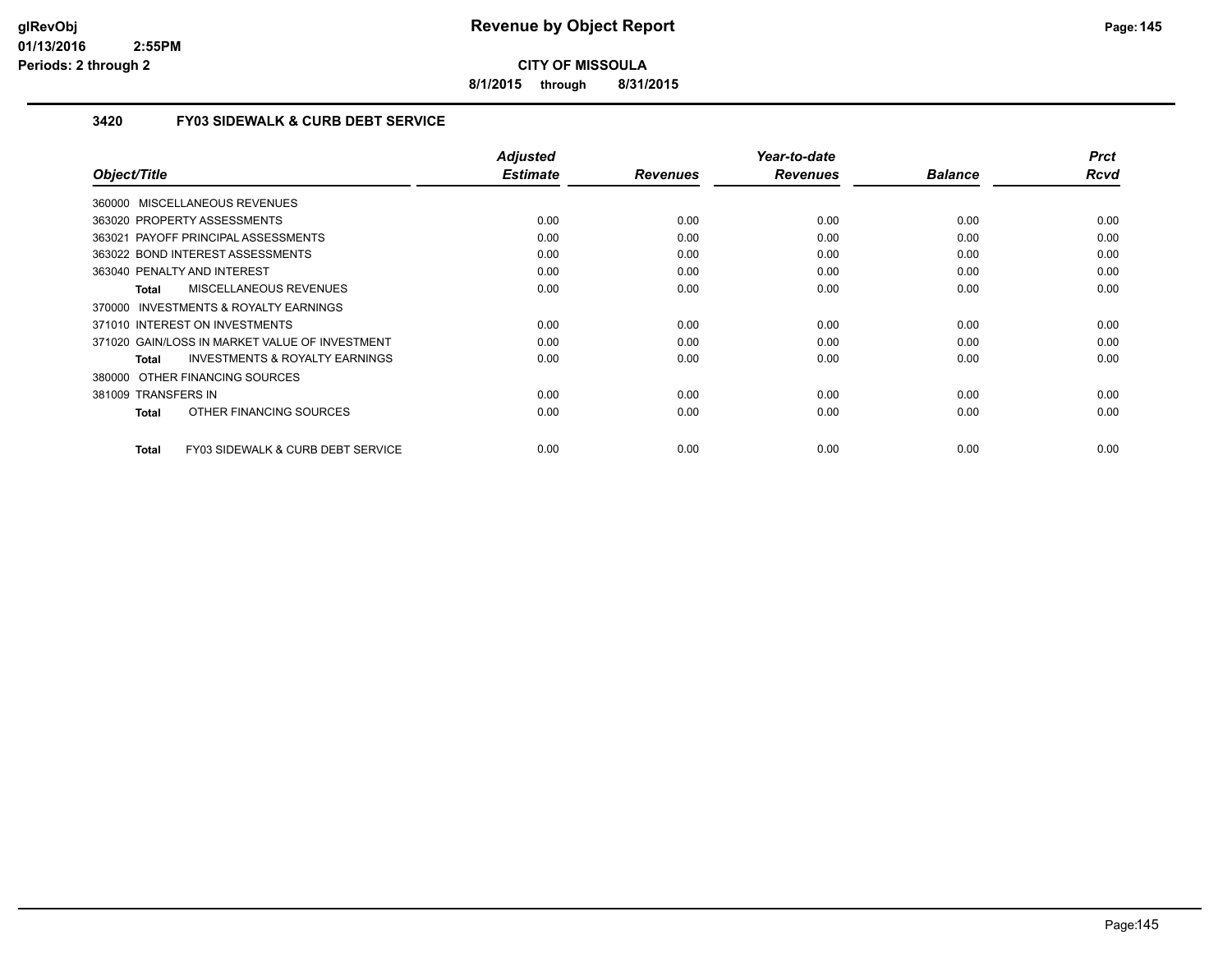**8/1/2015 through 8/31/2015**

## **3430 FY04 SIDEWALK CURB DEBT SERVICE**

#### **3430 FY04 SIDEWALK CURB DEBT SERVICE**

|                                                           | <b>Adjusted</b> |                 | Year-to-date    |                | <b>Prct</b> |
|-----------------------------------------------------------|-----------------|-----------------|-----------------|----------------|-------------|
| Object/Title                                              | <b>Estimate</b> | <b>Revenues</b> | <b>Revenues</b> | <b>Balance</b> | Rcvd        |
| MISCELLANEOUS REVENUES<br>360000                          |                 |                 |                 |                |             |
| 363020 PROPERTY ASSESSMENTS                               | 10,825.00       | 0.00            | 0.00            | 10,825.00      | 0.00        |
| 363021 PAYOFF PRINCIPAL ASSESSMENTS                       | 0.00            | 0.00            | 0.00            | 0.00           | 0.00        |
| 363022 BOND INTEREST ASSESSMENTS                          | 0.00            | 0.00            | 0.00            | 0.00           | 0.00        |
| 363040 PENALTY AND INTEREST                               | 0.00            | 0.00            | 0.00            | 0.00           | 0.00        |
| MISCELLANEOUS REVENUES<br><b>Total</b>                    | 10,825.00       | 0.00            | 0.00            | 10,825.00      | 0.00        |
| INVESTMENTS & ROYALTY EARNINGS<br>370000                  |                 |                 |                 |                |             |
| 371010 INTEREST ON INVESTMENTS                            | 0.00            | 0.00            | 0.00            | 0.00           | 0.00        |
| 371020 GAIN/LOSS IN MARKET VALUE OF INVESTMENTS           | 0.00            | 0.00            | 0.00            | 0.00           | 0.00        |
| <b>INVESTMENTS &amp; ROYALTY EARNINGS</b><br><b>Total</b> | 0.00            | 0.00            | 0.00            | 0.00           | 0.00        |
| OTHER FINANCING SOURCES<br>380000                         |                 |                 |                 |                |             |
| 381030 SID BOND PROCEEDS                                  | 0.00            | 0.00            | 0.00            | 0.00           | 0.00        |
| OTHER FINANCING SOURCES<br><b>Total</b>                   | 0.00            | 0.00            | 0.00            | 0.00           | 0.00        |
| <b>FY04 SIDEWALK CURB DEBT SERVICE</b><br><b>Total</b>    | 10,825.00       | 0.00            | 0.00            | 10,825.00      | 0.00        |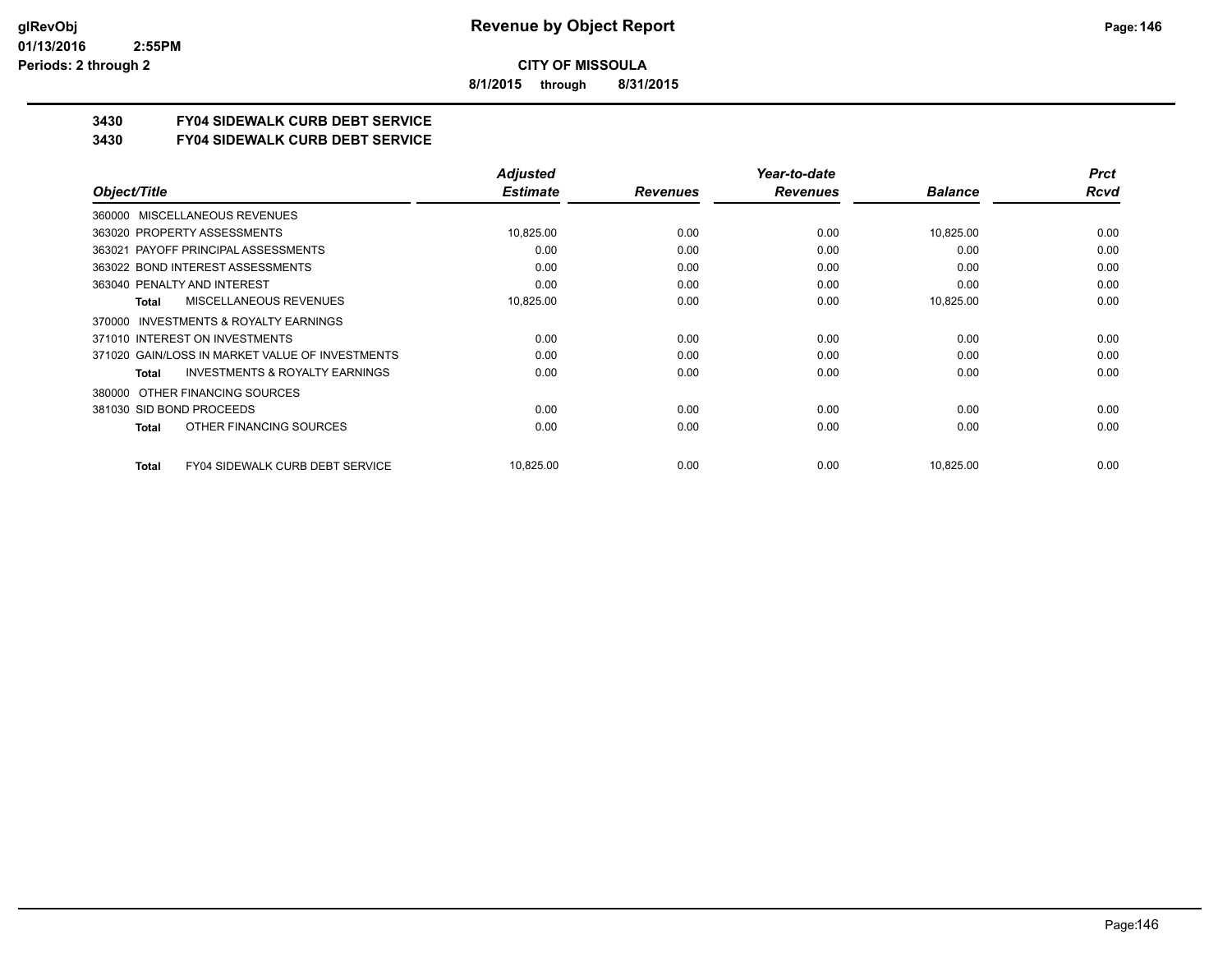**8/1/2015 through 8/31/2015**

### **3430 FY04 SIDEWALK CURB DEBT SERVICE**

| Object/Title                                        | <b>Adjusted</b><br><b>Estimate</b> | <b>Revenues</b> | Year-to-date<br><b>Revenues</b> | <b>Balance</b> | <b>Prct</b><br><b>Rcvd</b> |
|-----------------------------------------------------|------------------------------------|-----------------|---------------------------------|----------------|----------------------------|
|                                                     |                                    |                 |                                 |                |                            |
| 360000 MISCELLANEOUS REVENUES                       |                                    |                 |                                 |                |                            |
| 363020 PROPERTY ASSESSMENTS                         | 10,825.00                          | 0.00            | 0.00                            | 10,825.00      | 0.00                       |
| 363021 PAYOFF PRINCIPAL ASSESSMENTS                 | 0.00                               | 0.00            | 0.00                            | 0.00           | 0.00                       |
| 363022 BOND INTEREST ASSESSMENTS                    | 0.00                               | 0.00            | 0.00                            | 0.00           | 0.00                       |
| 363040 PENALTY AND INTEREST                         | 0.00                               | 0.00            | 0.00                            | 0.00           | 0.00                       |
| MISCELLANEOUS REVENUES<br>Total                     | 10,825.00                          | 0.00            | 0.00                            | 10,825.00      | 0.00                       |
| <b>INVESTMENTS &amp; ROYALTY EARNINGS</b><br>370000 |                                    |                 |                                 |                |                            |
| 371010 INTEREST ON INVESTMENTS                      | 0.00                               | 0.00            | 0.00                            | 0.00           | 0.00                       |
| 371020 GAIN/LOSS IN MARKET VALUE OF INVESTMENT      | 0.00                               | 0.00            | 0.00                            | 0.00           | 0.00                       |
| <b>INVESTMENTS &amp; ROYALTY EARNINGS</b><br>Total  | 0.00                               | 0.00            | 0.00                            | 0.00           | 0.00                       |
| 380000 OTHER FINANCING SOURCES                      |                                    |                 |                                 |                |                            |
| 381030 SID BOND PROCEEDS                            | 0.00                               | 0.00            | 0.00                            | 0.00           | 0.00                       |
| OTHER FINANCING SOURCES<br>Total                    | 0.00                               | 0.00            | 0.00                            | 0.00           | 0.00                       |
|                                                     |                                    |                 |                                 |                |                            |
| FY04 SIDEWALK CURB DEBT SERVICE<br><b>Total</b>     | 10,825.00                          | 0.00            | 0.00                            | 10,825.00      | 0.00                       |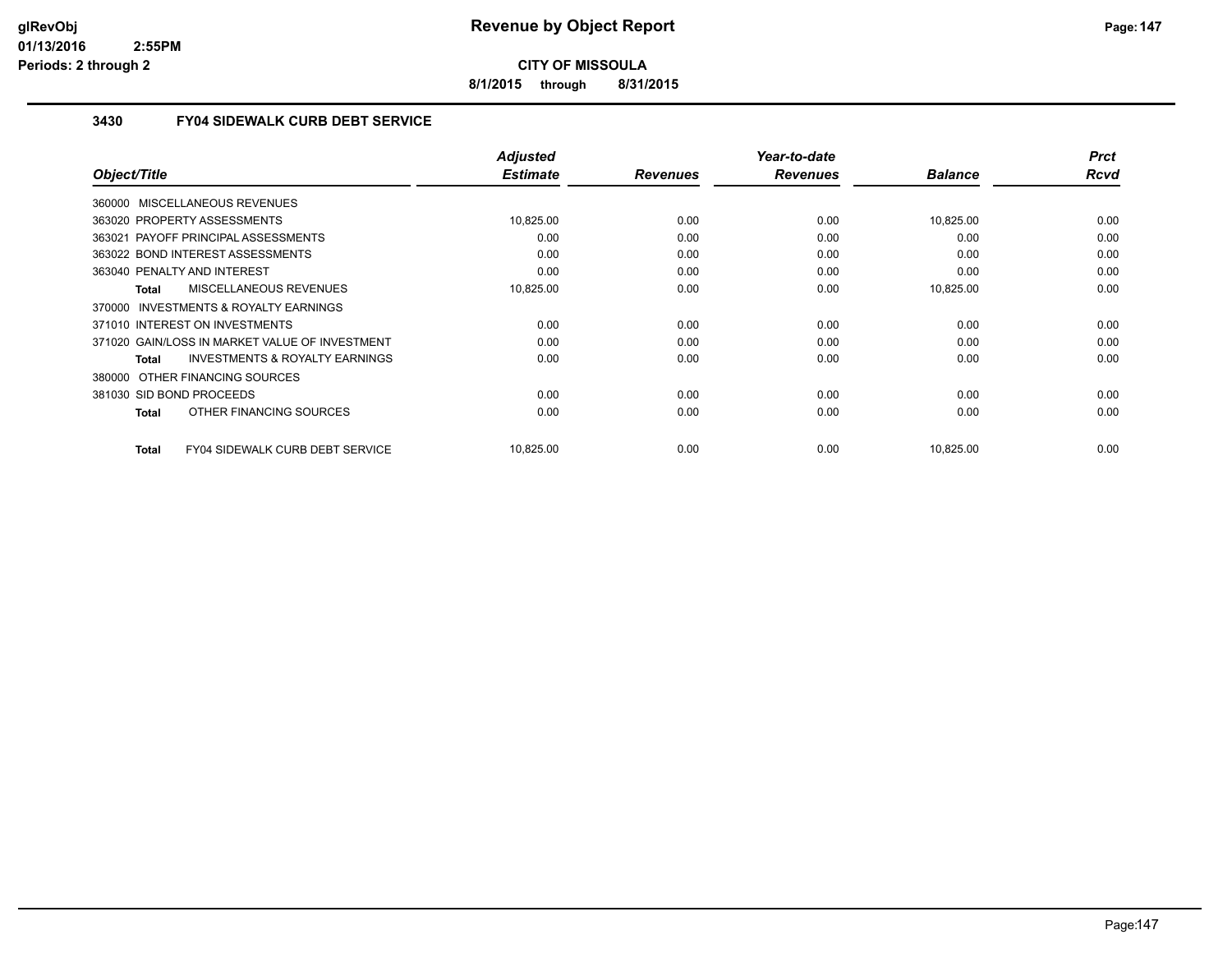**8/1/2015 through 8/31/2015**

## **3433 SID 433 DEBT SERVICE**

**3433 SID 433 DEBT SERVICE**

|                                                    | <b>Adjusted</b> |                 | Year-to-date    |                | <b>Prct</b> |
|----------------------------------------------------|-----------------|-----------------|-----------------|----------------|-------------|
| Object/Title                                       | <b>Estimate</b> | <b>Revenues</b> | <b>Revenues</b> | <b>Balance</b> | Rcvd        |
| 360000 MISCELLANEOUS REVENUES                      |                 |                 |                 |                |             |
| 363020 PROPERTY ASSESSMENTS                        | 0.00            | 0.00            | $-91.30$        | 91.30          | 0.00        |
| 363021 PAYOFF PRINCIPAL ASSESSMENTS                | 0.00            | 0.00            | 0.00            | 0.00           | 0.00        |
| 363022 BOND INTEREST ASSESSMENTS                   | 0.00            | 0.00            | 0.00            | 0.00           | 0.00        |
| 363040 PENALTY AND INTEREST                        | 0.00            | 0.00            | $-163.82$       | 163.82         | 0.00        |
| MISCELLANEOUS REVENUES<br><b>Total</b>             | 0.00            | 0.00            | $-255.12$       | 255.12         | 0.00        |
| 370000 INVESTMENTS & ROYALTY EARNINGS              |                 |                 |                 |                |             |
| 371010 INTEREST ON INVESTMENTS                     | 0.00            | 0.00            | 0.00            | 0.00           | 0.00        |
| 371020 GAIN/LOSS IN MARKET VALUE OF INVESTMENTS    | 0.00            | 0.00            | 0.00            | 0.00           | 0.00        |
| <b>INVESTMENTS &amp; ROYALTY EARNINGS</b><br>Total | 0.00            | 0.00            | 0.00            | 0.00           | 0.00        |
| SID 433 DEBT SERVICE<br><b>Total</b>               | 0.00            | 0.00            | $-255.12$       | 255.12         | 0.00        |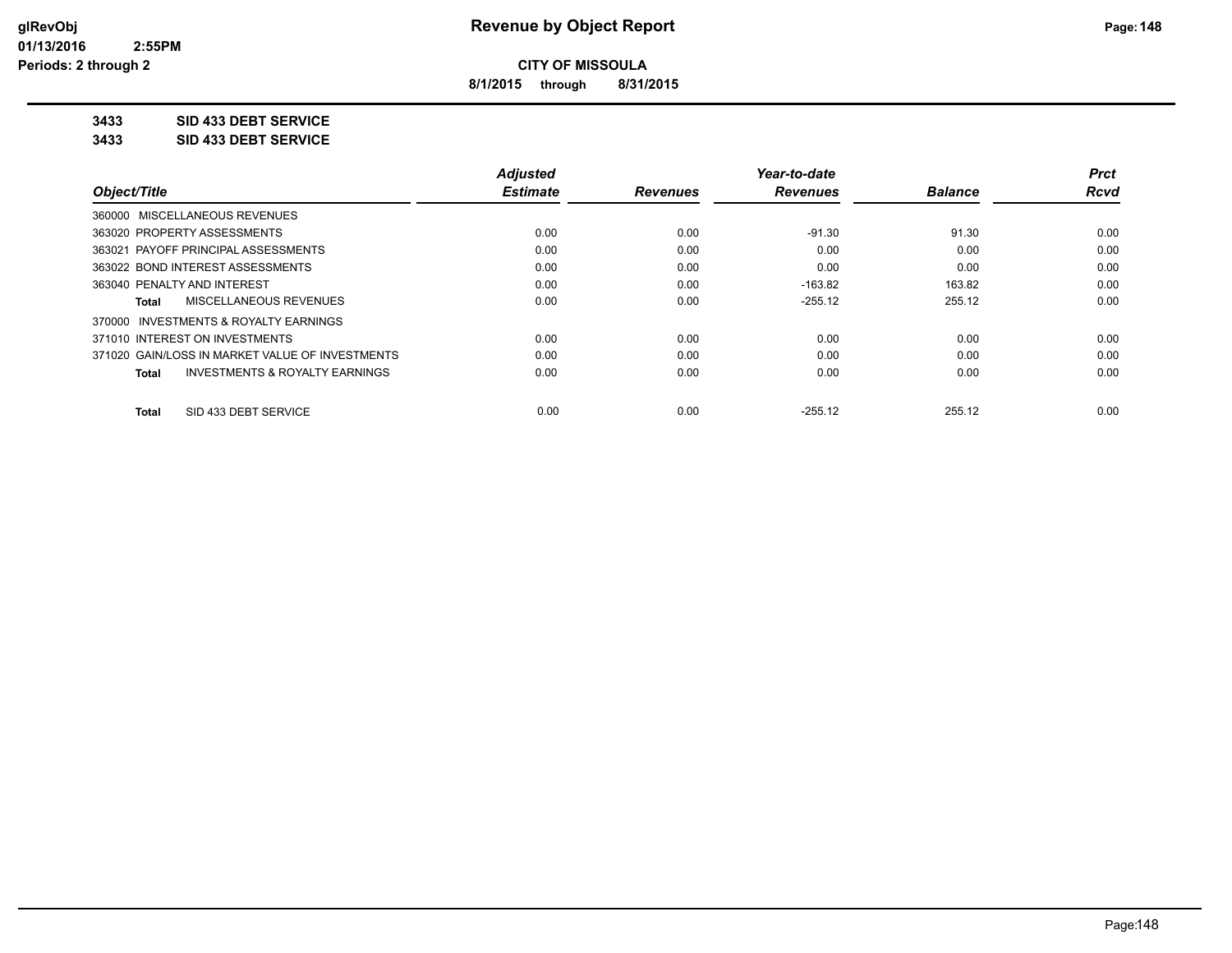**8/1/2015 through 8/31/2015**

### **3433 SID 433 DEBT SERVICE**

|                                                    | <b>Adjusted</b> |                 | Year-to-date    |                | Prct        |
|----------------------------------------------------|-----------------|-----------------|-----------------|----------------|-------------|
| Object/Title                                       | <b>Estimate</b> | <b>Revenues</b> | <b>Revenues</b> | <b>Balance</b> | <b>Rcvd</b> |
| 360000 MISCELLANEOUS REVENUES                      |                 |                 |                 |                |             |
| 363020 PROPERTY ASSESSMENTS                        | 0.00            | 0.00            | $-91.30$        | 91.30          | 0.00        |
| 363021 PAYOFF PRINCIPAL ASSESSMENTS                | 0.00            | 0.00            | 0.00            | 0.00           | 0.00        |
| 363022 BOND INTEREST ASSESSMENTS                   | 0.00            | 0.00            | 0.00            | 0.00           | 0.00        |
| 363040 PENALTY AND INTEREST                        | 0.00            | 0.00            | $-163.82$       | 163.82         | 0.00        |
| MISCELLANEOUS REVENUES<br>Total                    | 0.00            | 0.00            | $-255.12$       | 255.12         | 0.00        |
| 370000 INVESTMENTS & ROYALTY EARNINGS              |                 |                 |                 |                |             |
| 371010 INTEREST ON INVESTMENTS                     | 0.00            | 0.00            | 0.00            | 0.00           | 0.00        |
| 371020 GAIN/LOSS IN MARKET VALUE OF INVESTMENT     | 0.00            | 0.00            | 0.00            | 0.00           | 0.00        |
| <b>INVESTMENTS &amp; ROYALTY EARNINGS</b><br>Total | 0.00            | 0.00            | 0.00            | 0.00           | 0.00        |
| SID 433 DEBT SERVICE<br><b>Total</b>               | 0.00            | 0.00            | $-255.12$       | 255.12         | 0.00        |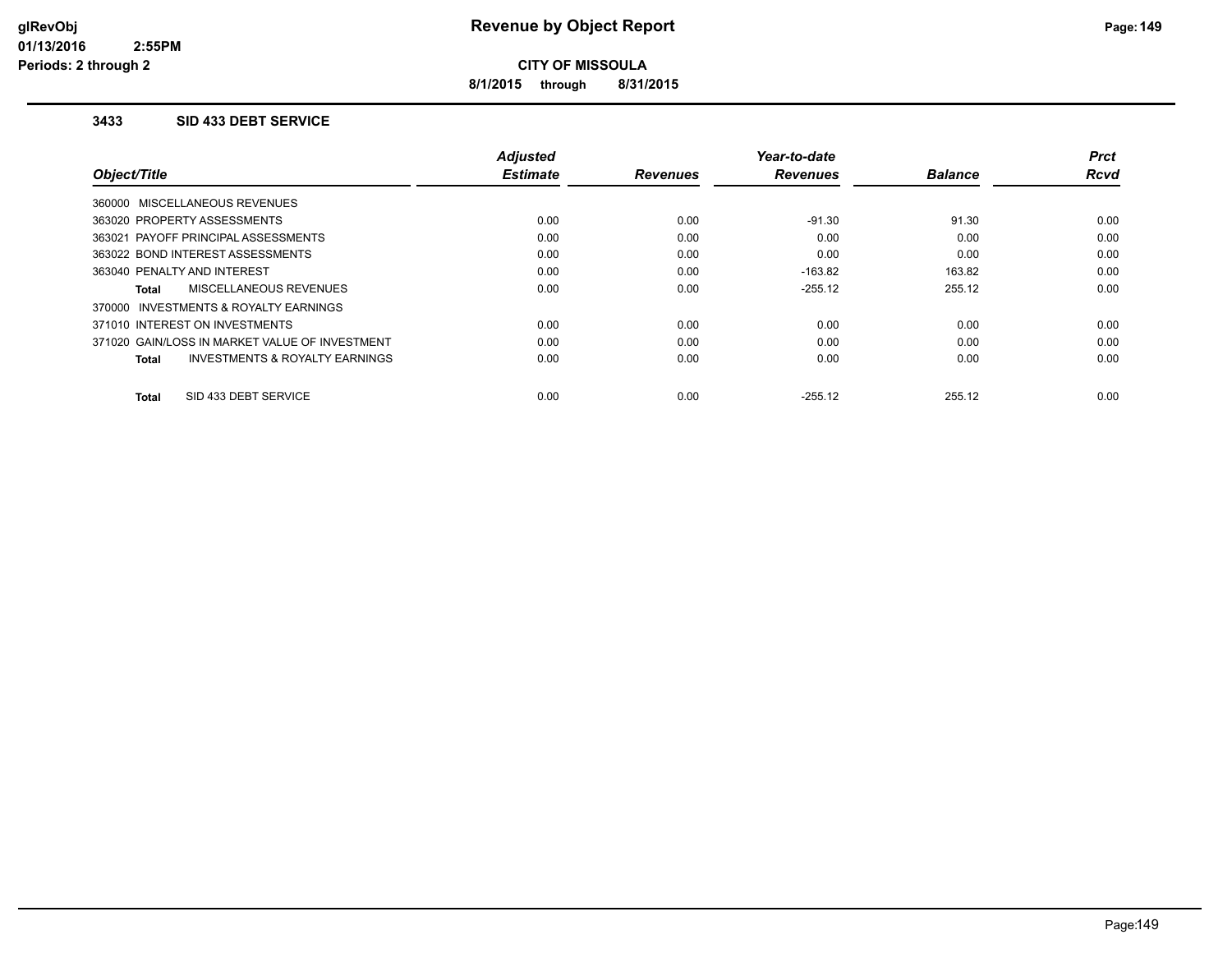**8/1/2015 through 8/31/2015**

## **3440 FY 05 SIDEWALK AND CURB**

**3440 FY 05 SIDEWALK AND CURB**

|              |                                                 | <b>Adjusted</b> |                 | Year-to-date    |                | <b>Prct</b> |
|--------------|-------------------------------------------------|-----------------|-----------------|-----------------|----------------|-------------|
| Object/Title |                                                 | <b>Estimate</b> | <b>Revenues</b> | <b>Revenues</b> | <b>Balance</b> | Rcvd        |
| 360000       | <b>MISCELLANEOUS REVENUES</b>                   |                 |                 |                 |                |             |
|              | 363020 PROPERTY ASSESSMENTS                     | 38,588.00       | 0.00            | 0.00            | 38,588.00      | 0.00        |
|              | 363021 PAYOFF PRINCIPAL ASSESSMENTS             | 0.00            | 0.00            | 0.00            | 0.00           | 0.00        |
|              | 363022 BOND INTEREST ASSESSMENTS                | 0.00            | 0.00            | 0.00            | 0.00           | 0.00        |
|              | 363040 PENALTY AND INTEREST                     | 0.00            | 0.00            | 0.00            | 0.00           | 0.00        |
| Total        | MISCELLANEOUS REVENUES                          | 38,588.00       | 0.00            | 0.00            | 38,588.00      | 0.00        |
| 370000       | <b>INVESTMENTS &amp; ROYALTY EARNINGS</b>       |                 |                 |                 |                |             |
|              | 371010 INTEREST ON INVESTMENTS                  | 0.00            | 0.00            | 0.00            | 0.00           | 0.00        |
|              | 371020 GAIN/LOSS IN MARKET VALUE OF INVESTMENTS | 0.00            | 0.00            | 0.00            | 0.00           | 0.00        |
|              | 371500 INTEREST ON INTERFUND LOAN               | 0.00            | 0.00            | 0.00            | 0.00           | 0.00        |
| <b>Total</b> | <b>INVESTMENTS &amp; ROYALTY EARNINGS</b>       | 0.00            | 0.00            | 0.00            | 0.00           | 0.00        |
| 380000       | OTHER FINANCING SOURCES                         |                 |                 |                 |                |             |
|              | 381030 SID BONDS PROCEEDS                       | 0.00            | 0.00            | 0.00            | 0.00           | 0.00        |
| <b>Total</b> | OTHER FINANCING SOURCES                         | 0.00            | 0.00            | 0.00            | 0.00           | 0.00        |
| <b>Total</b> | FY 05 SIDEWALK AND CURB                         | 38,588.00       | 0.00            | 0.00            | 38,588.00      | 0.00        |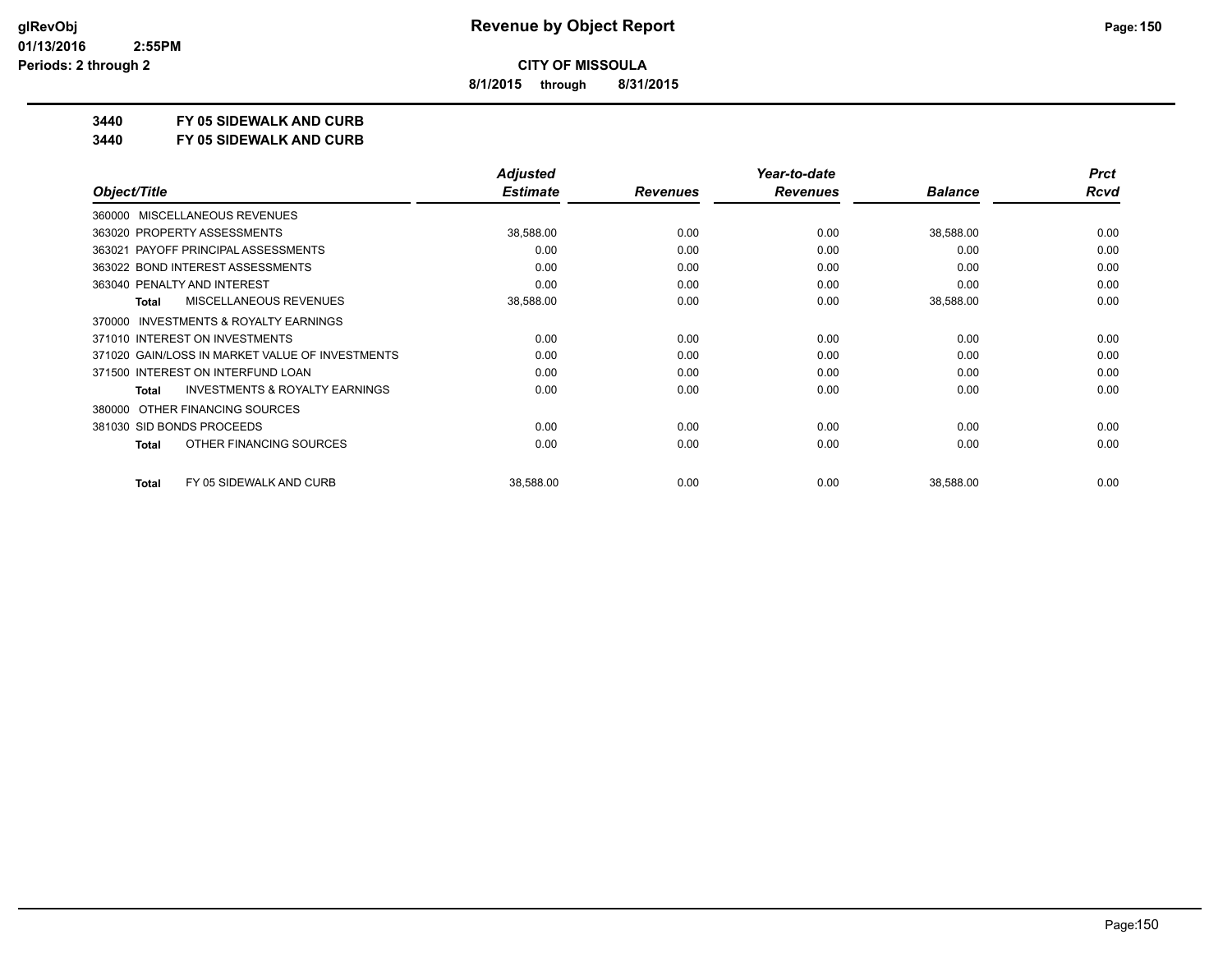**8/1/2015 through 8/31/2015**

### **3440 FY 05 SIDEWALK AND CURB**

|                                                | Adjusted        |                 | Year-to-date    |                | <b>Prct</b> |
|------------------------------------------------|-----------------|-----------------|-----------------|----------------|-------------|
| Object/Title                                   | <b>Estimate</b> | <b>Revenues</b> | <b>Revenues</b> | <b>Balance</b> | Rcvd        |
| 360000 MISCELLANEOUS REVENUES                  |                 |                 |                 |                |             |
| 363020 PROPERTY ASSESSMENTS                    | 38,588.00       | 0.00            | 0.00            | 38,588.00      | 0.00        |
| 363021 PAYOFF PRINCIPAL ASSESSMENTS            | 0.00            | 0.00            | 0.00            | 0.00           | 0.00        |
| 363022 BOND INTEREST ASSESSMENTS               | 0.00            | 0.00            | 0.00            | 0.00           | 0.00        |
| 363040 PENALTY AND INTEREST                    | 0.00            | 0.00            | 0.00            | 0.00           | 0.00        |
| MISCELLANEOUS REVENUES<br><b>Total</b>         | 38,588.00       | 0.00            | 0.00            | 38,588.00      | 0.00        |
| 370000 INVESTMENTS & ROYALTY EARNINGS          |                 |                 |                 |                |             |
| 371010 INTEREST ON INVESTMENTS                 | 0.00            | 0.00            | 0.00            | 0.00           | 0.00        |
| 371020 GAIN/LOSS IN MARKET VALUE OF INVESTMENT | 0.00            | 0.00            | 0.00            | 0.00           | 0.00        |
| 371500 INTEREST ON INTERFUND LOAN              | 0.00            | 0.00            | 0.00            | 0.00           | 0.00        |
| INVESTMENTS & ROYALTY EARNINGS<br><b>Total</b> | 0.00            | 0.00            | 0.00            | 0.00           | 0.00        |
| 380000 OTHER FINANCING SOURCES                 |                 |                 |                 |                |             |
| 381030 SID BONDS PROCEEDS                      | 0.00            | 0.00            | 0.00            | 0.00           | 0.00        |
| OTHER FINANCING SOURCES<br><b>Total</b>        | 0.00            | 0.00            | 0.00            | 0.00           | 0.00        |
|                                                |                 |                 |                 |                |             |
| FY 05 SIDEWALK AND CURB<br><b>Total</b>        | 38,588.00       | 0.00            | 0.00            | 38,588.00      | 0.00        |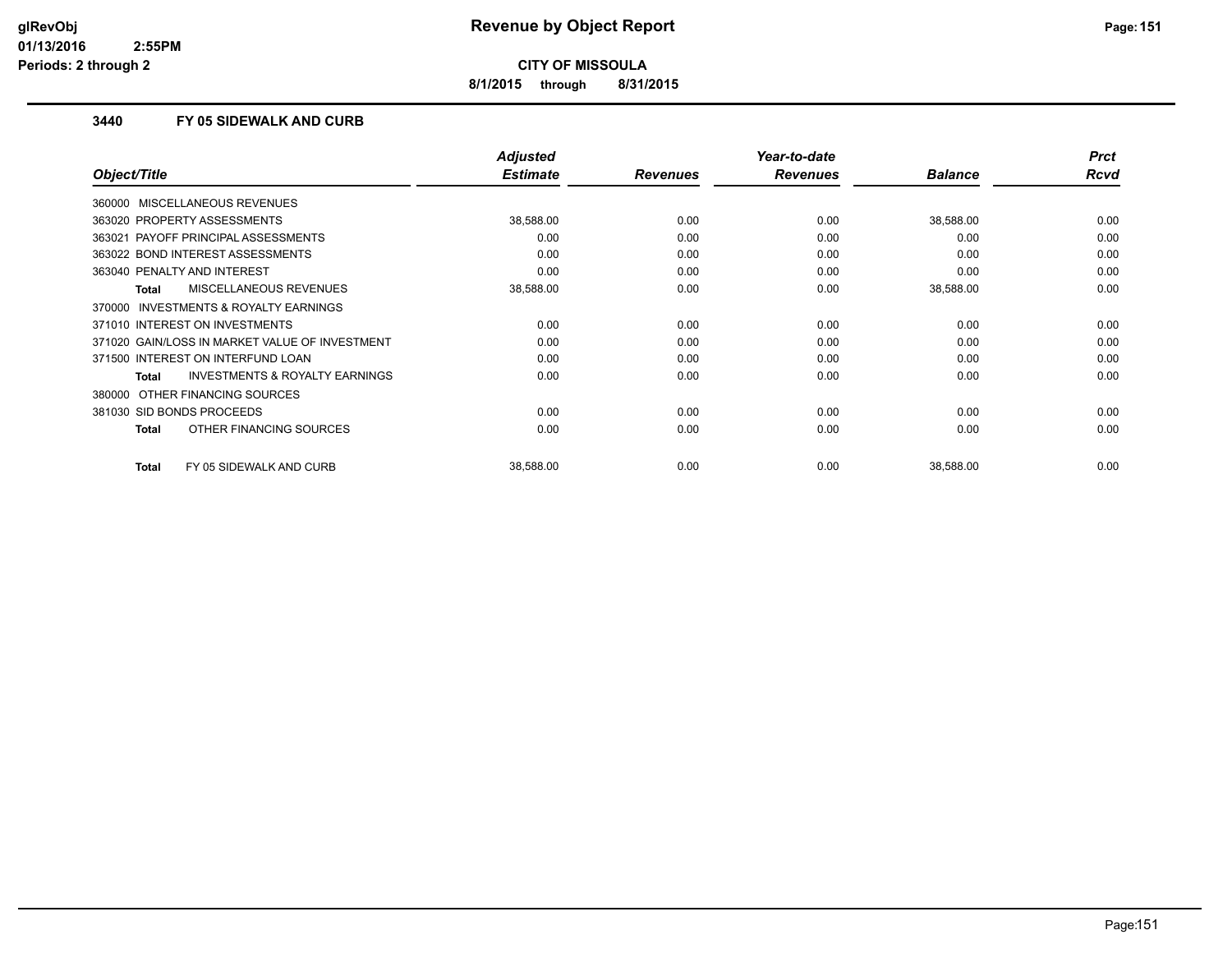**8/1/2015 through 8/31/2015**

## **3441 FY 06 SIDEWALK & CURB DEBT**

**3441 FY 06 SIDEWALK & CURB DEBT**

|                                                 | <b>Adjusted</b> |                 | Year-to-date    |                | <b>Prct</b> |
|-------------------------------------------------|-----------------|-----------------|-----------------|----------------|-------------|
| Object/Title                                    | <b>Estimate</b> | <b>Revenues</b> | <b>Revenues</b> | <b>Balance</b> | <b>Rcvd</b> |
| 360000 MISCELLANEOUS REVENUES                   |                 |                 |                 |                |             |
| 363020 PROPERTY ASSESSMENTS                     | 0.00            | 0.00            | 0.00            | 0.00           | 0.00        |
| MISCELLANEOUS REVENUES<br><b>Total</b>          | 0.00            | 0.00            | 0.00            | 0.00           | 0.00        |
| 370000 INVESTMENTS & ROYALTY EARNINGS           |                 |                 |                 |                |             |
| 371010 INTEREST ON INVESTMENTS                  | 0.00            | 0.00            | 0.00            | 0.00           | 0.00        |
| 371020 GAIN/LOSS IN MARKET VALUE OF INVESTMENTS | 0.00            | 0.00            | 0.00            | 0.00           | 0.00        |
| INVESTMENTS & ROYALTY EARNINGS<br>Total         | 0.00            | 0.00            | 0.00            | 0.00           | 0.00        |
| FY 06 SIDEWALK & CURB DEBT<br><b>Total</b>      | 0.00            | 0.00            | 0.00            | 0.00           | 0.00        |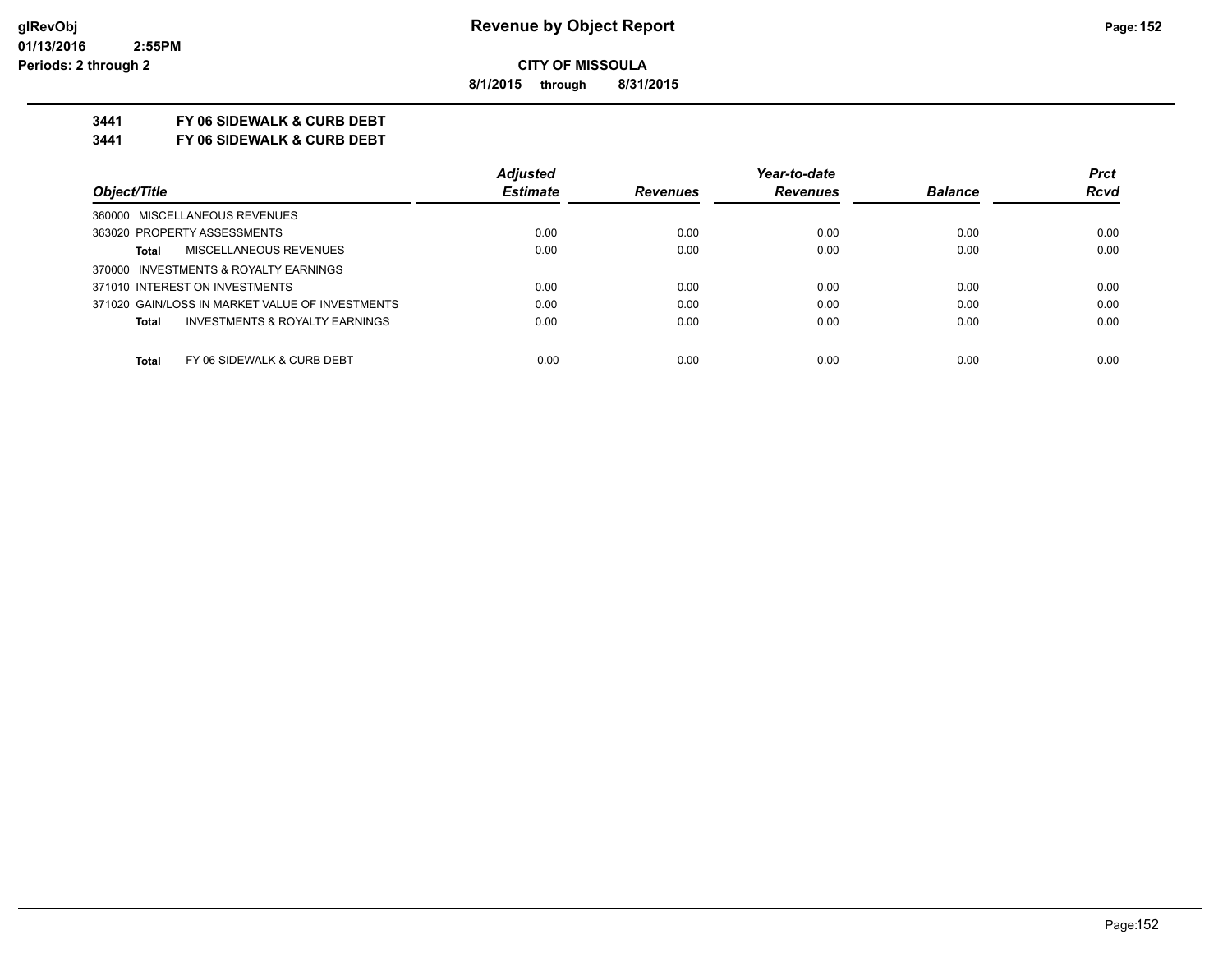**8/1/2015 through 8/31/2015**

## **3441 FY 06 SIDEWALK & CURB DEBT**

|                                                    | <b>Adjusted</b> |                 | Year-to-date    |                | <b>Prct</b> |
|----------------------------------------------------|-----------------|-----------------|-----------------|----------------|-------------|
| Object/Title                                       | <b>Estimate</b> | <b>Revenues</b> | <b>Revenues</b> | <b>Balance</b> | <b>Rcvd</b> |
| MISCELLANEOUS REVENUES<br>360000                   |                 |                 |                 |                |             |
| 363020 PROPERTY ASSESSMENTS                        | 0.00            | 0.00            | 0.00            | 0.00           | 0.00        |
| MISCELLANEOUS REVENUES<br>Total                    | 0.00            | 0.00            | 0.00            | 0.00           | 0.00        |
| 370000 INVESTMENTS & ROYALTY EARNINGS              |                 |                 |                 |                |             |
| 371010 INTEREST ON INVESTMENTS                     | 0.00            | 0.00            | 0.00            | 0.00           | 0.00        |
| 371020 GAIN/LOSS IN MARKET VALUE OF INVESTMENT     | 0.00            | 0.00            | 0.00            | 0.00           | 0.00        |
| <b>INVESTMENTS &amp; ROYALTY EARNINGS</b><br>Total | 0.00            | 0.00            | 0.00            | 0.00           | 0.00        |
| Total<br>FY 06 SIDEWALK & CURB DEBT                | 0.00            | 0.00            | 0.00            | 0.00           | 0.00        |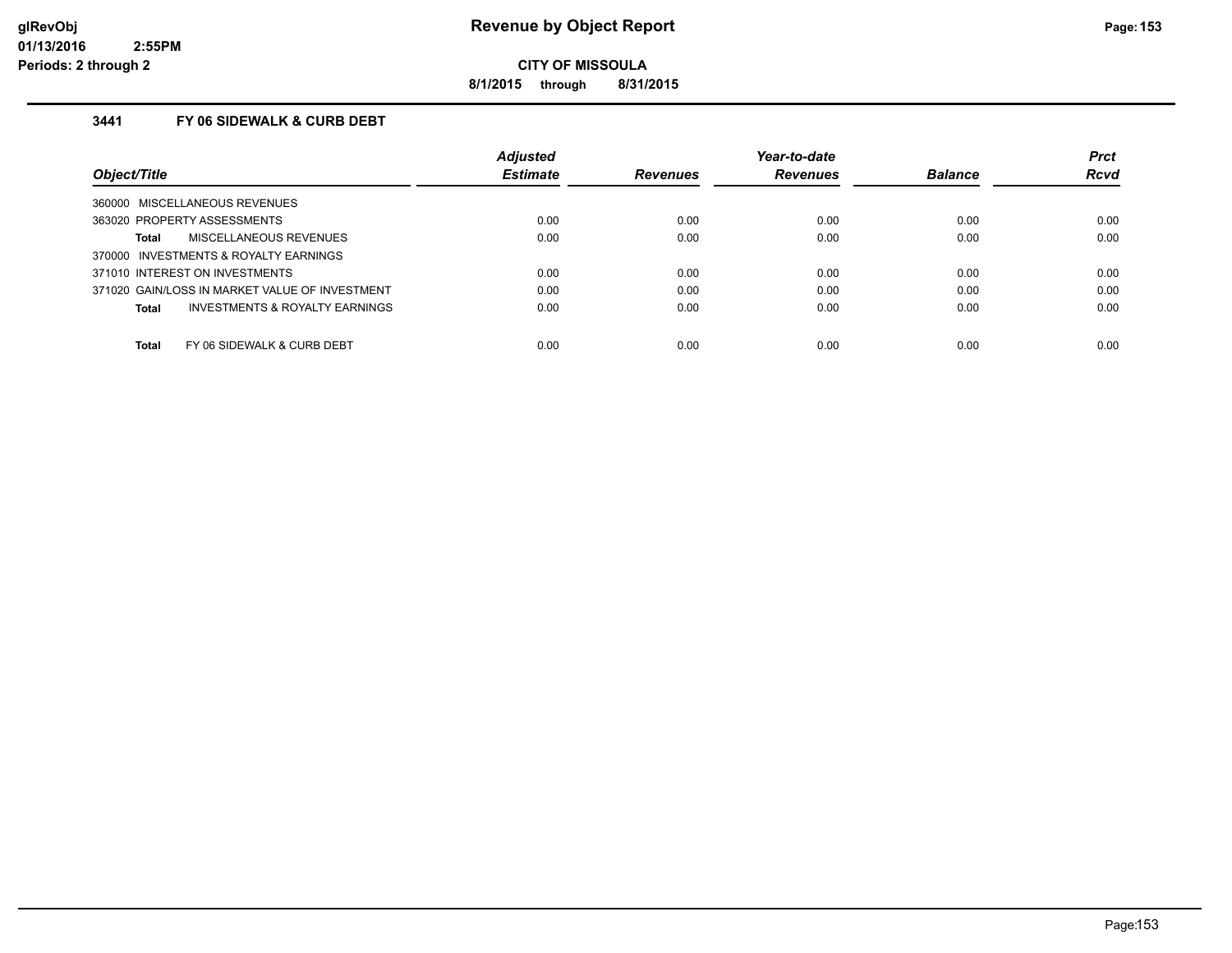**8/1/2015 through 8/31/2015**

### **3449 SID 449 DEBT SERVICE**

**3449 SID 449 DEBT SERVICE**

|                                                    | <b>Adjusted</b> |                 | Year-to-date    |                | <b>Prct</b> |
|----------------------------------------------------|-----------------|-----------------|-----------------|----------------|-------------|
| Object/Title                                       | <b>Estimate</b> | <b>Revenues</b> | <b>Revenues</b> | <b>Balance</b> | Rcvd        |
| 360000 MISCELLANEOUS REVENUES                      |                 |                 |                 |                |             |
| 363020 PROPERTY ASSESSMENTS                        | 0.00            | 0.00            | 0.00            | 0.00           | 0.00        |
| 363021 PAYOFF PRINCIPAL ASSESSMENTS                | 0.00            | 0.00            | 0.00            | 0.00           | 0.00        |
| 363022 BOND INTEREST ASSESSMENTS                   | 0.00            | 0.00            | 0.00            | 0.00           | 0.00        |
| 363040 PENALTY AND INTEREST                        | 0.00            | 0.00            | 0.00            | 0.00           | 0.00        |
| MISCELLANEOUS REVENUES<br>Total                    | 0.00            | 0.00            | 0.00            | 0.00           | 0.00        |
| 370000 INVESTMENTS & ROYALTY EARNINGS              |                 |                 |                 |                |             |
| 371010 INTEREST ON INVESTMENTS                     | 0.00            | 0.00            | 0.00            | 0.00           | 0.00        |
| 371020 GAIN/LOSS IN MARKET VALUE OF INVESTMENTS    | 0.00            | 0.00            | 0.00            | 0.00           | 0.00        |
| <b>INVESTMENTS &amp; ROYALTY EARNINGS</b><br>Total | 0.00            | 0.00            | 0.00            | 0.00           | 0.00        |
| SID 449 DEBT SERVICE<br><b>Total</b>               | 0.00            | 0.00            | 0.00            | 0.00           | 0.00        |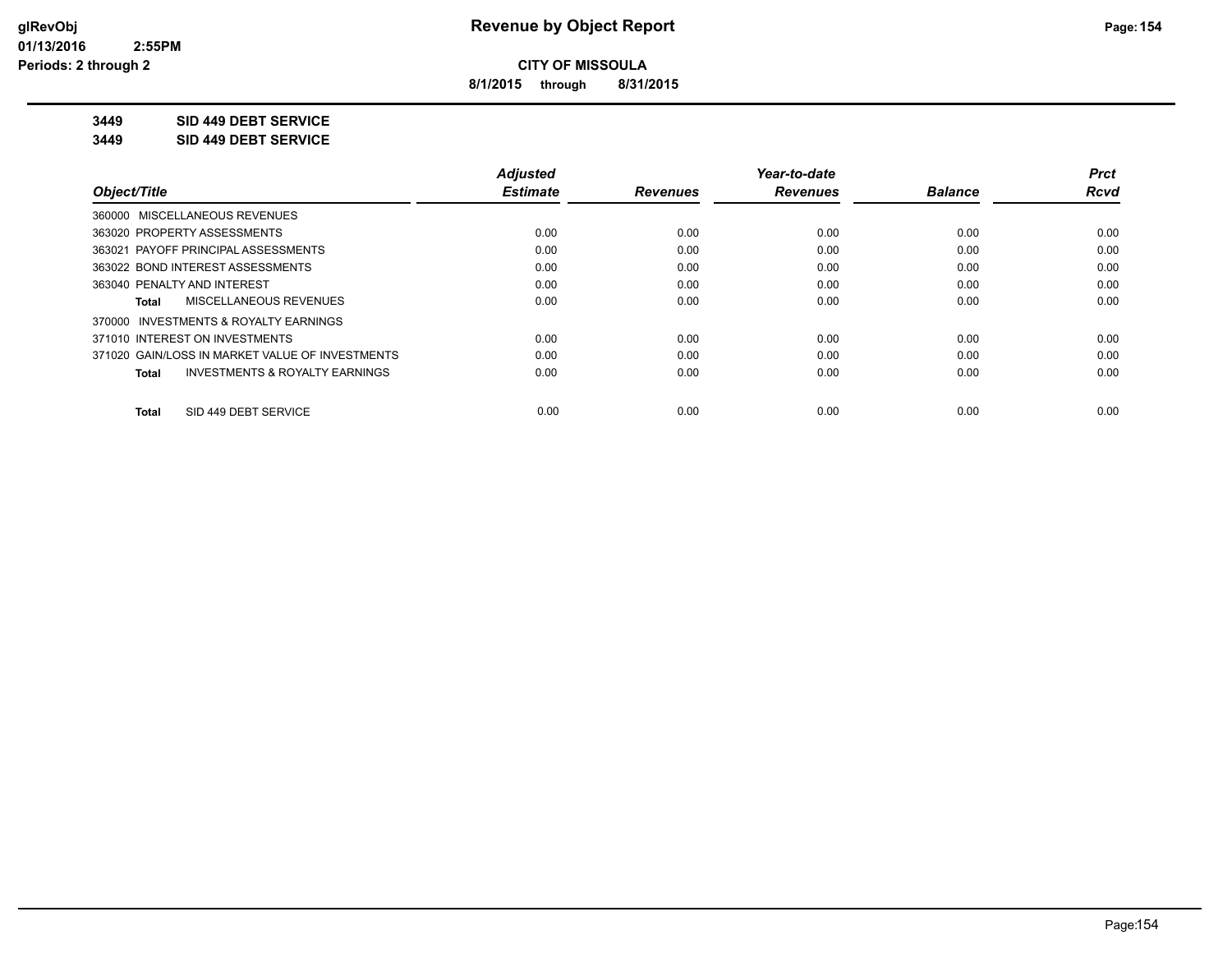**8/1/2015 through 8/31/2015**

### **3449 SID 449 DEBT SERVICE**

|                                                    | <b>Adjusted</b> |                 | Year-to-date    |                | <b>Prct</b> |
|----------------------------------------------------|-----------------|-----------------|-----------------|----------------|-------------|
| Object/Title                                       | <b>Estimate</b> | <b>Revenues</b> | <b>Revenues</b> | <b>Balance</b> | <b>Rcvd</b> |
| 360000 MISCELLANEOUS REVENUES                      |                 |                 |                 |                |             |
| 363020 PROPERTY ASSESSMENTS                        | 0.00            | 0.00            | 0.00            | 0.00           | 0.00        |
| 363021 PAYOFF PRINCIPAL ASSESSMENTS                | 0.00            | 0.00            | 0.00            | 0.00           | 0.00        |
| 363022 BOND INTEREST ASSESSMENTS                   | 0.00            | 0.00            | 0.00            | 0.00           | 0.00        |
| 363040 PENALTY AND INTEREST                        | 0.00            | 0.00            | 0.00            | 0.00           | 0.00        |
| MISCELLANEOUS REVENUES<br>Total                    | 0.00            | 0.00            | 0.00            | 0.00           | 0.00        |
| 370000 INVESTMENTS & ROYALTY EARNINGS              |                 |                 |                 |                |             |
| 371010 INTEREST ON INVESTMENTS                     | 0.00            | 0.00            | 0.00            | 0.00           | 0.00        |
| 371020 GAIN/LOSS IN MARKET VALUE OF INVESTMENT     | 0.00            | 0.00            | 0.00            | 0.00           | 0.00        |
| <b>INVESTMENTS &amp; ROYALTY EARNINGS</b><br>Total | 0.00            | 0.00            | 0.00            | 0.00           | 0.00        |
|                                                    |                 |                 |                 |                |             |
| SID 449 DEBT SERVICE<br>Total                      | 0.00            | 0.00            | 0.00            | 0.00           | 0.00        |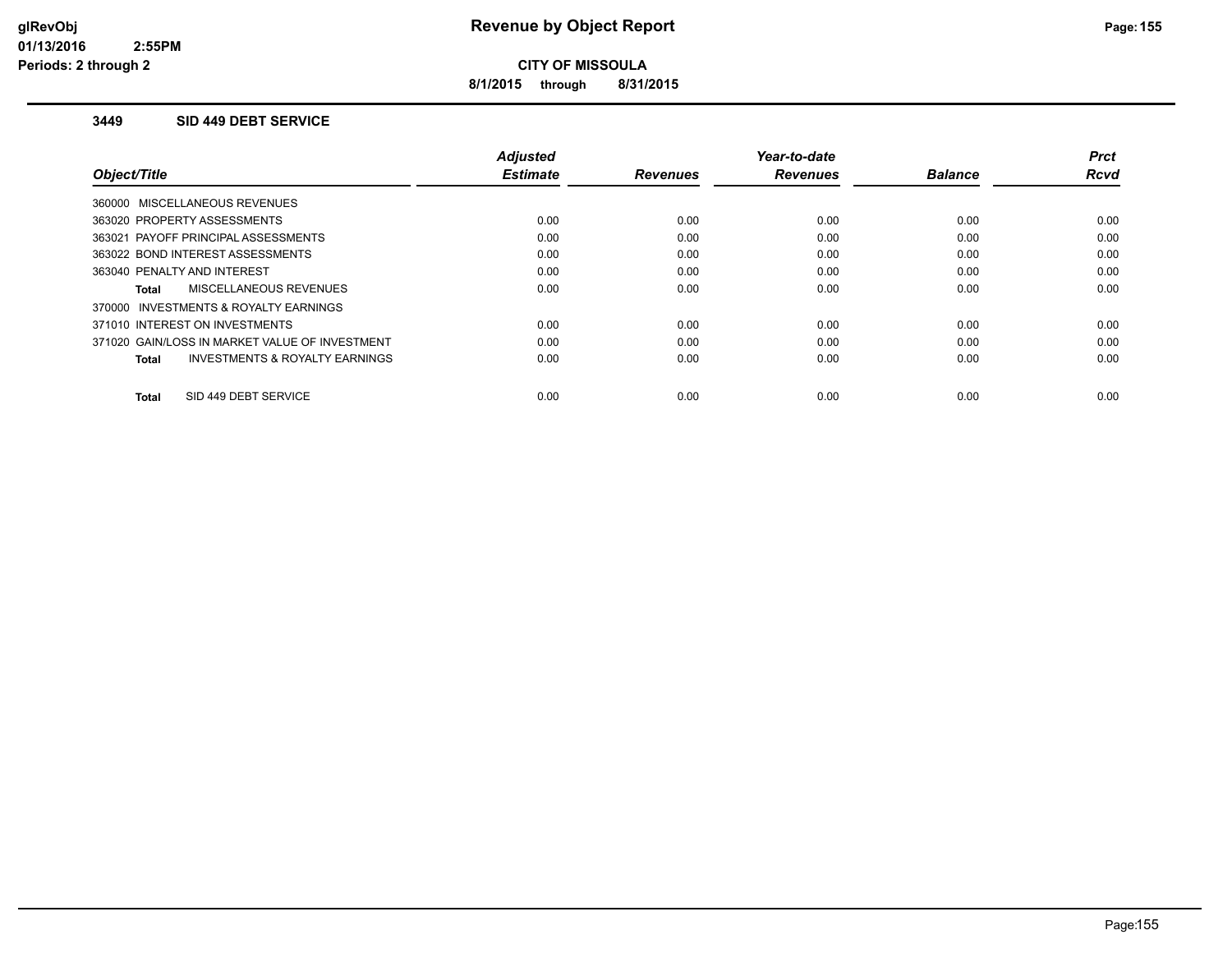**8/1/2015 through 8/31/2015**

## **3450 FY 06 SIDEWALK AND CURB**

**3450 FY 06 SIDEWALK AND CURB**

|                                                           | <b>Adjusted</b> |                 | Year-to-date    |                | <b>Prct</b> |
|-----------------------------------------------------------|-----------------|-----------------|-----------------|----------------|-------------|
| Object/Title                                              | <b>Estimate</b> | <b>Revenues</b> | <b>Revenues</b> | <b>Balance</b> | <b>Rcvd</b> |
| MISCELLANEOUS REVENUES<br>360000                          |                 |                 |                 |                |             |
| 363020 PROPERTY ASSESSMENTS                               | 28,537.00       | 841.36          | 0.00            | 28,537.00      | 0.00        |
| 363021 PAYOFF PRINCIPAL ASSESSMENTS                       | 0.00            | 0.00            | 0.00            | 0.00           | 0.00        |
| 363022 BOND INTEREST ASSESSMENTS                          | 0.00            | 0.00            | 0.00            | 0.00           | 0.00        |
| 363040 PENALTY AND INTEREST                               | 0.00            | 26.97           | 0.00            | 0.00           | 0.00        |
| MISCELLANEOUS REVENUES<br><b>Total</b>                    | 28,537.00       | 868.33          | 0.00            | 28,537.00      | 0.00        |
| <b>INVESTMENTS &amp; ROYALTY EARNINGS</b><br>370000       |                 |                 |                 |                |             |
| 371010 INTEREST ON INVESTMENTS                            | 0.00            | 0.00            | 0.00            | 0.00           | 0.00        |
| 371020 GAIN/LOSS IN MARKET VALUE OF INVESTMENTS           | 0.00            | 0.00            | 0.00            | 0.00           | 0.00        |
| 371500 INTEREST ON INTERFUND LOAN                         | 0.00            | 0.00            | 0.00            | 0.00           | 0.00        |
| <b>INVESTMENTS &amp; ROYALTY EARNINGS</b><br><b>Total</b> | 0.00            | 0.00            | 0.00            | 0.00           | 0.00        |
| OTHER FINANCING SOURCES<br>380000                         |                 |                 |                 |                |             |
| 381030 SID BONDS PROCEEDS                                 | 0.00            | 0.00            | 0.00            | 0.00           | 0.00        |
| 383042 TRANSFERS FROM OTHER FUNDS                         | 0.00            | 0.00            | 0.00            | 0.00           | 0.00        |
| OTHER FINANCING SOURCES<br><b>Total</b>                   | 0.00            | 0.00            | 0.00            | 0.00           | 0.00        |
| FY 06 SIDEWALK AND CURB<br><b>Total</b>                   | 28,537.00       | 868.33          | 0.00            | 28,537.00      | 0.00        |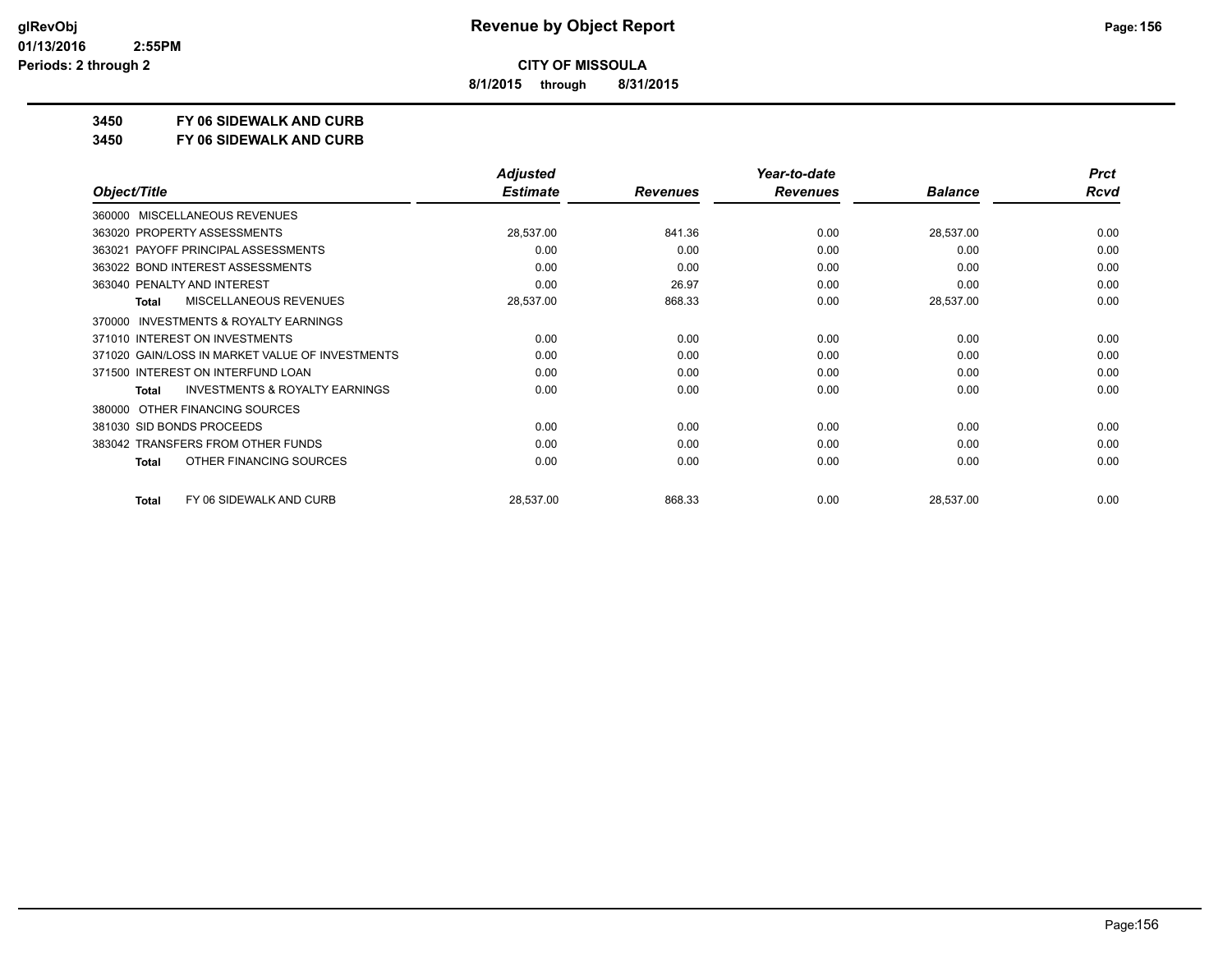**8/1/2015 through 8/31/2015**

### **3450 FY 06 SIDEWALK AND CURB**

|                                                     | <b>Adjusted</b> |                 | Year-to-date    |                | <b>Prct</b> |
|-----------------------------------------------------|-----------------|-----------------|-----------------|----------------|-------------|
| Object/Title                                        | <b>Estimate</b> | <b>Revenues</b> | <b>Revenues</b> | <b>Balance</b> | <b>Rcvd</b> |
| 360000 MISCELLANEOUS REVENUES                       |                 |                 |                 |                |             |
| 363020 PROPERTY ASSESSMENTS                         | 28,537.00       | 841.36          | 0.00            | 28,537.00      | 0.00        |
| 363021 PAYOFF PRINCIPAL ASSESSMENTS                 | 0.00            | 0.00            | 0.00            | 0.00           | 0.00        |
| 363022 BOND INTEREST ASSESSMENTS                    | 0.00            | 0.00            | 0.00            | 0.00           | 0.00        |
| 363040 PENALTY AND INTEREST                         | 0.00            | 26.97           | 0.00            | 0.00           | 0.00        |
| MISCELLANEOUS REVENUES<br><b>Total</b>              | 28,537.00       | 868.33          | 0.00            | 28,537.00      | 0.00        |
| <b>INVESTMENTS &amp; ROYALTY EARNINGS</b><br>370000 |                 |                 |                 |                |             |
| 371010 INTEREST ON INVESTMENTS                      | 0.00            | 0.00            | 0.00            | 0.00           | 0.00        |
| 371020 GAIN/LOSS IN MARKET VALUE OF INVESTMENT      | 0.00            | 0.00            | 0.00            | 0.00           | 0.00        |
| 371500 INTEREST ON INTERFUND LOAN                   | 0.00            | 0.00            | 0.00            | 0.00           | 0.00        |
| <b>INVESTMENTS &amp; ROYALTY EARNINGS</b><br>Total  | 0.00            | 0.00            | 0.00            | 0.00           | 0.00        |
| 380000 OTHER FINANCING SOURCES                      |                 |                 |                 |                |             |
| 381030 SID BONDS PROCEEDS                           | 0.00            | 0.00            | 0.00            | 0.00           | 0.00        |
| 383042 TRANSFERS FROM OTHER FUNDS                   | 0.00            | 0.00            | 0.00            | 0.00           | 0.00        |
| OTHER FINANCING SOURCES<br><b>Total</b>             | 0.00            | 0.00            | 0.00            | 0.00           | 0.00        |
| FY 06 SIDEWALK AND CURB<br><b>Total</b>             | 28,537.00       | 868.33          | 0.00            | 28,537.00      | 0.00        |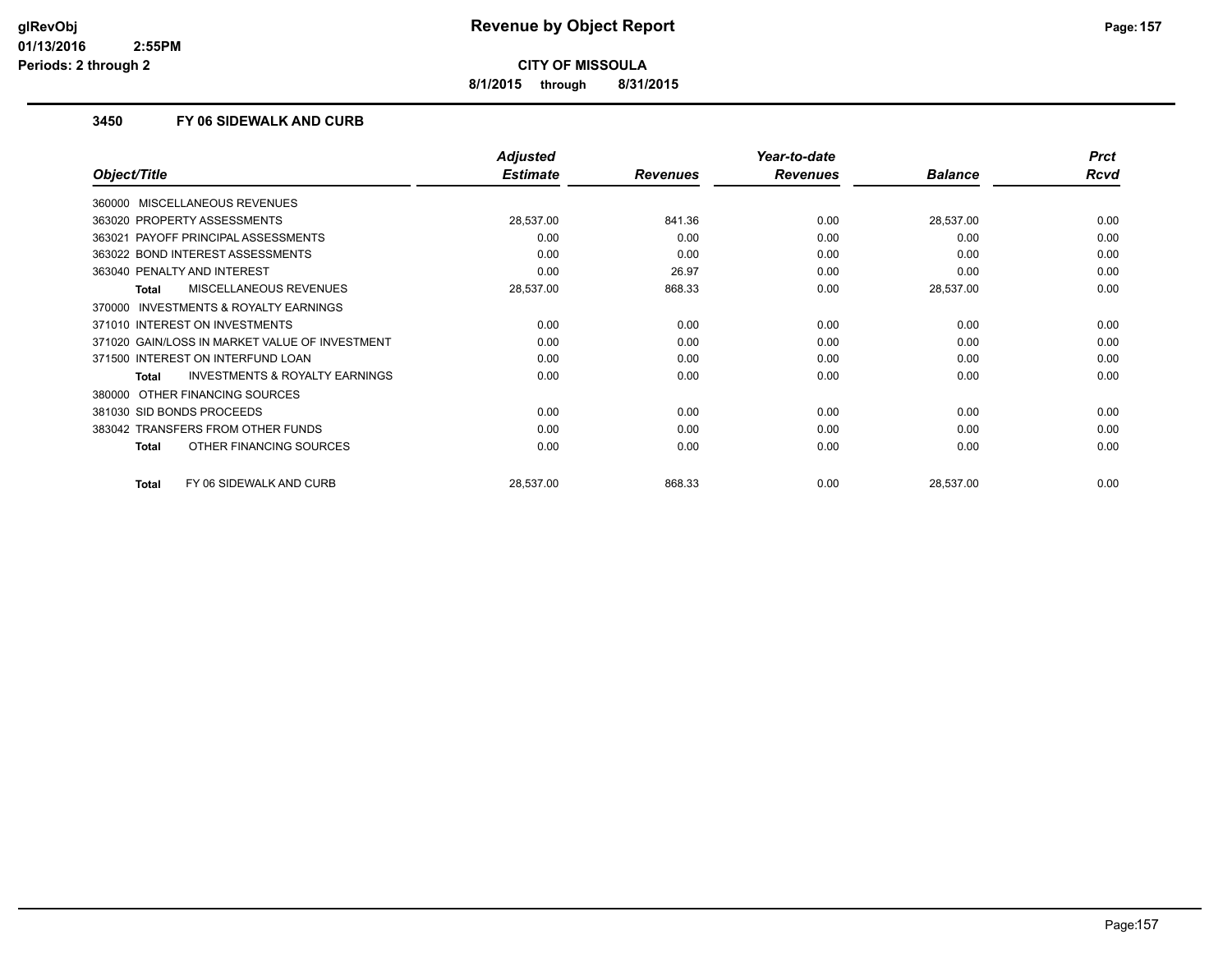**8/1/2015 through 8/31/2015**

## **3460 FY07 SIDEWALK AND CURB DEBT**

#### **3460 FY07 SIDEWALK AND CURB DEBT**

|                                                           | <b>Adjusted</b> |                 | Year-to-date    |                | <b>Prct</b> |
|-----------------------------------------------------------|-----------------|-----------------|-----------------|----------------|-------------|
| Object/Title                                              | <b>Estimate</b> | <b>Revenues</b> | <b>Revenues</b> | <b>Balance</b> | <b>Rcvd</b> |
| <b>MISCELLANEOUS REVENUES</b><br>360000                   |                 |                 |                 |                |             |
| 363020 PROPERTY ASSESSMENTS                               | 58,810.00       | 1,649.00        | $-15.03$        | 58,825.03      | $-0.03$     |
| 363021 PAYOFF PRINCIPAL ASSESSMENTS                       | 0.00            | 0.00            | 0.00            | 0.00           | 0.00        |
| 363022 BOND INTEREST ASSESSMENTS                          | 0.00            | 0.00            | 0.00            | 0.00           | 0.00        |
| 363040 PENALTY AND INTEREST                               | 0.00            | 51.36           | $-0.65$         | 0.65           | 0.00        |
| <b>MISCELLANEOUS REVENUES</b><br><b>Total</b>             | 58,810.00       | 1,700.36        | $-15.68$        | 58,825.68      | $-0.03$     |
| <b>INVESTMENTS &amp; ROYALTY EARNINGS</b><br>370000       |                 |                 |                 |                |             |
| 371010 INTEREST ON INVESTMENTS                            | 0.00            | 0.00            | 0.00            | 0.00           | 0.00        |
| 371020 GAIN/LOSS IN MARKET VALUE OF INVESTMENTS           | 0.00            | 0.00            | 0.00            | 0.00           | 0.00        |
| 371500 INTEREST ON INTERFUND LOAN                         | 0.00            | 0.00            | 0.00            | 0.00           | 0.00        |
| <b>INVESTMENTS &amp; ROYALTY EARNINGS</b><br><b>Total</b> | 0.00            | 0.00            | 0.00            | 0.00           | 0.00        |
| OTHER FINANCING SOURCES<br>380000                         |                 |                 |                 |                |             |
| 381030 SID BONDS PROCEEDS                                 | 0.00            | 0.00            | 0.00            | 0.00           | 0.00        |
| 383042 TRANSFERS FROM OTHER FUNDS                         | 0.00            | 0.00            | 0.00            | 0.00           | 0.00        |
| OTHER FINANCING SOURCES<br><b>Total</b>                   | 0.00            | 0.00            | 0.00            | 0.00           | 0.00        |
| <b>FY07 SIDEWALK AND CURB DEBT</b><br><b>Total</b>        | 58,810.00       | 1,700.36        | $-15.68$        | 58,825.68      | $-0.03$     |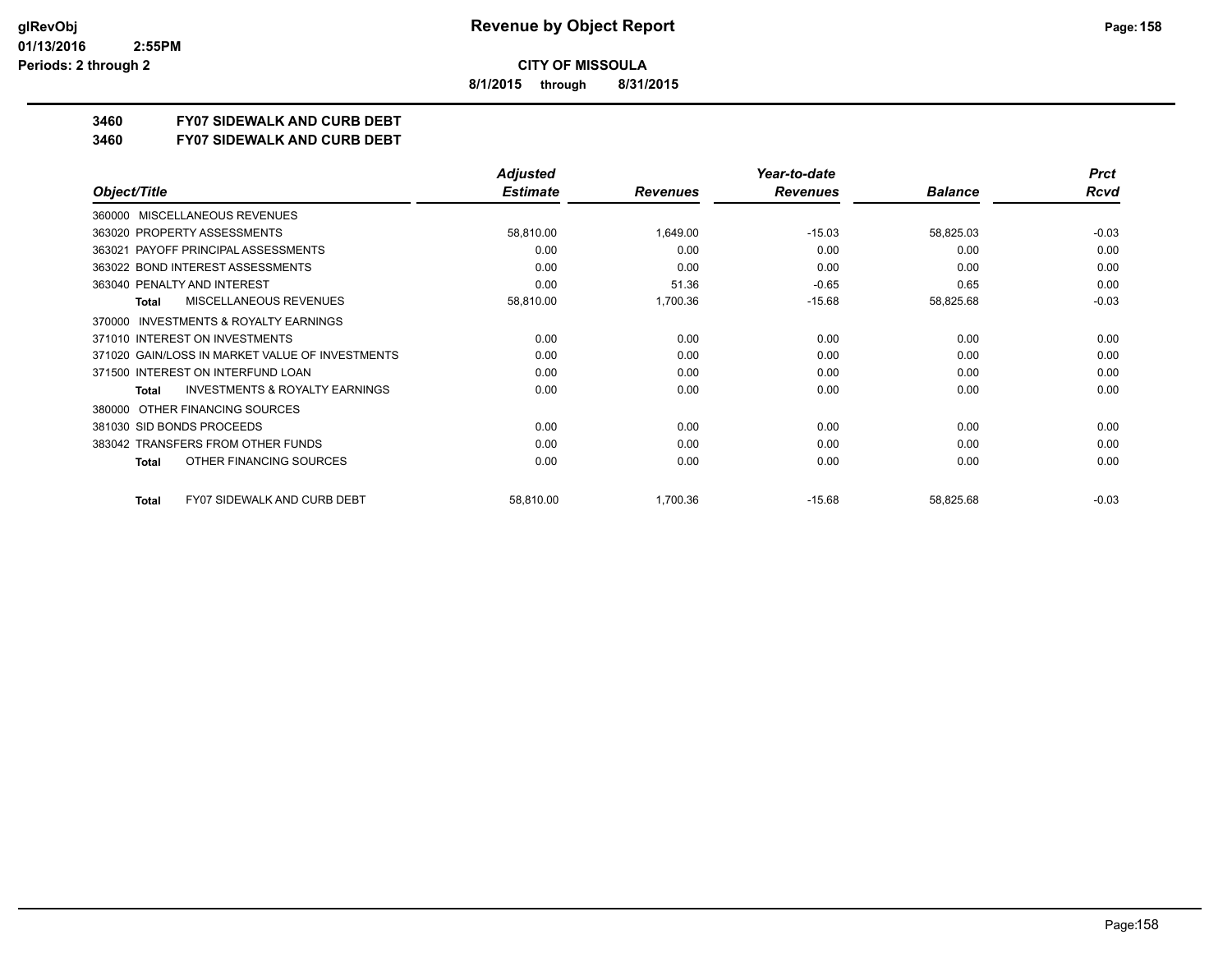**8/1/2015 through 8/31/2015**

### **3460 FY07 SIDEWALK AND CURB DEBT**

|                                                    | <b>Adjusted</b> |                 | Year-to-date    |                | <b>Prct</b> |
|----------------------------------------------------|-----------------|-----------------|-----------------|----------------|-------------|
| Object/Title                                       | <b>Estimate</b> | <b>Revenues</b> | <b>Revenues</b> | <b>Balance</b> | <b>Rcvd</b> |
| 360000 MISCELLANEOUS REVENUES                      |                 |                 |                 |                |             |
| 363020 PROPERTY ASSESSMENTS                        | 58,810.00       | 1,649.00        | $-15.03$        | 58,825.03      | $-0.03$     |
| PAYOFF PRINCIPAL ASSESSMENTS<br>363021             | 0.00            | 0.00            | 0.00            | 0.00           | 0.00        |
| 363022 BOND INTEREST ASSESSMENTS                   | 0.00            | 0.00            | 0.00            | 0.00           | 0.00        |
| 363040 PENALTY AND INTEREST                        | 0.00            | 51.36           | $-0.65$         | 0.65           | 0.00        |
| MISCELLANEOUS REVENUES<br>Total                    | 58,810.00       | 1,700.36        | $-15.68$        | 58,825.68      | $-0.03$     |
| 370000 INVESTMENTS & ROYALTY EARNINGS              |                 |                 |                 |                |             |
| 371010 INTEREST ON INVESTMENTS                     | 0.00            | 0.00            | 0.00            | 0.00           | 0.00        |
| 371020 GAIN/LOSS IN MARKET VALUE OF INVESTMENT     | 0.00            | 0.00            | 0.00            | 0.00           | 0.00        |
| 371500 INTEREST ON INTERFUND LOAN                  | 0.00            | 0.00            | 0.00            | 0.00           | 0.00        |
| <b>INVESTMENTS &amp; ROYALTY EARNINGS</b><br>Total | 0.00            | 0.00            | 0.00            | 0.00           | 0.00        |
| OTHER FINANCING SOURCES<br>380000                  |                 |                 |                 |                |             |
| 381030 SID BONDS PROCEEDS                          | 0.00            | 0.00            | 0.00            | 0.00           | 0.00        |
| 383042 TRANSFERS FROM OTHER FUNDS                  | 0.00            | 0.00            | 0.00            | 0.00           | 0.00        |
| OTHER FINANCING SOURCES<br><b>Total</b>            | 0.00            | 0.00            | 0.00            | 0.00           | 0.00        |
| <b>FY07 SIDEWALK AND CURB DEBT</b><br><b>Total</b> | 58,810.00       | 1,700.36        | $-15.68$        | 58,825.68      | $-0.03$     |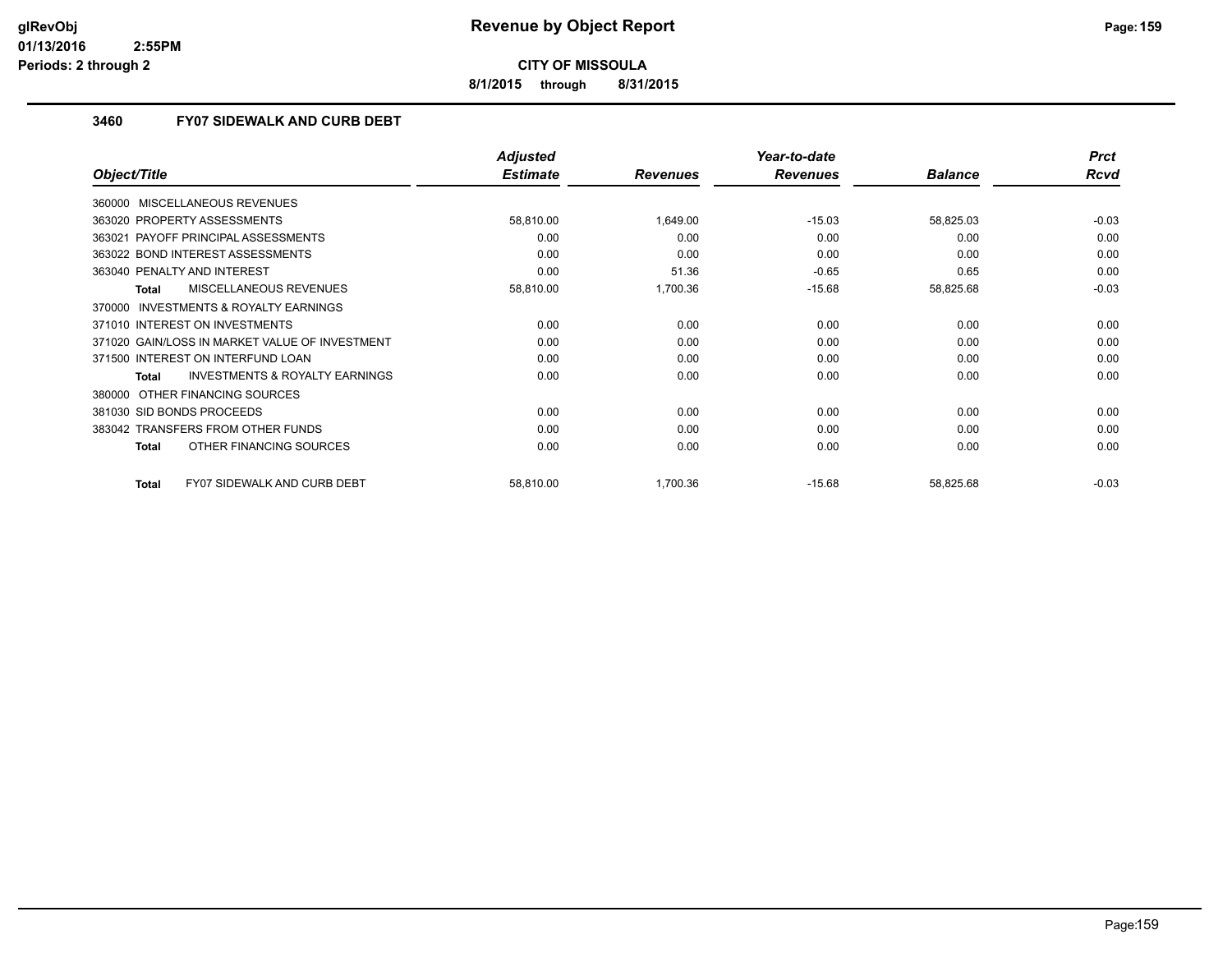**8/1/2015 through 8/31/2015**

## **3461 SERIES 2008A SIDEWALK AND CURB**

**3461 SERIES 2008A SIDEWALK AND CURB**

|                                                           | <b>Adjusted</b> |                 | Year-to-date    |                | <b>Prct</b> |
|-----------------------------------------------------------|-----------------|-----------------|-----------------|----------------|-------------|
| Object/Title                                              | <b>Estimate</b> | <b>Revenues</b> | <b>Revenues</b> | <b>Balance</b> | Rcvd        |
| 360000 MISCELLANEOUS REVENUES                             |                 |                 |                 |                |             |
| 363020 PROPERTY ASSESSMENTS                               | 60,213.00       | 576.83          | 0.00            | 60,213.00      | 0.00        |
| 363021 PAYOFF PRINCIPAL ASSESSMENTS                       | 0.00            | 0.00            | 595.68          | $-595.68$      | 0.00        |
| 363022 BOND INTEREST ASSESSMENTS                          | 0.00            | 0.00            | 0.00            | 0.00           | 0.00        |
| 363040 PENALTY AND INTEREST                               | 0.00            | 23.10           | 0.00            | 0.00           | 0.00        |
| MISCELLANEOUS REVENUES<br><b>Total</b>                    | 60,213.00       | 599.93          | 595.68          | 59,617.32      | 0.99        |
| INVESTMENTS & ROYALTY EARNINGS<br>370000                  |                 |                 |                 |                |             |
| 371010 INTEREST ON INVESTMENTS                            | 0.00            | 0.00            | 0.00            | 0.00           | 0.00        |
| 371020 GAIN/LOSS IN MARKET VALUE OF INVESTMENTS           | 0.00            | 0.00            | 0.00            | 0.00           | 0.00        |
| <b>INVESTMENTS &amp; ROYALTY EARNINGS</b><br><b>Total</b> | 0.00            | 0.00            | 0.00            | 0.00           | 0.00        |
| OTHER FINANCING SOURCES<br>380000                         |                 |                 |                 |                |             |
| 381030 SID BONDS PROCEEDS                                 | 0.00            | 0.00            | 0.00            | 0.00           | 0.00        |
| OTHER FINANCING SOURCES<br><b>Total</b>                   | 0.00            | 0.00            | 0.00            | 0.00           | 0.00        |
| SERIES 2008A SIDEWALK AND CURB<br><b>Total</b>            | 60,213.00       | 599.93          | 595.68          | 59,617.32      | 0.99        |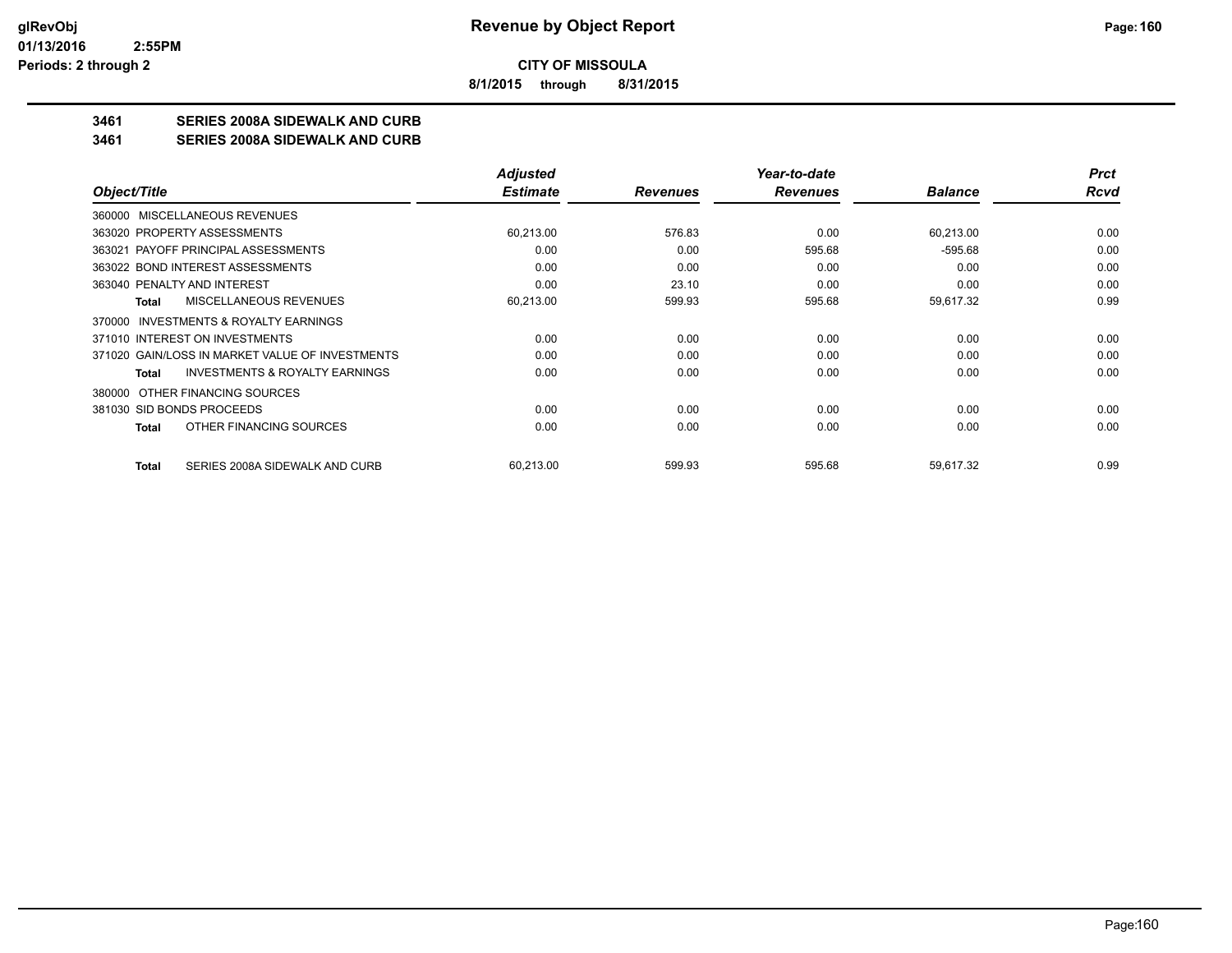**8/1/2015 through 8/31/2015**

### **3461 SERIES 2008A SIDEWALK AND CURB**

| Object/Title                                       | <b>Adjusted</b><br><b>Estimate</b> | <b>Revenues</b> | Year-to-date<br><b>Revenues</b> | <b>Balance</b> | <b>Prct</b><br>Rcvd |
|----------------------------------------------------|------------------------------------|-----------------|---------------------------------|----------------|---------------------|
|                                                    |                                    |                 |                                 |                |                     |
| 360000 MISCELLANEOUS REVENUES                      |                                    |                 |                                 |                |                     |
| 363020 PROPERTY ASSESSMENTS                        | 60.213.00                          | 576.83          | 0.00                            | 60,213.00      | 0.00                |
| 363021 PAYOFF PRINCIPAL ASSESSMENTS                | 0.00                               | 0.00            | 595.68                          | $-595.68$      | 0.00                |
| 363022 BOND INTEREST ASSESSMENTS                   | 0.00                               | 0.00            | 0.00                            | 0.00           | 0.00                |
| 363040 PENALTY AND INTEREST                        | 0.00                               | 23.10           | 0.00                            | 0.00           | 0.00                |
| MISCELLANEOUS REVENUES<br>Total                    | 60,213.00                          | 599.93          | 595.68                          | 59,617.32      | 0.99                |
| 370000 INVESTMENTS & ROYALTY EARNINGS              |                                    |                 |                                 |                |                     |
| 371010 INTEREST ON INVESTMENTS                     | 0.00                               | 0.00            | 0.00                            | 0.00           | 0.00                |
| 371020 GAIN/LOSS IN MARKET VALUE OF INVESTMENT     | 0.00                               | 0.00            | 0.00                            | 0.00           | 0.00                |
| <b>INVESTMENTS &amp; ROYALTY EARNINGS</b><br>Total | 0.00                               | 0.00            | 0.00                            | 0.00           | 0.00                |
| 380000 OTHER FINANCING SOURCES                     |                                    |                 |                                 |                |                     |
| 381030 SID BONDS PROCEEDS                          | 0.00                               | 0.00            | 0.00                            | 0.00           | 0.00                |
| OTHER FINANCING SOURCES<br>Total                   | 0.00                               | 0.00            | 0.00                            | 0.00           | 0.00                |
|                                                    |                                    |                 |                                 |                |                     |
| SERIES 2008A SIDEWALK AND CURB<br>Total            | 60,213.00                          | 599.93          | 595.68                          | 59,617.32      | 0.99                |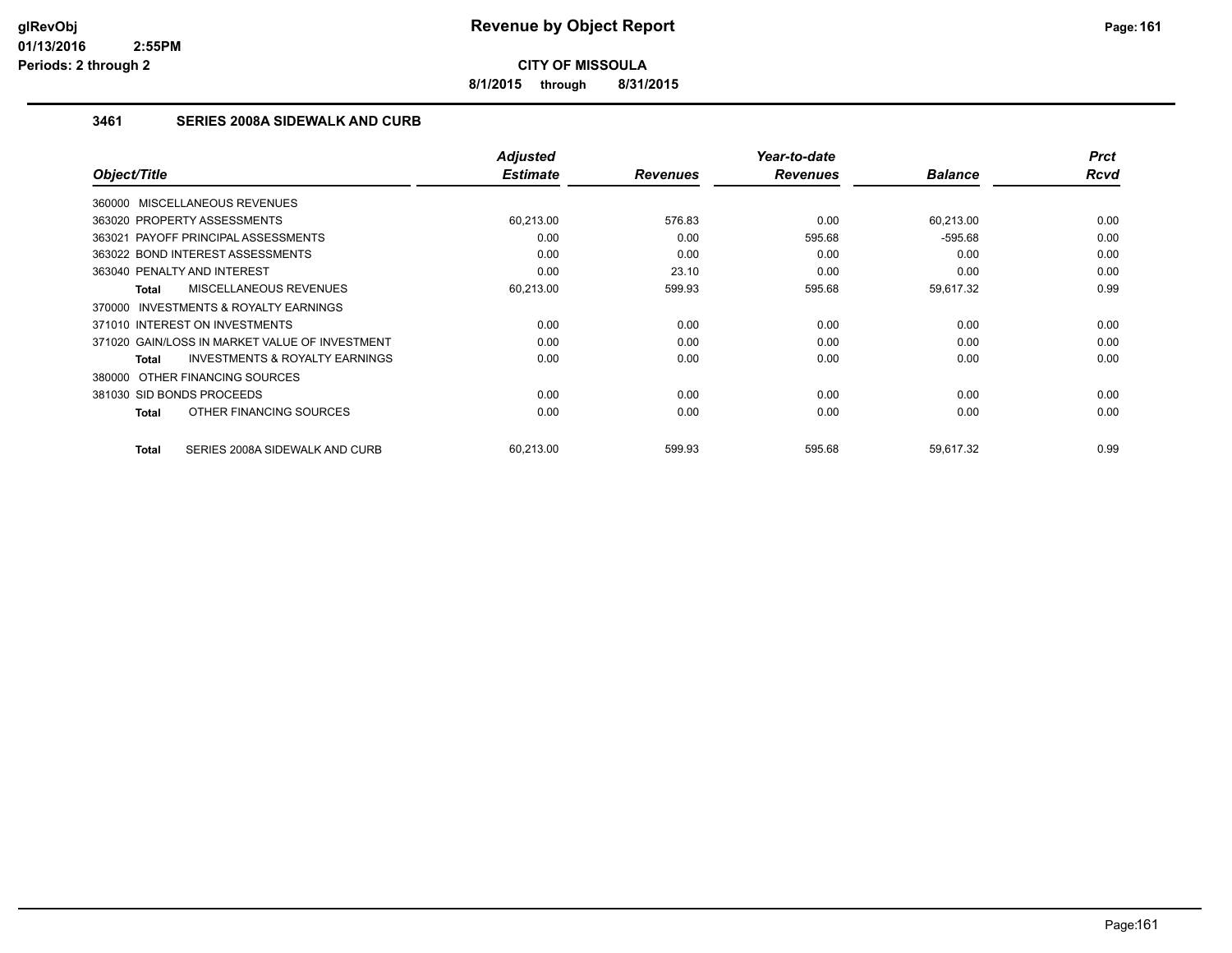**8/1/2015 through 8/31/2015**

## **3462 SERIES 2009 SIDEWALK AND CURB**

#### **3462 SERIES 2009 SIDEWALK AND CURB**

|                                                     | <b>Adjusted</b> |                 | Year-to-date    |                | <b>Prct</b> |
|-----------------------------------------------------|-----------------|-----------------|-----------------|----------------|-------------|
| Object/Title                                        | <b>Estimate</b> | <b>Revenues</b> | <b>Revenues</b> | <b>Balance</b> | Rcvd        |
| MISCELLANEOUS REVENUES<br>360000                    |                 |                 |                 |                |             |
| 363020 PROPERTY ASSESSMENTS                         | 65,342.00       | 884.96          | 0.00            | 65,342.00      | 0.00        |
| 363021 PAYOFF PRINCIPAL ASSESSMENTS                 | 0.00            | 0.00            | 0.00            | 0.00           | 0.00        |
| 363022 BOND INTEREST ASSESSMENTS                    | 0.00            | 0.00            | 0.00            | 0.00           | 0.00        |
| 363040 PENALTY AND INTEREST                         | 0.00            | 45.82           | 0.00            | 0.00           | 0.00        |
| MISCELLANEOUS REVENUES<br>Total                     | 65,342.00       | 930.78          | 0.00            | 65,342.00      | 0.00        |
| <b>INVESTMENTS &amp; ROYALTY EARNINGS</b><br>370000 |                 |                 |                 |                |             |
| 371010 INTEREST ON INVESTMENTS                      | 0.00            | 0.00            | 0.00            | 0.00           | 0.00        |
| 371020 GAIN/LOSS IN MARKET VALUE OF INVESTMENTS     | 0.00            | 0.00            | 0.00            | 0.00           | 0.00        |
| <b>INVESTMENTS &amp; ROYALTY EARNINGS</b><br>Total  | 0.00            | 0.00            | 0.00            | 0.00           | 0.00        |
| OTHER FINANCING SOURCES<br>380000                   |                 |                 |                 |                |             |
| 381030 SID BONDS PROCEEDS                           | 0.00            | 0.00            | 0.00            | 0.00           | 0.00        |
| 383042 TRANSFERS FROM OTHER FUNDS                   | 0.00            | 0.00            | 0.00            | 0.00           | 0.00        |
| OTHER FINANCING SOURCES<br>Total                    | 0.00            | 0.00            | 0.00            | 0.00           | 0.00        |
| SERIES 2009 SIDEWALK AND CURB<br>Total              | 65,342.00       | 930.78          | 0.00            | 65,342.00      | 0.00        |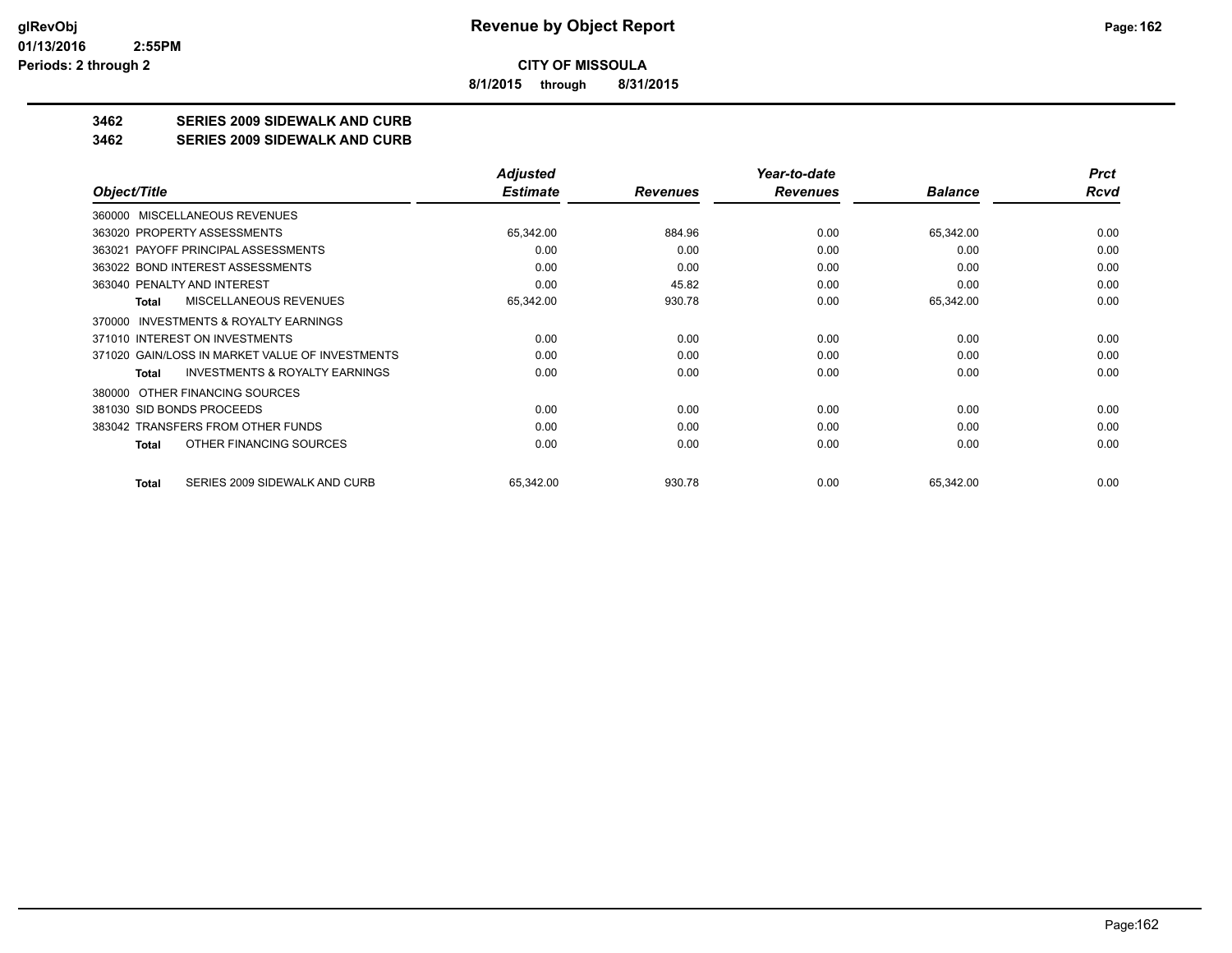**8/1/2015 through 8/31/2015**

### **3462 SERIES 2009 SIDEWALK AND CURB**

|                                                     | <b>Adjusted</b> |                 | Year-to-date    |                | <b>Prct</b> |
|-----------------------------------------------------|-----------------|-----------------|-----------------|----------------|-------------|
| Object/Title                                        | <b>Estimate</b> | <b>Revenues</b> | <b>Revenues</b> | <b>Balance</b> | Rcvd        |
| 360000 MISCELLANEOUS REVENUES                       |                 |                 |                 |                |             |
| 363020 PROPERTY ASSESSMENTS                         | 65,342.00       | 884.96          | 0.00            | 65,342.00      | 0.00        |
| 363021 PAYOFF PRINCIPAL ASSESSMENTS                 | 0.00            | 0.00            | 0.00            | 0.00           | 0.00        |
| 363022 BOND INTEREST ASSESSMENTS                    | 0.00            | 0.00            | 0.00            | 0.00           | 0.00        |
| 363040 PENALTY AND INTEREST                         | 0.00            | 45.82           | 0.00            | 0.00           | 0.00        |
| <b>MISCELLANEOUS REVENUES</b><br>Total              | 65,342.00       | 930.78          | 0.00            | 65,342.00      | 0.00        |
| <b>INVESTMENTS &amp; ROYALTY EARNINGS</b><br>370000 |                 |                 |                 |                |             |
| 371010 INTEREST ON INVESTMENTS                      | 0.00            | 0.00            | 0.00            | 0.00           | 0.00        |
| 371020 GAIN/LOSS IN MARKET VALUE OF INVESTMENT      | 0.00            | 0.00            | 0.00            | 0.00           | 0.00        |
| <b>INVESTMENTS &amp; ROYALTY EARNINGS</b><br>Total  | 0.00            | 0.00            | 0.00            | 0.00           | 0.00        |
| OTHER FINANCING SOURCES<br>380000                   |                 |                 |                 |                |             |
| 381030 SID BONDS PROCEEDS                           | 0.00            | 0.00            | 0.00            | 0.00           | 0.00        |
| 383042 TRANSFERS FROM OTHER FUNDS                   | 0.00            | 0.00            | 0.00            | 0.00           | 0.00        |
| OTHER FINANCING SOURCES<br>Total                    | 0.00            | 0.00            | 0.00            | 0.00           | 0.00        |
|                                                     |                 |                 |                 |                |             |
| SERIES 2009 SIDEWALK AND CURB<br>Total              | 65,342.00       | 930.78          | 0.00            | 65,342.00      | 0.00        |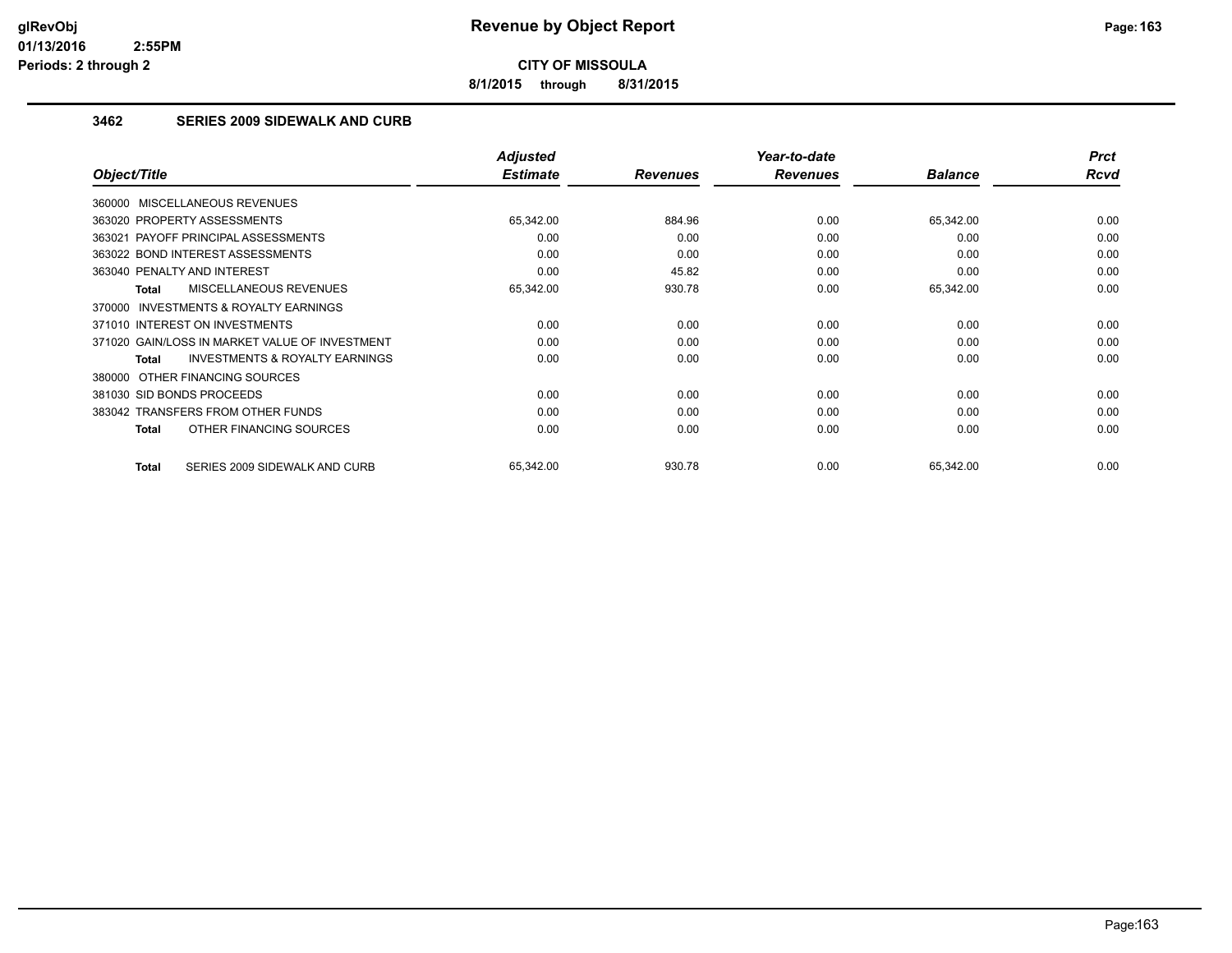**8/1/2015 through 8/31/2015**

## **3463 SERIES 2010 SIDEWALK AND CURB**

**3463 SERIES 2010 SIDEWALK AND CURB**

|                                                     | <b>Adjusted</b> |                 | Year-to-date    |                | <b>Prct</b> |
|-----------------------------------------------------|-----------------|-----------------|-----------------|----------------|-------------|
| Object/Title                                        | <b>Estimate</b> | <b>Revenues</b> | <b>Revenues</b> | <b>Balance</b> | Rcvd        |
| MISCELLANEOUS REVENUES<br>360000                    |                 |                 |                 |                |             |
| 363020 PROPERTY ASSESSMENTS                         | 100,413.00      | 2,843.67        | $-3,315.77$     | 103,728.77     | $-3.30$     |
| 363021 PAYOFF PRINCIPAL ASSESSMENTS                 | 0.00            | 0.00            | 0.00            | 0.00           | 0.00        |
| 363022 BOND INTEREST ASSESSMENTS                    | 0.00            | 0.00            | 0.00            | 0.00           | 0.00        |
| 363040 PENALTY AND INTEREST                         | 0.00            | 121.70          | $-1,055.53$     | 1,055.53       | 0.00        |
| <b>MISCELLANEOUS REVENUES</b><br>Total              | 100,413.00      | 2,965.37        | $-4,371.30$     | 104,784.30     | $-4.35$     |
| <b>INVESTMENTS &amp; ROYALTY EARNINGS</b><br>370000 |                 |                 |                 |                |             |
| 371010 INTEREST ON INVESTMENTS                      | 0.00            | 0.00            | 0.00            | 0.00           | 0.00        |
| 371020 GAIN/LOSS IN MARKET VALUE OF INVESTMENTS     | 0.00            | 0.00            | 0.00            | 0.00           | 0.00        |
| <b>INVESTMENTS &amp; ROYALTY EARNINGS</b><br>Total  | 0.00            | 0.00            | 0.00            | 0.00           | 0.00        |
| 380000 OTHER FINANCING SOURCES                      |                 |                 |                 |                |             |
| 381030 SID BONDS PROCEEDS                           | 0.00            | 0.00            | 0.00            | 0.00           | 0.00        |
| 383042 TRANSFERS FROM OTHER FUNDS                   | 0.00            | 0.00            | 0.00            | 0.00           | 0.00        |
| OTHER FINANCING SOURCES<br>Total                    | 0.00            | 0.00            | 0.00            | 0.00           | 0.00        |
| SERIES 2010 SIDEWALK AND CURB<br>Total              | 100,413.00      | 2,965.37        | $-4,371.30$     | 104,784.30     | $-4.35$     |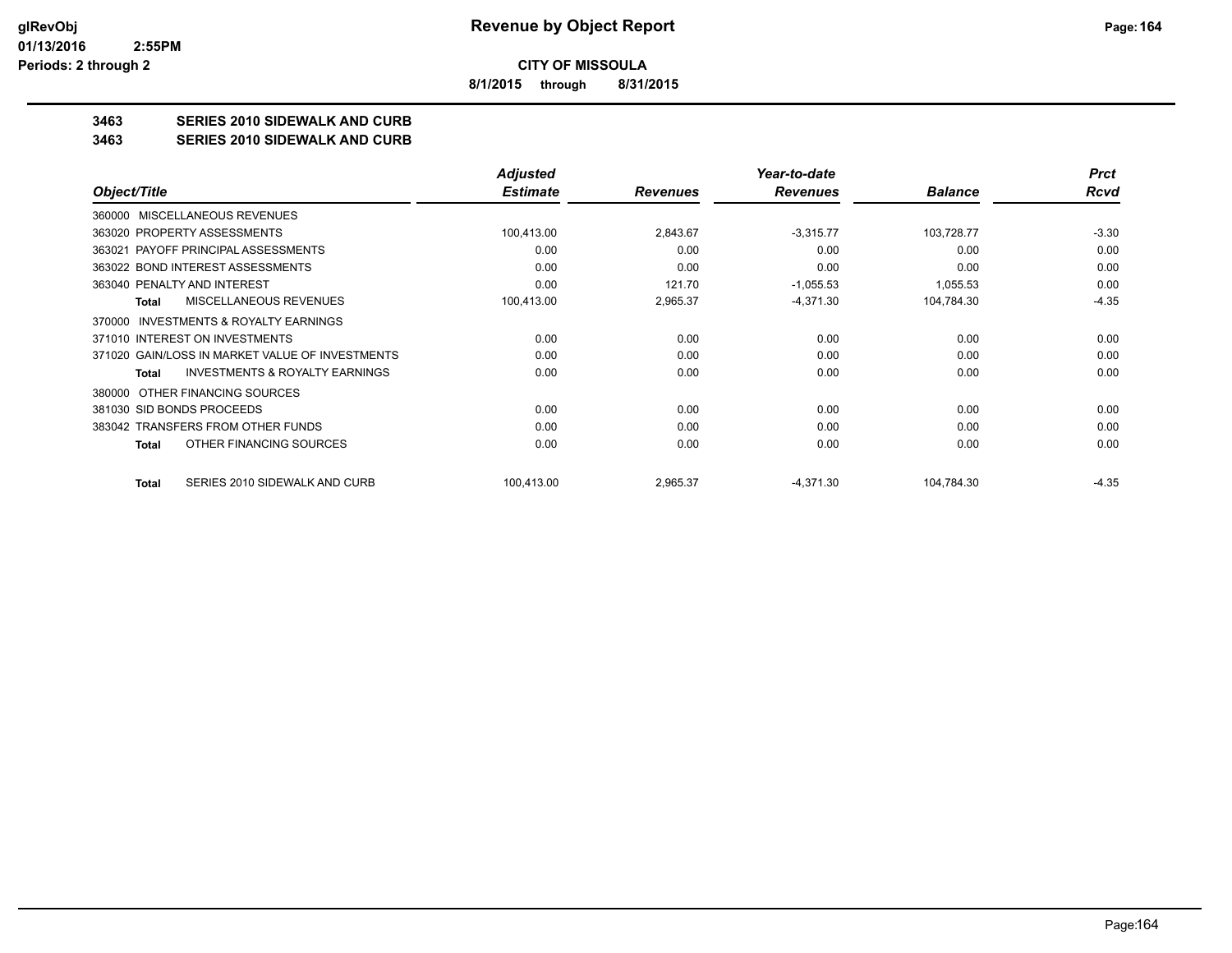**8/1/2015 through 8/31/2015**

### **3463 SERIES 2010 SIDEWALK AND CURB**

|                                                           | <b>Adjusted</b> |                 | Year-to-date    |                | <b>Prct</b> |
|-----------------------------------------------------------|-----------------|-----------------|-----------------|----------------|-------------|
| Object/Title                                              | <b>Estimate</b> | <b>Revenues</b> | <b>Revenues</b> | <b>Balance</b> | Rcvd        |
| 360000 MISCELLANEOUS REVENUES                             |                 |                 |                 |                |             |
| 363020 PROPERTY ASSESSMENTS                               | 100,413.00      | 2,843.67        | $-3,315.77$     | 103,728.77     | $-3.30$     |
| 363021 PAYOFF PRINCIPAL ASSESSMENTS                       | 0.00            | 0.00            | 0.00            | 0.00           | 0.00        |
| 363022 BOND INTEREST ASSESSMENTS                          | 0.00            | 0.00            | 0.00            | 0.00           | 0.00        |
| 363040 PENALTY AND INTEREST                               | 0.00            | 121.70          | $-1,055.53$     | 1,055.53       | 0.00        |
| MISCELLANEOUS REVENUES<br><b>Total</b>                    | 100,413.00      | 2,965.37        | $-4,371.30$     | 104,784.30     | $-4.35$     |
| <b>INVESTMENTS &amp; ROYALTY EARNINGS</b><br>370000       |                 |                 |                 |                |             |
| 371010 INTEREST ON INVESTMENTS                            | 0.00            | 0.00            | 0.00            | 0.00           | 0.00        |
| 371020 GAIN/LOSS IN MARKET VALUE OF INVESTMENT            | 0.00            | 0.00            | 0.00            | 0.00           | 0.00        |
| <b>INVESTMENTS &amp; ROYALTY EARNINGS</b><br><b>Total</b> | 0.00            | 0.00            | 0.00            | 0.00           | 0.00        |
| 380000 OTHER FINANCING SOURCES                            |                 |                 |                 |                |             |
| 381030 SID BONDS PROCEEDS                                 | 0.00            | 0.00            | 0.00            | 0.00           | 0.00        |
| 383042 TRANSFERS FROM OTHER FUNDS                         | 0.00            | 0.00            | 0.00            | 0.00           | 0.00        |
| OTHER FINANCING SOURCES<br><b>Total</b>                   | 0.00            | 0.00            | 0.00            | 0.00           | 0.00        |
| SERIES 2010 SIDEWALK AND CURB<br><b>Total</b>             | 100,413.00      | 2,965.37        | $-4,371.30$     | 104,784.30     | $-4.35$     |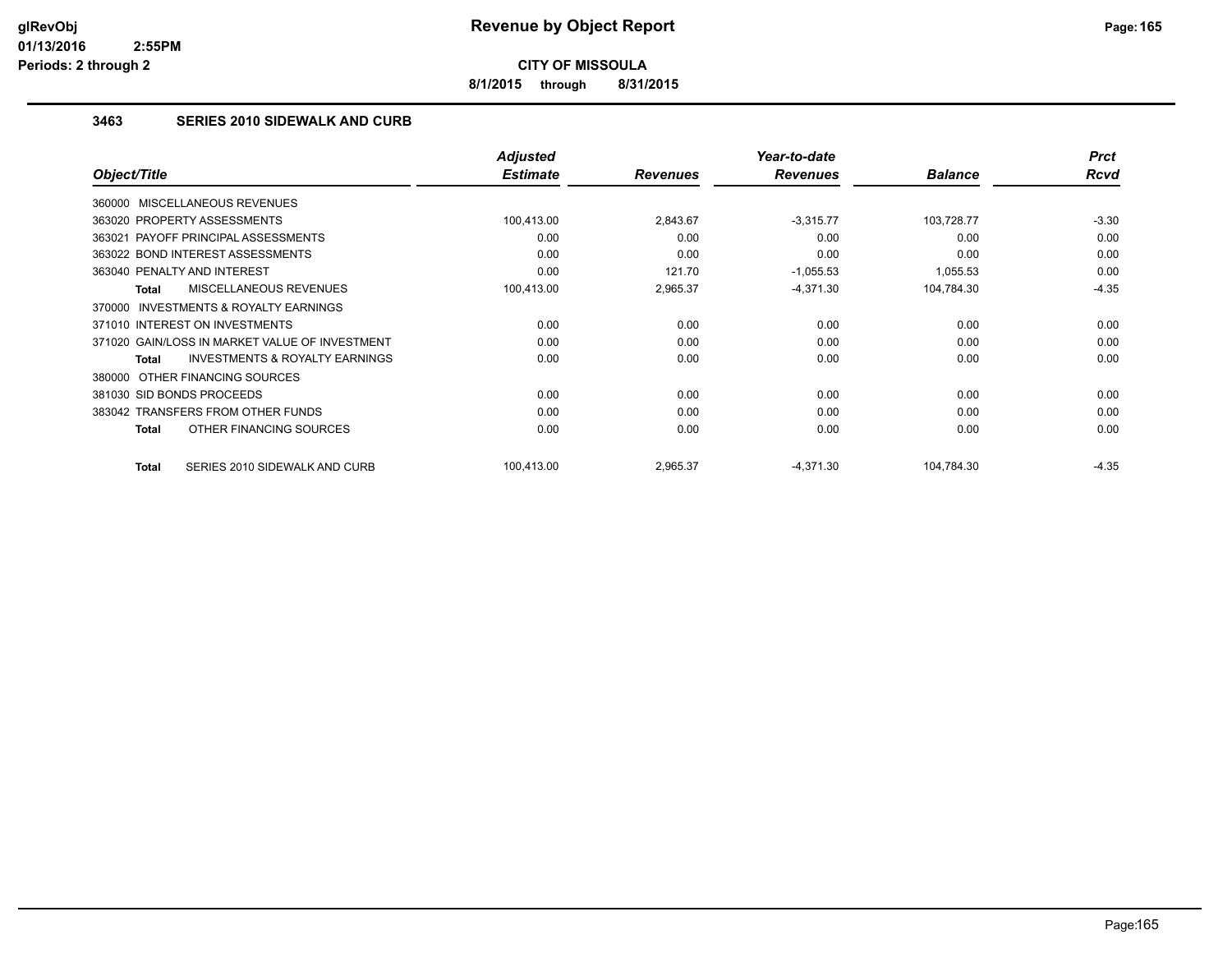**8/1/2015 through 8/31/2015**

**3464 FY12 S/C DEBT SERVICE**

**3464 FY12 S/C DEBT SERVICE**

|                                                    | <b>Adjusted</b> |                 | Year-to-date    |                | <b>Prct</b> |
|----------------------------------------------------|-----------------|-----------------|-----------------|----------------|-------------|
| Object/Title                                       | <b>Estimate</b> | <b>Revenues</b> | <b>Revenues</b> | <b>Balance</b> | Rcvd        |
| MISCELLANEOUS REVENUES<br>360000                   |                 |                 |                 |                |             |
| 363020 PROPERTY ASSESSMENTS                        | 71,785.00       | 1,248.60        | 0.00            | 71,785.00      | 0.00        |
| 363021 PAYOFF PRINCIPAL ASSESSMENTS                | 0.00            | 0.00            | 0.00            | 0.00           | 0.00        |
| 363022 BOND INTEREST ASSESSMENTS                   | 0.00            | 0.00            | 0.00            | 0.00           | 0.00        |
| 363040 PENALTY AND INTEREST                        | 0.00            | 64.94           | 0.00            | 0.00           | 0.00        |
| <b>MISCELLANEOUS REVENUES</b><br><b>Total</b>      | 71,785.00       | 1,313.54        | 0.00            | 71,785.00      | 0.00        |
| INVESTMENTS & ROYALTY EARNINGS<br>370000           |                 |                 |                 |                |             |
| 371010 INTEREST ON INVESTMENTS                     | 0.00            | 0.00            | 0.00            | 0.00           | 0.00        |
| 371020 GAIN/LOSS IN MARKET VALUE OF INVESTMENTS    | 0.00            | 0.00            | 0.00            | 0.00           | 0.00        |
| <b>INVESTMENTS &amp; ROYALTY EARNINGS</b><br>Total | 0.00            | 0.00            | 0.00            | 0.00           | 0.00        |
| OTHER FINANCING SOURCES<br>380000                  |                 |                 |                 |                |             |
| 381030 SID BONDS PROCEEDS                          | 0.00            | 0.00            | 0.00            | 0.00           | 0.00        |
| 383042 TRANSFERS FROM OTHER FUNDS                  | 0.00            | 0.00            | 0.00            | 0.00           | 0.00        |
| OTHER FINANCING SOURCES<br>Total                   | 0.00            | 0.00            | 0.00            | 0.00           | 0.00        |
| FY12 S/C DEBT SERVICE<br><b>Total</b>              | 71,785.00       | 1,313.54        | 0.00            | 71,785.00      | 0.00        |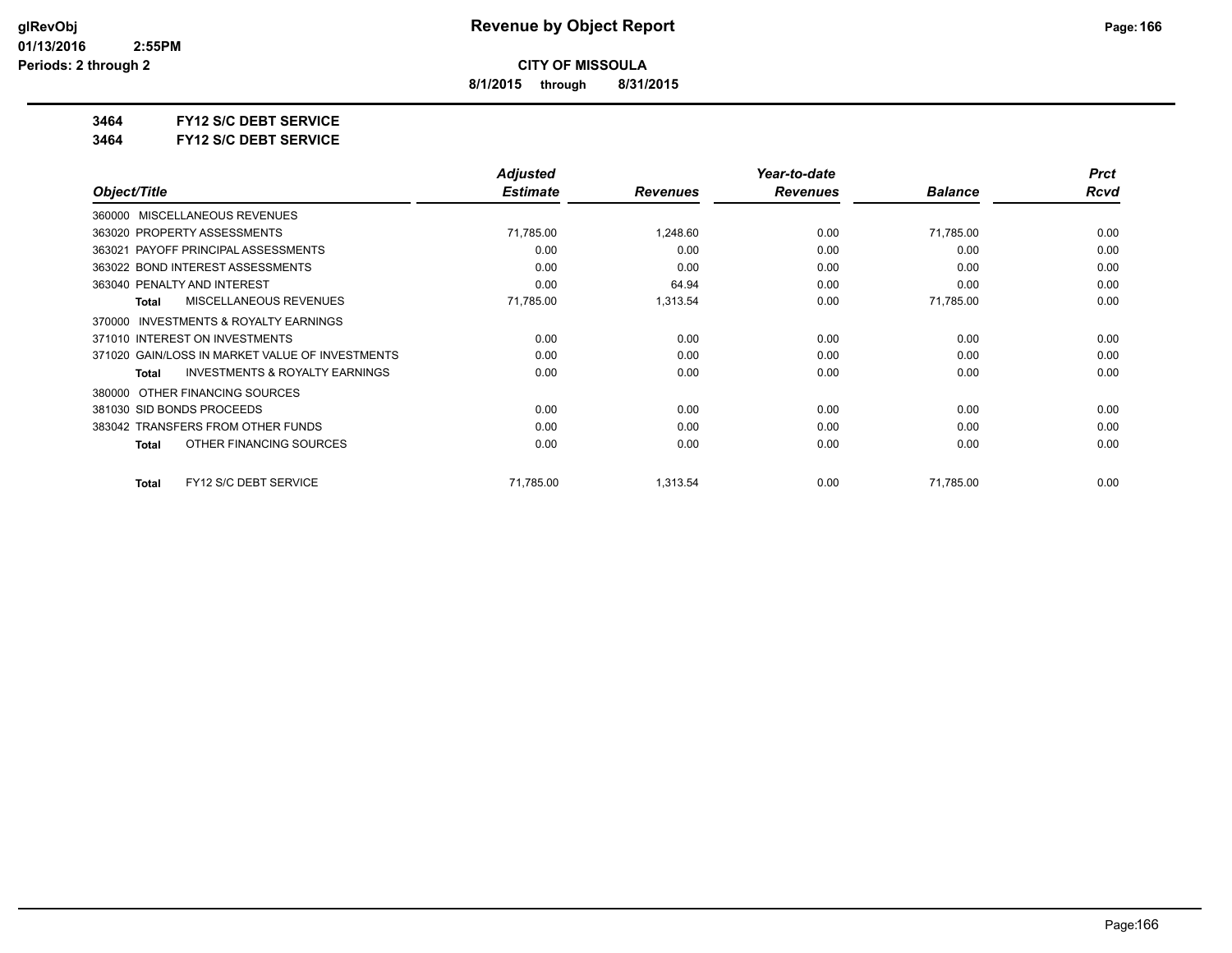**8/1/2015 through 8/31/2015**

### **3464 FY12 S/C DEBT SERVICE**

|                                                     | <b>Adjusted</b> |                 | Year-to-date    |                | <b>Prct</b> |
|-----------------------------------------------------|-----------------|-----------------|-----------------|----------------|-------------|
| Object/Title                                        | <b>Estimate</b> | <b>Revenues</b> | <b>Revenues</b> | <b>Balance</b> | Rcvd        |
| 360000 MISCELLANEOUS REVENUES                       |                 |                 |                 |                |             |
| 363020 PROPERTY ASSESSMENTS                         | 71,785.00       | 1,248.60        | 0.00            | 71,785.00      | 0.00        |
| 363021 PAYOFF PRINCIPAL ASSESSMENTS                 | 0.00            | 0.00            | 0.00            | 0.00           | 0.00        |
| 363022 BOND INTEREST ASSESSMENTS                    | 0.00            | 0.00            | 0.00            | 0.00           | 0.00        |
| 363040 PENALTY AND INTEREST                         | 0.00            | 64.94           | 0.00            | 0.00           | 0.00        |
| <b>MISCELLANEOUS REVENUES</b><br>Total              | 71,785.00       | 1,313.54        | 0.00            | 71,785.00      | 0.00        |
| <b>INVESTMENTS &amp; ROYALTY EARNINGS</b><br>370000 |                 |                 |                 |                |             |
| 371010 INTEREST ON INVESTMENTS                      | 0.00            | 0.00            | 0.00            | 0.00           | 0.00        |
| 371020 GAIN/LOSS IN MARKET VALUE OF INVESTMENT      | 0.00            | 0.00            | 0.00            | 0.00           | 0.00        |
| <b>INVESTMENTS &amp; ROYALTY EARNINGS</b><br>Total  | 0.00            | 0.00            | 0.00            | 0.00           | 0.00        |
| OTHER FINANCING SOURCES<br>380000                   |                 |                 |                 |                |             |
| 381030 SID BONDS PROCEEDS                           | 0.00            | 0.00            | 0.00            | 0.00           | 0.00        |
| 383042 TRANSFERS FROM OTHER FUNDS                   | 0.00            | 0.00            | 0.00            | 0.00           | 0.00        |
| OTHER FINANCING SOURCES<br>Total                    | 0.00            | 0.00            | 0.00            | 0.00           | 0.00        |
|                                                     |                 |                 |                 |                |             |
| FY12 S/C DEBT SERVICE<br>Total                      | 71.785.00       | 1.313.54        | 0.00            | 71,785.00      | 0.00        |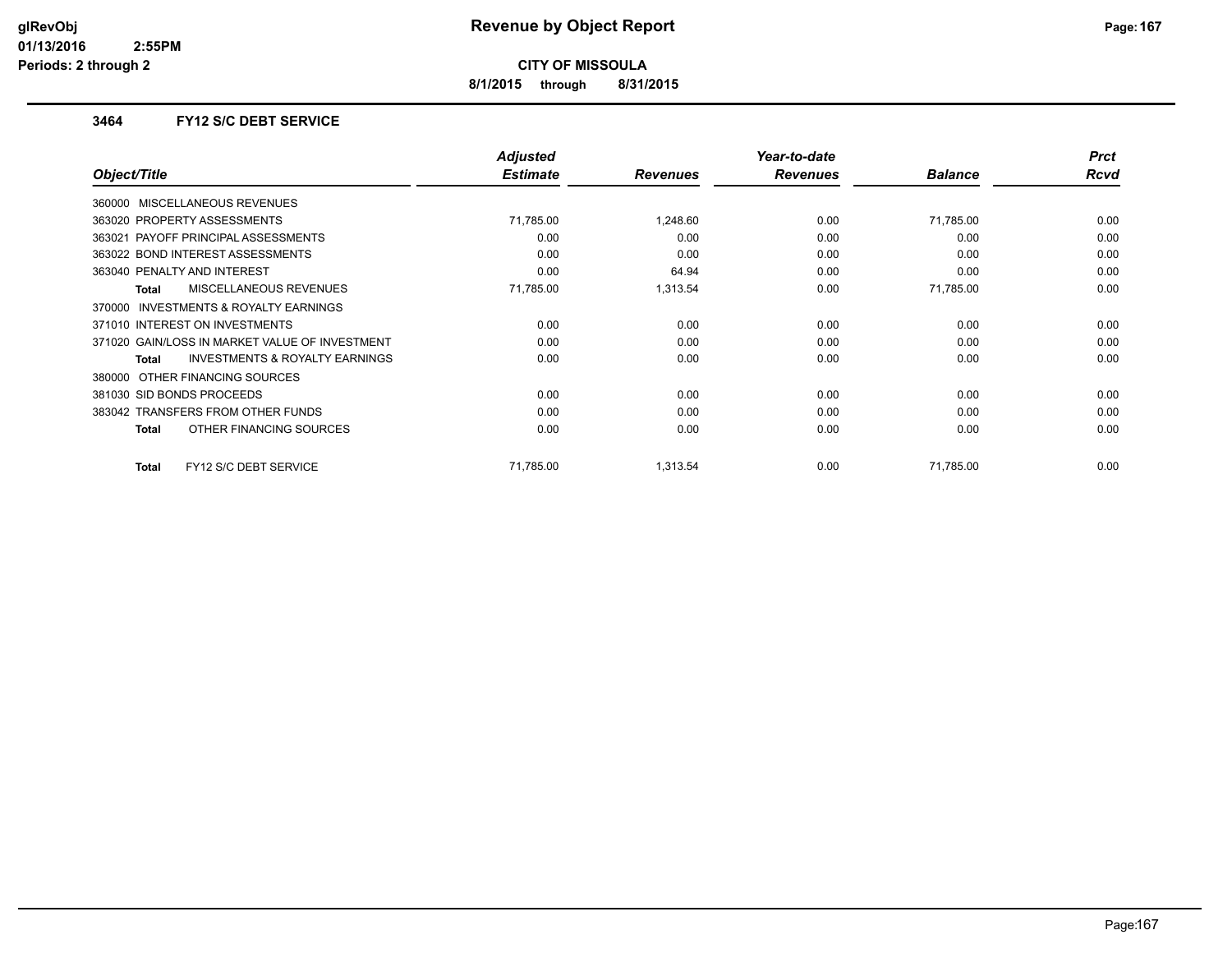**8/1/2015 through 8/31/2015**

## **3465 FY13 SIDEWALK/CURB DEBT SERVICE**

### **3465 FY13 SIDEWALK/CURB DEBT SERVICE**

|                                                           | <b>Adjusted</b> |                 | Year-to-date    |                | <b>Prct</b> |
|-----------------------------------------------------------|-----------------|-----------------|-----------------|----------------|-------------|
| Object/Title                                              | <b>Estimate</b> | <b>Revenues</b> | <b>Revenues</b> | <b>Balance</b> | Rcvd        |
| MISCELLANEOUS REVENUES<br>360000                          |                 |                 |                 |                |             |
| 363020 PROPERTY ASSESSMENTS                               | 40,021.00       | 251.60          | 0.00            | 40,021.00      | 0.00        |
| 363021 PAYOFF PRINCIPAL ASSESSMENTS                       | 0.00            | 0.00            | 0.00            | 0.00           | 0.00        |
| 363022 BOND INTEREST ASSESSMENTS                          | 0.00            | 0.00            | 0.00            | 0.00           | 0.00        |
| 363040 PENALTY AND INTEREST                               | 0.00            | 9.61            | 0.00            | 0.00           | 0.00        |
| MISCELLANEOUS REVENUES<br>Total                           | 40,021.00       | 261.21          | 0.00            | 40,021.00      | 0.00        |
| INVESTMENTS & ROYALTY EARNINGS<br>370000                  |                 |                 |                 |                |             |
| 371010 INTEREST ON INVESTMENTS                            | 0.00            | 0.00            | 0.00            | 0.00           | 0.00        |
| 371020 GAIN/LOSS IN MARKET VALUE OF INVESTMENTS           | 0.00            | 0.00            | 0.00            | 0.00           | 0.00        |
| <b>INVESTMENTS &amp; ROYALTY EARNINGS</b><br><b>Total</b> | 0.00            | 0.00            | 0.00            | 0.00           | 0.00        |
| OTHER FINANCING SOURCES<br>380000                         |                 |                 |                 |                |             |
| 381030 SID BONDS PROCEEDS                                 | 0.00            | 0.00            | 0.00            | 0.00           | 0.00        |
| 383042 TRANSFERS FROM OTHER FUNDS                         | 0.00            | 0.00            | 0.00            | 0.00           | 0.00        |
| OTHER FINANCING SOURCES<br>Total                          | 0.00            | 0.00            | 0.00            | 0.00           | 0.00        |
| FY13 SIDEWALK/CURB DEBT SERVICE<br>Total                  | 40,021.00       | 261.21          | 0.00            | 40,021.00      | 0.00        |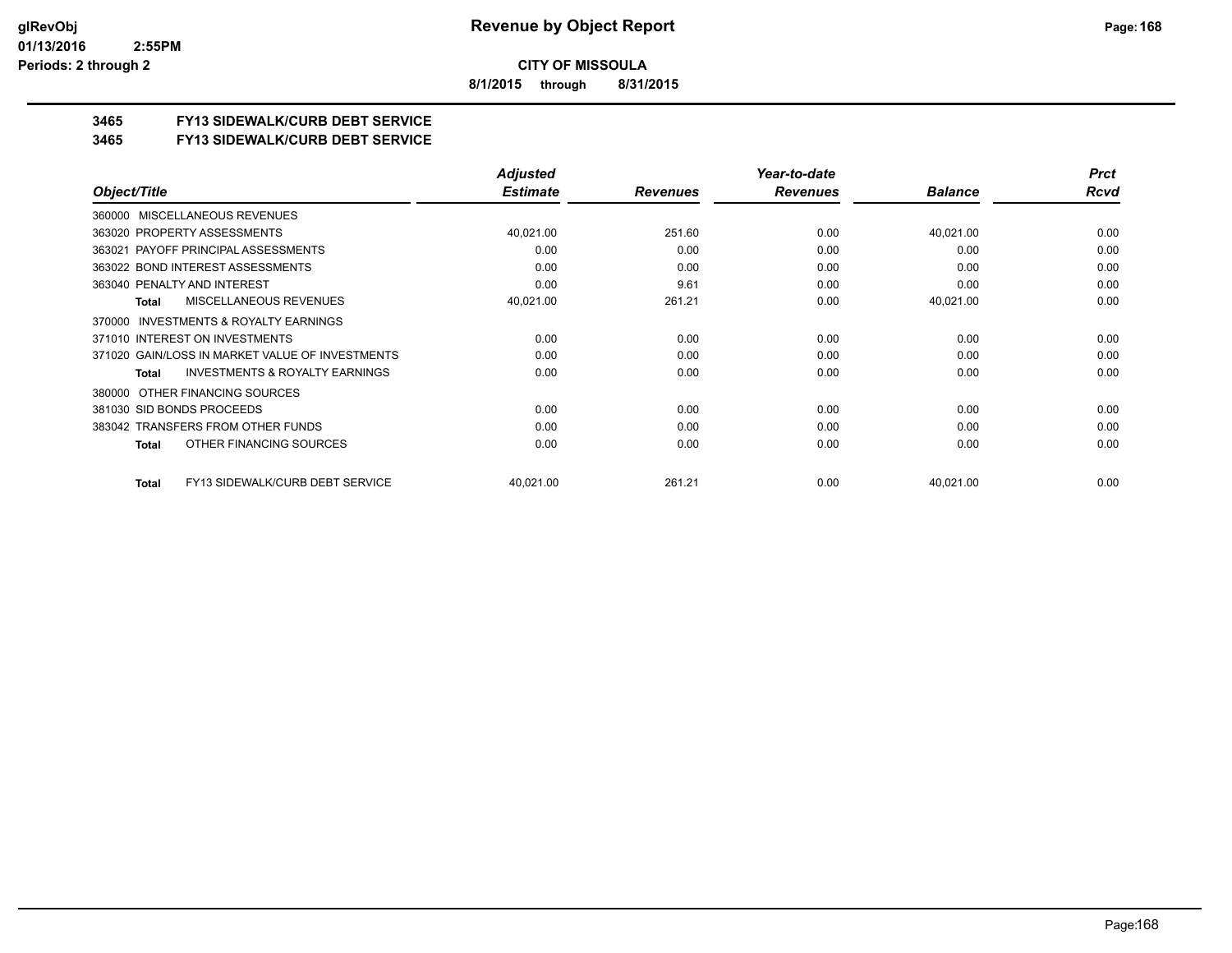**8/1/2015 through 8/31/2015**

## **3465 FY13 SIDEWALK/CURB DEBT SERVICE**

|                                                           | <b>Adjusted</b> |                 | Year-to-date    |                | <b>Prct</b> |
|-----------------------------------------------------------|-----------------|-----------------|-----------------|----------------|-------------|
| Object/Title                                              | <b>Estimate</b> | <b>Revenues</b> | <b>Revenues</b> | <b>Balance</b> | Rcvd        |
| 360000 MISCELLANEOUS REVENUES                             |                 |                 |                 |                |             |
| 363020 PROPERTY ASSESSMENTS                               | 40,021.00       | 251.60          | 0.00            | 40,021.00      | 0.00        |
| 363021 PAYOFF PRINCIPAL ASSESSMENTS                       | 0.00            | 0.00            | 0.00            | 0.00           | 0.00        |
| 363022 BOND INTEREST ASSESSMENTS                          | 0.00            | 0.00            | 0.00            | 0.00           | 0.00        |
| 363040 PENALTY AND INTEREST                               | 0.00            | 9.61            | 0.00            | 0.00           | 0.00        |
| <b>MISCELLANEOUS REVENUES</b><br><b>Total</b>             | 40,021.00       | 261.21          | 0.00            | 40,021.00      | 0.00        |
| 370000 INVESTMENTS & ROYALTY EARNINGS                     |                 |                 |                 |                |             |
| 371010 INTEREST ON INVESTMENTS                            | 0.00            | 0.00            | 0.00            | 0.00           | 0.00        |
| 371020 GAIN/LOSS IN MARKET VALUE OF INVESTMENT            | 0.00            | 0.00            | 0.00            | 0.00           | 0.00        |
| <b>INVESTMENTS &amp; ROYALTY EARNINGS</b><br><b>Total</b> | 0.00            | 0.00            | 0.00            | 0.00           | 0.00        |
| OTHER FINANCING SOURCES<br>380000                         |                 |                 |                 |                |             |
| 381030 SID BONDS PROCEEDS                                 | 0.00            | 0.00            | 0.00            | 0.00           | 0.00        |
| 383042 TRANSFERS FROM OTHER FUNDS                         | 0.00            | 0.00            | 0.00            | 0.00           | 0.00        |
| OTHER FINANCING SOURCES<br><b>Total</b>                   | 0.00            | 0.00            | 0.00            | 0.00           | 0.00        |
| FY13 SIDEWALK/CURB DEBT SERVICE<br><b>Total</b>           | 40,021.00       | 261.21          | 0.00            | 40,021.00      | 0.00        |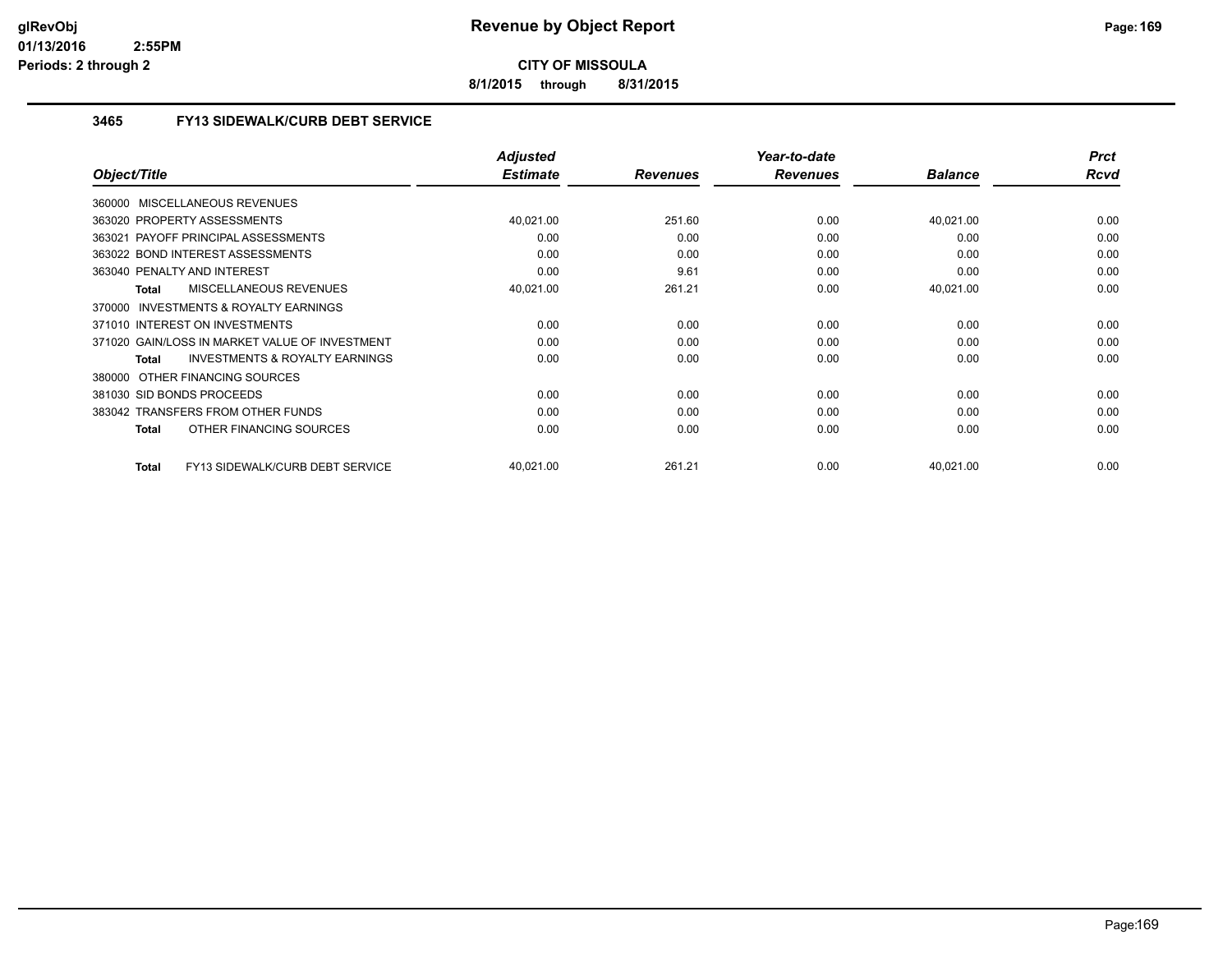**8/1/2015 through 8/31/2015**

## **3466 FY15 SIDEWALK/CURB DEBT SERVICE**

### **3466 FY15 SIDEWALK/CURB DEBT SERVICE**

|                                                           | <b>Adjusted</b> |                 | Year-to-date    |                | <b>Prct</b> |
|-----------------------------------------------------------|-----------------|-----------------|-----------------|----------------|-------------|
| Object/Title                                              | <b>Estimate</b> | <b>Revenues</b> | <b>Revenues</b> | <b>Balance</b> | Rcvd        |
| MISCELLANEOUS REVENUES<br>360000                          |                 |                 |                 |                |             |
| 363020 PROPERTY ASSESSMENTS                               | 0.00            | 0.00            | 0.00            | 0.00           | 0.00        |
| 363021 PAYOFF PRINCIPAL ASSESSMENTS                       | 0.00            | 0.00            | 0.00            | 0.00           | 0.00        |
| 363022 BOND INTEREST ASSESSMENTS                          | 0.00            | 0.00            | 0.00            | 0.00           | 0.00        |
| 363040 PENALTY AND INTEREST                               | 0.00            | 0.00            | 0.00            | 0.00           | 0.00        |
| MISCELLANEOUS REVENUES<br>Total                           | 0.00            | 0.00            | 0.00            | 0.00           | 0.00        |
| <b>INVESTMENTS &amp; ROYALTY EARNINGS</b><br>370000       |                 |                 |                 |                |             |
| 371010 INTEREST ON INVESTMENTS                            | 0.00            | 0.00            | 0.00            | 0.00           | 0.00        |
| 371020 GAIN/LOSS IN MARKET VALUE OF INVESTMENTS           | 0.00            | 0.00            | 0.00            | 0.00           | 0.00        |
| <b>INVESTMENTS &amp; ROYALTY EARNINGS</b><br><b>Total</b> | 0.00            | 0.00            | 0.00            | 0.00           | 0.00        |
| OTHER FINANCING SOURCES<br>380000                         |                 |                 |                 |                |             |
| 381030 SID BONDS PROCEEDS                                 | 0.00            | 0.00            | 0.00            | 0.00           | 0.00        |
| 383042 TRANSFERS FROM OTHER FUNDS                         | 0.00            | 0.00            | 0.00            | 0.00           | 0.00        |
| OTHER FINANCING SOURCES<br>Total                          | 0.00            | 0.00            | 0.00            | 0.00           | 0.00        |
| FY15 SIDEWALK/CURB DEBT SERVICE<br>Total                  | 0.00            | 0.00            | 0.00            | 0.00           | 0.00        |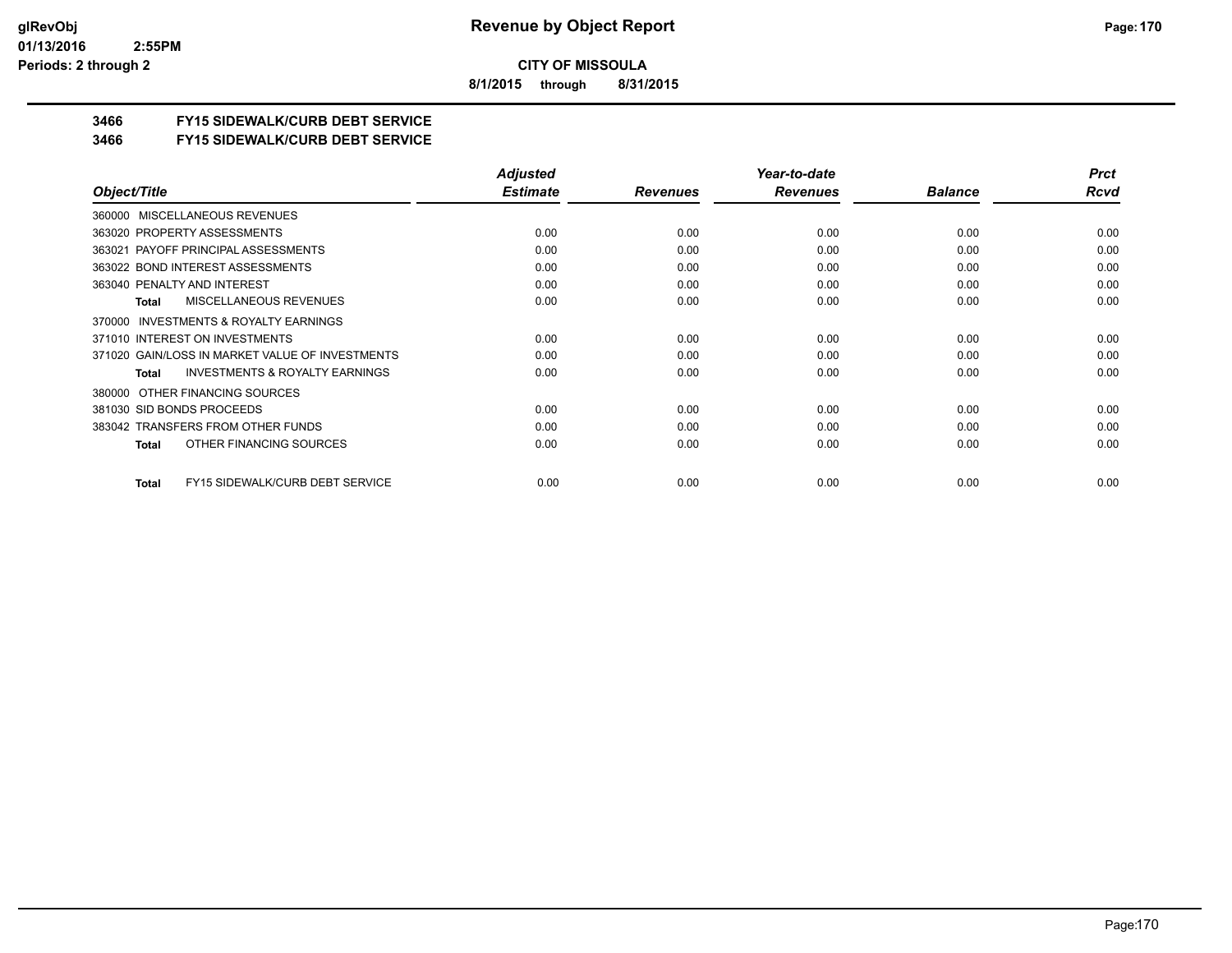**8/1/2015 through 8/31/2015**

### **3466 FY15 SIDEWALK/CURB DEBT SERVICE**

| Object/Title                                       | <b>Adjusted</b><br><b>Estimate</b> | <b>Revenues</b> | Year-to-date<br><b>Revenues</b> | <b>Balance</b> | <b>Prct</b><br>Rcvd |
|----------------------------------------------------|------------------------------------|-----------------|---------------------------------|----------------|---------------------|
|                                                    |                                    |                 |                                 |                |                     |
| 360000 MISCELLANEOUS REVENUES                      |                                    |                 |                                 |                |                     |
| 363020 PROPERTY ASSESSMENTS                        | 0.00                               | 0.00            | 0.00                            | 0.00           | 0.00                |
| 363021 PAYOFF PRINCIPAL ASSESSMENTS                | 0.00                               | 0.00            | 0.00                            | 0.00           | 0.00                |
| 363022 BOND INTEREST ASSESSMENTS                   | 0.00                               | 0.00            | 0.00                            | 0.00           | 0.00                |
| 363040 PENALTY AND INTEREST                        | 0.00                               | 0.00            | 0.00                            | 0.00           | 0.00                |
| <b>MISCELLANEOUS REVENUES</b><br>Total             | 0.00                               | 0.00            | 0.00                            | 0.00           | 0.00                |
| 370000 INVESTMENTS & ROYALTY EARNINGS              |                                    |                 |                                 |                |                     |
| 371010 INTEREST ON INVESTMENTS                     | 0.00                               | 0.00            | 0.00                            | 0.00           | 0.00                |
| 371020 GAIN/LOSS IN MARKET VALUE OF INVESTMENT     | 0.00                               | 0.00            | 0.00                            | 0.00           | 0.00                |
| <b>INVESTMENTS &amp; ROYALTY EARNINGS</b><br>Total | 0.00                               | 0.00            | 0.00                            | 0.00           | 0.00                |
| OTHER FINANCING SOURCES<br>380000                  |                                    |                 |                                 |                |                     |
| 381030 SID BONDS PROCEEDS                          | 0.00                               | 0.00            | 0.00                            | 0.00           | 0.00                |
| 383042 TRANSFERS FROM OTHER FUNDS                  | 0.00                               | 0.00            | 0.00                            | 0.00           | 0.00                |
| OTHER FINANCING SOURCES<br><b>Total</b>            | 0.00                               | 0.00            | 0.00                            | 0.00           | 0.00                |
|                                                    |                                    |                 |                                 |                |                     |
| FY15 SIDEWALK/CURB DEBT SERVICE<br><b>Total</b>    | 0.00                               | 0.00            | 0.00                            | 0.00           | 0.00                |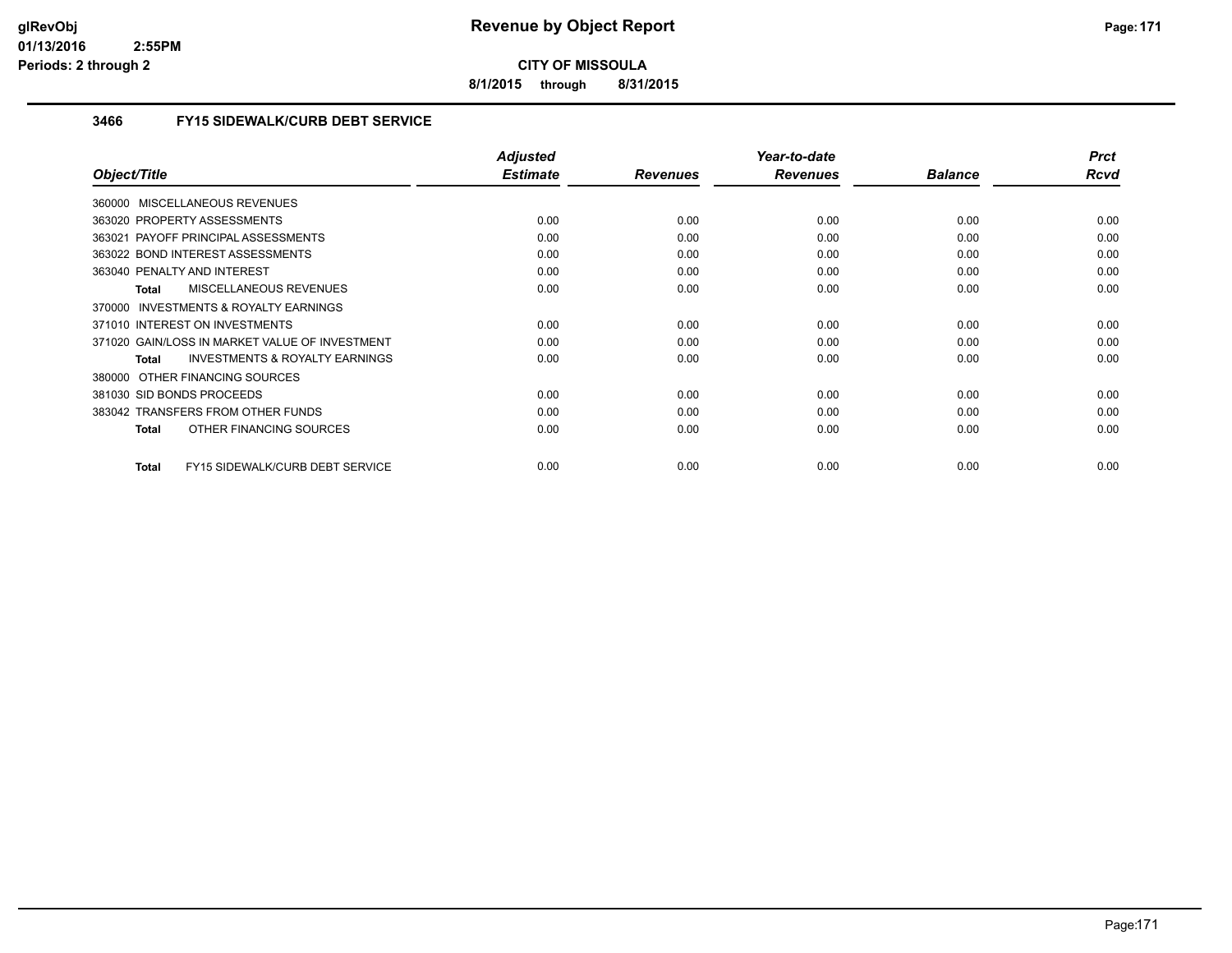**8/1/2015 through 8/31/2015**

**3470 SID 470 DEBT SERVICE FUND**

**3470 SID 470 DEBT SERVICE FUND**

|                                                           | <b>Adjusted</b> |                 | Year-to-date    |                | <b>Prct</b> |
|-----------------------------------------------------------|-----------------|-----------------|-----------------|----------------|-------------|
| Object/Title                                              | <b>Estimate</b> | <b>Revenues</b> | <b>Revenues</b> | <b>Balance</b> | <b>Rcvd</b> |
| TAXES/ASSESSMENTS<br>310000                               |                 |                 |                 |                |             |
| PENALTIES & INTEREST<br>312001                            | 0.00            | 0.00            | 0.00            | 0.00           | 0.00        |
| TAXES/ASSESSMENTS<br><b>Total</b>                         | 0.00            | 0.00            | 0.00            | 0.00           | 0.00        |
| MISCELLANEOUS REVENUES<br>360000                          |                 |                 |                 |                |             |
| 363020 PROPERTY ASSESSMENTS                               | 0.00            | 0.00            | 0.00            | 0.00           | 0.00        |
| 363021 PAYOFF PRINCIPAL ASSESSMENTS                       | 0.00            | 0.00            | 0.00            | 0.00           | 0.00        |
| 363022 BOND INTEREST ASSESSMENTS                          | 0.00            | 0.00            | 0.00            | 0.00           | 0.00        |
| 363040 PENALTY AND INTEREST                               | 0.00            | 0.00            | 0.00            | 0.00           | 0.00        |
| MISCELLANEOUS REVENUES<br><b>Total</b>                    | 0.00            | 0.00            | 0.00            | 0.00           | 0.00        |
| <b>INVESTMENTS &amp; ROYALTY EARNINGS</b><br>370000       |                 |                 |                 |                |             |
| 371010 INTEREST ON INVESTMENTS                            | 0.00            | 0.00            | 0.00            | 0.00           | 0.00        |
| 371020 GAIN/LOSS IN MARKET VALUE OF INVESTMENTS           | 0.00            | 0.00            | 0.00            | 0.00           | 0.00        |
| <b>INVESTMENTS &amp; ROYALTY EARNINGS</b><br><b>Total</b> | 0.00            | 0.00            | 0.00            | 0.00           | 0.00        |
| OTHER FINANCING SOURCES<br>380000                         |                 |                 |                 |                |             |
| 381009 TRANSFERS IN                                       | 0.00            | 0.00            | 0.00            | 0.00           | 0.00        |
| OTHER FINANCING SOURCES<br><b>Total</b>                   | 0.00            | 0.00            | 0.00            | 0.00           | 0.00        |
| SID 470 DEBT SERVICE FUND<br><b>Total</b>                 | 0.00            | 0.00            | 0.00            | 0.00           | 0.00        |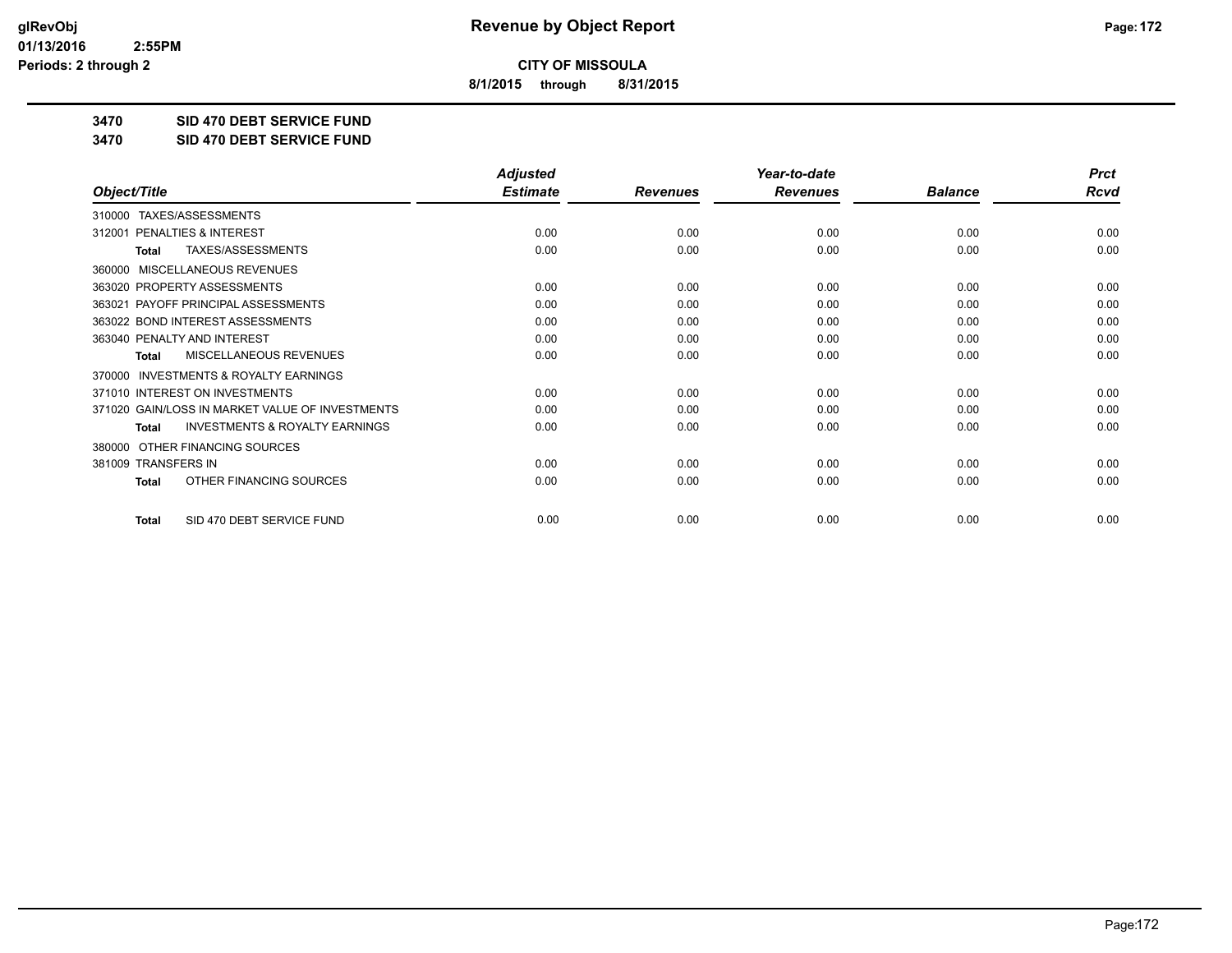**8/1/2015 through 8/31/2015**

## **3470 SID 470 DEBT SERVICE FUND**

|                                                           | <b>Adjusted</b> |                 | Year-to-date    |                | <b>Prct</b> |
|-----------------------------------------------------------|-----------------|-----------------|-----------------|----------------|-------------|
| Object/Title                                              | <b>Estimate</b> | <b>Revenues</b> | <b>Revenues</b> | <b>Balance</b> | <b>Rcvd</b> |
| TAXES/ASSESSMENTS<br>310000                               |                 |                 |                 |                |             |
| PENALTIES & INTEREST<br>312001                            | 0.00            | 0.00            | 0.00            | 0.00           | 0.00        |
| TAXES/ASSESSMENTS<br><b>Total</b>                         | 0.00            | 0.00            | 0.00            | 0.00           | 0.00        |
| MISCELLANEOUS REVENUES<br>360000                          |                 |                 |                 |                |             |
| 363020 PROPERTY ASSESSMENTS                               | 0.00            | 0.00            | 0.00            | 0.00           | 0.00        |
| 363021 PAYOFF PRINCIPAL ASSESSMENTS                       | 0.00            | 0.00            | 0.00            | 0.00           | 0.00        |
| 363022 BOND INTEREST ASSESSMENTS                          | 0.00            | 0.00            | 0.00            | 0.00           | 0.00        |
| 363040 PENALTY AND INTEREST                               | 0.00            | 0.00            | 0.00            | 0.00           | 0.00        |
| <b>MISCELLANEOUS REVENUES</b><br><b>Total</b>             | 0.00            | 0.00            | 0.00            | 0.00           | 0.00        |
| <b>INVESTMENTS &amp; ROYALTY EARNINGS</b><br>370000       |                 |                 |                 |                |             |
| 371010 INTEREST ON INVESTMENTS                            | 0.00            | 0.00            | 0.00            | 0.00           | 0.00        |
| 371020 GAIN/LOSS IN MARKET VALUE OF INVESTMENT            | 0.00            | 0.00            | 0.00            | 0.00           | 0.00        |
| <b>INVESTMENTS &amp; ROYALTY EARNINGS</b><br><b>Total</b> | 0.00            | 0.00            | 0.00            | 0.00           | 0.00        |
| OTHER FINANCING SOURCES<br>380000                         |                 |                 |                 |                |             |
| 381009 TRANSFERS IN                                       | 0.00            | 0.00            | 0.00            | 0.00           | 0.00        |
| OTHER FINANCING SOURCES<br><b>Total</b>                   | 0.00            | 0.00            | 0.00            | 0.00           | 0.00        |
| SID 470 DEBT SERVICE FUND<br><b>Total</b>                 | 0.00            | 0.00            | 0.00            | 0.00           | 0.00        |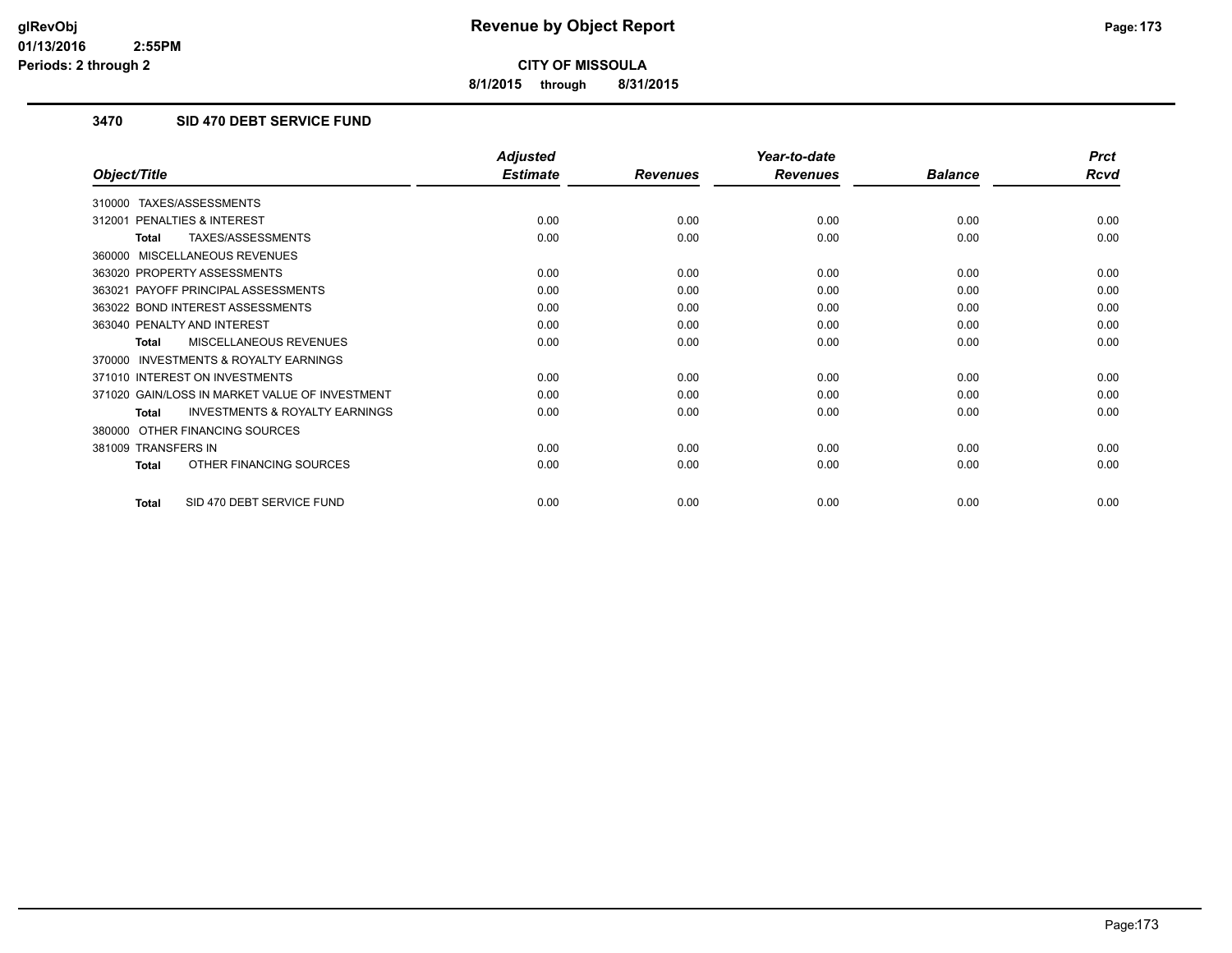**8/1/2015 through 8/31/2015**

**3491 SID 491 DEBT SERVICE FUND**

**3491 SID 491 DEBT SERVICE FUND**

|                                                           | <b>Adjusted</b> |                 | Year-to-date    |                | <b>Prct</b> |
|-----------------------------------------------------------|-----------------|-----------------|-----------------|----------------|-------------|
| Object/Title                                              | <b>Estimate</b> | <b>Revenues</b> | <b>Revenues</b> | <b>Balance</b> | <b>Rcvd</b> |
| TAXES/ASSESSMENTS<br>310000                               |                 |                 |                 |                |             |
| 312001 PENALTIES & INTEREST                               | 0.00            | 0.00            | 0.00            | 0.00           | 0.00        |
| TAXES/ASSESSMENTS<br><b>Total</b>                         | 0.00            | 0.00            | 0.00            | 0.00           | 0.00        |
| MISCELLANEOUS REVENUES<br>360000                          |                 |                 |                 |                |             |
| 360010 MISCELLANEOUS                                      | 0.00            | 0.00            | 0.00            | 0.00           | 0.00        |
| 363020 PROPERTY ASSESSMENTS                               | 0.00            | 0.00            | 0.00            | 0.00           | 0.00        |
| 363021 PAYOFF PRINCIPAL ASSESSMENTS                       | 0.00            | 0.00            | 0.00            | 0.00           | 0.00        |
| 363022 BOND INTEREST ASSESSMENTS                          | 0.00            | 0.00            | 0.00            | 0.00           | 0.00        |
| 363040 PENALTY AND INTEREST                               | 0.00            | 0.00            | 0.00            | 0.00           | 0.00        |
| <b>MISCELLANEOUS REVENUES</b><br><b>Total</b>             | 0.00            | 0.00            | 0.00            | 0.00           | 0.00        |
| <b>INVESTMENTS &amp; ROYALTY EARNINGS</b><br>370000       |                 |                 |                 |                |             |
| 371010 INTEREST ON INVESTMENTS                            | 0.00            | 0.00            | 0.00            | 0.00           | 0.00        |
| 371020 GAIN/LOSS IN MARKET VALUE OF INVESTMENTS           | 0.00            | 0.00            | 0.00            | 0.00           | 0.00        |
| <b>INVESTMENTS &amp; ROYALTY EARNINGS</b><br><b>Total</b> | 0.00            | 0.00            | 0.00            | 0.00           | 0.00        |
| OTHER FINANCING SOURCES<br>380000                         |                 |                 |                 |                |             |
| 381009 TRANSFERS IN                                       | 0.00            | 0.00            | 0.00            | 0.00           | 0.00        |
| OTHER FINANCING SOURCES<br>Total                          | 0.00            | 0.00            | 0.00            | 0.00           | 0.00        |
| SID 491 DEBT SERVICE FUND<br><b>Total</b>                 | 0.00            | 0.00            | 0.00            | 0.00           | 0.00        |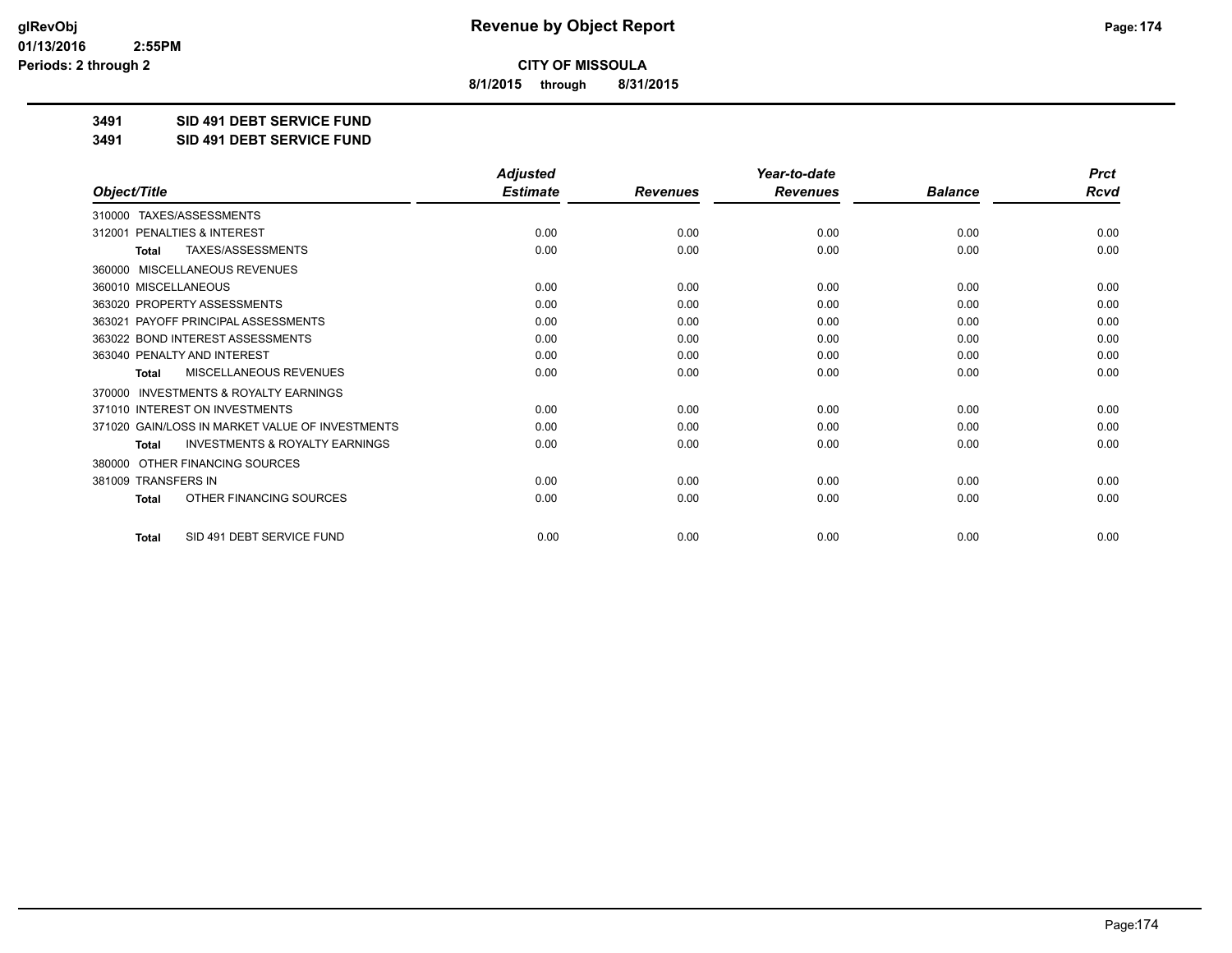**8/1/2015 through 8/31/2015**

## **3491 SID 491 DEBT SERVICE FUND**

|                                                           | <b>Adjusted</b> |                 | Year-to-date    |                | <b>Prct</b> |
|-----------------------------------------------------------|-----------------|-----------------|-----------------|----------------|-------------|
| Object/Title                                              | <b>Estimate</b> | <b>Revenues</b> | <b>Revenues</b> | <b>Balance</b> | <b>Rcvd</b> |
| 310000 TAXES/ASSESSMENTS                                  |                 |                 |                 |                |             |
| 312001 PENALTIES & INTEREST                               | 0.00            | 0.00            | 0.00            | 0.00           | 0.00        |
| TAXES/ASSESSMENTS<br><b>Total</b>                         | 0.00            | 0.00            | 0.00            | 0.00           | 0.00        |
| 360000 MISCELLANEOUS REVENUES                             |                 |                 |                 |                |             |
| 360010 MISCELLANEOUS                                      | 0.00            | 0.00            | 0.00            | 0.00           | 0.00        |
| 363020 PROPERTY ASSESSMENTS                               | 0.00            | 0.00            | 0.00            | 0.00           | 0.00        |
| 363021 PAYOFF PRINCIPAL ASSESSMENTS                       | 0.00            | 0.00            | 0.00            | 0.00           | 0.00        |
| 363022 BOND INTEREST ASSESSMENTS                          | 0.00            | 0.00            | 0.00            | 0.00           | 0.00        |
| 363040 PENALTY AND INTEREST                               | 0.00            | 0.00            | 0.00            | 0.00           | 0.00        |
| MISCELLANEOUS REVENUES<br>Total                           | 0.00            | 0.00            | 0.00            | 0.00           | 0.00        |
| 370000 INVESTMENTS & ROYALTY EARNINGS                     |                 |                 |                 |                |             |
| 371010 INTEREST ON INVESTMENTS                            | 0.00            | 0.00            | 0.00            | 0.00           | 0.00        |
| 371020 GAIN/LOSS IN MARKET VALUE OF INVESTMENT            | 0.00            | 0.00            | 0.00            | 0.00           | 0.00        |
| <b>INVESTMENTS &amp; ROYALTY EARNINGS</b><br><b>Total</b> | 0.00            | 0.00            | 0.00            | 0.00           | 0.00        |
| 380000 OTHER FINANCING SOURCES                            |                 |                 |                 |                |             |
| 381009 TRANSFERS IN                                       | 0.00            | 0.00            | 0.00            | 0.00           | 0.00        |
| OTHER FINANCING SOURCES<br><b>Total</b>                   | 0.00            | 0.00            | 0.00            | 0.00           | 0.00        |
| SID 491 DEBT SERVICE FUND<br><b>Total</b>                 | 0.00            | 0.00            | 0.00            | 0.00           | 0.00        |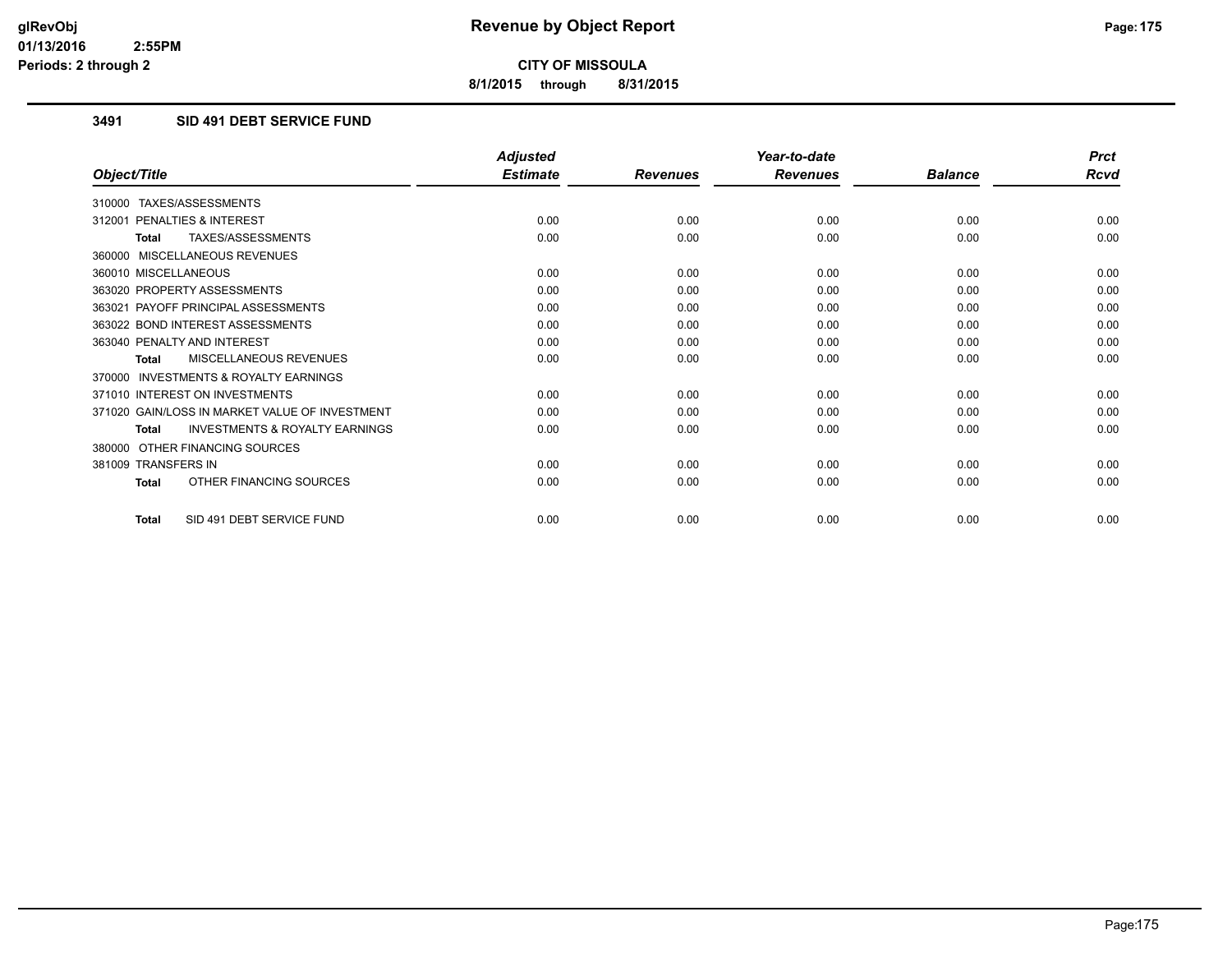**8/1/2015 through 8/31/2015**

## **3492 SID 492/499 DEBT SERVICE FUND**

**3492 SID 492/499 DEBT SERVICE FUND**

|                                                    | <b>Adjusted</b> |                 | Year-to-date    |                | <b>Prct</b> |
|----------------------------------------------------|-----------------|-----------------|-----------------|----------------|-------------|
| Object/Title                                       | <b>Estimate</b> | <b>Revenues</b> | <b>Revenues</b> | <b>Balance</b> | <b>Rcvd</b> |
| 360000 MISCELLANEOUS REVENUES                      |                 |                 |                 |                |             |
| 360010 MISCELLANEOUS                               | 0.00            | 0.00            | 0.00            | 0.00           | 0.00        |
| 363040 PENALTY AND INTEREST                        | 0.00            | 0.00            | 0.00            | 0.00           | 0.00        |
| <b>MISCELLANEOUS REVENUES</b><br>Total             | 0.00            | 0.00            | 0.00            | 0.00           | 0.00        |
| 370000 INVESTMENTS & ROYALTY EARNINGS              |                 |                 |                 |                |             |
| 371010 INTEREST ON INVESTMENTS                     | 0.00            | 0.00            | 0.00            | 0.00           | 0.00        |
| 371020 GAIN/LOSS IN MARKET VALUE OF INVESTMENTS    | 0.00            | 0.00            | 0.00            | 0.00           | 0.00        |
| <b>INVESTMENTS &amp; ROYALTY EARNINGS</b><br>Total | 0.00            | 0.00            | 0.00            | 0.00           | 0.00        |
| 380000 OTHER FINANCING SOURCES                     |                 |                 |                 |                |             |
| 381009 TRANSFERS IN                                | 0.00            | 0.00            | 0.00            | 0.00           | 0.00        |
| OTHER FINANCING SOURCES<br>Total                   | 0.00            | 0.00            | 0.00            | 0.00           | 0.00        |
| SID 492/499 DEBT SERVICE FUND<br>Total             | 0.00            | 0.00            | 0.00            | 0.00           | 0.00        |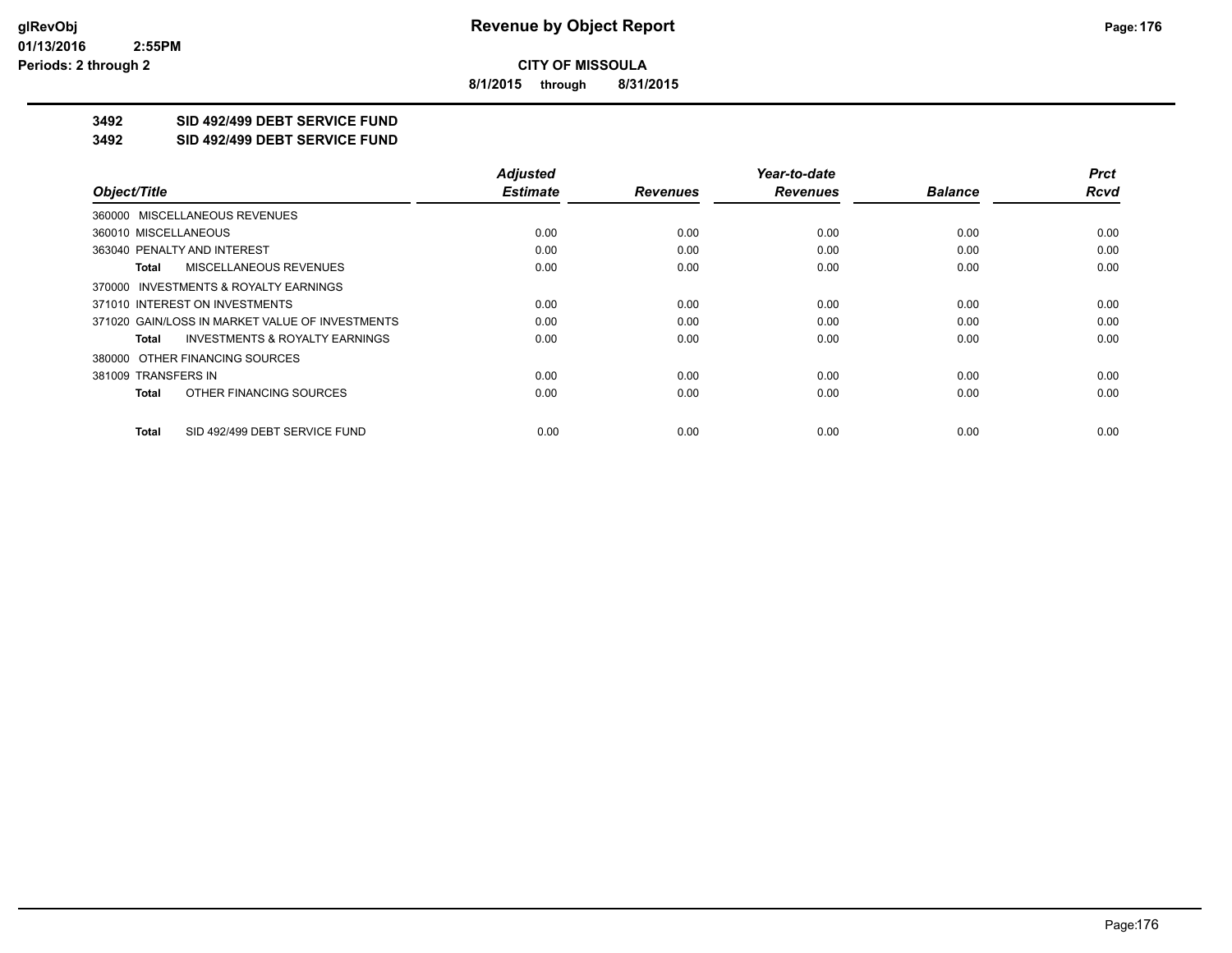**8/1/2015 through 8/31/2015**

### **3492 SID 492/499 DEBT SERVICE FUND**

| Object/Title                                              | <b>Adjusted</b><br><b>Estimate</b> | <b>Revenues</b> | Year-to-date<br><b>Revenues</b> | <b>Balance</b> | <b>Prct</b><br>Rcvd |
|-----------------------------------------------------------|------------------------------------|-----------------|---------------------------------|----------------|---------------------|
| 360000 MISCELLANEOUS REVENUES                             |                                    |                 |                                 |                |                     |
| 360010 MISCELLANEOUS                                      | 0.00                               | 0.00            | 0.00                            | 0.00           | 0.00                |
| 363040 PENALTY AND INTEREST                               | 0.00                               | 0.00            | 0.00                            | 0.00           | 0.00                |
| MISCELLANEOUS REVENUES<br><b>Total</b>                    | 0.00                               | 0.00            | 0.00                            | 0.00           | 0.00                |
| <b>INVESTMENTS &amp; ROYALTY EARNINGS</b><br>370000       |                                    |                 |                                 |                |                     |
| 371010 INTEREST ON INVESTMENTS                            | 0.00                               | 0.00            | 0.00                            | 0.00           | 0.00                |
| 371020 GAIN/LOSS IN MARKET VALUE OF INVESTMENT            | 0.00                               | 0.00            | 0.00                            | 0.00           | 0.00                |
| <b>INVESTMENTS &amp; ROYALTY EARNINGS</b><br><b>Total</b> | 0.00                               | 0.00            | 0.00                            | 0.00           | 0.00                |
| 380000 OTHER FINANCING SOURCES                            |                                    |                 |                                 |                |                     |
| 381009 TRANSFERS IN                                       | 0.00                               | 0.00            | 0.00                            | 0.00           | 0.00                |
| OTHER FINANCING SOURCES<br><b>Total</b>                   | 0.00                               | 0.00            | 0.00                            | 0.00           | 0.00                |
| SID 492/499 DEBT SERVICE FUND<br><b>Total</b>             | 0.00                               | 0.00            | 0.00                            | 0.00           | 0.00                |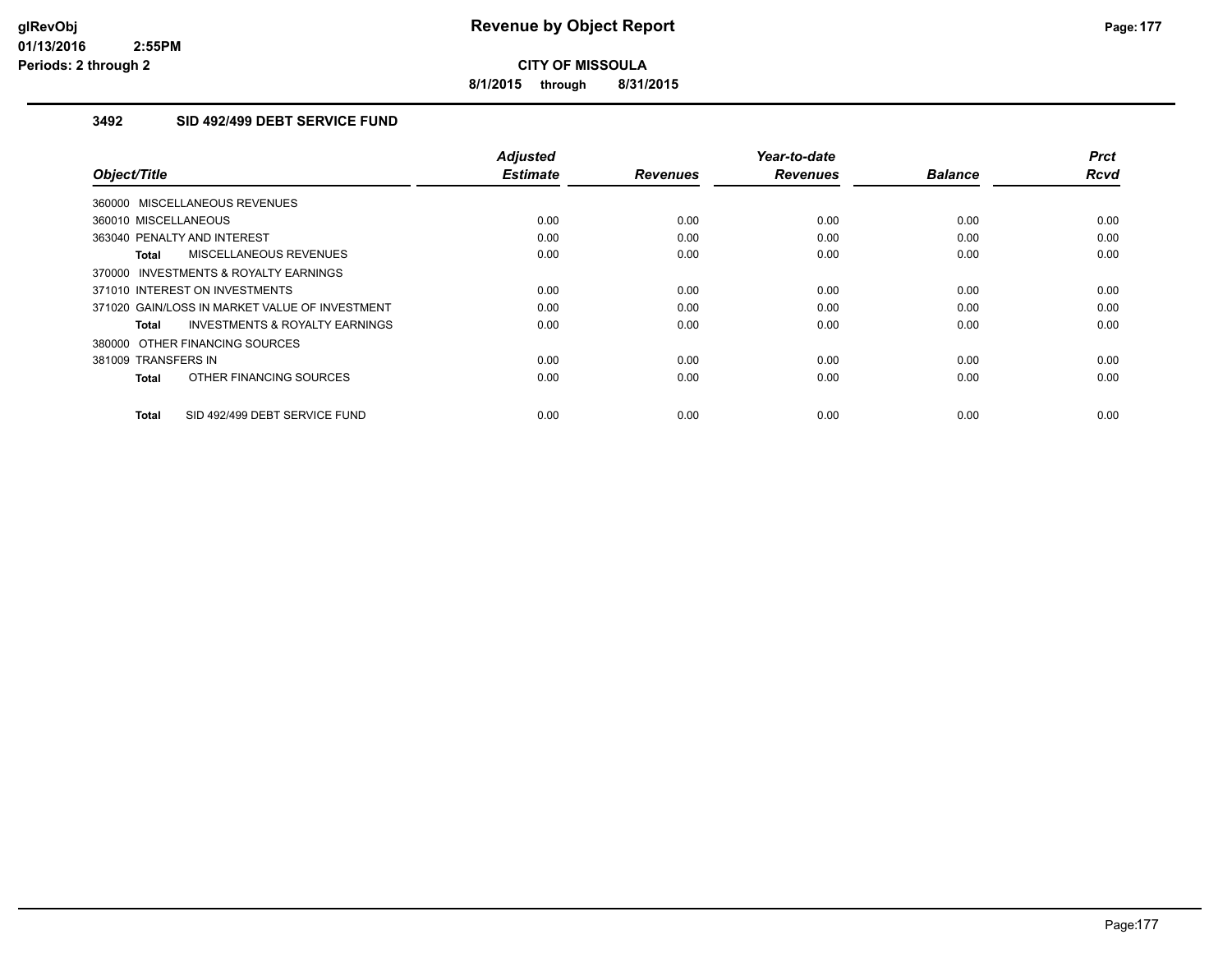**8/1/2015 through 8/31/2015**

**3494 SID 494 DEBT SERVICE**

**3494 SID 494 DEBT SERVICE**

|                                                           | <b>Adjusted</b> |                 | Year-to-date    |                | <b>Prct</b> |
|-----------------------------------------------------------|-----------------|-----------------|-----------------|----------------|-------------|
| Object/Title                                              | <b>Estimate</b> | <b>Revenues</b> | <b>Revenues</b> | <b>Balance</b> | <b>Rcvd</b> |
| 310000 TAXES/ASSESSMENTS                                  |                 |                 |                 |                |             |
| 312001 PENALTIES & INTEREST                               | 0.00            | 0.00            | 0.00            | 0.00           | 0.00        |
| TAXES/ASSESSMENTS<br><b>Total</b>                         | 0.00            | 0.00            | 0.00            | 0.00           | 0.00        |
| MISCELLANEOUS REVENUES<br>360000                          |                 |                 |                 |                |             |
| 360010 MISCELLANEOUS                                      | 0.00            | 0.00            | 0.00            | 0.00           | 0.00        |
| 363020 PROPERTY ASSESSMENTS                               | 0.00            | 0.00            | 0.00            | 0.00           | 0.00        |
| 363021 PAYOFF PRINCIPAL ASSESSMENTS                       | 0.00            | 0.00            | 0.00            | 0.00           | 0.00        |
| 363022 BOND INTEREST ASSESSMENTS                          | 0.00            | 0.00            | 0.00            | 0.00           | 0.00        |
| 363040 PENALTY AND INTEREST                               | 0.00            | 0.00            | 0.00            | 0.00           | 0.00        |
| MISCELLANEOUS REVENUES<br><b>Total</b>                    | 0.00            | 0.00            | 0.00            | 0.00           | 0.00        |
| <b>INVESTMENTS &amp; ROYALTY EARNINGS</b><br>370000       |                 |                 |                 |                |             |
| 371010 INTEREST ON INVESTMENTS                            | 0.00            | 0.00            | 0.00            | 0.00           | 0.00        |
| 371020 GAIN/LOSS IN MARKET VALUE OF INVESTMENTS           | 0.00            | 0.00            | 0.00            | 0.00           | 0.00        |
| <b>INVESTMENTS &amp; ROYALTY EARNINGS</b><br><b>Total</b> | 0.00            | 0.00            | 0.00            | 0.00           | 0.00        |
| OTHER FINANCING SOURCES<br>380000                         |                 |                 |                 |                |             |
| 381009 TRANSFERS IN                                       | 0.00            | 0.00            | 0.00            | 0.00           | 0.00        |
| OTHER FINANCING SOURCES<br><b>Total</b>                   | 0.00            | 0.00            | 0.00            | 0.00           | 0.00        |
| SID 494 DEBT SERVICE<br><b>Total</b>                      | 0.00            | 0.00            | 0.00            | 0.00           | 0.00        |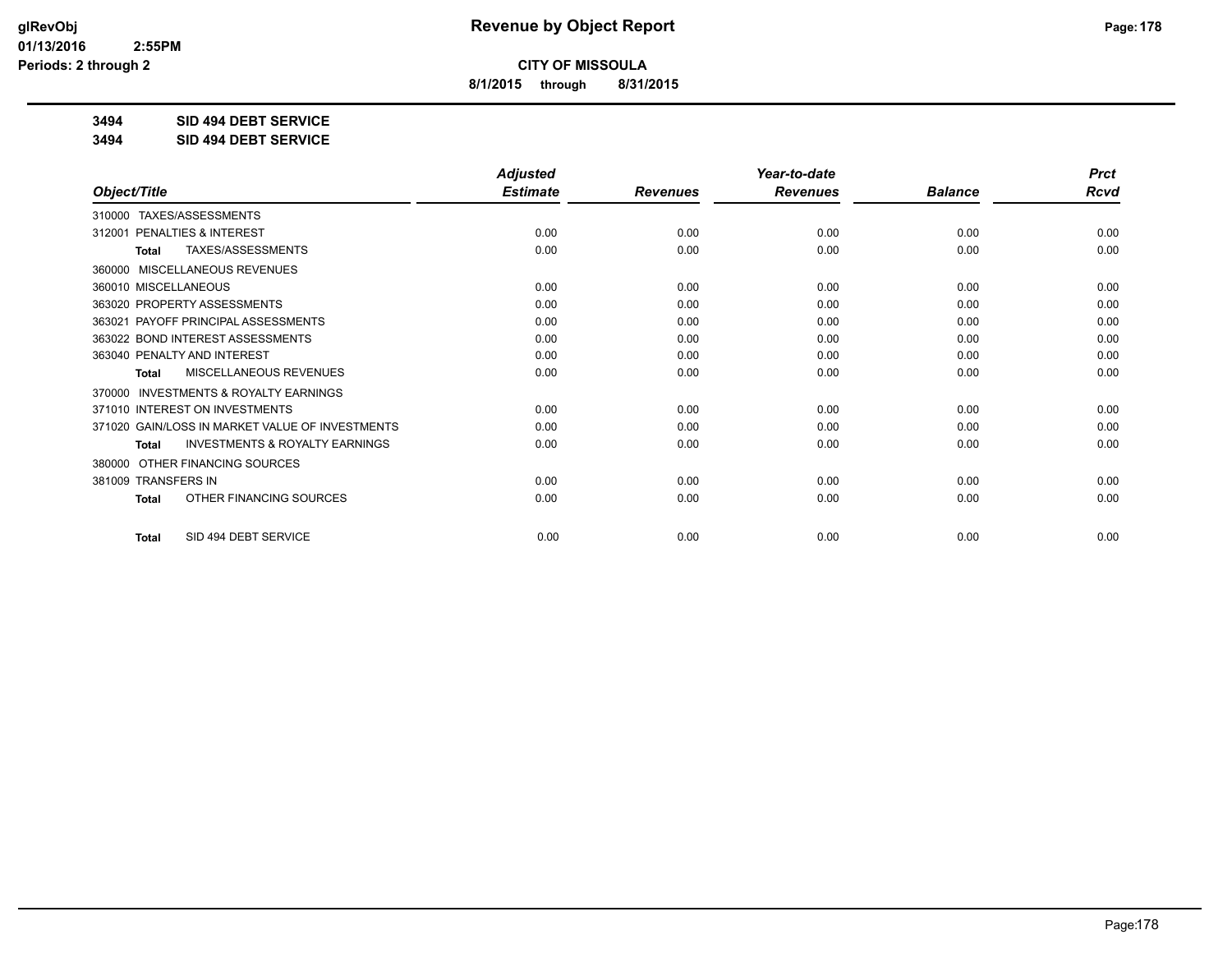**8/1/2015 through 8/31/2015**

### **3494 SID 494 DEBT SERVICE**

|                                                           | <b>Adjusted</b> |                 | Year-to-date    |                | <b>Prct</b> |
|-----------------------------------------------------------|-----------------|-----------------|-----------------|----------------|-------------|
| Object/Title                                              | <b>Estimate</b> | <b>Revenues</b> | <b>Revenues</b> | <b>Balance</b> | <b>Rcvd</b> |
| 310000 TAXES/ASSESSMENTS                                  |                 |                 |                 |                |             |
| PENALTIES & INTEREST<br>312001                            | 0.00            | 0.00            | 0.00            | 0.00           | 0.00        |
| TAXES/ASSESSMENTS<br><b>Total</b>                         | 0.00            | 0.00            | 0.00            | 0.00           | 0.00        |
| 360000 MISCELLANEOUS REVENUES                             |                 |                 |                 |                |             |
| 360010 MISCELLANEOUS                                      | 0.00            | 0.00            | 0.00            | 0.00           | 0.00        |
| 363020 PROPERTY ASSESSMENTS                               | 0.00            | 0.00            | 0.00            | 0.00           | 0.00        |
| 363021 PAYOFF PRINCIPAL ASSESSMENTS                       | 0.00            | 0.00            | 0.00            | 0.00           | 0.00        |
| 363022 BOND INTEREST ASSESSMENTS                          | 0.00            | 0.00            | 0.00            | 0.00           | 0.00        |
| 363040 PENALTY AND INTEREST                               | 0.00            | 0.00            | 0.00            | 0.00           | 0.00        |
| MISCELLANEOUS REVENUES<br><b>Total</b>                    | 0.00            | 0.00            | 0.00            | 0.00           | 0.00        |
| 370000 INVESTMENTS & ROYALTY EARNINGS                     |                 |                 |                 |                |             |
| 371010 INTEREST ON INVESTMENTS                            | 0.00            | 0.00            | 0.00            | 0.00           | 0.00        |
| 371020 GAIN/LOSS IN MARKET VALUE OF INVESTMENT            | 0.00            | 0.00            | 0.00            | 0.00           | 0.00        |
| <b>INVESTMENTS &amp; ROYALTY EARNINGS</b><br><b>Total</b> | 0.00            | 0.00            | 0.00            | 0.00           | 0.00        |
| 380000 OTHER FINANCING SOURCES                            |                 |                 |                 |                |             |
| 381009 TRANSFERS IN                                       | 0.00            | 0.00            | 0.00            | 0.00           | 0.00        |
| OTHER FINANCING SOURCES<br><b>Total</b>                   | 0.00            | 0.00            | 0.00            | 0.00           | 0.00        |
| SID 494 DEBT SERVICE<br><b>Total</b>                      | 0.00            | 0.00            | 0.00            | 0.00           | 0.00        |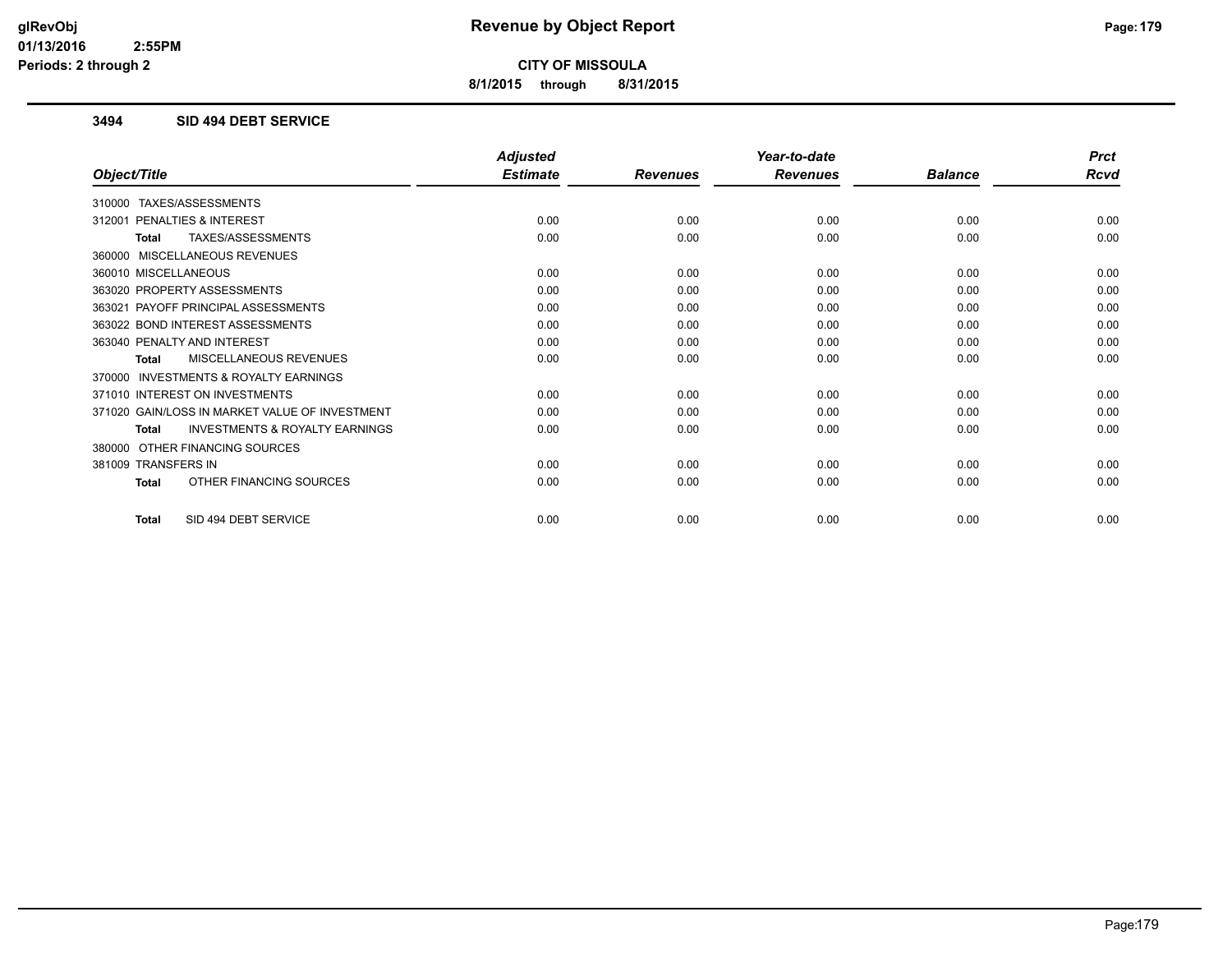**8/1/2015 through 8/31/2015**

**3495 SID 495 DEBT SERVICE FUND**

**3495 SID 495 DEBT SERVICE FUND**

|                                                           | <b>Adjusted</b> |                 | Year-to-date    |                | <b>Prct</b> |
|-----------------------------------------------------------|-----------------|-----------------|-----------------|----------------|-------------|
| Object/Title                                              | <b>Estimate</b> | <b>Revenues</b> | <b>Revenues</b> | <b>Balance</b> | <b>Rcvd</b> |
| TAXES/ASSESSMENTS<br>310000                               |                 |                 |                 |                |             |
| 312001 PENALTIES & INTEREST                               | 0.00            | 0.00            | 0.00            | 0.00           | 0.00        |
| TAXES/ASSESSMENTS<br><b>Total</b>                         | 0.00            | 0.00            | 0.00            | 0.00           | 0.00        |
| MISCELLANEOUS REVENUES<br>360000                          |                 |                 |                 |                |             |
| 360010 MISCELLANEOUS                                      | 0.00            | 0.00            | 0.00            | 0.00           | 0.00        |
| 363020 PROPERTY ASSESSMENTS                               | 0.00            | 0.00            | 0.00            | 0.00           | 0.00        |
| 363021 PAYOFF PRINCIPAL ASSESSMENTS                       | 0.00            | 0.00            | 0.00            | 0.00           | 0.00        |
| 363022 BOND INTEREST ASSESSMENTS                          | 0.00            | 0.00            | 0.00            | 0.00           | 0.00        |
| 363040 PENALTY AND INTEREST                               | 0.00            | 0.00            | 0.00            | 0.00           | 0.00        |
| <b>MISCELLANEOUS REVENUES</b><br><b>Total</b>             | 0.00            | 0.00            | 0.00            | 0.00           | 0.00        |
| <b>INVESTMENTS &amp; ROYALTY EARNINGS</b><br>370000       |                 |                 |                 |                |             |
| 371010 INTEREST ON INVESTMENTS                            | 0.00            | 0.00            | 0.00            | 0.00           | 0.00        |
| 371020 GAIN/LOSS IN MARKET VALUE OF INVESTMENTS           | 0.00            | 0.00            | 0.00            | 0.00           | 0.00        |
| <b>INVESTMENTS &amp; ROYALTY EARNINGS</b><br><b>Total</b> | 0.00            | 0.00            | 0.00            | 0.00           | 0.00        |
| OTHER FINANCING SOURCES<br>380000                         |                 |                 |                 |                |             |
| 381009 TRANSFERS IN                                       | 0.00            | 0.00            | 0.00            | 0.00           | 0.00        |
| OTHER FINANCING SOURCES<br><b>Total</b>                   | 0.00            | 0.00            | 0.00            | 0.00           | 0.00        |
| SID 495 DEBT SERVICE FUND<br><b>Total</b>                 | 0.00            | 0.00            | 0.00            | 0.00           | 0.00        |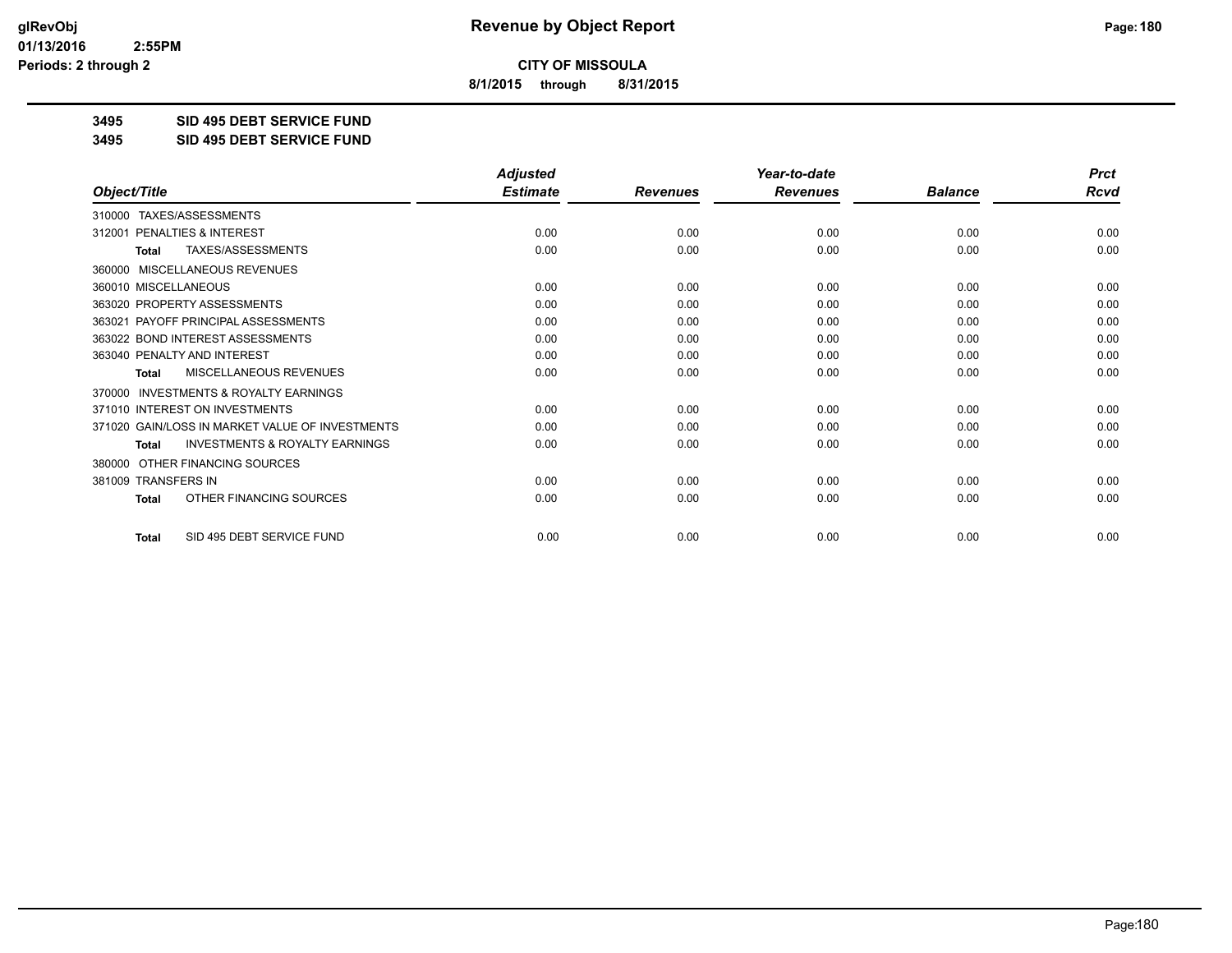**8/1/2015 through 8/31/2015**

# **3495 SID 495 DEBT SERVICE FUND**

|                                                           | <b>Adjusted</b> |                 | Year-to-date    |                | <b>Prct</b> |
|-----------------------------------------------------------|-----------------|-----------------|-----------------|----------------|-------------|
| Object/Title                                              | <b>Estimate</b> | <b>Revenues</b> | <b>Revenues</b> | <b>Balance</b> | <b>Rcvd</b> |
| 310000 TAXES/ASSESSMENTS                                  |                 |                 |                 |                |             |
| 312001 PENALTIES & INTEREST                               | 0.00            | 0.00            | 0.00            | 0.00           | 0.00        |
| <b>TAXES/ASSESSMENTS</b><br><b>Total</b>                  | 0.00            | 0.00            | 0.00            | 0.00           | 0.00        |
| 360000 MISCELLANEOUS REVENUES                             |                 |                 |                 |                |             |
| 360010 MISCELLANEOUS                                      | 0.00            | 0.00            | 0.00            | 0.00           | 0.00        |
| 363020 PROPERTY ASSESSMENTS                               | 0.00            | 0.00            | 0.00            | 0.00           | 0.00        |
| 363021 PAYOFF PRINCIPAL ASSESSMENTS                       | 0.00            | 0.00            | 0.00            | 0.00           | 0.00        |
| 363022 BOND INTEREST ASSESSMENTS                          | 0.00            | 0.00            | 0.00            | 0.00           | 0.00        |
| 363040 PENALTY AND INTEREST                               | 0.00            | 0.00            | 0.00            | 0.00           | 0.00        |
| MISCELLANEOUS REVENUES<br><b>Total</b>                    | 0.00            | 0.00            | 0.00            | 0.00           | 0.00        |
| <b>INVESTMENTS &amp; ROYALTY EARNINGS</b><br>370000       |                 |                 |                 |                |             |
| 371010 INTEREST ON INVESTMENTS                            | 0.00            | 0.00            | 0.00            | 0.00           | 0.00        |
| 371020 GAIN/LOSS IN MARKET VALUE OF INVESTMENT            | 0.00            | 0.00            | 0.00            | 0.00           | 0.00        |
| <b>INVESTMENTS &amp; ROYALTY EARNINGS</b><br><b>Total</b> | 0.00            | 0.00            | 0.00            | 0.00           | 0.00        |
| 380000 OTHER FINANCING SOURCES                            |                 |                 |                 |                |             |
| 381009 TRANSFERS IN                                       | 0.00            | 0.00            | 0.00            | 0.00           | 0.00        |
| OTHER FINANCING SOURCES<br><b>Total</b>                   | 0.00            | 0.00            | 0.00            | 0.00           | 0.00        |
| SID 495 DEBT SERVICE FUND<br>Total                        | 0.00            | 0.00            | 0.00            | 0.00           | 0.00        |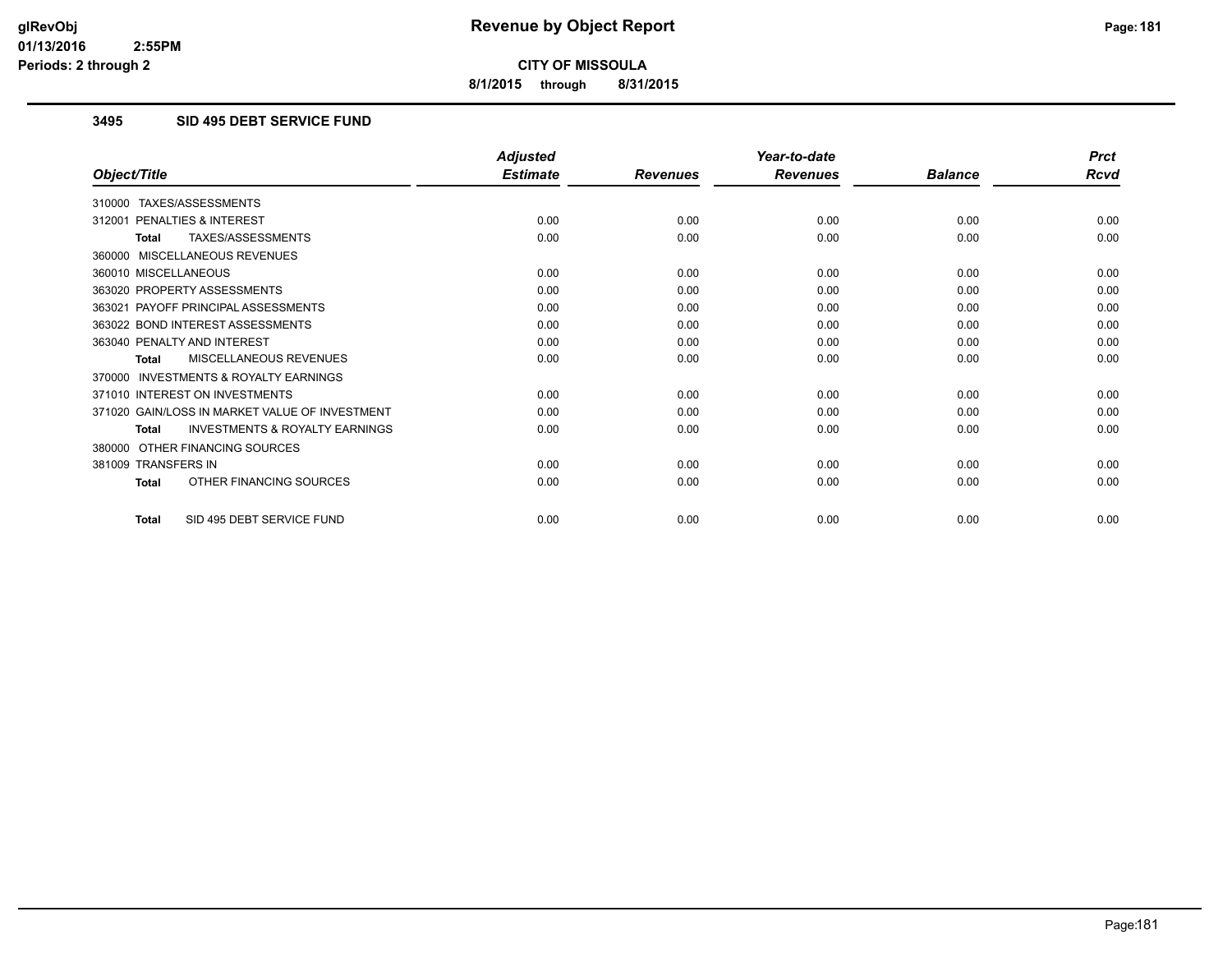**8/1/2015 through 8/31/2015**

**3496 SID 496 DEBT SERVICE FUND**

**3496 SID 496 DEBT SERVICE FUND**

|                                                           | <b>Adjusted</b> |                 | Year-to-date    |                | <b>Prct</b> |
|-----------------------------------------------------------|-----------------|-----------------|-----------------|----------------|-------------|
| Object/Title                                              | <b>Estimate</b> | <b>Revenues</b> | <b>Revenues</b> | <b>Balance</b> | <b>Rcvd</b> |
| TAXES/ASSESSMENTS<br>310000                               |                 |                 |                 |                |             |
| 312001 PENALTIES & INTEREST                               | 0.00            | 0.00            | 0.00            | 0.00           | 0.00        |
| TAXES/ASSESSMENTS<br><b>Total</b>                         | 0.00            | 0.00            | 0.00            | 0.00           | 0.00        |
| MISCELLANEOUS REVENUES<br>360000                          |                 |                 |                 |                |             |
| 360010 MISCELLANEOUS                                      | 0.00            | 0.00            | 0.00            | 0.00           | 0.00        |
| 363020 PROPERTY ASSESSMENTS                               | 0.00            | 0.00            | 0.00            | 0.00           | 0.00        |
| 363021 PAYOFF PRINCIPAL ASSESSMENTS                       | 0.00            | 0.00            | 0.00            | 0.00           | 0.00        |
| 363022 BOND INTEREST ASSESSMENTS                          | 0.00            | 0.00            | 0.00            | 0.00           | 0.00        |
| 363040 PENALTY AND INTEREST                               | 0.00            | 0.00            | 0.00            | 0.00           | 0.00        |
| MISCELLANEOUS REVENUES<br><b>Total</b>                    | 0.00            | 0.00            | 0.00            | 0.00           | 0.00        |
| <b>INVESTMENTS &amp; ROYALTY EARNINGS</b><br>370000       |                 |                 |                 |                |             |
| 371010 INTEREST ON INVESTMENTS                            | 0.00            | 0.00            | 0.00            | 0.00           | 0.00        |
| 371020 GAIN/LOSS IN MARKET VALUE OF INVESTMENTS           | 0.00            | 0.00            | 0.00            | 0.00           | 0.00        |
| <b>INVESTMENTS &amp; ROYALTY EARNINGS</b><br><b>Total</b> | 0.00            | 0.00            | 0.00            | 0.00           | 0.00        |
| OTHER FINANCING SOURCES<br>380000                         |                 |                 |                 |                |             |
| 381009 TRANSFERS IN                                       | 0.00            | 0.00            | 0.00            | 0.00           | 0.00        |
| OTHER FINANCING SOURCES<br>Total                          | 0.00            | 0.00            | 0.00            | 0.00           | 0.00        |
| SID 496 DEBT SERVICE FUND<br><b>Total</b>                 | 0.00            | 0.00            | 0.00            | 0.00           | 0.00        |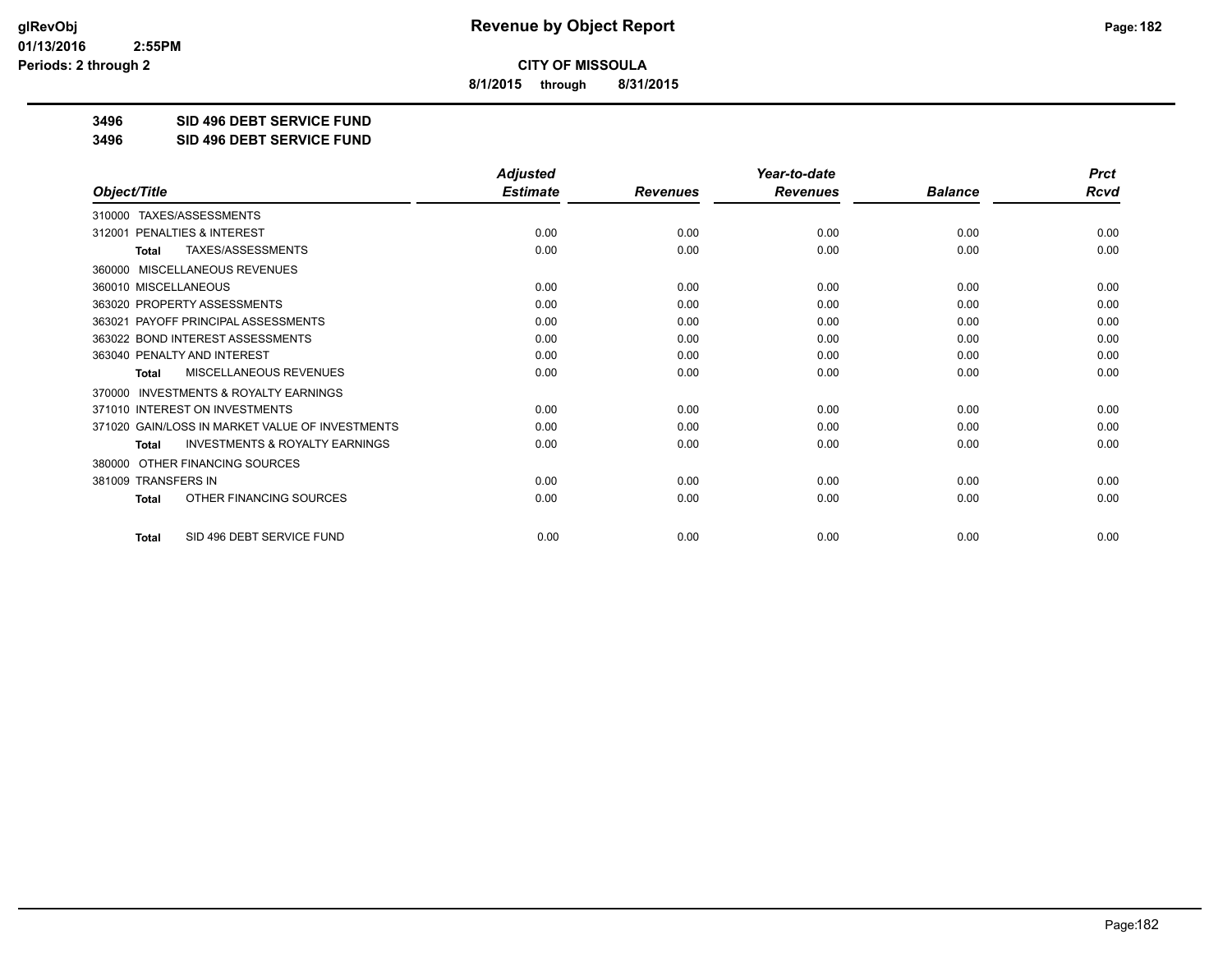**8/1/2015 through 8/31/2015**

# **3496 SID 496 DEBT SERVICE FUND**

|                                                           | <b>Adjusted</b> |                 | Year-to-date    |                | <b>Prct</b> |
|-----------------------------------------------------------|-----------------|-----------------|-----------------|----------------|-------------|
| Object/Title                                              | <b>Estimate</b> | <b>Revenues</b> | <b>Revenues</b> | <b>Balance</b> | <b>Rcvd</b> |
| 310000 TAXES/ASSESSMENTS                                  |                 |                 |                 |                |             |
| PENALTIES & INTEREST<br>312001                            | 0.00            | 0.00            | 0.00            | 0.00           | 0.00        |
| TAXES/ASSESSMENTS<br><b>Total</b>                         | 0.00            | 0.00            | 0.00            | 0.00           | 0.00        |
| 360000 MISCELLANEOUS REVENUES                             |                 |                 |                 |                |             |
| 360010 MISCELLANEOUS                                      | 0.00            | 0.00            | 0.00            | 0.00           | 0.00        |
| 363020 PROPERTY ASSESSMENTS                               | 0.00            | 0.00            | 0.00            | 0.00           | 0.00        |
| 363021 PAYOFF PRINCIPAL ASSESSMENTS                       | 0.00            | 0.00            | 0.00            | 0.00           | 0.00        |
| 363022 BOND INTEREST ASSESSMENTS                          | 0.00            | 0.00            | 0.00            | 0.00           | 0.00        |
| 363040 PENALTY AND INTEREST                               | 0.00            | 0.00            | 0.00            | 0.00           | 0.00        |
| MISCELLANEOUS REVENUES<br><b>Total</b>                    | 0.00            | 0.00            | 0.00            | 0.00           | 0.00        |
| <b>INVESTMENTS &amp; ROYALTY EARNINGS</b><br>370000       |                 |                 |                 |                |             |
| 371010 INTEREST ON INVESTMENTS                            | 0.00            | 0.00            | 0.00            | 0.00           | 0.00        |
| 371020 GAIN/LOSS IN MARKET VALUE OF INVESTMENT            | 0.00            | 0.00            | 0.00            | 0.00           | 0.00        |
| <b>INVESTMENTS &amp; ROYALTY EARNINGS</b><br><b>Total</b> | 0.00            | 0.00            | 0.00            | 0.00           | 0.00        |
| 380000 OTHER FINANCING SOURCES                            |                 |                 |                 |                |             |
| 381009 TRANSFERS IN                                       | 0.00            | 0.00            | 0.00            | 0.00           | 0.00        |
| OTHER FINANCING SOURCES<br><b>Total</b>                   | 0.00            | 0.00            | 0.00            | 0.00           | 0.00        |
| SID 496 DEBT SERVICE FUND<br><b>Total</b>                 | 0.00            | 0.00            | 0.00            | 0.00           | 0.00        |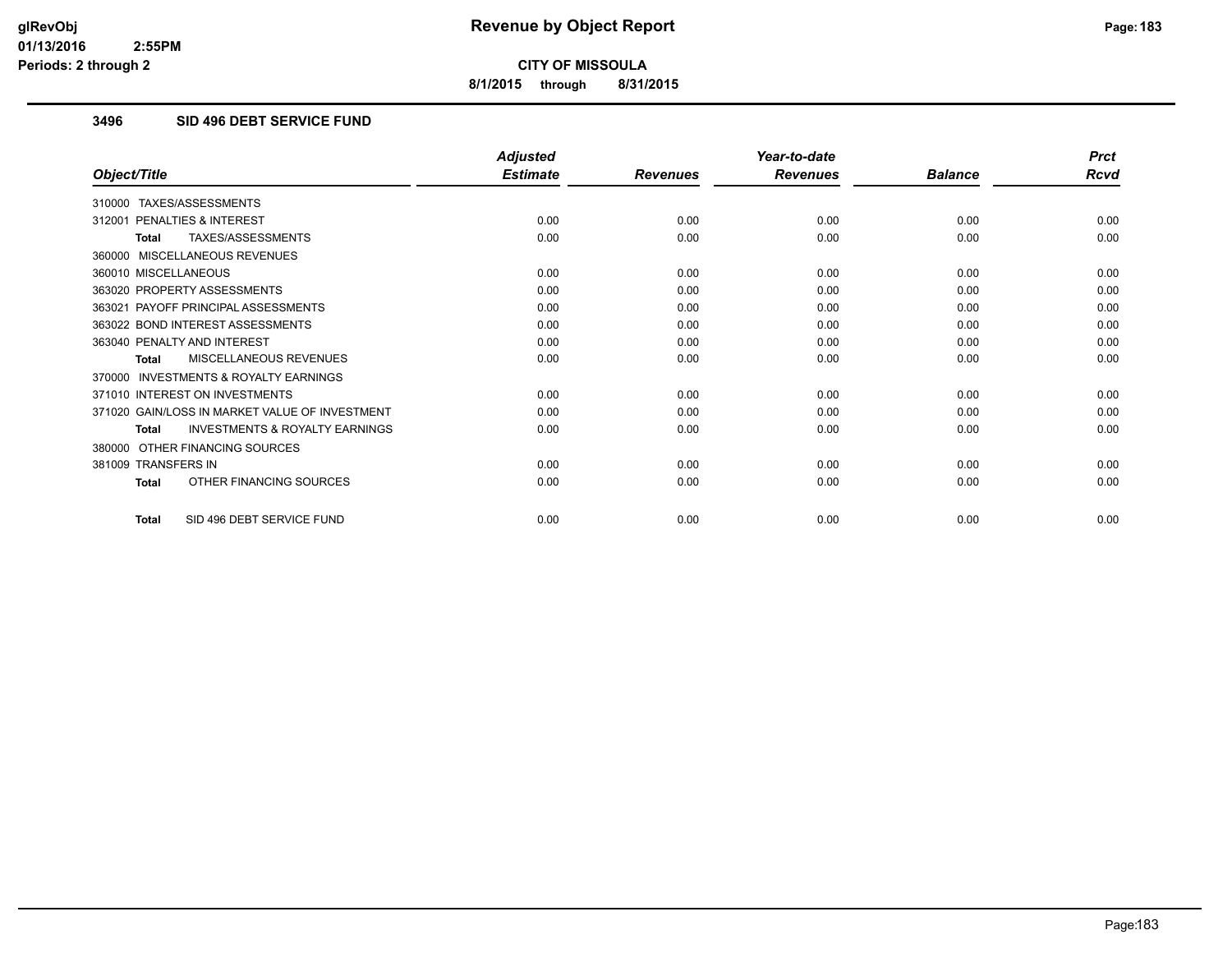**8/1/2015 through 8/31/2015**

**3497 SID 497 DEBT SERVICE FUND**

**3497 SID 497 DEBT SERVICE FUND**

|                                                           | <b>Adjusted</b> |                 | Year-to-date    |                | <b>Prct</b> |
|-----------------------------------------------------------|-----------------|-----------------|-----------------|----------------|-------------|
| Object/Title                                              | <b>Estimate</b> | <b>Revenues</b> | <b>Revenues</b> | <b>Balance</b> | Rcvd        |
| TAXES/ASSESSMENTS<br>310000                               |                 |                 |                 |                |             |
| 312001 PENALTIES & INTEREST                               | 0.00            | 0.00            | 0.00            | 0.00           | 0.00        |
| TAXES/ASSESSMENTS<br>Total                                | 0.00            | 0.00            | 0.00            | 0.00           | 0.00        |
| MISCELLANEOUS REVENUES<br>360000                          |                 |                 |                 |                |             |
| 360010 MISCELLANEOUS                                      | 0.00            | 0.00            | 0.00            | 0.00           | 0.00        |
| 363020 PROPERTY ASSESSMENTS                               | 0.00            | 0.00            | 0.00            | 0.00           | 0.00        |
| 363021 PAYOFF PRINCIPAL ASSESSMENTS                       | 0.00            | 0.00            | 0.00            | 0.00           | 0.00        |
| 363022 BOND INTEREST ASSESSMENTS                          | 0.00            | 0.00            | 0.00            | 0.00           | 0.00        |
| 363040 PENALTY AND INTEREST                               | 0.00            | 0.00            | 0.00            | 0.00           | 0.00        |
| <b>MISCELLANEOUS REVENUES</b><br><b>Total</b>             | 0.00            | 0.00            | 0.00            | 0.00           | 0.00        |
| 370000 INVESTMENTS & ROYALTY EARNINGS                     |                 |                 |                 |                |             |
| 371010 INTEREST ON INVESTMENTS                            | 0.00            | 0.00            | 0.00            | 0.00           | 0.00        |
| 371020 GAIN/LOSS IN MARKET VALUE OF INVESTMENTS           | 0.00            | 0.00            | 0.00            | 0.00           | 0.00        |
| <b>INVESTMENTS &amp; ROYALTY EARNINGS</b><br><b>Total</b> | 0.00            | 0.00            | 0.00            | 0.00           | 0.00        |
| SID 497 DEBT SERVICE FUND<br><b>Total</b>                 | 0.00            | 0.00            | 0.00            | 0.00           | 0.00        |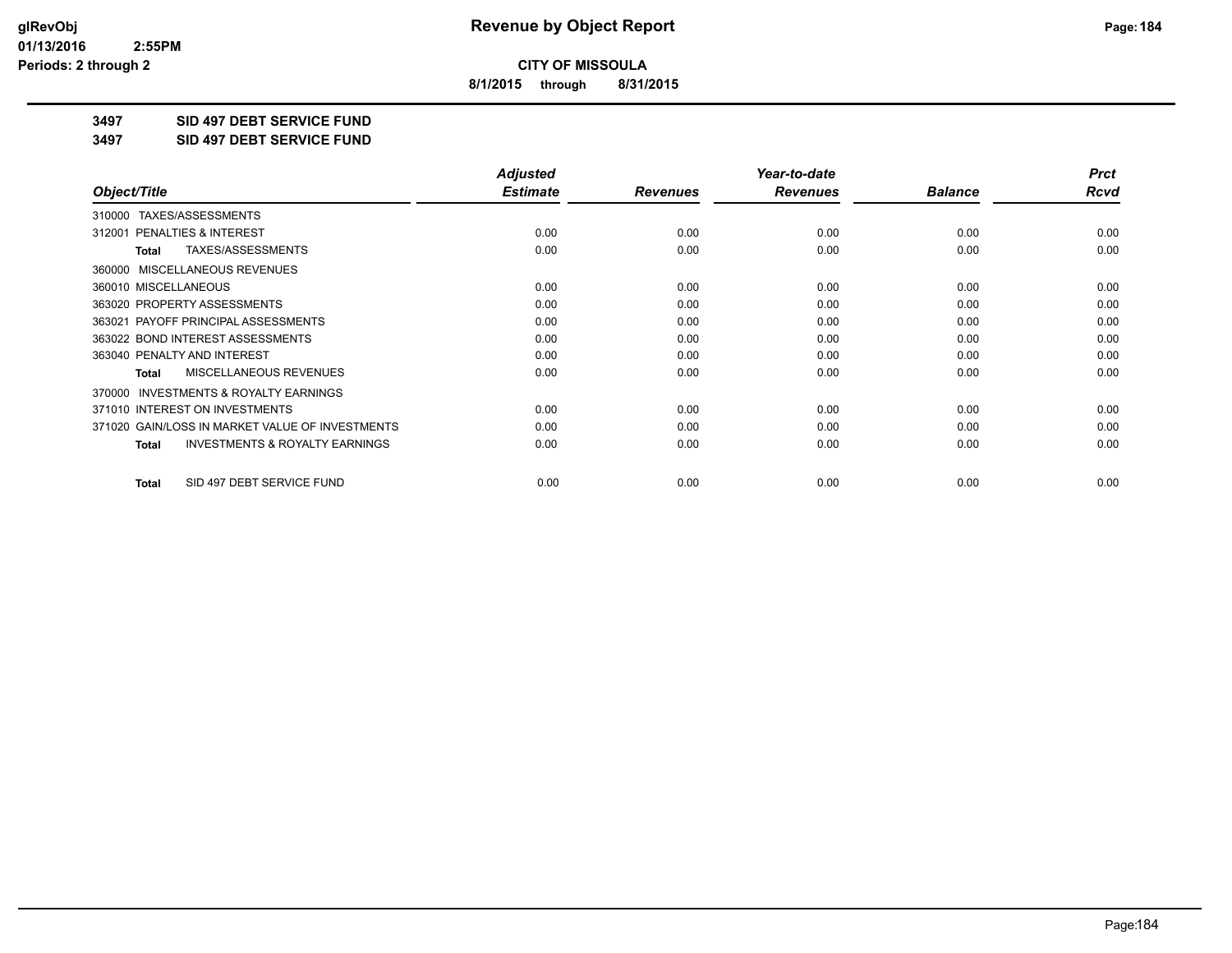**8/1/2015 through 8/31/2015**

# **3497 SID 497 DEBT SERVICE FUND**

|                                                           | <b>Adjusted</b> |                 | Year-to-date    |                | <b>Prct</b> |
|-----------------------------------------------------------|-----------------|-----------------|-----------------|----------------|-------------|
| Object/Title                                              | <b>Estimate</b> | <b>Revenues</b> | <b>Revenues</b> | <b>Balance</b> | <b>Rcvd</b> |
| 310000 TAXES/ASSESSMENTS                                  |                 |                 |                 |                |             |
| 312001 PENALTIES & INTEREST                               | 0.00            | 0.00            | 0.00            | 0.00           | 0.00        |
| <b>TAXES/ASSESSMENTS</b><br><b>Total</b>                  | 0.00            | 0.00            | 0.00            | 0.00           | 0.00        |
| 360000 MISCELLANEOUS REVENUES                             |                 |                 |                 |                |             |
| 360010 MISCELLANEOUS                                      | 0.00            | 0.00            | 0.00            | 0.00           | 0.00        |
| 363020 PROPERTY ASSESSMENTS                               | 0.00            | 0.00            | 0.00            | 0.00           | 0.00        |
| 363021 PAYOFF PRINCIPAL ASSESSMENTS                       | 0.00            | 0.00            | 0.00            | 0.00           | 0.00        |
| 363022 BOND INTEREST ASSESSMENTS                          | 0.00            | 0.00            | 0.00            | 0.00           | 0.00        |
| 363040 PENALTY AND INTEREST                               | 0.00            | 0.00            | 0.00            | 0.00           | 0.00        |
| MISCELLANEOUS REVENUES<br><b>Total</b>                    | 0.00            | 0.00            | 0.00            | 0.00           | 0.00        |
| <b>INVESTMENTS &amp; ROYALTY EARNINGS</b><br>370000       |                 |                 |                 |                |             |
| 371010 INTEREST ON INVESTMENTS                            | 0.00            | 0.00            | 0.00            | 0.00           | 0.00        |
| 371020 GAIN/LOSS IN MARKET VALUE OF INVESTMENT            | 0.00            | 0.00            | 0.00            | 0.00           | 0.00        |
| <b>INVESTMENTS &amp; ROYALTY EARNINGS</b><br><b>Total</b> | 0.00            | 0.00            | 0.00            | 0.00           | 0.00        |
| SID 497 DEBT SERVICE FUND<br><b>Total</b>                 | 0.00            | 0.00            | 0.00            | 0.00           | 0.00        |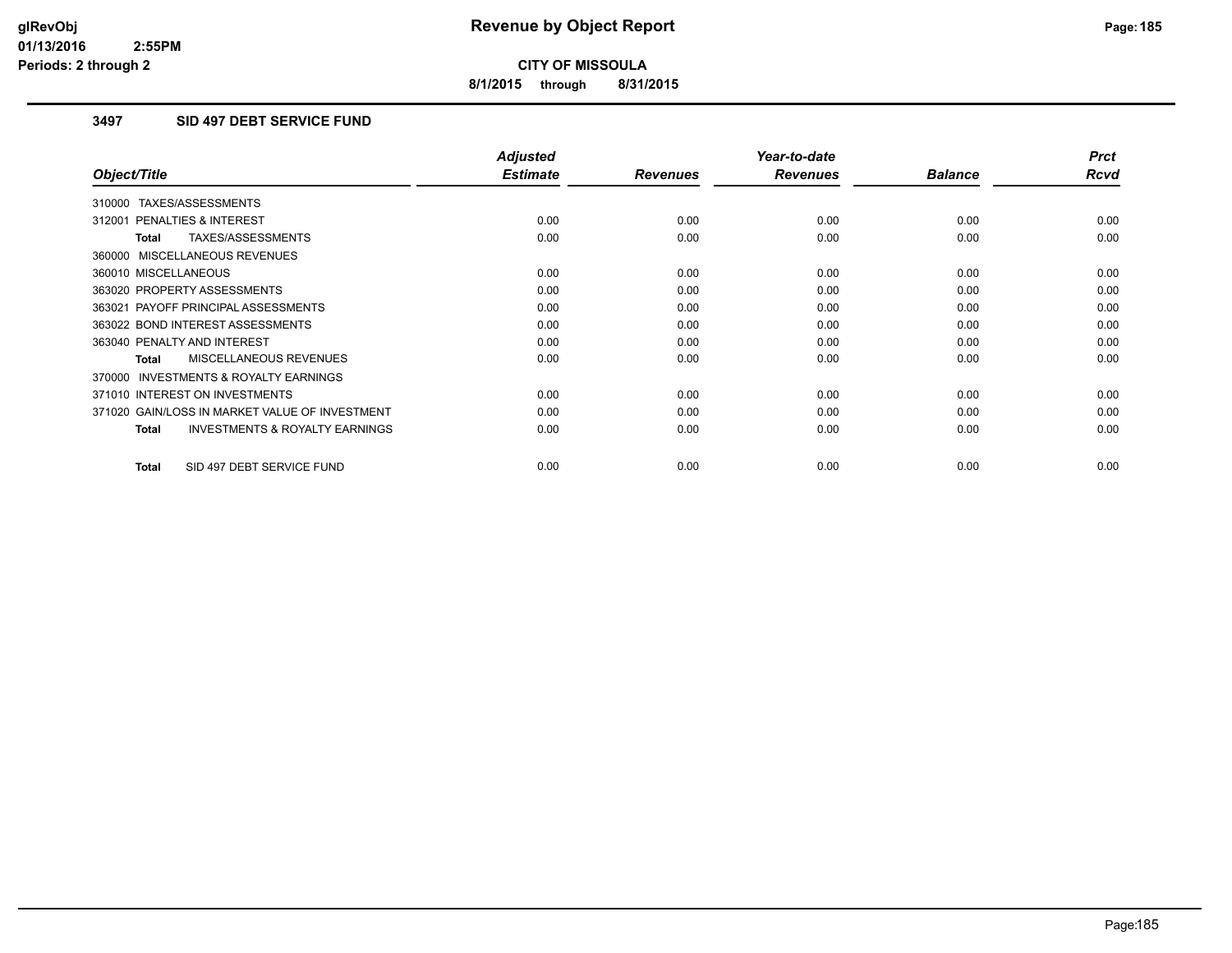**8/1/2015 through 8/31/2015**

**3498 SID 498 DEBT SERVICE FUND**

**3498 SID 498 DEBT SERVICE FUND**

|                                                           | <b>Adjusted</b> |                 | Year-to-date    |                | <b>Prct</b> |
|-----------------------------------------------------------|-----------------|-----------------|-----------------|----------------|-------------|
| Object/Title                                              | <b>Estimate</b> | <b>Revenues</b> | <b>Revenues</b> | <b>Balance</b> | Rcvd        |
| TAXES/ASSESSMENTS<br>310000                               |                 |                 |                 |                |             |
| 312001 PENALTIES & INTEREST                               | 0.00            | 0.00            | 0.00            | 0.00           | 0.00        |
| <b>TAXES/ASSESSMENTS</b><br><b>Total</b>                  | 0.00            | 0.00            | 0.00            | 0.00           | 0.00        |
| MISCELLANEOUS REVENUES<br>360000                          |                 |                 |                 |                |             |
| 360010 MISCELLANEOUS                                      | 0.00            | 0.00            | 0.00            | 0.00           | 0.00        |
| 363020 PROPERTY ASSESSMENTS                               | 0.00            | 0.00            | 0.00            | 0.00           | 0.00        |
| 363021 PAYOFF PRINCIPAL ASSESSMENTS                       | 0.00            | 0.00            | 0.00            | 0.00           | 0.00        |
| 363022 BOND INTEREST ASSESSMENTS                          | 0.00            | 0.00            | 0.00            | 0.00           | 0.00        |
| 363040 PENALTY AND INTEREST                               | 0.00            | 0.00            | 0.00            | 0.00           | 0.00        |
| MISCELLANEOUS REVENUES<br><b>Total</b>                    | 0.00            | 0.00            | 0.00            | 0.00           | 0.00        |
| 370000 INVESTMENTS & ROYALTY EARNINGS                     |                 |                 |                 |                |             |
| 371010 INTEREST ON INVESTMENTS                            | 0.00            | 0.00            | 0.00            | 0.00           | 0.00        |
| 371020 GAIN/LOSS IN MARKET VALUE OF INVESTMENTS           | 0.00            | 0.00            | 0.00            | 0.00           | 0.00        |
| 371500 INTEREST ON INTERFUND LOAN                         | 0.00            | 0.00            | 0.00            | 0.00           | 0.00        |
| <b>INVESTMENTS &amp; ROYALTY EARNINGS</b><br><b>Total</b> | 0.00            | 0.00            | 0.00            | 0.00           | 0.00        |
| OTHER FINANCING SOURCES<br>380000                         |                 |                 |                 |                |             |
| 381009 TRANSFERS IN                                       | 0.00            | 0.00            | 0.00            | 0.00           | 0.00        |
| OTHER FINANCING SOURCES<br><b>Total</b>                   | 0.00            | 0.00            | 0.00            | 0.00           | 0.00        |
| SID 498 DEBT SERVICE FUND<br><b>Total</b>                 | 0.00            | 0.00            | 0.00            | 0.00           | 0.00        |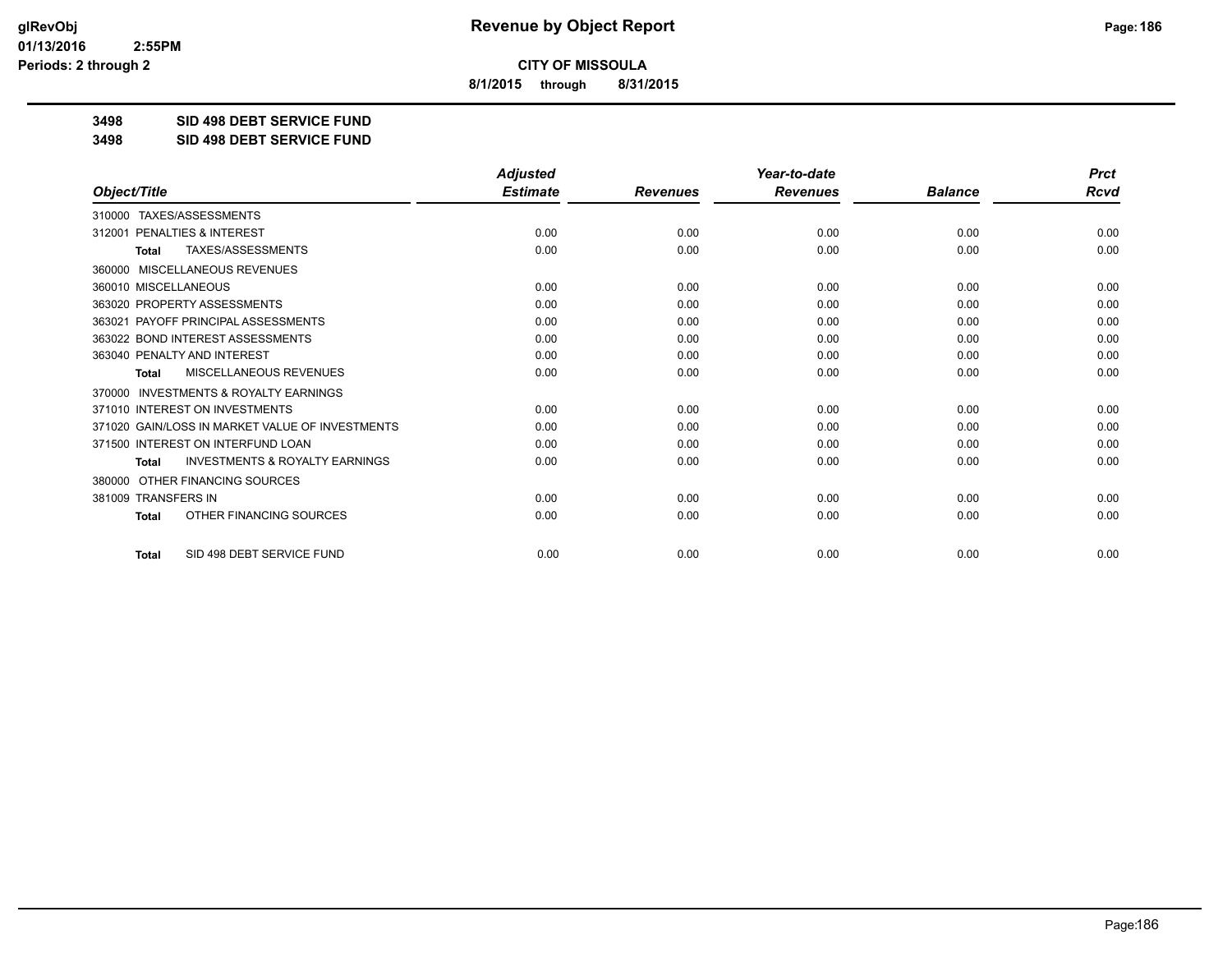**8/1/2015 through 8/31/2015**

# **3498 SID 498 DEBT SERVICE FUND**

|                                                           | <b>Adjusted</b> |                 | Year-to-date    |                | <b>Prct</b> |
|-----------------------------------------------------------|-----------------|-----------------|-----------------|----------------|-------------|
| Object/Title                                              | <b>Estimate</b> | <b>Revenues</b> | <b>Revenues</b> | <b>Balance</b> | Rcvd        |
| TAXES/ASSESSMENTS<br>310000                               |                 |                 |                 |                |             |
| 312001 PENALTIES & INTEREST                               | 0.00            | 0.00            | 0.00            | 0.00           | 0.00        |
| <b>TAXES/ASSESSMENTS</b><br><b>Total</b>                  | 0.00            | 0.00            | 0.00            | 0.00           | 0.00        |
| 360000 MISCELLANEOUS REVENUES                             |                 |                 |                 |                |             |
| 360010 MISCELLANEOUS                                      | 0.00            | 0.00            | 0.00            | 0.00           | 0.00        |
| 363020 PROPERTY ASSESSMENTS                               | 0.00            | 0.00            | 0.00            | 0.00           | 0.00        |
| 363021 PAYOFF PRINCIPAL ASSESSMENTS                       | 0.00            | 0.00            | 0.00            | 0.00           | 0.00        |
| 363022 BOND INTEREST ASSESSMENTS                          | 0.00            | 0.00            | 0.00            | 0.00           | 0.00        |
| 363040 PENALTY AND INTEREST                               | 0.00            | 0.00            | 0.00            | 0.00           | 0.00        |
| MISCELLANEOUS REVENUES<br><b>Total</b>                    | 0.00            | 0.00            | 0.00            | 0.00           | 0.00        |
| <b>INVESTMENTS &amp; ROYALTY EARNINGS</b><br>370000       |                 |                 |                 |                |             |
| 371010 INTEREST ON INVESTMENTS                            | 0.00            | 0.00            | 0.00            | 0.00           | 0.00        |
| 371020 GAIN/LOSS IN MARKET VALUE OF INVESTMENT            | 0.00            | 0.00            | 0.00            | 0.00           | 0.00        |
| 371500 INTEREST ON INTERFUND LOAN                         | 0.00            | 0.00            | 0.00            | 0.00           | 0.00        |
| <b>INVESTMENTS &amp; ROYALTY EARNINGS</b><br><b>Total</b> | 0.00            | 0.00            | 0.00            | 0.00           | 0.00        |
| OTHER FINANCING SOURCES<br>380000                         |                 |                 |                 |                |             |
| 381009 TRANSFERS IN                                       | 0.00            | 0.00            | 0.00            | 0.00           | 0.00        |
| OTHER FINANCING SOURCES<br>Total                          | 0.00            | 0.00            | 0.00            | 0.00           | 0.00        |
| SID 498 DEBT SERVICE FUND<br>Total                        | 0.00            | 0.00            | 0.00            | 0.00           | 0.00        |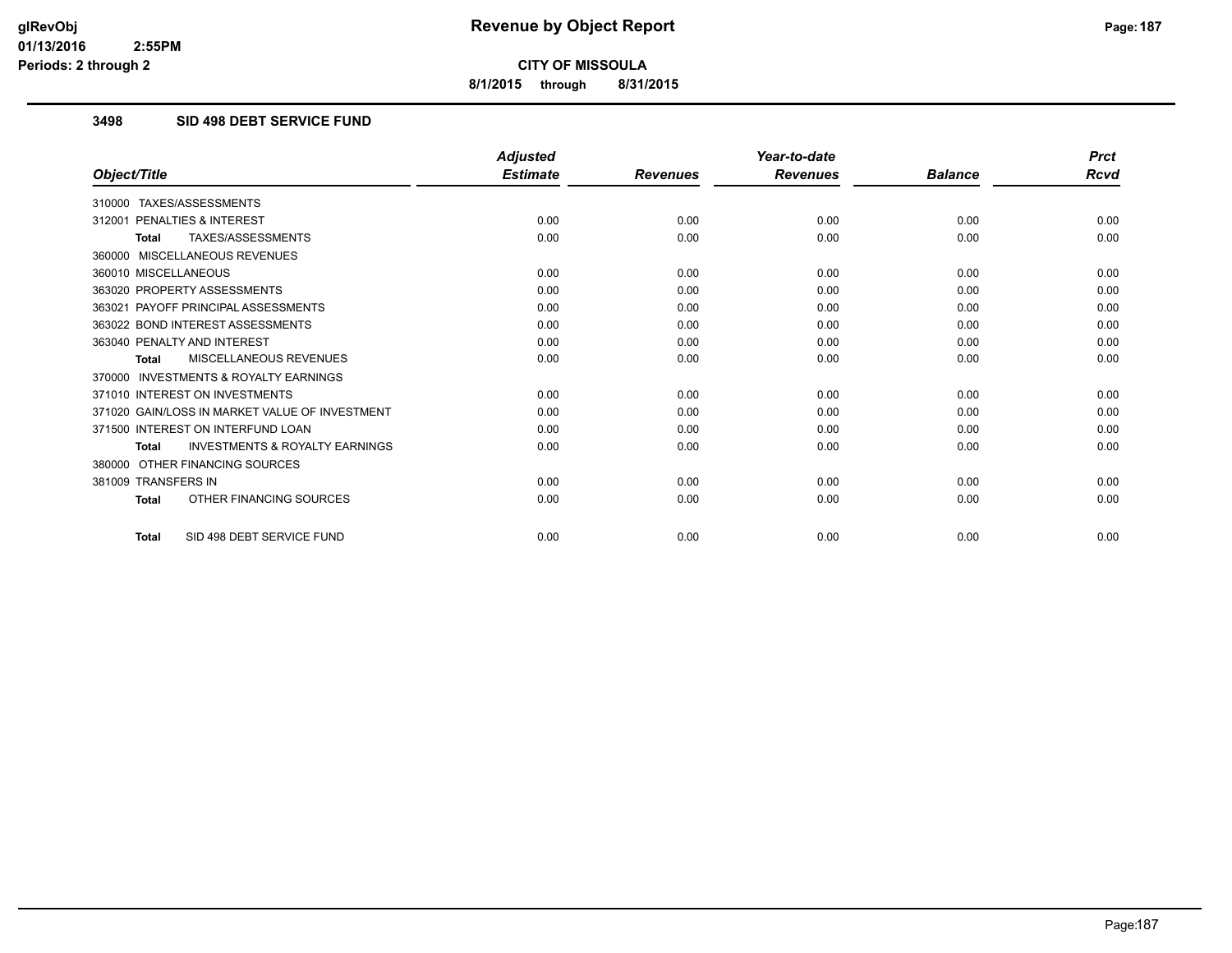**8/1/2015 through 8/31/2015**

**3500 SID 500 DEBT SERVICE FUND**

**3500 SID 500 DEBT SERVICE FUND**

|                                                           | <b>Adjusted</b> |                 | Year-to-date    |                | <b>Prct</b> |
|-----------------------------------------------------------|-----------------|-----------------|-----------------|----------------|-------------|
| Object/Title                                              | <b>Estimate</b> | <b>Revenues</b> | <b>Revenues</b> | <b>Balance</b> | Rcvd        |
| TAXES/ASSESSMENTS<br>310000                               |                 |                 |                 |                |             |
| <b>PENALTIES &amp; INTEREST</b><br>312001                 | 0.00            | 0.00            | 0.00            | 0.00           | 0.00        |
| TAXES/ASSESSMENTS<br><b>Total</b>                         | 0.00            | 0.00            | 0.00            | 0.00           | 0.00        |
| 360000 MISCELLANEOUS REVENUES                             |                 |                 |                 |                |             |
| 360010 MISCELLANEOUS                                      | 0.00            | 0.00            | 0.00            | 0.00           | 0.00        |
| 363020 PROPERTY ASSESSMENTS                               | 0.00            | 0.00            | 0.00            | 0.00           | 0.00        |
| 363021 PAYOFF PRINCIPAL ASSESSMENTS                       | 0.00            | 0.00            | 0.00            | 0.00           | 0.00        |
| 363022 BOND INTEREST ASSESSMENTS                          | 0.00            | 0.00            | 0.00            | 0.00           | 0.00        |
| 363040 PENALTY AND INTEREST                               | 0.00            | 0.00            | 0.00            | 0.00           | 0.00        |
| MISCELLANEOUS REVENUES<br><b>Total</b>                    | 0.00            | 0.00            | 0.00            | 0.00           | 0.00        |
| 370000 INVESTMENTS & ROYALTY EARNINGS                     |                 |                 |                 |                |             |
| 371010 INTEREST ON INVESTMENTS                            | 0.00            | 0.00            | 0.00            | 0.00           | 0.00        |
| 371020 GAIN/LOSS IN MARKET VALUE OF INVESTMENTS           | 0.00            | 0.00            | 0.00            | 0.00           | 0.00        |
| <b>INVESTMENTS &amp; ROYALTY EARNINGS</b><br><b>Total</b> | 0.00            | 0.00            | 0.00            | 0.00           | 0.00        |
| SID 500 DEBT SERVICE FUND<br>Total                        | 0.00            | 0.00            | 0.00            | 0.00           | 0.00        |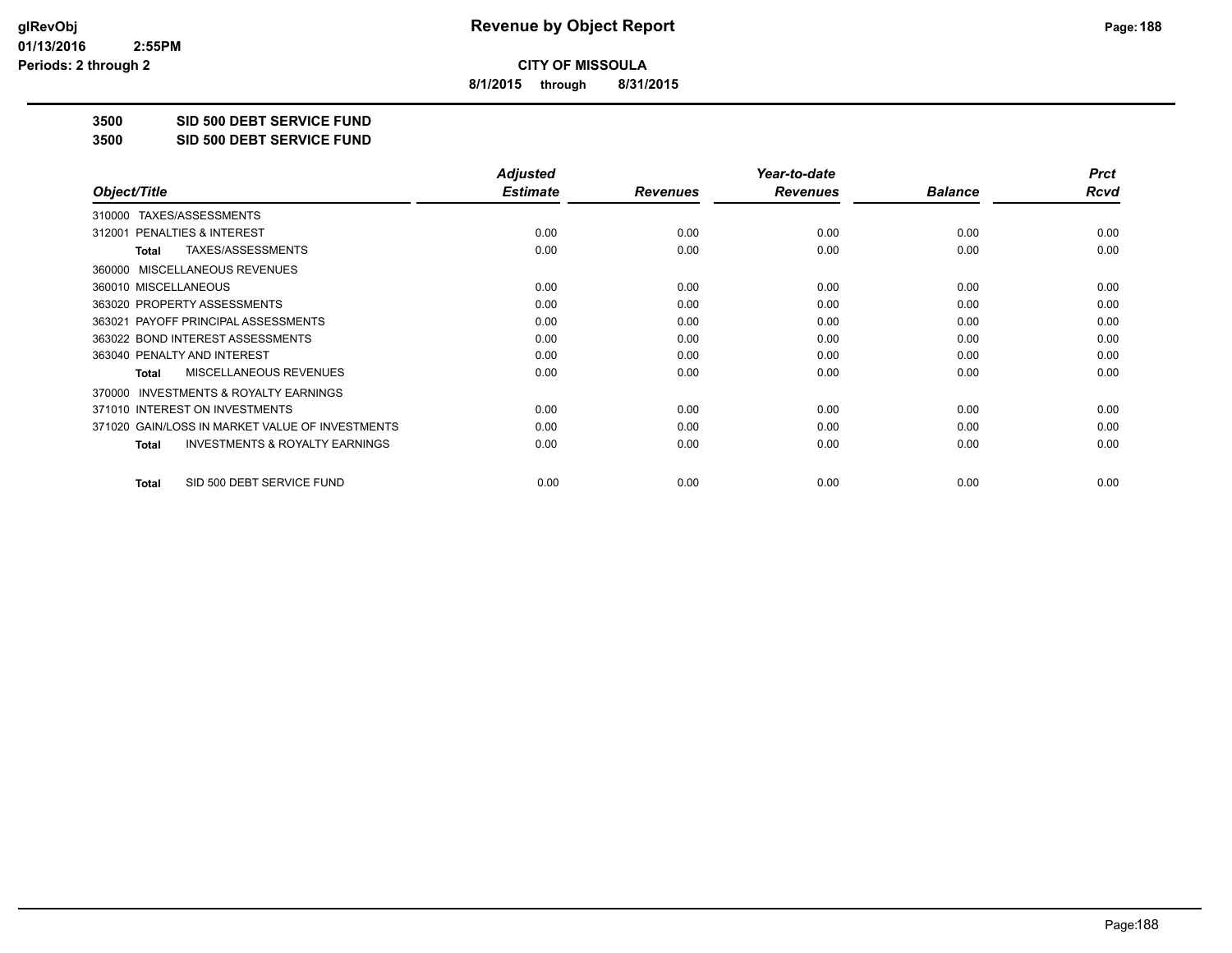**8/1/2015 through 8/31/2015**

# **3500 SID 500 DEBT SERVICE FUND**

|                                                     | <b>Adjusted</b> |                 | Year-to-date    |                | <b>Prct</b> |
|-----------------------------------------------------|-----------------|-----------------|-----------------|----------------|-------------|
| Object/Title                                        | <b>Estimate</b> | <b>Revenues</b> | <b>Revenues</b> | <b>Balance</b> | <b>Rcvd</b> |
| 310000 TAXES/ASSESSMENTS                            |                 |                 |                 |                |             |
| 312001 PENALTIES & INTEREST                         | 0.00            | 0.00            | 0.00            | 0.00           | 0.00        |
| TAXES/ASSESSMENTS<br><b>Total</b>                   | 0.00            | 0.00            | 0.00            | 0.00           | 0.00        |
| 360000 MISCELLANEOUS REVENUES                       |                 |                 |                 |                |             |
| 360010 MISCELLANEOUS                                | 0.00            | 0.00            | 0.00            | 0.00           | 0.00        |
| 363020 PROPERTY ASSESSMENTS                         | 0.00            | 0.00            | 0.00            | 0.00           | 0.00        |
| 363021 PAYOFF PRINCIPAL ASSESSMENTS                 | 0.00            | 0.00            | 0.00            | 0.00           | 0.00        |
| 363022 BOND INTEREST ASSESSMENTS                    | 0.00            | 0.00            | 0.00            | 0.00           | 0.00        |
| 363040 PENALTY AND INTEREST                         | 0.00            | 0.00            | 0.00            | 0.00           | 0.00        |
| <b>MISCELLANEOUS REVENUES</b><br>Total              | 0.00            | 0.00            | 0.00            | 0.00           | 0.00        |
| <b>INVESTMENTS &amp; ROYALTY EARNINGS</b><br>370000 |                 |                 |                 |                |             |
| 371010 INTEREST ON INVESTMENTS                      | 0.00            | 0.00            | 0.00            | 0.00           | 0.00        |
| 371020 GAIN/LOSS IN MARKET VALUE OF INVESTMENT      | 0.00            | 0.00            | 0.00            | 0.00           | 0.00        |
| <b>INVESTMENTS &amp; ROYALTY EARNINGS</b><br>Total  | 0.00            | 0.00            | 0.00            | 0.00           | 0.00        |
| SID 500 DEBT SERVICE FUND<br><b>Total</b>           | 0.00            | 0.00            | 0.00            | 0.00           | 0.00        |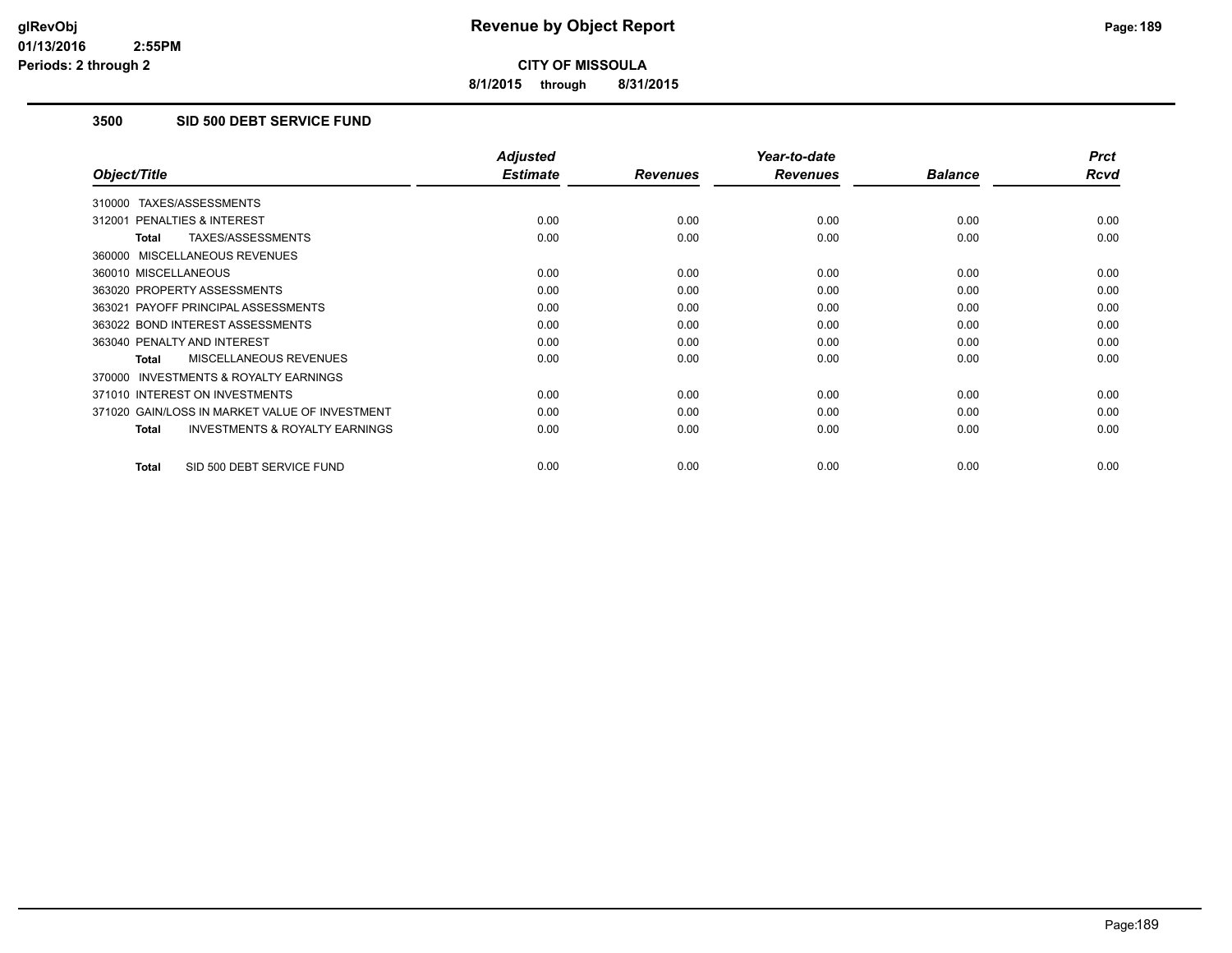**8/1/2015 through 8/31/2015**

**3501 SID 501 DEBT SERVICE FUND**

**3501 SID 501 DEBT SERVICE FUND**

|                                                           | <b>Adjusted</b> |                 | Year-to-date    |                | <b>Prct</b> |
|-----------------------------------------------------------|-----------------|-----------------|-----------------|----------------|-------------|
| Object/Title                                              | <b>Estimate</b> | <b>Revenues</b> | <b>Revenues</b> | <b>Balance</b> | Rcvd        |
| TAXES/ASSESSMENTS<br>310000                               |                 |                 |                 |                |             |
| 312001 PENALTIES & INTEREST                               | 0.00            | 0.00            | 0.00            | 0.00           | 0.00        |
| TAXES/ASSESSMENTS<br>Total                                | 0.00            | 0.00            | 0.00            | 0.00           | 0.00        |
| MISCELLANEOUS REVENUES<br>360000                          |                 |                 |                 |                |             |
| 360010 MISCELLANEOUS                                      | 0.00            | 0.00            | 0.00            | 0.00           | 0.00        |
| 363020 PROPERTY ASSESSMENTS                               | 0.00            | 0.00            | 0.00            | 0.00           | 0.00        |
| 363021 PAYOFF PRINCIPAL ASSESSMENTS                       | 0.00            | 0.00            | 0.00            | 0.00           | 0.00        |
| 363022 BOND INTEREST ASSESSMENTS                          | 0.00            | 0.00            | 0.00            | 0.00           | 0.00        |
| 363040 PENALTY AND INTEREST                               | 0.00            | 0.00            | 0.00            | 0.00           | 0.00        |
| MISCELLANEOUS REVENUES<br><b>Total</b>                    | 0.00            | 0.00            | 0.00            | 0.00           | 0.00        |
| <b>INVESTMENTS &amp; ROYALTY EARNINGS</b><br>370000       |                 |                 |                 |                |             |
| 371010 INTEREST ON INVESTMENTS                            | 0.00            | 0.00            | 0.00            | 0.00           | 0.00        |
| 371020 GAIN/LOSS IN MARKET VALUE OF INVESTMENTS           | 0.00            | 0.00            | 0.00            | 0.00           | 0.00        |
| <b>INVESTMENTS &amp; ROYALTY EARNINGS</b><br><b>Total</b> | 0.00            | 0.00            | 0.00            | 0.00           | 0.00        |
| SID 501 DEBT SERVICE FUND<br><b>Total</b>                 | 0.00            | 0.00            | 0.00            | 0.00           | 0.00        |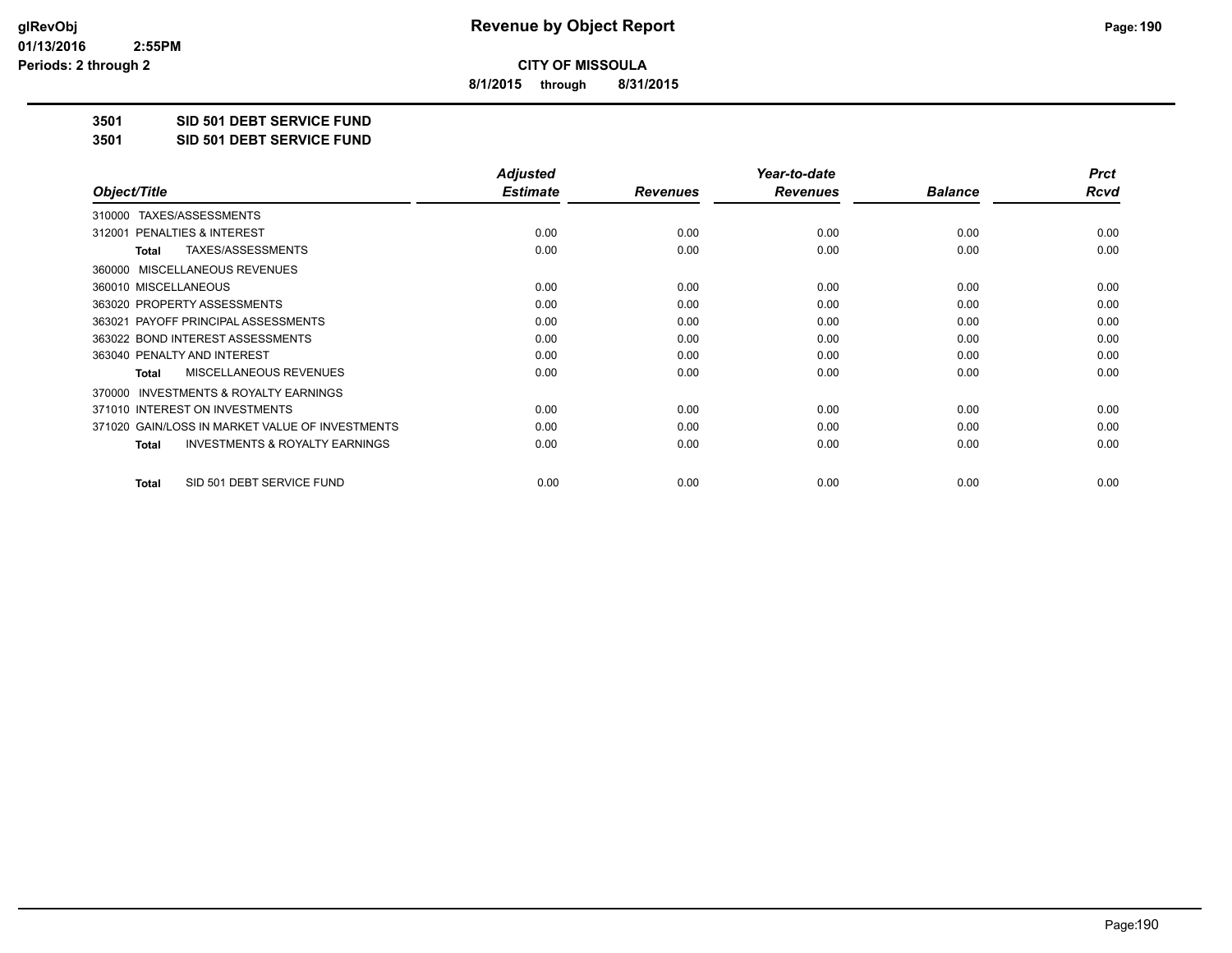**8/1/2015 through 8/31/2015**

# **3501 SID 501 DEBT SERVICE FUND**

|                                                           | <b>Adjusted</b> |                 | Year-to-date    |                | <b>Prct</b> |
|-----------------------------------------------------------|-----------------|-----------------|-----------------|----------------|-------------|
| Object/Title                                              | <b>Estimate</b> | <b>Revenues</b> | <b>Revenues</b> | <b>Balance</b> | <b>Rcvd</b> |
| 310000 TAXES/ASSESSMENTS                                  |                 |                 |                 |                |             |
| 312001 PENALTIES & INTEREST                               | 0.00            | 0.00            | 0.00            | 0.00           | 0.00        |
| TAXES/ASSESSMENTS<br><b>Total</b>                         | 0.00            | 0.00            | 0.00            | 0.00           | 0.00        |
| 360000 MISCELLANEOUS REVENUES                             |                 |                 |                 |                |             |
| 360010 MISCELLANEOUS                                      | 0.00            | 0.00            | 0.00            | 0.00           | 0.00        |
| 363020 PROPERTY ASSESSMENTS                               | 0.00            | 0.00            | 0.00            | 0.00           | 0.00        |
| 363021 PAYOFF PRINCIPAL ASSESSMENTS                       | 0.00            | 0.00            | 0.00            | 0.00           | 0.00        |
| 363022 BOND INTEREST ASSESSMENTS                          | 0.00            | 0.00            | 0.00            | 0.00           | 0.00        |
| 363040 PENALTY AND INTEREST                               | 0.00            | 0.00            | 0.00            | 0.00           | 0.00        |
| <b>MISCELLANEOUS REVENUES</b><br><b>Total</b>             | 0.00            | 0.00            | 0.00            | 0.00           | 0.00        |
| <b>INVESTMENTS &amp; ROYALTY EARNINGS</b><br>370000       |                 |                 |                 |                |             |
| 371010 INTEREST ON INVESTMENTS                            | 0.00            | 0.00            | 0.00            | 0.00           | 0.00        |
| 371020 GAIN/LOSS IN MARKET VALUE OF INVESTMENT            | 0.00            | 0.00            | 0.00            | 0.00           | 0.00        |
| <b>INVESTMENTS &amp; ROYALTY EARNINGS</b><br><b>Total</b> | 0.00            | 0.00            | 0.00            | 0.00           | 0.00        |
| SID 501 DEBT SERVICE FUND<br><b>Total</b>                 | 0.00            | 0.00            | 0.00            | 0.00           | 0.00        |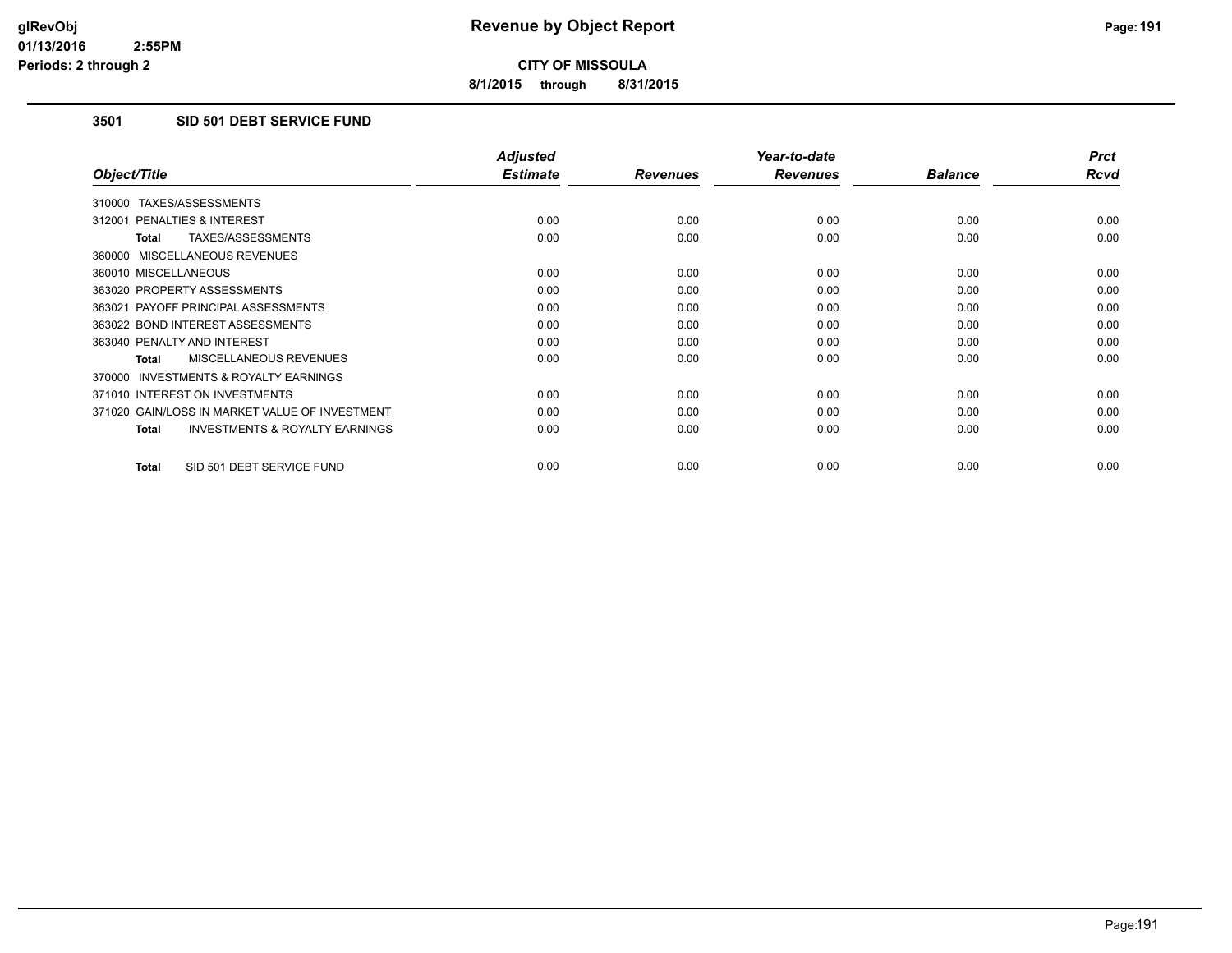**8/1/2015 through 8/31/2015**

**3502 SID 502 DEBT SERVICE FUND**

**3502 SID 502 DEBT SERVICE FUND**

|                                                           | <b>Adjusted</b> |                 | Year-to-date    |                | <b>Prct</b> |
|-----------------------------------------------------------|-----------------|-----------------|-----------------|----------------|-------------|
| Object/Title                                              | <b>Estimate</b> | <b>Revenues</b> | <b>Revenues</b> | <b>Balance</b> | Rcvd        |
| TAXES/ASSESSMENTS<br>310000                               |                 |                 |                 |                |             |
| 312001 PENALTIES & INTEREST                               | 0.00            | 0.00            | 0.00            | 0.00           | 0.00        |
| TAXES/ASSESSMENTS<br><b>Total</b>                         | 0.00            | 0.00            | 0.00            | 0.00           | 0.00        |
| MISCELLANEOUS REVENUES<br>360000                          |                 |                 |                 |                |             |
| 360010 MISCELLANEOUS                                      | 0.00            | 0.00            | 0.00            | 0.00           | 0.00        |
| 363020 PROPERTY ASSESSMENTS                               | 0.00            | 0.00            | 0.00            | 0.00           | 0.00        |
| 363021 PAYOFF PRINCIPAL ASSESSMENTS                       | 0.00            | 0.00            | 0.00            | 0.00           | 0.00        |
| 363022 BOND INTEREST ASSESSMENTS                          | 0.00            | 0.00            | 0.00            | 0.00           | 0.00        |
| 363040 PENALTY AND INTEREST                               | 0.00            | 0.00            | 0.00            | 0.00           | 0.00        |
| <b>MISCELLANEOUS REVENUES</b><br><b>Total</b>             | 0.00            | 0.00            | 0.00            | 0.00           | 0.00        |
| 370000 INVESTMENTS & ROYALTY EARNINGS                     |                 |                 |                 |                |             |
| 371010 INTEREST ON INVESTMENTS                            | 0.00            | 0.00            | 0.00            | 0.00           | 0.00        |
| 371020 GAIN/LOSS IN MARKET VALUE OF INVESTMENTS           | 0.00            | 0.00            | 0.00            | 0.00           | 0.00        |
| <b>INVESTMENTS &amp; ROYALTY EARNINGS</b><br><b>Total</b> | 0.00            | 0.00            | 0.00            | 0.00           | 0.00        |
| SID 502 DEBT SERVICE FUND<br><b>Total</b>                 | 0.00            | 0.00            | 0.00            | 0.00           | 0.00        |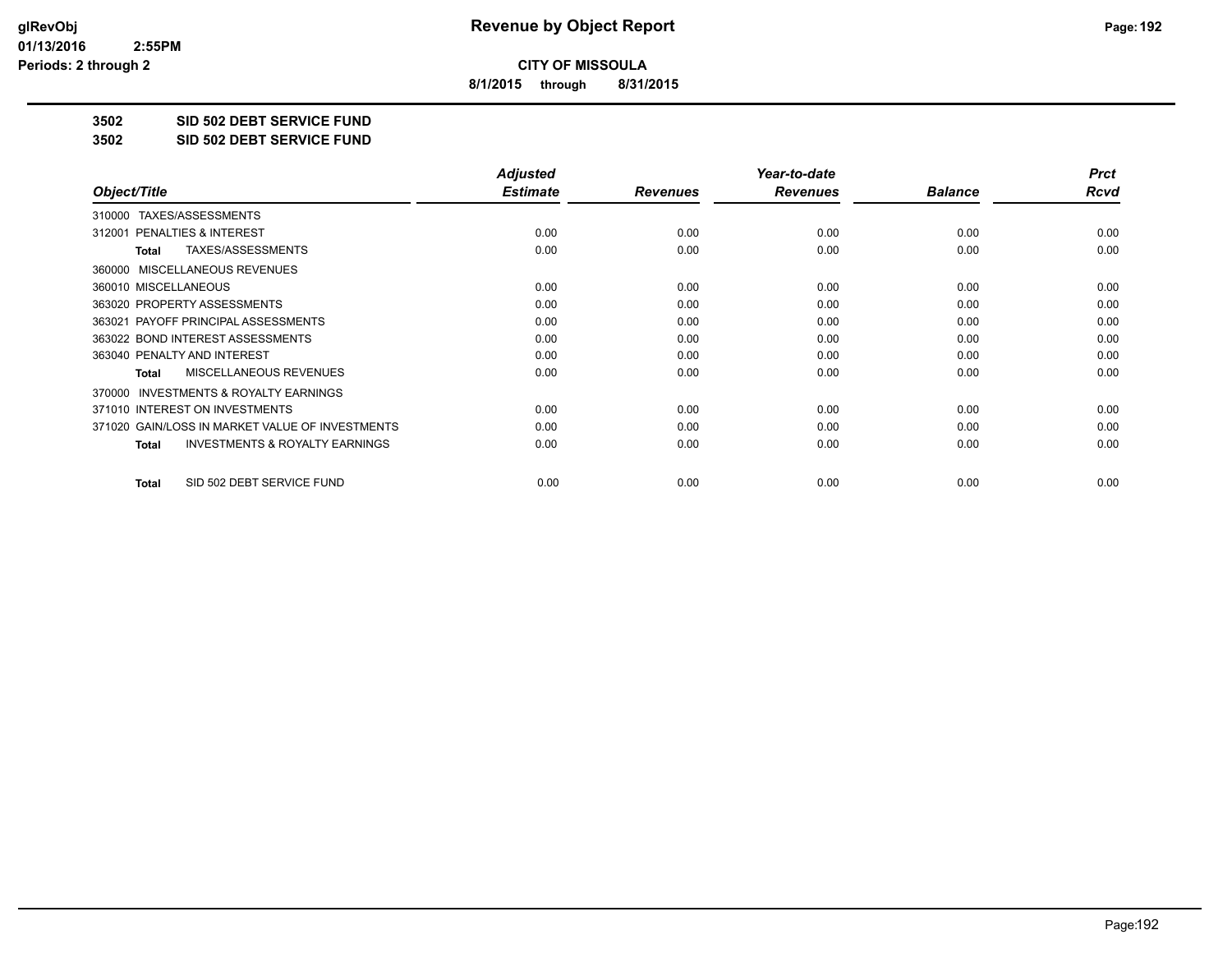**8/1/2015 through 8/31/2015**

# **3502 SID 502 DEBT SERVICE FUND**

|                                                     | <b>Adjusted</b> |                 | Year-to-date    |                | <b>Prct</b> |
|-----------------------------------------------------|-----------------|-----------------|-----------------|----------------|-------------|
| Object/Title                                        | <b>Estimate</b> | <b>Revenues</b> | <b>Revenues</b> | <b>Balance</b> | Rcvd        |
| 310000 TAXES/ASSESSMENTS                            |                 |                 |                 |                |             |
| 312001 PENALTIES & INTEREST                         | 0.00            | 0.00            | 0.00            | 0.00           | 0.00        |
| TAXES/ASSESSMENTS<br><b>Total</b>                   | 0.00            | 0.00            | 0.00            | 0.00           | 0.00        |
| 360000 MISCELLANEOUS REVENUES                       |                 |                 |                 |                |             |
| 360010 MISCELLANEOUS                                | 0.00            | 0.00            | 0.00            | 0.00           | 0.00        |
| 363020 PROPERTY ASSESSMENTS                         | 0.00            | 0.00            | 0.00            | 0.00           | 0.00        |
| 363021 PAYOFF PRINCIPAL ASSESSMENTS                 | 0.00            | 0.00            | 0.00            | 0.00           | 0.00        |
| 363022 BOND INTEREST ASSESSMENTS                    | 0.00            | 0.00            | 0.00            | 0.00           | 0.00        |
| 363040 PENALTY AND INTEREST                         | 0.00            | 0.00            | 0.00            | 0.00           | 0.00        |
| <b>MISCELLANEOUS REVENUES</b><br>Total              | 0.00            | 0.00            | 0.00            | 0.00           | 0.00        |
| <b>INVESTMENTS &amp; ROYALTY EARNINGS</b><br>370000 |                 |                 |                 |                |             |
| 371010 INTEREST ON INVESTMENTS                      | 0.00            | 0.00            | 0.00            | 0.00           | 0.00        |
| 371020 GAIN/LOSS IN MARKET VALUE OF INVESTMENT      | 0.00            | 0.00            | 0.00            | 0.00           | 0.00        |
| <b>INVESTMENTS &amp; ROYALTY EARNINGS</b><br>Total  | 0.00            | 0.00            | 0.00            | 0.00           | 0.00        |
| SID 502 DEBT SERVICE FUND<br><b>Total</b>           | 0.00            | 0.00            | 0.00            | 0.00           | 0.00        |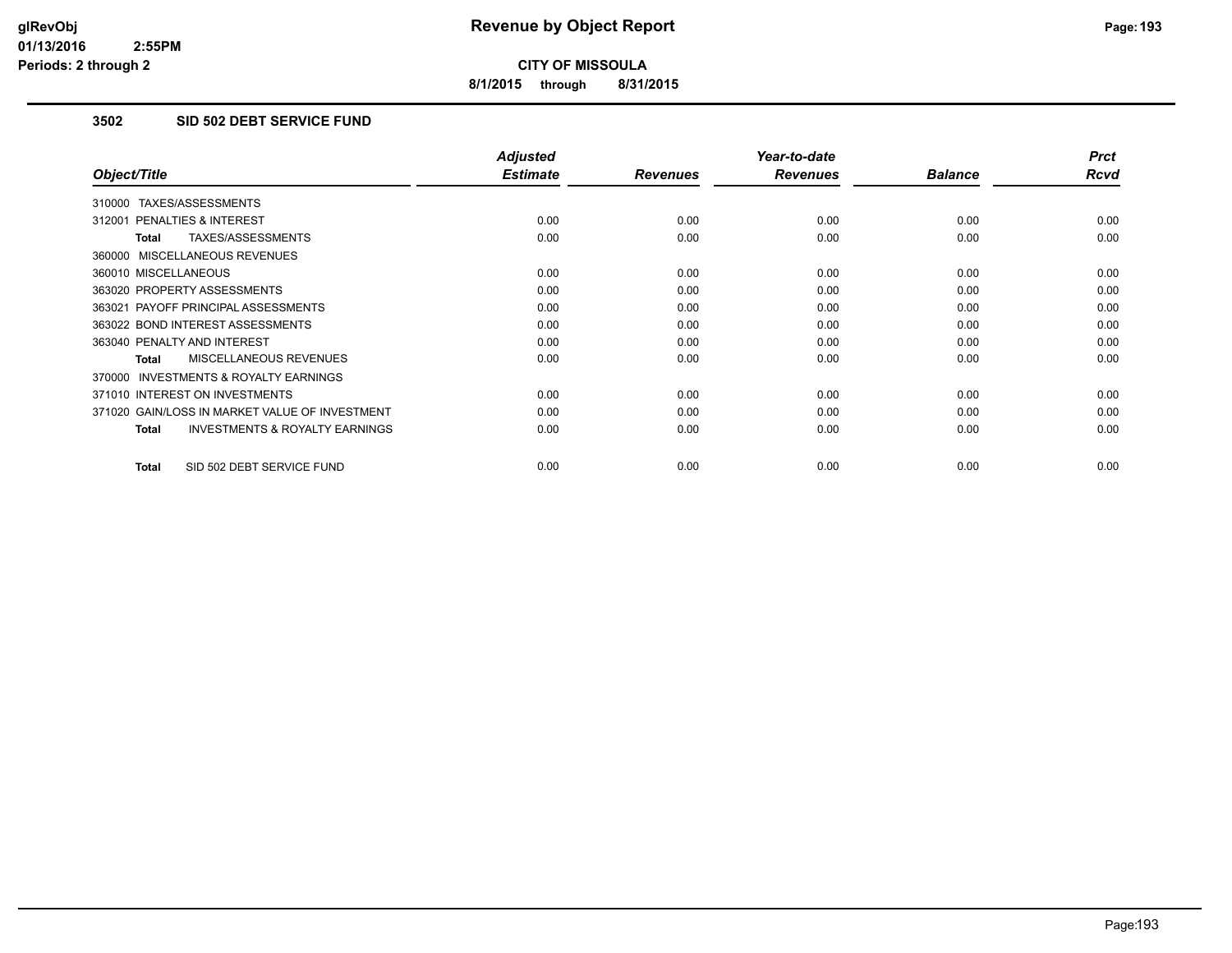**8/1/2015 through 8/31/2015**

**3503 SID 503 DEBT SERVICE FUND**

**3503 SID 503 DEBT SERVICE FUND**

|                                                           | <b>Adjusted</b> |                 | Year-to-date    |                | <b>Prct</b> |
|-----------------------------------------------------------|-----------------|-----------------|-----------------|----------------|-------------|
| Object/Title                                              | <b>Estimate</b> | <b>Revenues</b> | <b>Revenues</b> | <b>Balance</b> | Rcvd        |
| TAXES/ASSESSMENTS<br>310000                               |                 |                 |                 |                |             |
| 312001 PENALTIES & INTEREST                               | 0.00            | 0.00            | 0.00            | 0.00           | 0.00        |
| TAXES/ASSESSMENTS<br><b>Total</b>                         | 0.00            | 0.00            | 0.00            | 0.00           | 0.00        |
| MISCELLANEOUS REVENUES<br>360000                          |                 |                 |                 |                |             |
| 360010 MISCELLANEOUS                                      | 0.00            | 0.00            | 0.00            | 0.00           | 0.00        |
| 363020 PROPERTY ASSESSMENTS                               | 0.00            | 0.00            | 0.00            | 0.00           | 0.00        |
| 363021 PAYOFF PRINCIPAL ASSESSMENTS                       | 0.00            | 0.00            | 0.00            | 0.00           | 0.00        |
| 363022 BOND INTEREST ASSESSMENTS                          | 0.00            | 0.00            | 0.00            | 0.00           | 0.00        |
| 363040 PENALTY AND INTEREST                               | 0.00            | 0.00            | 0.00            | 0.00           | 0.00        |
| MISCELLANEOUS REVENUES<br>Total                           | 0.00            | 0.00            | 0.00            | 0.00           | 0.00        |
| INVESTMENTS & ROYALTY EARNINGS<br>370000                  |                 |                 |                 |                |             |
| 371010 INTEREST ON INVESTMENTS                            | 0.00            | 0.00            | 0.00            | 0.00           | 0.00        |
| 371020 GAIN/LOSS IN MARKET VALUE OF INVESTMENTS           | 0.00            | 0.00            | 0.00            | 0.00           | 0.00        |
| <b>INVESTMENTS &amp; ROYALTY EARNINGS</b><br><b>Total</b> | 0.00            | 0.00            | 0.00            | 0.00           | 0.00        |
| SID 503 DEBT SERVICE FUND<br>Total                        | 0.00            | 0.00            | 0.00            | 0.00           | 0.00        |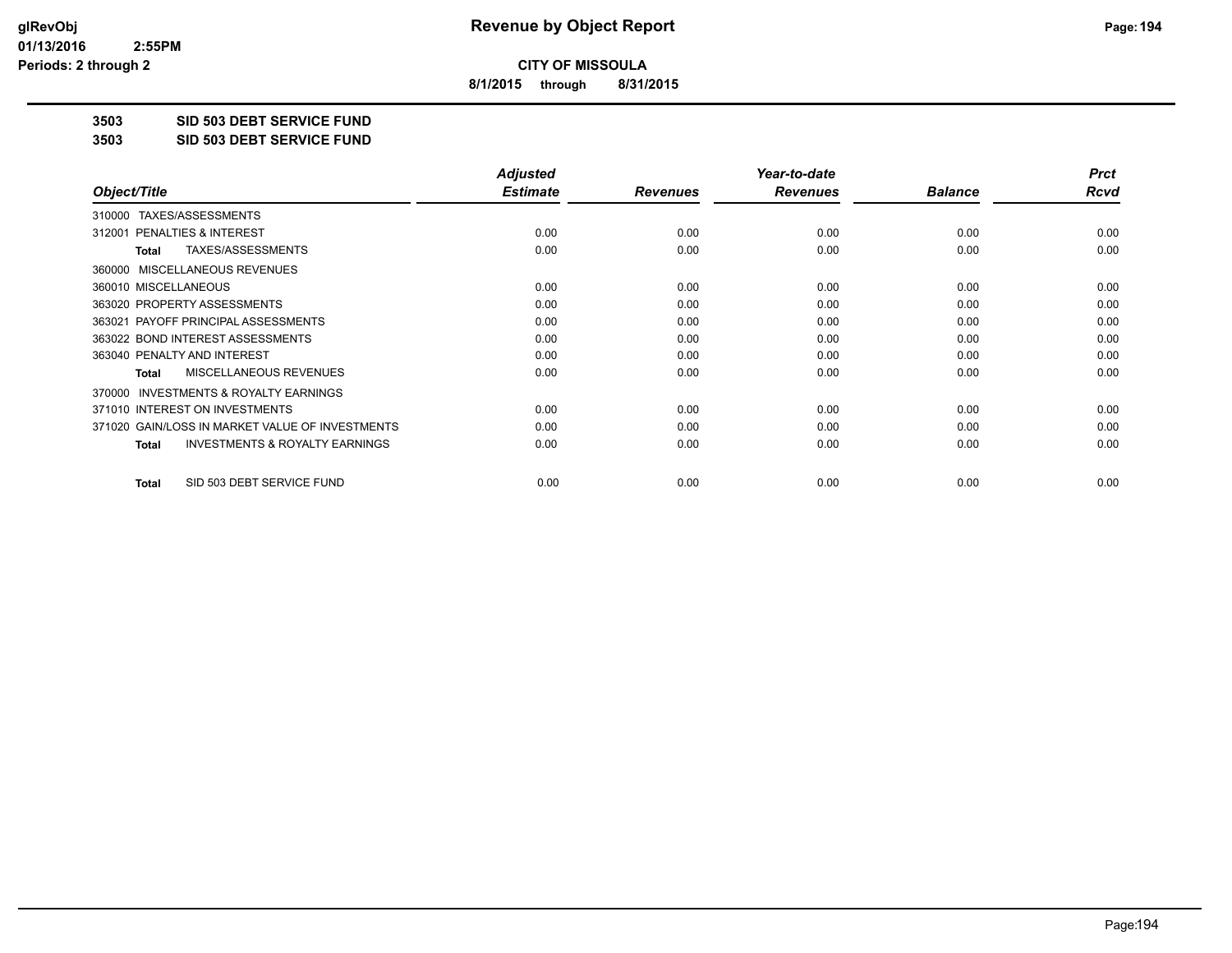**8/1/2015 through 8/31/2015**

# **3503 SID 503 DEBT SERVICE FUND**

|                                                     | <b>Adjusted</b> |                 | Year-to-date    |                | <b>Prct</b> |
|-----------------------------------------------------|-----------------|-----------------|-----------------|----------------|-------------|
| Object/Title                                        | <b>Estimate</b> | <b>Revenues</b> | <b>Revenues</b> | <b>Balance</b> | <b>Rcvd</b> |
| 310000 TAXES/ASSESSMENTS                            |                 |                 |                 |                |             |
| 312001 PENALTIES & INTEREST                         | 0.00            | 0.00            | 0.00            | 0.00           | 0.00        |
| TAXES/ASSESSMENTS<br><b>Total</b>                   | 0.00            | 0.00            | 0.00            | 0.00           | 0.00        |
| 360000 MISCELLANEOUS REVENUES                       |                 |                 |                 |                |             |
| 360010 MISCELLANEOUS                                | 0.00            | 0.00            | 0.00            | 0.00           | 0.00        |
| 363020 PROPERTY ASSESSMENTS                         | 0.00            | 0.00            | 0.00            | 0.00           | 0.00        |
| 363021 PAYOFF PRINCIPAL ASSESSMENTS                 | 0.00            | 0.00            | 0.00            | 0.00           | 0.00        |
| 363022 BOND INTEREST ASSESSMENTS                    | 0.00            | 0.00            | 0.00            | 0.00           | 0.00        |
| 363040 PENALTY AND INTEREST                         | 0.00            | 0.00            | 0.00            | 0.00           | 0.00        |
| <b>MISCELLANEOUS REVENUES</b><br>Total              | 0.00            | 0.00            | 0.00            | 0.00           | 0.00        |
| <b>INVESTMENTS &amp; ROYALTY EARNINGS</b><br>370000 |                 |                 |                 |                |             |
| 371010 INTEREST ON INVESTMENTS                      | 0.00            | 0.00            | 0.00            | 0.00           | 0.00        |
| 371020 GAIN/LOSS IN MARKET VALUE OF INVESTMENT      | 0.00            | 0.00            | 0.00            | 0.00           | 0.00        |
| <b>INVESTMENTS &amp; ROYALTY EARNINGS</b><br>Total  | 0.00            | 0.00            | 0.00            | 0.00           | 0.00        |
| SID 503 DEBT SERVICE FUND<br><b>Total</b>           | 0.00            | 0.00            | 0.00            | 0.00           | 0.00        |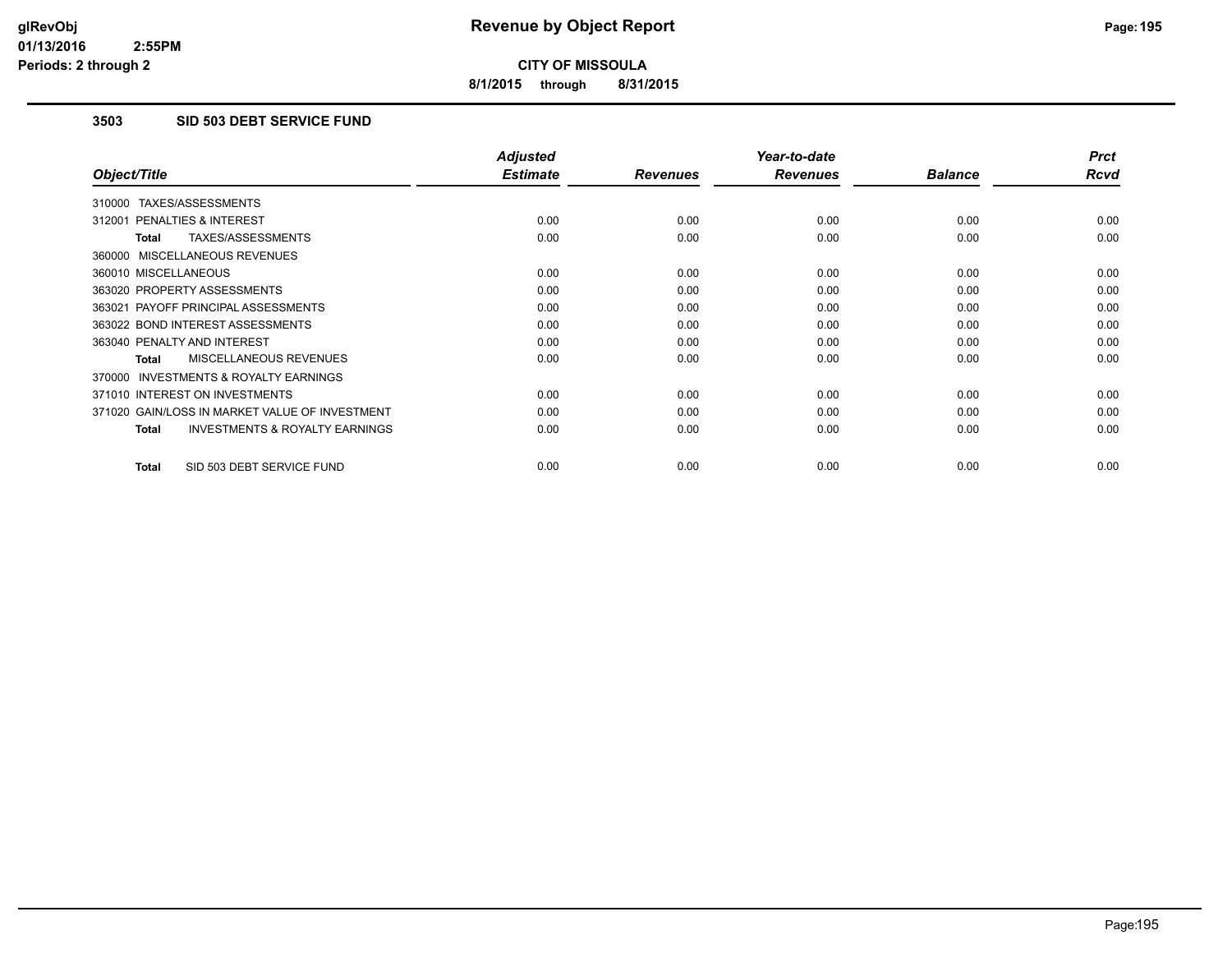**8/1/2015 through 8/31/2015**

**3504 SID 504 DEBT SERVICE FUND**

**3504 SID 504 DEBT SERVICE FUND**

|                                                           | <b>Adjusted</b> |                 | Year-to-date    |                | <b>Prct</b> |
|-----------------------------------------------------------|-----------------|-----------------|-----------------|----------------|-------------|
| Object/Title                                              | <b>Estimate</b> | <b>Revenues</b> | <b>Revenues</b> | <b>Balance</b> | <b>Rcvd</b> |
| TAXES/ASSESSMENTS<br>310000                               |                 |                 |                 |                |             |
| 312001 PENALTIES & INTEREST                               | 0.00            | 0.00            | 0.00            | 0.00           | 0.00        |
| TAXES/ASSESSMENTS<br><b>Total</b>                         | 0.00            | 0.00            | 0.00            | 0.00           | 0.00        |
| MISCELLANEOUS REVENUES<br>360000                          |                 |                 |                 |                |             |
| 360010 MISCELLANEOUS                                      | 0.00            | 0.00            | 0.00            | 0.00           | 0.00        |
| 363020 PROPERTY ASSESSMENTS                               | 0.00            | 0.00            | 0.00            | 0.00           | 0.00        |
| 363021 PAYOFF PRINCIPAL ASSESSMENTS                       | 0.00            | 0.00            | 0.00            | 0.00           | 0.00        |
| 363022 BOND INTEREST ASSESSMENTS                          | 0.00            | 0.00            | 0.00            | 0.00           | 0.00        |
| 363040 PENALTY AND INTEREST                               | 0.00            | 0.00            | 0.00            | 0.00           | 0.00        |
| MISCELLANEOUS REVENUES<br><b>Total</b>                    | 0.00            | 0.00            | 0.00            | 0.00           | 0.00        |
| <b>INVESTMENTS &amp; ROYALTY EARNINGS</b><br>370000       |                 |                 |                 |                |             |
| 371010 INTEREST ON INVESTMENTS                            | 0.00            | 0.00            | 0.00            | 0.00           | 0.00        |
| 371020 GAIN/LOSS IN MARKET VALUE OF INVESTMENTS           | 0.00            | 0.00            | 0.00            | 0.00           | 0.00        |
| <b>INVESTMENTS &amp; ROYALTY EARNINGS</b><br><b>Total</b> | 0.00            | 0.00            | 0.00            | 0.00           | 0.00        |
| OTHER FINANCING SOURCES<br>380000                         |                 |                 |                 |                |             |
| 381009 TRANSFERS IN                                       | 0.00            | 0.00            | 0.00            | 0.00           | 0.00        |
| OTHER FINANCING SOURCES<br><b>Total</b>                   | 0.00            | 0.00            | 0.00            | 0.00           | 0.00        |
| SID 504 DEBT SERVICE FUND<br><b>Total</b>                 | 0.00            | 0.00            | 0.00            | 0.00           | 0.00        |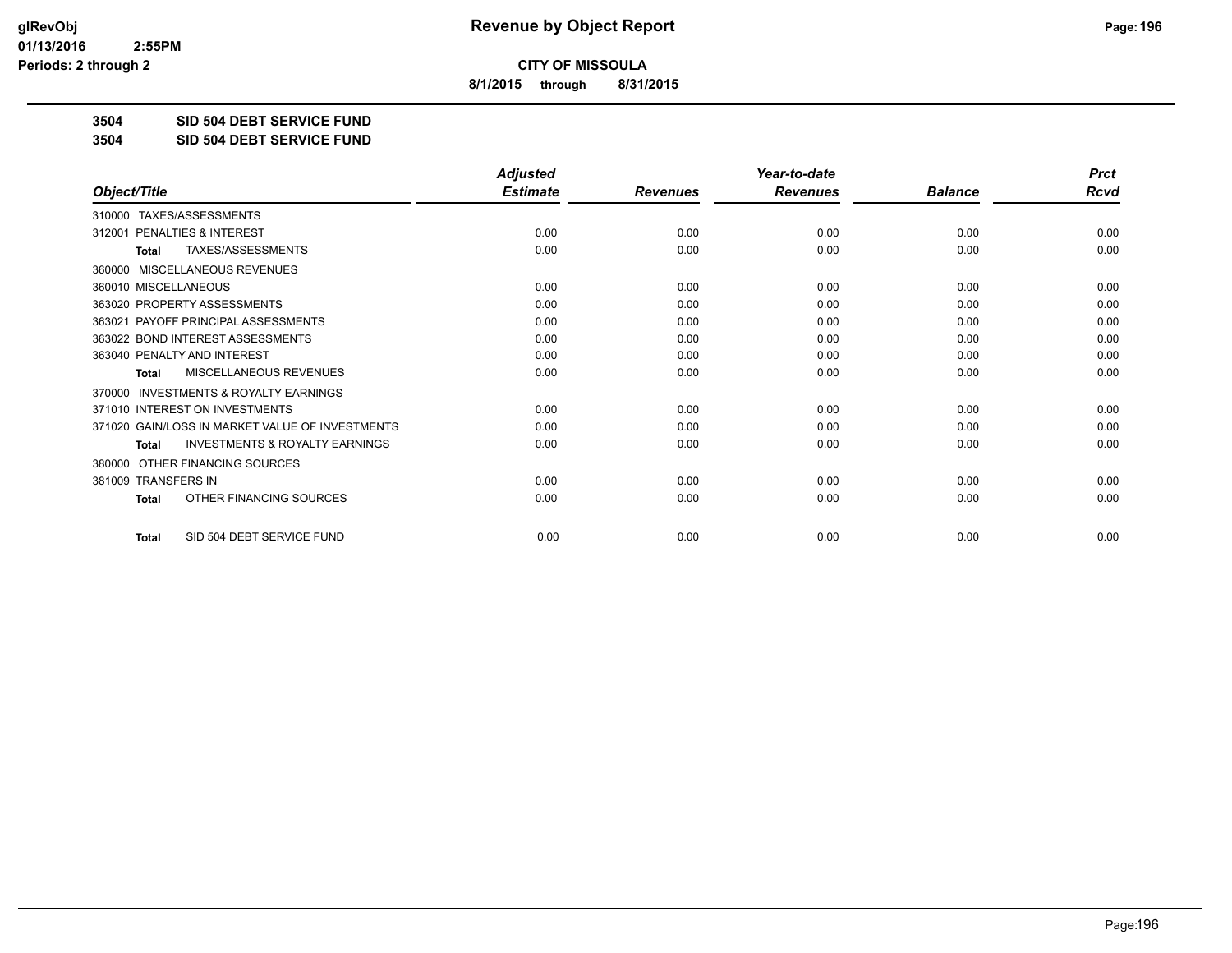**8/1/2015 through 8/31/2015**

# **3504 SID 504 DEBT SERVICE FUND**

|                                                           | <b>Adjusted</b> |                 | Year-to-date    |                | <b>Prct</b> |
|-----------------------------------------------------------|-----------------|-----------------|-----------------|----------------|-------------|
| Object/Title                                              | <b>Estimate</b> | <b>Revenues</b> | <b>Revenues</b> | <b>Balance</b> | <b>Rcvd</b> |
| 310000 TAXES/ASSESSMENTS                                  |                 |                 |                 |                |             |
| PENALTIES & INTEREST<br>312001                            | 0.00            | 0.00            | 0.00            | 0.00           | 0.00        |
| TAXES/ASSESSMENTS<br><b>Total</b>                         | 0.00            | 0.00            | 0.00            | 0.00           | 0.00        |
| 360000 MISCELLANEOUS REVENUES                             |                 |                 |                 |                |             |
| 360010 MISCELLANEOUS                                      | 0.00            | 0.00            | 0.00            | 0.00           | 0.00        |
| 363020 PROPERTY ASSESSMENTS                               | 0.00            | 0.00            | 0.00            | 0.00           | 0.00        |
| 363021 PAYOFF PRINCIPAL ASSESSMENTS                       | 0.00            | 0.00            | 0.00            | 0.00           | 0.00        |
| 363022 BOND INTEREST ASSESSMENTS                          | 0.00            | 0.00            | 0.00            | 0.00           | 0.00        |
| 363040 PENALTY AND INTEREST                               | 0.00            | 0.00            | 0.00            | 0.00           | 0.00        |
| MISCELLANEOUS REVENUES<br><b>Total</b>                    | 0.00            | 0.00            | 0.00            | 0.00           | 0.00        |
| <b>INVESTMENTS &amp; ROYALTY EARNINGS</b><br>370000       |                 |                 |                 |                |             |
| 371010 INTEREST ON INVESTMENTS                            | 0.00            | 0.00            | 0.00            | 0.00           | 0.00        |
| 371020 GAIN/LOSS IN MARKET VALUE OF INVESTMENT            | 0.00            | 0.00            | 0.00            | 0.00           | 0.00        |
| <b>INVESTMENTS &amp; ROYALTY EARNINGS</b><br><b>Total</b> | 0.00            | 0.00            | 0.00            | 0.00           | 0.00        |
| OTHER FINANCING SOURCES<br>380000                         |                 |                 |                 |                |             |
| 381009 TRANSFERS IN                                       | 0.00            | 0.00            | 0.00            | 0.00           | 0.00        |
| OTHER FINANCING SOURCES<br><b>Total</b>                   | 0.00            | 0.00            | 0.00            | 0.00           | 0.00        |
| SID 504 DEBT SERVICE FUND<br><b>Total</b>                 | 0.00            | 0.00            | 0.00            | 0.00           | 0.00        |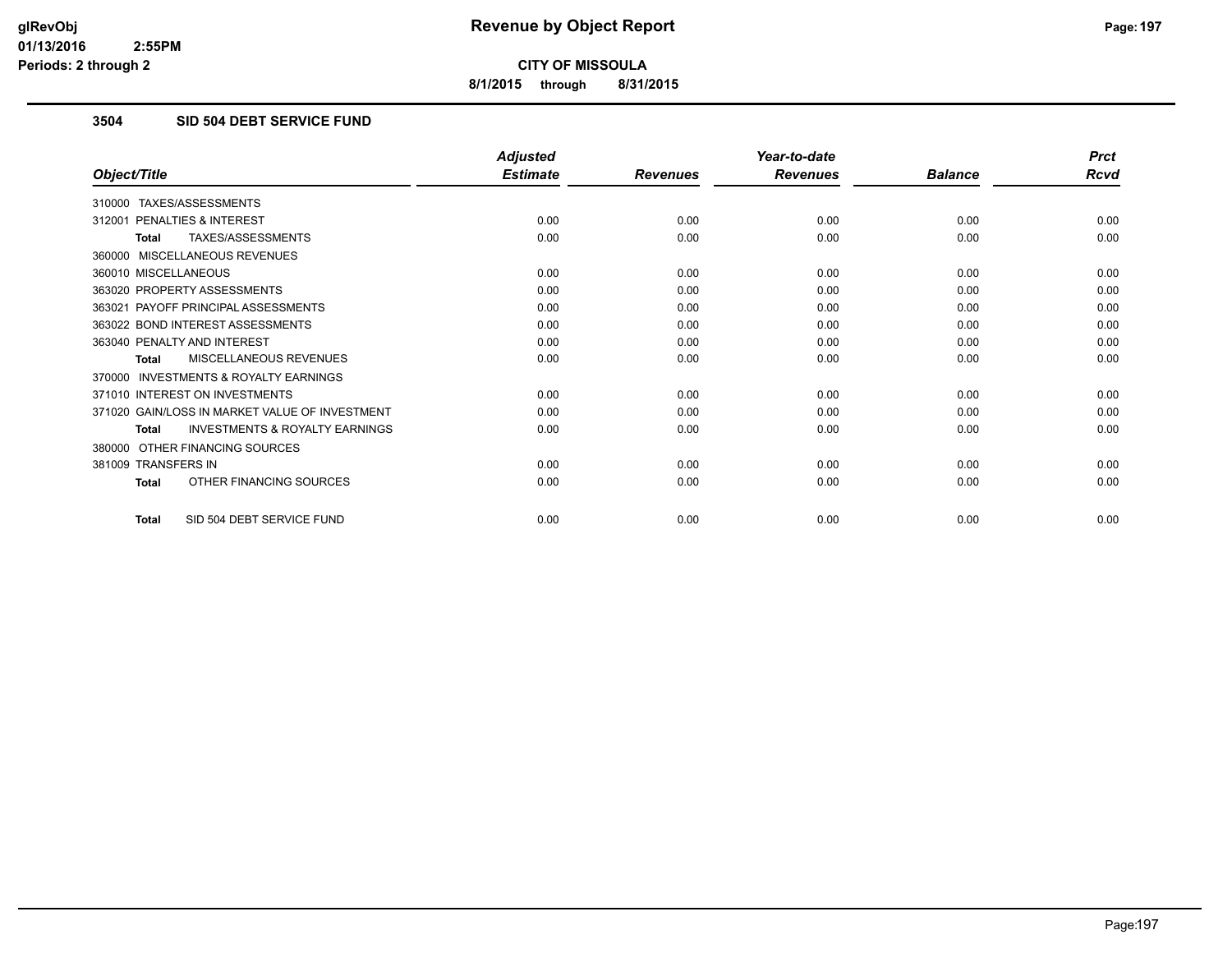**8/1/2015 through 8/31/2015**

**3505 SID 505 DEBT SERVICE FUND**

**3505 SID 505 DEBT SERVICE FUND**

|                                                           | <b>Adjusted</b> |                 | Year-to-date    |                | <b>Prct</b> |
|-----------------------------------------------------------|-----------------|-----------------|-----------------|----------------|-------------|
| Object/Title                                              | <b>Estimate</b> | <b>Revenues</b> | <b>Revenues</b> | <b>Balance</b> | Rcvd        |
| 310000 TAXES/ASSESSMENTS                                  |                 |                 |                 |                |             |
| <b>PENALTIES &amp; INTEREST</b><br>312001                 | 0.00            | 0.00            | 0.00            | 0.00           | 0.00        |
| TAXES/ASSESSMENTS<br>Total                                | 0.00            | 0.00            | 0.00            | 0.00           | 0.00        |
| 360000 MISCELLANEOUS REVENUES                             |                 |                 |                 |                |             |
| 360010 MISCELLANEOUS                                      | 0.00            | 0.00            | 0.00            | 0.00           | 0.00        |
| 363020 PROPERTY ASSESSMENTS                               | 0.00            | 0.00            | 0.00            | 0.00           | 0.00        |
| 363021 PAYOFF PRINCIPAL ASSESSMENTS                       | 0.00            | 0.00            | 0.00            | 0.00           | 0.00        |
| 363022 BOND INTEREST ASSESSMENTS                          | 0.00            | 0.00            | 0.00            | 0.00           | 0.00        |
| 363040 PENALTY AND INTEREST                               | 0.00            | 0.00            | 0.00            | 0.00           | 0.00        |
| <b>MISCELLANEOUS REVENUES</b><br>Total                    | 0.00            | 0.00            | 0.00            | 0.00           | 0.00        |
| <b>INVESTMENTS &amp; ROYALTY EARNINGS</b><br>370000       |                 |                 |                 |                |             |
| 371010 INTEREST ON INVESTMENTS                            | 0.00            | 0.00            | 0.00            | 0.00           | 0.00        |
| 371020 GAIN/LOSS IN MARKET VALUE OF INVESTMENTS           | 0.00            | 0.00            | 0.00            | 0.00           | 0.00        |
| <b>INVESTMENTS &amp; ROYALTY EARNINGS</b><br><b>Total</b> | 0.00            | 0.00            | 0.00            | 0.00           | 0.00        |
| SID 505 DEBT SERVICE FUND<br><b>Total</b>                 | 0.00            | 0.00            | 0.00            | 0.00           | 0.00        |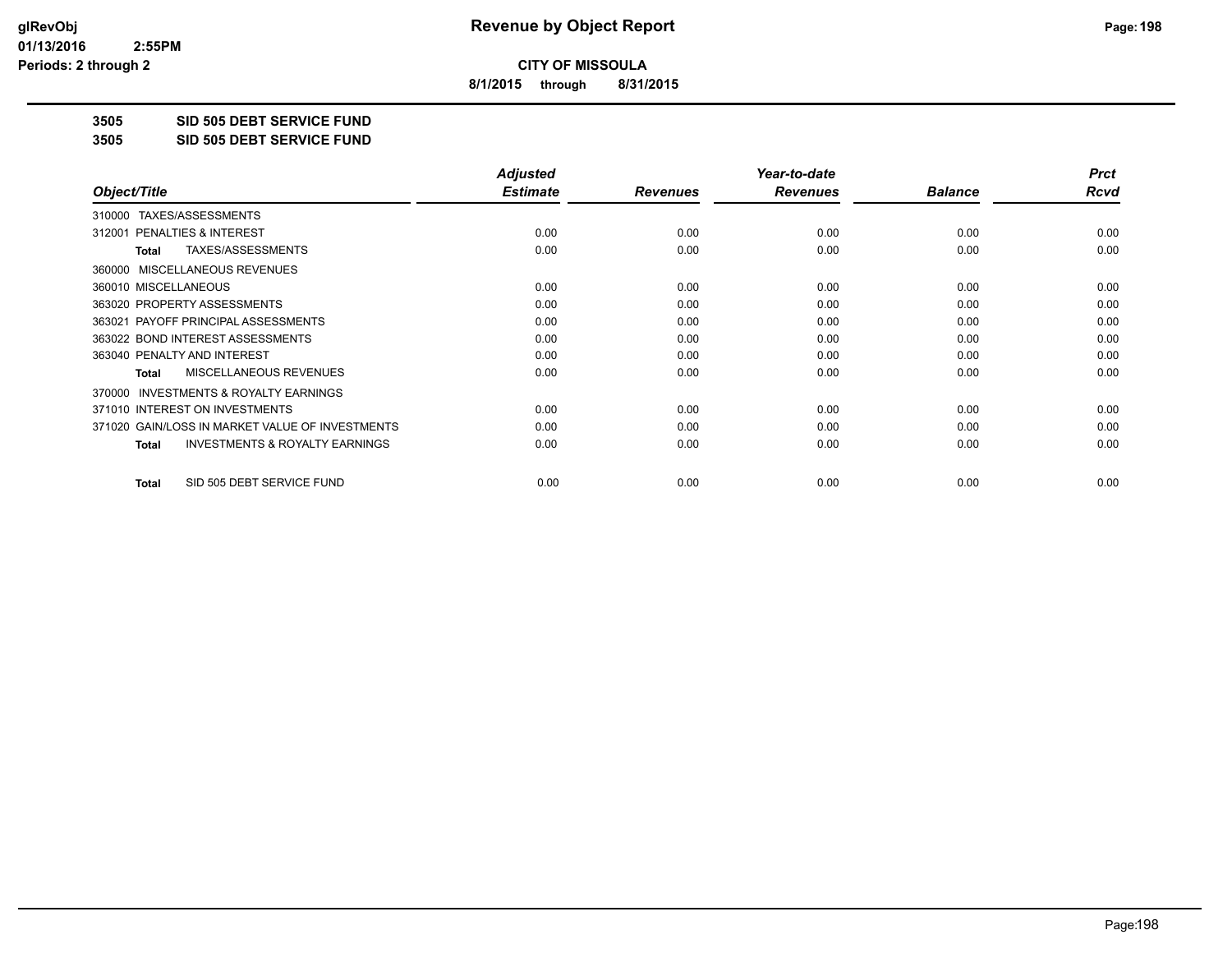**8/1/2015 through 8/31/2015**

# **3505 SID 505 DEBT SERVICE FUND**

|                                                     | <b>Adjusted</b> |                 | Year-to-date    |                | <b>Prct</b> |
|-----------------------------------------------------|-----------------|-----------------|-----------------|----------------|-------------|
| Object/Title                                        | <b>Estimate</b> | <b>Revenues</b> | <b>Revenues</b> | <b>Balance</b> | <b>Rcvd</b> |
| 310000 TAXES/ASSESSMENTS                            |                 |                 |                 |                |             |
| 312001 PENALTIES & INTEREST                         | 0.00            | 0.00            | 0.00            | 0.00           | 0.00        |
| TAXES/ASSESSMENTS<br><b>Total</b>                   | 0.00            | 0.00            | 0.00            | 0.00           | 0.00        |
| 360000 MISCELLANEOUS REVENUES                       |                 |                 |                 |                |             |
| 360010 MISCELLANEOUS                                | 0.00            | 0.00            | 0.00            | 0.00           | 0.00        |
| 363020 PROPERTY ASSESSMENTS                         | 0.00            | 0.00            | 0.00            | 0.00           | 0.00        |
| 363021 PAYOFF PRINCIPAL ASSESSMENTS                 | 0.00            | 0.00            | 0.00            | 0.00           | 0.00        |
| 363022 BOND INTEREST ASSESSMENTS                    | 0.00            | 0.00            | 0.00            | 0.00           | 0.00        |
| 363040 PENALTY AND INTEREST                         | 0.00            | 0.00            | 0.00            | 0.00           | 0.00        |
| <b>MISCELLANEOUS REVENUES</b><br>Total              | 0.00            | 0.00            | 0.00            | 0.00           | 0.00        |
| <b>INVESTMENTS &amp; ROYALTY EARNINGS</b><br>370000 |                 |                 |                 |                |             |
| 371010 INTEREST ON INVESTMENTS                      | 0.00            | 0.00            | 0.00            | 0.00           | 0.00        |
| 371020 GAIN/LOSS IN MARKET VALUE OF INVESTMENT      | 0.00            | 0.00            | 0.00            | 0.00           | 0.00        |
| <b>INVESTMENTS &amp; ROYALTY EARNINGS</b><br>Total  | 0.00            | 0.00            | 0.00            | 0.00           | 0.00        |
| SID 505 DEBT SERVICE FUND<br><b>Total</b>           | 0.00            | 0.00            | 0.00            | 0.00           | 0.00        |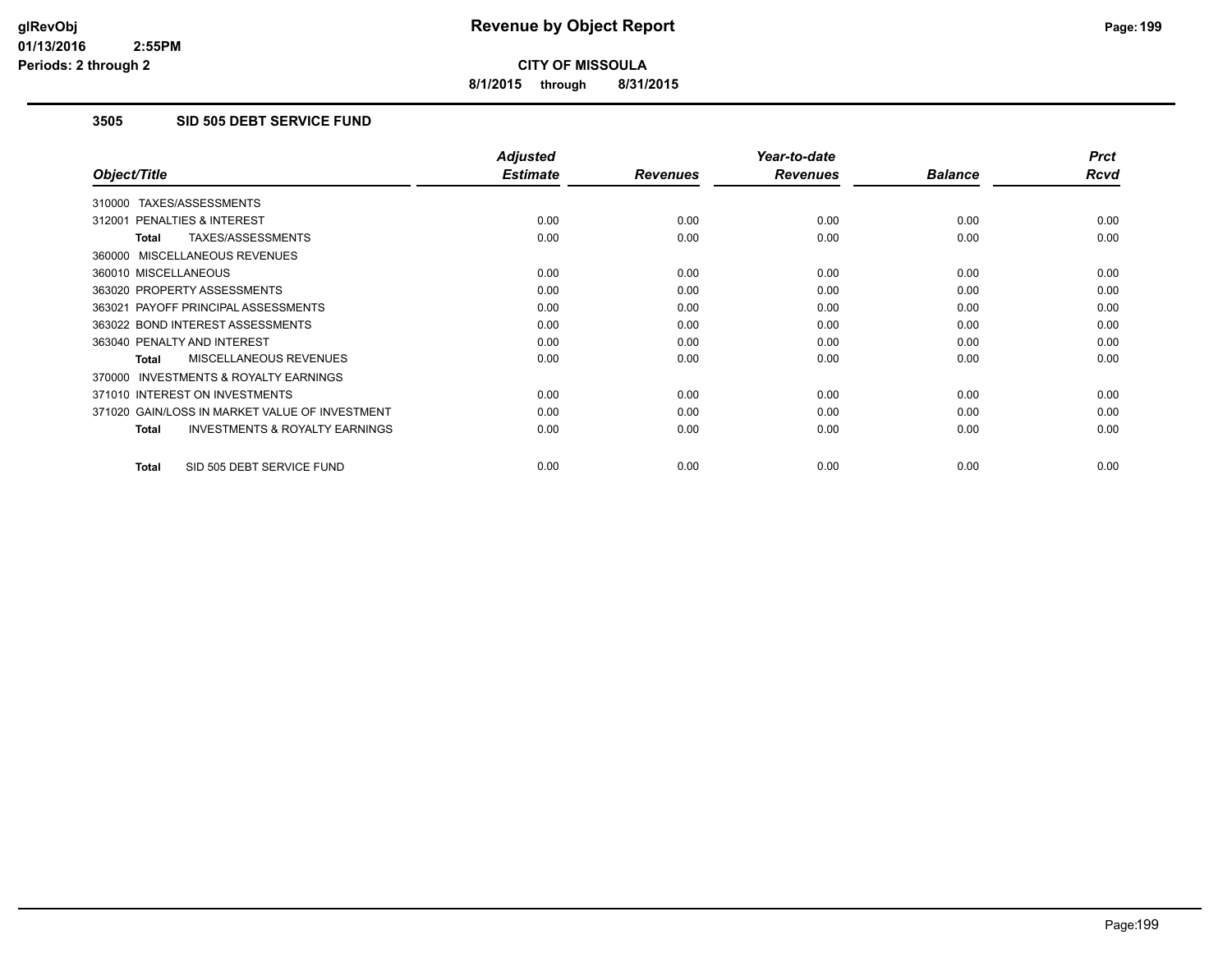**8/1/2015 through 8/31/2015**

**3506 SID 506 DEBT SERVICE FUND**

**3506 SID 506 DEBT SERVICE FUND**

|                                                           | <b>Adjusted</b> |                 | Year-to-date    |                | <b>Prct</b> |
|-----------------------------------------------------------|-----------------|-----------------|-----------------|----------------|-------------|
| Object/Title                                              | <b>Estimate</b> | <b>Revenues</b> | <b>Revenues</b> | <b>Balance</b> | <b>Rcvd</b> |
| TAXES/ASSESSMENTS<br>310000                               |                 |                 |                 |                |             |
| 312001 PENALTIES & INTEREST                               | 0.00            | 0.00            | 0.00            | 0.00           | 0.00        |
| TAXES/ASSESSMENTS<br><b>Total</b>                         | 0.00            | 0.00            | 0.00            | 0.00           | 0.00        |
| MISCELLANEOUS REVENUES<br>360000                          |                 |                 |                 |                |             |
| 360010 MISCELLANEOUS                                      | 0.00            | 0.00            | 0.00            | 0.00           | 0.00        |
| 363020 PROPERTY ASSESSMENTS                               | 0.00            | 0.00            | 0.00            | 0.00           | 0.00        |
| 363021 PAYOFF PRINCIPAL ASSESSMENTS                       | 0.00            | 0.00            | 0.00            | 0.00           | 0.00        |
| 363022 BOND INTEREST ASSESSMENTS                          | 0.00            | 0.00            | 0.00            | 0.00           | 0.00        |
| 363040 PENALTY AND INTEREST                               | 0.00            | 0.00            | 0.00            | 0.00           | 0.00        |
| MISCELLANEOUS REVENUES<br><b>Total</b>                    | 0.00            | 0.00            | 0.00            | 0.00           | 0.00        |
| <b>INVESTMENTS &amp; ROYALTY EARNINGS</b><br>370000       |                 |                 |                 |                |             |
| 371010 INTEREST ON INVESTMENTS                            | 0.00            | 0.00            | 0.00            | 0.00           | 0.00        |
| 371020 GAIN/LOSS IN MARKET VALUE OF INVESTMENTS           | 0.00            | 0.00            | 0.00            | 0.00           | 0.00        |
| <b>INVESTMENTS &amp; ROYALTY EARNINGS</b><br><b>Total</b> | 0.00            | 0.00            | 0.00            | 0.00           | 0.00        |
| OTHER FINANCING SOURCES<br>380000                         |                 |                 |                 |                |             |
| 381009 TRANSFERS IN                                       | 0.00            | 0.00            | 0.00            | 0.00           | 0.00        |
| OTHER FINANCING SOURCES<br><b>Total</b>                   | 0.00            | 0.00            | 0.00            | 0.00           | 0.00        |
| SID 506 DEBT SERVICE FUND<br><b>Total</b>                 | 0.00            | 0.00            | 0.00            | 0.00           | 0.00        |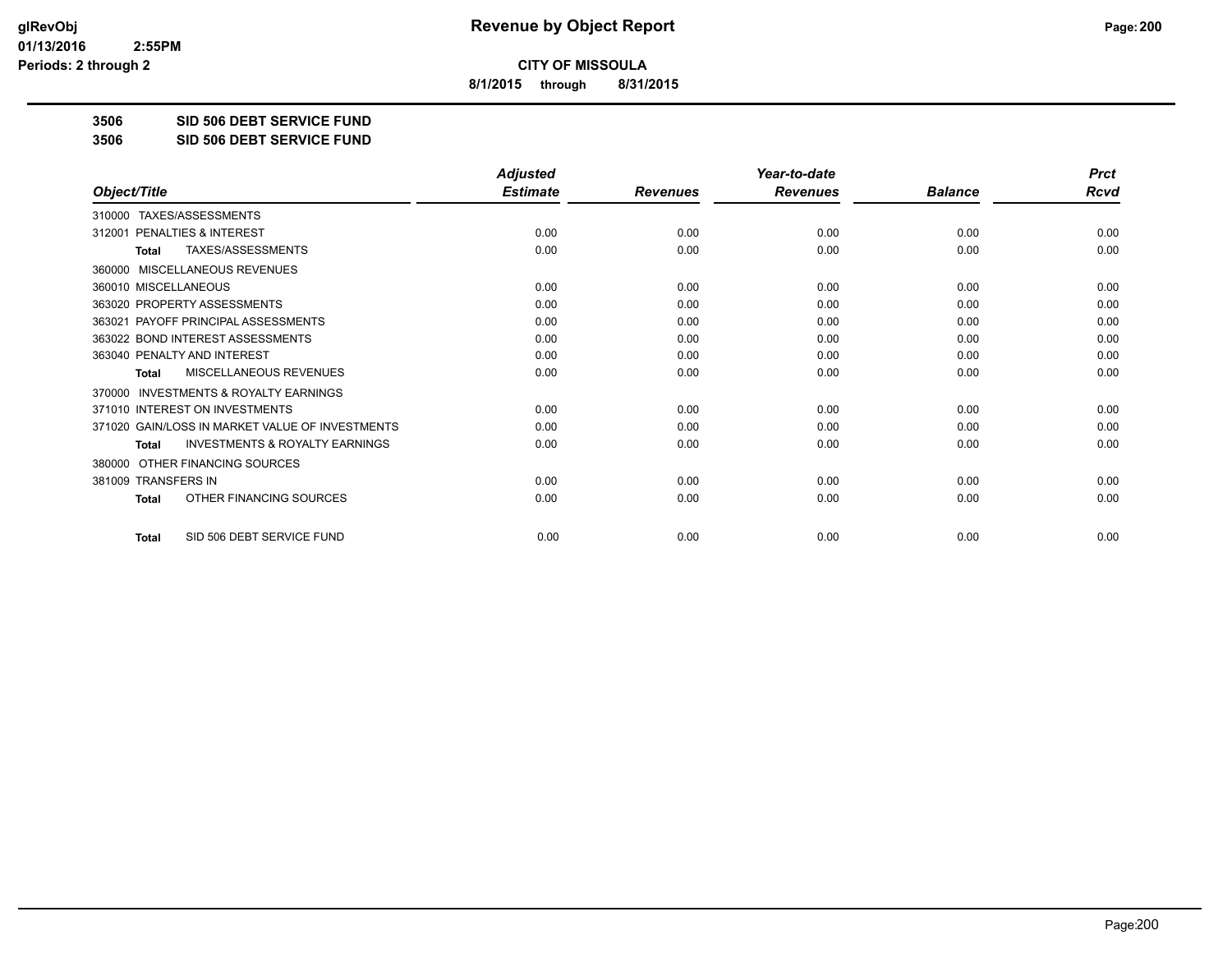**8/1/2015 through 8/31/2015**

# **3506 SID 506 DEBT SERVICE FUND**

|                                                           | <b>Adjusted</b> |                 | Year-to-date    |                | <b>Prct</b> |
|-----------------------------------------------------------|-----------------|-----------------|-----------------|----------------|-------------|
| Object/Title                                              | <b>Estimate</b> | <b>Revenues</b> | <b>Revenues</b> | <b>Balance</b> | <b>Rcvd</b> |
| 310000 TAXES/ASSESSMENTS                                  |                 |                 |                 |                |             |
| 312001 PENALTIES & INTEREST                               | 0.00            | 0.00            | 0.00            | 0.00           | 0.00        |
| TAXES/ASSESSMENTS<br><b>Total</b>                         | 0.00            | 0.00            | 0.00            | 0.00           | 0.00        |
| 360000 MISCELLANEOUS REVENUES                             |                 |                 |                 |                |             |
| 360010 MISCELLANEOUS                                      | 0.00            | 0.00            | 0.00            | 0.00           | 0.00        |
| 363020 PROPERTY ASSESSMENTS                               | 0.00            | 0.00            | 0.00            | 0.00           | 0.00        |
| 363021 PAYOFF PRINCIPAL ASSESSMENTS                       | 0.00            | 0.00            | 0.00            | 0.00           | 0.00        |
| 363022 BOND INTEREST ASSESSMENTS                          | 0.00            | 0.00            | 0.00            | 0.00           | 0.00        |
| 363040 PENALTY AND INTEREST                               | 0.00            | 0.00            | 0.00            | 0.00           | 0.00        |
| MISCELLANEOUS REVENUES<br><b>Total</b>                    | 0.00            | 0.00            | 0.00            | 0.00           | 0.00        |
| <b>INVESTMENTS &amp; ROYALTY EARNINGS</b><br>370000       |                 |                 |                 |                |             |
| 371010 INTEREST ON INVESTMENTS                            | 0.00            | 0.00            | 0.00            | 0.00           | 0.00        |
| 371020 GAIN/LOSS IN MARKET VALUE OF INVESTMENT            | 0.00            | 0.00            | 0.00            | 0.00           | 0.00        |
| <b>INVESTMENTS &amp; ROYALTY EARNINGS</b><br><b>Total</b> | 0.00            | 0.00            | 0.00            | 0.00           | 0.00        |
| 380000 OTHER FINANCING SOURCES                            |                 |                 |                 |                |             |
| 381009 TRANSFERS IN                                       | 0.00            | 0.00            | 0.00            | 0.00           | 0.00        |
| OTHER FINANCING SOURCES<br>Total                          | 0.00            | 0.00            | 0.00            | 0.00           | 0.00        |
| SID 506 DEBT SERVICE FUND<br><b>Total</b>                 | 0.00            | 0.00            | 0.00            | 0.00           | 0.00        |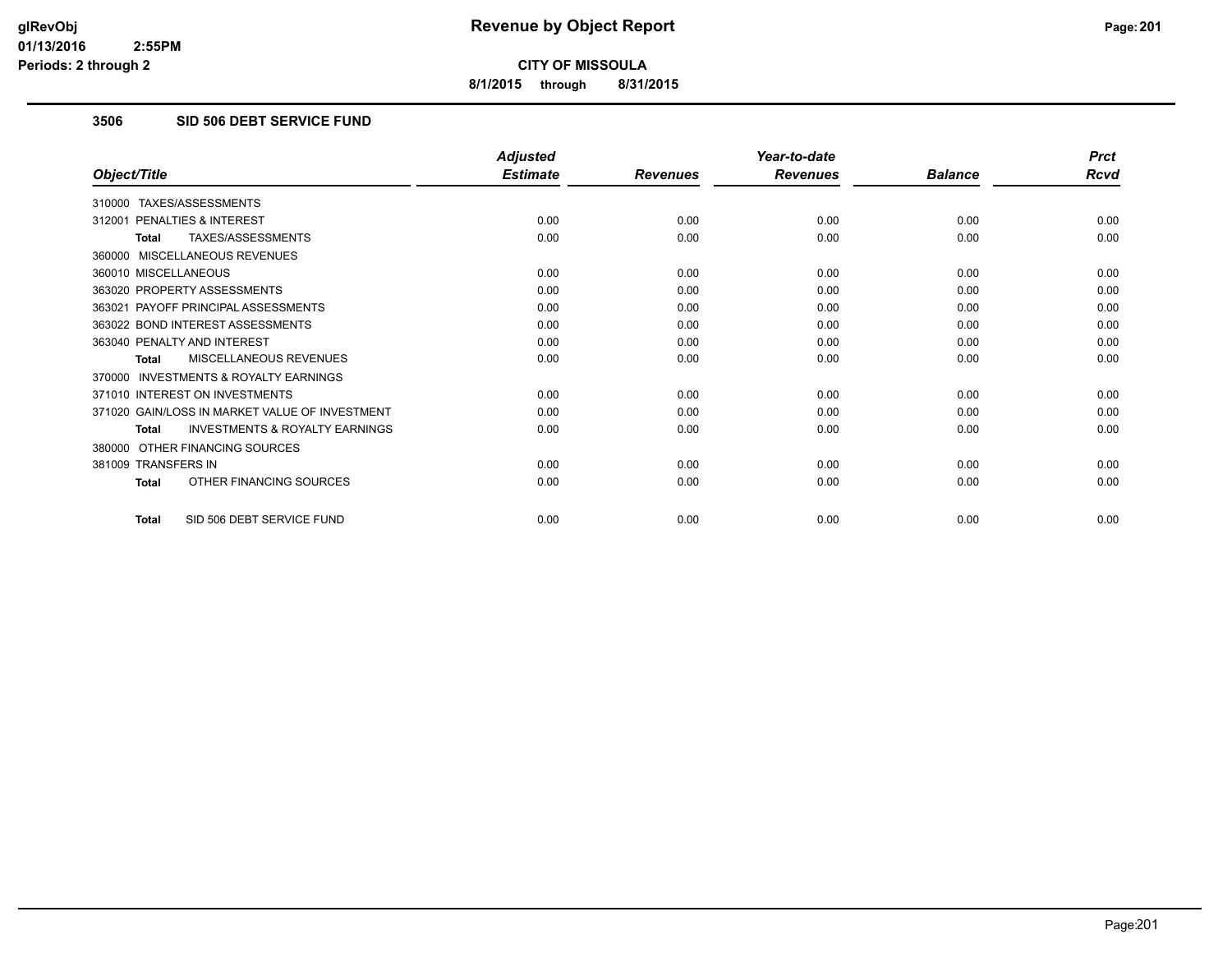**8/1/2015 through 8/31/2015**

**3507 SID 507 DEBT SERVICE FUND**

**3507 SID 507 DEBT SERVICE FUND**

|                                                           | <b>Adjusted</b> |                 | Year-to-date    |                | <b>Prct</b> |
|-----------------------------------------------------------|-----------------|-----------------|-----------------|----------------|-------------|
| Object/Title                                              | <b>Estimate</b> | <b>Revenues</b> | <b>Revenues</b> | <b>Balance</b> | <b>Rcvd</b> |
| TAXES/ASSESSMENTS<br>310000                               |                 |                 |                 |                |             |
| 312001 PENALTIES & INTEREST                               | 0.00            | 0.00            | 0.00            | 0.00           | 0.00        |
| TAXES/ASSESSMENTS<br><b>Total</b>                         | 0.00            | 0.00            | 0.00            | 0.00           | 0.00        |
| MISCELLANEOUS REVENUES<br>360000                          |                 |                 |                 |                |             |
| 360010 MISCELLANEOUS                                      | 0.00            | 0.00            | 0.00            | 0.00           | 0.00        |
| 363020 PROPERTY ASSESSMENTS                               | 0.00            | 0.00            | 0.00            | 0.00           | 0.00        |
| 363021 PAYOFF PRINCIPAL ASSESSMENTS                       | 0.00            | 0.00            | 0.00            | 0.00           | 0.00        |
| 363022 BOND INTEREST ASSESSMENTS                          | 0.00            | 0.00            | 0.00            | 0.00           | 0.00        |
| 363040 PENALTY AND INTEREST                               | 0.00            | 0.00            | 0.00            | 0.00           | 0.00        |
| MISCELLANEOUS REVENUES<br><b>Total</b>                    | 0.00            | 0.00            | 0.00            | 0.00           | 0.00        |
| <b>INVESTMENTS &amp; ROYALTY EARNINGS</b><br>370000       |                 |                 |                 |                |             |
| 371010 INTEREST ON INVESTMENTS                            | 0.00            | 0.00            | 0.00            | 0.00           | 0.00        |
| 371020 GAIN/LOSS IN MARKET VALUE OF INVESTMENTS           | 0.00            | 0.00            | 0.00            | 0.00           | 0.00        |
| <b>INVESTMENTS &amp; ROYALTY EARNINGS</b><br><b>Total</b> | 0.00            | 0.00            | 0.00            | 0.00           | 0.00        |
| OTHER FINANCING SOURCES<br>380000                         |                 |                 |                 |                |             |
| 381009 TRANSFERS IN                                       | 0.00            | 0.00            | 0.00            | 0.00           | 0.00        |
| OTHER FINANCING SOURCES<br><b>Total</b>                   | 0.00            | 0.00            | 0.00            | 0.00           | 0.00        |
| SID 507 DEBT SERVICE FUND<br><b>Total</b>                 | 0.00            | 0.00            | 0.00            | 0.00           | 0.00        |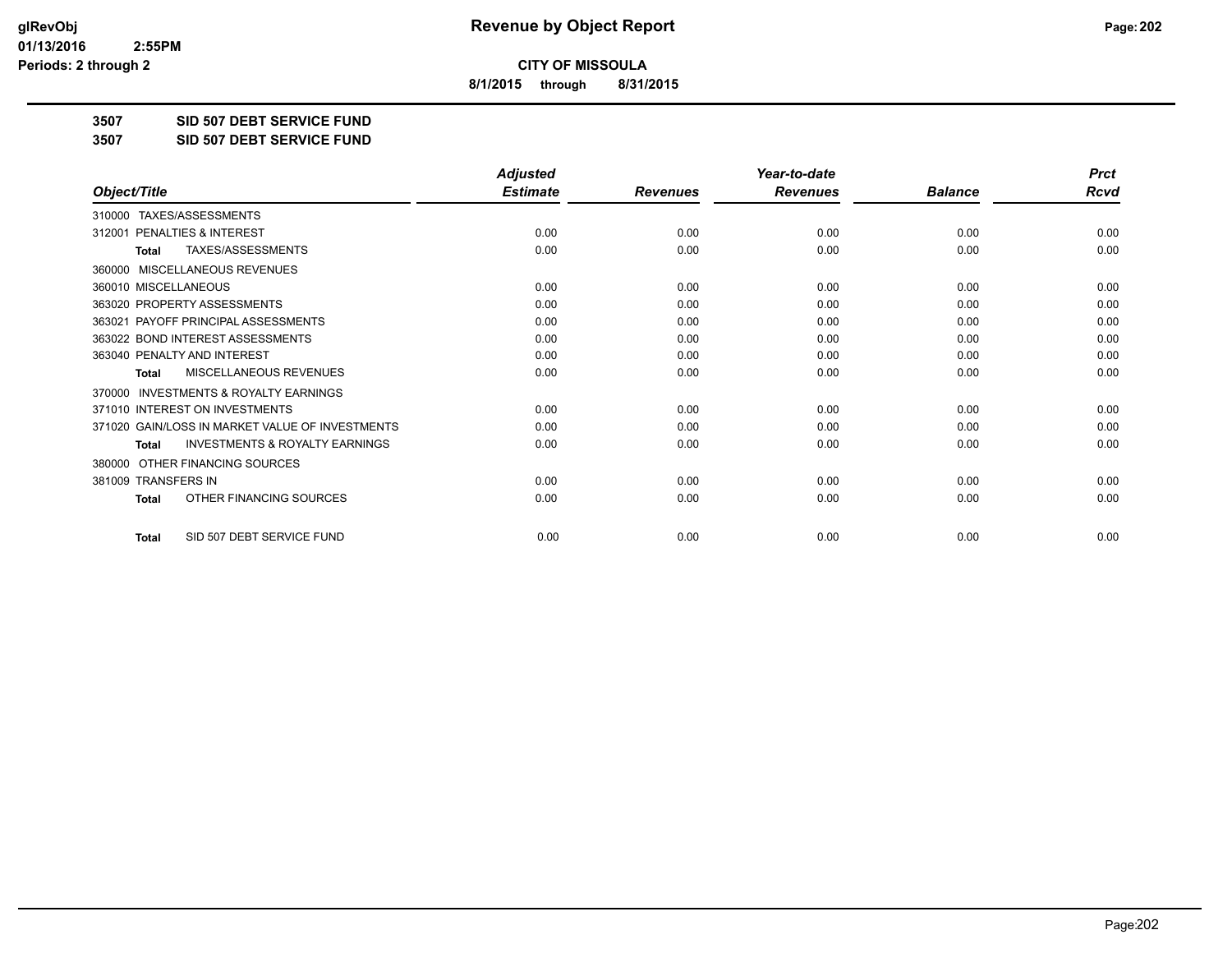**8/1/2015 through 8/31/2015**

# **3507 SID 507 DEBT SERVICE FUND**

|                                                           | <b>Adjusted</b> |                 | Year-to-date    |                | <b>Prct</b> |
|-----------------------------------------------------------|-----------------|-----------------|-----------------|----------------|-------------|
| Object/Title                                              | <b>Estimate</b> | <b>Revenues</b> | <b>Revenues</b> | <b>Balance</b> | <b>Rcvd</b> |
| 310000 TAXES/ASSESSMENTS                                  |                 |                 |                 |                |             |
| 312001 PENALTIES & INTEREST                               | 0.00            | 0.00            | 0.00            | 0.00           | 0.00        |
| TAXES/ASSESSMENTS<br><b>Total</b>                         | 0.00            | 0.00            | 0.00            | 0.00           | 0.00        |
| 360000 MISCELLANEOUS REVENUES                             |                 |                 |                 |                |             |
| 360010 MISCELLANEOUS                                      | 0.00            | 0.00            | 0.00            | 0.00           | 0.00        |
| 363020 PROPERTY ASSESSMENTS                               | 0.00            | 0.00            | 0.00            | 0.00           | 0.00        |
| 363021 PAYOFF PRINCIPAL ASSESSMENTS                       | 0.00            | 0.00            | 0.00            | 0.00           | 0.00        |
| 363022 BOND INTEREST ASSESSMENTS                          | 0.00            | 0.00            | 0.00            | 0.00           | 0.00        |
| 363040 PENALTY AND INTEREST                               | 0.00            | 0.00            | 0.00            | 0.00           | 0.00        |
| MISCELLANEOUS REVENUES<br><b>Total</b>                    | 0.00            | 0.00            | 0.00            | 0.00           | 0.00        |
| <b>INVESTMENTS &amp; ROYALTY EARNINGS</b><br>370000       |                 |                 |                 |                |             |
| 371010 INTEREST ON INVESTMENTS                            | 0.00            | 0.00            | 0.00            | 0.00           | 0.00        |
| 371020 GAIN/LOSS IN MARKET VALUE OF INVESTMENT            | 0.00            | 0.00            | 0.00            | 0.00           | 0.00        |
| <b>INVESTMENTS &amp; ROYALTY EARNINGS</b><br><b>Total</b> | 0.00            | 0.00            | 0.00            | 0.00           | 0.00        |
| 380000 OTHER FINANCING SOURCES                            |                 |                 |                 |                |             |
| 381009 TRANSFERS IN                                       | 0.00            | 0.00            | 0.00            | 0.00           | 0.00        |
| OTHER FINANCING SOURCES<br>Total                          | 0.00            | 0.00            | 0.00            | 0.00           | 0.00        |
| SID 507 DEBT SERVICE FUND<br><b>Total</b>                 | 0.00            | 0.00            | 0.00            | 0.00           | 0.00        |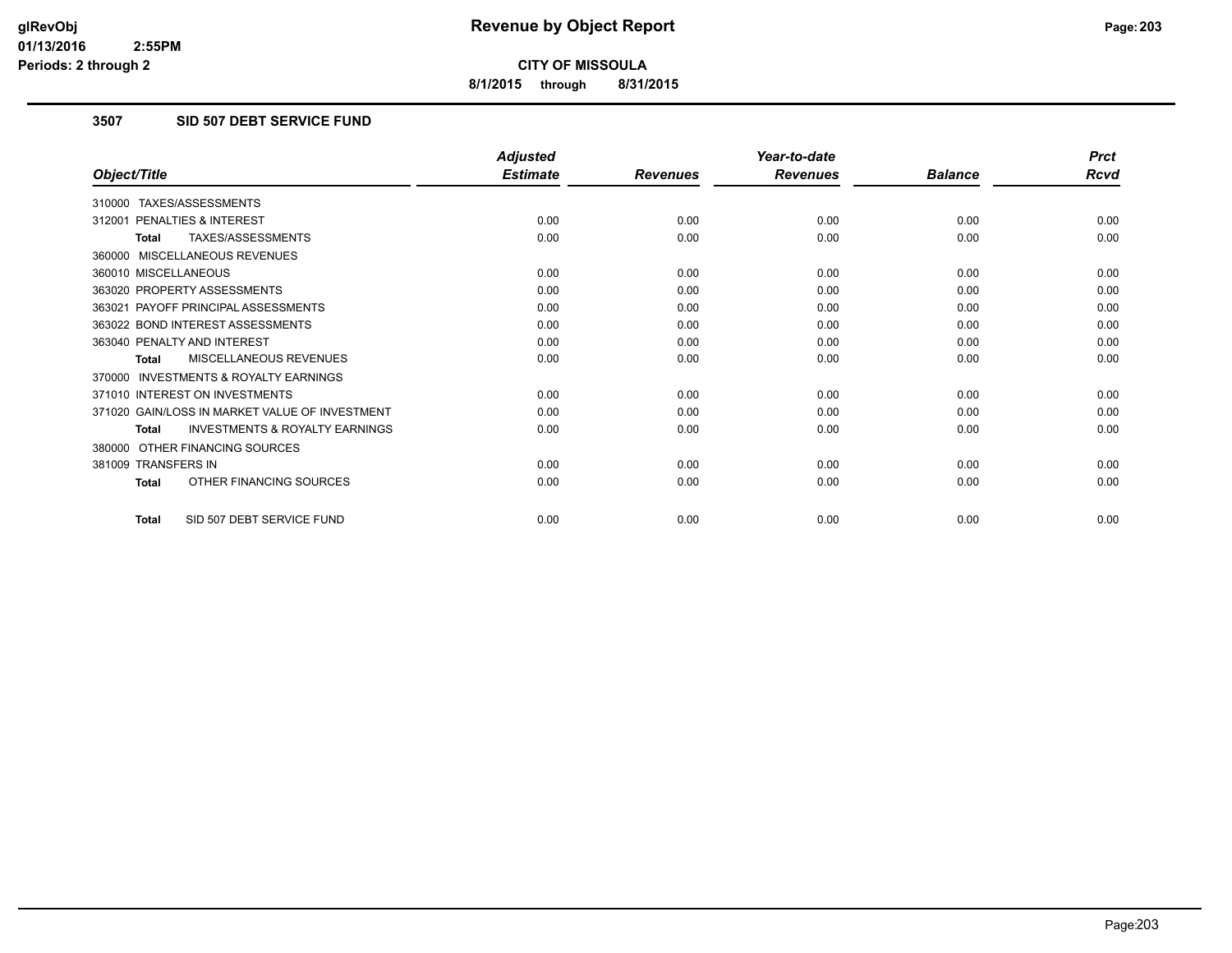**8/1/2015 through 8/31/2015**

**3508 SID 508 DEBT SERVICE FUND**

**3508 SID 508 DEBT SERVICE FUND**

|                                                           | <b>Adjusted</b> |                 | Year-to-date    |                | <b>Prct</b> |
|-----------------------------------------------------------|-----------------|-----------------|-----------------|----------------|-------------|
| Object/Title                                              | <b>Estimate</b> | <b>Revenues</b> | <b>Revenues</b> | <b>Balance</b> | <b>Rcvd</b> |
| TAXES/ASSESSMENTS<br>310000                               |                 |                 |                 |                |             |
| 312001 PENALTIES & INTEREST                               | 0.00            | 0.00            | 0.00            | 0.00           | 0.00        |
| TAXES/ASSESSMENTS<br><b>Total</b>                         | 0.00            | 0.00            | 0.00            | 0.00           | 0.00        |
| MISCELLANEOUS REVENUES<br>360000                          |                 |                 |                 |                |             |
| 360010 MISCELLANEOUS                                      | 0.00            | 0.00            | 0.00            | 0.00           | 0.00        |
| 363020 PROPERTY ASSESSMENTS                               | 0.00            | 0.00            | 0.00            | 0.00           | 0.00        |
| 363021 PAYOFF PRINCIPAL ASSESSMENTS                       | 0.00            | 0.00            | 0.00            | 0.00           | 0.00        |
| 363022 BOND INTEREST ASSESSMENTS                          | 0.00            | 0.00            | 0.00            | 0.00           | 0.00        |
| 363040 PENALTY AND INTEREST                               | 0.00            | 0.00            | 0.00            | 0.00           | 0.00        |
| MISCELLANEOUS REVENUES<br><b>Total</b>                    | 0.00            | 0.00            | 0.00            | 0.00           | 0.00        |
| <b>INVESTMENTS &amp; ROYALTY EARNINGS</b><br>370000       |                 |                 |                 |                |             |
| 371010 INTEREST ON INVESTMENTS                            | 0.00            | 0.00            | 0.00            | 0.00           | 0.00        |
| 371020 GAIN/LOSS IN MARKET VALUE OF INVESTMENTS           | 0.00            | 0.00            | 0.00            | 0.00           | 0.00        |
| <b>INVESTMENTS &amp; ROYALTY EARNINGS</b><br><b>Total</b> | 0.00            | 0.00            | 0.00            | 0.00           | 0.00        |
| OTHER FINANCING SOURCES<br>380000                         |                 |                 |                 |                |             |
| 381009 TRANSFERS IN                                       | 0.00            | 0.00            | 0.00            | 0.00           | 0.00        |
| OTHER FINANCING SOURCES<br><b>Total</b>                   | 0.00            | 0.00            | 0.00            | 0.00           | 0.00        |
| SID 508 DEBT SERVICE FUND<br><b>Total</b>                 | 0.00            | 0.00            | 0.00            | 0.00           | 0.00        |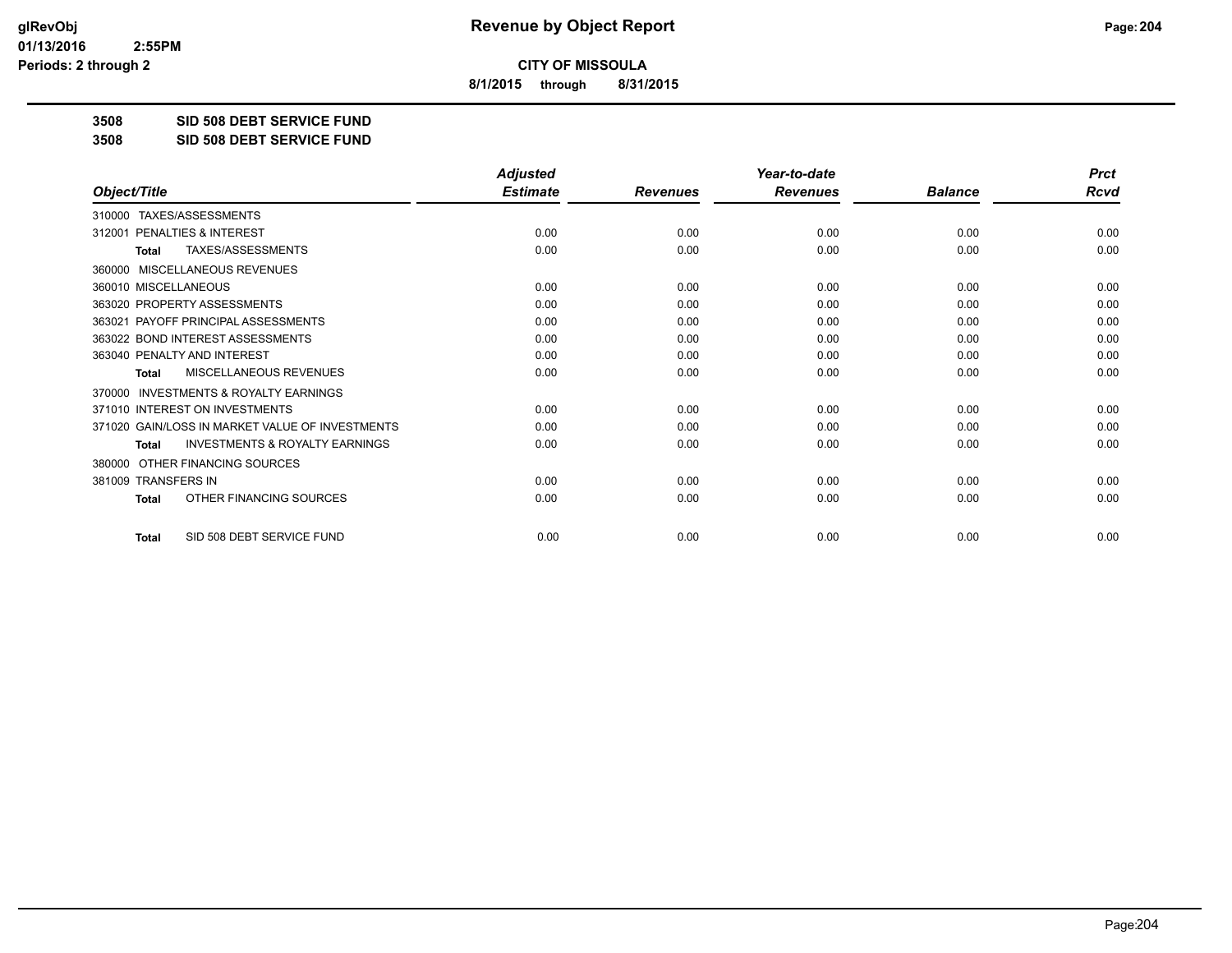**8/1/2015 through 8/31/2015**

# **3508 SID 508 DEBT SERVICE FUND**

|                                                           | <b>Adjusted</b> |                 | Year-to-date    |                | <b>Prct</b> |
|-----------------------------------------------------------|-----------------|-----------------|-----------------|----------------|-------------|
| Object/Title                                              | <b>Estimate</b> | <b>Revenues</b> | <b>Revenues</b> | <b>Balance</b> | <b>Rcvd</b> |
| 310000 TAXES/ASSESSMENTS                                  |                 |                 |                 |                |             |
| PENALTIES & INTEREST<br>312001                            | 0.00            | 0.00            | 0.00            | 0.00           | 0.00        |
| TAXES/ASSESSMENTS<br><b>Total</b>                         | 0.00            | 0.00            | 0.00            | 0.00           | 0.00        |
| 360000 MISCELLANEOUS REVENUES                             |                 |                 |                 |                |             |
| 360010 MISCELLANEOUS                                      | 0.00            | 0.00            | 0.00            | 0.00           | 0.00        |
| 363020 PROPERTY ASSESSMENTS                               | 0.00            | 0.00            | 0.00            | 0.00           | 0.00        |
| 363021 PAYOFF PRINCIPAL ASSESSMENTS                       | 0.00            | 0.00            | 0.00            | 0.00           | 0.00        |
| 363022 BOND INTEREST ASSESSMENTS                          | 0.00            | 0.00            | 0.00            | 0.00           | 0.00        |
| 363040 PENALTY AND INTEREST                               | 0.00            | 0.00            | 0.00            | 0.00           | 0.00        |
| MISCELLANEOUS REVENUES<br><b>Total</b>                    | 0.00            | 0.00            | 0.00            | 0.00           | 0.00        |
| <b>INVESTMENTS &amp; ROYALTY EARNINGS</b><br>370000       |                 |                 |                 |                |             |
| 371010 INTEREST ON INVESTMENTS                            | 0.00            | 0.00            | 0.00            | 0.00           | 0.00        |
| 371020 GAIN/LOSS IN MARKET VALUE OF INVESTMENT            | 0.00            | 0.00            | 0.00            | 0.00           | 0.00        |
| <b>INVESTMENTS &amp; ROYALTY EARNINGS</b><br><b>Total</b> | 0.00            | 0.00            | 0.00            | 0.00           | 0.00        |
| OTHER FINANCING SOURCES<br>380000                         |                 |                 |                 |                |             |
| 381009 TRANSFERS IN                                       | 0.00            | 0.00            | 0.00            | 0.00           | 0.00        |
| OTHER FINANCING SOURCES<br><b>Total</b>                   | 0.00            | 0.00            | 0.00            | 0.00           | 0.00        |
| SID 508 DEBT SERVICE FUND<br><b>Total</b>                 | 0.00            | 0.00            | 0.00            | 0.00           | 0.00        |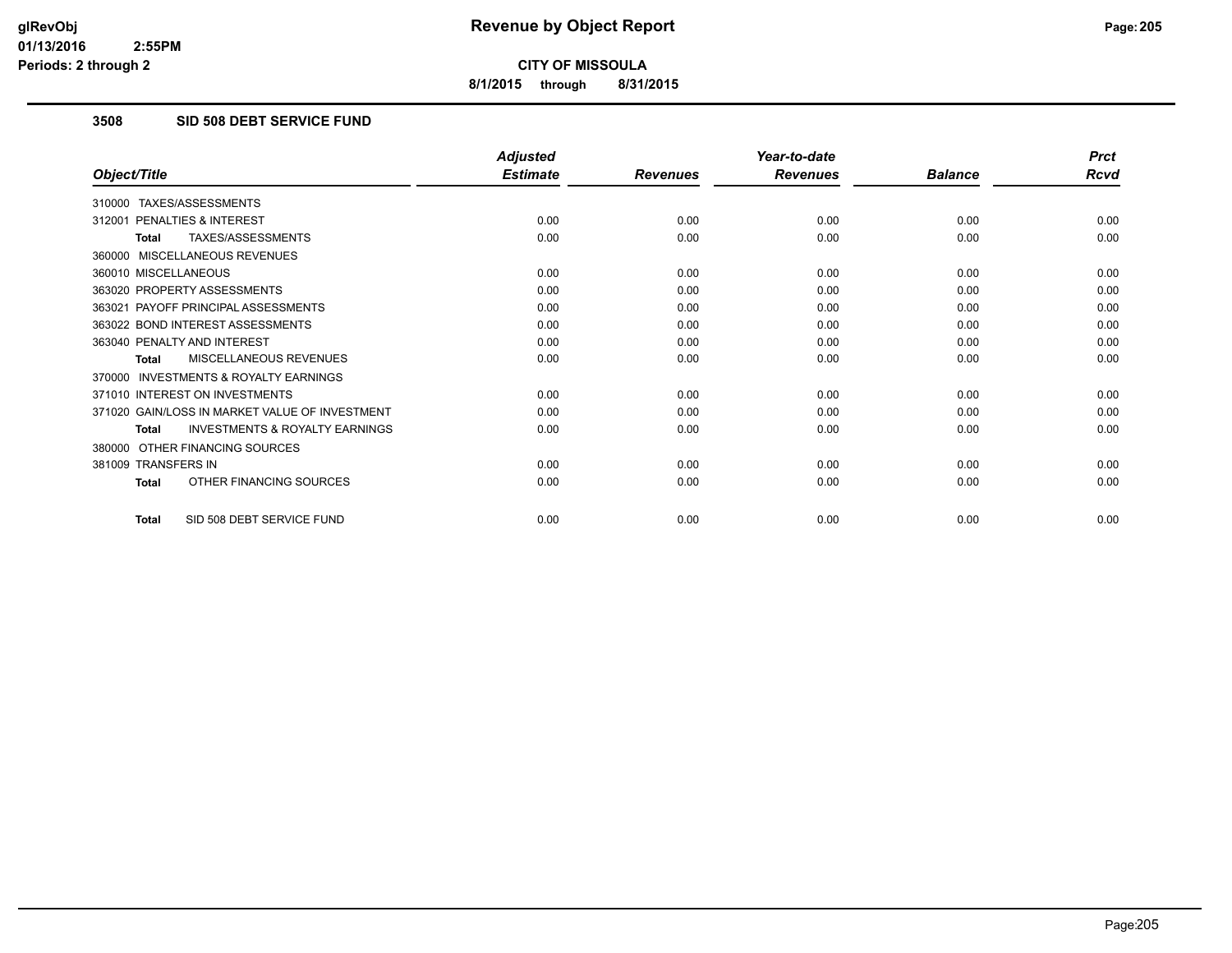**8/1/2015 through 8/31/2015**

**3510 SID 510 DEBT SERVICE FUND**

**3510 SID 510 DEBT SERVICE FUND**

|                                                           | <b>Adjusted</b> |                 | Year-to-date    |                | <b>Prct</b> |
|-----------------------------------------------------------|-----------------|-----------------|-----------------|----------------|-------------|
| Object/Title                                              | <b>Estimate</b> | <b>Revenues</b> | <b>Revenues</b> | <b>Balance</b> | <b>Rcvd</b> |
| TAXES/ASSESSMENTS<br>310000                               |                 |                 |                 |                |             |
| 312001 PENALTIES & INTEREST                               | 0.00            | 0.00            | 0.00            | 0.00           | 0.00        |
| TAXES/ASSESSMENTS<br><b>Total</b>                         | 0.00            | 0.00            | 0.00            | 0.00           | 0.00        |
| <b>MISCELLANEOUS REVENUES</b><br>360000                   |                 |                 |                 |                |             |
| 360010 MISCELLANEOUS                                      | 0.00            | 0.00            | 0.00            | 0.00           | 0.00        |
| 363020 PROPERTY ASSESSMENTS                               | 0.00            | 0.00            | 0.00            | 0.00           | 0.00        |
| 363021 PAYOFF PRINCIPAL ASSESSMENTS                       | 0.00            | 0.00            | 0.00            | 0.00           | 0.00        |
| 363022 BOND INTEREST ASSESSMENTS                          | 0.00            | 0.00            | 0.00            | 0.00           | 0.00        |
| 363040 PENALTY AND INTEREST                               | 0.00            | 0.00            | 0.00            | 0.00           | 0.00        |
| <b>MISCELLANEOUS REVENUES</b><br><b>Total</b>             | 0.00            | 0.00            | 0.00            | 0.00           | 0.00        |
| <b>INVESTMENTS &amp; ROYALTY EARNINGS</b><br>370000       |                 |                 |                 |                |             |
| 371010 INTEREST ON INVESTMENTS                            | 0.00            | 0.00            | 0.00            | 0.00           | 0.00        |
| 371020 GAIN/LOSS IN MARKET VALUE OF INVESTMENTS           | 0.00            | 0.00            | 0.00            | 0.00           | 0.00        |
| 371500 INTEREST ON INTERFUND LOAN                         | 0.00            | 0.00            | 0.00            | 0.00           | 0.00        |
| <b>INVESTMENTS &amp; ROYALTY EARNINGS</b><br><b>Total</b> | 0.00            | 0.00            | 0.00            | 0.00           | 0.00        |
| SID 510 DEBT SERVICE FUND<br>Total                        | 0.00            | 0.00            | 0.00            | 0.00           | 0.00        |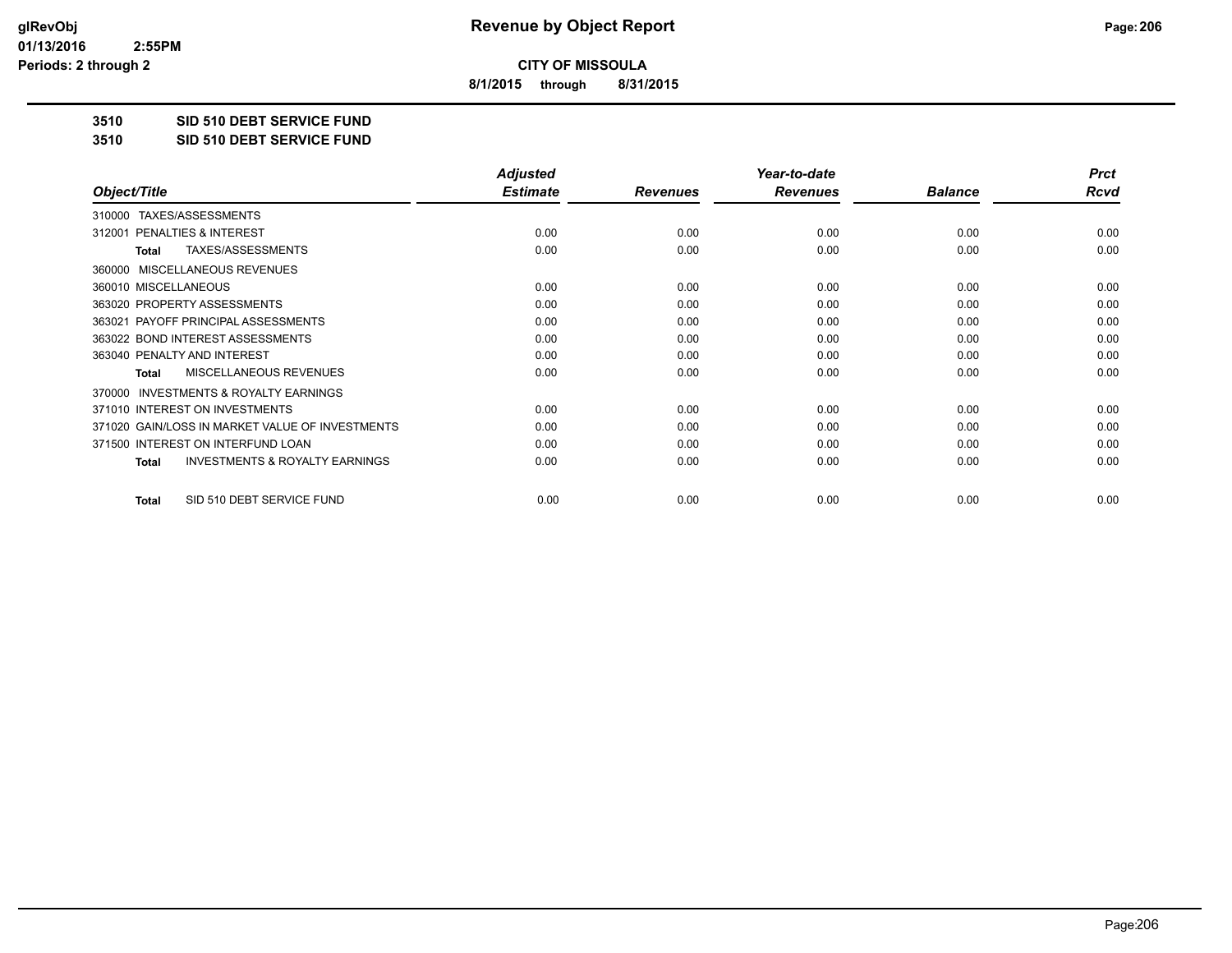**8/1/2015 through 8/31/2015**

# **3510 SID 510 DEBT SERVICE FUND**

|                                                     | <b>Adjusted</b> |                 | Year-to-date    |                | <b>Prct</b> |
|-----------------------------------------------------|-----------------|-----------------|-----------------|----------------|-------------|
| Object/Title                                        | <b>Estimate</b> | <b>Revenues</b> | <b>Revenues</b> | <b>Balance</b> | Rcvd        |
| TAXES/ASSESSMENTS<br>310000                         |                 |                 |                 |                |             |
| PENALTIES & INTEREST<br>312001                      | 0.00            | 0.00            | 0.00            | 0.00           | 0.00        |
| TAXES/ASSESSMENTS<br>Total                          | 0.00            | 0.00            | 0.00            | 0.00           | 0.00        |
| 360000 MISCELLANEOUS REVENUES                       |                 |                 |                 |                |             |
| 360010 MISCELLANEOUS                                | 0.00            | 0.00            | 0.00            | 0.00           | 0.00        |
| 363020 PROPERTY ASSESSMENTS                         | 0.00            | 0.00            | 0.00            | 0.00           | 0.00        |
| 363021 PAYOFF PRINCIPAL ASSESSMENTS                 | 0.00            | 0.00            | 0.00            | 0.00           | 0.00        |
| 363022 BOND INTEREST ASSESSMENTS                    | 0.00            | 0.00            | 0.00            | 0.00           | 0.00        |
| 363040 PENALTY AND INTEREST                         | 0.00            | 0.00            | 0.00            | 0.00           | 0.00        |
| <b>MISCELLANEOUS REVENUES</b><br><b>Total</b>       | 0.00            | 0.00            | 0.00            | 0.00           | 0.00        |
| <b>INVESTMENTS &amp; ROYALTY EARNINGS</b><br>370000 |                 |                 |                 |                |             |
| 371010 INTEREST ON INVESTMENTS                      | 0.00            | 0.00            | 0.00            | 0.00           | 0.00        |
| 371020 GAIN/LOSS IN MARKET VALUE OF INVESTMENT      | 0.00            | 0.00            | 0.00            | 0.00           | 0.00        |
| 371500 INTEREST ON INTERFUND LOAN                   | 0.00            | 0.00            | 0.00            | 0.00           | 0.00        |
| <b>INVESTMENTS &amp; ROYALTY EARNINGS</b><br>Total  | 0.00            | 0.00            | 0.00            | 0.00           | 0.00        |
| SID 510 DEBT SERVICE FUND<br><b>Total</b>           | 0.00            | 0.00            | 0.00            | 0.00           | 0.00        |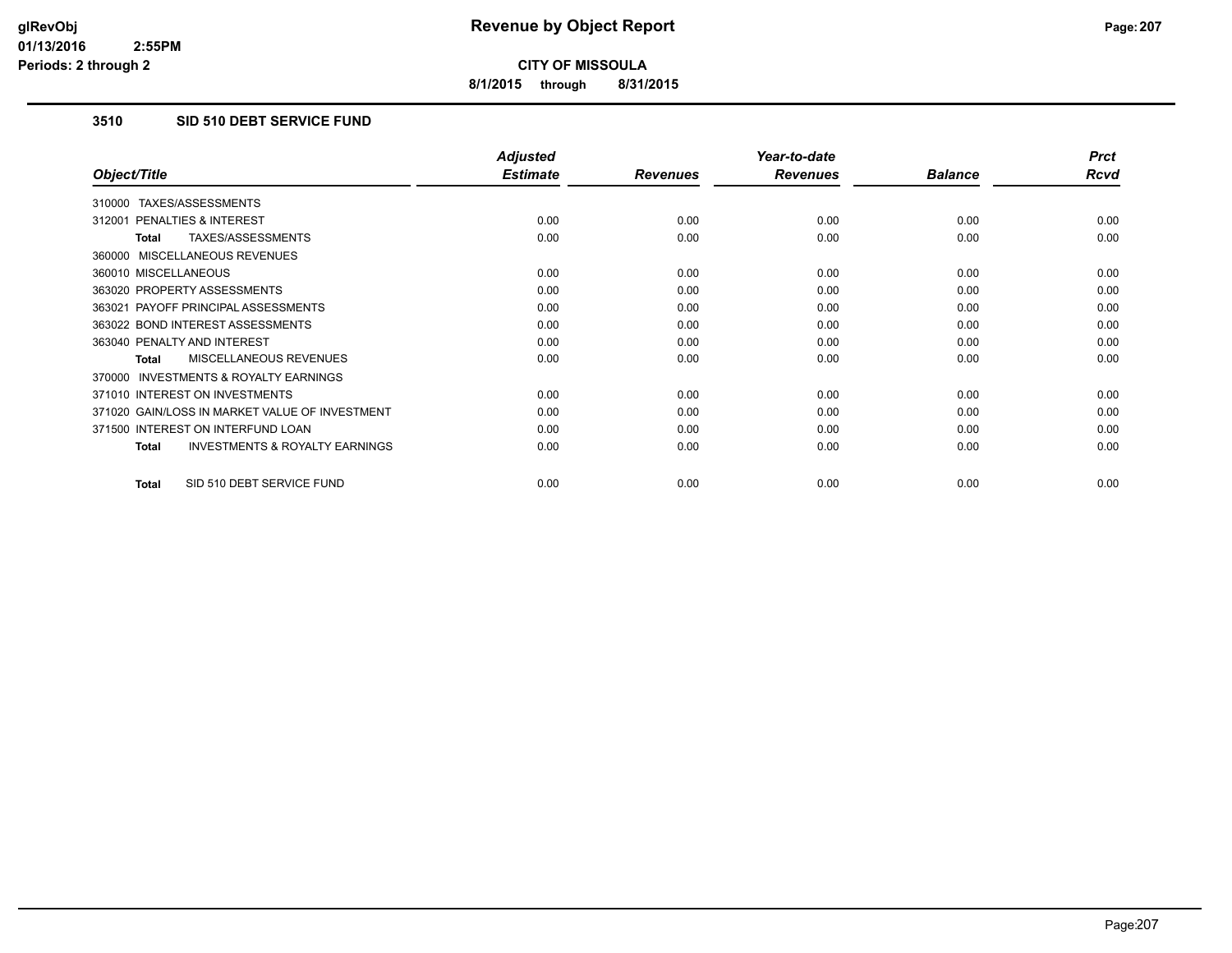**8/1/2015 through 8/31/2015**

**3511 SID 511 DEBT SERVICE FUND**

**3511 SID 511 DEBT SERVICE FUND**

|                                                           | <b>Adjusted</b> |                 | Year-to-date    |                | <b>Prct</b> |
|-----------------------------------------------------------|-----------------|-----------------|-----------------|----------------|-------------|
| Object/Title                                              | <b>Estimate</b> | <b>Revenues</b> | <b>Revenues</b> | <b>Balance</b> | Rcvd        |
| TAXES/ASSESSMENTS<br>310000                               |                 |                 |                 |                |             |
| 312001 PENALTIES & INTEREST                               | 0.00            | 0.00            | 0.00            | 0.00           | 0.00        |
| TAXES/ASSESSMENTS<br>Total                                | 0.00            | 0.00            | 0.00            | 0.00           | 0.00        |
| MISCELLANEOUS REVENUES<br>360000                          |                 |                 |                 |                |             |
| 360010 MISCELLANEOUS                                      | 0.00            | 0.00            | 0.00            | 0.00           | 0.00        |
| 363020 PROPERTY ASSESSMENTS                               | 0.00            | 0.00            | 0.00            | 0.00           | 0.00        |
| 363021 PAYOFF PRINCIPAL ASSESSMENTS                       | 0.00            | 0.00            | 0.00            | 0.00           | 0.00        |
| 363022 BOND INTEREST ASSESSMENTS                          | 0.00            | 0.00            | 0.00            | 0.00           | 0.00        |
| 363040 PENALTY AND INTEREST                               | 0.00            | 0.00            | 0.00            | 0.00           | 0.00        |
| MISCELLANEOUS REVENUES<br><b>Total</b>                    | 0.00            | 0.00            | 0.00            | 0.00           | 0.00        |
| <b>INVESTMENTS &amp; ROYALTY EARNINGS</b><br>370000       |                 |                 |                 |                |             |
| 371010 INTEREST ON INVESTMENTS                            | 0.00            | 0.00            | 0.00            | 0.00           | 0.00        |
| 371020 GAIN/LOSS IN MARKET VALUE OF INVESTMENTS           | 0.00            | 0.00            | 0.00            | 0.00           | 0.00        |
| <b>INVESTMENTS &amp; ROYALTY EARNINGS</b><br><b>Total</b> | 0.00            | 0.00            | 0.00            | 0.00           | 0.00        |
| SID 511 DEBT SERVICE FUND<br>Total                        | 0.00            | 0.00            | 0.00            | 0.00           | 0.00        |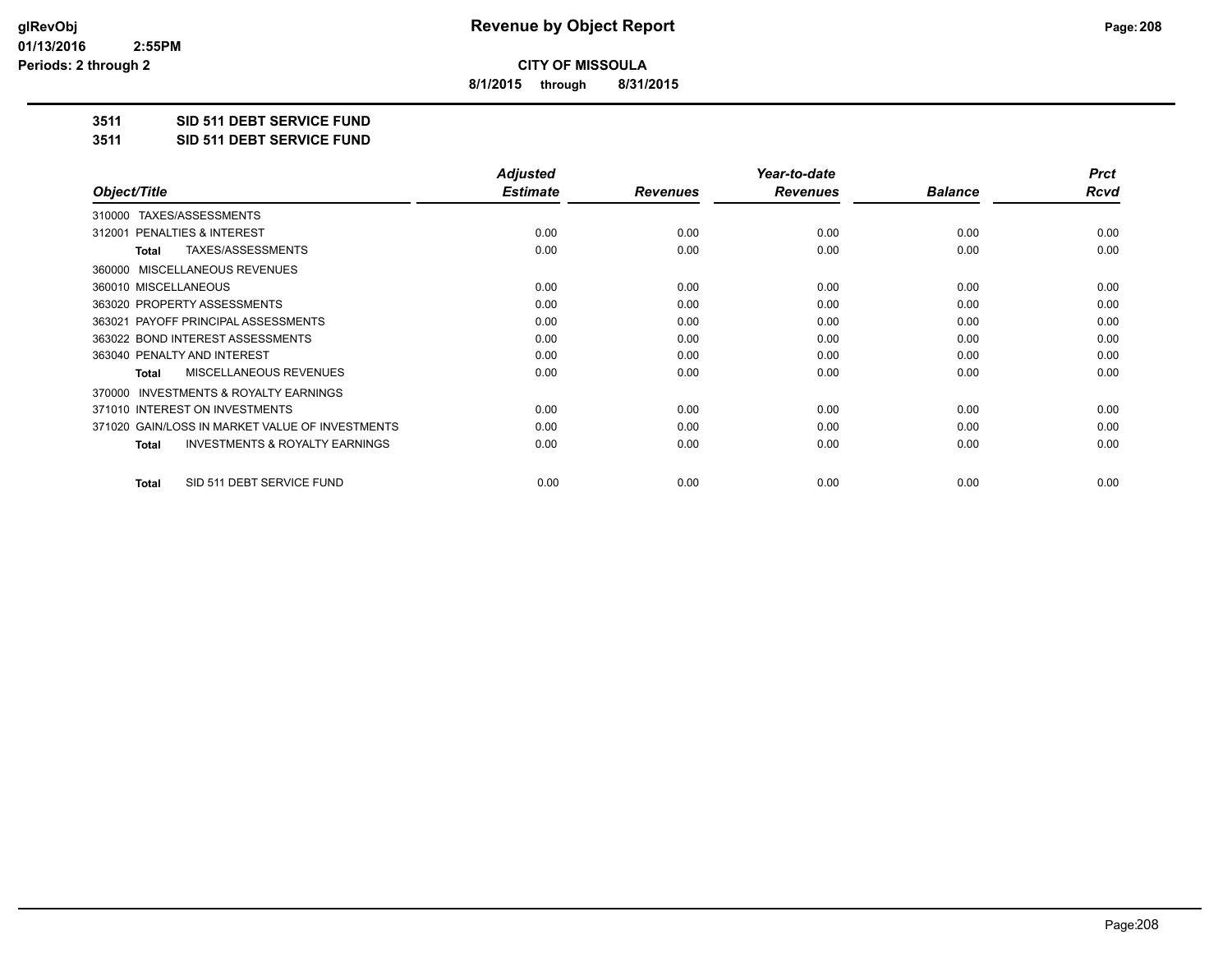**8/1/2015 through 8/31/2015**

# **3511 SID 511 DEBT SERVICE FUND**

|                                                     | <b>Adjusted</b> |                 | Year-to-date    |                | <b>Prct</b> |
|-----------------------------------------------------|-----------------|-----------------|-----------------|----------------|-------------|
| Object/Title                                        | <b>Estimate</b> | <b>Revenues</b> | <b>Revenues</b> | <b>Balance</b> | <b>Rcvd</b> |
| 310000 TAXES/ASSESSMENTS                            |                 |                 |                 |                |             |
| 312001 PENALTIES & INTEREST                         | 0.00            | 0.00            | 0.00            | 0.00           | 0.00        |
| TAXES/ASSESSMENTS<br><b>Total</b>                   | 0.00            | 0.00            | 0.00            | 0.00           | 0.00        |
| 360000 MISCELLANEOUS REVENUES                       |                 |                 |                 |                |             |
| 360010 MISCELLANEOUS                                | 0.00            | 0.00            | 0.00            | 0.00           | 0.00        |
| 363020 PROPERTY ASSESSMENTS                         | 0.00            | 0.00            | 0.00            | 0.00           | 0.00        |
| 363021 PAYOFF PRINCIPAL ASSESSMENTS                 | 0.00            | 0.00            | 0.00            | 0.00           | 0.00        |
| 363022 BOND INTEREST ASSESSMENTS                    | 0.00            | 0.00            | 0.00            | 0.00           | 0.00        |
| 363040 PENALTY AND INTEREST                         | 0.00            | 0.00            | 0.00            | 0.00           | 0.00        |
| <b>MISCELLANEOUS REVENUES</b><br>Total              | 0.00            | 0.00            | 0.00            | 0.00           | 0.00        |
| <b>INVESTMENTS &amp; ROYALTY EARNINGS</b><br>370000 |                 |                 |                 |                |             |
| 371010 INTEREST ON INVESTMENTS                      | 0.00            | 0.00            | 0.00            | 0.00           | 0.00        |
| 371020 GAIN/LOSS IN MARKET VALUE OF INVESTMENT      | 0.00            | 0.00            | 0.00            | 0.00           | 0.00        |
| <b>INVESTMENTS &amp; ROYALTY EARNINGS</b><br>Total  | 0.00            | 0.00            | 0.00            | 0.00           | 0.00        |
| SID 511 DEBT SERVICE FUND<br><b>Total</b>           | 0.00            | 0.00            | 0.00            | 0.00           | 0.00        |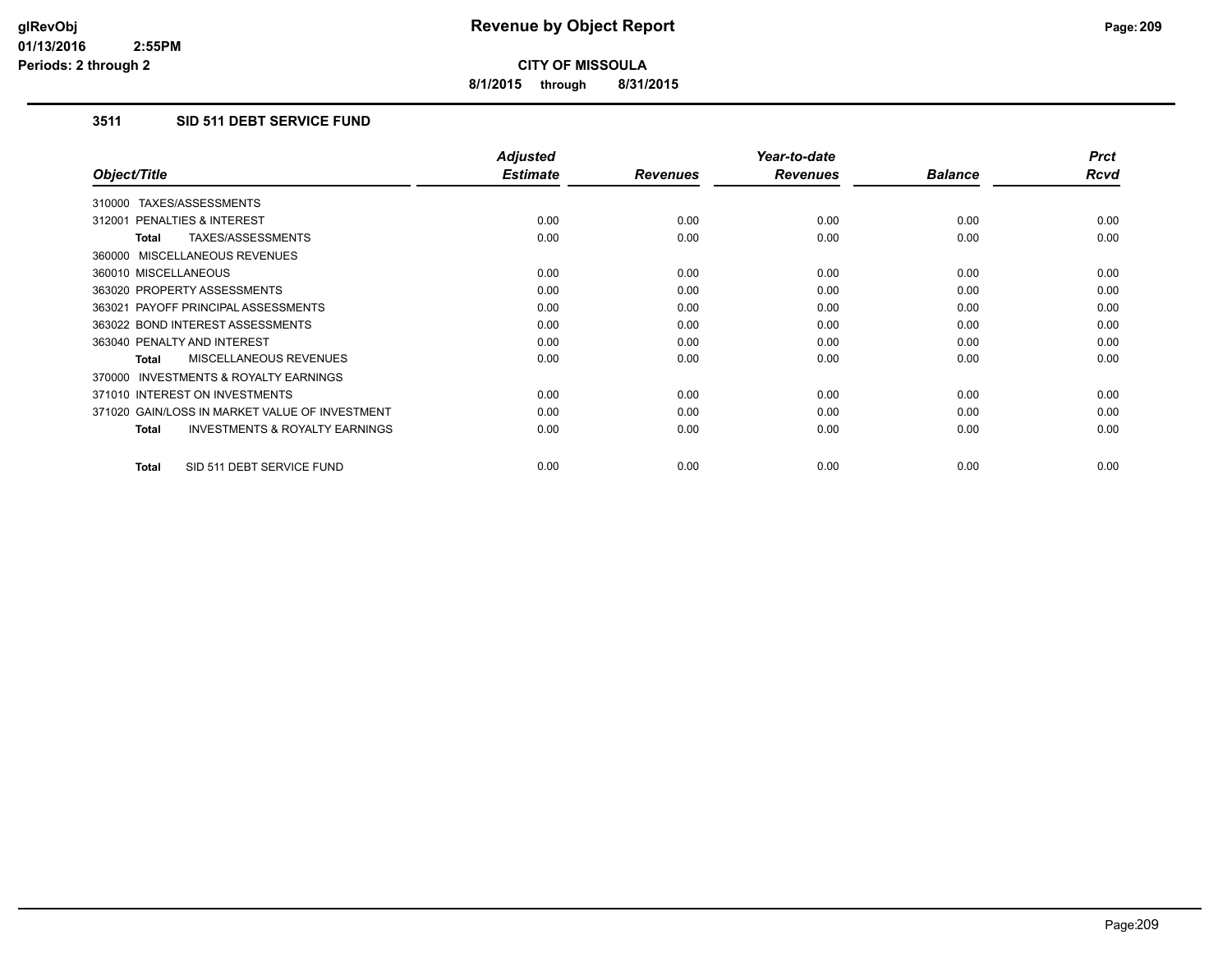**8/1/2015 through 8/31/2015**

#### **3512 SID 512 DEBT SERVICE FUND**

**3512 SID 512 DEBT SERVICE FUND**

|                                                           | <b>Adjusted</b> |                 | Year-to-date    |                | <b>Prct</b> |
|-----------------------------------------------------------|-----------------|-----------------|-----------------|----------------|-------------|
| Object/Title                                              | <b>Estimate</b> | <b>Revenues</b> | <b>Revenues</b> | <b>Balance</b> | Rcvd        |
| TAXES/ASSESSMENTS<br>310000                               |                 |                 |                 |                |             |
| 312001 PENALTIES & INTEREST                               | 0.00            | 0.00            | 0.00            | 0.00           | 0.00        |
| TAXES/ASSESSMENTS<br><b>Total</b>                         | 0.00            | 0.00            | 0.00            | 0.00           | 0.00        |
| <b>MISCELLANEOUS REVENUES</b><br>360000                   |                 |                 |                 |                |             |
| 360010 MISCELLANEOUS                                      | 0.00            | 0.00            | 0.00            | 0.00           | 0.00        |
| 363020 PROPERTY ASSESSMENTS                               | 33,355.00       | 2,237.05        | $-31.73$        | 33,386.73      | $-0.10$     |
| 363021 PAYOFF PRINCIPAL ASSESSMENTS                       | 0.00            | 0.00            | 241.07          | $-241.07$      | 0.00        |
| 363022 BOND INTEREST ASSESSMENTS                          | 0.00            | 0.00            | 0.00            | 0.00           | 0.00        |
| 363040 PENALTY AND INTEREST                               | 0.00            | 100.27          | $-1.68$         | 1.68           | 0.00        |
| <b>MISCELLANEOUS REVENUES</b><br><b>Total</b>             | 33,355.00       | 2,337.32        | 207.66          | 33,147.34      | 0.62        |
| <b>INVESTMENTS &amp; ROYALTY EARNINGS</b><br>370000       |                 |                 |                 |                |             |
| 371010 INTEREST ON INVESTMENTS                            | 0.00            | 0.00            | 0.00            | 0.00           | 0.00        |
| 371020 GAIN/LOSS IN MARKET VALUE OF INVESTMENTS           | 0.00            | 0.00            | 0.00            | 0.00           | 0.00        |
| 371500 INTEREST ON INTERFUND LOAN                         | 0.00            | 0.00            | 0.00            | 0.00           | 0.00        |
| <b>INVESTMENTS &amp; ROYALTY EARNINGS</b><br><b>Total</b> | 0.00            | 0.00            | 0.00            | 0.00           | 0.00        |
| SID 512 DEBT SERVICE FUND<br><b>Total</b>                 | 33,355.00       | 2,337.32        | 207.66          | 33,147.34      | 0.62        |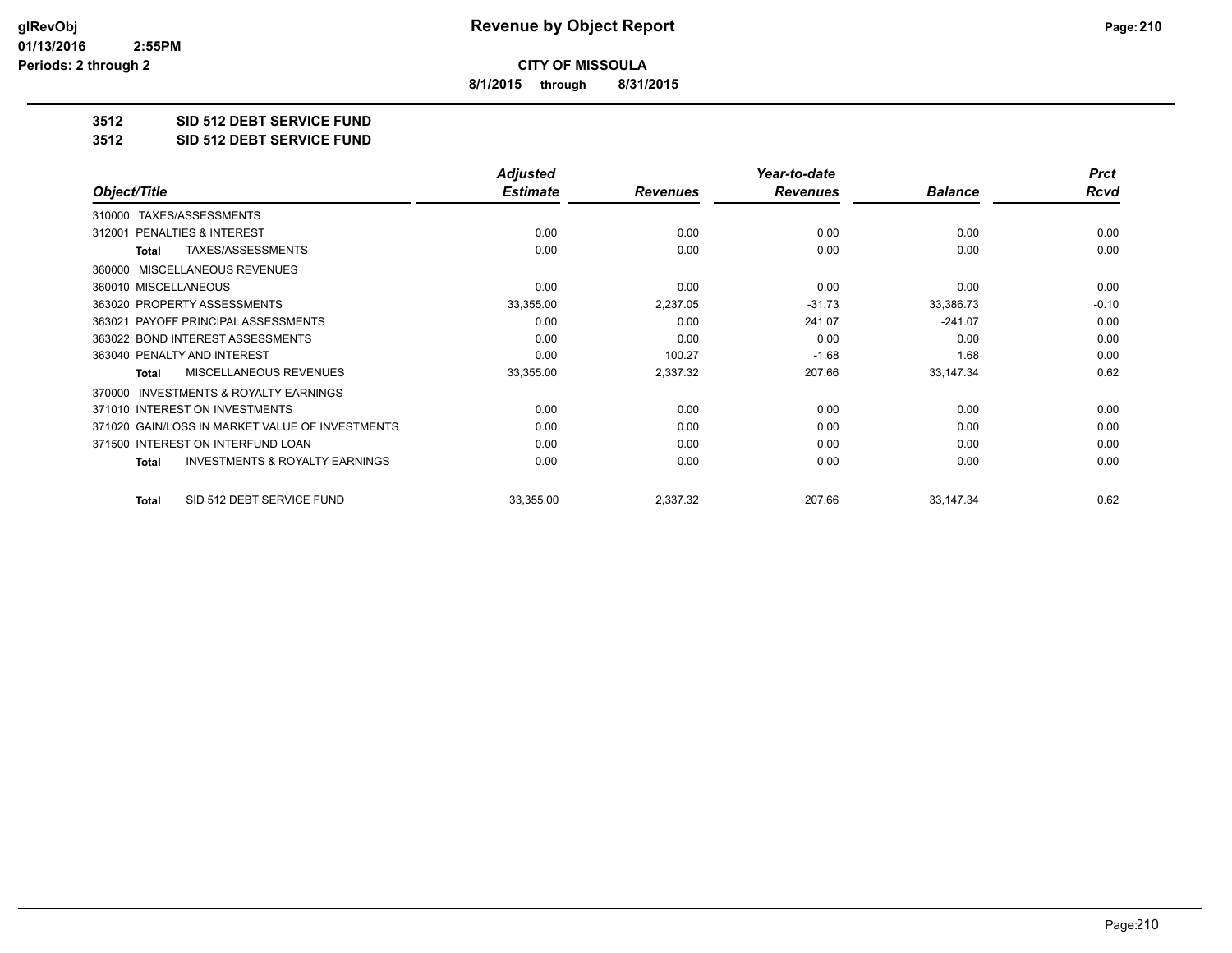**8/1/2015 through 8/31/2015**

# **3512 SID 512 DEBT SERVICE FUND**

|                                                    | <b>Adjusted</b> |                 | Year-to-date    |                | <b>Prct</b> |
|----------------------------------------------------|-----------------|-----------------|-----------------|----------------|-------------|
| Object/Title                                       | <b>Estimate</b> | <b>Revenues</b> | <b>Revenues</b> | <b>Balance</b> | <b>Rcvd</b> |
| TAXES/ASSESSMENTS<br>310000                        |                 |                 |                 |                |             |
| 312001 PENALTIES & INTEREST                        | 0.00            | 0.00            | 0.00            | 0.00           | 0.00        |
| TAXES/ASSESSMENTS<br>Total                         | 0.00            | 0.00            | 0.00            | 0.00           | 0.00        |
| 360000 MISCELLANEOUS REVENUES                      |                 |                 |                 |                |             |
| 360010 MISCELLANEOUS                               | 0.00            | 0.00            | 0.00            | 0.00           | 0.00        |
| 363020 PROPERTY ASSESSMENTS                        | 33,355.00       | 2,237.05        | $-31.73$        | 33,386.73      | $-0.10$     |
| 363021 PAYOFF PRINCIPAL ASSESSMENTS                | 0.00            | 0.00            | 241.07          | $-241.07$      | 0.00        |
| 363022 BOND INTEREST ASSESSMENTS                   | 0.00            | 0.00            | 0.00            | 0.00           | 0.00        |
| 363040 PENALTY AND INTEREST                        | 0.00            | 100.27          | $-1.68$         | 1.68           | 0.00        |
| MISCELLANEOUS REVENUES<br>Total                    | 33,355.00       | 2,337.32        | 207.66          | 33,147.34      | 0.62        |
| 370000 INVESTMENTS & ROYALTY EARNINGS              |                 |                 |                 |                |             |
| 371010 INTEREST ON INVESTMENTS                     | 0.00            | 0.00            | 0.00            | 0.00           | 0.00        |
| 371020 GAIN/LOSS IN MARKET VALUE OF INVESTMENT     | 0.00            | 0.00            | 0.00            | 0.00           | 0.00        |
| 371500 INTEREST ON INTERFUND LOAN                  | 0.00            | 0.00            | 0.00            | 0.00           | 0.00        |
| <b>INVESTMENTS &amp; ROYALTY EARNINGS</b><br>Total | 0.00            | 0.00            | 0.00            | 0.00           | 0.00        |
| SID 512 DEBT SERVICE FUND<br>Total                 | 33,355.00       | 2,337.32        | 207.66          | 33,147.34      | 0.62        |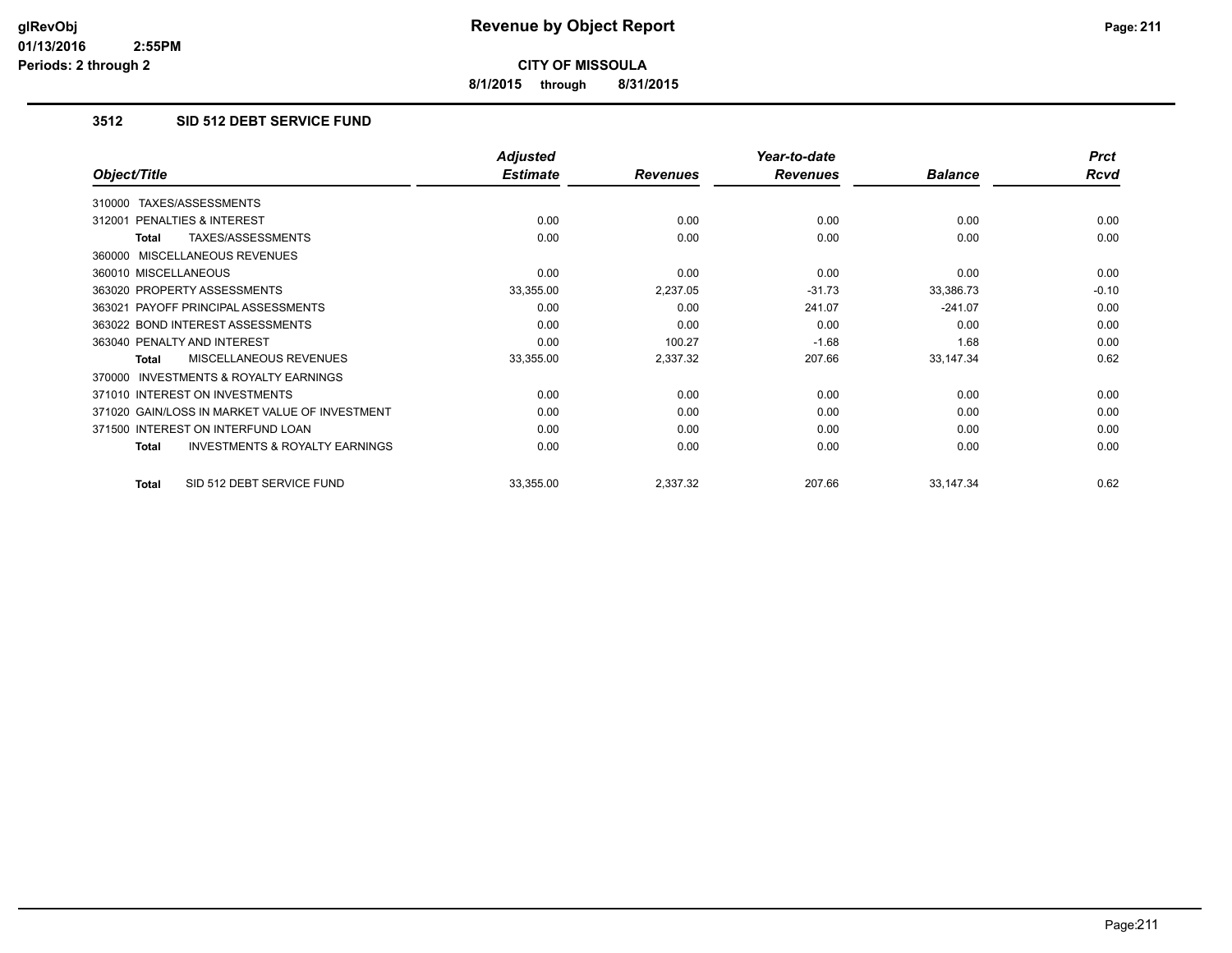**8/1/2015 through 8/31/2015**

**3513 SID 513 DEBT SERVICE FUND**

**3513 SID 513 DEBT SERVICE FUND**

|                                                           | <b>Adjusted</b> |                 | Year-to-date    |                | <b>Prct</b> |
|-----------------------------------------------------------|-----------------|-----------------|-----------------|----------------|-------------|
| Object/Title                                              | <b>Estimate</b> | <b>Revenues</b> | <b>Revenues</b> | <b>Balance</b> | <b>Rcvd</b> |
| 310000 TAXES/ASSESSMENTS                                  |                 |                 |                 |                |             |
| 312001 PENALTIES & INTEREST                               | 0.00            | 0.00            | 0.00            | 0.00           | 0.00        |
| TAXES/ASSESSMENTS<br><b>Total</b>                         | 0.00            | 0.00            | 0.00            | 0.00           | 0.00        |
| MISCELLANEOUS REVENUES<br>360000                          |                 |                 |                 |                |             |
| 360010 MISCELLANEOUS                                      | 0.00            | 0.00            | 0.00            | 0.00           | 0.00        |
| 363020 PROPERTY ASSESSMENTS                               | 0.00            | 0.00            | 0.00            | 0.00           | 0.00        |
| 363021 PAYOFF PRINCIPAL ASSESSMENTS                       | 0.00            | 0.00            | 0.00            | 0.00           | 0.00        |
| 363022 BOND INTEREST ASSESSMENTS                          | 0.00            | 0.00            | 0.00            | 0.00           | 0.00        |
| 363040 PENALTY AND INTEREST                               | 0.00            | 0.00            | 0.00            | 0.00           | 0.00        |
| MISCELLANEOUS REVENUES<br><b>Total</b>                    | 0.00            | 0.00            | 0.00            | 0.00           | 0.00        |
| <b>INVESTMENTS &amp; ROYALTY EARNINGS</b><br>370000       |                 |                 |                 |                |             |
| 371010 INTEREST ON INVESTMENTS                            | 0.00            | 0.00            | 0.00            | 0.00           | 0.00        |
| 371020 GAIN/LOSS IN MARKET VALUE OF INVESTMENTS           | 0.00            | 0.00            | 0.00            | 0.00           | 0.00        |
| <b>INVESTMENTS &amp; ROYALTY EARNINGS</b><br><b>Total</b> | 0.00            | 0.00            | 0.00            | 0.00           | 0.00        |
| OTHER FINANCING SOURCES<br>380000                         |                 |                 |                 |                |             |
| 381009 TRANSFERS IN                                       | 0.00            | 0.00            | 0.00            | 0.00           | 0.00        |
| OTHER FINANCING SOURCES<br><b>Total</b>                   | 0.00            | 0.00            | 0.00            | 0.00           | 0.00        |
| SID 513 DEBT SERVICE FUND<br><b>Total</b>                 | 0.00            | 0.00            | 0.00            | 0.00           | 0.00        |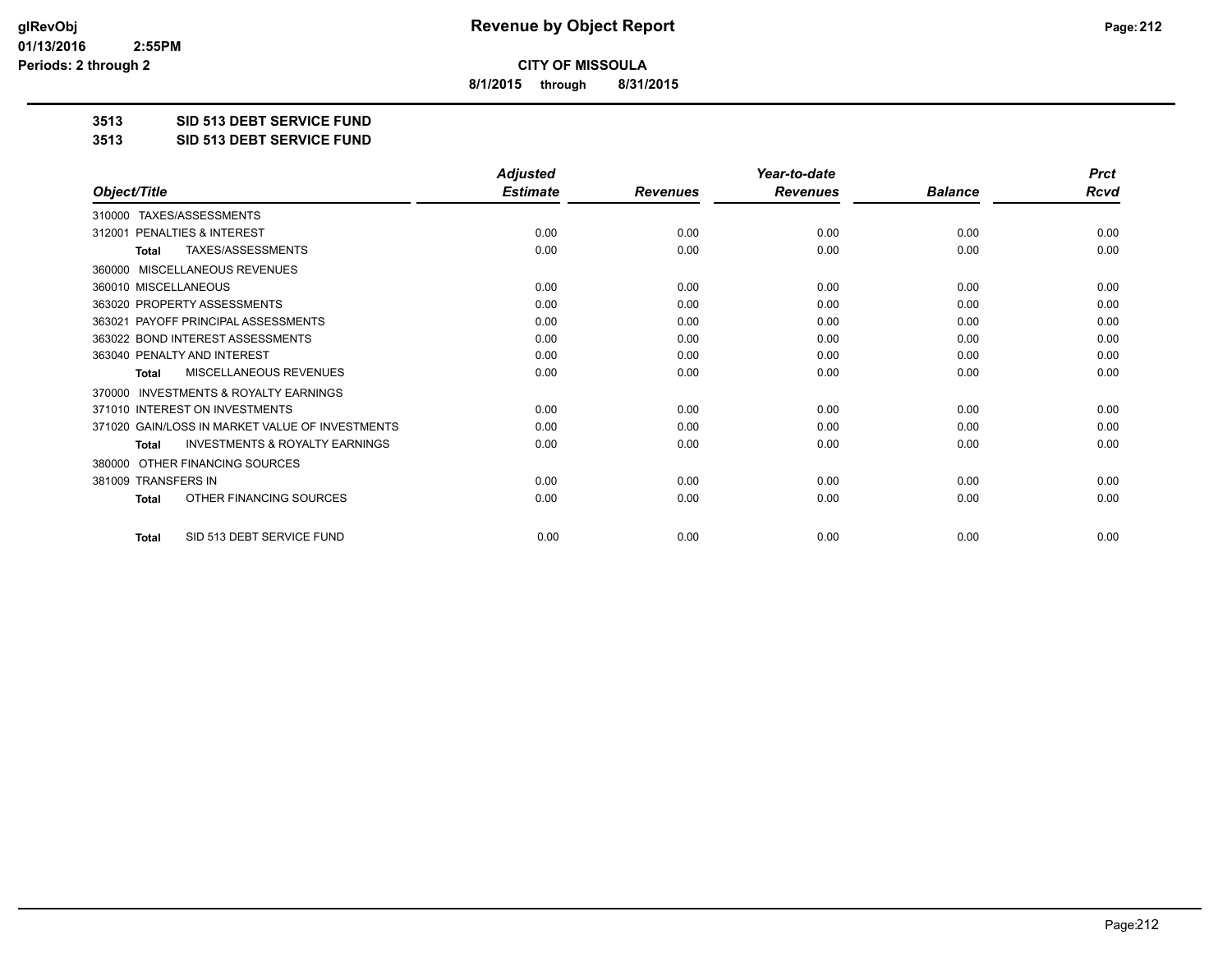**8/1/2015 through 8/31/2015**

# **3513 SID 513 DEBT SERVICE FUND**

|                                                           | <b>Adjusted</b> |                 | Year-to-date    |                | <b>Prct</b> |
|-----------------------------------------------------------|-----------------|-----------------|-----------------|----------------|-------------|
| Object/Title                                              | <b>Estimate</b> | <b>Revenues</b> | <b>Revenues</b> | <b>Balance</b> | Rcvd        |
| 310000 TAXES/ASSESSMENTS                                  |                 |                 |                 |                |             |
| 312001 PENALTIES & INTEREST                               | 0.00            | 0.00            | 0.00            | 0.00           | 0.00        |
| <b>TAXES/ASSESSMENTS</b><br><b>Total</b>                  | 0.00            | 0.00            | 0.00            | 0.00           | 0.00        |
| 360000 MISCELLANEOUS REVENUES                             |                 |                 |                 |                |             |
| 360010 MISCELLANEOUS                                      | 0.00            | 0.00            | 0.00            | 0.00           | 0.00        |
| 363020 PROPERTY ASSESSMENTS                               | 0.00            | 0.00            | 0.00            | 0.00           | 0.00        |
| 363021 PAYOFF PRINCIPAL ASSESSMENTS                       | 0.00            | 0.00            | 0.00            | 0.00           | 0.00        |
| 363022 BOND INTEREST ASSESSMENTS                          | 0.00            | 0.00            | 0.00            | 0.00           | 0.00        |
| 363040 PENALTY AND INTEREST                               | 0.00            | 0.00            | 0.00            | 0.00           | 0.00        |
| <b>MISCELLANEOUS REVENUES</b><br><b>Total</b>             | 0.00            | 0.00            | 0.00            | 0.00           | 0.00        |
| <b>INVESTMENTS &amp; ROYALTY EARNINGS</b><br>370000       |                 |                 |                 |                |             |
| 371010 INTEREST ON INVESTMENTS                            | 0.00            | 0.00            | 0.00            | 0.00           | 0.00        |
| 371020 GAIN/LOSS IN MARKET VALUE OF INVESTMENT            | 0.00            | 0.00            | 0.00            | 0.00           | 0.00        |
| <b>INVESTMENTS &amp; ROYALTY EARNINGS</b><br><b>Total</b> | 0.00            | 0.00            | 0.00            | 0.00           | 0.00        |
| 380000 OTHER FINANCING SOURCES                            |                 |                 |                 |                |             |
| 381009 TRANSFERS IN                                       | 0.00            | 0.00            | 0.00            | 0.00           | 0.00        |
| OTHER FINANCING SOURCES<br><b>Total</b>                   | 0.00            | 0.00            | 0.00            | 0.00           | 0.00        |
| SID 513 DEBT SERVICE FUND<br>Total                        | 0.00            | 0.00            | 0.00            | 0.00           | 0.00        |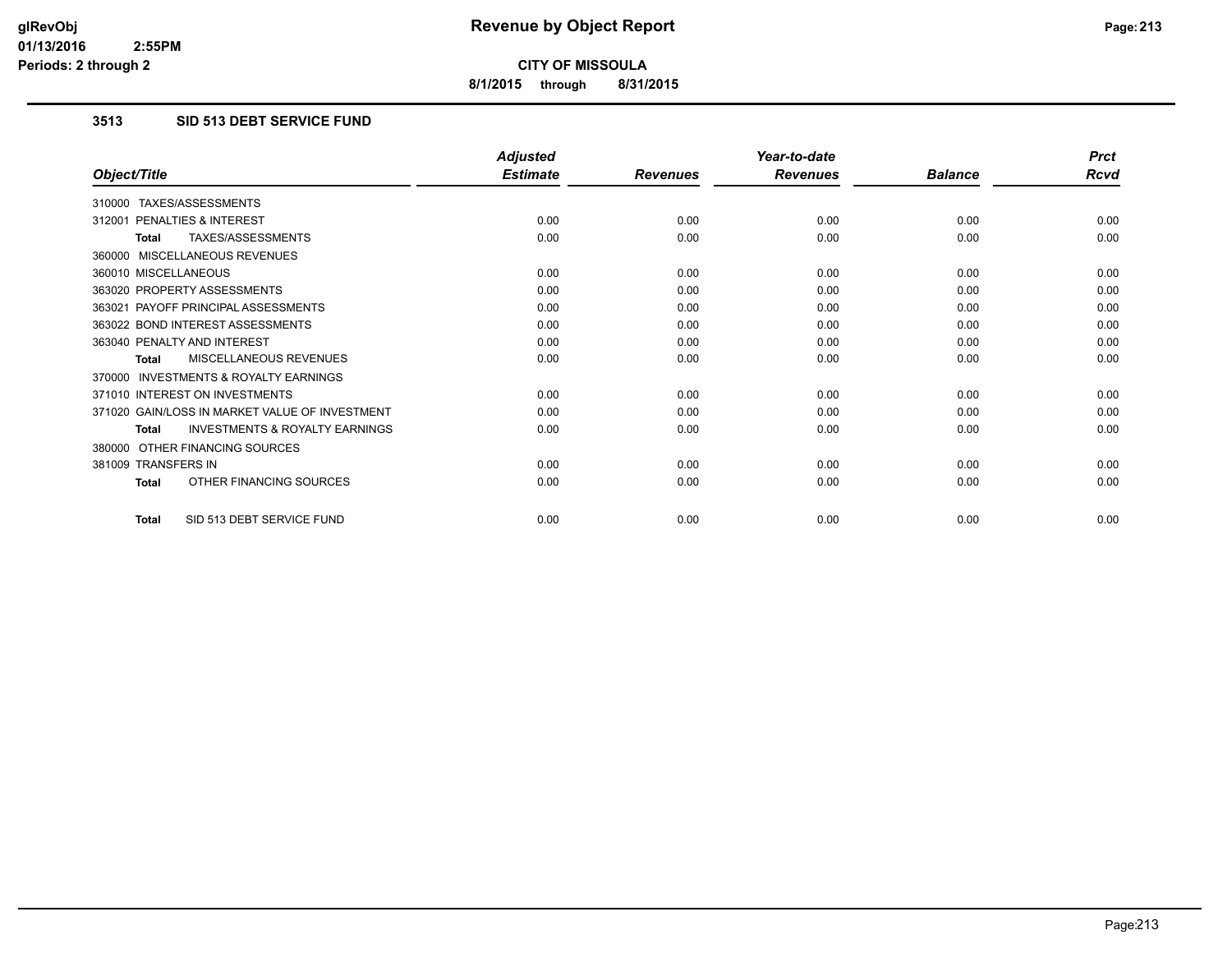**8/1/2015 through 8/31/2015**

**3514 SID 514 DEBT SERVICE FUND**

**3514 SID 514 DEBT SERVICE FUND**

|                                                           | <b>Adjusted</b> |                 | Year-to-date    |                | <b>Prct</b> |
|-----------------------------------------------------------|-----------------|-----------------|-----------------|----------------|-------------|
| Object/Title                                              | <b>Estimate</b> | <b>Revenues</b> | <b>Revenues</b> | <b>Balance</b> | <b>Rcvd</b> |
| TAXES/ASSESSMENTS<br>310000                               |                 |                 |                 |                |             |
| PENALTIES & INTEREST<br>312001                            | 0.00            | 0.00            | 0.00            | 0.00           | 0.00        |
| TAXES/ASSESSMENTS<br><b>Total</b>                         | 0.00            | 0.00            | 0.00            | 0.00           | 0.00        |
| MISCELLANEOUS REVENUES<br>360000                          |                 |                 |                 |                |             |
| 360010 MISCELLANEOUS                                      | 0.00            | 0.00            | 0.00            | 0.00           | 0.00        |
| 363020 PROPERTY ASSESSMENTS                               | 0.00            | 0.00            | 0.00            | 0.00           | 0.00        |
| 363021 PAYOFF PRINCIPAL ASSESSMENTS                       | 0.00            | 0.00            | 0.00            | 0.00           | 0.00        |
| 363022 BOND INTEREST ASSESSMENTS                          | 0.00            | 0.00            | 0.00            | 0.00           | 0.00        |
| 363040 PENALTY AND INTEREST                               | 0.00            | 0.00            | 0.00            | 0.00           | 0.00        |
| MISCELLANEOUS REVENUES<br><b>Total</b>                    | 0.00            | 0.00            | 0.00            | 0.00           | 0.00        |
| <b>INVESTMENTS &amp; ROYALTY EARNINGS</b><br>370000       |                 |                 |                 |                |             |
| 371010 INTEREST ON INVESTMENTS                            | 0.00            | 0.00            | 0.00            | 0.00           | 0.00        |
| 371020 GAIN/LOSS IN MARKET VALUE OF INVESTMENTS           | 0.00            | 0.00            | 0.00            | 0.00           | 0.00        |
| <b>INVESTMENTS &amp; ROYALTY EARNINGS</b><br><b>Total</b> | 0.00            | 0.00            | 0.00            | 0.00           | 0.00        |
| OTHER FINANCING SOURCES<br>380000                         |                 |                 |                 |                |             |
| 383042 TRANSFERS FROM OTHER FUNDS                         | 0.00            | 0.00            | 0.00            | 0.00           | 0.00        |
| OTHER FINANCING SOURCES<br><b>Total</b>                   | 0.00            | 0.00            | 0.00            | 0.00           | 0.00        |
| SID 514 DEBT SERVICE FUND<br><b>Total</b>                 | 0.00            | 0.00            | 0.00            | 0.00           | 0.00        |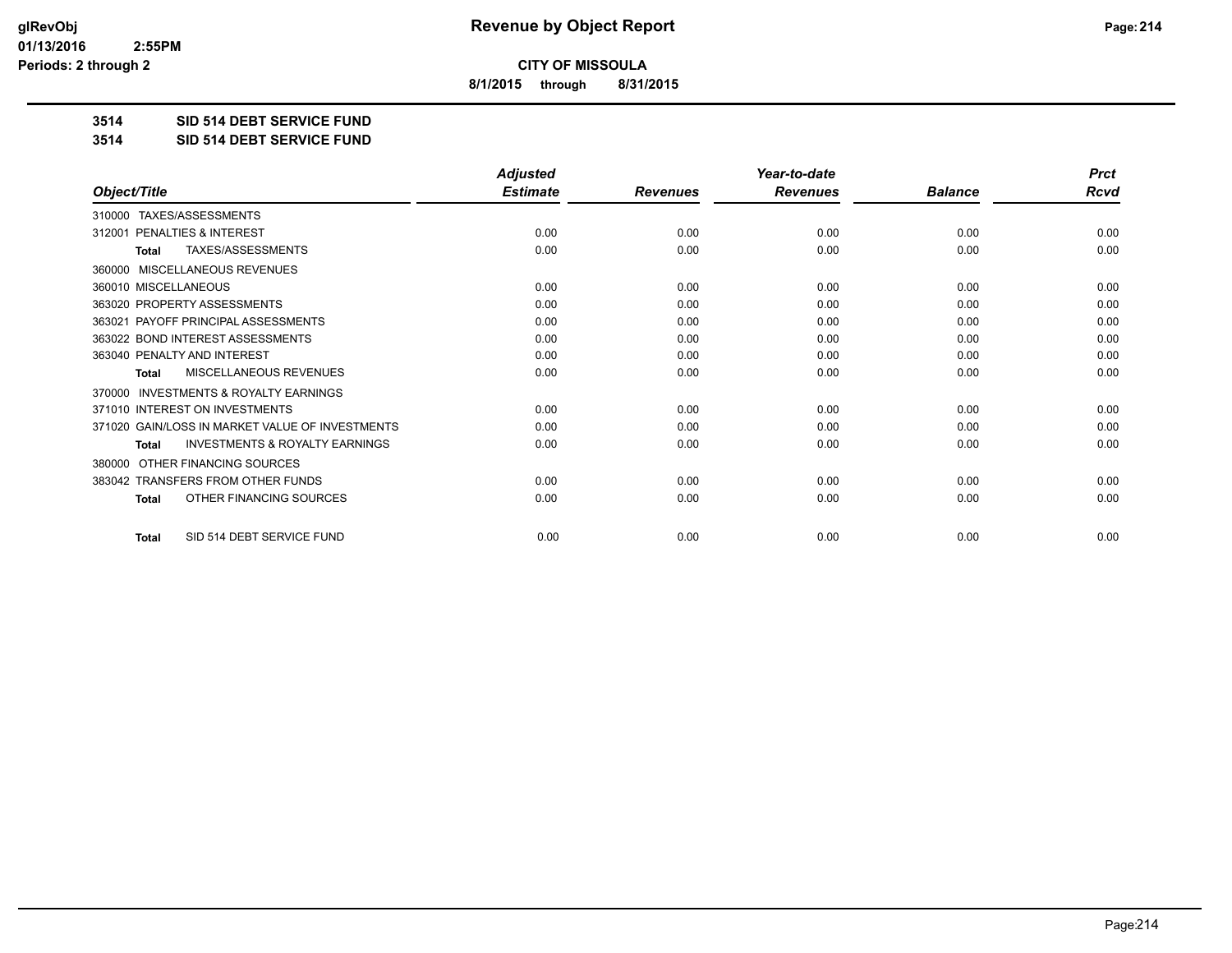**8/1/2015 through 8/31/2015**

# **3514 SID 514 DEBT SERVICE FUND**

|                                                           | <b>Adjusted</b> |                 | Year-to-date    |                | <b>Prct</b> |
|-----------------------------------------------------------|-----------------|-----------------|-----------------|----------------|-------------|
| Object/Title                                              | <b>Estimate</b> | <b>Revenues</b> | <b>Revenues</b> | <b>Balance</b> | Rcvd        |
| 310000 TAXES/ASSESSMENTS                                  |                 |                 |                 |                |             |
| 312001 PENALTIES & INTEREST                               | 0.00            | 0.00            | 0.00            | 0.00           | 0.00        |
| <b>TAXES/ASSESSMENTS</b><br><b>Total</b>                  | 0.00            | 0.00            | 0.00            | 0.00           | 0.00        |
| 360000 MISCELLANEOUS REVENUES                             |                 |                 |                 |                |             |
| 360010 MISCELLANEOUS                                      | 0.00            | 0.00            | 0.00            | 0.00           | 0.00        |
| 363020 PROPERTY ASSESSMENTS                               | 0.00            | 0.00            | 0.00            | 0.00           | 0.00        |
| 363021 PAYOFF PRINCIPAL ASSESSMENTS                       | 0.00            | 0.00            | 0.00            | 0.00           | 0.00        |
| 363022 BOND INTEREST ASSESSMENTS                          | 0.00            | 0.00            | 0.00            | 0.00           | 0.00        |
| 363040 PENALTY AND INTEREST                               | 0.00            | 0.00            | 0.00            | 0.00           | 0.00        |
| <b>MISCELLANEOUS REVENUES</b><br><b>Total</b>             | 0.00            | 0.00            | 0.00            | 0.00           | 0.00        |
| <b>INVESTMENTS &amp; ROYALTY EARNINGS</b><br>370000       |                 |                 |                 |                |             |
| 371010 INTEREST ON INVESTMENTS                            | 0.00            | 0.00            | 0.00            | 0.00           | 0.00        |
| 371020 GAIN/LOSS IN MARKET VALUE OF INVESTMENT            | 0.00            | 0.00            | 0.00            | 0.00           | 0.00        |
| <b>INVESTMENTS &amp; ROYALTY EARNINGS</b><br><b>Total</b> | 0.00            | 0.00            | 0.00            | 0.00           | 0.00        |
| OTHER FINANCING SOURCES<br>380000                         |                 |                 |                 |                |             |
| 383042 TRANSFERS FROM OTHER FUNDS                         | 0.00            | 0.00            | 0.00            | 0.00           | 0.00        |
| OTHER FINANCING SOURCES<br><b>Total</b>                   | 0.00            | 0.00            | 0.00            | 0.00           | 0.00        |
| SID 514 DEBT SERVICE FUND<br>Total                        | 0.00            | 0.00            | 0.00            | 0.00           | 0.00        |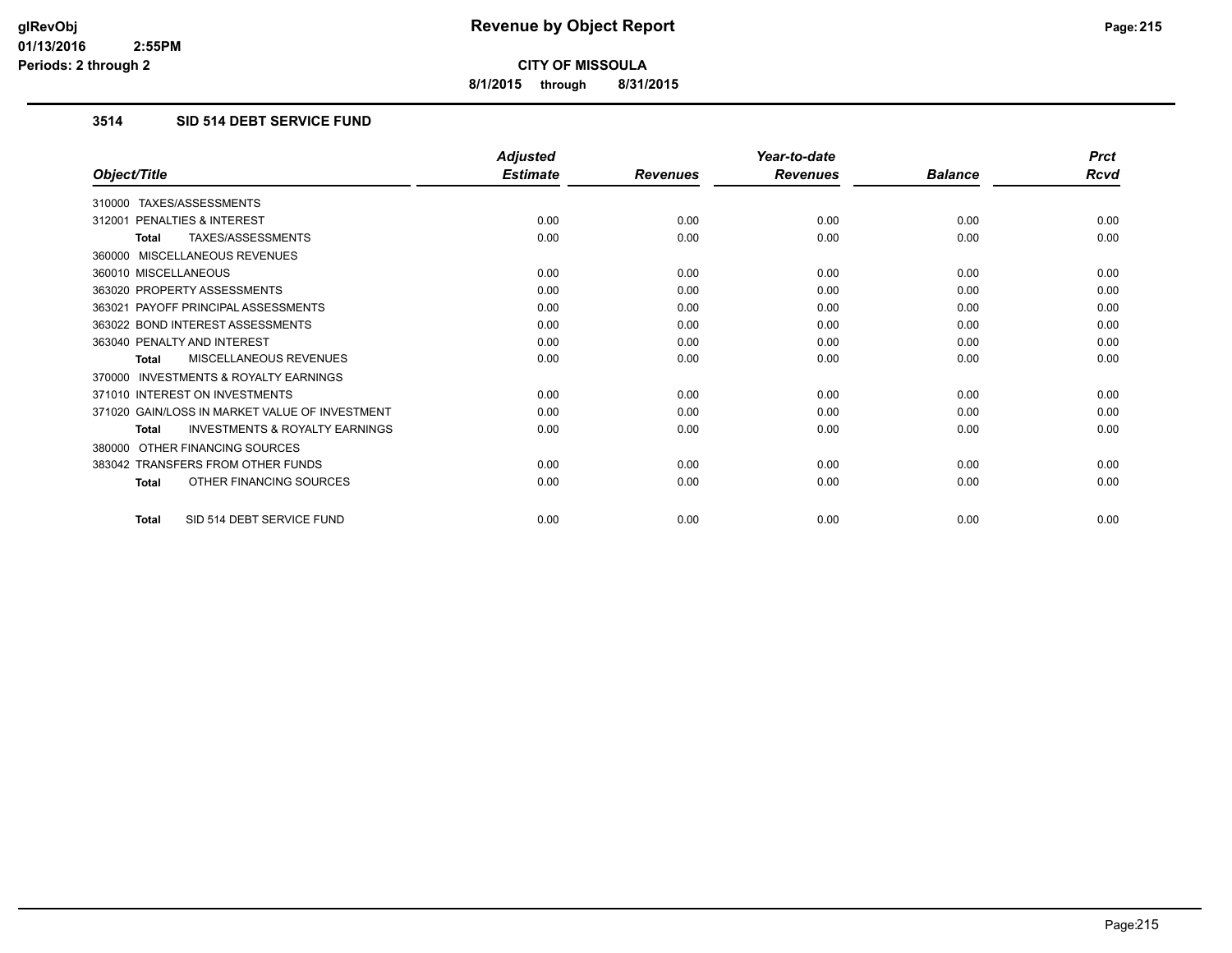**8/1/2015 through 8/31/2015**

**3515 SID 515 DEBT SERVICE FUND**

**3515 SID 515 DEBT SERVICE FUND**

|                                                     | <b>Adjusted</b> |                 | Year-to-date    | <b>Prct</b>    |             |
|-----------------------------------------------------|-----------------|-----------------|-----------------|----------------|-------------|
| Object/Title                                        | <b>Estimate</b> | <b>Revenues</b> | <b>Revenues</b> | <b>Balance</b> | <b>Rcvd</b> |
| TAXES/ASSESSMENTS<br>310000                         |                 |                 |                 |                |             |
| PENALTIES & INTEREST<br>312001                      | 0.00            | 0.00            | 0.00            | 0.00           | 0.00        |
| TAXES/ASSESSMENTS<br>Total                          | 0.00            | 0.00            | 0.00            | 0.00           | 0.00        |
| MISCELLANEOUS REVENUES<br>360000                    |                 |                 |                 |                |             |
| 363020 PROPERTY ASSESSMENTS                         | 0.00            | 0.00            | 0.00            | 0.00           | 0.00        |
| PAYOFF PRINCIPAL ASSESSMENTS<br>363021              | 0.00            | 0.00            | 0.00            | 0.00           | 0.00        |
| 363022 BOND INTEREST ASSESSMENTS                    | 0.00            | 0.00            | 0.00            | 0.00           | 0.00        |
| 363040 PENALTY AND INTEREST                         | 0.00            | 0.00            | 0.00            | 0.00           | 0.00        |
| MISCELLANEOUS REVENUES<br>Total                     | 0.00            | 0.00            | 0.00            | 0.00           | 0.00        |
| <b>INVESTMENTS &amp; ROYALTY EARNINGS</b><br>370000 |                 |                 |                 |                |             |
| 371010 INTEREST ON INVESTMENTS                      | 0.00            | 0.00            | 0.00            | 0.00           | 0.00        |
| 371020 GAIN/LOSS IN MARKET VALUE OF INVESTMENTS     | 0.00            | 0.00            | 0.00            | 0.00           | 0.00        |
| <b>INVESTMENTS &amp; ROYALTY EARNINGS</b><br>Total  | 0.00            | 0.00            | 0.00            | 0.00           | 0.00        |
| OTHER FINANCING SOURCES<br>380000                   |                 |                 |                 |                |             |
| 383042 TRANSFERS FROM OTHER FUNDS                   | 0.00            | 0.00            | 0.00            | 0.00           | 0.00        |
| OTHER FINANCING SOURCES<br><b>Total</b>             | 0.00            | 0.00            | 0.00            | 0.00           | 0.00        |
| SID 515 DEBT SERVICE FUND<br><b>Total</b>           | 0.00            | 0.00            | 0.00            | 0.00           | 0.00        |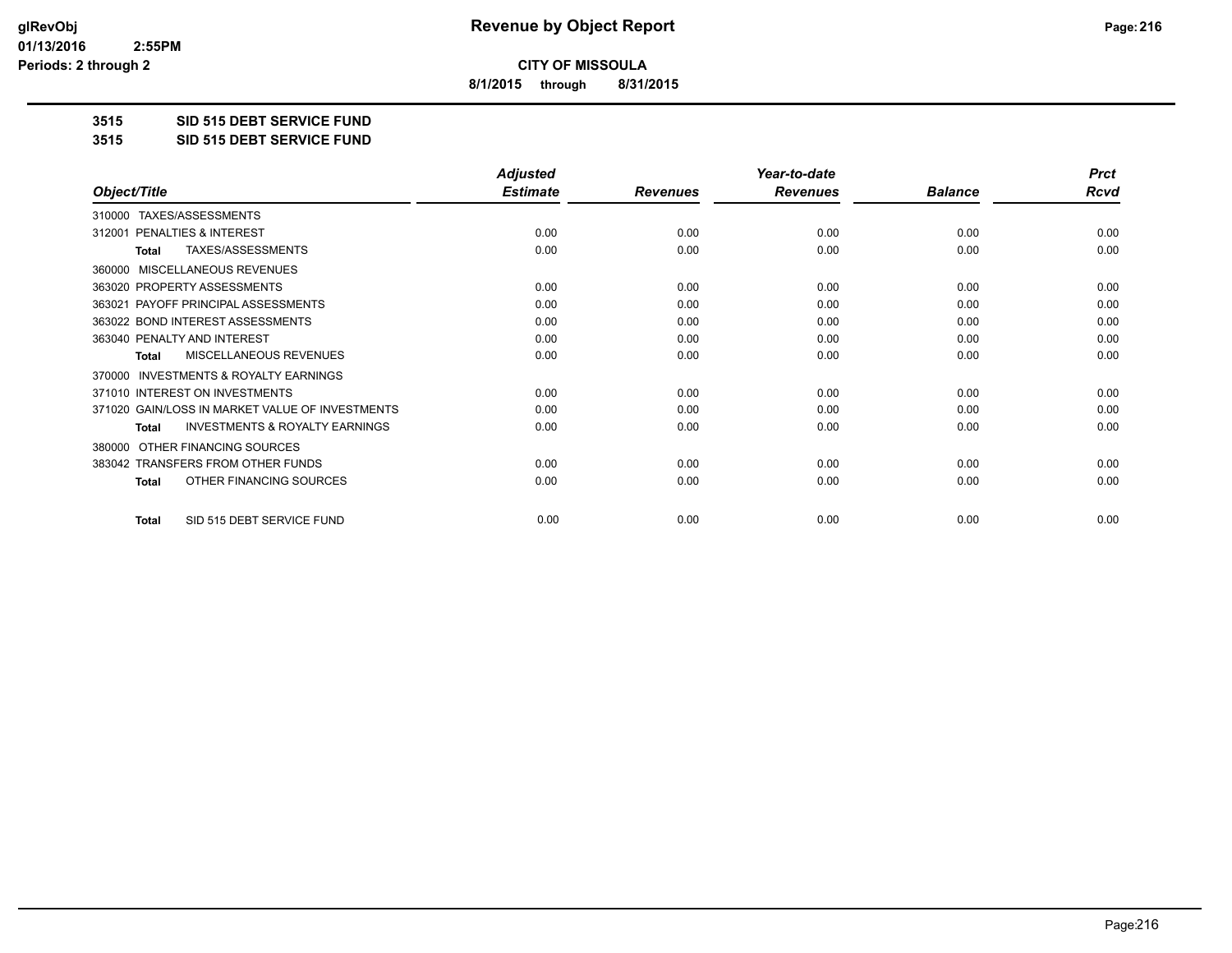**8/1/2015 through 8/31/2015**

## **3515 SID 515 DEBT SERVICE FUND**

|                                                           | <b>Adjusted</b> |                 | Year-to-date    |                | <b>Prct</b> |
|-----------------------------------------------------------|-----------------|-----------------|-----------------|----------------|-------------|
| Object/Title                                              | <b>Estimate</b> | <b>Revenues</b> | <b>Revenues</b> | <b>Balance</b> | <b>Rcvd</b> |
| TAXES/ASSESSMENTS<br>310000                               |                 |                 |                 |                |             |
| PENALTIES & INTEREST<br>312001                            | 0.00            | 0.00            | 0.00            | 0.00           | 0.00        |
| TAXES/ASSESSMENTS<br>Total                                | 0.00            | 0.00            | 0.00            | 0.00           | 0.00        |
| MISCELLANEOUS REVENUES<br>360000                          |                 |                 |                 |                |             |
| 363020 PROPERTY ASSESSMENTS                               | 0.00            | 0.00            | 0.00            | 0.00           | 0.00        |
| 363021 PAYOFF PRINCIPAL ASSESSMENTS                       | 0.00            | 0.00            | 0.00            | 0.00           | 0.00        |
| 363022 BOND INTEREST ASSESSMENTS                          | 0.00            | 0.00            | 0.00            | 0.00           | 0.00        |
| 363040 PENALTY AND INTEREST                               | 0.00            | 0.00            | 0.00            | 0.00           | 0.00        |
| <b>MISCELLANEOUS REVENUES</b><br><b>Total</b>             | 0.00            | 0.00            | 0.00            | 0.00           | 0.00        |
| <b>INVESTMENTS &amp; ROYALTY EARNINGS</b><br>370000       |                 |                 |                 |                |             |
| 371010 INTEREST ON INVESTMENTS                            | 0.00            | 0.00            | 0.00            | 0.00           | 0.00        |
| 371020 GAIN/LOSS IN MARKET VALUE OF INVESTMENT            | 0.00            | 0.00            | 0.00            | 0.00           | 0.00        |
| <b>INVESTMENTS &amp; ROYALTY EARNINGS</b><br><b>Total</b> | 0.00            | 0.00            | 0.00            | 0.00           | 0.00        |
| OTHER FINANCING SOURCES<br>380000                         |                 |                 |                 |                |             |
| 383042 TRANSFERS FROM OTHER FUNDS                         | 0.00            | 0.00            | 0.00            | 0.00           | 0.00        |
| OTHER FINANCING SOURCES<br><b>Total</b>                   | 0.00            | 0.00            | 0.00            | 0.00           | 0.00        |
| SID 515 DEBT SERVICE FUND<br><b>Total</b>                 | 0.00            | 0.00            | 0.00            | 0.00           | 0.00        |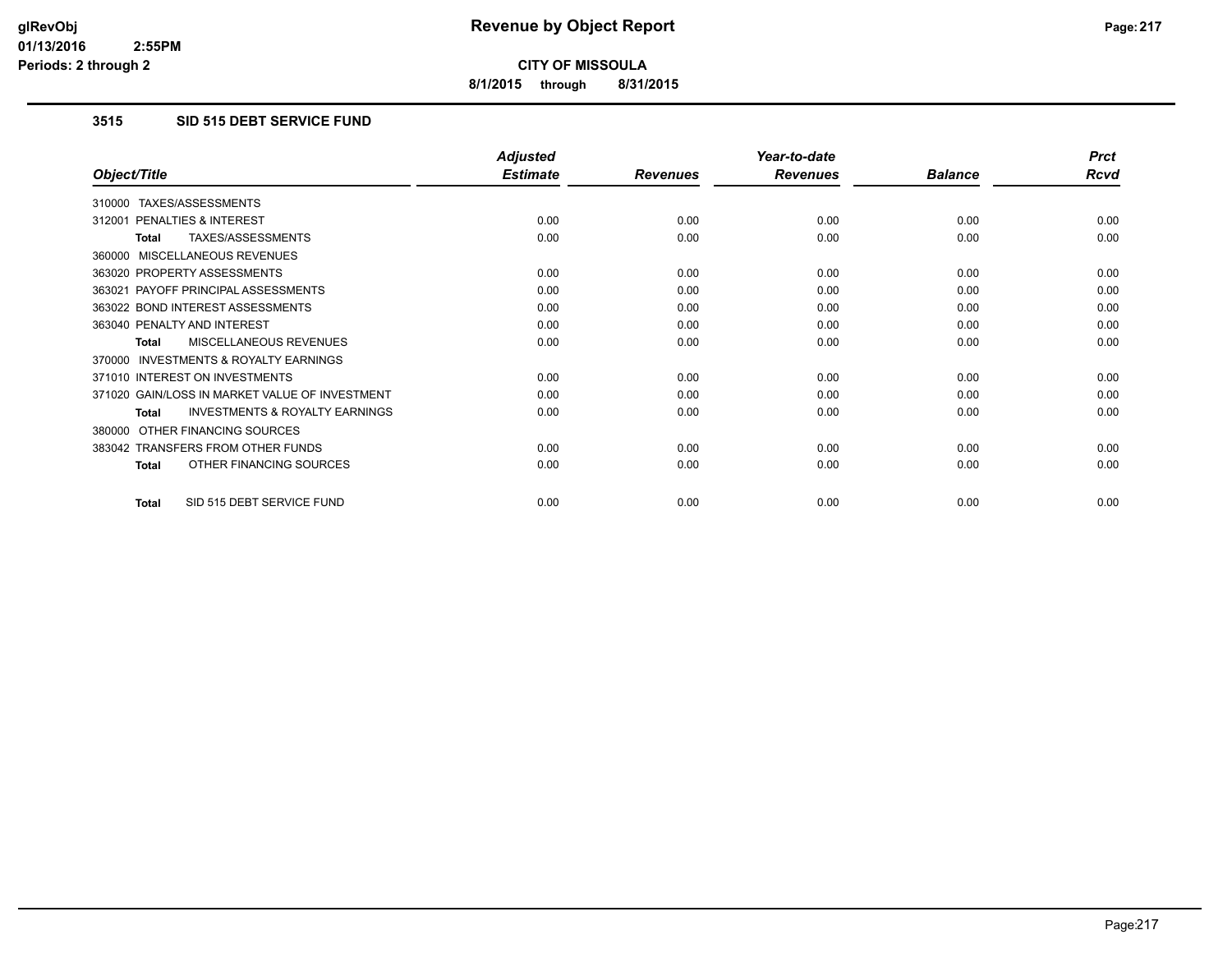**8/1/2015 through 8/31/2015**

**3517 SID 517 DEBT SERVICE FUND**

**3517 SID 517 DEBT SERVICE FUND**

|                                                           | <b>Adjusted</b> |                 | Year-to-date    |                | <b>Prct</b> |
|-----------------------------------------------------------|-----------------|-----------------|-----------------|----------------|-------------|
| Object/Title                                              | <b>Estimate</b> | <b>Revenues</b> | <b>Revenues</b> | <b>Balance</b> | <b>Rcvd</b> |
| 310000 TAXES/ASSESSMENTS                                  |                 |                 |                 |                |             |
| 312001 PENALTIES & INTEREST                               | 0.00            | 0.00            | 0.00            | 0.00           | 0.00        |
| <b>TAXES/ASSESSMENTS</b><br><b>Total</b>                  | 0.00            | 0.00            | 0.00            | 0.00           | 0.00        |
| MISCELLANEOUS REVENUES<br>360000                          |                 |                 |                 |                |             |
| 360010 MISCELLANEOUS                                      | 0.00            | 0.00            | 0.00            | 0.00           | 0.00        |
| 363020 PROPERTY ASSESSMENTS                               | 0.00            | 0.00            | 0.00            | 0.00           | 0.00        |
| 363021 PAYOFF PRINCIPAL ASSESSMENTS                       | 0.00            | 0.00            | 0.00            | 0.00           | 0.00        |
| 363022 BOND INTEREST ASSESSMENTS                          | 0.00            | 0.00            | 0.00            | 0.00           | 0.00        |
| 363040 PENALTY AND INTEREST                               | 0.00            | 0.00            | 0.00            | 0.00           | 0.00        |
| <b>MISCELLANEOUS REVENUES</b><br><b>Total</b>             | 0.00            | 0.00            | 0.00            | 0.00           | 0.00        |
| <b>INVESTMENTS &amp; ROYALTY EARNINGS</b><br>370000       |                 |                 |                 |                |             |
| 371010 INTEREST ON INVESTMENTS                            | 0.00            | 0.00            | 0.00            | 0.00           | 0.00        |
| 371020 GAIN/LOSS IN MARKET VALUE OF INVESTMENTS           | 0.00            | 0.00            | 0.00            | 0.00           | 0.00        |
| <b>INVESTMENTS &amp; ROYALTY EARNINGS</b><br><b>Total</b> | 0.00            | 0.00            | 0.00            | 0.00           | 0.00        |
| OTHER FINANCING SOURCES<br>380000                         |                 |                 |                 |                |             |
| 381009 TRANSFERS IN                                       | 0.00            | 0.00            | 0.00            | 0.00           | 0.00        |
| OTHER FINANCING SOURCES<br><b>Total</b>                   | 0.00            | 0.00            | 0.00            | 0.00           | 0.00        |
| SID 517 DEBT SERVICE FUND<br><b>Total</b>                 | 0.00            | 0.00            | 0.00            | 0.00           | 0.00        |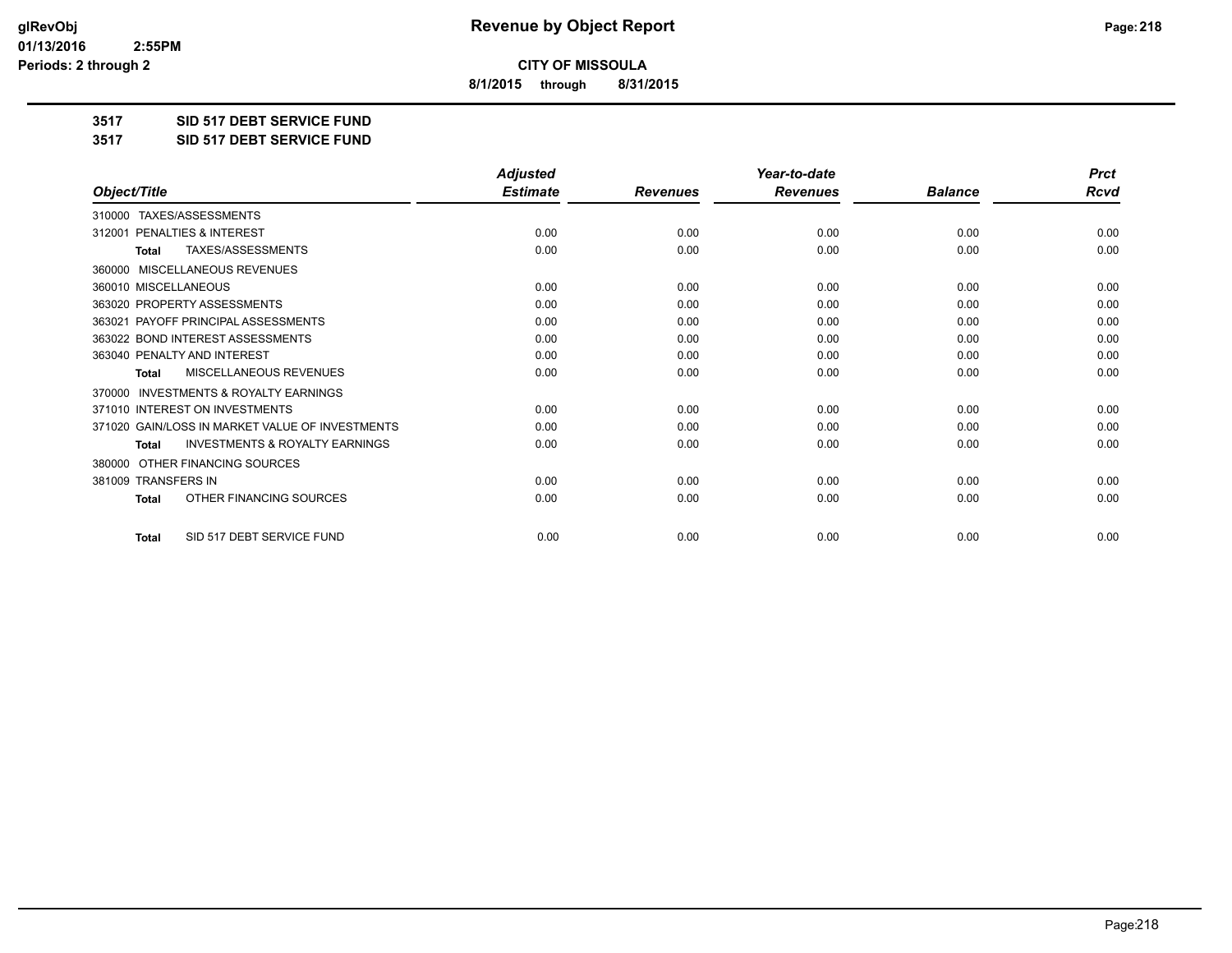**8/1/2015 through 8/31/2015**

## **3517 SID 517 DEBT SERVICE FUND**

|                                                           | <b>Adjusted</b> |                 | Year-to-date    |                | <b>Prct</b> |
|-----------------------------------------------------------|-----------------|-----------------|-----------------|----------------|-------------|
| Object/Title                                              | <b>Estimate</b> | <b>Revenues</b> | <b>Revenues</b> | <b>Balance</b> | <b>Rcvd</b> |
| 310000 TAXES/ASSESSMENTS                                  |                 |                 |                 |                |             |
| 312001 PENALTIES & INTEREST                               | 0.00            | 0.00            | 0.00            | 0.00           | 0.00        |
| TAXES/ASSESSMENTS<br><b>Total</b>                         | 0.00            | 0.00            | 0.00            | 0.00           | 0.00        |
| 360000 MISCELLANEOUS REVENUES                             |                 |                 |                 |                |             |
| 360010 MISCELLANEOUS                                      | 0.00            | 0.00            | 0.00            | 0.00           | 0.00        |
| 363020 PROPERTY ASSESSMENTS                               | 0.00            | 0.00            | 0.00            | 0.00           | 0.00        |
| 363021 PAYOFF PRINCIPAL ASSESSMENTS                       | 0.00            | 0.00            | 0.00            | 0.00           | 0.00        |
| 363022 BOND INTEREST ASSESSMENTS                          | 0.00            | 0.00            | 0.00            | 0.00           | 0.00        |
| 363040 PENALTY AND INTEREST                               | 0.00            | 0.00            | 0.00            | 0.00           | 0.00        |
| MISCELLANEOUS REVENUES<br><b>Total</b>                    | 0.00            | 0.00            | 0.00            | 0.00           | 0.00        |
| <b>INVESTMENTS &amp; ROYALTY EARNINGS</b><br>370000       |                 |                 |                 |                |             |
| 371010 INTEREST ON INVESTMENTS                            | 0.00            | 0.00            | 0.00            | 0.00           | 0.00        |
| 371020 GAIN/LOSS IN MARKET VALUE OF INVESTMENT            | 0.00            | 0.00            | 0.00            | 0.00           | 0.00        |
| <b>INVESTMENTS &amp; ROYALTY EARNINGS</b><br><b>Total</b> | 0.00            | 0.00            | 0.00            | 0.00           | 0.00        |
| 380000 OTHER FINANCING SOURCES                            |                 |                 |                 |                |             |
| 381009 TRANSFERS IN                                       | 0.00            | 0.00            | 0.00            | 0.00           | 0.00        |
| OTHER FINANCING SOURCES<br><b>Total</b>                   | 0.00            | 0.00            | 0.00            | 0.00           | 0.00        |
| SID 517 DEBT SERVICE FUND<br><b>Total</b>                 | 0.00            | 0.00            | 0.00            | 0.00           | 0.00        |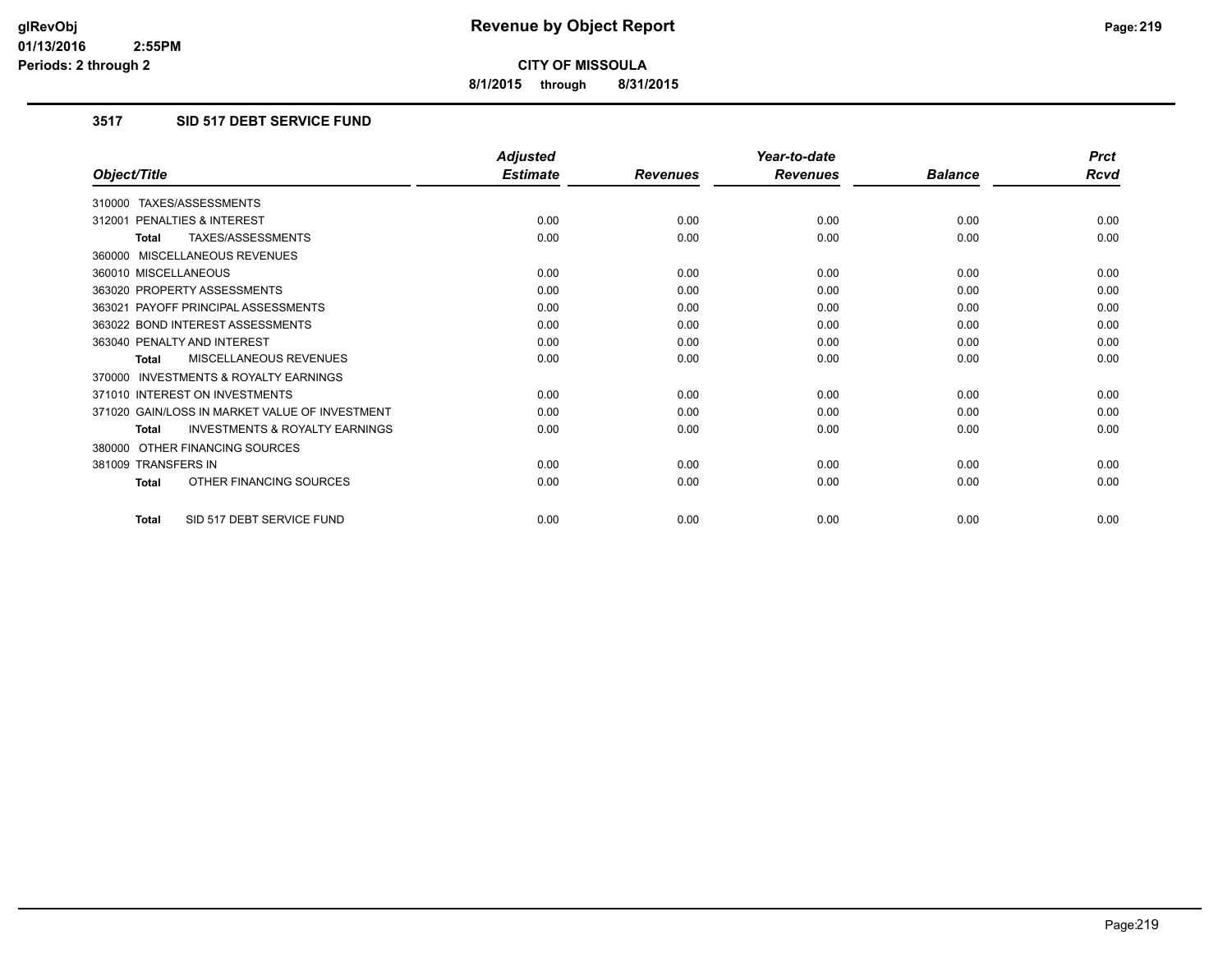**8/1/2015 through 8/31/2015**

**3518 SID 518 DEBT SERVICE FUND**

**3518 SID 518 DEBT SERVICE FUND**

|                                                           | <b>Adjusted</b> |                 | Year-to-date    |                | <b>Prct</b> |
|-----------------------------------------------------------|-----------------|-----------------|-----------------|----------------|-------------|
| Object/Title                                              | <b>Estimate</b> | <b>Revenues</b> | <b>Revenues</b> | <b>Balance</b> | <b>Rcvd</b> |
| 310000 TAXES/ASSESSMENTS                                  |                 |                 |                 |                |             |
| PENALTIES & INTEREST<br>312001                            | 0.00            | 0.00            | 0.00            | 0.00           | 0.00        |
| TAXES/ASSESSMENTS<br><b>Total</b>                         | 0.00            | 0.00            | 0.00            | 0.00           | 0.00        |
| MISCELLANEOUS REVENUES<br>360000                          |                 |                 |                 |                |             |
| 363020 PROPERTY ASSESSMENTS                               | 0.00            | 0.00            | 0.00            | 0.00           | 0.00        |
| 363021 PAYOFF PRINCIPAL ASSESSMENTS                       | 0.00            | 0.00            | 0.00            | 0.00           | 0.00        |
| 363022 BOND INTEREST ASSESSMENTS                          | 0.00            | 0.00            | 0.00            | 0.00           | 0.00        |
| 363040 PENALTY AND INTEREST                               | 0.00            | 0.00            | 0.00            | 0.00           | 0.00        |
| MISCELLANEOUS REVENUES<br><b>Total</b>                    | 0.00            | 0.00            | 0.00            | 0.00           | 0.00        |
| INVESTMENTS & ROYALTY EARNINGS<br>370000                  |                 |                 |                 |                |             |
| 371010 INTEREST ON INVESTMENTS                            | 0.00            | 0.00            | 0.00            | 0.00           | 0.00        |
| 371020 GAIN/LOSS IN MARKET VALUE OF INVESTMENTS           | 0.00            | 0.00            | 0.00            | 0.00           | 0.00        |
| <b>INVESTMENTS &amp; ROYALTY EARNINGS</b><br><b>Total</b> | 0.00            | 0.00            | 0.00            | 0.00           | 0.00        |
| OTHER FINANCING SOURCES<br>380000                         |                 |                 |                 |                |             |
| 381009 TRANSFERS IN                                       | 0.00            | 0.00            | 0.00            | 0.00           | 0.00        |
| 383000 OPERATING TRANSFERS                                | 0.00            | 0.00            | 0.00            | 0.00           | 0.00        |
| OTHER FINANCING SOURCES<br><b>Total</b>                   | 0.00            | 0.00            | 0.00            | 0.00           | 0.00        |
| SID 518 DEBT SERVICE FUND<br><b>Total</b>                 | 0.00            | 0.00            | 0.00            | 0.00           | 0.00        |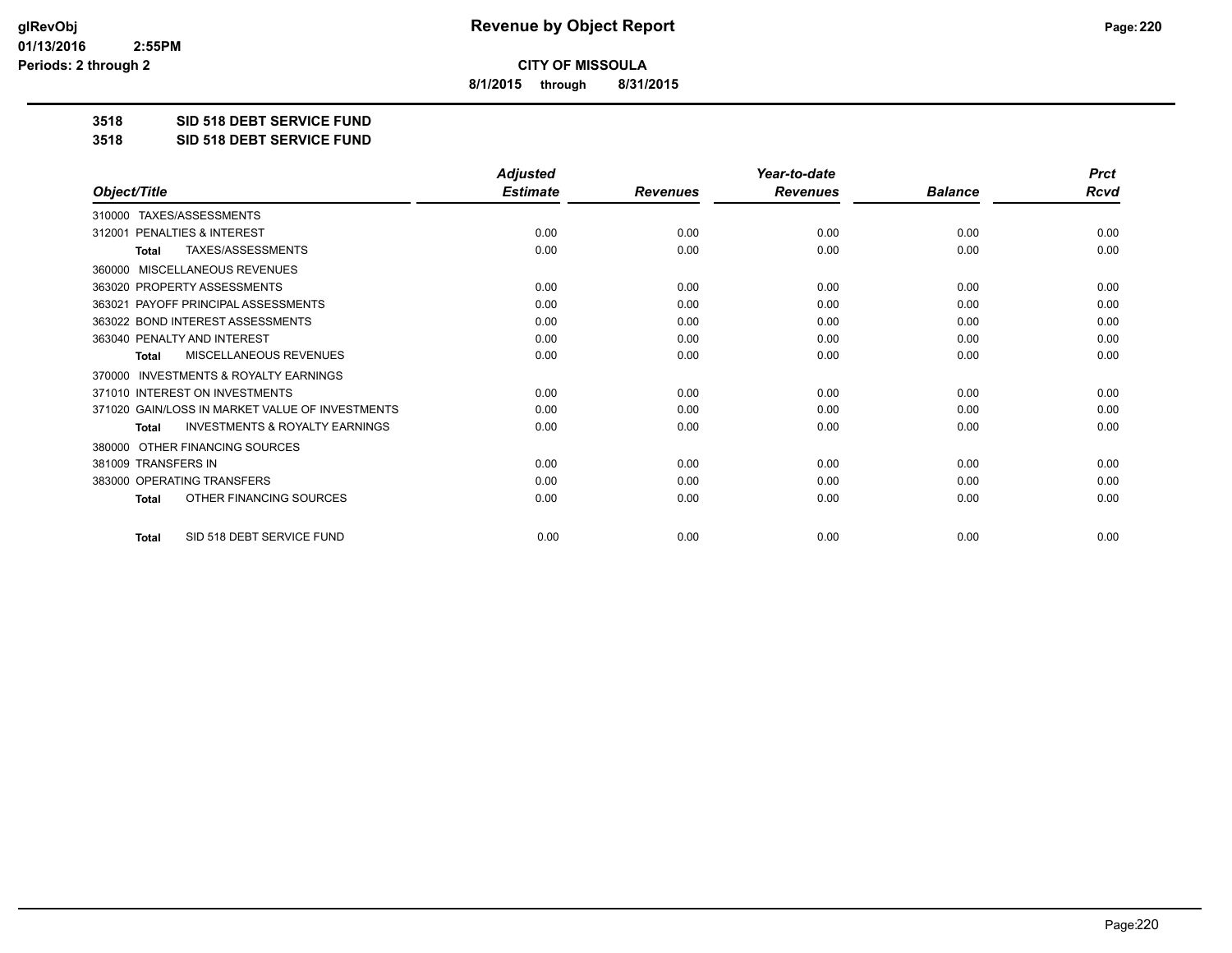**8/1/2015 through 8/31/2015**

## **3518 SID 518 DEBT SERVICE FUND**

|                                                           | <b>Adjusted</b> |                 | Year-to-date    |                | <b>Prct</b> |
|-----------------------------------------------------------|-----------------|-----------------|-----------------|----------------|-------------|
| Object/Title                                              | <b>Estimate</b> | <b>Revenues</b> | <b>Revenues</b> | <b>Balance</b> | <b>Rcvd</b> |
| 310000 TAXES/ASSESSMENTS                                  |                 |                 |                 |                |             |
| 312001 PENALTIES & INTEREST                               | 0.00            | 0.00            | 0.00            | 0.00           | 0.00        |
| <b>TAXES/ASSESSMENTS</b><br><b>Total</b>                  | 0.00            | 0.00            | 0.00            | 0.00           | 0.00        |
| 360000 MISCELLANEOUS REVENUES                             |                 |                 |                 |                |             |
| 363020 PROPERTY ASSESSMENTS                               | 0.00            | 0.00            | 0.00            | 0.00           | 0.00        |
| 363021 PAYOFF PRINCIPAL ASSESSMENTS                       | 0.00            | 0.00            | 0.00            | 0.00           | 0.00        |
| 363022 BOND INTEREST ASSESSMENTS                          | 0.00            | 0.00            | 0.00            | 0.00           | 0.00        |
| 363040 PENALTY AND INTEREST                               | 0.00            | 0.00            | 0.00            | 0.00           | 0.00        |
| MISCELLANEOUS REVENUES<br><b>Total</b>                    | 0.00            | 0.00            | 0.00            | 0.00           | 0.00        |
| <b>INVESTMENTS &amp; ROYALTY EARNINGS</b><br>370000       |                 |                 |                 |                |             |
| 371010 INTEREST ON INVESTMENTS                            | 0.00            | 0.00            | 0.00            | 0.00           | 0.00        |
| 371020 GAIN/LOSS IN MARKET VALUE OF INVESTMENT            | 0.00            | 0.00            | 0.00            | 0.00           | 0.00        |
| <b>INVESTMENTS &amp; ROYALTY EARNINGS</b><br><b>Total</b> | 0.00            | 0.00            | 0.00            | 0.00           | 0.00        |
| 380000 OTHER FINANCING SOURCES                            |                 |                 |                 |                |             |
| 381009 TRANSFERS IN                                       | 0.00            | 0.00            | 0.00            | 0.00           | 0.00        |
| 383000 OPERATING TRANSFERS                                | 0.00            | 0.00            | 0.00            | 0.00           | 0.00        |
| OTHER FINANCING SOURCES<br><b>Total</b>                   | 0.00            | 0.00            | 0.00            | 0.00           | 0.00        |
| SID 518 DEBT SERVICE FUND<br><b>Total</b>                 | 0.00            | 0.00            | 0.00            | 0.00           | 0.00        |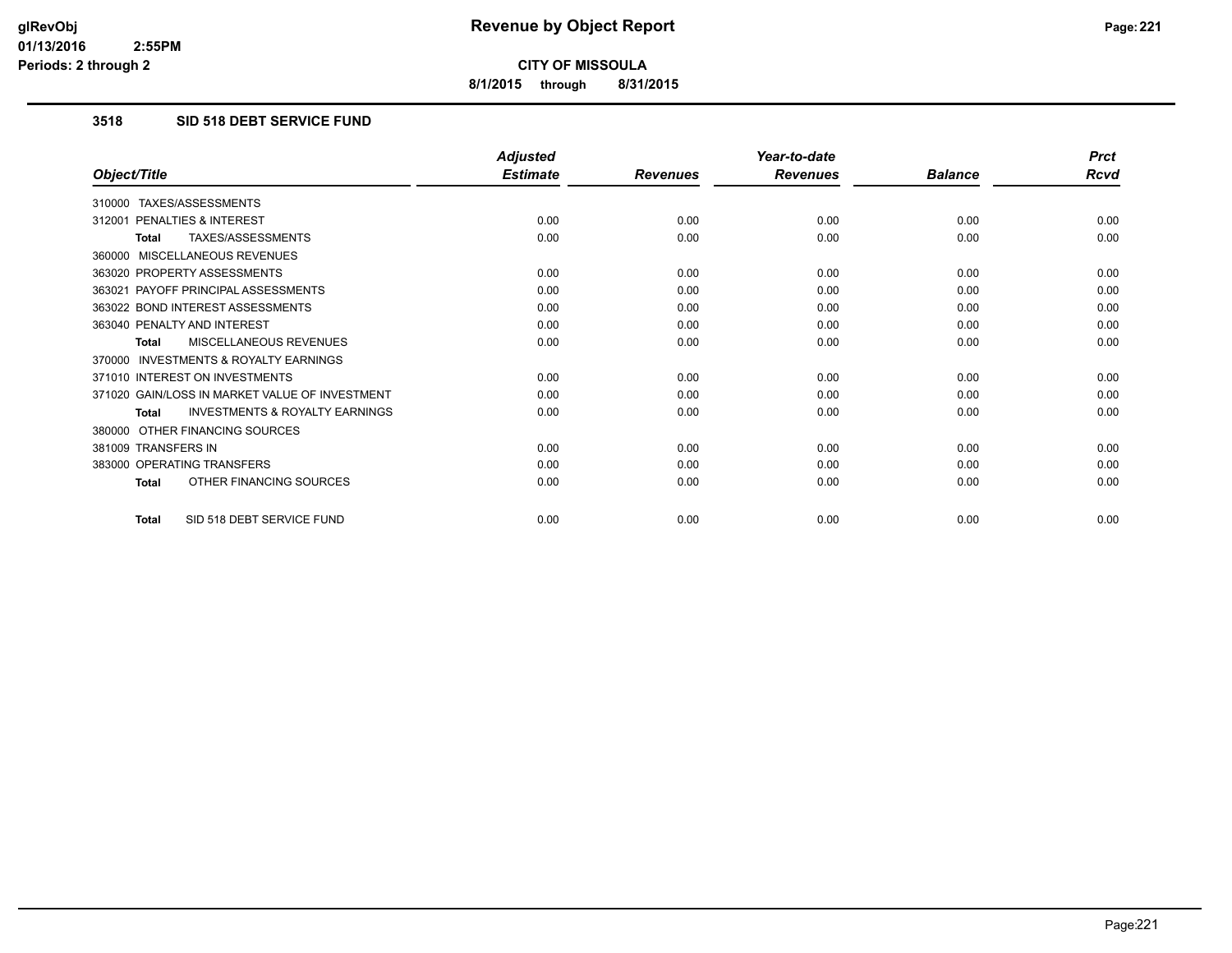**8/1/2015 through 8/31/2015**

**3519 SID 519 DEBT SERVICE FUND**

**3519 SID 519 DEBT SERVICE FUND**

|                                                           | <b>Adjusted</b> |                 | Year-to-date    |                | <b>Prct</b> |
|-----------------------------------------------------------|-----------------|-----------------|-----------------|----------------|-------------|
| Object/Title                                              | <b>Estimate</b> | <b>Revenues</b> | <b>Revenues</b> | <b>Balance</b> | <b>Rcvd</b> |
| TAXES/ASSESSMENTS<br>310000                               |                 |                 |                 |                |             |
| 312001 PENALTIES & INTEREST                               | 0.00            | 0.00            | 0.00            | 0.00           | 0.00        |
| TAXES/ASSESSMENTS<br><b>Total</b>                         | 0.00            | 0.00            | 0.00            | 0.00           | 0.00        |
| MISCELLANEOUS REVENUES<br>360000                          |                 |                 |                 |                |             |
| 360010 MISCELLANEOUS                                      | 0.00            | 0.00            | 0.00            | 0.00           | 0.00        |
| 363020 PROPERTY ASSESSMENTS                               | 0.00            | 0.00            | 0.00            | 0.00           | 0.00        |
| 363021 PAYOFF PRINCIPAL ASSESSMENTS                       | 0.00            | 0.00            | 0.00            | 0.00           | 0.00        |
| 363022 BOND INTEREST ASSESSMENTS                          | 0.00            | 0.00            | 0.00            | 0.00           | 0.00        |
| 363040 PENALTY AND INTEREST                               | 0.00            | 0.00            | 0.00            | 0.00           | 0.00        |
| <b>MISCELLANEOUS REVENUES</b><br><b>Total</b>             | 0.00            | 0.00            | 0.00            | 0.00           | 0.00        |
| <b>INVESTMENTS &amp; ROYALTY EARNINGS</b><br>370000       |                 |                 |                 |                |             |
| 371010 INTEREST ON INVESTMENTS                            | 0.00            | 0.00            | 0.00            | 0.00           | 0.00        |
| 371020 GAIN/LOSS IN MARKET VALUE OF INVESTMENTS           | 0.00            | 0.00            | 0.00            | 0.00           | 0.00        |
| <b>INVESTMENTS &amp; ROYALTY EARNINGS</b><br><b>Total</b> | 0.00            | 0.00            | 0.00            | 0.00           | 0.00        |
| OTHER FINANCING SOURCES<br>380000                         |                 |                 |                 |                |             |
| 381009 TRANSFERS IN                                       | 0.00            | 0.00            | 0.00            | 0.00           | 0.00        |
| OTHER FINANCING SOURCES<br>Total                          | 0.00            | 0.00            | 0.00            | 0.00           | 0.00        |
| SID 519 DEBT SERVICE FUND<br><b>Total</b>                 | 0.00            | 0.00            | 0.00            | 0.00           | 0.00        |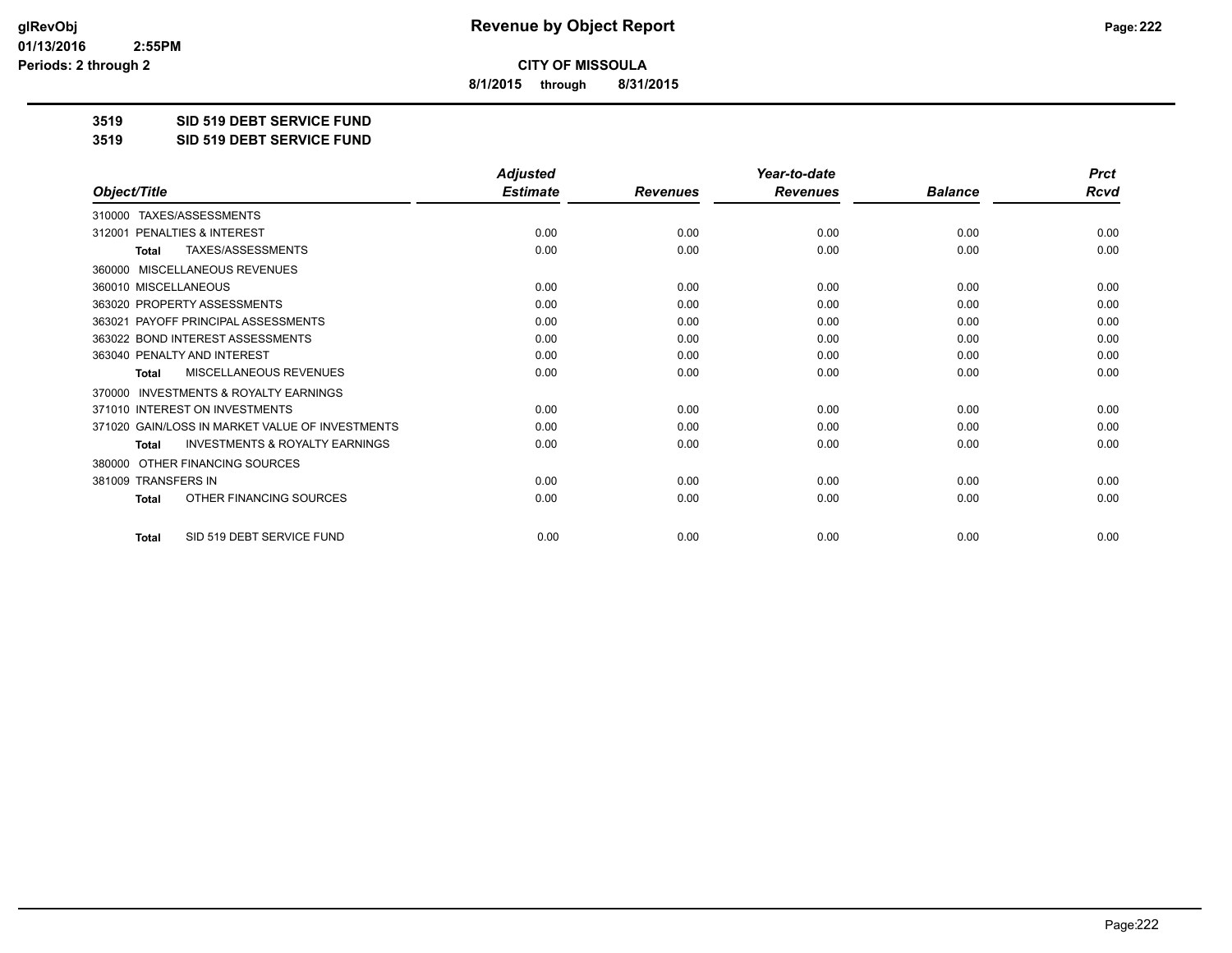**8/1/2015 through 8/31/2015**

## **3519 SID 519 DEBT SERVICE FUND**

|                                                           | <b>Adjusted</b> |                 | Year-to-date    |                | <b>Prct</b> |
|-----------------------------------------------------------|-----------------|-----------------|-----------------|----------------|-------------|
| Object/Title                                              | <b>Estimate</b> | <b>Revenues</b> | <b>Revenues</b> | <b>Balance</b> | Rcvd        |
| 310000 TAXES/ASSESSMENTS                                  |                 |                 |                 |                |             |
| 312001 PENALTIES & INTEREST                               | 0.00            | 0.00            | 0.00            | 0.00           | 0.00        |
| <b>TAXES/ASSESSMENTS</b><br><b>Total</b>                  | 0.00            | 0.00            | 0.00            | 0.00           | 0.00        |
| 360000 MISCELLANEOUS REVENUES                             |                 |                 |                 |                |             |
| 360010 MISCELLANEOUS                                      | 0.00            | 0.00            | 0.00            | 0.00           | 0.00        |
| 363020 PROPERTY ASSESSMENTS                               | 0.00            | 0.00            | 0.00            | 0.00           | 0.00        |
| 363021 PAYOFF PRINCIPAL ASSESSMENTS                       | 0.00            | 0.00            | 0.00            | 0.00           | 0.00        |
| 363022 BOND INTEREST ASSESSMENTS                          | 0.00            | 0.00            | 0.00            | 0.00           | 0.00        |
| 363040 PENALTY AND INTEREST                               | 0.00            | 0.00            | 0.00            | 0.00           | 0.00        |
| <b>MISCELLANEOUS REVENUES</b><br><b>Total</b>             | 0.00            | 0.00            | 0.00            | 0.00           | 0.00        |
| <b>INVESTMENTS &amp; ROYALTY EARNINGS</b><br>370000       |                 |                 |                 |                |             |
| 371010 INTEREST ON INVESTMENTS                            | 0.00            | 0.00            | 0.00            | 0.00           | 0.00        |
| 371020 GAIN/LOSS IN MARKET VALUE OF INVESTMENT            | 0.00            | 0.00            | 0.00            | 0.00           | 0.00        |
| <b>INVESTMENTS &amp; ROYALTY EARNINGS</b><br><b>Total</b> | 0.00            | 0.00            | 0.00            | 0.00           | 0.00        |
| 380000 OTHER FINANCING SOURCES                            |                 |                 |                 |                |             |
| 381009 TRANSFERS IN                                       | 0.00            | 0.00            | 0.00            | 0.00           | 0.00        |
| OTHER FINANCING SOURCES<br><b>Total</b>                   | 0.00            | 0.00            | 0.00            | 0.00           | 0.00        |
| SID 519 DEBT SERVICE FUND<br>Total                        | 0.00            | 0.00            | 0.00            | 0.00           | 0.00        |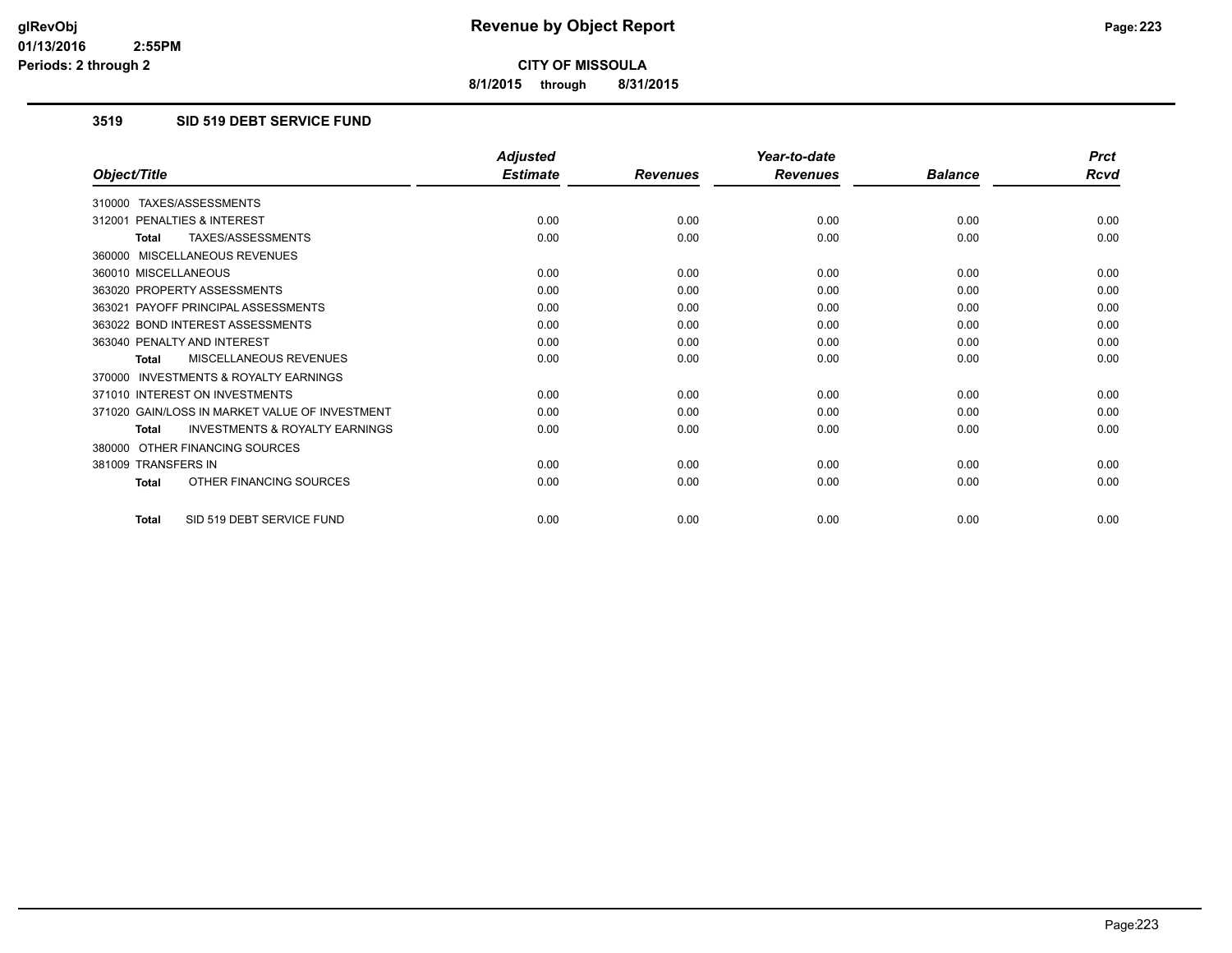**8/1/2015 through 8/31/2015**

**3520 SID 520 DEBT SERVICE FUND**

**3520 SID 520 DEBT SERVICE FUND**

|                                                           | <b>Adjusted</b> |                 | Year-to-date    |                | <b>Prct</b> |
|-----------------------------------------------------------|-----------------|-----------------|-----------------|----------------|-------------|
| Object/Title                                              | <b>Estimate</b> | <b>Revenues</b> | <b>Revenues</b> | <b>Balance</b> | <b>Rcvd</b> |
| TAXES/ASSESSMENTS<br>310000                               |                 |                 |                 |                |             |
| PENALTIES & INTEREST<br>312001                            | 0.00            | 0.00            | 0.00            | 0.00           | 0.00        |
| TAXES/ASSESSMENTS<br><b>Total</b>                         | 0.00            | 0.00            | 0.00            | 0.00           | 0.00        |
| <b>MISCELLANEOUS REVENUES</b><br>360000                   |                 |                 |                 |                |             |
| 360010 MISCELLANEOUS                                      | 0.00            | 0.00            | 0.00            | 0.00           | 0.00        |
| 363020 PROPERTY ASSESSMENTS                               | 159,920.00      | 4,754.19        | $-154.01$       | 160,074.01     | $-0.10$     |
| 363021 PAYOFF PRINCIPAL ASSESSMENTS                       | 0.00            | 308.15          | 595.70          | $-595.70$      | 0.00        |
| 363022 BOND INTEREST ASSESSMENTS                          | 0.00            | 0.00            | 0.00            | 0.00           | 0.00        |
| 363040 PENALTY AND INTEREST                               | 0.00            | 242.97          | $-6.03$         | 6.03           | 0.00        |
| MISCELLANEOUS REVENUES<br><b>Total</b>                    | 159,920.00      | 5,305.31        | 435.66          | 159,484.34     | 0.27        |
| <b>INVESTMENTS &amp; ROYALTY EARNINGS</b><br>370000       |                 |                 |                 |                |             |
| 371010 INTEREST ON INVESTMENTS                            | 0.00            | 0.00            | 0.00            | 0.00           | 0.00        |
| 371020 GAIN/LOSS IN MARKET VALUE OF INVESTMENTS           | 0.00            | 0.00            | 0.00            | 0.00           | 0.00        |
| <b>INVESTMENTS &amp; ROYALTY EARNINGS</b><br><b>Total</b> | 0.00            | 0.00            | 0.00            | 0.00           | 0.00        |
| OTHER FINANCING SOURCES<br>380000                         |                 |                 |                 |                |             |
| 383000 OPERATING TRANSFERS                                | 0.00            | 0.00            | 0.00            | 0.00           | 0.00        |
| OTHER FINANCING SOURCES<br><b>Total</b>                   | 0.00            | 0.00            | 0.00            | 0.00           | 0.00        |
| SID 520 DEBT SERVICE FUND<br><b>Total</b>                 | 159,920.00      | 5,305.31        | 435.66          | 159,484.34     | 0.27        |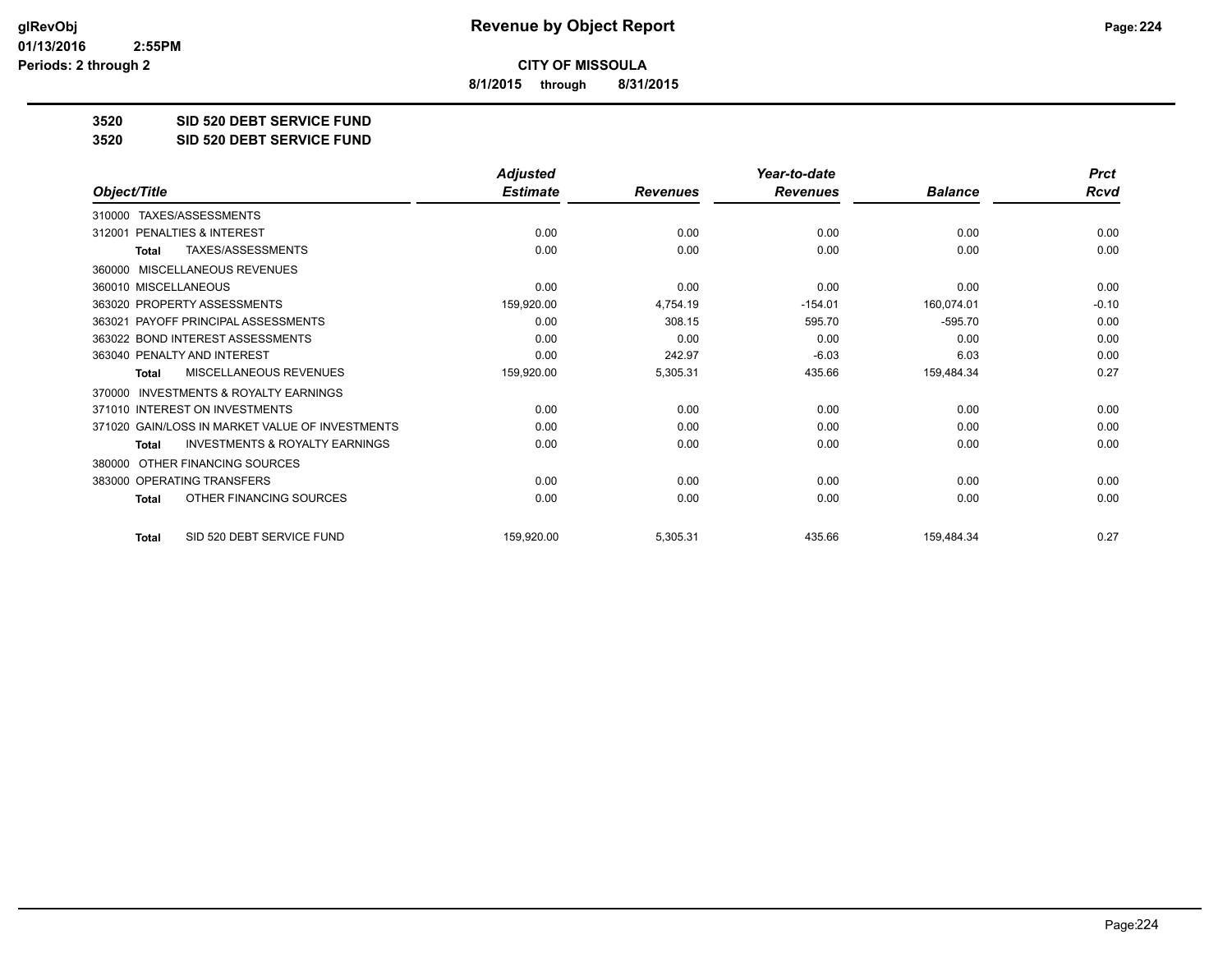**8/1/2015 through 8/31/2015**

## **3520 SID 520 DEBT SERVICE FUND**

|                                                           | <b>Adjusted</b> |                 | Year-to-date    |                | <b>Prct</b> |
|-----------------------------------------------------------|-----------------|-----------------|-----------------|----------------|-------------|
| Object/Title                                              | <b>Estimate</b> | <b>Revenues</b> | <b>Revenues</b> | <b>Balance</b> | Rcvd        |
| TAXES/ASSESSMENTS<br>310000                               |                 |                 |                 |                |             |
| PENALTIES & INTEREST<br>312001                            | 0.00            | 0.00            | 0.00            | 0.00           | 0.00        |
| TAXES/ASSESSMENTS<br><b>Total</b>                         | 0.00            | 0.00            | 0.00            | 0.00           | 0.00        |
| MISCELLANEOUS REVENUES<br>360000                          |                 |                 |                 |                |             |
| 360010 MISCELLANEOUS                                      | 0.00            | 0.00            | 0.00            | 0.00           | 0.00        |
| 363020 PROPERTY ASSESSMENTS                               | 159,920.00      | 4,754.19        | $-154.01$       | 160,074.01     | $-0.10$     |
| 363021 PAYOFF PRINCIPAL ASSESSMENTS                       | 0.00            | 308.15          | 595.70          | $-595.70$      | 0.00        |
| 363022 BOND INTEREST ASSESSMENTS                          | 0.00            | 0.00            | 0.00            | 0.00           | 0.00        |
| 363040 PENALTY AND INTEREST                               | 0.00            | 242.97          | $-6.03$         | 6.03           | 0.00        |
| MISCELLANEOUS REVENUES<br><b>Total</b>                    | 159,920.00      | 5,305.31        | 435.66          | 159,484.34     | 0.27        |
| INVESTMENTS & ROYALTY EARNINGS<br>370000                  |                 |                 |                 |                |             |
| 371010 INTEREST ON INVESTMENTS                            | 0.00            | 0.00            | 0.00            | 0.00           | 0.00        |
| 371020 GAIN/LOSS IN MARKET VALUE OF INVESTMENT            | 0.00            | 0.00            | 0.00            | 0.00           | 0.00        |
| <b>INVESTMENTS &amp; ROYALTY EARNINGS</b><br><b>Total</b> | 0.00            | 0.00            | 0.00            | 0.00           | 0.00        |
| OTHER FINANCING SOURCES<br>380000                         |                 |                 |                 |                |             |
| 383000 OPERATING TRANSFERS                                | 0.00            | 0.00            | 0.00            | 0.00           | 0.00        |
| OTHER FINANCING SOURCES<br><b>Total</b>                   | 0.00            | 0.00            | 0.00            | 0.00           | 0.00        |
| SID 520 DEBT SERVICE FUND<br><b>Total</b>                 | 159,920.00      | 5,305.31        | 435.66          | 159,484.34     | 0.27        |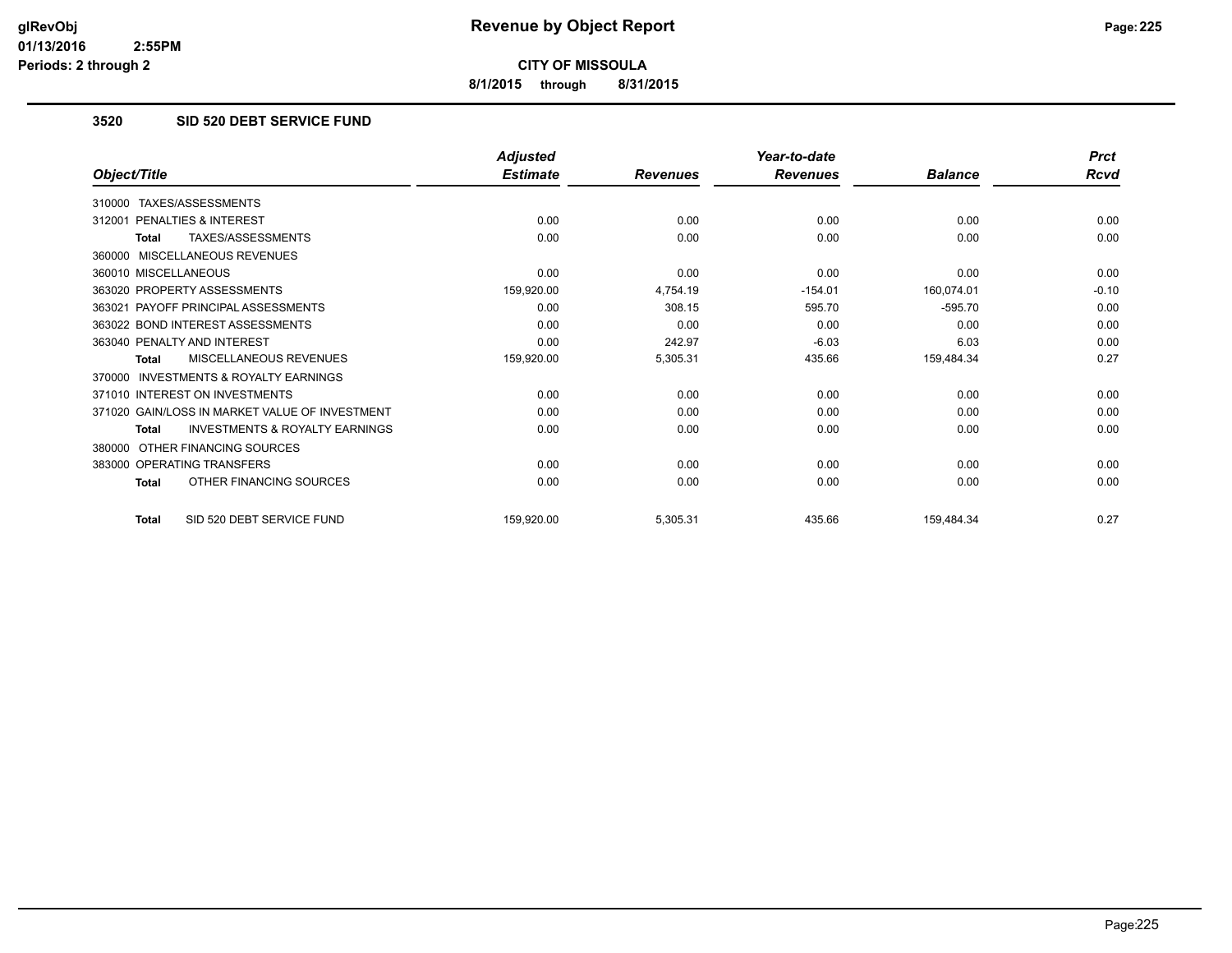**8/1/2015 through 8/31/2015**

**3521 SID 521 DEBT SERVICE FUND**

**3521 SID 521 DEBT SERVICE FUND**

|                                                           | <b>Adjusted</b> |                 | Year-to-date    |                | <b>Prct</b> |
|-----------------------------------------------------------|-----------------|-----------------|-----------------|----------------|-------------|
| Object/Title                                              | <b>Estimate</b> | <b>Revenues</b> | <b>Revenues</b> | <b>Balance</b> | <b>Rcvd</b> |
| TAXES/ASSESSMENTS<br>310000                               |                 |                 |                 |                |             |
| 312001 PENALTIES & INTEREST                               | 0.00            | 0.00            | 0.00            | 0.00           | 0.00        |
| TAXES/ASSESSMENTS<br><b>Total</b>                         | 0.00            | 0.00            | 0.00            | 0.00           | 0.00        |
| MISCELLANEOUS REVENUES<br>360000                          |                 |                 |                 |                |             |
| 360010 MISCELLANEOUS                                      | 0.00            | 0.00            | 0.00            | 0.00           | 0.00        |
| 363020 PROPERTY ASSESSMENTS                               | 150.00          | 0.00            | 0.00            | 150.00         | 0.00        |
| 363021 PAYOFF PRINCIPAL ASSESSMENTS                       | 0.00            | 0.00            | 0.00            | 0.00           | 0.00        |
| 363022 BOND INTEREST ASSESSMENTS                          | 0.00            | 0.00            | 0.00            | 0.00           | 0.00        |
| 363040 PENALTY AND INTEREST                               | 0.00            | 0.00            | 0.00            | 0.00           | 0.00        |
| <b>MISCELLANEOUS REVENUES</b><br><b>Total</b>             | 150.00          | 0.00            | 0.00            | 150.00         | 0.00        |
| <b>INVESTMENTS &amp; ROYALTY EARNINGS</b><br>370000       |                 |                 |                 |                |             |
| 371010 INTEREST ON INVESTMENTS                            | 0.00            | 0.00            | 0.00            | 0.00           | 0.00        |
| 371020 GAIN/LOSS IN MARKET VALUE OF INVESTMENTS           | 0.00            | 0.00            | 0.00            | 0.00           | 0.00        |
| <b>INVESTMENTS &amp; ROYALTY EARNINGS</b><br><b>Total</b> | 0.00            | 0.00            | 0.00            | 0.00           | 0.00        |
| OTHER FINANCING SOURCES<br>380000                         |                 |                 |                 |                |             |
| 381009 TRANSFERS IN                                       | 0.00            | 0.00            | 0.00            | 0.00           | 0.00        |
| OTHER FINANCING SOURCES<br><b>Total</b>                   | 0.00            | 0.00            | 0.00            | 0.00           | 0.00        |
| SID 521 DEBT SERVICE FUND<br><b>Total</b>                 | 150.00          | 0.00            | 0.00            | 150.00         | 0.00        |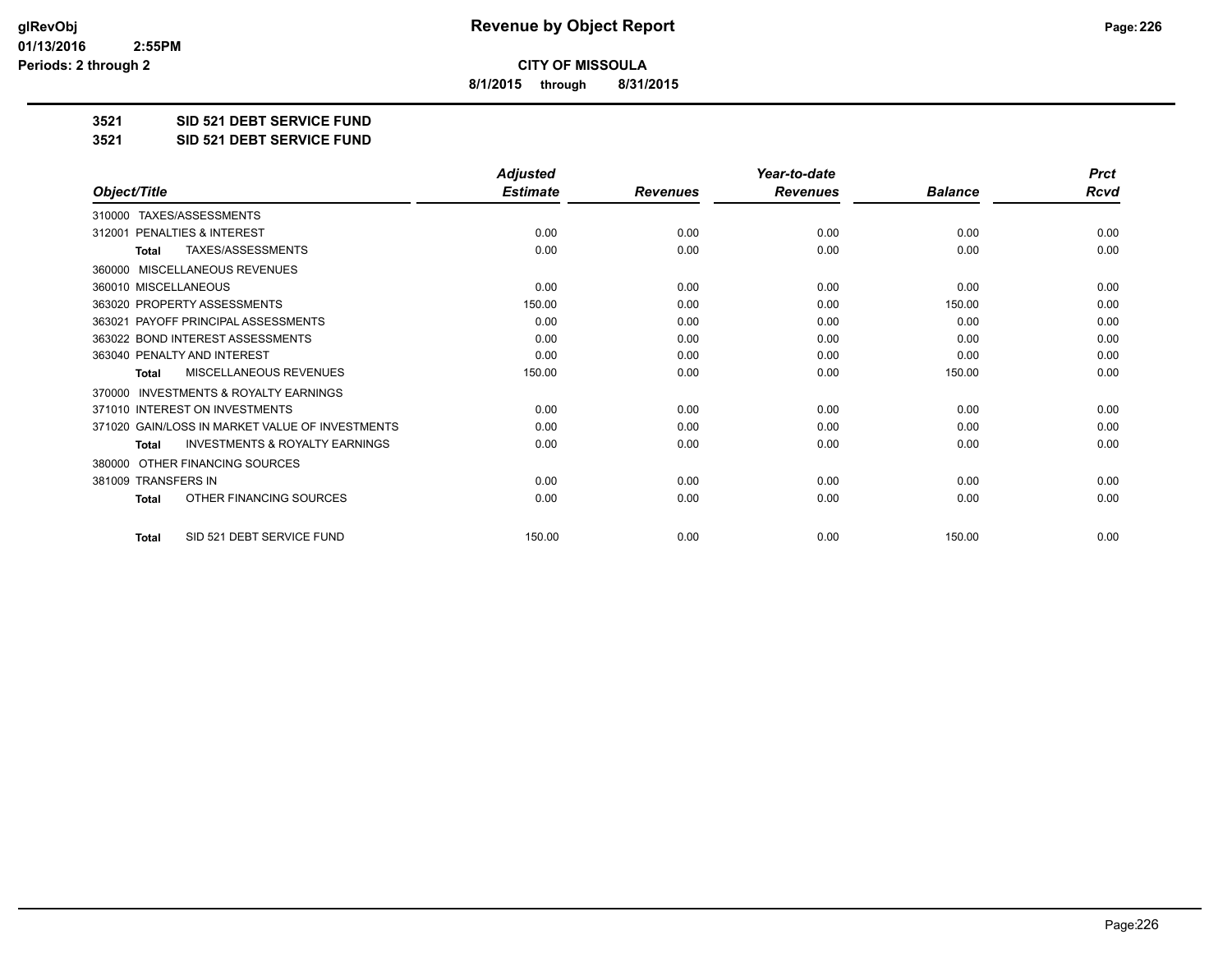**8/1/2015 through 8/31/2015**

## **3521 SID 521 DEBT SERVICE FUND**

|                                                           | <b>Adjusted</b> |                 | Year-to-date    |                | <b>Prct</b> |
|-----------------------------------------------------------|-----------------|-----------------|-----------------|----------------|-------------|
| Object/Title                                              | <b>Estimate</b> | <b>Revenues</b> | <b>Revenues</b> | <b>Balance</b> | <b>Rcvd</b> |
| 310000 TAXES/ASSESSMENTS                                  |                 |                 |                 |                |             |
| PENALTIES & INTEREST<br>312001                            | 0.00            | 0.00            | 0.00            | 0.00           | 0.00        |
| TAXES/ASSESSMENTS<br><b>Total</b>                         | 0.00            | 0.00            | 0.00            | 0.00           | 0.00        |
| 360000 MISCELLANEOUS REVENUES                             |                 |                 |                 |                |             |
| 360010 MISCELLANEOUS                                      | 0.00            | 0.00            | 0.00            | 0.00           | 0.00        |
| 363020 PROPERTY ASSESSMENTS                               | 150.00          | 0.00            | 0.00            | 150.00         | 0.00        |
| 363021 PAYOFF PRINCIPAL ASSESSMENTS                       | 0.00            | 0.00            | 0.00            | 0.00           | 0.00        |
| 363022 BOND INTEREST ASSESSMENTS                          | 0.00            | 0.00            | 0.00            | 0.00           | 0.00        |
| 363040 PENALTY AND INTEREST                               | 0.00            | 0.00            | 0.00            | 0.00           | 0.00        |
| MISCELLANEOUS REVENUES<br><b>Total</b>                    | 150.00          | 0.00            | 0.00            | 150.00         | 0.00        |
| <b>INVESTMENTS &amp; ROYALTY EARNINGS</b><br>370000       |                 |                 |                 |                |             |
| 371010 INTEREST ON INVESTMENTS                            | 0.00            | 0.00            | 0.00            | 0.00           | 0.00        |
| 371020 GAIN/LOSS IN MARKET VALUE OF INVESTMENT            | 0.00            | 0.00            | 0.00            | 0.00           | 0.00        |
| <b>INVESTMENTS &amp; ROYALTY EARNINGS</b><br><b>Total</b> | 0.00            | 0.00            | 0.00            | 0.00           | 0.00        |
| OTHER FINANCING SOURCES<br>380000                         |                 |                 |                 |                |             |
| 381009 TRANSFERS IN                                       | 0.00            | 0.00            | 0.00            | 0.00           | 0.00        |
| OTHER FINANCING SOURCES<br><b>Total</b>                   | 0.00            | 0.00            | 0.00            | 0.00           | 0.00        |
| SID 521 DEBT SERVICE FUND<br><b>Total</b>                 | 150.00          | 0.00            | 0.00            | 150.00         | 0.00        |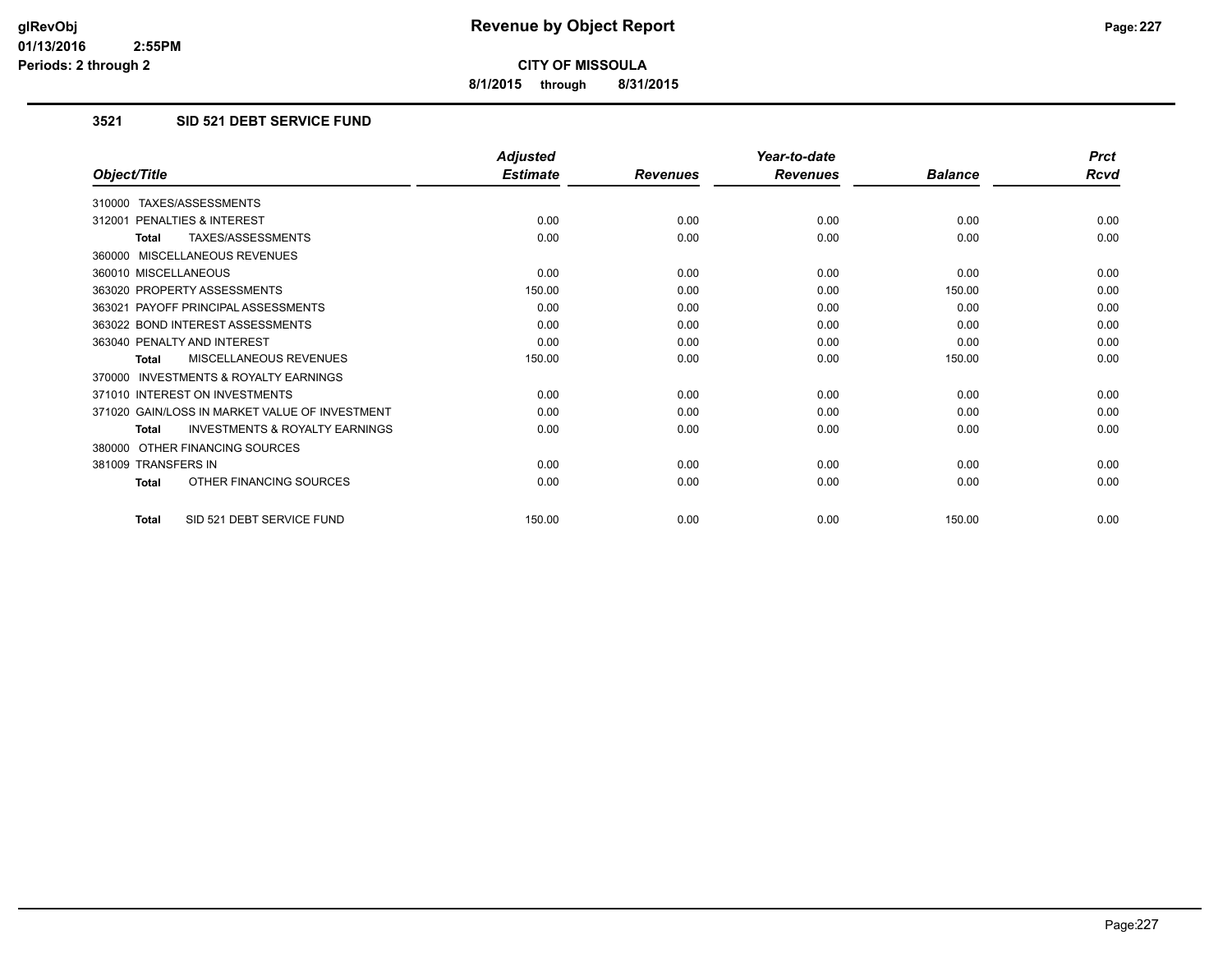**8/1/2015 through 8/31/2015**

**3522 SID 522 DEBT SERVICE FUND**

**3522 SID 522 DEBT SERVICE FUND**

|                                                    | <b>Adjusted</b> |                 | Year-to-date    |                | <b>Prct</b> |
|----------------------------------------------------|-----------------|-----------------|-----------------|----------------|-------------|
| Object/Title                                       | <b>Estimate</b> | <b>Revenues</b> | <b>Revenues</b> | <b>Balance</b> | Rcvd        |
| TAXES/ASSESSMENTS<br>310000                        |                 |                 |                 |                |             |
| PENALTIES & INTEREST<br>312001                     | 0.00            | 0.00            | 0.00            | 0.00           | 0.00        |
| TAXES/ASSESSMENTS<br>Total                         | 0.00            | 0.00            | 0.00            | 0.00           | 0.00        |
| 360000 MISCELLANEOUS REVENUES                      |                 |                 |                 |                |             |
| 360010 MISCELLANEOUS                               | 0.00            | 0.00            | 0.00            | 0.00           | 0.00        |
| 363020 PROPERTY ASSESSMENTS                        | 217.00          | 0.00            | 0.00            | 217.00         | 0.00        |
| 363021 PAYOFF PRINCIPAL ASSESSMENTS                | 0.00            | 0.00            | 0.00            | 0.00           | 0.00        |
| 363022 BOND INTEREST ASSESSMENTS                   | 0.00            | 0.00            | 0.00            | 0.00           | 0.00        |
| 363040 PENALTY AND INTEREST                        | 0.00            | 0.00            | 0.00            | 0.00           | 0.00        |
| MISCELLANEOUS REVENUES<br>Total                    | 217.00          | 0.00            | 0.00            | 217.00         | 0.00        |
| 370000 INVESTMENTS & ROYALTY EARNINGS              |                 |                 |                 |                |             |
| 371010 INTEREST ON INVESTMENTS                     | 0.00            | 0.00            | 0.00            | 0.00           | 0.00        |
| 371020 GAIN/LOSS IN MARKET VALUE OF INVESTMENTS    | 0.00            | 0.00            | 0.00            | 0.00           | 0.00        |
| <b>INVESTMENTS &amp; ROYALTY EARNINGS</b><br>Total | 0.00            | 0.00            | 0.00            | 0.00           | 0.00        |
| SID 522 DEBT SERVICE FUND<br>Total                 | 217.00          | 0.00            | 0.00            | 217.00         | 0.00        |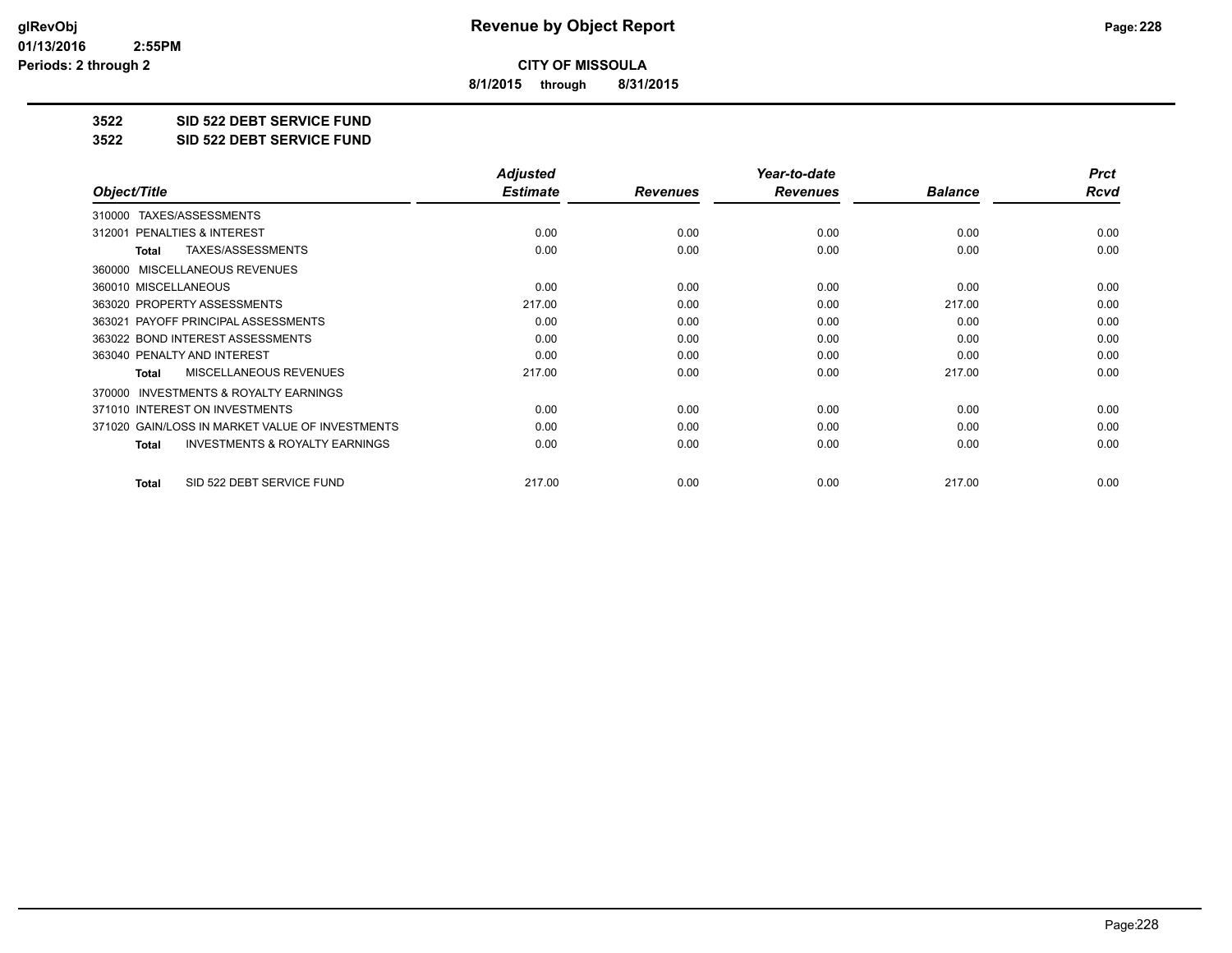**8/1/2015 through 8/31/2015**

## **3522 SID 522 DEBT SERVICE FUND**

|                                                     | <b>Adjusted</b> |                 | Year-to-date    |                | <b>Prct</b> |
|-----------------------------------------------------|-----------------|-----------------|-----------------|----------------|-------------|
| Object/Title                                        | <b>Estimate</b> | <b>Revenues</b> | <b>Revenues</b> | <b>Balance</b> | <b>Rcvd</b> |
| 310000 TAXES/ASSESSMENTS                            |                 |                 |                 |                |             |
| 312001 PENALTIES & INTEREST                         | 0.00            | 0.00            | 0.00            | 0.00           | 0.00        |
| TAXES/ASSESSMENTS<br><b>Total</b>                   | 0.00            | 0.00            | 0.00            | 0.00           | 0.00        |
| 360000 MISCELLANEOUS REVENUES                       |                 |                 |                 |                |             |
| 360010 MISCELLANEOUS                                | 0.00            | 0.00            | 0.00            | 0.00           | 0.00        |
| 363020 PROPERTY ASSESSMENTS                         | 217.00          | 0.00            | 0.00            | 217.00         | 0.00        |
| 363021 PAYOFF PRINCIPAL ASSESSMENTS                 | 0.00            | 0.00            | 0.00            | 0.00           | 0.00        |
| 363022 BOND INTEREST ASSESSMENTS                    | 0.00            | 0.00            | 0.00            | 0.00           | 0.00        |
| 363040 PENALTY AND INTEREST                         | 0.00            | 0.00            | 0.00            | 0.00           | 0.00        |
| <b>MISCELLANEOUS REVENUES</b><br><b>Total</b>       | 217.00          | 0.00            | 0.00            | 217.00         | 0.00        |
| <b>INVESTMENTS &amp; ROYALTY EARNINGS</b><br>370000 |                 |                 |                 |                |             |
| 371010 INTEREST ON INVESTMENTS                      | 0.00            | 0.00            | 0.00            | 0.00           | 0.00        |
| 371020 GAIN/LOSS IN MARKET VALUE OF INVESTMENT      | 0.00            | 0.00            | 0.00            | 0.00           | 0.00        |
| <b>INVESTMENTS &amp; ROYALTY EARNINGS</b><br>Total  | 0.00            | 0.00            | 0.00            | 0.00           | 0.00        |
| SID 522 DEBT SERVICE FUND<br><b>Total</b>           | 217.00          | 0.00            | 0.00            | 217.00         | 0.00        |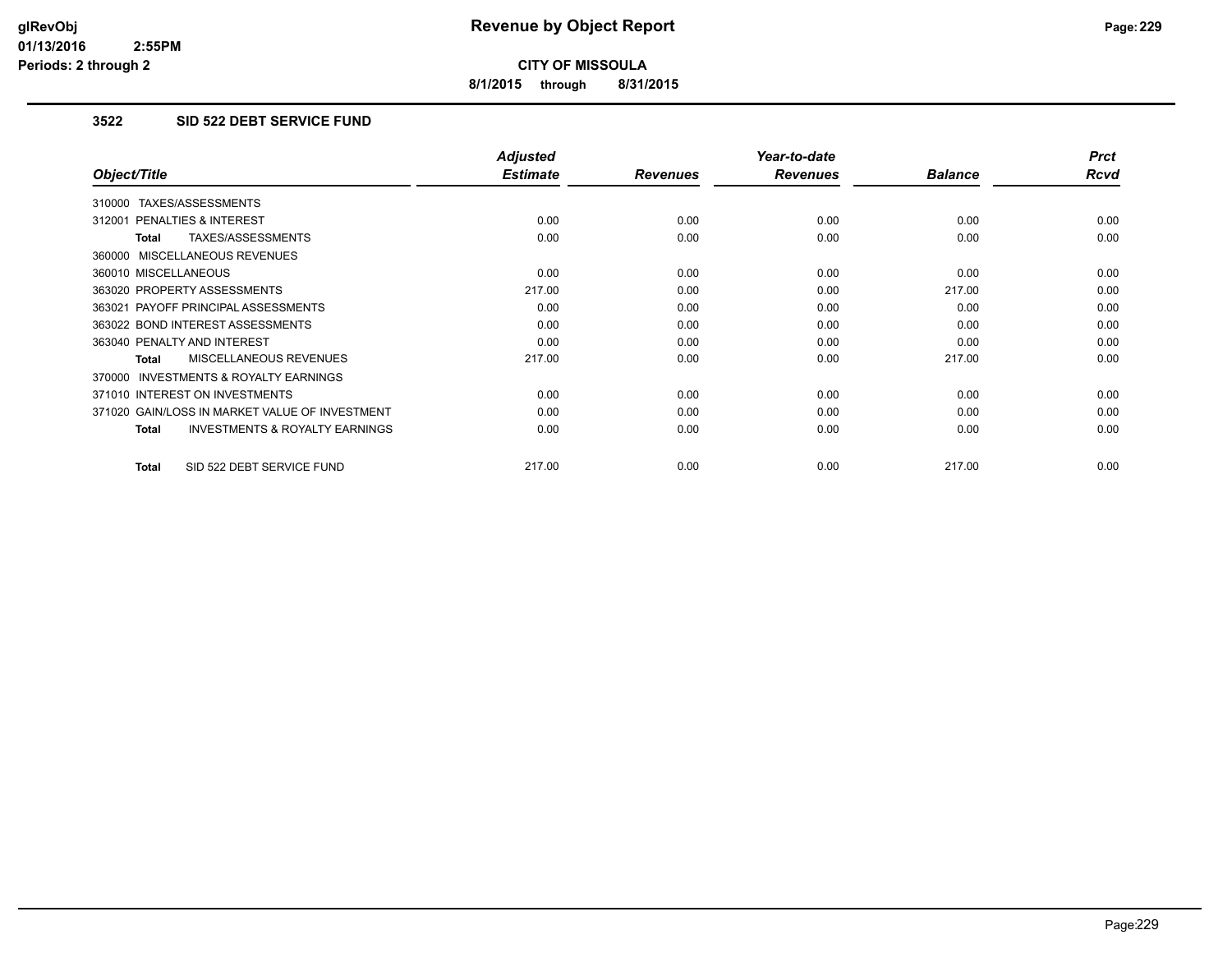**8/1/2015 through 8/31/2015**

### **3524 SID 524 DEBT SERVICE FUND**

**3524 SID 524 DEBT SERVICE FUND**

|                                                     | <b>Adjusted</b> |                 | Year-to-date    |                | <b>Prct</b> |
|-----------------------------------------------------|-----------------|-----------------|-----------------|----------------|-------------|
| Object/Title                                        | <b>Estimate</b> | <b>Revenues</b> | <b>Revenues</b> | <b>Balance</b> | <b>Rcvd</b> |
| TAXES/ASSESSMENTS<br>310000                         |                 |                 |                 |                |             |
| PENALTIES & INTEREST<br>312001                      | 0.00            | 0.00            | 0.00            | 0.00           | 0.00        |
| TAXES/ASSESSMENTS<br>Total                          | 0.00            | 0.00            | 0.00            | 0.00           | 0.00        |
| MISCELLANEOUS REVENUES<br>360000                    |                 |                 |                 |                |             |
| 363020 PROPERTY ASSESSMENTS                         | 304,660.00      | 1,815.62        | $-201.67$       | 304,861.67     | $-0.07$     |
| 363021 PAYOFF PRINCIPAL ASSESSMENTS                 | 0.00            | 1,161.53        | 1,396.76        | $-1,396.76$    | 0.00        |
| 363022 BOND INTEREST ASSESSMENTS                    | 0.00            | 0.00            | 0.00            | 0.00           | 0.00        |
| 363040 PENALTY AND INTEREST                         | 0.00            | 67.37           | $-11.27$        | 11.27          | 0.00        |
| <b>MISCELLANEOUS REVENUES</b><br>Total              | 304,660.00      | 3,044.52        | 1,183.82        | 303,476.18     | 0.39        |
| <b>INVESTMENTS &amp; ROYALTY EARNINGS</b><br>370000 |                 |                 |                 |                |             |
| 371010 INTEREST ON INVESTMENTS                      | 0.00            | 0.00            | 0.00            | 0.00           | 0.00        |
| 371020 GAIN/LOSS IN MARKET VALUE OF INVESTMENTS     | 0.00            | 0.00            | 0.00            | 0.00           | 0.00        |
| 371500 INTEREST ON INTERFUND LOAN                   | 0.00            | 0.00            | 0.00            | 0.00           | 0.00        |
| <b>INVESTMENTS &amp; ROYALTY EARNINGS</b><br>Total  | 0.00            | 0.00            | 0.00            | 0.00           | 0.00        |
| SID 524 DEBT SERVICE FUND<br><b>Total</b>           | 304,660.00      | 3,044.52        | 1,183.82        | 303,476.18     | 0.39        |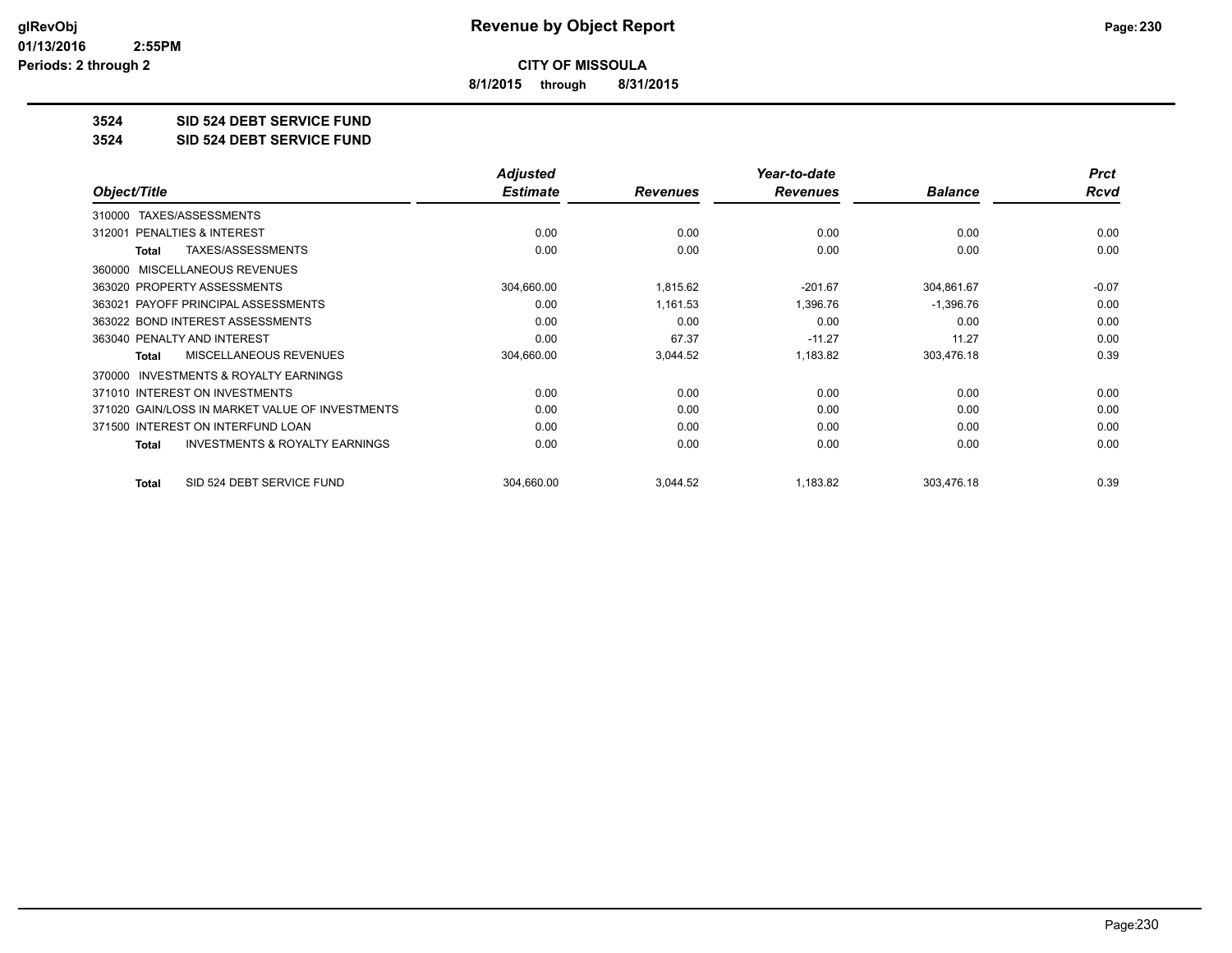**8/1/2015 through 8/31/2015**

## **3524 SID 524 DEBT SERVICE FUND**

|                                                    | <b>Adjusted</b> |                 | Year-to-date    |                | <b>Prct</b> |
|----------------------------------------------------|-----------------|-----------------|-----------------|----------------|-------------|
| Object/Title                                       | <b>Estimate</b> | <b>Revenues</b> | <b>Revenues</b> | <b>Balance</b> | Rcvd        |
| 310000 TAXES/ASSESSMENTS                           |                 |                 |                 |                |             |
| 312001 PENALTIES & INTEREST                        | 0.00            | 0.00            | 0.00            | 0.00           | 0.00        |
| TAXES/ASSESSMENTS<br>Total                         | 0.00            | 0.00            | 0.00            | 0.00           | 0.00        |
| 360000 MISCELLANEOUS REVENUES                      |                 |                 |                 |                |             |
| 363020 PROPERTY ASSESSMENTS                        | 304,660.00      | 1,815.62        | $-201.67$       | 304,861.67     | $-0.07$     |
| 363021 PAYOFF PRINCIPAL ASSESSMENTS                | 0.00            | 1,161.53        | 1,396.76        | $-1,396.76$    | 0.00        |
| 363022 BOND INTEREST ASSESSMENTS                   | 0.00            | 0.00            | 0.00            | 0.00           | 0.00        |
| 363040 PENALTY AND INTEREST                        | 0.00            | 67.37           | $-11.27$        | 11.27          | 0.00        |
| <b>MISCELLANEOUS REVENUES</b><br>Total             | 304,660.00      | 3,044.52        | 1,183.82        | 303,476.18     | 0.39        |
| INVESTMENTS & ROYALTY EARNINGS<br>370000           |                 |                 |                 |                |             |
| 371010 INTEREST ON INVESTMENTS                     | 0.00            | 0.00            | 0.00            | 0.00           | 0.00        |
| 371020 GAIN/LOSS IN MARKET VALUE OF INVESTMENT     | 0.00            | 0.00            | 0.00            | 0.00           | 0.00        |
| 371500 INTEREST ON INTERFUND LOAN                  | 0.00            | 0.00            | 0.00            | 0.00           | 0.00        |
| <b>INVESTMENTS &amp; ROYALTY EARNINGS</b><br>Total | 0.00            | 0.00            | 0.00            | 0.00           | 0.00        |
| SID 524 DEBT SERVICE FUND<br>Total                 | 304.660.00      | 3.044.52        | 1,183.82        | 303.476.18     | 0.39        |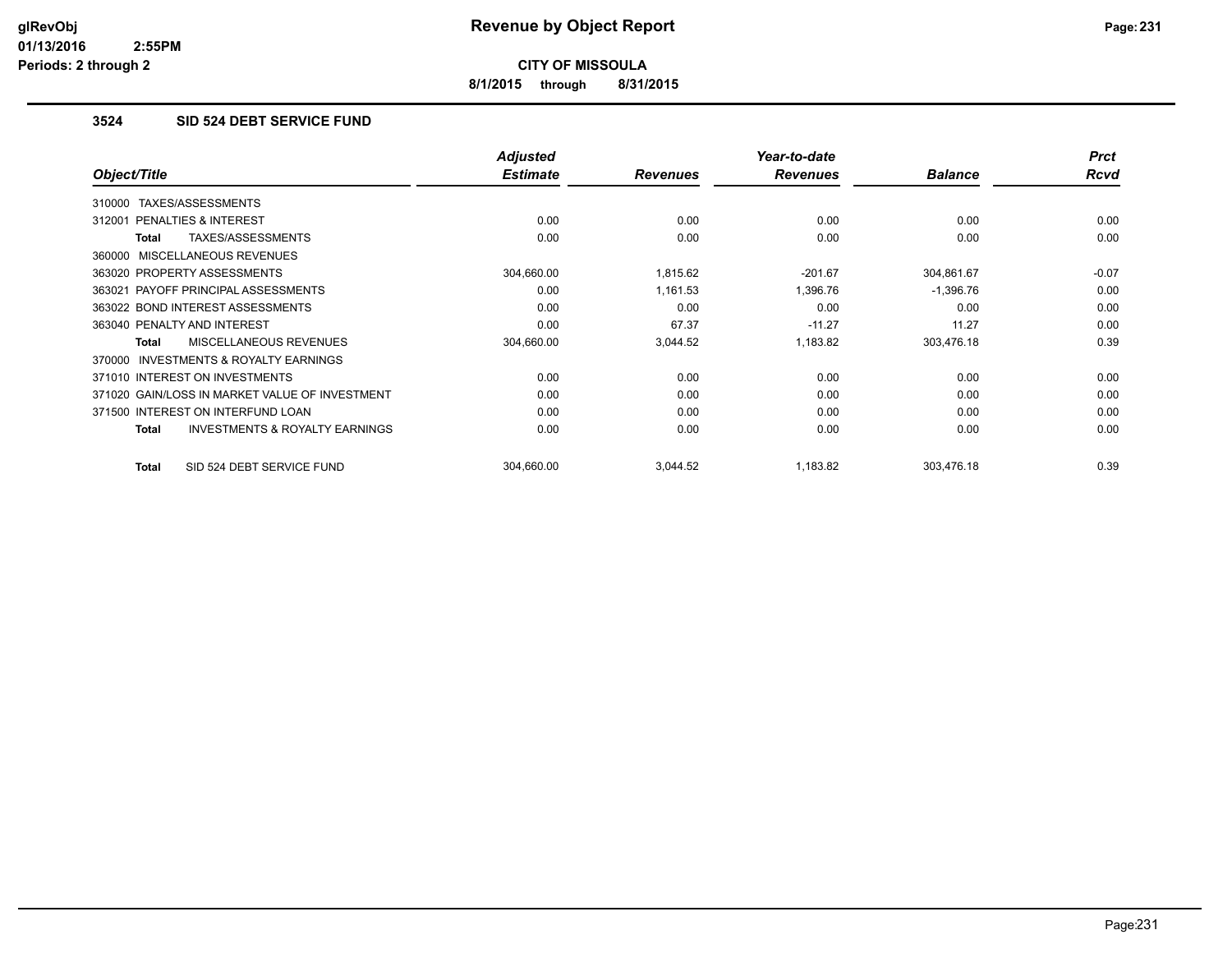**8/1/2015 through 8/31/2015**

**3525 SID 525 DEBT SERVICE FUND**

**3525 SID 525 DEBT SERVICE FUND**

|                                                           | <b>Adjusted</b> |                 | Year-to-date    |                | <b>Prct</b> |
|-----------------------------------------------------------|-----------------|-----------------|-----------------|----------------|-------------|
| Object/Title                                              | <b>Estimate</b> | <b>Revenues</b> | <b>Revenues</b> | <b>Balance</b> | <b>Rcvd</b> |
| TAXES/ASSESSMENTS<br>310000                               |                 |                 |                 |                |             |
| <b>PENALTIES &amp; INTEREST</b><br>312001                 | 0.00            | 0.00            | 0.00            | 0.00           | 0.00        |
| TAXES/ASSESSMENTS<br><b>Total</b>                         | 0.00            | 0.00            | 0.00            | 0.00           | 0.00        |
| 360000 MISCELLANEOUS REVENUES                             |                 |                 |                 |                |             |
| 360010 MISCELLANEOUS                                      | 0.00            | 0.00            | 0.00            | 0.00           | 0.00        |
| 363020 PROPERTY ASSESSMENTS                               | 31,500.00       | 0.00            | $-73.64$        | 31,573.64      | $-0.23$     |
| 363021 PAYOFF PRINCIPAL ASSESSMENTS                       | 0.00            | 0.00            | 0.00            | 0.00           | 0.00        |
| 363022 BOND INTEREST ASSESSMENTS                          | 0.00            | 0.00            | 0.00            | 0.00           | 0.00        |
| 363040 PENALTY AND INTEREST                               | 0.00            | 0.00            | $-2.76$         | 2.76           | 0.00        |
| <b>MISCELLANEOUS REVENUES</b><br><b>Total</b>             | 31,500.00       | 0.00            | $-76.40$        | 31,576.40      | $-0.24$     |
| <b>INVESTMENTS &amp; ROYALTY EARNINGS</b><br>370000       |                 |                 |                 |                |             |
| 371010 INTEREST ON INVESTMENTS                            | 0.00            | 0.00            | 0.00            | 0.00           | 0.00        |
| 371020 GAIN/LOSS IN MARKET VALUE OF INVESTMENTS           | 0.00            | 0.00            | 0.00            | 0.00           | 0.00        |
| 371500 INTEREST ON INTERFUND LOAN                         | 0.00            | 0.00            | 0.00            | 0.00           | 0.00        |
| <b>INVESTMENTS &amp; ROYALTY EARNINGS</b><br><b>Total</b> | 0.00            | 0.00            | 0.00            | 0.00           | 0.00        |
| SID 525 DEBT SERVICE FUND<br><b>Total</b>                 | 31,500.00       | 0.00            | $-76.40$        | 31,576.40      | $-0.24$     |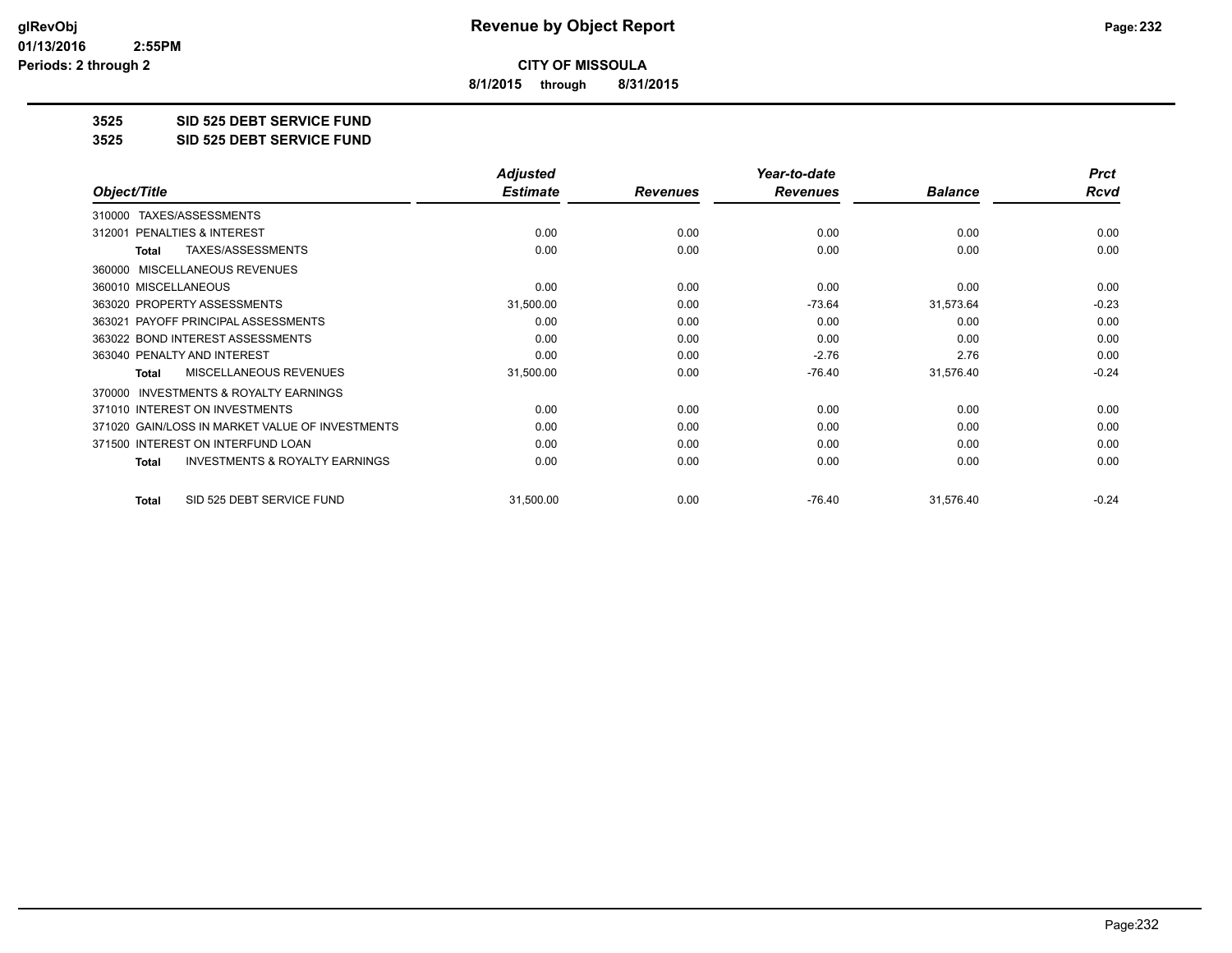**8/1/2015 through 8/31/2015**

## **3525 SID 525 DEBT SERVICE FUND**

|                                                    | <b>Adjusted</b> |                 | Year-to-date    |                | <b>Prct</b> |
|----------------------------------------------------|-----------------|-----------------|-----------------|----------------|-------------|
| Object/Title                                       | <b>Estimate</b> | <b>Revenues</b> | <b>Revenues</b> | <b>Balance</b> | <b>Rcvd</b> |
| TAXES/ASSESSMENTS<br>310000                        |                 |                 |                 |                |             |
| 312001 PENALTIES & INTEREST                        | 0.00            | 0.00            | 0.00            | 0.00           | 0.00        |
| TAXES/ASSESSMENTS<br>Total                         | 0.00            | 0.00            | 0.00            | 0.00           | 0.00        |
| 360000 MISCELLANEOUS REVENUES                      |                 |                 |                 |                |             |
| 360010 MISCELLANEOUS                               | 0.00            | 0.00            | 0.00            | 0.00           | 0.00        |
| 363020 PROPERTY ASSESSMENTS                        | 31,500.00       | 0.00            | $-73.64$        | 31,573.64      | $-0.23$     |
| 363021 PAYOFF PRINCIPAL ASSESSMENTS                | 0.00            | 0.00            | 0.00            | 0.00           | 0.00        |
| 363022 BOND INTEREST ASSESSMENTS                   | 0.00            | 0.00            | 0.00            | 0.00           | 0.00        |
| 363040 PENALTY AND INTEREST                        | 0.00            | 0.00            | $-2.76$         | 2.76           | 0.00        |
| MISCELLANEOUS REVENUES<br>Total                    | 31,500.00       | 0.00            | $-76.40$        | 31,576.40      | $-0.24$     |
| 370000 INVESTMENTS & ROYALTY EARNINGS              |                 |                 |                 |                |             |
| 371010 INTEREST ON INVESTMENTS                     | 0.00            | 0.00            | 0.00            | 0.00           | 0.00        |
| 371020 GAIN/LOSS IN MARKET VALUE OF INVESTMENT     | 0.00            | 0.00            | 0.00            | 0.00           | 0.00        |
| 371500 INTEREST ON INTERFUND LOAN                  | 0.00            | 0.00            | 0.00            | 0.00           | 0.00        |
| <b>INVESTMENTS &amp; ROYALTY EARNINGS</b><br>Total | 0.00            | 0.00            | 0.00            | 0.00           | 0.00        |
| SID 525 DEBT SERVICE FUND<br>Total                 | 31,500.00       | 0.00            | $-76.40$        | 31,576.40      | $-0.24$     |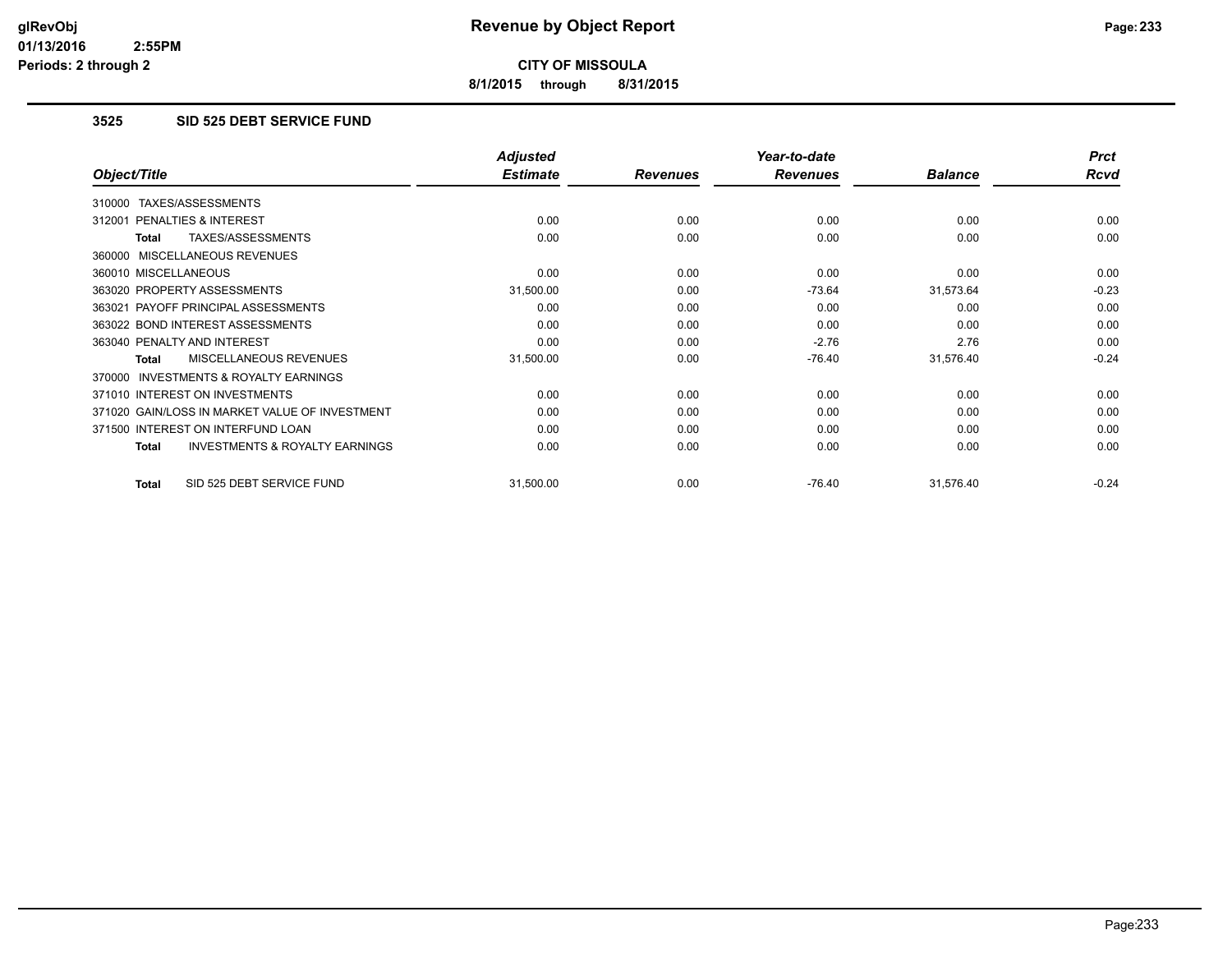**8/1/2015 through 8/31/2015**

**3526 SID 526 DEBT SERVICE FUND**

**3526 SID 526 DEBT SERVICE FUND**

|                                                           | <b>Adjusted</b> |                 | Year-to-date    |                | <b>Prct</b> |
|-----------------------------------------------------------|-----------------|-----------------|-----------------|----------------|-------------|
| Object/Title                                              | <b>Estimate</b> | <b>Revenues</b> | <b>Revenues</b> | <b>Balance</b> | Rcvd        |
| TAXES/ASSESSMENTS<br>310000                               |                 |                 |                 |                |             |
| <b>PENALTIES &amp; INTEREST</b><br>312001                 | 0.00            | 0.00            | 0.00            | 0.00           | 0.00        |
| TAXES/ASSESSMENTS<br><b>Total</b>                         | 0.00            | 0.00            | 0.00            | 0.00           | 0.00        |
| MISCELLANEOUS REVENUES<br>360000                          |                 |                 |                 |                |             |
| 360010 MISCELLANEOUS                                      | 0.00            | 0.00            | 0.00            | 0.00           | 0.00        |
| 363020 PROPERTY ASSESSMENTS                               | 193,320.00      | 4,475.92        | $-113.32$       | 193,433.32     | $-0.06$     |
| 363021 PAYOFF PRINCIPAL ASSESSMENTS                       | 0.00            | 0.00            | 0.00            | 0.00           | 0.00        |
| 363022 BOND INTEREST ASSESSMENTS                          | 0.00            | 0.00            | 0.00            | 0.00           | 0.00        |
| 363040 PENALTY AND INTEREST                               | 0.00            | 215.29          | $-5.08$         | 5.08           | 0.00        |
| <b>MISCELLANEOUS REVENUES</b><br>Total                    | 193,320.00      | 4,691.21        | $-118.40$       | 193,438.40     | $-0.06$     |
| <b>INVESTMENTS &amp; ROYALTY EARNINGS</b><br>370000       |                 |                 |                 |                |             |
| 371010 INTEREST ON INVESTMENTS                            | 0.00            | 0.00            | 0.00            | 0.00           | 0.00        |
| 371020 GAIN/LOSS IN MARKET VALUE OF INVESTMENTS           | 0.00            | 0.00            | 0.00            | 0.00           | 0.00        |
| 371500 INTEREST ON INTERFUND LOAN                         | 0.00            | 0.00            | 0.00            | 0.00           | 0.00        |
| <b>INVESTMENTS &amp; ROYALTY EARNINGS</b><br><b>Total</b> | 0.00            | 0.00            | 0.00            | 0.00           | 0.00        |
| SID 526 DEBT SERVICE FUND<br><b>Total</b>                 | 193,320.00      | 4,691.21        | $-118.40$       | 193,438.40     | $-0.06$     |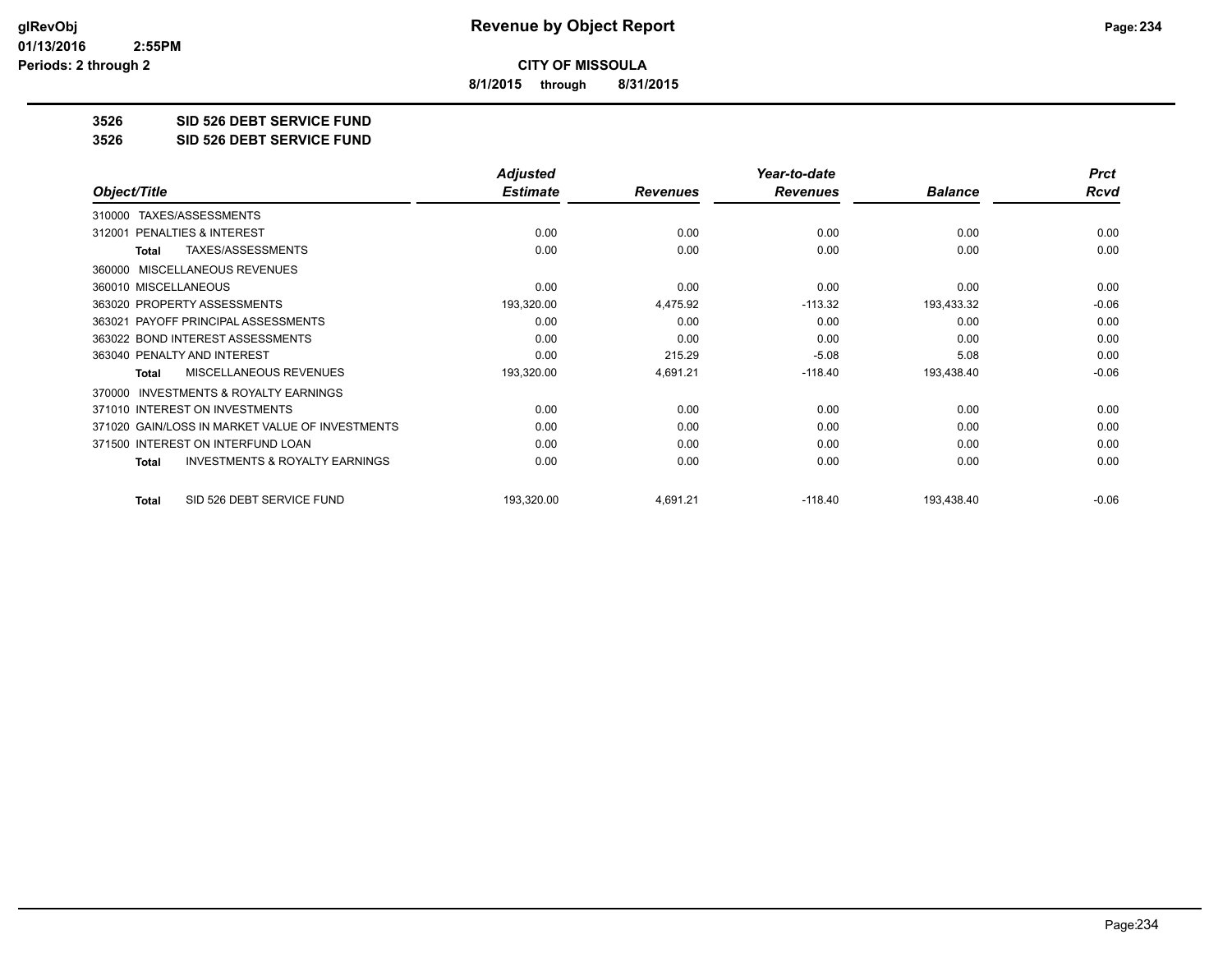**8/1/2015 through 8/31/2015**

## **3526 SID 526 DEBT SERVICE FUND**

|                                                    | <b>Adjusted</b> |                 | Year-to-date    |                | <b>Prct</b> |
|----------------------------------------------------|-----------------|-----------------|-----------------|----------------|-------------|
| Object/Title                                       | <b>Estimate</b> | <b>Revenues</b> | <b>Revenues</b> | <b>Balance</b> | <b>Rcvd</b> |
| TAXES/ASSESSMENTS<br>310000                        |                 |                 |                 |                |             |
| 312001 PENALTIES & INTEREST                        | 0.00            | 0.00            | 0.00            | 0.00           | 0.00        |
| TAXES/ASSESSMENTS<br>Total                         | 0.00            | 0.00            | 0.00            | 0.00           | 0.00        |
| 360000 MISCELLANEOUS REVENUES                      |                 |                 |                 |                |             |
| 360010 MISCELLANEOUS                               | 0.00            | 0.00            | 0.00            | 0.00           | 0.00        |
| 363020 PROPERTY ASSESSMENTS                        | 193,320.00      | 4,475.92        | $-113.32$       | 193,433.32     | $-0.06$     |
| 363021 PAYOFF PRINCIPAL ASSESSMENTS                | 0.00            | 0.00            | 0.00            | 0.00           | 0.00        |
| 363022 BOND INTEREST ASSESSMENTS                   | 0.00            | 0.00            | 0.00            | 0.00           | 0.00        |
| 363040 PENALTY AND INTEREST                        | 0.00            | 215.29          | $-5.08$         | 5.08           | 0.00        |
| <b>MISCELLANEOUS REVENUES</b><br>Total             | 193,320.00      | 4,691.21        | $-118.40$       | 193,438.40     | $-0.06$     |
| 370000 INVESTMENTS & ROYALTY EARNINGS              |                 |                 |                 |                |             |
| 371010 INTEREST ON INVESTMENTS                     | 0.00            | 0.00            | 0.00            | 0.00           | 0.00        |
| 371020 GAIN/LOSS IN MARKET VALUE OF INVESTMENT     | 0.00            | 0.00            | 0.00            | 0.00           | 0.00        |
| 371500 INTEREST ON INTERFUND LOAN                  | 0.00            | 0.00            | 0.00            | 0.00           | 0.00        |
| <b>INVESTMENTS &amp; ROYALTY EARNINGS</b><br>Total | 0.00            | 0.00            | 0.00            | 0.00           | 0.00        |
| SID 526 DEBT SERVICE FUND<br>Total                 | 193,320.00      | 4,691.21        | $-118.40$       | 193,438.40     | $-0.06$     |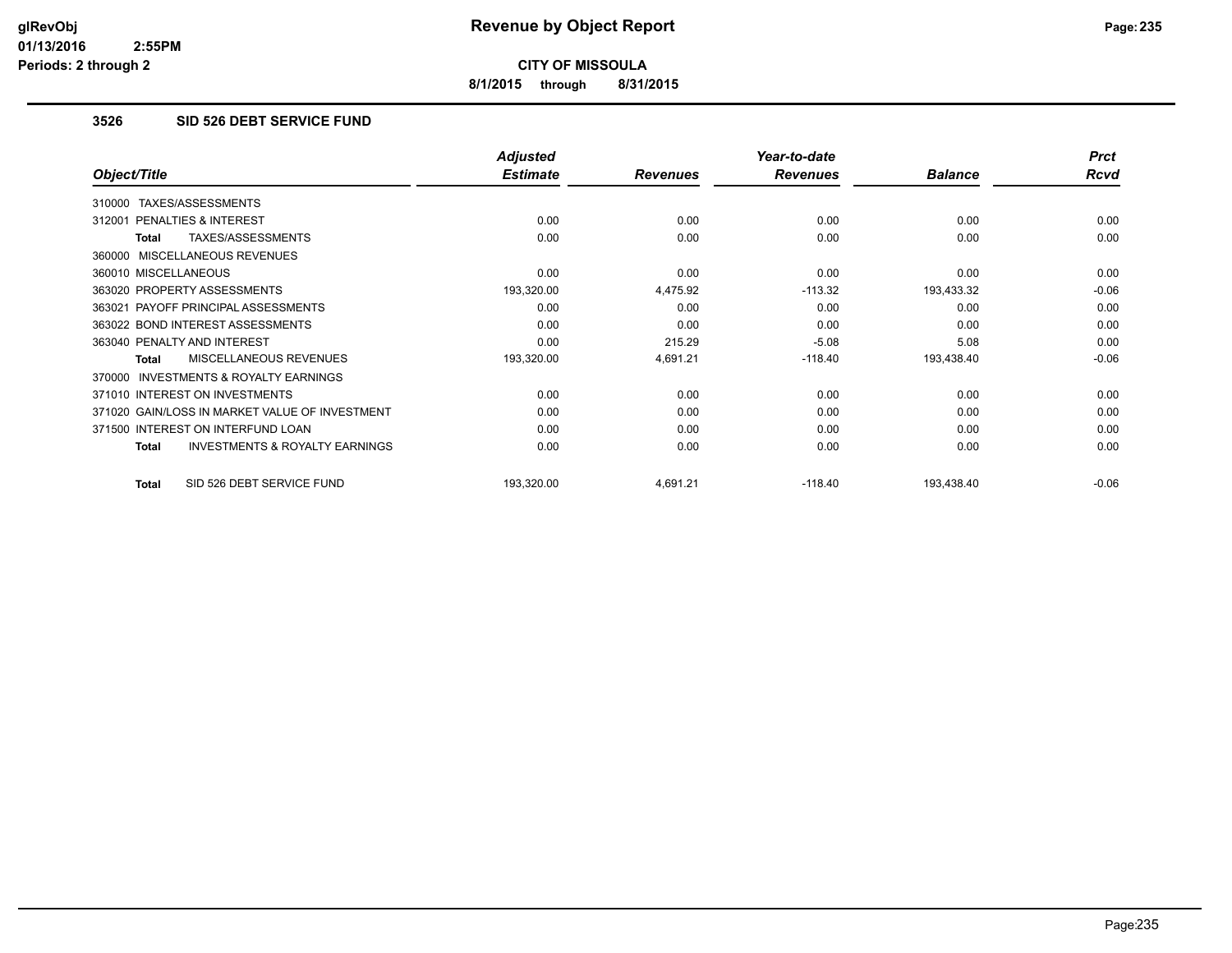**8/1/2015 through 8/31/2015**

**3527 SID 527 DEBT SERVICE FUND**

**3527 SID 527 DEBT SERVICE FUND**

|                                                           | <b>Adjusted</b> |                 | Year-to-date    |                | <b>Prct</b> |
|-----------------------------------------------------------|-----------------|-----------------|-----------------|----------------|-------------|
| Object/Title                                              | <b>Estimate</b> | <b>Revenues</b> | <b>Revenues</b> | <b>Balance</b> | <b>Rcvd</b> |
| 310000 TAXES/ASSESSMENTS                                  |                 |                 |                 |                |             |
| 312001 PENALTIES & INTEREST                               | 0.00            | 0.00            | 0.00            | 0.00           | 0.00        |
| TAXES/ASSESSMENTS<br><b>Total</b>                         | 0.00            | 0.00            | 0.00            | 0.00           | 0.00        |
| MISCELLANEOUS REVENUES<br>360000                          |                 |                 |                 |                |             |
| 360010 MISCELLANEOUS                                      | 0.00            | 0.00            | 0.00            | 0.00           | 0.00        |
| 363020 PROPERTY ASSESSMENTS                               | 0.00            | 0.00            | 0.00            | 0.00           | 0.00        |
| 363021 PAYOFF PRINCIPAL ASSESSMENTS                       | 0.00            | 0.00            | 0.00            | 0.00           | 0.00        |
| 363022 BOND INTEREST ASSESSMENTS                          | 0.00            | 0.00            | 0.00            | 0.00           | 0.00        |
| 363040 PENALTY AND INTEREST                               | 0.00            | 0.00            | 0.00            | 0.00           | 0.00        |
| MISCELLANEOUS REVENUES<br><b>Total</b>                    | 0.00            | 0.00            | 0.00            | 0.00           | 0.00        |
| <b>INVESTMENTS &amp; ROYALTY EARNINGS</b><br>370000       |                 |                 |                 |                |             |
| 371010 INTEREST ON INVESTMENTS                            | 0.00            | 0.00            | 0.00            | 0.00           | 0.00        |
| 371020 GAIN/LOSS IN MARKET VALUE OF INVESTMENTS           | 0.00            | 0.00            | 0.00            | 0.00           | 0.00        |
| <b>INVESTMENTS &amp; ROYALTY EARNINGS</b><br><b>Total</b> | 0.00            | 0.00            | 0.00            | 0.00           | 0.00        |
| OTHER FINANCING SOURCES<br>380000                         |                 |                 |                 |                |             |
| 381030 SID BONDS PROCEEDS                                 | 0.00            | 0.00            | 0.00            | 0.00           | 0.00        |
| OTHER FINANCING SOURCES<br><b>Total</b>                   | 0.00            | 0.00            | 0.00            | 0.00           | 0.00        |
| SID 527 DEBT SERVICE FUND<br><b>Total</b>                 | 0.00            | 0.00            | 0.00            | 0.00           | 0.00        |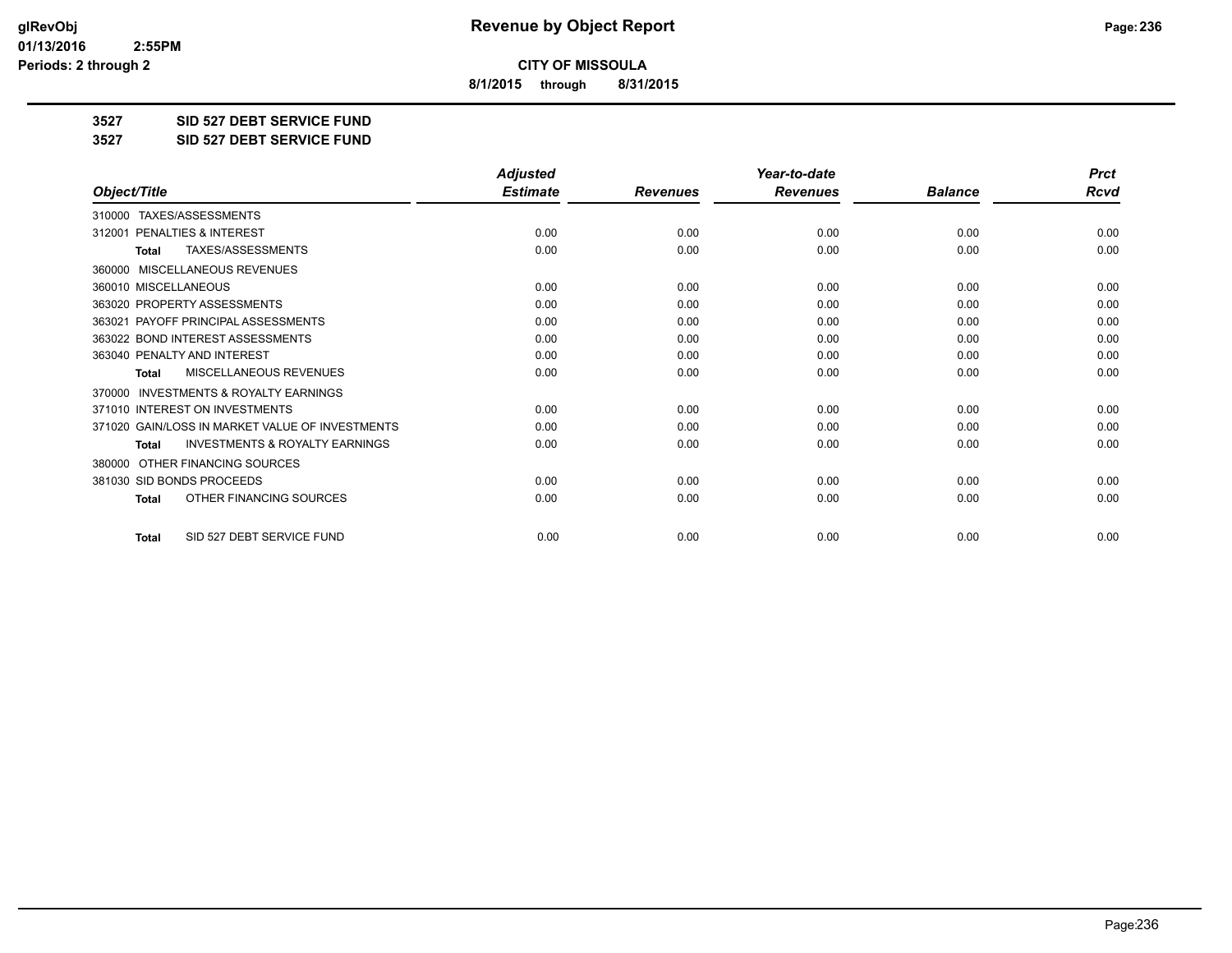**8/1/2015 through 8/31/2015**

## **3527 SID 527 DEBT SERVICE FUND**

|                                                           | <b>Adjusted</b> |                 | Year-to-date    |                | <b>Prct</b> |
|-----------------------------------------------------------|-----------------|-----------------|-----------------|----------------|-------------|
| Object/Title                                              | <b>Estimate</b> | <b>Revenues</b> | <b>Revenues</b> | <b>Balance</b> | <b>Rcvd</b> |
| 310000 TAXES/ASSESSMENTS                                  |                 |                 |                 |                |             |
| PENALTIES & INTEREST<br>312001                            | 0.00            | 0.00            | 0.00            | 0.00           | 0.00        |
| TAXES/ASSESSMENTS<br><b>Total</b>                         | 0.00            | 0.00            | 0.00            | 0.00           | 0.00        |
| 360000 MISCELLANEOUS REVENUES                             |                 |                 |                 |                |             |
| 360010 MISCELLANEOUS                                      | 0.00            | 0.00            | 0.00            | 0.00           | 0.00        |
| 363020 PROPERTY ASSESSMENTS                               | 0.00            | 0.00            | 0.00            | 0.00           | 0.00        |
| 363021 PAYOFF PRINCIPAL ASSESSMENTS                       | 0.00            | 0.00            | 0.00            | 0.00           | 0.00        |
| 363022 BOND INTEREST ASSESSMENTS                          | 0.00            | 0.00            | 0.00            | 0.00           | 0.00        |
| 363040 PENALTY AND INTEREST                               | 0.00            | 0.00            | 0.00            | 0.00           | 0.00        |
| MISCELLANEOUS REVENUES<br><b>Total</b>                    | 0.00            | 0.00            | 0.00            | 0.00           | 0.00        |
| <b>INVESTMENTS &amp; ROYALTY EARNINGS</b><br>370000       |                 |                 |                 |                |             |
| 371010 INTEREST ON INVESTMENTS                            | 0.00            | 0.00            | 0.00            | 0.00           | 0.00        |
| 371020 GAIN/LOSS IN MARKET VALUE OF INVESTMENT            | 0.00            | 0.00            | 0.00            | 0.00           | 0.00        |
| <b>INVESTMENTS &amp; ROYALTY EARNINGS</b><br><b>Total</b> | 0.00            | 0.00            | 0.00            | 0.00           | 0.00        |
| OTHER FINANCING SOURCES<br>380000                         |                 |                 |                 |                |             |
| 381030 SID BONDS PROCEEDS                                 | 0.00            | 0.00            | 0.00            | 0.00           | 0.00        |
| OTHER FINANCING SOURCES<br><b>Total</b>                   | 0.00            | 0.00            | 0.00            | 0.00           | 0.00        |
| SID 527 DEBT SERVICE FUND<br><b>Total</b>                 | 0.00            | 0.00            | 0.00            | 0.00           | 0.00        |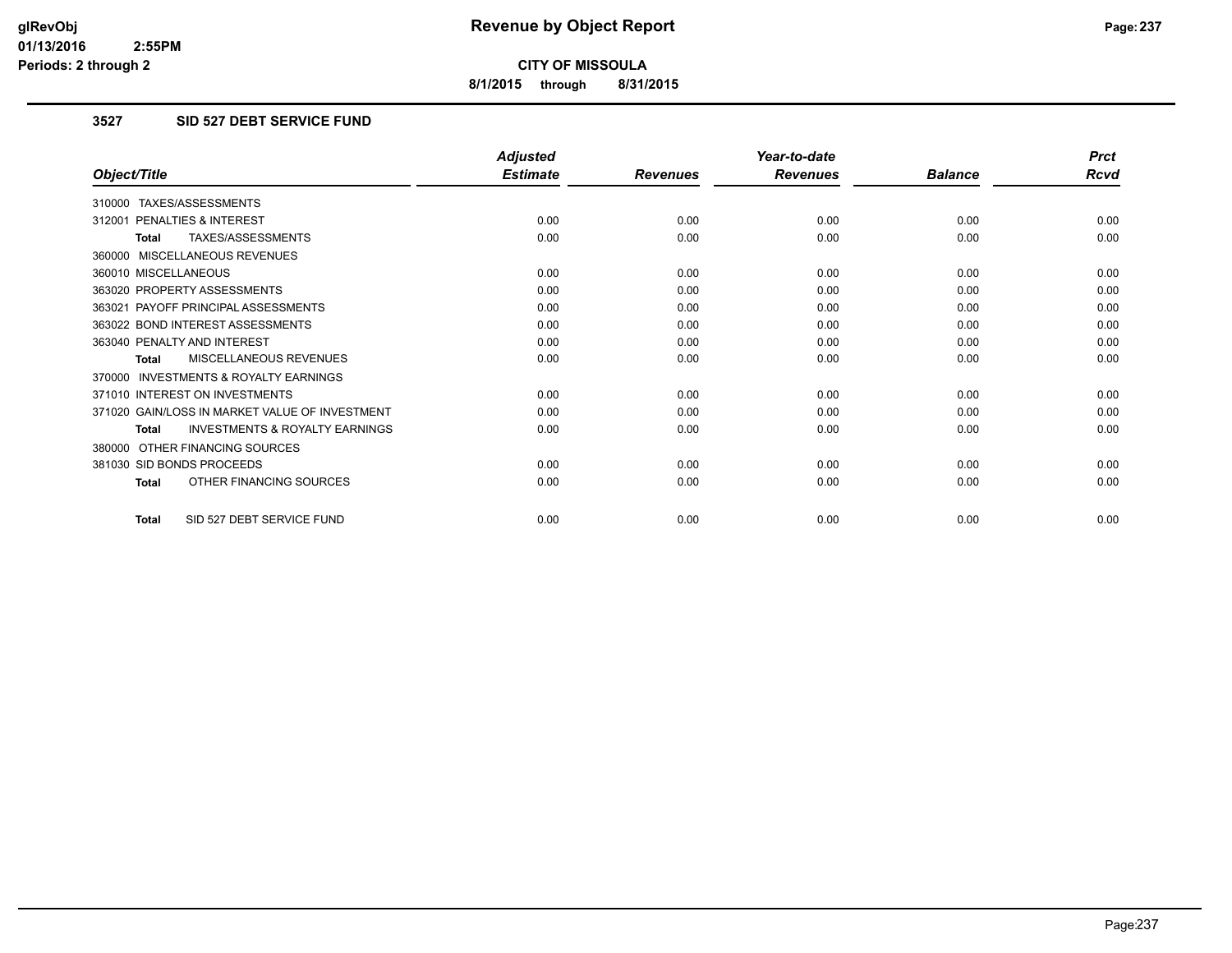**8/1/2015 through 8/31/2015**

**3530 SID 530 DEBT SERVICE FUND**

**3530 SID 530 DEBT SERVICE FUND**

|                                                           | <b>Adjusted</b> |                 | Year-to-date    |                | <b>Prct</b> |
|-----------------------------------------------------------|-----------------|-----------------|-----------------|----------------|-------------|
| Object/Title                                              | <b>Estimate</b> | <b>Revenues</b> | <b>Revenues</b> | <b>Balance</b> | Rcvd        |
| TAXES/ASSESSMENTS<br>310000                               |                 |                 |                 |                |             |
| 312001 PENALTIES & INTEREST                               | 0.00            | 0.00            | 0.00            | 0.00           | 0.00        |
| TAXES/ASSESSMENTS<br>Total                                | 0.00            | 0.00            | 0.00            | 0.00           | 0.00        |
| MISCELLANEOUS REVENUES<br>360000                          |                 |                 |                 |                |             |
| 360010 MISCELLANEOUS                                      | 0.00            | 0.00            | 0.00            | 0.00           | 0.00        |
| 363020 PROPERTY ASSESSMENTS                               | 681.00          | 0.00            | 0.00            | 681.00         | 0.00        |
| 363021 PAYOFF PRINCIPAL ASSESSMENTS                       | 0.00            | 0.00            | 0.00            | 0.00           | 0.00        |
| 363022 BOND INTEREST ASSESSMENTS                          | 0.00            | 0.00            | 0.00            | 0.00           | 0.00        |
| 363040 PENALTY AND INTEREST                               | 0.00            | 0.00            | 0.00            | 0.00           | 0.00        |
| MISCELLANEOUS REVENUES<br><b>Total</b>                    | 681.00          | 0.00            | 0.00            | 681.00         | 0.00        |
| <b>INVESTMENTS &amp; ROYALTY EARNINGS</b><br>370000       |                 |                 |                 |                |             |
| 371010 INTEREST ON INVESTMENTS                            | 0.00            | 0.00            | 0.00            | 0.00           | 0.00        |
| 371020 GAIN/LOSS IN MARKET VALUE OF INVESTMENTS           | 0.00            | 0.00            | 0.00            | 0.00           | 0.00        |
| <b>INVESTMENTS &amp; ROYALTY EARNINGS</b><br><b>Total</b> | 0.00            | 0.00            | 0.00            | 0.00           | 0.00        |
| SID 530 DEBT SERVICE FUND<br><b>Total</b>                 | 681.00          | 0.00            | 0.00            | 681.00         | 0.00        |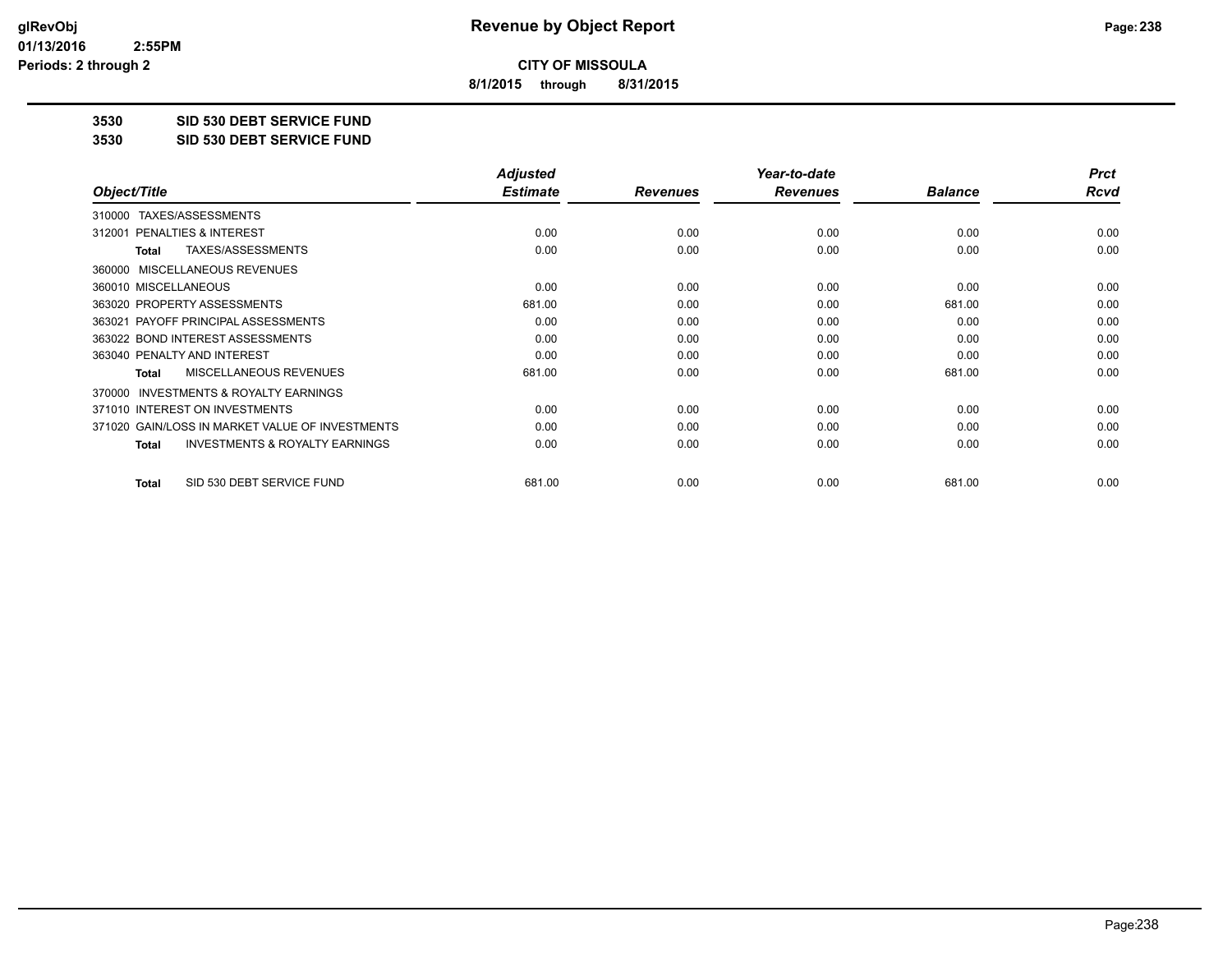**8/1/2015 through 8/31/2015**

## **3530 SID 530 DEBT SERVICE FUND**

|                                                           | <b>Adjusted</b> |                 | Year-to-date    |                | <b>Prct</b> |
|-----------------------------------------------------------|-----------------|-----------------|-----------------|----------------|-------------|
| Object/Title                                              | <b>Estimate</b> | <b>Revenues</b> | <b>Revenues</b> | <b>Balance</b> | <b>Rcvd</b> |
| 310000 TAXES/ASSESSMENTS                                  |                 |                 |                 |                |             |
| PENALTIES & INTEREST<br>312001                            | 0.00            | 0.00            | 0.00            | 0.00           | 0.00        |
| TAXES/ASSESSMENTS<br>Total                                | 0.00            | 0.00            | 0.00            | 0.00           | 0.00        |
| 360000 MISCELLANEOUS REVENUES                             |                 |                 |                 |                |             |
| 360010 MISCELLANEOUS                                      | 0.00            | 0.00            | 0.00            | 0.00           | 0.00        |
| 363020 PROPERTY ASSESSMENTS                               | 681.00          | 0.00            | 0.00            | 681.00         | 0.00        |
| 363021 PAYOFF PRINCIPAL ASSESSMENTS                       | 0.00            | 0.00            | 0.00            | 0.00           | 0.00        |
| 363022 BOND INTEREST ASSESSMENTS                          | 0.00            | 0.00            | 0.00            | 0.00           | 0.00        |
| 363040 PENALTY AND INTEREST                               | 0.00            | 0.00            | 0.00            | 0.00           | 0.00        |
| <b>MISCELLANEOUS REVENUES</b><br>Total                    | 681.00          | 0.00            | 0.00            | 681.00         | 0.00        |
| <b>INVESTMENTS &amp; ROYALTY EARNINGS</b><br>370000       |                 |                 |                 |                |             |
| 371010 INTEREST ON INVESTMENTS                            | 0.00            | 0.00            | 0.00            | 0.00           | 0.00        |
| 371020 GAIN/LOSS IN MARKET VALUE OF INVESTMENT            | 0.00            | 0.00            | 0.00            | 0.00           | 0.00        |
| <b>INVESTMENTS &amp; ROYALTY EARNINGS</b><br><b>Total</b> | 0.00            | 0.00            | 0.00            | 0.00           | 0.00        |
| SID 530 DEBT SERVICE FUND<br><b>Total</b>                 | 681.00          | 0.00            | 0.00            | 681.00         | 0.00        |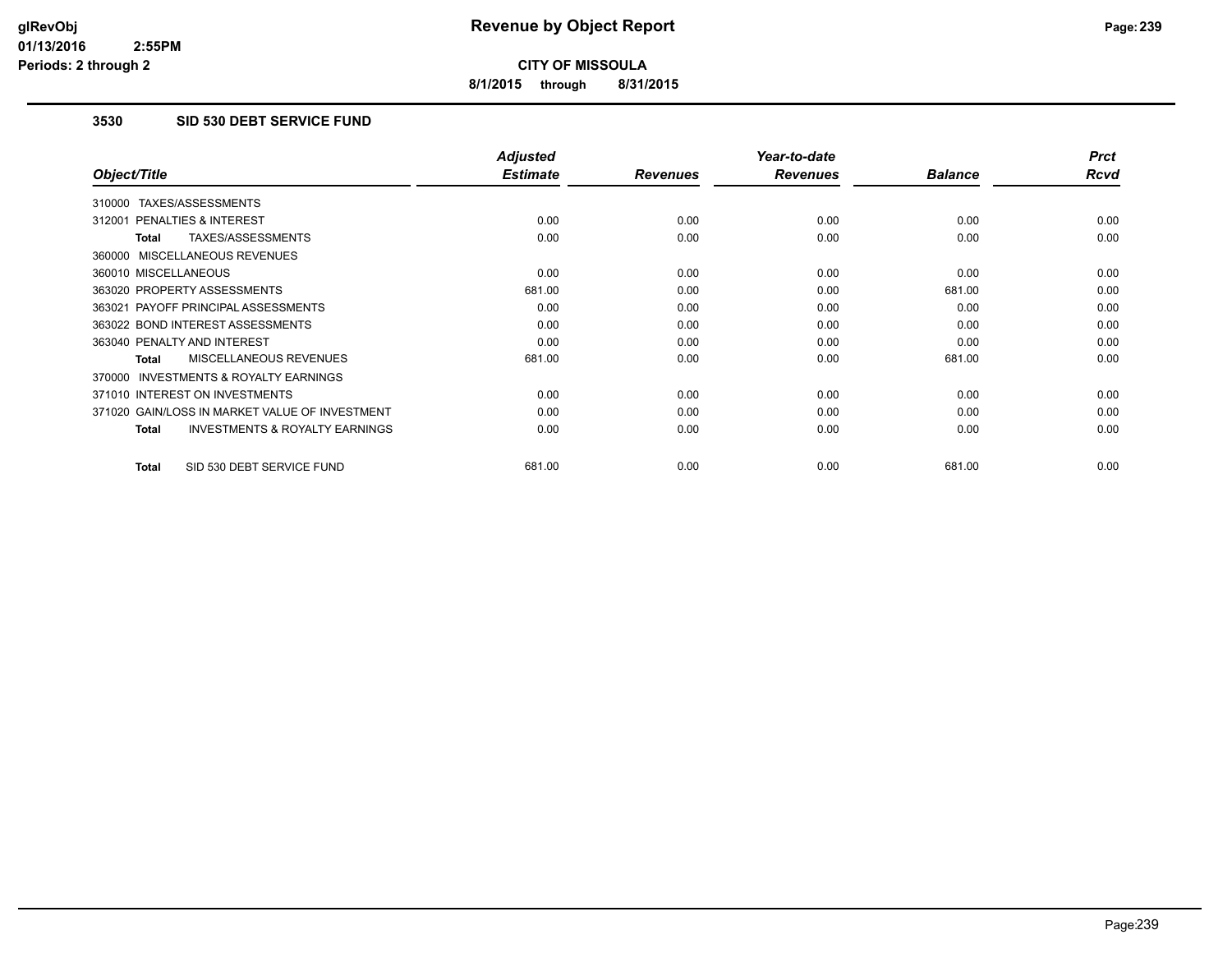**8/1/2015 through 8/31/2015**

**3531 SID 531 HICKORY ST CALMING**

**3531 SID 531 HICKORY ST CALMING**

|                                                           | <b>Adjusted</b> |                 | Year-to-date    |                | <b>Prct</b> |
|-----------------------------------------------------------|-----------------|-----------------|-----------------|----------------|-------------|
| Object/Title                                              | <b>Estimate</b> | <b>Revenues</b> | <b>Revenues</b> | <b>Balance</b> | <b>Rcvd</b> |
| TAXES/ASSESSMENTS<br>310000                               |                 |                 |                 |                |             |
| PENALTIES & INTEREST<br>312001                            | 0.00            | 0.00            | 0.00            | 0.00           | 0.00        |
| TAXES/ASSESSMENTS<br><b>Total</b>                         | 0.00            | 0.00            | 0.00            | 0.00           | 0.00        |
| MISCELLANEOUS REVENUES<br>360000                          |                 |                 |                 |                |             |
| 360010 MISCELLANEOUS                                      | 0.00            | 0.00            | 0.00            | 0.00           | 0.00        |
| 363020 PROPERTY ASSESSMENTS                               | 0.00            | 52.14           | 0.00            | 0.00           | 0.00        |
| 363021 PAYOFF PRINCIPAL ASSESSMENTS                       | 0.00            | 0.00            | 0.00            | 0.00           | 0.00        |
| 363022 BOND INTEREST ASSESSMENTS                          | 0.00            | 0.00            | 0.00            | 0.00           | 0.00        |
| 363040 PENALTY AND INTEREST                               | 0.00            | 2.70            | 0.00            | 0.00           | 0.00        |
| MISCELLANEOUS REVENUES<br><b>Total</b>                    | 0.00            | 54.84           | 0.00            | 0.00           | 0.00        |
| <b>INVESTMENTS &amp; ROYALTY EARNINGS</b><br>370000       |                 |                 |                 |                |             |
| 371010 INTEREST ON INVESTMENTS                            | 0.00            | 0.00            | 0.00            | 0.00           | 0.00        |
| 371020 GAIN/LOSS IN MARKET VALUE OF INVESTMENTS           | 0.00            | 0.00            | 0.00            | 0.00           | 0.00        |
| <b>INVESTMENTS &amp; ROYALTY EARNINGS</b><br><b>Total</b> | 0.00            | 0.00            | 0.00            | 0.00           | 0.00        |
| OTHER FINANCING SOURCES<br>380000                         |                 |                 |                 |                |             |
| 383000 OPERATING TRANSFERS                                | 0.00            | 0.00            | 0.00            | 0.00           | 0.00        |
| OTHER FINANCING SOURCES<br><b>Total</b>                   | 0.00            | 0.00            | 0.00            | 0.00           | 0.00        |
| SID 531 HICKORY ST CALMING<br><b>Total</b>                | 0.00            | 54.84           | 0.00            | 0.00           | 0.00        |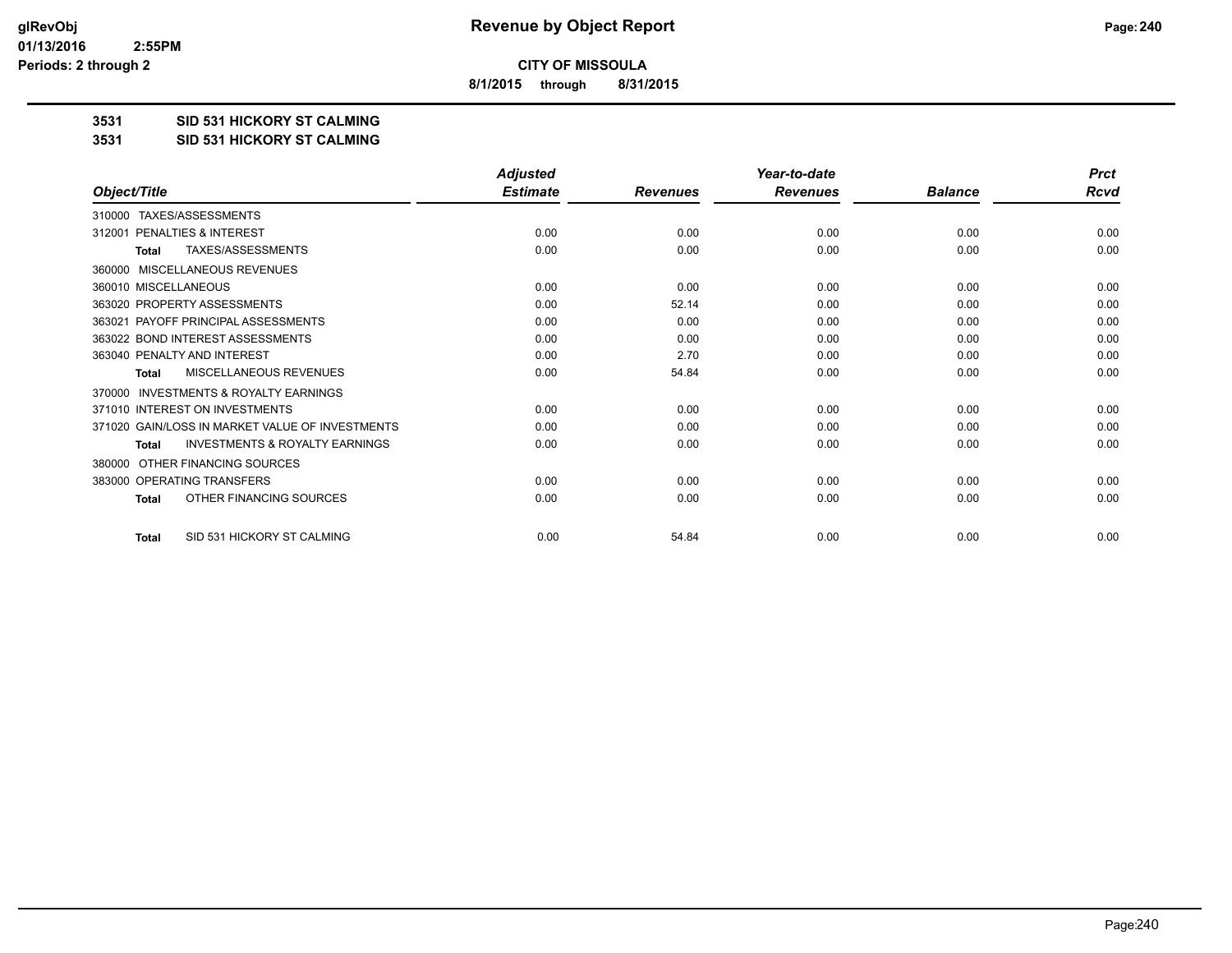**8/1/2015 through 8/31/2015**

## **3531 SID 531 HICKORY ST CALMING**

|                                                           | <b>Adjusted</b> |                 | Year-to-date    |                | <b>Prct</b> |
|-----------------------------------------------------------|-----------------|-----------------|-----------------|----------------|-------------|
| Object/Title                                              | <b>Estimate</b> | <b>Revenues</b> | <b>Revenues</b> | <b>Balance</b> | <b>Rcvd</b> |
| 310000 TAXES/ASSESSMENTS                                  |                 |                 |                 |                |             |
| PENALTIES & INTEREST<br>312001                            | 0.00            | 0.00            | 0.00            | 0.00           | 0.00        |
| TAXES/ASSESSMENTS<br><b>Total</b>                         | 0.00            | 0.00            | 0.00            | 0.00           | 0.00        |
| 360000 MISCELLANEOUS REVENUES                             |                 |                 |                 |                |             |
| 360010 MISCELLANEOUS                                      | 0.00            | 0.00            | 0.00            | 0.00           | 0.00        |
| 363020 PROPERTY ASSESSMENTS                               | 0.00            | 52.14           | 0.00            | 0.00           | 0.00        |
| 363021 PAYOFF PRINCIPAL ASSESSMENTS                       | 0.00            | 0.00            | 0.00            | 0.00           | 0.00        |
| 363022 BOND INTEREST ASSESSMENTS                          | 0.00            | 0.00            | 0.00            | 0.00           | 0.00        |
| 363040 PENALTY AND INTEREST                               | 0.00            | 2.70            | 0.00            | 0.00           | 0.00        |
| MISCELLANEOUS REVENUES<br><b>Total</b>                    | 0.00            | 54.84           | 0.00            | 0.00           | 0.00        |
| <b>INVESTMENTS &amp; ROYALTY EARNINGS</b><br>370000       |                 |                 |                 |                |             |
| 371010 INTEREST ON INVESTMENTS                            | 0.00            | 0.00            | 0.00            | 0.00           | 0.00        |
| 371020 GAIN/LOSS IN MARKET VALUE OF INVESTMENT            | 0.00            | 0.00            | 0.00            | 0.00           | 0.00        |
| <b>INVESTMENTS &amp; ROYALTY EARNINGS</b><br><b>Total</b> | 0.00            | 0.00            | 0.00            | 0.00           | 0.00        |
| OTHER FINANCING SOURCES<br>380000                         |                 |                 |                 |                |             |
| 383000 OPERATING TRANSFERS                                | 0.00            | 0.00            | 0.00            | 0.00           | 0.00        |
| OTHER FINANCING SOURCES<br><b>Total</b>                   | 0.00            | 0.00            | 0.00            | 0.00           | 0.00        |
| SID 531 HICKORY ST CALMING<br><b>Total</b>                | 0.00            | 54.84           | 0.00            | 0.00           | 0.00        |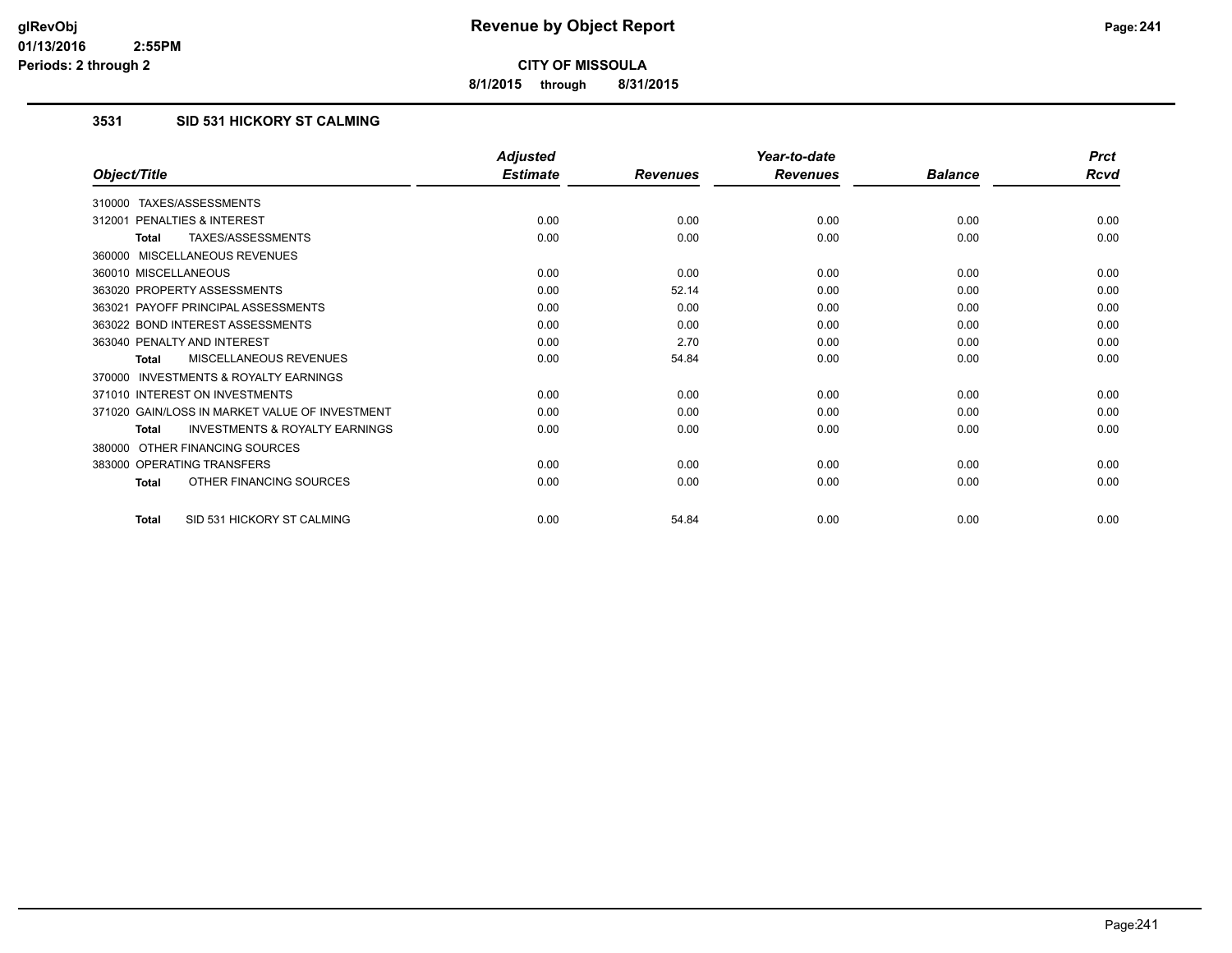**8/1/2015 through 8/31/2015**

## **3532 SID 532 DEBT SERVICE FUND**

**3532 SID 532 DEBT SERVICE FUND**

|                                                           | <b>Adjusted</b> |                 | Year-to-date    |                | Prct |
|-----------------------------------------------------------|-----------------|-----------------|-----------------|----------------|------|
| Object/Title                                              | <b>Estimate</b> | <b>Revenues</b> | <b>Revenues</b> | <b>Balance</b> | Rcvd |
| 360000 MISCELLANEOUS REVENUES                             |                 |                 |                 |                |      |
| 363020 PROPERTY ASSESSMENTS                               | 42,362.00       | 185.09          | 0.00            | 42,362.00      | 0.00 |
| 363021 PAYOFF PRINCIPAL ASSESSMENTS                       | 0.00            | 0.00            | 0.00            | 0.00           | 0.00 |
| 363022 BOND INTEREST ASSESSMENTS                          | 0.00            | 0.00            | 0.00            | 0.00           | 0.00 |
| 363040 PENALTY AND INTEREST                               | 0.00            | 10.55           | 0.00            | 0.00           | 0.00 |
| MISCELLANEOUS REVENUES<br>Total                           | 42,362.00       | 195.64          | 0.00            | 42.362.00      | 0.00 |
| 370000 INVESTMENTS & ROYALTY EARNINGS                     |                 |                 |                 |                |      |
| 371010 INTEREST ON INVESTMENTS                            | 0.00            | 0.00            | 0.00            | 0.00           | 0.00 |
| 371020 GAIN/LOSS IN MARKET VALUE OF INVESTMENTS           | 0.00            | 0.00            | 0.00            | 0.00           | 0.00 |
| <b>INVESTMENTS &amp; ROYALTY EARNINGS</b><br><b>Total</b> | 0.00            | 0.00            | 0.00            | 0.00           | 0.00 |
| SID 532 DEBT SERVICE FUND<br>Total                        | 42,362.00       | 195.64          | 0.00            | 42,362.00      | 0.00 |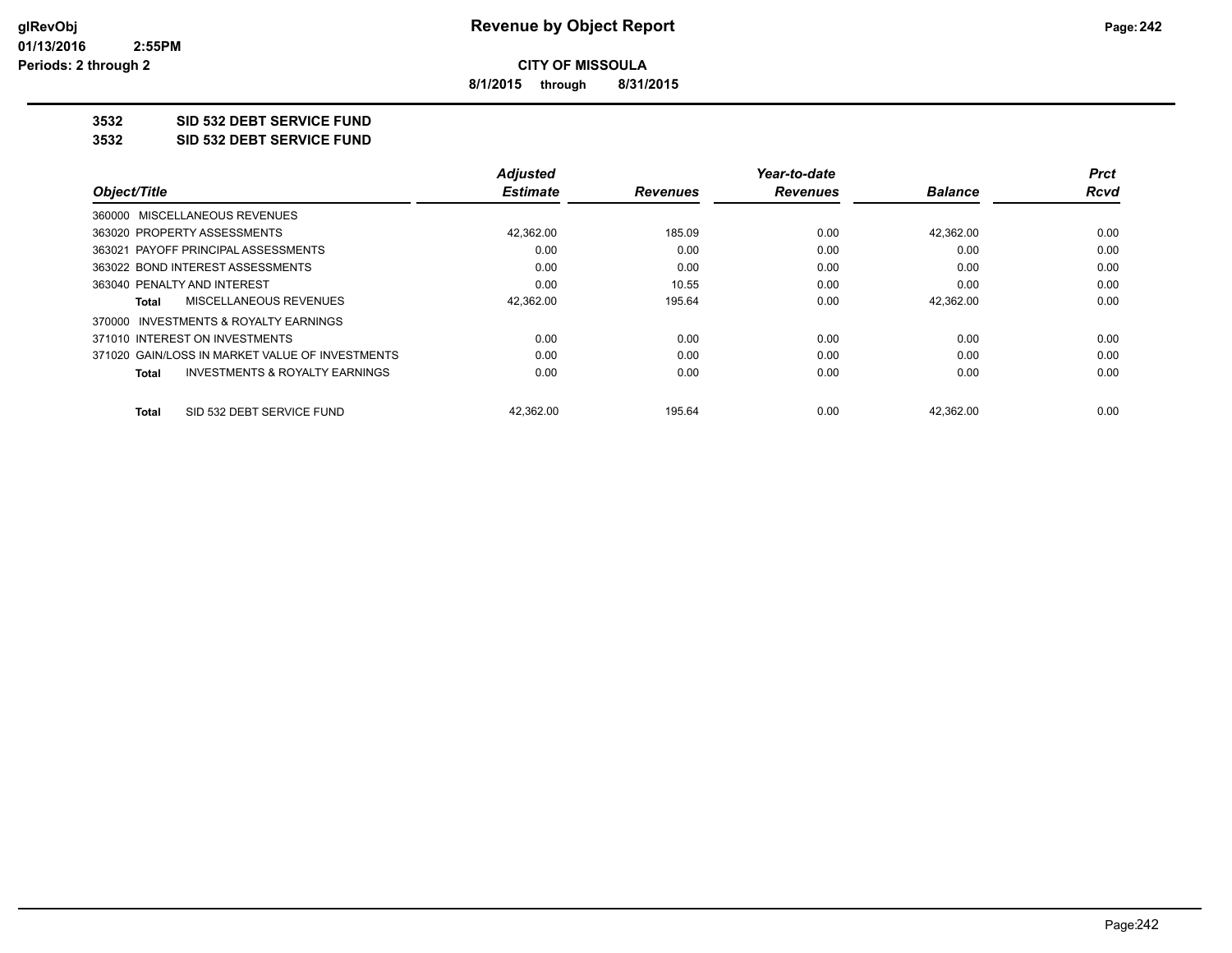**8/1/2015 through 8/31/2015**

### **3532 SID 532 DEBT SERVICE FUND**

|                                                     | <b>Adjusted</b> |                 | Year-to-date    |                | Prct        |
|-----------------------------------------------------|-----------------|-----------------|-----------------|----------------|-------------|
| Object/Title                                        | <b>Estimate</b> | <b>Revenues</b> | <b>Revenues</b> | <b>Balance</b> | <b>Rcvd</b> |
| 360000 MISCELLANEOUS REVENUES                       |                 |                 |                 |                |             |
| 363020 PROPERTY ASSESSMENTS                         | 42.362.00       | 185.09          | 0.00            | 42.362.00      | 0.00        |
| 363021 PAYOFF PRINCIPAL ASSESSMENTS                 | 0.00            | 0.00            | 0.00            | 0.00           | 0.00        |
| 363022 BOND INTEREST ASSESSMENTS                    | 0.00            | 0.00            | 0.00            | 0.00           | 0.00        |
| 363040 PENALTY AND INTEREST                         | 0.00            | 10.55           | 0.00            | 0.00           | 0.00        |
| MISCELLANEOUS REVENUES<br>Total                     | 42.362.00       | 195.64          | 0.00            | 42,362.00      | 0.00        |
| <b>INVESTMENTS &amp; ROYALTY EARNINGS</b><br>370000 |                 |                 |                 |                |             |
| 371010 INTEREST ON INVESTMENTS                      | 0.00            | 0.00            | 0.00            | 0.00           | 0.00        |
| 371020 GAIN/LOSS IN MARKET VALUE OF INVESTMENT      | 0.00            | 0.00            | 0.00            | 0.00           | 0.00        |
| <b>INVESTMENTS &amp; ROYALTY EARNINGS</b><br>Total  | 0.00            | 0.00            | 0.00            | 0.00           | 0.00        |
| SID 532 DEBT SERVICE FUND<br>Total                  | 42.362.00       | 195.64          | 0.00            | 42.362.00      | 0.00        |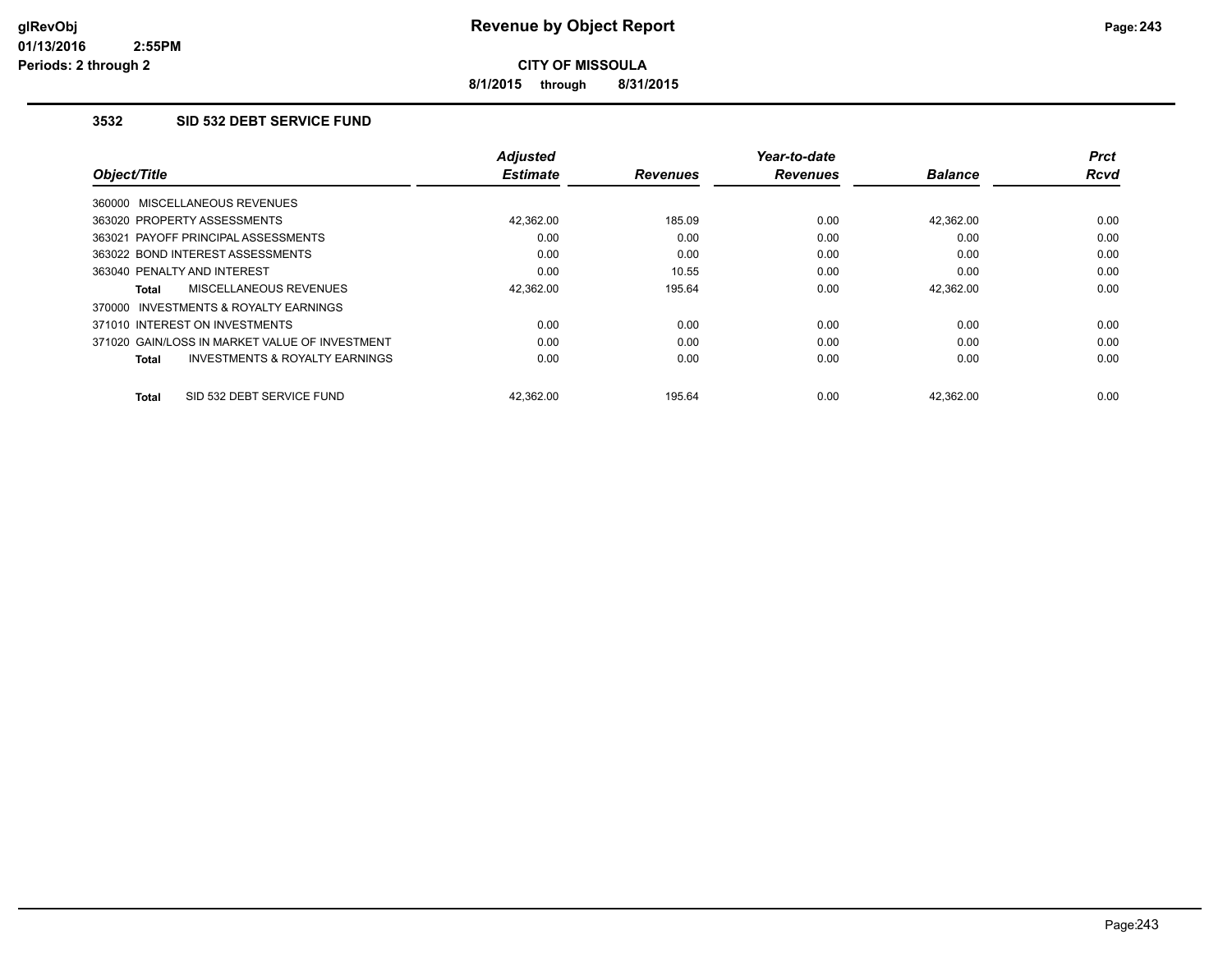**8/1/2015 through 8/31/2015**

## **3533 GILBERT ST SEWER SID DEBT FUND**

### **3533 GILBERT ST SEWER SID DEBT FUND**

|                                                           | <b>Adjusted</b> |                 | Year-to-date    |                | <b>Prct</b> |
|-----------------------------------------------------------|-----------------|-----------------|-----------------|----------------|-------------|
| Object/Title                                              | <b>Estimate</b> | <b>Revenues</b> | <b>Revenues</b> | <b>Balance</b> | <b>Rcvd</b> |
| TAXES/ASSESSMENTS<br>310000                               |                 |                 |                 |                |             |
| PENALTIES & INTEREST<br>312001                            | 0.00            | 0.00            | 0.00            | 0.00           | 0.00        |
| <b>TAXES/ASSESSMENTS</b><br>Total                         | 0.00            | 0.00            | 0.00            | 0.00           | 0.00        |
| <b>MISCELLANEOUS REVENUES</b><br>360000                   |                 |                 |                 |                |             |
| 363020 PROPERTY ASSESSMENTS                               | 17,325.00       | 179.42          | 0.00            | 17,325.00      | 0.00        |
| 363021 PAYOFF PRINCIPAL ASSESSMENTS                       | 0.00            | 979.82          | 979.82          | $-979.82$      | 0.00        |
| 363022 BOND INTEREST ASSESSMENTS                          | 0.00            | 0.00            | 0.00            | 0.00           | 0.00        |
| 363040 PENALTY AND INTEREST                               | 0.00            | 5.06            | 0.00            | 0.00           | 0.00        |
| <b>MISCELLANEOUS REVENUES</b><br><b>Total</b>             | 17,325.00       | 1,164.30        | 979.82          | 16,345.18      | 5.66        |
| <b>INVESTMENTS &amp; ROYALTY EARNINGS</b><br>370000       |                 |                 |                 |                |             |
| 371010 INTEREST ON INVESTMENTS                            | 0.00            | 0.00            | 0.00            | 0.00           | 0.00        |
| 371020 GAIN/LOSS IN MARKET VALUE OF INVESTMENTS           | 0.00            | 0.00            | 0.00            | 0.00           | 0.00        |
| <b>INVESTMENTS &amp; ROYALTY EARNINGS</b><br><b>Total</b> | 0.00            | 0.00            | 0.00            | 0.00           | 0.00        |
| OTHER FINANCING SOURCES<br>380000                         |                 |                 |                 |                |             |
| 381009 TRANSFERS IN                                       | 0.00            | 0.00            | 0.00            | 0.00           | 0.00        |
| OTHER FINANCING SOURCES<br><b>Total</b>                   | 0.00            | 0.00            | 0.00            | 0.00           | 0.00        |
| GILBERT ST SEWER SID DEBT FUND<br><b>Total</b>            | 17,325.00       | 1,164.30        | 979.82          | 16,345.18      | 5.66        |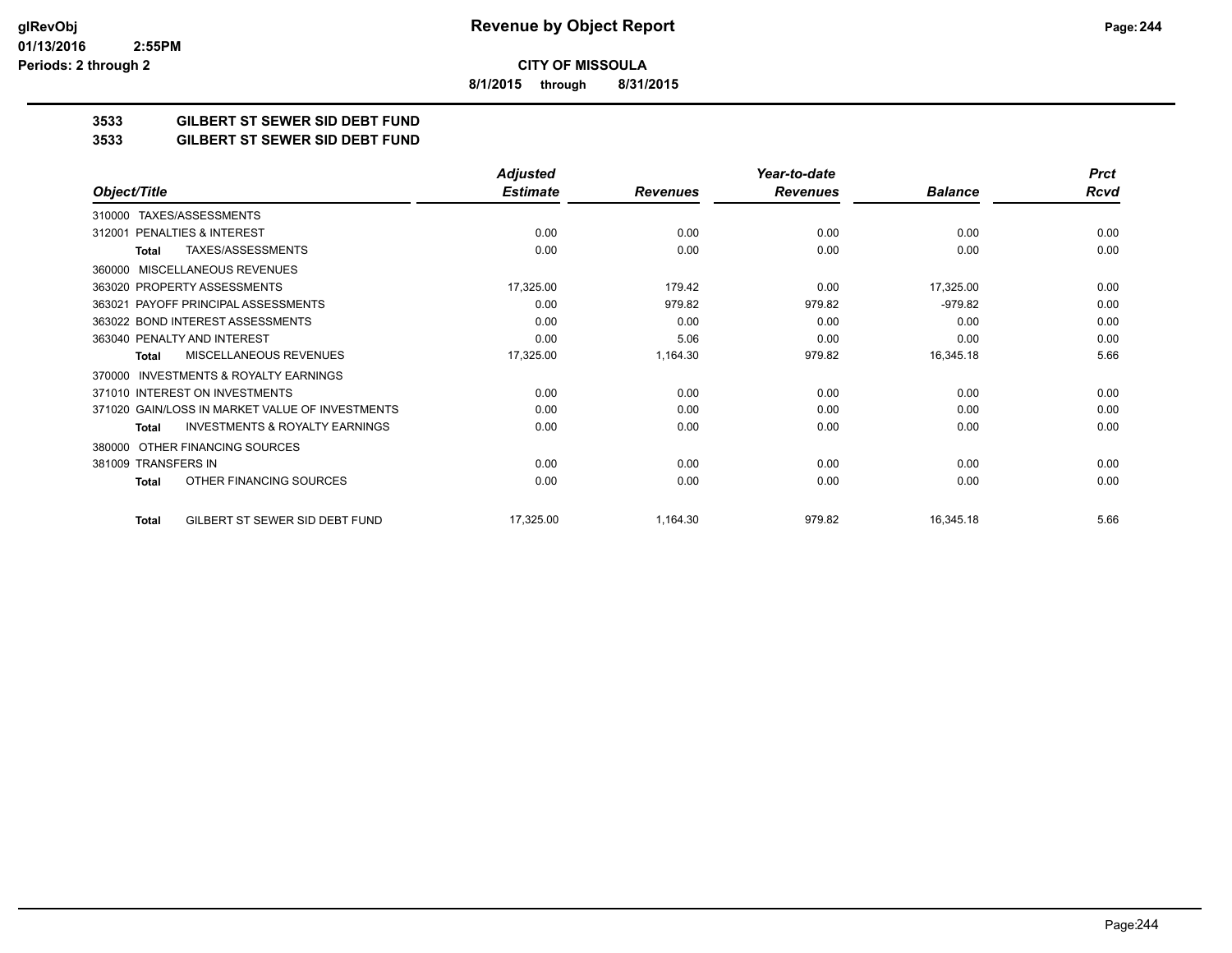**8/1/2015 through 8/31/2015**

## **3533 GILBERT ST SEWER SID DEBT FUND**

|                                                           | <b>Adjusted</b> |                 | Year-to-date    |                | <b>Prct</b> |
|-----------------------------------------------------------|-----------------|-----------------|-----------------|----------------|-------------|
| Object/Title                                              | <b>Estimate</b> | <b>Revenues</b> | <b>Revenues</b> | <b>Balance</b> | <b>Rcvd</b> |
| TAXES/ASSESSMENTS<br>310000                               |                 |                 |                 |                |             |
| <b>PENALTIES &amp; INTEREST</b><br>312001                 | 0.00            | 0.00            | 0.00            | 0.00           | 0.00        |
| TAXES/ASSESSMENTS<br><b>Total</b>                         | 0.00            | 0.00            | 0.00            | 0.00           | 0.00        |
| MISCELLANEOUS REVENUES<br>360000                          |                 |                 |                 |                |             |
| 363020 PROPERTY ASSESSMENTS                               | 17,325.00       | 179.42          | 0.00            | 17,325.00      | 0.00        |
| PAYOFF PRINCIPAL ASSESSMENTS<br>363021                    | 0.00            | 979.82          | 979.82          | $-979.82$      | 0.00        |
| 363022 BOND INTEREST ASSESSMENTS                          | 0.00            | 0.00            | 0.00            | 0.00           | 0.00        |
| 363040 PENALTY AND INTEREST                               | 0.00            | 5.06            | 0.00            | 0.00           | 0.00        |
| <b>MISCELLANEOUS REVENUES</b><br>Total                    | 17,325.00       | 1,164.30        | 979.82          | 16,345.18      | 5.66        |
| <b>INVESTMENTS &amp; ROYALTY EARNINGS</b><br>370000       |                 |                 |                 |                |             |
| 371010 INTEREST ON INVESTMENTS                            | 0.00            | 0.00            | 0.00            | 0.00           | 0.00        |
| 371020 GAIN/LOSS IN MARKET VALUE OF INVESTMENT            | 0.00            | 0.00            | 0.00            | 0.00           | 0.00        |
| <b>INVESTMENTS &amp; ROYALTY EARNINGS</b><br><b>Total</b> | 0.00            | 0.00            | 0.00            | 0.00           | 0.00        |
| OTHER FINANCING SOURCES<br>380000                         |                 |                 |                 |                |             |
| 381009 TRANSFERS IN                                       | 0.00            | 0.00            | 0.00            | 0.00           | 0.00        |
| OTHER FINANCING SOURCES<br><b>Total</b>                   | 0.00            | 0.00            | 0.00            | 0.00           | 0.00        |
| GILBERT ST SEWER SID DEBT FUND<br><b>Total</b>            | 17,325.00       | 1,164.30        | 979.82          | 16,345.18      | 5.66        |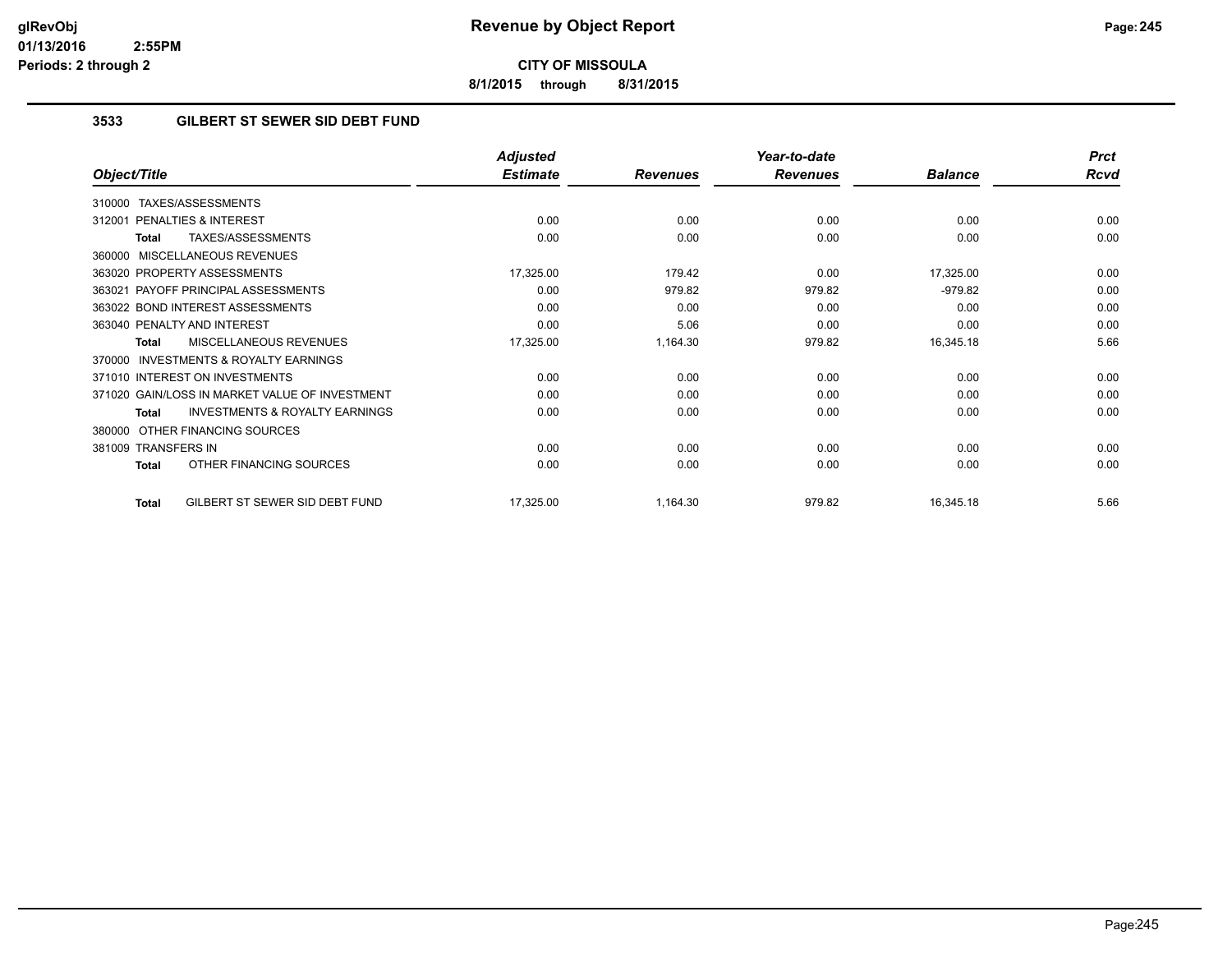**8/1/2015 through 8/31/2015**

# **3534 LINCOLNWOOD SEWER PHASE I**

#### **3534 LINCOLNWOOD SEWER PHASE I**

|                                                     | <b>Adjusted</b> |                 | Year-to-date    |                | <b>Prct</b> |
|-----------------------------------------------------|-----------------|-----------------|-----------------|----------------|-------------|
| Object/Title                                        | <b>Estimate</b> | <b>Revenues</b> | <b>Revenues</b> | <b>Balance</b> | <b>Rcvd</b> |
| TAXES/ASSESSMENTS<br>310000                         |                 |                 |                 |                |             |
| <b>PENALTIES &amp; INTEREST</b><br>312001           | 0.00            | 0.00            | 0.00            | 0.00           | 0.00        |
| TAXES/ASSESSMENTS<br>Total                          | 0.00            | 0.00            | 0.00            | 0.00           | 0.00        |
| MISCELLANEOUS REVENUES<br>360000                    |                 |                 |                 |                |             |
| 363020 PROPERTY ASSESSMENTS                         | 17,963.00       | 206.28          | 0.00            | 17,963.00      | 0.00        |
| 363021 PAYOFF PRINCIPAL ASSESSMENTS                 | 0.00            | 0.00            | 0.00            | 0.00           | 0.00        |
| 363022 BOND INTEREST ASSESSMENTS                    | 0.00            | 0.00            | 0.00            | 0.00           | 0.00        |
| 363040 PENALTY AND INTEREST                         | 0.00            | 6.62            | 0.00            | 0.00           | 0.00        |
| <b>MISCELLANEOUS REVENUES</b><br>Total              | 17,963.00       | 212.90          | 0.00            | 17.963.00      | 0.00        |
| <b>INVESTMENTS &amp; ROYALTY EARNINGS</b><br>370000 |                 |                 |                 |                |             |
| 371010 INTEREST ON INVESTMENTS                      | 0.00            | 0.00            | 0.00            | 0.00           | 0.00        |
| 371020 GAIN/LOSS IN MARKET VALUE OF INVESTMENTS     | 0.00            | 0.00            | 0.00            | 0.00           | 0.00        |
| <b>INVESTMENTS &amp; ROYALTY EARNINGS</b><br>Total  | 0.00            | 0.00            | 0.00            | 0.00           | 0.00        |
| LINCOLNWOOD SEWER PHASE I<br>Total                  | 17,963.00       | 212.90          | 0.00            | 17,963.00      | 0.00        |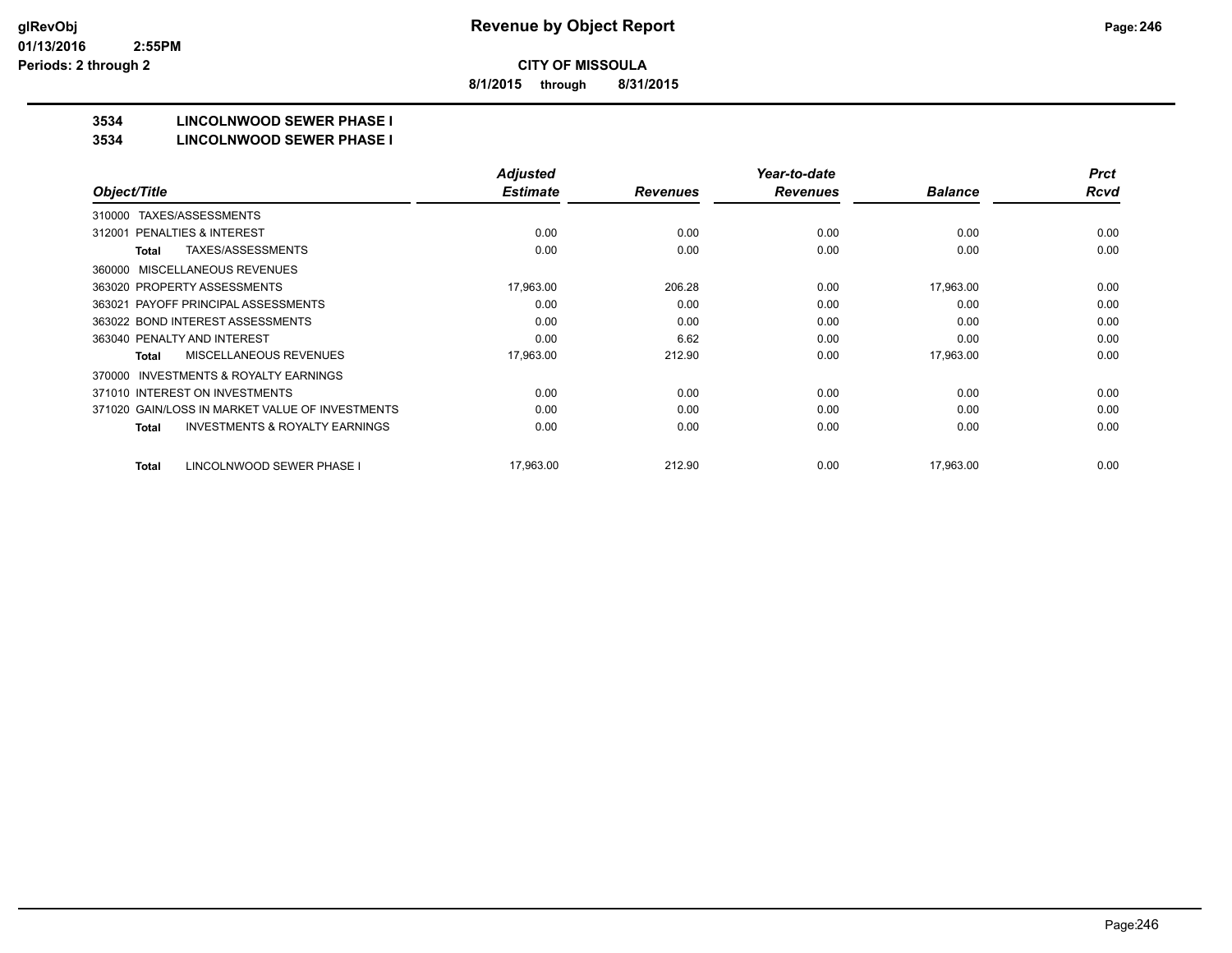**8/1/2015 through 8/31/2015**

## **3534 LINCOLNWOOD SEWER PHASE I**

|                                                           | <b>Adjusted</b> |                 | Year-to-date    |                | <b>Prct</b> |
|-----------------------------------------------------------|-----------------|-----------------|-----------------|----------------|-------------|
| Object/Title                                              | <b>Estimate</b> | <b>Revenues</b> | <b>Revenues</b> | <b>Balance</b> | <b>Rcvd</b> |
| TAXES/ASSESSMENTS<br>310000                               |                 |                 |                 |                |             |
| <b>PENALTIES &amp; INTEREST</b><br>312001                 | 0.00            | 0.00            | 0.00            | 0.00           | 0.00        |
| TAXES/ASSESSMENTS<br>Total                                | 0.00            | 0.00            | 0.00            | 0.00           | 0.00        |
| 360000 MISCELLANEOUS REVENUES                             |                 |                 |                 |                |             |
| 363020 PROPERTY ASSESSMENTS                               | 17,963.00       | 206.28          | 0.00            | 17,963.00      | 0.00        |
| 363021 PAYOFF PRINCIPAL ASSESSMENTS                       | 0.00            | 0.00            | 0.00            | 0.00           | 0.00        |
| 363022 BOND INTEREST ASSESSMENTS                          | 0.00            | 0.00            | 0.00            | 0.00           | 0.00        |
| 363040 PENALTY AND INTEREST                               | 0.00            | 6.62            | 0.00            | 0.00           | 0.00        |
| <b>MISCELLANEOUS REVENUES</b><br>Total                    | 17,963.00       | 212.90          | 0.00            | 17,963.00      | 0.00        |
| <b>INVESTMENTS &amp; ROYALTY EARNINGS</b><br>370000       |                 |                 |                 |                |             |
| 371010 INTEREST ON INVESTMENTS                            | 0.00            | 0.00            | 0.00            | 0.00           | 0.00        |
| 371020 GAIN/LOSS IN MARKET VALUE OF INVESTMENT            | 0.00            | 0.00            | 0.00            | 0.00           | 0.00        |
| <b>INVESTMENTS &amp; ROYALTY EARNINGS</b><br><b>Total</b> | 0.00            | 0.00            | 0.00            | 0.00           | 0.00        |
| LINCOLNWOOD SEWER PHASE I<br><b>Total</b>                 | 17,963.00       | 212.90          | 0.00            | 17,963.00      | 0.00        |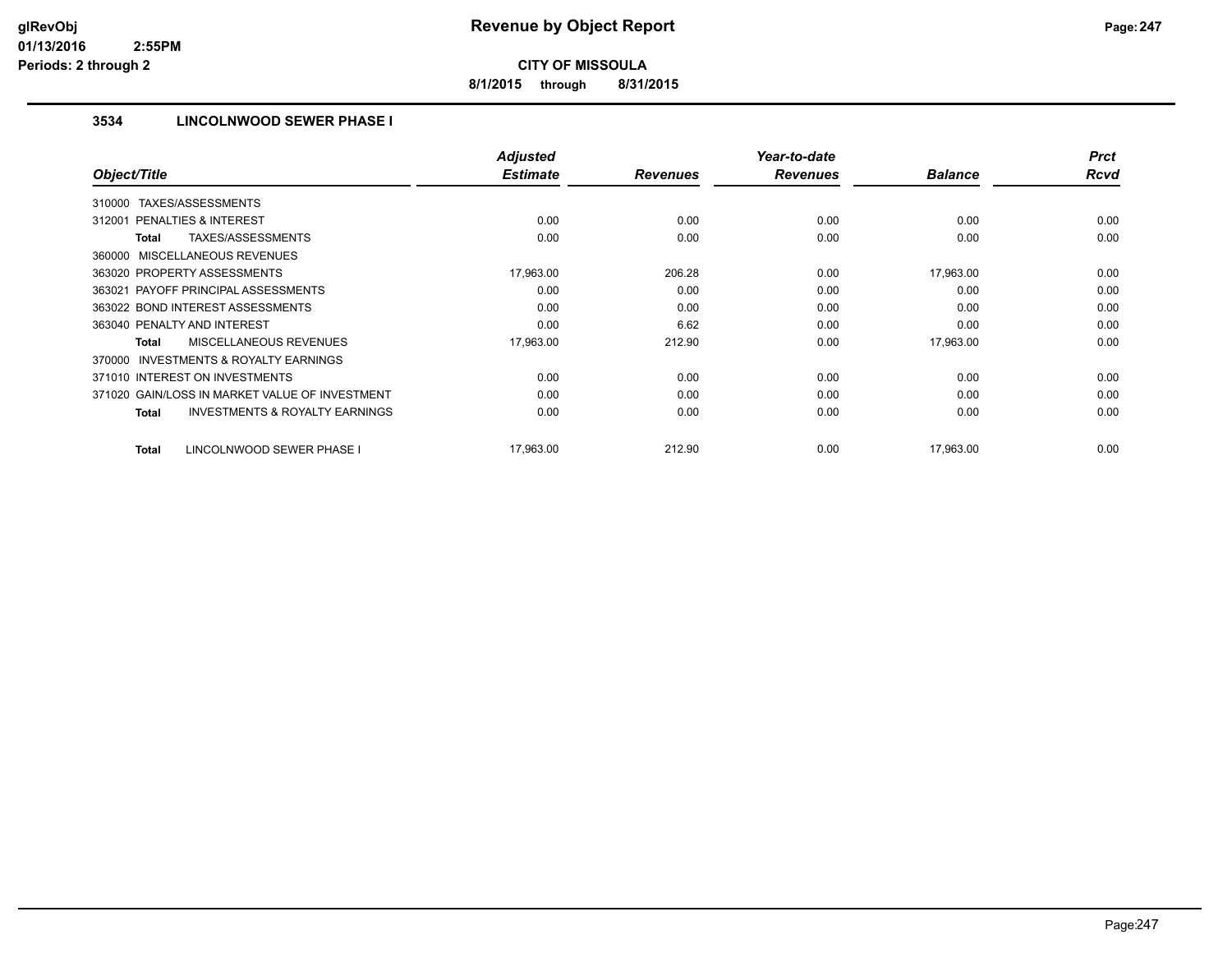**8/1/2015 through 8/31/2015**

## **3535 SLANT STREET TRAFFIC CALMING**

#### **3535 SLANT STREET TRAFFIC CALMING**

|                                                           | <b>Adjusted</b> |                 | Year-to-date    |                | <b>Prct</b> |
|-----------------------------------------------------------|-----------------|-----------------|-----------------|----------------|-------------|
| Object/Title                                              | <b>Estimate</b> | <b>Revenues</b> | <b>Revenues</b> | <b>Balance</b> | Rcvd        |
| TAXES/ASSESSMENTS<br>310000                               |                 |                 |                 |                |             |
| PENALTIES & INTEREST<br>312001                            | 0.00            | 0.00            | 0.00            | 0.00           | 0.00        |
| <b>TAXES/ASSESSMENTS</b><br><b>Total</b>                  | 0.00            | 0.00            | 0.00            | 0.00           | 0.00        |
| MISCELLANEOUS REVENUES<br>360000                          |                 |                 |                 |                |             |
| 360010 MISCELLANEOUS                                      | 0.00            | 0.00            | 0.00            | 0.00           | 0.00        |
| 363020 PROPERTY ASSESSMENTS                               | 0.00            | 106.22          | 0.00            | 0.00           | 0.00        |
| 363021 PAYOFF PRINCIPAL ASSESSMENTS                       | 0.00            | 0.00            | 19.87           | $-19.87$       | 0.00        |
| 363022 BOND INTEREST ASSESSMENTS                          | 0.00            | 0.00            | 0.00            | 0.00           | 0.00        |
| 363040 PENALTY AND INTEREST                               | 0.00            | 4.32            | 0.00            | 0.00           | 0.00        |
| MISCELLANEOUS REVENUES<br><b>Total</b>                    | 0.00            | 110.54          | 19.87           | $-19.87$       | 0.00        |
| <b>INVESTMENTS &amp; ROYALTY EARNINGS</b><br>370000       |                 |                 |                 |                |             |
| 371010 INTEREST ON INVESTMENTS                            | 0.00            | 0.00            | 0.00            | 0.00           | 0.00        |
| 371020 GAIN/LOSS IN MARKET VALUE OF INVESTMENTS           | 0.00            | 0.00            | 0.00            | 0.00           | 0.00        |
| <b>INVESTMENTS &amp; ROYALTY EARNINGS</b><br><b>Total</b> | 0.00            | 0.00            | 0.00            | 0.00           | 0.00        |
| OTHER FINANCING SOURCES<br>380000                         |                 |                 |                 |                |             |
| 383000 OPERATING TRANSFERS                                | 0.00            | 0.00            | 0.00            | 0.00           | 0.00        |
| OTHER FINANCING SOURCES<br><b>Total</b>                   | 0.00            | 0.00            | 0.00            | 0.00           | 0.00        |
| SLANT STREET TRAFFIC CALMING<br><b>Total</b>              | 0.00            | 110.54          | 19.87           | $-19.87$       | 0.00        |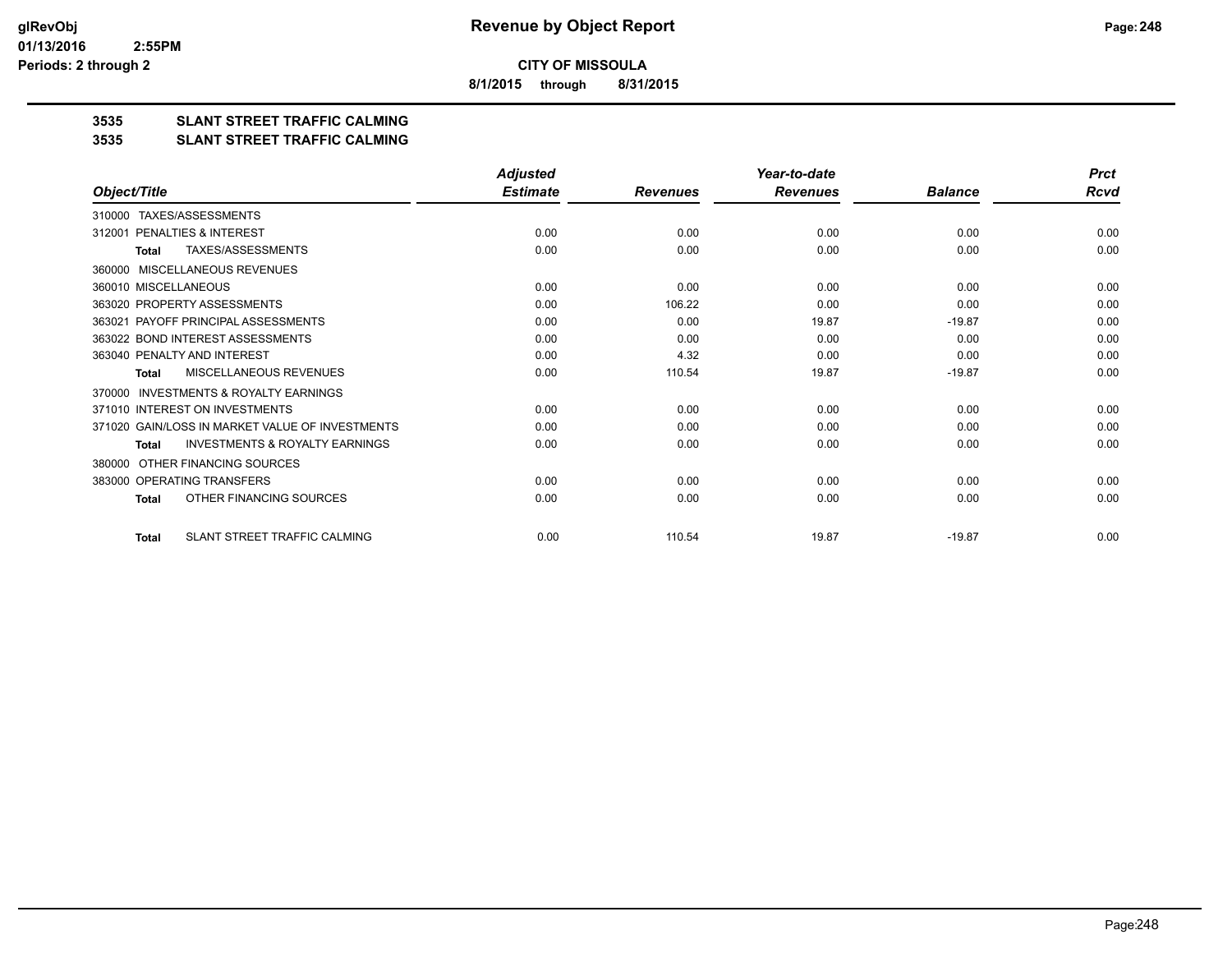**8/1/2015 through 8/31/2015**

## **3535 SLANT STREET TRAFFIC CALMING**

|                                                    | <b>Adjusted</b> |                 | Year-to-date    |                | <b>Prct</b> |
|----------------------------------------------------|-----------------|-----------------|-----------------|----------------|-------------|
| Object/Title                                       | <b>Estimate</b> | <b>Revenues</b> | <b>Revenues</b> | <b>Balance</b> | Rcvd        |
| 310000 TAXES/ASSESSMENTS                           |                 |                 |                 |                |             |
| PENALTIES & INTEREST<br>312001                     | 0.00            | 0.00            | 0.00            | 0.00           | 0.00        |
| TAXES/ASSESSMENTS<br>Total                         | 0.00            | 0.00            | 0.00            | 0.00           | 0.00        |
| 360000 MISCELLANEOUS REVENUES                      |                 |                 |                 |                |             |
| 360010 MISCELLANEOUS                               | 0.00            | 0.00            | 0.00            | 0.00           | 0.00        |
| 363020 PROPERTY ASSESSMENTS                        | 0.00            | 106.22          | 0.00            | 0.00           | 0.00        |
| 363021 PAYOFF PRINCIPAL ASSESSMENTS                | 0.00            | 0.00            | 19.87           | $-19.87$       | 0.00        |
| 363022 BOND INTEREST ASSESSMENTS                   | 0.00            | 0.00            | 0.00            | 0.00           | 0.00        |
| 363040 PENALTY AND INTEREST                        | 0.00            | 4.32            | 0.00            | 0.00           | 0.00        |
| MISCELLANEOUS REVENUES<br>Total                    | 0.00            | 110.54          | 19.87           | $-19.87$       | 0.00        |
| 370000 INVESTMENTS & ROYALTY EARNINGS              |                 |                 |                 |                |             |
| 371010 INTEREST ON INVESTMENTS                     | 0.00            | 0.00            | 0.00            | 0.00           | 0.00        |
| 371020 GAIN/LOSS IN MARKET VALUE OF INVESTMENT     | 0.00            | 0.00            | 0.00            | 0.00           | 0.00        |
| <b>INVESTMENTS &amp; ROYALTY EARNINGS</b><br>Total | 0.00            | 0.00            | 0.00            | 0.00           | 0.00        |
| 380000 OTHER FINANCING SOURCES                     |                 |                 |                 |                |             |
| 383000 OPERATING TRANSFERS                         | 0.00            | 0.00            | 0.00            | 0.00           | 0.00        |
| OTHER FINANCING SOURCES<br>Total                   | 0.00            | 0.00            | 0.00            | 0.00           | 0.00        |
| SLANT STREET TRAFFIC CALMING<br><b>Total</b>       | 0.00            | 110.54          | 19.87           | $-19.87$       | 0.00        |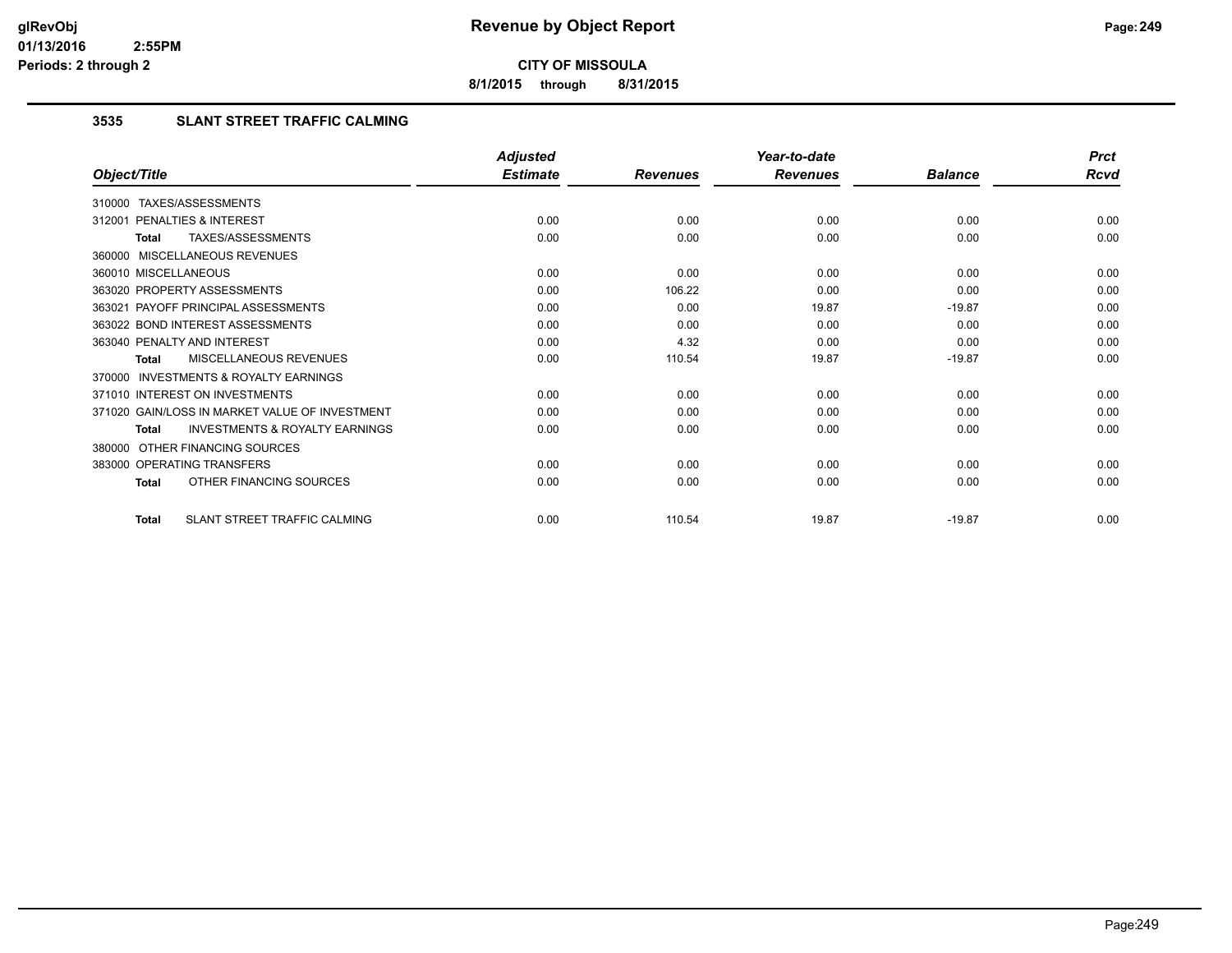**8/1/2015 through 8/31/2015**

## **3536 LINCOLNWOOD SEWER PHASE II**

### **3536 LINCOLNWOOD SEWER PHASE II**

|                                                    | <b>Adjusted</b> |                 | Year-to-date    |                | <b>Prct</b> |
|----------------------------------------------------|-----------------|-----------------|-----------------|----------------|-------------|
| Object/Title                                       | <b>Estimate</b> | <b>Revenues</b> | <b>Revenues</b> | <b>Balance</b> | <b>Rcvd</b> |
| TAXES/ASSESSMENTS<br>310000                        |                 |                 |                 |                |             |
| PENALTIES & INTEREST<br>312001                     | 0.00            | 0.00            | 0.00            | 0.00           | 0.00        |
| TAXES/ASSESSMENTS<br>Total                         | 0.00            | 0.00            | 0.00            | 0.00           | 0.00        |
| MISCELLANEOUS REVENUES<br>360000                   |                 |                 |                 |                |             |
| 363020 PROPERTY ASSESSMENTS                        | 31,350.00       | 1,030.30        | 0.00            | 31,350.00      | 0.00        |
| 363021 PAYOFF PRINCIPAL ASSESSMENTS                | 0.00            | 0.00            | 0.00            | 0.00           | 0.00        |
| 363022 BOND INTEREST ASSESSMENTS                   | 0.00            | 0.00            | 0.00            | 0.00           | 0.00        |
| 363040 PENALTY AND INTEREST                        | 0.00            | 48.54           | 0.00            | 0.00           | 0.00        |
| MISCELLANEOUS REVENUES<br>Total                    | 31,350.00       | 1,078.84        | 0.00            | 31,350.00      | 0.00        |
| INVESTMENTS & ROYALTY EARNINGS<br>370000           |                 |                 |                 |                |             |
| 371010 INTEREST ON INVESTMENTS                     | 0.00            | 0.00            | 0.00            | 0.00           | 0.00        |
| 371020 GAIN/LOSS IN MARKET VALUE OF INVESTMENTS    | 0.00            | 0.00            | 0.00            | 0.00           | 0.00        |
| <b>INVESTMENTS &amp; ROYALTY EARNINGS</b><br>Total | 0.00            | 0.00            | 0.00            | 0.00           | 0.00        |
| LINCOLNWOOD SEWER PHASE II<br><b>Total</b>         | 31,350.00       | 1.078.84        | 0.00            | 31,350.00      | 0.00        |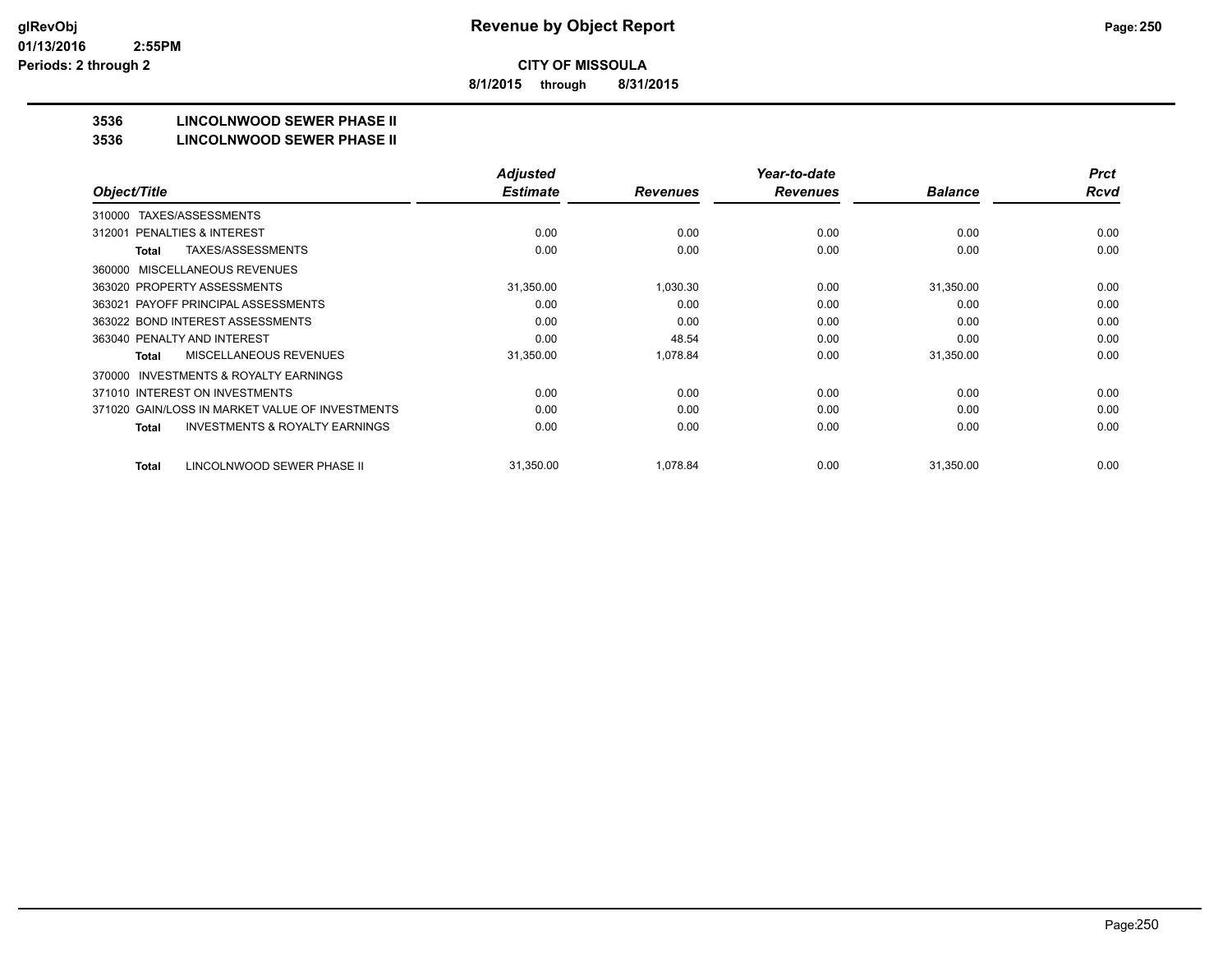**8/1/2015 through 8/31/2015**

## **3536 LINCOLNWOOD SEWER PHASE II**

| Object/Title                                              | <b>Adjusted</b><br><b>Estimate</b> | <b>Revenues</b> | Year-to-date<br><b>Revenues</b> | <b>Balance</b> | <b>Prct</b><br><b>Rcvd</b> |
|-----------------------------------------------------------|------------------------------------|-----------------|---------------------------------|----------------|----------------------------|
|                                                           |                                    |                 |                                 |                |                            |
| TAXES/ASSESSMENTS<br>310000                               |                                    |                 |                                 |                |                            |
| PENALTIES & INTEREST<br>312001                            | 0.00                               | 0.00            | 0.00                            | 0.00           | 0.00                       |
| TAXES/ASSESSMENTS<br>Total                                | 0.00                               | 0.00            | 0.00                            | 0.00           | 0.00                       |
| 360000 MISCELLANEOUS REVENUES                             |                                    |                 |                                 |                |                            |
| 363020 PROPERTY ASSESSMENTS                               | 31,350.00                          | 1,030.30        | 0.00                            | 31,350.00      | 0.00                       |
| 363021 PAYOFF PRINCIPAL ASSESSMENTS                       | 0.00                               | 0.00            | 0.00                            | 0.00           | 0.00                       |
| 363022 BOND INTEREST ASSESSMENTS                          | 0.00                               | 0.00            | 0.00                            | 0.00           | 0.00                       |
| 363040 PENALTY AND INTEREST                               | 0.00                               | 48.54           | 0.00                            | 0.00           | 0.00                       |
| MISCELLANEOUS REVENUES<br>Total                           | 31,350.00                          | 1,078.84        | 0.00                            | 31,350.00      | 0.00                       |
| <b>INVESTMENTS &amp; ROYALTY EARNINGS</b><br>370000       |                                    |                 |                                 |                |                            |
| 371010 INTEREST ON INVESTMENTS                            | 0.00                               | 0.00            | 0.00                            | 0.00           | 0.00                       |
| 371020 GAIN/LOSS IN MARKET VALUE OF INVESTMENT            | 0.00                               | 0.00            | 0.00                            | 0.00           | 0.00                       |
| <b>INVESTMENTS &amp; ROYALTY EARNINGS</b><br><b>Total</b> | 0.00                               | 0.00            | 0.00                            | 0.00           | 0.00                       |
| LINCOLNWOOD SEWER PHASE II<br><b>Total</b>                | 31,350.00                          | 1,078.84        | 0.00                            | 31,350.00      | 0.00                       |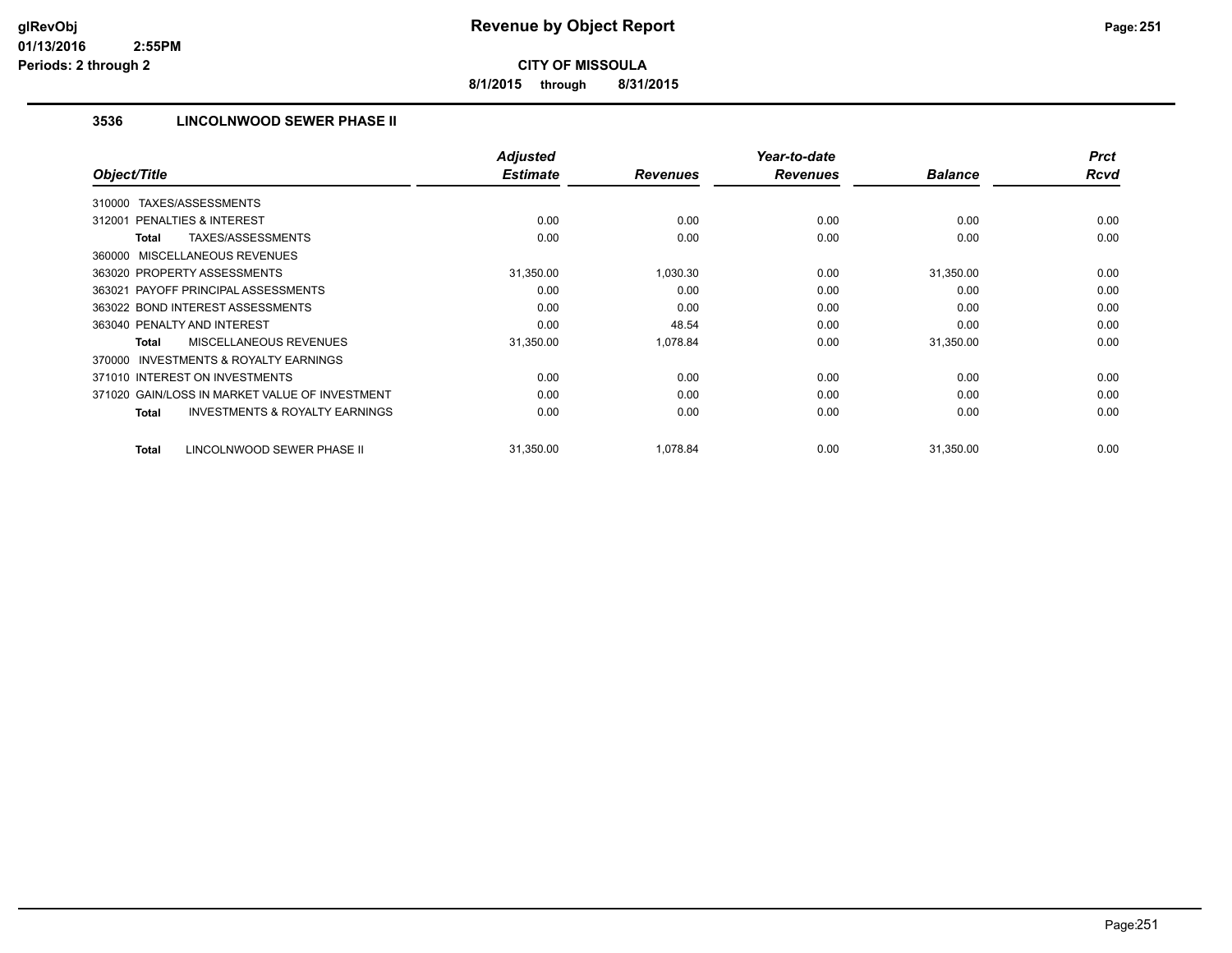**8/1/2015 through 8/31/2015**

### **3539 SOUTH 4TH STREET W TRAFFIC**

#### **3539 SOUTH 4TH STREET W TRAFFIC**

|                                                           | <b>Adjusted</b> |                 | Year-to-date    |                | <b>Prct</b> |
|-----------------------------------------------------------|-----------------|-----------------|-----------------|----------------|-------------|
| Object/Title                                              | <b>Estimate</b> | <b>Revenues</b> | <b>Revenues</b> | <b>Balance</b> | <b>Rcvd</b> |
| TAXES/ASSESSMENTS<br>310000                               |                 |                 |                 |                |             |
| PENALTIES & INTEREST<br>312001                            | 0.00            | 0.00            | 0.00            | 0.00           | 0.00        |
| <b>TAXES/ASSESSMENTS</b><br><b>Total</b>                  | 0.00            | 0.00            | 0.00            | 0.00           | 0.00        |
| MISCELLANEOUS REVENUES<br>360000                          |                 |                 |                 |                |             |
| 360010 MISCELLANEOUS                                      | 0.00            | 0.00            | 0.00            | 0.00           | 0.00        |
| 363020 PROPERTY ASSESSMENTS                               | 0.00            | 38.45           | 0.00            | 0.00           | 0.00        |
| 363021 PAYOFF PRINCIPAL ASSESSMENTS                       | 0.00            | 0.00            | 0.00            | 0.00           | 0.00        |
| 363022 BOND INTEREST ASSESSMENTS                          | 0.00            | 0.00            | 0.00            | 0.00           | 0.00        |
| 363040 PENALTY AND INTEREST                               | 0.00            | 1.21            | 0.00            | 0.00           | 0.00        |
| MISCELLANEOUS REVENUES<br><b>Total</b>                    | 0.00            | 39.66           | 0.00            | 0.00           | 0.00        |
| <b>INVESTMENTS &amp; ROYALTY EARNINGS</b><br>370000       |                 |                 |                 |                |             |
| 371010 INTEREST ON INVESTMENTS                            | 0.00            | 0.00            | 0.00            | 0.00           | 0.00        |
| 371020 GAIN/LOSS IN MARKET VALUE OF INVESTMENTS           | 0.00            | 0.00            | 0.00            | 0.00           | 0.00        |
| <b>INVESTMENTS &amp; ROYALTY EARNINGS</b><br><b>Total</b> | 0.00            | 0.00            | 0.00            | 0.00           | 0.00        |
| OTHER FINANCING SOURCES<br>380000                         |                 |                 |                 |                |             |
| 383000 OPERATING TRANSFERS                                | 0.00            | 0.00            | 0.00            | 0.00           | 0.00        |
| OTHER FINANCING SOURCES<br><b>Total</b>                   | 0.00            | 0.00            | 0.00            | 0.00           | 0.00        |
| SOUTH 4TH STREET W TRAFFIC<br><b>Total</b>                | 0.00            | 39.66           | 0.00            | 0.00           | 0.00        |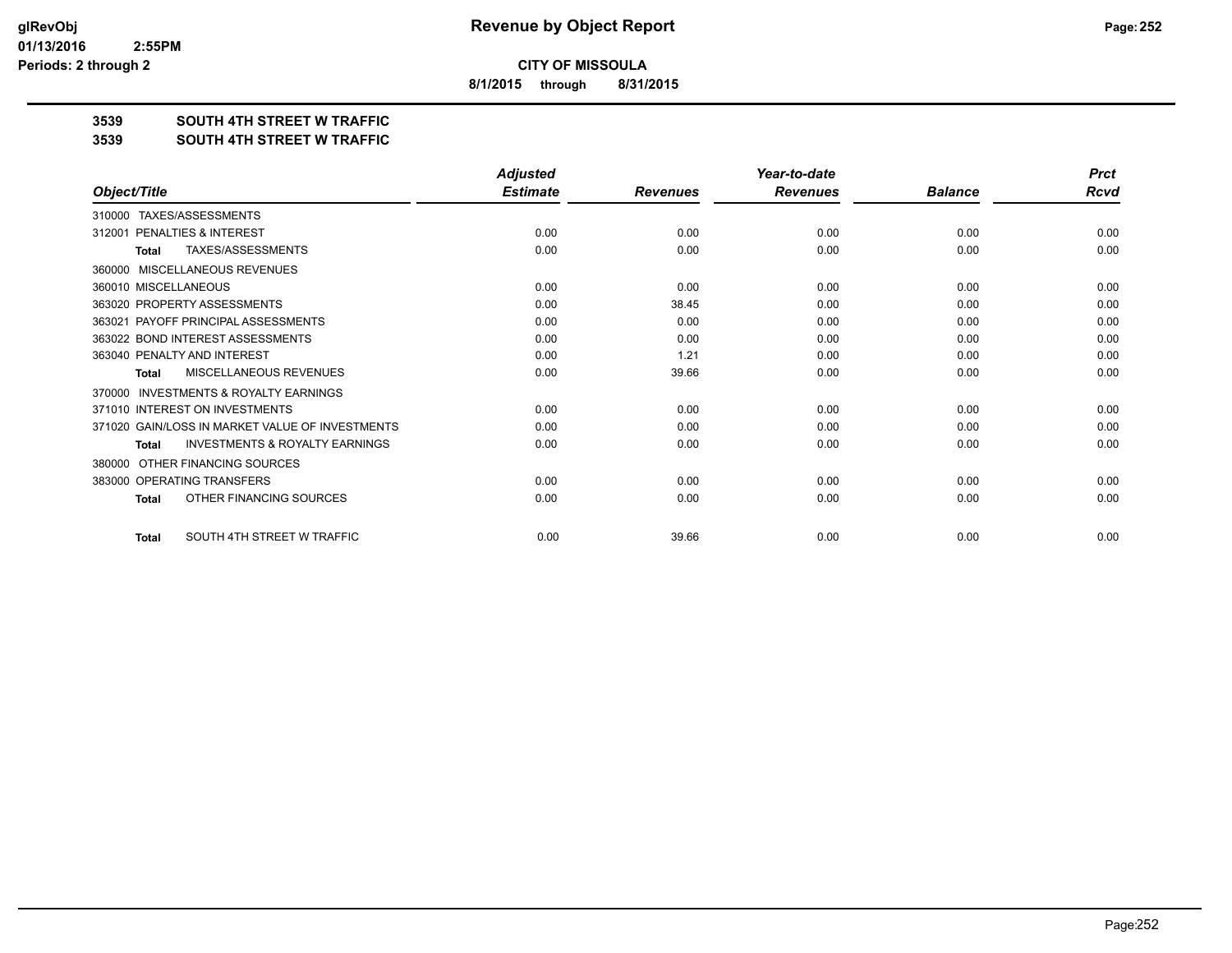**8/1/2015 through 8/31/2015**

# **3539 SOUTH 4TH STREET W TRAFFIC**

|                                                           | <b>Adjusted</b> |                 | Year-to-date    |                | <b>Prct</b> |
|-----------------------------------------------------------|-----------------|-----------------|-----------------|----------------|-------------|
| Object/Title                                              | <b>Estimate</b> | <b>Revenues</b> | <b>Revenues</b> | <b>Balance</b> | Rcvd        |
| 310000 TAXES/ASSESSMENTS                                  |                 |                 |                 |                |             |
| PENALTIES & INTEREST<br>312001                            | 0.00            | 0.00            | 0.00            | 0.00           | 0.00        |
| TAXES/ASSESSMENTS<br><b>Total</b>                         | 0.00            | 0.00            | 0.00            | 0.00           | 0.00        |
| 360000 MISCELLANEOUS REVENUES                             |                 |                 |                 |                |             |
| 360010 MISCELLANEOUS                                      | 0.00            | 0.00            | 0.00            | 0.00           | 0.00        |
| 363020 PROPERTY ASSESSMENTS                               | 0.00            | 38.45           | 0.00            | 0.00           | 0.00        |
| 363021 PAYOFF PRINCIPAL ASSESSMENTS                       | 0.00            | 0.00            | 0.00            | 0.00           | 0.00        |
| 363022 BOND INTEREST ASSESSMENTS                          | 0.00            | 0.00            | 0.00            | 0.00           | 0.00        |
| 363040 PENALTY AND INTEREST                               | 0.00            | 1.21            | 0.00            | 0.00           | 0.00        |
| MISCELLANEOUS REVENUES<br><b>Total</b>                    | 0.00            | 39.66           | 0.00            | 0.00           | 0.00        |
| <b>INVESTMENTS &amp; ROYALTY EARNINGS</b><br>370000       |                 |                 |                 |                |             |
| 371010 INTEREST ON INVESTMENTS                            | 0.00            | 0.00            | 0.00            | 0.00           | 0.00        |
| 371020 GAIN/LOSS IN MARKET VALUE OF INVESTMENT            | 0.00            | 0.00            | 0.00            | 0.00           | 0.00        |
| <b>INVESTMENTS &amp; ROYALTY EARNINGS</b><br><b>Total</b> | 0.00            | 0.00            | 0.00            | 0.00           | 0.00        |
| OTHER FINANCING SOURCES<br>380000                         |                 |                 |                 |                |             |
| 383000 OPERATING TRANSFERS                                | 0.00            | 0.00            | 0.00            | 0.00           | 0.00        |
| OTHER FINANCING SOURCES<br><b>Total</b>                   | 0.00            | 0.00            | 0.00            | 0.00           | 0.00        |
| SOUTH 4TH STREET W TRAFFIC<br><b>Total</b>                | 0.00            | 39.66           | 0.00            | 0.00           | 0.00        |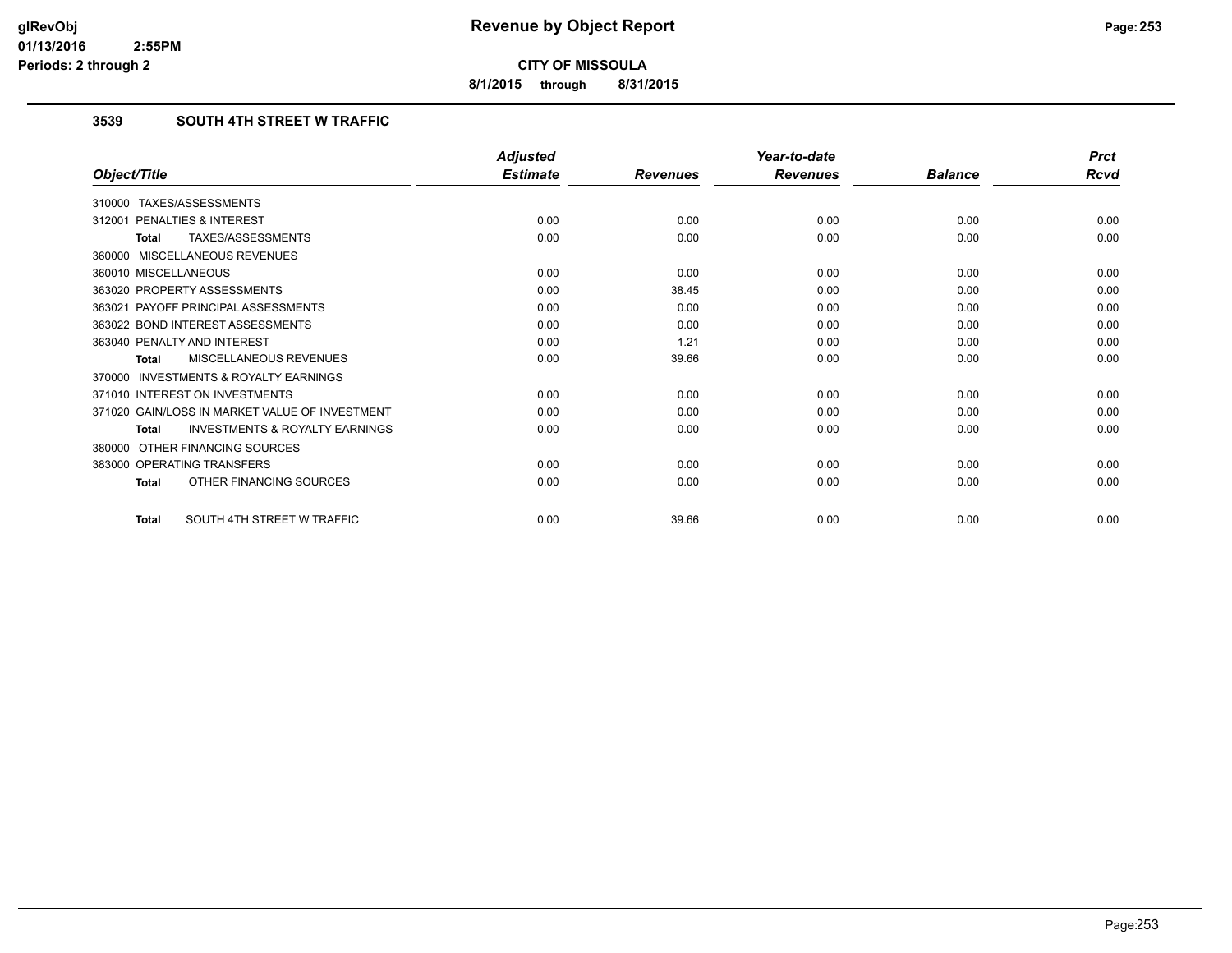**8/1/2015 through 8/31/2015**

**3540 SID 540 DEBT SERVICE FUND**

**3540 SID 540 DEBT SERVICE FUND**

|                                                    | <b>Adjusted</b> |                 | Year-to-date    |                | <b>Prct</b> |
|----------------------------------------------------|-----------------|-----------------|-----------------|----------------|-------------|
| Object/Title                                       | <b>Estimate</b> | <b>Revenues</b> | <b>Revenues</b> | <b>Balance</b> | <b>Rcvd</b> |
| 360000 MISCELLANEOUS REVENUES                      |                 |                 |                 |                |             |
| 363020 PROPERTY ASSESSMENTS                        | 119.192.00      | 1.556.22        | $-90.91$        | 119.282.91     | $-0.08$     |
| 363021 PAYOFF PRINCIPAL ASSESSMENTS                | 0.00            | 0.00            | 4.221.18        | $-4.221.18$    | 0.00        |
| 363040 PENALTY AND INTEREST                        | 0.00            | 51.64           | $-4.09$         | 4.09           | 0.00        |
| MISCELLANEOUS REVENUES<br>Total                    | 119,192.00      | 1.607.86        | 4,126.18        | 115,065.82     | 3.46        |
| 370000 INVESTMENTS & ROYALTY EARNINGS              |                 |                 |                 |                |             |
| 371010 INTEREST ON INVESTMENTS                     | 0.00            | 0.00            | 0.00            | 0.00           | 0.00        |
| 371500 INTEREST ON INTERFUND LOAN                  | 0.00            | 0.00            | 0.00            | 0.00           | 0.00        |
| <b>INVESTMENTS &amp; ROYALTY EARNINGS</b><br>Total | 0.00            | 0.00            | 0.00            | 0.00           | 0.00        |
| SID 540 DEBT SERVICE FUND<br>Total                 | 119.192.00      | 1.607.86        | 4.126.18        | 115.065.82     | 3.46        |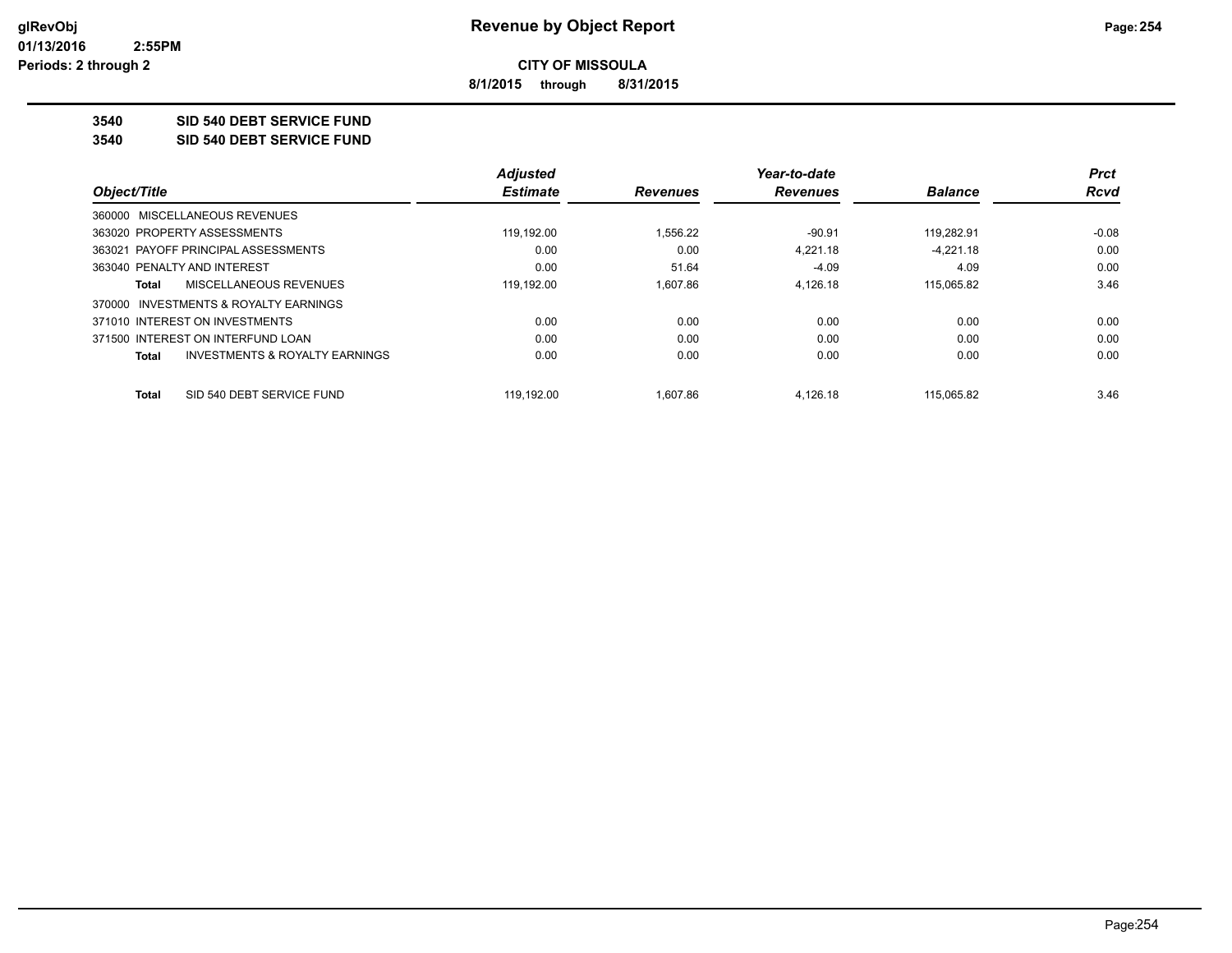**8/1/2015 through 8/31/2015**

# **3540 SID 540 DEBT SERVICE FUND**

| Object/Title                |                                           | <b>Adjusted</b><br><b>Estimate</b> | <b>Revenues</b> | Year-to-date<br><b>Revenues</b> | <b>Balance</b> | <b>Prct</b><br><b>Rcvd</b> |
|-----------------------------|-------------------------------------------|------------------------------------|-----------------|---------------------------------|----------------|----------------------------|
|                             | 360000 MISCELLANEOUS REVENUES             |                                    |                 |                                 |                |                            |
| 363020 PROPERTY ASSESSMENTS |                                           | 119.192.00                         | 1.556.22        | $-90.91$                        | 119.282.91     | $-0.08$                    |
|                             | 363021 PAYOFF PRINCIPAL ASSESSMENTS       | 0.00                               | 0.00            | 4.221.18                        | $-4.221.18$    | 0.00                       |
| 363040 PENALTY AND INTEREST |                                           | 0.00                               | 51.64           | $-4.09$                         | 4.09           | 0.00                       |
| Total                       | MISCELLANEOUS REVENUES                    | 119.192.00                         | 1.607.86        | 4,126.18                        | 115,065.82     | 3.46                       |
| 370000                      | INVESTMENTS & ROYALTY EARNINGS            |                                    |                 |                                 |                |                            |
|                             | 371010 INTEREST ON INVESTMENTS            | 0.00                               | 0.00            | 0.00                            | 0.00           | 0.00                       |
|                             | 371500 INTEREST ON INTERFUND LOAN         | 0.00                               | 0.00            | 0.00                            | 0.00           | 0.00                       |
| Total                       | <b>INVESTMENTS &amp; ROYALTY EARNINGS</b> | 0.00                               | 0.00            | 0.00                            | 0.00           | 0.00                       |
| Total                       | SID 540 DEBT SERVICE FUND                 | 119.192.00                         | 1.607.86        | 4.126.18                        | 115.065.82     | 3.46                       |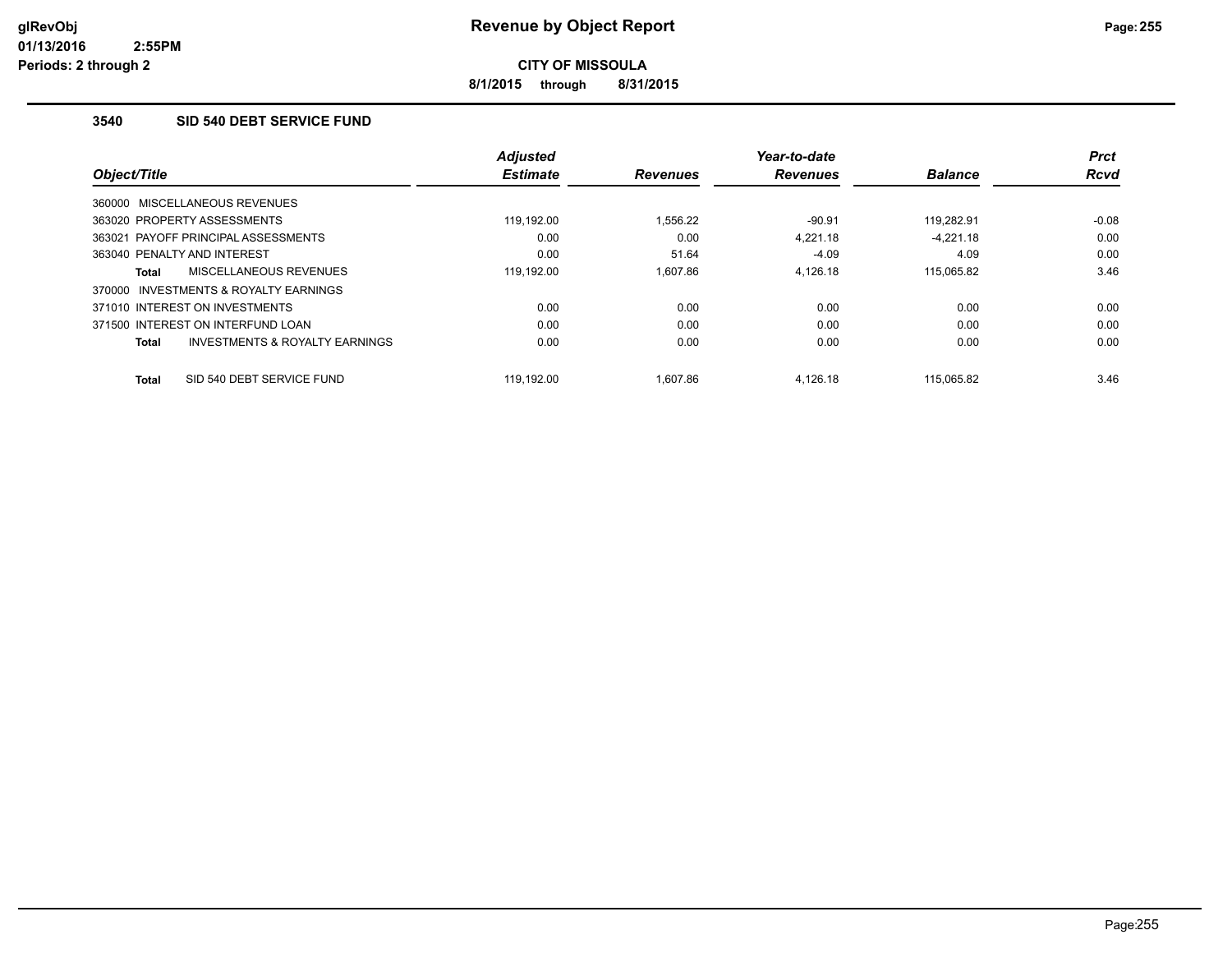**8/1/2015 through 8/31/2015**

## **3541 SID 541 DEBT SERVICE**

**3541 SID 541 DEBT SERVICE**

|                                         | <b>Adjusted</b> |                 | Year-to-date    |                | <b>Prct</b> |
|-----------------------------------------|-----------------|-----------------|-----------------|----------------|-------------|
| Object/Title                            | <b>Estimate</b> | <b>Revenues</b> | <b>Revenues</b> | <b>Balance</b> | <b>Rcvd</b> |
| 360000 MISCELLANEOUS REVENUES           |                 |                 |                 |                |             |
| 363020 PROPERTY ASSESSMENTS             | 59,303.00       | 467.74          | $-17.99$        | 59,320.99      | $-0.03$     |
| 363021 PAYOFF PRINCIPAL ASSESSMENTS     | 0.00            | 1,412.56        | 1,765.45        | $-1,765.45$    | 0.00        |
| 363040 PENALTY AND INTEREST             | 0.00            | 18.06           | $-0.68$         | 0.68           | 0.00        |
| MISCELLANEOUS REVENUES<br>Total         | 59,303.00       | 1,898.36        | 1,746.78        | 57,556.22      | 2.95        |
| 370000 INVESTMENTS & ROYALTY EARNINGS   |                 |                 |                 |                |             |
| 371010 INTEREST ON INVESTMENTS          | 0.00            | 0.00            | 0.00            | 0.00           | 0.00        |
| INVESTMENTS & ROYALTY EARNINGS<br>Total | 0.00            | 0.00            | 0.00            | 0.00           | 0.00        |
| 380000 OTHER FINANCING SOURCES          |                 |                 |                 |                |             |
| 381030 SID BONDS PROCEEDS               | 0.00            | 0.00            | 0.00            | 0.00           | 0.00        |
| OTHER FINANCING SOURCES<br>Total        | 0.00            | 0.00            | 0.00            | 0.00           | 0.00        |
| SID 541 DEBT SERVICE<br>Total           | 59.303.00       | 1.898.36        | 1.746.78        | 57.556.22      | 2.95        |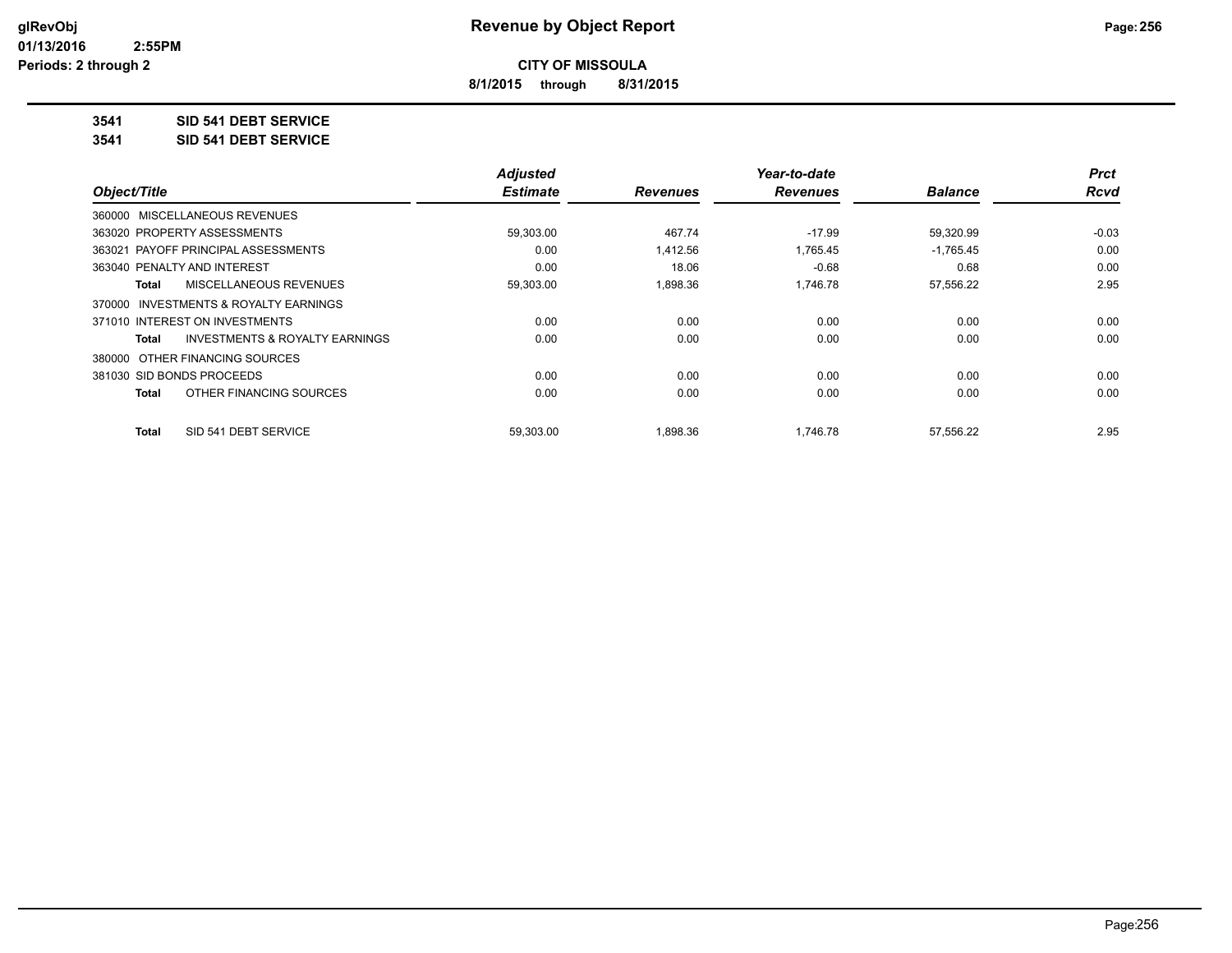**8/1/2015 through 8/31/2015**

#### **3541 SID 541 DEBT SERVICE**

| Object/Title                                       | <b>Adjusted</b><br><b>Estimate</b> | <b>Revenues</b> | Year-to-date<br><b>Revenues</b> | <b>Balance</b> | <b>Prct</b><br><b>Rcvd</b> |
|----------------------------------------------------|------------------------------------|-----------------|---------------------------------|----------------|----------------------------|
|                                                    |                                    |                 |                                 |                |                            |
| 360000 MISCELLANEOUS REVENUES                      |                                    |                 |                                 |                |                            |
| 363020 PROPERTY ASSESSMENTS                        | 59,303.00                          | 467.74          | -17.99                          | 59,320.99      | $-0.03$                    |
| 363021 PAYOFF PRINCIPAL ASSESSMENTS                | 0.00                               | 1,412.56        | 1,765.45                        | $-1,765.45$    | 0.00                       |
| 363040 PENALTY AND INTEREST                        | 0.00                               | 18.06           | $-0.68$                         | 0.68           | 0.00                       |
| <b>MISCELLANEOUS REVENUES</b><br>Total             | 59,303.00                          | 1.898.36        | 1.746.78                        | 57,556.22      | 2.95                       |
| INVESTMENTS & ROYALTY EARNINGS<br>370000           |                                    |                 |                                 |                |                            |
| 371010 INTEREST ON INVESTMENTS                     | 0.00                               | 0.00            | 0.00                            | 0.00           | 0.00                       |
| <b>INVESTMENTS &amp; ROYALTY EARNINGS</b><br>Total | 0.00                               | 0.00            | 0.00                            | 0.00           | 0.00                       |
| 380000 OTHER FINANCING SOURCES                     |                                    |                 |                                 |                |                            |
| 381030 SID BONDS PROCEEDS                          | 0.00                               | 0.00            | 0.00                            | 0.00           | 0.00                       |
| OTHER FINANCING SOURCES<br>Total                   | 0.00                               | 0.00            | 0.00                            | 0.00           | 0.00                       |
| SID 541 DEBT SERVICE<br>Total                      | 59,303.00                          | 1,898.36        | 1,746.78                        | 57,556.22      | 2.95                       |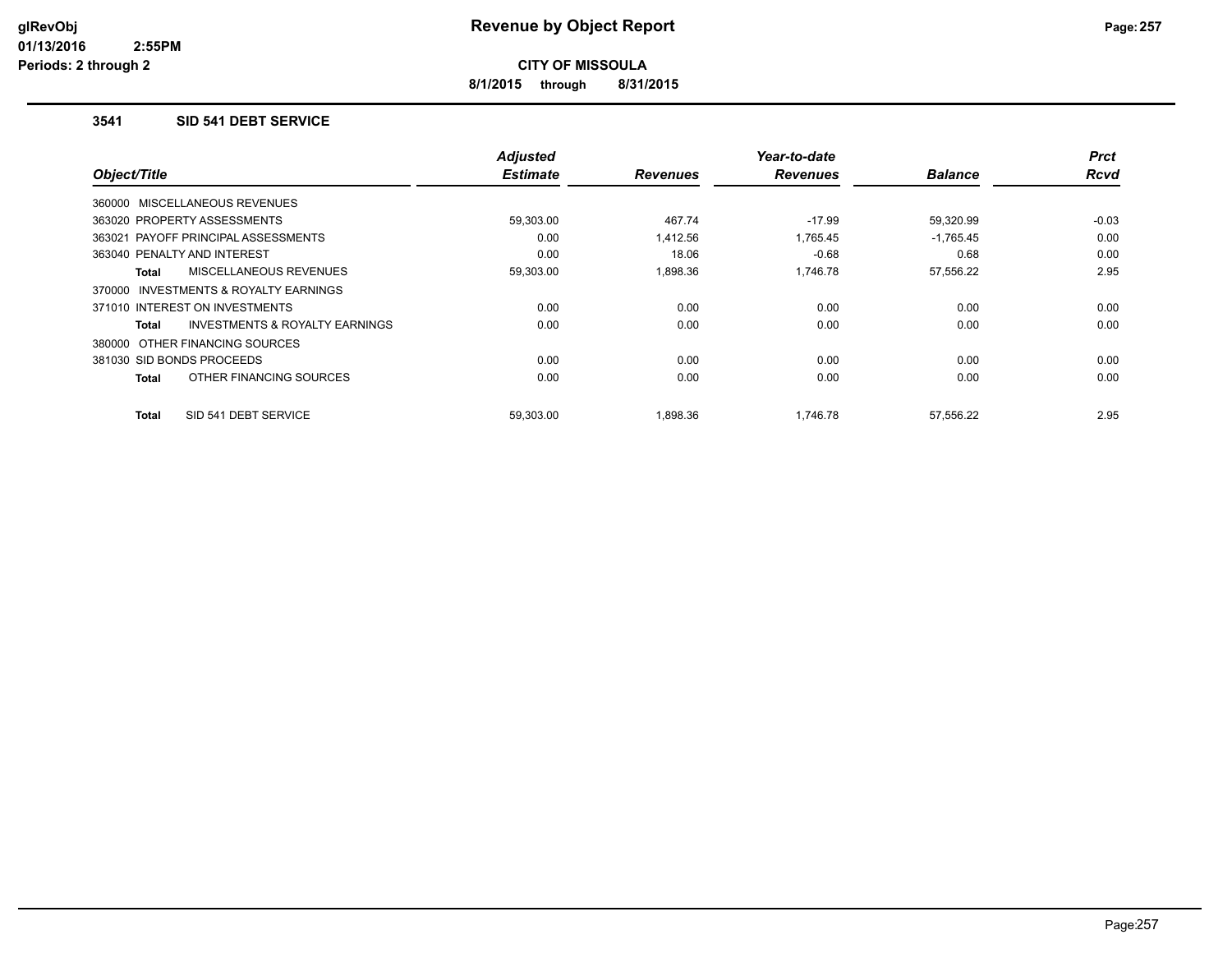**8/1/2015 through 8/31/2015**

**3543 SID 543 DEBT SERVICE**

**3543 SID 543 DEBT SERVICE**

| <b>Adjusted</b> |                 | Year-to-date    |                | <b>Prct</b> |
|-----------------|-----------------|-----------------|----------------|-------------|
| <b>Estimate</b> | <b>Revenues</b> | <b>Revenues</b> | <b>Balance</b> | <b>Rcvd</b> |
|                 |                 |                 |                |             |
| 0.00            | 93.25           | 0.00            | 0.00           | 0.00        |
| 0.00            | 0.00            | 101.91          | $-101.91$      | 0.00        |
| 0.00            | 4.54            | 0.00            | 0.00           | 0.00        |
| 0.00            | 97.79           | 101.91          | $-101.91$      | 0.00        |
|                 |                 |                 |                |             |
| 0.00            | 0.00            | 0.00            | 0.00           | 0.00        |
| 0.00            | 0.00            | 0.00            | 0.00           | 0.00        |
|                 |                 |                 | $-101.91$      | 0.00        |
|                 | 0.00            | 97.79           | 101.91         |             |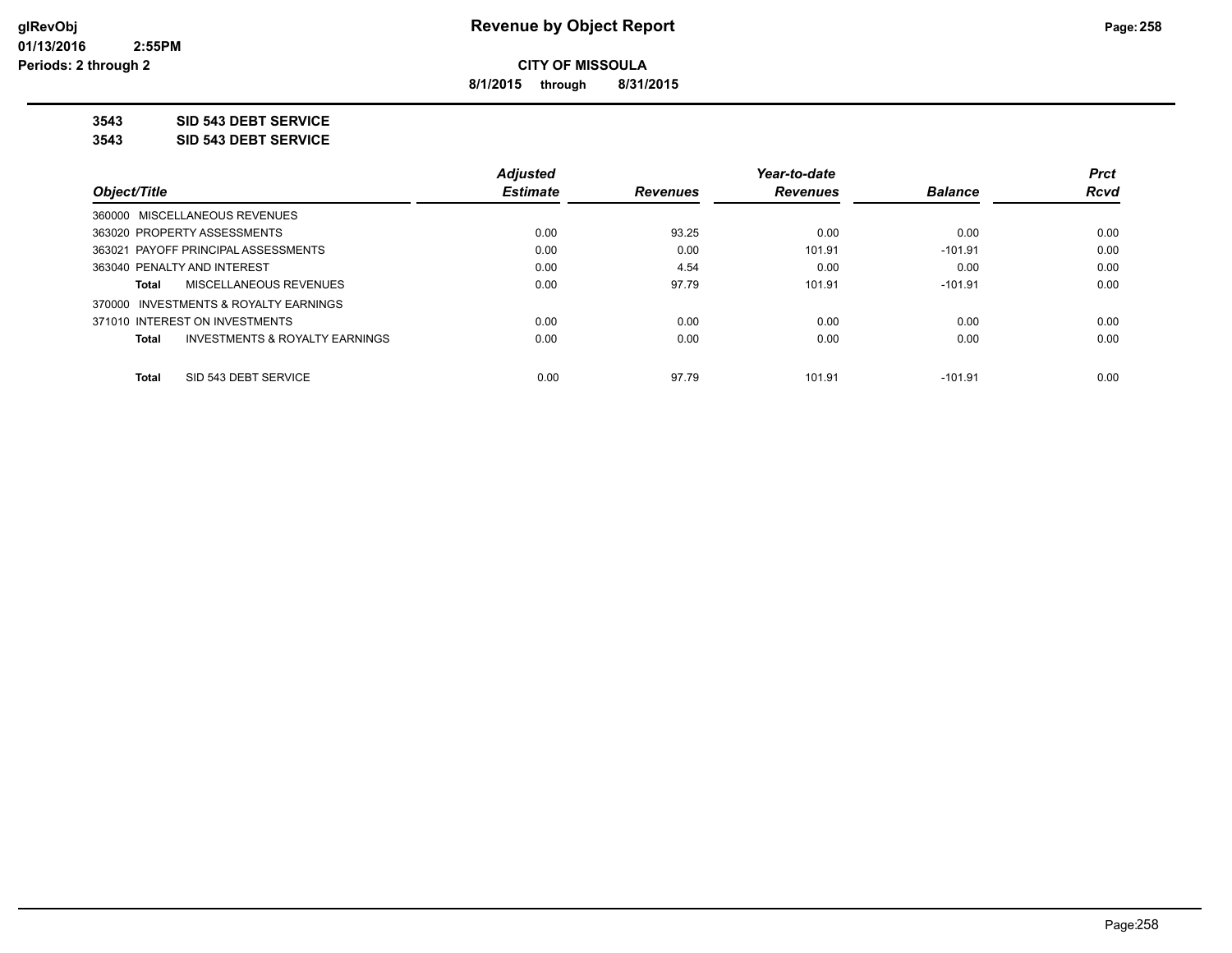**8/1/2015 through 8/31/2015**

#### **3543 SID 543 DEBT SERVICE**

|                                         | <b>Adjusted</b> |                 | Year-to-date    |                | <b>Prct</b> |
|-----------------------------------------|-----------------|-----------------|-----------------|----------------|-------------|
| Object/Title                            | <b>Estimate</b> | <b>Revenues</b> | <b>Revenues</b> | <b>Balance</b> | <b>Rcvd</b> |
| 360000 MISCELLANEOUS REVENUES           |                 |                 |                 |                |             |
| 363020 PROPERTY ASSESSMENTS             | 0.00            | 93.25           | 0.00            | 0.00           | 0.00        |
| 363021 PAYOFF PRINCIPAL ASSESSMENTS     | 0.00            | 0.00            | 101.91          | $-101.91$      | 0.00        |
| 363040 PENALTY AND INTEREST             | 0.00            | 4.54            | 0.00            | 0.00           | 0.00        |
| MISCELLANEOUS REVENUES<br>Total         | 0.00            | 97.79           | 101.91          | $-101.91$      | 0.00        |
| 370000 INVESTMENTS & ROYALTY EARNINGS   |                 |                 |                 |                |             |
| 371010 INTEREST ON INVESTMENTS          | 0.00            | 0.00            | 0.00            | 0.00           | 0.00        |
| INVESTMENTS & ROYALTY EARNINGS<br>Total | 0.00            | 0.00            | 0.00            | 0.00           | 0.00        |
| SID 543 DEBT SERVICE<br><b>Total</b>    | 0.00            | 97.79           | 101.91          | $-101.91$      | 0.00        |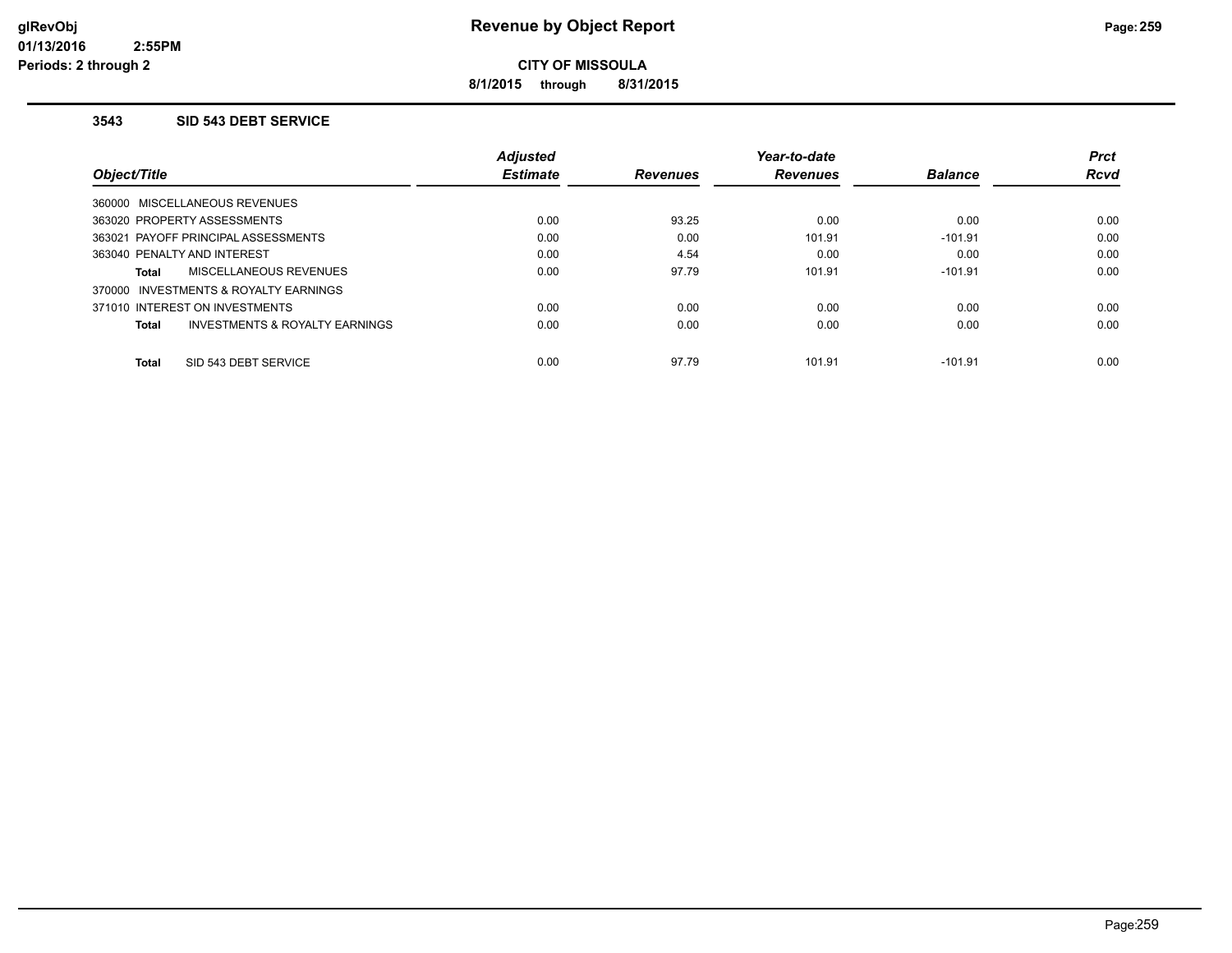**8/1/2015 through 8/31/2015**

# **3544 SID 544 RATTLESNAKE DEBT SERVICE**

#### **3544 SID 544 RATTLESNAKE DEBT SERVICE**

|                                                           | <b>Adjusted</b> |                 | Year-to-date    |                | <b>Prct</b> |
|-----------------------------------------------------------|-----------------|-----------------|-----------------|----------------|-------------|
| Object/Title                                              | <b>Estimate</b> | <b>Revenues</b> | <b>Revenues</b> | <b>Balance</b> | Rcvd        |
| 360000 MISCELLANEOUS REVENUES                             |                 |                 |                 |                |             |
| 363020 PROPERTY ASSESSMENTS                               | 139,383.00      | 598.73          | 0.00            | 139.383.00     | 0.00        |
| 363021 PAYOFF PRINCIPAL ASSESSMENTS                       | 0.00            | 0.00            | 0.00            | 0.00           | 0.00        |
| 363040 PENALTY AND INTEREST                               | 0.00            | 17.97           | 0.00            | 0.00           | 0.00        |
| MISCELLANEOUS REVENUES<br>Total                           | 139.383.00      | 616.70          | 0.00            | 139.383.00     | 0.00        |
| 370000 INVESTMENTS & ROYALTY EARNINGS                     |                 |                 |                 |                |             |
| 371010 INTEREST ON INVESTMENTS                            | 0.00            | 0.00            | 0.00            | 0.00           | 0.00        |
| <b>INVESTMENTS &amp; ROYALTY EARNINGS</b><br><b>Total</b> | 0.00            | 0.00            | 0.00            | 0.00           | 0.00        |
| SID 544 RATTLESNAKE DEBT SERVICE<br><b>Total</b>          | 139.383.00      | 616.70          | 0.00            | 139.383.00     | 0.00        |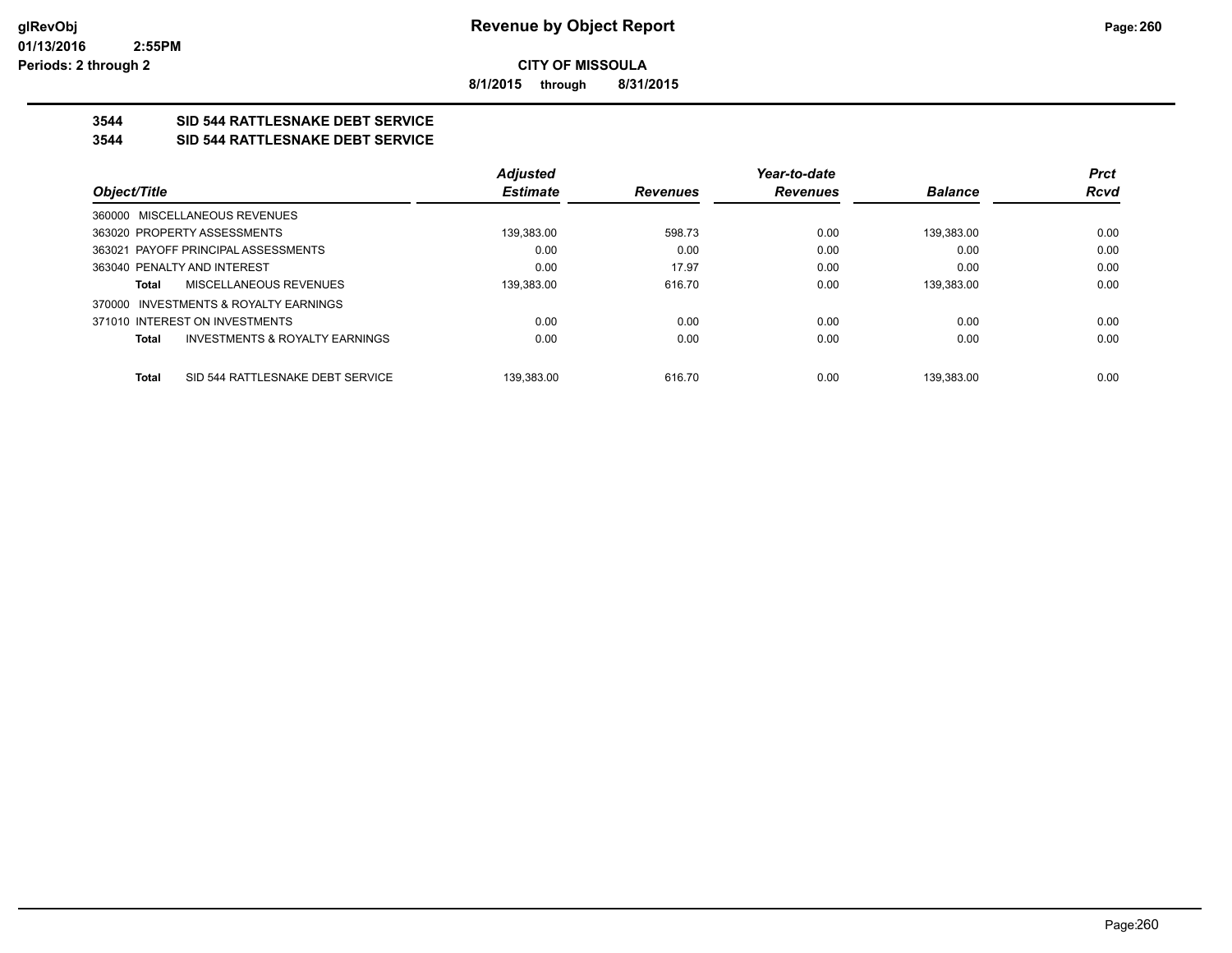**8/1/2015 through 8/31/2015**

# **3544 SID 544 RATTLESNAKE DEBT SERVICE**

|              |                                       | <b>Adjusted</b> |                 | Year-to-date    |                | <b>Prct</b> |
|--------------|---------------------------------------|-----------------|-----------------|-----------------|----------------|-------------|
| Object/Title |                                       | <b>Estimate</b> | <b>Revenues</b> | <b>Revenues</b> | <b>Balance</b> | <b>Rcvd</b> |
|              | 360000 MISCELLANEOUS REVENUES         |                 |                 |                 |                |             |
|              | 363020 PROPERTY ASSESSMENTS           | 139,383.00      | 598.73          | 0.00            | 139.383.00     | 0.00        |
|              | 363021 PAYOFF PRINCIPAL ASSESSMENTS   | 0.00            | 0.00            | 0.00            | 0.00           | 0.00        |
|              | 363040 PENALTY AND INTEREST           | 0.00            | 17.97           | 0.00            | 0.00           | 0.00        |
| <b>Total</b> | MISCELLANEOUS REVENUES                | 139.383.00      | 616.70          | 0.00            | 139.383.00     | 0.00        |
|              | 370000 INVESTMENTS & ROYALTY EARNINGS |                 |                 |                 |                |             |
|              | 371010 INTEREST ON INVESTMENTS        | 0.00            | 0.00            | 0.00            | 0.00           | 0.00        |
| Total        | INVESTMENTS & ROYALTY EARNINGS        | 0.00            | 0.00            | 0.00            | 0.00           | 0.00        |
| Total        | SID 544 RATTLESNAKE DEBT SERVICE      | 139.383.00      | 616.70          | 0.00            | 139.383.00     | 0.00        |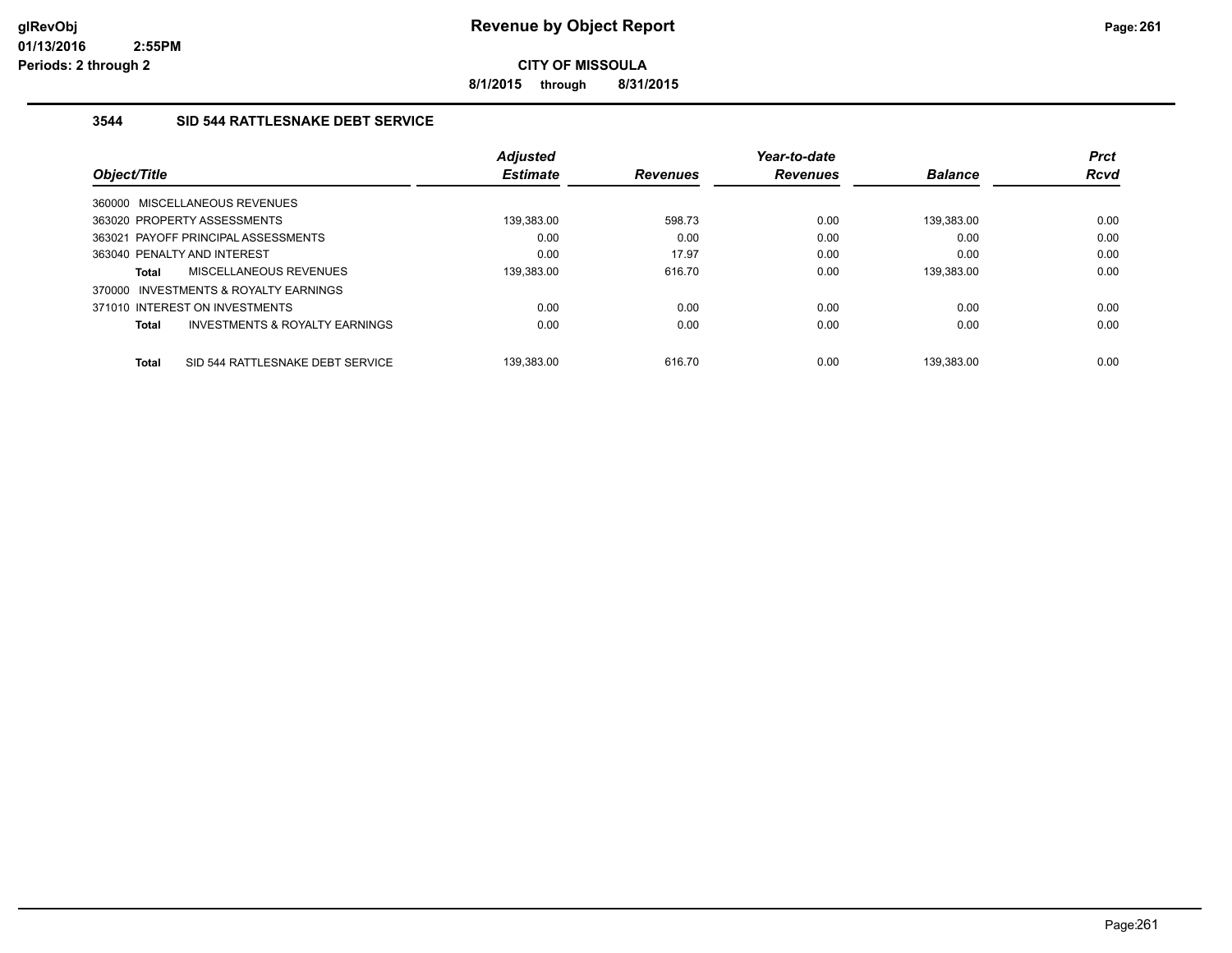**8/1/2015 through 8/31/2015**

**3545 SID 545 DEBT SERVICE**

**3545 SID 545 DEBT SERVICE**

|                                                    | <b>Adjusted</b> |                 | Year-to-date    |                | <b>Prct</b> |
|----------------------------------------------------|-----------------|-----------------|-----------------|----------------|-------------|
| Obiect/Title                                       | <b>Estimate</b> | <b>Revenues</b> | <b>Revenues</b> | <b>Balance</b> | <b>Rcvd</b> |
| 360000 MISCELLANEOUS REVENUES                      |                 |                 |                 |                |             |
| 363020 PROPERTY ASSESSMENTS                        | 0.00            | 8.70            | $-14.14$        | 14.14          | 0.00        |
| 363021 PAYOFF PRINCIPAL ASSESSMENTS                | 0.00            | 0.00            | 0.00            | 0.00           | 0.00        |
| 363040 PENALTY AND INTEREST                        | 0.00            | 0.26            | $-0.45$         | 0.45           | 0.00        |
| <b>MISCELLANEOUS REVENUES</b><br>Total             | 0.00            | 8.96            | $-14.59$        | 14.59          | 0.00        |
| 370000 INVESTMENTS & ROYALTY EARNINGS              |                 |                 |                 |                |             |
| 371010 INTEREST ON INVESTMENTS                     | 0.00            | 0.00            | 0.00            | 0.00           | 0.00        |
| <b>INVESTMENTS &amp; ROYALTY EARNINGS</b><br>Total | 0.00            | 0.00            | 0.00            | 0.00           | 0.00        |
| SID 545 DEBT SERVICE<br><b>Total</b>               | 0.00            | 8.96            | $-14.59$        | 14.59          | 0.00        |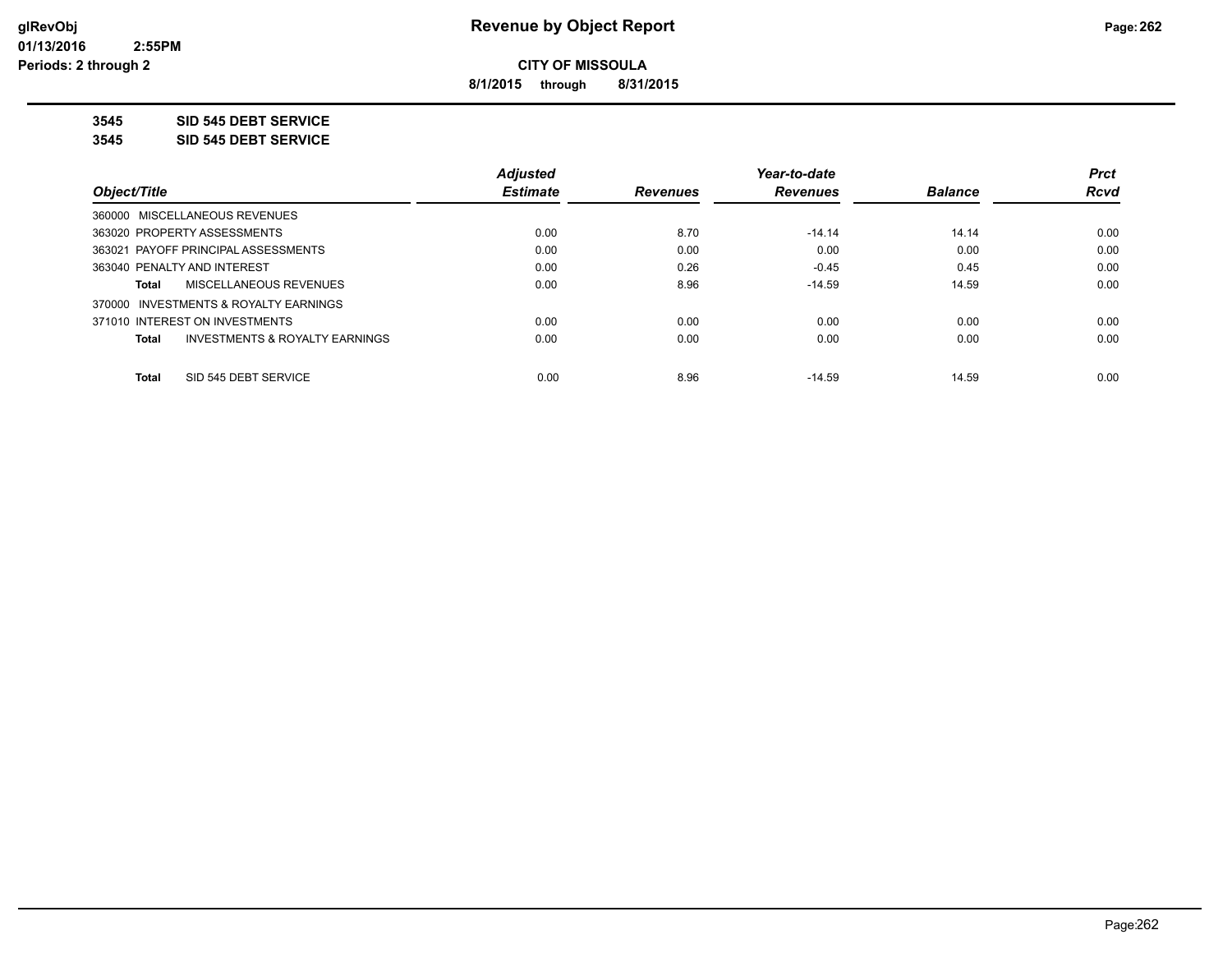**8/1/2015 through 8/31/2015**

#### **3545 SID 545 DEBT SERVICE**

|                                         | <b>Adjusted</b> |                 | Year-to-date    |                | <b>Prct</b> |
|-----------------------------------------|-----------------|-----------------|-----------------|----------------|-------------|
| Object/Title                            | <b>Estimate</b> | <b>Revenues</b> | <b>Revenues</b> | <b>Balance</b> | <b>Rcvd</b> |
| 360000 MISCELLANEOUS REVENUES           |                 |                 |                 |                |             |
| 363020 PROPERTY ASSESSMENTS             | 0.00            | 8.70            | $-14.14$        | 14.14          | 0.00        |
| 363021 PAYOFF PRINCIPAL ASSESSMENTS     | 0.00            | 0.00            | 0.00            | 0.00           | 0.00        |
| 363040 PENALTY AND INTEREST             | 0.00            | 0.26            | $-0.45$         | 0.45           | 0.00        |
| MISCELLANEOUS REVENUES<br>Total         | 0.00            | 8.96            | $-14.59$        | 14.59          | 0.00        |
| 370000 INVESTMENTS & ROYALTY EARNINGS   |                 |                 |                 |                |             |
| 371010 INTEREST ON INVESTMENTS          | 0.00            | 0.00            | 0.00            | 0.00           | 0.00        |
| INVESTMENTS & ROYALTY EARNINGS<br>Total | 0.00            | 0.00            | 0.00            | 0.00           | 0.00        |
|                                         |                 |                 |                 |                |             |
| SID 545 DEBT SERVICE<br><b>Total</b>    | 0.00            | 8.96            | $-14.59$        | 14.59          | 0.00        |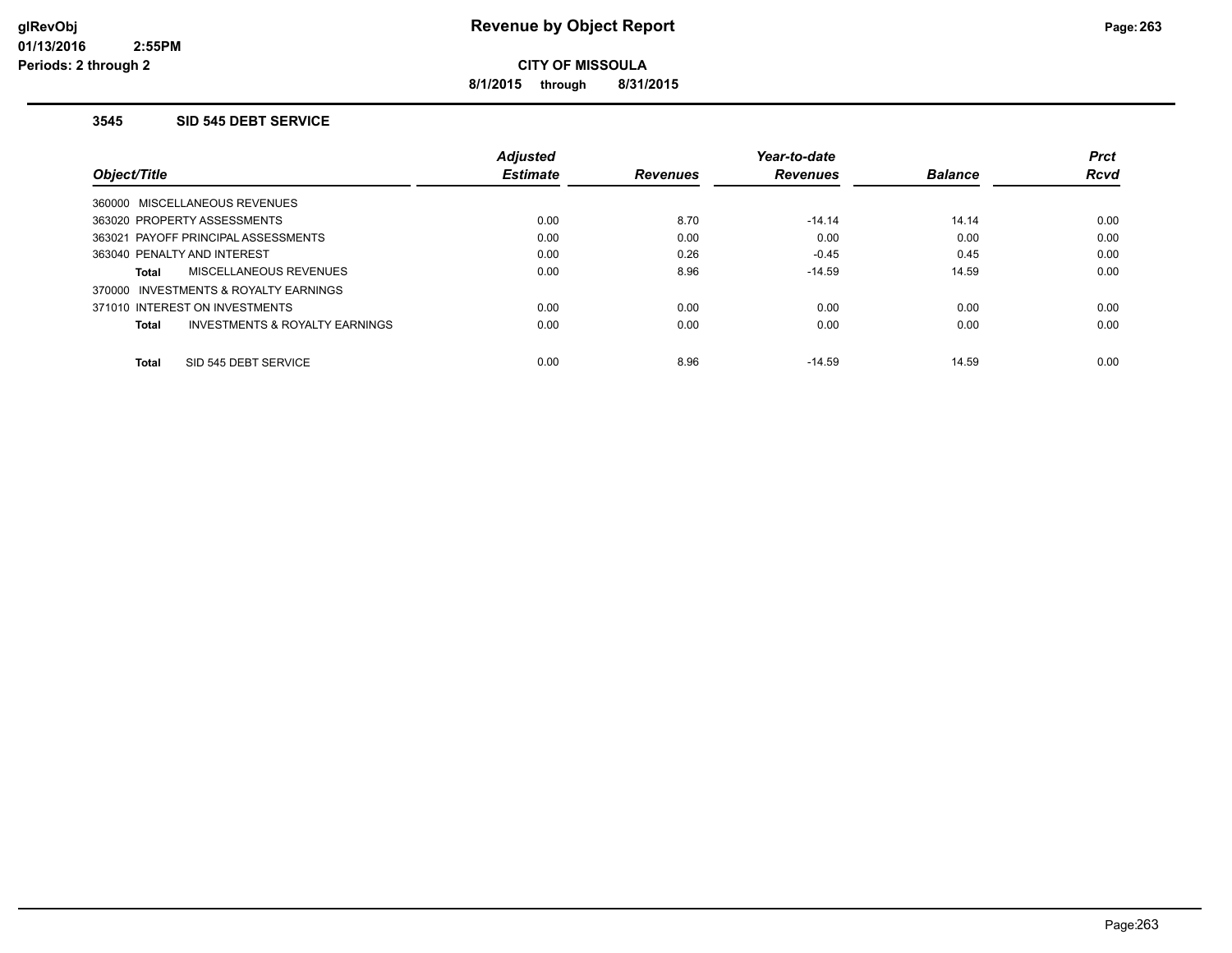**8/1/2015 through 8/31/2015**

**3546 SID 546 DEBT SERVICE**

**3546 SID 546 DEBT SERVICE**

|                                                    | <b>Adjusted</b> |                 | Year-to-date    |                | <b>Prct</b> |
|----------------------------------------------------|-----------------|-----------------|-----------------|----------------|-------------|
| Obiect/Title                                       | <b>Estimate</b> | <b>Revenues</b> | <b>Revenues</b> | <b>Balance</b> | <b>Rcvd</b> |
| 360000 MISCELLANEOUS REVENUES                      |                 |                 |                 |                |             |
| 363020 PROPERTY ASSESSMENTS                        | 0.00            | 53.32           | 0.00            | 0.00           | 0.00        |
| 363021 PAYOFF PRINCIPAL ASSESSMENTS                | 0.00            | 0.00            | 0.00            | 0.00           | 0.00        |
| 363040 PENALTY AND INTEREST                        | 0.00            | 2.35            | 0.00            | 0.00           | 0.00        |
| MISCELLANEOUS REVENUES<br>Total                    | 0.00            | 55.67           | 0.00            | 0.00           | 0.00        |
| 370000 INVESTMENTS & ROYALTY EARNINGS              |                 |                 |                 |                |             |
| 371010 INTEREST ON INVESTMENTS                     | 0.00            | 0.00            | 0.00            | 0.00           | 0.00        |
| <b>INVESTMENTS &amp; ROYALTY EARNINGS</b><br>Total | 0.00            | 0.00            | 0.00            | 0.00           | 0.00        |
|                                                    |                 |                 |                 |                |             |
| SID 546 DEBT SERVICE<br><b>Total</b>               | 0.00            | 55.67           | 0.00            | 0.00           | 0.00        |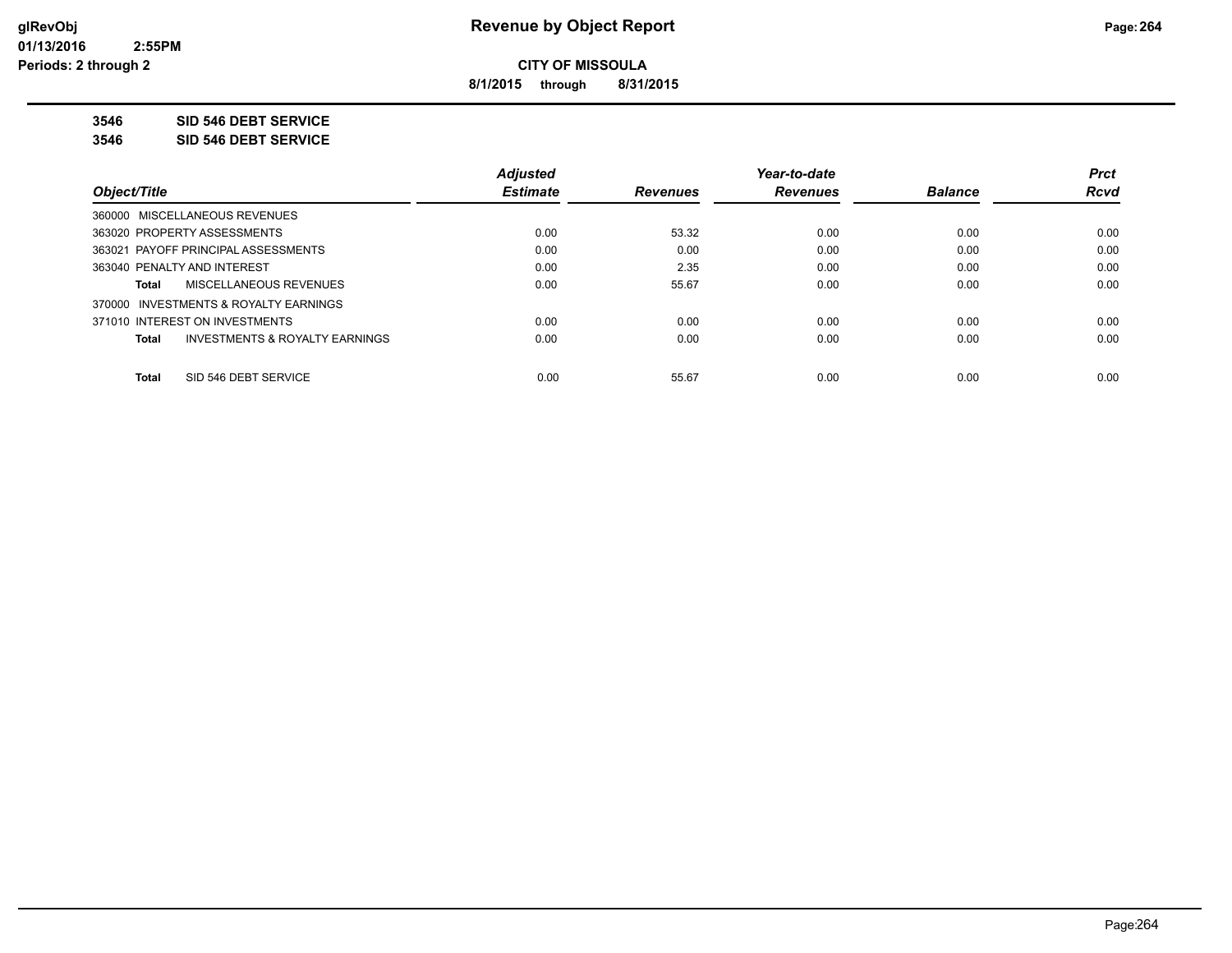**8/1/2015 through 8/31/2015**

#### **3546 SID 546 DEBT SERVICE**

|                                         | <b>Adjusted</b> |                 | Year-to-date    |                | <b>Prct</b> |
|-----------------------------------------|-----------------|-----------------|-----------------|----------------|-------------|
| Object/Title                            | <b>Estimate</b> | <b>Revenues</b> | <b>Revenues</b> | <b>Balance</b> | <b>Rcvd</b> |
| 360000 MISCELLANEOUS REVENUES           |                 |                 |                 |                |             |
| 363020 PROPERTY ASSESSMENTS             | 0.00            | 53.32           | 0.00            | 0.00           | 0.00        |
| 363021 PAYOFF PRINCIPAL ASSESSMENTS     | 0.00            | 0.00            | 0.00            | 0.00           | 0.00        |
| 363040 PENALTY AND INTEREST             | 0.00            | 2.35            | 0.00            | 0.00           | 0.00        |
| MISCELLANEOUS REVENUES<br>Total         | 0.00            | 55.67           | 0.00            | 0.00           | 0.00        |
| 370000 INVESTMENTS & ROYALTY EARNINGS   |                 |                 |                 |                |             |
| 371010 INTEREST ON INVESTMENTS          | 0.00            | 0.00            | 0.00            | 0.00           | 0.00        |
| INVESTMENTS & ROYALTY EARNINGS<br>Total | 0.00            | 0.00            | 0.00            | 0.00           | 0.00        |
|                                         |                 |                 |                 |                |             |
| SID 546 DEBT SERVICE<br><b>Total</b>    | 0.00            | 55.67           | 0.00            | 0.00           | 0.00        |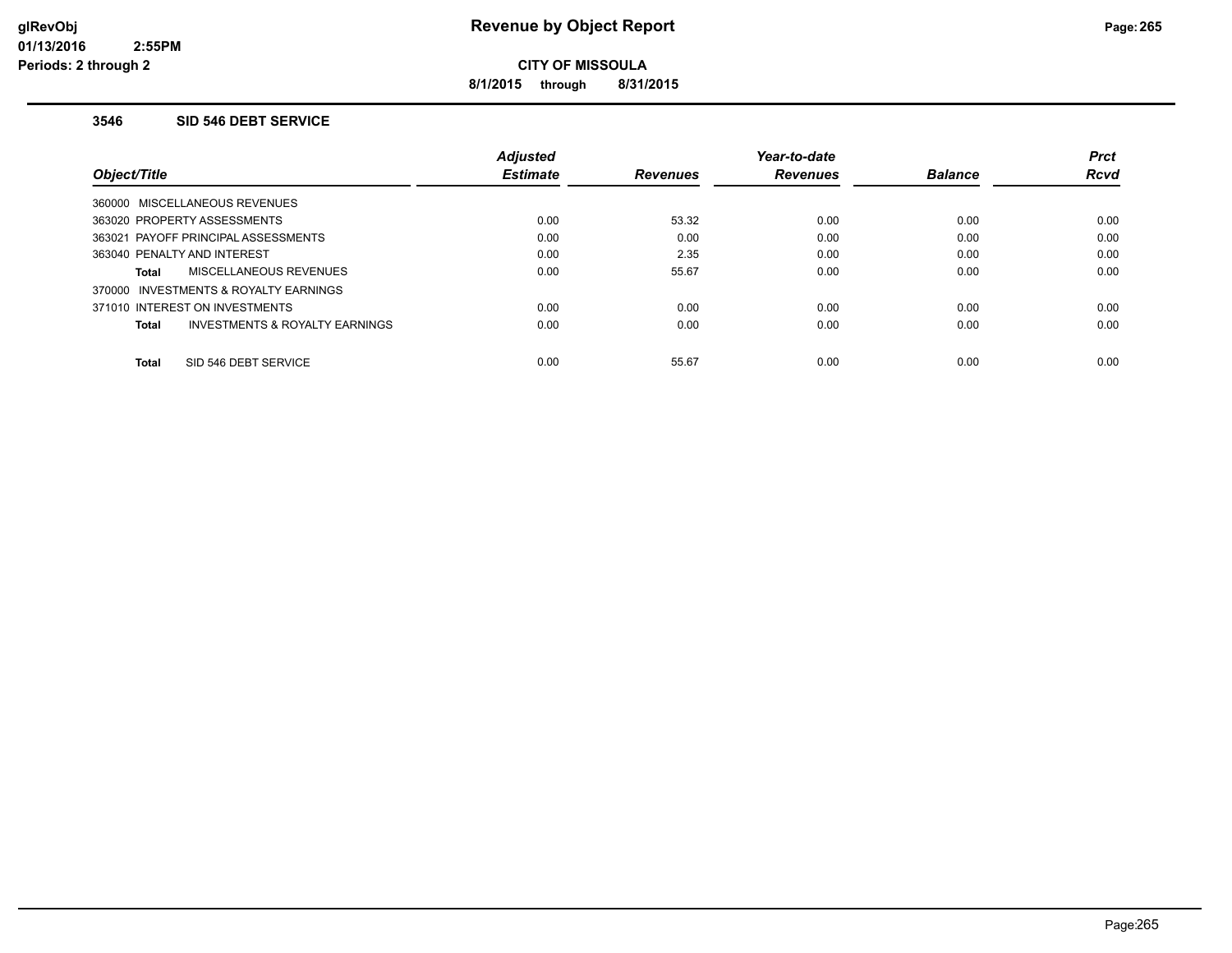**8/1/2015 through 8/31/2015**

**3548 SID 548-5TH, 6TH & ARTHUR**

**3548 SID 548-5TH, 6TH & ARTHUR**

|                                       |                                           | <b>Adjusted</b> |                 | Year-to-date    |                | <b>Prct</b> |
|---------------------------------------|-------------------------------------------|-----------------|-----------------|-----------------|----------------|-------------|
| Object/Title                          |                                           | <b>Estimate</b> | <b>Revenues</b> | <b>Revenues</b> | <b>Balance</b> | Rcvd        |
| 360000 MISCELLANEOUS REVENUES         |                                           |                 |                 |                 |                |             |
| 363020 PROPERTY ASSESSMENTS           |                                           | 111,525.00      | 0.00            | 0.00            | 111.525.00     | 0.00        |
| 363021 PAYOFF PRINCIPAL ASSESSMENTS   |                                           | 0.00            | 0.00            | 0.00            | 0.00           | 0.00        |
| 363040 PENALTY AND INTEREST           |                                           | 0.00            | 0.00            | 0.00            | 0.00           | 0.00        |
| Total                                 | MISCELLANEOUS REVENUES                    | 111.525.00      | 0.00            | 0.00            | 111.525.00     | 0.00        |
| 370000 INVESTMENTS & ROYALTY EARNINGS |                                           |                 |                 |                 |                |             |
| 371010 INTEREST ON INVESTMENTS        |                                           | 0.00            | 0.00            | 0.00            | 0.00           | 0.00        |
| <b>Total</b>                          | <b>INVESTMENTS &amp; ROYALTY EARNINGS</b> | 0.00            | 0.00            | 0.00            | 0.00           | 0.00        |
| Total                                 | SID 548-5TH, 6TH & ARTHUR                 | 111.525.00      | 0.00            | 0.00            | 111.525.00     | 0.00        |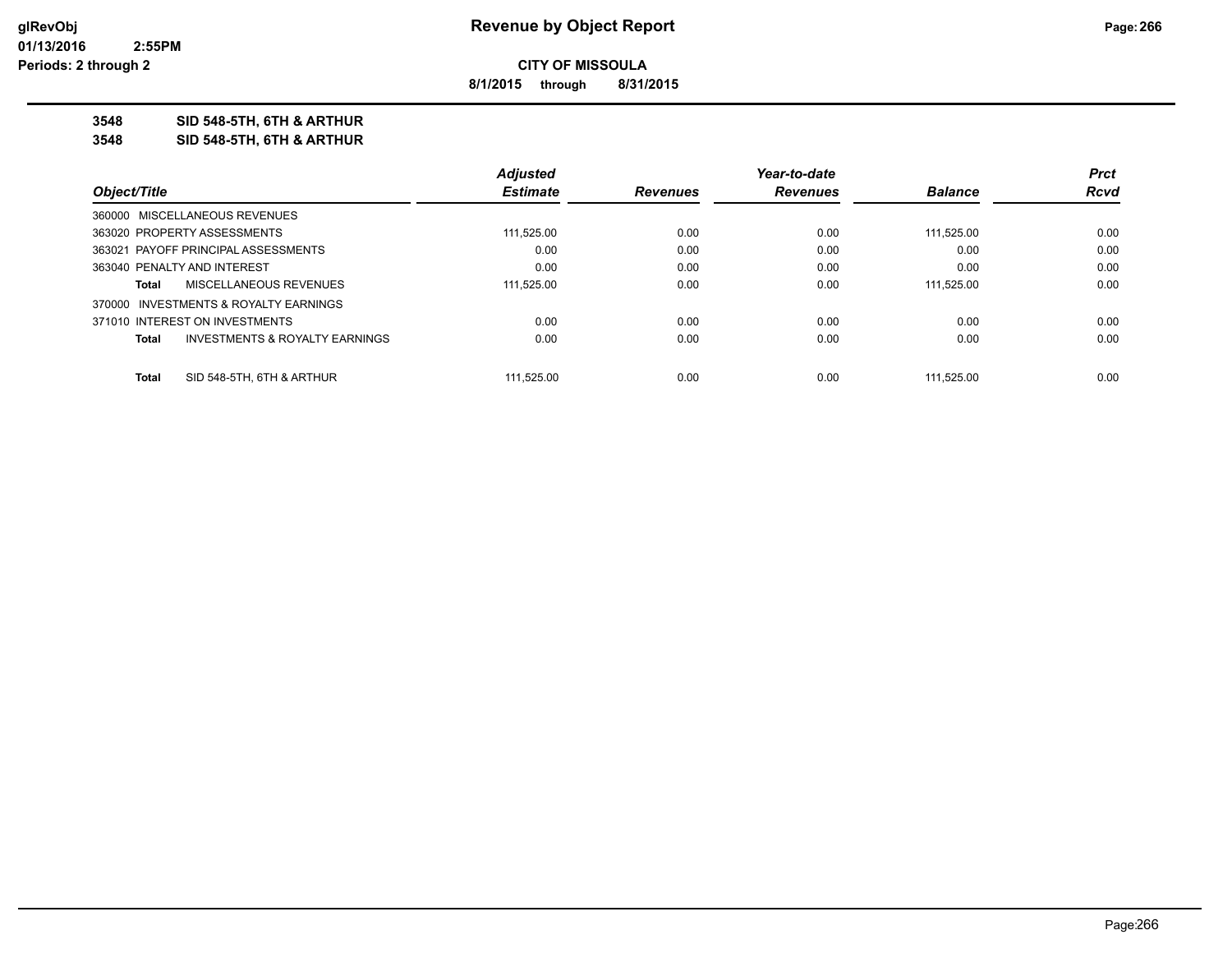**8/1/2015 through 8/31/2015**

## **3548 SID 548-5TH, 6TH & ARTHUR**

|              |                                       | <b>Adjusted</b> |                 | Year-to-date    |                | <b>Prct</b> |
|--------------|---------------------------------------|-----------------|-----------------|-----------------|----------------|-------------|
| Object/Title |                                       | <b>Estimate</b> | <b>Revenues</b> | <b>Revenues</b> | <b>Balance</b> | <b>Rcvd</b> |
|              | 360000 MISCELLANEOUS REVENUES         |                 |                 |                 |                |             |
|              | 363020 PROPERTY ASSESSMENTS           | 111,525.00      | 0.00            | 0.00            | 111,525.00     | 0.00        |
|              | 363021 PAYOFF PRINCIPAL ASSESSMENTS   | 0.00            | 0.00            | 0.00            | 0.00           | 0.00        |
|              | 363040 PENALTY AND INTEREST           | 0.00            | 0.00            | 0.00            | 0.00           | 0.00        |
| Total        | MISCELLANEOUS REVENUES                | 111,525.00      | 0.00            | 0.00            | 111.525.00     | 0.00        |
|              | 370000 INVESTMENTS & ROYALTY EARNINGS |                 |                 |                 |                |             |
|              | 371010 INTEREST ON INVESTMENTS        | 0.00            | 0.00            | 0.00            | 0.00           | 0.00        |
| Total        | INVESTMENTS & ROYALTY EARNINGS        | 0.00            | 0.00            | 0.00            | 0.00           | 0.00        |
| <b>Total</b> | SID 548-5TH, 6TH & ARTHUR             | 111.525.00      | 0.00            | 0.00            | 111.525.00     | 0.00        |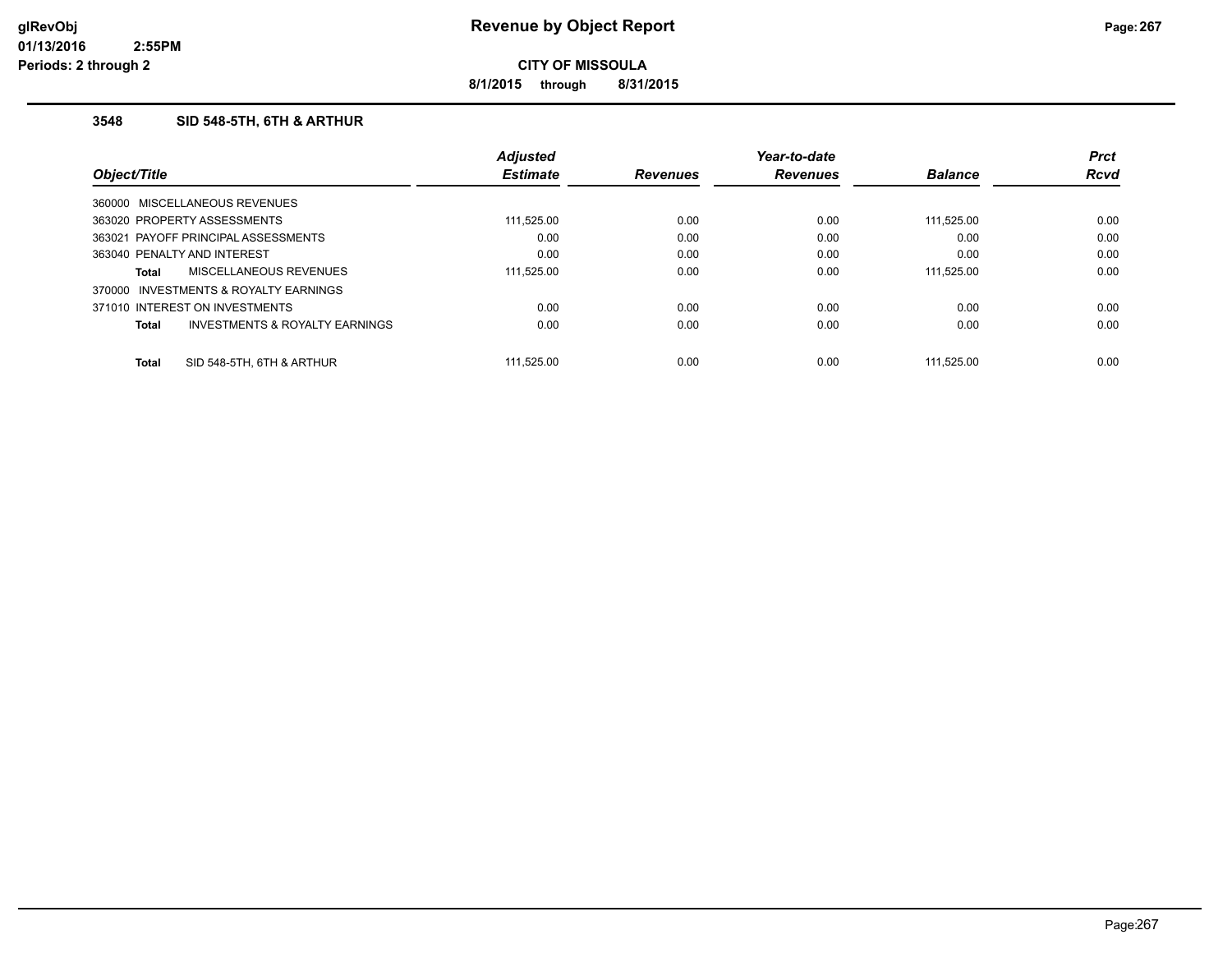**8/1/2015 through 8/31/2015**

# **3549 SID 549 HILLVIEW WAY**

**3549 SID 549 HILLVIEW WAY**

|                                                    | <b>Adjusted</b> |                 | Year-to-date    |                | <b>Prct</b> |
|----------------------------------------------------|-----------------|-----------------|-----------------|----------------|-------------|
| Obiect/Title                                       | <b>Estimate</b> | <b>Revenues</b> | <b>Revenues</b> | <b>Balance</b> | <b>Rcvd</b> |
| 360000 MISCELLANEOUS REVENUES                      |                 |                 |                 |                |             |
| 363020 PROPERTY ASSESSMENTS                        | 0.00            | 0.00            | 0.00            | 0.00           | 0.00        |
| 363021 PAYOFF PRINCIPAL ASSESSMENTS                | 0.00            | 0.00            | 0.00            | 0.00           | 0.00        |
| 363040 PENALTY AND INTEREST                        | 0.00            | 0.00            | 0.00            | 0.00           | 0.00        |
| <b>MISCELLANEOUS REVENUES</b><br>Total             | 0.00            | 0.00            | 0.00            | 0.00           | 0.00        |
| 370000 INVESTMENTS & ROYALTY EARNINGS              |                 |                 |                 |                |             |
| 371010 INTEREST ON INVESTMENTS                     | 0.00            | 0.00            | 0.00            | 0.00           | 0.00        |
| <b>INVESTMENTS &amp; ROYALTY EARNINGS</b><br>Total | 0.00            | 0.00            | 0.00            | 0.00           | 0.00        |
| SID 549 HILLVIEW WAY<br><b>Total</b>               | 0.00            | 0.00            | 0.00            | 0.00           | 0.00        |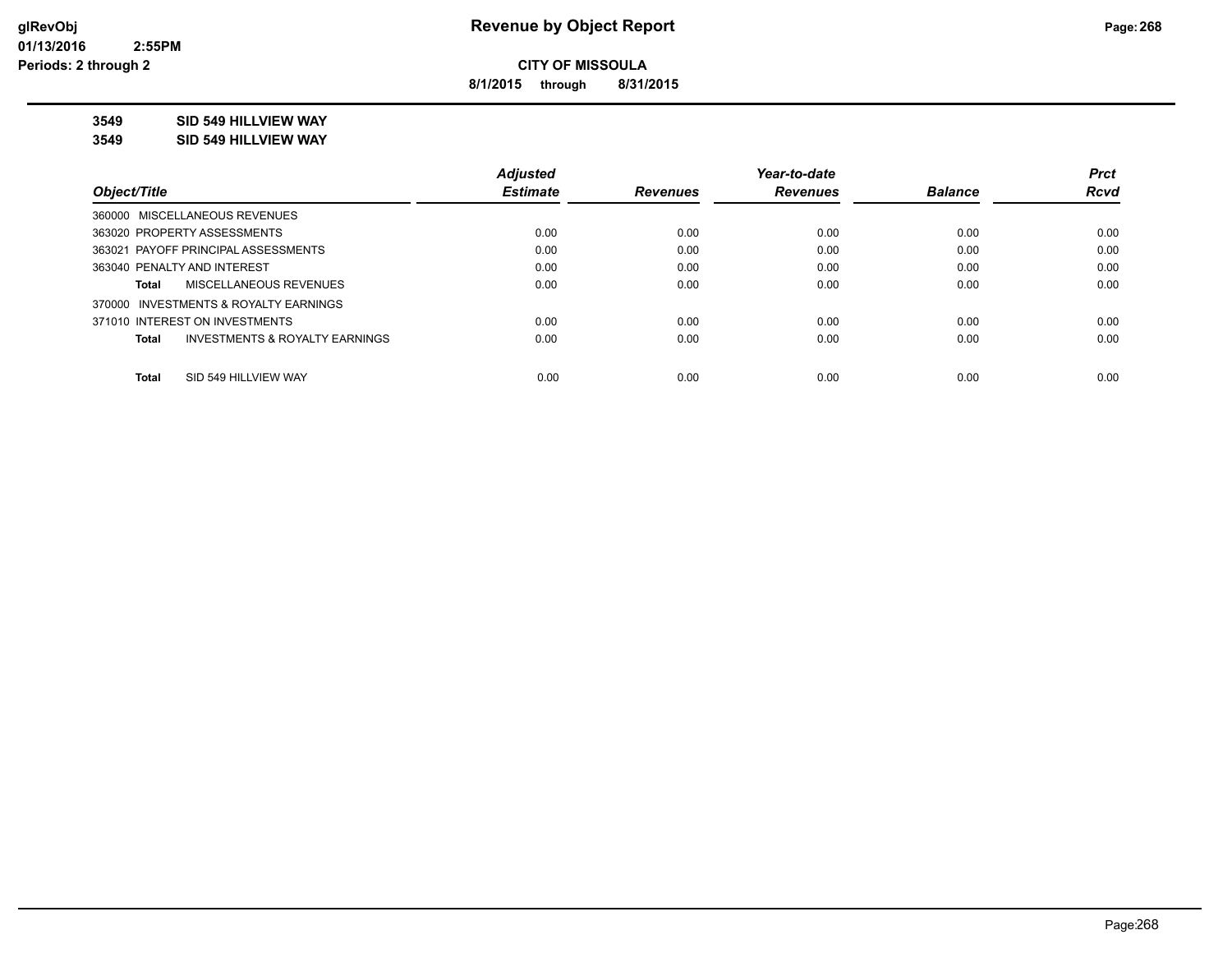**8/1/2015 through 8/31/2015**

#### **3549 SID 549 HILLVIEW WAY**

|                                         | <b>Adiusted</b> |                 | Year-to-date    |                | <b>Prct</b> |
|-----------------------------------------|-----------------|-----------------|-----------------|----------------|-------------|
| Obiect/Title                            | <b>Estimate</b> | <b>Revenues</b> | <b>Revenues</b> | <b>Balance</b> | <b>Rcvd</b> |
| 360000 MISCELLANEOUS REVENUES           |                 |                 |                 |                |             |
| 363020 PROPERTY ASSESSMENTS             | 0.00            | 0.00            | 0.00            | 0.00           | 0.00        |
| 363021 PAYOFF PRINCIPAL ASSESSMENTS     | 0.00            | 0.00            | 0.00            | 0.00           | 0.00        |
| 363040 PENALTY AND INTEREST             | 0.00            | 0.00            | 0.00            | 0.00           | 0.00        |
| MISCELLANEOUS REVENUES<br>Total         | 0.00            | 0.00            | 0.00            | 0.00           | 0.00        |
| 370000 INVESTMENTS & ROYALTY EARNINGS   |                 |                 |                 |                |             |
| 371010 INTEREST ON INVESTMENTS          | 0.00            | 0.00            | 0.00            | 0.00           | 0.00        |
| INVESTMENTS & ROYALTY EARNINGS<br>Total | 0.00            | 0.00            | 0.00            | 0.00           | 0.00        |
| SID 549 HILLVIEW WAY<br><b>Total</b>    | 0.00            | 0.00            | 0.00            | 0.00           | 0.00        |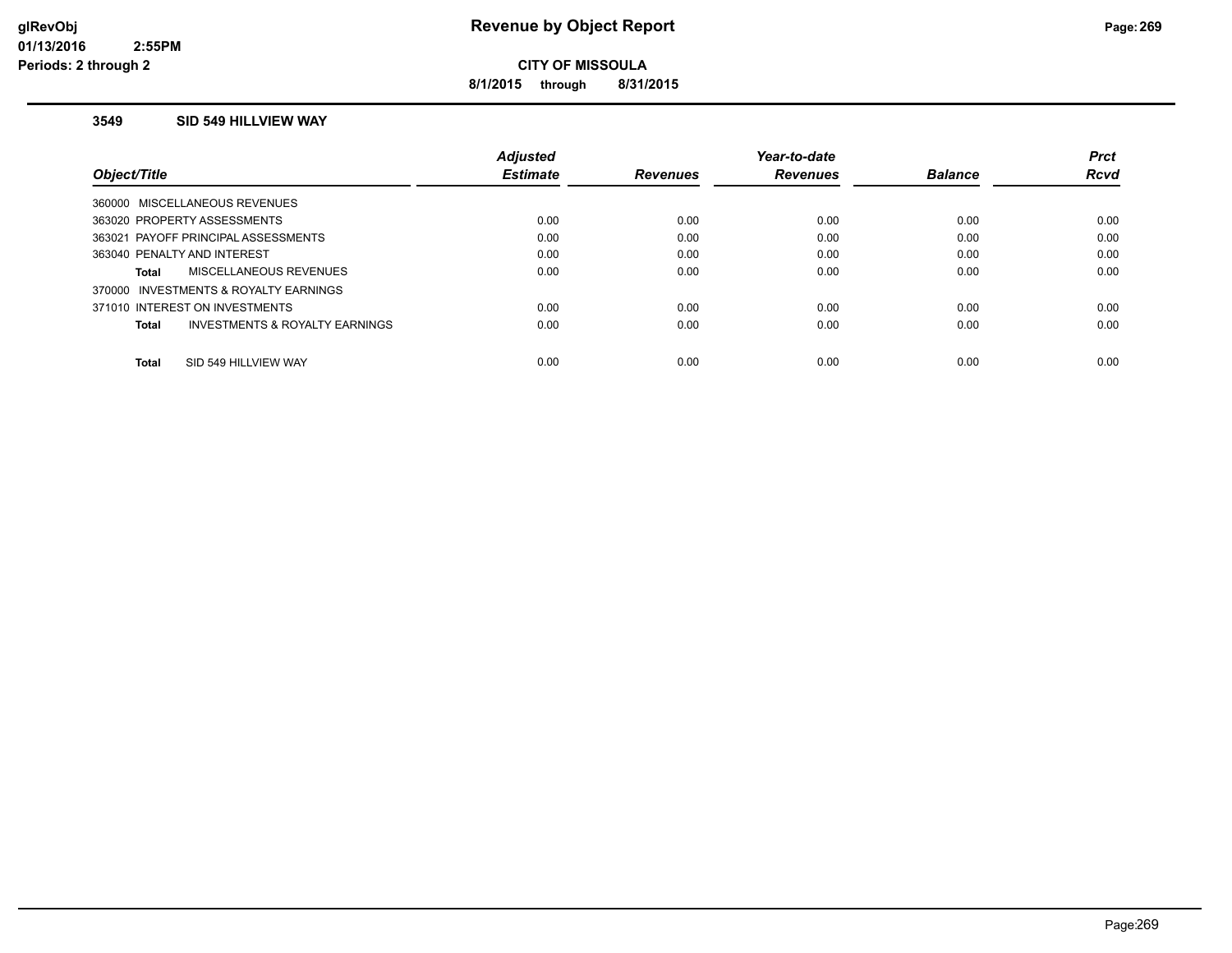**8/1/2015 through 8/31/2015**

# **4060 CAPITAL IMPROVEMENT PROGRAM FUND**

|                                                           | <b>Adjusted</b> | Year-to-date    |                 |                | <b>Prct</b> |
|-----------------------------------------------------------|-----------------|-----------------|-----------------|----------------|-------------|
| Object/Title                                              | <b>Estimate</b> | <b>Revenues</b> | <b>Revenues</b> | <b>Balance</b> | Rcvd        |
| 330000 INTERGOVERNMENTAL REVENUES                         |                 |                 |                 |                |             |
| 331001 GRANTS                                             | 0.00            | 0.00            | 0.00            | 0.00           | 0.00        |
| 331002 COUNTY ASSISTANCE CIP PROJECTS                     | 0.00            | 0.00            | 0.00            | 0.00           | 0.00        |
| 331003 STATE HOME PROGRAM INCOME                          | 0.00            | 0.00            | 0.00            | 0.00           | 0.00        |
| 331004 CITY ASSESSMENTS                                   | 0.00            | 0.00            | 0.00            | 0.00           | 0.00        |
| 334040 GAS TAX APPORTIONMENT                              | 0.00            | 0.00            | 0.00            | 0.00           | 0.00        |
| 334061 IMPACT FEES-CLEARING ACCOUNT                       | 0.00            | 0.00            | 0.00            | 0.00           | 0.00        |
| 334120 TSEP GRANT                                         | 0.00            | 0.00            | 0.00            | 0.00           | 0.00        |
| 334121 DNRC GRANT                                         | 0.00            | 0.00            | 0.00            | 0.00           | 0.00        |
| 334123 MAQI FEDERAL ASSISTANCE                            | 0.00            | 0.00            | 0.00            | 0.00           | 0.00        |
| 334124 GRANTS-CIP                                         | 0.00            | 0.00            | 0.00            | 0.00           | 0.00        |
| 334125 FIRE FIGHTER GRANT                                 | 0.00            | 0.00            | 0.00            | 0.00           | 0.00        |
| 334126 DEVELOPER ASSESSMENTS                              | 0.00            | 0.00            | 0.00            | 0.00           | 0.00        |
| 334127 TONKIN TRAIL - FISH WILDLIFE PARKS                 | 0.00            | 0.00            | 0.00            | 0.00           | 0.00        |
| 334128 CDBG FIRE HYDRANT GRANT                            | 0.00            | 0.00            | 0.00            | 0.00           | 0.00        |
| 334143 MONTANA TOURISM GRANT                              | 0.00            | 0.00            | 0.00            | 0.00           | 0.00        |
| 339000 PAYMENT IN LIEU OF TAXES                           | 0.00            | 0.00            | 0.00            | 0.00           | 0.00        |
| <b>INTERGOVERNMENTAL REVENUES</b><br>Total                | 0.00            | 0.00            | 0.00            | 0.00           | 0.00        |
| 360000 MISCELLANEOUS REVENUES                             |                 |                 |                 |                |             |
| 360010 MISCELLANEOUS                                      | 0.00            | 0.00            | 0.00            | 0.00           | 0.00        |
| 360011 YOUTH COUNCIL FUNDS                                | 9,010.00        | 0.00            | 0.00            | 9,010.00       | 0.00        |
| 360012 SEWER GRANT REPAYMENTS                             | 0.00            | 0.00            | 0.00            | 0.00           | 0.00        |
| 360016 MRA SHARE OF CIVIC STADIUM PARKING                 | 0.00            | 0.00            | 0.00            | 0.00           | 0.00        |
| 362000 OTHER MISCELLANEOUS REVENUE                        | 0.00            | 0.00            | 0.00            | 0.00           | 0.00        |
| 365000 DONATIONS                                          | 0.00            | 0.00            | 0.00            | 0.00           | 0.00        |
| 365001 *** Title Not Found ***                            | 0.00            | 2,000.00        | 2,000.00        | $-2,000.00$    | 0.00        |
| 365030 WHITE PINE PARK DONATION-ZIP BEVERAGE              | 0.00            | 0.00            | 0.00            | 0.00           | 0.00        |
| MISCELLANEOUS REVENUES<br><b>Total</b>                    | 9,010.00        | 2,000.00        | 2,000.00        | 7,010.00       | 22.20       |
| 370000 INVESTMENTS & ROYALTY EARNINGS                     |                 |                 |                 |                |             |
| 371010 INTEREST ON INVESTMENTS                            | 0.00            | 0.00            | 0.00            | 0.00           | 0.00        |
| 371020 GAIN/LOSS IN MARKET VALUE OF INVESTMENTS           | 0.00            | 0.00            | 0.00            | 0.00           | 0.00        |
| <b>INVESTMENTS &amp; ROYALTY EARNINGS</b><br><b>Total</b> | 0.00            | 0.00            | 0.00            | 0.00           | 0.00        |
| 380000 OTHER FINANCING SOURCES                            |                 |                 |                 |                |             |
| 381000 LOAN PROCEEDS                                      | 0.00            | 0.00            | 0.00            | 0.00           | 0.00        |
| 381010 BOND PROCEEDS                                      | 0.00            | 0.00            | 0.00            | 0.00           | 0.00        |
| 381011 \$1,860,000 General Fund Obligation Bond           | 0.00            | 0.00            | 0.00            | 0.00           | 0.00        |
| 381012 \$680,000 FIRE GF DEBT                             | 0.00            | 0.00            | 0.00            | 0.00           | 0.00        |
| 381015 \$1,010,000 LIMITED TAX GO BONDS 2010C             | 0.00            | 0.00            | 0.00            | 0.00           | 0.00        |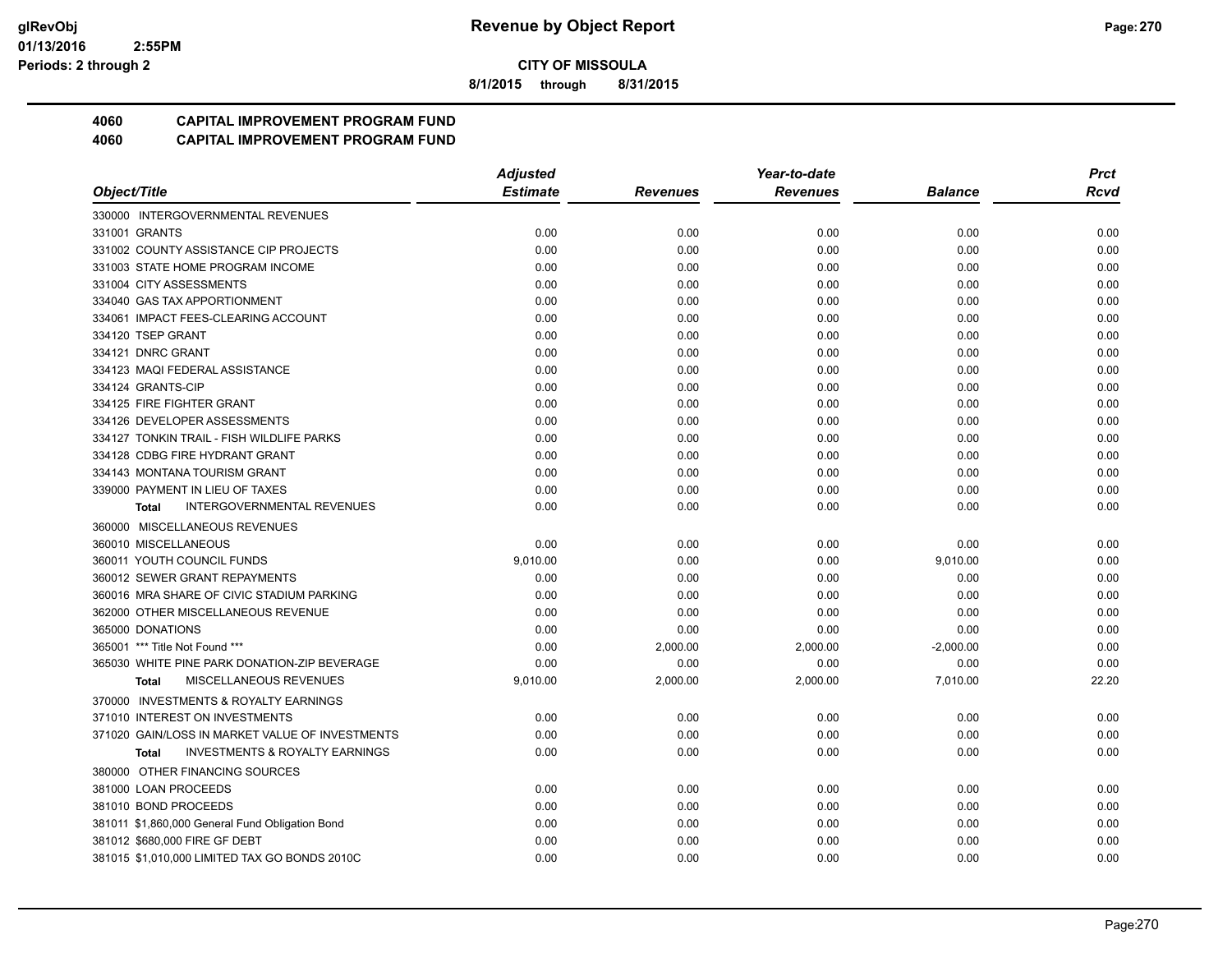**8/1/2015 through 8/31/2015**

# **4060 CAPITAL IMPROVEMENT PROGRAM FUND**

|                                                  | <b>Adjusted</b> |                 | Year-to-date    |                | <b>Prct</b> |
|--------------------------------------------------|-----------------|-----------------|-----------------|----------------|-------------|
| Object/Title                                     | <b>Estimate</b> | <b>Revenues</b> | <b>Revenues</b> | <b>Balance</b> | Rcvd        |
| 381090 PROCEEDS FROM CAPITAL LEASE               | 0.00            | 0.00            | 0.00            | 0.00           | 0.00        |
| 382010 SALE OF FIXED ASSETS                      | 0.00            | 0.00            | 0.00            | 0.00           | 0.00        |
| 383009 TRANS FR TITLE I                          | 0.00            | 0.00            | 0.00            | 0.00           | 0.00        |
| 383010 TRANS FR CIP                              | 0.00            | 0.00            | 0.00            | 0.00           | 0.00        |
| 383014 TRANS FR MRA                              | 0.00            | 0.00            | 0.00            | 0.00           | 0.00        |
| 383015 TRANS FR MPC                              | 0.00            | 0.00            | 0.00            | 0.00           | 0.00        |
| 383017 TRANS FR BUILDING                         | 0.00            | 0.00            | 0.00            | 0.00           | 0.00        |
| 383020 TRANS FR CEMETERY CARE                    | 0.00            | 0.00            | 0.00            | 0.00           | 0.00        |
| 383025 TRANS FR SEWER R & D                      | 0.00            | 0.00            | 0.00            | 0.00           | 0.00        |
| 383029 TRANS FR GENERAL                          | 1,084,565.00    | 0.00            | 0.00            | 1,084,565.00   | 0.00        |
| 383041 TRANS FR CDBG                             | 0.00            | 0.00            | 0.00            | 0.00           | 0.00        |
| 383042 TRANSFERS FROM OTHER FUNDS                | 0.00            | 0.00            | 0.00            | 0.00           | 0.00        |
| 383043 TRANSFERS FROM IMPACT FEES                | 0.00            | 0.00            | 0.00            | 0.00           | 0.00        |
| 383044 TRANSFER FROM PYMT IN LIEU OF PARKS       | 0.00            | 0.00            | 0.00            | 0.00           | 0.00        |
| 383045 TRANSFER FROM PARK ENTERPRISE             | 0.00            | 0.00            | 0.00            | 0.00           | 0.00        |
| OTHER FINANCING SOURCES<br><b>Total</b>          | 1,084,565.00    | 0.00            | 0.00            | 1,084,565.00   | 0.00        |
| CAPITAL IMPROVEMENT PROGRAM FUND<br><b>Total</b> | 1,093,575.00    | 2,000.00        | 2,000.00        | 1,091,575.00   | 0.18        |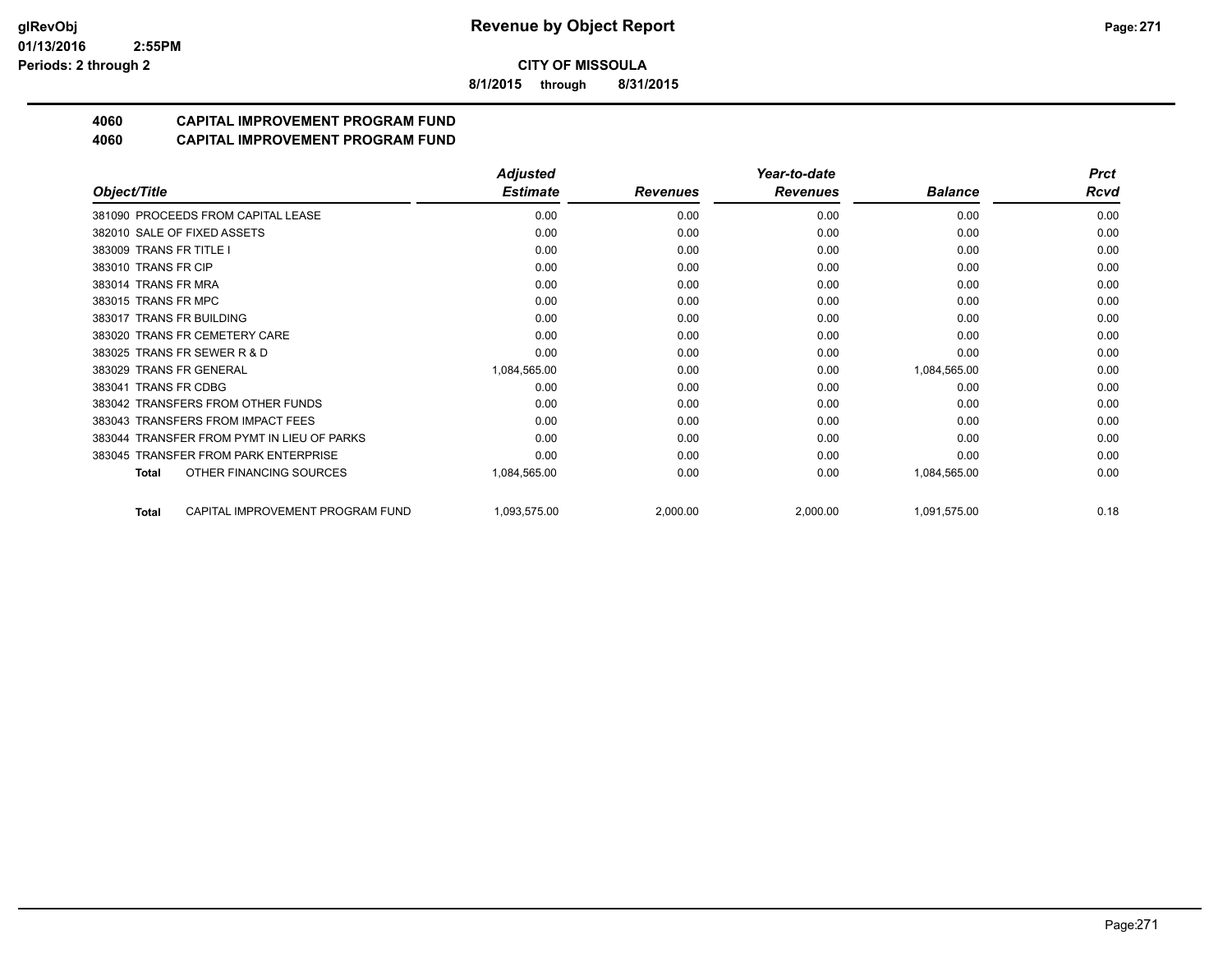**8/1/2015 through 8/31/2015**

|                                                           | <b>Adjusted</b> |                 | Year-to-date    | <b>Prct</b>    |             |
|-----------------------------------------------------------|-----------------|-----------------|-----------------|----------------|-------------|
| Object/Title                                              | <b>Estimate</b> | <b>Revenues</b> | <b>Revenues</b> | <b>Balance</b> | <b>Rcvd</b> |
| 330000 INTERGOVERNMENTAL REVENUES                         |                 |                 |                 |                |             |
| 331001 GRANTS                                             | 0.00            | 0.00            | 0.00            | 0.00           | 0.00        |
| 331002 COUNTY ASSISTANCE CIP PROJECTS                     | 0.00            | 0.00            | 0.00            | 0.00           | 0.00        |
| 331003 STATE HOME PROGRAM INCOME                          | 0.00            | 0.00            | 0.00            | 0.00           | 0.00        |
| 331004 CITY ASSESSMENTS                                   | 0.00            | 0.00            | 0.00            | 0.00           | 0.00        |
| 334040 GAS TAX APPORTIONMENT                              | 0.00            | 0.00            | 0.00            | 0.00           | 0.00        |
| 334061 IMPACT FEES-CLEARING ACCOUNT                       | 0.00            | 0.00            | 0.00            | 0.00           | 0.00        |
| 334120 TSEP GRANT                                         | 0.00            | 0.00            | 0.00            | 0.00           | 0.00        |
| 334121 DNRC GRANT                                         | 0.00            | 0.00            | 0.00            | 0.00           | 0.00        |
| 334123 MAQI FEDERAL ASSISTANCE                            | 0.00            | 0.00            | 0.00            | 0.00           | 0.00        |
| 334124 GRANTS-CIP                                         | 0.00            | 0.00            | 0.00            | 0.00           | 0.00        |
| 334125 FIRE FIGHTER GRANT                                 | 0.00            | 0.00            | 0.00            | 0.00           | 0.00        |
| 334126 DEVELOPER ASSESSMENTS                              | 0.00            | 0.00            | 0.00            | 0.00           | 0.00        |
| 334127 TONKIN TRAIL - FISH WILDLIFE PARKS                 | 0.00            | 0.00            | 0.00            | 0.00           | 0.00        |
| 334128 CDBG FIRE HYDRANT GRANT                            | 0.00            | 0.00            | 0.00            | 0.00           | 0.00        |
| 334143 MONTANA TOURISM GRANT                              | 0.00            | 0.00            | 0.00            | 0.00           | 0.00        |
| 339000 PAYMENT IN LIEU OF TAXES                           | 0.00            | 0.00            | 0.00            | 0.00           | 0.00        |
| INTERGOVERNMENTAL REVENUES<br><b>Total</b>                | 0.00            | 0.00            | 0.00            | 0.00           | 0.00        |
| 360000 MISCELLANEOUS REVENUES                             |                 |                 |                 |                |             |
| 360010 MISCELLANEOUS                                      | 0.00            | 0.00            | 0.00            | 0.00           | 0.00        |
| 360011 YOUTH COUNCIL FUNDS                                | 9,010.00        | 0.00            | 0.00            | 9,010.00       | 0.00        |
| 360012 SEWER GRANT REPAYMENTS                             | 0.00            | 0.00            | 0.00            | 0.00           | 0.00        |
| 360016 MRA SHARE OF CIVIC STADIUM PARKING                 | 0.00            | 0.00            | 0.00            | 0.00           | 0.00        |
| 362000 OTHER MISCELLANEOUS REVENUE                        | 0.00            | 0.00            | 0.00            | 0.00           | 0.00        |
| 365000 DONATIONS                                          | 0.00            | 0.00            | 0.00            | 0.00           | 0.00        |
| 365001 *** Title Not Found ***                            | 0.00            | 2,000.00        | 2,000.00        | $-2,000.00$    | 0.00        |
| 365030 WHITE PINE PARK DONATION-ZIP BEVERAGE              | 0.00            | 0.00            | 0.00            | 0.00           | 0.00        |
| MISCELLANEOUS REVENUES<br><b>Total</b>                    | 9,010.00        | 2,000.00        | 2,000.00        | 7,010.00       | 22.20       |
| 370000 INVESTMENTS & ROYALTY EARNINGS                     |                 |                 |                 |                |             |
| 371010 INTEREST ON INVESTMENTS                            | 0.00            | 0.00            | 0.00            | 0.00           | 0.00        |
| 371020 GAIN/LOSS IN MARKET VALUE OF INVESTMENT            | 0.00            | 0.00            | 0.00            | 0.00           | 0.00        |
| <b>INVESTMENTS &amp; ROYALTY EARNINGS</b><br><b>Total</b> | 0.00            | 0.00            | 0.00            | 0.00           | 0.00        |
| 380000 OTHER FINANCING SOURCES                            |                 |                 |                 |                |             |
| 381000 LOAN PROCEEDS                                      | 0.00            | 0.00            | 0.00            | 0.00           | 0.00        |
| 381010 BOND PROCEEDS                                      | 0.00            | 0.00            | 0.00            | 0.00           | 0.00        |
| 381011 \$1,860,000 General Fund Obligation Bond           | 0.00            | 0.00            | 0.00            | 0.00           | 0.00        |
| 381012 \$680,000 FIRE GF DEBT                             | 0.00            | 0.00            | 0.00            | 0.00           | 0.00        |
| 381015 \$1,010,000 LIMITED TAX GO BONDS 2010C             | 0.00            | 0.00            | 0.00            | 0.00           | 0.00        |
| 381090 PROCEEDS FROM CAPITAL LEASE                        | 0.00            | 0.00            | 0.00            | 0.00           | 0.00        |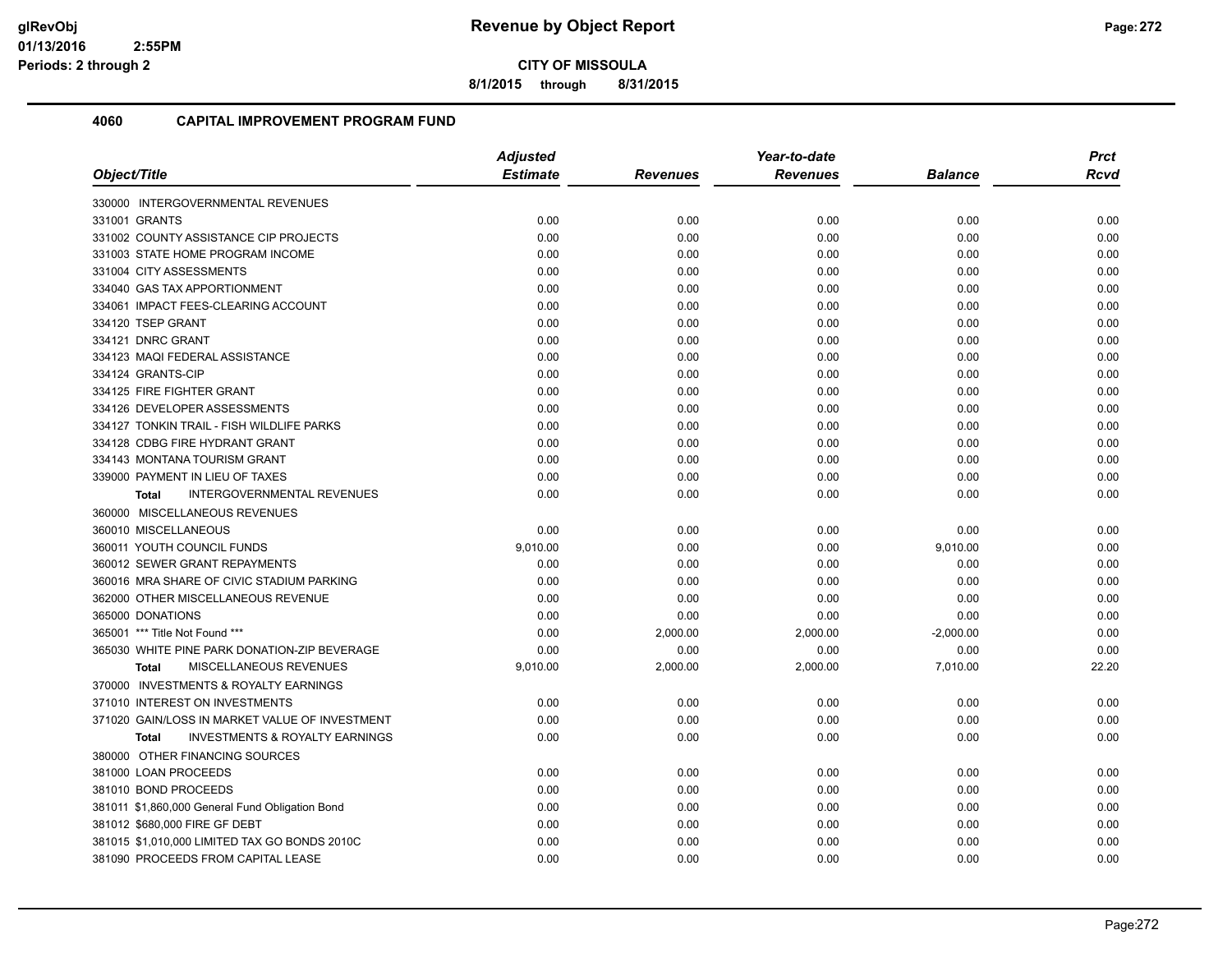**8/1/2015 through 8/31/2015**

|                                                  | <b>Adjusted</b> |                 | Year-to-date    |                | <b>Prct</b> |
|--------------------------------------------------|-----------------|-----------------|-----------------|----------------|-------------|
| Object/Title                                     | <b>Estimate</b> | <b>Revenues</b> | <b>Revenues</b> | <b>Balance</b> | Rcvd        |
| 382010 SALE OF FIXED ASSETS                      | 0.00            | 0.00            | 0.00            | 0.00           | 0.00        |
| 383009 TRANS FR TITLE I                          | 0.00            | 0.00            | 0.00            | 0.00           | 0.00        |
| 383010 TRANS FR CIP                              | 0.00            | 0.00            | 0.00            | 0.00           | 0.00        |
| 383014 TRANS FR MRA                              | 0.00            | 0.00            | 0.00            | 0.00           | 0.00        |
| 383015 TRANS FR MPC                              | 0.00            | 0.00            | 0.00            | 0.00           | 0.00        |
| 383017 TRANS FR BUILDING                         | 0.00            | 0.00            | 0.00            | 0.00           | 0.00        |
| 383020 TRANS FR CEMETERY CARE                    | 0.00            | 0.00            | 0.00            | 0.00           | 0.00        |
| 383025 TRANS FR SEWER R & D                      | 0.00            | 0.00            | 0.00            | 0.00           | 0.00        |
| 383029 TRANS FR GENERAL                          | 1,084,565.00    | 0.00            | 0.00            | 1,084,565.00   | 0.00        |
| 383041 TRANS FR CDBG                             | 0.00            | 0.00            | 0.00            | 0.00           | 0.00        |
| 383042 TRANSFERS FROM OTHER FUNDS                | 0.00            | 0.00            | 0.00            | 0.00           | 0.00        |
| 383043 TRANSFERS FROM IMPACT FEES                | 0.00            | 0.00            | 0.00            | 0.00           | 0.00        |
| 383044 TRANSFER FROM PYMT IN LIEU OF PARKS       | 0.00            | 0.00            | 0.00            | 0.00           | 0.00        |
| 383045 TRANSFER FROM PARK ENTERPRISE             | 0.00            | 0.00            | 0.00            | 0.00           | 0.00        |
| OTHER FINANCING SOURCES<br><b>Total</b>          | 1,084,565.00    | 0.00            | 0.00            | 1,084,565.00   | 0.00        |
| CAPITAL IMPROVEMENT PROGRAM FUND<br><b>Total</b> | 1,093,575.00    | 2,000.00        | 2,000.00        | 1,091,575.00   | 0.18        |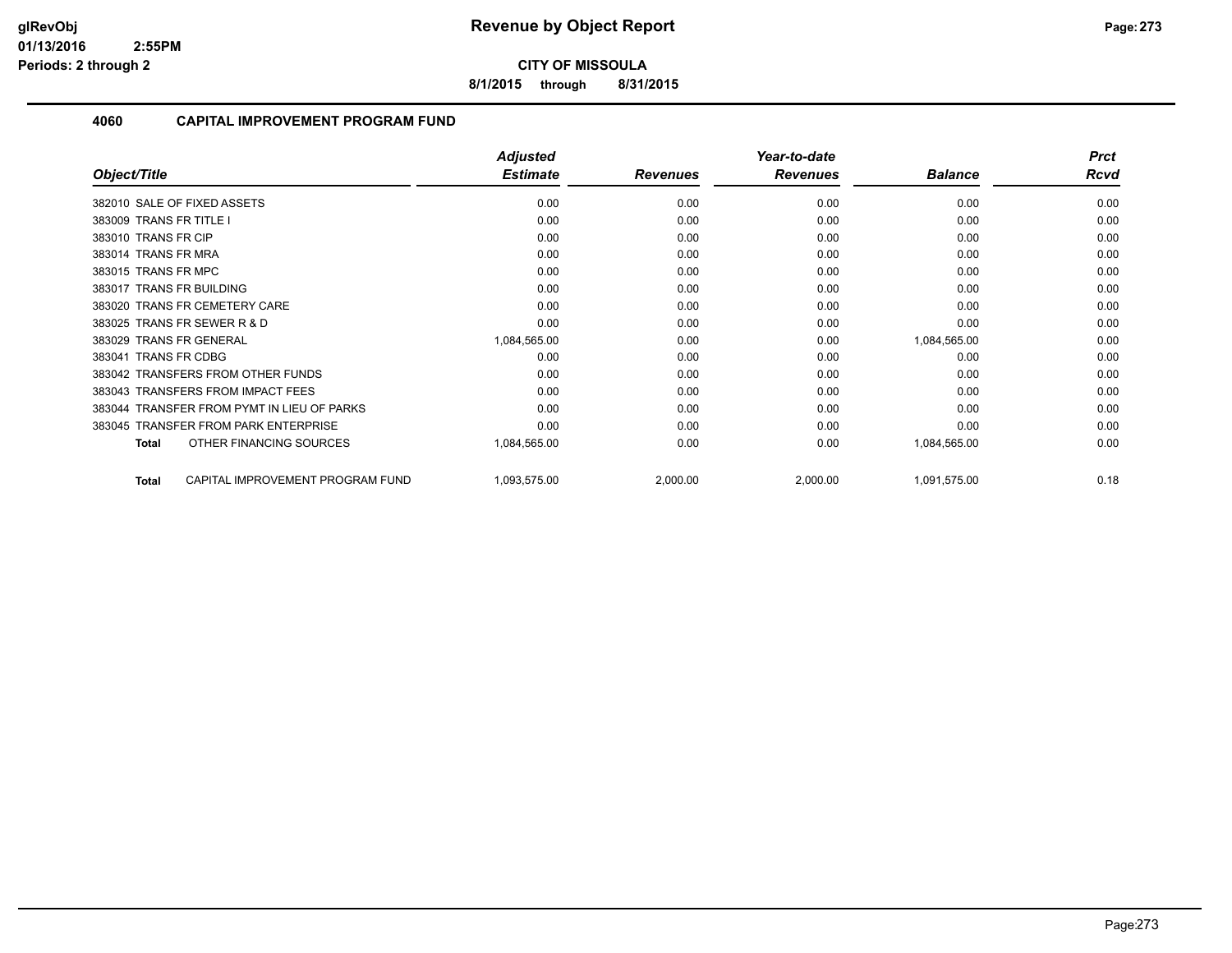**8/1/2015 through 8/31/2015**

# **4130 1997 G O BOND OPEN SPACE PURCHASE FUND**

# **4130 1997 G O BOND OPEN SPACE PURCHASE FUND**

|                                                           | <b>Adjusted</b> |                 | Year-to-date    |                | <b>Prct</b> |
|-----------------------------------------------------------|-----------------|-----------------|-----------------|----------------|-------------|
| Object/Title                                              | <b>Estimate</b> | <b>Revenues</b> | <b>Revenues</b> | <b>Balance</b> | <b>Rcvd</b> |
| 330000 INTERGOVERNMENTAL REVENUES                         |                 |                 |                 |                |             |
| 331156 CTEP GRANT - S HILLS TRAIL SYSTEM                  | 0.00            | 0.00            | 0.00            | 0.00           | 0.00        |
| 334014 *** Title Not Found ***                            | 0.00            | 0.00            | 0.00            | 0.00           | 0.00        |
| <b>INTERGOVERNMENTAL REVENUES</b><br><b>Total</b>         | 0.00            | 0.00            | 0.00            | 0.00           | 0.00        |
| 340000 CHARGES FOR SERVICES                               |                 |                 |                 |                |             |
| 343065 BUILDING RENTALS                                   | 0.00            | 0.00            | 0.00            | 0.00           | 0.00        |
| <b>CHARGES FOR SERVICES</b><br><b>Total</b>               | 0.00            | 0.00            | 0.00            | 0.00           | 0.00        |
| 360000 MISCELLANEOUS REVENUES                             |                 |                 |                 |                |             |
| 360010 MISCELLANEOUS                                      | 0.00            | 0.00            | 0.00            | 0.00           | 0.00        |
| 365000 DONATIONS                                          | 0.00            | 0.00            | 0.00            | 0.00           | 0.00        |
| MISCELLANEOUS REVENUES<br><b>Total</b>                    | 0.00            | 0.00            | 0.00            | 0.00           | 0.00        |
| <b>INVESTMENTS &amp; ROYALTY EARNINGS</b><br>370000       |                 |                 |                 |                |             |
| 371010 INTEREST ON INVESTMENTS                            | 0.00            | 0.00            | 0.00            | 0.00           | 0.00        |
| 371020 GAIN/LOSS IN MARKET VALUE OF INVESTMENTS           | 0.00            | 0.00            | 0.00            | 0.00           | 0.00        |
| <b>INVESTMENTS &amp; ROYALTY EARNINGS</b><br><b>Total</b> | 0.00            | 0.00            | 0.00            | 0.00           | 0.00        |
| 380000 OTHER FINANCING SOURCES                            |                 |                 |                 |                |             |
| 382010 SALE OF FIXED ASSETS                               | 0.00            | 0.00            | 0.00            | 0.00           | 0.00        |
| 383000 OPERATING TRANSFERS                                | 0.00            | 0.00            | 0.00            | 0.00           | 0.00        |
| OTHER FINANCING SOURCES<br><b>Total</b>                   | 0.00            | 0.00            | 0.00            | 0.00           | 0.00        |
| 1997 G O BOND OPEN SPACE PURCHASE FU<br><b>Total</b>      | 0.00            | 0.00            | 0.00            | 0.00           | 0.00        |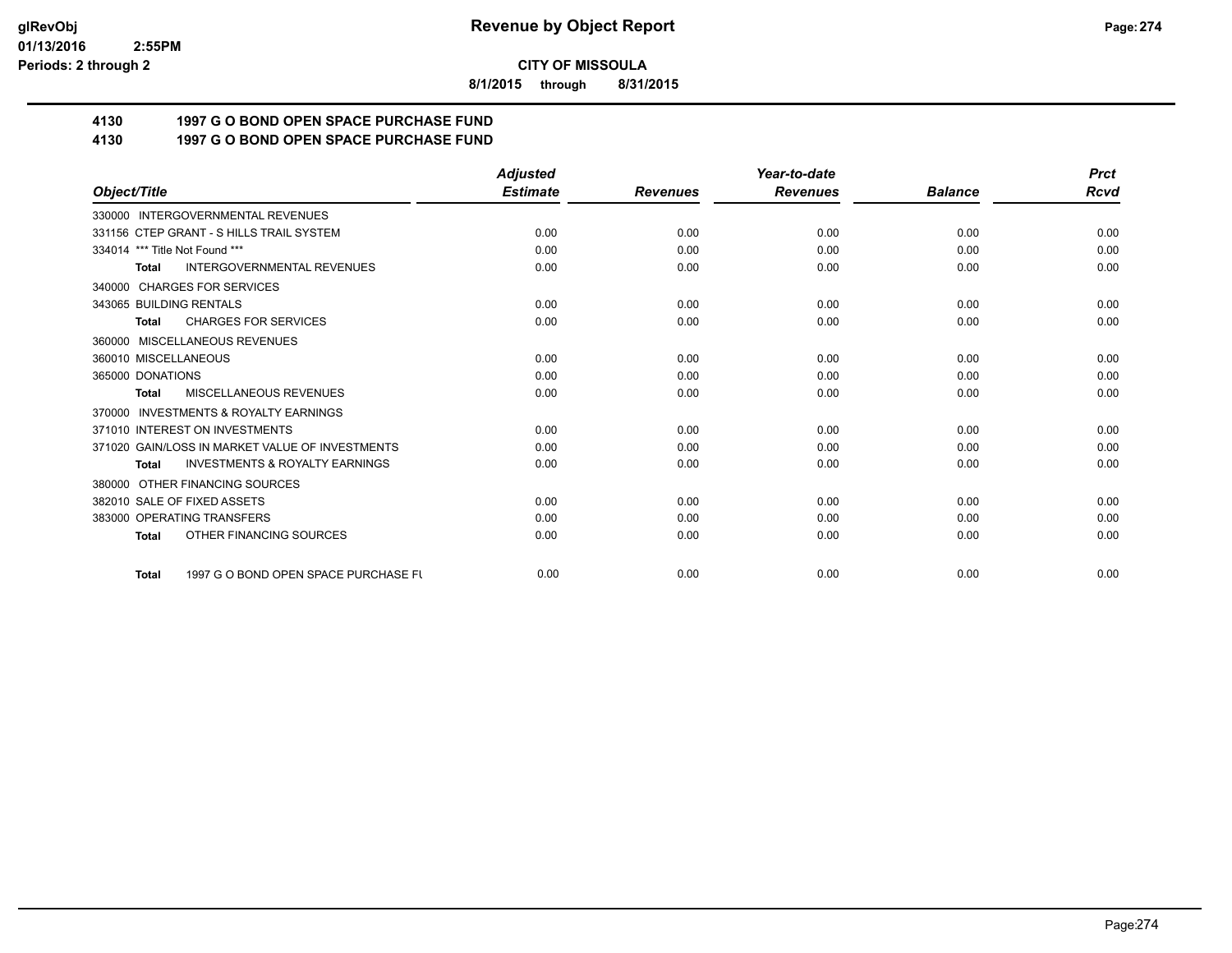**8/1/2015 through 8/31/2015**

## **4130 1997 G O BOND OPEN SPACE PURCHASE FUND**

|                                                           | <b>Adjusted</b> |                 | Year-to-date    |                | <b>Prct</b> |
|-----------------------------------------------------------|-----------------|-----------------|-----------------|----------------|-------------|
| Object/Title                                              | <b>Estimate</b> | <b>Revenues</b> | <b>Revenues</b> | <b>Balance</b> | Rcvd        |
| 330000 INTERGOVERNMENTAL REVENUES                         |                 |                 |                 |                |             |
| 331156 CTEP GRANT - S HILLS TRAIL SYSTEM                  | 0.00            | 0.00            | 0.00            | 0.00           | 0.00        |
| 334014 *** Title Not Found ***                            | 0.00            | 0.00            | 0.00            | 0.00           | 0.00        |
| <b>INTERGOVERNMENTAL REVENUES</b><br>Total                | 0.00            | 0.00            | 0.00            | 0.00           | 0.00        |
| 340000 CHARGES FOR SERVICES                               |                 |                 |                 |                |             |
| 343065 BUILDING RENTALS                                   | 0.00            | 0.00            | 0.00            | 0.00           | 0.00        |
| <b>CHARGES FOR SERVICES</b><br><b>Total</b>               | 0.00            | 0.00            | 0.00            | 0.00           | 0.00        |
| 360000 MISCELLANEOUS REVENUES                             |                 |                 |                 |                |             |
| 360010 MISCELLANEOUS                                      | 0.00            | 0.00            | 0.00            | 0.00           | 0.00        |
| 365000 DONATIONS                                          | 0.00            | 0.00            | 0.00            | 0.00           | 0.00        |
| MISCELLANEOUS REVENUES<br><b>Total</b>                    | 0.00            | 0.00            | 0.00            | 0.00           | 0.00        |
| <b>INVESTMENTS &amp; ROYALTY EARNINGS</b><br>370000       |                 |                 |                 |                |             |
| 371010 INTEREST ON INVESTMENTS                            | 0.00            | 0.00            | 0.00            | 0.00           | 0.00        |
| 371020 GAIN/LOSS IN MARKET VALUE OF INVESTMENT            | 0.00            | 0.00            | 0.00            | 0.00           | 0.00        |
| <b>INVESTMENTS &amp; ROYALTY EARNINGS</b><br><b>Total</b> | 0.00            | 0.00            | 0.00            | 0.00           | 0.00        |
| 380000 OTHER FINANCING SOURCES                            |                 |                 |                 |                |             |
| 382010 SALE OF FIXED ASSETS                               | 0.00            | 0.00            | 0.00            | 0.00           | 0.00        |
| 383000 OPERATING TRANSFERS                                | 0.00            | 0.00            | 0.00            | 0.00           | 0.00        |
| OTHER FINANCING SOURCES<br><b>Total</b>                   | 0.00            | 0.00            | 0.00            | 0.00           | 0.00        |
| 1997 G O BOND OPEN SPACE PURCHASE F<br><b>Total</b>       | 0.00            | 0.00            | 0.00            | 0.00           | 0.00        |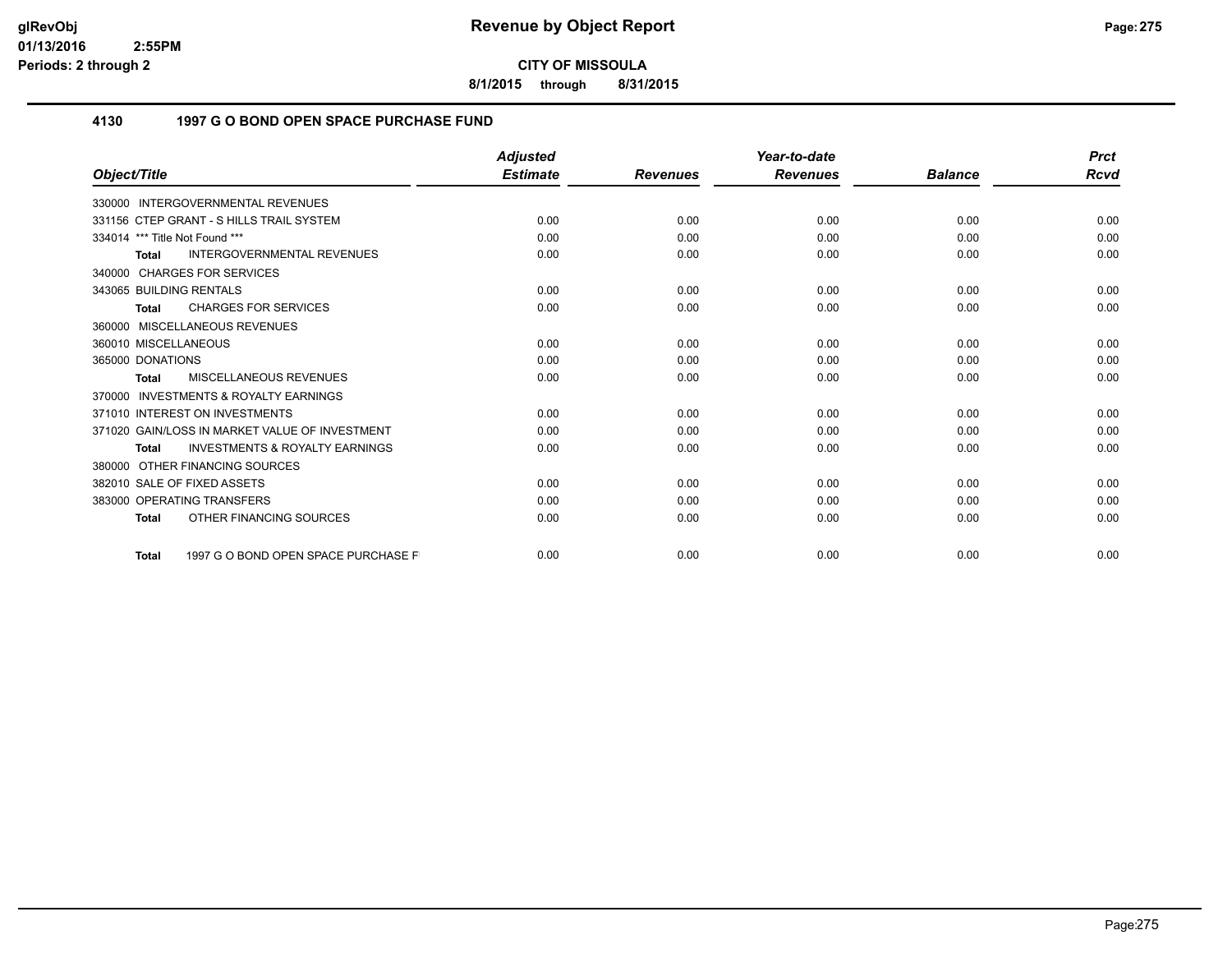**8/1/2015 through 8/31/2015**

#### **4196 NEW FIRE STATION GO BOND**

#### **4196 NEW FIRE STATION GO BOND**

|                                                    | <b>Adjusted</b> |                 | Year-to-date    |                | <b>Prct</b> |
|----------------------------------------------------|-----------------|-----------------|-----------------|----------------|-------------|
| Object/Title                                       | <b>Estimate</b> | <b>Revenues</b> | <b>Revenues</b> | <b>Balance</b> | <b>Rcvd</b> |
| 360000 MISCELLANEOUS REVENUES                      |                 |                 |                 |                |             |
| 365023 NORTHWESTERN ENERGY GRANT                   | 0.00            | 0.00            | 0.00            | 0.00           | 0.00        |
| MISCELLANEOUS REVENUES<br>Total                    | 0.00            | 0.00            | 0.00            | 0.00           | 0.00        |
| 370000 INVESTMENTS & ROYALTY EARNINGS              |                 |                 |                 |                |             |
| 371010 INTEREST ON INVESTMENTS                     | 0.00            | 0.00            | 0.00            | 0.00           | 0.00        |
| 371020 GAIN/LOSS IN MARKET VALUE OF INVESTMENTS    | 0.00            | 0.00            | 0.00            | 0.00           | 0.00        |
| <b>INVESTMENTS &amp; ROYALTY EARNINGS</b><br>Total | 0.00            | 0.00            | 0.00            | 0.00           | 0.00        |
| 380000 OTHER FINANCING SOURCES                     |                 |                 |                 |                |             |
| 381010 BOND PROCEEDS                               | 0.00            | 0.00            | 0.00            | 0.00           | 0.00        |
| 383000 OPERATING TRANSFERS                         | 0.00            | 0.00            | 0.00            | 0.00           | 0.00        |
| OTHER FINANCING SOURCES<br>Total                   | 0.00            | 0.00            | 0.00            | 0.00           | 0.00        |
| NEW FIRE STATION GO BOND<br>Total                  | 0.00            | 0.00            | 0.00            | 0.00           | 0.00        |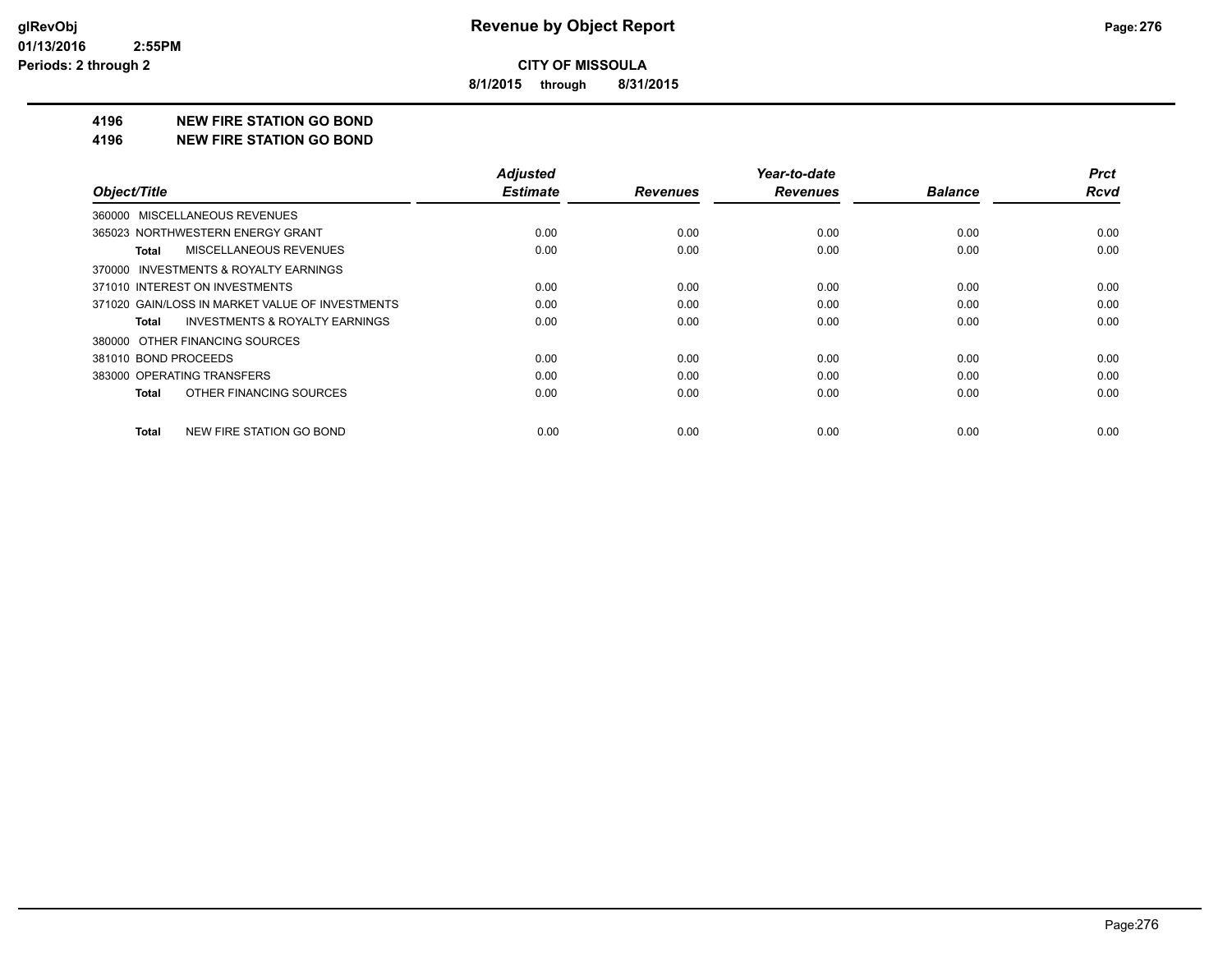**8/1/2015 through 8/31/2015**

## **4196 NEW FIRE STATION GO BOND**

| Object/Title                                       | <b>Adjusted</b><br><b>Estimate</b> | <b>Revenues</b> | Year-to-date<br><b>Revenues</b> | <b>Balance</b> | <b>Prct</b><br>Rcvd |
|----------------------------------------------------|------------------------------------|-----------------|---------------------------------|----------------|---------------------|
| 360000 MISCELLANEOUS REVENUES                      |                                    |                 |                                 |                |                     |
| 365023 NORTHWESTERN ENERGY GRANT                   | 0.00                               | 0.00            | 0.00                            | 0.00           | 0.00                |
| MISCELLANEOUS REVENUES<br><b>Total</b>             | 0.00                               | 0.00            | 0.00                            | 0.00           | 0.00                |
| 370000 INVESTMENTS & ROYALTY EARNINGS              |                                    |                 |                                 |                |                     |
| 371010 INTEREST ON INVESTMENTS                     | 0.00                               | 0.00            | 0.00                            | 0.00           | 0.00                |
| 371020 GAIN/LOSS IN MARKET VALUE OF INVESTMENT     | 0.00                               | 0.00            | 0.00                            | 0.00           | 0.00                |
| <b>INVESTMENTS &amp; ROYALTY EARNINGS</b><br>Total | 0.00                               | 0.00            | 0.00                            | 0.00           | 0.00                |
| 380000 OTHER FINANCING SOURCES                     |                                    |                 |                                 |                |                     |
| 381010 BOND PROCEEDS                               | 0.00                               | 0.00            | 0.00                            | 0.00           | 0.00                |
| 383000 OPERATING TRANSFERS                         | 0.00                               | 0.00            | 0.00                            | 0.00           | 0.00                |
| OTHER FINANCING SOURCES<br>Total                   | 0.00                               | 0.00            | 0.00                            | 0.00           | 0.00                |
| <b>Total</b><br><b>NEW FIRE STATION GO BOND</b>    | 0.00                               | 0.00            | 0.00                            | 0.00           | 0.00                |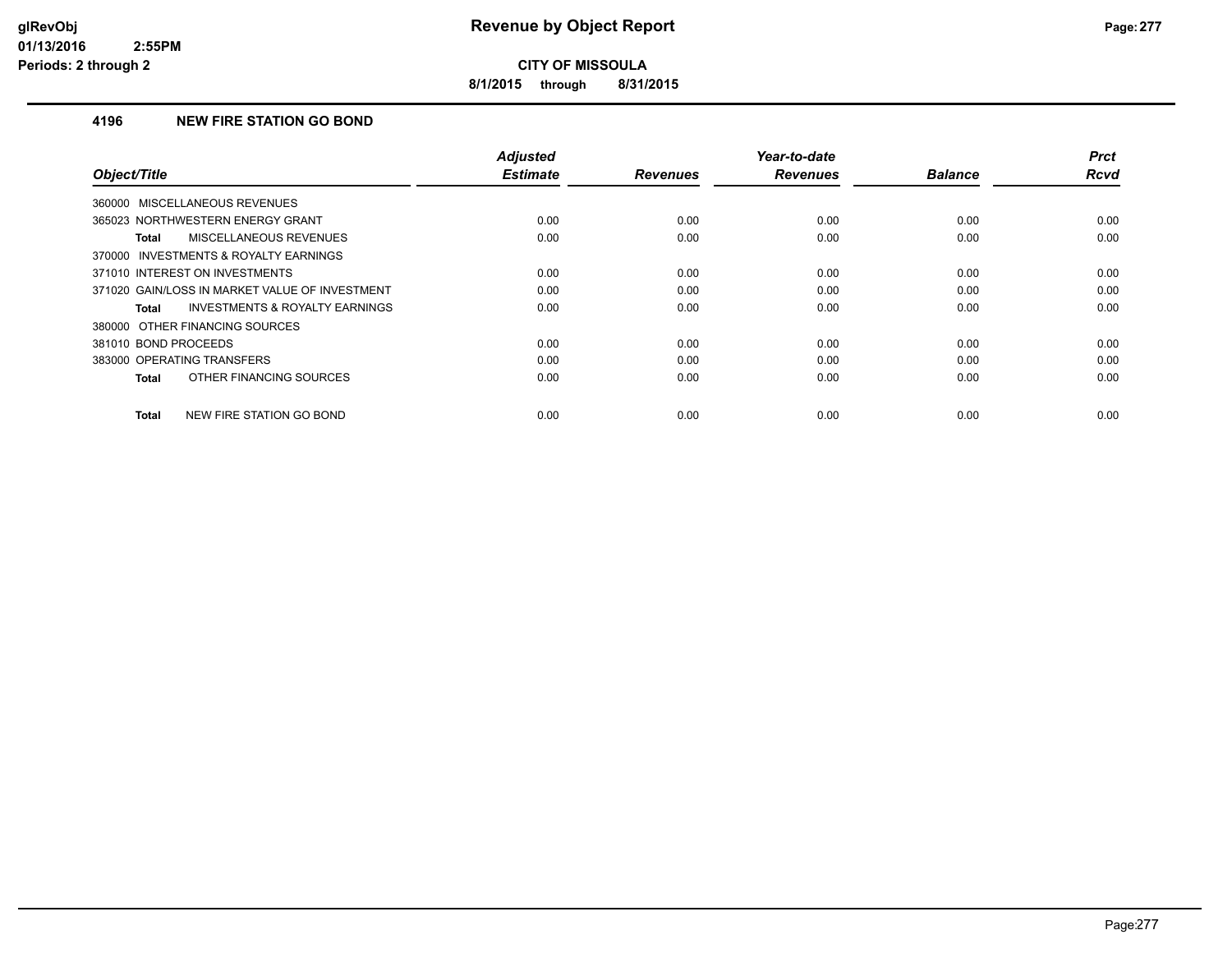**8/1/2015 through 8/31/2015**

# **4450 S/C CONSTRUCTION FUND FOR FY06**

**4450 S/C CONSTRUCTION FUND FOR FY06**

|                                                 | <b>Adjusted</b> |                 | Year-to-date    |                | <b>Prct</b> |
|-------------------------------------------------|-----------------|-----------------|-----------------|----------------|-------------|
| Object/Title                                    | <b>Estimate</b> | <b>Revenues</b> | <b>Revenues</b> | <b>Balance</b> | Rcvd        |
| 370000 INVESTMENTS & ROYALTY EARNINGS           |                 |                 |                 |                |             |
| 371010 INTEREST ON INVESTMENTS                  | 0.00            | 0.00            | 0.00            | 0.00           | 0.00        |
| 371020 GAIN/LOSS IN MARKET VALUE OF INVESTMENTS | 0.00            | 0.00            | 0.00            | 0.00           | 0.00        |
| INVESTMENTS & ROYALTY EARNINGS<br><b>Total</b>  | 0.00            | 0.00            | 0.00            | 0.00           | 0.00        |
|                                                 |                 |                 |                 |                |             |
| S/C CONSTRUCTION FUND FOR FY06<br>Total         | 0.00            | 0.00            | 0.00            | 0.00           | 0.00        |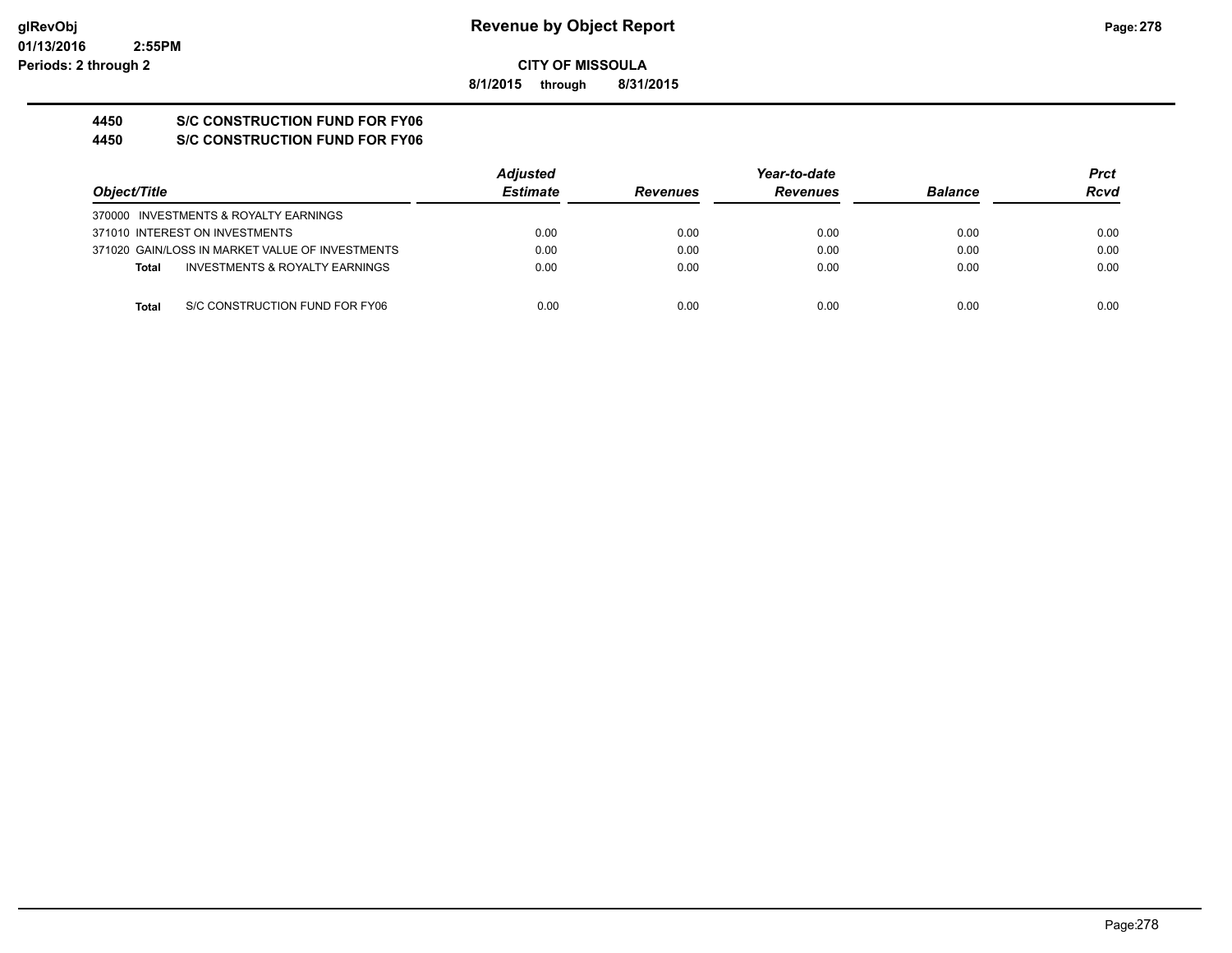**8/1/2015 through 8/31/2015**

## **4450 S/C CONSTRUCTION FUND FOR FY06**

| Object/Title |                                                | <b>Adiusted</b><br><b>Estimate</b> | <b>Revenues</b> | Year-to-date<br><b>Revenues</b> | <b>Balance</b> | <b>Prct</b><br><b>Rcvd</b> |
|--------------|------------------------------------------------|------------------------------------|-----------------|---------------------------------|----------------|----------------------------|
|              | 370000 INVESTMENTS & ROYALTY EARNINGS          |                                    |                 |                                 |                |                            |
|              | 371010 INTEREST ON INVESTMENTS                 | 0.00                               | 0.00            | 0.00                            | 0.00           | 0.00                       |
|              | 371020 GAIN/LOSS IN MARKET VALUE OF INVESTMENT | 0.00                               | 0.00            | 0.00                            | 0.00           | 0.00                       |
| <b>Total</b> | INVESTMENTS & ROYALTY EARNINGS                 | 0.00                               | 0.00            | 0.00                            | 0.00           | 0.00                       |
|              |                                                |                                    |                 |                                 |                |                            |
| Total        | S/C CONSTRUCTION FUND FOR FY06                 | 0.00                               | 0.00            | 0.00                            | 0.00           | 0.00                       |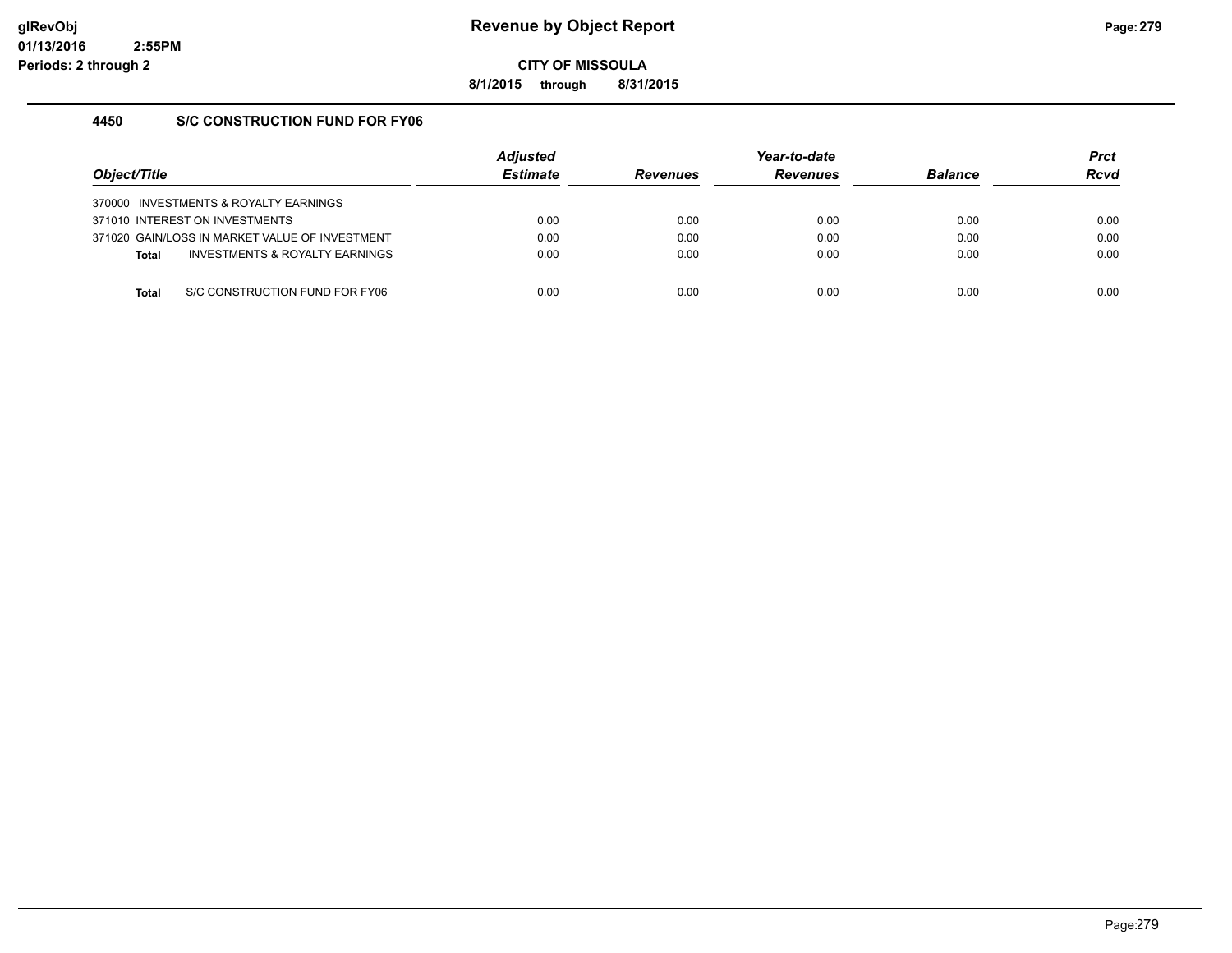**8/1/2015 through 8/31/2015**

**4451 FY07 S/C BOND FUND**

**4451 FY07 S/C BOND FUND**

|                                                    | <b>Adiusted</b> |                 | Year-to-date    |                | <b>Prct</b> |
|----------------------------------------------------|-----------------|-----------------|-----------------|----------------|-------------|
| Object/Title                                       | <b>Estimate</b> | <b>Revenues</b> | <b>Revenues</b> | <b>Balance</b> | <b>Rcvd</b> |
| 360000 MISCELLANEOUS REVENUES                      |                 |                 |                 |                |             |
| 360010 MISCELLANEOUS                               | 0.00            | 0.00            | 0.00            | 0.00           | 0.00        |
| MISCELLANEOUS REVENUES<br>Total                    | 0.00            | 0.00            | 0.00            | 0.00           | 0.00        |
| 370000 INVESTMENTS & ROYALTY EARNINGS              |                 |                 |                 |                |             |
| 371010 INTEREST ON INVESTMENTS                     | 0.00            | 0.00            | 0.00            | 0.00           | 0.00        |
| 371020 GAIN/LOSS IN MARKET VALUE OF INVESTMENTS    | 0.00            | 0.00            | 0.00            | 0.00           | 0.00        |
| <b>INVESTMENTS &amp; ROYALTY EARNINGS</b><br>Total | 0.00            | 0.00            | 0.00            | 0.00           | 0.00        |
| 380000 OTHER FINANCING SOURCES                     |                 |                 |                 |                |             |
| 381030 SID BONDS PROCEEDS                          | 0.00            | 0.00            | 0.00            | 0.00           | 0.00        |
| OTHER FINANCING SOURCES<br>Total                   | 0.00            | 0.00            | 0.00            | 0.00           | 0.00        |
| FY07 S/C BOND FUND<br><b>Total</b>                 | 0.00            | 0.00            | 0.00            | 0.00           | 0.00        |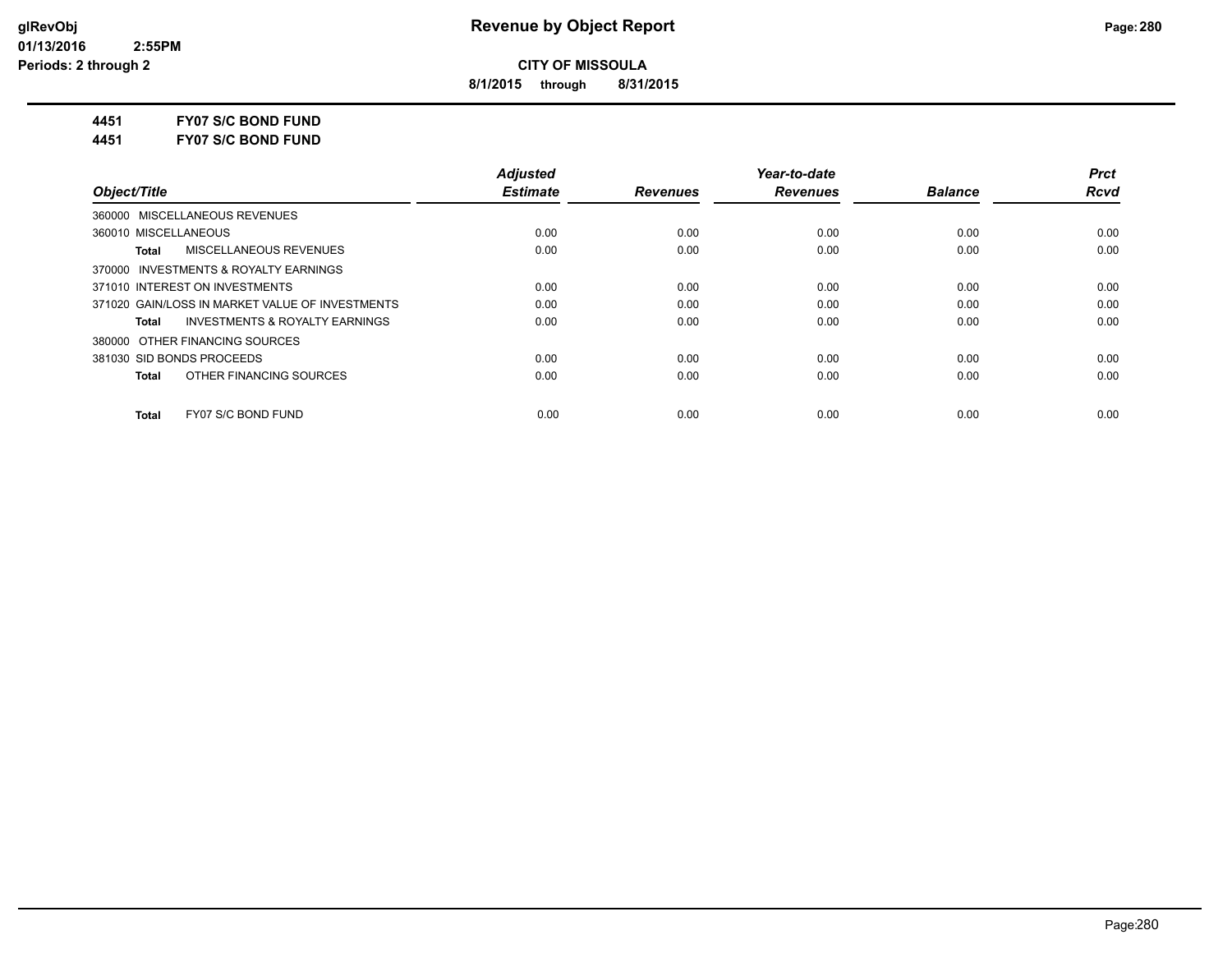**8/1/2015 through 8/31/2015**

#### **4451 FY07 S/C BOND FUND**

| Object/Title                                   | <b>Adjusted</b><br><b>Estimate</b> | <b>Revenues</b> | Year-to-date<br><b>Revenues</b> | <b>Balance</b> | <b>Prct</b><br><b>Rcvd</b> |
|------------------------------------------------|------------------------------------|-----------------|---------------------------------|----------------|----------------------------|
| MISCELLANEOUS REVENUES<br>360000               |                                    |                 |                                 |                |                            |
| 360010 MISCELLANEOUS                           | 0.00                               | 0.00            | 0.00                            | 0.00           | 0.00                       |
| MISCELLANEOUS REVENUES<br>Total                | 0.00                               | 0.00            | 0.00                            | 0.00           | 0.00                       |
| 370000 INVESTMENTS & ROYALTY EARNINGS          |                                    |                 |                                 |                |                            |
| 371010 INTEREST ON INVESTMENTS                 | 0.00                               | 0.00            | 0.00                            | 0.00           | 0.00                       |
| 371020 GAIN/LOSS IN MARKET VALUE OF INVESTMENT | 0.00                               | 0.00            | 0.00                            | 0.00           | 0.00                       |
| INVESTMENTS & ROYALTY EARNINGS<br>Total        | 0.00                               | 0.00            | 0.00                            | 0.00           | 0.00                       |
| 380000 OTHER FINANCING SOURCES                 |                                    |                 |                                 |                |                            |
| 381030 SID BONDS PROCEEDS                      | 0.00                               | 0.00            | 0.00                            | 0.00           | 0.00                       |
| OTHER FINANCING SOURCES<br><b>Total</b>        | 0.00                               | 0.00            | 0.00                            | 0.00           | 0.00                       |
| FY07 S/C BOND FUND<br><b>Total</b>             | 0.00                               | 0.00            | 0.00                            | 0.00           | 0.00                       |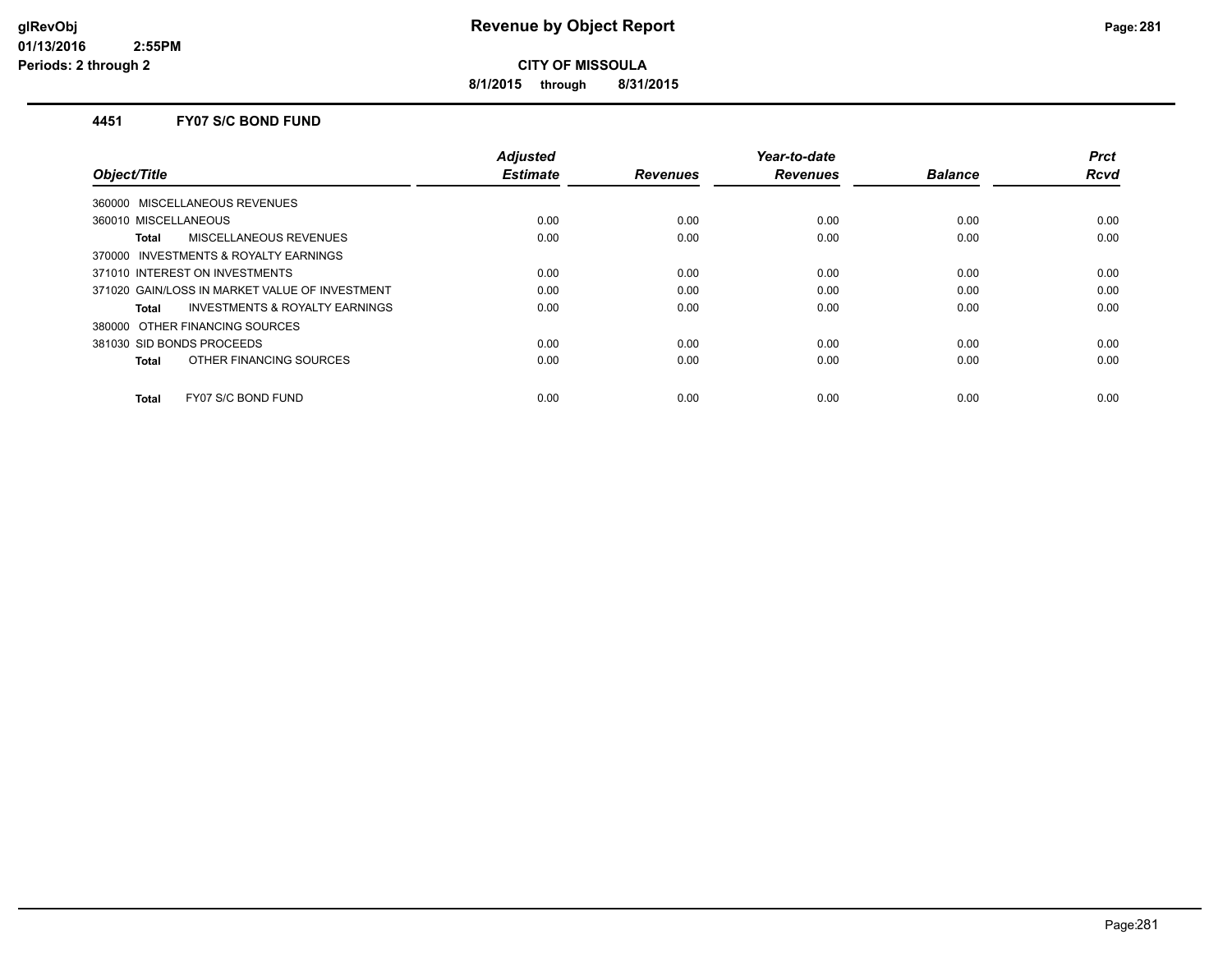**8/1/2015 through 8/31/2015**

# **4452 S/C CONSTRUCTION FUND FOR FY 08 BOND SAL**

**4452 S/C CONSTRUCTION FUND FOR FY 08 BOND SAL**

|                                                    | <b>Adjusted</b> |                 | Year-to-date    |                | <b>Prct</b> |
|----------------------------------------------------|-----------------|-----------------|-----------------|----------------|-------------|
| Object/Title                                       | <b>Estimate</b> | <b>Revenues</b> | <b>Revenues</b> | <b>Balance</b> | <b>Rcvd</b> |
| 360000 MISCELLANEOUS REVENUES                      |                 |                 |                 |                |             |
| 360010 MISCELLANEOUS                               | 0.00            | 0.00            | 0.00            | 0.00           | 0.00        |
| 362000 OTHER MISCELLANEOUS REVENUE                 | 0.00            | 0.00            | 0.00            | 0.00           | 0.00        |
| MISCELLANEOUS REVENUES<br>Total                    | 0.00            | 0.00            | 0.00            | 0.00           | 0.00        |
| 370000 INVESTMENTS & ROYALTY EARNINGS              |                 |                 |                 |                |             |
| 371010 INTEREST ON INVESTMENTS                     | 0.00            | 0.00            | 0.00            | 0.00           | 0.00        |
| 371020 GAIN/LOSS IN MARKET VALUE OF INVESTMENTS    | 0.00            | 0.00            | 0.00            | 0.00           | 0.00        |
| <b>INVESTMENTS &amp; ROYALTY EARNINGS</b><br>Total | 0.00            | 0.00            | 0.00            | 0.00           | 0.00        |
| 380000 OTHER FINANCING SOURCES                     |                 |                 |                 |                |             |
| 381000 LOAN PROCEEDS                               | 0.00            | 0.00            | 0.00            | 0.00           | 0.00        |
| 383042 TRANSFERS FROM OTHER FUNDS                  | 0.00            | 0.00            | 0.00            | 0.00           | 0.00        |
| OTHER FINANCING SOURCES<br>Total                   | 0.00            | 0.00            | 0.00            | 0.00           | 0.00        |
| S/C CONSTRUCTION FUND FOR FY 08 BONE<br>Total      | 0.00            | 0.00            | 0.00            | 0.00           | 0.00        |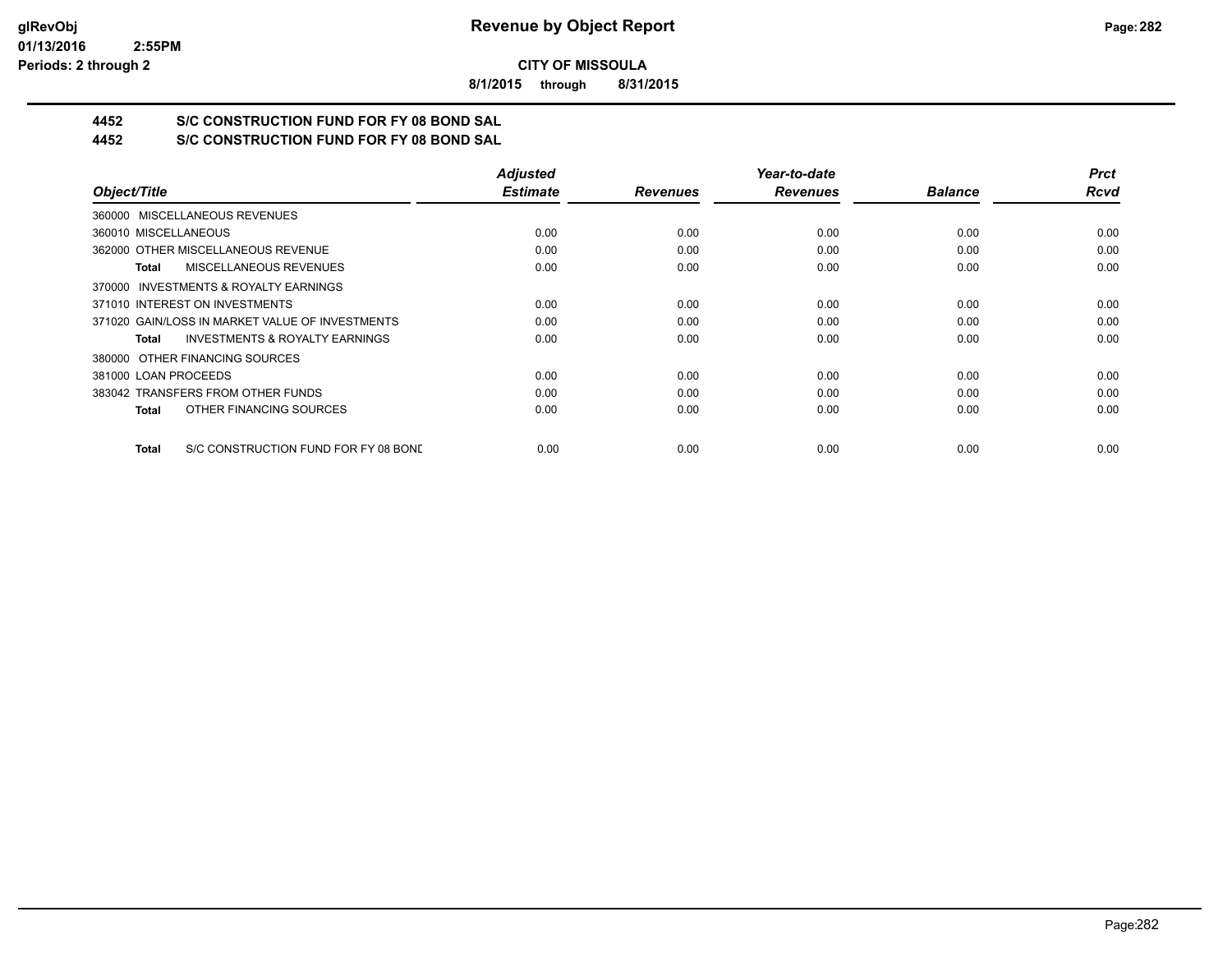**8/1/2015 through 8/31/2015**

## **4452 S/C CONSTRUCTION FUND FOR FY 08 BOND SAL**

| Object/Title                                         | <b>Adjusted</b><br><b>Estimate</b> | <b>Revenues</b> | Year-to-date<br><b>Revenues</b> | <b>Balance</b> | <b>Prct</b><br><b>Rcvd</b> |
|------------------------------------------------------|------------------------------------|-----------------|---------------------------------|----------------|----------------------------|
|                                                      |                                    |                 |                                 |                |                            |
| 360000 MISCELLANEOUS REVENUES                        |                                    |                 |                                 |                |                            |
| 360010 MISCELLANEOUS                                 | 0.00                               | 0.00            | 0.00                            | 0.00           | 0.00                       |
| 362000 OTHER MISCELLANEOUS REVENUE                   | 0.00                               | 0.00            | 0.00                            | 0.00           | 0.00                       |
| MISCELLANEOUS REVENUES<br>Total                      | 0.00                               | 0.00            | 0.00                            | 0.00           | 0.00                       |
| 370000 INVESTMENTS & ROYALTY EARNINGS                |                                    |                 |                                 |                |                            |
| 371010 INTEREST ON INVESTMENTS                       | 0.00                               | 0.00            | 0.00                            | 0.00           | 0.00                       |
| 371020 GAIN/LOSS IN MARKET VALUE OF INVESTMENT       | 0.00                               | 0.00            | 0.00                            | 0.00           | 0.00                       |
| <b>INVESTMENTS &amp; ROYALTY EARNINGS</b><br>Total   | 0.00                               | 0.00            | 0.00                            | 0.00           | 0.00                       |
| 380000 OTHER FINANCING SOURCES                       |                                    |                 |                                 |                |                            |
| 381000 LOAN PROCEEDS                                 | 0.00                               | 0.00            | 0.00                            | 0.00           | 0.00                       |
| 383042 TRANSFERS FROM OTHER FUNDS                    | 0.00                               | 0.00            | 0.00                            | 0.00           | 0.00                       |
| OTHER FINANCING SOURCES<br>Total                     | 0.00                               | 0.00            | 0.00                            | 0.00           | 0.00                       |
|                                                      |                                    |                 |                                 |                |                            |
| S/C CONSTRUCTION FUND FOR FY 08 BONI<br><b>Total</b> | 0.00                               | 0.00            | 0.00                            | 0.00           | 0.00                       |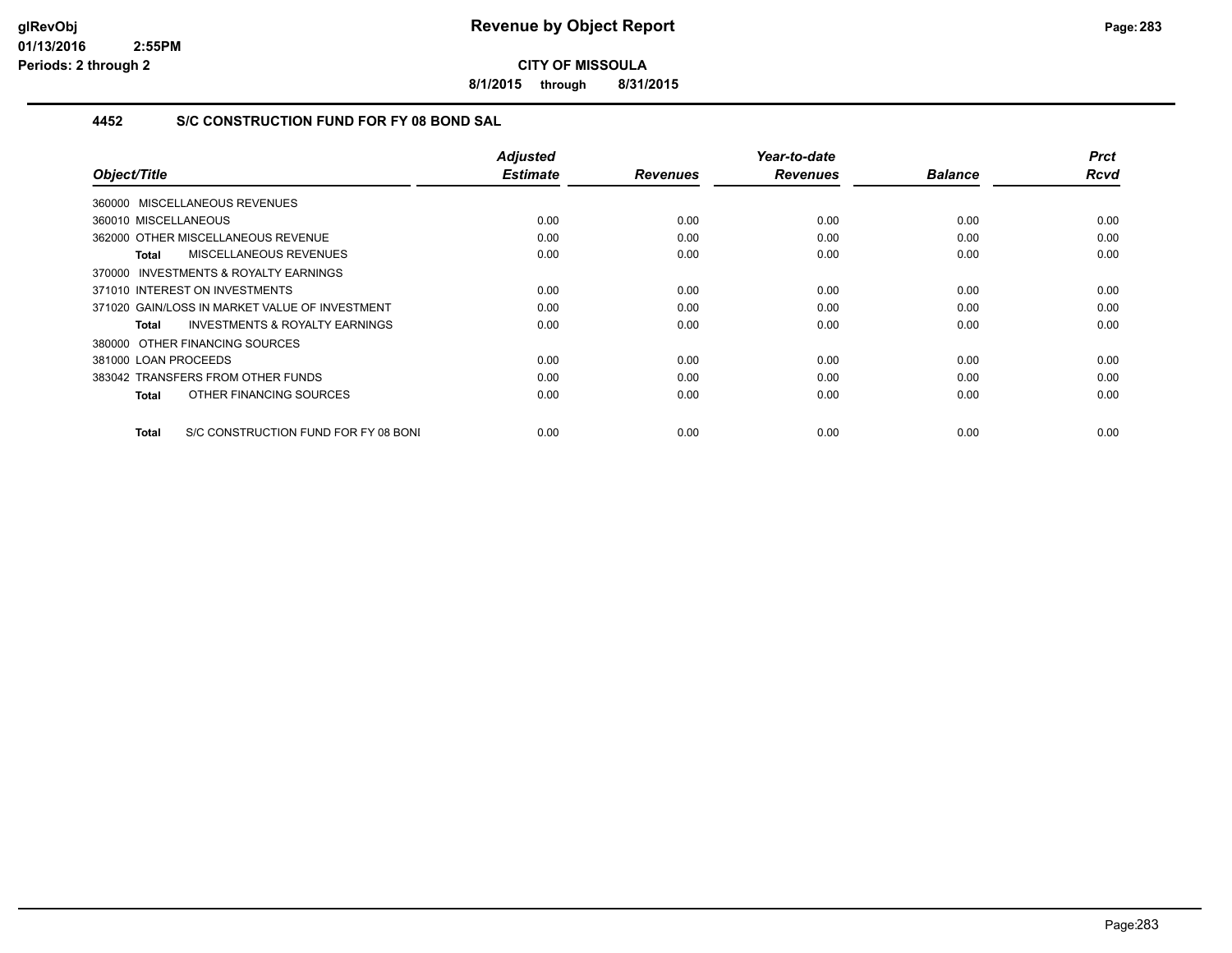**8/1/2015 through 8/31/2015**

# **4453 S/C CONSTRUCTION FUND FY09 BOND**

**4453 S/C CONSTRUCTION FUND FY09 BOND**

|                                                    | <b>Adjusted</b> |                 | Year-to-date    |                | <b>Prct</b> |
|----------------------------------------------------|-----------------|-----------------|-----------------|----------------|-------------|
| Object/Title                                       | <b>Estimate</b> | <b>Revenues</b> | <b>Revenues</b> | <b>Balance</b> | <b>Rcvd</b> |
| 360000 MISCELLANEOUS REVENUES                      |                 |                 |                 |                |             |
| 360010 MISCELLANEOUS                               | 0.00            | 0.00            | 0.00            | 0.00           | 0.00        |
| 362000 OTHER MISCELLANEOUS REVENUE                 | 0.00            | 0.00            | 0.00            | 0.00           | 0.00        |
| <b>MISCELLANEOUS REVENUES</b><br>Total             | 0.00            | 0.00            | 0.00            | 0.00           | 0.00        |
| 370000 INVESTMENTS & ROYALTY EARNINGS              |                 |                 |                 |                |             |
| 371010 INTEREST ON INVESTMENTS                     | 0.00            | 0.00            | 0.00            | 0.00           | 0.00        |
| <b>INVESTMENTS &amp; ROYALTY EARNINGS</b><br>Total | 0.00            | 0.00            | 0.00            | 0.00           | 0.00        |
| 380000 OTHER FINANCING SOURCES                     |                 |                 |                 |                |             |
| 381030 SID BONDS PROCEEDS                          | 0.00            | 0.00            | 0.00            | 0.00           | 0.00        |
| 383000 OPERATING TRANSFERS                         | 0.00            | 0.00            | 0.00            | 0.00           | 0.00        |
| OTHER FINANCING SOURCES<br><b>Total</b>            | 0.00            | 0.00            | 0.00            | 0.00           | 0.00        |
| S/C CONSTRUCTION FUND FY09 BOND<br>Total           | 0.00            | 0.00            | 0.00            | 0.00           | 0.00        |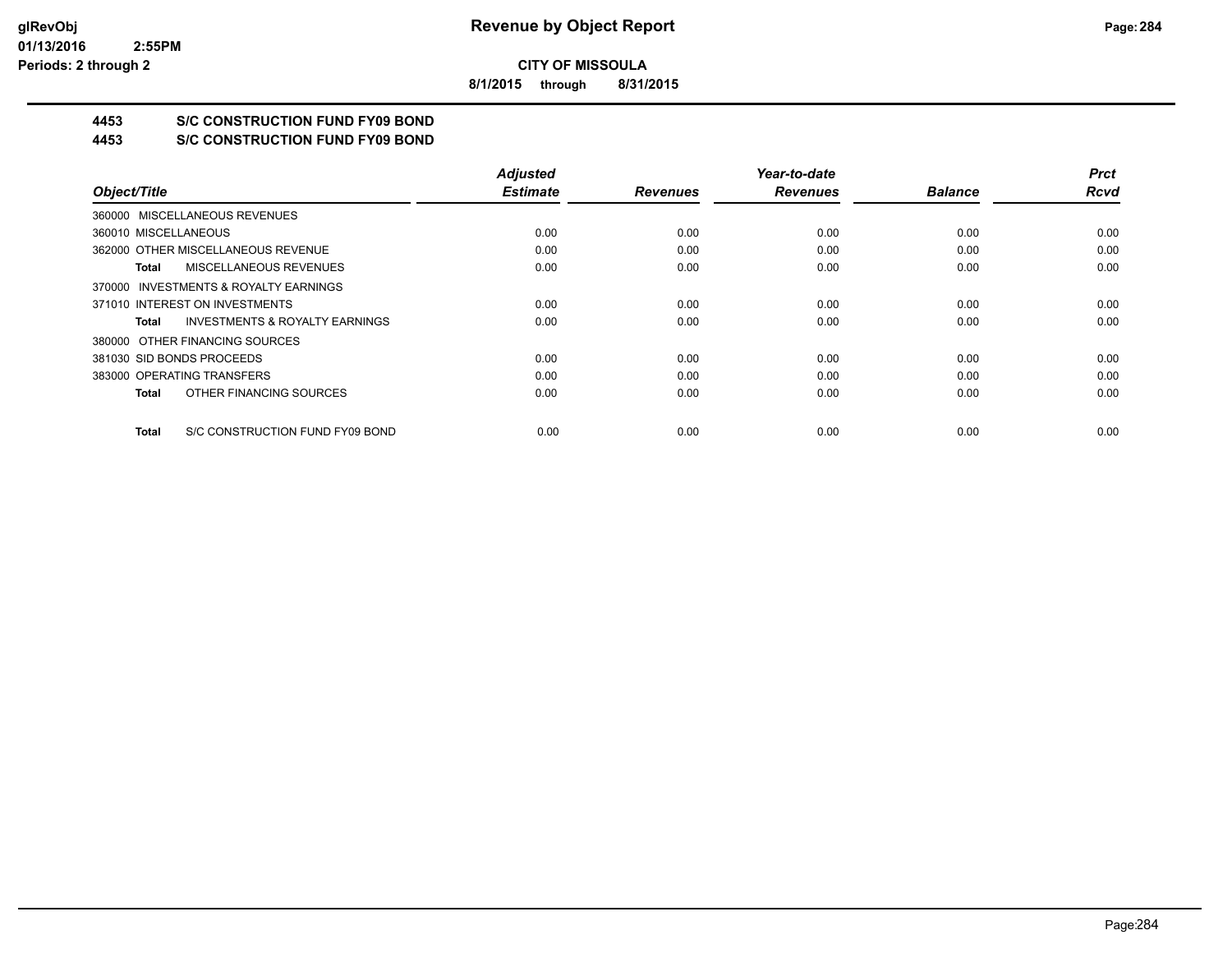**8/1/2015 through 8/31/2015**

# **4453 S/C CONSTRUCTION FUND FY09 BOND**

| Object/Title                                        | Adjusted<br><b>Estimate</b> | <b>Revenues</b> | Year-to-date<br><b>Revenues</b> | <b>Balance</b> | <b>Prct</b><br>Rcvd |
|-----------------------------------------------------|-----------------------------|-----------------|---------------------------------|----------------|---------------------|
|                                                     |                             |                 |                                 |                |                     |
| 360000 MISCELLANEOUS REVENUES                       |                             |                 |                                 |                |                     |
| 360010 MISCELLANEOUS                                | 0.00                        | 0.00            | 0.00                            | 0.00           | 0.00                |
| 362000 OTHER MISCELLANEOUS REVENUE                  | 0.00                        | 0.00            | 0.00                            | 0.00           | 0.00                |
| MISCELLANEOUS REVENUES<br>Total                     | 0.00                        | 0.00            | 0.00                            | 0.00           | 0.00                |
| <b>INVESTMENTS &amp; ROYALTY EARNINGS</b><br>370000 |                             |                 |                                 |                |                     |
| 371010 INTEREST ON INVESTMENTS                      | 0.00                        | 0.00            | 0.00                            | 0.00           | 0.00                |
| <b>INVESTMENTS &amp; ROYALTY EARNINGS</b><br>Total  | 0.00                        | 0.00            | 0.00                            | 0.00           | 0.00                |
| 380000 OTHER FINANCING SOURCES                      |                             |                 |                                 |                |                     |
| 381030 SID BONDS PROCEEDS                           | 0.00                        | 0.00            | 0.00                            | 0.00           | 0.00                |
| 383000 OPERATING TRANSFERS                          | 0.00                        | 0.00            | 0.00                            | 0.00           | 0.00                |
| OTHER FINANCING SOURCES<br>Total                    | 0.00                        | 0.00            | 0.00                            | 0.00           | 0.00                |
| S/C CONSTRUCTION FUND FY09 BOND<br>Total            | 0.00                        | 0.00            | 0.00                            | 0.00           | 0.00                |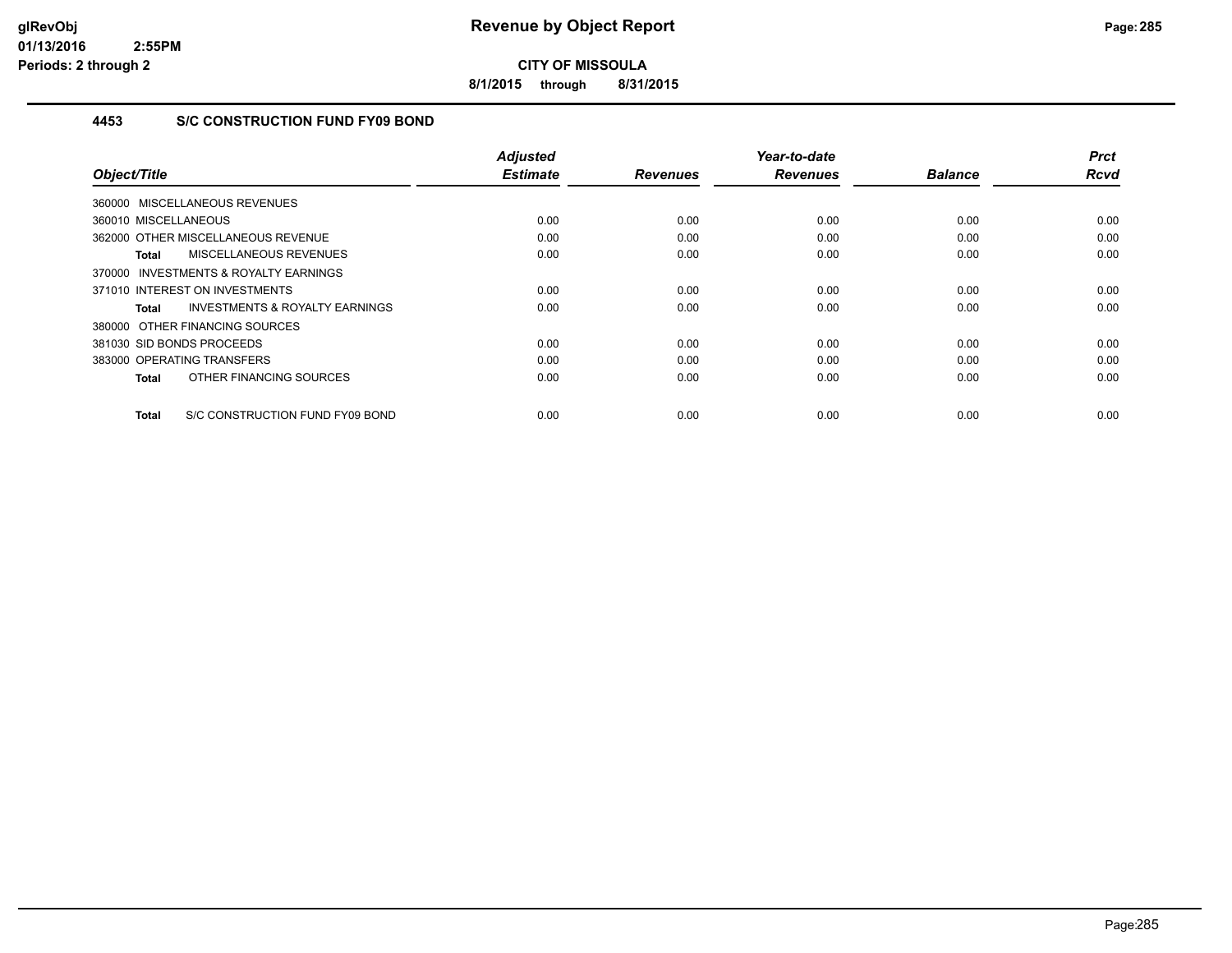**8/1/2015 through 8/31/2015**

# **4454 S/C CONSTRUCTION FUND FOR FY10**

**4454 S/C CONSTRUCTION FUND FOR FY10**

|                                                    | <b>Adjusted</b> |                 | Year-to-date    |                | <b>Prct</b> |
|----------------------------------------------------|-----------------|-----------------|-----------------|----------------|-------------|
| Object/Title                                       | <b>Estimate</b> | <b>Revenues</b> | <b>Revenues</b> | <b>Balance</b> | <b>Rcvd</b> |
| 360000 MISCELLANEOUS REVENUES                      |                 |                 |                 |                |             |
| 360010 MISCELLANEOUS                               | 0.00            | 0.00            | 0.00            | 0.00           | 0.00        |
| 362000 OTHER MISCELLANEOUS REVENUE                 | 0.00            | 0.00            | 0.00            | 0.00           | 0.00        |
| MISCELLANEOUS REVENUES<br>Total                    | 0.00            | 0.00            | 0.00            | 0.00           | 0.00        |
| 370000 INVESTMENTS & ROYALTY EARNINGS              |                 |                 |                 |                |             |
| 371010 INTEREST ON INVESTMENTS                     | 0.00            | 0.00            | 0.00            | 0.00           | 0.00        |
| <b>INVESTMENTS &amp; ROYALTY EARNINGS</b><br>Total | 0.00            | 0.00            | 0.00            | 0.00           | 0.00        |
| 380000 OTHER FINANCING SOURCES                     |                 |                 |                 |                |             |
| 381030 SID BONDS PROCEEDS                          | 0.00            | 0.00            | 0.00            | 0.00           | 0.00        |
| OTHER FINANCING SOURCES<br>Total                   | 0.00            | 0.00            | 0.00            | 0.00           | 0.00        |
| S/C CONSTRUCTION FUND FOR FY10<br>Total            | 0.00            | 0.00            | 0.00            | 0.00           | 0.00        |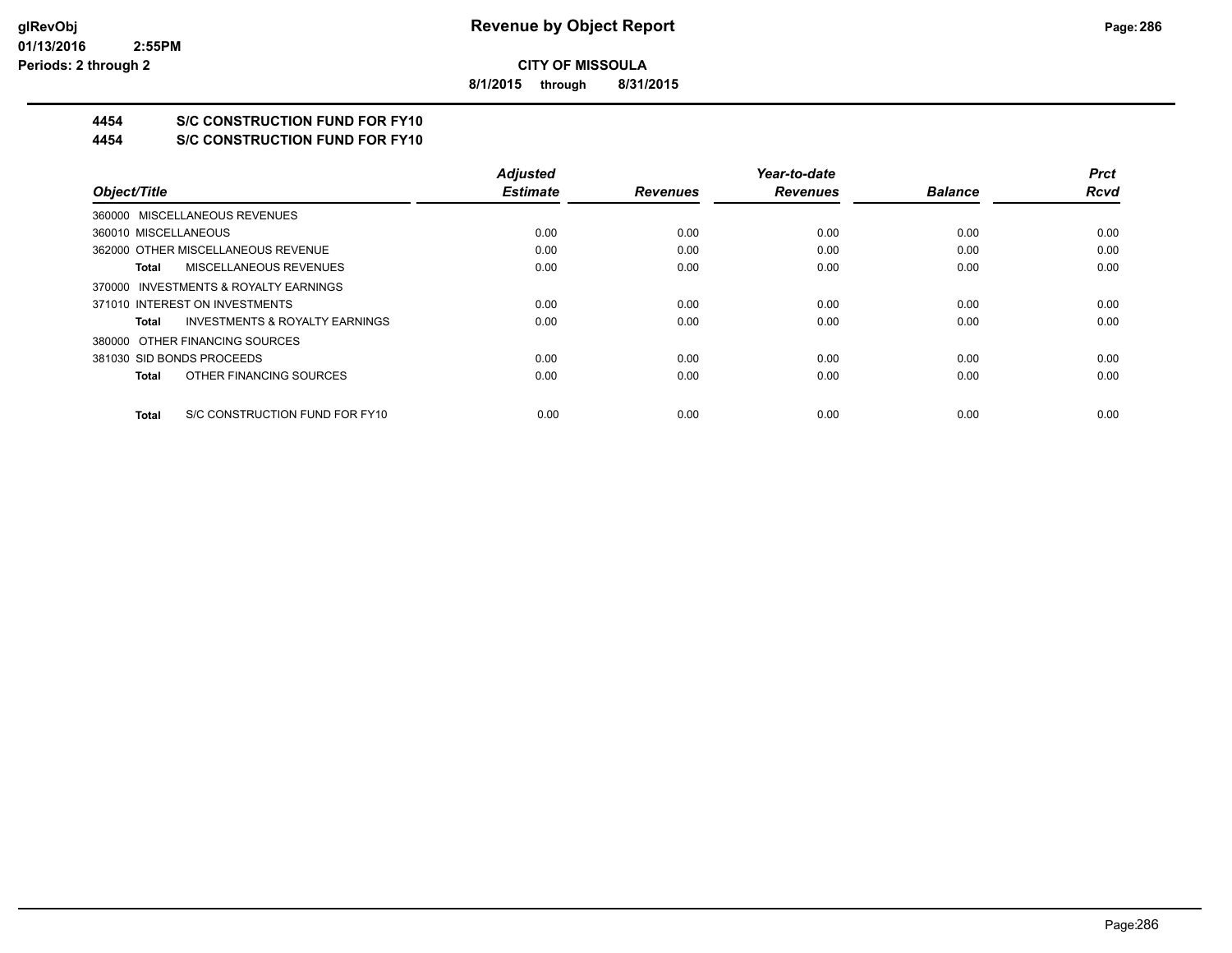**8/1/2015 through 8/31/2015**

# **4454 S/C CONSTRUCTION FUND FOR FY10**

| Object/Title                                   | <b>Adjusted</b><br><b>Estimate</b> | <b>Revenues</b> | Year-to-date<br><b>Revenues</b> | <b>Balance</b> | <b>Prct</b><br><b>Rcvd</b> |
|------------------------------------------------|------------------------------------|-----------------|---------------------------------|----------------|----------------------------|
|                                                |                                    |                 |                                 |                |                            |
| 360000 MISCELLANEOUS REVENUES                  |                                    |                 |                                 |                |                            |
| 360010 MISCELLANEOUS                           | 0.00                               | 0.00            | 0.00                            | 0.00           | 0.00                       |
| 362000 OTHER MISCELLANEOUS REVENUE             | 0.00                               | 0.00            | 0.00                            | 0.00           | 0.00                       |
| MISCELLANEOUS REVENUES<br><b>Total</b>         | 0.00                               | 0.00            | 0.00                            | 0.00           | 0.00                       |
| 370000 INVESTMENTS & ROYALTY EARNINGS          |                                    |                 |                                 |                |                            |
| 371010 INTEREST ON INVESTMENTS                 | 0.00                               | 0.00            | 0.00                            | 0.00           | 0.00                       |
| INVESTMENTS & ROYALTY EARNINGS<br><b>Total</b> | 0.00                               | 0.00            | 0.00                            | 0.00           | 0.00                       |
| 380000 OTHER FINANCING SOURCES                 |                                    |                 |                                 |                |                            |
| 381030 SID BONDS PROCEEDS                      | 0.00                               | 0.00            | 0.00                            | 0.00           | 0.00                       |
| OTHER FINANCING SOURCES<br><b>Total</b>        | 0.00                               | 0.00            | 0.00                            | 0.00           | 0.00                       |
| S/C CONSTRUCTION FUND FOR FY10<br><b>Total</b> | 0.00                               | 0.00            | 0.00                            | 0.00           | 0.00                       |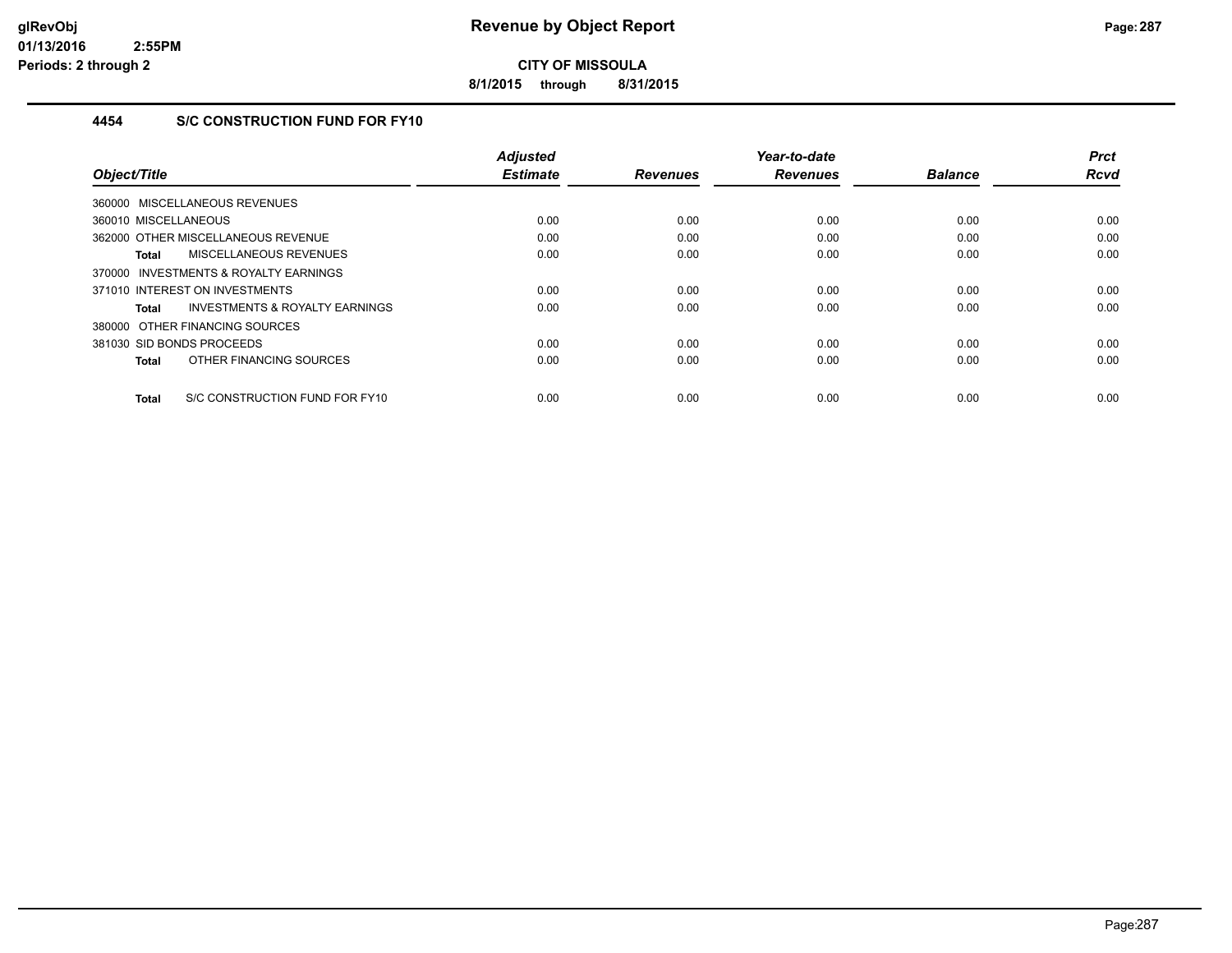**8/1/2015 through 8/31/2015**

#### **4455 FY11 S/C CONSTRUCTION FUND**

**4455 FY11 S/C CONSTRUCTION FUND**

|                                            | <b>Adjusted</b> |                 | Year-to-date    |                | <b>Prct</b> |
|--------------------------------------------|-----------------|-----------------|-----------------|----------------|-------------|
| Object/Title                               | <b>Estimate</b> | <b>Revenues</b> | <b>Revenues</b> | <b>Balance</b> | <b>Rcvd</b> |
| 360000 MISCELLANEOUS REVENUES              |                 |                 |                 |                |             |
| 360010 MISCELLANEOUS                       | 0.00            | 0.00            | 0.00            | 0.00           | 0.00        |
| MISCELLANEOUS REVENUES<br>Total            | 0.00            | 0.00            | 0.00            | 0.00           | 0.00        |
| 370000 INVESTMENTS & ROYALTY EARNINGS      |                 |                 |                 |                |             |
| 371010 INTEREST ON INVESTMENTS             | 0.00            | 0.00            | 0.00            | 0.00           | 0.00        |
| INVESTMENTS & ROYALTY EARNINGS<br>Total    | 0.00            | 0.00            | 0.00            | 0.00           | 0.00        |
| 380000 OTHER FINANCING SOURCES             |                 |                 |                 |                |             |
| 381030 SID BONDS PROCEEDS                  | 0.00            | 0.00            | 0.00            | 0.00           | 0.00        |
| OTHER FINANCING SOURCES<br>Total           | 0.00            | 0.00            | 0.00            | 0.00           | 0.00        |
|                                            |                 |                 |                 |                |             |
| <b>FY11 S/C CONSTRUCTION FUND</b><br>Total | 0.00            | 0.00            | 0.00            | 0.00           | 0.00        |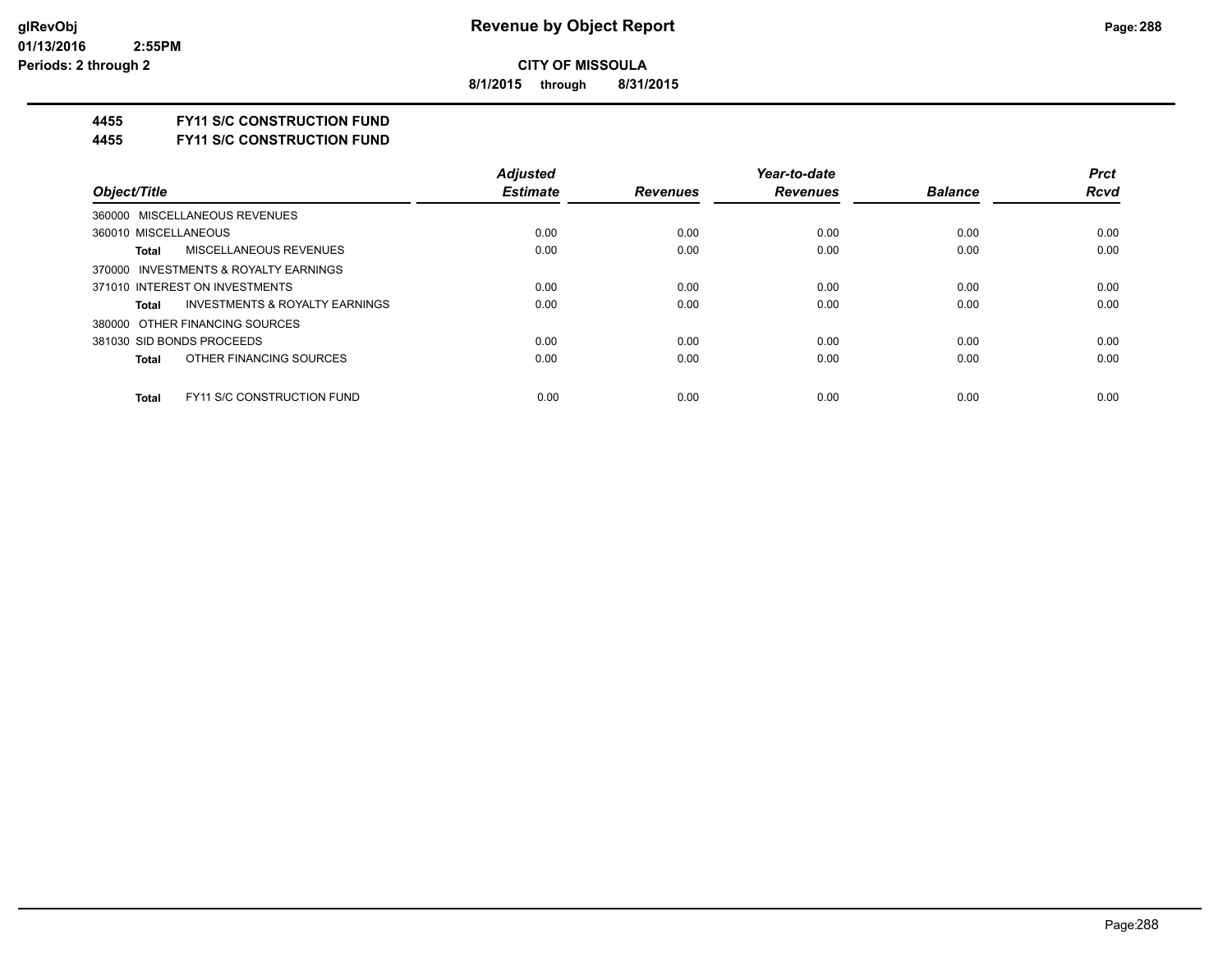**8/1/2015 through 8/31/2015**

## **4455 FY11 S/C CONSTRUCTION FUND**

| Object/Title                               | <b>Adjusted</b><br><b>Estimate</b> | <b>Revenues</b> | Year-to-date<br><b>Revenues</b> | <b>Balance</b> | <b>Prct</b><br><b>Rcvd</b> |
|--------------------------------------------|------------------------------------|-----------------|---------------------------------|----------------|----------------------------|
| 360000 MISCELLANEOUS REVENUES              |                                    |                 |                                 |                |                            |
| 360010 MISCELLANEOUS                       | 0.00                               | 0.00            | 0.00                            | 0.00           | 0.00                       |
| MISCELLANEOUS REVENUES<br>Total            | 0.00                               | 0.00            | 0.00                            | 0.00           | 0.00                       |
| 370000 INVESTMENTS & ROYALTY EARNINGS      |                                    |                 |                                 |                |                            |
| 371010 INTEREST ON INVESTMENTS             | 0.00                               | 0.00            | 0.00                            | 0.00           | 0.00                       |
| INVESTMENTS & ROYALTY EARNINGS<br>Total    | 0.00                               | 0.00            | 0.00                            | 0.00           | 0.00                       |
| 380000 OTHER FINANCING SOURCES             |                                    |                 |                                 |                |                            |
| 381030 SID BONDS PROCEEDS                  | 0.00                               | 0.00            | 0.00                            | 0.00           | 0.00                       |
| OTHER FINANCING SOURCES<br>Total           | 0.00                               | 0.00            | 0.00                            | 0.00           | 0.00                       |
| FY11 S/C CONSTRUCTION FUND<br><b>Total</b> | 0.00                               | 0.00            | 0.00                            | 0.00           | 0.00                       |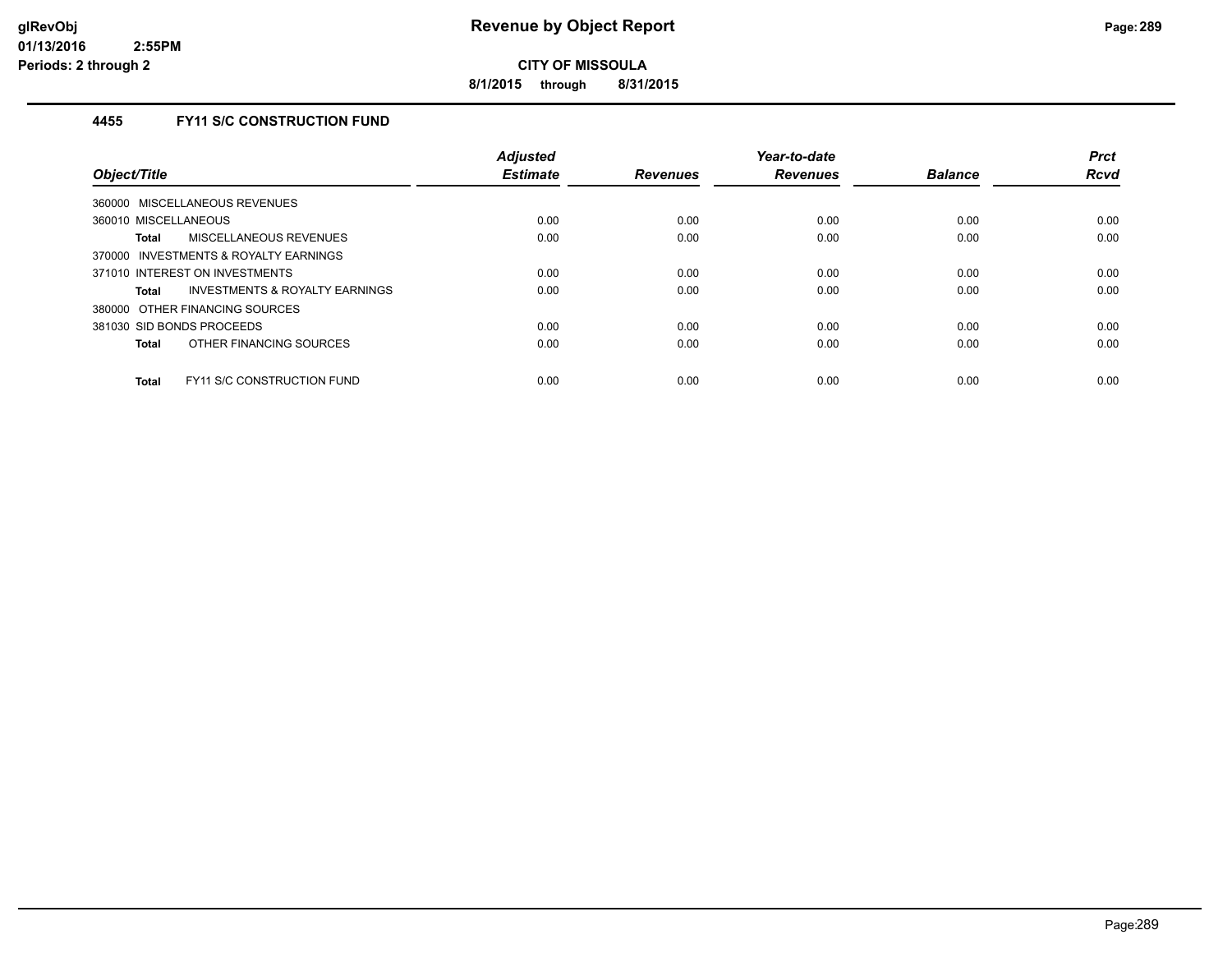**8/1/2015 through 8/31/2015**

#### **4456 FY12 S/C CONSTRUCTION FUND**

**4456 FY12 S/C CONSTRUCTION FUND**

|                                                    | <b>Adjusted</b> |                 | Year-to-date    |                | <b>Prct</b> |
|----------------------------------------------------|-----------------|-----------------|-----------------|----------------|-------------|
| Object/Title                                       | <b>Estimate</b> | <b>Revenues</b> | <b>Revenues</b> | <b>Balance</b> | <b>Rcvd</b> |
| 360000 MISCELLANEOUS REVENUES                      |                 |                 |                 |                |             |
| 360010 MISCELLANEOUS                               | 0.00            | 0.00            | 0.00            | 0.00           | 0.00        |
| 362000 OTHER MISCELLANEOUS REVENUE                 | 0.00            | 0.00            | 0.00            | 0.00           | 0.00        |
| MISCELLANEOUS REVENUES<br>Total                    | 0.00            | 0.00            | 0.00            | 0.00           | 0.00        |
| 370000 INVESTMENTS & ROYALTY EARNINGS              |                 |                 |                 |                |             |
| 371010 INTEREST ON INVESTMENTS                     | 0.00            | 0.00            | 0.00            | 0.00           | 0.00        |
| <b>INVESTMENTS &amp; ROYALTY EARNINGS</b><br>Total | 0.00            | 0.00            | 0.00            | 0.00           | 0.00        |
| 380000 OTHER FINANCING SOURCES                     |                 |                 |                 |                |             |
| 381030 SID BONDS PROCEEDS                          | 0.00            | 0.00            | 0.00            | 0.00           | 0.00        |
| OTHER FINANCING SOURCES<br>Total                   | 0.00            | 0.00            | 0.00            | 0.00           | 0.00        |
| <b>FY12 S/C CONSTRUCTION FUND</b><br>Total         | 0.00            | 0.00            | 0.00            | 0.00           | 0.00        |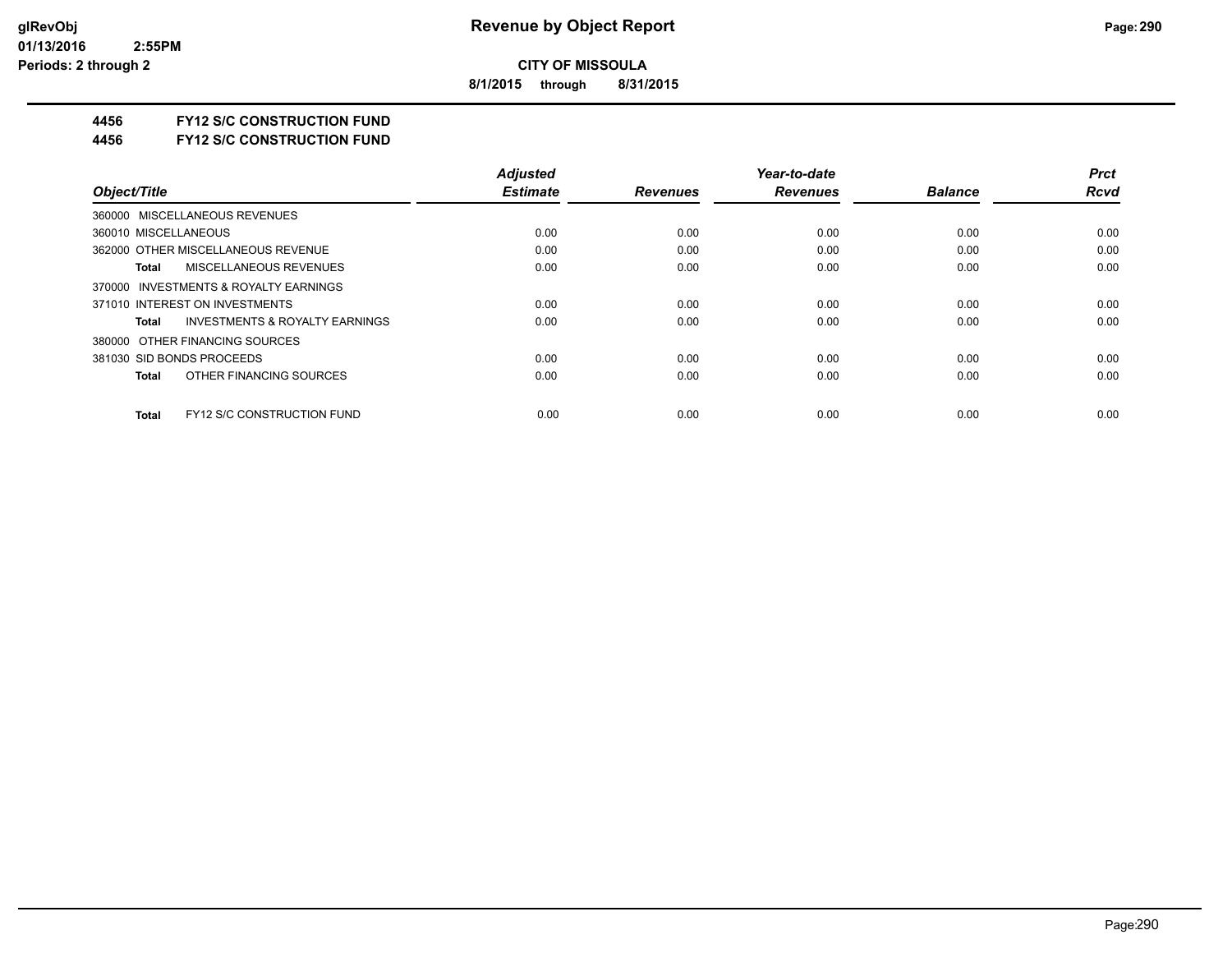**8/1/2015 through 8/31/2015**

### **4456 FY12 S/C CONSTRUCTION FUND**

| Object/Title                               | Adjusted<br><b>Estimate</b> | <b>Revenues</b> | Year-to-date<br><b>Revenues</b> | <b>Balance</b> | <b>Prct</b><br>Rcvd |
|--------------------------------------------|-----------------------------|-----------------|---------------------------------|----------------|---------------------|
|                                            |                             |                 |                                 |                |                     |
| 360000 MISCELLANEOUS REVENUES              |                             |                 |                                 |                |                     |
| 360010 MISCELLANEOUS                       | 0.00                        | 0.00            | 0.00                            | 0.00           | 0.00                |
| 362000 OTHER MISCELLANEOUS REVENUE         | 0.00                        | 0.00            | 0.00                            | 0.00           | 0.00                |
| MISCELLANEOUS REVENUES<br><b>Total</b>     | 0.00                        | 0.00            | 0.00                            | 0.00           | 0.00                |
| INVESTMENTS & ROYALTY EARNINGS<br>370000   |                             |                 |                                 |                |                     |
| 371010 INTEREST ON INVESTMENTS             | 0.00                        | 0.00            | 0.00                            | 0.00           | 0.00                |
| INVESTMENTS & ROYALTY EARNINGS<br>Total    | 0.00                        | 0.00            | 0.00                            | 0.00           | 0.00                |
| 380000 OTHER FINANCING SOURCES             |                             |                 |                                 |                |                     |
| 381030 SID BONDS PROCEEDS                  | 0.00                        | 0.00            | 0.00                            | 0.00           | 0.00                |
| OTHER FINANCING SOURCES<br><b>Total</b>    | 0.00                        | 0.00            | 0.00                            | 0.00           | 0.00                |
| FY12 S/C CONSTRUCTION FUND<br><b>Total</b> | 0.00                        | 0.00            | 0.00                            | 0.00           | 0.00                |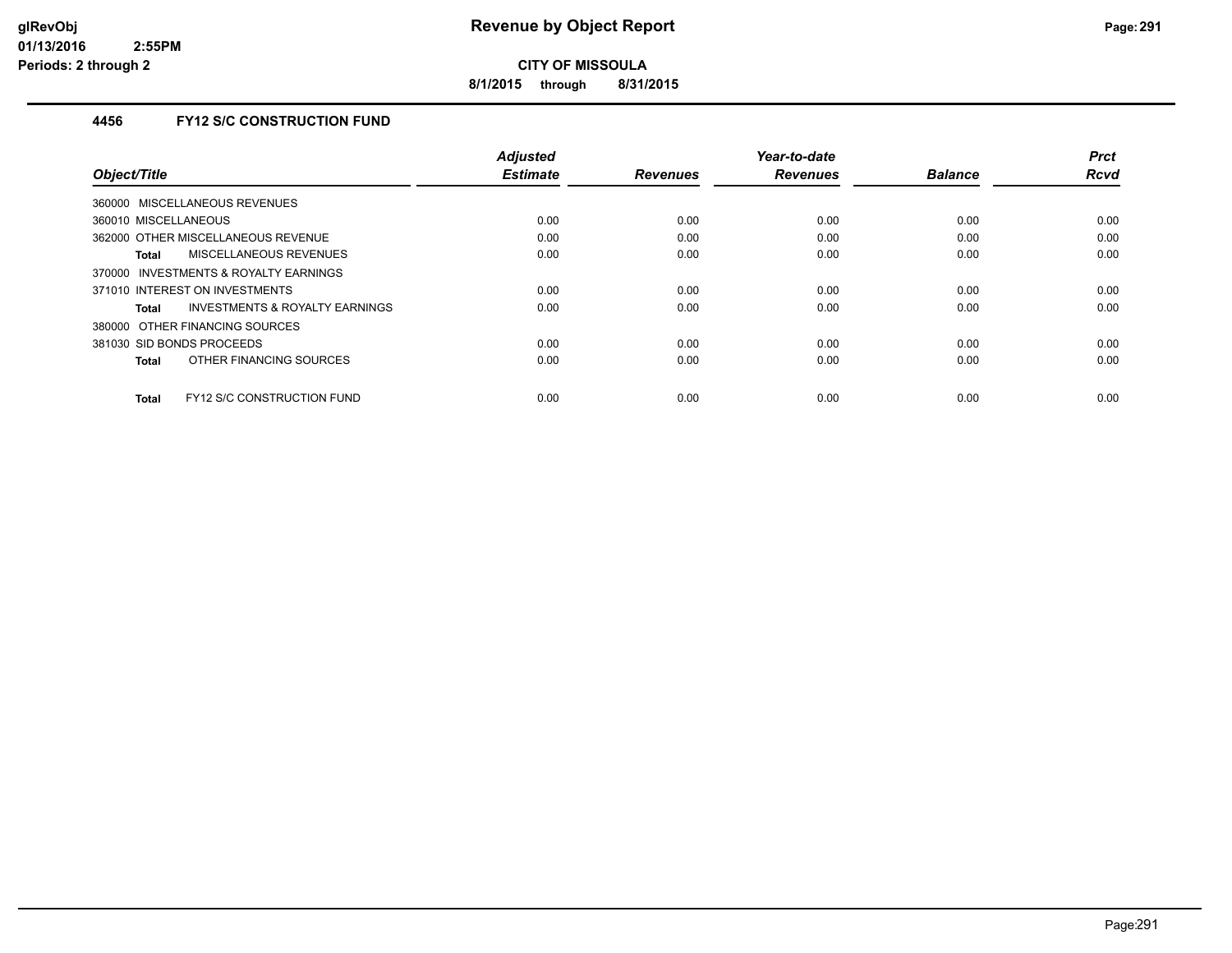**8/1/2015 through 8/31/2015**

## **4457 FY13 SIDEWALK/CURB CONSTRUCTION**

**4457 FY13 SIDEWALK/CURB CONSTRUCTION**

|                                                    | <b>Adjusted</b> |                 | Year-to-date    |                | <b>Prct</b> |
|----------------------------------------------------|-----------------|-----------------|-----------------|----------------|-------------|
| Object/Title                                       | <b>Estimate</b> | <b>Revenues</b> | <b>Revenues</b> | <b>Balance</b> | <b>Rcvd</b> |
| 360000 MISCELLANEOUS REVENUES                      |                 |                 |                 |                |             |
| 360010 MISCELLANEOUS                               | 0.00            | 0.00            | 0.00            | 0.00           | 0.00        |
| MISCELLANEOUS REVENUES<br>Total                    | 0.00            | 0.00            | 0.00            | 0.00           | 0.00        |
| 370000 INVESTMENTS & ROYALTY EARNINGS              |                 |                 |                 |                |             |
| 371010 INTEREST ON INVESTMENTS                     | 0.00            | 0.00            | 0.00            | 0.00           | 0.00        |
| <b>INVESTMENTS &amp; ROYALTY EARNINGS</b><br>Total | 0.00            | 0.00            | 0.00            | 0.00           | 0.00        |
| 380000 OTHER FINANCING SOURCES                     |                 |                 |                 |                |             |
| 381030 SID BONDS PROCEEDS                          | 0.00            | 0.00            | 0.00            | 0.00           | 0.00        |
| 383000 OPERATING TRANSFERS                         | 0.00            | 0.00            | 0.00            | 0.00           | 0.00        |
| OTHER FINANCING SOURCES<br>Total                   | 0.00            | 0.00            | 0.00            | 0.00           | 0.00        |
| FY13 SIDEWALK/CURB CONSTRUCTION<br>Total           | 0.00            | 0.00            | 0.00            | 0.00           | 0.00        |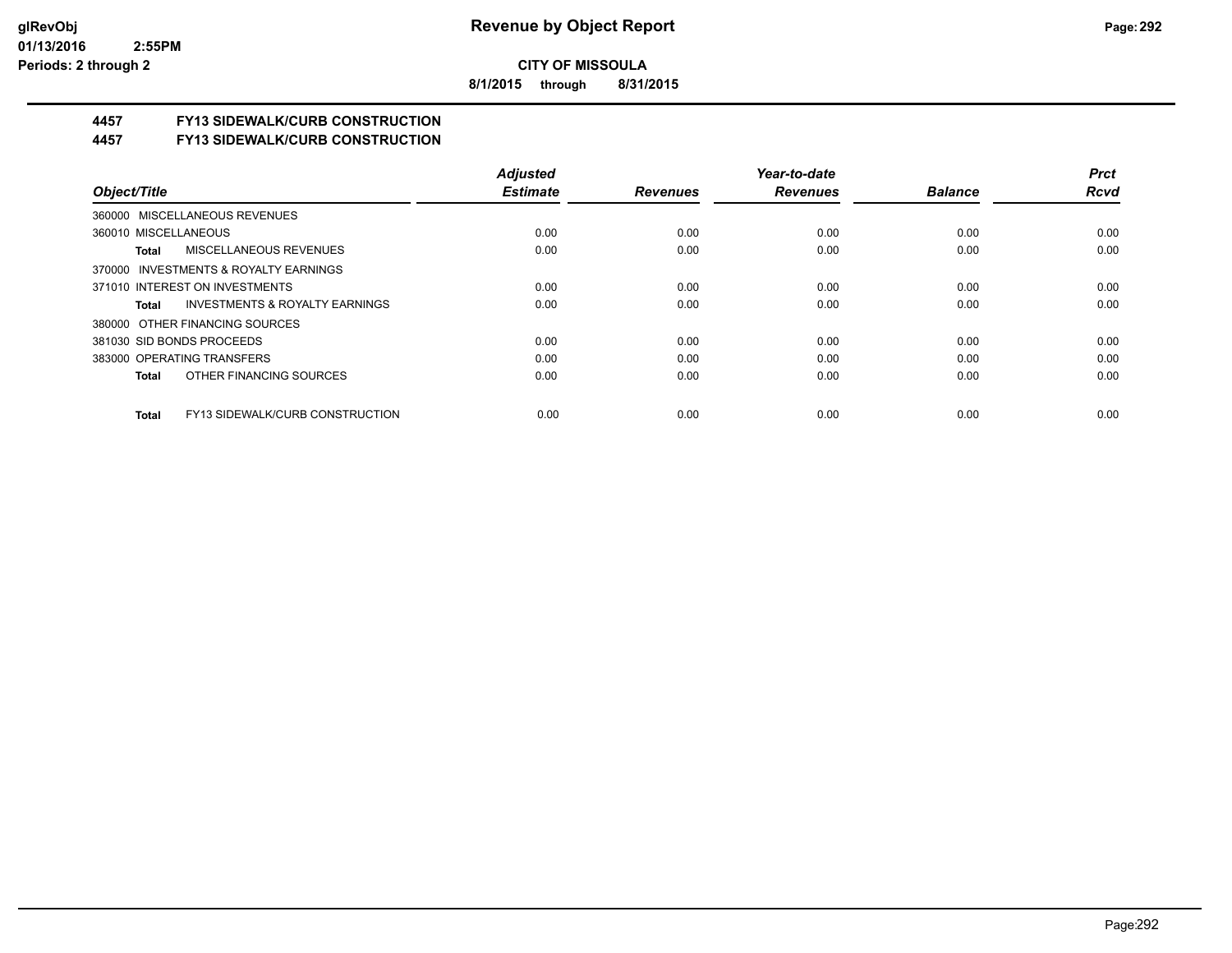**8/1/2015 through 8/31/2015**

### **4457 FY13 SIDEWALK/CURB CONSTRUCTION**

|                                                 | <b>Adjusted</b> |                 | Year-to-date    |                | <b>Prct</b> |
|-------------------------------------------------|-----------------|-----------------|-----------------|----------------|-------------|
| Object/Title                                    | <b>Estimate</b> | <b>Revenues</b> | <b>Revenues</b> | <b>Balance</b> | <b>Rcvd</b> |
| 360000 MISCELLANEOUS REVENUES                   |                 |                 |                 |                |             |
| 360010 MISCELLANEOUS                            | 0.00            | 0.00            | 0.00            | 0.00           | 0.00        |
| MISCELLANEOUS REVENUES<br><b>Total</b>          | 0.00            | 0.00            | 0.00            | 0.00           | 0.00        |
| 370000 INVESTMENTS & ROYALTY EARNINGS           |                 |                 |                 |                |             |
| 371010 INTEREST ON INVESTMENTS                  | 0.00            | 0.00            | 0.00            | 0.00           | 0.00        |
| INVESTMENTS & ROYALTY EARNINGS<br>Total         | 0.00            | 0.00            | 0.00            | 0.00           | 0.00        |
| 380000 OTHER FINANCING SOURCES                  |                 |                 |                 |                |             |
| 381030 SID BONDS PROCEEDS                       | 0.00            | 0.00            | 0.00            | 0.00           | 0.00        |
| 383000 OPERATING TRANSFERS                      | 0.00            | 0.00            | 0.00            | 0.00           | 0.00        |
| OTHER FINANCING SOURCES<br><b>Total</b>         | 0.00            | 0.00            | 0.00            | 0.00           | 0.00        |
| FY13 SIDEWALK/CURB CONSTRUCTION<br><b>Total</b> | 0.00            | 0.00            | 0.00            | 0.00           | 0.00        |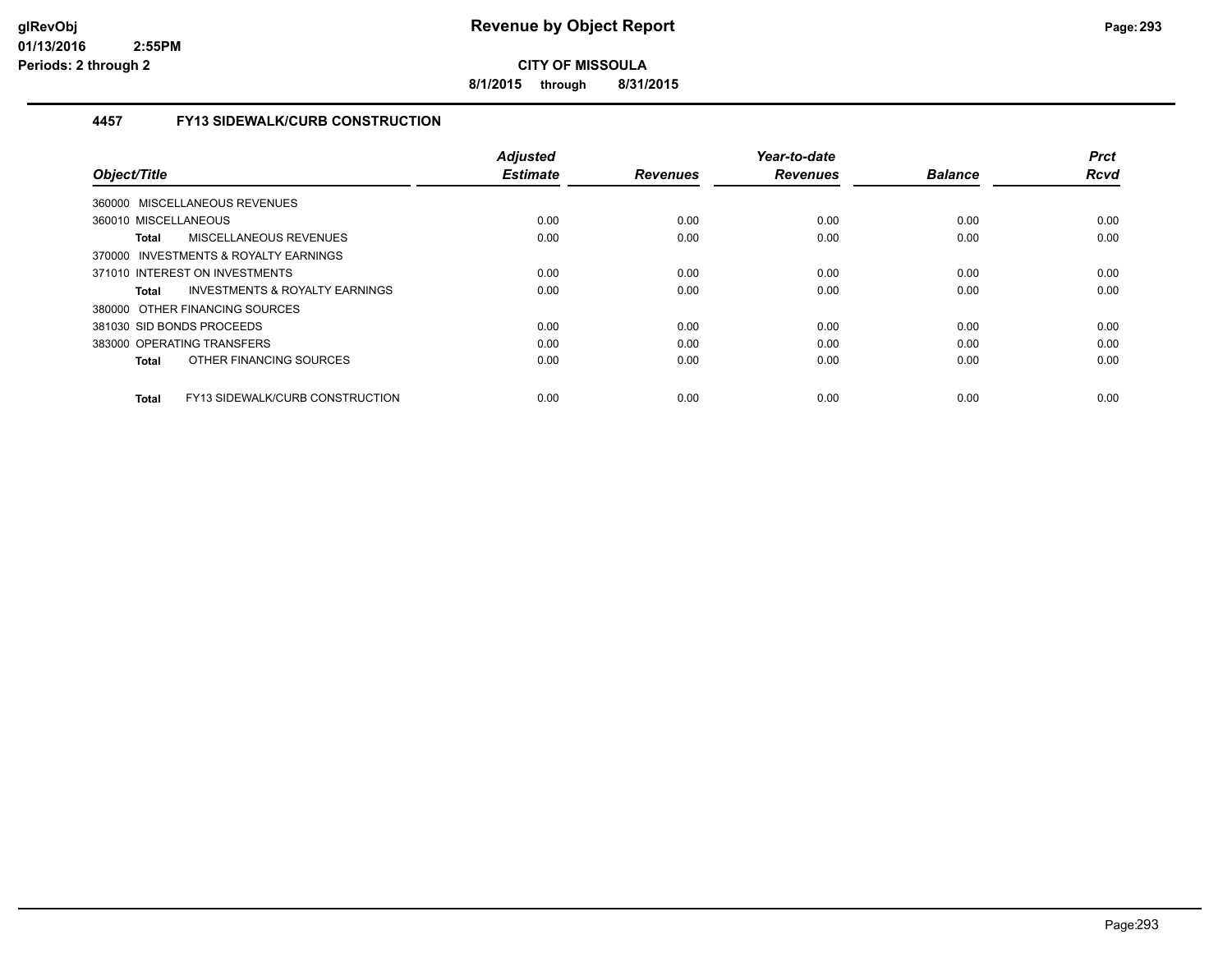**8/1/2015 through 8/31/2015**

# **4458 FY14 SIDEWALK & CURB CONSTRUCTION**

**4458 FY14 SIDEWALK & CURB CONSTRUCTION**

|                                                       | <b>Adjusted</b> |                 | Year-to-date    |                | <b>Prct</b> |
|-------------------------------------------------------|-----------------|-----------------|-----------------|----------------|-------------|
| Object/Title                                          | <b>Estimate</b> | <b>Revenues</b> | <b>Revenues</b> | <b>Balance</b> | <b>Rcvd</b> |
| 360000 MISCELLANEOUS REVENUES                         |                 |                 |                 |                |             |
| 360010 MISCELLANEOUS                                  | 0.00            | 0.00            | 0.00            | 0.00           | 0.00        |
| <b>MISCELLANEOUS REVENUES</b><br>Total                | 0.00            | 0.00            | 0.00            | 0.00           | 0.00        |
| 370000 INVESTMENTS & ROYALTY EARNINGS                 |                 |                 |                 |                |             |
| 371010 INTEREST ON INVESTMENTS                        | 0.00            | 0.00            | 0.00            | 0.00           | 0.00        |
| INVESTMENTS & ROYALTY EARNINGS<br>Total               | 0.00            | 0.00            | 0.00            | 0.00           | 0.00        |
| 380000 OTHER FINANCING SOURCES                        |                 |                 |                 |                |             |
| 381030 SID BONDS PROCEEDS                             | 0.00            | 0.00            | 0.00            | 0.00           | 0.00        |
| OTHER FINANCING SOURCES<br>Total                      | 0.00            | 0.00            | 0.00            | 0.00           | 0.00        |
| <b>FY14 SIDEWALK &amp; CURB CONSTRUCTION</b><br>Total | 0.00            | 0.00            | 0.00            | 0.00           | 0.00        |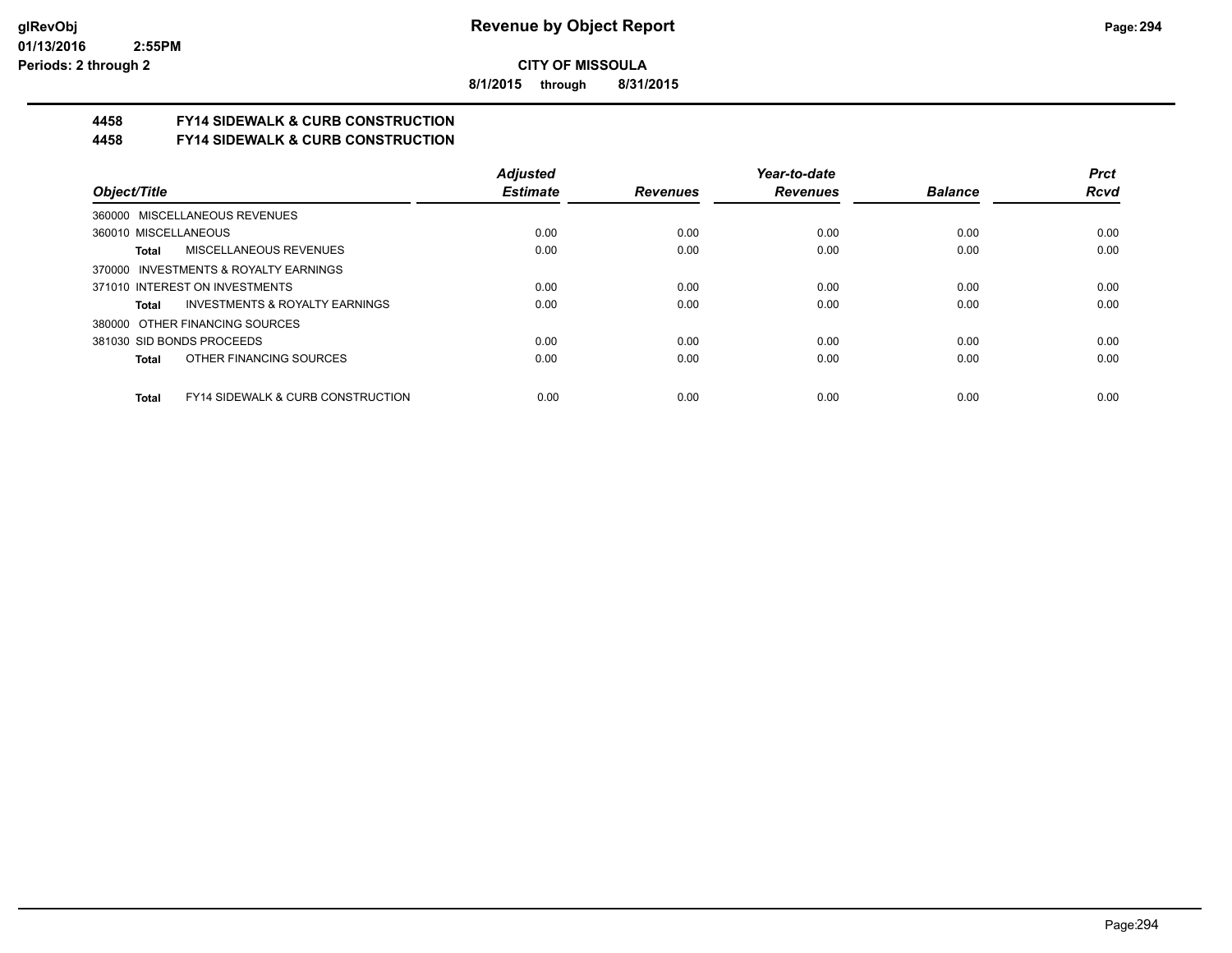**8/1/2015 through 8/31/2015**

#### **4458 FY14 SIDEWALK & CURB CONSTRUCTION**

| Object/Title                                                 | <b>Adjusted</b><br><b>Estimate</b> | <b>Revenues</b> | Year-to-date<br><b>Revenues</b> | <b>Balance</b> | <b>Prct</b><br><b>Rcvd</b> |
|--------------------------------------------------------------|------------------------------------|-----------------|---------------------------------|----------------|----------------------------|
| 360000 MISCELLANEOUS REVENUES                                |                                    |                 |                                 |                |                            |
| 360010 MISCELLANEOUS                                         | 0.00                               | 0.00            | 0.00                            | 0.00           | 0.00                       |
| MISCELLANEOUS REVENUES<br>Total                              | 0.00                               | 0.00            | 0.00                            | 0.00           | 0.00                       |
| 370000 INVESTMENTS & ROYALTY EARNINGS                        |                                    |                 |                                 |                |                            |
| 371010 INTEREST ON INVESTMENTS                               | 0.00                               | 0.00            | 0.00                            | 0.00           | 0.00                       |
| INVESTMENTS & ROYALTY EARNINGS<br>Total                      | 0.00                               | 0.00            | 0.00                            | 0.00           | 0.00                       |
| 380000 OTHER FINANCING SOURCES                               |                                    |                 |                                 |                |                            |
| 381030 SID BONDS PROCEEDS                                    | 0.00                               | 0.00            | 0.00                            | 0.00           | 0.00                       |
| OTHER FINANCING SOURCES<br><b>Total</b>                      | 0.00                               | 0.00            | 0.00                            | 0.00           | 0.00                       |
| <b>FY14 SIDEWALK &amp; CURB CONSTRUCTION</b><br><b>Total</b> | 0.00                               | 0.00            | 0.00                            | 0.00           | 0.00                       |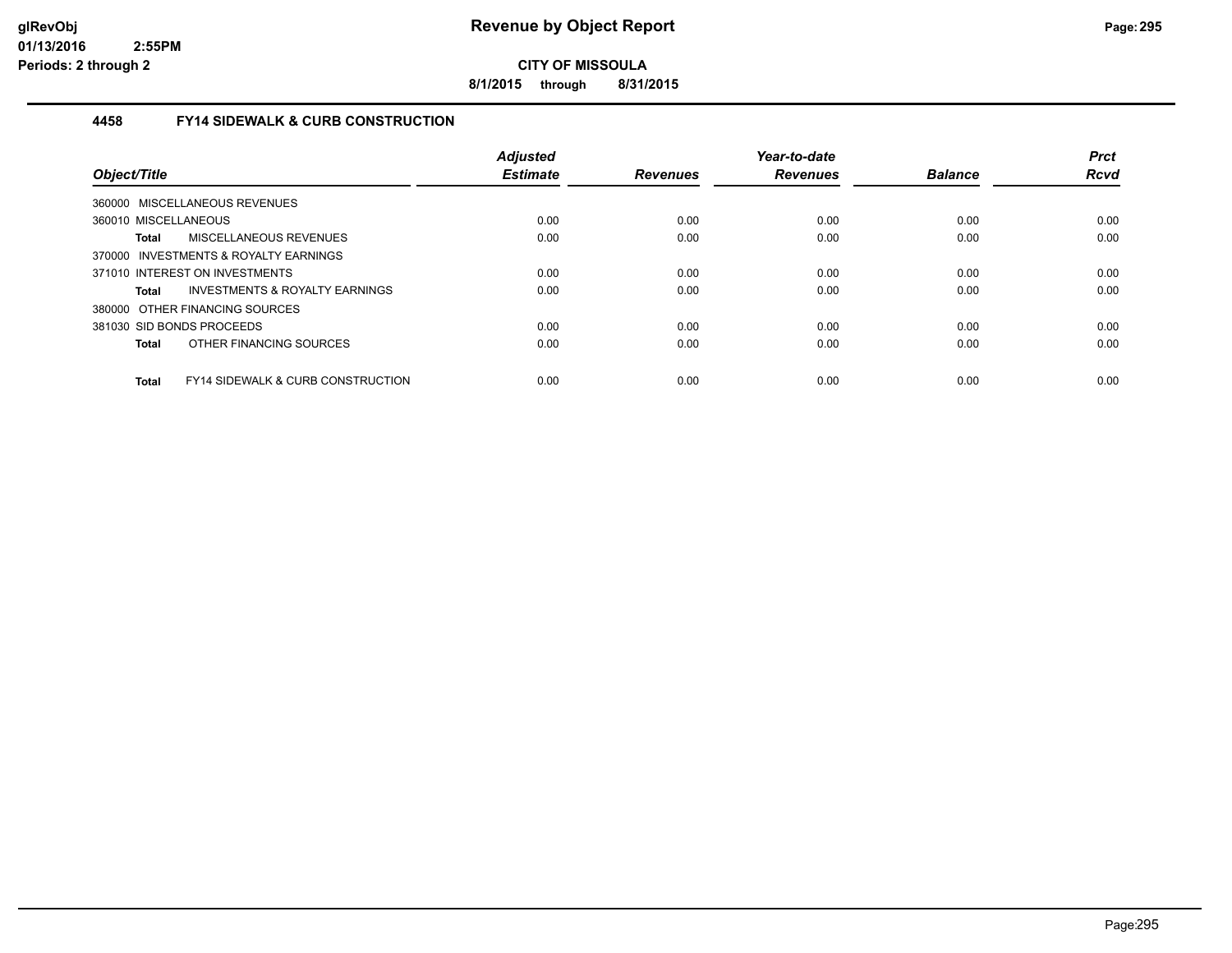**8/1/2015 through 8/31/2015**

# **4459 FY15 SIDEWALK/CURB CONSTRUCTION**

**4459 FY15 SIDEWALK/CURB CONSTRUCTION**

|                                                 | <b>Adjusted</b> |                 | Year-to-date    |                | <b>Prct</b> |
|-------------------------------------------------|-----------------|-----------------|-----------------|----------------|-------------|
| Object/Title                                    | <b>Estimate</b> | <b>Revenues</b> | <b>Revenues</b> | <b>Balance</b> | <b>Rcvd</b> |
| 330000 INTERGOVERNMENTAL REVENUES               |                 |                 |                 |                |             |
| 331156 CTEP GRANTS                              | 0.00            | 0.00            | 0.00            | 0.00           | 0.00        |
| INTERGOVERNMENTAL REVENUES<br>Total             | 0.00            | 0.00            | 0.00            | 0.00           | 0.00        |
| 360000 MISCELLANEOUS REVENUES                   |                 |                 |                 |                |             |
| 360010 MISCELLANEOUS                            | 0.00            | 0.00            | 0.00            | 0.00           | 0.00        |
| MISCELLANEOUS REVENUES<br>Total                 | 0.00            | 0.00            | 0.00            | 0.00           | 0.00        |
| 380000 OTHER FINANCING SOURCES                  |                 |                 |                 |                |             |
| 381030 SID BONDS PROCEEDS                       | 0.00            | 0.00            | 0.00            | 0.00           | 0.00        |
| OTHER FINANCING SOURCES<br>Total                | 0.00            | 0.00            | 0.00            | 0.00           | 0.00        |
| <b>FY15 SIDEWALK/CURB CONSTRUCTION</b><br>Total | 0.00            | 0.00            | 0.00            | 0.00           | 0.00        |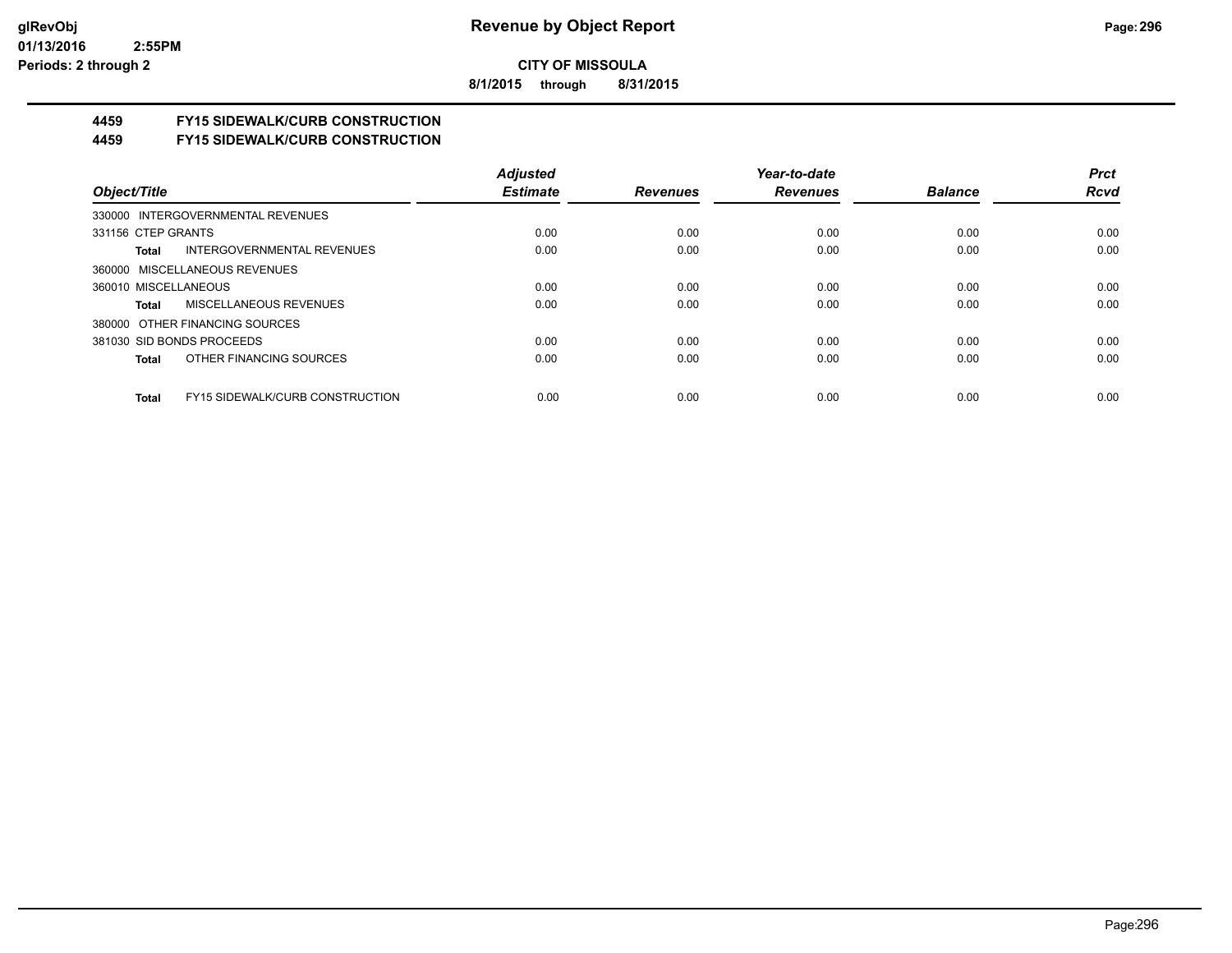**8/1/2015 through 8/31/2015**

#### **4459 FY15 SIDEWALK/CURB CONSTRUCTION**

| Object/Title         |                                        | Adjusted<br><b>Estimate</b> | <b>Revenues</b> | Year-to-date<br><b>Revenues</b> | <b>Balance</b> | <b>Prct</b><br><b>Rcvd</b> |
|----------------------|----------------------------------------|-----------------------------|-----------------|---------------------------------|----------------|----------------------------|
|                      | 330000 INTERGOVERNMENTAL REVENUES      |                             |                 |                                 |                |                            |
| 331156 CTEP GRANTS   |                                        | 0.00                        | 0.00            | 0.00                            | 0.00           | 0.00                       |
| <b>Total</b>         | INTERGOVERNMENTAL REVENUES             | 0.00                        | 0.00            | 0.00                            | 0.00           | 0.00                       |
|                      | 360000 MISCELLANEOUS REVENUES          |                             |                 |                                 |                |                            |
| 360010 MISCELLANEOUS |                                        | 0.00                        | 0.00            | 0.00                            | 0.00           | 0.00                       |
| Total                | <b>MISCELLANEOUS REVENUES</b>          | 0.00                        | 0.00            | 0.00                            | 0.00           | 0.00                       |
|                      | 380000 OTHER FINANCING SOURCES         |                             |                 |                                 |                |                            |
|                      | 381030 SID BONDS PROCEEDS              | 0.00                        | 0.00            | 0.00                            | 0.00           | 0.00                       |
| Total                | OTHER FINANCING SOURCES                | 0.00                        | 0.00            | 0.00                            | 0.00           | 0.00                       |
| <b>Total</b>         | <b>FY15 SIDEWALK/CURB CONSTRUCTION</b> | 0.00                        | 0.00            | 0.00                            | 0.00           | 0.00                       |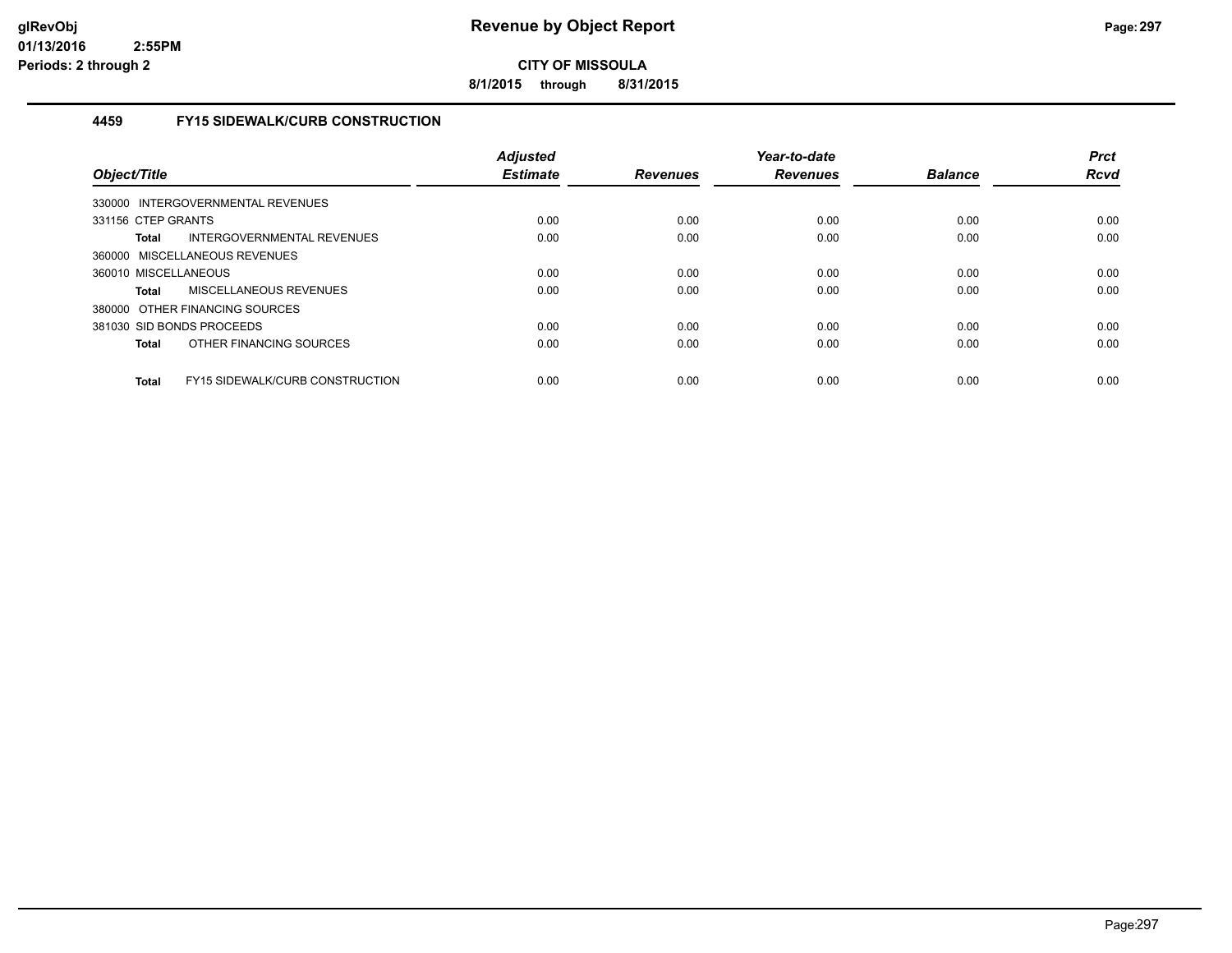**8/1/2015 through 8/31/2015**

# **4460 FY16 SIDEWALK/CURB CONSTRUCTION**

**4460 FY16 SIDEWALK/CURB CONSTRUCTION**

|                                          | <b>Adjusted</b> |                 | Year-to-date    |                | <b>Prct</b> |
|------------------------------------------|-----------------|-----------------|-----------------|----------------|-------------|
| Object/Title                             | <b>Estimate</b> | <b>Revenues</b> | <b>Revenues</b> | <b>Balance</b> | <b>Rcvd</b> |
| 330000 INTERGOVERNMENTAL REVENUES        |                 |                 |                 |                |             |
| 331156 CTEP GRANTS                       | 0.00            | 79.956.69       | 0.00            | 0.00           | 0.00        |
| INTERGOVERNMENTAL REVENUES<br>Total      | 0.00            | 79.956.69       | 0.00            | 0.00           | 0.00        |
| 360000 MISCELLANEOUS REVENUES            |                 |                 |                 |                |             |
| 360010 MISCELLANEOUS                     | 0.00            | 0.00            | 20.088.99       | $-20.088.99$   | 0.00        |
| MISCELLANEOUS REVENUES<br>Total          | 0.00            | 0.00            | 20.088.99       | $-20.088.99$   | 0.00        |
| 380000 OTHER FINANCING SOURCES           |                 |                 |                 |                |             |
| 381030 SID BONDS PROCEEDS                | 0.00            | 0.00            | 0.00            | 0.00           | 0.00        |
| OTHER FINANCING SOURCES<br>Total         | 0.00            | 0.00            | 0.00            | 0.00           | 0.00        |
| FY16 SIDEWALK/CURB CONSTRUCTION<br>Total | 0.00            | 79.956.69       | 20.088.99       | $-20.088.99$   | 0.00        |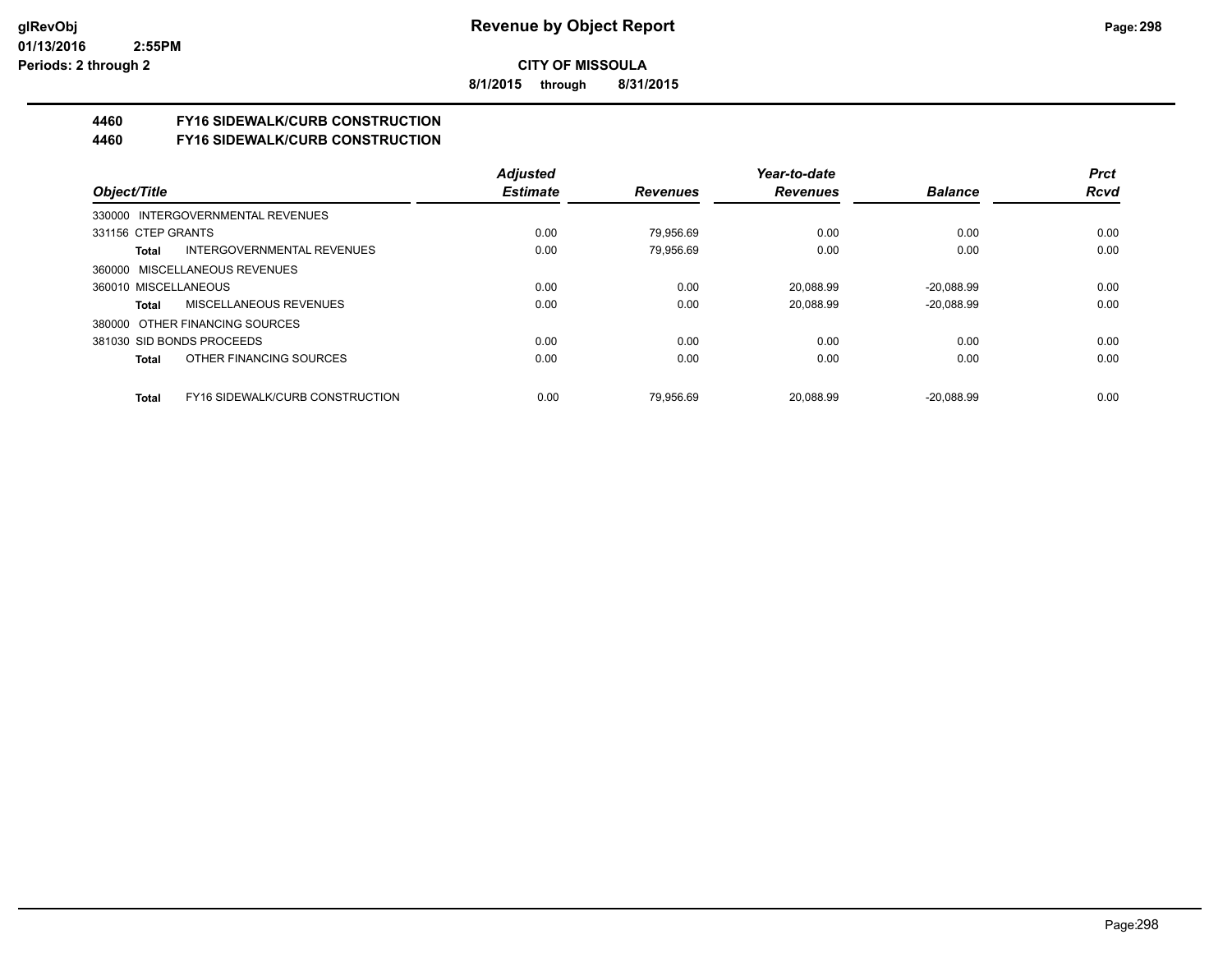**8/1/2015 through 8/31/2015**

### **4460 FY16 SIDEWALK/CURB CONSTRUCTION**

| Object/Title                                           | <b>Adjusted</b><br><b>Estimate</b> | <b>Revenues</b> | Year-to-date<br><b>Revenues</b> | <b>Balance</b> | <b>Prct</b><br><b>Rcvd</b> |
|--------------------------------------------------------|------------------------------------|-----------------|---------------------------------|----------------|----------------------------|
| 330000 INTERGOVERNMENTAL REVENUES                      |                                    |                 |                                 |                |                            |
| 331156 CTEP GRANTS                                     | 0.00                               | 79.956.69       | 0.00                            | 0.00           | 0.00                       |
| INTERGOVERNMENTAL REVENUES<br><b>Total</b>             | 0.00                               | 79.956.69       | 0.00                            | 0.00           | 0.00                       |
| 360000 MISCELLANEOUS REVENUES                          |                                    |                 |                                 |                |                            |
| 360010 MISCELLANEOUS                                   | 0.00                               | 0.00            | 20,088.99                       | $-20,088.99$   | 0.00                       |
| MISCELLANEOUS REVENUES<br><b>Total</b>                 | 0.00                               | 0.00            | 20.088.99                       | $-20.088.99$   | 0.00                       |
| 380000 OTHER FINANCING SOURCES                         |                                    |                 |                                 |                |                            |
| 381030 SID BONDS PROCEEDS                              | 0.00                               | 0.00            | 0.00                            | 0.00           | 0.00                       |
| OTHER FINANCING SOURCES<br><b>Total</b>                | 0.00                               | 0.00            | 0.00                            | 0.00           | 0.00                       |
| <b>FY16 SIDEWALK/CURB CONSTRUCTION</b><br><b>Total</b> | 0.00                               | 79.956.69       | 20.088.99                       | $-20.088.99$   | 0.00                       |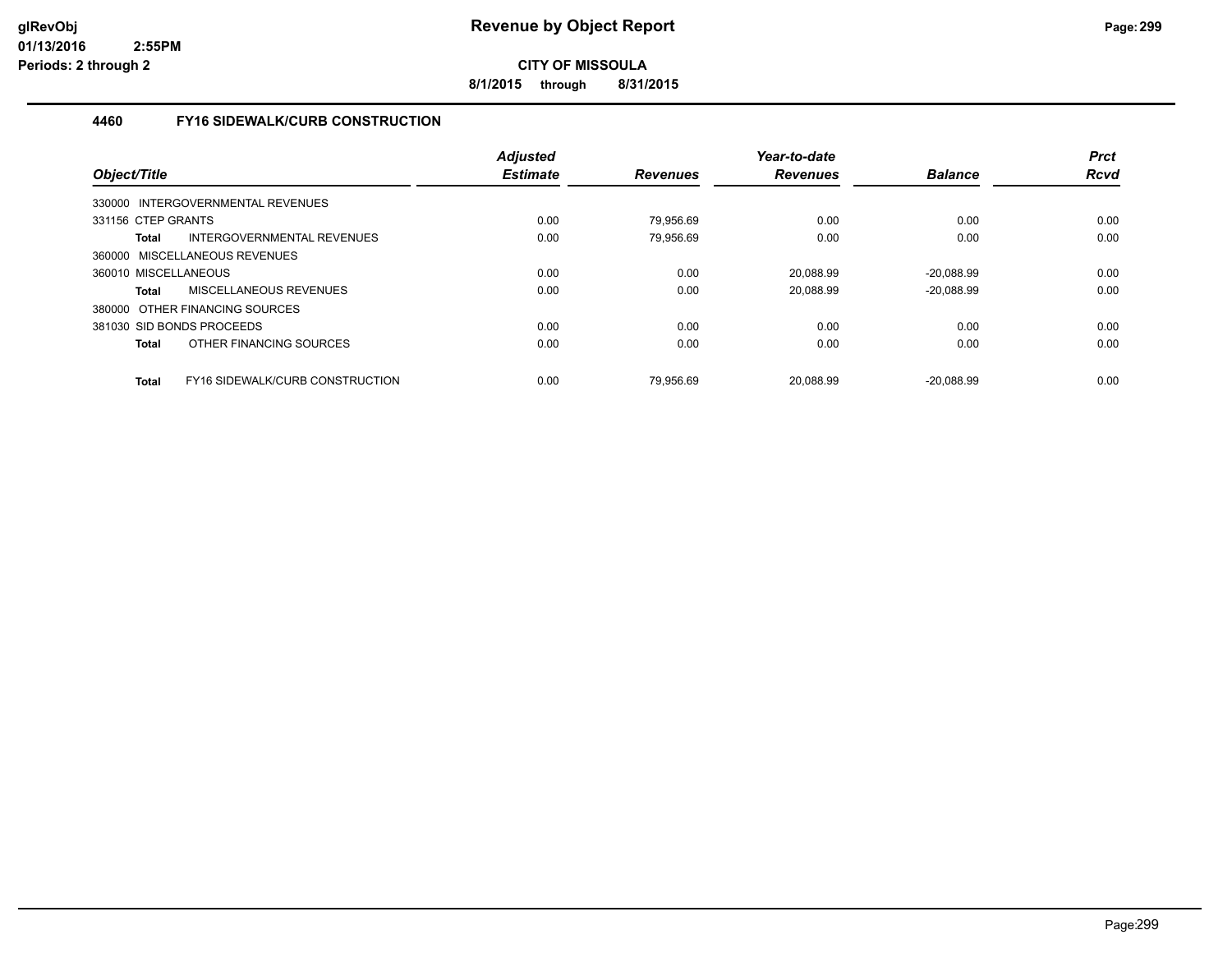**8/1/2015 through 8/31/2015**

# **4461 FY17 SIDEWALK/CURB CONSTRUCTION**

**4461 FY17 SIDEWALK/CURB CONSTRUCTION**

|                                                 | <b>Adjusted</b> |                 | Year-to-date    |                | <b>Prct</b> |
|-------------------------------------------------|-----------------|-----------------|-----------------|----------------|-------------|
| Object/Title                                    | <b>Estimate</b> | <b>Revenues</b> | <b>Revenues</b> | <b>Balance</b> | <b>Rcvd</b> |
| 330000 INTERGOVERNMENTAL REVENUES               |                 |                 |                 |                |             |
| 331156 CTEP GRANTS                              | 0.00            | 0.00            | 0.00            | 0.00           | 0.00        |
| INTERGOVERNMENTAL REVENUES<br>Total             | 0.00            | 0.00            | 0.00            | 0.00           | 0.00        |
| 360000 MISCELLANEOUS REVENUES                   |                 |                 |                 |                |             |
| 360010 MISCELLANEOUS                            | 0.00            | 0.00            | 0.00            | 0.00           | 0.00        |
| MISCELLANEOUS REVENUES<br>Total                 | 0.00            | 0.00            | 0.00            | 0.00           | 0.00        |
| 380000 OTHER FINANCING SOURCES                  |                 |                 |                 |                |             |
| 381030 SID BONDS PROCEEDS                       | 0.00            | 0.00            | 0.00            | 0.00           | 0.00        |
| OTHER FINANCING SOURCES<br>Total                | 0.00            | 0.00            | 0.00            | 0.00           | 0.00        |
|                                                 |                 |                 |                 |                |             |
| <b>FY17 SIDEWALK/CURB CONSTRUCTION</b><br>Total | 0.00            | 0.00            | 0.00            | 0.00           | 0.00        |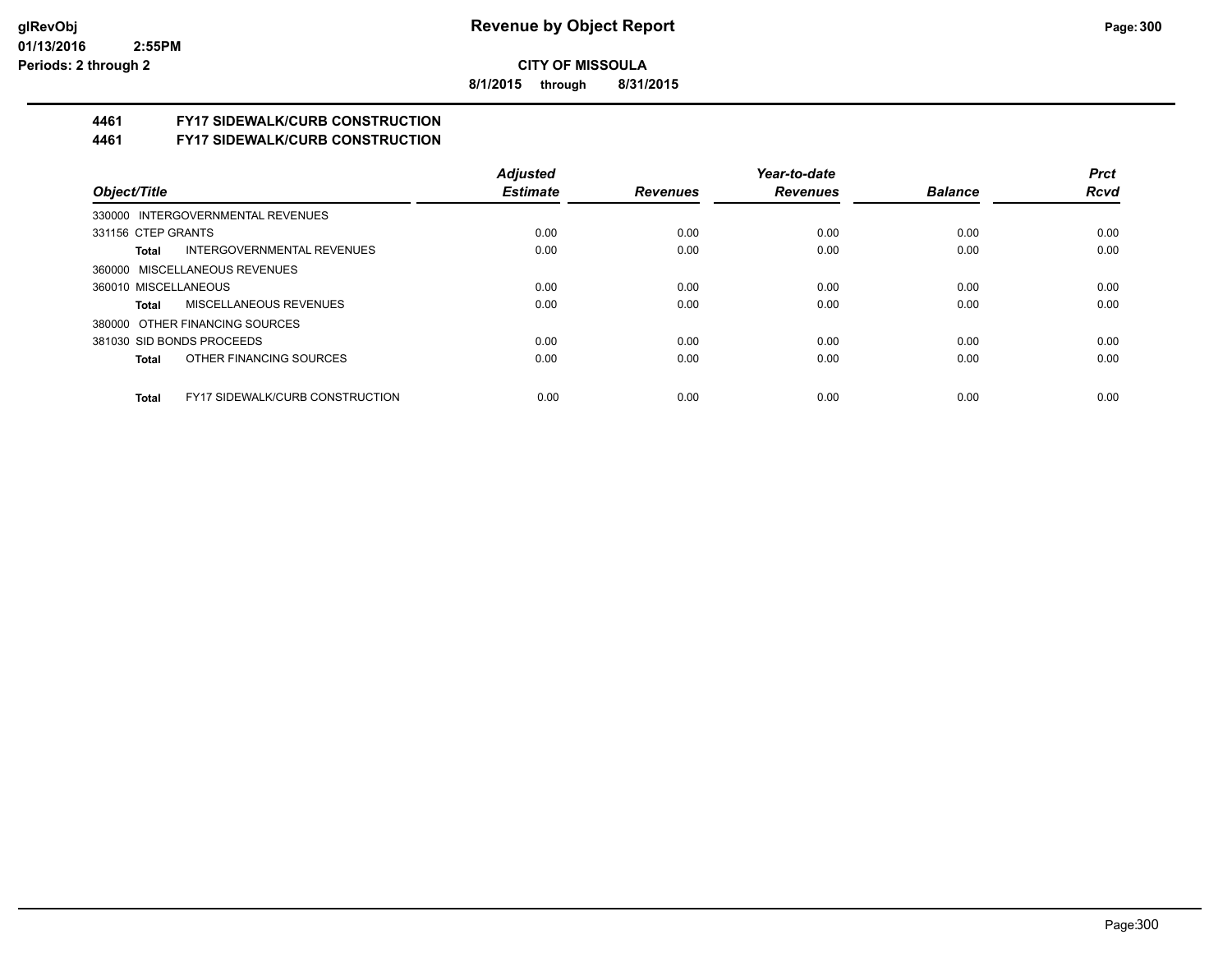**8/1/2015 through 8/31/2015**

### **4461 FY17 SIDEWALK/CURB CONSTRUCTION**

| Object/Title              |                                        | Adjusted<br><b>Estimate</b> | <b>Revenues</b> | Year-to-date<br><b>Revenues</b> | <b>Balance</b> | <b>Prct</b><br><b>Rcvd</b> |
|---------------------------|----------------------------------------|-----------------------------|-----------------|---------------------------------|----------------|----------------------------|
|                           | 330000 INTERGOVERNMENTAL REVENUES      |                             |                 |                                 |                |                            |
| 331156 CTEP GRANTS        |                                        | 0.00                        | 0.00            | 0.00                            | 0.00           | 0.00                       |
| Total                     | INTERGOVERNMENTAL REVENUES             | 0.00                        | 0.00            | 0.00                            | 0.00           | 0.00                       |
|                           | 360000 MISCELLANEOUS REVENUES          |                             |                 |                                 |                |                            |
| 360010 MISCELLANEOUS      |                                        | 0.00                        | 0.00            | 0.00                            | 0.00           | 0.00                       |
| <b>Total</b>              | MISCELLANEOUS REVENUES                 | 0.00                        | 0.00            | 0.00                            | 0.00           | 0.00                       |
|                           | 380000 OTHER FINANCING SOURCES         |                             |                 |                                 |                |                            |
| 381030 SID BONDS PROCEEDS |                                        | 0.00                        | 0.00            | 0.00                            | 0.00           | 0.00                       |
| <b>Total</b>              | OTHER FINANCING SOURCES                | 0.00                        | 0.00            | 0.00                            | 0.00           | 0.00                       |
| <b>Total</b>              | <b>FY17 SIDEWALK/CURB CONSTRUCTION</b> | 0.00                        | 0.00            | 0.00                            | 0.00           | 0.00                       |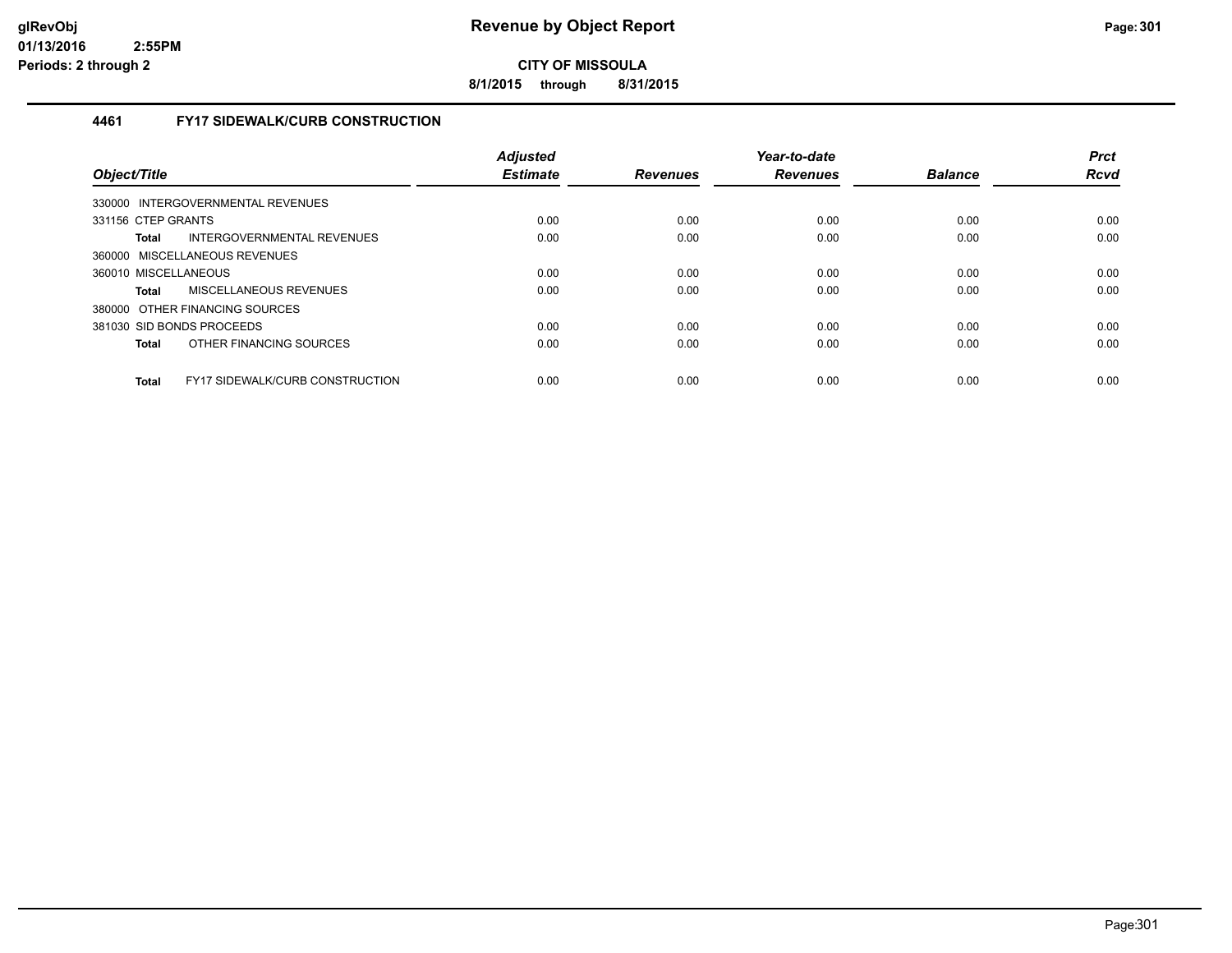**8/1/2015 through 8/31/2015**

#### **4529 SID 529 CHRISTIAN DR TRAFFIC CALMING 4529 SID 529 CHRISTIAN DR TRAFFIC CALMING**

|                      |                                                 | <b>Adjusted</b> |                 | Year-to-date    |                | <b>Prct</b> |
|----------------------|-------------------------------------------------|-----------------|-----------------|-----------------|----------------|-------------|
| Object/Title         |                                                 | <b>Estimate</b> | <b>Revenues</b> | <b>Revenues</b> | <b>Balance</b> | <b>Rcvd</b> |
|                      | 370000 INVESTMENTS & ROYALTY EARNINGS           |                 |                 |                 |                |             |
|                      | 371010 INTEREST ON INVESTMENTS                  | 0.00            | 0.00            | 0.00            | 0.00           | 0.00        |
|                      | 371020 GAIN/LOSS IN MARKET VALUE OF INVESTMENTS | 0.00            | 0.00            | 0.00            | 0.00           | 0.00        |
| Total                | <b>INVESTMENTS &amp; ROYALTY EARNINGS</b>       | 0.00            | 0.00            | 0.00            | 0.00           | 0.00        |
|                      | 380000 OTHER FINANCING SOURCES                  |                 |                 |                 |                |             |
| 381000 LOAN PROCEEDS |                                                 | 0.00            | 0.00            | 0.00            | 0.00           | 0.00        |
| 381002 SRF LOAN      |                                                 | 0.00            | 0.00            | 0.00            | 0.00           | 0.00        |
|                      | 381030 SID BONDS PROCEEDS                       | 0.00            | 0.00            | 0.00            | 0.00           | 0.00        |
| Total                | OTHER FINANCING SOURCES                         | 0.00            | 0.00            | 0.00            | 0.00           | 0.00        |
| <b>Total</b>         | SID 529 CHRISTIAN DR TRAFFIC CALMING            | 0.00            | 0.00            | 0.00            | 0.00           | 0.00        |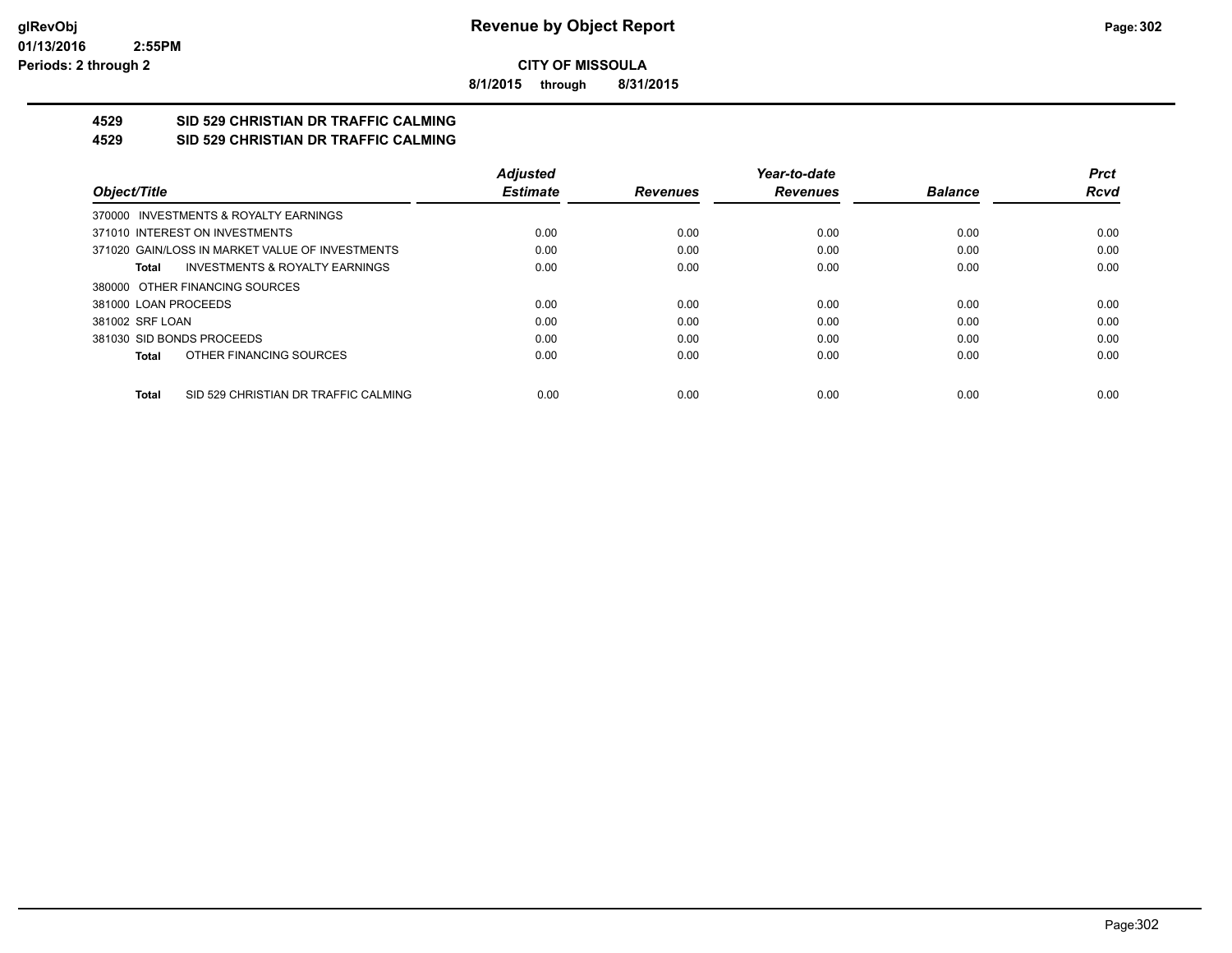**8/1/2015 through 8/31/2015**

#### **4529 SID 529 CHRISTIAN DR TRAFFIC CALMING**

| Object/Title                                   | <b>Adjusted</b><br><b>Estimate</b> | <b>Revenues</b> | Year-to-date<br><b>Revenues</b> | <b>Balance</b> | <b>Prct</b><br>Rcvd |
|------------------------------------------------|------------------------------------|-----------------|---------------------------------|----------------|---------------------|
| 370000 INVESTMENTS & ROYALTY EARNINGS          |                                    |                 |                                 |                |                     |
| 371010 INTEREST ON INVESTMENTS                 | 0.00                               | 0.00            | 0.00                            | 0.00           | 0.00                |
| 371020 GAIN/LOSS IN MARKET VALUE OF INVESTMENT | 0.00                               | 0.00            | 0.00                            | 0.00           | 0.00                |
| INVESTMENTS & ROYALTY EARNINGS<br>Total        | 0.00                               | 0.00            | 0.00                            | 0.00           | 0.00                |
| 380000 OTHER FINANCING SOURCES                 |                                    |                 |                                 |                |                     |
| 381000 LOAN PROCEEDS                           | 0.00                               | 0.00            | 0.00                            | 0.00           | 0.00                |
| 381002 SRF LOAN                                | 0.00                               | 0.00            | 0.00                            | 0.00           | 0.00                |
| 381030 SID BONDS PROCEEDS                      | 0.00                               | 0.00            | 0.00                            | 0.00           | 0.00                |
| OTHER FINANCING SOURCES<br>Total               | 0.00                               | 0.00            | 0.00                            | 0.00           | 0.00                |
| SID 529 CHRISTIAN DR TRAFFIC CALMING<br>Total  | 0.00                               | 0.00            | 0.00                            | 0.00           | 0.00                |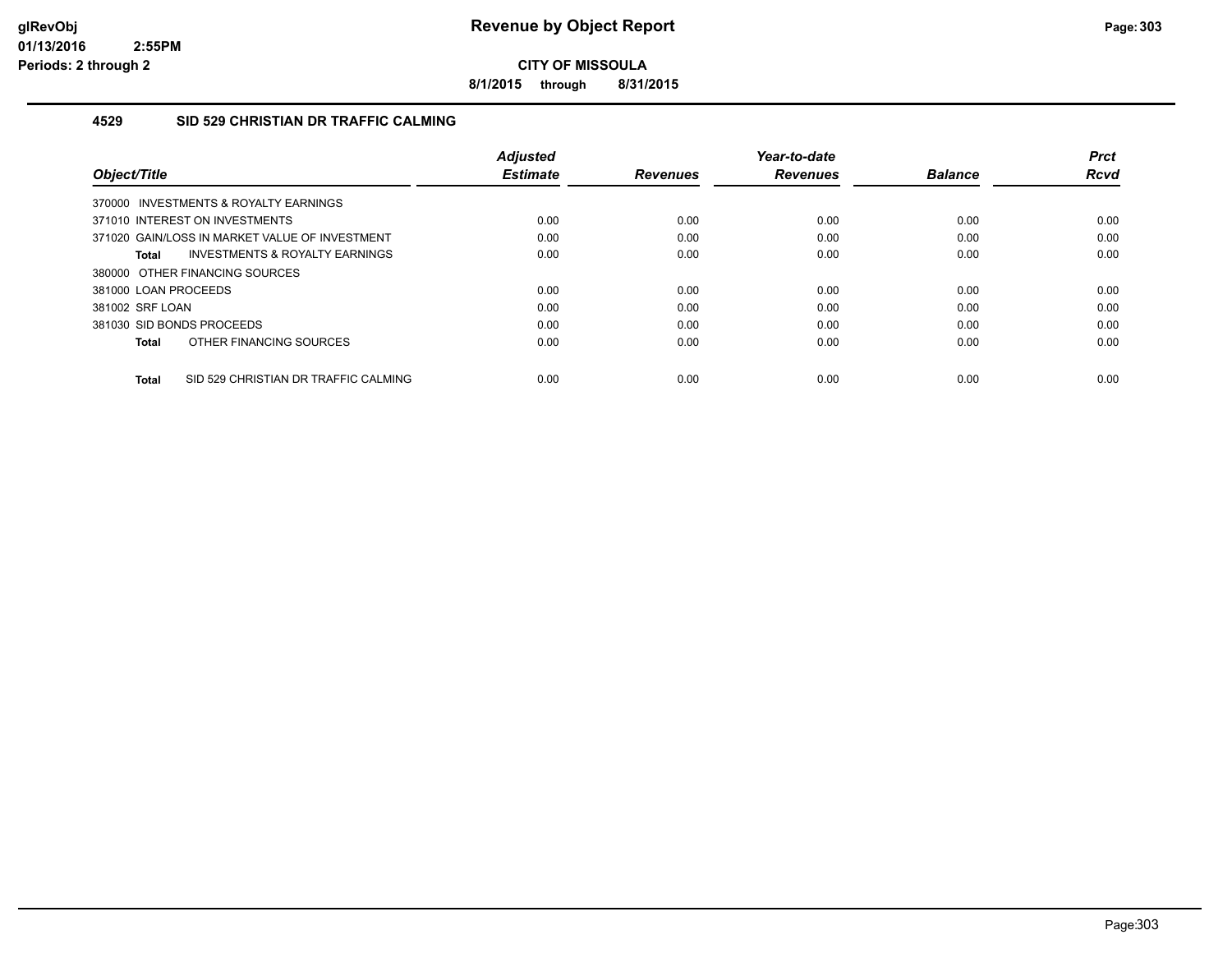**8/1/2015 through 8/31/2015**

## **4530 SID 530 CHRISTIAN DR CALMING**

**4530 SID 530 CHRISTIAN DR CALMING**

|                                                 | <b>Adiusted</b> |                 | Year-to-date    |                | <b>Prct</b> |
|-------------------------------------------------|-----------------|-----------------|-----------------|----------------|-------------|
| Object/Title                                    | <b>Estimate</b> | <b>Revenues</b> | <b>Revenues</b> | <b>Balance</b> | Rcvd        |
| 370000 INVESTMENTS & ROYALTY EARNINGS           |                 |                 |                 |                |             |
| 371010 INTEREST ON INVESTMENTS                  | 0.00            | 0.00            | 0.00            | 0.00           | 0.00        |
| 371020 GAIN/LOSS IN MARKET VALUE OF INVESTMENTS | 0.00            | 0.00            | 0.00            | 0.00           | 0.00        |
| INVESTMENTS & ROYALTY EARNINGS<br>Total         | 0.00            | 0.00            | 0.00            | 0.00           | 0.00        |
| 380000 OTHER FINANCING SOURCES                  |                 |                 |                 |                |             |
| 381000 LOAN PROCEEDS                            | 0.00            | 0.00            | 0.00            | 0.00           | 0.00        |
| 381002 SRF LOAN                                 | 0.00            | 0.00            | 0.00            | 0.00           | 0.00        |
| 381030 SID BONDS PROCEEDS                       | 0.00            | 0.00            | 0.00            | 0.00           | 0.00        |
| OTHER FINANCING SOURCES<br>Total                | 0.00            | 0.00            | 0.00            | 0.00           | 0.00        |
|                                                 |                 |                 |                 |                |             |
| SID 530 CHRISTIAN DR CALMING<br>Total           | 0.00            | 0.00            | 0.00            | 0.00           | 0.00        |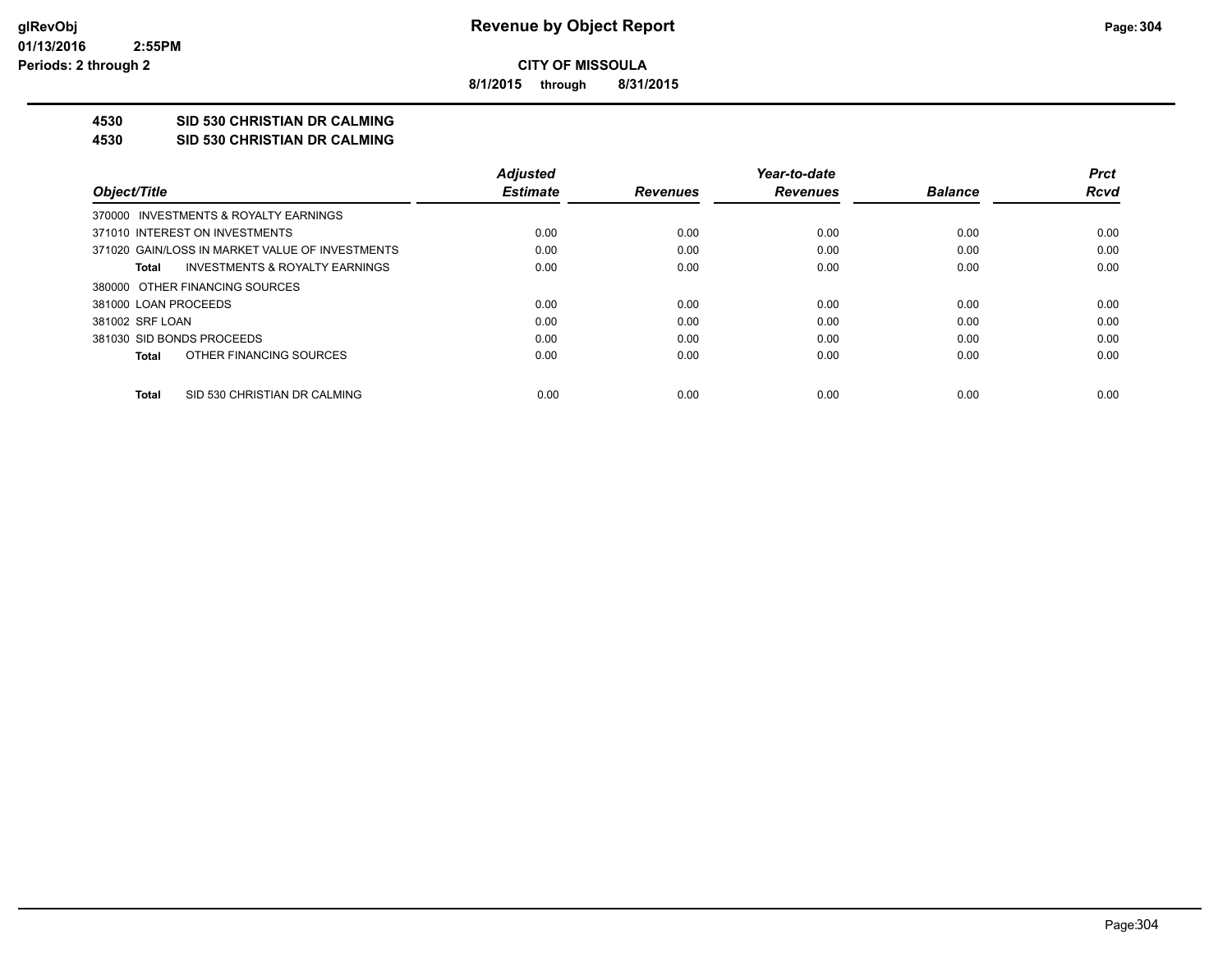**8/1/2015 through 8/31/2015**

### **4530 SID 530 CHRISTIAN DR CALMING**

| Object/Title                                       | <b>Adjusted</b><br><b>Estimate</b> | <b>Revenues</b> | Year-to-date<br><b>Revenues</b> | <b>Balance</b> | <b>Prct</b><br>Rcvd |
|----------------------------------------------------|------------------------------------|-----------------|---------------------------------|----------------|---------------------|
| 370000 INVESTMENTS & ROYALTY EARNINGS              |                                    |                 |                                 |                |                     |
| 371010 INTEREST ON INVESTMENTS                     | 0.00                               | 0.00            | 0.00                            | 0.00           | 0.00                |
| 371020 GAIN/LOSS IN MARKET VALUE OF INVESTMENT     | 0.00                               | 0.00            | 0.00                            | 0.00           | 0.00                |
| <b>INVESTMENTS &amp; ROYALTY EARNINGS</b><br>Total | 0.00                               | 0.00            | 0.00                            | 0.00           | 0.00                |
| 380000 OTHER FINANCING SOURCES                     |                                    |                 |                                 |                |                     |
| 381000 LOAN PROCEEDS                               | 0.00                               | 0.00            | 0.00                            | 0.00           | 0.00                |
| 381002 SRF LOAN                                    | 0.00                               | 0.00            | 0.00                            | 0.00           | 0.00                |
| 381030 SID BONDS PROCEEDS                          | 0.00                               | 0.00            | 0.00                            | 0.00           | 0.00                |
| OTHER FINANCING SOURCES<br>Total                   | 0.00                               | 0.00            | 0.00                            | 0.00           | 0.00                |
| SID 530 CHRISTIAN DR CALMING<br>Total              | 0.00                               | 0.00            | 0.00                            | 0.00           | 0.00                |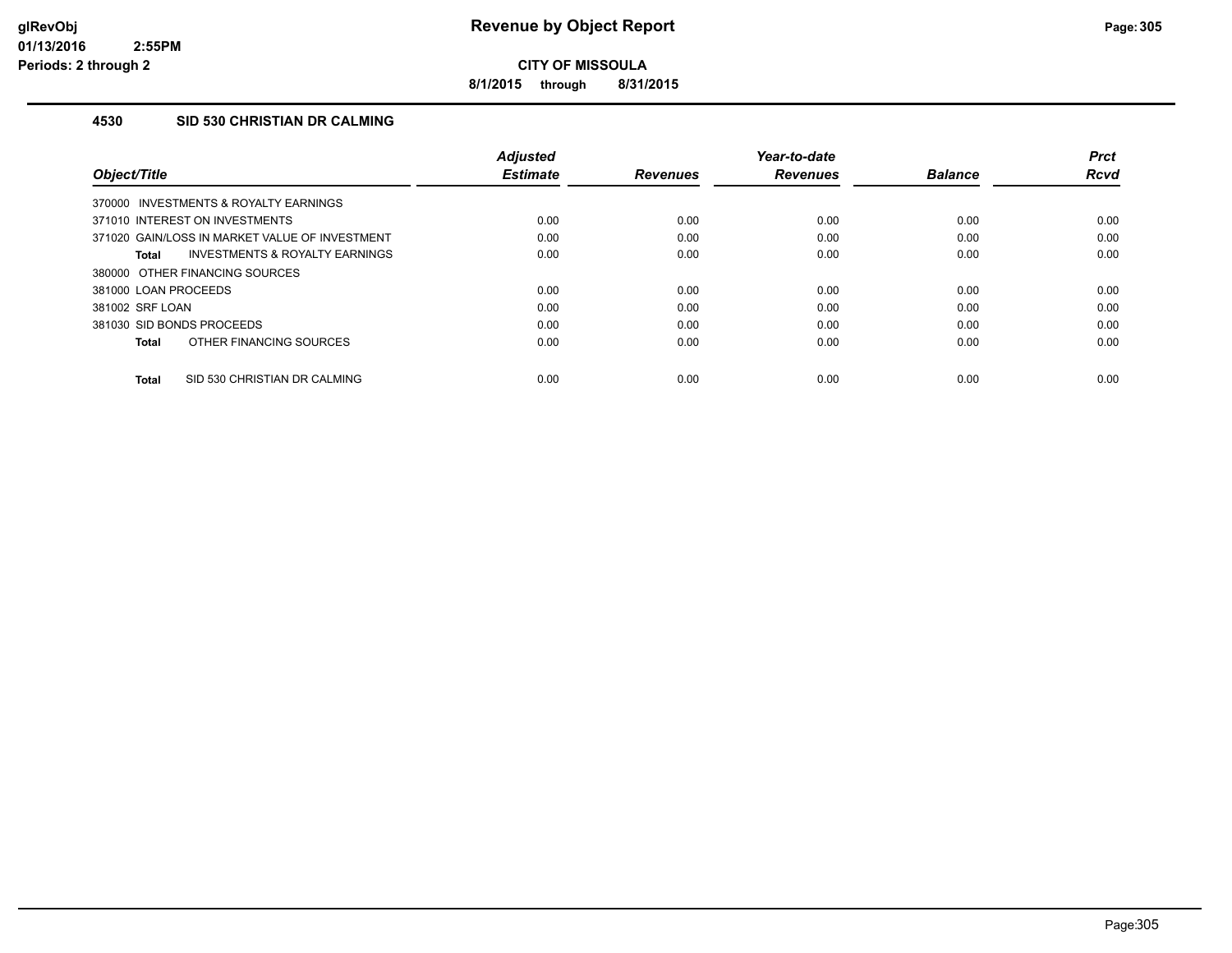**8/1/2015 through 8/31/2015**

### **4531 SID 531 TRAFFIC CALMING**

**4531 SID 531 TRAFFIC CALMING**

|                                                 | <b>Adjusted</b> |                 | Year-to-date    |                | <b>Prct</b> |
|-------------------------------------------------|-----------------|-----------------|-----------------|----------------|-------------|
| Object/Title                                    | <b>Estimate</b> | <b>Revenues</b> | <b>Revenues</b> | <b>Balance</b> | <b>Rcvd</b> |
| 370000 INVESTMENTS & ROYALTY EARNINGS           |                 |                 |                 |                |             |
| 371010 INTEREST ON INVESTMENTS                  | 0.00            | 0.00            | 0.00            | 0.00           | 0.00        |
| 371020 GAIN/LOSS IN MARKET VALUE OF INVESTMENTS | 0.00            | 0.00            | 0.00            | 0.00           | 0.00        |
| INVESTMENTS & ROYALTY EARNINGS<br>Total         | 0.00            | 0.00            | 0.00            | 0.00           | 0.00        |
| 380000 OTHER FINANCING SOURCES                  |                 |                 |                 |                |             |
| 383000 OPERATING TRANSFERS                      | 0.00            | 0.00            | 0.00            | 0.00           | 0.00        |
| OTHER FINANCING SOURCES<br>Total                | 0.00            | 0.00            | 0.00            | 0.00           | 0.00        |
|                                                 |                 |                 |                 |                |             |
| Total<br>SID 531 TRAFFIC CALMING                | 0.00            | 0.00            | 0.00            | 0.00           | 0.00        |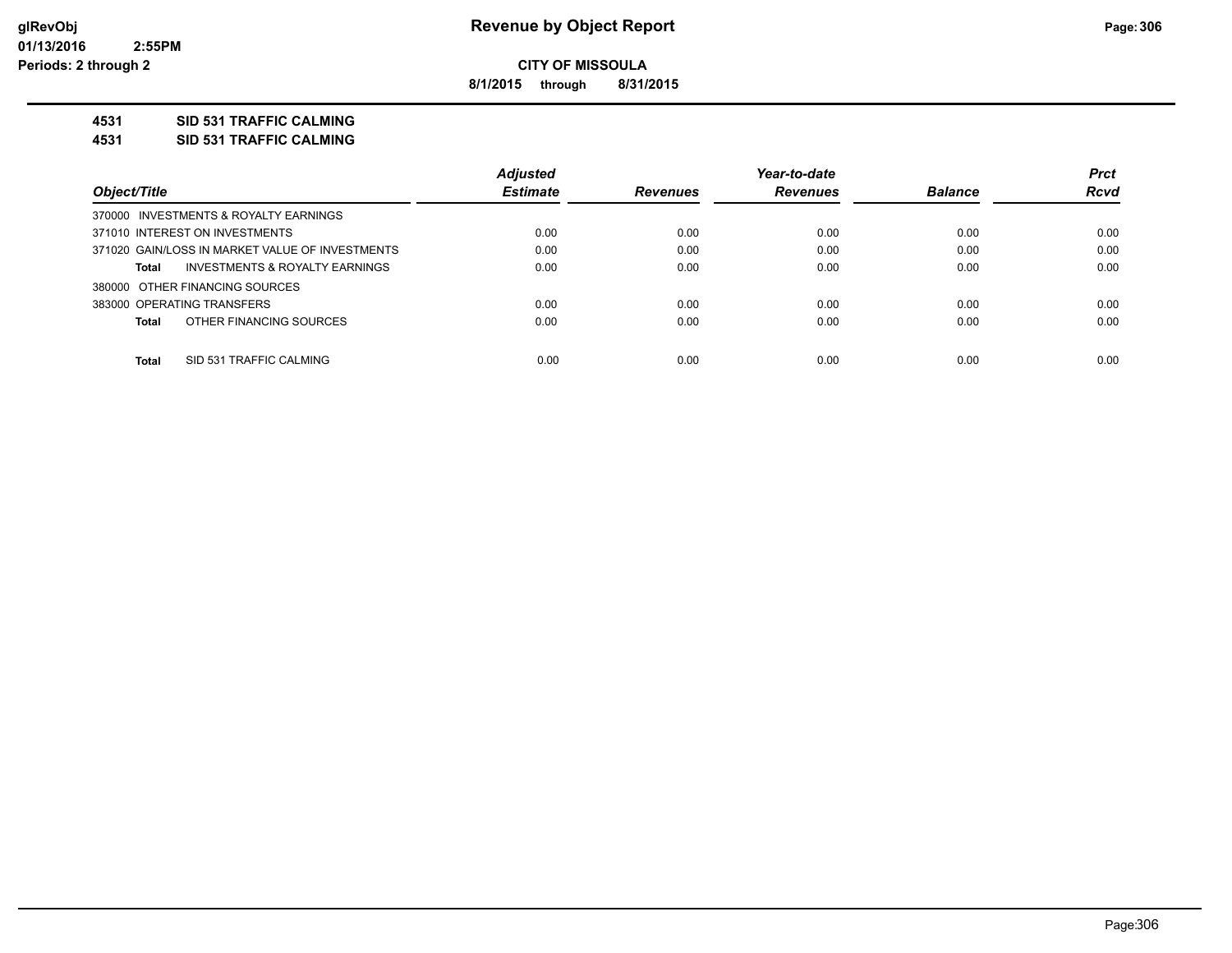**8/1/2015 through 8/31/2015**

#### **4531 SID 531 TRAFFIC CALMING**

|                                                    | <b>Adjusted</b> |                 | Year-to-date    |                | <b>Prct</b> |
|----------------------------------------------------|-----------------|-----------------|-----------------|----------------|-------------|
| Object/Title                                       | <b>Estimate</b> | <b>Revenues</b> | <b>Revenues</b> | <b>Balance</b> | Rcvd        |
| INVESTMENTS & ROYALTY EARNINGS<br>370000           |                 |                 |                 |                |             |
| 371010 INTEREST ON INVESTMENTS                     | 0.00            | 0.00            | 0.00            | 0.00           | 0.00        |
| 371020 GAIN/LOSS IN MARKET VALUE OF INVESTMENT     | 0.00            | 0.00            | 0.00            | 0.00           | 0.00        |
| <b>INVESTMENTS &amp; ROYALTY EARNINGS</b><br>Total | 0.00            | 0.00            | 0.00            | 0.00           | 0.00        |
| 380000 OTHER FINANCING SOURCES                     |                 |                 |                 |                |             |
| 383000 OPERATING TRANSFERS                         | 0.00            | 0.00            | 0.00            | 0.00           | 0.00        |
| OTHER FINANCING SOURCES<br>Total                   | 0.00            | 0.00            | 0.00            | 0.00           | 0.00        |
|                                                    |                 |                 |                 |                |             |
| Total<br>SID 531 TRAFFIC CALMING                   | 0.00            | 0.00            | 0.00            | 0.00           | 0.00        |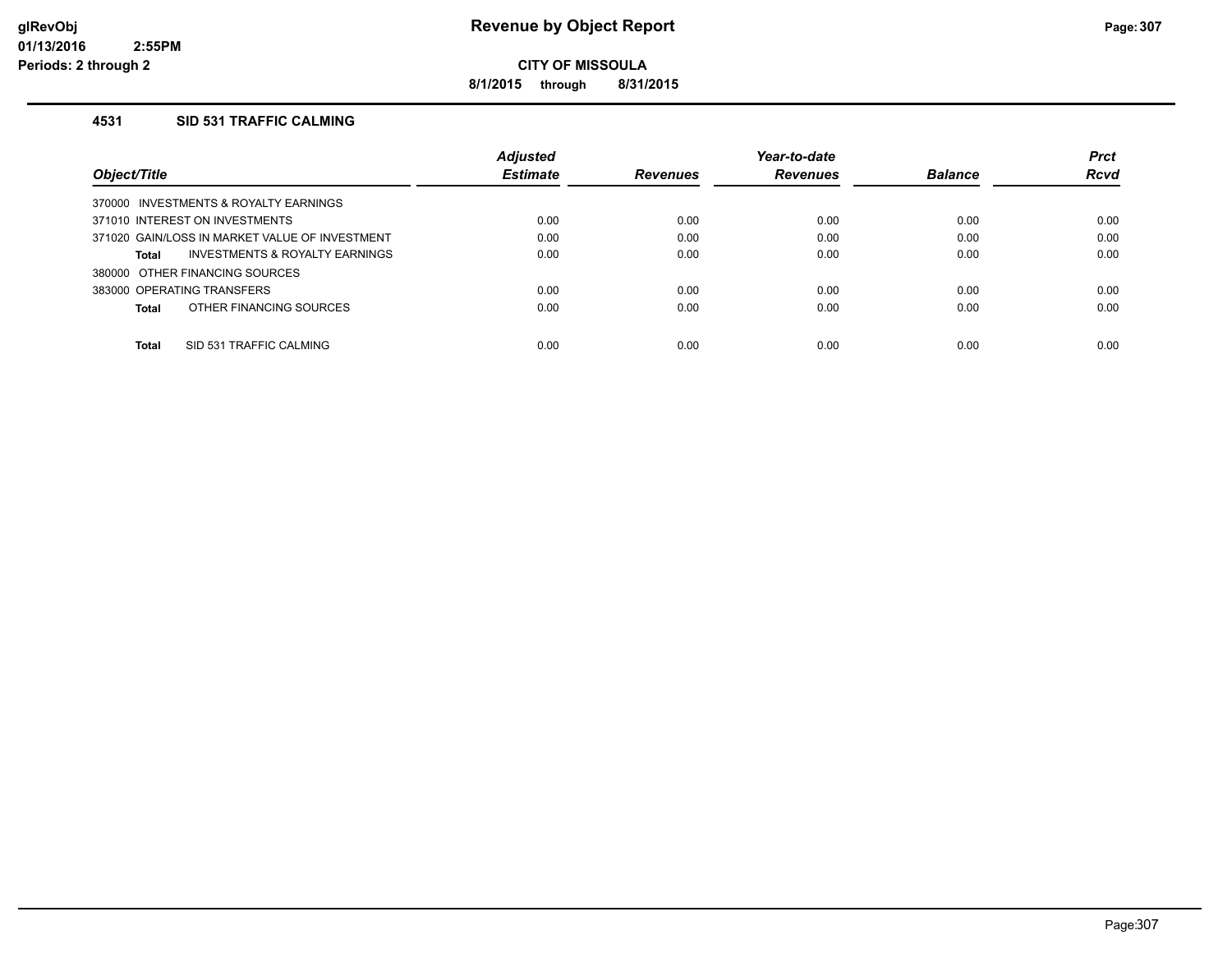**8/1/2015 through 8/31/2015**

#### **4532 MALONEY RANCH SID**

**4532 MALONEY RANCH SID**

|                                                    | <b>Adjusted</b> |                 | Year-to-date    |                | <b>Prct</b> |
|----------------------------------------------------|-----------------|-----------------|-----------------|----------------|-------------|
| Object/Title                                       | <b>Estimate</b> | <b>Revenues</b> | <b>Revenues</b> | <b>Balance</b> | <b>Rcvd</b> |
| 370000 INVESTMENTS & ROYALTY EARNINGS              |                 |                 |                 |                |             |
| 371010 INTEREST ON INVESTMENTS                     | 0.00            | 0.00            | 0.00            | 0.00           | 0.00        |
| 371020 GAIN/LOSS IN MARKET VALUE OF INVESTMENTS    | 0.00            | 0.00            | 0.00            | 0.00           | 0.00        |
| <b>INVESTMENTS &amp; ROYALTY EARNINGS</b><br>Total | 0.00            | 0.00            | 0.00            | 0.00           | 0.00        |
| 380000 OTHER FINANCING SOURCES                     |                 |                 |                 |                |             |
| 381030 SID BONDS PROCEEDS                          | 0.00            | 0.00            | 0.00            | 0.00           | 0.00        |
| OTHER FINANCING SOURCES<br><b>Total</b>            | 0.00            | 0.00            | 0.00            | 0.00           | 0.00        |
| <b>Total</b><br><b>MALONEY RANCH SID</b>           | 0.00            | 0.00            | 0.00            | 0.00           | 0.00        |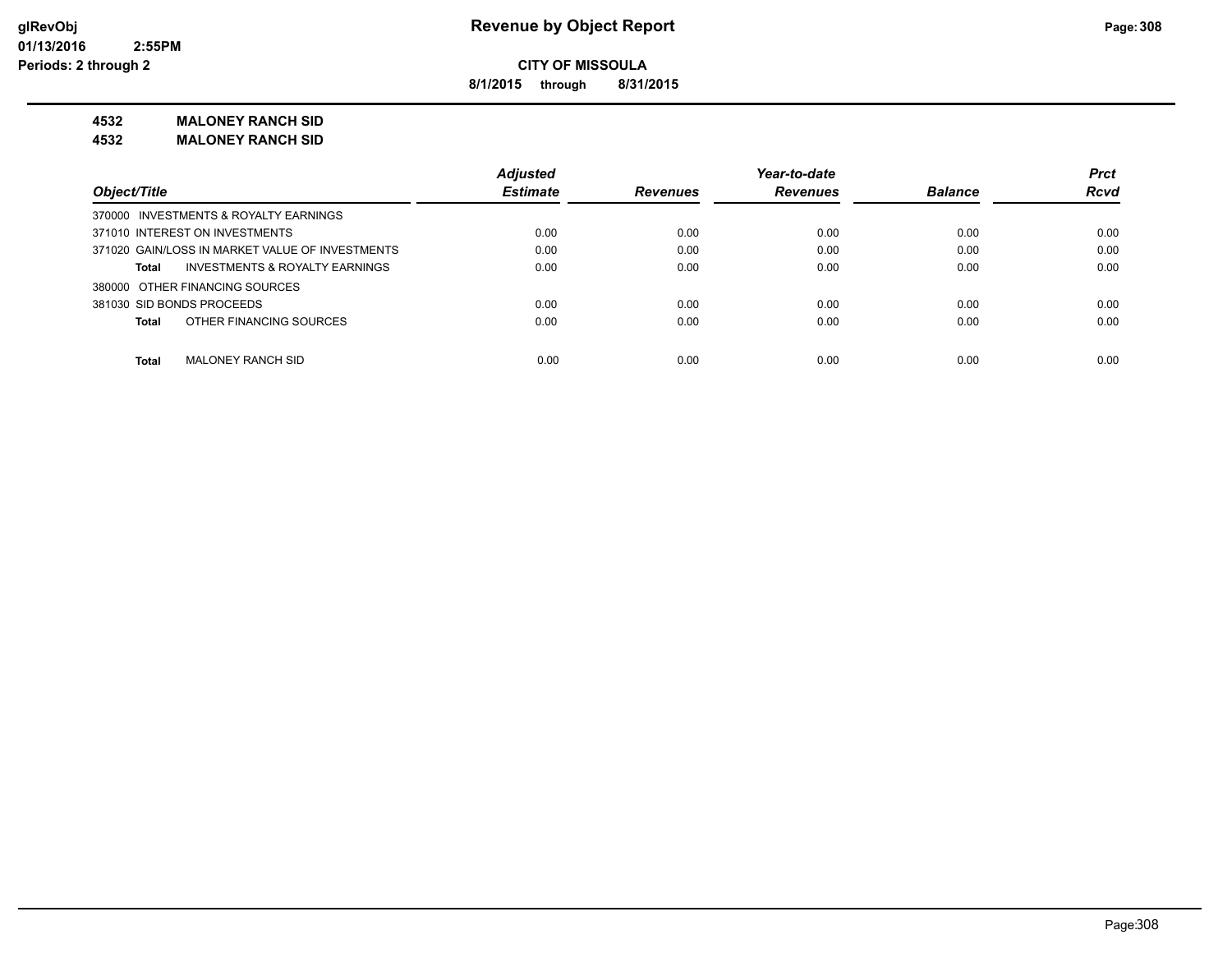**8/1/2015 through 8/31/2015**

#### **4532 MALONEY RANCH SID**

|                                                | <b>Adjusted</b> |                 | Year-to-date    |                | <b>Prct</b> |
|------------------------------------------------|-----------------|-----------------|-----------------|----------------|-------------|
| Object/Title                                   | <b>Estimate</b> | <b>Revenues</b> | <b>Revenues</b> | <b>Balance</b> | <b>Rcvd</b> |
| 370000 INVESTMENTS & ROYALTY EARNINGS          |                 |                 |                 |                |             |
| 371010 INTEREST ON INVESTMENTS                 | 0.00            | 0.00            | 0.00            | 0.00           | 0.00        |
| 371020 GAIN/LOSS IN MARKET VALUE OF INVESTMENT | 0.00            | 0.00            | 0.00            | 0.00           | 0.00        |
| INVESTMENTS & ROYALTY EARNINGS<br>Total        | 0.00            | 0.00            | 0.00            | 0.00           | 0.00        |
| 380000 OTHER FINANCING SOURCES                 |                 |                 |                 |                |             |
| 381030 SID BONDS PROCEEDS                      | 0.00            | 0.00            | 0.00            | 0.00           | 0.00        |
| OTHER FINANCING SOURCES<br>Total               | 0.00            | 0.00            | 0.00            | 0.00           | 0.00        |
|                                                |                 |                 |                 |                |             |
| <b>Total</b><br>MALONEY RANCH SID              | 0.00            | 0.00            | 0.00            | 0.00           | 0.00        |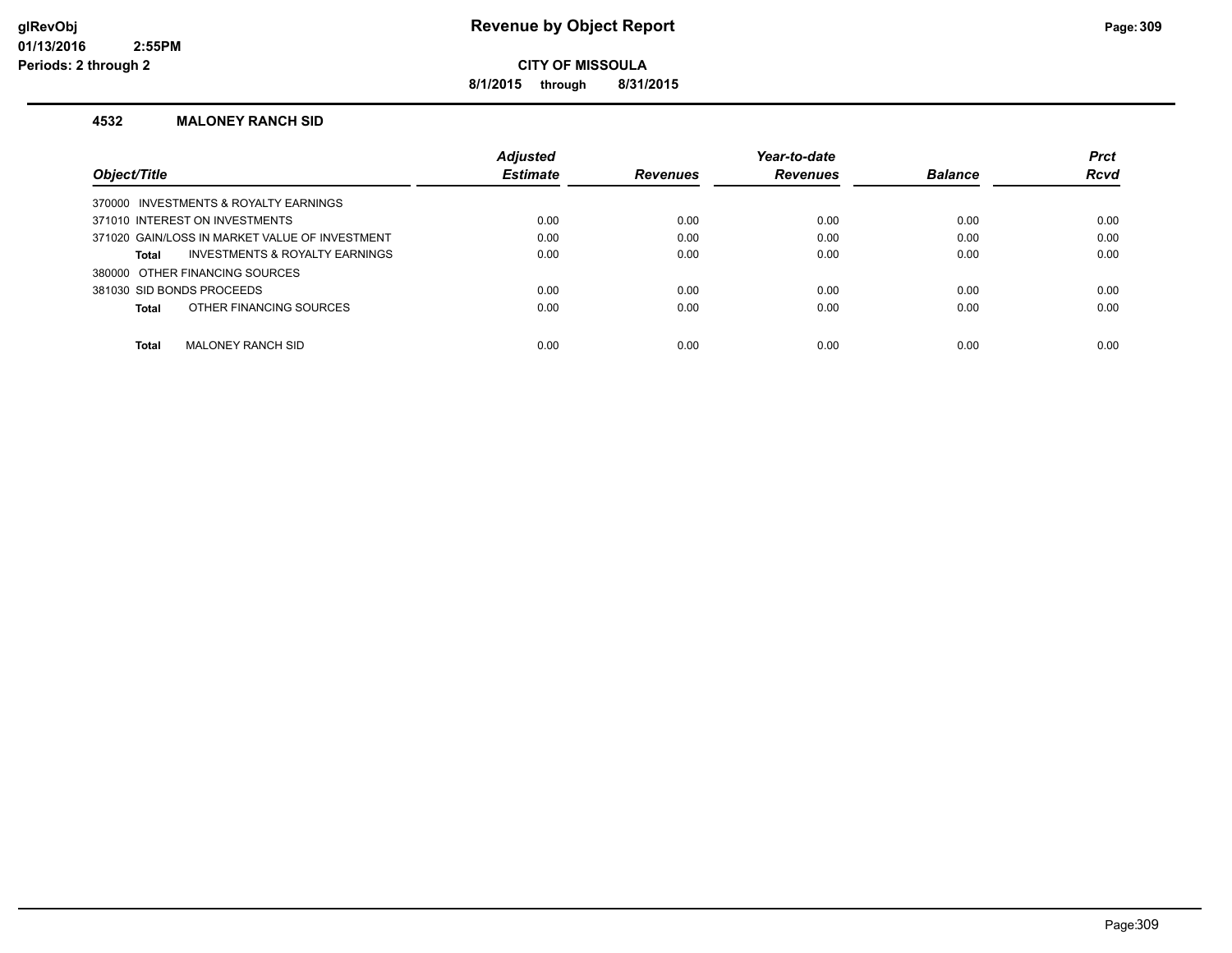**8/1/2015 through 8/31/2015**

### **4533 RATTLESNAKE SEWER SID**

#### **4533 RATTLESNAKE SEWER SID**

|                                                    | <b>Adjusted</b> |                 | Year-to-date    |                | <b>Prct</b> |
|----------------------------------------------------|-----------------|-----------------|-----------------|----------------|-------------|
| Object/Title                                       | <b>Estimate</b> | <b>Revenues</b> | <b>Revenues</b> | <b>Balance</b> | <b>Rcvd</b> |
| 330000 INTERGOVERNMENTAL REVENUES                  |                 |                 |                 |                |             |
| 334121 DNRC GRANT                                  | 0.00            | 0.00            | 0.00            | 0.00           | 0.00        |
| INTERGOVERNMENTAL REVENUES<br>Total                | 0.00            | 0.00            | 0.00            | 0.00           | 0.00        |
| 370000 INVESTMENTS & ROYALTY EARNINGS              |                 |                 |                 |                |             |
| 371010 INTEREST ON INVESTMENTS                     | 0.00            | 0.00            | 0.00            | 0.00           | 0.00        |
| 371020 GAIN/LOSS IN MARKET VALUE OF INVESTMENTS    | 0.00            | 0.00            | 0.00            | 0.00           | 0.00        |
| <b>INVESTMENTS &amp; ROYALTY EARNINGS</b><br>Total | 0.00            | 0.00            | 0.00            | 0.00           | 0.00        |
| 380000 OTHER FINANCING SOURCES                     |                 |                 |                 |                |             |
| 381002 SRF LOAN                                    | 0.00            | 0.00            | 0.00            | 0.00           | 0.00        |
| OTHER FINANCING SOURCES<br>Total                   | 0.00            | 0.00            | 0.00            | 0.00           | 0.00        |
| RATTLESNAKE SEWER SID<br><b>Total</b>              | 0.00            | 0.00            | 0.00            | 0.00           | 0.00        |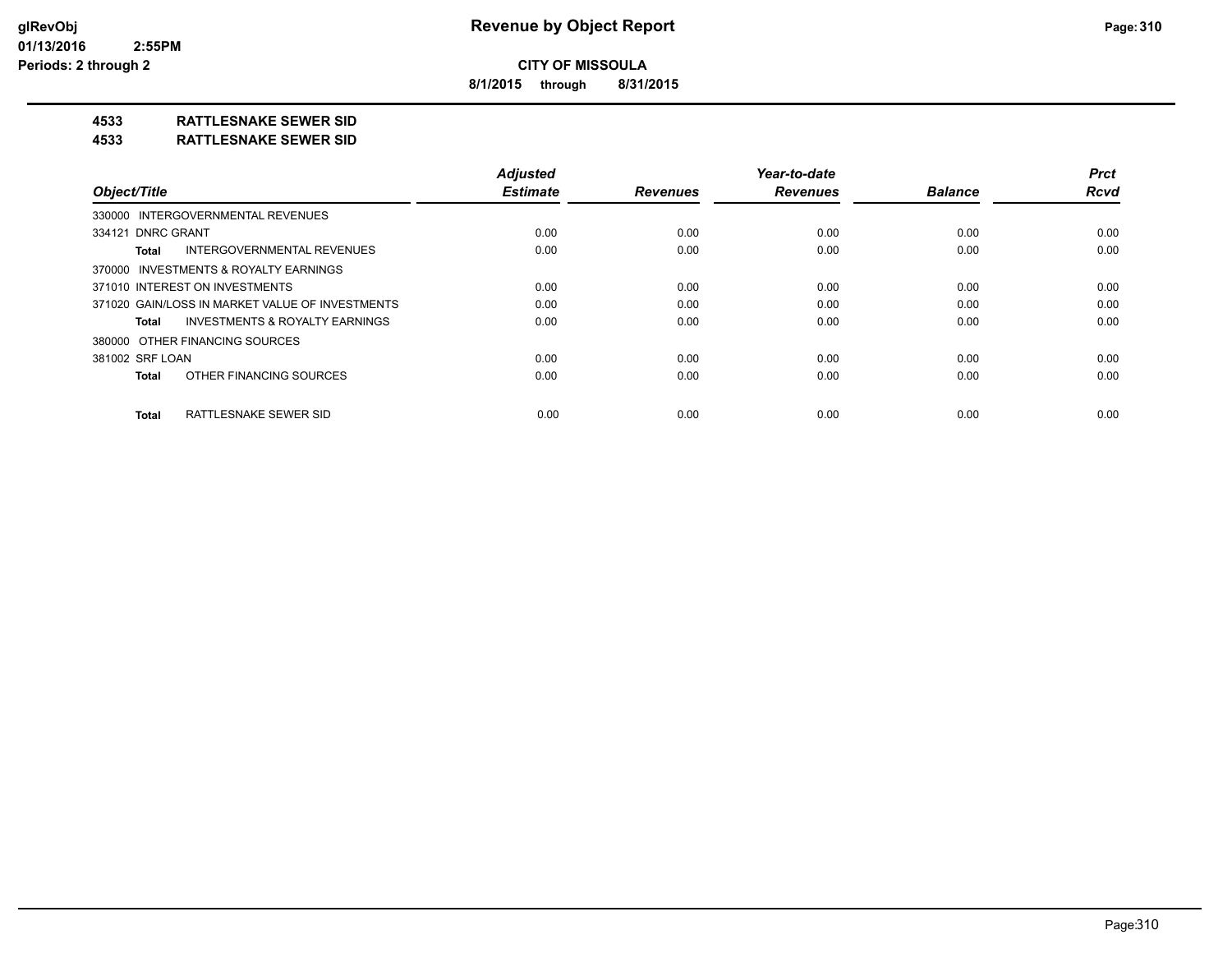**8/1/2015 through 8/31/2015**

#### **4533 RATTLESNAKE SEWER SID**

| Object/Title                                   | <b>Adjusted</b><br><b>Estimate</b> | <b>Revenues</b> | Year-to-date<br><b>Revenues</b> | <b>Balance</b> | <b>Prct</b><br><b>Rcvd</b> |
|------------------------------------------------|------------------------------------|-----------------|---------------------------------|----------------|----------------------------|
| INTERGOVERNMENTAL REVENUES<br>330000           |                                    |                 |                                 |                |                            |
| 334121 DNRC GRANT                              | 0.00                               | 0.00            | 0.00                            | 0.00           | 0.00                       |
| INTERGOVERNMENTAL REVENUES<br>Total            | 0.00                               | 0.00            | 0.00                            | 0.00           | 0.00                       |
| 370000 INVESTMENTS & ROYALTY EARNINGS          |                                    |                 |                                 |                |                            |
| 371010 INTEREST ON INVESTMENTS                 | 0.00                               | 0.00            | 0.00                            | 0.00           | 0.00                       |
| 371020 GAIN/LOSS IN MARKET VALUE OF INVESTMENT | 0.00                               | 0.00            | 0.00                            | 0.00           | 0.00                       |
| INVESTMENTS & ROYALTY EARNINGS<br>Total        | 0.00                               | 0.00            | 0.00                            | 0.00           | 0.00                       |
| 380000 OTHER FINANCING SOURCES                 |                                    |                 |                                 |                |                            |
| 381002 SRF LOAN                                | 0.00                               | 0.00            | 0.00                            | 0.00           | 0.00                       |
| OTHER FINANCING SOURCES<br><b>Total</b>        | 0.00                               | 0.00            | 0.00                            | 0.00           | 0.00                       |
| RATTLESNAKE SEWER SID<br><b>Total</b>          | 0.00                               | 0.00            | 0.00                            | 0.00           | 0.00                       |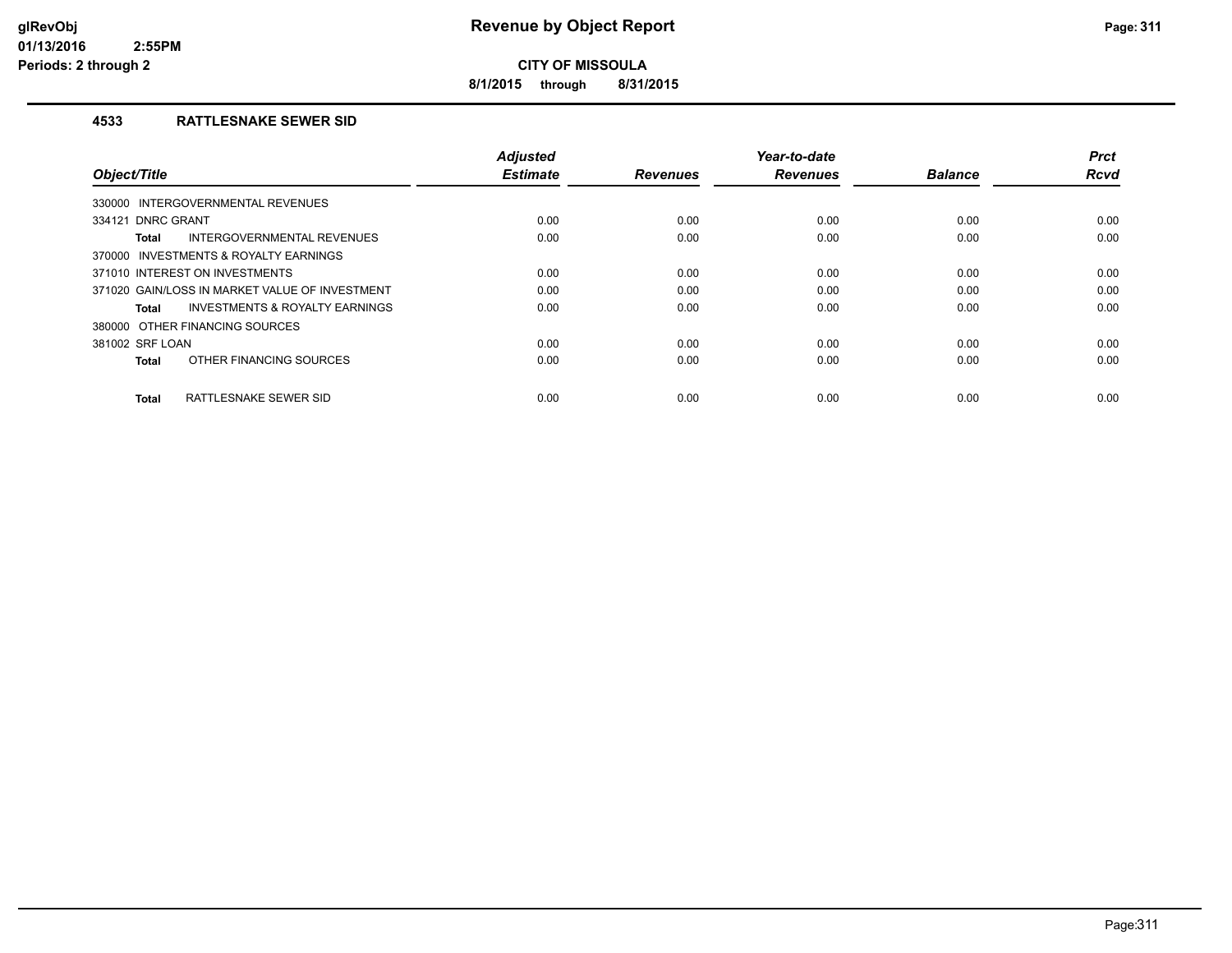**8/1/2015 through 8/31/2015**

### **4534 SID 534 LINCOLNWOOD**

#### **4534 SID 534 LINCOLNWOOD**

|                                                    | <b>Adjusted</b> |                 | Year-to-date    |                | <b>Prct</b> |
|----------------------------------------------------|-----------------|-----------------|-----------------|----------------|-------------|
| Object/Title                                       | <b>Estimate</b> | <b>Revenues</b> | <b>Revenues</b> | <b>Balance</b> | <b>Rcvd</b> |
| 330000 INTERGOVERNMENTAL REVENUES                  |                 |                 |                 |                |             |
| 334121 DNRC GRANT                                  | 0.00            | 0.00            | 0.00            | 0.00           | 0.00        |
| INTERGOVERNMENTAL REVENUES<br>Total                | 0.00            | 0.00            | 0.00            | 0.00           | 0.00        |
| 370000 INVESTMENTS & ROYALTY EARNINGS              |                 |                 |                 |                |             |
| 371010 INTEREST ON INVESTMENTS                     | 0.00            | 0.00            | 0.00            | 0.00           | 0.00        |
| 371020 GAIN/LOSS IN MARKET VALUE OF INVESTMENTS    | 0.00            | 0.00            | 0.00            | 0.00           | 0.00        |
| <b>INVESTMENTS &amp; ROYALTY EARNINGS</b><br>Total | 0.00            | 0.00            | 0.00            | 0.00           | 0.00        |
| 380000 OTHER FINANCING SOURCES                     |                 |                 |                 |                |             |
| 381002 SRF LOAN                                    | 0.00            | 0.00            | 0.00            | 0.00           | 0.00        |
| OTHER FINANCING SOURCES<br>Total                   | 0.00            | 0.00            | 0.00            | 0.00           | 0.00        |
| SID 534 LINCOLNWOOD<br>Total                       | 0.00            | 0.00            | 0.00            | 0.00           | 0.00        |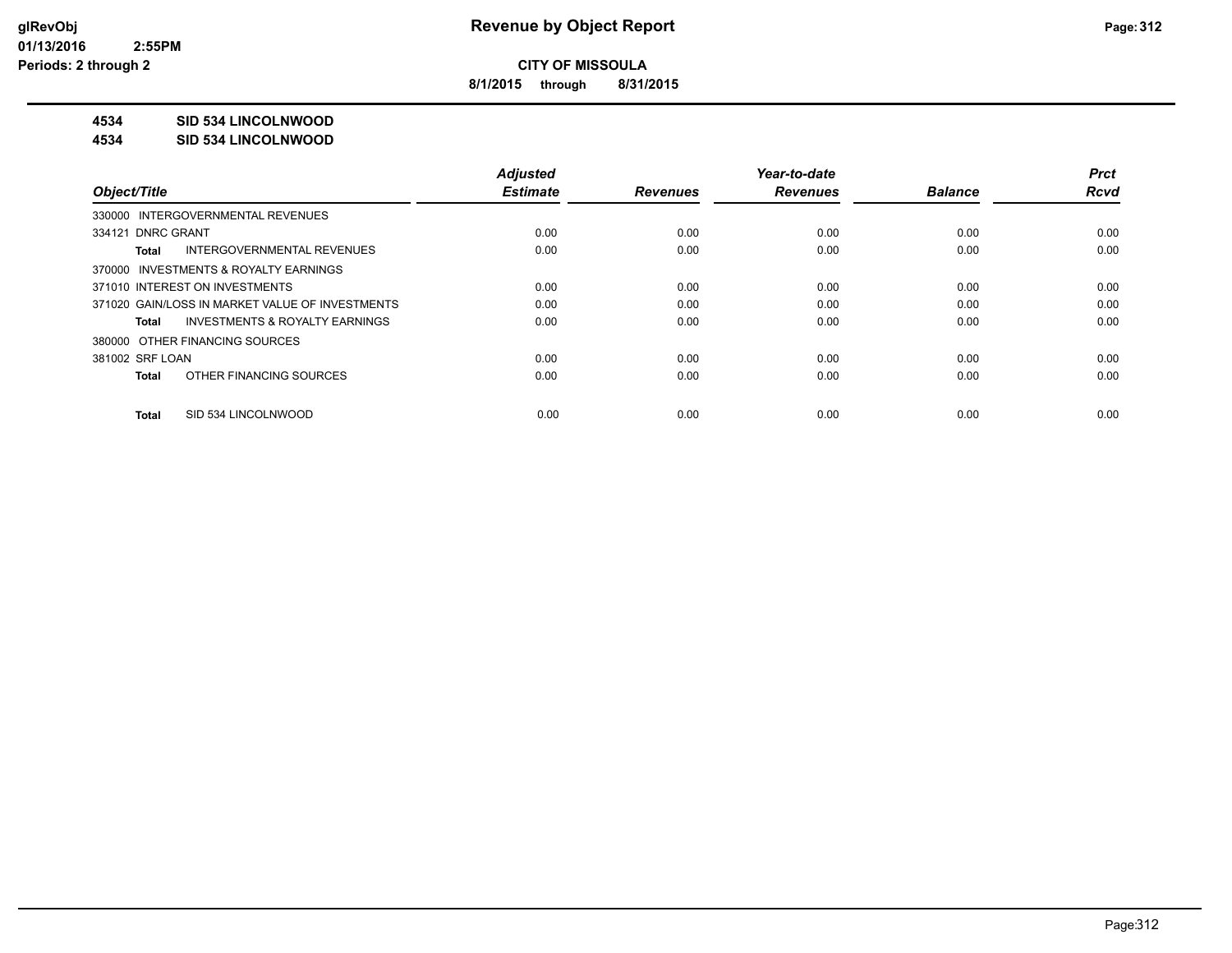**8/1/2015 through 8/31/2015**

#### **4534 SID 534 LINCOLNWOOD**

|                                                    | <b>Adjusted</b> |                 | Year-to-date    |                | <b>Prct</b> |
|----------------------------------------------------|-----------------|-----------------|-----------------|----------------|-------------|
| Object/Title                                       | <b>Estimate</b> | <b>Revenues</b> | <b>Revenues</b> | <b>Balance</b> | Rcvd        |
| 330000 INTERGOVERNMENTAL REVENUES                  |                 |                 |                 |                |             |
| 334121 DNRC GRANT                                  | 0.00            | 0.00            | 0.00            | 0.00           | 0.00        |
| <b>INTERGOVERNMENTAL REVENUES</b><br>Total         | 0.00            | 0.00            | 0.00            | 0.00           | 0.00        |
| 370000 INVESTMENTS & ROYALTY EARNINGS              |                 |                 |                 |                |             |
| 371010 INTEREST ON INVESTMENTS                     | 0.00            | 0.00            | 0.00            | 0.00           | 0.00        |
| 371020 GAIN/LOSS IN MARKET VALUE OF INVESTMENT     | 0.00            | 0.00            | 0.00            | 0.00           | 0.00        |
| <b>INVESTMENTS &amp; ROYALTY EARNINGS</b><br>Total | 0.00            | 0.00            | 0.00            | 0.00           | 0.00        |
| 380000 OTHER FINANCING SOURCES                     |                 |                 |                 |                |             |
| 381002 SRF LOAN                                    | 0.00            | 0.00            | 0.00            | 0.00           | 0.00        |
| OTHER FINANCING SOURCES<br>Total                   | 0.00            | 0.00            | 0.00            | 0.00           | 0.00        |
|                                                    |                 |                 |                 |                |             |
| SID 534 LINCOLNWOOD<br><b>Total</b>                | 0.00            | 0.00            | 0.00            | 0.00           | 0.00        |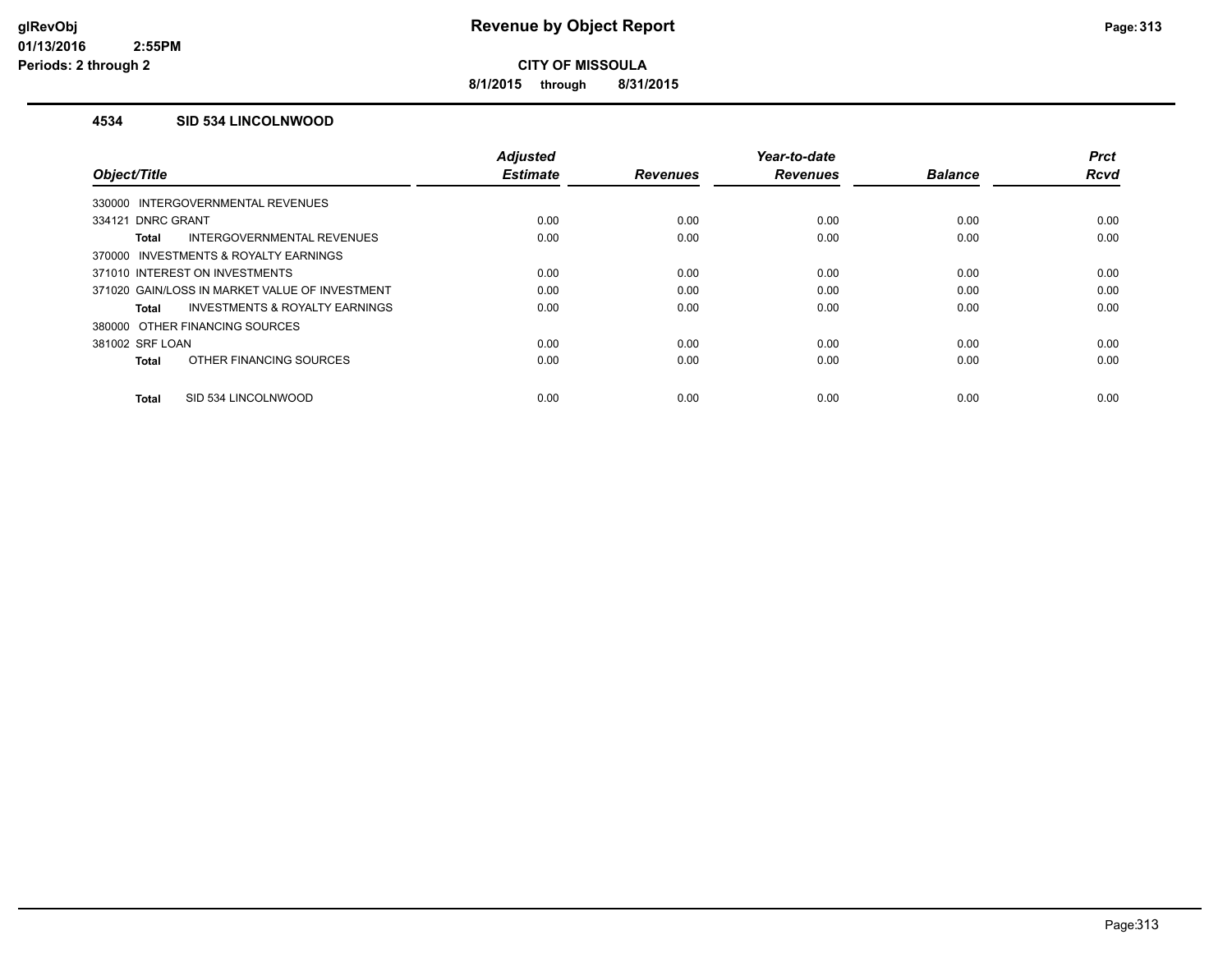**8/1/2015 through 8/31/2015**

## **4535 SLANT STREET TRAFFIC CALMING**

#### **4535 SLANT STREET TRAFFIC CALMING**

|                                                 | <b>Adjusted</b> |                 | Year-to-date    |                | <b>Prct</b> |
|-------------------------------------------------|-----------------|-----------------|-----------------|----------------|-------------|
| Object/Title                                    | <b>Estimate</b> | <b>Revenues</b> | <b>Revenues</b> | <b>Balance</b> | <b>Rcvd</b> |
| 370000 INVESTMENTS & ROYALTY EARNINGS           |                 |                 |                 |                |             |
| 371010 INTEREST ON INVESTMENTS                  | 0.00            | 0.00            | 0.00            | 0.00           | 0.00        |
| 371020 GAIN/LOSS IN MARKET VALUE OF INVESTMENTS | 0.00            | 0.00            | 0.00            | 0.00           | 0.00        |
| INVESTMENTS & ROYALTY EARNINGS<br>Total         | 0.00            | 0.00            | 0.00            | 0.00           | 0.00        |
| 380000 OTHER FINANCING SOURCES                  |                 |                 |                 |                |             |
| 383000 OPERATING TRANSFERS                      | 0.00            | 0.00            | 0.00            | 0.00           | 0.00        |
| OTHER FINANCING SOURCES<br>Total                | 0.00            | 0.00            | 0.00            | 0.00           | 0.00        |
|                                                 |                 |                 |                 |                |             |
| SLANT STREET TRAFFIC CALMING<br>Total           | 0.00            | 0.00            | 0.00            | 0.00           | 0.00        |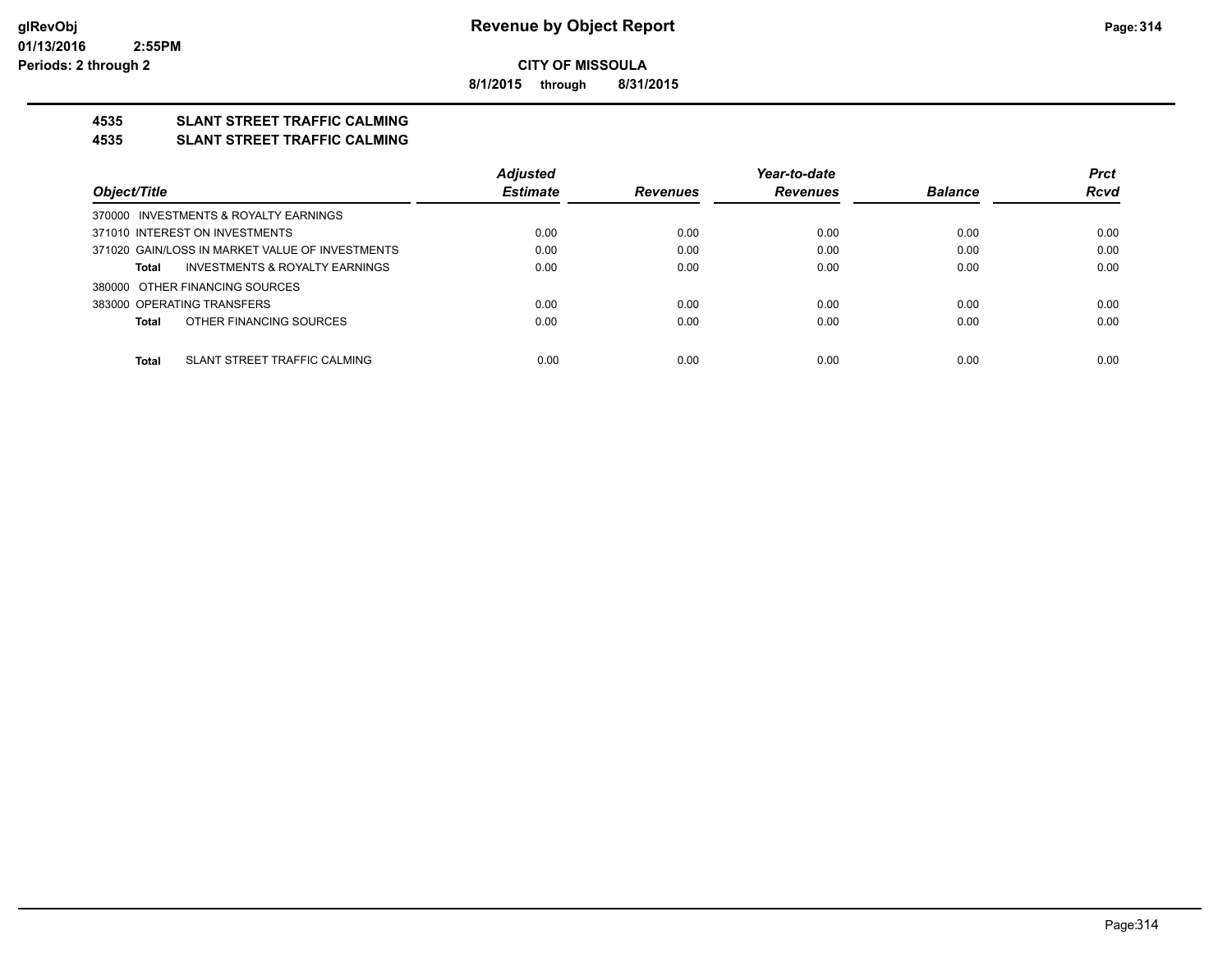**8/1/2015 through 8/31/2015**

### **4535 SLANT STREET TRAFFIC CALMING**

|                                                    | <b>Adjusted</b> |                 | Year-to-date    |                | <b>Prct</b> |
|----------------------------------------------------|-----------------|-----------------|-----------------|----------------|-------------|
| Object/Title                                       | <b>Estimate</b> | <b>Revenues</b> | <b>Revenues</b> | <b>Balance</b> | Rcvd        |
| 370000 INVESTMENTS & ROYALTY EARNINGS              |                 |                 |                 |                |             |
| 371010 INTEREST ON INVESTMENTS                     | 0.00            | 0.00            | 0.00            | 0.00           | 0.00        |
| 371020 GAIN/LOSS IN MARKET VALUE OF INVESTMENT     | 0.00            | 0.00            | 0.00            | 0.00           | 0.00        |
| <b>INVESTMENTS &amp; ROYALTY EARNINGS</b><br>Total | 0.00            | 0.00            | 0.00            | 0.00           | 0.00        |
| 380000 OTHER FINANCING SOURCES                     |                 |                 |                 |                |             |
| 383000 OPERATING TRANSFERS                         | 0.00            | 0.00            | 0.00            | 0.00           | 0.00        |
| OTHER FINANCING SOURCES<br>Total                   | 0.00            | 0.00            | 0.00            | 0.00           | 0.00        |
|                                                    |                 |                 |                 |                |             |
| <b>Total</b><br>SLANT STREET TRAFFIC CALMING       | 0.00            | 0.00            | 0.00            | 0.00           | 0.00        |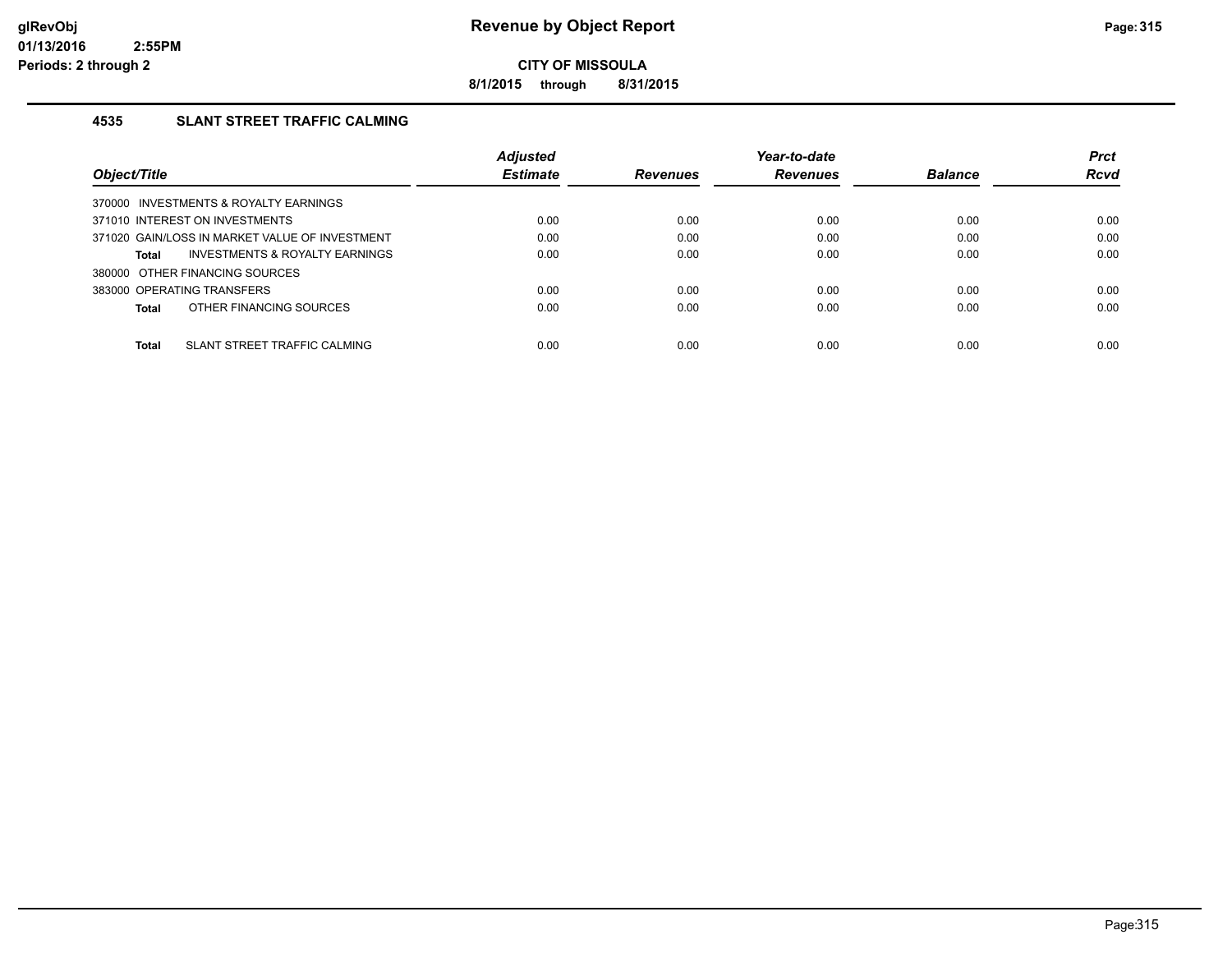**8/1/2015 through 8/31/2015**

## **4536 SID536 LINCOLNWOOD SWR PH2**

#### **4536 SID536 LINCOLNWOOD SWR PH2**

|                                                    | <b>Adjusted</b> |                 | Year-to-date    |                | <b>Prct</b> |
|----------------------------------------------------|-----------------|-----------------|-----------------|----------------|-------------|
| Object/Title                                       | <b>Estimate</b> | <b>Revenues</b> | <b>Revenues</b> | <b>Balance</b> | <b>Rcvd</b> |
| 330000 INTERGOVERNMENTAL REVENUES                  |                 |                 |                 |                |             |
| 334121 DNRC GRANT                                  | 0.00            | 0.00            | 0.00            | 0.00           | 0.00        |
| <b>INTERGOVERNMENTAL REVENUES</b><br>Total         | 0.00            | 0.00            | 0.00            | 0.00           | 0.00        |
| 360000 MISCELLANEOUS REVENUES                      |                 |                 |                 |                |             |
| 365001 *** Title Not Found ***                     | 0.00            | 0.00            | 0.00            | 0.00           | 0.00        |
| <b>MISCELLANEOUS REVENUES</b><br>Total             | 0.00            | 0.00            | 0.00            | 0.00           | 0.00        |
| 370000 INVESTMENTS & ROYALTY EARNINGS              |                 |                 |                 |                |             |
| 371010 INTEREST ON INVESTMENTS                     | 0.00            | 0.00            | 0.00            | 0.00           | 0.00        |
| 371020 GAIN/LOSS IN MARKET VALUE OF INVESTMENTS    | 0.00            | 0.00            | 0.00            | 0.00           | 0.00        |
| <b>INVESTMENTS &amp; ROYALTY EARNINGS</b><br>Total | 0.00            | 0.00            | 0.00            | 0.00           | 0.00        |
| 380000 OTHER FINANCING SOURCES                     |                 |                 |                 |                |             |
| 381030 SID BONDS PROCEEDS                          | 0.00            | 0.00            | 0.00            | 0.00           | 0.00        |
| OTHER FINANCING SOURCES<br>Total                   | 0.00            | 0.00            | 0.00            | 0.00           | 0.00        |
|                                                    |                 |                 |                 |                |             |
| SID536 LINCOLNWOOD SWR PH2<br>Total                | 0.00            | 0.00            | 0.00            | 0.00           | 0.00        |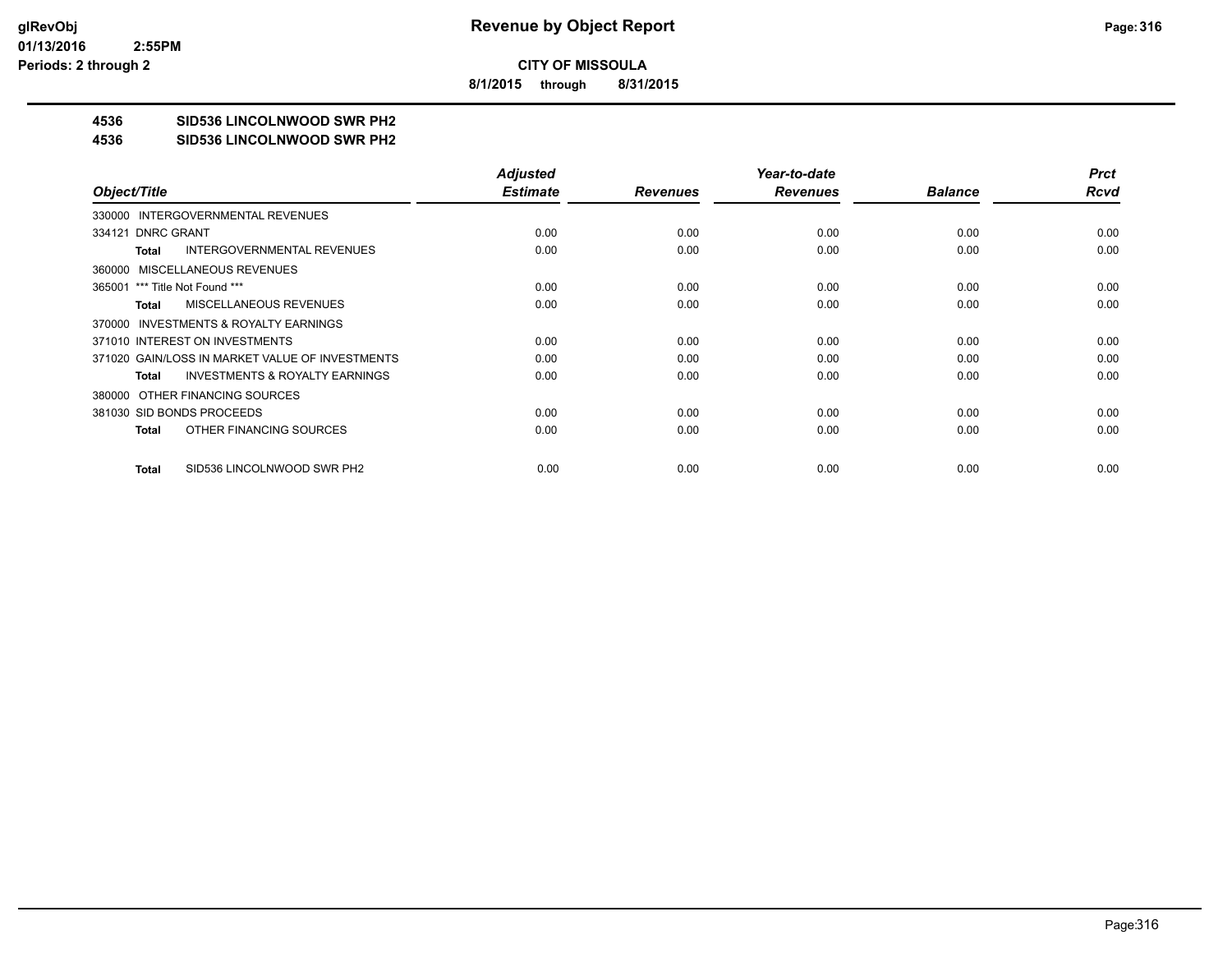**8/1/2015 through 8/31/2015**

### **4536 SID536 LINCOLNWOOD SWR PH2**

| Object/Title                                              | <b>Adjusted</b><br><b>Estimate</b> | <b>Revenues</b> | Year-to-date<br><b>Revenues</b> | <b>Balance</b> | <b>Prct</b><br><b>Rcvd</b> |
|-----------------------------------------------------------|------------------------------------|-----------------|---------------------------------|----------------|----------------------------|
| INTERGOVERNMENTAL REVENUES<br>330000                      |                                    |                 |                                 |                |                            |
| 334121 DNRC GRANT                                         | 0.00                               | 0.00            | 0.00                            | 0.00           | 0.00                       |
| INTERGOVERNMENTAL REVENUES                                | 0.00                               | 0.00            | 0.00                            | 0.00           | 0.00                       |
| <b>Total</b>                                              |                                    |                 |                                 |                |                            |
| MISCELLANEOUS REVENUES<br>360000                          |                                    |                 |                                 |                |                            |
| 365001 *** Title Not Found ***                            | 0.00                               | 0.00            | 0.00                            | 0.00           | 0.00                       |
| <b>MISCELLANEOUS REVENUES</b><br><b>Total</b>             | 0.00                               | 0.00            | 0.00                            | 0.00           | 0.00                       |
| <b>INVESTMENTS &amp; ROYALTY EARNINGS</b><br>370000       |                                    |                 |                                 |                |                            |
| 371010 INTEREST ON INVESTMENTS                            | 0.00                               | 0.00            | 0.00                            | 0.00           | 0.00                       |
| 371020 GAIN/LOSS IN MARKET VALUE OF INVESTMENT            | 0.00                               | 0.00            | 0.00                            | 0.00           | 0.00                       |
| <b>INVESTMENTS &amp; ROYALTY EARNINGS</b><br><b>Total</b> | 0.00                               | 0.00            | 0.00                            | 0.00           | 0.00                       |
| 380000 OTHER FINANCING SOURCES                            |                                    |                 |                                 |                |                            |
| 381030 SID BONDS PROCEEDS                                 | 0.00                               | 0.00            | 0.00                            | 0.00           | 0.00                       |
| OTHER FINANCING SOURCES<br><b>Total</b>                   | 0.00                               | 0.00            | 0.00                            | 0.00           | 0.00                       |
| SID536 LINCOLNWOOD SWR PH2<br><b>Total</b>                | 0.00                               | 0.00            | 0.00                            | 0.00           | 0.00                       |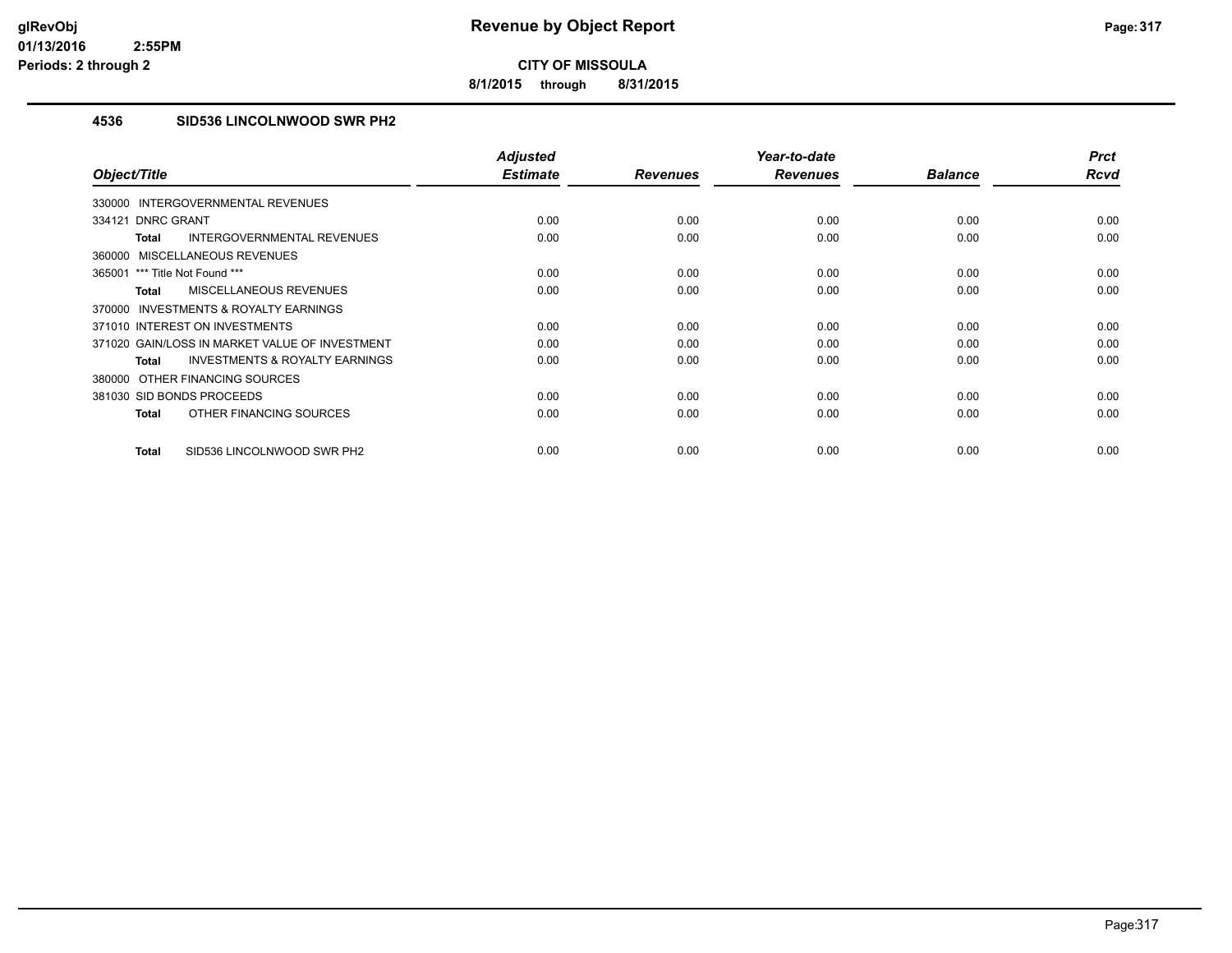**8/1/2015 through 8/31/2015**

### **4538 SID 538 HILLVIEW WAY**

**4538 SID 538 HILLVIEW WAY**

|                                                    | <b>Adjusted</b> |                 | Year-to-date    |                | <b>Prct</b> |
|----------------------------------------------------|-----------------|-----------------|-----------------|----------------|-------------|
| Object/Title                                       | <b>Estimate</b> | <b>Revenues</b> | <b>Revenues</b> | <b>Balance</b> | <b>Rcvd</b> |
| 370000 INVESTMENTS & ROYALTY EARNINGS              |                 |                 |                 |                |             |
| 371010 INTEREST ON INVESTMENTS                     | 0.00            | 0.00            | 0.00            | 0.00           | 0.00        |
| 371020 GAIN/LOSS IN MARKET VALUE OF INVESTMENTS    | 0.00            | 0.00            | 0.00            | 0.00           | 0.00        |
| <b>INVESTMENTS &amp; ROYALTY EARNINGS</b><br>Total | 0.00            | 0.00            | 0.00            | 0.00           | 0.00        |
| 380000 OTHER FINANCING SOURCES                     |                 |                 |                 |                |             |
| 383000 OPERATING TRANSFERS                         | 0.00            | 0.00            | 0.00            | 0.00           | 0.00        |
| OTHER FINANCING SOURCES<br><b>Total</b>            | 0.00            | 0.00            | 0.00            | 0.00           | 0.00        |
|                                                    |                 |                 |                 |                |             |
| <b>Total</b><br>SID 538 HILLVIEW WAY               | 0.00            | 0.00            | 0.00            | 0.00           | 0.00        |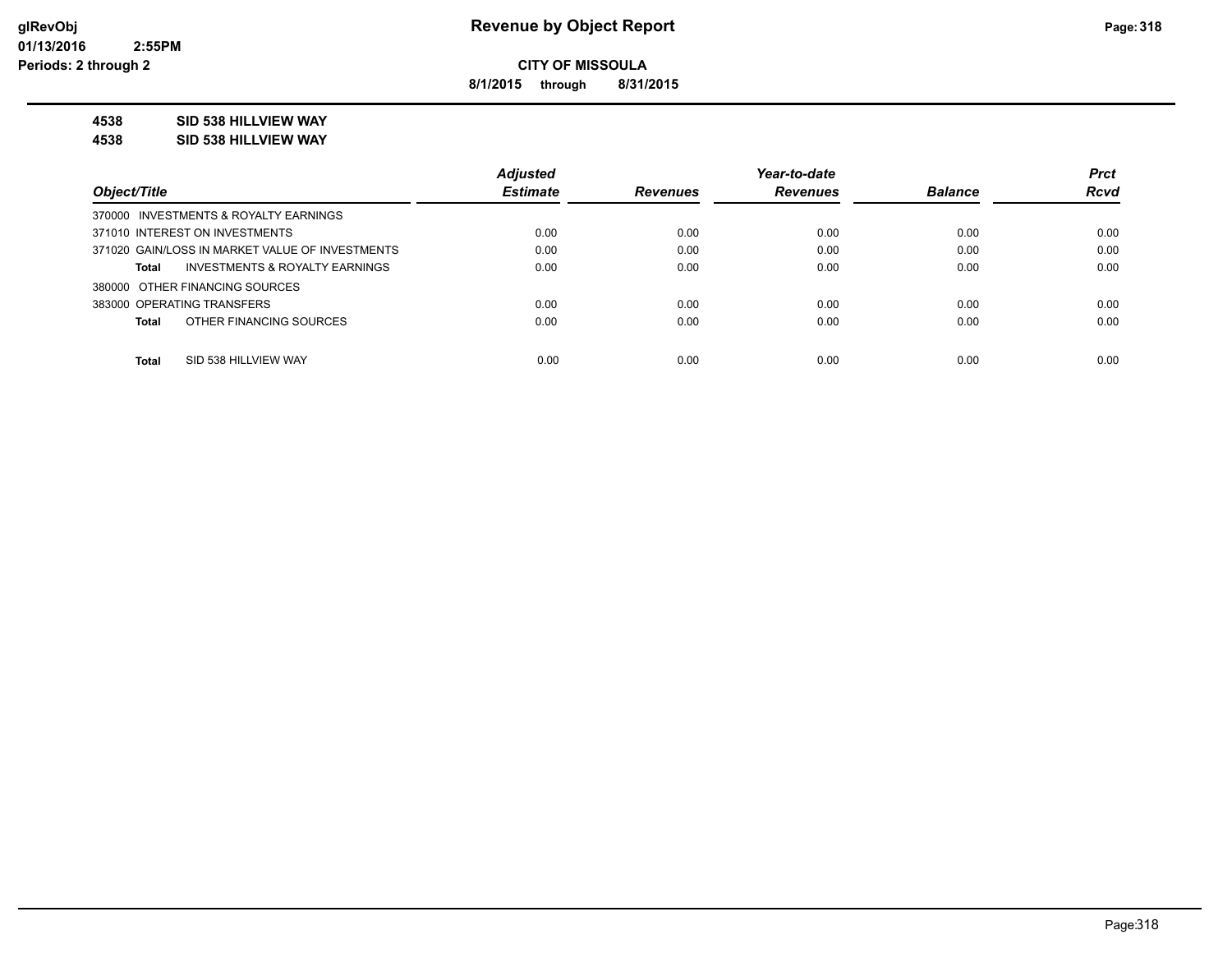**8/1/2015 through 8/31/2015**

#### **4538 SID 538 HILLVIEW WAY**

|                                                    | <b>Adjusted</b> |                 | Year-to-date    |                | <b>Prct</b> |
|----------------------------------------------------|-----------------|-----------------|-----------------|----------------|-------------|
| Object/Title                                       | <b>Estimate</b> | <b>Revenues</b> | <b>Revenues</b> | <b>Balance</b> | <b>Rcvd</b> |
| 370000 INVESTMENTS & ROYALTY EARNINGS              |                 |                 |                 |                |             |
| 371010 INTEREST ON INVESTMENTS                     | 0.00            | 0.00            | 0.00            | 0.00           | 0.00        |
| 371020 GAIN/LOSS IN MARKET VALUE OF INVESTMENT     | 0.00            | 0.00            | 0.00            | 0.00           | 0.00        |
| <b>INVESTMENTS &amp; ROYALTY EARNINGS</b><br>Total | 0.00            | 0.00            | 0.00            | 0.00           | 0.00        |
| 380000 OTHER FINANCING SOURCES                     |                 |                 |                 |                |             |
| 383000 OPERATING TRANSFERS                         | 0.00            | 0.00            | 0.00            | 0.00           | 0.00        |
| OTHER FINANCING SOURCES<br>Total                   | 0.00            | 0.00            | 0.00            | 0.00           | 0.00        |
|                                                    |                 |                 |                 |                |             |
| <b>Total</b><br>SID 538 HILLVIEW WAY               | 0.00            | 0.00            | 0.00            | 0.00           | 0.00        |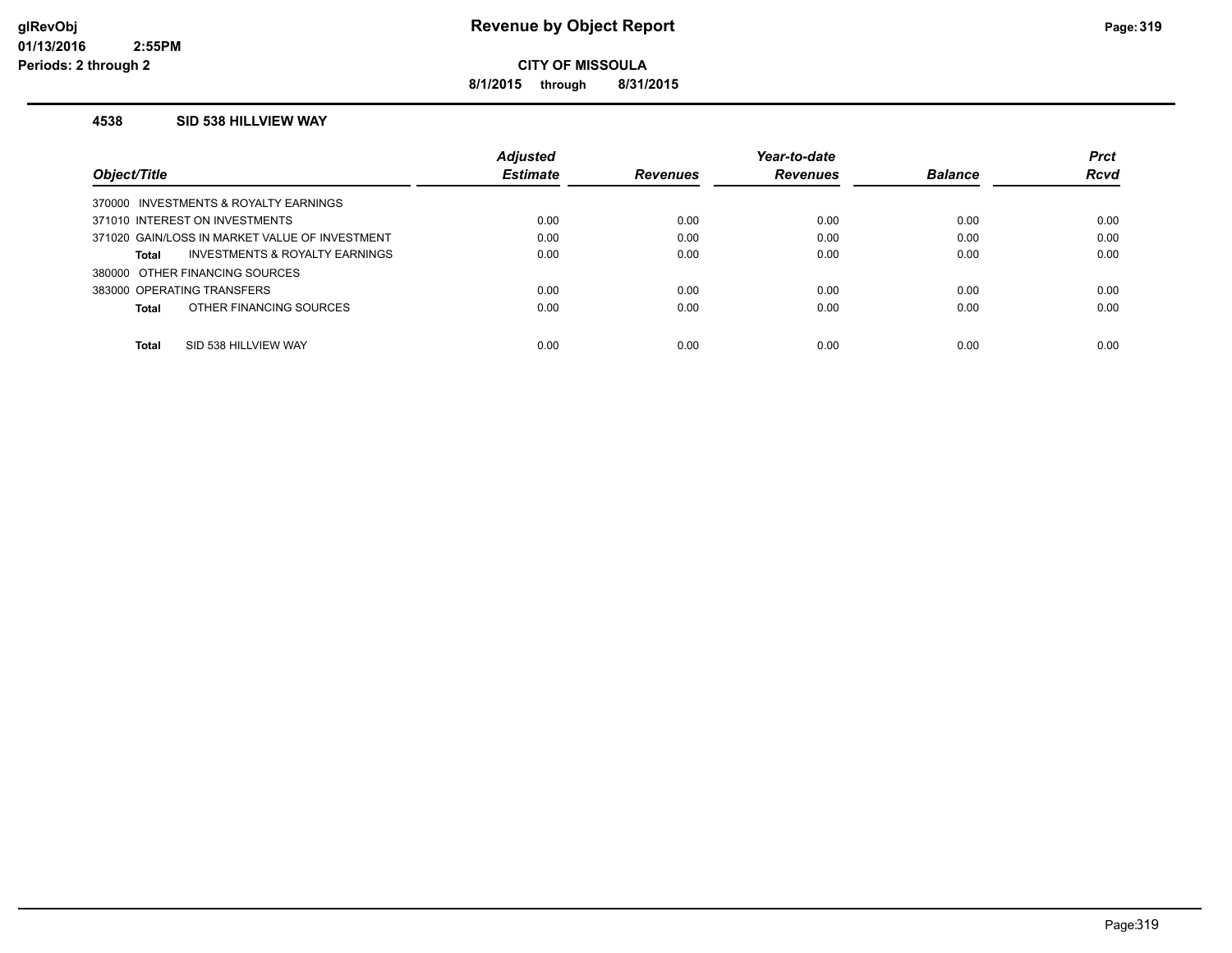**8/1/2015 through 8/31/2015**

**4539 SID 539 4th STREET**

**4539 SID 539 4th STREET**

|                                                | <b>Adjusted</b> |                 | Year-to-date    |                | <b>Prct</b> |
|------------------------------------------------|-----------------|-----------------|-----------------|----------------|-------------|
| Object/Title                                   | <b>Estimate</b> | <b>Revenues</b> | <b>Revenues</b> | <b>Balance</b> | <b>Rcvd</b> |
| 370000 INVESTMENTS & ROYALTY EARNINGS          |                 |                 |                 |                |             |
| 371010 INTEREST ON INVESTMENTS                 | 0.00            | 0.00            | 0.00            | 0.00           | 0.00        |
| INVESTMENTS & ROYALTY EARNINGS<br><b>Total</b> | 0.00            | 0.00            | 0.00            | 0.00           | 0.00        |
| 380000 OTHER FINANCING SOURCES                 |                 |                 |                 |                |             |
| 383000 OPERATING TRANSFERS                     | 0.00            | 0.00            | 0.00            | 0.00           | 0.00        |
| OTHER FINANCING SOURCES<br><b>Total</b>        | 0.00            | 0.00            | 0.00            | 0.00           | 0.00        |
|                                                |                 |                 |                 |                |             |
| SID 539 4th STREET<br><b>Total</b>             | 0.00            | 0.00            | 0.00            | 0.00           | 0.00        |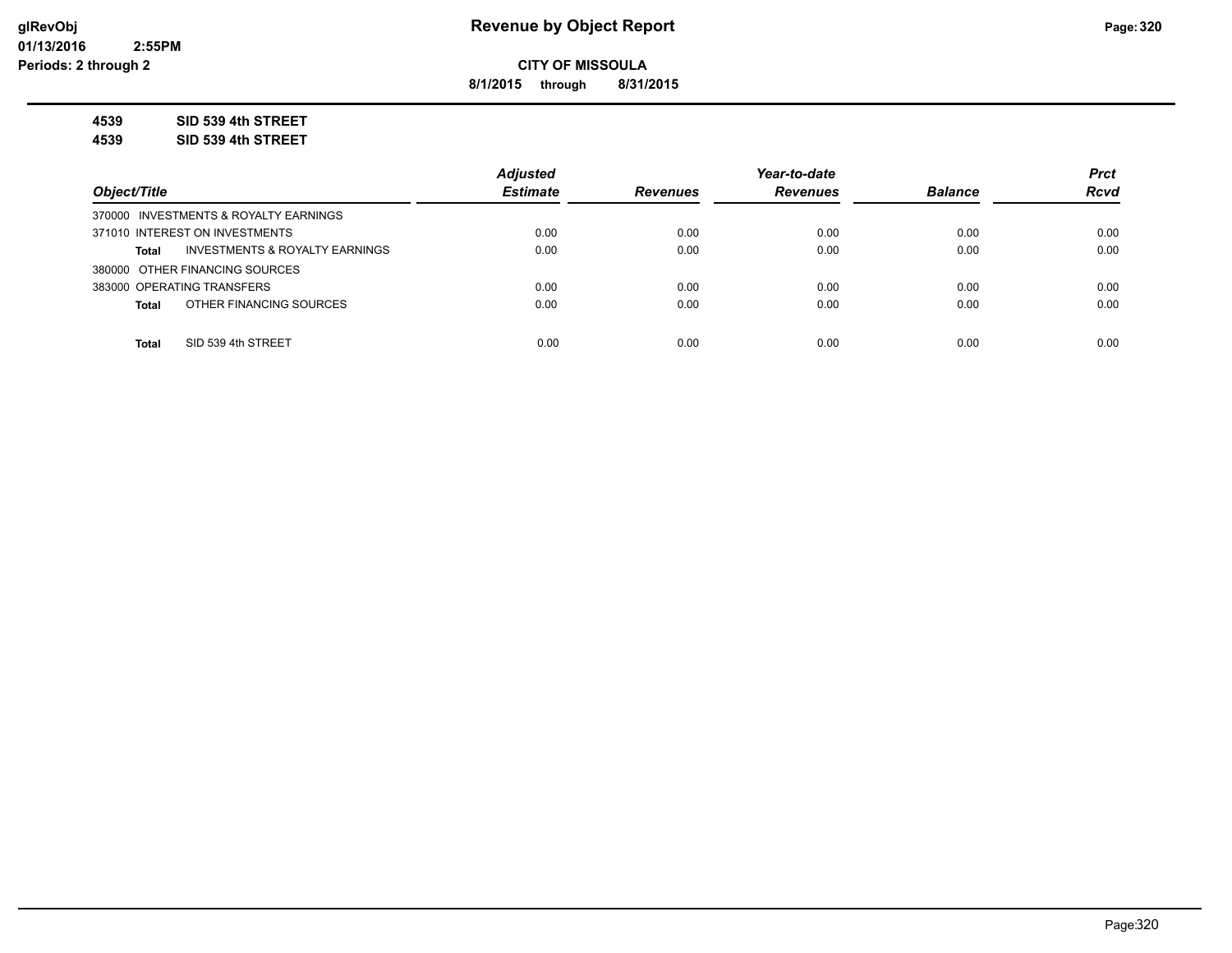### **glRevObj Revenue by Object Report Page:321**

**CITY OF MISSOULA**

**8/1/2015 through 8/31/2015**

#### **4539 SID 539 4th STREET**

| Object/Title                                   | <b>Adjusted</b><br><b>Estimate</b> | <b>Revenues</b> | Year-to-date<br><b>Revenues</b> | <b>Balance</b> | <b>Prct</b><br><b>Rcvd</b> |
|------------------------------------------------|------------------------------------|-----------------|---------------------------------|----------------|----------------------------|
| 370000 INVESTMENTS & ROYALTY EARNINGS          |                                    |                 |                                 |                |                            |
| 371010 INTEREST ON INVESTMENTS                 | 0.00                               | 0.00            | 0.00                            | 0.00           | 0.00                       |
| INVESTMENTS & ROYALTY EARNINGS<br><b>Total</b> | 0.00                               | 0.00            | 0.00                            | 0.00           | 0.00                       |
| 380000 OTHER FINANCING SOURCES                 |                                    |                 |                                 |                |                            |
| 383000 OPERATING TRANSFERS                     | 0.00                               | 0.00            | 0.00                            | 0.00           | 0.00                       |
| OTHER FINANCING SOURCES<br><b>Total</b>        | 0.00                               | 0.00            | 0.00                            | 0.00           | 0.00                       |
|                                                |                                    |                 |                                 |                |                            |
| SID 539 4th STREET<br><b>Total</b>             | 0.00                               | 0.00            | 0.00                            | 0.00           | 0.00                       |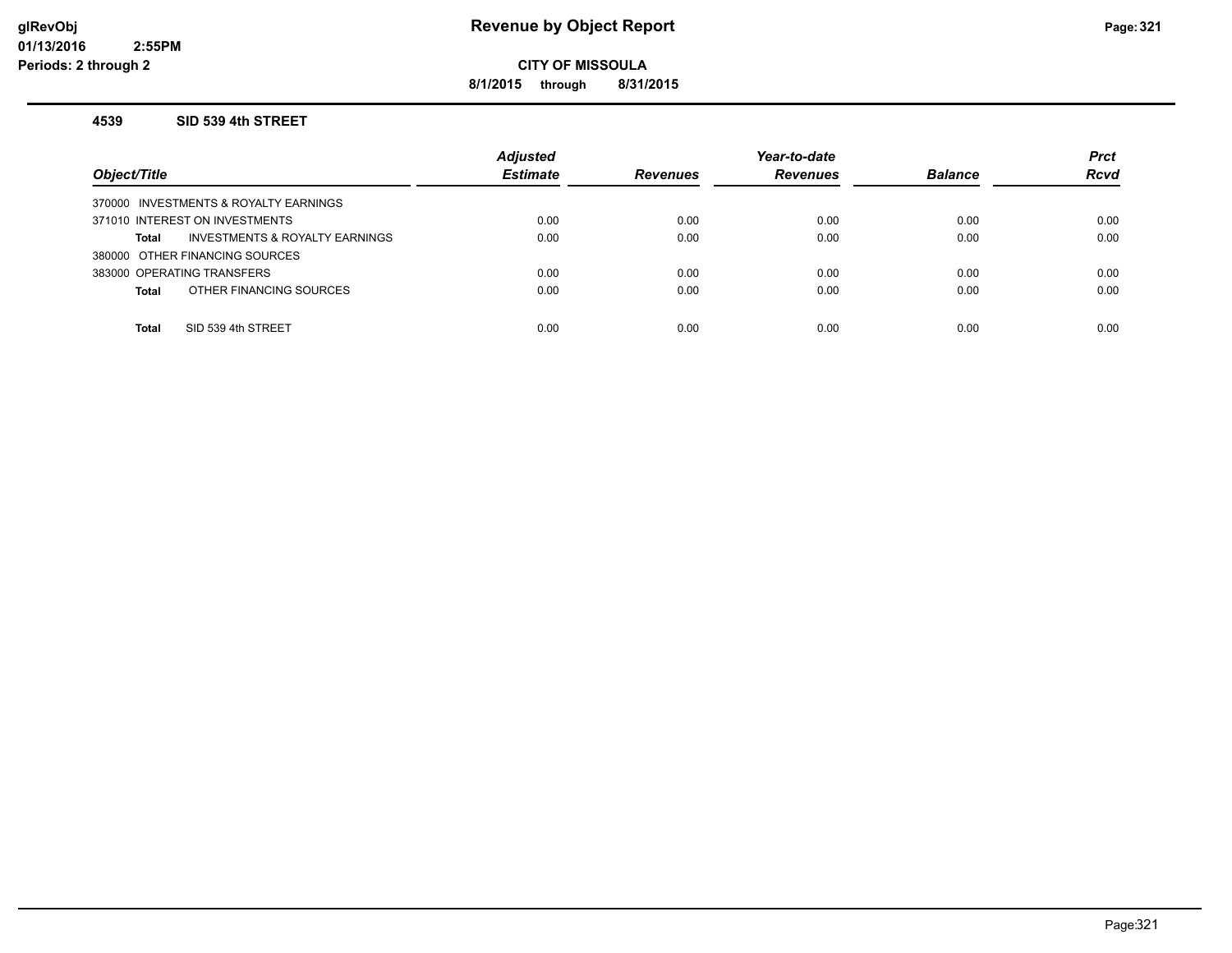**8/1/2015 through 8/31/2015**

**4540 SID 540 ENGLAND BLVD**

**4540 SID 540 ENGLAND BLVD**

|                                                           | <b>Adjusted</b> |                 | Year-to-date    |                | <b>Prct</b> |
|-----------------------------------------------------------|-----------------|-----------------|-----------------|----------------|-------------|
| Object/Title                                              | <b>Estimate</b> | <b>Revenues</b> | <b>Revenues</b> | <b>Balance</b> | <b>Rcvd</b> |
| TAXES/ASSESSMENTS<br>310000                               |                 |                 |                 |                |             |
| <b>PENALTIES &amp; INTEREST</b><br>312001                 | 0.00            | 0.00            | 0.00            | 0.00           | 0.00        |
| TAXES/ASSESSMENTS<br><b>Total</b>                         | 0.00            | 0.00            | 0.00            | 0.00           | 0.00        |
| MISCELLANEOUS REVENUES<br>360000                          |                 |                 |                 |                |             |
| 363020 PROPERTY ASSESSMENTS                               | 0.00            | 0.00            | 0.00            | 0.00           | 0.00        |
| PAYOFF PRINCIPAL ASSESSMENTS<br>363021                    | 0.00            | 0.00            | 0.00            | 0.00           | 0.00        |
| 363022 BOND INTEREST ASSESSMENTS                          | 0.00            | 0.00            | 0.00            | 0.00           | 0.00        |
| 363040 PENALTY AND INTEREST                               | 0.00            | 0.00            | 0.00            | 0.00           | 0.00        |
| <b>MISCELLANEOUS REVENUES</b><br><b>Total</b>             | 0.00            | 0.00            | 0.00            | 0.00           | 0.00        |
| <b>INVESTMENTS &amp; ROYALTY EARNINGS</b><br>370000       |                 |                 |                 |                |             |
| 371010 INTEREST ON INVESTMENTS                            | 0.00            | 0.00            | 0.00            | 0.00           | 0.00        |
| 371020 GAIN/LOSS IN MARKET VALUE OF INVESTMENTS           | 0.00            | 0.00            | 0.00            | 0.00           | 0.00        |
| <b>INVESTMENTS &amp; ROYALTY EARNINGS</b><br><b>Total</b> | 0.00            | 0.00            | 0.00            | 0.00           | 0.00        |
| OTHER FINANCING SOURCES<br>380000                         |                 |                 |                 |                |             |
| 381030 SID BONDS PROCEEDS                                 | 0.00            | 0.00            | 0.00            | 0.00           | 0.00        |
| OTHER FINANCING SOURCES<br><b>Total</b>                   | 0.00            | 0.00            | 0.00            | 0.00           | 0.00        |
|                                                           |                 |                 |                 |                |             |
| SID 540 ENGLAND BLVD<br><b>Total</b>                      | 0.00            | 0.00            | 0.00            | 0.00           | 0.00        |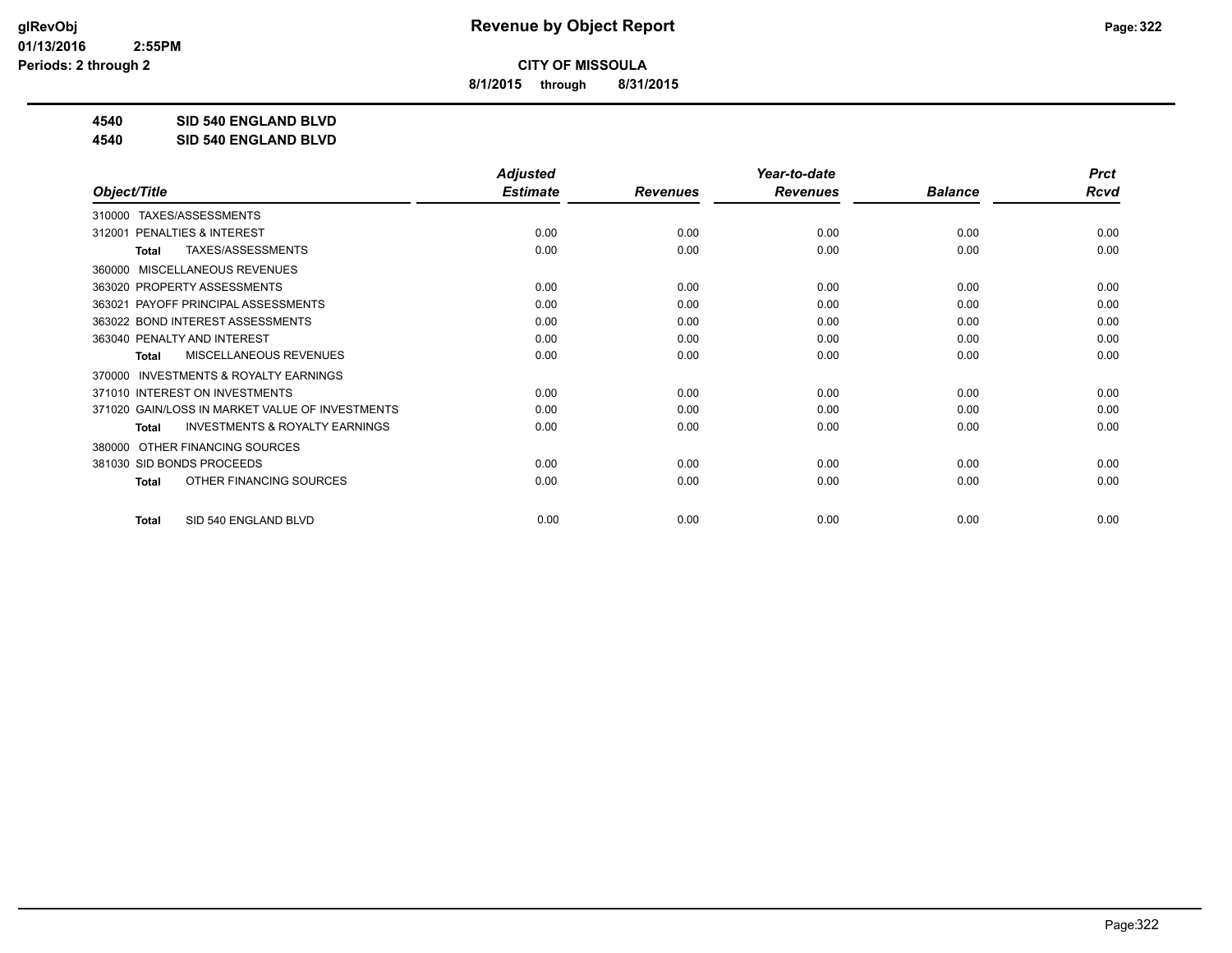**8/1/2015 through 8/31/2015**

### **4540 SID 540 ENGLAND BLVD**

|                                                           | <b>Adjusted</b> |                 | Year-to-date    |                | <b>Prct</b> |
|-----------------------------------------------------------|-----------------|-----------------|-----------------|----------------|-------------|
| Object/Title                                              | <b>Estimate</b> | <b>Revenues</b> | <b>Revenues</b> | <b>Balance</b> | Rcvd        |
| TAXES/ASSESSMENTS<br>310000                               |                 |                 |                 |                |             |
| 312001 PENALTIES & INTEREST                               | 0.00            | 0.00            | 0.00            | 0.00           | 0.00        |
| TAXES/ASSESSMENTS<br><b>Total</b>                         | 0.00            | 0.00            | 0.00            | 0.00           | 0.00        |
| 360000 MISCELLANEOUS REVENUES                             |                 |                 |                 |                |             |
| 363020 PROPERTY ASSESSMENTS                               | 0.00            | 0.00            | 0.00            | 0.00           | 0.00        |
| 363021 PAYOFF PRINCIPAL ASSESSMENTS                       | 0.00            | 0.00            | 0.00            | 0.00           | 0.00        |
| 363022 BOND INTEREST ASSESSMENTS                          | 0.00            | 0.00            | 0.00            | 0.00           | 0.00        |
| 363040 PENALTY AND INTEREST                               | 0.00            | 0.00            | 0.00            | 0.00           | 0.00        |
| <b>MISCELLANEOUS REVENUES</b><br><b>Total</b>             | 0.00            | 0.00            | 0.00            | 0.00           | 0.00        |
| 370000 INVESTMENTS & ROYALTY EARNINGS                     |                 |                 |                 |                |             |
| 371010 INTEREST ON INVESTMENTS                            | 0.00            | 0.00            | 0.00            | 0.00           | 0.00        |
| 371020 GAIN/LOSS IN MARKET VALUE OF INVESTMENT            | 0.00            | 0.00            | 0.00            | 0.00           | 0.00        |
| <b>INVESTMENTS &amp; ROYALTY EARNINGS</b><br><b>Total</b> | 0.00            | 0.00            | 0.00            | 0.00           | 0.00        |
| OTHER FINANCING SOURCES<br>380000                         |                 |                 |                 |                |             |
| 381030 SID BONDS PROCEEDS                                 | 0.00            | 0.00            | 0.00            | 0.00           | 0.00        |
| OTHER FINANCING SOURCES<br>Total                          | 0.00            | 0.00            | 0.00            | 0.00           | 0.00        |
| SID 540 ENGLAND BLVD<br><b>Total</b>                      | 0.00            | 0.00            | 0.00            | 0.00           | 0.00        |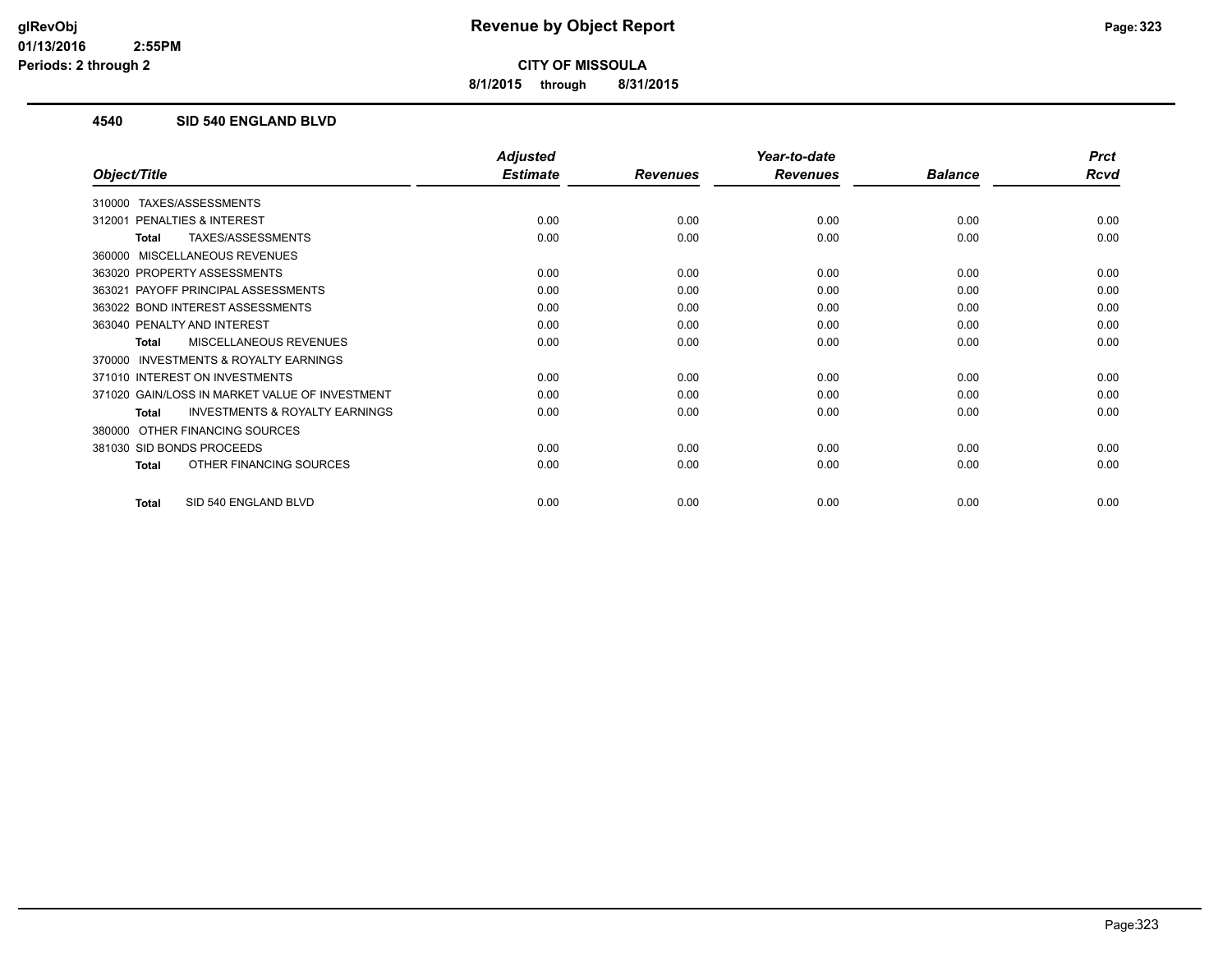**8/1/2015 through 8/31/2015**

#### **4541 SID 541 PINEVIEW PARK**

**4541 SID 541 PINEVIEW PARK**

|                                                           | <b>Adjusted</b> |                 | Year-to-date    |                | <b>Prct</b> |
|-----------------------------------------------------------|-----------------|-----------------|-----------------|----------------|-------------|
| Object/Title                                              | <b>Estimate</b> | <b>Revenues</b> | <b>Revenues</b> | <b>Balance</b> | <b>Rcvd</b> |
| TAXES/ASSESSMENTS<br>310000                               |                 |                 |                 |                |             |
| PENALTIES & INTEREST<br>312001                            | 0.00            | 0.00            | 0.00            | 0.00           | 0.00        |
| TAXES/ASSESSMENTS<br><b>Total</b>                         | 0.00            | 0.00            | 0.00            | 0.00           | 0.00        |
| MISCELLANEOUS REVENUES<br>360000                          |                 |                 |                 |                |             |
| 363020 PROPERTY ASSESSMENTS                               | 0.00            | 0.00            | 0.00            | 0.00           | 0.00        |
| PAYOFF PRINCIPAL ASSESSMENTS<br>363021                    | 0.00            | 0.00            | 0.00            | 0.00           | 0.00        |
| 363022 BOND INTEREST ASSESSMENTS                          | 0.00            | 0.00            | 0.00            | 0.00           | 0.00        |
| 363040 PENALTY AND INTEREST                               | 0.00            | 0.00            | 0.00            | 0.00           | 0.00        |
| <b>MISCELLANEOUS REVENUES</b><br>Total                    | 0.00            | 0.00            | 0.00            | 0.00           | 0.00        |
| <b>INVESTMENTS &amp; ROYALTY EARNINGS</b><br>370000       |                 |                 |                 |                |             |
| 371010 INTEREST ON INVESTMENTS                            | 0.00            | 0.00            | 0.00            | 0.00           | 0.00        |
| 371020 GAIN/LOSS IN MARKET VALUE OF INVESTMENTS           | 0.00            | 0.00            | 0.00            | 0.00           | 0.00        |
| <b>INVESTMENTS &amp; ROYALTY EARNINGS</b><br><b>Total</b> | 0.00            | 0.00            | 0.00            | 0.00           | 0.00        |
| OTHER FINANCING SOURCES<br>380000                         |                 |                 |                 |                |             |
| 381030 SID BONDS PROCEEDS                                 | 0.00            | 0.00            | 0.00            | 0.00           | 0.00        |
| OTHER FINANCING SOURCES<br><b>Total</b>                   | 0.00            | 0.00            | 0.00            | 0.00           | 0.00        |
|                                                           |                 |                 |                 |                |             |
| SID 541 PINEVIEW PARK<br><b>Total</b>                     | 0.00            | 0.00            | 0.00            | 0.00           | 0.00        |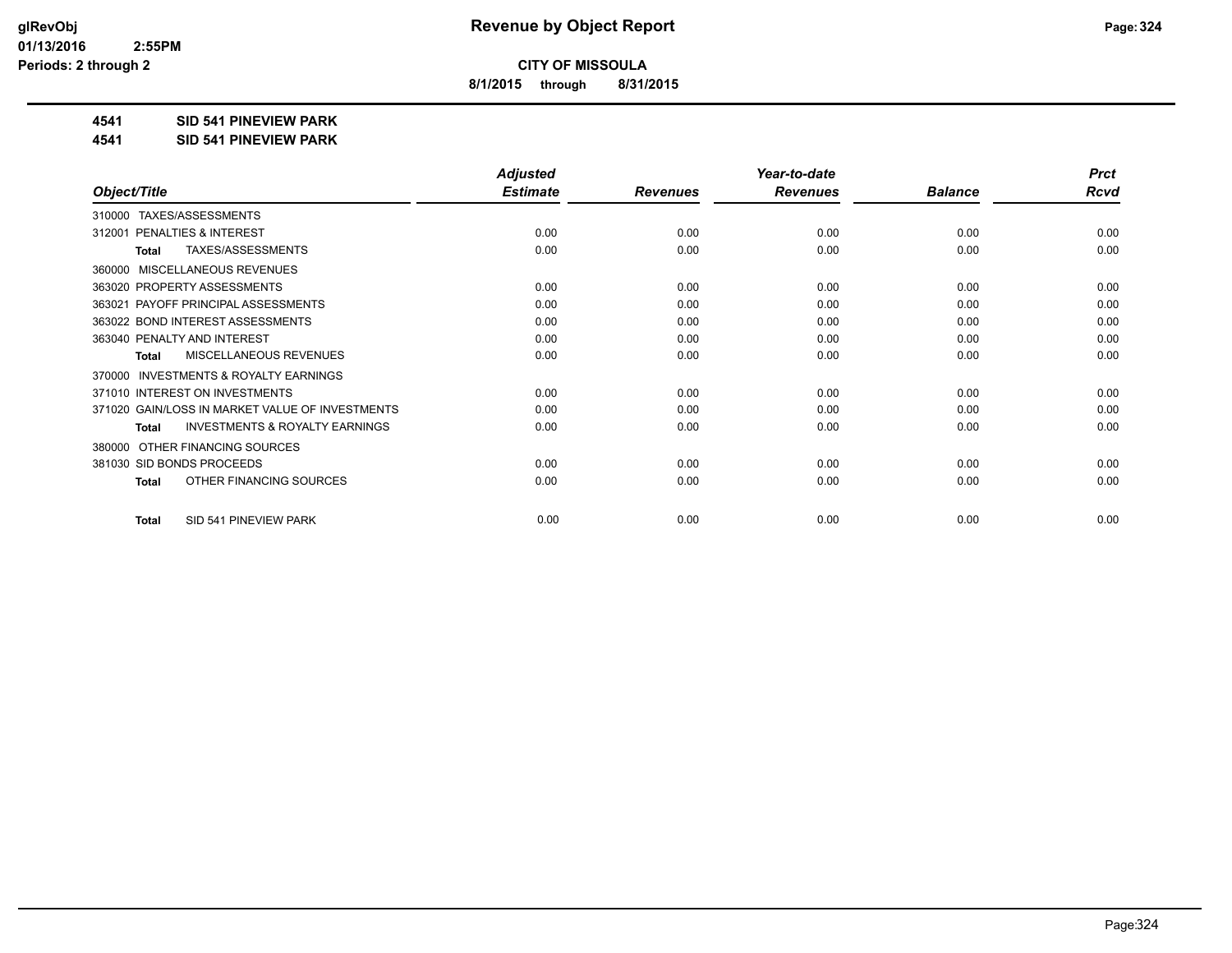**8/1/2015 through 8/31/2015**

#### **4541 SID 541 PINEVIEW PARK**

|                                                           | <b>Adjusted</b> |                 | Year-to-date    |                | <b>Prct</b> |
|-----------------------------------------------------------|-----------------|-----------------|-----------------|----------------|-------------|
| Object/Title                                              | <b>Estimate</b> | <b>Revenues</b> | <b>Revenues</b> | <b>Balance</b> | <b>Rcvd</b> |
| <b>TAXES/ASSESSMENTS</b><br>310000                        |                 |                 |                 |                |             |
| 312001 PENALTIES & INTEREST                               | 0.00            | 0.00            | 0.00            | 0.00           | 0.00        |
| TAXES/ASSESSMENTS<br><b>Total</b>                         | 0.00            | 0.00            | 0.00            | 0.00           | 0.00        |
| 360000 MISCELLANEOUS REVENUES                             |                 |                 |                 |                |             |
| 363020 PROPERTY ASSESSMENTS                               | 0.00            | 0.00            | 0.00            | 0.00           | 0.00        |
| 363021 PAYOFF PRINCIPAL ASSESSMENTS                       | 0.00            | 0.00            | 0.00            | 0.00           | 0.00        |
| 363022 BOND INTEREST ASSESSMENTS                          | 0.00            | 0.00            | 0.00            | 0.00           | 0.00        |
| 363040 PENALTY AND INTEREST                               | 0.00            | 0.00            | 0.00            | 0.00           | 0.00        |
| <b>MISCELLANEOUS REVENUES</b><br><b>Total</b>             | 0.00            | 0.00            | 0.00            | 0.00           | 0.00        |
| <b>INVESTMENTS &amp; ROYALTY EARNINGS</b><br>370000       |                 |                 |                 |                |             |
| 371010 INTEREST ON INVESTMENTS                            | 0.00            | 0.00            | 0.00            | 0.00           | 0.00        |
| 371020 GAIN/LOSS IN MARKET VALUE OF INVESTMENT            | 0.00            | 0.00            | 0.00            | 0.00           | 0.00        |
| <b>INVESTMENTS &amp; ROYALTY EARNINGS</b><br><b>Total</b> | 0.00            | 0.00            | 0.00            | 0.00           | 0.00        |
| OTHER FINANCING SOURCES<br>380000                         |                 |                 |                 |                |             |
| 381030 SID BONDS PROCEEDS                                 | 0.00            | 0.00            | 0.00            | 0.00           | 0.00        |
| OTHER FINANCING SOURCES<br>Total                          | 0.00            | 0.00            | 0.00            | 0.00           | 0.00        |
| SID 541 PINEVIEW PARK<br><b>Total</b>                     | 0.00            | 0.00            | 0.00            | 0.00           | 0.00        |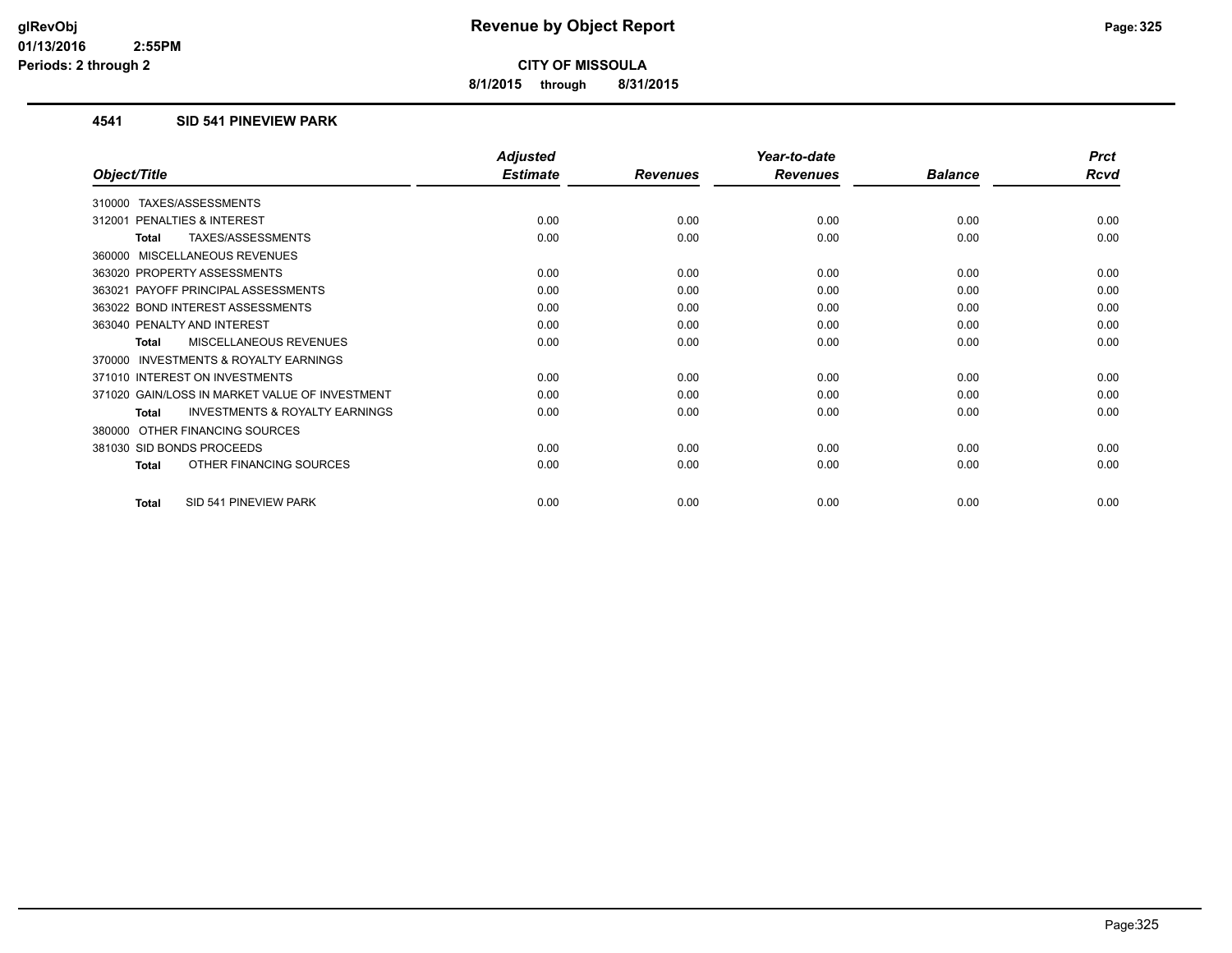**8/1/2015 through 8/31/2015**

#### **4542 SID 542 HILLVIEW WAY**

#### **4542 SID 542 HILLVIEW WAY**

|                                                    | <b>Adjusted</b> |                 | Year-to-date    |                | <b>Prct</b> |
|----------------------------------------------------|-----------------|-----------------|-----------------|----------------|-------------|
| Object/Title                                       | <b>Estimate</b> | <b>Revenues</b> | <b>Revenues</b> | <b>Balance</b> | <b>Rcvd</b> |
| 370000 INVESTMENTS & ROYALTY EARNINGS              |                 |                 |                 |                |             |
| 371010 INTEREST ON INVESTMENTS                     | 0.00            | 0.00            | 0.00            | 0.00           | 0.00        |
| 371020 GAIN/LOSS IN MARKET VALUE OF INVESTMENTS    | 0.00            | 0.00            | 0.00            | 0.00           | 0.00        |
| <b>INVESTMENTS &amp; ROYALTY EARNINGS</b><br>Total | 0.00            | 0.00            | 0.00            | 0.00           | 0.00        |
| 380000 OTHER FINANCING SOURCES                     |                 |                 |                 |                |             |
| 381030 SID BONDS PROCEEDS                          | 0.00            | 0.00            | 0.00            | 0.00           | 0.00        |
| 383000 OPERATING TRANSFERS                         | 0.00            | 0.00            | 0.00            | 0.00           | 0.00        |
| OTHER FINANCING SOURCES<br>Total                   | 0.00            | 0.00            | 0.00            | 0.00           | 0.00        |
|                                                    |                 |                 |                 |                |             |
| SID 542 HILLVIEW WAY<br>Total                      | 0.00            | 0.00            | 0.00            | 0.00           | 0.00        |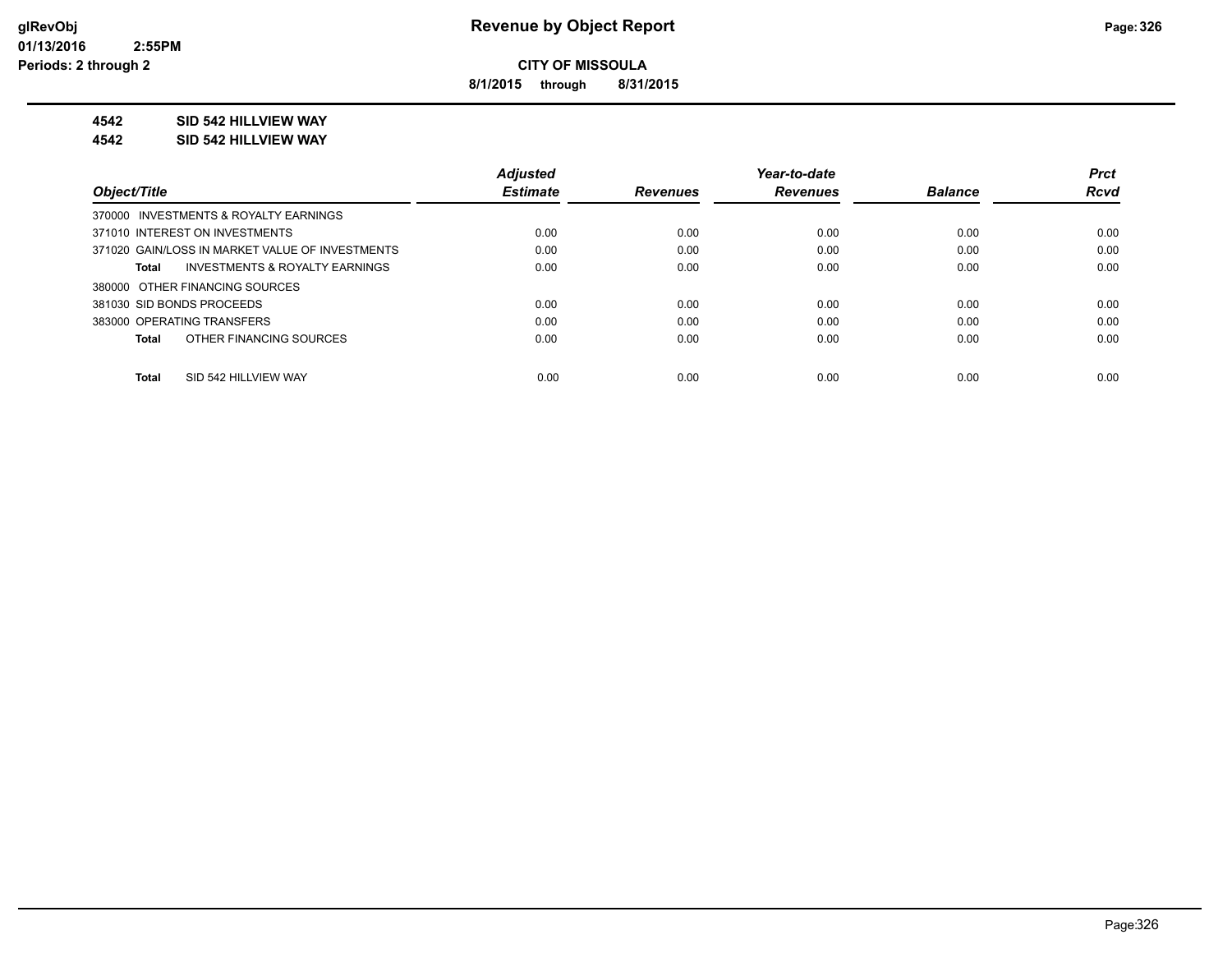**8/1/2015 through 8/31/2015**

#### **4542 SID 542 HILLVIEW WAY**

|                                                    | <b>Adjusted</b> |                 | Year-to-date    |                | <b>Prct</b> |
|----------------------------------------------------|-----------------|-----------------|-----------------|----------------|-------------|
| Object/Title                                       | <b>Estimate</b> | <b>Revenues</b> | <b>Revenues</b> | <b>Balance</b> | <b>Rcvd</b> |
| 370000 INVESTMENTS & ROYALTY EARNINGS              |                 |                 |                 |                |             |
| 371010 INTEREST ON INVESTMENTS                     | 0.00            | 0.00            | 0.00            | 0.00           | 0.00        |
| 371020 GAIN/LOSS IN MARKET VALUE OF INVESTMENT     | 0.00            | 0.00            | 0.00            | 0.00           | 0.00        |
| <b>INVESTMENTS &amp; ROYALTY EARNINGS</b><br>Total | 0.00            | 0.00            | 0.00            | 0.00           | 0.00        |
| 380000 OTHER FINANCING SOURCES                     |                 |                 |                 |                |             |
| 381030 SID BONDS PROCEEDS                          | 0.00            | 0.00            | 0.00            | 0.00           | 0.00        |
| 383000 OPERATING TRANSFERS                         | 0.00            | 0.00            | 0.00            | 0.00           | 0.00        |
| OTHER FINANCING SOURCES<br>Total                   | 0.00            | 0.00            | 0.00            | 0.00           | 0.00        |
|                                                    |                 |                 |                 |                |             |
| SID 542 HILLVIEW WAY<br><b>Total</b>               | 0.00            | 0.00            | 0.00            | 0.00           | 0.00        |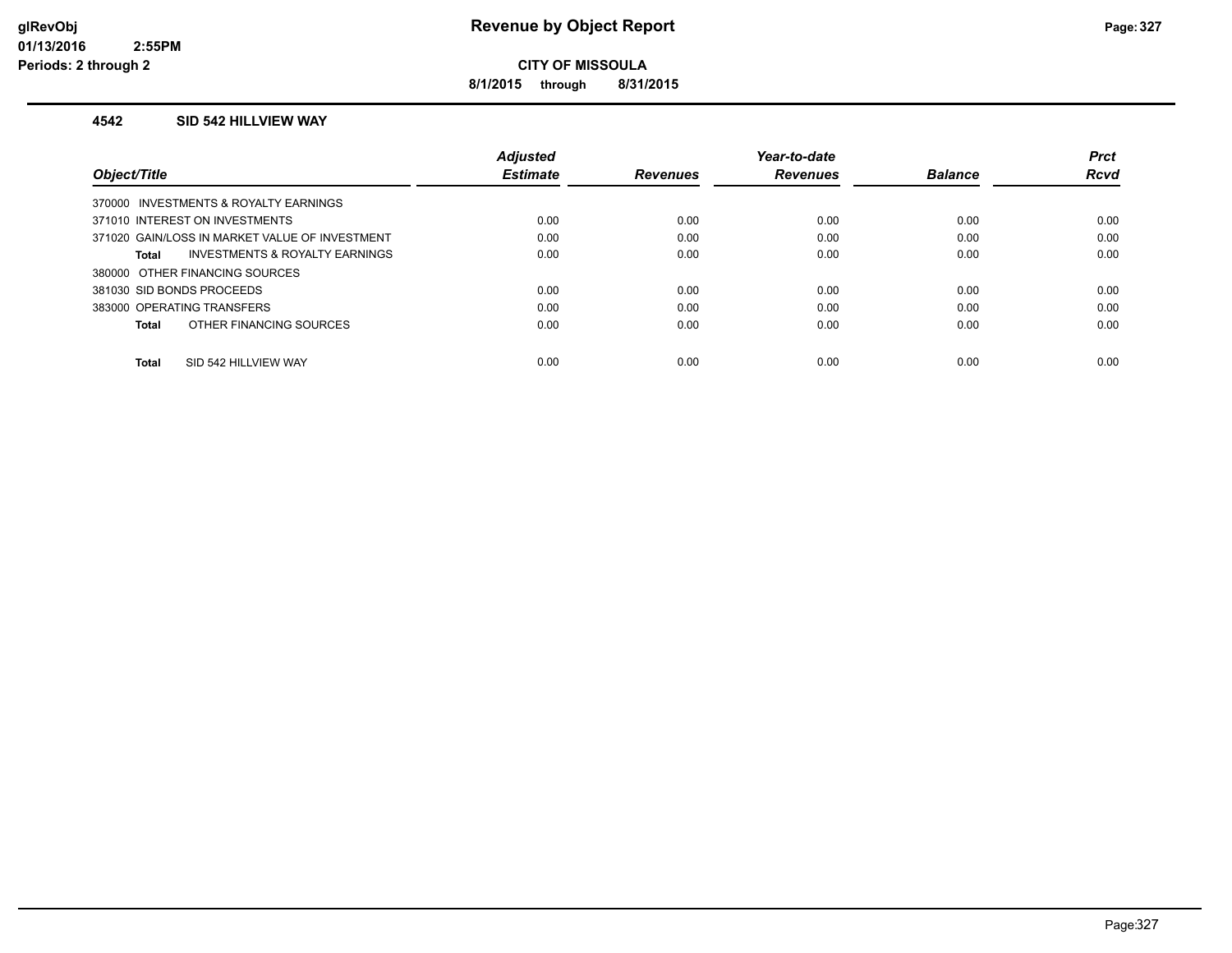**8/1/2015 through 8/31/2015**

#### **4543 SID 543 TRAFFIC CALMING**

**4543 SID 543 TRAFFIC CALMING**

|                                                           | <b>Adjusted</b> |                 | Year-to-date    |                | <b>Prct</b> |
|-----------------------------------------------------------|-----------------|-----------------|-----------------|----------------|-------------|
| Object/Title                                              | <b>Estimate</b> | <b>Revenues</b> | <b>Revenues</b> | <b>Balance</b> | <b>Rcvd</b> |
| 370000 INVESTMENTS & ROYALTY EARNINGS                     |                 |                 |                 |                |             |
| 371010 INTEREST ON INVESTMENTS                            | 0.00            | 0.00            | 0.00            | 0.00           | 0.00        |
| <b>INVESTMENTS &amp; ROYALTY EARNINGS</b><br><b>Total</b> | 0.00            | 0.00            | 0.00            | 0.00           | 0.00        |
| 380000 OTHER FINANCING SOURCES                            |                 |                 |                 |                |             |
| 383000 OPERATING TRANSFERS                                | 0.00            | 0.00            | 0.00            | 0.00           | 0.00        |
| OTHER FINANCING SOURCES<br><b>Total</b>                   | 0.00            | 0.00            | 0.00            | 0.00           | 0.00        |
|                                                           |                 |                 |                 |                |             |
| SID 543 TRAFFIC CALMING<br><b>Total</b>                   | 0.00            | 0.00            | 0.00            | 0.00           | 0.00        |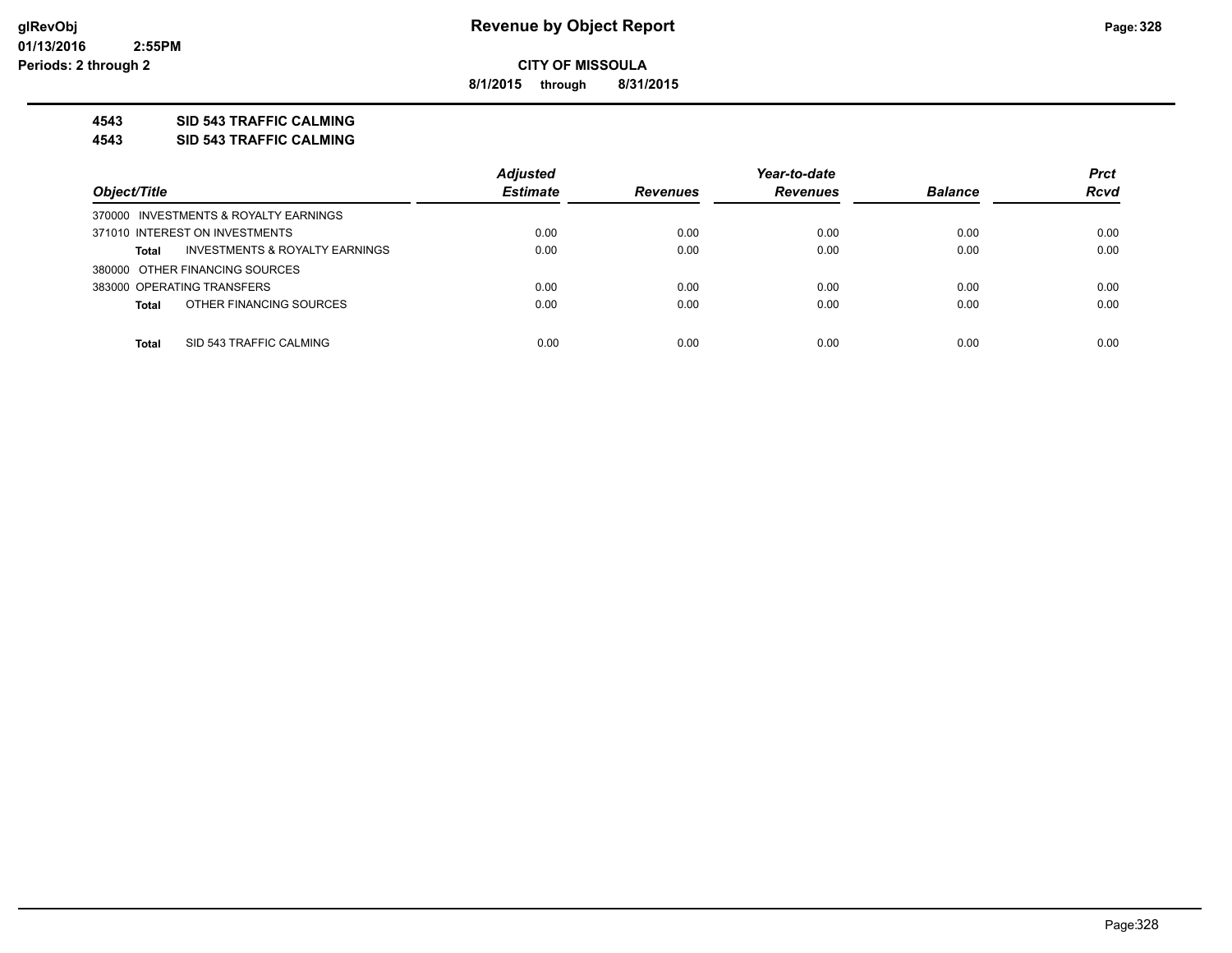**8/1/2015 through 8/31/2015**

#### **4543 SID 543 TRAFFIC CALMING**

| Object/Title                            | <b>Adjusted</b><br><b>Estimate</b> | <b>Revenues</b> | Year-to-date<br><b>Revenues</b> | <b>Balance</b> | <b>Prct</b><br><b>Rcvd</b> |
|-----------------------------------------|------------------------------------|-----------------|---------------------------------|----------------|----------------------------|
| 370000 INVESTMENTS & ROYALTY EARNINGS   |                                    |                 |                                 |                |                            |
| 371010 INTEREST ON INVESTMENTS          | 0.00                               | 0.00            | 0.00                            | 0.00           | 0.00                       |
| INVESTMENTS & ROYALTY EARNINGS<br>Total | 0.00                               | 0.00            | 0.00                            | 0.00           | 0.00                       |
| 380000 OTHER FINANCING SOURCES          |                                    |                 |                                 |                |                            |
| 383000 OPERATING TRANSFERS              | 0.00                               | 0.00            | 0.00                            | 0.00           | 0.00                       |
| OTHER FINANCING SOURCES<br><b>Total</b> | 0.00                               | 0.00            | 0.00                            | 0.00           | 0.00                       |
|                                         |                                    |                 |                                 |                |                            |
| SID 543 TRAFFIC CALMING<br>Total        | 0.00                               | 0.00            | 0.00                            | 0.00           | 0.00                       |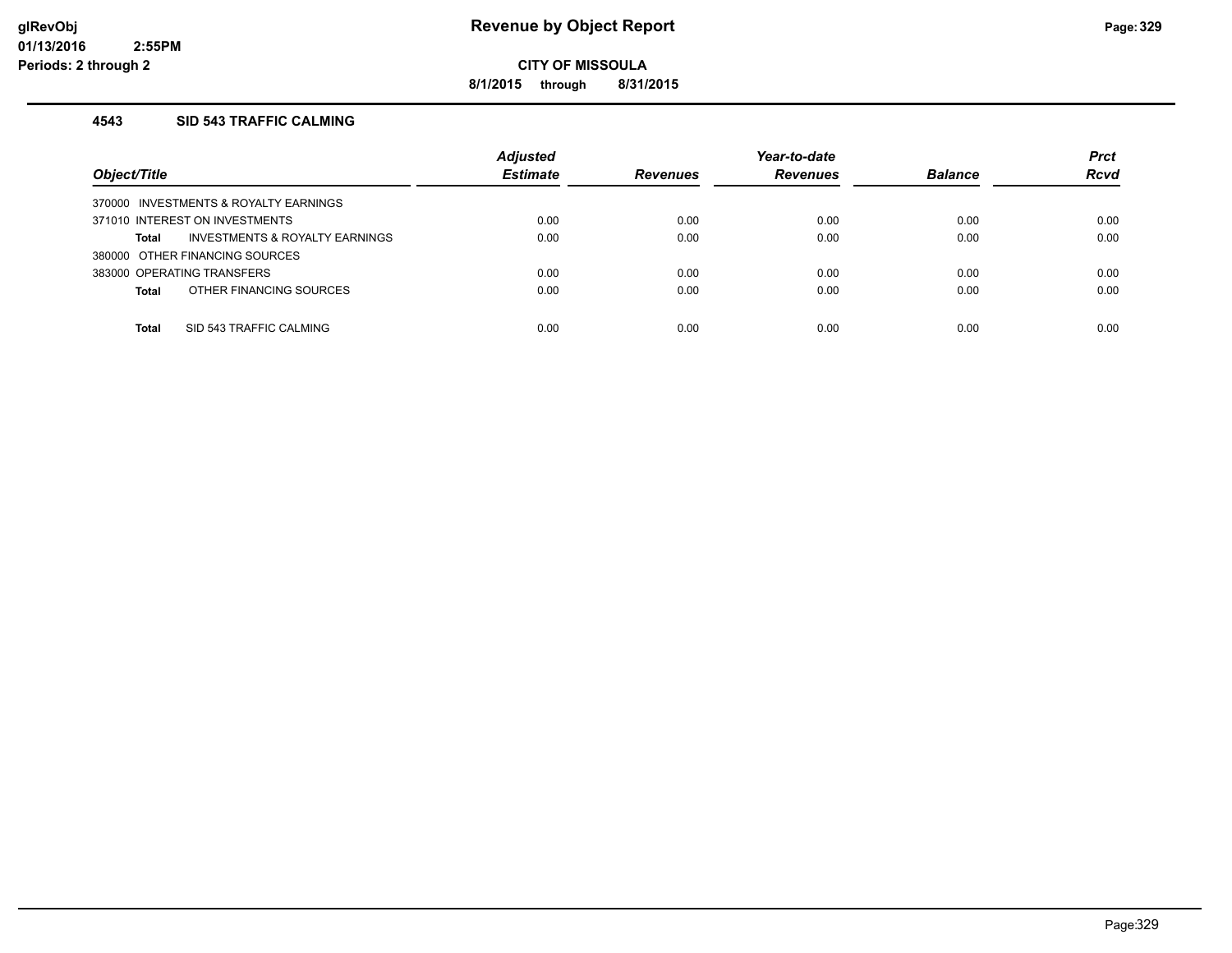**8/1/2015 through 8/31/2015**

### **4544 MILLER CREEK MITIGATION FUND**

#### **4544 MILLER CREEK MITIGATION FUND**

|                                                    | <b>Adjusted</b> |                 | Year-to-date    |                | <b>Prct</b> |
|----------------------------------------------------|-----------------|-----------------|-----------------|----------------|-------------|
| Object/Title                                       | <b>Estimate</b> | <b>Revenues</b> | <b>Revenues</b> | <b>Balance</b> | <b>Rcvd</b> |
| TAXES/ASSESSMENTS<br>310000                        |                 |                 |                 |                |             |
| 312001 PENALTIES & INTEREST                        | 0.00            | 0.00            | 0.00            | 0.00           | 0.00        |
| TAXES/ASSESSMENTS<br>Total                         | 0.00            | 0.00            | 0.00            | 0.00           | 0.00        |
| 370000 INVESTMENTS & ROYALTY EARNINGS              |                 |                 |                 |                |             |
| 371010 INTEREST ON INVESTMENTS                     | 0.00            | 0.00            | 0.00            | 0.00           | 0.00        |
| 371020 GAIN/LOSS IN MARKET VALUE OF INVESTMENTS    | 0.00            | 0.00            | 0.00            | 0.00           | 0.00        |
| <b>INVESTMENTS &amp; ROYALTY EARNINGS</b><br>Total | 0.00            | 0.00            | 0.00            | 0.00           | 0.00        |
| OTHER FINANCING SOURCES<br>380000                  |                 |                 |                 |                |             |
| 381030 SID BONDS PROCEEDS                          | 0.00            | 0.00            | 0.00            | 0.00           | 0.00        |
| OTHER FINANCING SOURCES<br><b>Total</b>            | 0.00            | 0.00            | 0.00            | 0.00           | 0.00        |
| MILLER CREEK MITIGATION FUND<br><b>Total</b>       | 0.00            | 0.00            | 0.00            | 0.00           | 0.00        |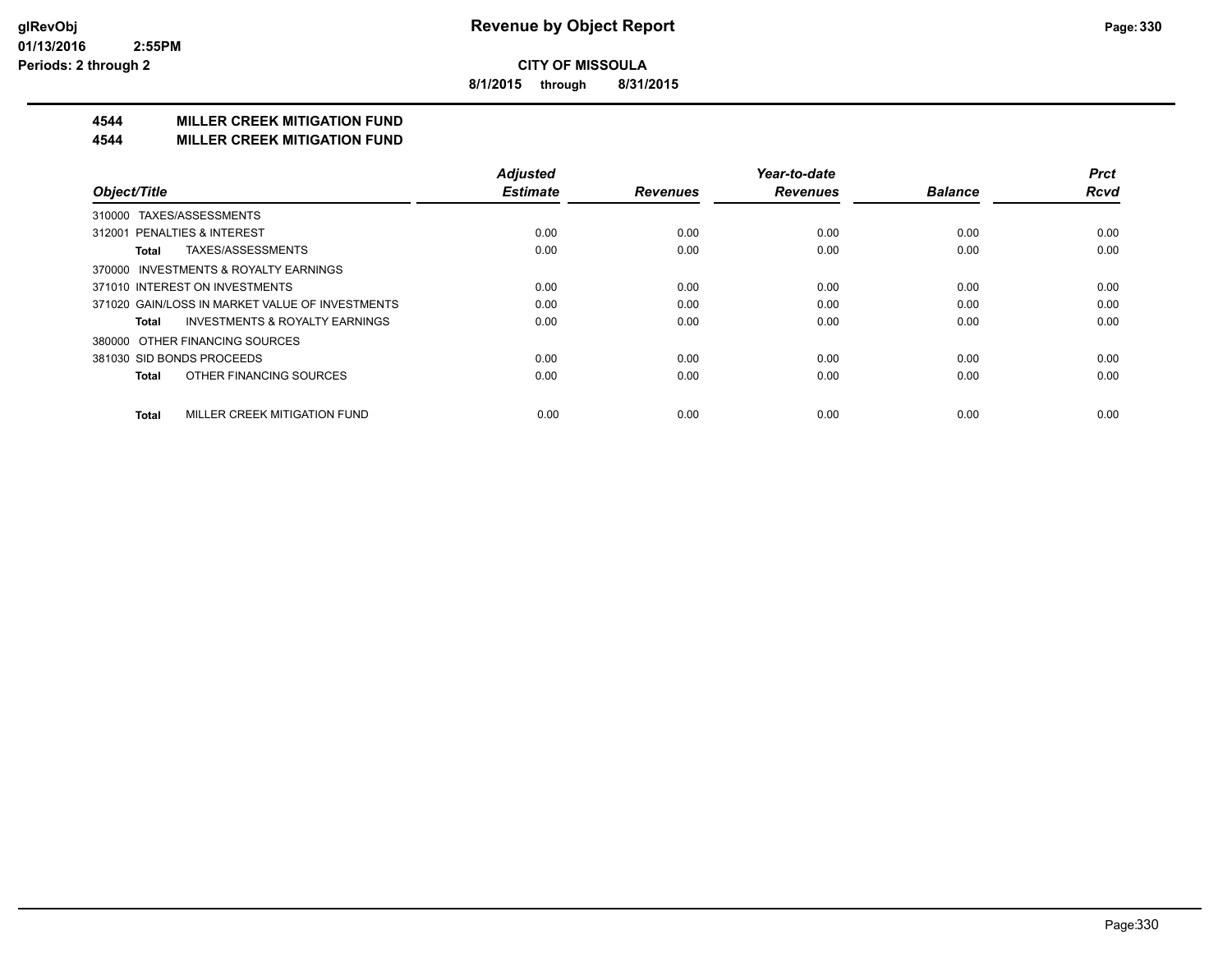**8/1/2015 through 8/31/2015**

#### **4544 MILLER CREEK MITIGATION FUND**

|                                                    | <b>Adjusted</b> |                 | Year-to-date    |                | <b>Prct</b> |
|----------------------------------------------------|-----------------|-----------------|-----------------|----------------|-------------|
| Object/Title                                       | <b>Estimate</b> | <b>Revenues</b> | <b>Revenues</b> | <b>Balance</b> | <b>Rcvd</b> |
| TAXES/ASSESSMENTS<br>310000                        |                 |                 |                 |                |             |
| 312001 PENALTIES & INTEREST                        | 0.00            | 0.00            | 0.00            | 0.00           | 0.00        |
| TAXES/ASSESSMENTS<br><b>Total</b>                  | 0.00            | 0.00            | 0.00            | 0.00           | 0.00        |
| 370000 INVESTMENTS & ROYALTY EARNINGS              |                 |                 |                 |                |             |
| 371010 INTEREST ON INVESTMENTS                     | 0.00            | 0.00            | 0.00            | 0.00           | 0.00        |
| 371020 GAIN/LOSS IN MARKET VALUE OF INVESTMENT     | 0.00            | 0.00            | 0.00            | 0.00           | 0.00        |
| <b>INVESTMENTS &amp; ROYALTY EARNINGS</b><br>Total | 0.00            | 0.00            | 0.00            | 0.00           | 0.00        |
| 380000 OTHER FINANCING SOURCES                     |                 |                 |                 |                |             |
| 381030 SID BONDS PROCEEDS                          | 0.00            | 0.00            | 0.00            | 0.00           | 0.00        |
| OTHER FINANCING SOURCES<br><b>Total</b>            | 0.00            | 0.00            | 0.00            | 0.00           | 0.00        |
|                                                    |                 |                 |                 |                |             |
| MILLER CREEK MITIGATION FUND<br><b>Total</b>       | 0.00            | 0.00            | 0.00            | 0.00           | 0.00        |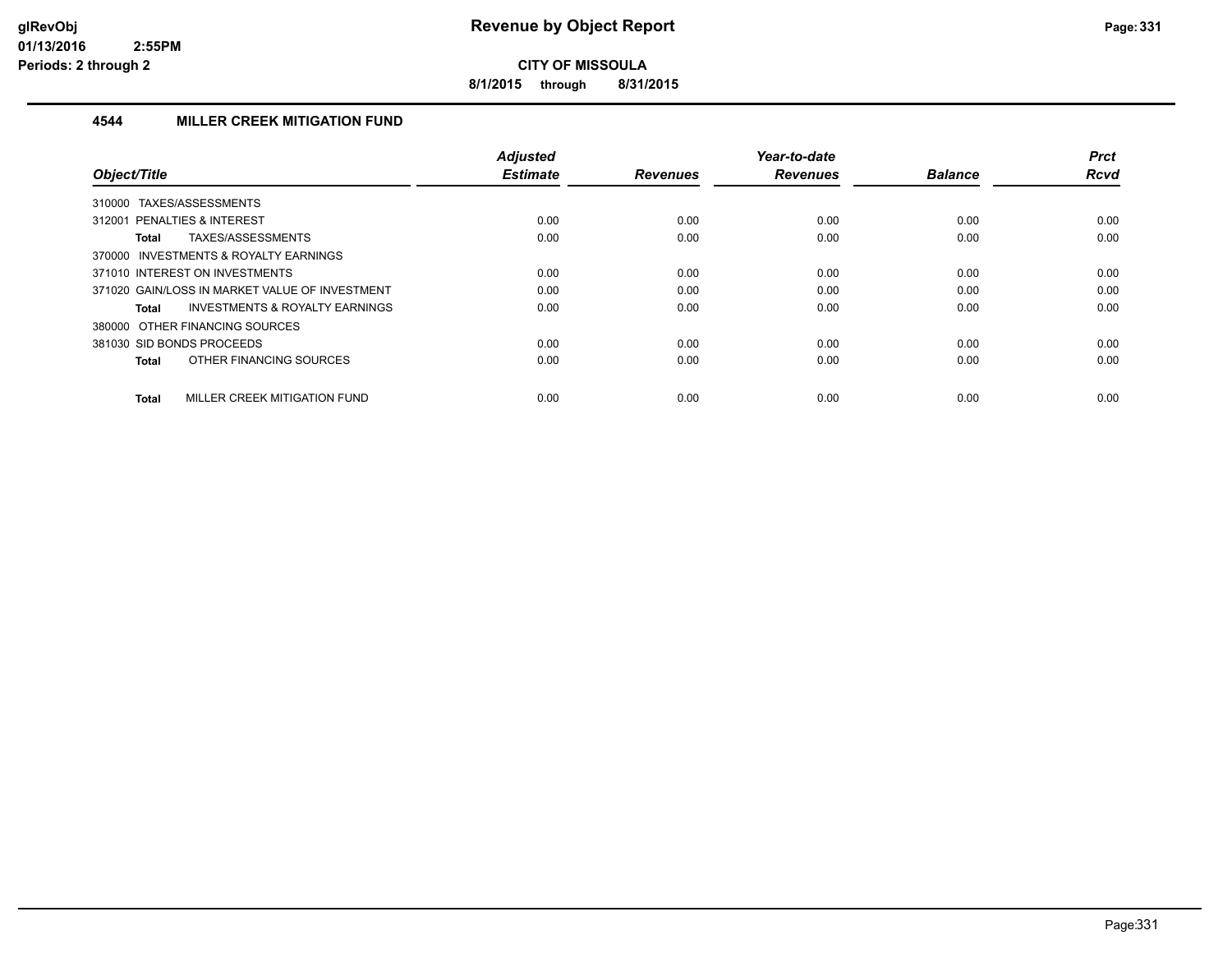**8/1/2015 through 8/31/2015**

# **4545 MILLER CREEK TWITE CONSTRUCTION**

#### **4545 MILLER CREEK TWITE CONSTRUCTION**

|                                                     | <b>Adjusted</b> |                 | Year-to-date    |                | <b>Prct</b> |
|-----------------------------------------------------|-----------------|-----------------|-----------------|----------------|-------------|
| Object/Title                                        | <b>Estimate</b> | <b>Revenues</b> | <b>Revenues</b> | <b>Balance</b> | <b>Rcvd</b> |
| TAXES/ASSESSMENTS<br>310000                         |                 |                 |                 |                |             |
| 312001 PENALTIES & INTEREST                         | 0.00            | 0.00            | 0.00            | 0.00           | 0.00        |
| TAXES/ASSESSMENTS<br>Total                          | 0.00            | 0.00            | 0.00            | 0.00           | 0.00        |
| <b>INVESTMENTS &amp; ROYALTY EARNINGS</b><br>370000 |                 |                 |                 |                |             |
| 371010 INTEREST ON INVESTMENTS                      | 0.00            | 0.00            | 0.00            | 0.00           | 0.00        |
| 371020 GAIN/LOSS IN MARKET VALUE OF INVESTMENTS     | 0.00            | 0.00            | 0.00            | 0.00           | 0.00        |
| <b>INVESTMENTS &amp; ROYALTY EARNINGS</b><br>Total  | 0.00            | 0.00            | 0.00            | 0.00           | 0.00        |
| OTHER FINANCING SOURCES<br>380000                   |                 |                 |                 |                |             |
| 381030 SID BONDS PROCEEDS                           | 0.00            | 0.00            | 0.00            | 0.00           | 0.00        |
| OTHER FINANCING SOURCES<br>Total                    | 0.00            | 0.00            | 0.00            | 0.00           | 0.00        |
| <b>MILLER CREEK</b><br>430000                       |                 |                 |                 |                |             |
| 430230 MILLER CR TWITE CONSTRUCTION                 | 0.00            | 0.00            | 0.00            | 0.00           | 0.00        |
| <b>MILLER CREEK</b><br>Total                        | 0.00            | 0.00            | 0.00            | 0.00           | 0.00        |
|                                                     |                 |                 |                 |                |             |
| MILLER CREEK TWITE CONSTRUCTION<br><b>Total</b>     | 0.00            | 0.00            | 0.00            | 0.00           | 0.00        |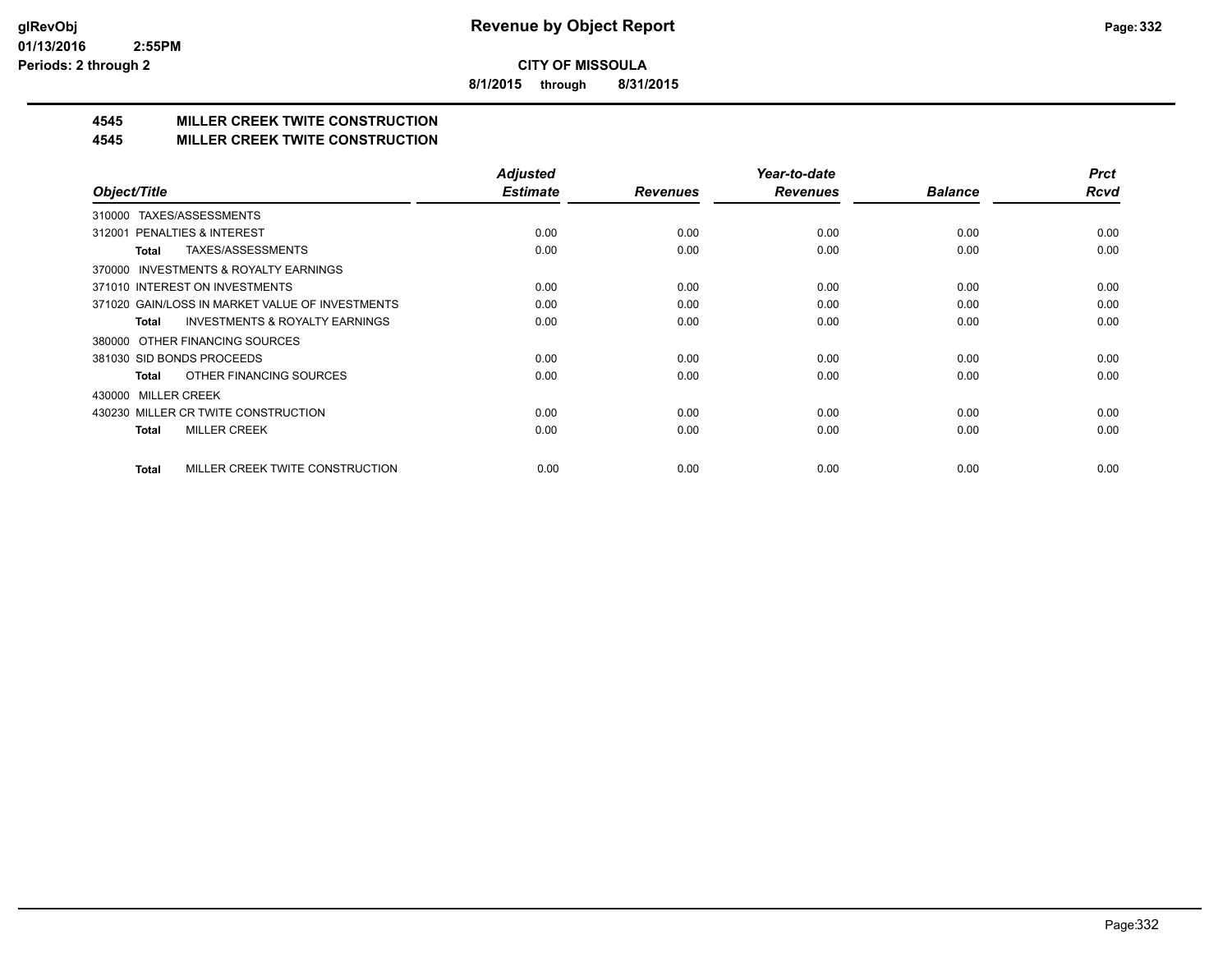**8/1/2015 through 8/31/2015**

#### **4545 MILLER CREEK TWITE CONSTRUCTION**

| Object/Title                                              | Adjusted<br><b>Estimate</b> | <b>Revenues</b> | Year-to-date<br><b>Revenues</b> | <b>Balance</b> | <b>Prct</b><br>Rcvd |
|-----------------------------------------------------------|-----------------------------|-----------------|---------------------------------|----------------|---------------------|
|                                                           |                             |                 |                                 |                |                     |
| TAXES/ASSESSMENTS<br>310000                               |                             |                 |                                 |                |                     |
| PENALTIES & INTEREST<br>312001                            | 0.00                        | 0.00            | 0.00                            | 0.00           | 0.00                |
| TAXES/ASSESSMENTS<br>Total                                | 0.00                        | 0.00            | 0.00                            | 0.00           | 0.00                |
| 370000 INVESTMENTS & ROYALTY EARNINGS                     |                             |                 |                                 |                |                     |
| 371010 INTEREST ON INVESTMENTS                            | 0.00                        | 0.00            | 0.00                            | 0.00           | 0.00                |
| 371020 GAIN/LOSS IN MARKET VALUE OF INVESTMENT            | 0.00                        | 0.00            | 0.00                            | 0.00           | 0.00                |
| <b>INVESTMENTS &amp; ROYALTY EARNINGS</b><br><b>Total</b> | 0.00                        | 0.00            | 0.00                            | 0.00           | 0.00                |
| 380000 OTHER FINANCING SOURCES                            |                             |                 |                                 |                |                     |
| 381030 SID BONDS PROCEEDS                                 | 0.00                        | 0.00            | 0.00                            | 0.00           | 0.00                |
| OTHER FINANCING SOURCES<br><b>Total</b>                   | 0.00                        | 0.00            | 0.00                            | 0.00           | 0.00                |
| 430000 MILLER CREEK                                       |                             |                 |                                 |                |                     |
| 430230 MILLER CR TWITE CONSTRUCTION                       | 0.00                        | 0.00            | 0.00                            | 0.00           | 0.00                |
| <b>MILLER CREEK</b><br><b>Total</b>                       | 0.00                        | 0.00            | 0.00                            | 0.00           | 0.00                |
|                                                           |                             |                 |                                 |                |                     |
| MILLER CREEK TWITE CONSTRUCTION<br><b>Total</b>           | 0.00                        | 0.00            | 0.00                            | 0.00           | 0.00                |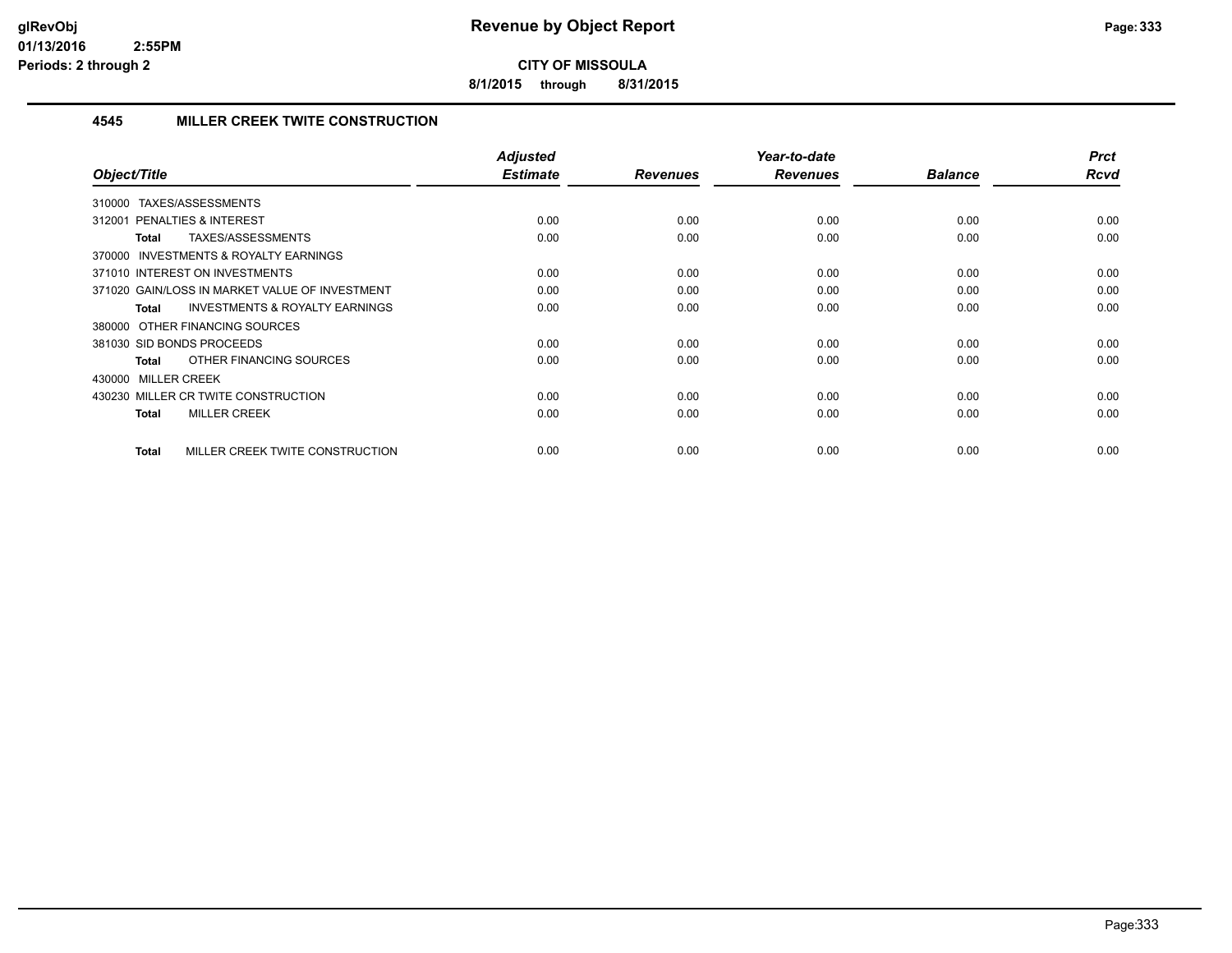**8/1/2015 through 8/31/2015**

# **4546 MILLER CREEK MALOHNEY CONSTRUCTION**

#### **4546 MILLER CREEK MALOHNEY CONSTRUCTION**

|                                                           | <b>Adjusted</b> |                 | Year-to-date    |                | <b>Prct</b> |
|-----------------------------------------------------------|-----------------|-----------------|-----------------|----------------|-------------|
| Object/Title                                              | <b>Estimate</b> | <b>Revenues</b> | <b>Revenues</b> | <b>Balance</b> | <b>Rcvd</b> |
| TAXES/ASSESSMENTS<br>310000                               |                 |                 |                 |                |             |
| PENALTIES & INTEREST<br>312001                            | 0.00            | 0.00            | 0.00            | 0.00           | 0.00        |
| TAXES/ASSESSMENTS<br>Total                                | 0.00            | 0.00            | 0.00            | 0.00           | 0.00        |
| MISCELLANEOUS REVENUES<br>360000                          |                 |                 |                 |                |             |
| 365000 DONATIONS                                          | 0.00            | 0.00            | 0.00            | 0.00           | 0.00        |
| MISCELLANEOUS REVENUES<br><b>Total</b>                    | 0.00            | 0.00            | 0.00            | 0.00           | 0.00        |
| <b>INVESTMENTS &amp; ROYALTY EARNINGS</b><br>370000       |                 |                 |                 |                |             |
| 371010 INTEREST ON INVESTMENTS                            | 0.00            | 0.00            | 0.00            | 0.00           | 0.00        |
| 371020 GAIN/LOSS IN MARKET VALUE OF INVESTMENTS           | 0.00            | 0.00            | 0.00            | 0.00           | 0.00        |
| <b>INVESTMENTS &amp; ROYALTY EARNINGS</b><br><b>Total</b> | 0.00            | 0.00            | 0.00            | 0.00           | 0.00        |
| OTHER FINANCING SOURCES<br>380000                         |                 |                 |                 |                |             |
| 381030 SID BONDS PROCEEDS                                 | 0.00            | 0.00            | 0.00            | 0.00           | 0.00        |
| OTHER FINANCING SOURCES<br><b>Total</b>                   | 0.00            | 0.00            | 0.00            | 0.00           | 0.00        |
| <b>MILLER CREEK</b><br>430000                             |                 |                 |                 |                |             |
| 430230 MILLER CR TWITE CONSTRUCTION                       | 0.00            | 0.00            | 0.00            | 0.00           | 0.00        |
| <b>MILLER CREEK</b><br><b>Total</b>                       | 0.00            | 0.00            | 0.00            | 0.00           | 0.00        |
|                                                           |                 |                 |                 |                |             |
| MILLER CREEK MALOHNEY CONSTRUCTION<br><b>Total</b>        | 0.00            | 0.00            | 0.00            | 0.00           | 0.00        |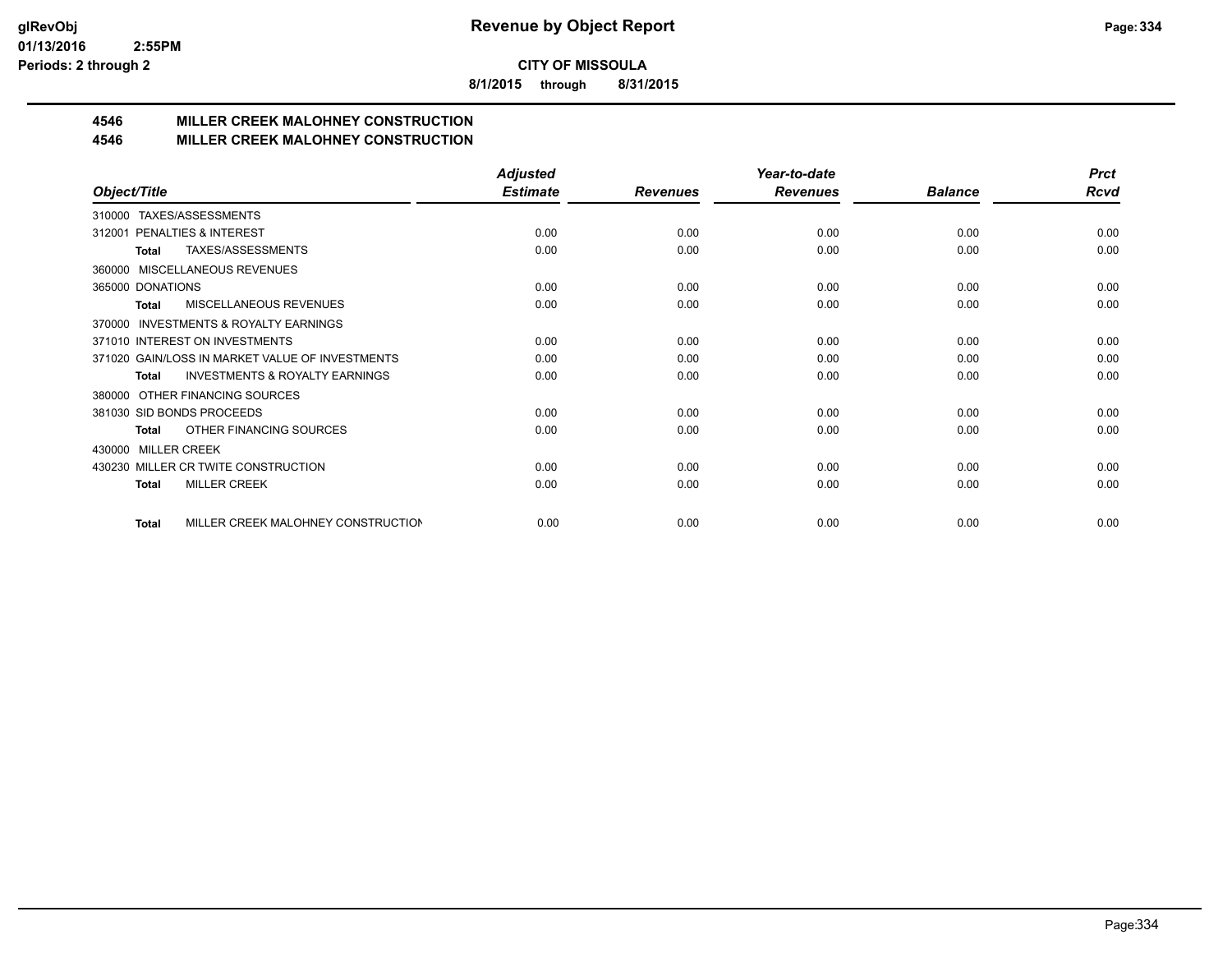**8/1/2015 through 8/31/2015**

#### **4546 MILLER CREEK MALOHNEY CONSTRUCTION**

|                                                           | <b>Adjusted</b> |                 | Year-to-date    |                | <b>Prct</b> |
|-----------------------------------------------------------|-----------------|-----------------|-----------------|----------------|-------------|
| Object/Title                                              | <b>Estimate</b> | <b>Revenues</b> | <b>Revenues</b> | <b>Balance</b> | <b>Rcvd</b> |
| 310000 TAXES/ASSESSMENTS                                  |                 |                 |                 |                |             |
| PENALTIES & INTEREST<br>312001                            | 0.00            | 0.00            | 0.00            | 0.00           | 0.00        |
| TAXES/ASSESSMENTS<br><b>Total</b>                         | 0.00            | 0.00            | 0.00            | 0.00           | 0.00        |
| 360000 MISCELLANEOUS REVENUES                             |                 |                 |                 |                |             |
| 365000 DONATIONS                                          | 0.00            | 0.00            | 0.00            | 0.00           | 0.00        |
| MISCELLANEOUS REVENUES<br>Total                           | 0.00            | 0.00            | 0.00            | 0.00           | 0.00        |
| INVESTMENTS & ROYALTY EARNINGS<br>370000                  |                 |                 |                 |                |             |
| 371010 INTEREST ON INVESTMENTS                            | 0.00            | 0.00            | 0.00            | 0.00           | 0.00        |
| 371020 GAIN/LOSS IN MARKET VALUE OF INVESTMENT            | 0.00            | 0.00            | 0.00            | 0.00           | 0.00        |
| <b>INVESTMENTS &amp; ROYALTY EARNINGS</b><br><b>Total</b> | 0.00            | 0.00            | 0.00            | 0.00           | 0.00        |
| 380000 OTHER FINANCING SOURCES                            |                 |                 |                 |                |             |
| 381030 SID BONDS PROCEEDS                                 | 0.00            | 0.00            | 0.00            | 0.00           | 0.00        |
| OTHER FINANCING SOURCES<br>Total                          | 0.00            | 0.00            | 0.00            | 0.00           | 0.00        |
| 430000 MILLER CREEK                                       |                 |                 |                 |                |             |
| 430230 MILLER CR TWITE CONSTRUCTION                       | 0.00            | 0.00            | 0.00            | 0.00           | 0.00        |
| <b>MILLER CREEK</b><br><b>Total</b>                       | 0.00            | 0.00            | 0.00            | 0.00           | 0.00        |
| MILLER CREEK MALOHNEY CONSTRUCTIOI<br>Total               | 0.00            | 0.00            | 0.00            | 0.00           | 0.00        |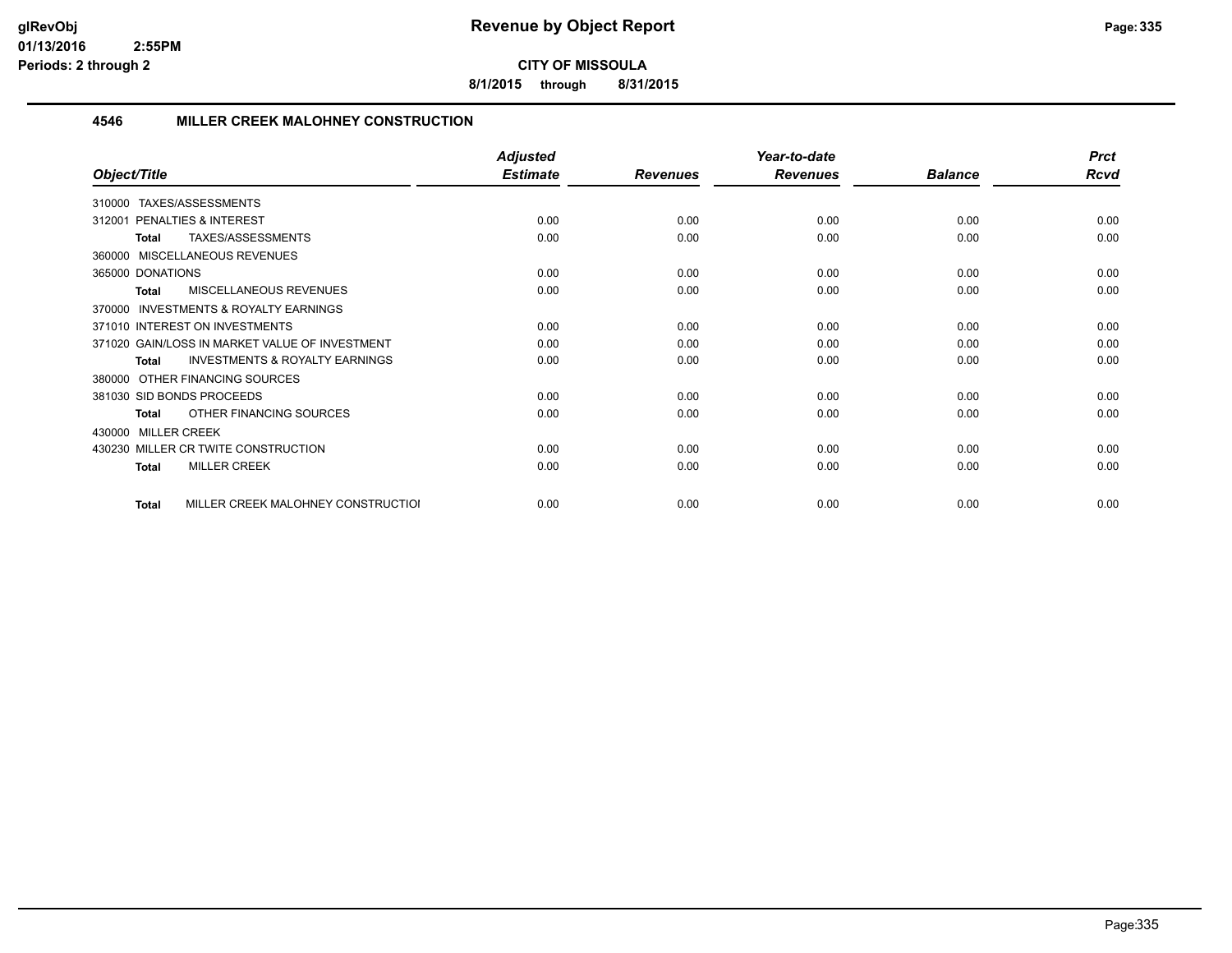**8/1/2015 through 8/31/2015**

# **4547 MILLER CREEK MCCARTHY CONSTRUCTION**

#### **4547 MILLER CREEK MCCARTHY CONSTRUCTION**

|                                                     | <b>Adjusted</b> |                 | Year-to-date    |                | <b>Prct</b> |
|-----------------------------------------------------|-----------------|-----------------|-----------------|----------------|-------------|
| Object/Title                                        | <b>Estimate</b> | <b>Revenues</b> | <b>Revenues</b> | <b>Balance</b> | Rcvd        |
| TAXES/ASSESSMENTS<br>310000                         |                 |                 |                 |                |             |
| 312001 PENALTIES & INTEREST                         | 0.00            | 0.00            | 0.00            | 0.00           | 0.00        |
| TAXES/ASSESSMENTS<br>Total                          | 0.00            | 0.00            | 0.00            | 0.00           | 0.00        |
| <b>INVESTMENTS &amp; ROYALTY EARNINGS</b><br>370000 |                 |                 |                 |                |             |
| 371010 INTEREST ON INVESTMENTS                      | 0.00            | 0.00            | 0.00            | 0.00           | 0.00        |
| 371020 GAIN/LOSS IN MARKET VALUE OF INVESTMENTS     | 0.00            | 0.00            | 0.00            | 0.00           | 0.00        |
| <b>INVESTMENTS &amp; ROYALTY EARNINGS</b><br>Total  | 0.00            | 0.00            | 0.00            | 0.00           | 0.00        |
| 380000 OTHER FINANCING SOURCES                      |                 |                 |                 |                |             |
| 381030 SID BONDS PROCEEDS                           | 0.00            | 0.00            | 0.00            | 0.00           | 0.00        |
| OTHER FINANCING SOURCES<br>Total                    | 0.00            | 0.00            | 0.00            | 0.00           | 0.00        |
| <b>MILLER CREEK</b><br>430000                       |                 |                 |                 |                |             |
| 430230 MILLER CR TWITE CONSTRUCTION                 | 0.00            | 0.00            | 0.00            | 0.00           | 0.00        |
| <b>MILLER CREEK</b><br>Total                        | 0.00            | 0.00            | 0.00            | 0.00           | 0.00        |
|                                                     |                 |                 |                 |                |             |
| MILLER CREEK MCCARTHY CONSTRUCTION<br><b>Total</b>  | 0.00            | 0.00            | 0.00            | 0.00           | 0.00        |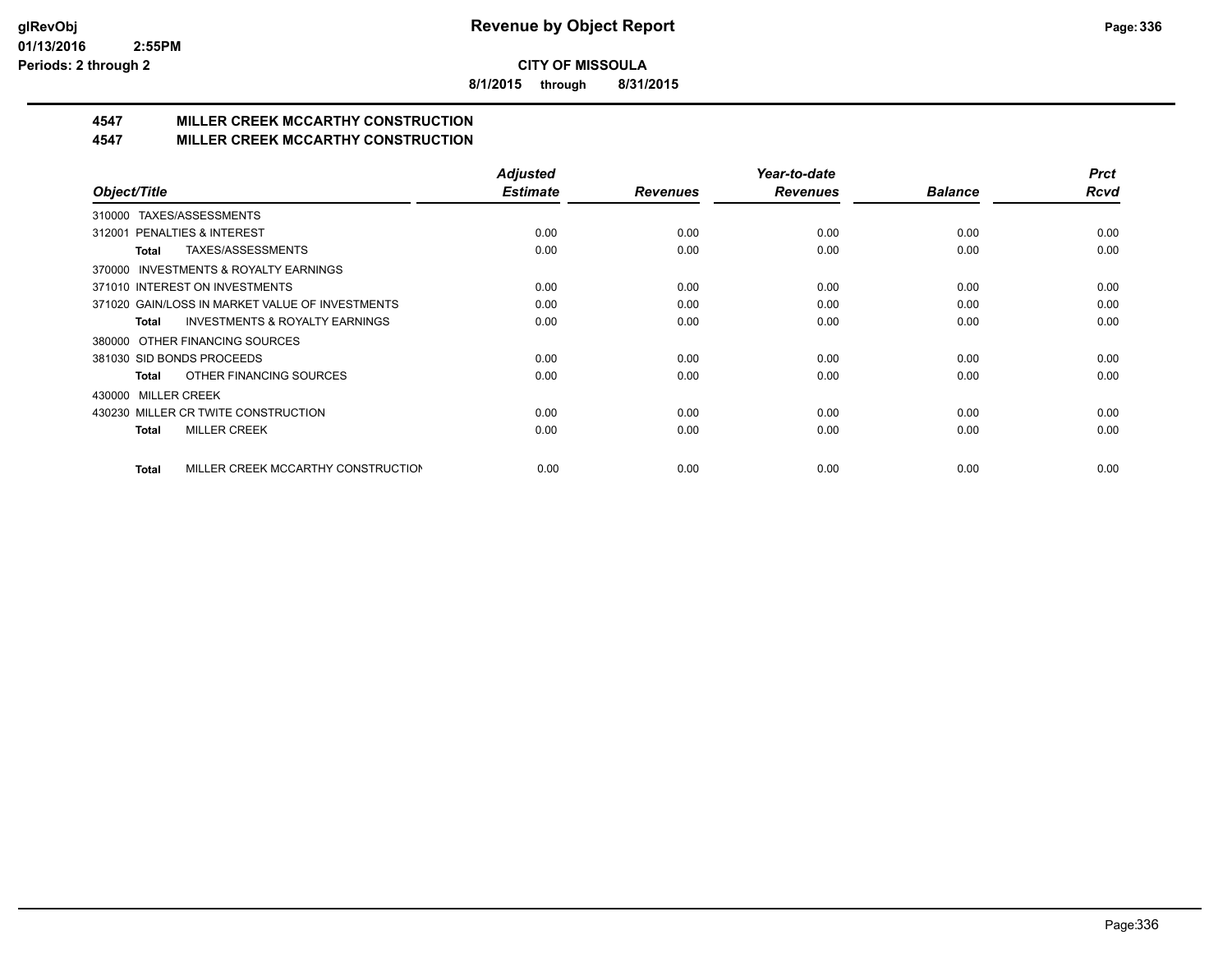**8/1/2015 through 8/31/2015**

#### **4547 MILLER CREEK MCCARTHY CONSTRUCTION**

| Object/Title                                              | <b>Adjusted</b><br><b>Estimate</b> | <b>Revenues</b> | Year-to-date<br><b>Revenues</b> | <b>Balance</b> | <b>Prct</b><br>Rcvd |
|-----------------------------------------------------------|------------------------------------|-----------------|---------------------------------|----------------|---------------------|
| TAXES/ASSESSMENTS<br>310000                               |                                    |                 |                                 |                |                     |
| <b>PENALTIES &amp; INTEREST</b><br>312001                 | 0.00                               | 0.00            | 0.00                            | 0.00           | 0.00                |
| TAXES/ASSESSMENTS<br>Total                                | 0.00                               | 0.00            | 0.00                            | 0.00           | 0.00                |
| <b>INVESTMENTS &amp; ROYALTY EARNINGS</b><br>370000       |                                    |                 |                                 |                |                     |
| 371010 INTEREST ON INVESTMENTS                            | 0.00                               | 0.00            | 0.00                            | 0.00           | 0.00                |
| 371020 GAIN/LOSS IN MARKET VALUE OF INVESTMENT            | 0.00                               | 0.00            | 0.00                            | 0.00           | 0.00                |
| <b>INVESTMENTS &amp; ROYALTY EARNINGS</b><br><b>Total</b> | 0.00                               | 0.00            | 0.00                            | 0.00           | 0.00                |
| 380000 OTHER FINANCING SOURCES                            |                                    |                 |                                 |                |                     |
| 381030 SID BONDS PROCEEDS                                 | 0.00                               | 0.00            | 0.00                            | 0.00           | 0.00                |
| OTHER FINANCING SOURCES<br>Total                          | 0.00                               | 0.00            | 0.00                            | 0.00           | 0.00                |
| 430000 MILLER CREEK                                       |                                    |                 |                                 |                |                     |
| 430230 MILLER CR TWITE CONSTRUCTION                       | 0.00                               | 0.00            | 0.00                            | 0.00           | 0.00                |
| <b>MILLER CREEK</b><br><b>Total</b>                       | 0.00                               | 0.00            | 0.00                            | 0.00           | 0.00                |
| MILLER CREEK MCCARTHY CONSTRUCTIOL<br>Total               | 0.00                               | 0.00            | 0.00                            | 0.00           | 0.00                |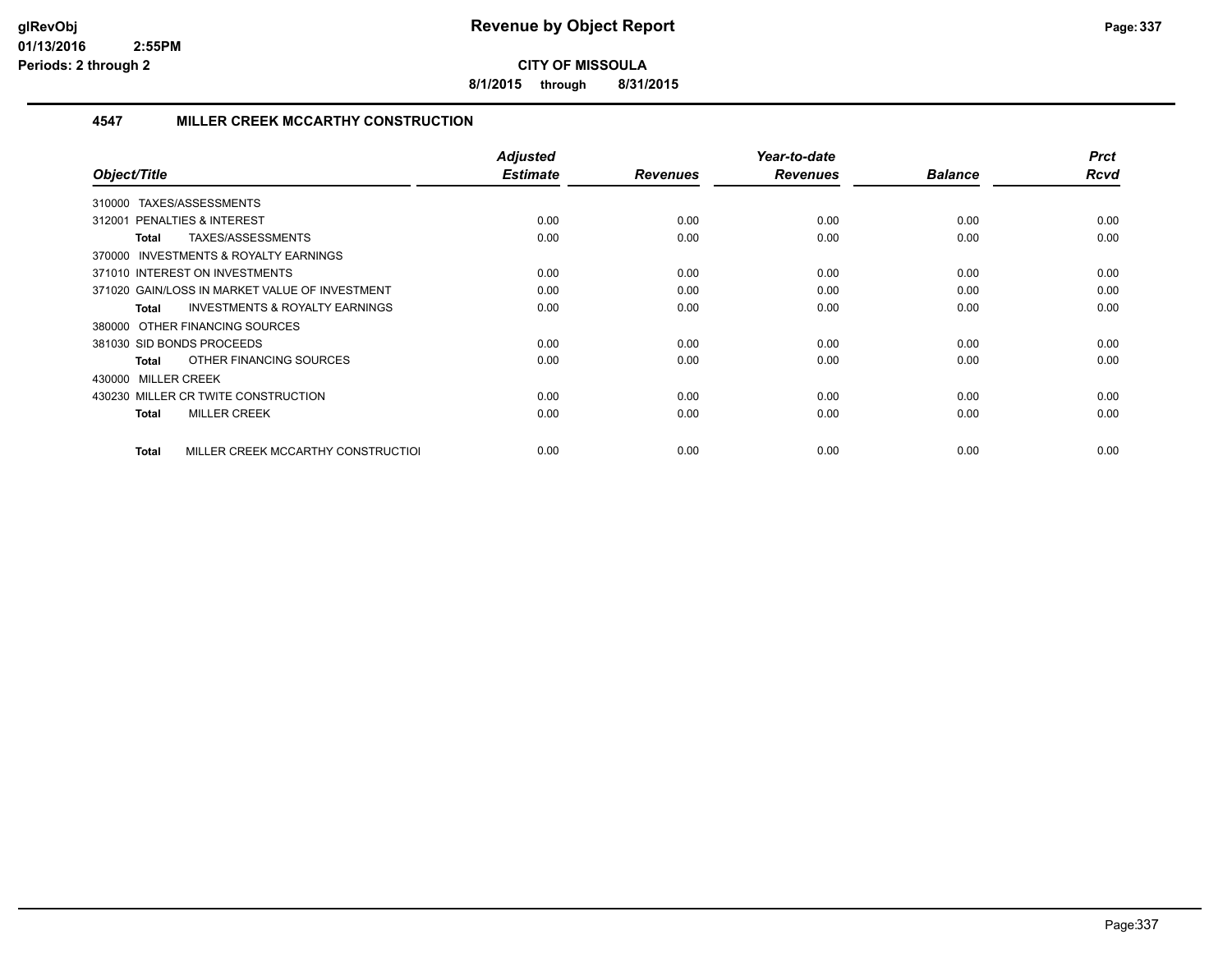**8/1/2015 through 8/31/2015**

# **4548 5TH,6TH & ARTHUR ROAD IMPROVEMENTS**

### **4548 5TH,6TH & ARTHUR ROAD IMPROVEMENTS**

|                                                    | <b>Adjusted</b> |                 | Year-to-date    |                | <b>Prct</b> |
|----------------------------------------------------|-----------------|-----------------|-----------------|----------------|-------------|
| Object/Title                                       | <b>Estimate</b> | <b>Revenues</b> | <b>Revenues</b> | <b>Balance</b> | <b>Rcvd</b> |
| 330000 INTERGOVERNMENTAL REVENUES                  |                 |                 |                 |                |             |
| <b>MDT REIMBURSEMENTS</b><br>336001                | 0.00            | 0.00            | 0.00            | 0.00           | 0.00        |
| <b>INTERGOVERNMENTAL REVENUES</b><br><b>Total</b>  | 0.00            | 0.00            | 0.00            | 0.00           | 0.00        |
| 360000 MISCELLANEOUS REVENUES                      |                 |                 |                 |                |             |
| 363020 PROPERTY ASSESSMENTS                        | 0.00            | 0.00            | 0.00            | 0.00           | 0.00        |
| MISCELLANEOUS REVENUES<br>Total                    | 0.00            | 0.00            | 0.00            | 0.00           | 0.00        |
| 370000 INVESTMENTS & ROYALTY EARNINGS              |                 |                 |                 |                |             |
| 371010 INTEREST ON INVESTMENTS                     | 0.00            | 0.00            | 0.00            | 0.00           | 0.00        |
| <b>INVESTMENTS &amp; ROYALTY EARNINGS</b><br>Total | 0.00            | 0.00            | 0.00            | 0.00           | 0.00        |
| 380000 OTHER FINANCING SOURCES                     |                 |                 |                 |                |             |
| 381010 BOND PROCEEDS                               | 0.00            | 0.00            | 0.00            | 0.00           | 0.00        |
| 381030 SID BONDS PROCEEDS                          | 0.00            | 0.00            | 0.00            | 0.00           | 0.00        |
| OTHER FINANCING SOURCES<br>Total                   | 0.00            | 0.00            | 0.00            | 0.00           | 0.00        |
| 5TH, 6TH & ARTHUR ROAD IMPROVEMENTS<br>Total       | 0.00            | 0.00            | 0.00            | 0.00           | 0.00        |
|                                                    |                 |                 |                 |                |             |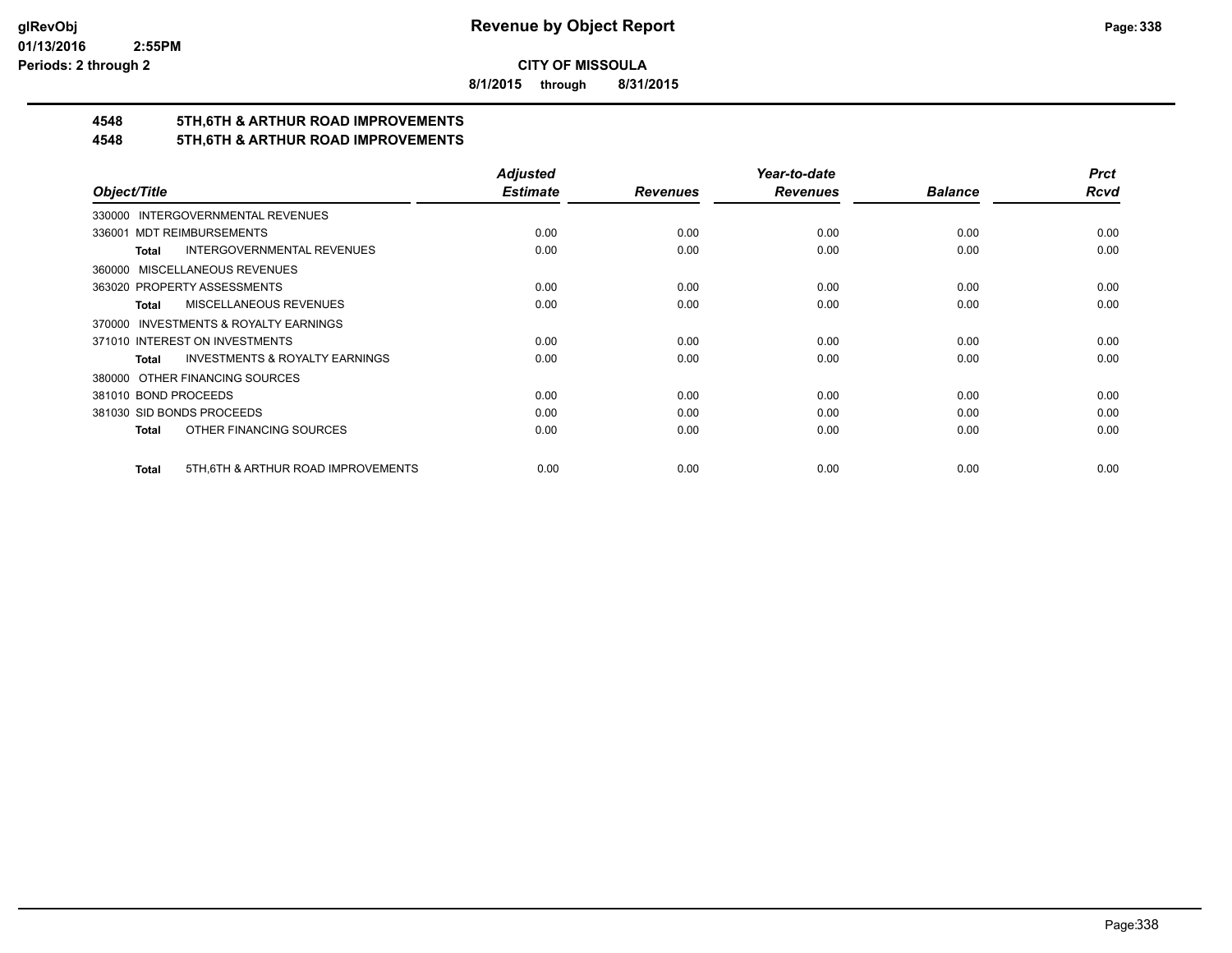**8/1/2015 through 8/31/2015**

#### **4548 5TH,6TH & ARTHUR ROAD IMPROVEMENTS**

|                                                    | <b>Adjusted</b><br><b>Estimate</b> |                 | Year-to-date    | <b>Balance</b> | <b>Prct</b><br>Rcvd |
|----------------------------------------------------|------------------------------------|-----------------|-----------------|----------------|---------------------|
| Object/Title                                       |                                    | <b>Revenues</b> | <b>Revenues</b> |                |                     |
| <b>INTERGOVERNMENTAL REVENUES</b><br>330000        |                                    |                 |                 |                |                     |
| 336001 MDT REIMBURSEMENTS                          | 0.00                               | 0.00            | 0.00            | 0.00           | 0.00                |
| INTERGOVERNMENTAL REVENUES<br>Total                | 0.00                               | 0.00            | 0.00            | 0.00           | 0.00                |
| 360000 MISCELLANEOUS REVENUES                      |                                    |                 |                 |                |                     |
| 363020 PROPERTY ASSESSMENTS                        | 0.00                               | 0.00            | 0.00            | 0.00           | 0.00                |
| <b>MISCELLANEOUS REVENUES</b><br>Total             | 0.00                               | 0.00            | 0.00            | 0.00           | 0.00                |
| 370000 INVESTMENTS & ROYALTY EARNINGS              |                                    |                 |                 |                |                     |
| 371010 INTEREST ON INVESTMENTS                     | 0.00                               | 0.00            | 0.00            | 0.00           | 0.00                |
| <b>INVESTMENTS &amp; ROYALTY EARNINGS</b><br>Total | 0.00                               | 0.00            | 0.00            | 0.00           | 0.00                |
| 380000 OTHER FINANCING SOURCES                     |                                    |                 |                 |                |                     |
| 381010 BOND PROCEEDS                               | 0.00                               | 0.00            | 0.00            | 0.00           | 0.00                |
| 381030 SID BONDS PROCEEDS                          | 0.00                               | 0.00            | 0.00            | 0.00           | 0.00                |
| OTHER FINANCING SOURCES<br><b>Total</b>            | 0.00                               | 0.00            | 0.00            | 0.00           | 0.00                |
|                                                    |                                    |                 |                 |                |                     |
| 5TH, 6TH & ARTHUR ROAD IMPROVEMENTS<br>Total       | 0.00                               | 0.00            | 0.00            | 0.00           | 0.00                |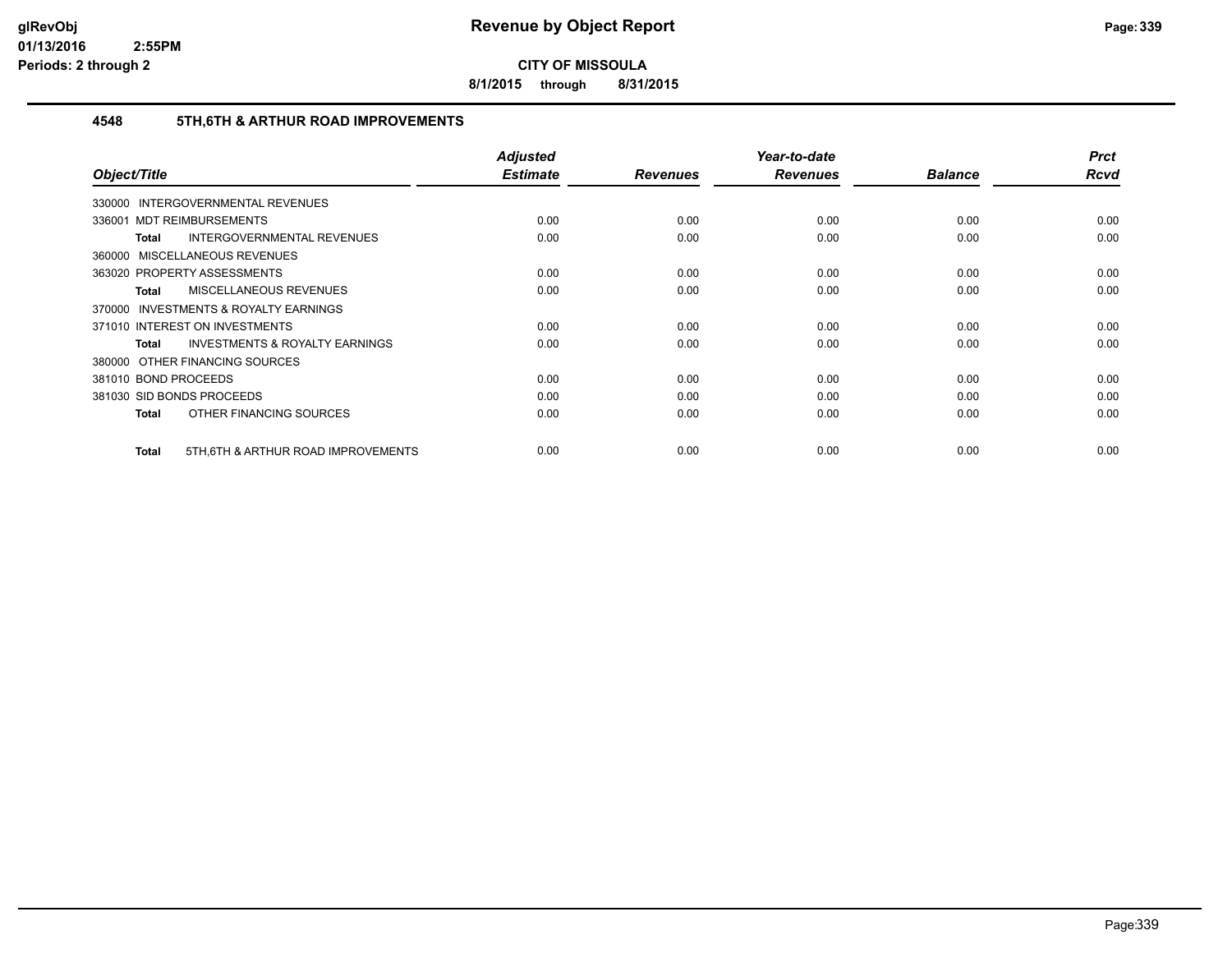**8/1/2015 through 8/31/2015**

# **4745 MALONEY/TWITE MILLER CR \$1.2M CONTRIB**

**4745 MALONEY/TWITE MILLER CR \$1.2M CONTRIB**

|                                                           | <b>Adjusted</b> |                 | Year-to-date    |                | <b>Prct</b> |
|-----------------------------------------------------------|-----------------|-----------------|-----------------|----------------|-------------|
| Object/Title                                              | <b>Estimate</b> | <b>Revenues</b> | <b>Revenues</b> | <b>Balance</b> | <b>Rcvd</b> |
| 310000 TAXES/ASSESSMENTS                                  |                 |                 |                 |                |             |
| 312001 PENALTIES & INTEREST                               | 0.00            | 0.00            | 0.00            | 0.00           | 0.00        |
| TAXES/ASSESSMENTS<br>Total                                | 0.00            | 0.00            | 0.00            | 0.00           | 0.00        |
| 360000 MISCELLANEOUS REVENUES                             |                 |                 |                 |                |             |
| 365000 DONATIONS                                          | 0.00            | 0.00            | 0.00            | 0.00           | 0.00        |
| MISCELLANEOUS REVENUES<br>Total                           | 0.00            | 0.00            | 0.00            | 0.00           | 0.00        |
| 370000 INVESTMENTS & ROYALTY EARNINGS                     |                 |                 |                 |                |             |
| 371010 INTEREST ON INVESTMENTS                            | 0.00            | 0.00            | 0.00            | 0.00           | 0.00        |
| 371020 GAIN/LOSS IN MARKET VALUE OF INVESTMENTS           | 0.00            | 0.00            | 0.00            | 0.00           | 0.00        |
| <b>INVESTMENTS &amp; ROYALTY EARNINGS</b><br><b>Total</b> | 0.00            | 0.00            | 0.00            | 0.00           | 0.00        |
| MALONEY/TWITE MILLER CR \$1.2M CONTRI<br><b>Total</b>     | 0.00            | 0.00            | 0.00            | 0.00           | 0.00        |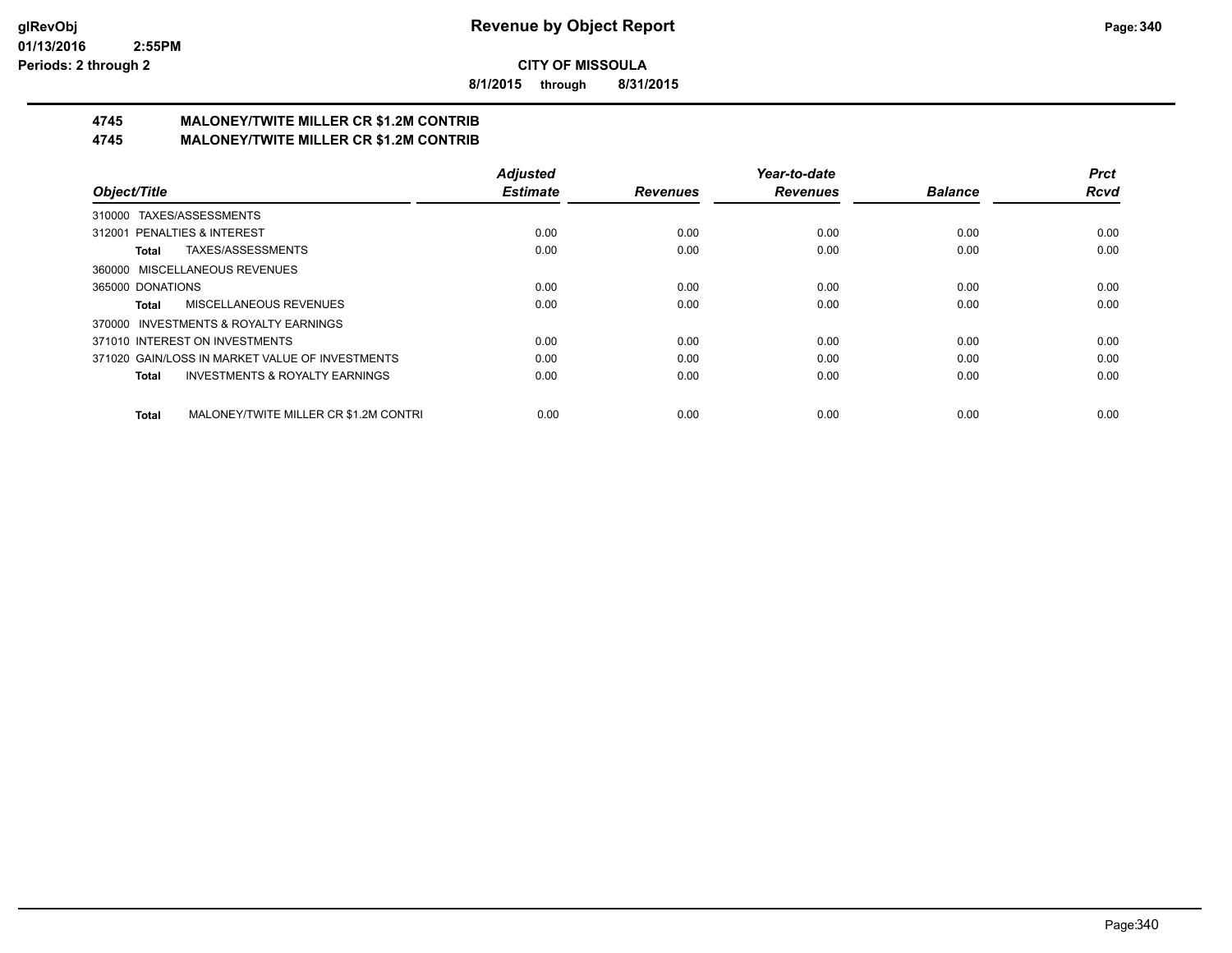**8/1/2015 through 8/31/2015**

#### **4745 MALONEY/TWITE MILLER CR \$1.2M CONTRIB**

| Object/Title                                       | <b>Adjusted</b><br><b>Estimate</b> | <b>Revenues</b> | Year-to-date<br><b>Revenues</b> | <b>Balance</b> | <b>Prct</b><br><b>Rcvd</b> |
|----------------------------------------------------|------------------------------------|-----------------|---------------------------------|----------------|----------------------------|
|                                                    |                                    |                 |                                 |                |                            |
| TAXES/ASSESSMENTS<br>310000                        |                                    |                 |                                 |                |                            |
| 312001 PENALTIES & INTEREST                        | 0.00                               | 0.00            | 0.00                            | 0.00           | 0.00                       |
| <b>TAXES/ASSESSMENTS</b><br>Total                  | 0.00                               | 0.00            | 0.00                            | 0.00           | 0.00                       |
| 360000 MISCELLANEOUS REVENUES                      |                                    |                 |                                 |                |                            |
| 365000 DONATIONS                                   | 0.00                               | 0.00            | 0.00                            | 0.00           | 0.00                       |
| <b>MISCELLANEOUS REVENUES</b><br>Total             | 0.00                               | 0.00            | 0.00                            | 0.00           | 0.00                       |
| 370000 INVESTMENTS & ROYALTY EARNINGS              |                                    |                 |                                 |                |                            |
| 371010 INTEREST ON INVESTMENTS                     | 0.00                               | 0.00            | 0.00                            | 0.00           | 0.00                       |
| 371020 GAIN/LOSS IN MARKET VALUE OF INVESTMENT     | 0.00                               | 0.00            | 0.00                            | 0.00           | 0.00                       |
| <b>INVESTMENTS &amp; ROYALTY EARNINGS</b><br>Total | 0.00                               | 0.00            | 0.00                            | 0.00           | 0.00                       |
|                                                    |                                    |                 |                                 |                |                            |
| MALONEY/TWITE MILLER CR \$1.2M CONTR<br>Total      | 0.00                               | 0.00            | 0.00                            | 0.00           | 0.00                       |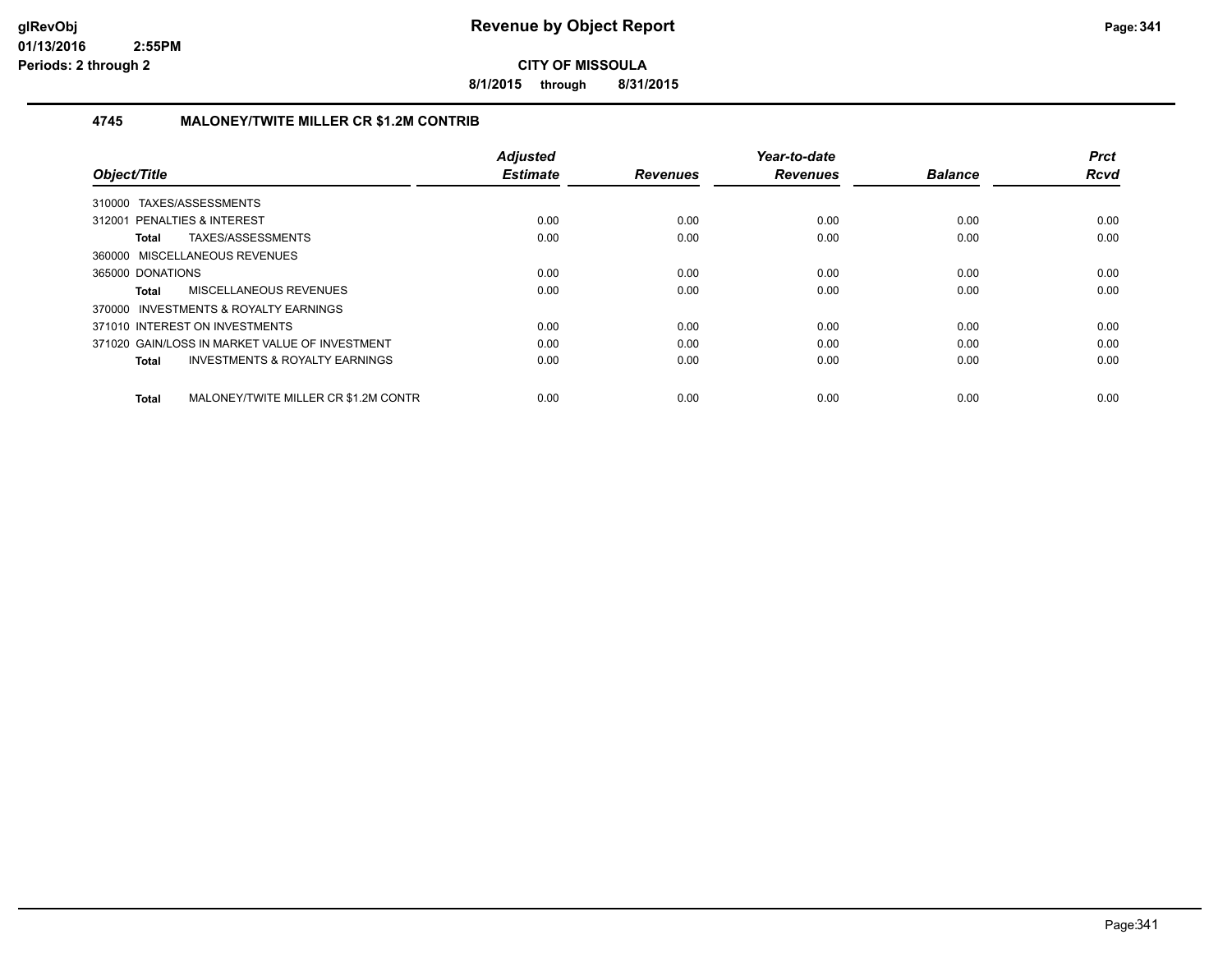**8/1/2015 through 8/31/2015**

### **4941 HILLVIEW WAY CONSTRUCTION**

**4941 HILLVIEW WAY CONSTRUCTION**

|                                           | <b>Adjusted</b> |                 | Year-to-date    |                | Prct |
|-------------------------------------------|-----------------|-----------------|-----------------|----------------|------|
| Object/Title                              | <b>Estimate</b> | <b>Revenues</b> | <b>Revenues</b> | <b>Balance</b> | Rcvd |
| 370000 INVESTMENTS & ROYALTY EARNINGS     |                 |                 |                 |                |      |
| 371010 INTEREST ON INVESTMENTS            | 0.00            | 0.00            | 0.00            | 0.00           | 0.00 |
| INVESTMENTS & ROYALTY EARNINGS<br>Total   | 0.00            | 0.00            | 0.00            | 0.00           | 0.00 |
| HILLVIEW WAY CONSTRUCTION<br><b>Total</b> | 0.00            | 0.00            | 0.00            | 0.00           | 0.00 |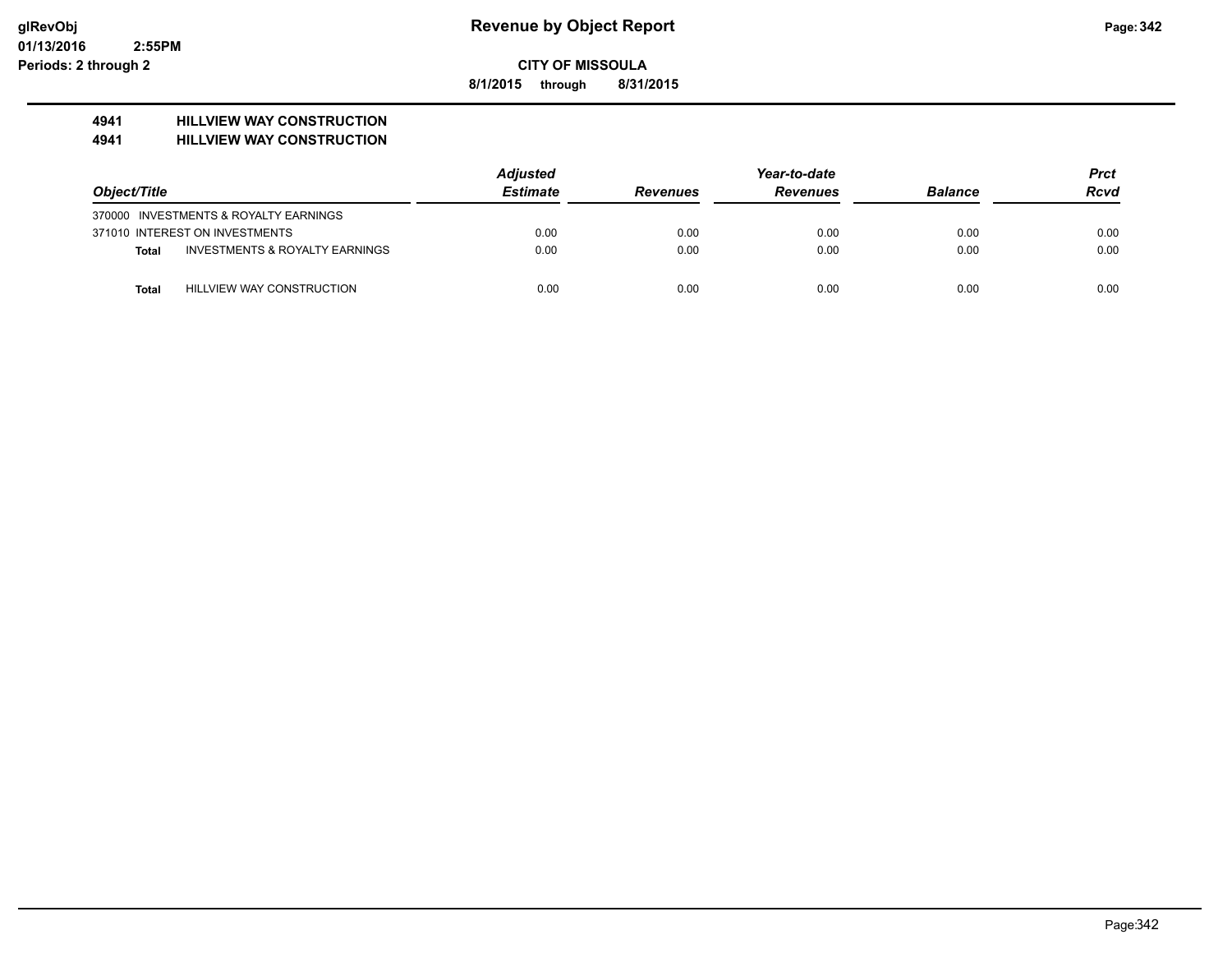**8/1/2015 through 8/31/2015**

#### **4941 HILLVIEW WAY CONSTRUCTION**

|              |                                           | <b>Adjusted</b> |                 | Year-to-date    |                | <b>Prct</b> |
|--------------|-------------------------------------------|-----------------|-----------------|-----------------|----------------|-------------|
| Object/Title |                                           | <b>Estimate</b> | <b>Revenues</b> | <b>Revenues</b> | <b>Balance</b> | <b>Rcvd</b> |
|              | 370000 INVESTMENTS & ROYALTY EARNINGS     |                 |                 |                 |                |             |
|              | 371010 INTEREST ON INVESTMENTS            | 0.00            | 0.00            | 0.00            | 0.00           | 0.00        |
| <b>Total</b> | <b>INVESTMENTS &amp; ROYALTY EARNINGS</b> | 0.00            | 0.00            | 0.00            | 0.00           | 0.00        |
| <b>Total</b> | <b>HILLVIEW WAY CONSTRUCTION</b>          | 0.00            | 0.00            | 0.00            | 0.00           | 0.00        |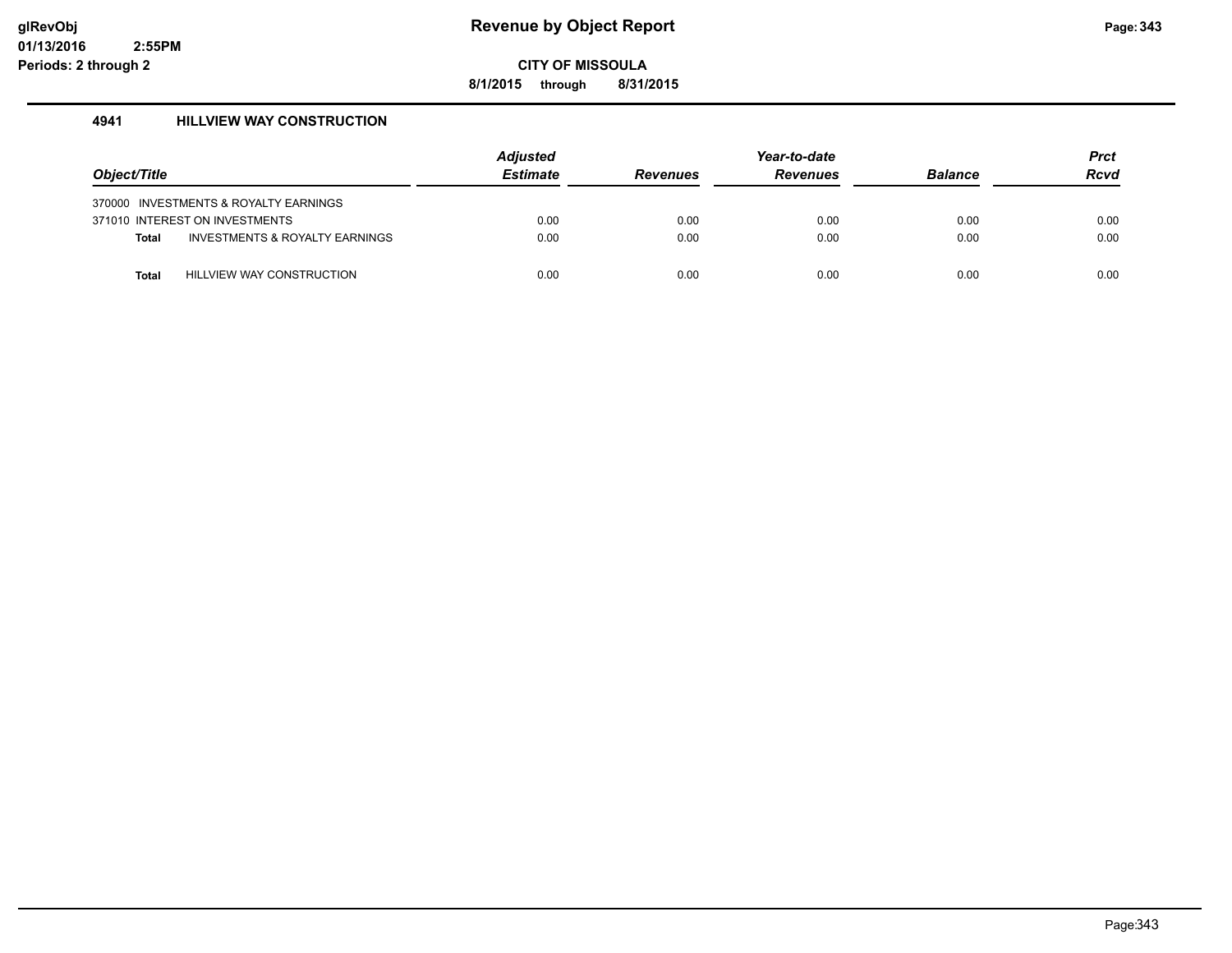**8/1/2015 through 8/31/2015**

# **4944 RATTLESNAKE SEWER COLLECTION (544)**

#### **4944 RATTLESNAKE SEWER COLLECTION (544)**

|                                                     | <b>Adjusted</b> |                 | Year-to-date    |                | <b>Prct</b> |
|-----------------------------------------------------|-----------------|-----------------|-----------------|----------------|-------------|
| Object/Title                                        | <b>Estimate</b> | <b>Revenues</b> | <b>Revenues</b> | <b>Balance</b> | <b>Rcvd</b> |
| 330000 INTERGOVERNMENTAL REVENUES                   |                 |                 |                 |                |             |
| 331090 EPA GRANT                                    | 0.00            | 0.00            | 0.00            | 0.00           | 0.00        |
| 334120 TSEP GRANT                                   | 0.00            | 0.00            | 0.00            | 0.00           | 0.00        |
| 334121 DNRC GRANT                                   | 0.00            | 0.00            | 0.00            | 0.00           | 0.00        |
| 334990 ARRA FUNDING                                 | 0.00            | 0.00            | 0.00            | 0.00           | 0.00        |
| 334992 ARRA LOAN                                    | 0.00            | 0.00            | 0.00            | 0.00           | 0.00        |
| INTERGOVERNMENTAL REVENUES<br>Total                 | 0.00            | 0.00            | 0.00            | 0.00           | 0.00        |
| <b>INVESTMENTS &amp; ROYALTY EARNINGS</b><br>370000 |                 |                 |                 |                |             |
| 371010 INTEREST ON INVESTMENTS                      | 0.00            | 0.00            | 0.00            | 0.00           | 0.00        |
| <b>INVESTMENTS &amp; ROYALTY EARNINGS</b><br>Total  | 0.00            | 0.00            | 0.00            | 0.00           | 0.00        |
| 380000 OTHER FINANCING SOURCES                      |                 |                 |                 |                |             |
| 381010 BOND PROCEEDS                                | 0.00            | 0.00            | 0.00            | 0.00           | 0.00        |
| 381020 REVENUE BONDS                                | 0.00            | 0.00            | 0.00            | 0.00           | 0.00        |
| 381030 SID BONDS PROCEEDS                           | 0.00            | 0.00            | 0.00            | 0.00           | 0.00        |
| OTHER FINANCING SOURCES<br>Total                    | 0.00            | 0.00            | 0.00            | 0.00           | 0.00        |
| RATTLESNAKE SEWER COLLECTION (544)<br>Total         | 0.00            | 0.00            | 0.00            | 0.00           | 0.00        |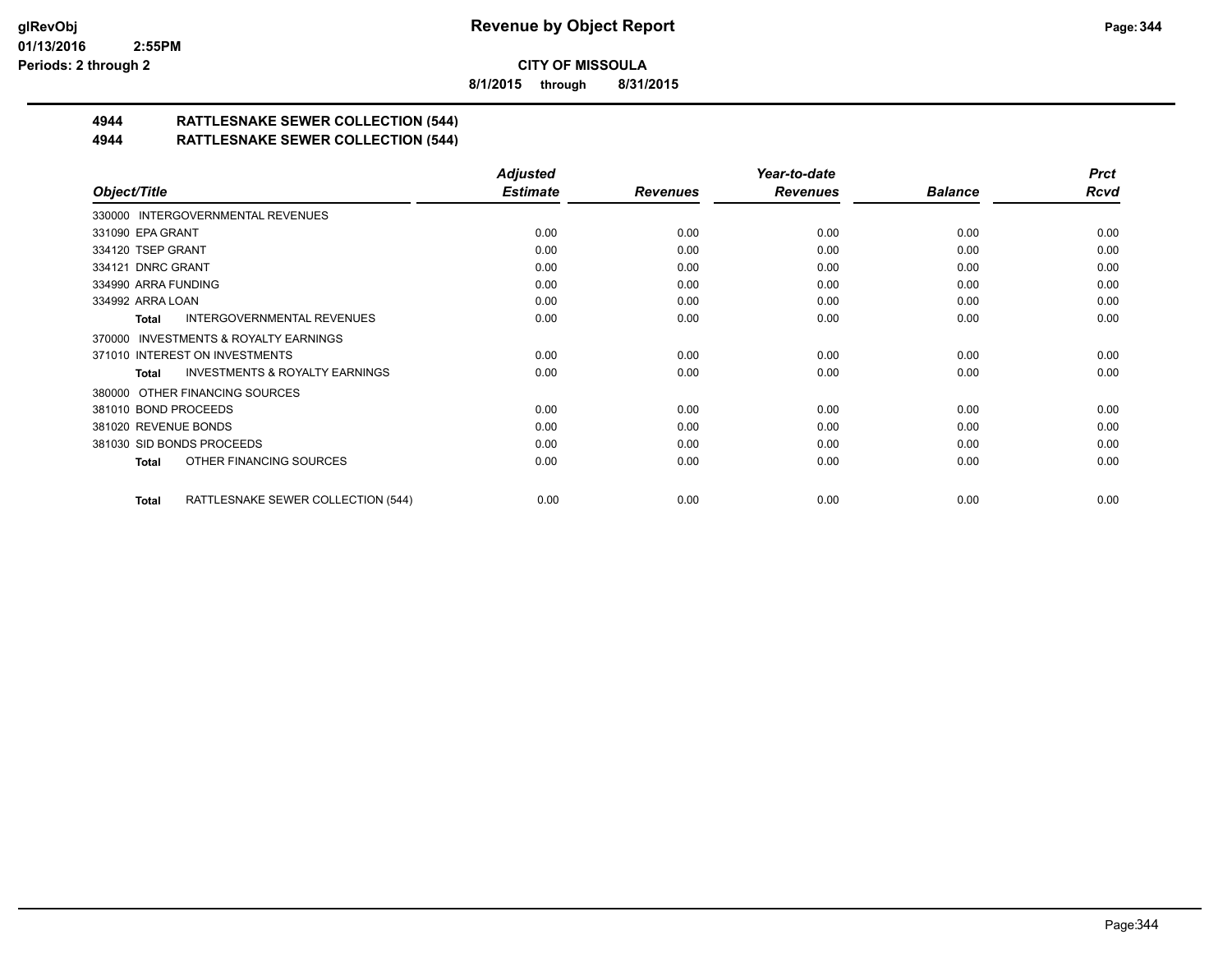**8/1/2015 through 8/31/2015**

#### **4944 RATTLESNAKE SEWER COLLECTION (544)**

|                                                           | <b>Adjusted</b> |                 | Year-to-date    |                | <b>Prct</b> |
|-----------------------------------------------------------|-----------------|-----------------|-----------------|----------------|-------------|
| Object/Title                                              | <b>Estimate</b> | <b>Revenues</b> | <b>Revenues</b> | <b>Balance</b> | <b>Rcvd</b> |
| 330000 INTERGOVERNMENTAL REVENUES                         |                 |                 |                 |                |             |
| 331090 EPA GRANT                                          | 0.00            | 0.00            | 0.00            | 0.00           | 0.00        |
| 334120 TSEP GRANT                                         | 0.00            | 0.00            | 0.00            | 0.00           | 0.00        |
| 334121 DNRC GRANT                                         | 0.00            | 0.00            | 0.00            | 0.00           | 0.00        |
| 334990 ARRA FUNDING                                       | 0.00            | 0.00            | 0.00            | 0.00           | 0.00        |
| 334992 ARRA LOAN                                          | 0.00            | 0.00            | 0.00            | 0.00           | 0.00        |
| INTERGOVERNMENTAL REVENUES<br><b>Total</b>                | 0.00            | 0.00            | 0.00            | 0.00           | 0.00        |
| <b>INVESTMENTS &amp; ROYALTY EARNINGS</b><br>370000       |                 |                 |                 |                |             |
| 371010 INTEREST ON INVESTMENTS                            | 0.00            | 0.00            | 0.00            | 0.00           | 0.00        |
| <b>INVESTMENTS &amp; ROYALTY EARNINGS</b><br><b>Total</b> | 0.00            | 0.00            | 0.00            | 0.00           | 0.00        |
| OTHER FINANCING SOURCES<br>380000                         |                 |                 |                 |                |             |
| 381010 BOND PROCEEDS                                      | 0.00            | 0.00            | 0.00            | 0.00           | 0.00        |
| 381020 REVENUE BONDS                                      | 0.00            | 0.00            | 0.00            | 0.00           | 0.00        |
| 381030 SID BONDS PROCEEDS                                 | 0.00            | 0.00            | 0.00            | 0.00           | 0.00        |
| OTHER FINANCING SOURCES<br><b>Total</b>                   | 0.00            | 0.00            | 0.00            | 0.00           | 0.00        |
| RATTLESNAKE SEWER COLLECTION (544)<br><b>Total</b>        | 0.00            | 0.00            | 0.00            | 0.00           | 0.00        |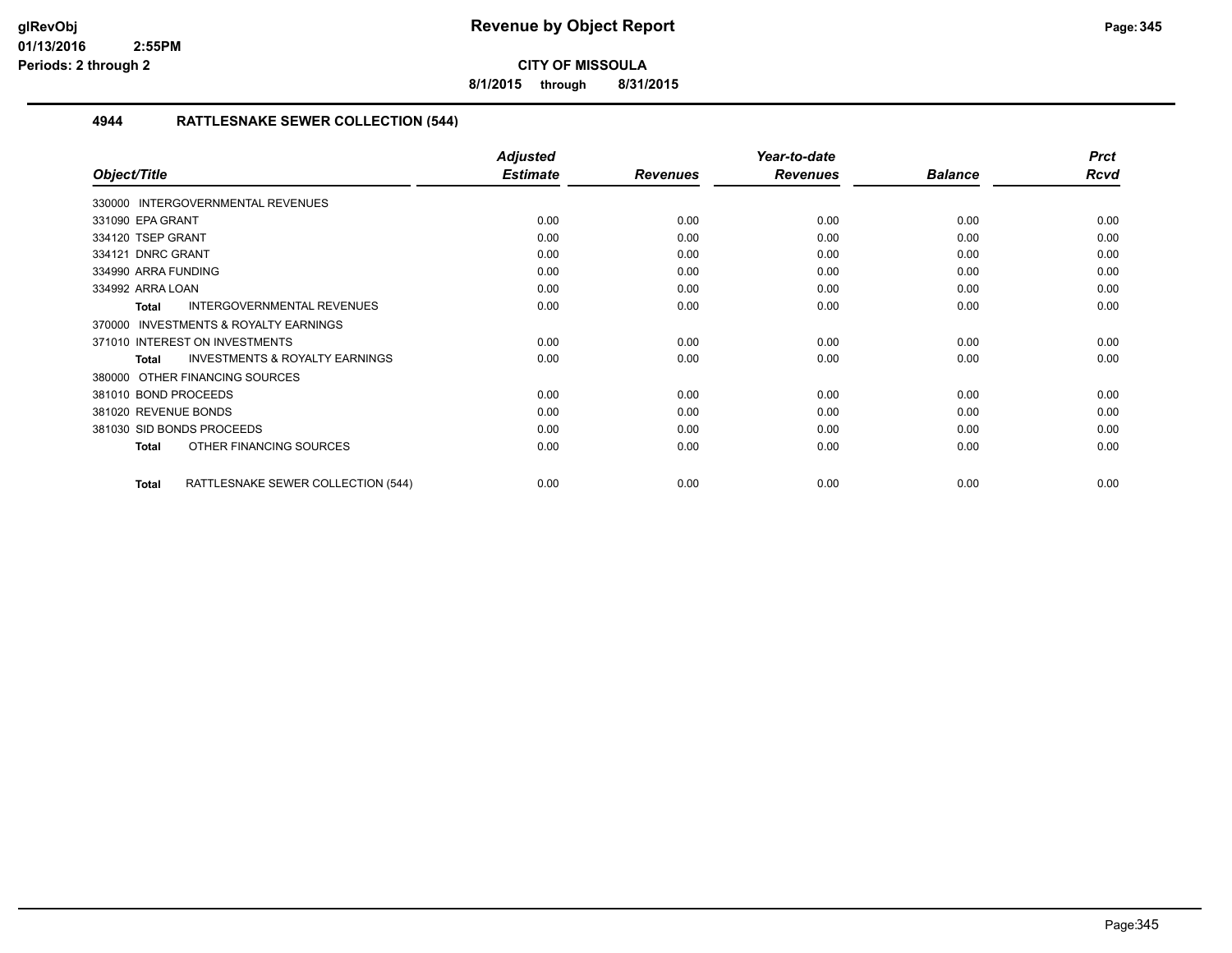**8/1/2015 through 8/31/2015**

#### **4945 PHILLIPS ST TRAFFIC CALMING**

**4945 PHILLIPS ST TRAFFIC CALMING**

|                                             | <b>Adjusted</b> |                 | Year-to-date    |                | <b>Prct</b> |
|---------------------------------------------|-----------------|-----------------|-----------------|----------------|-------------|
| Object/Title                                | <b>Estimate</b> | <b>Revenues</b> | <b>Revenues</b> | <b>Balance</b> | <b>Rcvd</b> |
| 370000 INVESTMENTS & ROYALTY EARNINGS       |                 |                 |                 |                |             |
| 371010 INTEREST ON INVESTMENTS              | 0.00            | 0.00            | 0.00            | 0.00           | 0.00        |
| INVESTMENTS & ROYALTY EARNINGS<br>Total     | 0.00            | 0.00            | 0.00            | 0.00           | 0.00        |
| 380000 OTHER FINANCING SOURCES              |                 |                 |                 |                |             |
| 381030 SID BONDS PROCEEDS                   | 0.00            | 0.00            | 0.00            | 0.00           | 0.00        |
| 383000 OPERATING TRANSFERS                  | 0.00            | 0.00            | 0.00            | 0.00           | 0.00        |
| OTHER FINANCING SOURCES<br>Total            | 0.00            | 0.00            | 0.00            | 0.00           | 0.00        |
|                                             |                 |                 |                 |                |             |
| <b>Total</b><br>PHILLIPS ST TRAFFIC CALMING | 0.00            | 0.00            | 0.00            | 0.00           | 0.00        |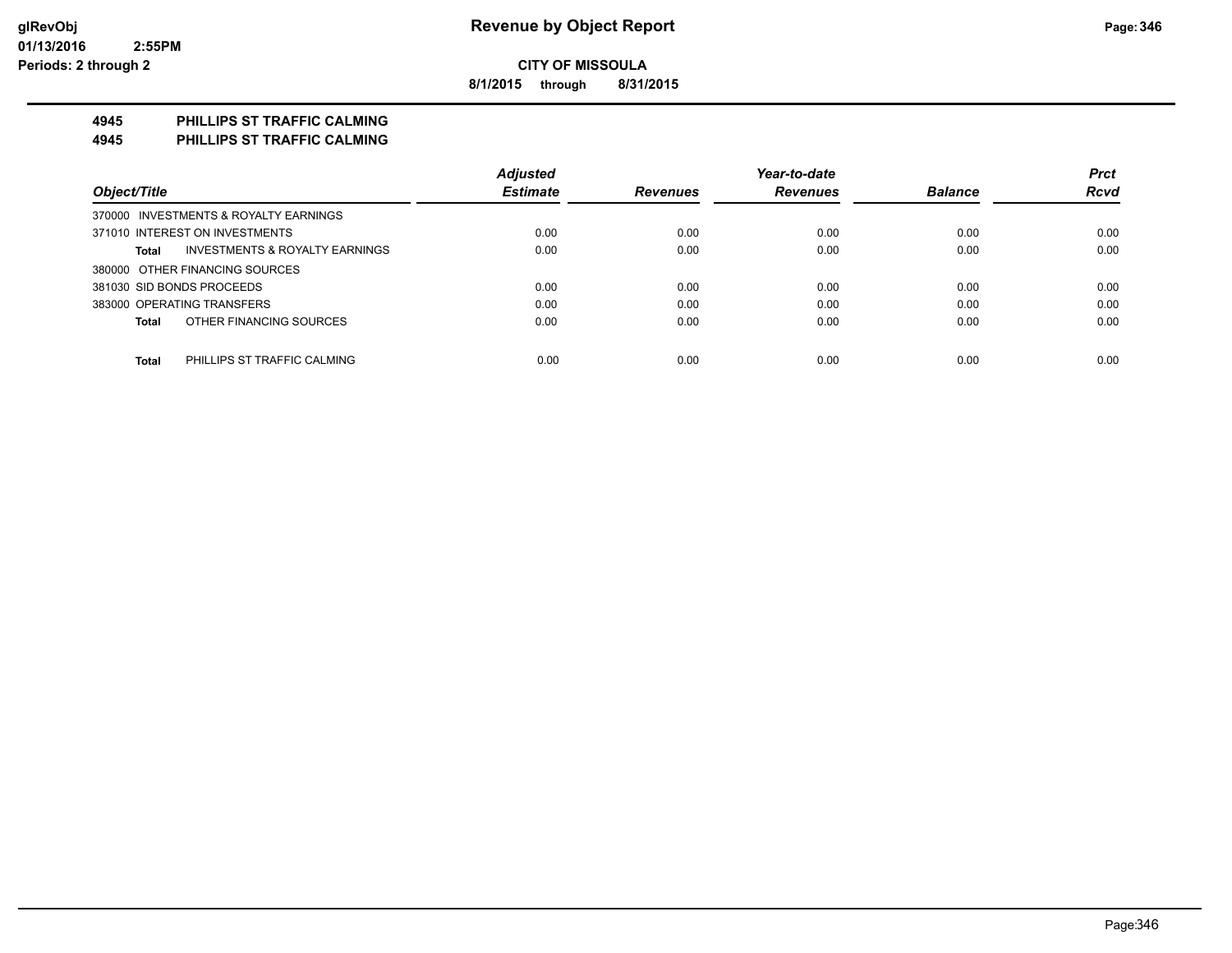**8/1/2015 through 8/31/2015**

#### **4945 PHILLIPS ST TRAFFIC CALMING**

|                                                    | <b>Adjusted</b> |                 | Year-to-date    |                | <b>Prct</b> |
|----------------------------------------------------|-----------------|-----------------|-----------------|----------------|-------------|
| Object/Title                                       | <b>Estimate</b> | <b>Revenues</b> | <b>Revenues</b> | <b>Balance</b> | Rcvd        |
| 370000 INVESTMENTS & ROYALTY EARNINGS              |                 |                 |                 |                |             |
| 371010 INTEREST ON INVESTMENTS                     | 0.00            | 0.00            | 0.00            | 0.00           | 0.00        |
| <b>INVESTMENTS &amp; ROYALTY EARNINGS</b><br>Total | 0.00            | 0.00            | 0.00            | 0.00           | 0.00        |
| 380000 OTHER FINANCING SOURCES                     |                 |                 |                 |                |             |
| 381030 SID BONDS PROCEEDS                          | 0.00            | 0.00            | 0.00            | 0.00           | 0.00        |
| 383000 OPERATING TRANSFERS                         | 0.00            | 0.00            | 0.00            | 0.00           | 0.00        |
| OTHER FINANCING SOURCES<br>Total                   | 0.00            | 0.00            | 0.00            | 0.00           | 0.00        |
|                                                    |                 |                 |                 |                |             |
| Total<br>PHILLIPS ST TRAFFIC CALMING               | 0.00            | 0.00            | 0.00            | 0.00           | 0.00        |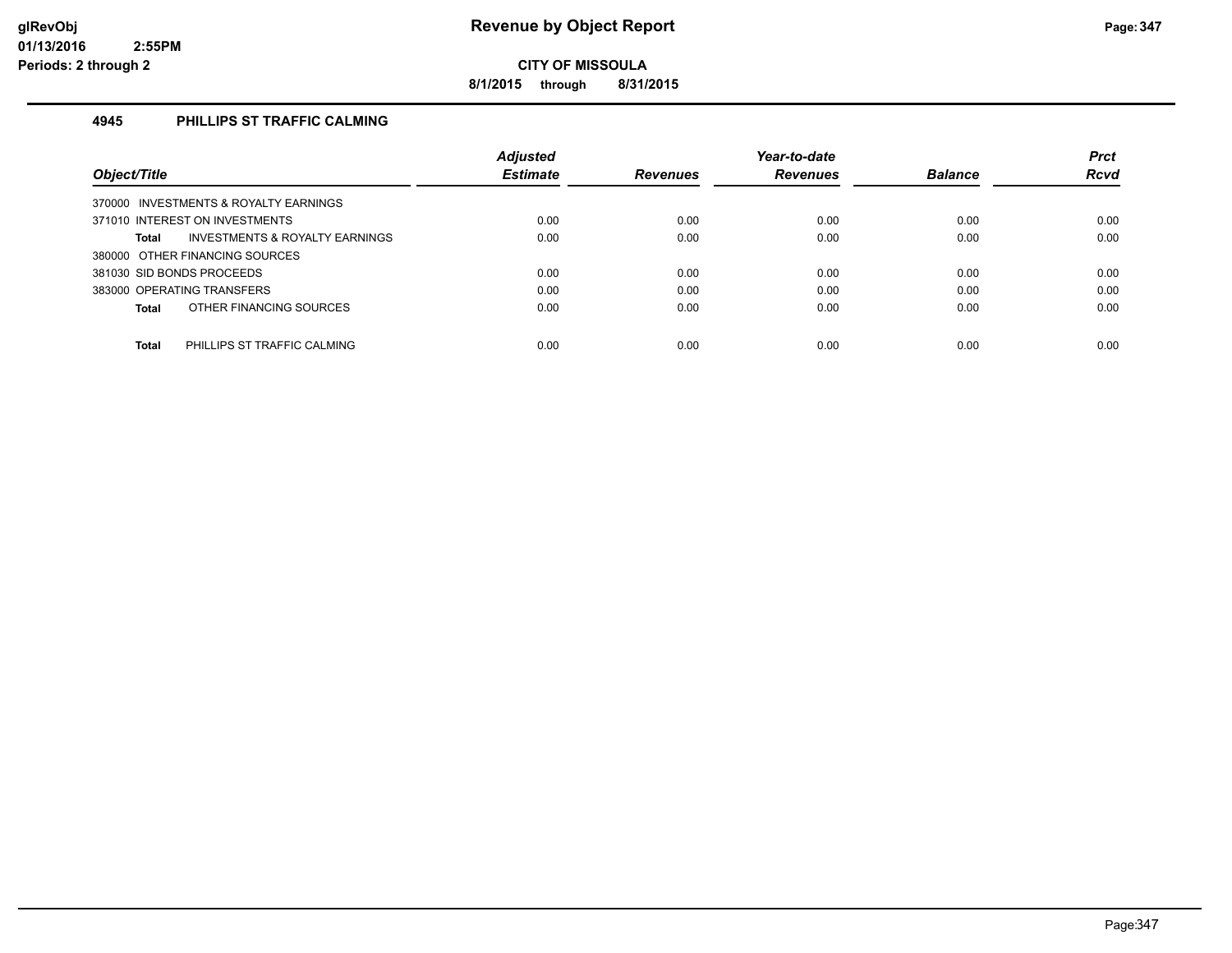**8/1/2015 through 8/31/2015**

# **4946 PATTEE CREEK DR. TRAFFIC CALMING**

**4946 PATTEE CREEK DR. TRAFFIC CALMING**

|                                                    | <b>Adjusted</b> |                 | Year-to-date    |                | <b>Prct</b> |
|----------------------------------------------------|-----------------|-----------------|-----------------|----------------|-------------|
| Object/Title                                       | <b>Estimate</b> | <b>Revenues</b> | <b>Revenues</b> | <b>Balance</b> | <b>Rcvd</b> |
| 370000 INVESTMENTS & ROYALTY EARNINGS              |                 |                 |                 |                |             |
| 371010 INTEREST ON INVESTMENTS                     | 0.00            | 0.00            | 0.00            | 0.00           | 0.00        |
| <b>INVESTMENTS &amp; ROYALTY EARNINGS</b><br>Total | 0.00            | 0.00            | 0.00            | 0.00           | 0.00        |
| 380000 OTHER FINANCING SOURCES                     |                 |                 |                 |                |             |
| 381030 SID BONDS PROCEEDS                          | 0.00            | 0.00            | 0.00            | 0.00           | 0.00        |
| 383000 OPERATING TRANSFERS                         | 0.00            | 0.00            | 0.00            | 0.00           | 0.00        |
| OTHER FINANCING SOURCES<br>Total                   | 0.00            | 0.00            | 0.00            | 0.00           | 0.00        |
|                                                    |                 |                 |                 |                |             |
| Total<br>PATTEE CREEK DR. TRAFFIC CALMING          | 0.00            | 0.00            | 0.00            | 0.00           | 0.00        |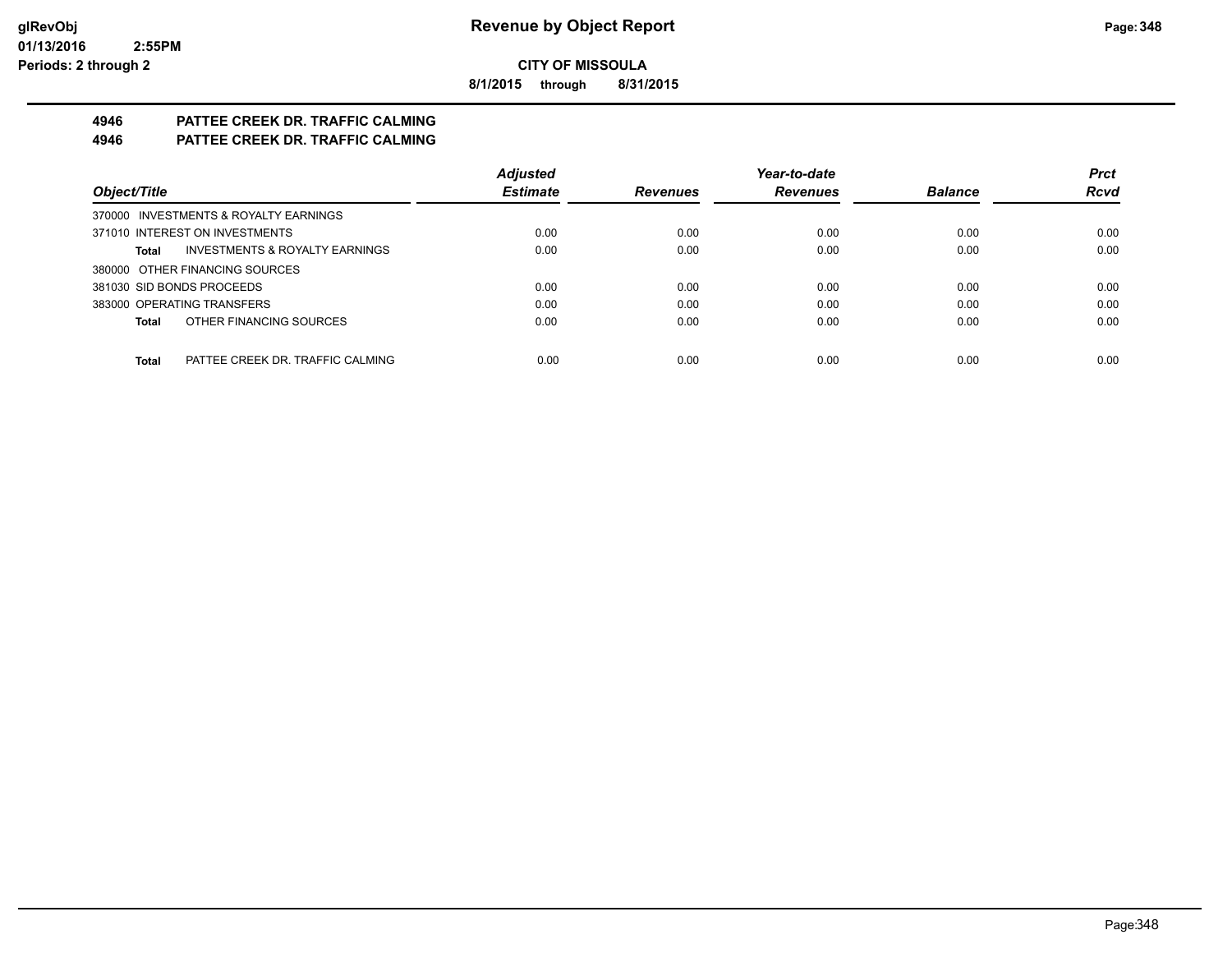**8/1/2015 through 8/31/2015**

#### **4946 PATTEE CREEK DR. TRAFFIC CALMING**

|                                                  | <b>Adjusted</b> |                 | Year-to-date    |                | <b>Prct</b> |
|--------------------------------------------------|-----------------|-----------------|-----------------|----------------|-------------|
| Object/Title                                     | <b>Estimate</b> | <b>Revenues</b> | <b>Revenues</b> | <b>Balance</b> | <b>Rcvd</b> |
| 370000 INVESTMENTS & ROYALTY EARNINGS            |                 |                 |                 |                |             |
| 371010 INTEREST ON INVESTMENTS                   | 0.00            | 0.00            | 0.00            | 0.00           | 0.00        |
| INVESTMENTS & ROYALTY EARNINGS<br>Total          | 0.00            | 0.00            | 0.00            | 0.00           | 0.00        |
| 380000 OTHER FINANCING SOURCES                   |                 |                 |                 |                |             |
| 381030 SID BONDS PROCEEDS                        | 0.00            | 0.00            | 0.00            | 0.00           | 0.00        |
| 383000 OPERATING TRANSFERS                       | 0.00            | 0.00            | 0.00            | 0.00           | 0.00        |
| OTHER FINANCING SOURCES<br>Total                 | 0.00            | 0.00            | 0.00            | 0.00           | 0.00        |
|                                                  |                 |                 |                 |                |             |
| <b>Total</b><br>PATTEE CREEK DR. TRAFFIC CALMING | 0.00            | 0.00            | 0.00            | 0.00           | 0.00        |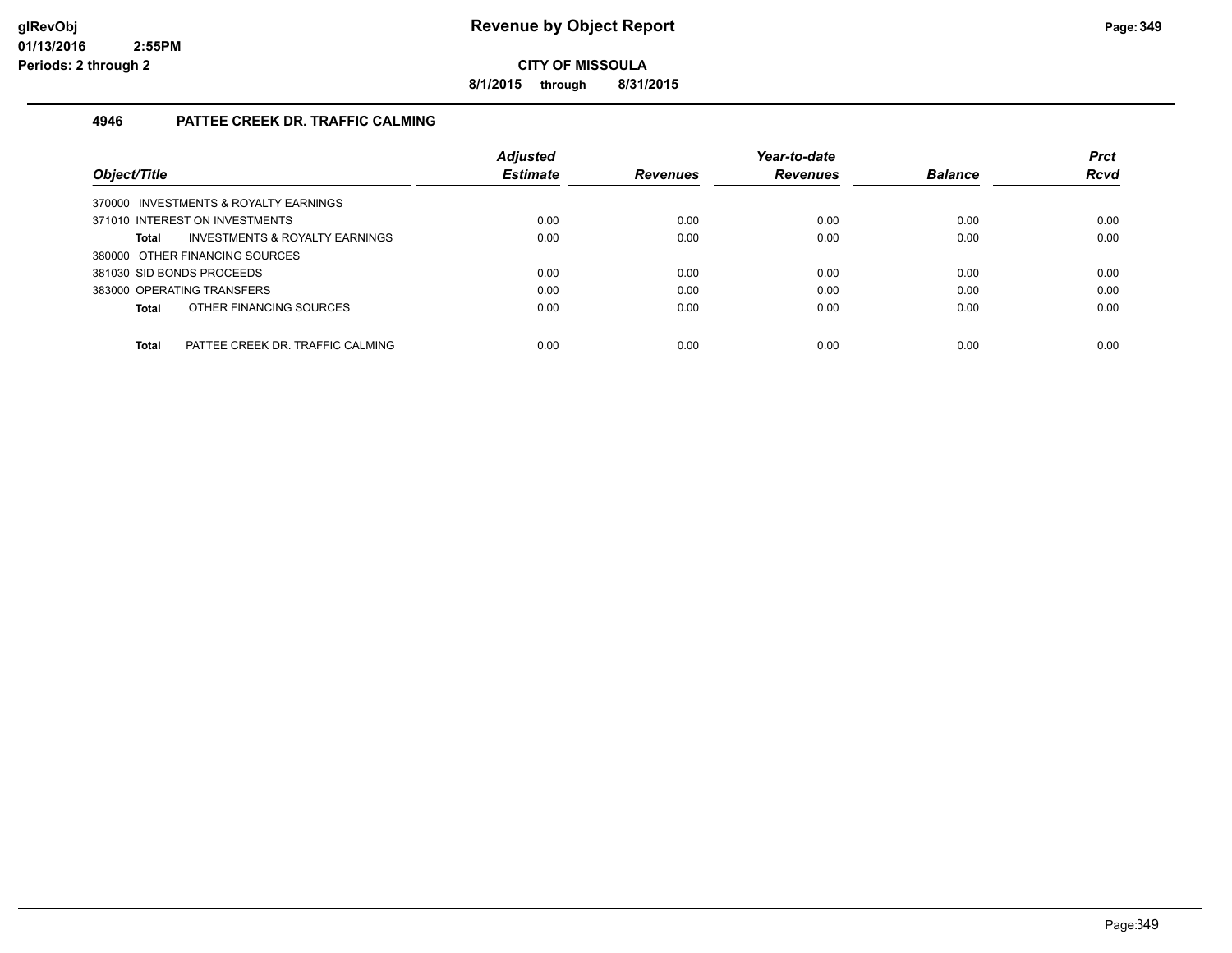**8/1/2015 through 8/31/2015**

## **4948 STORMWATER OUTFALL RETROFITS**

#### **4948 STORMWATER OUTFALL RETROFITS**

|                                       | <b>Adjusted</b> |                 | Year-to-date    |                |             |
|---------------------------------------|-----------------|-----------------|-----------------|----------------|-------------|
| Obiect/Title                          | <b>Estimate</b> | <b>Revenues</b> | <b>Revenues</b> | <b>Balance</b> | <b>Rcvd</b> |
| 330000 INTERGOVERNMENTAL REVENUES     |                 |                 |                 |                |             |
| 334121 DNRC GRANT                     | 0.00            | 0.00            | 0.00            | 0.00           | 0.00        |
| 337003 HEALTH DEPT-STORM WATER MGMT   | 0.00            | 0.00            | 0.00            | 0.00           | 0.00        |
| INTERGOVERNMENTAL REVENUES<br>Total   | 0.00            | 0.00            | 0.00            | 0.00           | 0.00        |
|                                       |                 |                 |                 |                |             |
| Total<br>STORMWATER OUTFALL RETROFITS | 0.00            | 0.00            | 0.00            | 0.00           | 0.00        |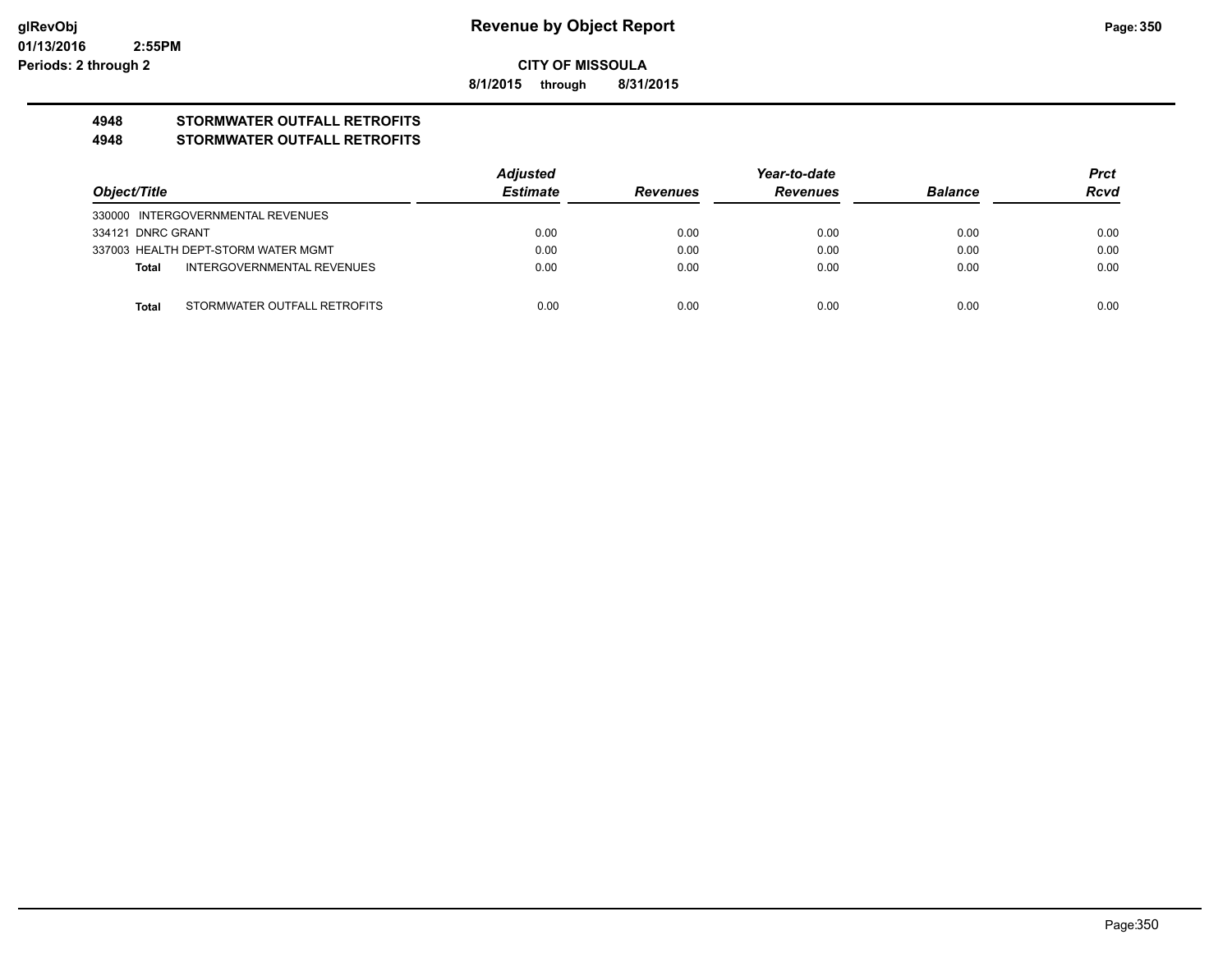**8/1/2015 through 8/31/2015**

#### **4948 STORMWATER OUTFALL RETROFITS**

|                                            | <b>Adjusted</b> |                 | Year-to-date    |                | <b>Prct</b> |
|--------------------------------------------|-----------------|-----------------|-----------------|----------------|-------------|
| Object/Title                               | <b>Estimate</b> | <b>Revenues</b> | <b>Revenues</b> | <b>Balance</b> | <b>Rcvd</b> |
| 330000 INTERGOVERNMENTAL REVENUES          |                 |                 |                 |                |             |
| 334121 DNRC GRANT                          | 0.00            | 0.00            | 0.00            | 0.00           | 0.00        |
| 337003 HEALTH DEPT-STORM WATER MGMT        | 0.00            | 0.00            | 0.00            | 0.00           | 0.00        |
| INTERGOVERNMENTAL REVENUES<br><b>Total</b> | 0.00            | 0.00            | 0.00            | 0.00           | 0.00        |
|                                            |                 |                 |                 |                |             |
| STORMWATER OUTFALL RETROFITS<br>Total      | 0.00            | 0.00            | 0.00            | 0.00           | 0.00        |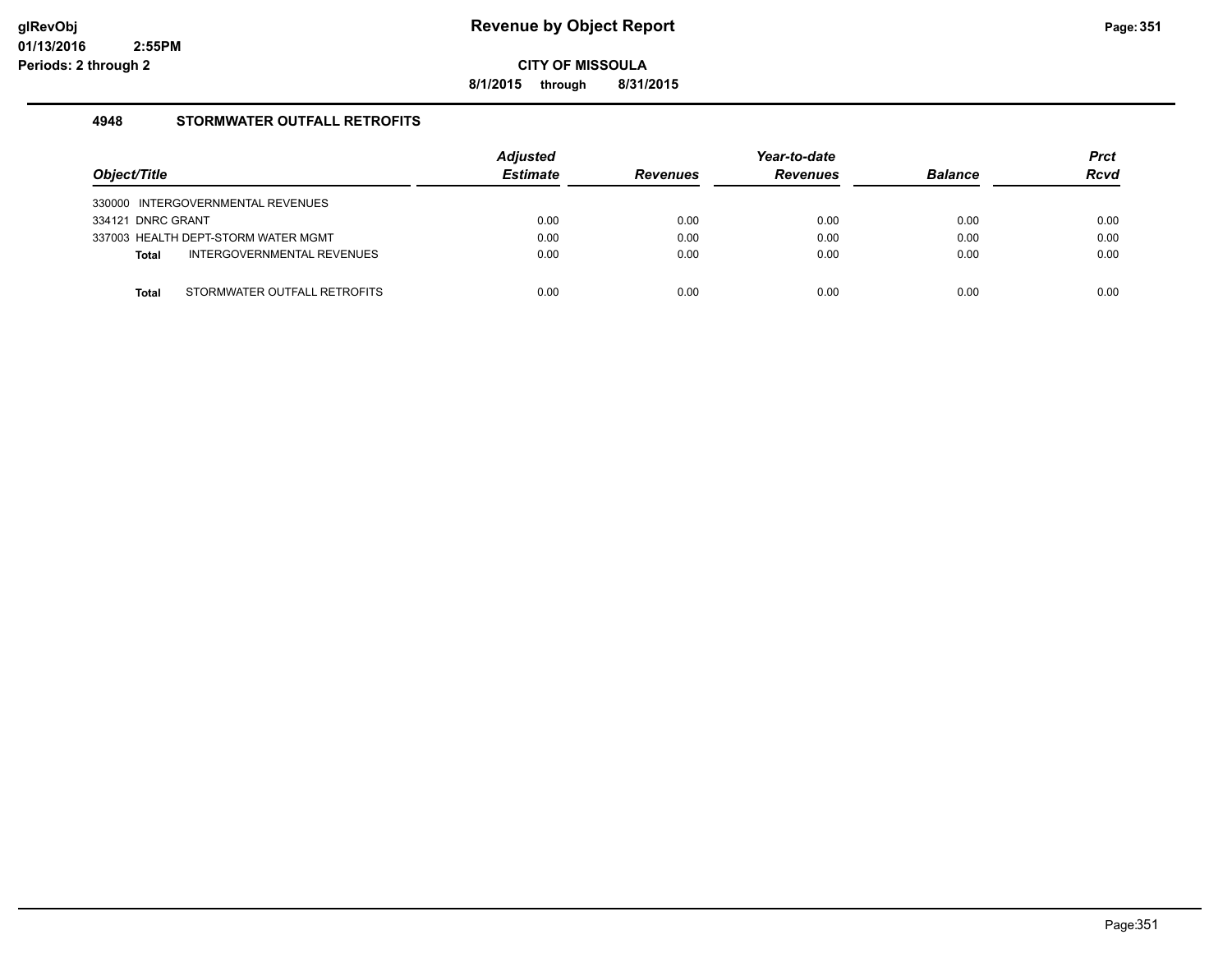**8/1/2015 through 8/31/2015**

**4949 WAYFINDING PROJECT**

**4949 WAYFINDING PROJECT**

|                                    | <b>Adjusted</b> |                 | Year-to-date    |                | <b>Prct</b> |
|------------------------------------|-----------------|-----------------|-----------------|----------------|-------------|
| Object/Title                       | <b>Estimate</b> | <b>Revenues</b> | <b>Revenues</b> | <b>Balance</b> | <b>Rcvd</b> |
| 360000 MISCELLANEOUS REVENUES      |                 |                 |                 |                |             |
| 365000 DONATIONS                   | 0.00            | 2,900.00        | 2,900.00        | $-2.900.00$    | 0.00        |
| MISCELLANEOUS REVENUES<br>Total    | 0.00            | 2,900.00        | 2,900.00        | $-2,900.00$    | 0.00        |
| 380000 OTHER FINANCING SOURCES     |                 |                 |                 |                |             |
| 383042 TRANSFERS FROM OTHER FUNDS  | 0.00            | 0.00            | 0.00            | 0.00           | 0.00        |
| OTHER FINANCING SOURCES<br>Total   | 0.00            | 0.00            | 0.00            | 0.00           | 0.00        |
|                                    |                 |                 |                 |                |             |
| <b>WAYFINDING PROJECT</b><br>Total | 0.00            | 2.900.00        | 2.900.00        | $-2.900.00$    | 0.00        |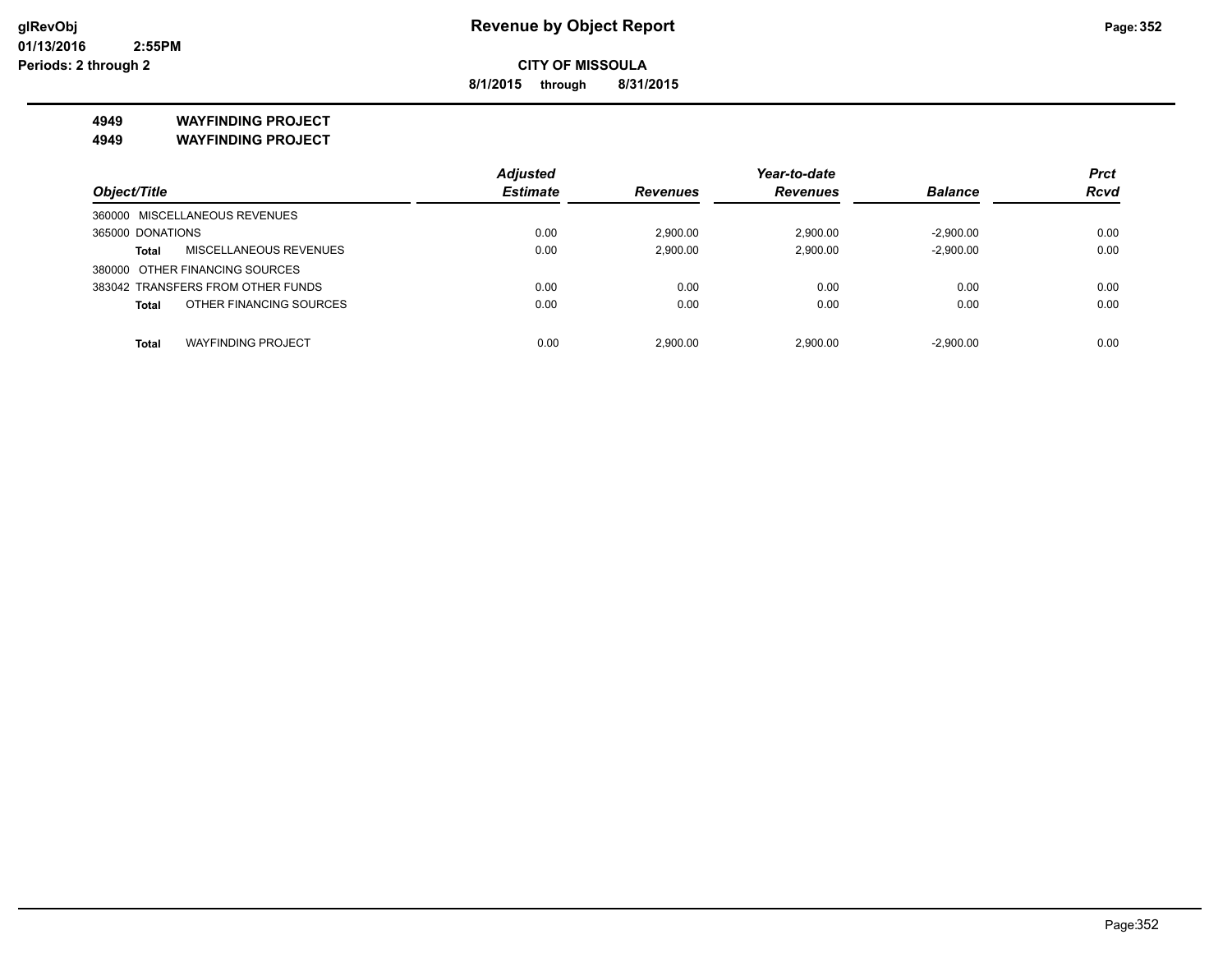**8/1/2015 through 8/31/2015**

#### **4949 WAYFINDING PROJECT**

| Object/Title                              | <b>Adjusted</b><br><b>Estimate</b> | <b>Revenues</b> | Year-to-date<br><b>Revenues</b> | <b>Balance</b> | <b>Prct</b><br><b>Rcvd</b> |
|-------------------------------------------|------------------------------------|-----------------|---------------------------------|----------------|----------------------------|
| 360000 MISCELLANEOUS REVENUES             |                                    |                 |                                 |                |                            |
| 365000 DONATIONS                          | 0.00                               | 2.900.00        | 2.900.00                        | $-2.900.00$    | 0.00                       |
| MISCELLANEOUS REVENUES<br>Total           | 0.00                               | 2,900.00        | 2,900.00                        | $-2,900.00$    | 0.00                       |
| 380000 OTHER FINANCING SOURCES            |                                    |                 |                                 |                |                            |
| 383042 TRANSFERS FROM OTHER FUNDS         | 0.00                               | 0.00            | 0.00                            | 0.00           | 0.00                       |
| OTHER FINANCING SOURCES<br><b>Total</b>   | 0.00                               | 0.00            | 0.00                            | 0.00           | 0.00                       |
| <b>WAYFINDING PROJECT</b><br><b>Total</b> | 0.00                               | 2.900.00        | 2.900.00                        | $-2.900.00$    | 0.00                       |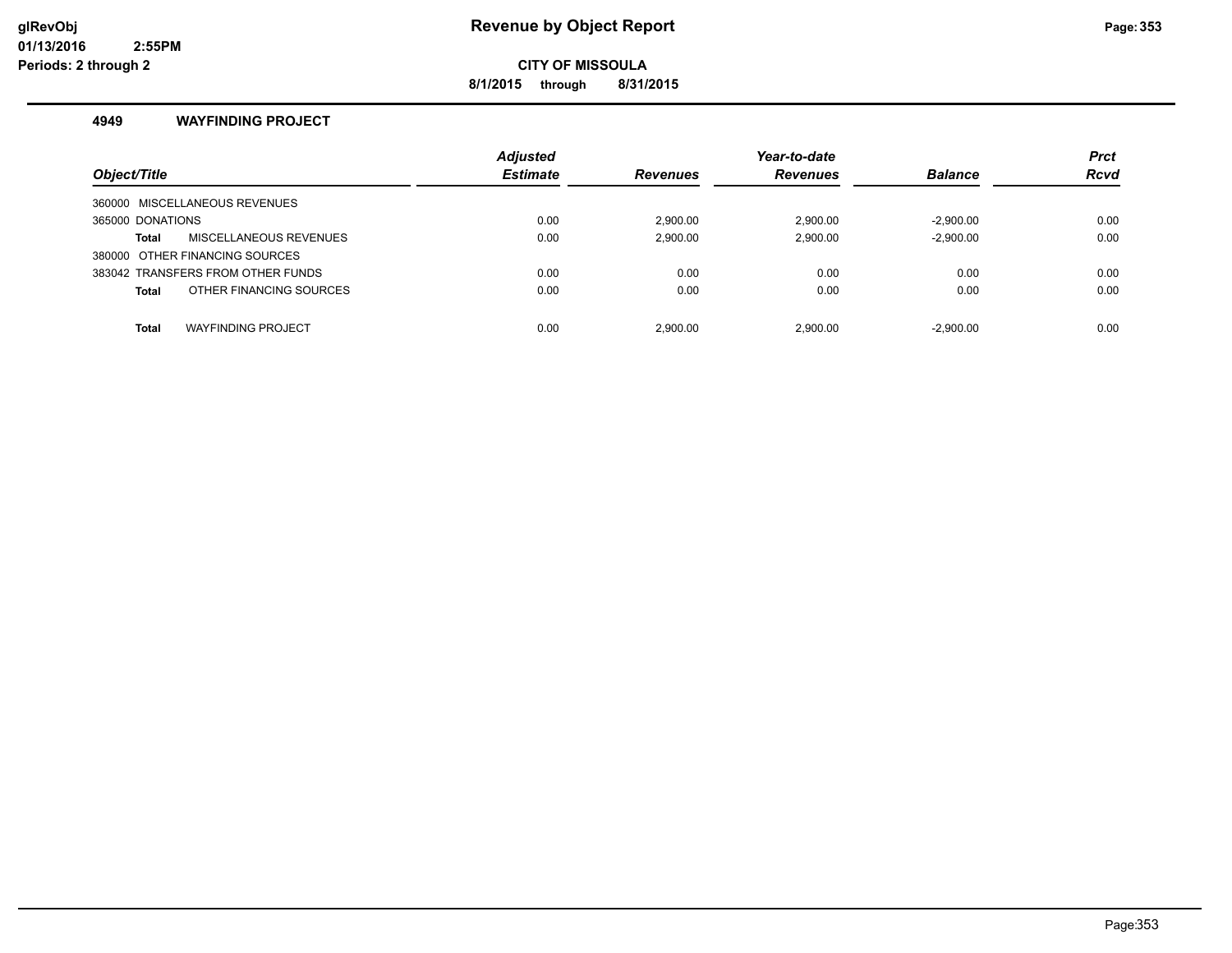**8/1/2015 through 8/31/2015**

#### **4990 ARRA ENHANCEMENTS**

**4990 ARRA ENHANCEMENTS**

|                                                    | <b>Adiusted</b> |                 | Year-to-date    |                | <b>Prct</b> |
|----------------------------------------------------|-----------------|-----------------|-----------------|----------------|-------------|
| Object/Title                                       | <b>Estimate</b> | <b>Revenues</b> | <b>Revenues</b> | <b>Balance</b> | <b>Rcvd</b> |
| 330000 INTERGOVERNMENTAL REVENUES                  |                 |                 |                 |                |             |
| 334990 ARRA FUNDING                                | 0.00            | 0.00            | 0.00            | 0.00           | 0.00        |
| INTERGOVERNMENTAL REVENUES<br><b>Total</b>         | 0.00            | 0.00            | 0.00            | 0.00           | 0.00        |
| 370000 INVESTMENTS & ROYALTY EARNINGS              |                 |                 |                 |                |             |
| 371010 INTEREST ON INVESTMENTS                     | 0.00            | 0.00            | 0.00            | 0.00           | 0.00        |
| <b>INVESTMENTS &amp; ROYALTY EARNINGS</b><br>Total | 0.00            | 0.00            | 0.00            | 0.00           | 0.00        |
| <b>ARRA ENHANCEMENTS</b><br>Total                  | 0.00            | 0.00            | 0.00            | 0.00           | 0.00        |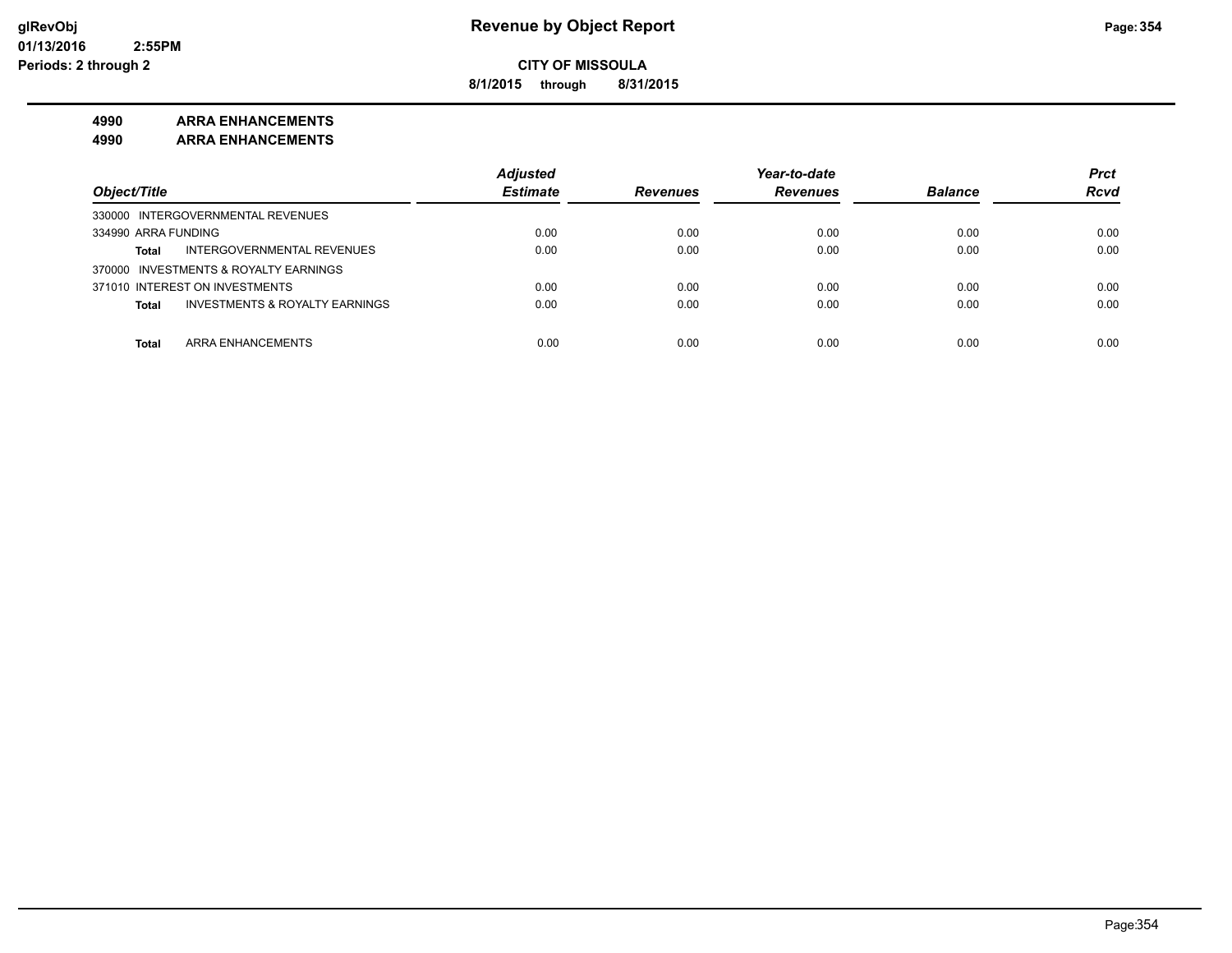**8/1/2015 through 8/31/2015**

#### **4990 ARRA ENHANCEMENTS**

| Object/Title                                              | <b>Adjusted</b><br><b>Estimate</b> | <b>Revenues</b> | Year-to-date<br><b>Revenues</b> | <b>Balance</b> | <b>Prct</b><br><b>Rcvd</b> |
|-----------------------------------------------------------|------------------------------------|-----------------|---------------------------------|----------------|----------------------------|
| 330000 INTERGOVERNMENTAL REVENUES                         |                                    |                 |                                 |                |                            |
| 334990 ARRA FUNDING                                       | 0.00                               | 0.00            | 0.00                            | 0.00           | 0.00                       |
| INTERGOVERNMENTAL REVENUES<br>Total                       | 0.00                               | 0.00            | 0.00                            | 0.00           | 0.00                       |
| 370000 INVESTMENTS & ROYALTY EARNINGS                     |                                    |                 |                                 |                |                            |
| 371010 INTEREST ON INVESTMENTS                            | 0.00                               | 0.00            | 0.00                            | 0.00           | 0.00                       |
| <b>INVESTMENTS &amp; ROYALTY EARNINGS</b><br><b>Total</b> | 0.00                               | 0.00            | 0.00                            | 0.00           | 0.00                       |
|                                                           |                                    |                 |                                 |                |                            |
| <b>ARRA ENHANCEMENTS</b><br><b>Total</b>                  | 0.00                               | 0.00            | 0.00                            | 0.00           | 0.00                       |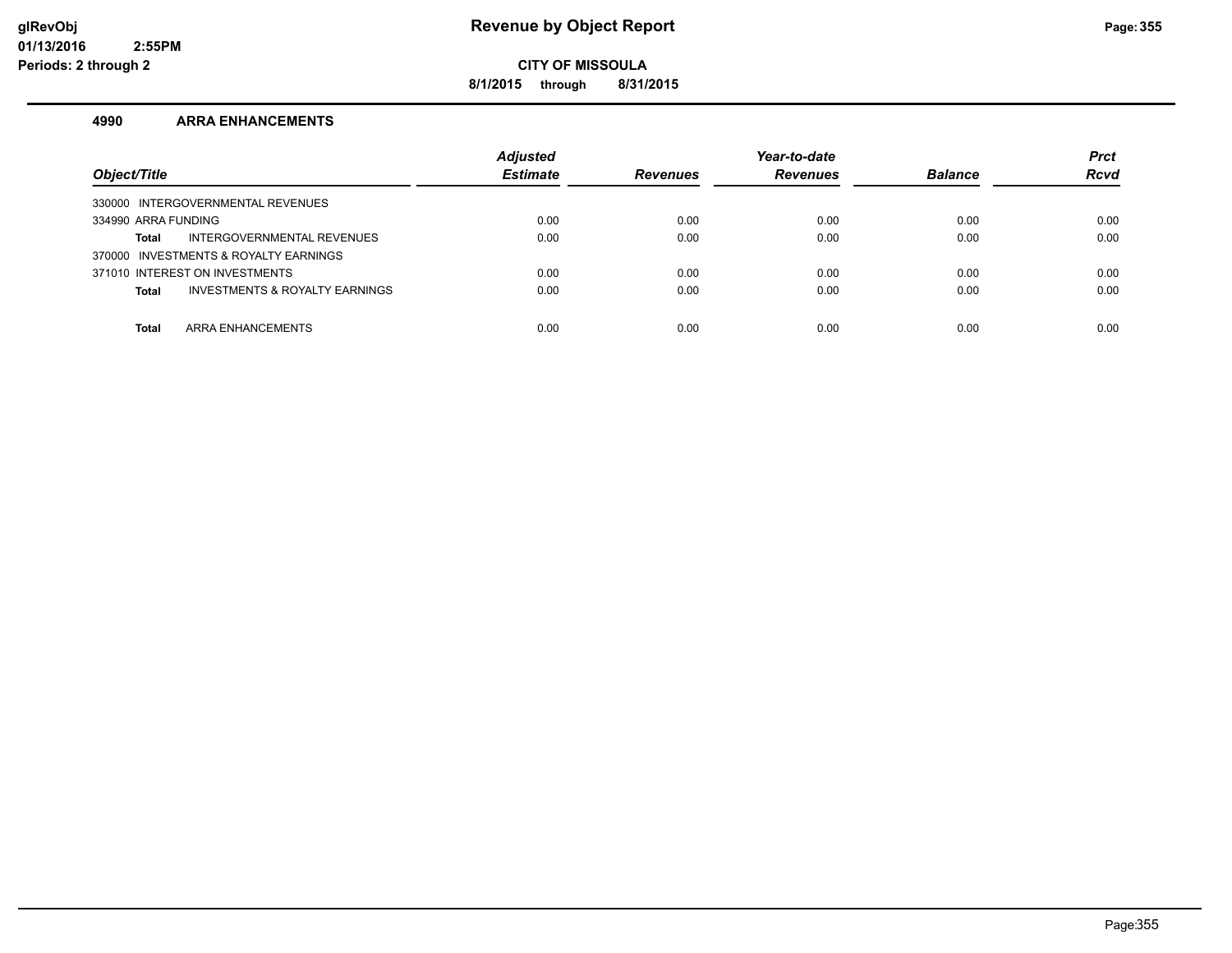**8/1/2015 through 8/31/2015**

#### **4991 ARRA HB645**

**4991 ARRA HB645**

|                                                    | <b>Adjusted</b> |                 | Year-to-date    |                | <b>Prct</b> |
|----------------------------------------------------|-----------------|-----------------|-----------------|----------------|-------------|
| Object/Title                                       | <b>Estimate</b> | <b>Revenues</b> | <b>Revenues</b> | <b>Balance</b> | Rcvd        |
| 330000 INTERGOVERNMENTAL REVENUES                  |                 |                 |                 |                |             |
| 334991 ARRA HB645 FUNDING                          | 0.00            | 0.00            | 0.00            | 0.00           | 0.00        |
| 336023 STATE CONTRIB. - PERS                       | 0.00            | 0.00            | 0.00            | 0.00           | 0.00        |
| INTERGOVERNMENTAL REVENUES<br><b>Total</b>         | 0.00            | 0.00            | 0.00            | 0.00           | 0.00        |
| 340000 CHARGES FOR SERVICES                        |                 |                 |                 |                |             |
| 343005 NON-ARRA MOUNTAIN WATER CONTRACT            | 0.00            | 0.00            | 0.00            | 0.00           | 0.00        |
| <b>CHARGES FOR SERVICES</b><br>Total               | 0.00            | 0.00            | 0.00            | 0.00           | 0.00        |
| 360000 MISCELLANEOUS REVENUES                      |                 |                 |                 |                |             |
| 360000 MISCELLANEOUS REVENUES                      | 0.00            | 0.00            | 0.00            | 0.00           | 0.00        |
| <b>MISCELLANEOUS REVENUES</b><br>Total             | 0.00            | 0.00            | 0.00            | 0.00           | 0.00        |
| INVESTMENTS & ROYALTY EARNINGS<br>370000           |                 |                 |                 |                |             |
| 371010 INTEREST ON INVESTMENTS                     | 0.00            | 0.00            | 0.00            | 0.00           | 0.00        |
| <b>INVESTMENTS &amp; ROYALTY EARNINGS</b><br>Total | 0.00            | 0.00            | 0.00            | 0.00           | 0.00        |
|                                                    |                 |                 |                 |                |             |
| ARRA HB645<br><b>Total</b>                         | 0.00            | 0.00            | 0.00            | 0.00           | 0.00        |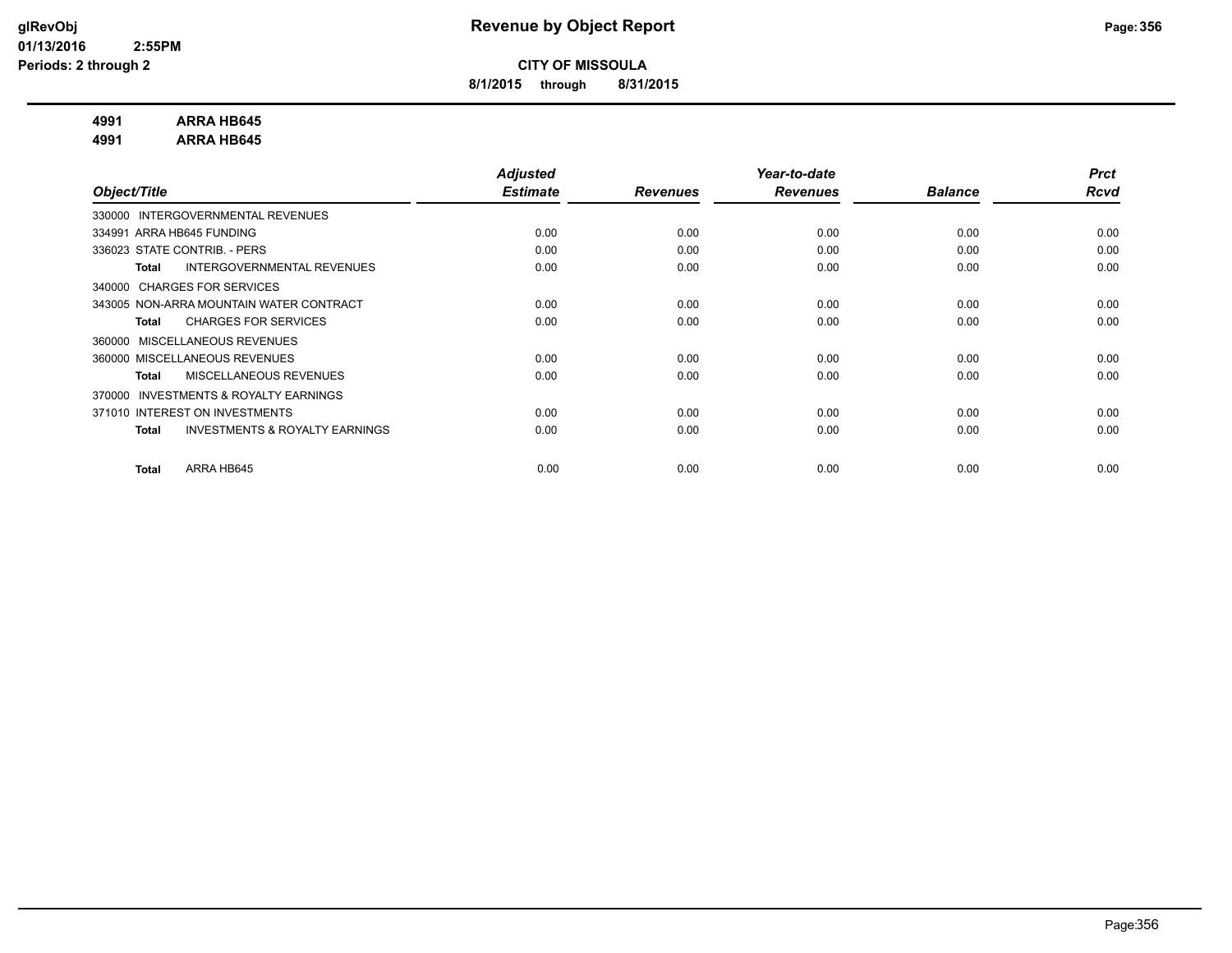**8/1/2015 through 8/31/2015**

#### **4991 ARRA HB645**

|      |                         |                         | <b>Balance</b>          | <b>Prct</b><br>Rcvd |
|------|-------------------------|-------------------------|-------------------------|---------------------|
|      |                         |                         |                         |                     |
|      |                         |                         |                         |                     |
| 0.00 | 0.00                    | 0.00                    | 0.00                    | 0.00                |
| 0.00 | 0.00                    | 0.00                    | 0.00                    | 0.00                |
| 0.00 | 0.00                    | 0.00                    | 0.00                    | 0.00                |
|      |                         |                         |                         |                     |
| 0.00 | 0.00                    | 0.00                    | 0.00                    | 0.00                |
| 0.00 | 0.00                    | 0.00                    | 0.00                    | 0.00                |
|      |                         |                         |                         |                     |
| 0.00 | 0.00                    | 0.00                    | 0.00                    | 0.00                |
| 0.00 | 0.00                    | 0.00                    | 0.00                    | 0.00                |
|      |                         |                         |                         |                     |
| 0.00 | 0.00                    | 0.00                    | 0.00                    | 0.00                |
| 0.00 | 0.00                    | 0.00                    | 0.00                    | 0.00                |
|      |                         |                         |                         | 0.00                |
|      | <b>Estimate</b><br>0.00 | <b>Revenues</b><br>0.00 | <b>Revenues</b><br>0.00 | 0.00                |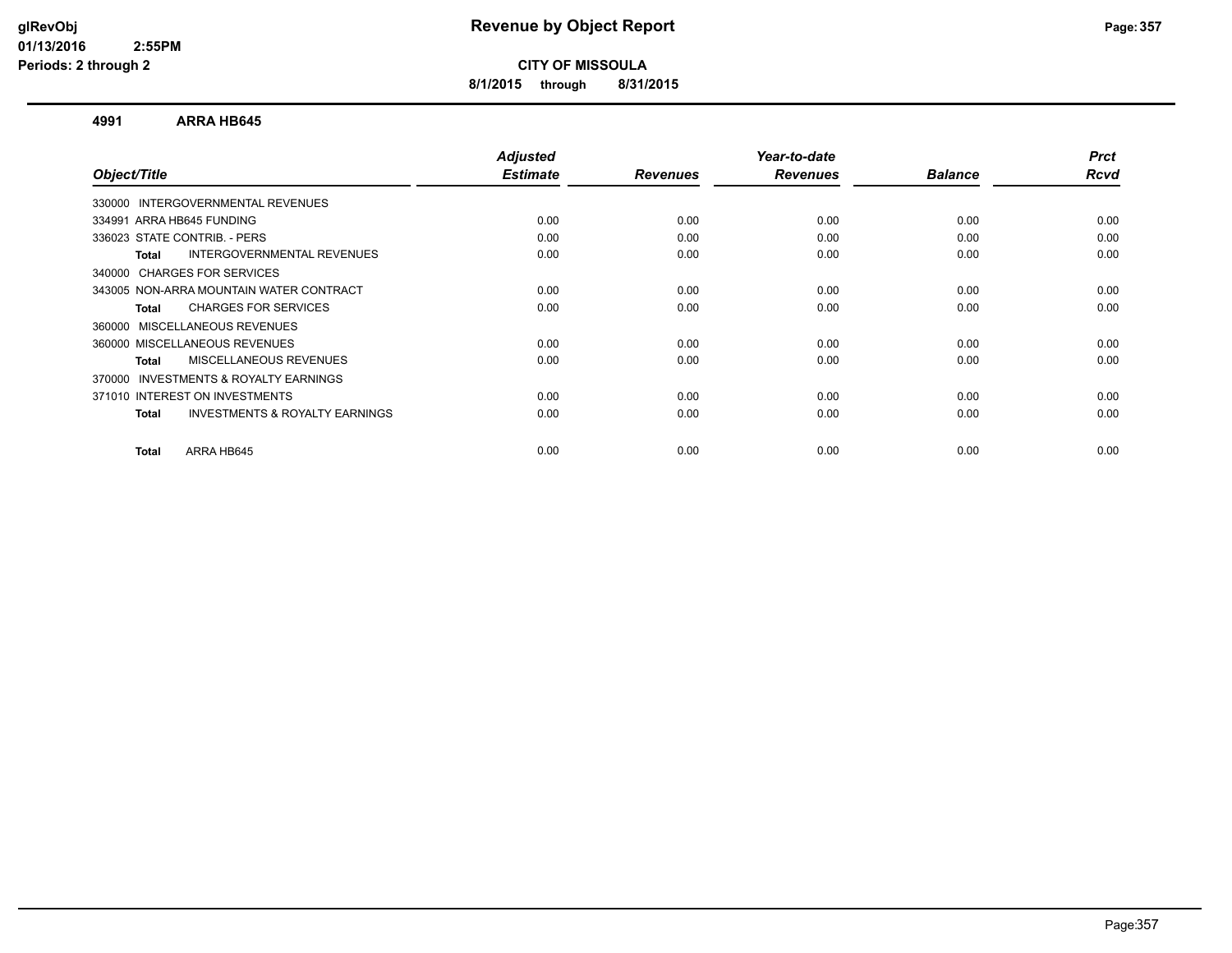**8/1/2015 through 8/31/2015**

#### **4992 WFL MILLER CREEK ROAD**

**4992 WFL MILLER CREEK ROAD**

|                                                           | <b>Adjusted</b> |                 | Year-to-date    |                | <b>Prct</b> |
|-----------------------------------------------------------|-----------------|-----------------|-----------------|----------------|-------------|
| Object/Title                                              | <b>Estimate</b> | <b>Revenues</b> | <b>Revenues</b> | <b>Balance</b> | <b>Rcvd</b> |
| 330000 INTERGOVERNMENTAL REVENUES                         |                 |                 |                 |                |             |
| 334990 ARRA FUNDING                                       | 0.00            | 0.00            | 0.00            | 0.00           | 0.00        |
| INTERGOVERNMENTAL REVENUES<br><b>Total</b>                | 0.00            | 0.00            | 0.00            | 0.00           | 0.00        |
| 370000 INVESTMENTS & ROYALTY EARNINGS                     |                 |                 |                 |                |             |
| 371010 INTEREST ON INVESTMENTS                            | 0.00            | 0.00            | 0.00            | 0.00           | 0.00        |
| <b>INVESTMENTS &amp; ROYALTY EARNINGS</b><br><b>Total</b> | 0.00            | 0.00            | 0.00            | 0.00           | 0.00        |
|                                                           |                 |                 |                 |                |             |
| WFL MILLER CREEK ROAD<br>Total                            | 0.00            | 0.00            | 0.00            | 0.00           | 0.00        |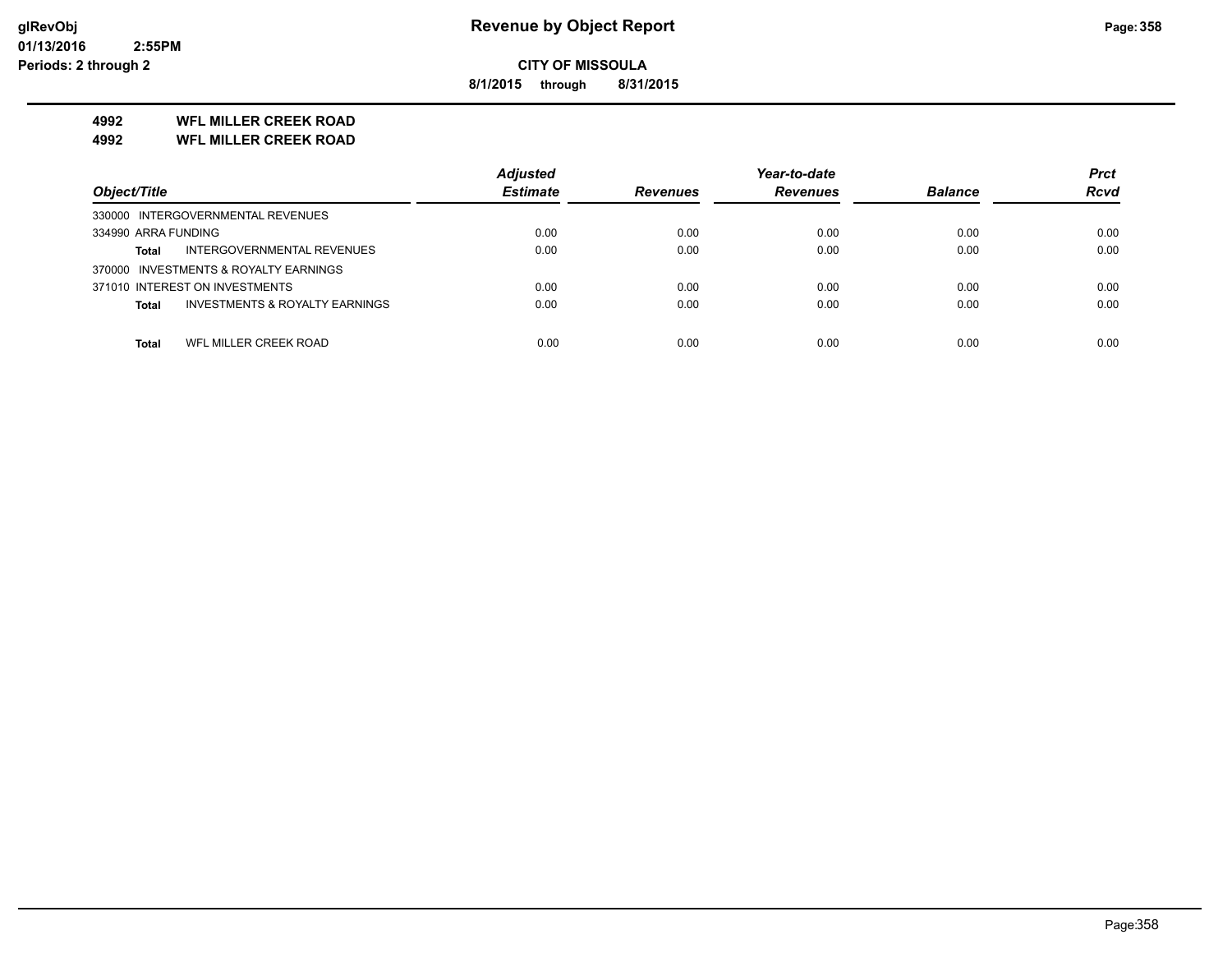**8/1/2015 through 8/31/2015**

#### **4992 WFL MILLER CREEK ROAD**

| Object/Title                                              | <b>Adjusted</b><br><b>Estimate</b> | <b>Revenues</b> | Year-to-date<br><b>Revenues</b> | <b>Balance</b> | <b>Prct</b><br><b>Rcvd</b> |
|-----------------------------------------------------------|------------------------------------|-----------------|---------------------------------|----------------|----------------------------|
| 330000 INTERGOVERNMENTAL REVENUES                         |                                    |                 |                                 |                |                            |
| 334990 ARRA FUNDING                                       | 0.00                               | 0.00            | 0.00                            | 0.00           | 0.00                       |
| INTERGOVERNMENTAL REVENUES<br>Total                       | 0.00                               | 0.00            | 0.00                            | 0.00           | 0.00                       |
| 370000 INVESTMENTS & ROYALTY EARNINGS                     |                                    |                 |                                 |                |                            |
| 371010 INTEREST ON INVESTMENTS                            | 0.00                               | 0.00            | 0.00                            | 0.00           | 0.00                       |
| <b>INVESTMENTS &amp; ROYALTY EARNINGS</b><br><b>Total</b> | 0.00                               | 0.00            | 0.00                            | 0.00           | 0.00                       |
|                                                           |                                    |                 |                                 |                |                            |
| WFL MILLER CREEK ROAD<br><b>Total</b>                     | 0.00                               | 0.00            | 0.00                            | 0.00           | 0.00                       |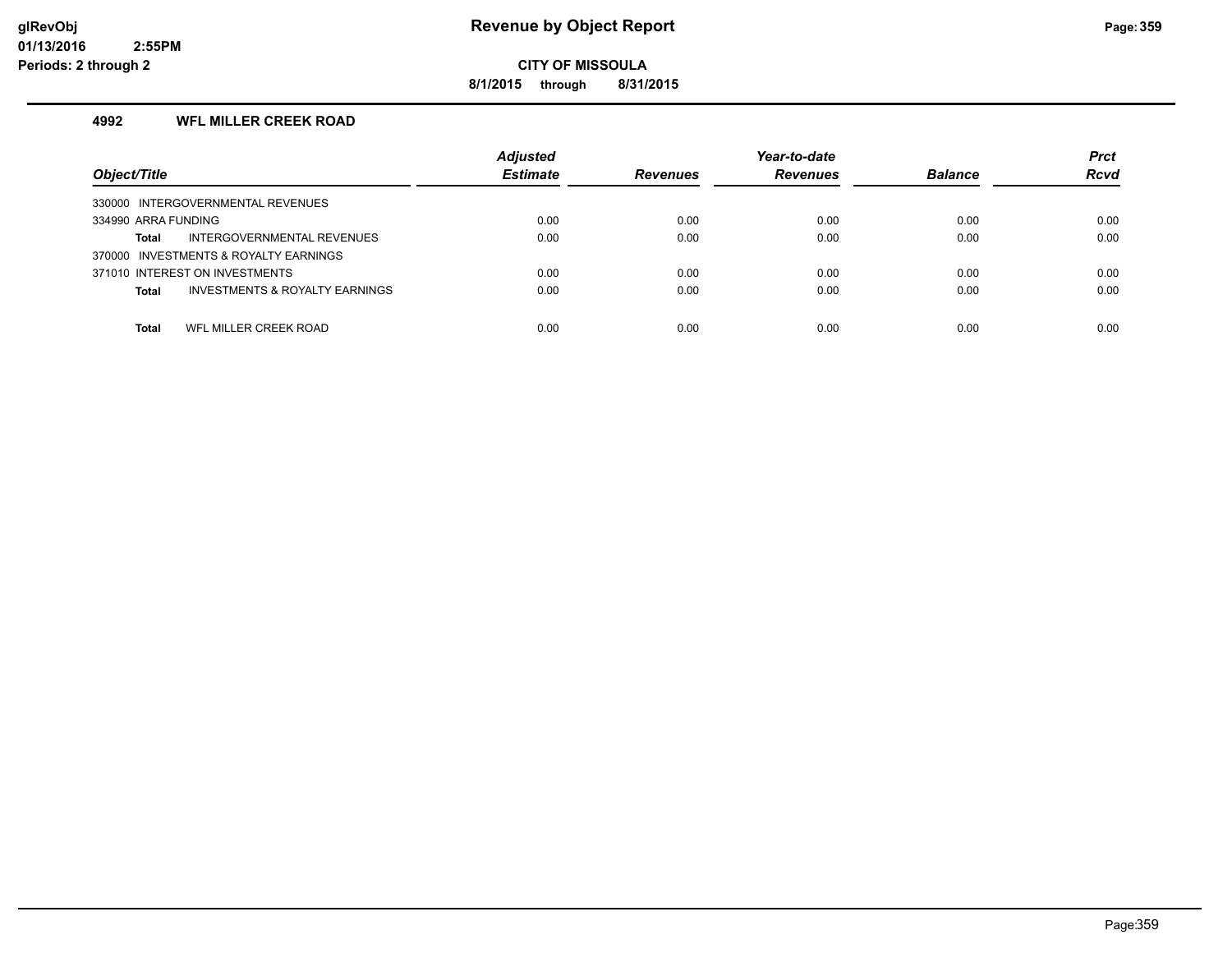**8/1/2015 through 8/31/2015**

**4993 WESTERN FEDERAL LANDS**

**4993 WESTERN FEDERAL LANDS**

|                                           | <b>Adjusted</b> |                 | Year-to-date    |                | <b>Prct</b> |
|-------------------------------------------|-----------------|-----------------|-----------------|----------------|-------------|
| Object/Title                              | <b>Estimate</b> | <b>Revenues</b> | <b>Revenues</b> | <b>Balance</b> | <b>Rcvd</b> |
| 330000 INTERGOVERNMENTAL REVENUES         |                 |                 |                 |                |             |
| 331005 WESTERN FEDERAL LANDS GRANT        | 0.00            | 0.00            | 0.00            | 0.00           | 0.00        |
| 334125 FWP GRANT                          | 0.00            | 0.00            | 0.00            | 0.00           | 0.00        |
| INTERGOVERNMENTAL REVENUES<br>Total       | 0.00            | 0.00            | 0.00            | 0.00           | 0.00        |
| 360000 MISCELLANEOUS REVENUES             |                 |                 |                 |                |             |
| 365010 FRIENDS OF MISSOULA PARKS DONATION | 0.00            | 0.00            | 0.00            | 0.00           | 0.00        |
| MISCELLANEOUS REVENUES<br>Total           | 0.00            | 0.00            | 0.00            | 0.00           | 0.00        |
| 370000 INVESTMENTS & ROYALTY EARNINGS     |                 |                 |                 |                |             |
| 371010 INTEREST ON INVESTMENTS            | 0.00            | 0.00            | 0.00            | 0.00           | 0.00        |
| INVESTMENTS & ROYALTY EARNINGS<br>Total   | 0.00            | 0.00            | 0.00            | 0.00           | 0.00        |
| <b>WESTERN FEDERAL LANDS</b><br>Total     | 0.00            | 0.00            | 0.00            | 0.00           | 0.00        |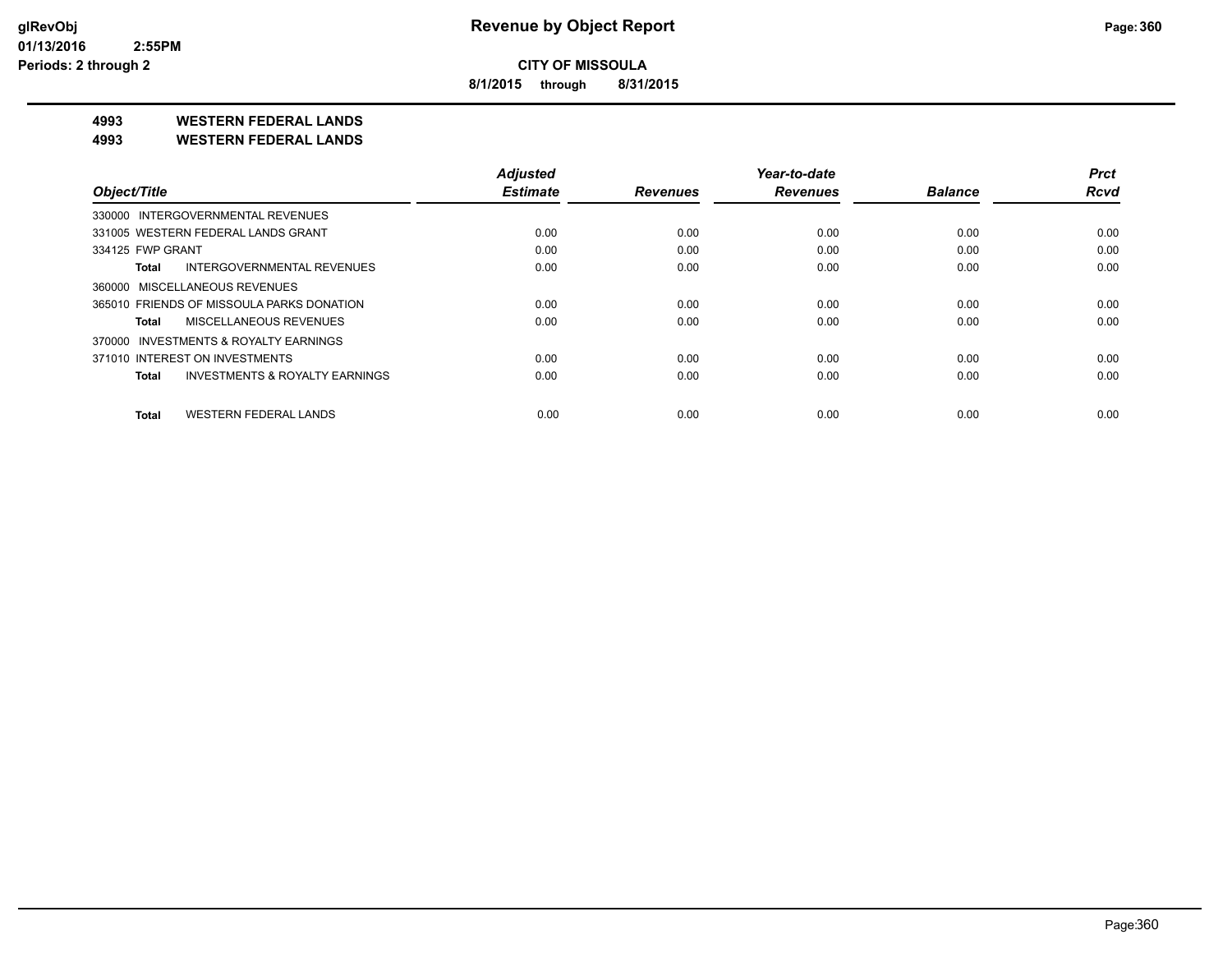**8/1/2015 through 8/31/2015**

### **4993 WESTERN FEDERAL LANDS**

|                                                           | <b>Adjusted</b> |                 | Year-to-date    |                | <b>Prct</b> |
|-----------------------------------------------------------|-----------------|-----------------|-----------------|----------------|-------------|
| Object/Title                                              | <b>Estimate</b> | <b>Revenues</b> | <b>Revenues</b> | <b>Balance</b> | <b>Rcvd</b> |
| 330000 INTERGOVERNMENTAL REVENUES                         |                 |                 |                 |                |             |
| 331005 WESTERN FEDERAL LANDS GRANT                        | 0.00            | 0.00            | 0.00            | 0.00           | 0.00        |
| 334125 FWP GRANT                                          | 0.00            | 0.00            | 0.00            | 0.00           | 0.00        |
| INTERGOVERNMENTAL REVENUES<br><b>Total</b>                | 0.00            | 0.00            | 0.00            | 0.00           | 0.00        |
| 360000 MISCELLANEOUS REVENUES                             |                 |                 |                 |                |             |
| 365010 FRIENDS OF MISSOULA PARKS DONATION                 | 0.00            | 0.00            | 0.00            | 0.00           | 0.00        |
| MISCELLANEOUS REVENUES<br><b>Total</b>                    | 0.00            | 0.00            | 0.00            | 0.00           | 0.00        |
| 370000 INVESTMENTS & ROYALTY EARNINGS                     |                 |                 |                 |                |             |
| 371010 INTEREST ON INVESTMENTS                            | 0.00            | 0.00            | 0.00            | 0.00           | 0.00        |
| <b>INVESTMENTS &amp; ROYALTY EARNINGS</b><br><b>Total</b> | 0.00            | 0.00            | 0.00            | 0.00           | 0.00        |
|                                                           |                 |                 |                 |                |             |
| <b>WESTERN FEDERAL LANDS</b><br><b>Total</b>              | 0.00            | 0.00            | 0.00            | 0.00           | 0.00        |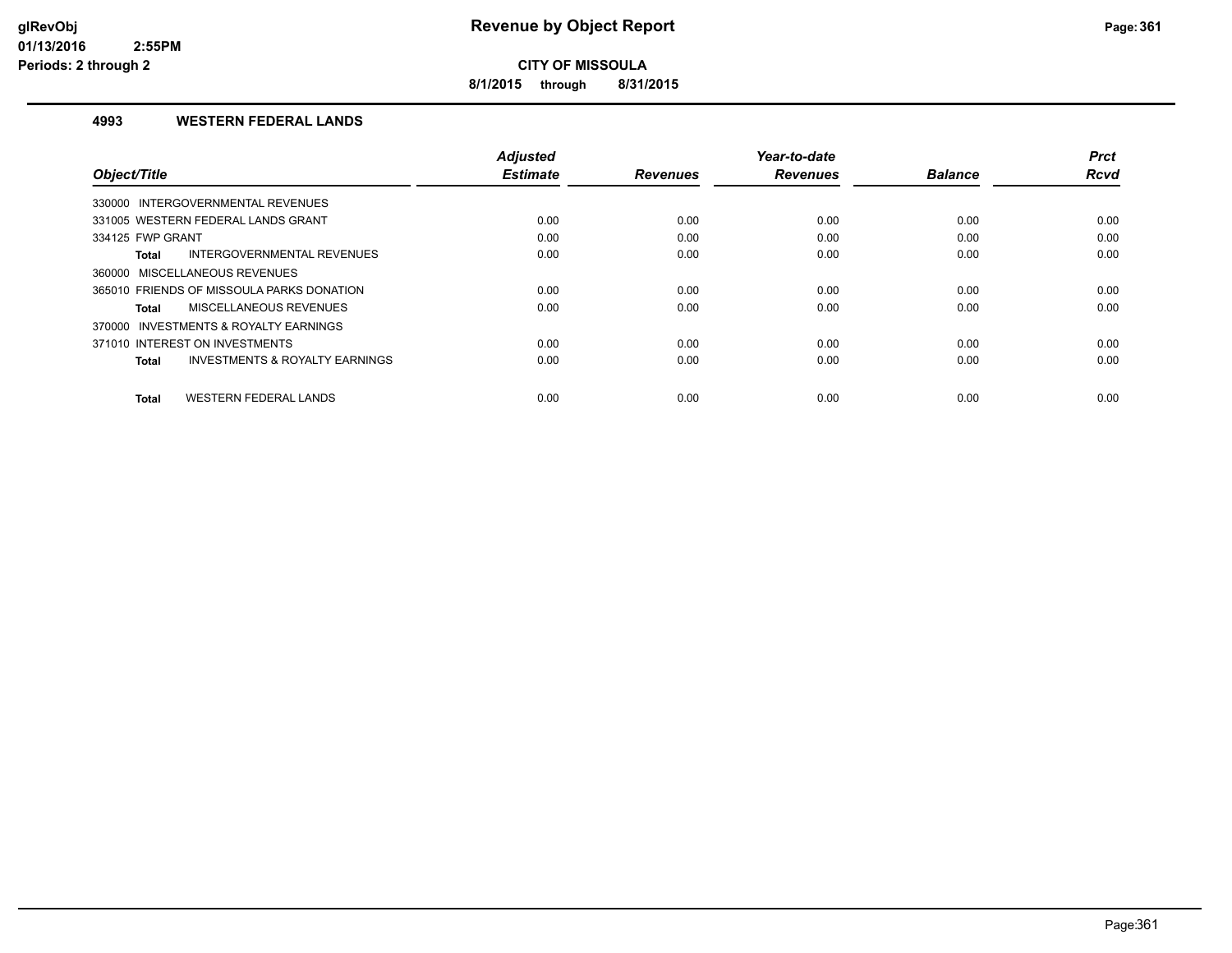**8/1/2015 through 8/31/2015**

**5020 CIVIC STADIUM**

**5020 CIVIC STADIUM**

|                                                           | <b>Adjusted</b> |                 | Year-to-date    |                | <b>Prct</b> |
|-----------------------------------------------------------|-----------------|-----------------|-----------------|----------------|-------------|
| Object/Title                                              | <b>Estimate</b> | <b>Revenues</b> | <b>Revenues</b> | <b>Balance</b> | Rcvd        |
| 330000 INTERGOVERNMENTAL REVENUES                         |                 |                 |                 |                |             |
| 336023 STATE CONTRIB. - PERS                              | 0.00            | 0.00            | 0.00            | 0.00           | 0.00        |
| <b>INTERGOVERNMENTAL REVENUES</b><br><b>Total</b>         | 0.00            | 0.00            | 0.00            | 0.00           | 0.00        |
| 360000 MISCELLANEOUS REVENUES                             |                 |                 |                 |                |             |
| 360010 MISCELLANEOUS                                      | 0.00            | 0.00            | 0.00            | 0.00           | 0.00        |
| 361010 RENTAL REVENUE                                     | 120,000.00      | 0.00            | 0.00            | 120,000.00     | 0.00        |
| 362003 US BANK FEE REIMBURSEMENT                          | 0.00            | 0.00            | 0.00            | 0.00           | 0.00        |
| 365030 DONATIONS STADIUM R&D                              | 0.00            | 0.00            | 0.00            | 0.00           | 0.00        |
| MISCELLANEOUS REVENUES<br><b>Total</b>                    | 120,000.00      | 0.00            | 0.00            | 120,000.00     | 0.00        |
| INVESTMENTS & ROYALTY EARNINGS<br>370000                  |                 |                 |                 |                |             |
| 371010 INTEREST ON INVESTMENTS                            | 0.00            | 0.00            | 0.00            | 0.00           | 0.00        |
| <b>INVESTMENTS &amp; ROYALTY EARNINGS</b><br><b>Total</b> | 0.00            | 0.00            | 0.00            | 0.00           | 0.00        |
| OTHER FINANCING SOURCES<br>380000                         |                 |                 |                 |                |             |
| 383000 OPERATING TRANSFERS                                | 0.00            | 0.00            | 0.00            | 0.00           | 0.00        |
| 383400 CAPITAL CONTRIBUTION                               | 0.00            | 0.00            | 0.00            | 0.00           | 0.00        |
| OTHER FINANCING SOURCES<br><b>Total</b>                   | 0.00            | 0.00            | 0.00            | 0.00           | 0.00        |
| <b>CIVIC STADIUM</b><br><b>Total</b>                      | 120,000.00      | 0.00            | 0.00            | 120,000.00     | 0.00        |
|                                                           |                 |                 |                 |                |             |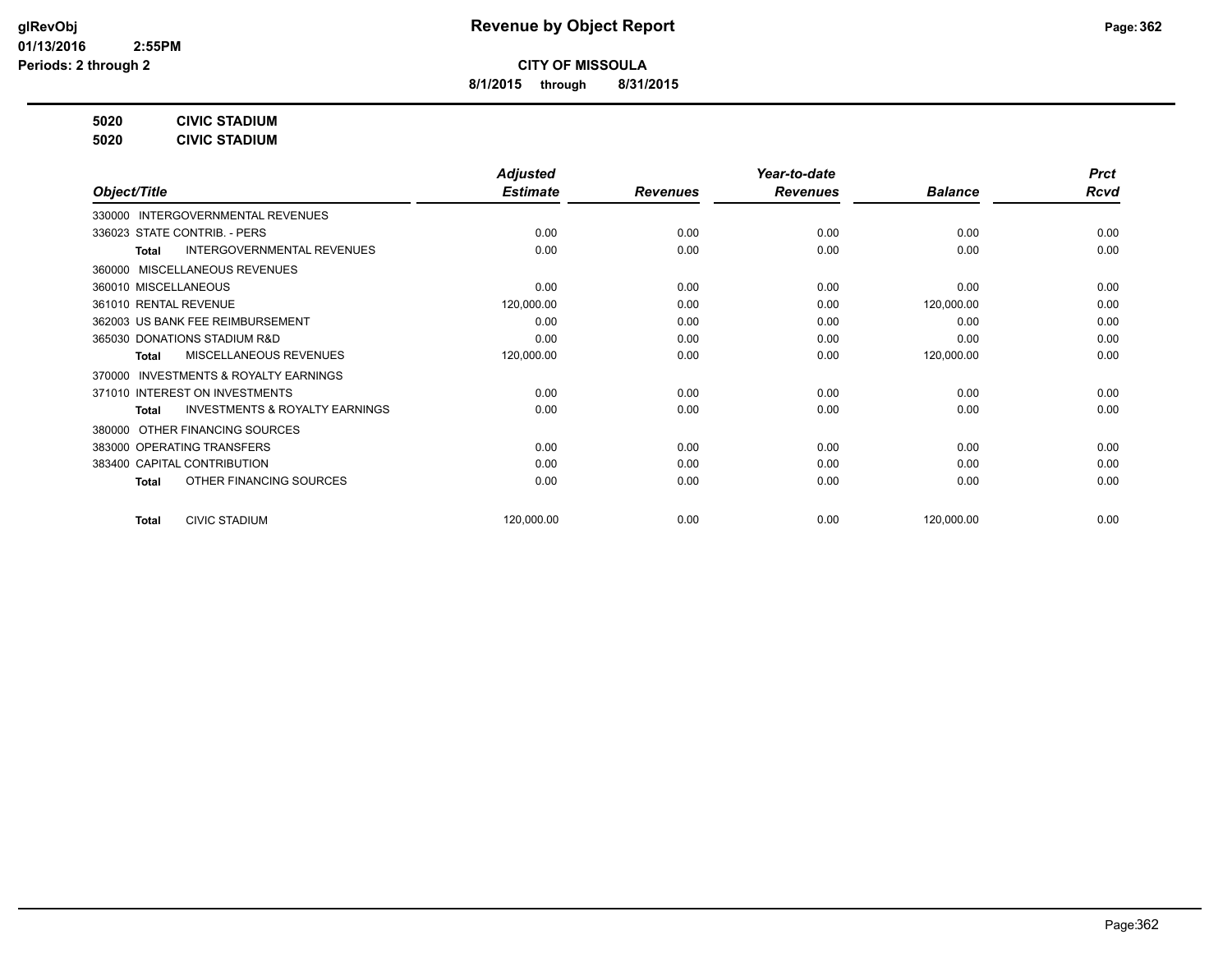**8/1/2015 through 8/31/2015**

#### **5020 CIVIC STADIUM**

|                                                           | <b>Adjusted</b> |                 | Year-to-date    |                | <b>Prct</b> |
|-----------------------------------------------------------|-----------------|-----------------|-----------------|----------------|-------------|
| Object/Title                                              | <b>Estimate</b> | <b>Revenues</b> | <b>Revenues</b> | <b>Balance</b> | <b>Rcvd</b> |
| INTERGOVERNMENTAL REVENUES<br>330000                      |                 |                 |                 |                |             |
| 336023 STATE CONTRIB. - PERS                              | 0.00            | 0.00            | 0.00            | 0.00           | 0.00        |
| <b>INTERGOVERNMENTAL REVENUES</b><br><b>Total</b>         | 0.00            | 0.00            | 0.00            | 0.00           | 0.00        |
| MISCELLANEOUS REVENUES<br>360000                          |                 |                 |                 |                |             |
| 360010 MISCELLANEOUS                                      | 0.00            | 0.00            | 0.00            | 0.00           | 0.00        |
| 361010 RENTAL REVENUE                                     | 120,000.00      | 0.00            | 0.00            | 120,000.00     | 0.00        |
| 362003 US BANK FEE REIMBURSEMENT                          | 0.00            | 0.00            | 0.00            | 0.00           | 0.00        |
| 365030 DONATIONS STADIUM R&D                              | 0.00            | 0.00            | 0.00            | 0.00           | 0.00        |
| MISCELLANEOUS REVENUES<br><b>Total</b>                    | 120,000.00      | 0.00            | 0.00            | 120,000.00     | 0.00        |
| <b>INVESTMENTS &amp; ROYALTY EARNINGS</b><br>370000       |                 |                 |                 |                |             |
| 371010 INTEREST ON INVESTMENTS                            | 0.00            | 0.00            | 0.00            | 0.00           | 0.00        |
| <b>INVESTMENTS &amp; ROYALTY EARNINGS</b><br><b>Total</b> | 0.00            | 0.00            | 0.00            | 0.00           | 0.00        |
| OTHER FINANCING SOURCES<br>380000                         |                 |                 |                 |                |             |
| 383000 OPERATING TRANSFERS                                | 0.00            | 0.00            | 0.00            | 0.00           | 0.00        |
| 383400 CAPITAL CONTRIBUTION                               | 0.00            | 0.00            | 0.00            | 0.00           | 0.00        |
| OTHER FINANCING SOURCES<br><b>Total</b>                   | 0.00            | 0.00            | 0.00            | 0.00           | 0.00        |
| <b>CIVIC STADIUM</b><br><b>Total</b>                      | 120,000.00      | 0.00            | 0.00            | 120,000.00     | 0.00        |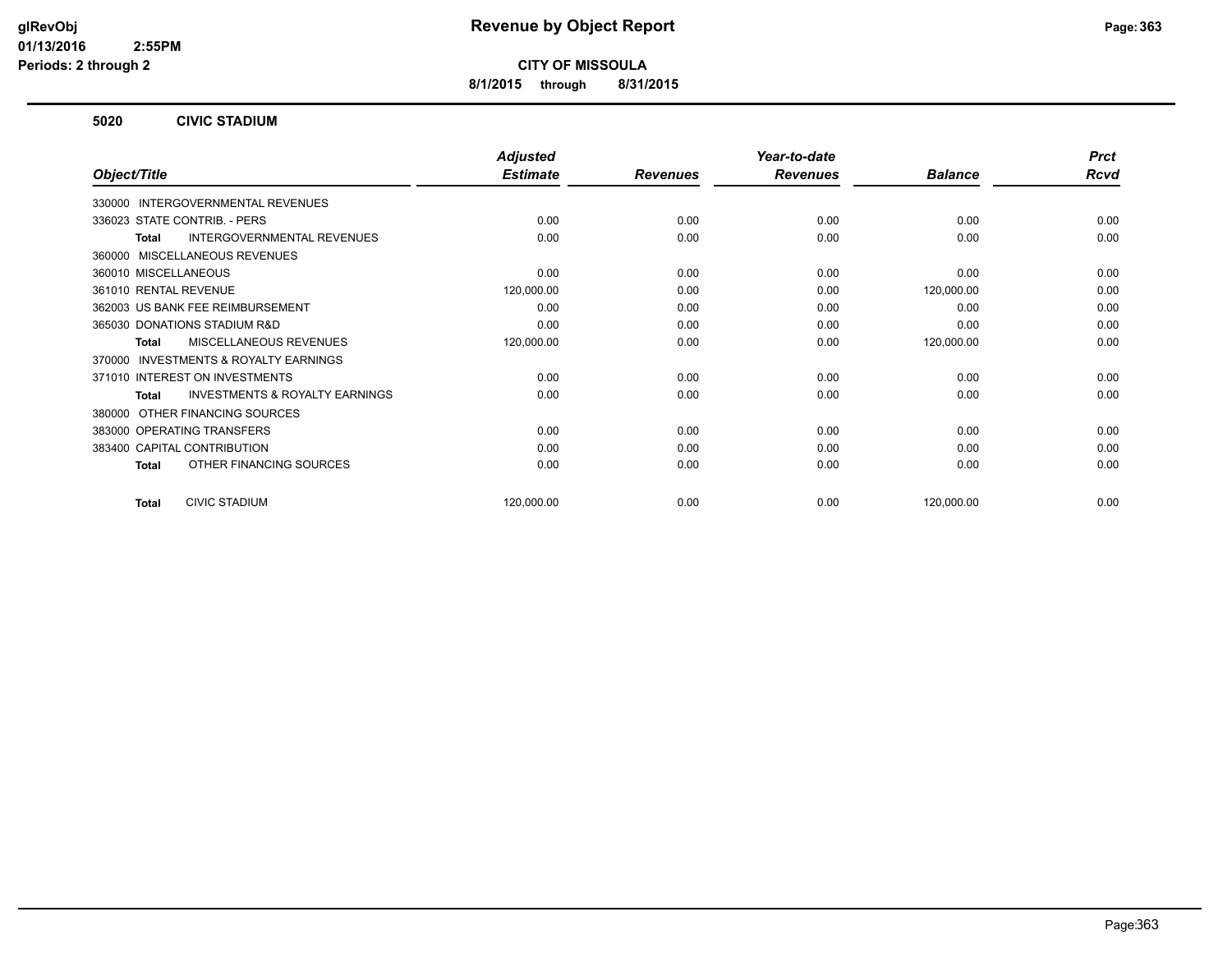**8/1/2015 through 8/31/2015**

# **5210 WATER**

**5210 WATER**

|                                                    | <b>Adjusted</b> |                 | Year-to-date    |                | <b>Prct</b> |
|----------------------------------------------------|-----------------|-----------------|-----------------|----------------|-------------|
| Object/Title                                       | <b>Estimate</b> | <b>Revenues</b> | <b>Revenues</b> | <b>Balance</b> | <b>Rcvd</b> |
| 340000 CHARGES FOR SERVICES                        |                 |                 |                 |                |             |
| 343021 WATER FEES                                  | 0.00            | 0.00            | 0.00            | 0.00           | 0.00        |
| <b>CHARGES FOR SERVICES</b><br>Total               | 0.00            | 0.00            | 0.00            | 0.00           | 0.00        |
| 370000 INVESTMENTS & ROYALTY EARNINGS              |                 |                 |                 |                |             |
| 371010 INTEREST ON INVESTMENTS                     | 0.00            | 0.00            | 0.00            | 0.00           | 0.00        |
| <b>INVESTMENTS &amp; ROYALTY EARNINGS</b><br>Total | 0.00            | 0.00            | 0.00            | 0.00           | 0.00        |
|                                                    |                 |                 |                 |                |             |
| <b>WATER</b><br>Total                              | 0.00            | 0.00            | 0.00            | 0.00           | 0.00        |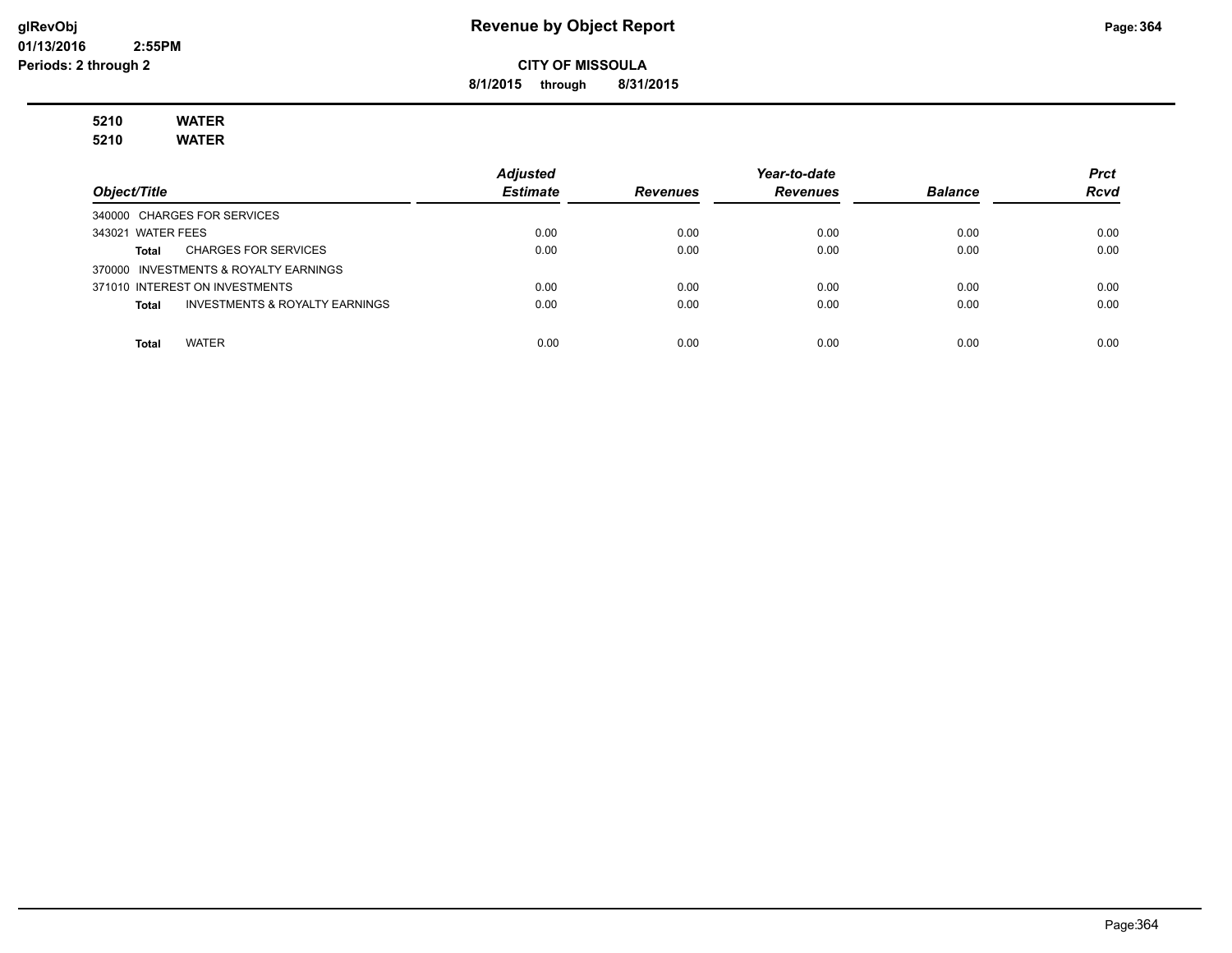## **glRevObj Revenue by Object Report Page:365**

**CITY OF MISSOULA**

**8/1/2015 through 8/31/2015**

#### **5210 WATER**

| Object/Title                                       | <b>Adjusted</b><br><b>Estimate</b> | <b>Revenues</b> | Year-to-date<br><b>Revenues</b> | <b>Balance</b> | <b>Prct</b><br><b>Rcvd</b> |
|----------------------------------------------------|------------------------------------|-----------------|---------------------------------|----------------|----------------------------|
| 340000 CHARGES FOR SERVICES                        |                                    |                 |                                 |                |                            |
| 343021 WATER FEES                                  | 0.00                               | 0.00            | 0.00                            | 0.00           | 0.00                       |
| <b>CHARGES FOR SERVICES</b><br>Total               | 0.00                               | 0.00            | 0.00                            | 0.00           | 0.00                       |
| 370000 INVESTMENTS & ROYALTY EARNINGS              |                                    |                 |                                 |                |                            |
| 371010 INTEREST ON INVESTMENTS                     | 0.00                               | 0.00            | 0.00                            | 0.00           | 0.00                       |
| <b>INVESTMENTS &amp; ROYALTY EARNINGS</b><br>Total | 0.00                               | 0.00            | 0.00                            | 0.00           | 0.00                       |
|                                                    |                                    |                 |                                 |                |                            |
| <b>WATER</b><br><b>Total</b>                       | 0.00                               | 0.00            | 0.00                            | 0.00           | 0.00                       |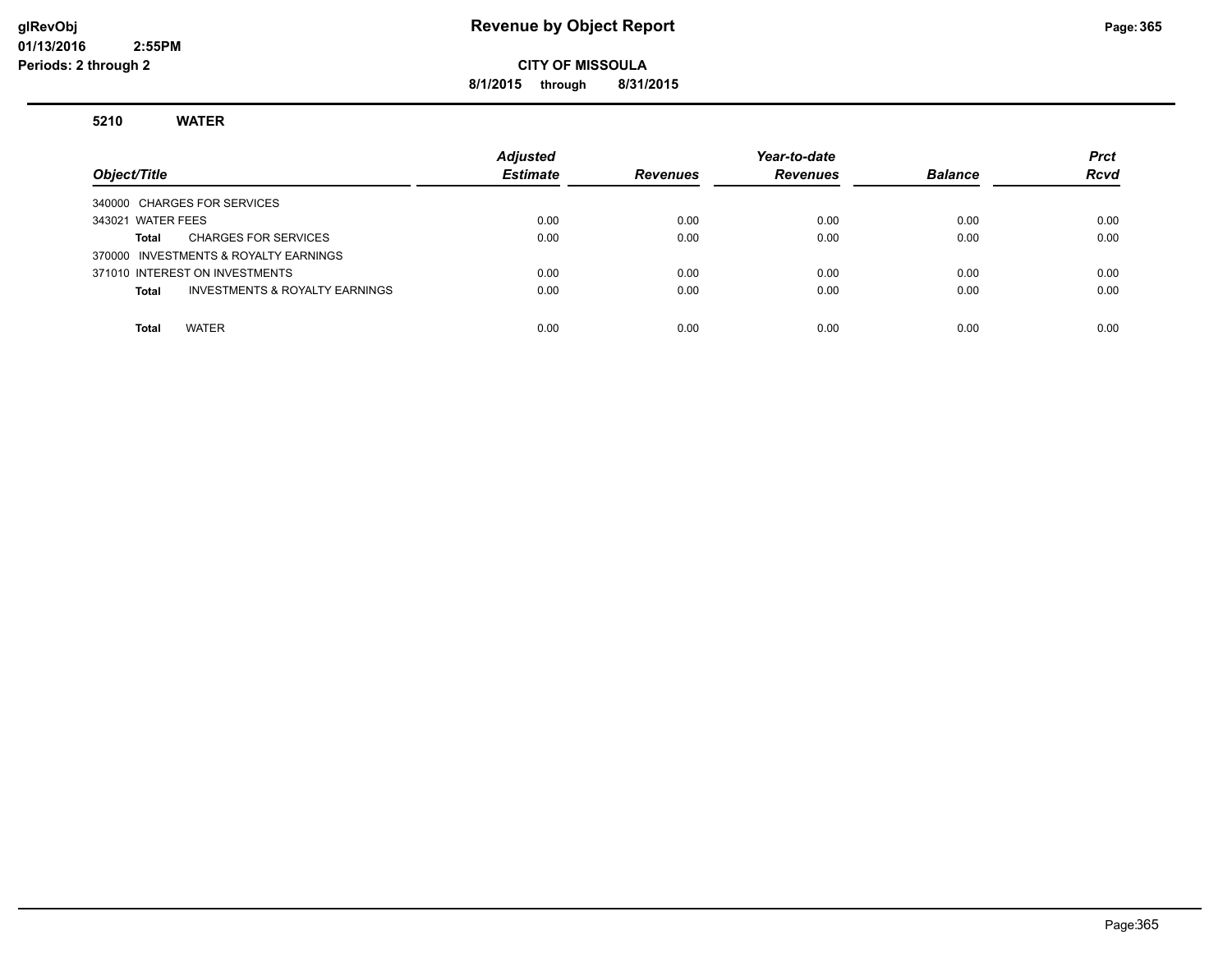**8/1/2015 through 8/31/2015**

## **5211 WATER REVENUE COLLECTION & CLEARING**

**5211 WATER REVENUE COLLECTION & CLEARING**

|                                                     | <b>Adjusted</b> |                 | Year-to-date    |                | <b>Prct</b> |
|-----------------------------------------------------|-----------------|-----------------|-----------------|----------------|-------------|
| Object/Title                                        | <b>Estimate</b> | <b>Revenues</b> | <b>Revenues</b> | <b>Balance</b> | Rcvd        |
| 340000 CHARGES FOR SERVICES                         |                 |                 |                 |                |             |
| 343021 WATER FEES                                   | 0.00            | 0.00            | 0.00            | 0.00           | 0.00        |
| <b>CHARGES FOR SERVICES</b><br>Total                | 0.00            | 0.00            | 0.00            | 0.00           | 0.00        |
| 360000 MISCELLANEOUS REVENUES                       |                 |                 |                 |                |             |
| 360010 MISCELLANEOUS                                | 0.00            | 0.00            | 0.00            | 0.00           | 0.00        |
| MISCELLANEOUS REVENUES<br>Total                     | 0.00            | 0.00            | 0.00            | 0.00           | 0.00        |
| 370000 INVESTMENTS & ROYALTY EARNINGS               |                 |                 |                 |                |             |
| 371010 INTEREST ON INVESTMENTS                      | 0.00            | 0.00            | 0.00            | 0.00           | 0.00        |
| 371020 GAIN/LOSS IN MARKET VALUE OF INVESTMENTS     | 0.00            | 0.00            | 0.00            | 0.00           | 0.00        |
| <b>INVESTMENTS &amp; ROYALTY EARNINGS</b><br>Total  | 0.00            | 0.00            | 0.00            | 0.00           | 0.00        |
| WATER REVENUE COLLECTION & CLEARING<br><b>Total</b> | 0.00            | 0.00            | 0.00            | 0.00           | 0.00        |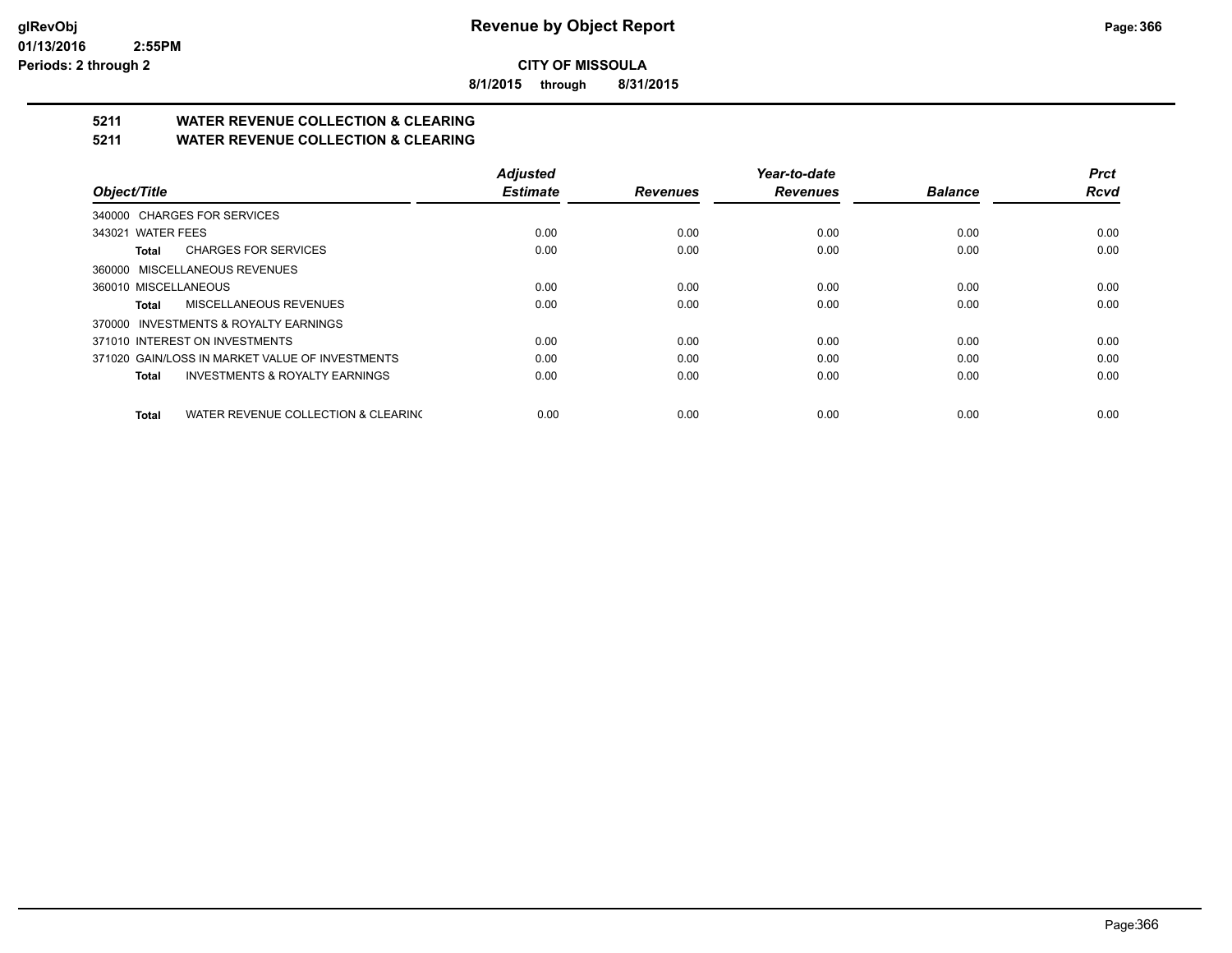**8/1/2015 through 8/31/2015**

## **5211 WATER REVENUE COLLECTION & CLEARING**

|                                                     | <b>Adjusted</b> |                 | Year-to-date    |                | <b>Prct</b> |
|-----------------------------------------------------|-----------------|-----------------|-----------------|----------------|-------------|
| Object/Title                                        | <b>Estimate</b> | <b>Revenues</b> | <b>Revenues</b> | <b>Balance</b> | <b>Rcvd</b> |
| 340000 CHARGES FOR SERVICES                         |                 |                 |                 |                |             |
| 343021 WATER FEES                                   | 0.00            | 0.00            | 0.00            | 0.00           | 0.00        |
| <b>CHARGES FOR SERVICES</b><br>Total                | 0.00            | 0.00            | 0.00            | 0.00           | 0.00        |
| 360000 MISCELLANEOUS REVENUES                       |                 |                 |                 |                |             |
| 360010 MISCELLANEOUS                                | 0.00            | 0.00            | 0.00            | 0.00           | 0.00        |
| MISCELLANEOUS REVENUES<br>Total                     | 0.00            | 0.00            | 0.00            | 0.00           | 0.00        |
| 370000 INVESTMENTS & ROYALTY EARNINGS               |                 |                 |                 |                |             |
| 371010 INTEREST ON INVESTMENTS                      | 0.00            | 0.00            | 0.00            | 0.00           | 0.00        |
| 371020 GAIN/LOSS IN MARKET VALUE OF INVESTMENT      | 0.00            | 0.00            | 0.00            | 0.00           | 0.00        |
| <b>INVESTMENTS &amp; ROYALTY EARNINGS</b><br>Total  | 0.00            | 0.00            | 0.00            | 0.00           | 0.00        |
|                                                     |                 |                 |                 |                |             |
| WATER REVENUE COLLECTION & CLEARING<br><b>Total</b> | 0.00            | 0.00            | 0.00            | 0.00           | 0.00        |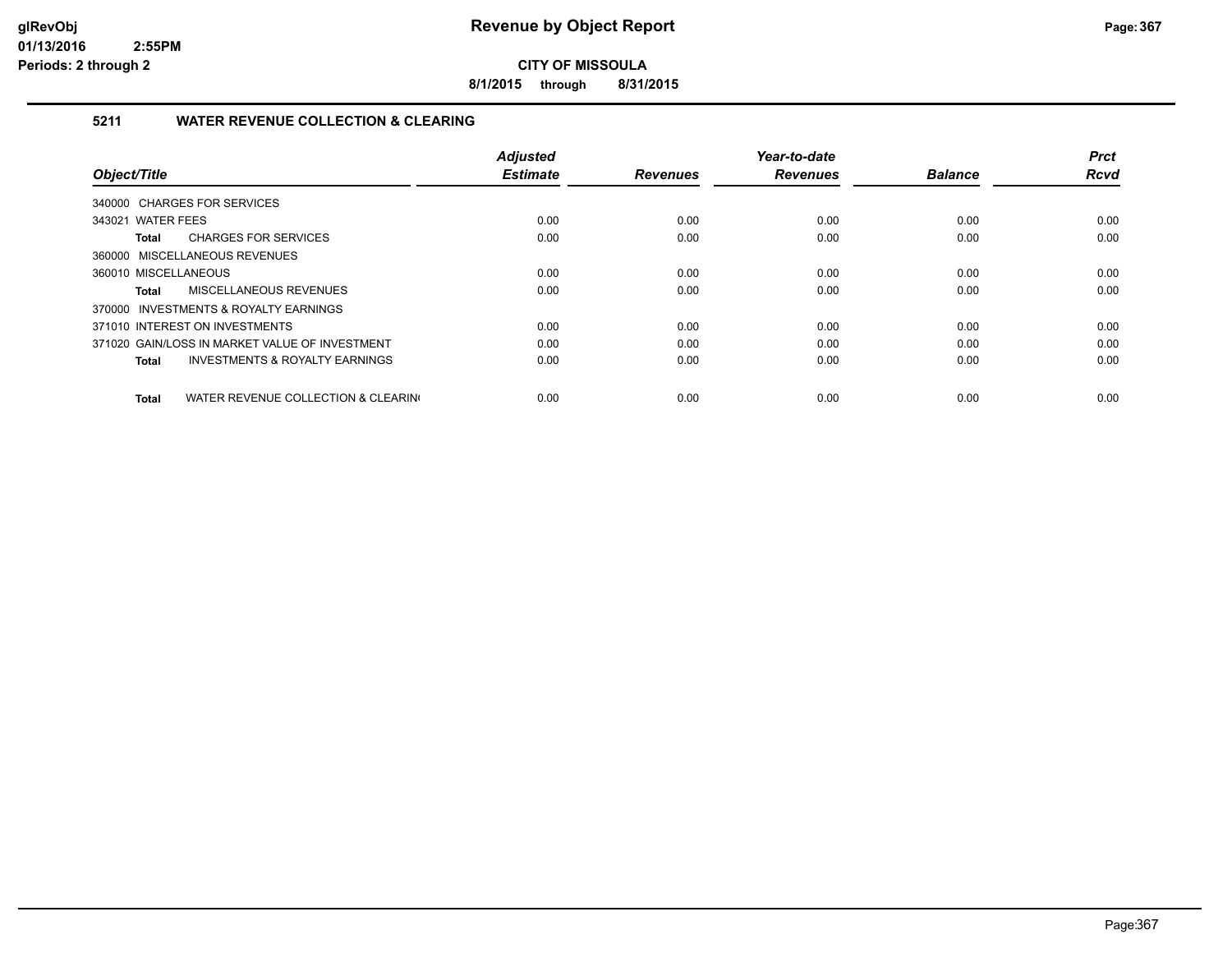**01/13/2016 2:55PM Periods: 2 through 2**

## **glRevObj Revenue by Object Report Page:368**

**CITY OF MISSOULA**

**8/1/2015 through 8/31/2015**

## **5240 WATER CONSTRUCTION FUND**

**5240 WATER CONSTRUCTION FUND**

|                                         | <b>Adjusted</b> |                 | Year-to-date    |                | <b>Prct</b> |
|-----------------------------------------|-----------------|-----------------|-----------------|----------------|-------------|
| Object/Title                            | <b>Estimate</b> | <b>Revenues</b> | <b>Revenues</b> | <b>Balance</b> | <b>Rcvd</b> |
| 340000 CHARGES FOR SERVICES             |                 |                 |                 |                |             |
| 343026 WATER INSTALLATION CHARGES       | 0.00            | 0.00            | 0.00            | 0.00           | 0.00        |
| <b>CHARGES FOR SERVICES</b><br>Total    | 0.00            | 0.00            | 0.00            | 0.00           | 0.00        |
| WATER CONSTRUCTION FUND<br><b>Total</b> | 0.00            | 0.00            | 0.00            | 0.00           | 0.00        |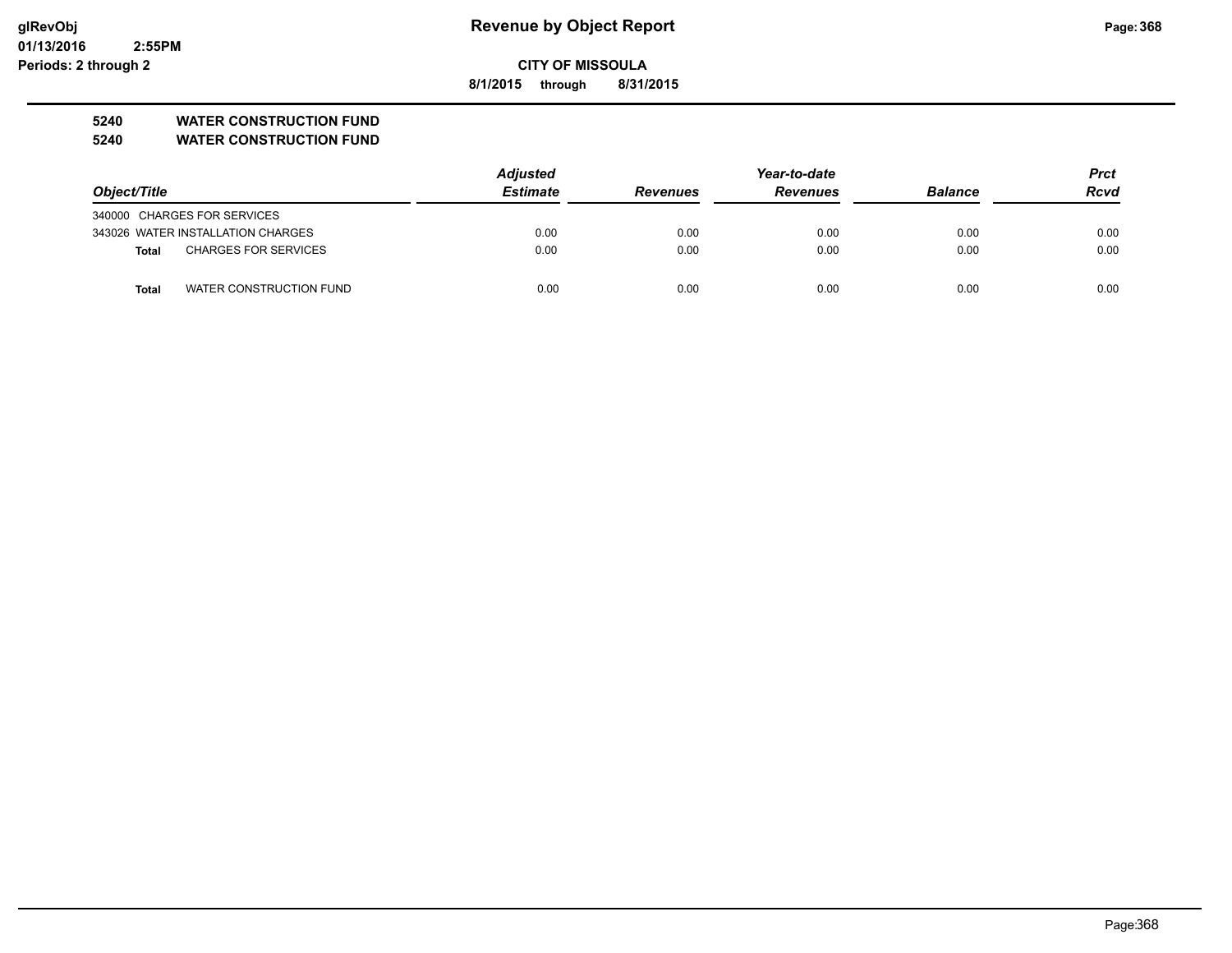**8/1/2015 through 8/31/2015**

### **5240 WATER CONSTRUCTION FUND**

| Object/Title |                                   | <b>Adjusted</b><br><b>Estimate</b> | <b>Revenues</b> | Year-to-date<br><b>Revenues</b> | <b>Balance</b> | <b>Prct</b><br><b>Rcvd</b> |
|--------------|-----------------------------------|------------------------------------|-----------------|---------------------------------|----------------|----------------------------|
|              | 340000 CHARGES FOR SERVICES       |                                    |                 |                                 |                |                            |
|              | 343026 WATER INSTALLATION CHARGES | 0.00                               | 0.00            | 0.00                            | 0.00           | 0.00                       |
| <b>Total</b> | <b>CHARGES FOR SERVICES</b>       | 0.00                               | 0.00            | 0.00                            | 0.00           | 0.00                       |
| <b>Total</b> | WATER CONSTRUCTION FUND           | 0.00                               | 0.00            | 0.00                            | 0.00           | 0.00                       |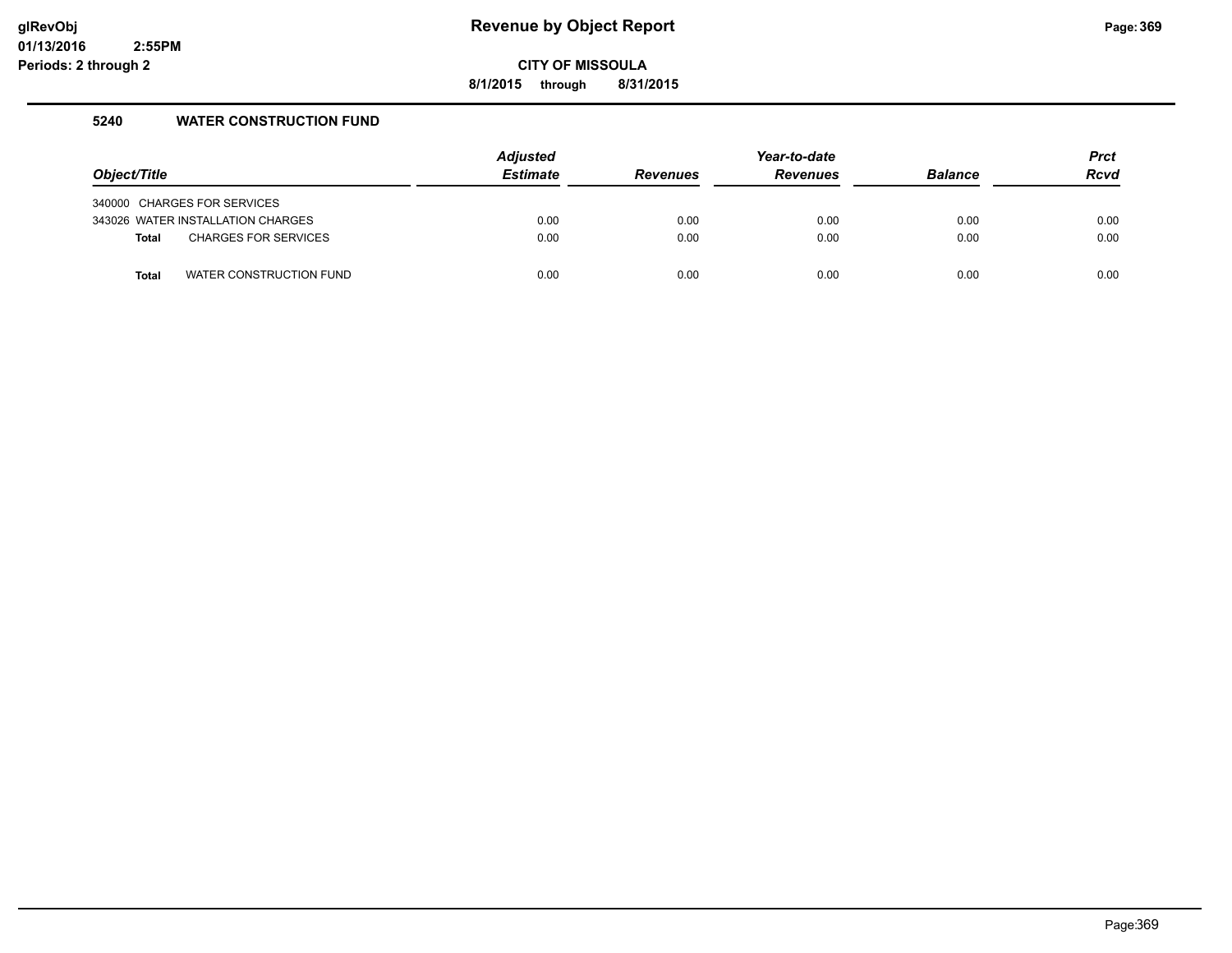**8/1/2015 through 8/31/2015**

## **5310 SEWER OPERATING BUDGET FUND**

#### **5310 SEWER OPERATING BUDGET FUND**

|                                                    | <b>Adjusted</b> |                 | Year-to-date    |                | <b>Prct</b> |
|----------------------------------------------------|-----------------|-----------------|-----------------|----------------|-------------|
| Object/Title                                       | <b>Estimate</b> | <b>Revenues</b> | <b>Revenues</b> | <b>Balance</b> | <b>Rcvd</b> |
| 320000 LICENSES & PERMITS                          |                 |                 |                 |                |             |
| 323027 HAULER PERMITS                              | 0.00            | 0.00            | 150.00          | $-150.00$      | 0.00        |
| <b>LICENSES &amp; PERMITS</b><br><b>Total</b>      | 0.00            | 0.00            | 150.00          | $-150.00$      | 0.00        |
| 330000 INTERGOVERNMENTAL REVENUES                  |                 |                 |                 |                |             |
| 334071 DEQ/RIVER WATER SAMPLING                    | 0.00            | 0.00            | 0.00            | 0.00           | 0.00        |
| 336020 STATE PENSION CONTRIBUTION                  | 0.00            | 0.00            | 0.00            | 0.00           | 0.00        |
| 336023 STATE CONTRIB. - PERS                       | 0.00            | 91.48           | 171.76          | $-171.76$      | 0.00        |
| <b>INTERGOVERNMENTAL REVENUES</b><br><b>Total</b>  | 0.00            | 91.48           | 171.76          | $-171.76$      | 0.00        |
| 340000 CHARGES FOR SERVICES                        |                 |                 |                 |                |             |
| 343031 SEWER SERVICE CHARGES                       | 0.00            | 0.00            | 0.00            | 0.00           | 0.00        |
| 343032 SEWER INSTALLATION CHARGES                  | 79,000.00       | 0.00            | 0.00            | 79,000.00      | 0.00        |
| 343035 SALE OF SEWER MATERIALS AND SUPPLIES        | 0.00            | 0.00            | 0.00            | 0.00           | 0.00        |
| 343039 DISPOSAL FEES                               | 0.00            | 1,764.32        | 1,764.32        | $-1,764.32$    | 0.00        |
| <b>CHARGES FOR SERVICES</b><br><b>Total</b>        | 79,000.00       | 1,764.32        | 1,764.32        | 77,235.68      | 2.23        |
| 360000 MISCELLANEOUS REVENUES                      |                 |                 |                 |                |             |
| 360010 MISCELLANEOUS                               | 0.00            | 0.00            | 0.00            | 0.00           | 0.00        |
| 360030 CONTRIBUTIONS FROM PROPERTY OWNERS          | 0.00            | 0.00            | 0.00            | 0.00           | 0.00        |
| 363040 PENALTY AND INTEREST                        | 0.00            | 179.78          | 179.78          | $-179.78$      | 0.00        |
| 364012 SALE OF SURPLUS PROPERTY                    | 0.00            | 0.00            | 0.00            | 0.00           | 0.00        |
| MISCELLANEOUS REVENUES<br>Total                    | 0.00            | 179.78          | 179.78          | $-179.78$      | 0.00        |
| 370000 INVESTMENTS & ROYALTY EARNINGS              |                 |                 |                 |                |             |
| 371010 INTEREST ON INVESTMENTS                     | 0.00            | 0.00            | 0.00            | 0.00           | 0.00        |
| 371020 GAIN/LOSS IN MARKET VALUE OF INVESTMENTS    | 0.00            | 0.00            | 0.00            | 0.00           | 0.00        |
| <b>INVESTMENTS &amp; ROYALTY EARNINGS</b><br>Total | 0.00            | 0.00            | 0.00            | 0.00           | 0.00        |
| 380000 OTHER FINANCING SOURCES                     |                 |                 |                 |                |             |
| 381090 PROCEEDS FROM CAPITAL LEASE                 | 0.00            | 0.00            | 0.00            | 0.00           | 0.00        |
| 382010 SALE OF FIXED ASSETS                        | 0.00            | 0.00            | 0.00            | 0.00           | 0.00        |
| 383024 TRANS FR SEWER CLEARING                     | 4,875,239.00    | 0.00            | 0.00            | 4,875,239.00   | 0.00        |
| OTHER FINANCING SOURCES<br><b>Total</b>            | 4,875,239.00    | 0.00            | 0.00            | 4,875,239.00   | 0.00        |
| SEWER OPERATING BUDGET FUND<br>Total               | 4.954.239.00    | 2.035.58        | 2.265.86        | 4,951,973.14   | 0.05        |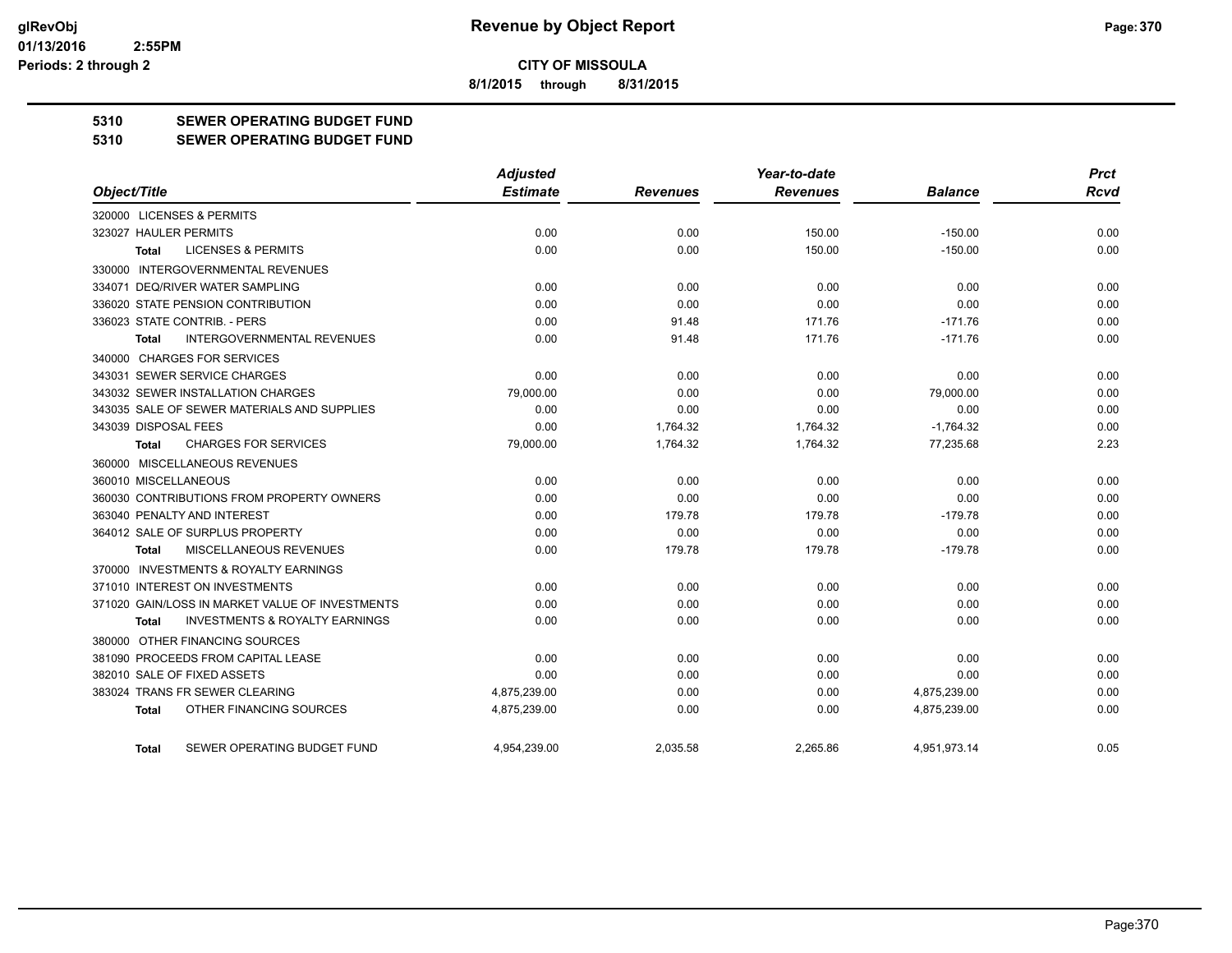**8/1/2015 through 8/31/2015**

## **5310 SEWER OPERATING BUDGET FUND**

|                                                    | Adjusted        |                 | Year-to-date    |                | <b>Prct</b> |
|----------------------------------------------------|-----------------|-----------------|-----------------|----------------|-------------|
| Object/Title                                       | <b>Estimate</b> | <b>Revenues</b> | <b>Revenues</b> | <b>Balance</b> | <b>Rcvd</b> |
| 320000 LICENSES & PERMITS                          |                 |                 |                 |                |             |
| 323027 HAULER PERMITS                              | 0.00            | 0.00            | 150.00          | $-150.00$      | 0.00        |
| <b>LICENSES &amp; PERMITS</b><br><b>Total</b>      | 0.00            | 0.00            | 150.00          | $-150.00$      | 0.00        |
| 330000 INTERGOVERNMENTAL REVENUES                  |                 |                 |                 |                |             |
| 334071 DEQ/RIVER WATER SAMPLING                    | 0.00            | 0.00            | 0.00            | 0.00           | 0.00        |
| 336020 STATE PENSION CONTRIBUTION                  | 0.00            | 0.00            | 0.00            | 0.00           | 0.00        |
| 336023 STATE CONTRIB. - PERS                       | 0.00            | 91.48           | 171.76          | $-171.76$      | 0.00        |
| <b>INTERGOVERNMENTAL REVENUES</b><br><b>Total</b>  | 0.00            | 91.48           | 171.76          | $-171.76$      | 0.00        |
| 340000 CHARGES FOR SERVICES                        |                 |                 |                 |                |             |
| 343031 SEWER SERVICE CHARGES                       | 0.00            | 0.00            | 0.00            | 0.00           | 0.00        |
| 343032 SEWER INSTALLATION CHARGES                  | 79,000.00       | 0.00            | 0.00            | 79,000.00      | 0.00        |
| 343035 SALE OF SEWER MATERIALS AND SUPPLIES        | 0.00            | 0.00            | 0.00            | 0.00           | 0.00        |
| 343039 DISPOSAL FEES                               | 0.00            | 1,764.32        | 1,764.32        | $-1,764.32$    | 0.00        |
| <b>CHARGES FOR SERVICES</b><br><b>Total</b>        | 79,000.00       | 1,764.32        | 1,764.32        | 77,235.68      | 2.23        |
| 360000 MISCELLANEOUS REVENUES                      |                 |                 |                 |                |             |
| 360010 MISCELLANEOUS                               | 0.00            | 0.00            | 0.00            | 0.00           | 0.00        |
| 360030 CONTRIBUTIONS FROM PROPERTY OWNERS          | 0.00            | 0.00            | 0.00            | 0.00           | 0.00        |
| 363040 PENALTY AND INTEREST                        | 0.00            | 179.78          | 179.78          | $-179.78$      | 0.00        |
| 364012 SALE OF SURPLUS PROPERTY                    | 0.00            | 0.00            | 0.00            | 0.00           | 0.00        |
| MISCELLANEOUS REVENUES<br>Total                    | 0.00            | 179.78          | 179.78          | $-179.78$      | 0.00        |
| 370000 INVESTMENTS & ROYALTY EARNINGS              |                 |                 |                 |                |             |
| 371010 INTEREST ON INVESTMENTS                     | 0.00            | 0.00            | 0.00            | 0.00           | 0.00        |
| 371020 GAIN/LOSS IN MARKET VALUE OF INVESTMENT     | 0.00            | 0.00            | 0.00            | 0.00           | 0.00        |
| <b>INVESTMENTS &amp; ROYALTY EARNINGS</b><br>Total | 0.00            | 0.00            | 0.00            | 0.00           | 0.00        |
| 380000 OTHER FINANCING SOURCES                     |                 |                 |                 |                |             |
| 381090 PROCEEDS FROM CAPITAL LEASE                 | 0.00            | 0.00            | 0.00            | 0.00           | 0.00        |
| 382010 SALE OF FIXED ASSETS                        | 0.00            | 0.00            | 0.00            | 0.00           | 0.00        |
| 383024 TRANS FR SEWER CLEARING                     | 4,875,239.00    | 0.00            | 0.00            | 4,875,239.00   | 0.00        |
| OTHER FINANCING SOURCES<br>Total                   | 4,875,239.00    | 0.00            | 0.00            | 4,875,239.00   | 0.00        |
| SEWER OPERATING BUDGET FUND<br>Total               | 4,954,239.00    | 2,035.58        | 2.265.86        | 4,951,973.14   | 0.05        |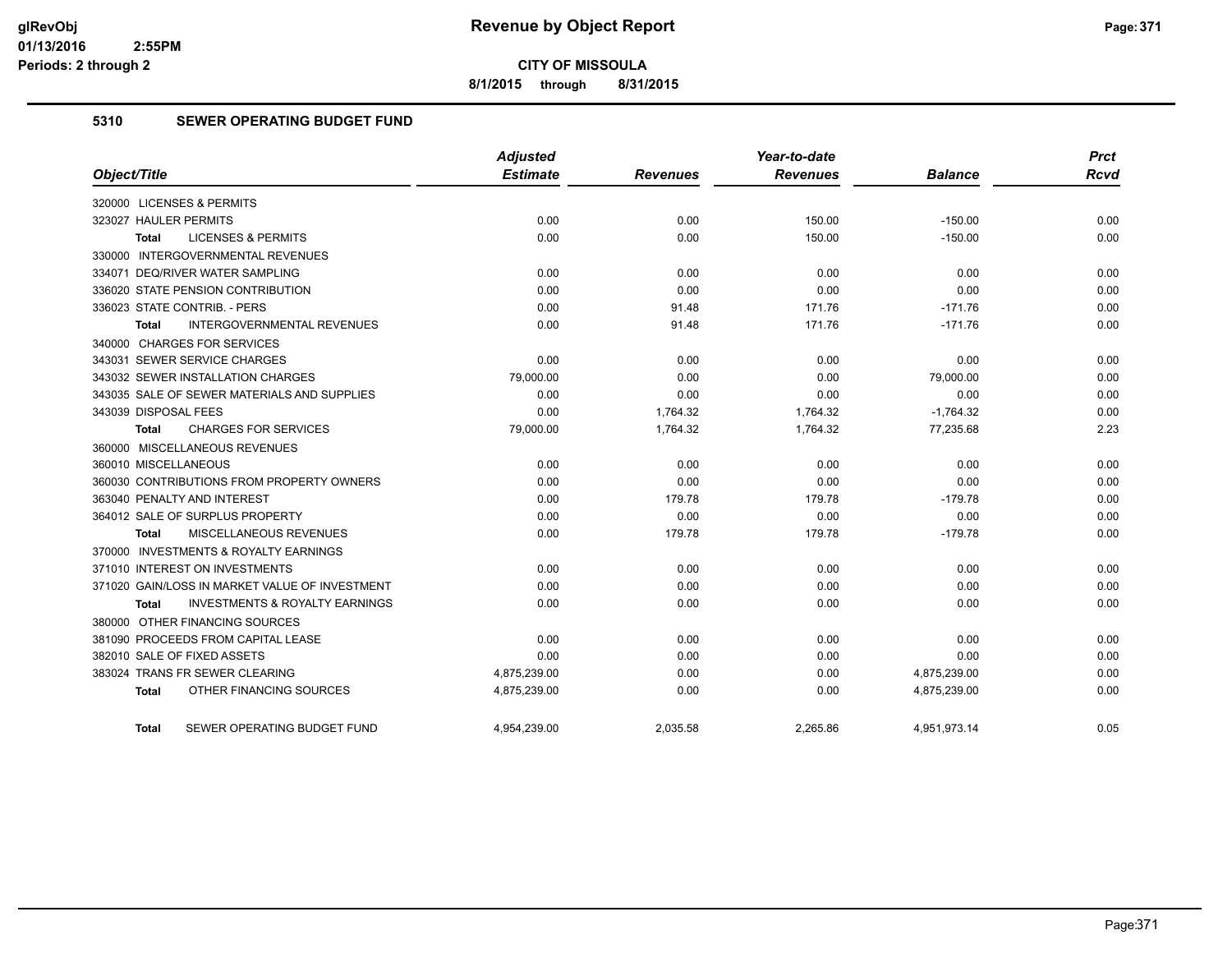**8/1/2015 through 8/31/2015**

# **5311 SEWER REVENUE COLLECTION & CLEARING FUND**

| 5311 | <b>SEWER REVENUE COLLECTION &amp; CLEARING FUND</b> |
|------|-----------------------------------------------------|
|      |                                                     |

|                                                           | <b>Adjusted</b> |                 | Year-to-date    |                | <b>Prct</b> |
|-----------------------------------------------------------|-----------------|-----------------|-----------------|----------------|-------------|
| Object/Title                                              | <b>Estimate</b> | <b>Revenues</b> | <b>Revenues</b> | <b>Balance</b> | <b>Rcvd</b> |
| 330000 INTERGOVERNMENTAL REVENUES                         |                 |                 |                 |                |             |
| 331992 FEDERAL ARRA GRANTS                                | 0.00            | 0.00            | 0.00            | 0.00           | 0.00        |
| <b>INTERGOVERNMENTAL REVENUES</b><br>Total                | 0.00            | 0.00            | 0.00            | 0.00           | 0.00        |
| 340000 CHARGES FOR SERVICES                               |                 |                 |                 |                |             |
| 343032 SEWER INSTALLATION CHARGES                         | 0.00            | 0.00            | 0.00            | 0.00           | 0.00        |
| 343034 TREATMENT FACILITIES FEES                          | 7,391,083.00    | 11,663.79       | 3,338,722.80    | 4,052,360.20   | 45.17       |
| 343037 DELINQUENT SEWER FEES                              | 0.00            | 0.00            | 0.00            | 0.00           | 0.00        |
| 343038 P & I TAX LIENS                                    | 0.00            | 2,031.59        | 2,031.59        | $-2,031.59$    | 0.00        |
| <b>CHARGES FOR SERVICES</b><br><b>Total</b>               | 7,391,083.00    | 13,695.38       | 3,340,754.39    | 4,050,328.61   | 45.20       |
| MISCELLANEOUS REVENUES<br>360000                          |                 |                 |                 |                |             |
| 360010 MISCELLANEOUS                                      | 0.00            | 0.00            | 0.00            | 0.00           | 0.00        |
| 361200 RADIO TOWER LEASE PAYMENTS                         | 0.00            | 0.00            | 0.00            | 0.00           | 0.00        |
| 361201 EKO LAND LEASE                                     | 0.00            | 0.00            | 0.00            | 0.00           | 0.00        |
| 365023 NORTHWESTERN ENERGY GRANT                          | 0.00            | 0.00            | 0.00            | 0.00           | 0.00        |
| MISCELLANEOUS REVENUES<br><b>Total</b>                    | 0.00            | 0.00            | 0.00            | 0.00           | 0.00        |
| <b>INVESTMENTS &amp; ROYALTY EARNINGS</b><br>370000       |                 |                 |                 |                |             |
| 371010 INTEREST ON INVESTMENTS                            | 0.00            | 0.00            | 0.00            | 0.00           | 0.00        |
| 371020 GAIN/LOSS IN MARKET VALUE OF INVESTMENTS           | 0.00            | 0.00            | 0.00            | 0.00           | 0.00        |
| <b>INVESTMENTS &amp; ROYALTY EARNINGS</b><br><b>Total</b> | 0.00            | 0.00            | 0.00            | 0.00           | 0.00        |
| OTHER FINANCING SOURCES<br>380000                         |                 |                 |                 |                |             |
| 383034 TRANS FR 01 SERIES DEBT SERVICE                    | 0.00            | 0.00            | 0.00            | 0.00           | 0.00        |
| 383042 TRANSFERS FROM OTHER FUNDS                         | 0.00            | 0.00            | 0.00            | 0.00           | 0.00        |
| OTHER FINANCING SOURCES<br><b>Total</b>                   | 0.00            | 0.00            | 0.00            | 0.00           | 0.00        |
| SEWER REVENUE COLLECTION & CLEARING<br><b>Total</b>       | 7,391,083.00    | 13,695.38       | 3,340,754.39    | 4,050,328.61   | 45.20       |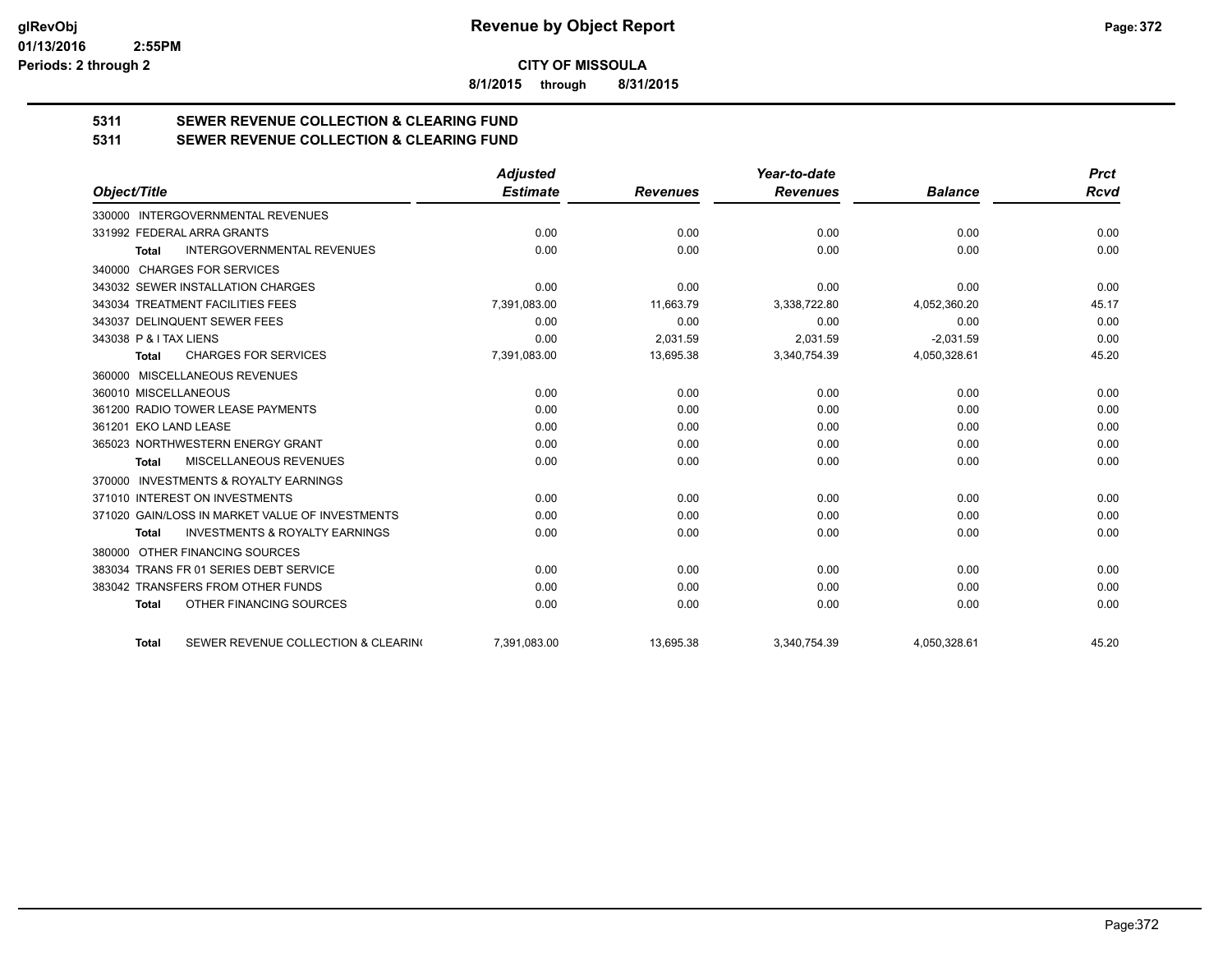**8/1/2015 through 8/31/2015**

## **5311 SEWER REVENUE COLLECTION & CLEARING FUND**

|                                                           | <b>Adjusted</b> |                 | Year-to-date    |                | <b>Prct</b> |
|-----------------------------------------------------------|-----------------|-----------------|-----------------|----------------|-------------|
| Object/Title                                              | <b>Estimate</b> | <b>Revenues</b> | <b>Revenues</b> | <b>Balance</b> | <b>Rcvd</b> |
| 330000 INTERGOVERNMENTAL REVENUES                         |                 |                 |                 |                |             |
| 331992 FEDERAL ARRA GRANTS                                | 0.00            | 0.00            | 0.00            | 0.00           | 0.00        |
| <b>INTERGOVERNMENTAL REVENUES</b><br><b>Total</b>         | 0.00            | 0.00            | 0.00            | 0.00           | 0.00        |
| 340000 CHARGES FOR SERVICES                               |                 |                 |                 |                |             |
| 343032 SEWER INSTALLATION CHARGES                         | 0.00            | 0.00            | 0.00            | 0.00           | 0.00        |
| 343034 TREATMENT FACILITIES FEES                          | 7,391,083.00    | 11,663.79       | 3,338,722.80    | 4,052,360.20   | 45.17       |
| 343037 DELINQUENT SEWER FEES                              | 0.00            | 0.00            | 0.00            | 0.00           | 0.00        |
| 343038 P & I TAX LIENS                                    | 0.00            | 2.031.59        | 2.031.59        | $-2.031.59$    | 0.00        |
| <b>CHARGES FOR SERVICES</b><br>Total                      | 7,391,083.00    | 13,695.38       | 3,340,754.39    | 4,050,328.61   | 45.20       |
| 360000 MISCELLANEOUS REVENUES                             |                 |                 |                 |                |             |
| 360010 MISCELLANEOUS                                      | 0.00            | 0.00            | 0.00            | 0.00           | 0.00        |
| 361200 RADIO TOWER LEASE PAYMENTS                         | 0.00            | 0.00            | 0.00            | 0.00           | 0.00        |
| 361201 EKO LAND LEASE                                     | 0.00            | 0.00            | 0.00            | 0.00           | 0.00        |
| 365023 NORTHWESTERN ENERGY GRANT                          | 0.00            | 0.00            | 0.00            | 0.00           | 0.00        |
| MISCELLANEOUS REVENUES<br>Total                           | 0.00            | 0.00            | 0.00            | 0.00           | 0.00        |
| 370000 INVESTMENTS & ROYALTY EARNINGS                     |                 |                 |                 |                |             |
| 371010 INTEREST ON INVESTMENTS                            | 0.00            | 0.00            | 0.00            | 0.00           | 0.00        |
| 371020 GAIN/LOSS IN MARKET VALUE OF INVESTMENT            | 0.00            | 0.00            | 0.00            | 0.00           | 0.00        |
| <b>INVESTMENTS &amp; ROYALTY EARNINGS</b><br><b>Total</b> | 0.00            | 0.00            | 0.00            | 0.00           | 0.00        |
| OTHER FINANCING SOURCES<br>380000                         |                 |                 |                 |                |             |
| 383034 TRANS FR 01 SERIES DEBT SERVICE                    | 0.00            | 0.00            | 0.00            | 0.00           | 0.00        |
| 383042 TRANSFERS FROM OTHER FUNDS                         | 0.00            | 0.00            | 0.00            | 0.00           | 0.00        |
| OTHER FINANCING SOURCES<br><b>Total</b>                   | 0.00            | 0.00            | 0.00            | 0.00           | 0.00        |
| SEWER REVENUE COLLECTION & CLEARIN<br><b>Total</b>        | 7,391,083.00    | 13,695.38       | 3,340,754.39    | 4,050,328.61   | 45.20       |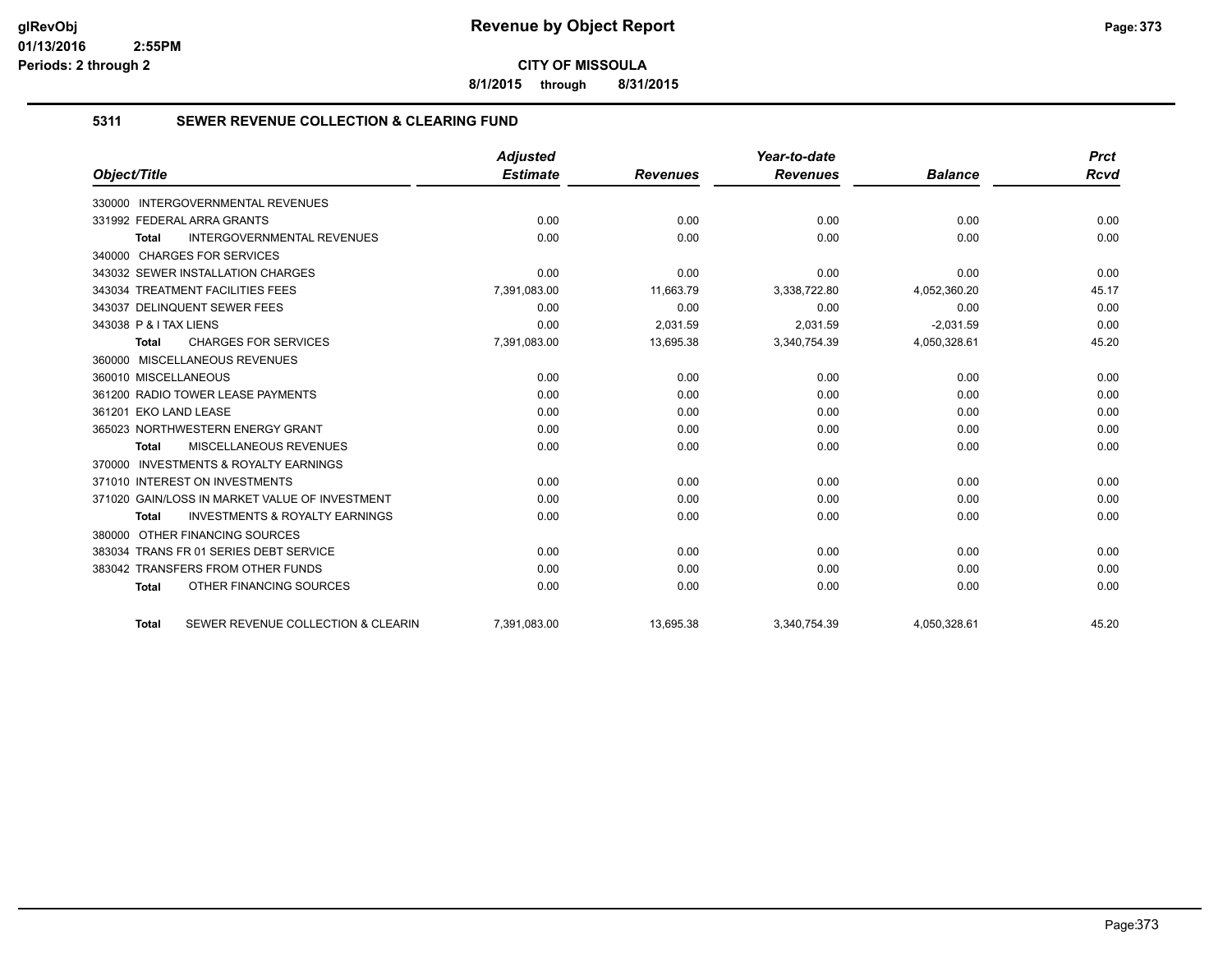**8/1/2015 through 8/31/2015**

**5315 SEWER LOAN FUND**

**5315 SEWER LOAN FUND**

|                                                           | <b>Adjusted</b> |                 | Year-to-date    |                | <b>Prct</b> |
|-----------------------------------------------------------|-----------------|-----------------|-----------------|----------------|-------------|
| Object/Title                                              | <b>Estimate</b> | <b>Revenues</b> | <b>Revenues</b> | <b>Balance</b> | <b>Rcvd</b> |
| 340000 CHARGES FOR SERVICES                               |                 |                 |                 |                |             |
| 343032 SEWER INSTALLATION CHARGES                         | 0.00            | 0.00            | 0.00            | 0.00           | 0.00        |
| 343035 SALE OF SEWER MATERIALS AND SUPPLIES               | 0.00            | 0.00            | $-19,238.01$    | 19,238.01      | 0.00        |
| 343037 GREASE INTERCEPTOR LOANS                           | 0.00            | 0.00            | 0.00            | 0.00           | 0.00        |
| <b>CHARGES FOR SERVICES</b><br><b>Total</b>               | 0.00            | 0.00            | $-19,238.01$    | 19,238.01      | 0.00        |
| MISCELLANEOUS REVENUES<br>360000                          |                 |                 |                 |                |             |
| 360010 MISCELLANEOUS                                      | 0.00            | 0.00            | 0.00            | 0.00           | 0.00        |
| MISCELLANEOUS REVENUES<br><b>Total</b>                    | 0.00            | 0.00            | 0.00            | 0.00           | 0.00        |
| <b>INVESTMENTS &amp; ROYALTY EARNINGS</b><br>370000       |                 |                 |                 |                |             |
| 371010 INTEREST ON INVESTMENTS                            | 0.00            | 0.00            | 0.00            | 0.00           | 0.00        |
| 371020 GAIN/LOSS IN MARKET VALUE OF INVESTMENTS           | 0.00            | 0.00            | 0.00            | 0.00           | 0.00        |
| <b>INVESTMENTS &amp; ROYALTY EARNINGS</b><br><b>Total</b> | 0.00            | 0.00            | 0.00            | 0.00           | 0.00        |
| OTHER FINANCING SOURCES<br>380000                         |                 |                 |                 |                |             |
| 383024 TRANS FR SEWER CLEARING                            | 0.00            | 0.00            | 0.00            | 0.00           | 0.00        |
| 383025 TRANS FR SEWER R & D                               | 0.00            | 0.00            | 0.00            | 0.00           | 0.00        |
| OTHER FINANCING SOURCES<br><b>Total</b>                   | 0.00            | 0.00            | 0.00            | 0.00           | 0.00        |
|                                                           |                 |                 |                 |                |             |
| <b>SEWER LOAN FUND</b><br><b>Total</b>                    | 0.00            | 0.00            | $-19,238.01$    | 19,238.01      | 0.00        |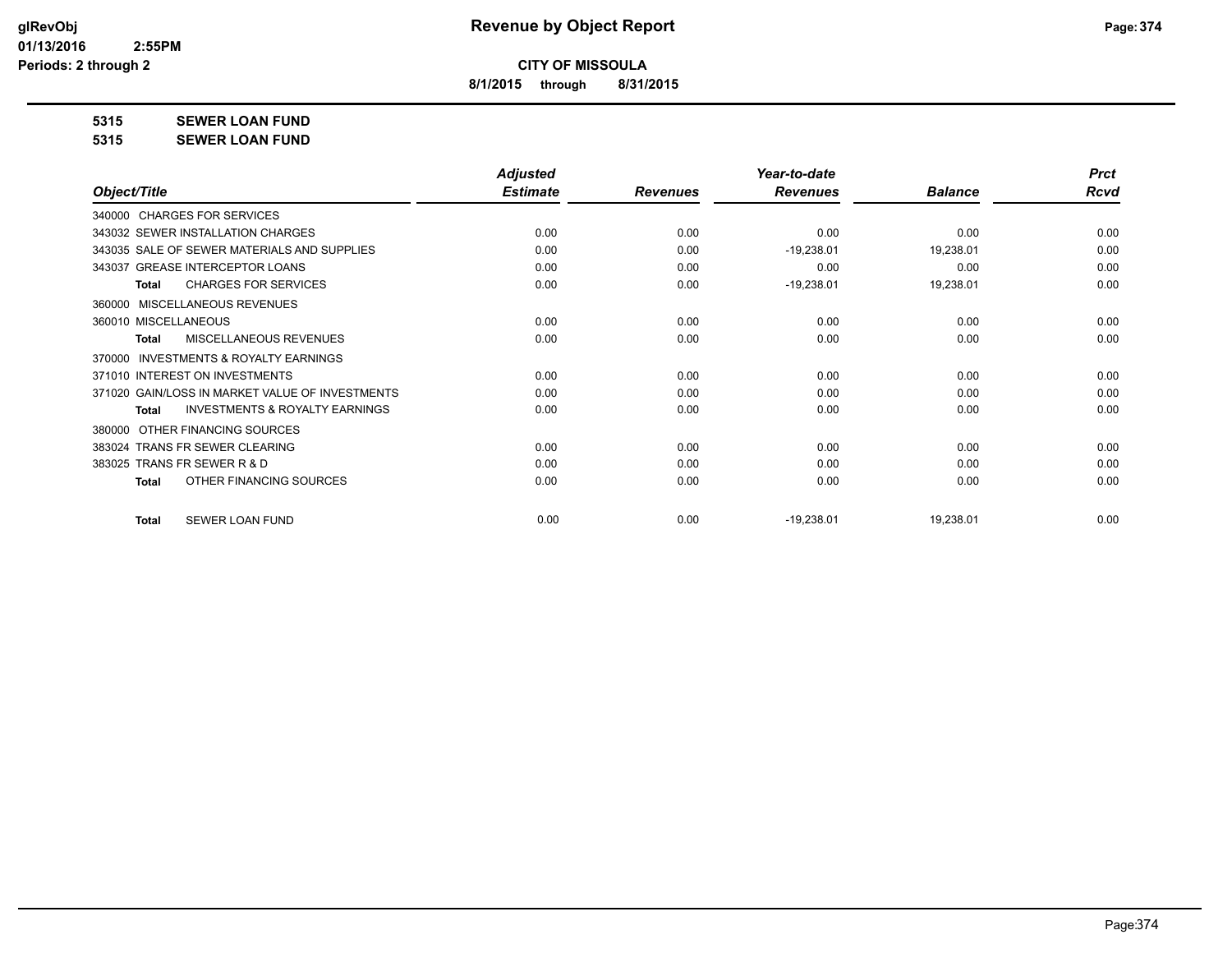**8/1/2015 through 8/31/2015**

#### **5315 SEWER LOAN FUND**

|                                                           | <b>Adjusted</b> |                 | Year-to-date    |                | <b>Prct</b> |
|-----------------------------------------------------------|-----------------|-----------------|-----------------|----------------|-------------|
| Object/Title                                              | <b>Estimate</b> | <b>Revenues</b> | <b>Revenues</b> | <b>Balance</b> | Rcvd        |
| 340000 CHARGES FOR SERVICES                               |                 |                 |                 |                |             |
| 343032 SEWER INSTALLATION CHARGES                         | 0.00            | 0.00            | 0.00            | 0.00           | 0.00        |
| 343035 SALE OF SEWER MATERIALS AND SUPPLIES               | 0.00            | 0.00            | $-19,238.01$    | 19,238.01      | 0.00        |
| 343037 GREASE INTERCEPTOR LOANS                           | 0.00            | 0.00            | 0.00            | 0.00           | 0.00        |
| <b>CHARGES FOR SERVICES</b><br><b>Total</b>               | 0.00            | 0.00            | $-19,238.01$    | 19,238.01      | 0.00        |
| MISCELLANEOUS REVENUES<br>360000                          |                 |                 |                 |                |             |
| 360010 MISCELLANEOUS                                      | 0.00            | 0.00            | 0.00            | 0.00           | 0.00        |
| MISCELLANEOUS REVENUES<br><b>Total</b>                    | 0.00            | 0.00            | 0.00            | 0.00           | 0.00        |
| INVESTMENTS & ROYALTY EARNINGS<br>370000                  |                 |                 |                 |                |             |
| 371010 INTEREST ON INVESTMENTS                            | 0.00            | 0.00            | 0.00            | 0.00           | 0.00        |
| 371020 GAIN/LOSS IN MARKET VALUE OF INVESTMENT            | 0.00            | 0.00            | 0.00            | 0.00           | 0.00        |
| <b>INVESTMENTS &amp; ROYALTY EARNINGS</b><br><b>Total</b> | 0.00            | 0.00            | 0.00            | 0.00           | 0.00        |
| OTHER FINANCING SOURCES<br>380000                         |                 |                 |                 |                |             |
| 383024 TRANS FR SEWER CLEARING                            | 0.00            | 0.00            | 0.00            | 0.00           | 0.00        |
| 383025 TRANS FR SEWER R & D                               | 0.00            | 0.00            | 0.00            | 0.00           | 0.00        |
| OTHER FINANCING SOURCES<br><b>Total</b>                   | 0.00            | 0.00            | 0.00            | 0.00           | 0.00        |
| SEWER LOAN FUND<br><b>Total</b>                           | 0.00            | 0.00            | $-19,238.01$    | 19,238.01      | 0.00        |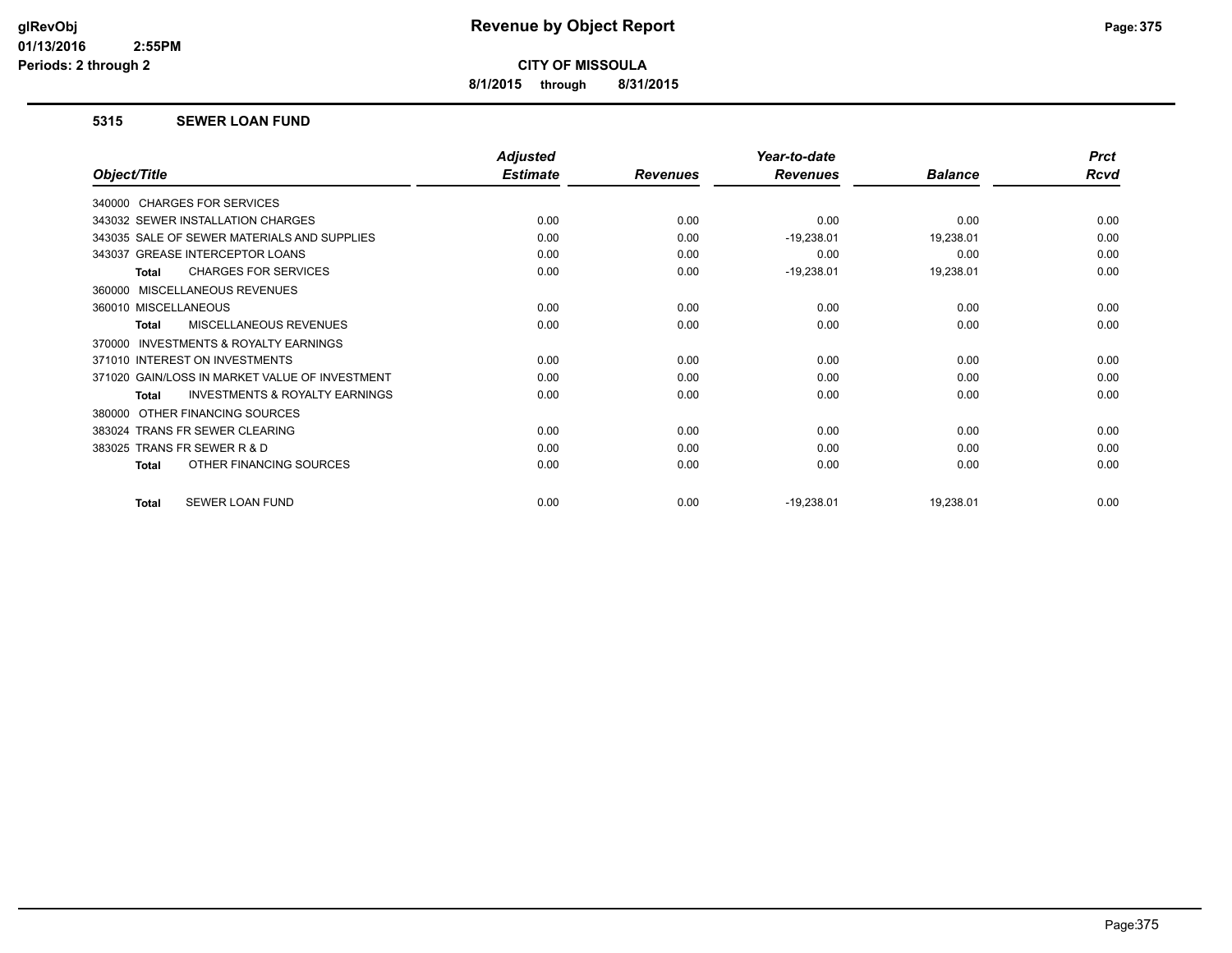**8/1/2015 through 8/31/2015**

# **5320 SEWER REPLACEMENT & DEPRECIATION FUND**

## **5320 SEWER REPLACEMENT & DEPRECIATION FUND**

|                                                           | <b>Adjusted</b> |                 | Year-to-date    |                | <b>Prct</b> |
|-----------------------------------------------------------|-----------------|-----------------|-----------------|----------------|-------------|
| Object/Title                                              | <b>Estimate</b> | <b>Revenues</b> | <b>Revenues</b> | <b>Balance</b> | Rcvd        |
| 330000 INTERGOVERNMENTAL REVENUES                         |                 |                 |                 |                |             |
| 337010 COUNTY REIMBURSEMENT-DEANOS                        | 0.00            | 0.00            | 0.00            | 0.00           | 0.00        |
| <b>INTERGOVERNMENTAL REVENUES</b><br><b>Total</b>         | 0.00            | 0.00            | 0.00            | 0.00           | 0.00        |
| 340000 CHARGES FOR SERVICES                               |                 |                 |                 |                |             |
| 343032 SEWER INSTALLATION CHARGES                         | 0.00            | 0.00            | 0.00            | 0.00           | 0.00        |
| <b>CHARGES FOR SERVICES</b><br><b>Total</b>               | 0.00            | 0.00            | 0.00            | 0.00           | 0.00        |
| 360000 MISCELLANEOUS REVENUES                             |                 |                 |                 |                |             |
| 360000 MISCELLANEOUS REVENUES                             | 0.00            | 0.00            | 0.00            | 0.00           | 0.00        |
| 360010 MISCELLANEOUS                                      | 0.00            | 0.00            | 0.00            | 0.00           | 0.00        |
| 362006 GAIC INSURANCE SETTLEMENT                          | 0.00            | 0.00            | 0.00            | 0.00           | 0.00        |
| MISCELLANEOUS REVENUES<br><b>Total</b>                    | 0.00            | 0.00            | 0.00            | 0.00           | 0.00        |
| 370000 INVESTMENTS & ROYALTY EARNINGS                     |                 |                 |                 |                |             |
| 371010 INTEREST ON INVESTMENTS                            | 0.00            | 0.00            | 0.00            | 0.00           | 0.00        |
| 371020 GAIN/LOSS IN MARKET VALUE OF INVESTMENTS           | 0.00            | 0.00            | 0.00            | 0.00           | 0.00        |
| <b>INVESTMENTS &amp; ROYALTY EARNINGS</b><br><b>Total</b> | 0.00            | 0.00            | 0.00            | 0.00           | 0.00        |
| 380000 OTHER FINANCING SOURCES                            |                 |                 |                 |                |             |
| 381002 SRF LOAN                                           | 0.00            | 0.00            | 0.00            | 0.00           | 0.00        |
| 381090 PROCEEDS FROM CAPITAL LEASE                        | 0.00            | 0.00            | 0.00            | 0.00           | 0.00        |
| 383000 OPERATING TRANSFERS                                | 0.00            | 0.00            | 0.00            | 0.00           | 0.00        |
| 383024 TRANS FR SEWER CLEARING                            | 0.00            | 0.00            | 0.00            | 0.00           | 0.00        |
| 383042 TRANSFERS FROM OTHER FUNDS                         | 777.157.00      | 0.00            | 0.00            | 777.157.00     | 0.00        |
| OTHER FINANCING SOURCES<br><b>Total</b>                   | 777,157.00      | 0.00            | 0.00            | 777,157.00     | 0.00        |
| SEWER REPLACEMENT & DEPRECIATION FI<br><b>Total</b>       | 777.157.00      | 0.00            | 0.00            | 777,157.00     | 0.00        |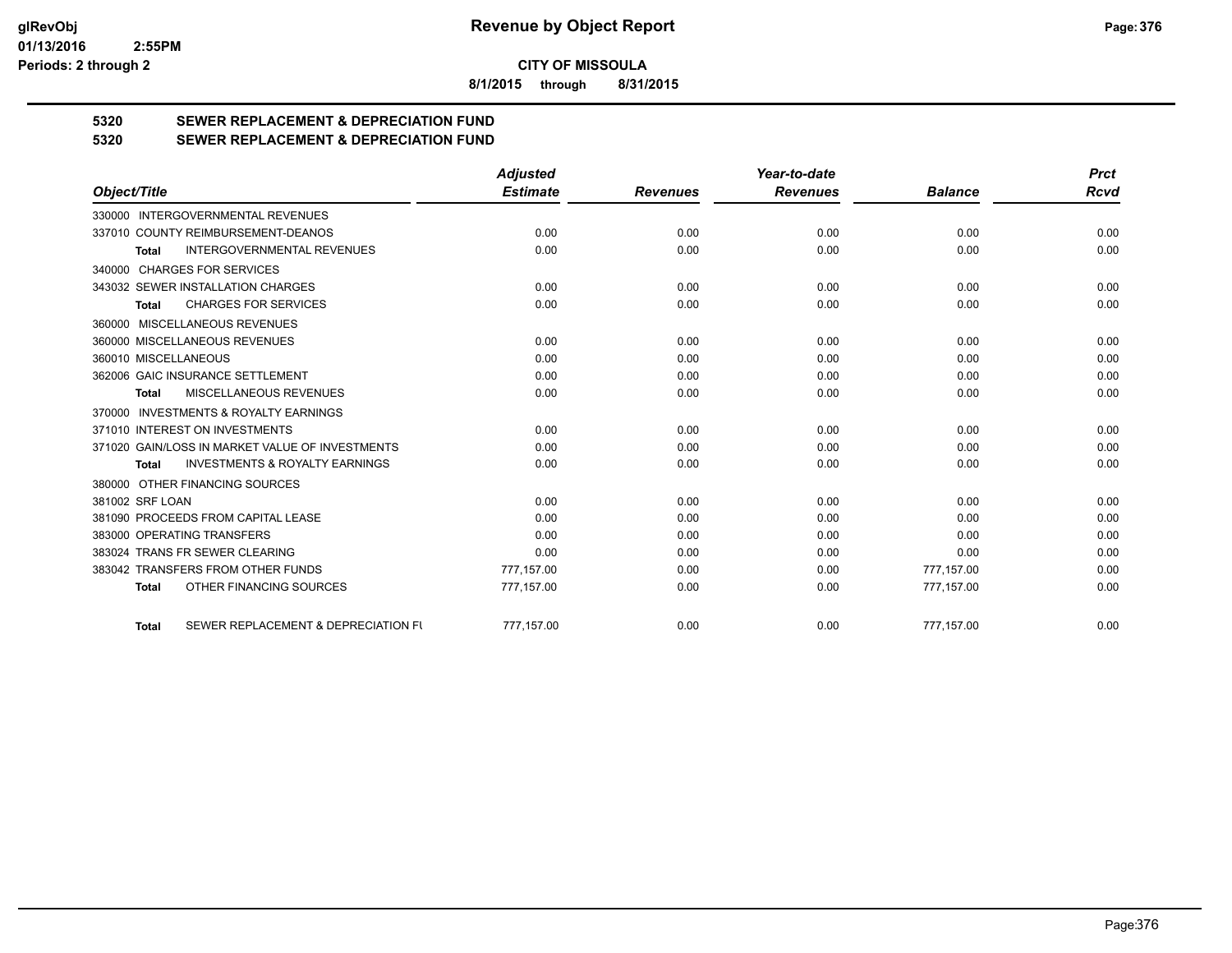**8/1/2015 through 8/31/2015**

## **5320 SEWER REPLACEMENT & DEPRECIATION FUND**

|                                                           | <b>Adjusted</b> |                 | Year-to-date    |                | <b>Prct</b> |
|-----------------------------------------------------------|-----------------|-----------------|-----------------|----------------|-------------|
| Object/Title                                              | <b>Estimate</b> | <b>Revenues</b> | <b>Revenues</b> | <b>Balance</b> | Rcvd        |
| 330000 INTERGOVERNMENTAL REVENUES                         |                 |                 |                 |                |             |
| 337010 COUNTY REIMBURSEMENT-DEANOS                        | 0.00            | 0.00            | 0.00            | 0.00           | 0.00        |
| <b>INTERGOVERNMENTAL REVENUES</b><br><b>Total</b>         | 0.00            | 0.00            | 0.00            | 0.00           | 0.00        |
| 340000 CHARGES FOR SERVICES                               |                 |                 |                 |                |             |
| 343032 SEWER INSTALLATION CHARGES                         | 0.00            | 0.00            | 0.00            | 0.00           | 0.00        |
| <b>CHARGES FOR SERVICES</b><br><b>Total</b>               | 0.00            | 0.00            | 0.00            | 0.00           | 0.00        |
| 360000 MISCELLANEOUS REVENUES                             |                 |                 |                 |                |             |
| 360000 MISCELLANEOUS REVENUES                             | 0.00            | 0.00            | 0.00            | 0.00           | 0.00        |
| 360010 MISCELLANEOUS                                      | 0.00            | 0.00            | 0.00            | 0.00           | 0.00        |
| 362006 GAIC INSURANCE SETTLEMENT                          | 0.00            | 0.00            | 0.00            | 0.00           | 0.00        |
| <b>MISCELLANEOUS REVENUES</b><br><b>Total</b>             | 0.00            | 0.00            | 0.00            | 0.00           | 0.00        |
| 370000 INVESTMENTS & ROYALTY EARNINGS                     |                 |                 |                 |                |             |
| 371010 INTEREST ON INVESTMENTS                            | 0.00            | 0.00            | 0.00            | 0.00           | 0.00        |
| 371020 GAIN/LOSS IN MARKET VALUE OF INVESTMENT            | 0.00            | 0.00            | 0.00            | 0.00           | 0.00        |
| <b>INVESTMENTS &amp; ROYALTY EARNINGS</b><br><b>Total</b> | 0.00            | 0.00            | 0.00            | 0.00           | 0.00        |
| 380000 OTHER FINANCING SOURCES                            |                 |                 |                 |                |             |
| 381002 SRF LOAN                                           | 0.00            | 0.00            | 0.00            | 0.00           | 0.00        |
| 381090 PROCEEDS FROM CAPITAL LEASE                        | 0.00            | 0.00            | 0.00            | 0.00           | 0.00        |
| 383000 OPERATING TRANSFERS                                | 0.00            | 0.00            | 0.00            | 0.00           | 0.00        |
| 383024 TRANS FR SEWER CLEARING                            | 0.00            | 0.00            | 0.00            | 0.00           | 0.00        |
| 383042 TRANSFERS FROM OTHER FUNDS                         | 777,157.00      | 0.00            | 0.00            | 777,157.00     | 0.00        |
| OTHER FINANCING SOURCES<br><b>Total</b>                   | 777,157.00      | 0.00            | 0.00            | 777,157.00     | 0.00        |
| SEWER REPLACEMENT & DEPRECIATION F<br><b>Total</b>        | 777.157.00      | 0.00            | 0.00            | 777.157.00     | 0.00        |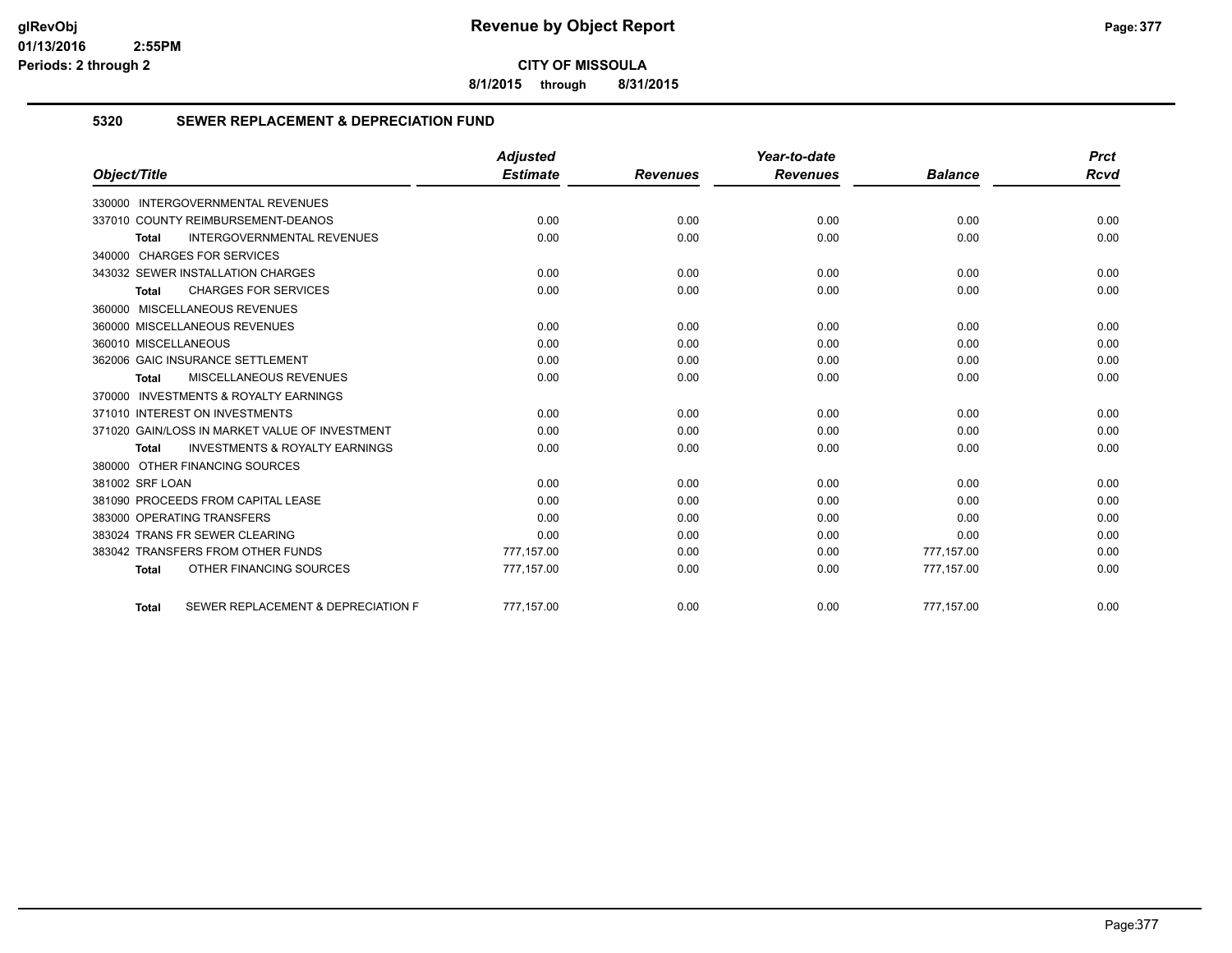**8/1/2015 through 8/31/2015**

## **5325 SEWER DEVELOPMENT FEE FUND**

#### **5325 SEWER DEVELOPMENT FEE FUND**

|                                                           | <b>Adjusted</b> |                 | Year-to-date    |                | <b>Prct</b> |
|-----------------------------------------------------------|-----------------|-----------------|-----------------|----------------|-------------|
| Object/Title                                              | <b>Estimate</b> | <b>Revenues</b> | <b>Revenues</b> | <b>Balance</b> | Rcvd        |
| 330000 INTERGOVERNMENTAL REVENUES                         |                 |                 |                 |                |             |
| 334120 TSEP GRANT                                         | 0.00            | 0.00            | 0.00            | 0.00           | 0.00        |
| <b>INTERGOVERNMENTAL REVENUES</b><br><b>Total</b>         | 0.00            | 0.00            | 0.00            | 0.00           | 0.00        |
| 340000 CHARGES FOR SERVICES                               |                 |                 |                 |                |             |
| 343032 SEWER INSTALLATION CHARGES                         | 0.00            | 0.00            | 0.00            | 0.00           | 0.00        |
| 343034 TREATMENT FACILITIES FEES                          | 615,558.00      | 25,200.00       | 82,338.02       | 533,219.98     | 13.38       |
| 343036 *** Title Not Found ***                            | 0.00            | 0.00            | 0.00            | 0.00           | 0.00        |
| <b>CHARGES FOR SERVICES</b><br><b>Total</b>               | 615,558.00      | 25,200.00       | 82,338.02       | 533,219.98     | 13.38       |
| 360000 MISCELLANEOUS REVENUES                             |                 |                 |                 |                |             |
| 360010 MISCELLANEOUS                                      | 0.00            | 0.00            | 0.00            | 0.00           | 0.00        |
| 360030 CONTRIBUTIONS FROM PROPERTY OWNERS                 | 0.00            | 0.00            | 0.00            | 0.00           | 0.00        |
| 362000 OTHER MISCELLANEOUS REVENUE                        | 0.00            | 0.00            | 32,310.55       | $-32,310.55$   | 0.00        |
| MISCELLANEOUS REVENUES<br><b>Total</b>                    | 0.00            | 0.00            | 32,310.55       | $-32,310.55$   | 0.00        |
| <b>INVESTMENTS &amp; ROYALTY EARNINGS</b><br>370000       |                 |                 |                 |                |             |
| 371010 INTEREST ON INVESTMENTS                            | 0.00            | 0.00            | 0.00            | 0.00           | 0.00        |
| 371020 GAIN/LOSS IN MARKET VALUE OF INVESTMENTS           | 0.00            | 0.00            | 0.00            | 0.00           | 0.00        |
| <b>INVESTMENTS &amp; ROYALTY EARNINGS</b><br><b>Total</b> | 0.00            | 0.00            | 0.00            | 0.00           | 0.00        |
| 380000 OTHER FINANCING SOURCES                            |                 |                 |                 |                |             |
| 383042 TRANSFERS FROM OTHER FUNDS                         | 0.00            | 0.00            | 0.00            | 0.00           | 0.00        |
| OTHER FINANCING SOURCES<br>Total                          | 0.00            | 0.00            | 0.00            | 0.00           | 0.00        |
| SEWER DEVELOPMENT FEE FUND<br><b>Total</b>                | 615.558.00      | 25,200.00       | 114.648.57      | 500.909.43     | 18.63       |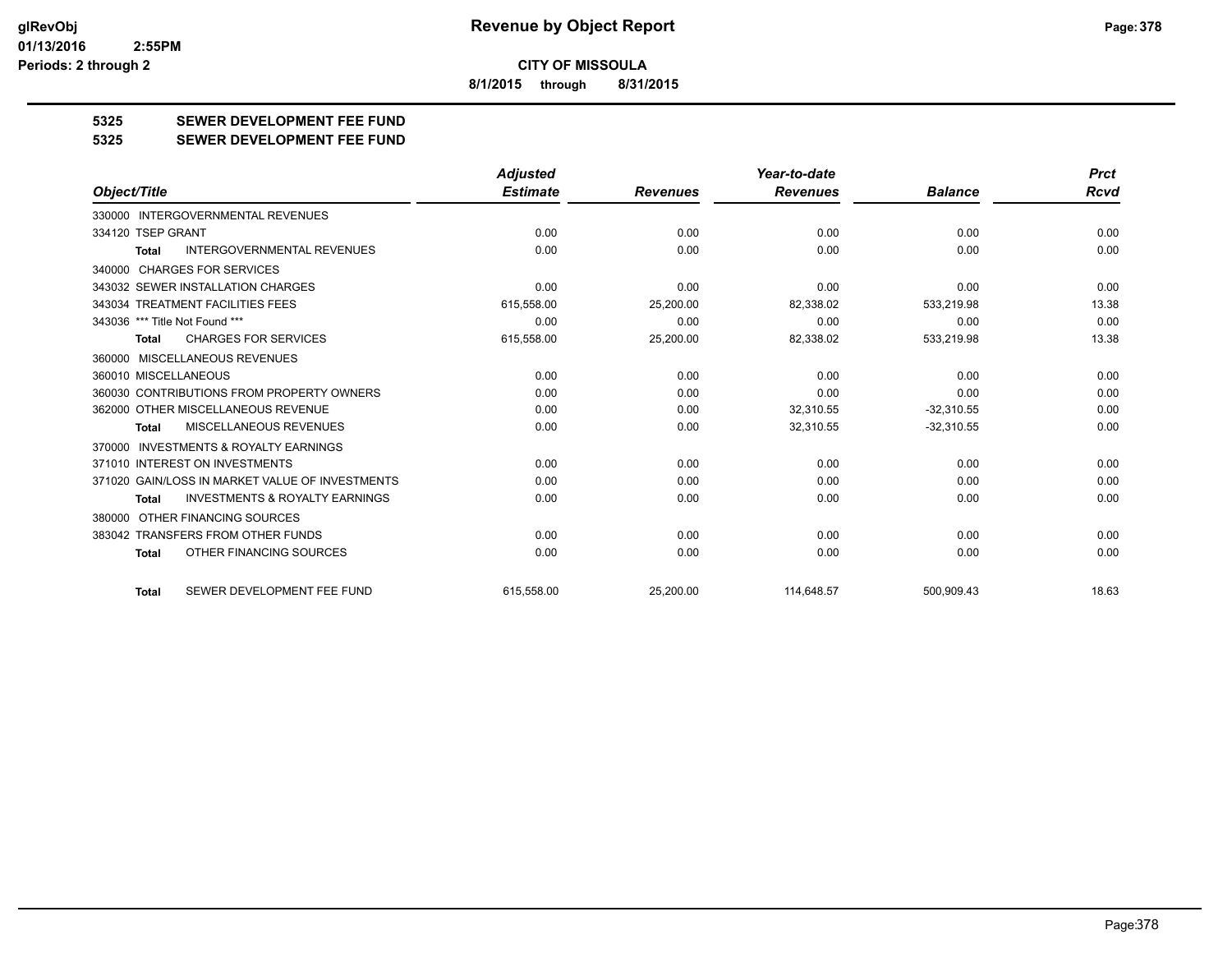**8/1/2015 through 8/31/2015**

## **5325 SEWER DEVELOPMENT FEE FUND**

|                                                           | <b>Adjusted</b> |                 | Year-to-date    |                | <b>Prct</b> |
|-----------------------------------------------------------|-----------------|-----------------|-----------------|----------------|-------------|
| Object/Title                                              | <b>Estimate</b> | <b>Revenues</b> | <b>Revenues</b> | <b>Balance</b> | <b>Rcvd</b> |
| <b>INTERGOVERNMENTAL REVENUES</b><br>330000               |                 |                 |                 |                |             |
| 334120 TSEP GRANT                                         | 0.00            | 0.00            | 0.00            | 0.00           | 0.00        |
| <b>INTERGOVERNMENTAL REVENUES</b><br><b>Total</b>         | 0.00            | 0.00            | 0.00            | 0.00           | 0.00        |
| 340000 CHARGES FOR SERVICES                               |                 |                 |                 |                |             |
| 343032 SEWER INSTALLATION CHARGES                         | 0.00            | 0.00            | 0.00            | 0.00           | 0.00        |
| 343034 TREATMENT FACILITIES FEES                          | 615,558.00      | 25,200.00       | 82,338.02       | 533,219.98     | 13.38       |
| 343036 *** Title Not Found ***                            | 0.00            | 0.00            | 0.00            | 0.00           | 0.00        |
| <b>CHARGES FOR SERVICES</b><br><b>Total</b>               | 615,558.00      | 25,200.00       | 82,338.02       | 533,219.98     | 13.38       |
| 360000 MISCELLANEOUS REVENUES                             |                 |                 |                 |                |             |
| 360010 MISCELLANEOUS                                      | 0.00            | 0.00            | 0.00            | 0.00           | 0.00        |
| 360030 CONTRIBUTIONS FROM PROPERTY OWNERS                 | 0.00            | 0.00            | 0.00            | 0.00           | 0.00        |
| 362000 OTHER MISCELLANEOUS REVENUE                        | 0.00            | 0.00            | 32.310.55       | $-32.310.55$   | 0.00        |
| MISCELLANEOUS REVENUES<br><b>Total</b>                    | 0.00            | 0.00            | 32,310.55       | $-32,310.55$   | 0.00        |
| 370000 INVESTMENTS & ROYALTY EARNINGS                     |                 |                 |                 |                |             |
| 371010 INTEREST ON INVESTMENTS                            | 0.00            | 0.00            | 0.00            | 0.00           | 0.00        |
| 371020 GAIN/LOSS IN MARKET VALUE OF INVESTMENT            | 0.00            | 0.00            | 0.00            | 0.00           | 0.00        |
| <b>INVESTMENTS &amp; ROYALTY EARNINGS</b><br><b>Total</b> | 0.00            | 0.00            | 0.00            | 0.00           | 0.00        |
| 380000 OTHER FINANCING SOURCES                            |                 |                 |                 |                |             |
| 383042 TRANSFERS FROM OTHER FUNDS                         | 0.00            | 0.00            | 0.00            | 0.00           | 0.00        |
| OTHER FINANCING SOURCES<br><b>Total</b>                   | 0.00            | 0.00            | 0.00            | 0.00           | 0.00        |
| SEWER DEVELOPMENT FEE FUND<br><b>Total</b>                | 615.558.00      | 25,200.00       | 114,648.57      | 500,909.43     | 18.63       |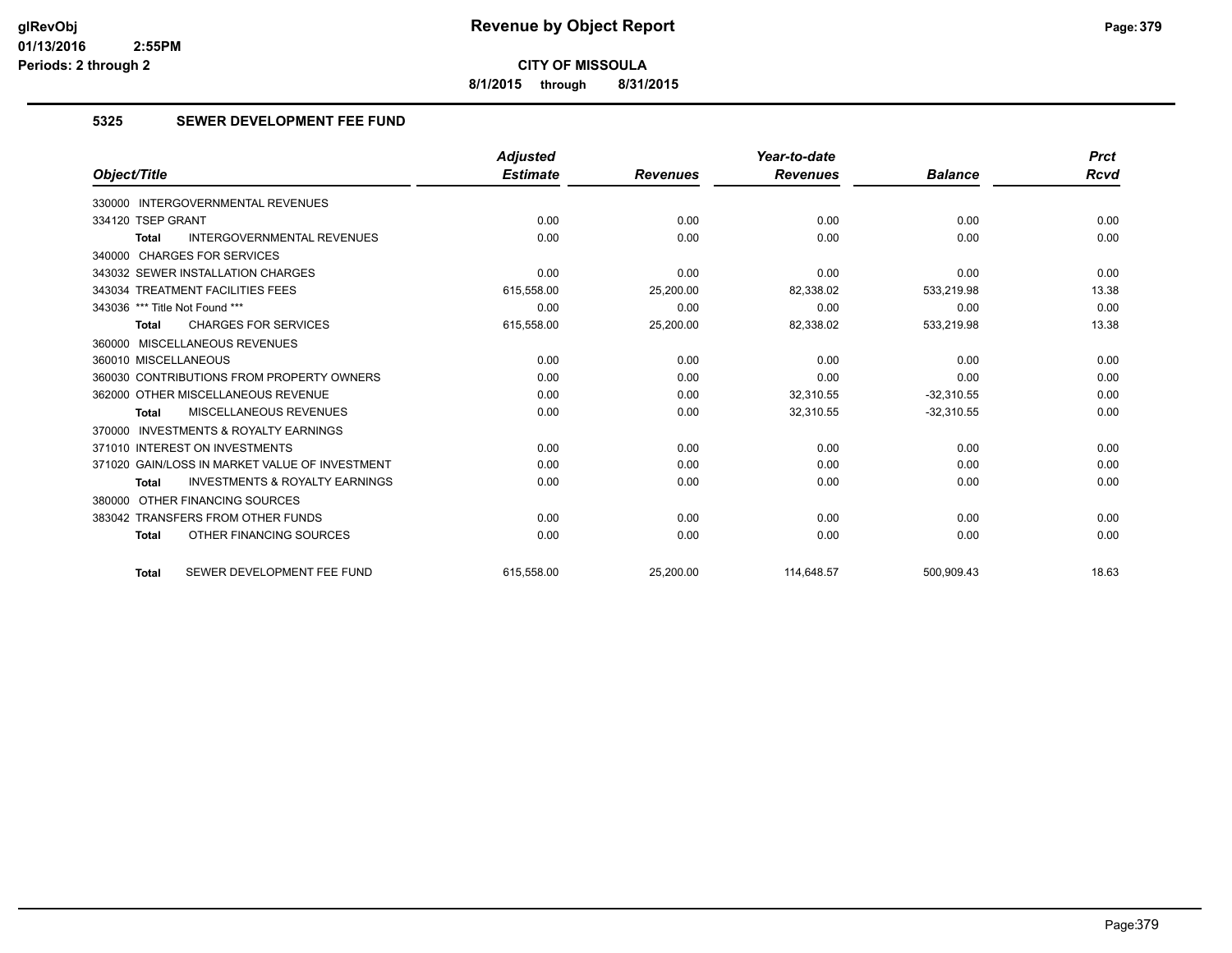**8/1/2015 through 8/31/2015**

### **5340 SEWER CONSTRUCTION FUND**

#### **5340 SEWER CONSTRUCTION FUND**

|                                                     | <b>Adjusted</b> |                 | Year-to-date    |                | <b>Prct</b> |
|-----------------------------------------------------|-----------------|-----------------|-----------------|----------------|-------------|
| Object/Title                                        | <b>Estimate</b> | <b>Revenues</b> | <b>Revenues</b> | <b>Balance</b> | <b>Rcvd</b> |
| 330000 INTERGOVERNMENTAL REVENUES                   |                 |                 |                 |                |             |
| 331090 EPA GRANT                                    | 0.00            | 0.00            | 0.00            | 0.00           | 0.00        |
| 334120 TSEP GRANT                                   | 0.00            | 0.00            | 0.00            | 0.00           | 0.00        |
| 334140 DNRC GRANT                                   | 0.00            | 0.00            | 0.00            | 0.00           | 0.00        |
| 337000 LOCAL GRANTS                                 | 0.00            | 0.00            | 0.00            | 0.00           | 0.00        |
| <b>INTERGOVERNMENTAL REVENUES</b><br>Total          | 0.00            | 0.00            | 0.00            | 0.00           | 0.00        |
| 340000 CHARGES FOR SERVICES                         |                 |                 |                 |                |             |
| 343032 SEWER INSTALLATION CHARGES                   | 0.00            | 596.00          | 596.00          | $-596.00$      | 0.00        |
| <b>CHARGES FOR SERVICES</b><br>Total                | 0.00            | 596.00          | 596.00          | $-596.00$      | 0.00        |
| 360000 MISCELLANEOUS REVENUES                       |                 |                 |                 |                |             |
| 360030 CONTRIBUTIONS FROM PROPERTY OWNERS           | 0.00            | 0.00            | 0.00            | 0.00           | 0.00        |
| 363020 PROPERTY ASSESSMENTS                         | 0.00            | 0.00            | 0.00            | 0.00           | 0.00        |
| 365000 DONATIONS                                    | 0.00            | 0.00            | 0.00            | 0.00           | 0.00        |
| MISCELLANEOUS REVENUES<br><b>Total</b>              | 0.00            | 0.00            | 0.00            | 0.00           | 0.00        |
| <b>INVESTMENTS &amp; ROYALTY EARNINGS</b><br>370000 |                 |                 |                 |                |             |
| 371010 INTEREST ON INVESTMENTS                      | 0.00            | 0.00            | 0.00            | 0.00           | 0.00        |
| 371020 GAIN/LOSS IN MARKET VALUE OF INVESTMENTS     | 0.00            | 0.00            | 0.00            | 0.00           | 0.00        |
| <b>INVESTMENTS &amp; ROYALTY EARNINGS</b><br>Total  | 0.00            | 0.00            | 0.00            | 0.00           | 0.00        |
| 380000 OTHER FINANCING SOURCES                      |                 |                 |                 |                |             |
| 381002 SRF LOAN                                     | 0.00            | 0.00            | 0.00            | 0.00           | 0.00        |
| 381020 REVENUE BONDS                                | 3,496,300.00    | 0.00            | 0.00            | 3,496,300.00   | 0.00        |
| 383011 TRANS FR SID REVOLVING                       | 0.00            | 0.00            | 0.00            | 0.00           | 0.00        |
| 383024 TRANS FR SEWER CLEARING                      | 0.00            | 0.00            | 0.00            | 0.00           | 0.00        |
| 383025 TRANS FR SEWER R & D                         | 0.00            | 0.00            | 0.00            | 0.00           | 0.00        |
| 383026 TRANS FR CDBG                                | 0.00            | 0.00            | 0.00            | 0.00           | 0.00        |
| 383040 TRANSFER FROM CITY GRANTS                    | 0.00            | 0.00            | 0.00            | 0.00           | 0.00        |
| OTHER FINANCING SOURCES<br><b>Total</b>             | 3,496,300.00    | 0.00            | 0.00            | 3,496,300.00   | 0.00        |
| SEWER CONSTRUCTION FUND<br>Total                    | 3.496.300.00    | 596.00          | 596.00          | 3.495.704.00   | 0.02        |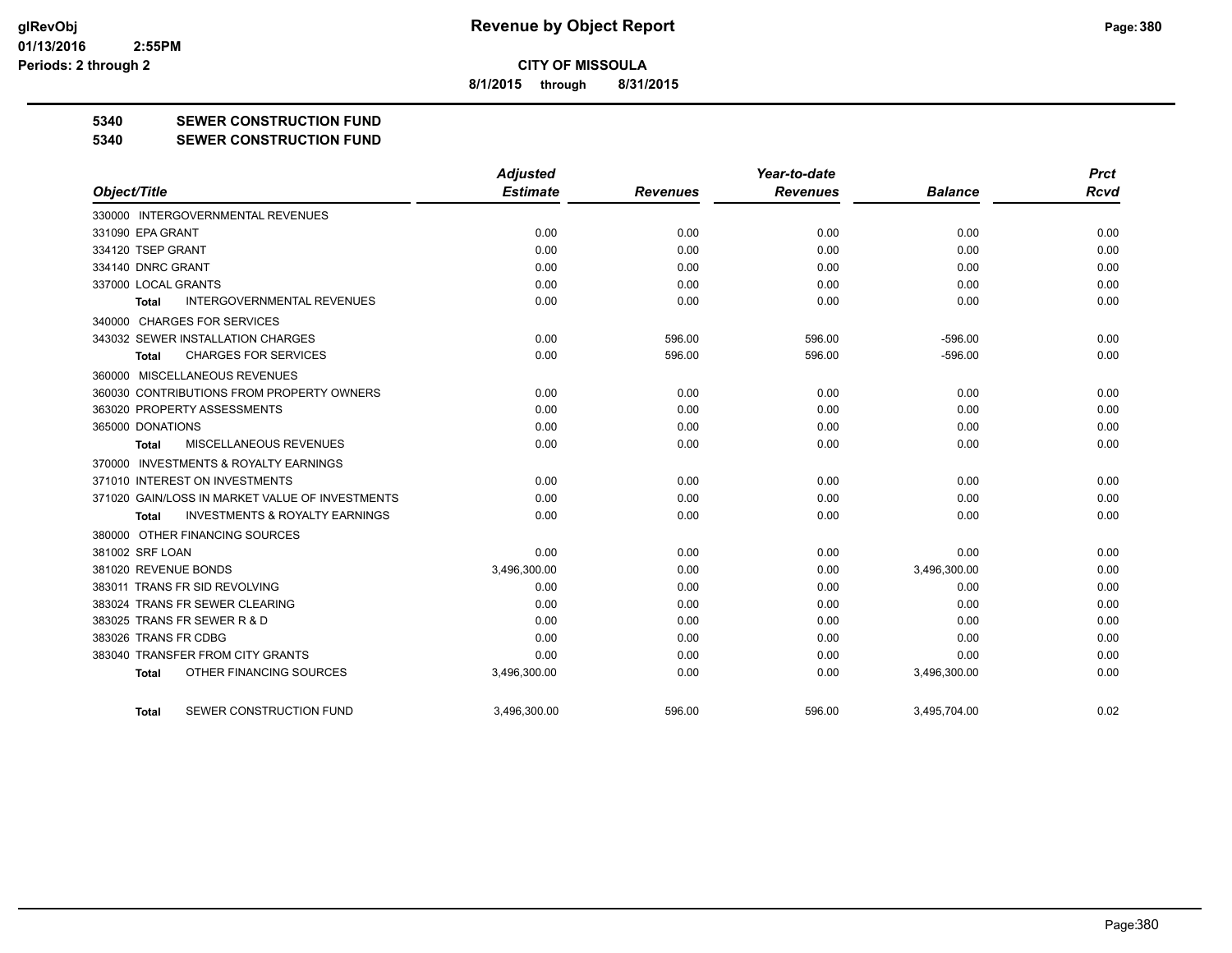**8/1/2015 through 8/31/2015**

## **5340 SEWER CONSTRUCTION FUND**

|                                                    | <b>Adjusted</b> |                 | Year-to-date    |                | <b>Prct</b> |
|----------------------------------------------------|-----------------|-----------------|-----------------|----------------|-------------|
| Object/Title                                       | <b>Estimate</b> | <b>Revenues</b> | <b>Revenues</b> | <b>Balance</b> | <b>Rcvd</b> |
| 330000 INTERGOVERNMENTAL REVENUES                  |                 |                 |                 |                |             |
| 331090 EPA GRANT                                   | 0.00            | 0.00            | 0.00            | 0.00           | 0.00        |
| 334120 TSEP GRANT                                  | 0.00            | 0.00            | 0.00            | 0.00           | 0.00        |
| 334140 DNRC GRANT                                  | 0.00            | 0.00            | 0.00            | 0.00           | 0.00        |
| 337000 LOCAL GRANTS                                | 0.00            | 0.00            | 0.00            | 0.00           | 0.00        |
| <b>INTERGOVERNMENTAL REVENUES</b><br>Total         | 0.00            | 0.00            | 0.00            | 0.00           | 0.00        |
| 340000 CHARGES FOR SERVICES                        |                 |                 |                 |                |             |
| 343032 SEWER INSTALLATION CHARGES                  | 0.00            | 596.00          | 596.00          | $-596.00$      | 0.00        |
| <b>CHARGES FOR SERVICES</b><br>Total               | 0.00            | 596.00          | 596.00          | $-596.00$      | 0.00        |
| 360000 MISCELLANEOUS REVENUES                      |                 |                 |                 |                |             |
| 360030 CONTRIBUTIONS FROM PROPERTY OWNERS          | 0.00            | 0.00            | 0.00            | 0.00           | 0.00        |
| 363020 PROPERTY ASSESSMENTS                        | 0.00            | 0.00            | 0.00            | 0.00           | 0.00        |
| 365000 DONATIONS                                   | 0.00            | 0.00            | 0.00            | 0.00           | 0.00        |
| <b>MISCELLANEOUS REVENUES</b><br>Total             | 0.00            | 0.00            | 0.00            | 0.00           | 0.00        |
| 370000 INVESTMENTS & ROYALTY EARNINGS              |                 |                 |                 |                |             |
| 371010 INTEREST ON INVESTMENTS                     | 0.00            | 0.00            | 0.00            | 0.00           | 0.00        |
| 371020 GAIN/LOSS IN MARKET VALUE OF INVESTMENT     | 0.00            | 0.00            | 0.00            | 0.00           | 0.00        |
| <b>INVESTMENTS &amp; ROYALTY EARNINGS</b><br>Total | 0.00            | 0.00            | 0.00            | 0.00           | 0.00        |
| 380000 OTHER FINANCING SOURCES                     |                 |                 |                 |                |             |
| 381002 SRF LOAN                                    | 0.00            | 0.00            | 0.00            | 0.00           | 0.00        |
| 381020 REVENUE BONDS                               | 3,496,300.00    | 0.00            | 0.00            | 3,496,300.00   | 0.00        |
| 383011 TRANS FR SID REVOLVING                      | 0.00            | 0.00            | 0.00            | 0.00           | 0.00        |
| 383024 TRANS FR SEWER CLEARING                     | 0.00            | 0.00            | 0.00            | 0.00           | 0.00        |
| 383025 TRANS FR SEWER R & D                        | 0.00            | 0.00            | 0.00            | 0.00           | 0.00        |
| 383026 TRANS FR CDBG                               | 0.00            | 0.00            | 0.00            | 0.00           | 0.00        |
| 383040 TRANSFER FROM CITY GRANTS                   | 0.00            | 0.00            | 0.00            | 0.00           | 0.00        |
| OTHER FINANCING SOURCES<br><b>Total</b>            | 3,496,300.00    | 0.00            | 0.00            | 3,496,300.00   | 0.00        |
| SEWER CONSTRUCTION FUND<br><b>Total</b>            | 3,496,300.00    | 596.00          | 596.00          | 3,495,704.00   | 0.02        |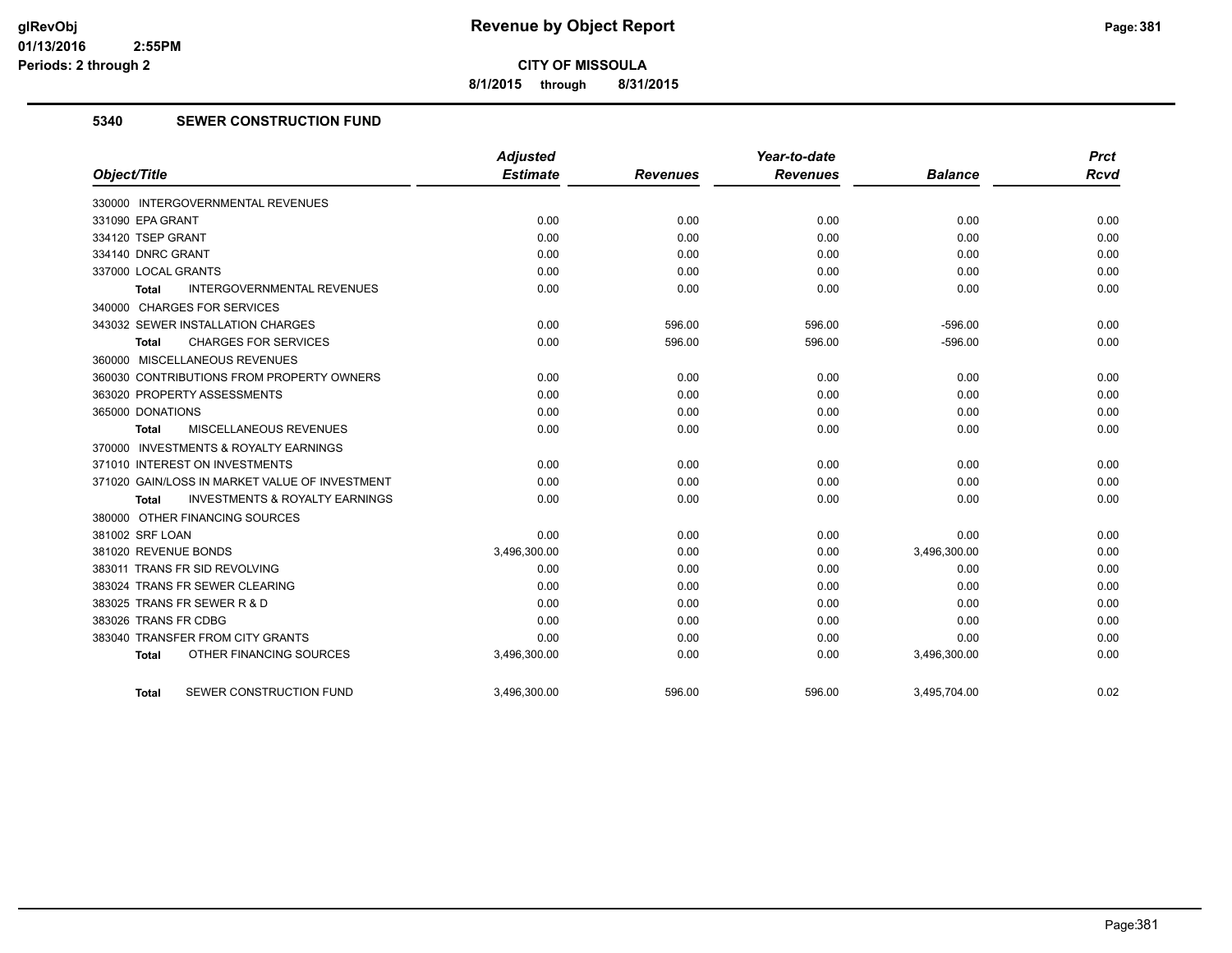**8/1/2015 through 8/31/2015**

## **5361 2001 SEWER REVENUE BONDS-DEBT SERVICE**

**5361 2001 SEWER REVENUE BONDS-DEBT SERVICE**

|                                                           | <b>Adjusted</b> |                 | Year-to-date    |                | <b>Prct</b> |
|-----------------------------------------------------------|-----------------|-----------------|-----------------|----------------|-------------|
| Object/Title                                              | <b>Estimate</b> | <b>Revenues</b> | <b>Revenues</b> | <b>Balance</b> | Rcvd        |
| 340000 CHARGES FOR SERVICES                               |                 |                 |                 |                |             |
| 343031 SEWER SERVICE CHARGES                              | 0.00            | 0.00            | 0.00            | 0.00           | 0.00        |
| 343032 SEWER INSTALLATION CHARGES                         | 0.00            | 0.00            | 0.00            | 0.00           | 0.00        |
| 343035 SALE OF SEWER MATERIALS AND SUPPLIES               | 0.00            | 0.00            | 0.00            | 0.00           | 0.00        |
| <b>CHARGES FOR SERVICES</b><br><b>Total</b>               | 0.00            | 0.00            | 0.00            | 0.00           | 0.00        |
| <b>MISCELLANEOUS REVENUES</b><br>360000                   |                 |                 |                 |                |             |
| 360010 MISCELLANEOUS                                      | 0.00            | 0.00            | 0.00            | 0.00           | 0.00        |
| MISCELLANEOUS REVENUES<br>Total                           | 0.00            | 0.00            | 0.00            | 0.00           | 0.00        |
| <b>INVESTMENTS &amp; ROYALTY EARNINGS</b><br>370000       |                 |                 |                 |                |             |
| 371010 INTEREST ON INVESTMENTS                            | 0.00            | 0.00            | 0.00            | 0.00           | 0.00        |
| 371020 GAIN/LOSS IN MARKET VALUE OF INVESTMENTS           | 0.00            | 0.00            | 0.00            | 0.00           | 0.00        |
| <b>INVESTMENTS &amp; ROYALTY EARNINGS</b><br><b>Total</b> | 0.00            | 0.00            | 0.00            | 0.00           | 0.00        |
| OTHER FINANCING SOURCES<br>380000                         |                 |                 |                 |                |             |
| 382010 SALE OF FIXED ASSETS                               | 0.00            | 0.00            | 0.00            | 0.00           | 0.00        |
| 383024 TRANS FR SEWER CLEARING                            | 31,040.00       | 0.00            | 0.00            | 31,040.00      | 0.00        |
| OTHER FINANCING SOURCES<br><b>Total</b>                   | 31,040.00       | 0.00            | 0.00            | 31,040.00      | 0.00        |
| 2001 SEWER REVENUE BONDS-DEBT SERVI<br><b>Total</b>       | 31,040.00       | 0.00            | 0.00            | 31,040.00      | 0.00        |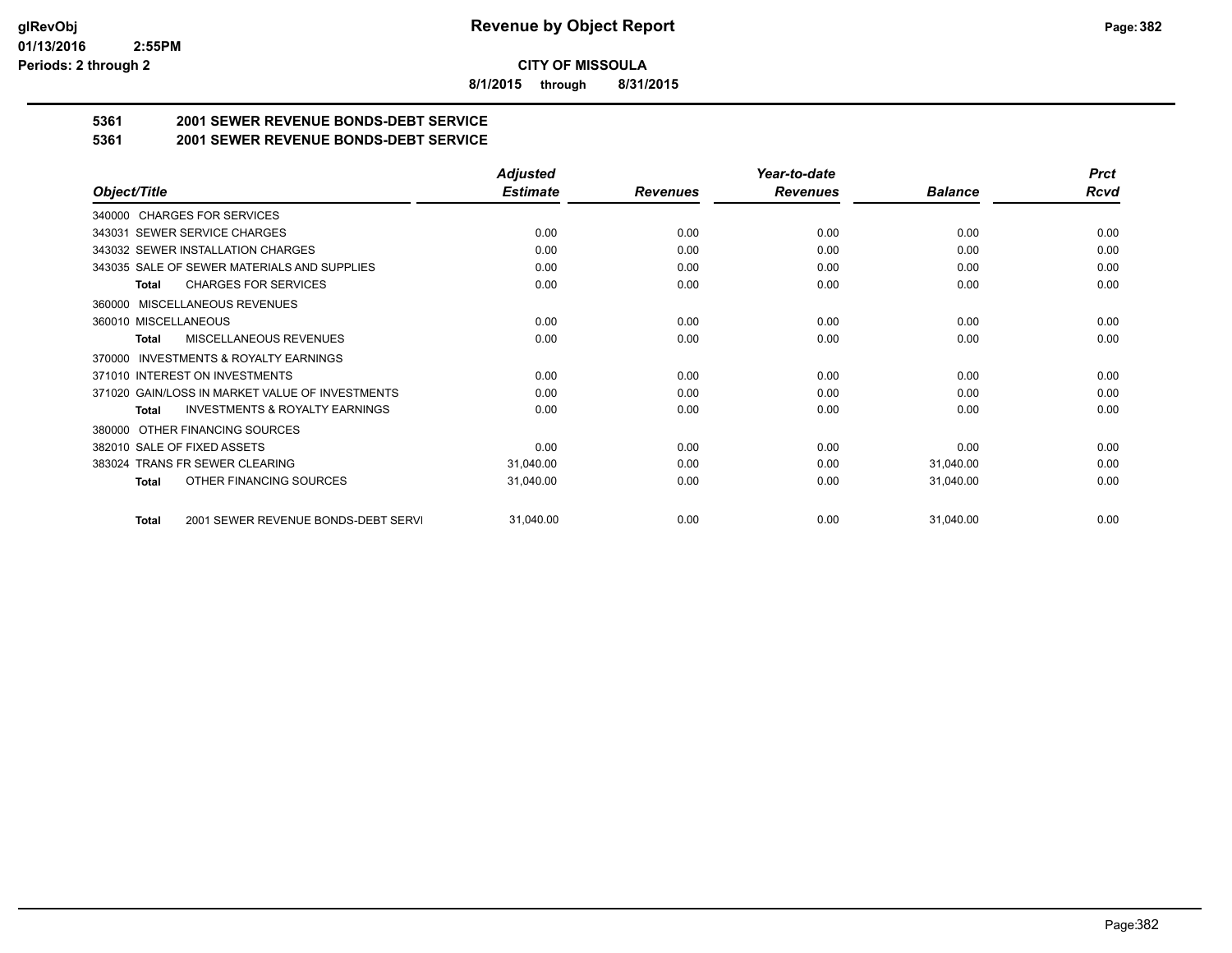**8/1/2015 through 8/31/2015**

### **5361 2001 SEWER REVENUE BONDS-DEBT SERVICE**

|                                                           | <b>Adjusted</b> |                 | Year-to-date    |                | <b>Prct</b> |
|-----------------------------------------------------------|-----------------|-----------------|-----------------|----------------|-------------|
| Object/Title                                              | <b>Estimate</b> | <b>Revenues</b> | <b>Revenues</b> | <b>Balance</b> | <b>Rcvd</b> |
| 340000 CHARGES FOR SERVICES                               |                 |                 |                 |                |             |
| 343031 SEWER SERVICE CHARGES                              | 0.00            | 0.00            | 0.00            | 0.00           | 0.00        |
| 343032 SEWER INSTALLATION CHARGES                         | 0.00            | 0.00            | 0.00            | 0.00           | 0.00        |
| 343035 SALE OF SEWER MATERIALS AND SUPPLIES               | 0.00            | 0.00            | 0.00            | 0.00           | 0.00        |
| <b>CHARGES FOR SERVICES</b><br><b>Total</b>               | 0.00            | 0.00            | 0.00            | 0.00           | 0.00        |
| MISCELLANEOUS REVENUES<br>360000                          |                 |                 |                 |                |             |
| 360010 MISCELLANEOUS                                      | 0.00            | 0.00            | 0.00            | 0.00           | 0.00        |
| MISCELLANEOUS REVENUES<br><b>Total</b>                    | 0.00            | 0.00            | 0.00            | 0.00           | 0.00        |
| <b>INVESTMENTS &amp; ROYALTY EARNINGS</b><br>370000       |                 |                 |                 |                |             |
| 371010 INTEREST ON INVESTMENTS                            | 0.00            | 0.00            | 0.00            | 0.00           | 0.00        |
| 371020 GAIN/LOSS IN MARKET VALUE OF INVESTMENT            | 0.00            | 0.00            | 0.00            | 0.00           | 0.00        |
| <b>INVESTMENTS &amp; ROYALTY EARNINGS</b><br><b>Total</b> | 0.00            | 0.00            | 0.00            | 0.00           | 0.00        |
| OTHER FINANCING SOURCES<br>380000                         |                 |                 |                 |                |             |
| 382010 SALE OF FIXED ASSETS                               | 0.00            | 0.00            | 0.00            | 0.00           | 0.00        |
| <b>TRANS FR SEWER CLEARING</b><br>383024                  | 31,040.00       | 0.00            | 0.00            | 31,040.00      | 0.00        |
| OTHER FINANCING SOURCES<br><b>Total</b>                   | 31,040.00       | 0.00            | 0.00            | 31,040.00      | 0.00        |
| 2001 SEWER REVENUE BONDS-DEBT SERV<br><b>Total</b>        | 31,040.00       | 0.00            | 0.00            | 31,040.00      | 0.00        |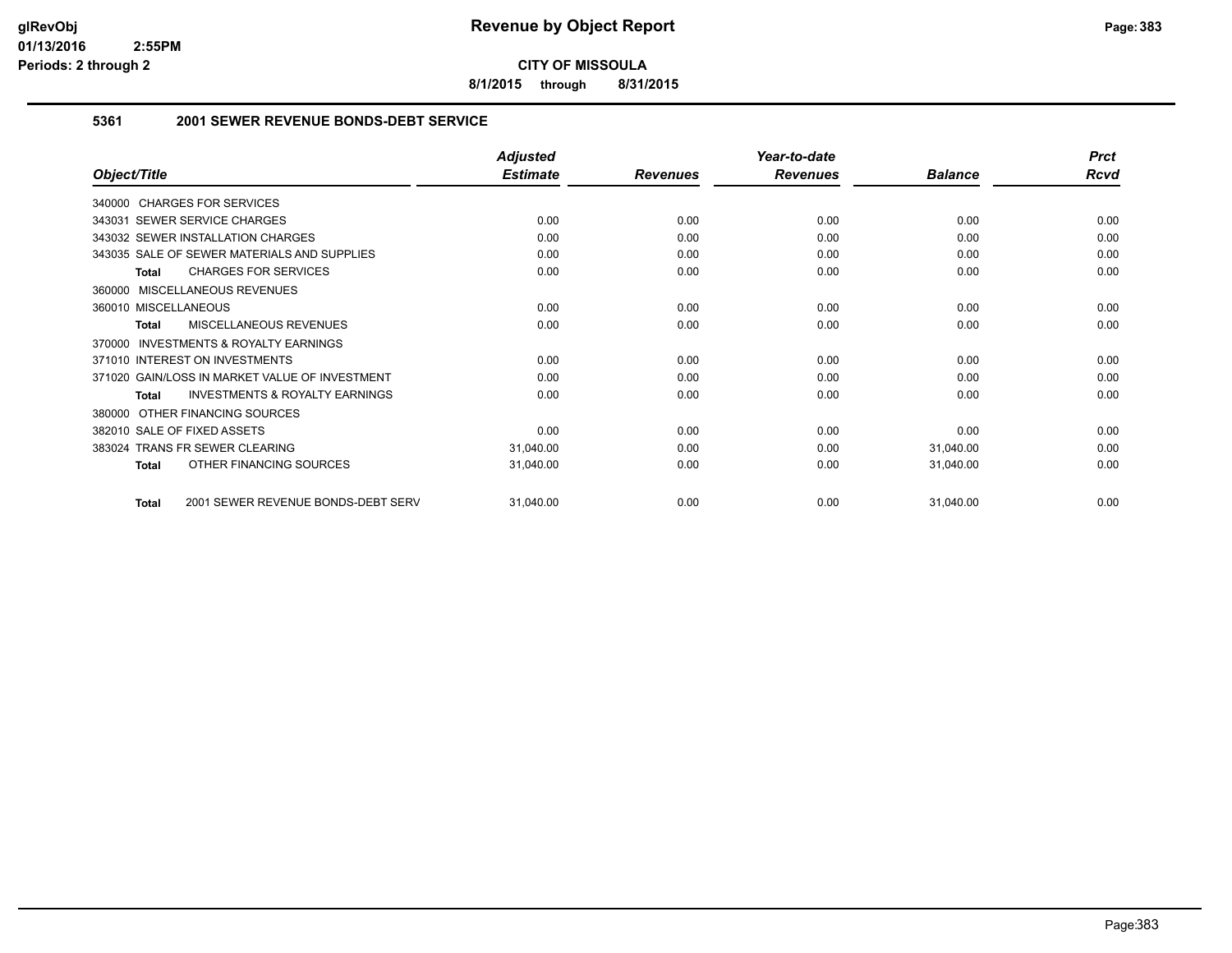**8/1/2015 through 8/31/2015**

## **5362 00 SEWER REVENUE BOND - SERIES B DEBT SE**

**5362 00 SEWER REVENUE BOND - SERIES B DEBT SE**

|                                                      | <b>Adjusted</b> |                 | Year-to-date    |                | <b>Prct</b> |
|------------------------------------------------------|-----------------|-----------------|-----------------|----------------|-------------|
| Object/Title                                         | <b>Estimate</b> | <b>Revenues</b> | <b>Revenues</b> | <b>Balance</b> | <b>Rcvd</b> |
| 340000 CHARGES FOR SERVICES                          |                 |                 |                 |                |             |
| 343032 SEWER INSTALLATION CHARGES                    | 0.00            | 0.00            | 0.00            | 0.00           | 0.00        |
| <b>CHARGES FOR SERVICES</b><br>Total                 | 0.00            | 0.00            | 0.00            | 0.00           | 0.00        |
| 360000 MISCELLANEOUS REVENUES                        |                 |                 |                 |                |             |
| 360010 MISCELLANEOUS                                 | 0.00            | 0.00            | 0.00            | 0.00           | 0.00        |
| <b>MISCELLANEOUS REVENUES</b><br>Total               | 0.00            | 0.00            | 0.00            | 0.00           | 0.00        |
| 370000 INVESTMENTS & ROYALTY EARNINGS                |                 |                 |                 |                |             |
| 371010 INTEREST ON INVESTMENTS                       | 0.00            | 0.00            | 0.00            | 0.00           | 0.00        |
| 371020 GAIN/LOSS IN MARKET VALUE OF INVESTMENTS      | 0.00            | 0.00            | 0.00            | 0.00           | 0.00        |
| <b>INVESTMENTS &amp; ROYALTY EARNINGS</b><br>Total   | 0.00            | 0.00            | 0.00            | 0.00           | 0.00        |
| 380000 OTHER FINANCING SOURCES                       |                 |                 |                 |                |             |
| 383024 TRANS FR SEWER CLEARING                       | 48,360.00       | 0.00            | 0.00            | 48,360.00      | 0.00        |
| OTHER FINANCING SOURCES<br>Total                     | 48,360.00       | 0.00            | 0.00            | 48,360.00      | 0.00        |
| 00 SEWER REVENUE BOND - SERIES B DEB<br><b>Total</b> | 48,360.00       | 0.00            | 0.00            | 48,360.00      | 0.00        |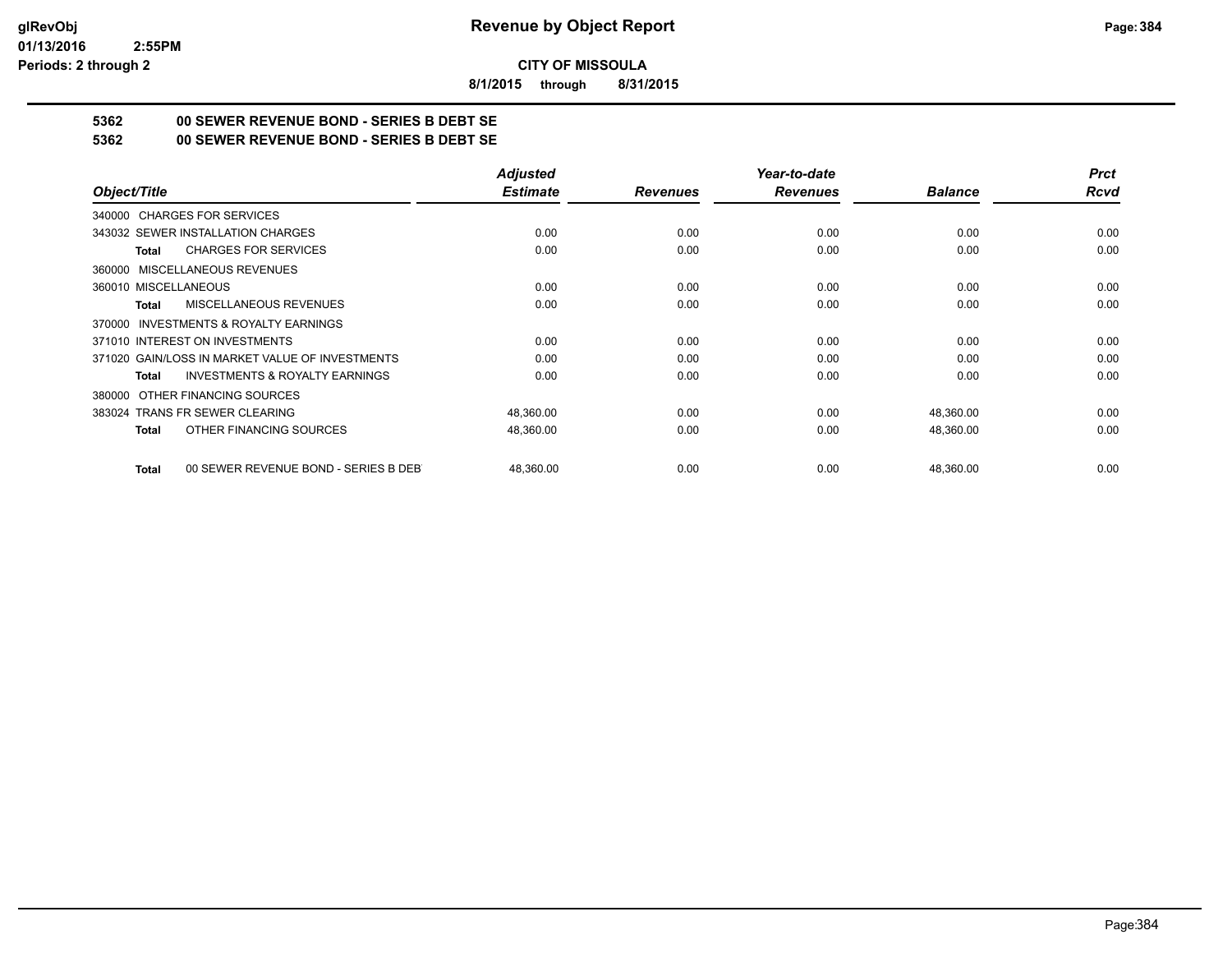**8/1/2015 through 8/31/2015**

## **5362 00 SEWER REVENUE BOND - SERIES B DEBT SE**

| Object/Title                                              | <b>Adjusted</b><br><b>Estimate</b> | <b>Revenues</b> | Year-to-date<br><b>Revenues</b> | <b>Balance</b> | <b>Prct</b><br><b>Rcvd</b> |
|-----------------------------------------------------------|------------------------------------|-----------------|---------------------------------|----------------|----------------------------|
| 340000 CHARGES FOR SERVICES                               |                                    |                 |                                 |                |                            |
| 343032 SEWER INSTALLATION CHARGES                         | 0.00                               | 0.00            | 0.00                            | 0.00           | 0.00                       |
| <b>CHARGES FOR SERVICES</b><br>Total                      | 0.00                               | 0.00            | 0.00                            | 0.00           | 0.00                       |
| 360000 MISCELLANEOUS REVENUES                             |                                    |                 |                                 |                |                            |
| 360010 MISCELLANEOUS                                      | 0.00                               | 0.00            | 0.00                            | 0.00           | 0.00                       |
| <b>MISCELLANEOUS REVENUES</b><br>Total                    | 0.00                               | 0.00            | 0.00                            | 0.00           | 0.00                       |
| <b>INVESTMENTS &amp; ROYALTY EARNINGS</b><br>370000       |                                    |                 |                                 |                |                            |
| 371010 INTEREST ON INVESTMENTS                            | 0.00                               | 0.00            | 0.00                            | 0.00           | 0.00                       |
| 371020 GAIN/LOSS IN MARKET VALUE OF INVESTMENT            | 0.00                               | 0.00            | 0.00                            | 0.00           | 0.00                       |
| <b>INVESTMENTS &amp; ROYALTY EARNINGS</b><br><b>Total</b> | 0.00                               | 0.00            | 0.00                            | 0.00           | 0.00                       |
| OTHER FINANCING SOURCES<br>380000                         |                                    |                 |                                 |                |                            |
| 383024 TRANS FR SEWER CLEARING                            | 48,360.00                          | 0.00            | 0.00                            | 48,360.00      | 0.00                       |
| OTHER FINANCING SOURCES<br>Total                          | 48,360.00                          | 0.00            | 0.00                            | 48,360.00      | 0.00                       |
| 00 SEWER REVENUE BOND - SERIES B DEE<br>Total             | 48,360.00                          | 0.00            | 0.00                            | 48,360.00      | 0.00                       |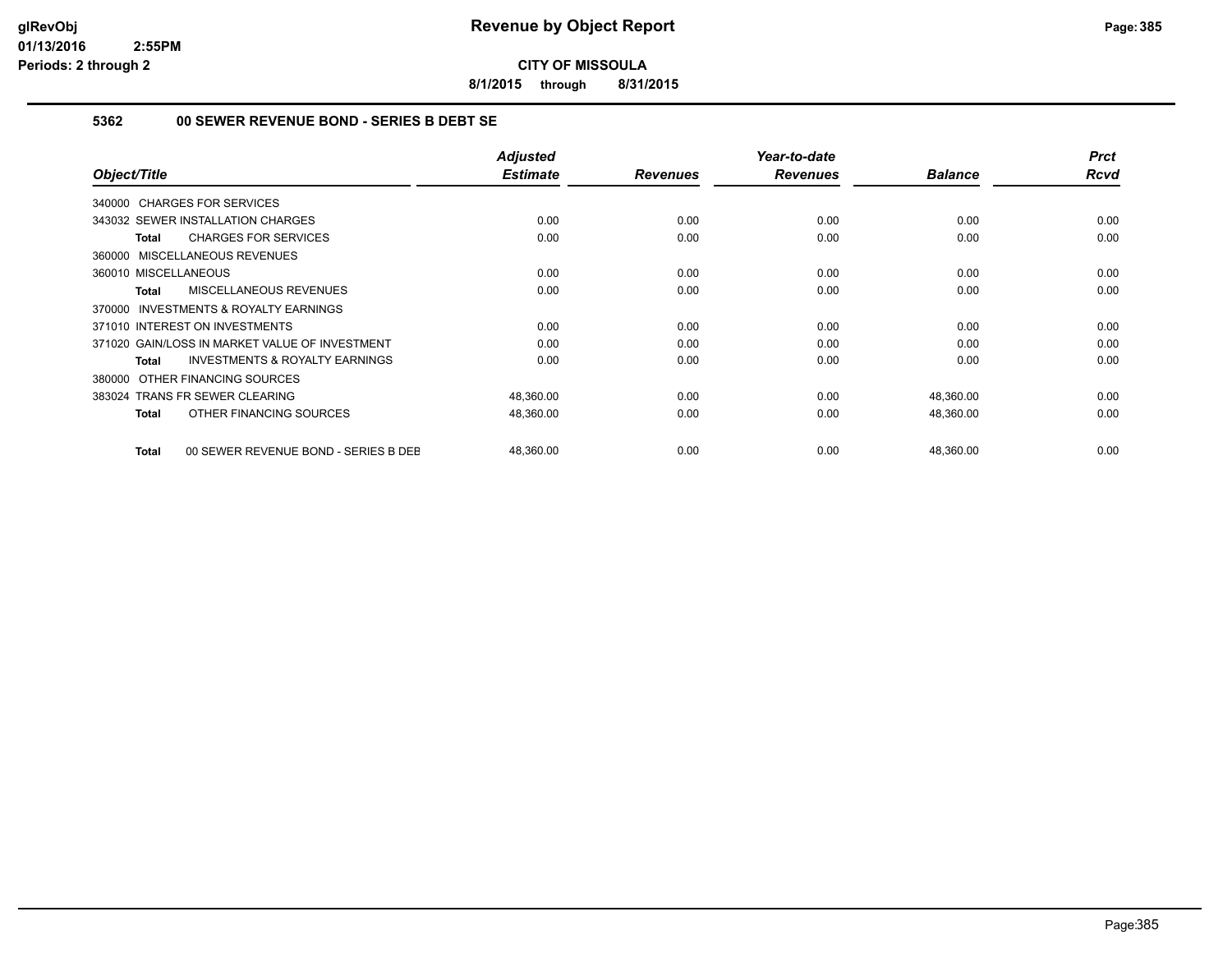**8/1/2015 through 8/31/2015**

# **5364 92 SEWER REVENUE BOND - SERIES B DEBT S**

**5364 92 SEWER REVENUE BOND - SERIES B DEBT S**

|                                                           | <b>Adjusted</b> |                 | Year-to-date    |                | <b>Prct</b> |
|-----------------------------------------------------------|-----------------|-----------------|-----------------|----------------|-------------|
| Object/Title                                              | <b>Estimate</b> | <b>Revenues</b> | <b>Revenues</b> | <b>Balance</b> | <b>Rcvd</b> |
| 340000 CHARGES FOR SERVICES                               |                 |                 |                 |                |             |
| 343032 SEWER INSTALLATION CHARGES                         | 0.00            | 0.00            | 0.00            | 0.00           | 0.00        |
| <b>CHARGES FOR SERVICES</b><br>Total                      | 0.00            | 0.00            | 0.00            | 0.00           | 0.00        |
| 370000 INVESTMENTS & ROYALTY EARNINGS                     |                 |                 |                 |                |             |
| 371010 INTEREST ON INVESTMENTS                            | 0.00            | 0.00            | 0.00            | 0.00           | 0.00        |
| 371020 GAIN/LOSS IN MARKET VALUE OF INVESTMENTS           | 0.00            | 0.00            | 0.00            | 0.00           | 0.00        |
| <b>INVESTMENTS &amp; ROYALTY EARNINGS</b><br><b>Total</b> | 0.00            | 0.00            | 0.00            | 0.00           | 0.00        |
| 380000 OTHER FINANCING SOURCES                            |                 |                 |                 |                |             |
| 383024 TRANS FR SEWER CLEARING                            | 0.00            | 0.00            | 0.00            | 0.00           | 0.00        |
| 383042 TRANSFERS FROM OTHER FUNDS                         | 0.00            | 0.00            | 0.00            | 0.00           | 0.00        |
| OTHER FINANCING SOURCES<br><b>Total</b>                   | 0.00            | 0.00            | 0.00            | 0.00           | 0.00        |
| 92 SEWER REVENUE BOND - SERIES B DEE<br><b>Total</b>      | 0.00            | 0.00            | 0.00            | 0.00           | 0.00        |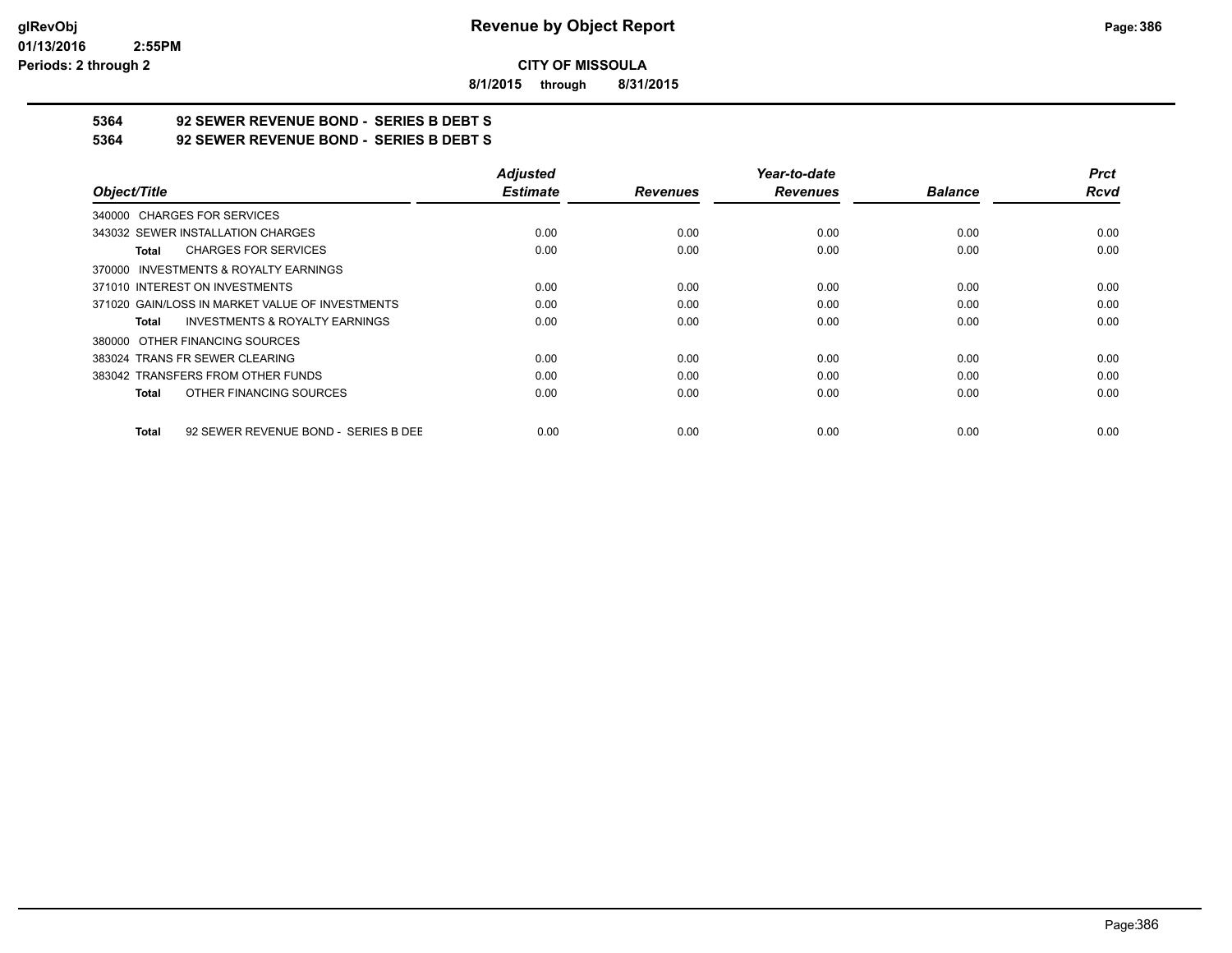**8/1/2015 through 8/31/2015**

### **5364 92 SEWER REVENUE BOND - SERIES B DEBT S**

| Object/Title                                         | <b>Adjusted</b><br><b>Estimate</b> | <b>Revenues</b> | Year-to-date<br><b>Revenues</b> | <b>Balance</b> | <b>Prct</b><br><b>Rcvd</b> |
|------------------------------------------------------|------------------------------------|-----------------|---------------------------------|----------------|----------------------------|
| 340000 CHARGES FOR SERVICES                          |                                    |                 |                                 |                |                            |
| 343032 SEWER INSTALLATION CHARGES                    | 0.00                               | 0.00            | 0.00                            | 0.00           | 0.00                       |
| <b>CHARGES FOR SERVICES</b><br>Total                 | 0.00                               | 0.00            | 0.00                            | 0.00           | 0.00                       |
| 370000 INVESTMENTS & ROYALTY EARNINGS                |                                    |                 |                                 |                |                            |
| 371010 INTEREST ON INVESTMENTS                       | 0.00                               | 0.00            | 0.00                            | 0.00           | 0.00                       |
| 371020 GAIN/LOSS IN MARKET VALUE OF INVESTMENT       | 0.00                               | 0.00            | 0.00                            | 0.00           | 0.00                       |
| <b>INVESTMENTS &amp; ROYALTY EARNINGS</b><br>Total   | 0.00                               | 0.00            | 0.00                            | 0.00           | 0.00                       |
| 380000 OTHER FINANCING SOURCES                       |                                    |                 |                                 |                |                            |
| 383024 TRANS FR SEWER CLEARING                       | 0.00                               | 0.00            | 0.00                            | 0.00           | 0.00                       |
| 383042 TRANSFERS FROM OTHER FUNDS                    | 0.00                               | 0.00            | 0.00                            | 0.00           | 0.00                       |
| OTHER FINANCING SOURCES<br>Total                     | 0.00                               | 0.00            | 0.00                            | 0.00           | 0.00                       |
| 92 SEWER REVENUE BOND - SERIES B DEI<br><b>Total</b> | 0.00                               | 0.00            | 0.00                            | 0.00           | 0.00                       |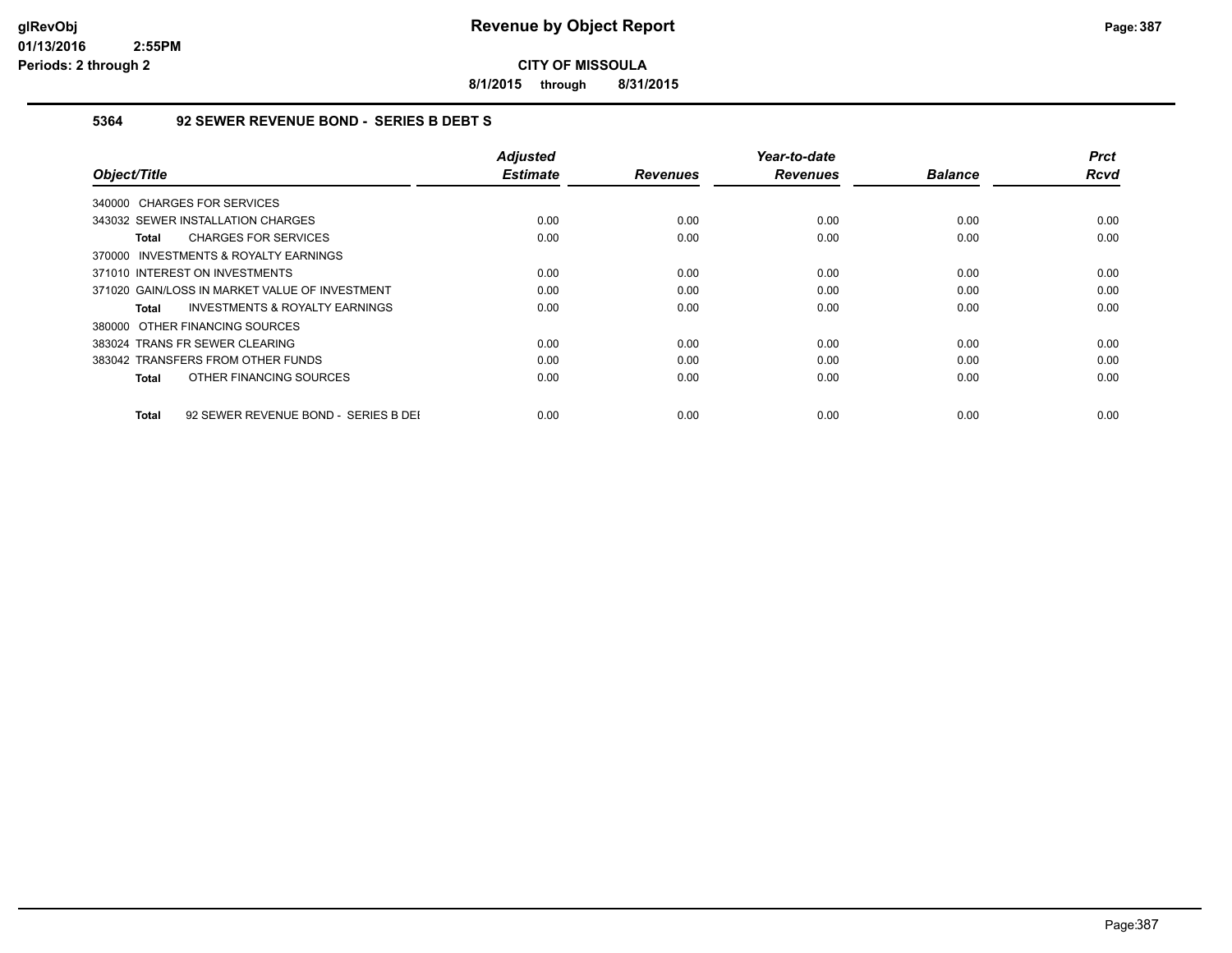**8/1/2015 through 8/31/2015**

# **5365 99 SEWER REVENUE BONDS DEBT SERVICE FUND**

| 5365 | 99 SEWER REVENUE BONDS DEBT SERVICE FUND |
|------|------------------------------------------|
|      |                                          |

|                                                           | <b>Adjusted</b> |                 | Year-to-date    |                | <b>Prct</b> |
|-----------------------------------------------------------|-----------------|-----------------|-----------------|----------------|-------------|
| Object/Title                                              | <b>Estimate</b> | <b>Revenues</b> | <b>Revenues</b> | <b>Balance</b> | <b>Rcvd</b> |
| 340000 CHARGES FOR SERVICES                               |                 |                 |                 |                |             |
| 343032 SEWER INSTALLATION CHARGES                         | 0.00            | 0.00            | 0.00            | 0.00           | 0.00        |
| <b>CHARGES FOR SERVICES</b><br>Total                      | 0.00            | 0.00            | 0.00            | 0.00           | 0.00        |
| 370000 INVESTMENTS & ROYALTY EARNINGS                     |                 |                 |                 |                |             |
| 371010 INTEREST ON INVESTMENTS                            | 0.00            | 0.00            | 0.00            | 0.00           | 0.00        |
| 371020 GAIN/LOSS IN MARKET VALUE OF INVESTMENTS           | 0.00            | 0.00            | 0.00            | 0.00           | 0.00        |
| <b>INVESTMENTS &amp; ROYALTY EARNINGS</b><br><b>Total</b> | 0.00            | 0.00            | 0.00            | 0.00           | 0.00        |
| 380000 OTHER FINANCING SOURCES                            |                 |                 |                 |                |             |
| 383024 TRANS FR SEWER CLEARING                            | 123.910.00      | 0.00            | 0.00            | 123,910.00     | 0.00        |
| OTHER FINANCING SOURCES<br>Total                          | 123,910.00      | 0.00            | 0.00            | 123,910.00     | 0.00        |
| 99 SEWER REVENUE BONDS DEBT SERVICE<br><b>Total</b>       | 123.910.00      | 0.00            | 0.00            | 123.910.00     | 0.00        |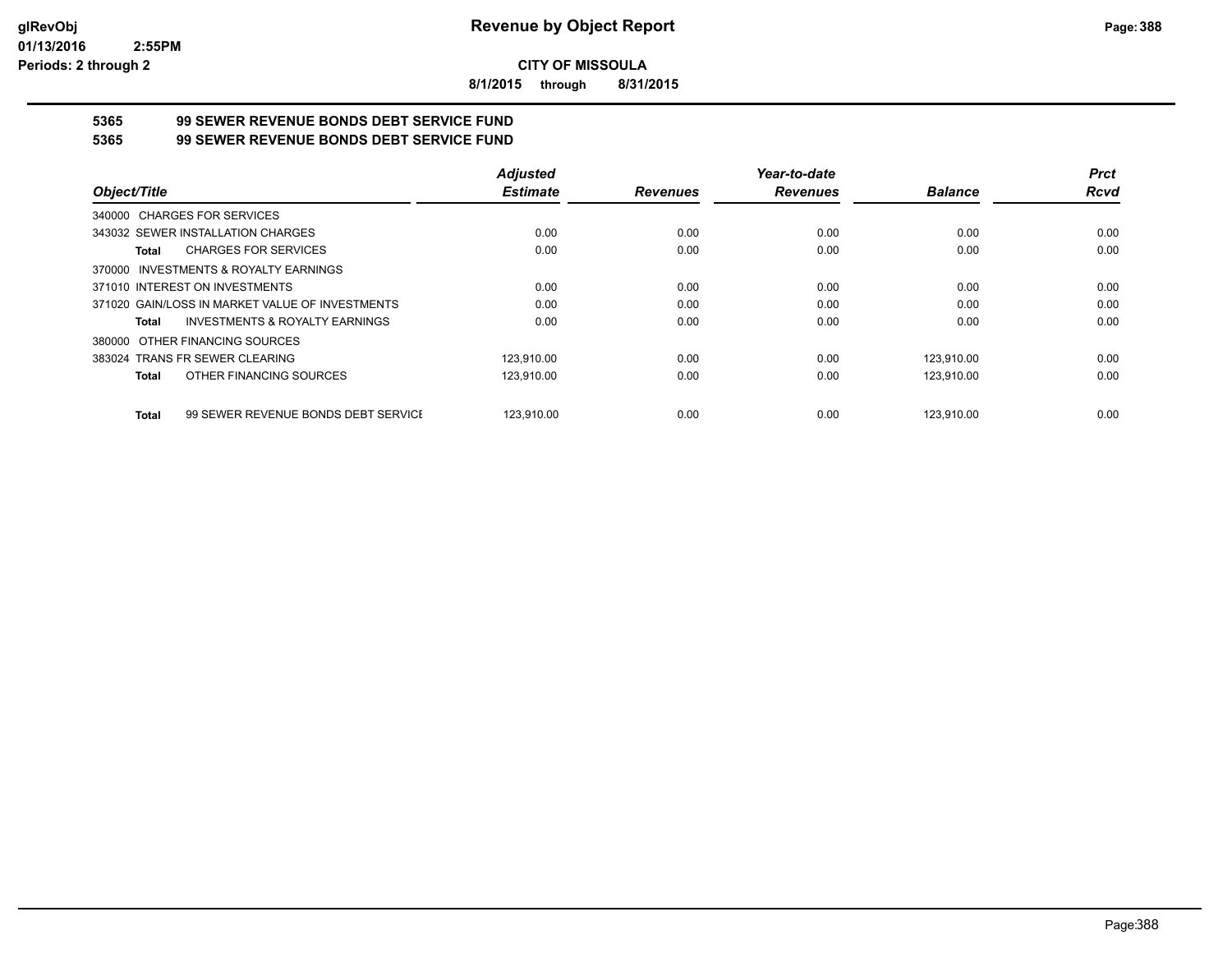**8/1/2015 through 8/31/2015**

## **5365 99 SEWER REVENUE BONDS DEBT SERVICE FUND**

|                                                    | <b>Adjusted</b> |                 | Year-to-date    |                | <b>Prct</b> |
|----------------------------------------------------|-----------------|-----------------|-----------------|----------------|-------------|
| Object/Title                                       | <b>Estimate</b> | <b>Revenues</b> | <b>Revenues</b> | <b>Balance</b> | <b>Rcvd</b> |
| 340000 CHARGES FOR SERVICES                        |                 |                 |                 |                |             |
| 343032 SEWER INSTALLATION CHARGES                  | 0.00            | 0.00            | 0.00            | 0.00           | 0.00        |
| <b>CHARGES FOR SERVICES</b><br>Total               | 0.00            | 0.00            | 0.00            | 0.00           | 0.00        |
| 370000 INVESTMENTS & ROYALTY EARNINGS              |                 |                 |                 |                |             |
| 371010 INTEREST ON INVESTMENTS                     | 0.00            | 0.00            | 0.00            | 0.00           | 0.00        |
| 371020 GAIN/LOSS IN MARKET VALUE OF INVESTMENT     | 0.00            | 0.00            | 0.00            | 0.00           | 0.00        |
| <b>INVESTMENTS &amp; ROYALTY EARNINGS</b><br>Total | 0.00            | 0.00            | 0.00            | 0.00           | 0.00        |
| 380000 OTHER FINANCING SOURCES                     |                 |                 |                 |                |             |
| 383024 TRANS FR SEWER CLEARING                     | 123.910.00      | 0.00            | 0.00            | 123.910.00     | 0.00        |
| OTHER FINANCING SOURCES<br>Total                   | 123,910.00      | 0.00            | 0.00            | 123,910.00     | 0.00        |
| 99 SEWER REVENUE BONDS DEBT SERVIC<br>Total        | 123.910.00      | 0.00            | 0.00            | 123.910.00     | 0.00        |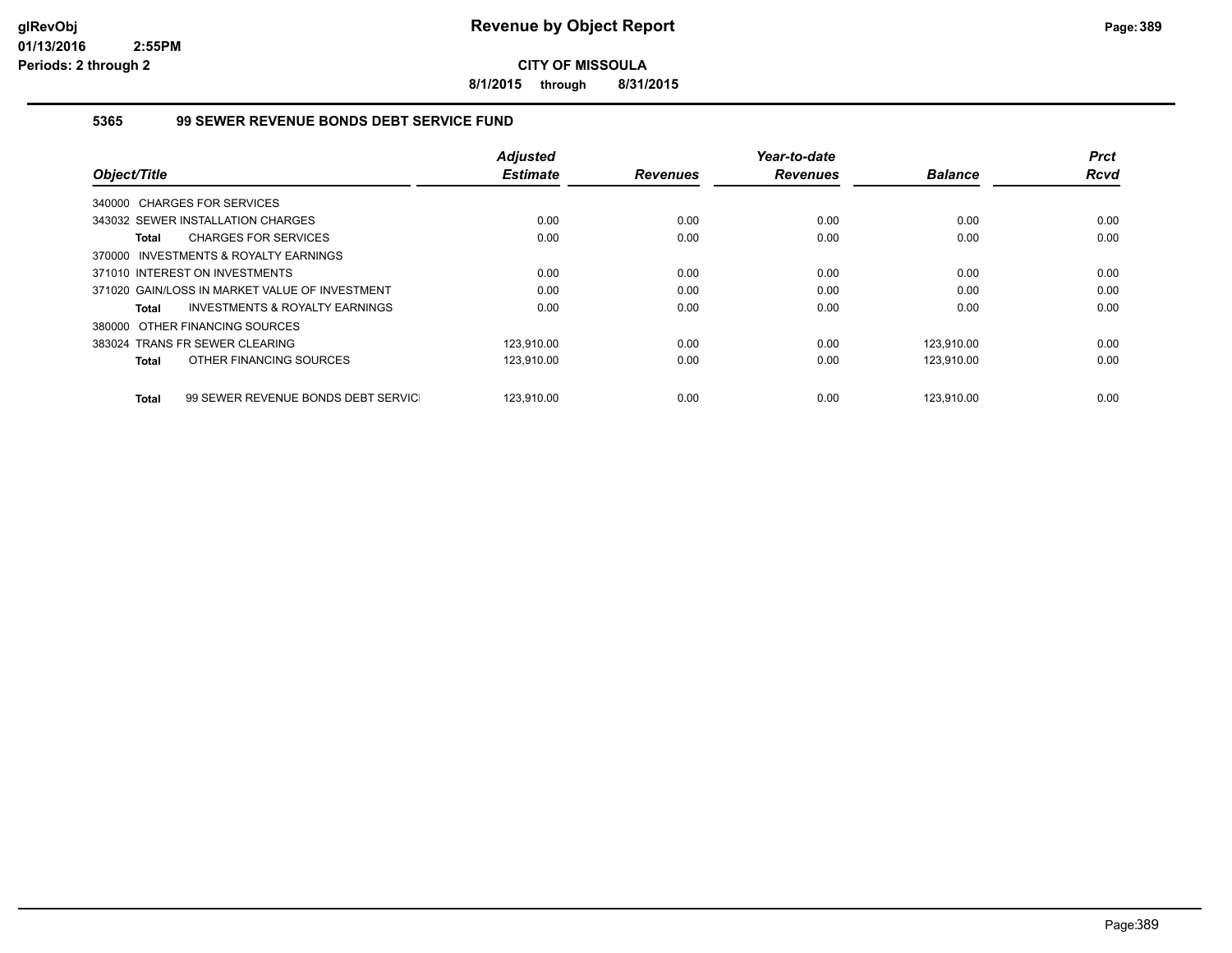**8/1/2015 through 8/31/2015**

# **5367 92 SEWER REVENUE BOND - SERIES B BOND RE**

**5367 92 SEWER REVENUE BOND - SERIES B BOND RE**

|                                                      | <b>Adjusted</b> |                 | Year-to-date    |                | <b>Prct</b> |
|------------------------------------------------------|-----------------|-----------------|-----------------|----------------|-------------|
| Object/Title                                         | <b>Estimate</b> | <b>Revenues</b> | <b>Revenues</b> | <b>Balance</b> | <b>Rcvd</b> |
| 370000 INVESTMENTS & ROYALTY EARNINGS                |                 |                 |                 |                |             |
| 371010 INTEREST ON INVESTMENTS                       | 0.00            | 0.00            | 0.00            | 0.00           | 0.00        |
| 371020 GAIN/LOSS IN MARKET VALUE OF INVESTMENTS      | 0.00            | 0.00            | 0.00            | 0.00           | 0.00        |
| <b>INVESTMENTS &amp; ROYALTY EARNINGS</b><br>Total   | 0.00            | 0.00            | 0.00            | 0.00           | 0.00        |
| 380000 OTHER FINANCING SOURCES                       |                 |                 |                 |                |             |
| 383042 TRANSFERS FROM OTHER FUNDS                    | 0.00            | 0.00            | 0.00            | 0.00           | 0.00        |
| OTHER FINANCING SOURCES<br>Total                     | 0.00            | 0.00            | 0.00            | 0.00           | 0.00        |
|                                                      |                 |                 |                 |                |             |
| 92 SEWER REVENUE BOND - SERIES B BON<br><b>Total</b> | 0.00            | 0.00            | 0.00            | 0.00           | 0.00        |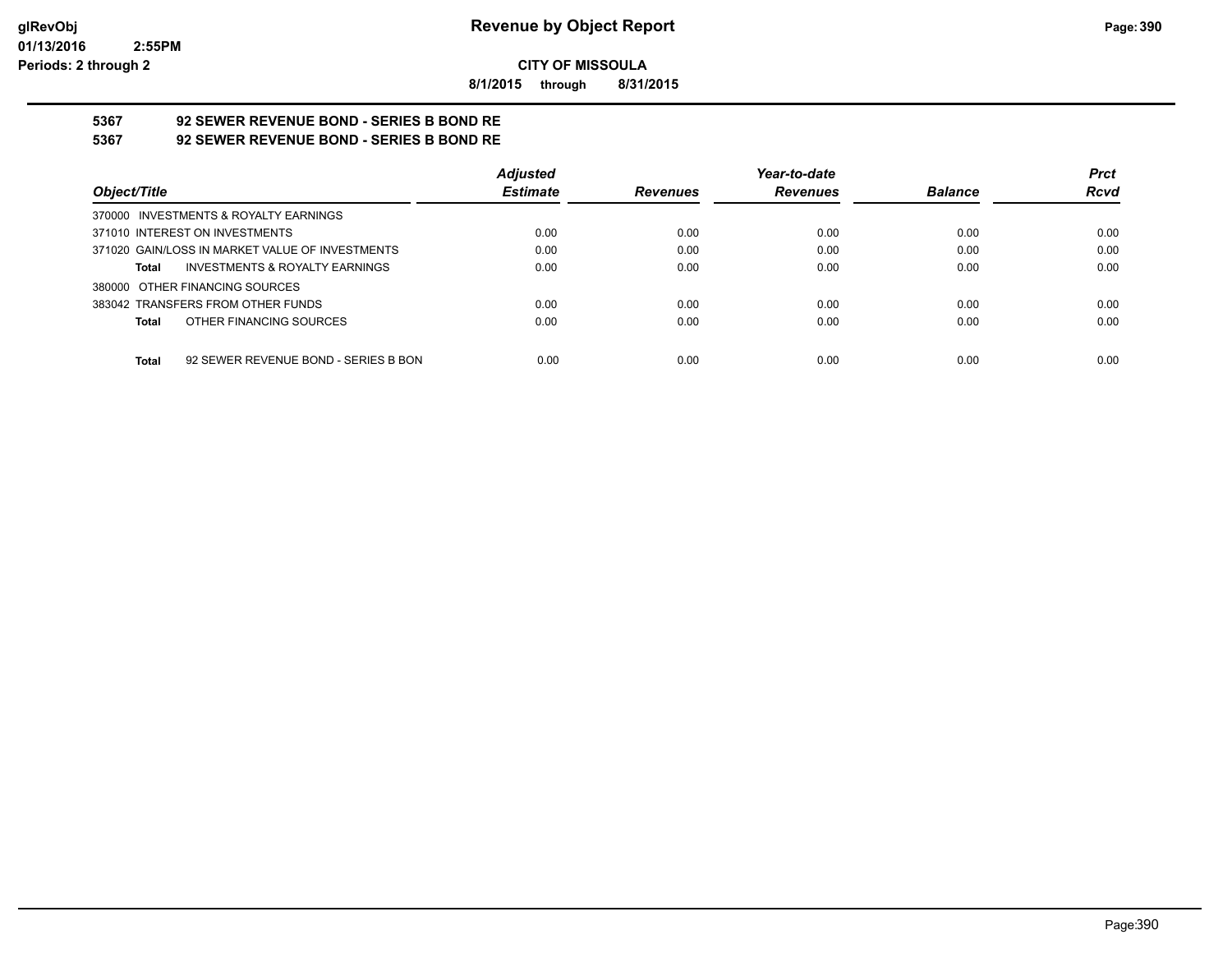**8/1/2015 through 8/31/2015**

### **5367 92 SEWER REVENUE BOND - SERIES B BOND RE**

|                                                      | <b>Adjusted</b> |                 | Year-to-date    |                | <b>Prct</b> |
|------------------------------------------------------|-----------------|-----------------|-----------------|----------------|-------------|
| Object/Title                                         | <b>Estimate</b> | <b>Revenues</b> | <b>Revenues</b> | <b>Balance</b> | <b>Rcvd</b> |
| 370000 INVESTMENTS & ROYALTY EARNINGS                |                 |                 |                 |                |             |
| 371010 INTEREST ON INVESTMENTS                       | 0.00            | 0.00            | 0.00            | 0.00           | 0.00        |
| 371020 GAIN/LOSS IN MARKET VALUE OF INVESTMENT       | 0.00            | 0.00            | 0.00            | 0.00           | 0.00        |
| INVESTMENTS & ROYALTY EARNINGS<br>Total              | 0.00            | 0.00            | 0.00            | 0.00           | 0.00        |
| 380000 OTHER FINANCING SOURCES                       |                 |                 |                 |                |             |
| 383042 TRANSFERS FROM OTHER FUNDS                    | 0.00            | 0.00            | 0.00            | 0.00           | 0.00        |
| OTHER FINANCING SOURCES<br>Total                     | 0.00            | 0.00            | 0.00            | 0.00           | 0.00        |
|                                                      |                 |                 |                 |                |             |
| 92 SEWER REVENUE BOND - SERIES B BON<br><b>Total</b> | 0.00            | 0.00            | 0.00            | 0.00           | 0.00        |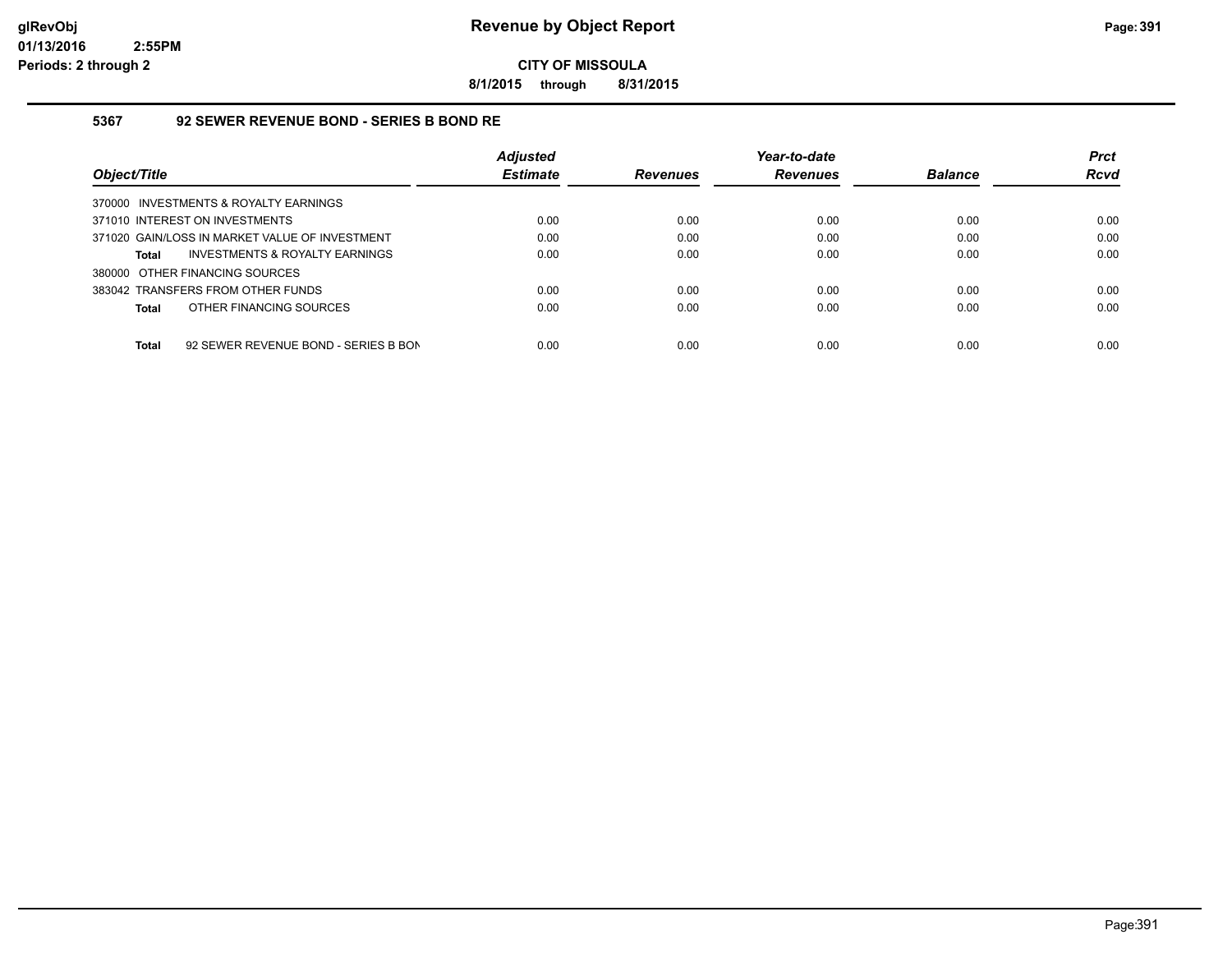**8/1/2015 through 8/31/2015**

## **5368 00 SEWER REVENUE BOND RESERVE FUND**

## **5368 00 SEWER REVENUE BOND RESERVE FUND**

|                                                    | <b>Adjusted</b> |                 | Year-to-date    |                | <b>Prct</b> |
|----------------------------------------------------|-----------------|-----------------|-----------------|----------------|-------------|
| Object/Title                                       | <b>Estimate</b> | <b>Revenues</b> | <b>Revenues</b> | <b>Balance</b> | <b>Rcvd</b> |
| 370000 INVESTMENTS & ROYALTY EARNINGS              |                 |                 |                 |                |             |
| 371010 INTEREST ON INVESTMENTS                     | 0.00            | 0.00            | 0.00            | 0.00           | 0.00        |
| 371020 GAIN/LOSS IN MARKET VALUE OF INVESTMENTS    | 0.00            | 0.00            | 0.00            | 0.00           | 0.00        |
| <b>INVESTMENTS &amp; ROYALTY EARNINGS</b><br>Total | 0.00            | 0.00            | 0.00            | 0.00           | 0.00        |
| 380000 OTHER FINANCING SOURCES                     |                 |                 |                 |                |             |
| 383042 TRANSFERS FROM OTHER FUNDS                  | 310.00          | 0.00            | 0.00            | 310.00         | 0.00        |
| OTHER FINANCING SOURCES<br>Total                   | 310.00          | 0.00            | 0.00            | 310.00         | 0.00        |
|                                                    |                 |                 |                 |                |             |
| <b>Total</b><br>00 SEWER REVENUE BOND RESERVE FUND | 310.00          | 0.00            | 0.00            | 310.00         | 0.00        |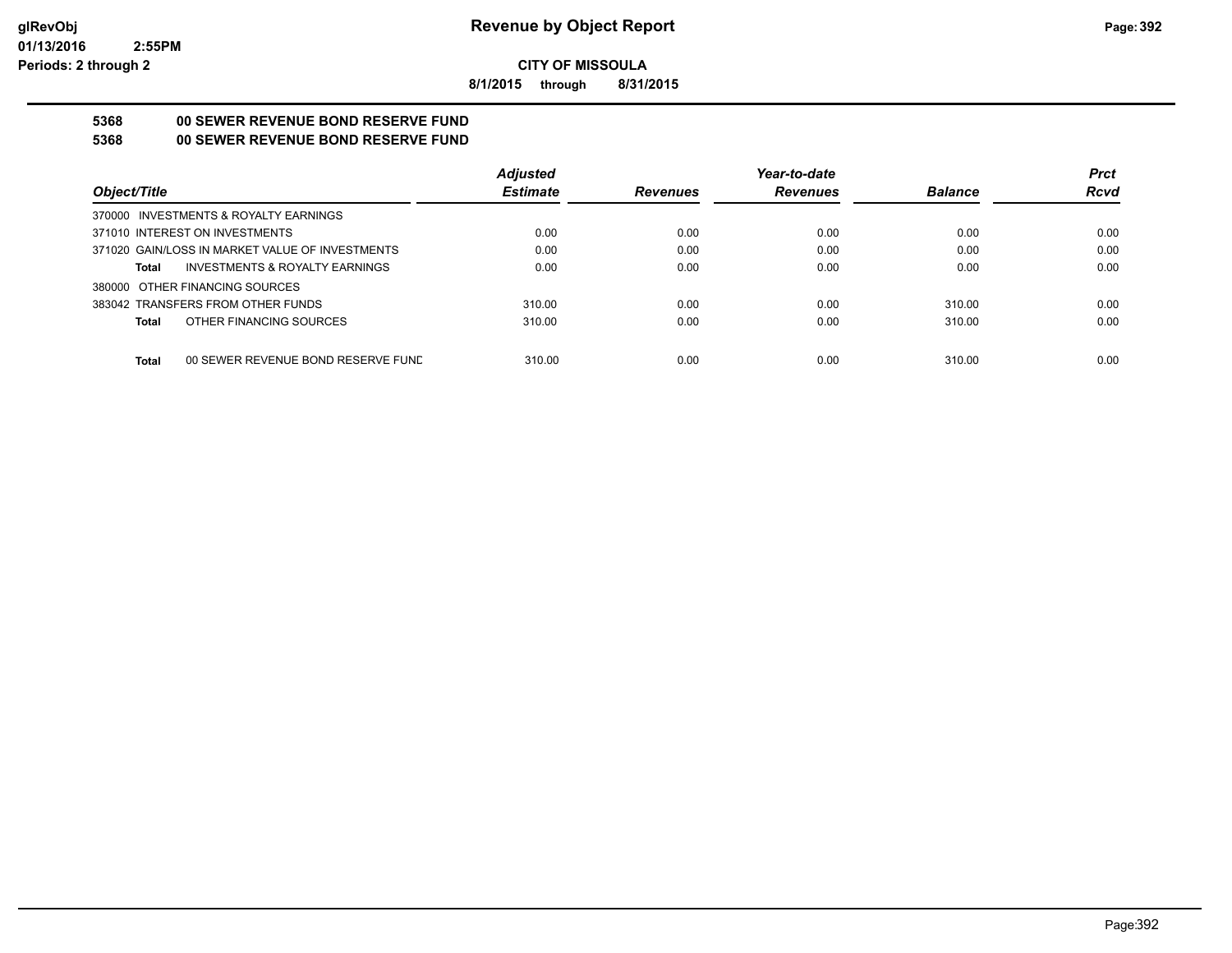**8/1/2015 through 8/31/2015**

## **5368 00 SEWER REVENUE BOND RESERVE FUND**

| Object/Title                                       | <b>Adjusted</b><br><b>Estimate</b> | <b>Revenues</b> | Year-to-date<br><b>Revenues</b> | <b>Balance</b> | <b>Prct</b><br><b>Rcvd</b> |
|----------------------------------------------------|------------------------------------|-----------------|---------------------------------|----------------|----------------------------|
| 370000 INVESTMENTS & ROYALTY EARNINGS              |                                    |                 |                                 |                |                            |
| 371010 INTEREST ON INVESTMENTS                     | 0.00                               | 0.00            | 0.00                            | 0.00           | 0.00                       |
| 371020 GAIN/LOSS IN MARKET VALUE OF INVESTMENT     | 0.00                               | 0.00            | 0.00                            | 0.00           | 0.00                       |
| INVESTMENTS & ROYALTY EARNINGS<br>Total            | 0.00                               | 0.00            | 0.00                            | 0.00           | 0.00                       |
| 380000 OTHER FINANCING SOURCES                     |                                    |                 |                                 |                |                            |
| 383042 TRANSFERS FROM OTHER FUNDS                  | 310.00                             | 0.00            | 0.00                            | 310.00         | 0.00                       |
| OTHER FINANCING SOURCES<br>Total                   | 310.00                             | 0.00            | 0.00                            | 310.00         | 0.00                       |
| 00 SEWER REVENUE BOND RESERVE FUNI<br><b>Total</b> | 310.00                             | 0.00            | 0.00                            | 310.00         | 0.00                       |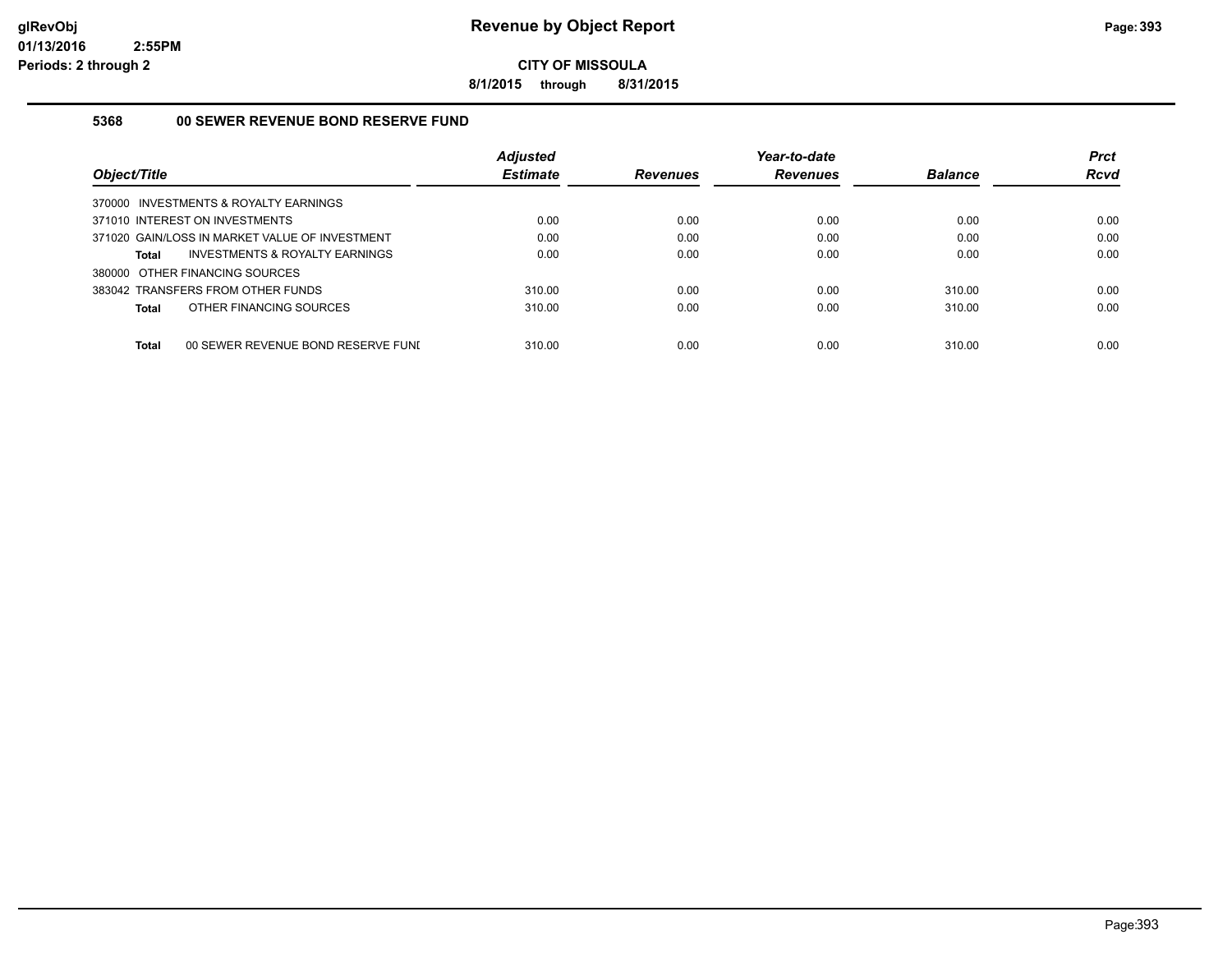**8/1/2015 through 8/31/2015**

#### **5369 2001 SEWER REVENUE BOND**

**5369 2001 SEWER REVENUE BOND**

|                                                 | <b>Adjusted</b> |                 | Year-to-date    |                | <b>Prct</b> |
|-------------------------------------------------|-----------------|-----------------|-----------------|----------------|-------------|
| Object/Title                                    | <b>Estimate</b> | <b>Revenues</b> | <b>Revenues</b> | <b>Balance</b> | <b>Rcvd</b> |
| 370000 INVESTMENTS & ROYALTY EARNINGS           |                 |                 |                 |                |             |
| 371010 INTEREST ON INVESTMENTS                  | 0.00            | 0.00            | 0.00            | 0.00           | 0.00        |
| 371020 GAIN/LOSS IN MARKET VALUE OF INVESTMENTS | 0.00            | 0.00            | 0.00            | 0.00           | 0.00        |
| INVESTMENTS & ROYALTY EARNINGS<br>Total         | 0.00            | 0.00            | 0.00            | 0.00           | 0.00        |
| 380000 OTHER FINANCING SOURCES                  |                 |                 |                 |                |             |
| 383042 TRANSFERS FROM OTHER FUNDS               | 0.00            | 0.00            | 0.00            | 0.00           | 0.00        |
| OTHER FINANCING SOURCES<br><b>Total</b>         | 0.00            | 0.00            | 0.00            | 0.00           | 0.00        |
|                                                 |                 |                 |                 |                |             |
| <b>Total</b><br>2001 SEWER REVENUE BOND         | 0.00            | 0.00            | 0.00            | 0.00           | 0.00        |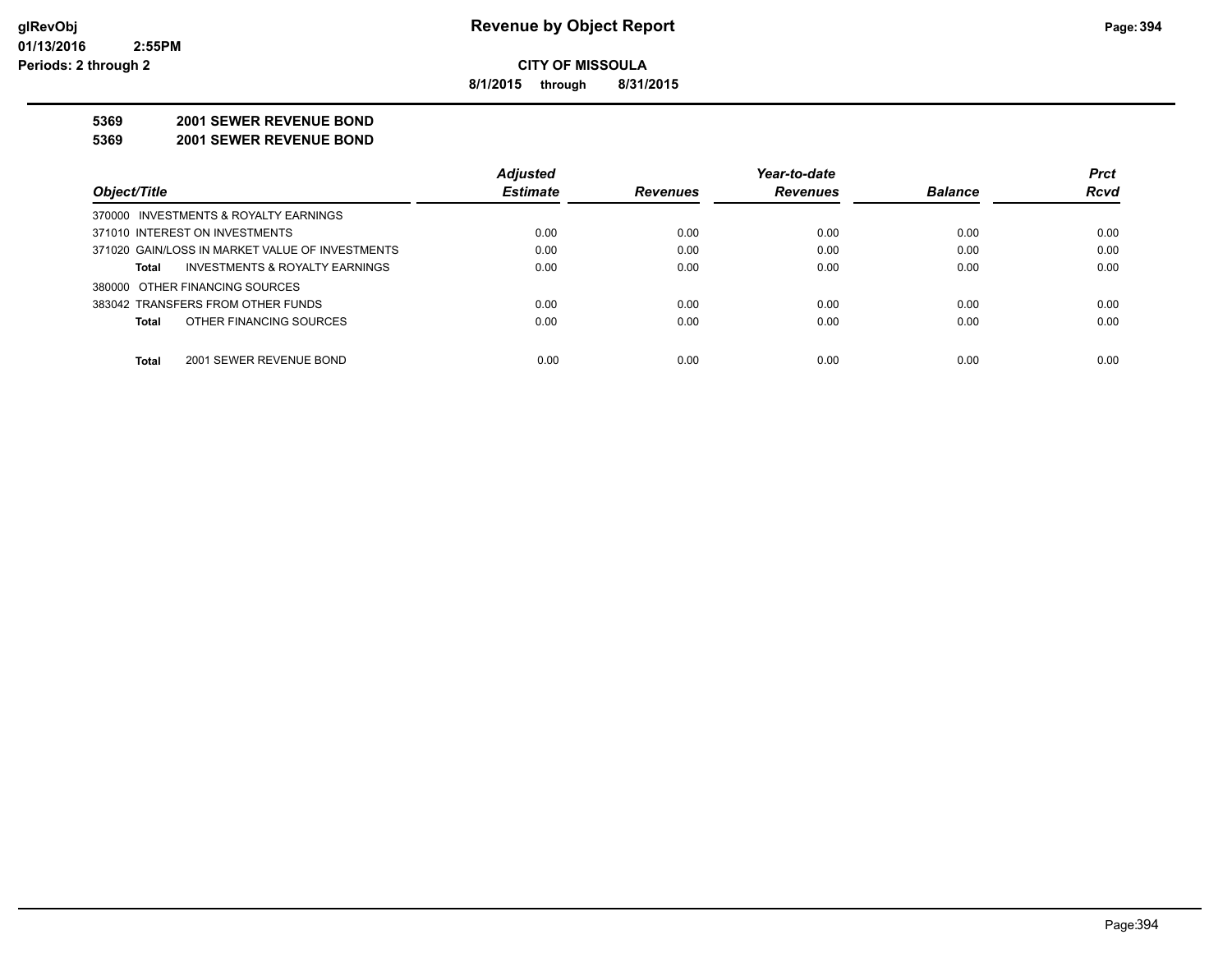**8/1/2015 through 8/31/2015**

### **5369 2001 SEWER REVENUE BOND**

|                                                    | <b>Adjusted</b><br><b>Estimate</b> |                 | Year-to-date    |                | <b>Prct</b><br>Rcvd |
|----------------------------------------------------|------------------------------------|-----------------|-----------------|----------------|---------------------|
| Object/Title                                       |                                    | <b>Revenues</b> | <b>Revenues</b> | <b>Balance</b> |                     |
| INVESTMENTS & ROYALTY EARNINGS<br>370000           |                                    |                 |                 |                |                     |
| 371010 INTEREST ON INVESTMENTS                     | 0.00                               | 0.00            | 0.00            | 0.00           | 0.00                |
| 371020 GAIN/LOSS IN MARKET VALUE OF INVESTMENT     | 0.00                               | 0.00            | 0.00            | 0.00           | 0.00                |
| <b>INVESTMENTS &amp; ROYALTY EARNINGS</b><br>Total | 0.00                               | 0.00            | 0.00            | 0.00           | 0.00                |
| 380000 OTHER FINANCING SOURCES                     |                                    |                 |                 |                |                     |
| 383042 TRANSFERS FROM OTHER FUNDS                  | 0.00                               | 0.00            | 0.00            | 0.00           | 0.00                |
| OTHER FINANCING SOURCES<br>Total                   | 0.00                               | 0.00            | 0.00            | 0.00           | 0.00                |
|                                                    |                                    |                 |                 |                |                     |
| Total<br>2001 SEWER REVENUE BOND                   | 0.00                               | 0.00            | 0.00            | 0.00           | 0.00                |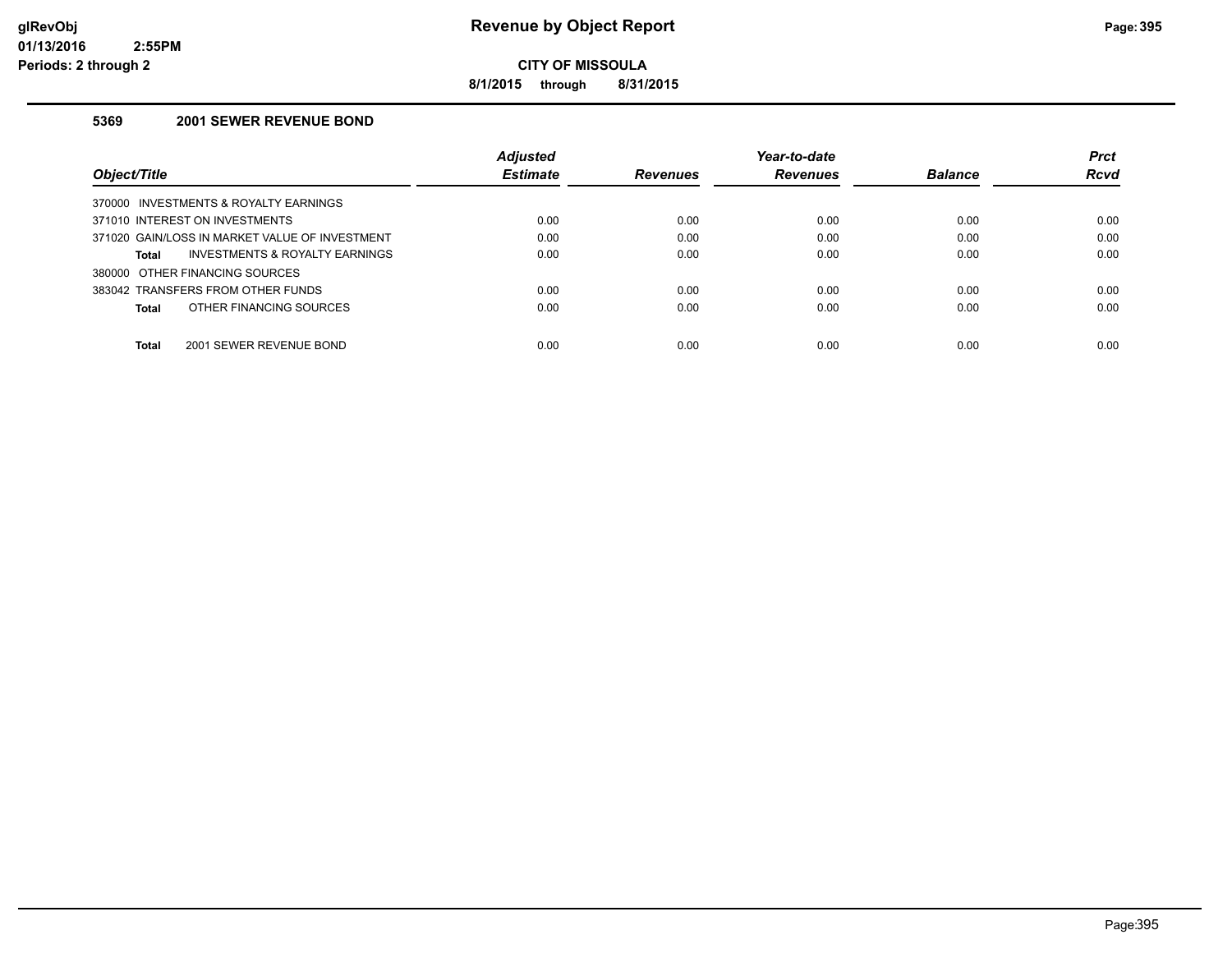**8/1/2015 through 8/31/2015**

## **5370 99 SEWER REVENUE BOND RESERVE FUND**

#### **5370 99 SEWER REVENUE BOND RESERVE FUND**

|                                                    | <b>Adjusted</b> |                 | Year-to-date    |                | <b>Prct</b> |
|----------------------------------------------------|-----------------|-----------------|-----------------|----------------|-------------|
| Object/Title                                       | <b>Estimate</b> | <b>Revenues</b> | <b>Revenues</b> | <b>Balance</b> | Rcvd        |
| 360000 MISCELLANEOUS REVENUES                      |                 |                 |                 |                |             |
| 360010 MISCELLANEOUS                               | 0.00            | 0.00            | 0.00            | 0.00           | 0.00        |
| MISCELLANEOUS REVENUES<br>Total                    | 0.00            | 0.00            | 0.00            | 0.00           | 0.00        |
| 370000 INVESTMENTS & ROYALTY EARNINGS              |                 |                 |                 |                |             |
| 371010 INTEREST ON INVESTMENTS                     | 0.00            | 0.00            | 0.00            | 0.00           | 0.00        |
| 371020 GAIN/LOSS IN MARKET VALUE OF INVESTMENTS    | 0.00            | 0.00            | 0.00            | 0.00           | 0.00        |
| <b>INVESTMENTS &amp; ROYALTY EARNINGS</b><br>Total | 0.00            | 0.00            | 0.00            | 0.00           | 0.00        |
| 380000 OTHER FINANCING SOURCES                     |                 |                 |                 |                |             |
| 383042 TRANSFERS FROM OTHER FUNDS                  | 0.00            | 0.00            | 0.00            | 0.00           | 0.00        |
| OTHER FINANCING SOURCES<br>Total                   | 0.00            | 0.00            | 0.00            | 0.00           | 0.00        |
| 99 SEWER REVENUE BOND RESERVE FUND<br>Total        | 0.00            | 0.00            | 0.00            | 0.00           | 0.00        |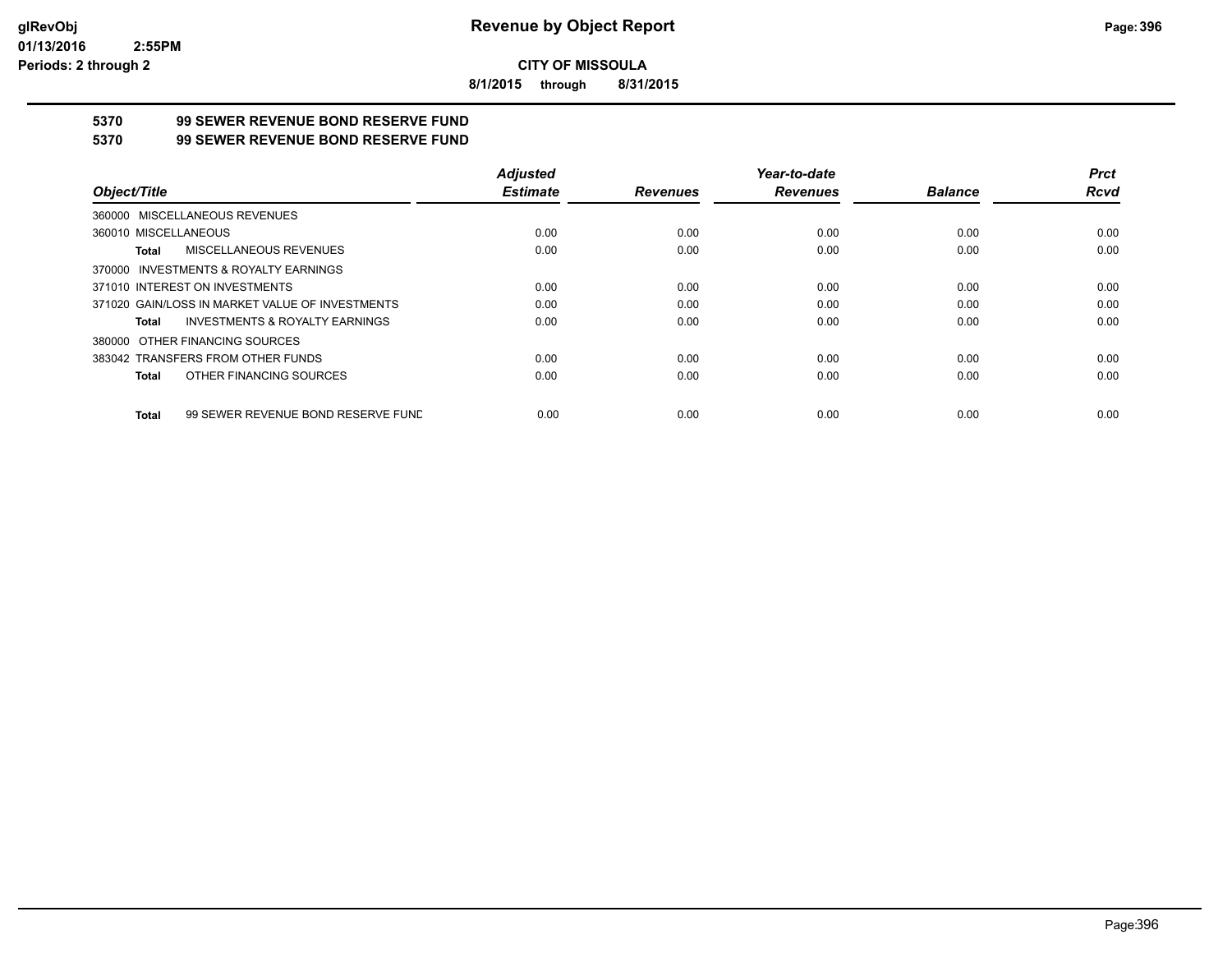**8/1/2015 through 8/31/2015**

#### **5370 99 SEWER REVENUE BOND RESERVE FUND**

|                                                    | <b>Adjusted</b> |                 | Year-to-date    |                | <b>Prct</b> |
|----------------------------------------------------|-----------------|-----------------|-----------------|----------------|-------------|
| Object/Title                                       | <b>Estimate</b> | <b>Revenues</b> | <b>Revenues</b> | <b>Balance</b> | <b>Rcvd</b> |
| 360000 MISCELLANEOUS REVENUES                      |                 |                 |                 |                |             |
| 360010 MISCELLANEOUS                               | 0.00            | 0.00            | 0.00            | 0.00           | 0.00        |
| MISCELLANEOUS REVENUES<br><b>Total</b>             | 0.00            | 0.00            | 0.00            | 0.00           | 0.00        |
| 370000 INVESTMENTS & ROYALTY EARNINGS              |                 |                 |                 |                |             |
| 371010 INTEREST ON INVESTMENTS                     | 0.00            | 0.00            | 0.00            | 0.00           | 0.00        |
| 371020 GAIN/LOSS IN MARKET VALUE OF INVESTMENT     | 0.00            | 0.00            | 0.00            | 0.00           | 0.00        |
| INVESTMENTS & ROYALTY EARNINGS<br>Total            | 0.00            | 0.00            | 0.00            | 0.00           | 0.00        |
| 380000 OTHER FINANCING SOURCES                     |                 |                 |                 |                |             |
| 383042 TRANSFERS FROM OTHER FUNDS                  | 0.00            | 0.00            | 0.00            | 0.00           | 0.00        |
| OTHER FINANCING SOURCES<br><b>Total</b>            | 0.00            | 0.00            | 0.00            | 0.00           | 0.00        |
|                                                    |                 |                 |                 |                |             |
| 99 SEWER REVENUE BOND RESERVE FUNI<br><b>Total</b> | 0.00            | 0.00            | 0.00            | 0.00           | 0.00        |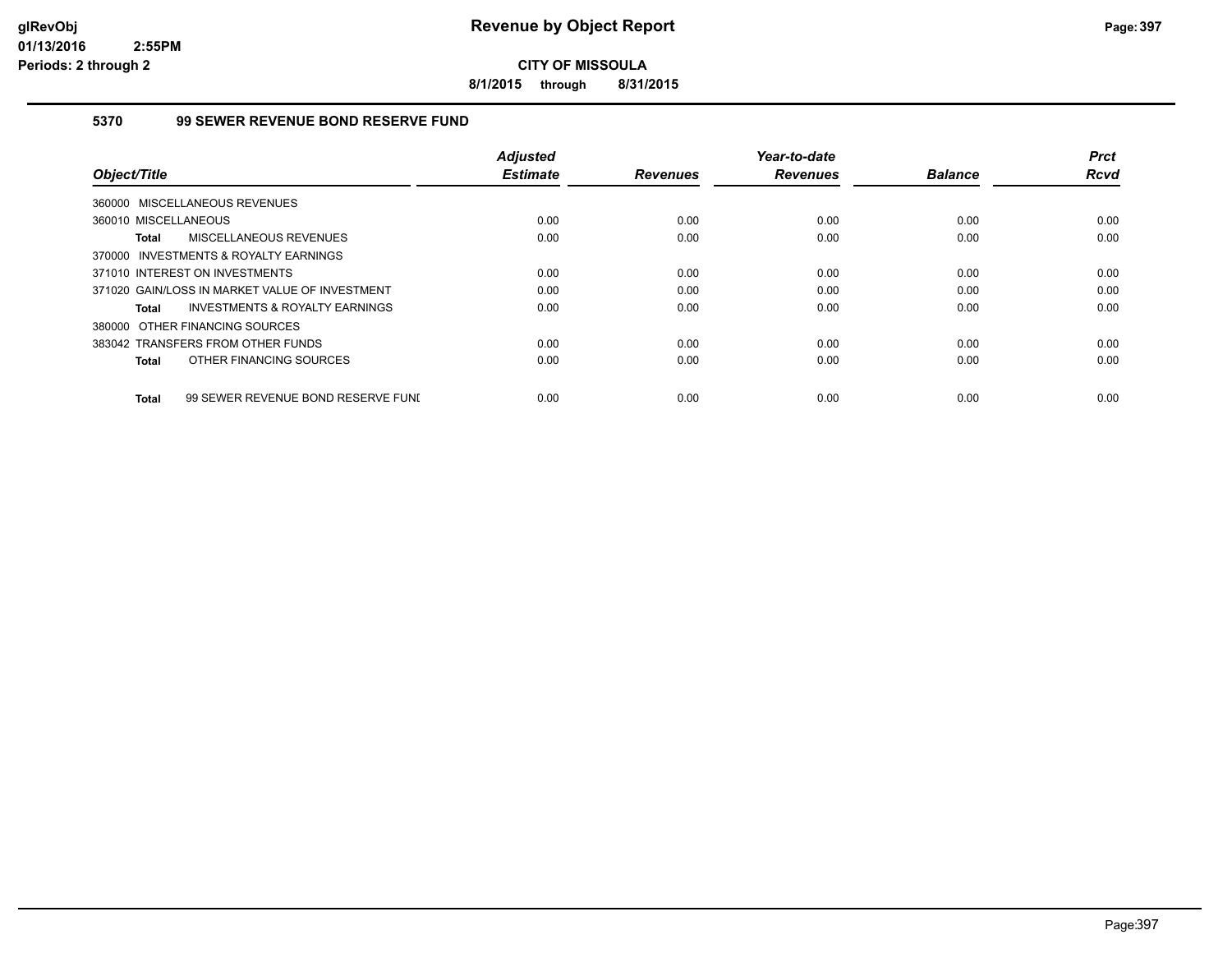**8/1/2015 through 8/31/2015**

**5371 2002 SEWER BONDS**

**5371 2002 SEWER BONDS**

|                                                 | <b>Adjusted</b> |                 | Year-to-date    |                | <b>Prct</b> |
|-------------------------------------------------|-----------------|-----------------|-----------------|----------------|-------------|
| Object/Title                                    | <b>Estimate</b> | <b>Revenues</b> | <b>Revenues</b> | <b>Balance</b> | Rcvd        |
| 370000 INVESTMENTS & ROYALTY EARNINGS           |                 |                 |                 |                |             |
| 371010 INTEREST ON INVESTMENTS                  | 0.00            | 0.00            | 0.00            | 0.00           | 0.00        |
| 371020 GAIN/LOSS IN MARKET VALUE OF INVESTMENTS | 0.00            | 0.00            | 0.00            | 0.00           | 0.00        |
| INVESTMENTS & ROYALTY EARNINGS<br>Total         | 0.00            | 0.00            | 0.00            | 0.00           | 0.00        |
| 380000 OTHER FINANCING SOURCES                  |                 |                 |                 |                |             |
| 383024 TRANS FR SEWER CLEARING                  | 84.930.00       | 0.00            | 0.00            | 84.930.00      | 0.00        |
| OTHER FINANCING SOURCES<br>Total                | 84.930.00       | 0.00            | 0.00            | 84.930.00      | 0.00        |
| Total<br>2002 SEWER BONDS                       | 84.930.00       | 0.00            | 0.00            | 84.930.00      | 0.00        |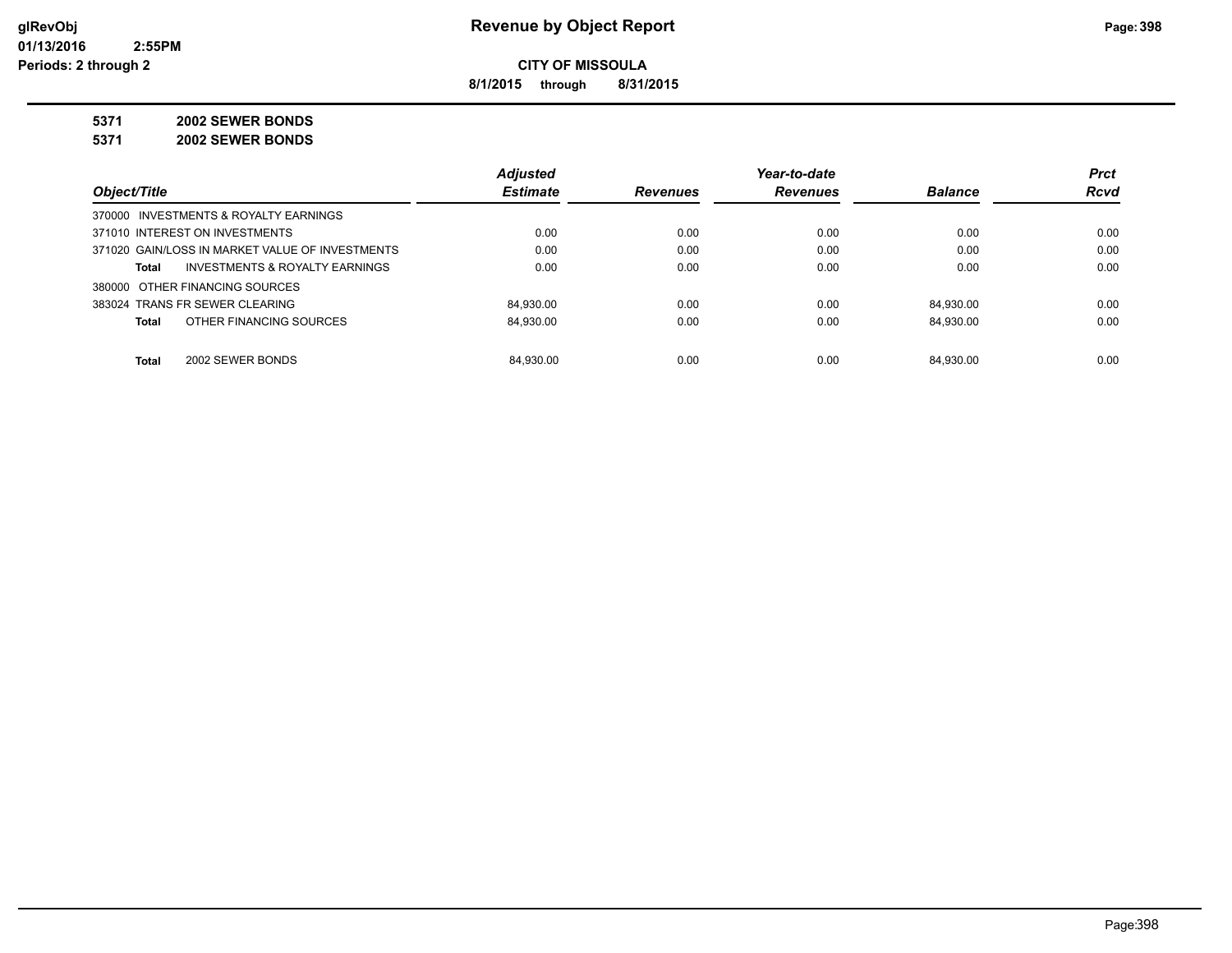**8/1/2015 through 8/31/2015**

#### **5371 2002 SEWER BONDS**

|                                                    | <b>Adjusted</b> |                 | Year-to-date    |                | <b>Prct</b> |
|----------------------------------------------------|-----------------|-----------------|-----------------|----------------|-------------|
| Object/Title                                       | <b>Estimate</b> | <b>Revenues</b> | <b>Revenues</b> | <b>Balance</b> | <b>Rcvd</b> |
| 370000 INVESTMENTS & ROYALTY EARNINGS              |                 |                 |                 |                |             |
| 371010 INTEREST ON INVESTMENTS                     | 0.00            | 0.00            | 0.00            | 0.00           | 0.00        |
| 371020 GAIN/LOSS IN MARKET VALUE OF INVESTMENT     | 0.00            | 0.00            | 0.00            | 0.00           | 0.00        |
| <b>INVESTMENTS &amp; ROYALTY EARNINGS</b><br>Total | 0.00            | 0.00            | 0.00            | 0.00           | 0.00        |
| 380000 OTHER FINANCING SOURCES                     |                 |                 |                 |                |             |
| 383024 TRANS FR SEWER CLEARING                     | 84.930.00       | 0.00            | 0.00            | 84.930.00      | 0.00        |
| OTHER FINANCING SOURCES<br><b>Total</b>            | 84.930.00       | 0.00            | 0.00            | 84.930.00      | 0.00        |
|                                                    |                 |                 |                 |                |             |
| <b>Total</b><br>2002 SEWER BONDS                   | 84.930.00       | 0.00            | 0.00            | 84.930.00      | 0.00        |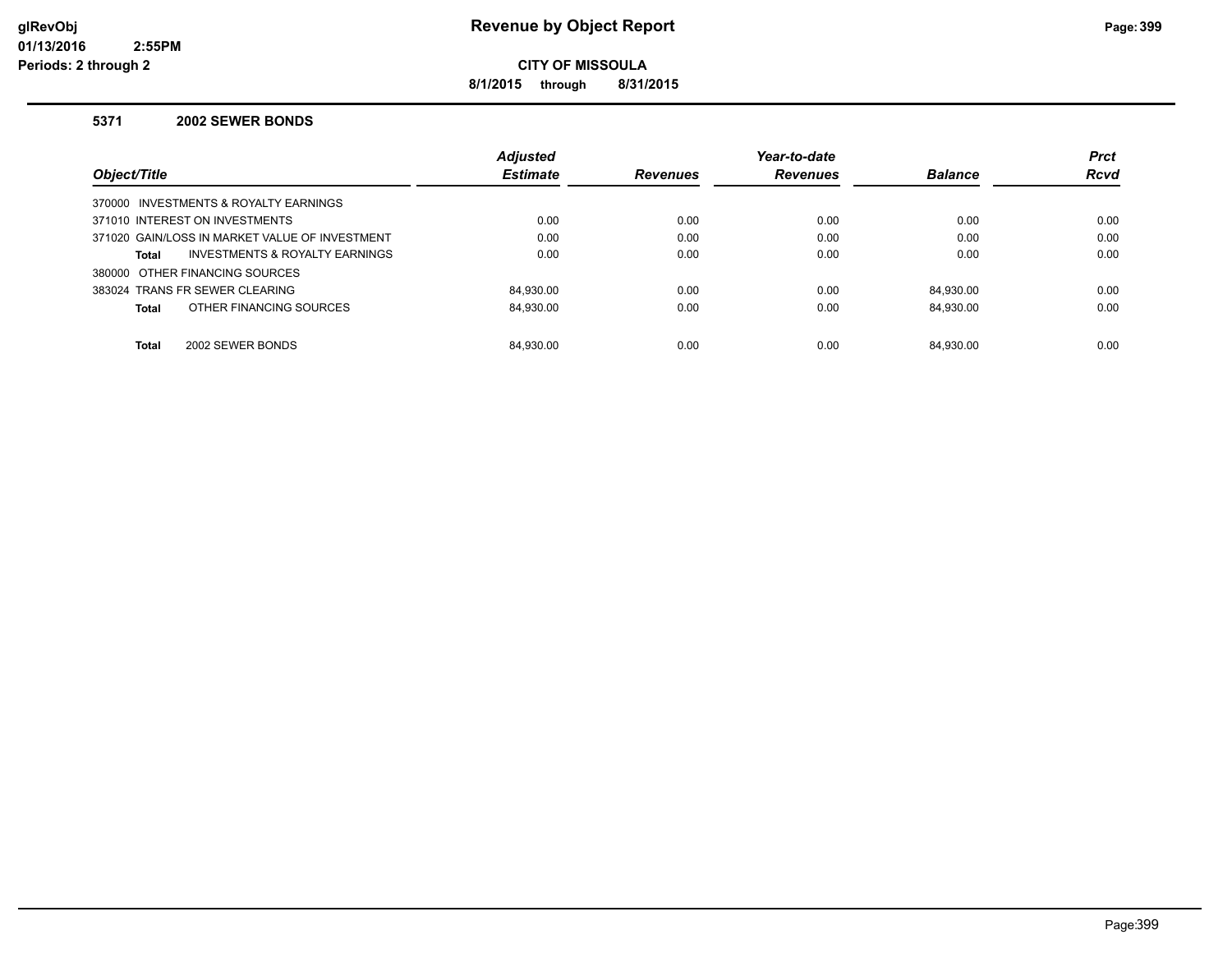**8/1/2015 through 8/31/2015**

#### **5372 2002 SEWER REVENUE BOND**

#### **5372 2002 SEWER REVENUE BOND**

|                                                    | <b>Adjusted</b><br><b>Estimate</b> |                 | Year-to-date    | <b>Balance</b> | <b>Prct</b><br><b>Rcvd</b> |
|----------------------------------------------------|------------------------------------|-----------------|-----------------|----------------|----------------------------|
| Object/Title                                       |                                    | <b>Revenues</b> | <b>Revenues</b> |                |                            |
| 360000 MISCELLANEOUS REVENUES                      |                                    |                 |                 |                |                            |
| 360000 MISCELLANEOUS REVENUES                      | 0.00                               | 0.00            | 0.00            | 0.00           | 0.00                       |
| MISCELLANEOUS REVENUES<br>Total                    | 0.00                               | 0.00            | 0.00            | 0.00           | 0.00                       |
| 370000 INVESTMENTS & ROYALTY EARNINGS              |                                    |                 |                 |                |                            |
| 371010 INTEREST ON INVESTMENTS                     | 0.00                               | 0.00            | 0.00            | 0.00           | 0.00                       |
| 371020 GAIN/LOSS IN MARKET VALUE OF INVESTMENTS    | 0.00                               | 0.00            | 0.00            | 0.00           | 0.00                       |
| <b>INVESTMENTS &amp; ROYALTY EARNINGS</b><br>Total | 0.00                               | 0.00            | 0.00            | 0.00           | 0.00                       |
| 380000 OTHER FINANCING SOURCES                     |                                    |                 |                 |                |                            |
| 383024 TRANS FR SEWER CLEARING                     | 0.00                               | 0.00            | 0.00            | 0.00           | 0.00                       |
| 383042 TRANSFERS FROM OTHER FUNDS                  | 0.00                               | 0.00            | 0.00            | 0.00           | 0.00                       |
| OTHER FINANCING SOURCES<br>Total                   | 0.00                               | 0.00            | 0.00            | 0.00           | 0.00                       |
| 2002 SEWER REVENUE BOND<br>Total                   | 0.00                               | 0.00            | 0.00            | 0.00           | 0.00                       |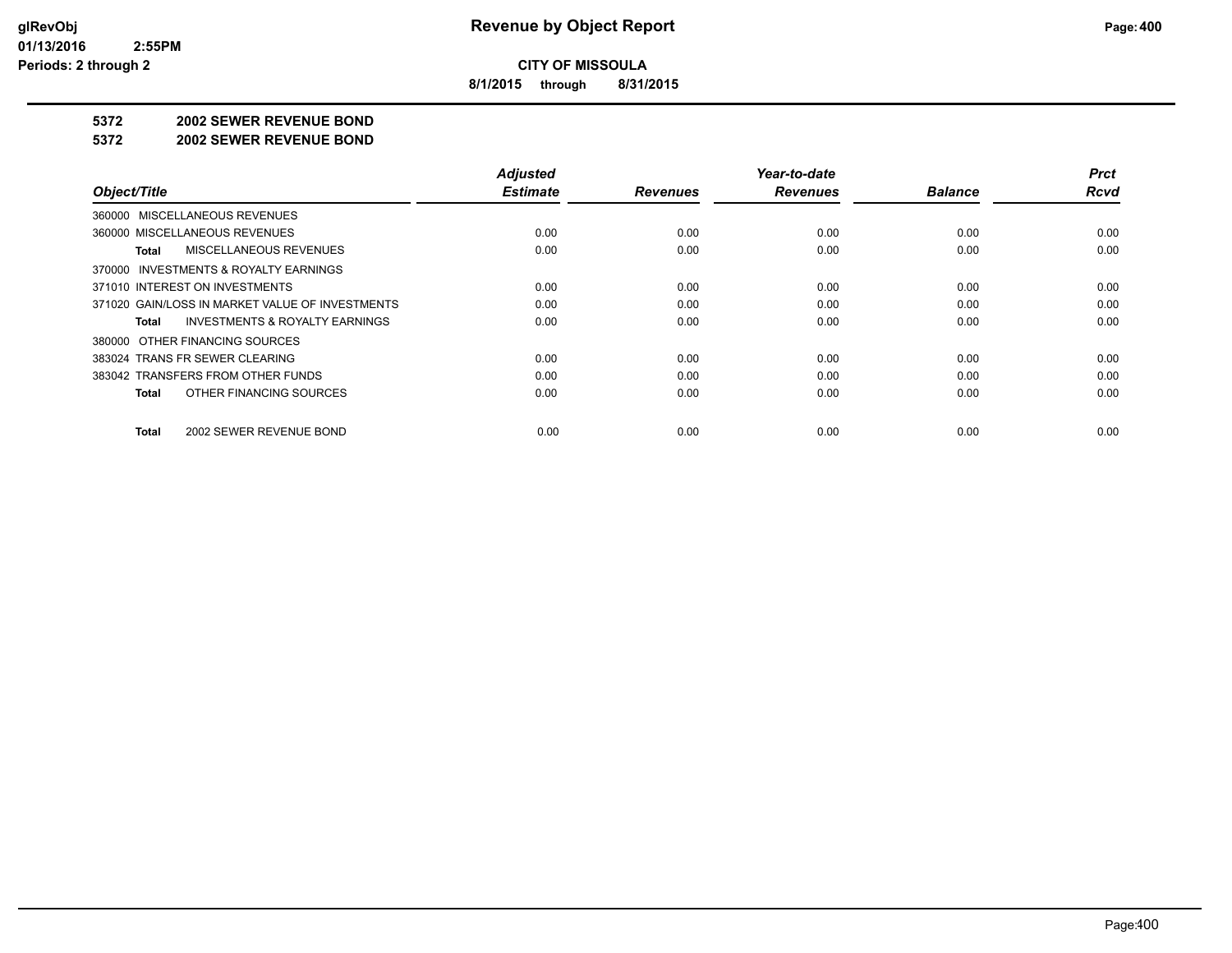**8/1/2015 through 8/31/2015**

#### **5372 2002 SEWER REVENUE BOND**

| Object/Title                                   | <b>Adjusted</b><br><b>Estimate</b> | <b>Revenues</b> | Year-to-date<br><b>Revenues</b> | <b>Balance</b> | <b>Prct</b><br>Rcvd |
|------------------------------------------------|------------------------------------|-----------------|---------------------------------|----------------|---------------------|
| 360000 MISCELLANEOUS REVENUES                  |                                    |                 |                                 |                |                     |
| 360000 MISCELLANEOUS REVENUES                  | 0.00                               | 0.00            | 0.00                            | 0.00           | 0.00                |
| MISCELLANEOUS REVENUES<br>Total                | 0.00                               | 0.00            | 0.00                            | 0.00           | 0.00                |
| 370000 INVESTMENTS & ROYALTY EARNINGS          |                                    |                 |                                 |                |                     |
| 371010 INTEREST ON INVESTMENTS                 | 0.00                               | 0.00            | 0.00                            | 0.00           | 0.00                |
| 371020 GAIN/LOSS IN MARKET VALUE OF INVESTMENT | 0.00                               | 0.00            | 0.00                            | 0.00           | 0.00                |
| INVESTMENTS & ROYALTY EARNINGS<br>Total        | 0.00                               | 0.00            | 0.00                            | 0.00           | 0.00                |
| 380000 OTHER FINANCING SOURCES                 |                                    |                 |                                 |                |                     |
| 383024 TRANS FR SEWER CLEARING                 | 0.00                               | 0.00            | 0.00                            | 0.00           | 0.00                |
| 383042 TRANSFERS FROM OTHER FUNDS              | 0.00                               | 0.00            | 0.00                            | 0.00           | 0.00                |
| OTHER FINANCING SOURCES<br><b>Total</b>        | 0.00                               | 0.00            | 0.00                            | 0.00           | 0.00                |
| 2002 SEWER REVENUE BOND<br><b>Total</b>        | 0.00                               | 0.00            | 0.00                            | 0.00           | 0.00                |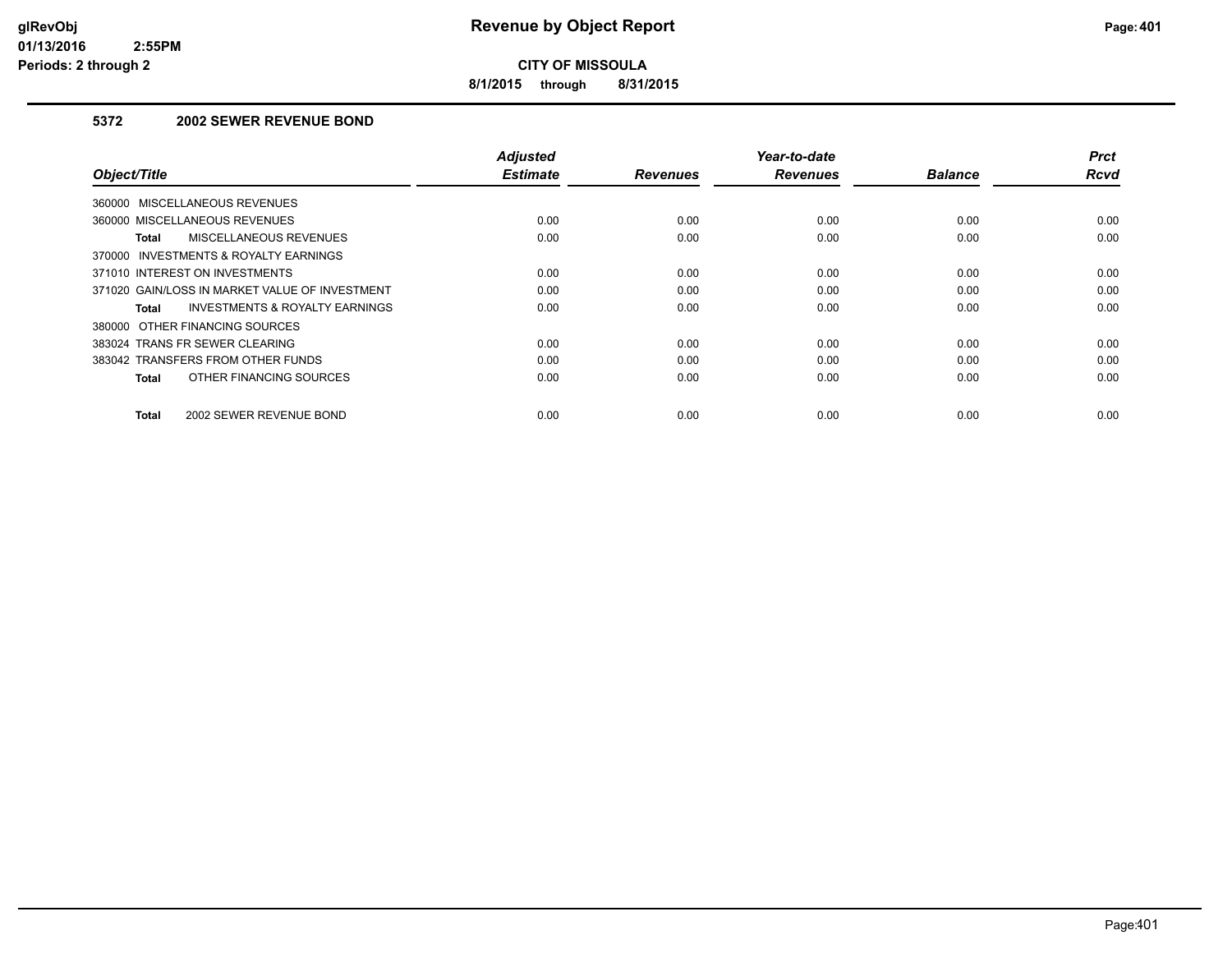**8/1/2015 through 8/31/2015**

# **5373 2002 WWTP UPGRADE REVENUE BOND**

#### **5373 2002 WWTP UPGRADE REVENUE BOND**

|                                                 | <b>Adjusted</b> |                 | Year-to-date    |                | <b>Prct</b> |
|-------------------------------------------------|-----------------|-----------------|-----------------|----------------|-------------|
| Object/Title                                    | <b>Estimate</b> | <b>Revenues</b> | <b>Revenues</b> | <b>Balance</b> | <b>Rcvd</b> |
| 370000 INVESTMENTS & ROYALTY EARNINGS           |                 |                 |                 |                |             |
| 371010 INTEREST ON INVESTMENTS                  | 0.00            | 0.00            | 0.00            | 0.00           | 0.00        |
| 371020 GAIN/LOSS IN MARKET VALUE OF INVESTMENTS | 0.00            | 0.00            | 0.00            | 0.00           | 0.00        |
| INVESTMENTS & ROYALTY EARNINGS<br>Total         | 0.00            | 0.00            | 0.00            | 0.00           | 0.00        |
| 380000 OTHER FINANCING SOURCES                  |                 |                 |                 |                |             |
| 383024 TRANS FR SEWER CLEARING                  | 331.640.00      | 0.00            | 0.00            | 331.640.00     | 0.00        |
| OTHER FINANCING SOURCES<br>Total                | 331.640.00      | 0.00            | 0.00            | 331.640.00     | 0.00        |
|                                                 |                 |                 |                 |                |             |
| 2002 WWTP UPGRADE REVENUE BOND<br><b>Total</b>  | 331.640.00      | 0.00            | 0.00            | 331.640.00     | 0.00        |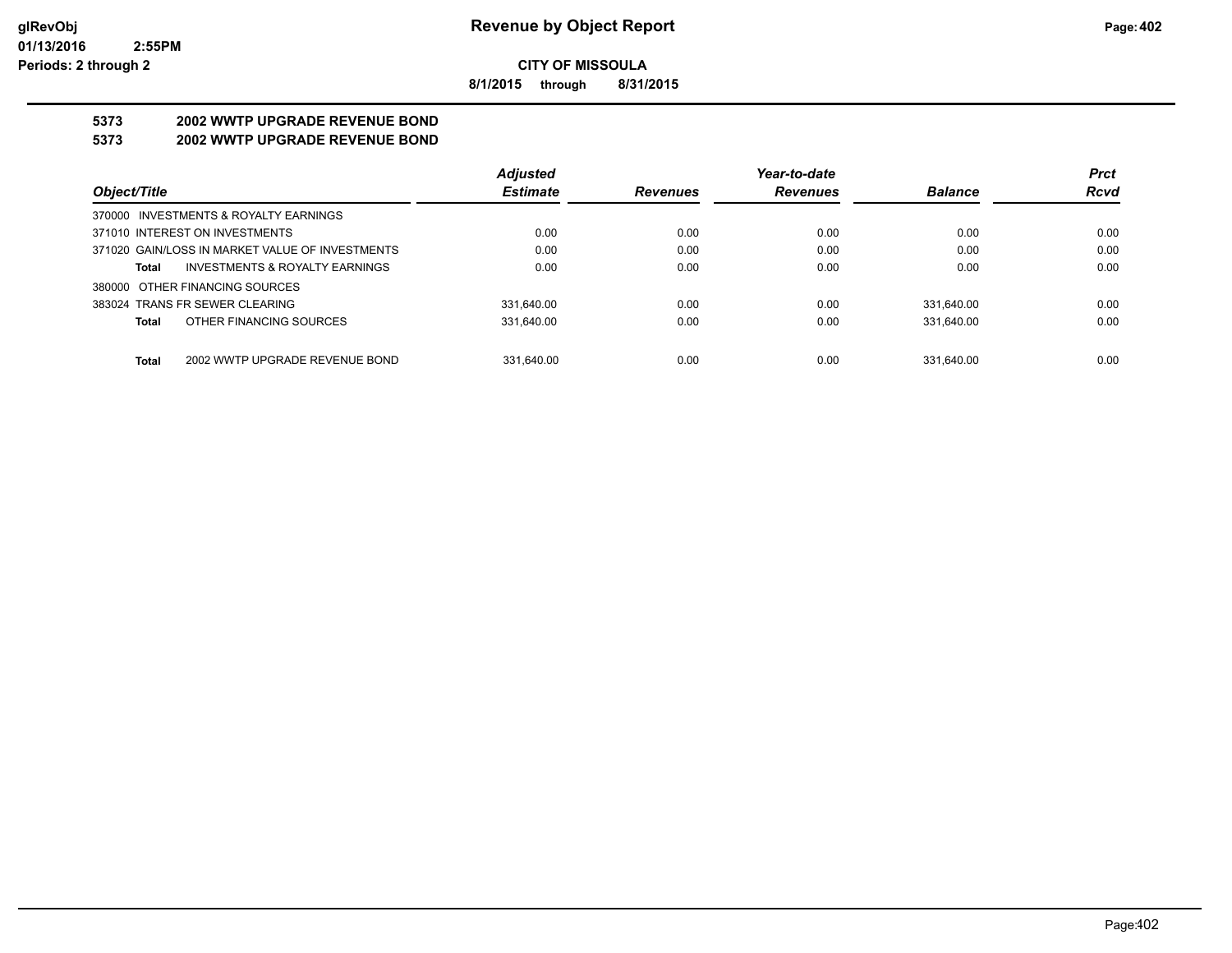**8/1/2015 through 8/31/2015**

#### **5373 2002 WWTP UPGRADE REVENUE BOND**

|                                                    | Adjusted        |                 | Year-to-date    |                | <b>Prct</b> |
|----------------------------------------------------|-----------------|-----------------|-----------------|----------------|-------------|
| Object/Title                                       | <b>Estimate</b> | <b>Revenues</b> | <b>Revenues</b> | <b>Balance</b> | <b>Rcvd</b> |
| 370000 INVESTMENTS & ROYALTY EARNINGS              |                 |                 |                 |                |             |
| 371010 INTEREST ON INVESTMENTS                     | 0.00            | 0.00            | 0.00            | 0.00           | 0.00        |
| 371020 GAIN/LOSS IN MARKET VALUE OF INVESTMENT     | 0.00            | 0.00            | 0.00            | 0.00           | 0.00        |
| <b>INVESTMENTS &amp; ROYALTY EARNINGS</b><br>Total | 0.00            | 0.00            | 0.00            | 0.00           | 0.00        |
| 380000 OTHER FINANCING SOURCES                     |                 |                 |                 |                |             |
| 383024 TRANS FR SEWER CLEARING                     | 331.640.00      | 0.00            | 0.00            | 331.640.00     | 0.00        |
| OTHER FINANCING SOURCES<br>Total                   | 331,640.00      | 0.00            | 0.00            | 331.640.00     | 0.00        |
|                                                    |                 |                 |                 |                |             |
| Total<br>2002 WWTP UPGRADE REVENUE BOND            | 331.640.00      | 0.00            | 0.00            | 331.640.00     | 0.00        |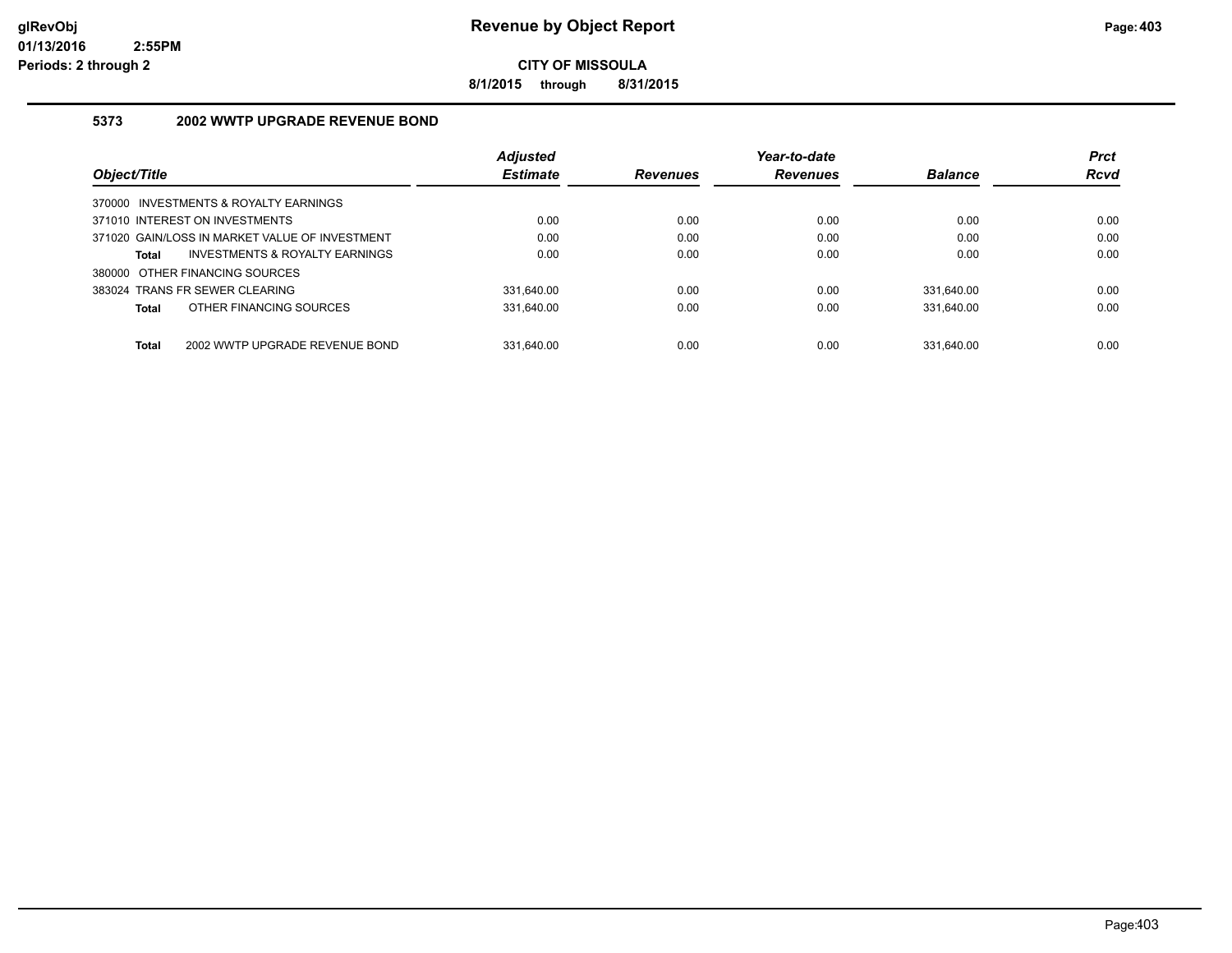**8/1/2015 through 8/31/2015**

### **5374 2002 WWTP UPGRADE RESERVE**

#### **5374 2002 WWTP UPGRADE RESERVE**

|                                                    | <b>Adjusted</b> |                 | Year-to-date    |                | <b>Prct</b> |
|----------------------------------------------------|-----------------|-----------------|-----------------|----------------|-------------|
| Object/Title                                       | <b>Estimate</b> | <b>Revenues</b> | <b>Revenues</b> | <b>Balance</b> | <b>Rcvd</b> |
| 360000 MISCELLANEOUS REVENUES                      |                 |                 |                 |                |             |
| 360000 MISCELLANEOUS REVENUES                      | 0.00            | 0.00            | 0.00            | 0.00           | 0.00        |
| <b>MISCELLANEOUS REVENUES</b><br>Total             | 0.00            | 0.00            | 0.00            | 0.00           | 0.00        |
| 370000 INVESTMENTS & ROYALTY EARNINGS              |                 |                 |                 |                |             |
| 371010 INTEREST ON INVESTMENTS                     | 0.00            | 0.00            | 0.00            | 0.00           | 0.00        |
| 371020 GAIN/LOSS IN MARKET VALUE OF INVESTMENTS    | 0.00            | 0.00            | 0.00            | 0.00           | 0.00        |
| <b>INVESTMENTS &amp; ROYALTY EARNINGS</b><br>Total | 0.00            | 0.00            | 0.00            | 0.00           | 0.00        |
| 380000 OTHER FINANCING SOURCES                     |                 |                 |                 |                |             |
| 381002 SRF LOAN                                    | 0.00            | 0.00            | 0.00            | 0.00           | 0.00        |
| 383042 TRANSFERS FROM OTHER FUNDS                  | 0.00            | 0.00            | 0.00            | 0.00           | 0.00        |
| OTHER FINANCING SOURCES<br>Total                   | 0.00            | 0.00            | 0.00            | 0.00           | 0.00        |
| 2002 WWTP UPGRADE RESERVE<br>Total                 | 0.00            | 0.00            | 0.00            | 0.00           | 0.00        |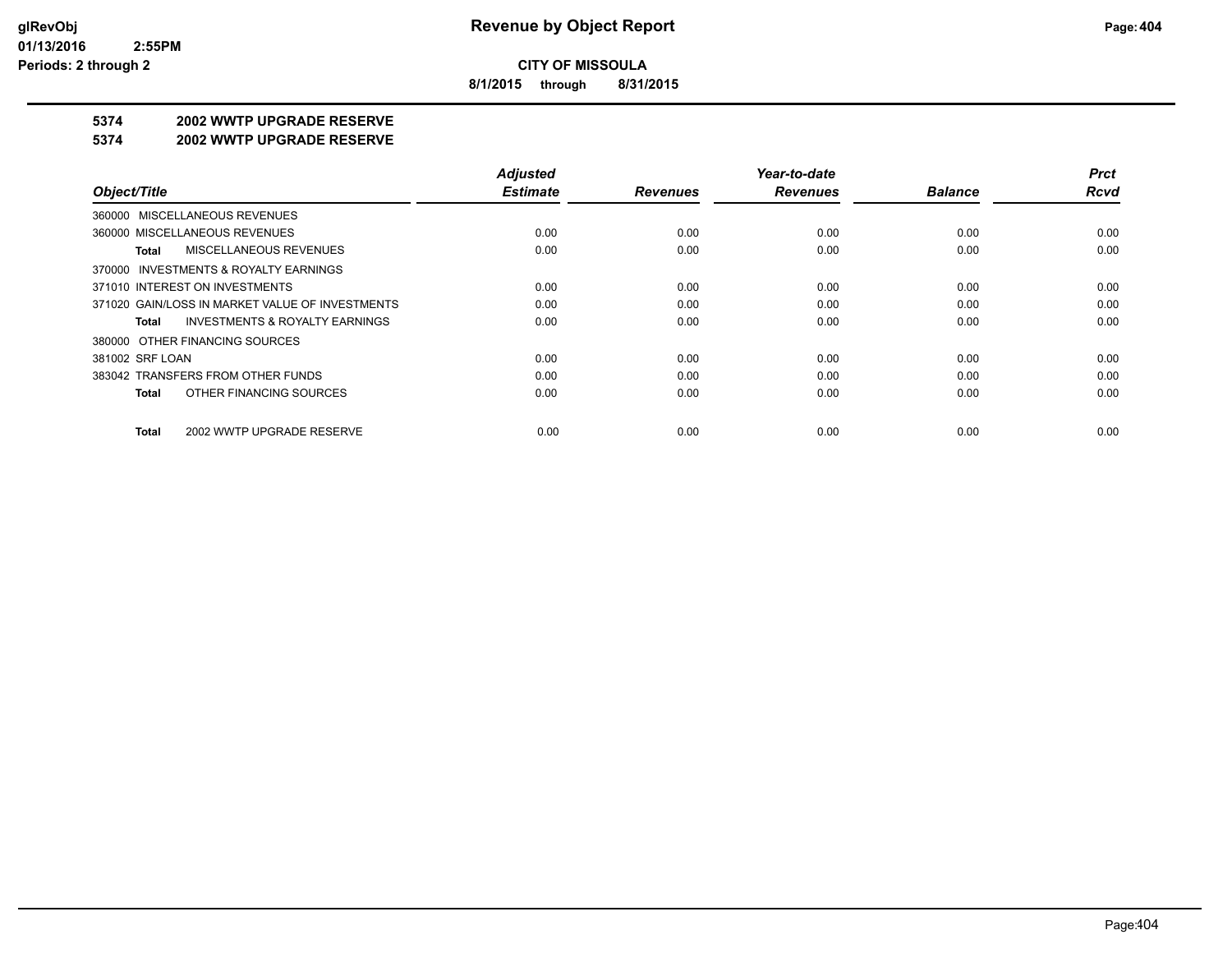**8/1/2015 through 8/31/2015**

#### **5374 2002 WWTP UPGRADE RESERVE**

| Object/Title                                   | <b>Adjusted</b><br><b>Estimate</b> | <b>Revenues</b> | Year-to-date<br><b>Revenues</b> | <b>Balance</b> | <b>Prct</b><br><b>Rcvd</b> |
|------------------------------------------------|------------------------------------|-----------------|---------------------------------|----------------|----------------------------|
| 360000 MISCELLANEOUS REVENUES                  |                                    |                 |                                 |                |                            |
| 360000 MISCELLANEOUS REVENUES                  | 0.00                               | 0.00            | 0.00                            | 0.00           | 0.00                       |
| MISCELLANEOUS REVENUES<br><b>Total</b>         | 0.00                               | 0.00            | 0.00                            | 0.00           | 0.00                       |
| 370000 INVESTMENTS & ROYALTY EARNINGS          |                                    |                 |                                 |                |                            |
| 371010 INTEREST ON INVESTMENTS                 | 0.00                               | 0.00            | 0.00                            | 0.00           | 0.00                       |
| 371020 GAIN/LOSS IN MARKET VALUE OF INVESTMENT | 0.00                               | 0.00            | 0.00                            | 0.00           | 0.00                       |
| INVESTMENTS & ROYALTY EARNINGS<br>Total        | 0.00                               | 0.00            | 0.00                            | 0.00           | 0.00                       |
| 380000 OTHER FINANCING SOURCES                 |                                    |                 |                                 |                |                            |
| 381002 SRF LOAN                                | 0.00                               | 0.00            | 0.00                            | 0.00           | 0.00                       |
| 383042 TRANSFERS FROM OTHER FUNDS              | 0.00                               | 0.00            | 0.00                            | 0.00           | 0.00                       |
| OTHER FINANCING SOURCES<br><b>Total</b>        | 0.00                               | 0.00            | 0.00                            | 0.00           | 0.00                       |
| 2002 WWTP UPGRADE RESERVE<br><b>Total</b>      | 0.00                               | 0.00            | 0.00                            | 0.00           | 0.00                       |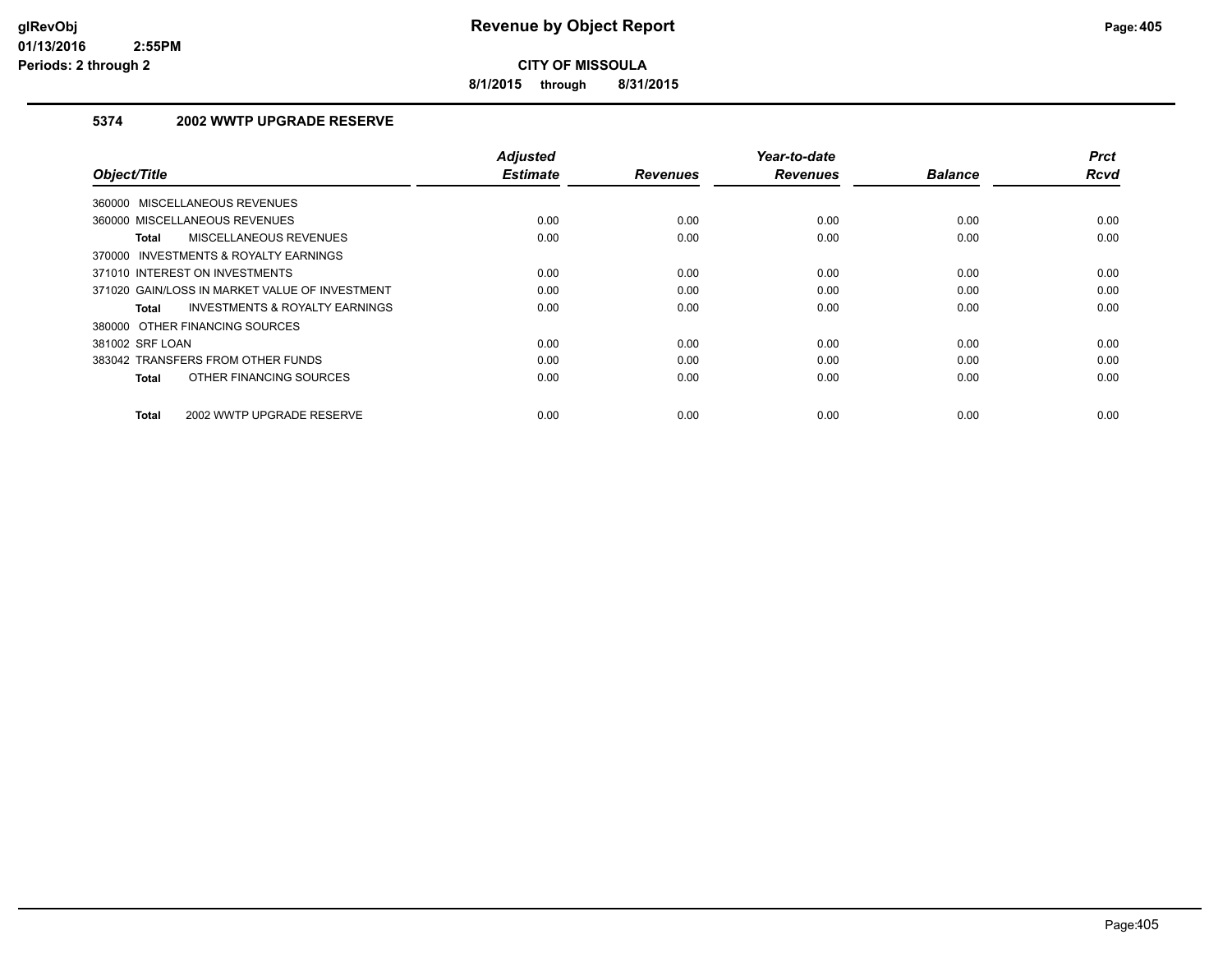**8/1/2015 through 8/31/2015**

#### **5375 2003 WWTP SRF \$3.8M EPA DEBT**

**5375 2003 WWTP SRF \$3.8M EPA DEBT**

|                                                    | <b>Adjusted</b> |                 | Year-to-date    |                | <b>Prct</b> |
|----------------------------------------------------|-----------------|-----------------|-----------------|----------------|-------------|
| Object/Title                                       | <b>Estimate</b> | <b>Revenues</b> | <b>Revenues</b> | <b>Balance</b> | Rcvd        |
| 340000 CHARGES FOR SERVICES                        |                 |                 |                 |                |             |
| 343032 SEWER INSTALLATION CHARGES                  | 0.00            | 0.00            | 0.00            | 0.00           | 0.00        |
| <b>CHARGES FOR SERVICES</b><br>Total               | 0.00            | 0.00            | 0.00            | 0.00           | 0.00        |
| 370000 INVESTMENTS & ROYALTY EARNINGS              |                 |                 |                 |                |             |
| 371010 INTEREST ON INVESTMENTS                     | 0.00            | 0.00            | 0.00            | 0.00           | 0.00        |
| 371020 GAIN/LOSS IN MARKET VALUE OF INVESTMENTS    | 0.00            | 0.00            | 0.00            | 0.00           | 0.00        |
| <b>INVESTMENTS &amp; ROYALTY EARNINGS</b><br>Total | 0.00            | 0.00            | 0.00            | 0.00           | 0.00        |
| 380000 OTHER FINANCING SOURCES                     |                 |                 |                 |                |             |
| 383024 TRANS FR SEWER CLEARING                     | 250.926.00      | 0.00            | 0.00            | 250,926.00     | 0.00        |
| OTHER FINANCING SOURCES<br>Total                   | 250,926.00      | 0.00            | 0.00            | 250,926.00     | 0.00        |
| 2003 WWTP SRF \$3.8M EPA DEBT<br>Total             | 250.926.00      | 0.00            | 0.00            | 250.926.00     | 0.00        |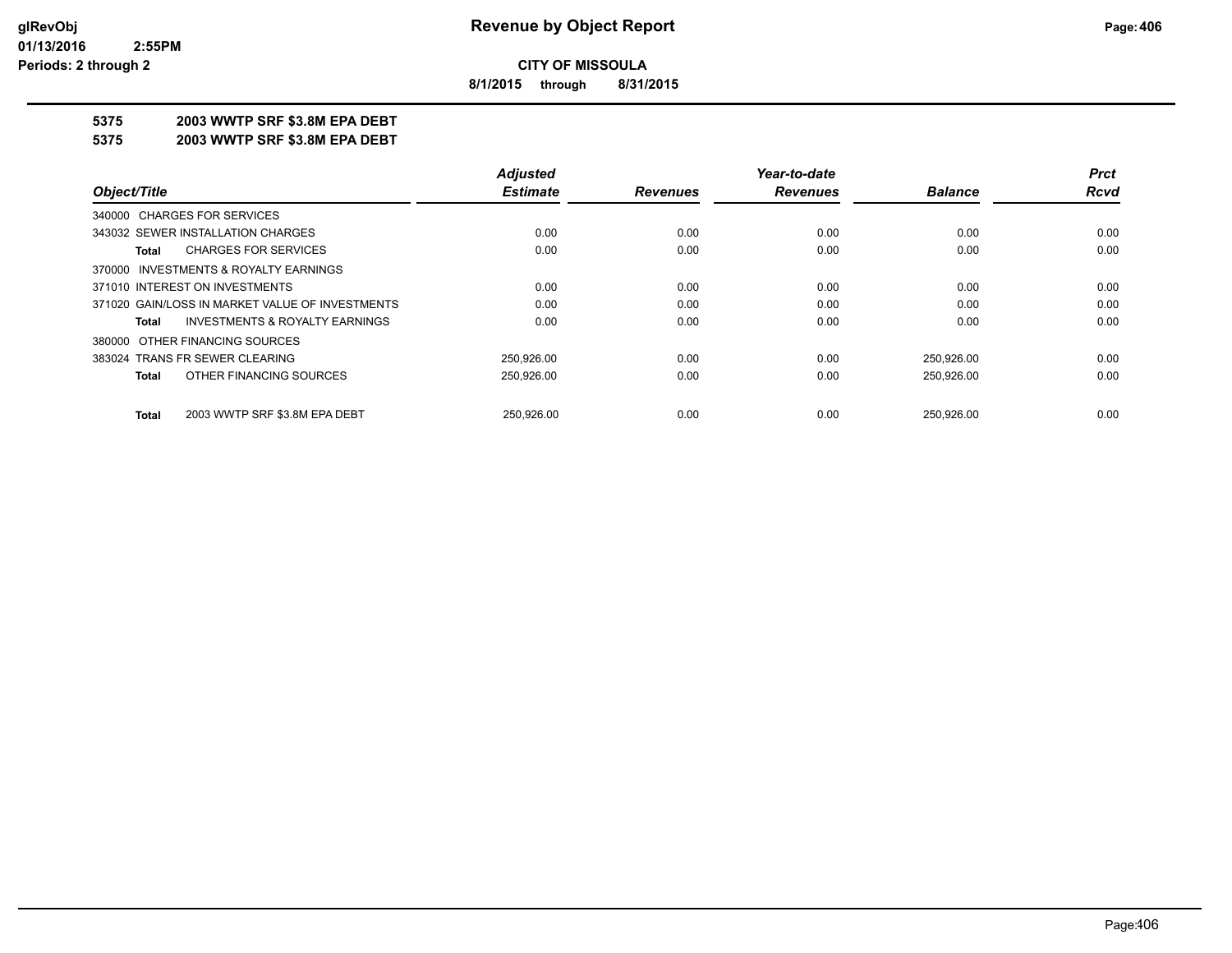**8/1/2015 through 8/31/2015**

#### **5375 2003 WWTP SRF \$3.8M EPA DEBT**

| Object/Title                                       | <b>Adjusted</b><br><b>Estimate</b> | <b>Revenues</b> | Year-to-date<br><b>Revenues</b> | <b>Balance</b> | <b>Prct</b><br><b>Rcvd</b> |
|----------------------------------------------------|------------------------------------|-----------------|---------------------------------|----------------|----------------------------|
|                                                    |                                    |                 |                                 |                |                            |
| 340000 CHARGES FOR SERVICES                        |                                    |                 |                                 |                |                            |
| 343032 SEWER INSTALLATION CHARGES                  | 0.00                               | 0.00            | 0.00                            | 0.00           | 0.00                       |
| <b>CHARGES FOR SERVICES</b><br>Total               | 0.00                               | 0.00            | 0.00                            | 0.00           | 0.00                       |
| 370000 INVESTMENTS & ROYALTY EARNINGS              |                                    |                 |                                 |                |                            |
| 371010 INTEREST ON INVESTMENTS                     | 0.00                               | 0.00            | 0.00                            | 0.00           | 0.00                       |
| 371020 GAIN/LOSS IN MARKET VALUE OF INVESTMENT     | 0.00                               | 0.00            | 0.00                            | 0.00           | 0.00                       |
| <b>INVESTMENTS &amp; ROYALTY EARNINGS</b><br>Total | 0.00                               | 0.00            | 0.00                            | 0.00           | 0.00                       |
| 380000 OTHER FINANCING SOURCES                     |                                    |                 |                                 |                |                            |
| 383024 TRANS FR SEWER CLEARING                     | 250,926.00                         | 0.00            | 0.00                            | 250,926.00     | 0.00                       |
| OTHER FINANCING SOURCES<br>Total                   | 250,926.00                         | 0.00            | 0.00                            | 250,926.00     | 0.00                       |
| 2003 WWTP SRF \$3.8M EPA DEBT<br>Total             | 250.926.00                         | 0.00            | 0.00                            | 250,926.00     | 0.00                       |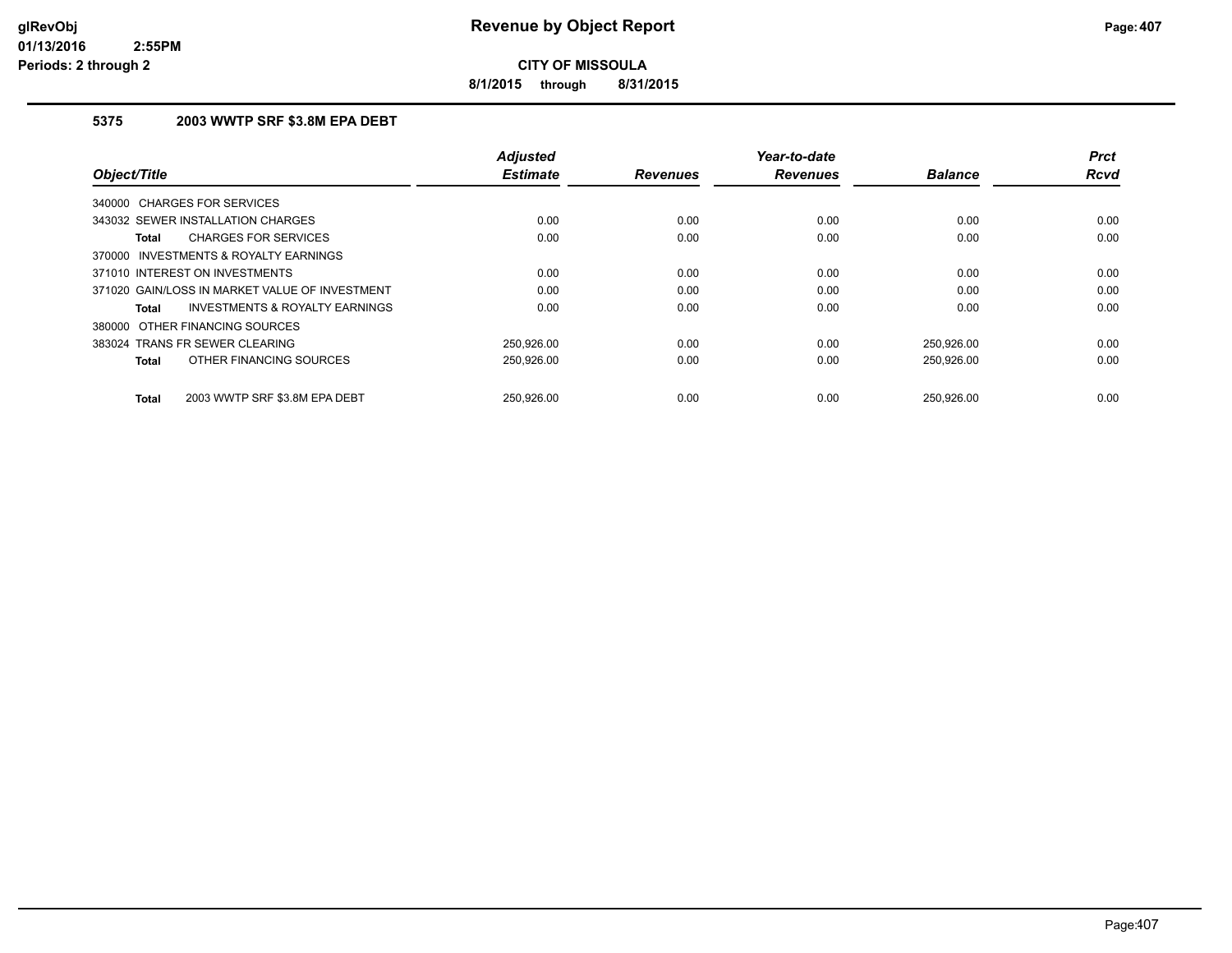**8/1/2015 through 8/31/2015**

### **5376 2003 WWTP SRF \$3.8M EPA RESERVE**

#### **5376 2003 WWTP SRF \$3.8M EPA RESERVE**

|                                                    | <b>Adjusted</b> |                 | Year-to-date    |                | <b>Prct</b> |
|----------------------------------------------------|-----------------|-----------------|-----------------|----------------|-------------|
| Object/Title                                       | <b>Estimate</b> | <b>Revenues</b> | <b>Revenues</b> | <b>Balance</b> | <b>Rcvd</b> |
| 360000 MISCELLANEOUS REVENUES                      |                 |                 |                 |                |             |
| 360000 MISCELLANEOUS REVENUES                      | 0.00            | 0.00            | 0.00            | 0.00           | 0.00        |
| 360010 MISCELLANEOUS                               | 0.00            | 0.00            | 0.00            | 0.00           | 0.00        |
| MISCELLANEOUS REVENUES<br>Total                    | 0.00            | 0.00            | 0.00            | 0.00           | 0.00        |
| 370000 INVESTMENTS & ROYALTY EARNINGS              |                 |                 |                 |                |             |
| 371010 INTEREST ON INVESTMENTS                     | 0.00            | 0.00            | 0.00            | 0.00           | 0.00        |
| 371020 GAIN/LOSS IN MARKET VALUE OF INVESTMENTS    | 0.00            | 0.00            | 0.00            | 0.00           | 0.00        |
| <b>INVESTMENTS &amp; ROYALTY EARNINGS</b><br>Total | 0.00            | 0.00            | 0.00            | 0.00           | 0.00        |
| 380000 OTHER FINANCING SOURCES                     |                 |                 |                 |                |             |
| 381002 SRF LOAN                                    | 0.00            | 0.00            | 0.00            | 0.00           | 0.00        |
| 383042 TRANSFERS FROM OTHER FUNDS                  | 146.00          | 0.00            | 0.00            | 146.00         | 0.00        |
| OTHER FINANCING SOURCES<br><b>Total</b>            | 146.00          | 0.00            | 0.00            | 146.00         | 0.00        |
| 2003 WWTP SRF \$3.8M EPA RESERVE<br><b>Total</b>   | 146.00          | 0.00            | 0.00            | 146.00         | 0.00        |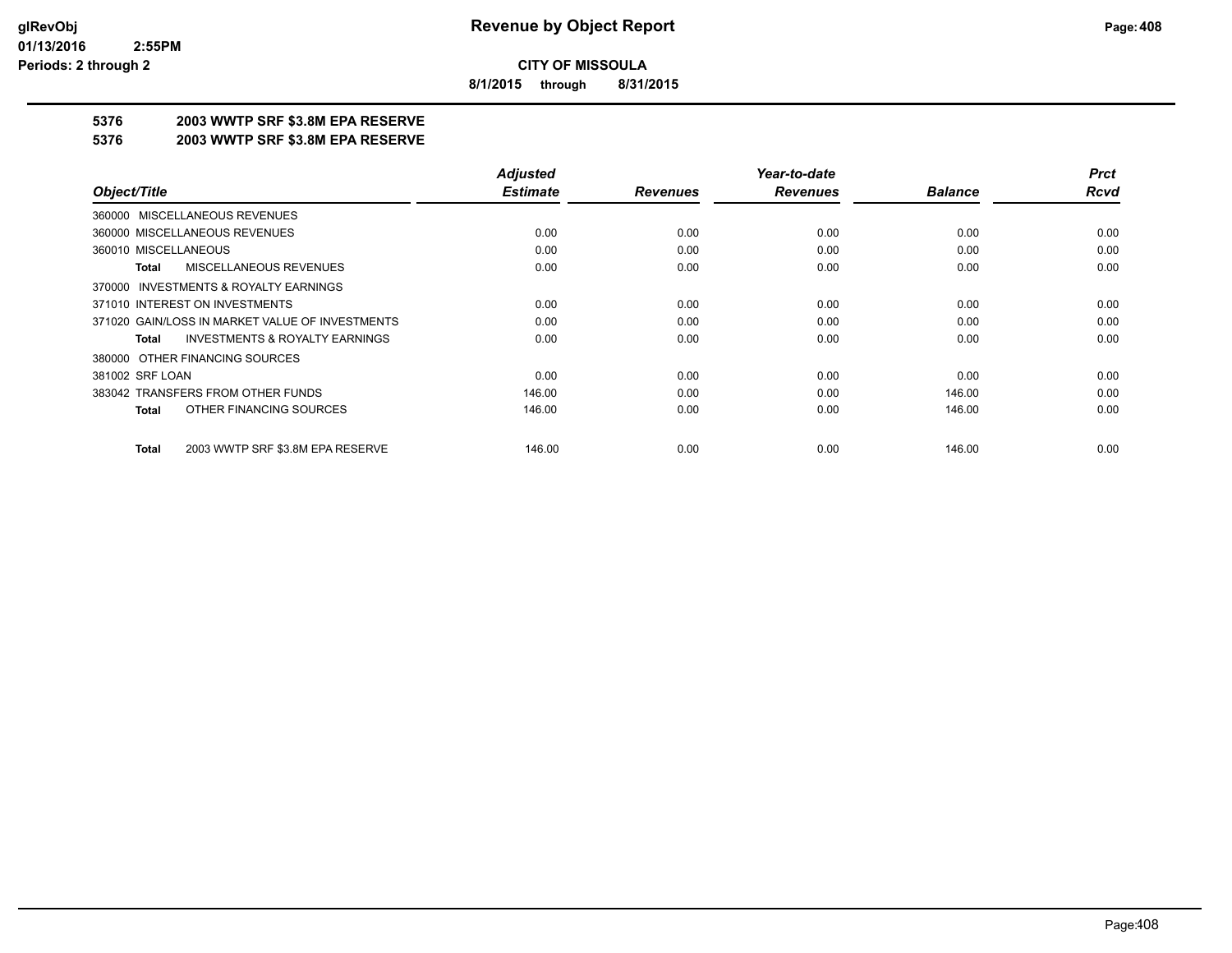**8/1/2015 through 8/31/2015**

#### **5376 2003 WWTP SRF \$3.8M EPA RESERVE**

|                                                           | <b>Adjusted</b> |                 | Year-to-date    |                | <b>Prct</b> |
|-----------------------------------------------------------|-----------------|-----------------|-----------------|----------------|-------------|
| Object/Title                                              | <b>Estimate</b> | <b>Revenues</b> | <b>Revenues</b> | <b>Balance</b> | <b>Rcvd</b> |
| 360000 MISCELLANEOUS REVENUES                             |                 |                 |                 |                |             |
| 360000 MISCELLANEOUS REVENUES                             | 0.00            | 0.00            | 0.00            | 0.00           | 0.00        |
| 360010 MISCELLANEOUS                                      | 0.00            | 0.00            | 0.00            | 0.00           | 0.00        |
| MISCELLANEOUS REVENUES<br>Total                           | 0.00            | 0.00            | 0.00            | 0.00           | 0.00        |
| 370000 INVESTMENTS & ROYALTY EARNINGS                     |                 |                 |                 |                |             |
| 371010 INTEREST ON INVESTMENTS                            | 0.00            | 0.00            | 0.00            | 0.00           | 0.00        |
| 371020 GAIN/LOSS IN MARKET VALUE OF INVESTMENT            | 0.00            | 0.00            | 0.00            | 0.00           | 0.00        |
| <b>INVESTMENTS &amp; ROYALTY EARNINGS</b><br><b>Total</b> | 0.00            | 0.00            | 0.00            | 0.00           | 0.00        |
| 380000 OTHER FINANCING SOURCES                            |                 |                 |                 |                |             |
| 381002 SRF LOAN                                           | 0.00            | 0.00            | 0.00            | 0.00           | 0.00        |
| 383042 TRANSFERS FROM OTHER FUNDS                         | 146.00          | 0.00            | 0.00            | 146.00         | 0.00        |
| OTHER FINANCING SOURCES<br><b>Total</b>                   | 146.00          | 0.00            | 0.00            | 146.00         | 0.00        |
| 2003 WWTP SRF \$3.8M EPA RESERVE<br><b>Total</b>          | 146.00          | 0.00            | 0.00            | 146.00         | 0.00        |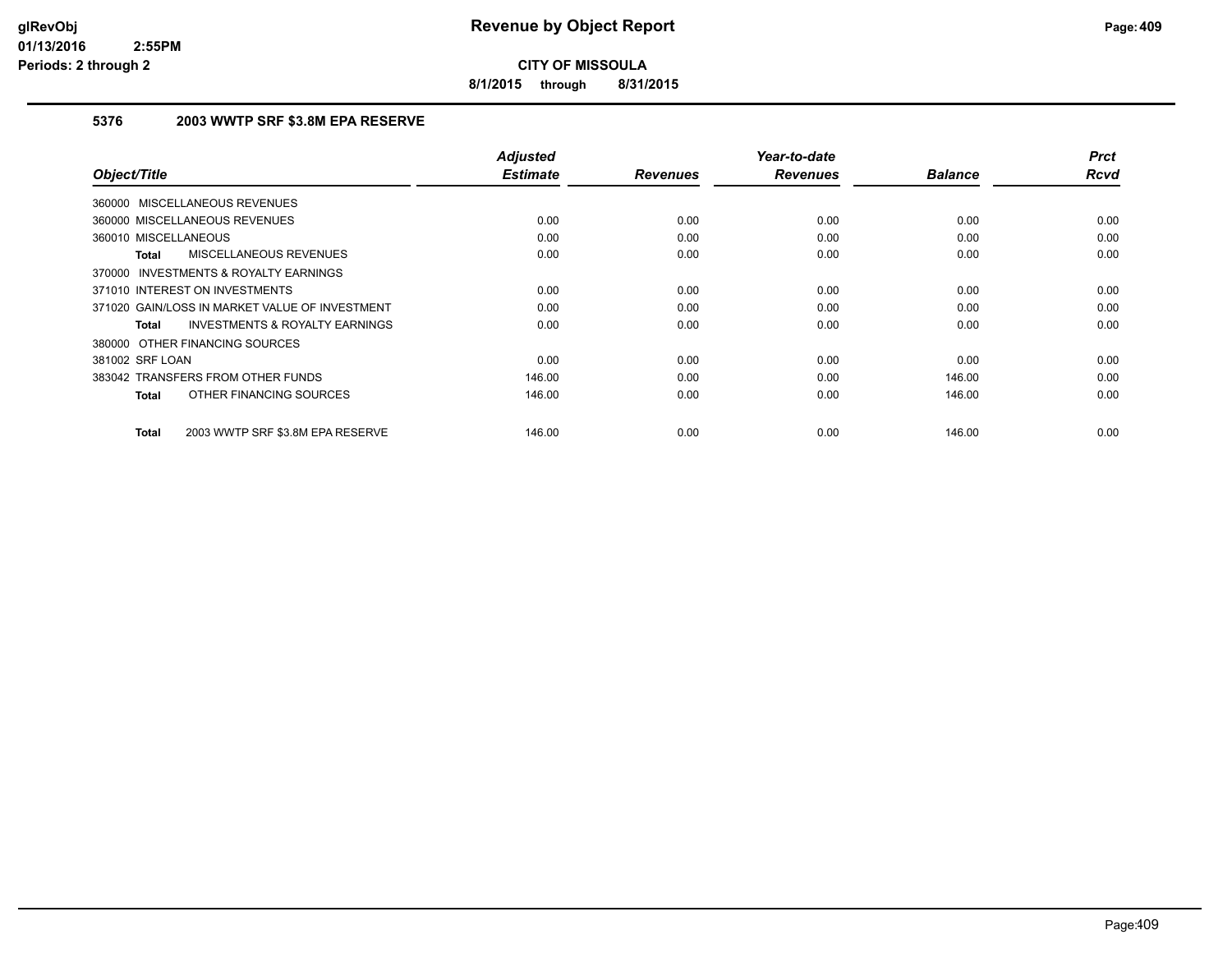**8/1/2015 through 8/31/2015**

# **5377 2004 WWTP \$3.023 LOAN DEBT SERVICE**

### **5377 2004 WWTP \$3.023 LOAN DEBT SERVICE**

|                                                     | <b>Adjusted</b> |                 | Year-to-date    |                | <b>Prct</b> |
|-----------------------------------------------------|-----------------|-----------------|-----------------|----------------|-------------|
| Object/Title                                        | <b>Estimate</b> | <b>Revenues</b> | <b>Revenues</b> | <b>Balance</b> | Rcvd        |
| 340000 CHARGES FOR SERVICES                         |                 |                 |                 |                |             |
| 343032 SEWER INSTALLATION CHARGES                   | 0.00            | 0.00            | 0.00            | 0.00           | 0.00        |
| <b>CHARGES FOR SERVICES</b><br>Total                | 0.00            | 0.00            | 0.00            | 0.00           | 0.00        |
| INVESTMENTS & ROYALTY EARNINGS<br>370000            |                 |                 |                 |                |             |
| 371010 INTEREST ON INVESTMENTS                      | 0.00            | 0.00            | 0.00            | 0.00           | 0.00        |
| 371020 GAIN/LOSS IN MARKET VALUE OF INVESTMENTS     | 0.00            | 0.00            | 0.00            | 0.00           | 0.00        |
| <b>INVESTMENTS &amp; ROYALTY EARNINGS</b><br>Total  | 0.00            | 0.00            | 0.00            | 0.00           | 0.00        |
| OTHER FINANCING SOURCES<br>380000                   |                 |                 |                 |                |             |
| 383024 TRANS FR SEWER CLEARING                      | 244.006.00      | 0.00            | 0.00            | 244.006.00     | 0.00        |
| OTHER FINANCING SOURCES<br><b>Total</b>             | 244,006.00      | 0.00            | 0.00            | 244,006.00     | 0.00        |
| 2004 WWTP \$3.023 LOAN DEBT SERVICE<br><b>Total</b> | 244.006.00      | 0.00            | 0.00            | 244.006.00     | 0.00        |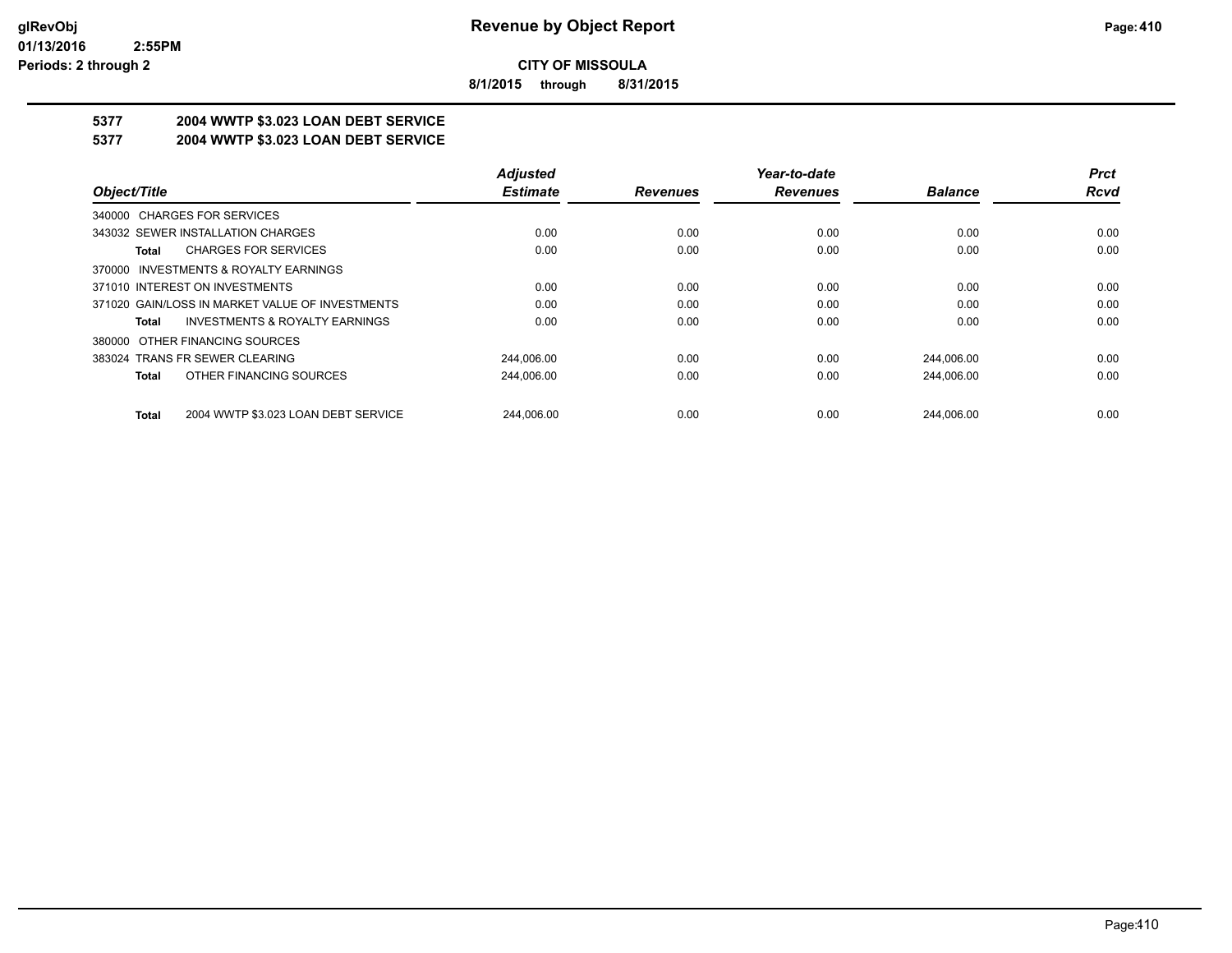**8/1/2015 through 8/31/2015**

#### **5377 2004 WWTP \$3.023 LOAN DEBT SERVICE**

| Object/Title                                              | <b>Adjusted</b><br><b>Estimate</b> | <b>Revenues</b> | Year-to-date<br><b>Revenues</b> | <b>Balance</b> | <b>Prct</b><br><b>Rcvd</b> |
|-----------------------------------------------------------|------------------------------------|-----------------|---------------------------------|----------------|----------------------------|
| 340000 CHARGES FOR SERVICES                               |                                    |                 |                                 |                |                            |
| 343032 SEWER INSTALLATION CHARGES                         | 0.00                               | 0.00            | 0.00                            | 0.00           | 0.00                       |
| <b>CHARGES FOR SERVICES</b><br><b>Total</b>               | 0.00                               | 0.00            | 0.00                            | 0.00           | 0.00                       |
| 370000 INVESTMENTS & ROYALTY EARNINGS                     |                                    |                 |                                 |                |                            |
| 371010 INTEREST ON INVESTMENTS                            | 0.00                               | 0.00            | 0.00                            | 0.00           | 0.00                       |
| 371020 GAIN/LOSS IN MARKET VALUE OF INVESTMENT            | 0.00                               | 0.00            | 0.00                            | 0.00           | 0.00                       |
| <b>INVESTMENTS &amp; ROYALTY EARNINGS</b><br><b>Total</b> | 0.00                               | 0.00            | 0.00                            | 0.00           | 0.00                       |
| 380000 OTHER FINANCING SOURCES                            |                                    |                 |                                 |                |                            |
| 383024 TRANS FR SEWER CLEARING                            | 244,006.00                         | 0.00            | 0.00                            | 244,006.00     | 0.00                       |
| OTHER FINANCING SOURCES<br><b>Total</b>                   | 244,006.00                         | 0.00            | 0.00                            | 244,006.00     | 0.00                       |
| 2004 WWTP \$3.023 LOAN DEBT SERVICE<br><b>Total</b>       | 244.006.00                         | 0.00            | 0.00                            | 244.006.00     | 0.00                       |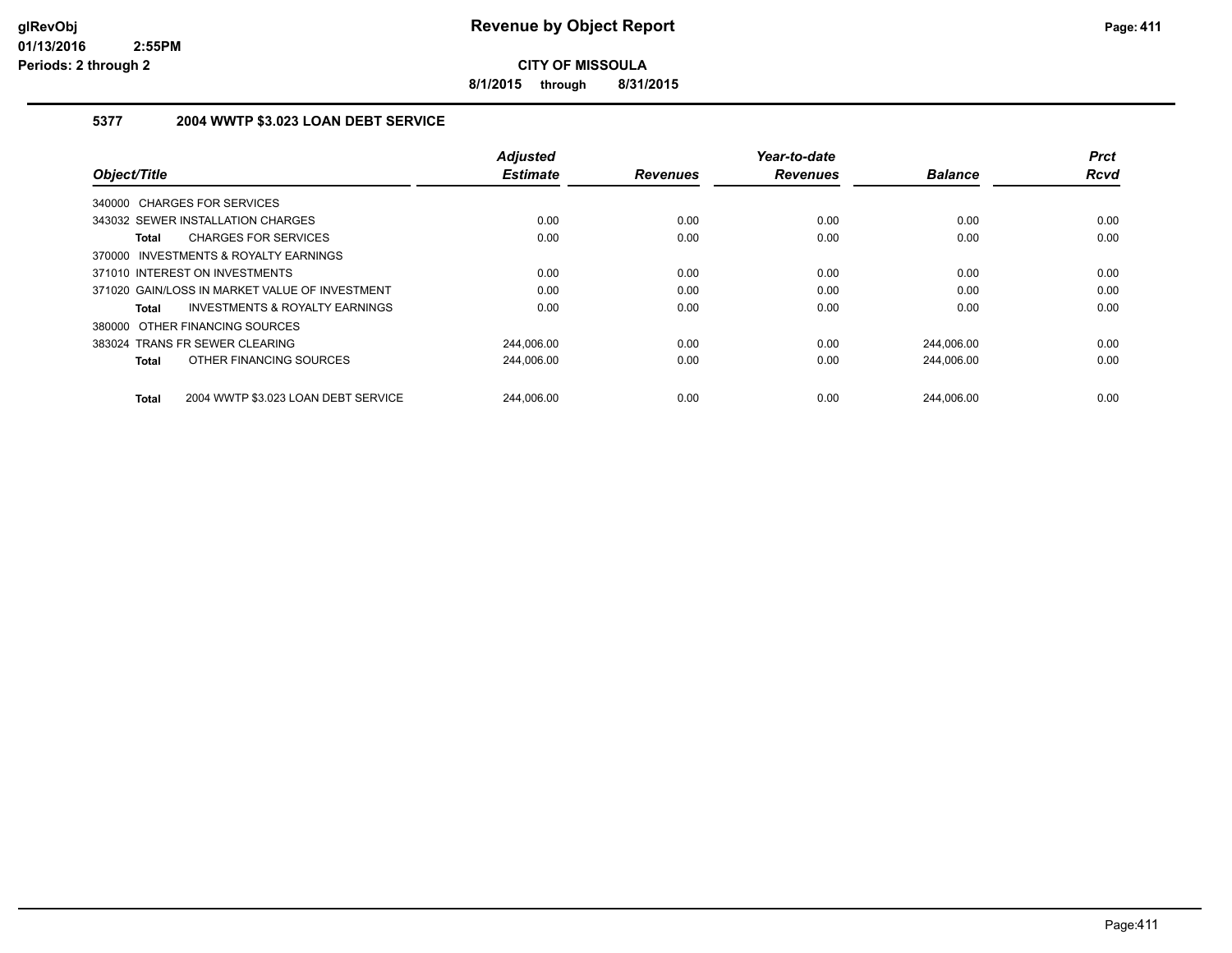**8/1/2015 through 8/31/2015**

### **5378 2004 WWTP \$3.023 LOAN RESERVE**

#### **5378 2004 WWTP \$3.023 LOAN RESERVE**

|                                                    | <b>Adjusted</b> |                 | Year-to-date    |                | <b>Prct</b> |
|----------------------------------------------------|-----------------|-----------------|-----------------|----------------|-------------|
| Object/Title                                       | <b>Estimate</b> | <b>Revenues</b> | <b>Revenues</b> | <b>Balance</b> | <b>Rcvd</b> |
| 360000 MISCELLANEOUS REVENUES                      |                 |                 |                 |                |             |
| 360000 MISCELLANEOUS REVENUES                      | 0.00            | 0.00            | 0.00            | 0.00           | 0.00        |
| MISCELLANEOUS REVENUES<br>Total                    | 0.00            | 0.00            | 0.00            | 0.00           | 0.00        |
| 370000 INVESTMENTS & ROYALTY EARNINGS              |                 |                 |                 |                |             |
| 371010 INTEREST ON INVESTMENTS                     | 0.00            | 0.00            | 0.00            | 0.00           | 0.00        |
| 371020 GAIN/LOSS IN MARKET VALUE OF INVESTMENTS    | 0.00            | 0.00            | 0.00            | 0.00           | 0.00        |
| <b>INVESTMENTS &amp; ROYALTY EARNINGS</b><br>Total | 0.00            | 0.00            | 0.00            | 0.00           | 0.00        |
| 380000 OTHER FINANCING SOURCES                     |                 |                 |                 |                |             |
| 381002 SRF LOAN                                    | 0.00            | 0.00            | 0.00            | 0.00           | 0.00        |
| 383024 TRANS FR SEWER CLEARING                     | 0.00            | 0.00            | 0.00            | 0.00           | 0.00        |
| 383042 TRANSFERS FROM OTHER FUNDS                  | 0.00            | 0.00            | 0.00            | 0.00           | 0.00        |
| OTHER FINANCING SOURCES<br>Total                   | 0.00            | 0.00            | 0.00            | 0.00           | 0.00        |
|                                                    |                 |                 |                 |                |             |
| 2004 WWTP \$3.023 LOAN RESERVE<br>Total            | 0.00            | 0.00            | 0.00            | 0.00           | 0.00        |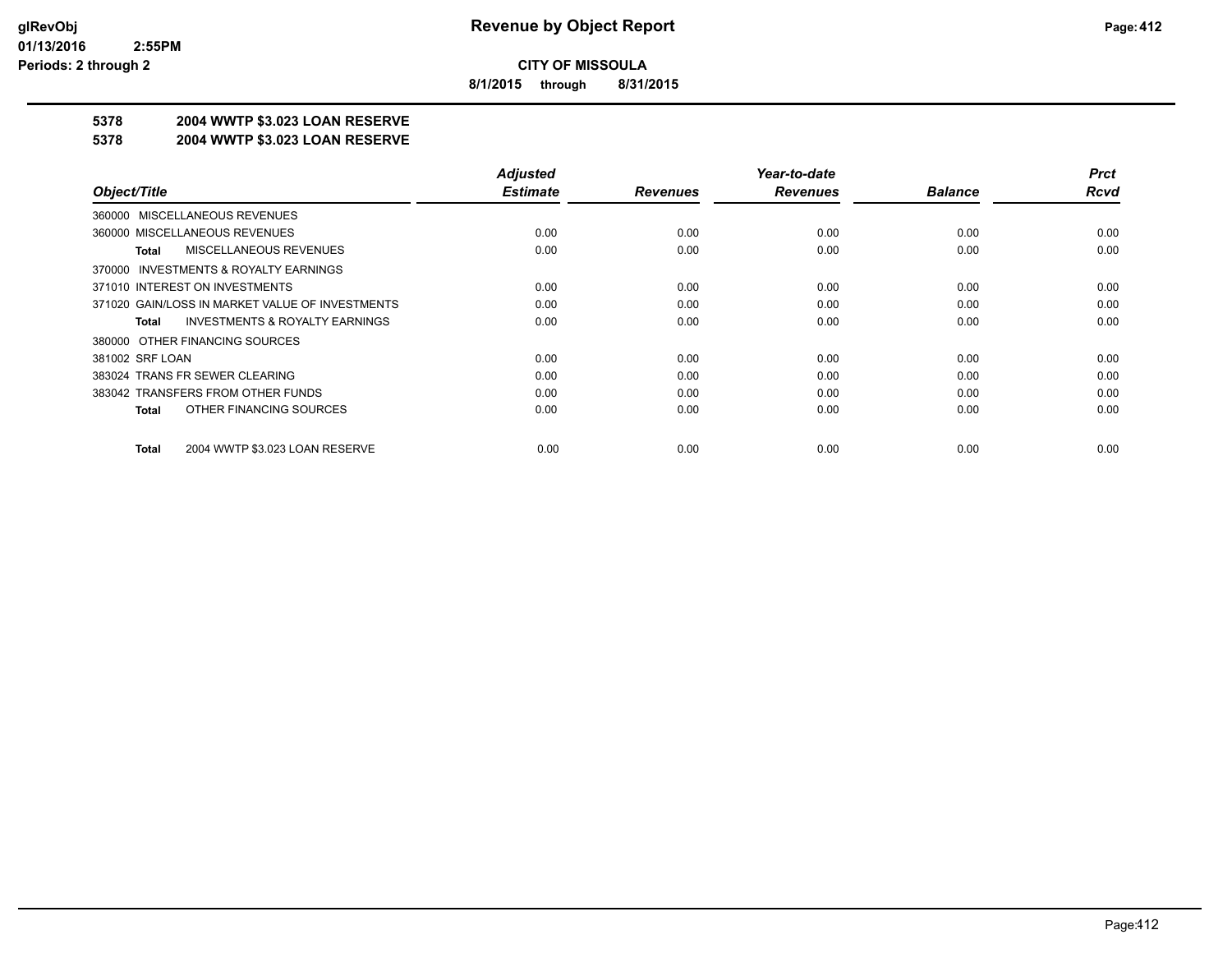**8/1/2015 through 8/31/2015**

#### **5378 2004 WWTP \$3.023 LOAN RESERVE**

| Object/Title                                              | <b>Adjusted</b><br><b>Estimate</b> | <b>Revenues</b> | Year-to-date<br><b>Revenues</b> | <b>Balance</b> | <b>Prct</b><br><b>Rcvd</b> |
|-----------------------------------------------------------|------------------------------------|-----------------|---------------------------------|----------------|----------------------------|
|                                                           |                                    |                 |                                 |                |                            |
| 360000 MISCELLANEOUS REVENUES                             |                                    |                 |                                 |                |                            |
| 360000 MISCELLANEOUS REVENUES                             | 0.00                               | 0.00            | 0.00                            | 0.00           | 0.00                       |
| MISCELLANEOUS REVENUES<br><b>Total</b>                    | 0.00                               | 0.00            | 0.00                            | 0.00           | 0.00                       |
| 370000 INVESTMENTS & ROYALTY EARNINGS                     |                                    |                 |                                 |                |                            |
| 371010 INTEREST ON INVESTMENTS                            | 0.00                               | 0.00            | 0.00                            | 0.00           | 0.00                       |
| 371020 GAIN/LOSS IN MARKET VALUE OF INVESTMENT            | 0.00                               | 0.00            | 0.00                            | 0.00           | 0.00                       |
| <b>INVESTMENTS &amp; ROYALTY EARNINGS</b><br><b>Total</b> | 0.00                               | 0.00            | 0.00                            | 0.00           | 0.00                       |
| 380000 OTHER FINANCING SOURCES                            |                                    |                 |                                 |                |                            |
| 381002 SRF LOAN                                           | 0.00                               | 0.00            | 0.00                            | 0.00           | 0.00                       |
| 383024 TRANS FR SEWER CLEARING                            | 0.00                               | 0.00            | 0.00                            | 0.00           | 0.00                       |
| 383042 TRANSFERS FROM OTHER FUNDS                         | 0.00                               | 0.00            | 0.00                            | 0.00           | 0.00                       |
| OTHER FINANCING SOURCES<br><b>Total</b>                   | 0.00                               | 0.00            | 0.00                            | 0.00           | 0.00                       |
|                                                           |                                    |                 |                                 |                |                            |
| 2004 WWTP \$3.023 LOAN RESERVE<br><b>Total</b>            | 0.00                               | 0.00            | 0.00                            | 0.00           | 0.00                       |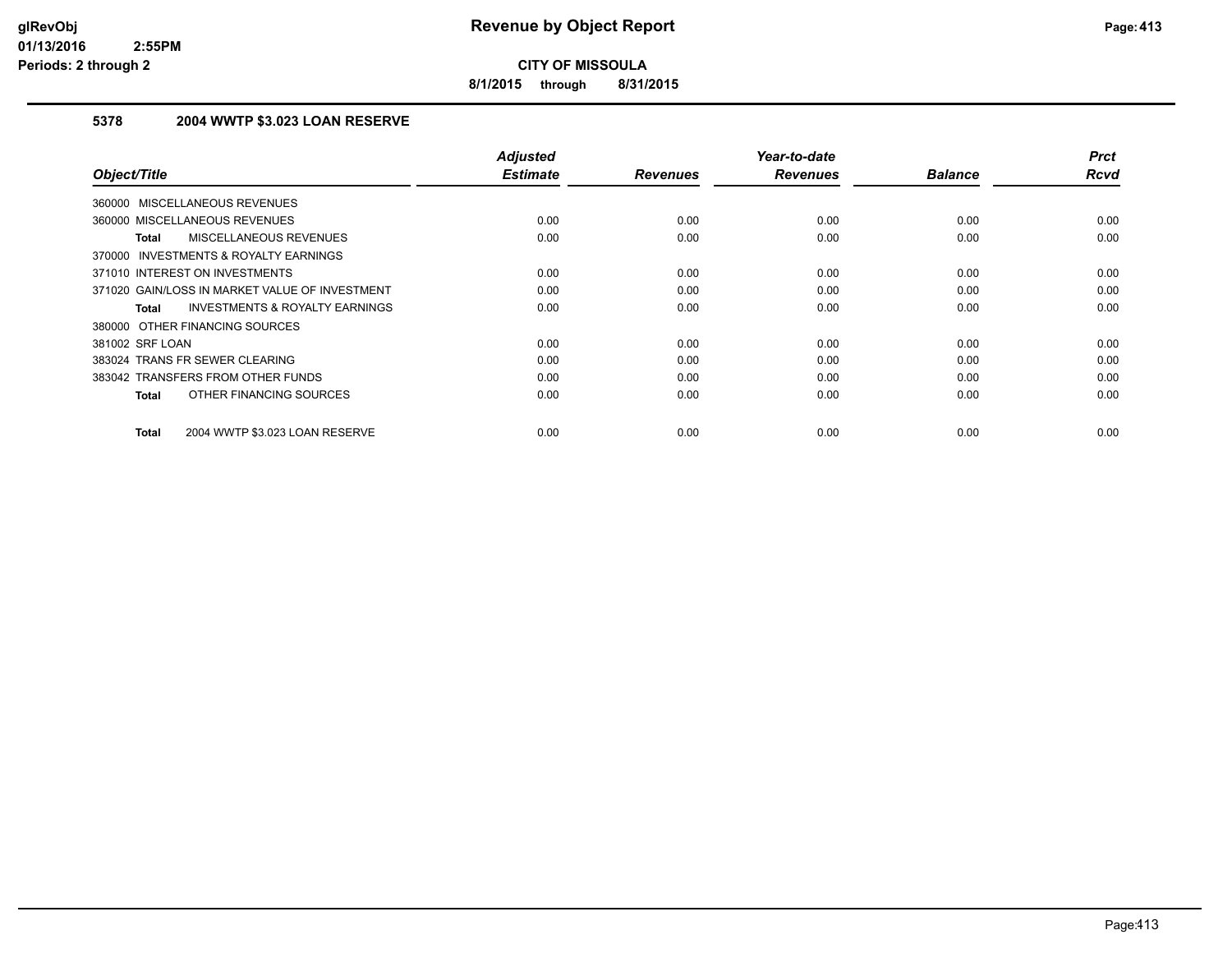**8/1/2015 through 8/31/2015**

### **5379 2005 BRICH/BRDY/LIN/GIL SRF DEBT**

**5379 2005 BRICH/BRDY/LIN/GIL SRF DEBT**

|                                                  | <b>Adjusted</b> |                 | Year-to-date    |                | <b>Prct</b> |
|--------------------------------------------------|-----------------|-----------------|-----------------|----------------|-------------|
| Object/Title                                     | <b>Estimate</b> | <b>Revenues</b> | <b>Revenues</b> | <b>Balance</b> | <b>Rcvd</b> |
| 370000 INVESTMENTS & ROYALTY EARNINGS            |                 |                 |                 |                |             |
| 371010 INTEREST ON INVESTMENTS                   | 0.00            | 0.00            | 0.00            | 0.00           | 0.00        |
| 371020 GAIN/LOSS IN MARKET VALUE OF INVESTMENTS  | 0.00            | 0.00            | 0.00            | 0.00           | 0.00        |
| INVESTMENTS & ROYALTY EARNINGS<br><b>Total</b>   | 0.00            | 0.00            | 0.00            | 0.00           | 0.00        |
| 380000 OTHER FINANCING SOURCES                   |                 |                 |                 |                |             |
| 383024 TRANS FR SEWER CLEARING                   | 109.443.00      | 0.00            | 0.00            | 109.443.00     | 0.00        |
| OTHER FINANCING SOURCES<br><b>Total</b>          | 109.443.00      | 0.00            | 0.00            | 109.443.00     | 0.00        |
| <b>Total</b><br>2005 BRICH/BRDY/LIN/GIL SRF DEBT | 109.443.00      | 0.00            | 0.00            | 109.443.00     | 0.00        |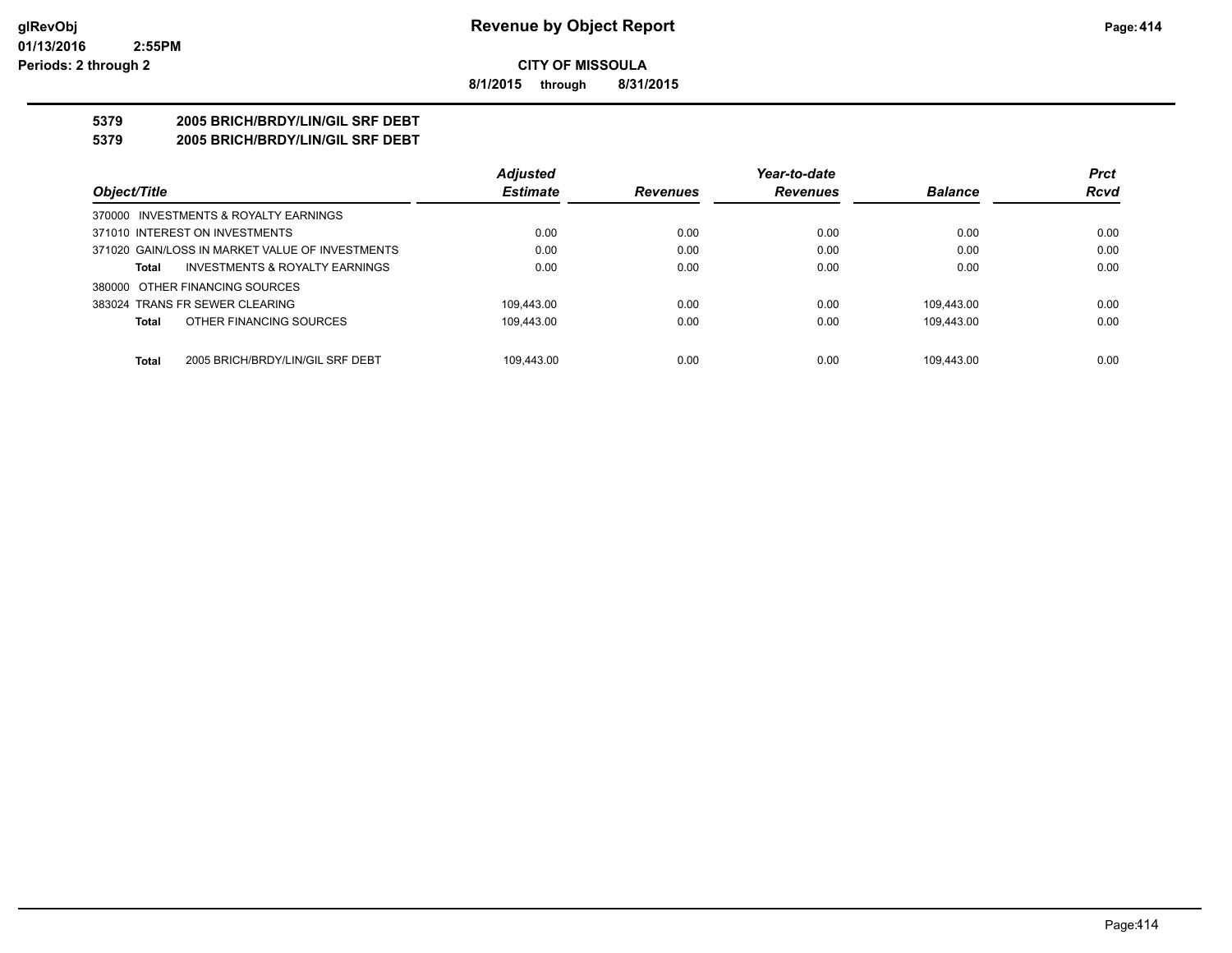**8/1/2015 through 8/31/2015**

#### **5379 2005 BRICH/BRDY/LIN/GIL SRF DEBT**

|                                                  | <b>Adjusted</b> |                 | Year-to-date    |                | <b>Prct</b> |
|--------------------------------------------------|-----------------|-----------------|-----------------|----------------|-------------|
| Object/Title                                     | <b>Estimate</b> | <b>Revenues</b> | <b>Revenues</b> | <b>Balance</b> | <b>Rcvd</b> |
| 370000 INVESTMENTS & ROYALTY EARNINGS            |                 |                 |                 |                |             |
| 371010 INTEREST ON INVESTMENTS                   | 0.00            | 0.00            | 0.00            | 0.00           | 0.00        |
| 371020 GAIN/LOSS IN MARKET VALUE OF INVESTMENT   | 0.00            | 0.00            | 0.00            | 0.00           | 0.00        |
| INVESTMENTS & ROYALTY EARNINGS<br>Total          | 0.00            | 0.00            | 0.00            | 0.00           | 0.00        |
| 380000 OTHER FINANCING SOURCES                   |                 |                 |                 |                |             |
| 383024 TRANS FR SEWER CLEARING                   | 109.443.00      | 0.00            | 0.00            | 109.443.00     | 0.00        |
| OTHER FINANCING SOURCES<br><b>Total</b>          | 109.443.00      | 0.00            | 0.00            | 109.443.00     | 0.00        |
|                                                  |                 |                 |                 |                |             |
| <b>Total</b><br>2005 BRICH/BRDY/LIN/GIL SRF DEBT | 109.443.00      | 0.00            | 0.00            | 109.443.00     | 0.00        |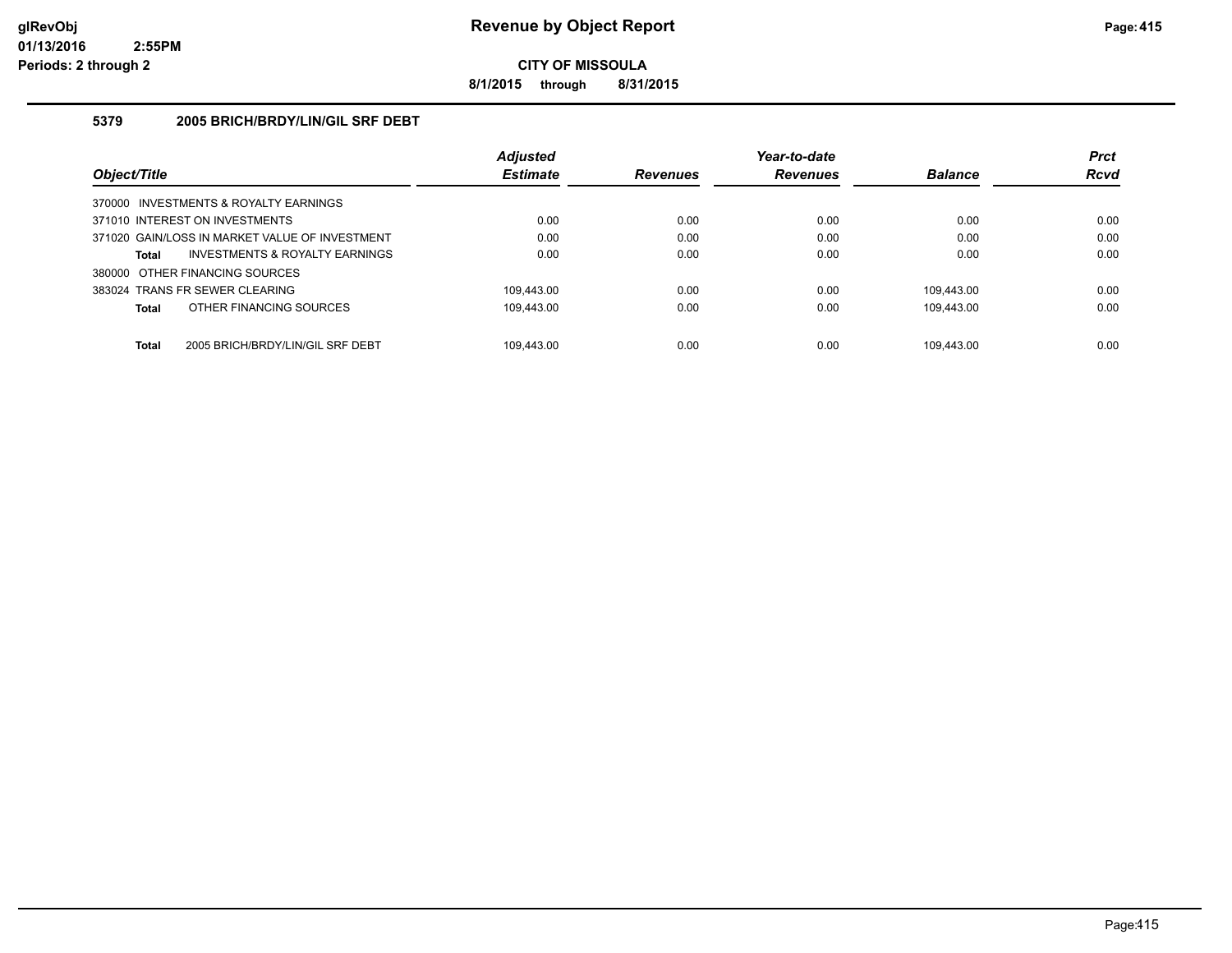**8/1/2015 through 8/31/2015**

#### **5380 BRDWY/BIRCH/GILBERT/LINCOLNWOOD 5380 BRDWY/BIRCH/GILBERT/LINCOLNWOOD**

|                                                    | <b>Adjusted</b> |                 | Year-to-date    |                | <b>Prct</b> |
|----------------------------------------------------|-----------------|-----------------|-----------------|----------------|-------------|
| Object/Title                                       | <b>Estimate</b> | <b>Revenues</b> | <b>Revenues</b> | <b>Balance</b> | <b>Rcvd</b> |
| 370000 INVESTMENTS & ROYALTY EARNINGS              |                 |                 |                 |                |             |
| 371010 INTEREST ON INVESTMENTS                     | 0.00            | 0.00            | 0.00            | 0.00           | 0.00        |
| 371020 GAIN/LOSS IN MARKET VALUE OF INVESTMENTS    | 0.00            | 0.00            | 0.00            | 0.00           | 0.00        |
| <b>INVESTMENTS &amp; ROYALTY EARNINGS</b><br>Total | 0.00            | 0.00            | 0.00            | 0.00           | 0.00        |
| 380000 OTHER FINANCING SOURCES                     |                 |                 |                 |                |             |
| 381002 SRF LOAN                                    | 0.00            | 0.00            | 0.00            | 0.00           | 0.00        |
| 383042 TRANSFERS FROM OTHER FUNDS                  | 203.00          | 0.00            | 0.00            | 203.00         | 0.00        |
| OTHER FINANCING SOURCES<br>Total                   | 203.00          | 0.00            | 0.00            | 203.00         | 0.00        |
|                                                    |                 |                 |                 |                |             |
| BRDWY/BIRCH/GILBERT/LINCOLNWOOD<br><b>Total</b>    | 203.00          | 0.00            | 0.00            | 203.00         | 0.00        |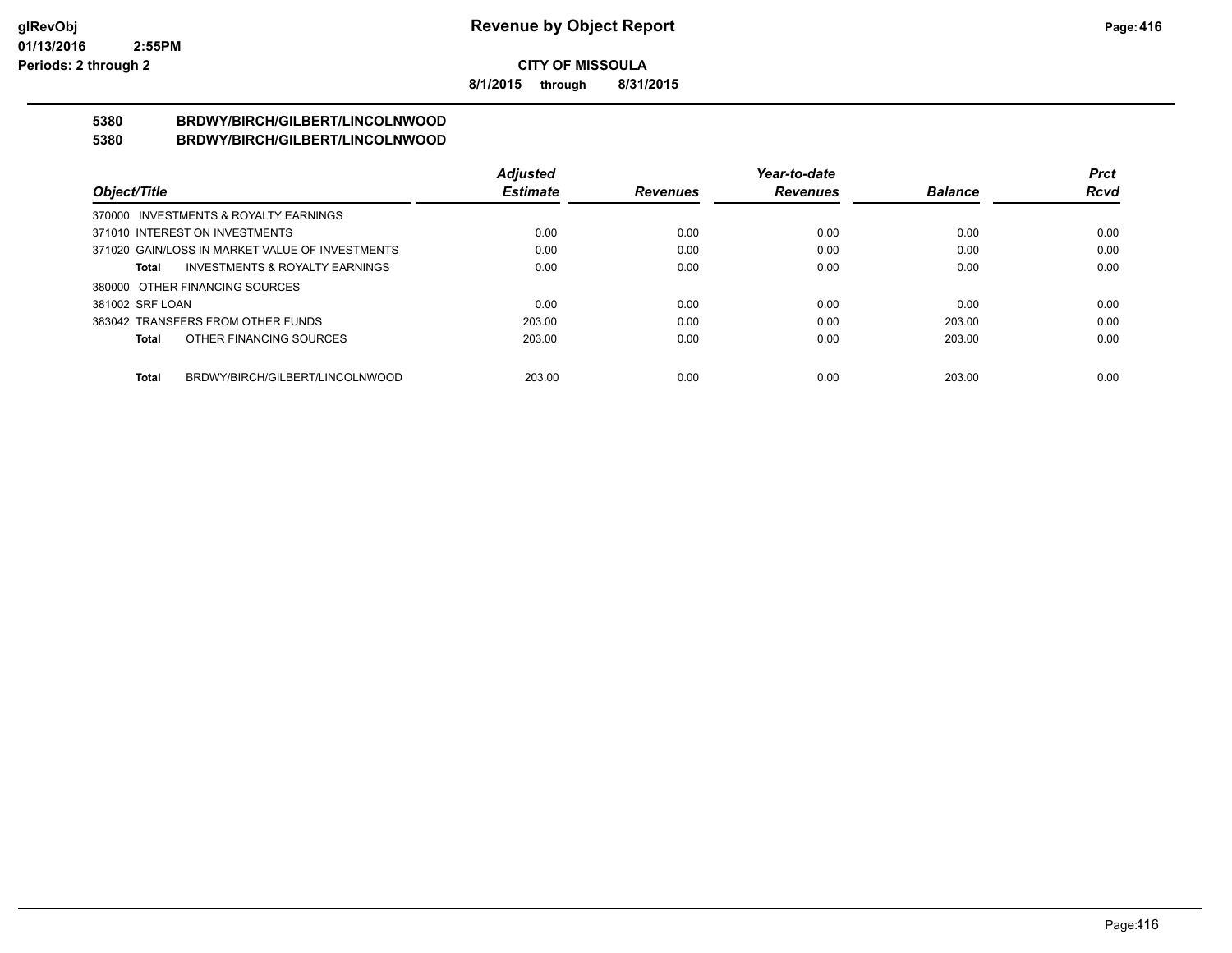**8/1/2015 through 8/31/2015**

#### **5380 BRDWY/BIRCH/GILBERT/LINCOLNWOOD**

|                                                 | <b>Adiusted</b> |                 | Year-to-date    |                | <b>Prct</b> |
|-------------------------------------------------|-----------------|-----------------|-----------------|----------------|-------------|
| Object/Title                                    | <b>Estimate</b> | <b>Revenues</b> | <b>Revenues</b> | <b>Balance</b> | Rcvd        |
| 370000 INVESTMENTS & ROYALTY EARNINGS           |                 |                 |                 |                |             |
| 371010 INTEREST ON INVESTMENTS                  | 0.00            | 0.00            | 0.00            | 0.00           | 0.00        |
| 371020 GAIN/LOSS IN MARKET VALUE OF INVESTMENT  | 0.00            | 0.00            | 0.00            | 0.00           | 0.00        |
| INVESTMENTS & ROYALTY EARNINGS<br>Total         | 0.00            | 0.00            | 0.00            | 0.00           | 0.00        |
| 380000 OTHER FINANCING SOURCES                  |                 |                 |                 |                |             |
| 381002 SRF LOAN                                 | 0.00            | 0.00            | 0.00            | 0.00           | 0.00        |
| 383042 TRANSFERS FROM OTHER FUNDS               | 203.00          | 0.00            | 0.00            | 203.00         | 0.00        |
| OTHER FINANCING SOURCES<br><b>Total</b>         | 203.00          | 0.00            | 0.00            | 203.00         | 0.00        |
|                                                 |                 |                 |                 |                |             |
| BRDWY/BIRCH/GILBERT/LINCOLNWOOD<br><b>Total</b> | 203.00          | 0.00            | 0.00            | 203.00         | 0.00        |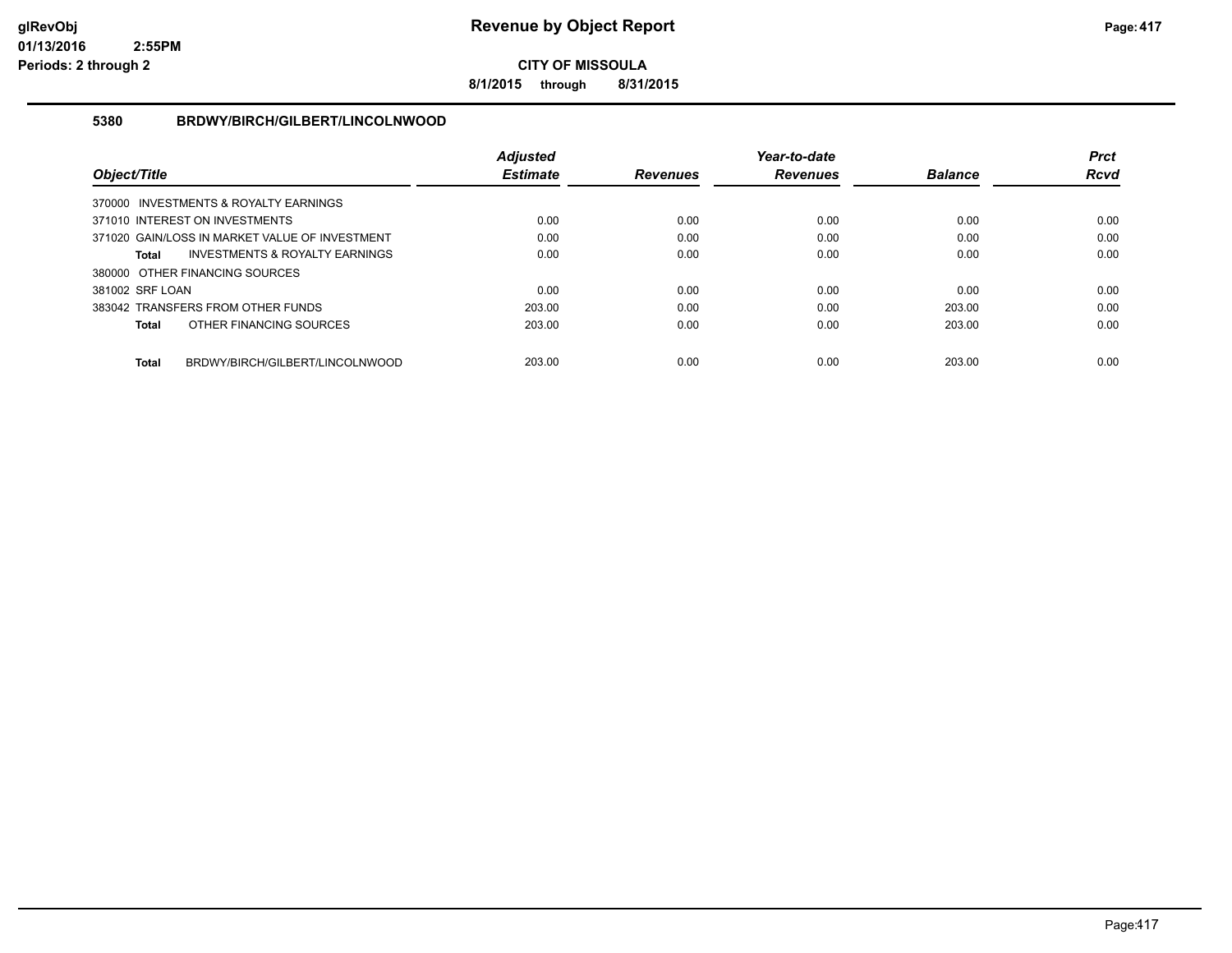**8/1/2015 through 8/31/2015**

# **5382 LINCOLNWOOD PH2 RESERVE FUND**

#### **5382 LINCOLNWOOD PH2 RESERVE FUND**

|                                                    | <b>Adjusted</b> |                 | Year-to-date    |                | <b>Prct</b> |
|----------------------------------------------------|-----------------|-----------------|-----------------|----------------|-------------|
| Object/Title                                       | <b>Estimate</b> | <b>Revenues</b> | <b>Revenues</b> | <b>Balance</b> | <b>Rcvd</b> |
| 370000 INVESTMENTS & ROYALTY EARNINGS              |                 |                 |                 |                |             |
| 371010 INTEREST ON INVESTMENTS                     | 0.00            | 0.00            | 0.00            | 0.00           | 0.00        |
| 371020 GAIN/LOSS IN MARKET VALUE OF INVESTMENTS    | 0.00            | 0.00            | 0.00            | 0.00           | 0.00        |
| <b>INVESTMENTS &amp; ROYALTY EARNINGS</b><br>Total | 0.00            | 0.00            | 0.00            | 0.00           | 0.00        |
| 380000 OTHER FINANCING SOURCES                     |                 |                 |                 |                |             |
| 381002 SRF LOAN                                    | 0.00            | 0.00            | 0.00            | 0.00           | 0.00        |
| 381030 SID BONDS PROCEEDS                          | 0.00            | 0.00            | 0.00            | 0.00           | 0.00        |
| 383024 TRANS FR SEWER CLEARING                     | 0.00            | 0.00            | 0.00            | 0.00           | 0.00        |
| 383042 TRANSFERS FROM OTHER FUNDS                  | 0.00            | 0.00            | 0.00            | 0.00           | 0.00        |
| OTHER FINANCING SOURCES<br>Total                   | 0.00            | 0.00            | 0.00            | 0.00           | 0.00        |
| LINCOLNWOOD PH2 RESERVE FUND<br><b>Total</b>       | 0.00            | 0.00            | 0.00            | 0.00           | 0.00        |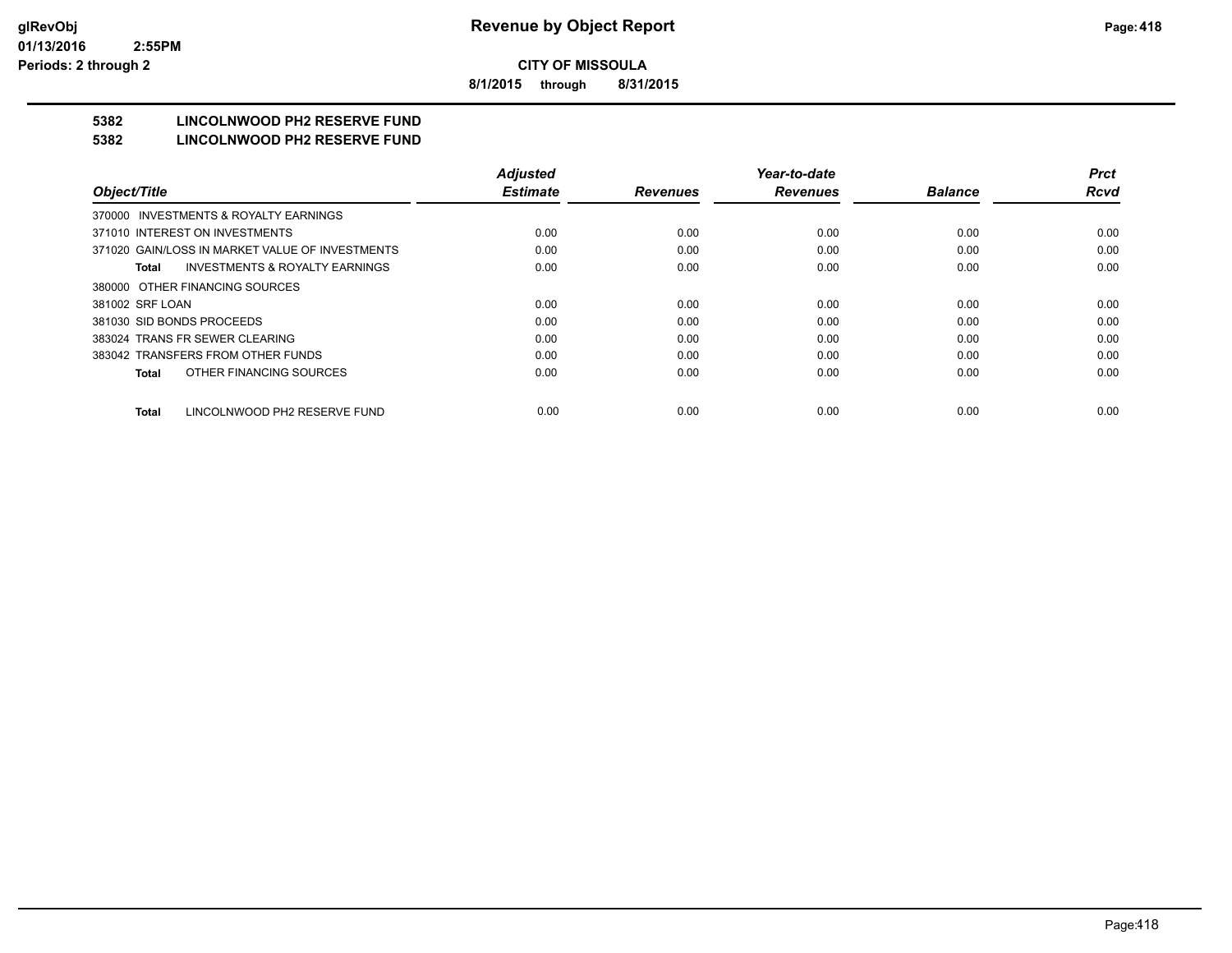**8/1/2015 through 8/31/2015**

#### **5382 LINCOLNWOOD PH2 RESERVE FUND**

|                                                           | <b>Adiusted</b> |                 | Year-to-date    |                | <b>Prct</b> |
|-----------------------------------------------------------|-----------------|-----------------|-----------------|----------------|-------------|
| Object/Title                                              | <b>Estimate</b> | <b>Revenues</b> | <b>Revenues</b> | <b>Balance</b> | <b>Rcvd</b> |
| 370000 INVESTMENTS & ROYALTY EARNINGS                     |                 |                 |                 |                |             |
| 371010 INTEREST ON INVESTMENTS                            | 0.00            | 0.00            | 0.00            | 0.00           | 0.00        |
| 371020 GAIN/LOSS IN MARKET VALUE OF INVESTMENT            | 0.00            | 0.00            | 0.00            | 0.00           | 0.00        |
| <b>INVESTMENTS &amp; ROYALTY EARNINGS</b><br><b>Total</b> | 0.00            | 0.00            | 0.00            | 0.00           | 0.00        |
| 380000 OTHER FINANCING SOURCES                            |                 |                 |                 |                |             |
| 381002 SRF LOAN                                           | 0.00            | 0.00            | 0.00            | 0.00           | 0.00        |
| 381030 SID BONDS PROCEEDS                                 | 0.00            | 0.00            | 0.00            | 0.00           | 0.00        |
| 383024 TRANS FR SEWER CLEARING                            | 0.00            | 0.00            | 0.00            | 0.00           | 0.00        |
| 383042 TRANSFERS FROM OTHER FUNDS                         | 0.00            | 0.00            | 0.00            | 0.00           | 0.00        |
| OTHER FINANCING SOURCES<br><b>Total</b>                   | 0.00            | 0.00            | 0.00            | 0.00           | 0.00        |
| LINCOLNWOOD PH2 RESERVE FUND<br><b>Total</b>              | 0.00            | 0.00            | 0.00            | 0.00           | 0.00        |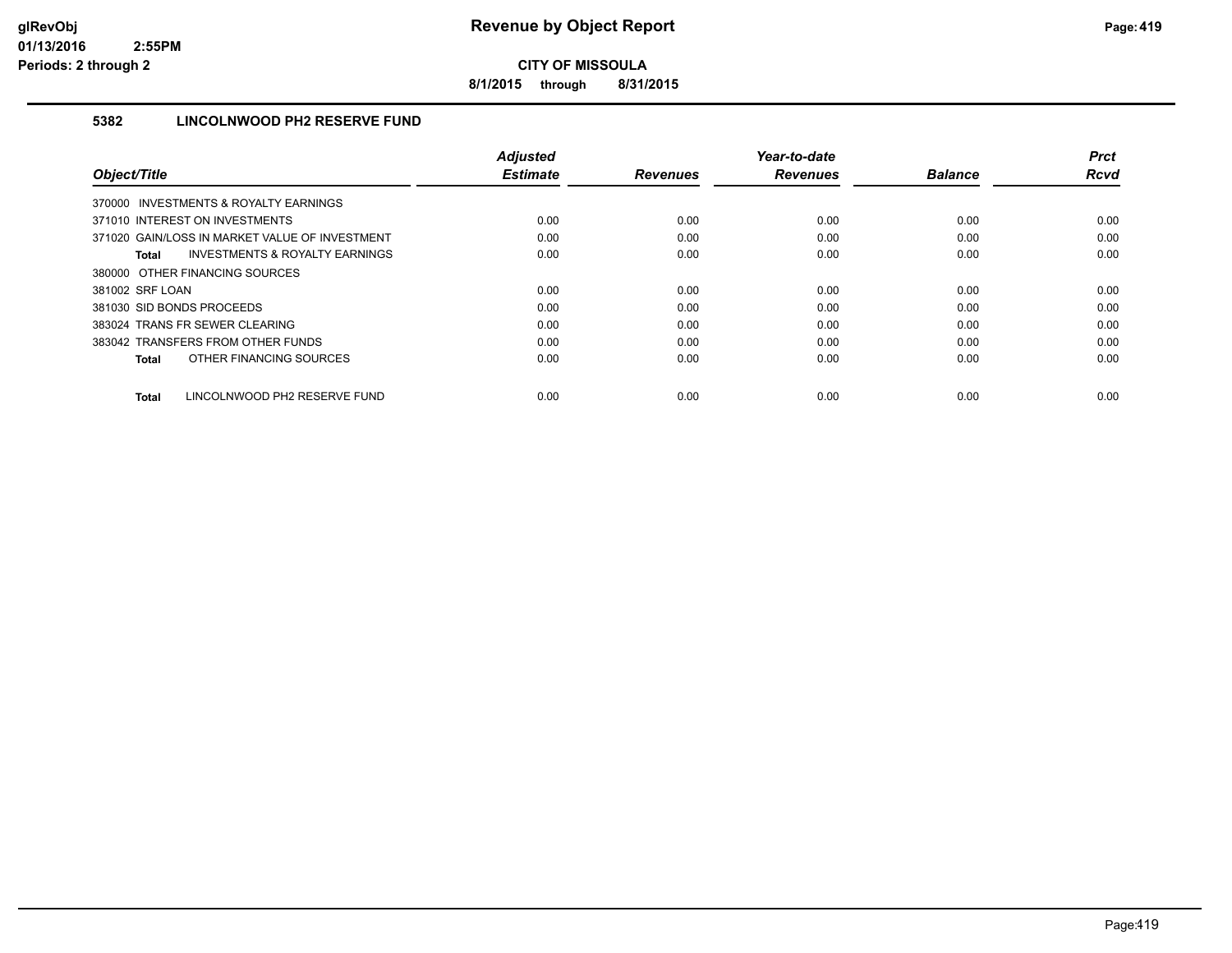**8/1/2015 through 8/31/2015**

## **5383 FY09 RATTLESNAKE SEWER DEBT SVS**

**5383 FY09 RATTLESNAKE SEWER DEBT SVS**

|                                                        | <b>Adjusted</b> |                 | Year-to-date    |                | <b>Prct</b> |
|--------------------------------------------------------|-----------------|-----------------|-----------------|----------------|-------------|
| Object/Title                                           | <b>Estimate</b> | <b>Revenues</b> | <b>Revenues</b> | <b>Balance</b> | <b>Rcvd</b> |
| 340000 CHARGES FOR SERVICES                            |                 |                 |                 |                |             |
| 343032 SEWER INSTALLATION CHARGES                      | 0.00            | 0.00            | 0.00            | 0.00           | 0.00        |
| <b>CHARGES FOR SERVICES</b><br>Total                   | 0.00            | 0.00            | 0.00            | 0.00           | 0.00        |
| <b>INVESTMENTS &amp; ROYALTY EARNINGS</b><br>370000    |                 |                 |                 |                |             |
| 371010 INTEREST ON INVESTMENTS                         | 0.00            | 0.00            | 0.00            | 0.00           | 0.00        |
| 371020 GAIN/LOSS IN MARKET VALUE OF INVESTMENTS        | 0.00            | 0.00            | 0.00            | 0.00           | 0.00        |
| <b>INVESTMENTS &amp; ROYALTY EARNINGS</b><br>Total     | 0.00            | 0.00            | 0.00            | 0.00           | 0.00        |
| OTHER FINANCING SOURCES<br>380000                      |                 |                 |                 |                |             |
| 381002 SRF LOAN                                        | 0.00            | 0.00            | 0.00            | 0.00           | 0.00        |
| 381020 REVENUE BONDS                                   | 0.00            | 0.00            | 0.00            | 0.00           | 0.00        |
| 383024 TRANS FR SEWER CLEARING                         | 30,950.00       | 0.00            | 0.00            | 30,950.00      | 0.00        |
| 383042 TRANSFERS FROM OTHER FUNDS                      | 0.00            | 0.00            | 0.00            | 0.00           | 0.00        |
| OTHER FINANCING SOURCES<br>Total                       | 30,950.00       | 0.00            | 0.00            | 30,950.00      | 0.00        |
| <b>FY09 RATTLESNAKE SEWER DEBT SVS</b><br><b>Total</b> | 30,950.00       | 0.00            | 0.00            | 30,950.00      | 0.00        |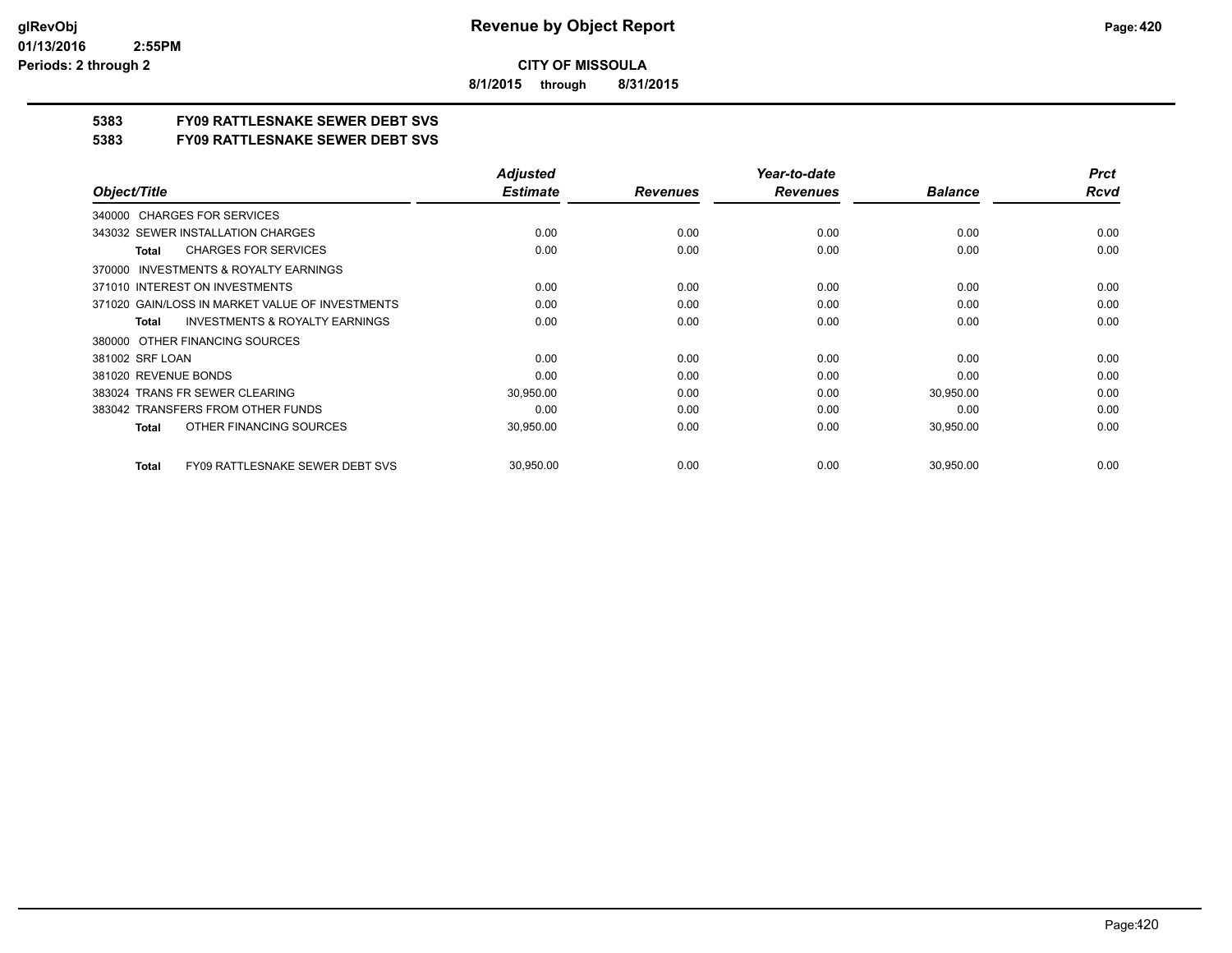**8/1/2015 through 8/31/2015**

#### **5383 FY09 RATTLESNAKE SEWER DEBT SVS**

| Object/Title                                              | <b>Adjusted</b><br><b>Estimate</b> | <b>Revenues</b> | Year-to-date<br><b>Revenues</b> | <b>Balance</b> | <b>Prct</b><br>Rcvd |
|-----------------------------------------------------------|------------------------------------|-----------------|---------------------------------|----------------|---------------------|
|                                                           |                                    |                 |                                 |                |                     |
| 340000 CHARGES FOR SERVICES                               |                                    |                 |                                 |                |                     |
| 343032 SEWER INSTALLATION CHARGES                         | 0.00                               | 0.00            | 0.00                            | 0.00           | 0.00                |
| <b>CHARGES FOR SERVICES</b><br>Total                      | 0.00                               | 0.00            | 0.00                            | 0.00           | 0.00                |
| <b>INVESTMENTS &amp; ROYALTY EARNINGS</b><br>370000       |                                    |                 |                                 |                |                     |
| 371010 INTEREST ON INVESTMENTS                            | 0.00                               | 0.00            | 0.00                            | 0.00           | 0.00                |
| 371020 GAIN/LOSS IN MARKET VALUE OF INVESTMENT            | 0.00                               | 0.00            | 0.00                            | 0.00           | 0.00                |
| <b>INVESTMENTS &amp; ROYALTY EARNINGS</b><br><b>Total</b> | 0.00                               | 0.00            | 0.00                            | 0.00           | 0.00                |
| 380000 OTHER FINANCING SOURCES                            |                                    |                 |                                 |                |                     |
| 381002 SRF LOAN                                           | 0.00                               | 0.00            | 0.00                            | 0.00           | 0.00                |
| 381020 REVENUE BONDS                                      | 0.00                               | 0.00            | 0.00                            | 0.00           | 0.00                |
| 383024 TRANS FR SEWER CLEARING                            | 30,950.00                          | 0.00            | 0.00                            | 30,950.00      | 0.00                |
| 383042 TRANSFERS FROM OTHER FUNDS                         | 0.00                               | 0.00            | 0.00                            | 0.00           | 0.00                |
| OTHER FINANCING SOURCES<br><b>Total</b>                   | 30,950.00                          | 0.00            | 0.00                            | 30,950.00      | 0.00                |
| <b>FY09 RATTLESNAKE SEWER DEBT SVS</b><br><b>Total</b>    | 30,950.00                          | 0.00            | 0.00                            | 30,950.00      | 0.00                |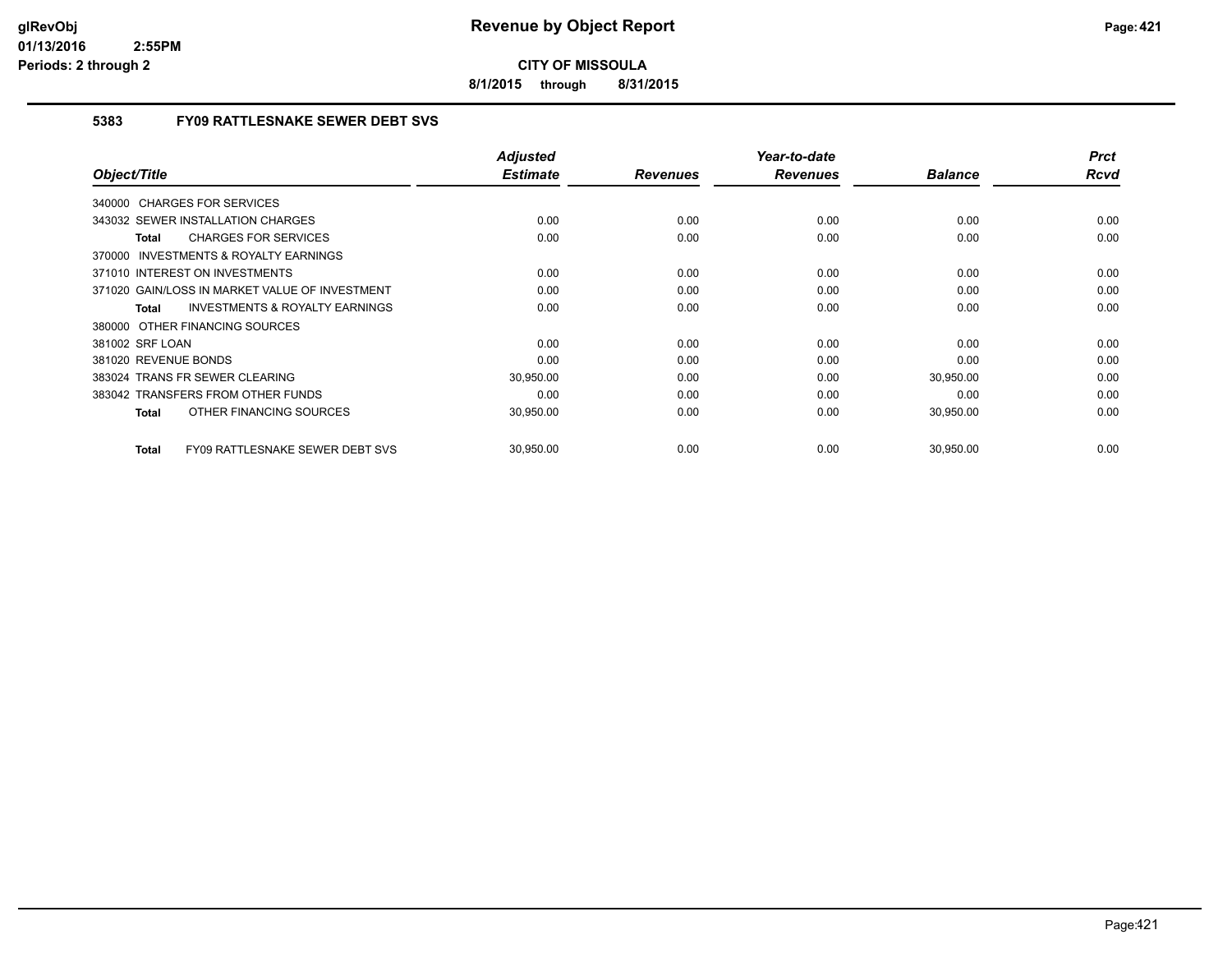**8/1/2015 through 8/31/2015**

#### **5384 09 LOLO BOND RESERVE**

**5384 09 LOLO BOND RESERVE**

|                                                    | <b>Adiusted</b> |                 | Year-to-date    |                | <b>Prct</b> |
|----------------------------------------------------|-----------------|-----------------|-----------------|----------------|-------------|
| Object/Title                                       | <b>Estimate</b> | <b>Revenues</b> | <b>Revenues</b> | <b>Balance</b> | <b>Rcvd</b> |
| 370000 INVESTMENTS & ROYALTY EARNINGS              |                 |                 |                 |                |             |
| 371010 INTEREST ON INVESTMENTS                     | 0.00            | 0.00            | 0.00            | 0.00           | 0.00        |
| 371020 GAIN/LOSS IN MARKET VALUE OF INVESTMENTS    | 0.00            | 0.00            | 0.00            | 0.00           | 0.00        |
| <b>INVESTMENTS &amp; ROYALTY EARNINGS</b><br>Total | 0.00            | 0.00            | 0.00            | 0.00           | 0.00        |
| 380000 OTHER FINANCING SOURCES                     |                 |                 |                 |                |             |
| 381002 SRF LOAN                                    | 0.00            | 0.00            | 0.00            | 0.00           | 0.00        |
| 383024 TRANS FR SEWER CLEARING                     | 0.00            | 0.00            | 0.00            | 0.00           | 0.00        |
| OTHER FINANCING SOURCES<br>Total                   | 0.00            | 0.00            | 0.00            | 0.00           | 0.00        |
|                                                    |                 |                 |                 |                |             |
| 09 LOLO BOND RESERVE<br>Total                      | 0.00            | 0.00            | 0.00            | 0.00           | 0.00        |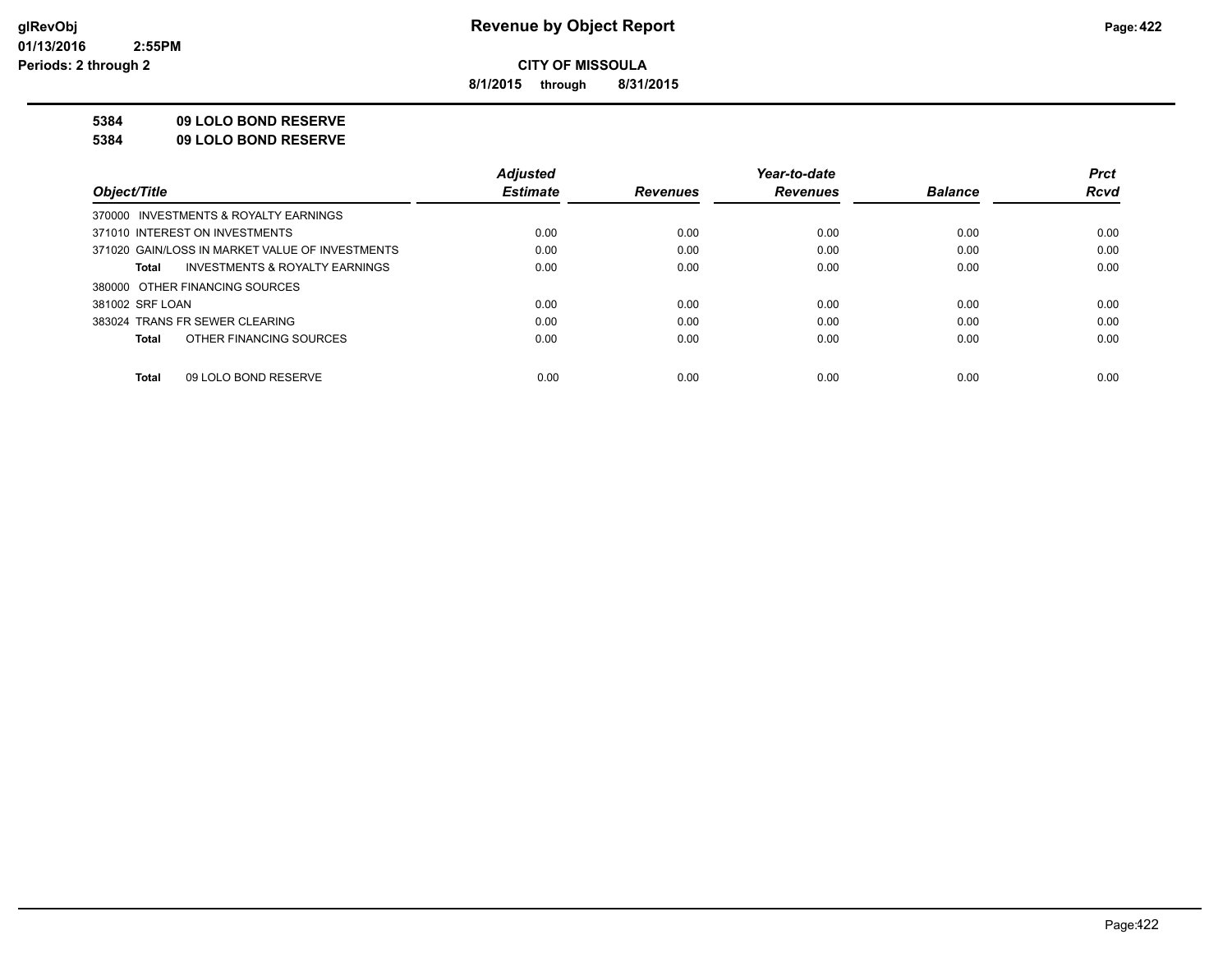**8/1/2015 through 8/31/2015**

#### **5384 09 LOLO BOND RESERVE**

|                                                | <b>Adjusted</b> |                 | Year-to-date    |                | <b>Prct</b> |
|------------------------------------------------|-----------------|-----------------|-----------------|----------------|-------------|
| Object/Title                                   | <b>Estimate</b> | <b>Revenues</b> | <b>Revenues</b> | <b>Balance</b> | Rcvd        |
| 370000 INVESTMENTS & ROYALTY EARNINGS          |                 |                 |                 |                |             |
| 371010 INTEREST ON INVESTMENTS                 | 0.00            | 0.00            | 0.00            | 0.00           | 0.00        |
| 371020 GAIN/LOSS IN MARKET VALUE OF INVESTMENT | 0.00            | 0.00            | 0.00            | 0.00           | 0.00        |
| INVESTMENTS & ROYALTY EARNINGS<br>Total        | 0.00            | 0.00            | 0.00            | 0.00           | 0.00        |
| 380000 OTHER FINANCING SOURCES                 |                 |                 |                 |                |             |
| 381002 SRF LOAN                                | 0.00            | 0.00            | 0.00            | 0.00           | 0.00        |
| 383024 TRANS FR SEWER CLEARING                 | 0.00            | 0.00            | 0.00            | 0.00           | 0.00        |
| OTHER FINANCING SOURCES<br>Total               | 0.00            | 0.00            | 0.00            | 0.00           | 0.00        |
| 09 LOLO BOND RESERVE<br><b>Total</b>           | 0.00            | 0.00            | 0.00            | 0.00           | 0.00        |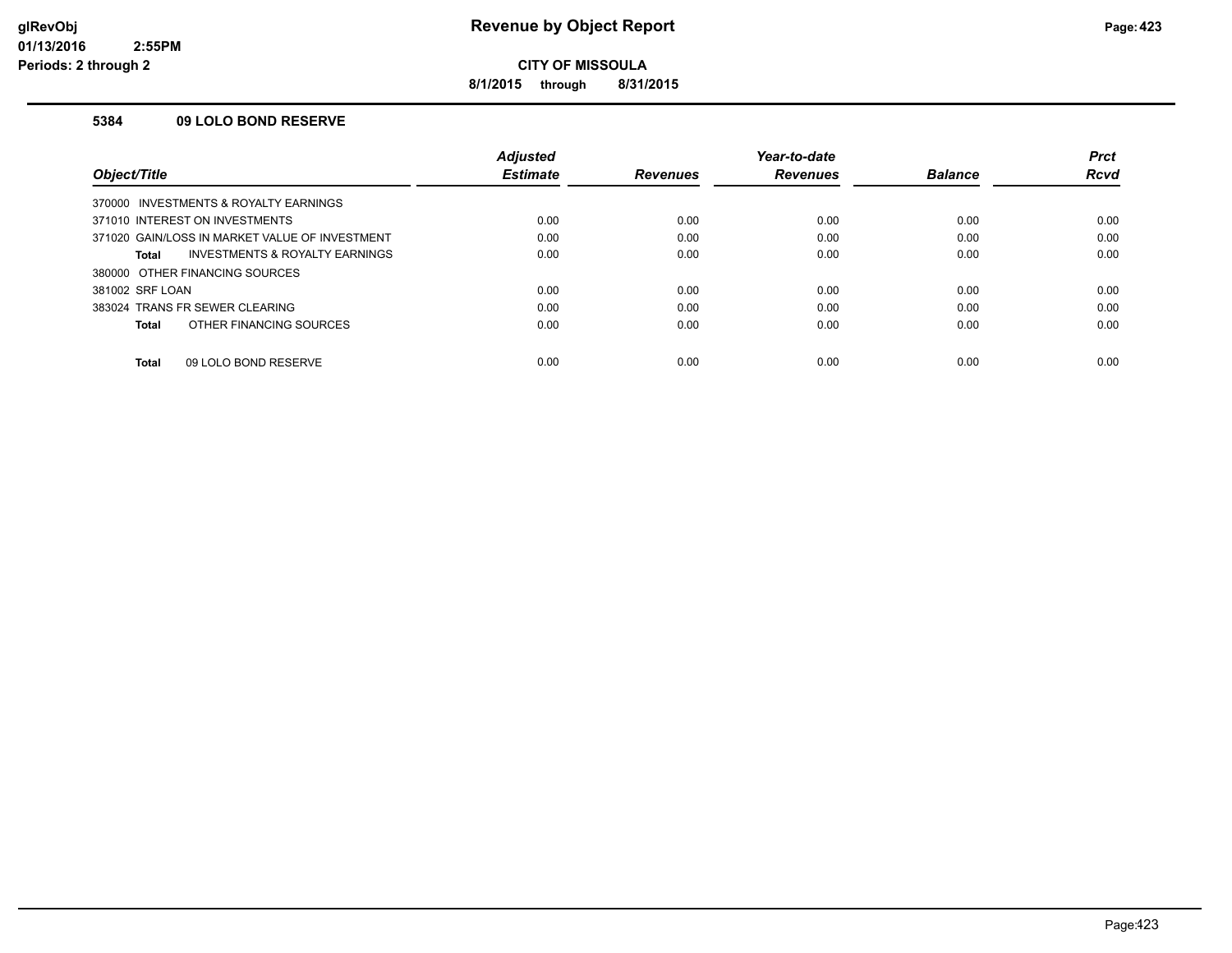**8/1/2015 through 8/31/2015**

# **5385 HEADWORKS 2010 BOND RESERVE**

#### **5385 HEADWORKS 2010 BOND RESERVE**

|                 |                                    | <b>Adjusted</b> |                 | <b>Prct</b>     |                |             |
|-----------------|------------------------------------|-----------------|-----------------|-----------------|----------------|-------------|
| Object/Title    |                                    | <b>Estimate</b> | <b>Revenues</b> | <b>Revenues</b> | <b>Balance</b> | <b>Rcvd</b> |
|                 | 380000 OTHER FINANCING SOURCES     |                 |                 |                 |                |             |
| 381002 SRF LOAN |                                    | 0.00            | 0.00            | 0.00            | 0.00           | 0.00        |
| Total           | OTHER FINANCING SOURCES            | 0.00            | 0.00            | 0.00            | 0.00           | 0.00        |
| <b>Total</b>    | <b>HEADWORKS 2010 BOND RESERVE</b> | 0.00            | 0.00            | 0.00            | 0.00           | 0.00        |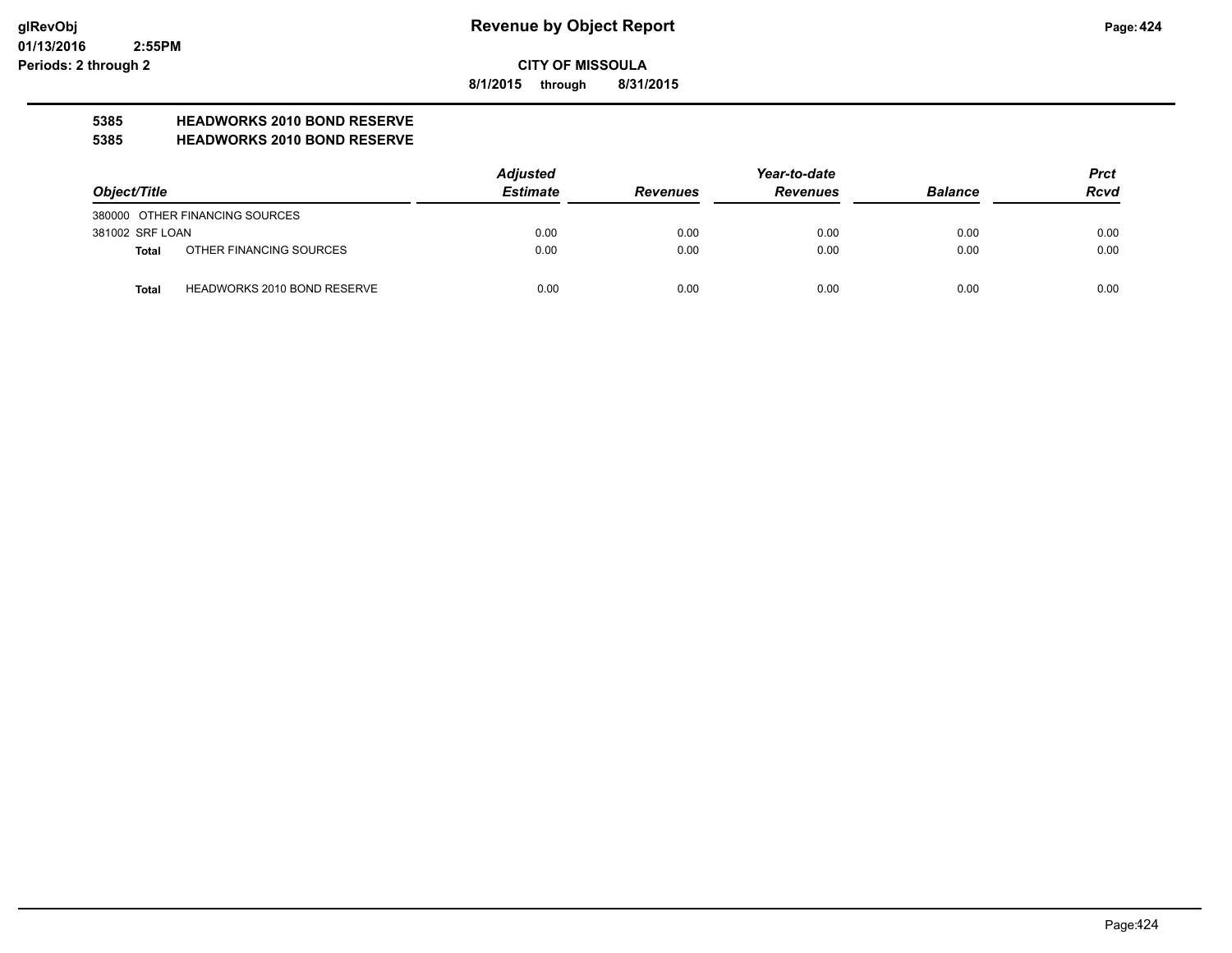**8/1/2015 through 8/31/2015**

#### **5385 HEADWORKS 2010 BOND RESERVE**

|                 |                                    | <b>Adjusted</b> |                 | Year-to-date    |                | <b>Prct</b> |
|-----------------|------------------------------------|-----------------|-----------------|-----------------|----------------|-------------|
| Object/Title    |                                    | <b>Estimate</b> | <b>Revenues</b> | <b>Revenues</b> | <b>Balance</b> | <b>Rcvd</b> |
|                 | 380000 OTHER FINANCING SOURCES     |                 |                 |                 |                |             |
| 381002 SRF LOAN |                                    | 0.00            | 0.00            | 0.00            | 0.00           | 0.00        |
| <b>Total</b>    | OTHER FINANCING SOURCES            | 0.00            | 0.00            | 0.00            | 0.00           | 0.00        |
| <b>Total</b>    | <b>HEADWORKS 2010 BOND RESERVE</b> | 0.00            | 0.00            | 0.00            | 0.00           | 0.00        |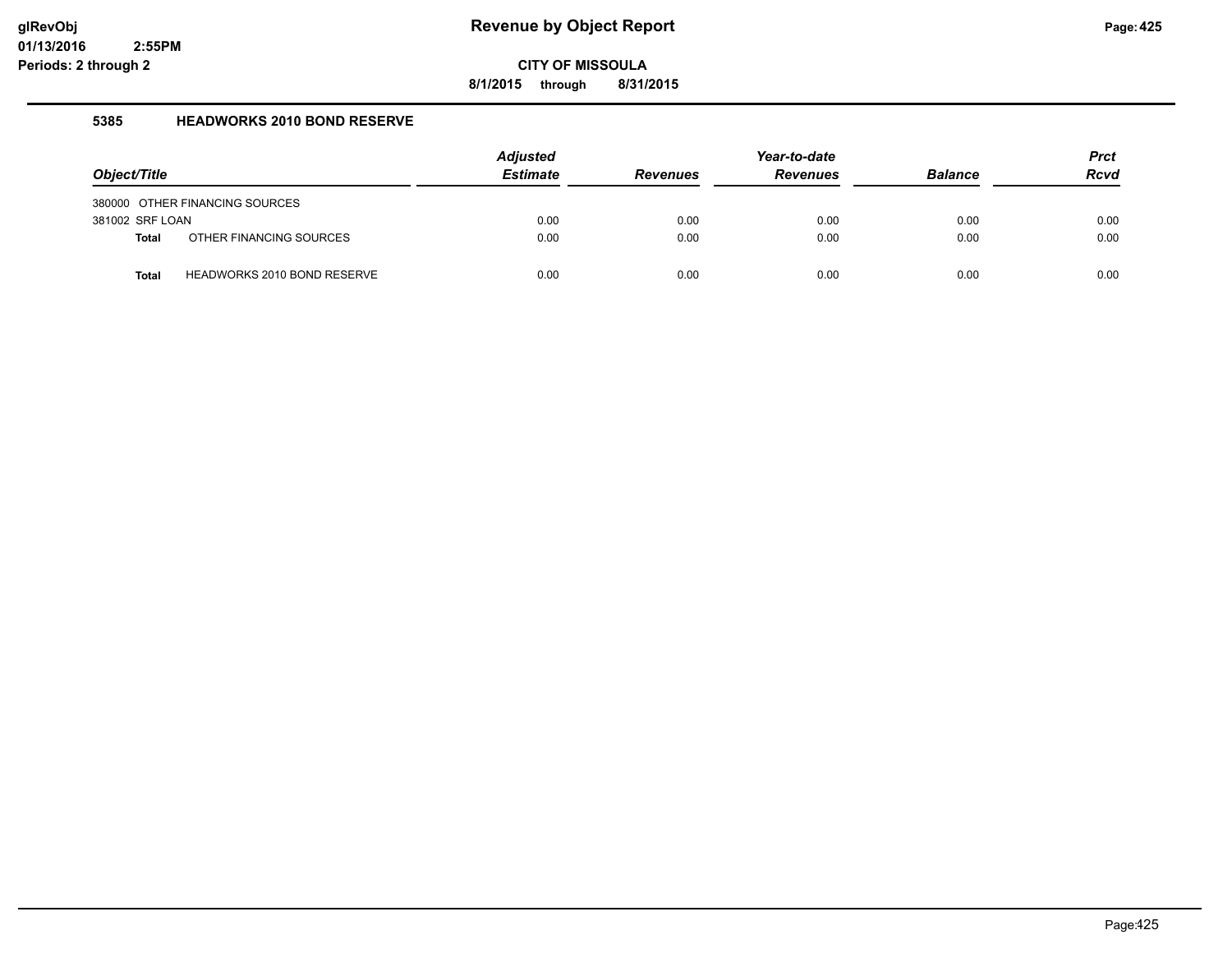**8/1/2015 through 8/31/2015**

#### **5386 FY10 HEADWORKS DEBT SERVICE**

#### **5386 FY10 HEADWORKS DEBT SERVICE**

|                                      | <b>Adjusted</b> |                 | Year-to-date    |                | <b>Prct</b> |
|--------------------------------------|-----------------|-----------------|-----------------|----------------|-------------|
| Object/Title                         | <b>Estimate</b> | <b>Revenues</b> | <b>Revenues</b> | <b>Balance</b> | <b>Rcvd</b> |
| 330000 INTERGOVERNMENTAL REVENUES    |                 |                 |                 |                |             |
| 331990 IRS REIMB/DEBT SVS INTEREST   | 253,177.00      | 0.00            | 0.00            | 253.177.00     | 0.00        |
| INTERGOVERNMENTAL REVENUES<br>Total  | 253,177.00      | 0.00            | 0.00            | 253.177.00     | 0.00        |
| 380000 OTHER FINANCING SOURCES       |                 |                 |                 |                |             |
| 383024 TRANS FR SEWER CLEARING       | 445,139.00      | 0.00            | 0.00            | 445,139.00     | 0.00        |
| OTHER FINANCING SOURCES<br>Total     | 445,139.00      | 0.00            | 0.00            | 445,139.00     | 0.00        |
|                                      |                 |                 |                 |                |             |
| FY10 HEADWORKS DEBT SERVICE<br>Total | 698,316.00      | 0.00            | 0.00            | 698.316.00     | 0.00        |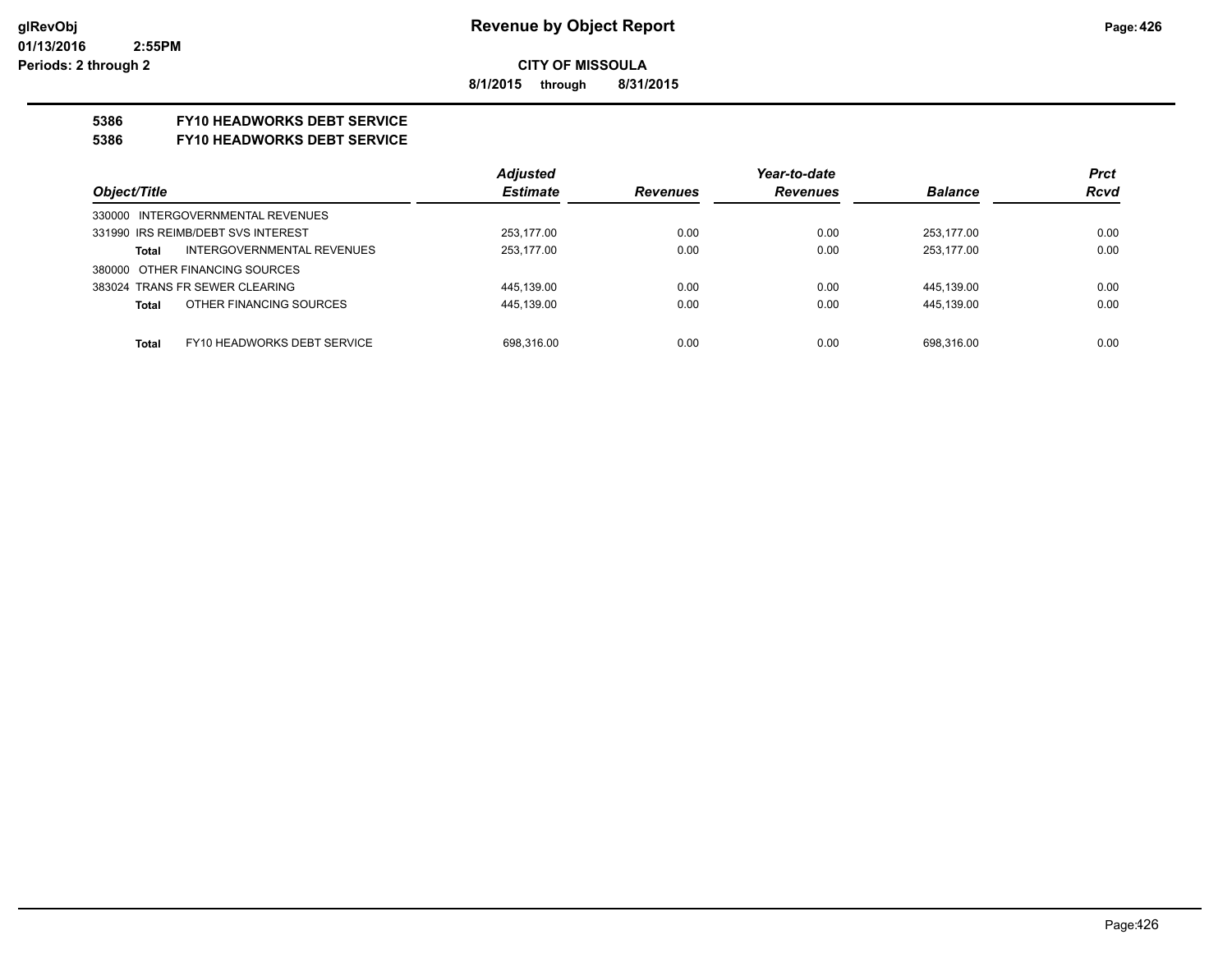**8/1/2015 through 8/31/2015**

#### **5386 FY10 HEADWORKS DEBT SERVICE**

|                                         | <b>Adjusted</b> |                 | Year-to-date    |                | <b>Prct</b> |
|-----------------------------------------|-----------------|-----------------|-----------------|----------------|-------------|
| Object/Title                            | <b>Estimate</b> | <b>Revenues</b> | <b>Revenues</b> | <b>Balance</b> | <b>Rcvd</b> |
| INTERGOVERNMENTAL REVENUES<br>330000    |                 |                 |                 |                |             |
| 331990 IRS REIMB/DEBT SVS INTEREST      | 253,177.00      | 0.00            | 0.00            | 253.177.00     | 0.00        |
| INTERGOVERNMENTAL REVENUES<br>Total     | 253.177.00      | 0.00            | 0.00            | 253.177.00     | 0.00        |
| 380000 OTHER FINANCING SOURCES          |                 |                 |                 |                |             |
| 383024 TRANS FR SEWER CLEARING          | 445.139.00      | 0.00            | 0.00            | 445.139.00     | 0.00        |
| OTHER FINANCING SOURCES<br><b>Total</b> | 445,139.00      | 0.00            | 0.00            | 445,139.00     | 0.00        |
|                                         |                 |                 |                 |                |             |
| FY10 HEADWORKS DEBT SERVICE<br>Total    | 698.316.00      | 0.00            | 0.00            | 698.316.00     | 0.00        |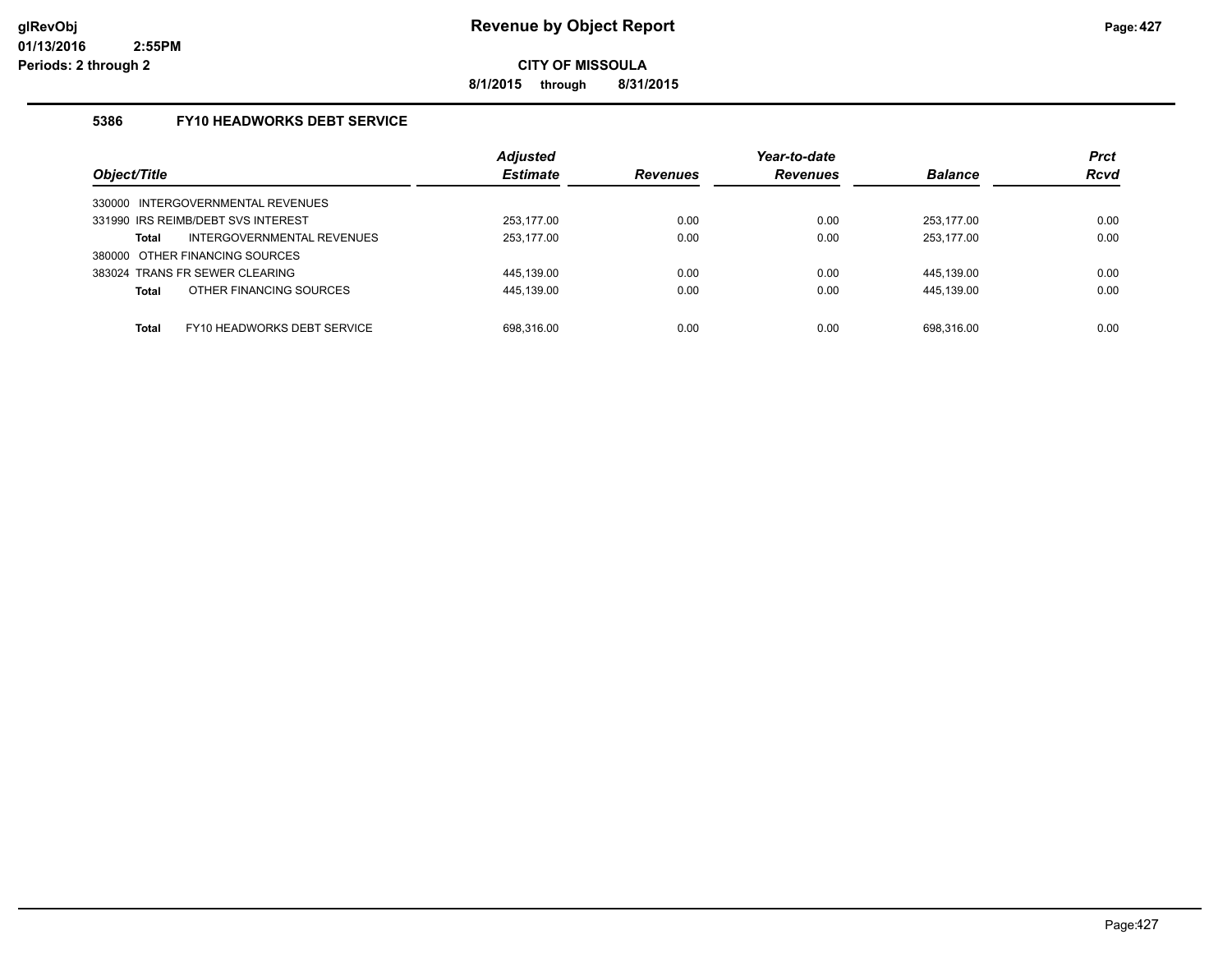**8/1/2015 through 8/31/2015**

# **5387 FY11 SEWER \$1.29M BOND DEBT SERVICE**

### **5387 FY11 SEWER \$1.29M BOND DEBT SERVICE**

|                                                      | <b>Adjusted</b> |                 | Year-to-date    |                | <b>Prct</b> |
|------------------------------------------------------|-----------------|-----------------|-----------------|----------------|-------------|
| Object/Title                                         | <b>Estimate</b> | <b>Revenues</b> | <b>Revenues</b> | <b>Balance</b> | <b>Rcvd</b> |
| 370000 INVESTMENTS & ROYALTY EARNINGS                |                 |                 |                 |                |             |
| 371010 INTEREST ON INVESTMENTS                       | 0.00            | 0.00            | 0.00            | 0.00           | 0.00        |
| 371020 GAIN/LOSS IN MARKET VALUE OF INVESTMENTS      | 0.00            | 0.00            | 0.00            | 0.00           | 0.00        |
| <b>INVESTMENTS &amp; ROYALTY EARNINGS</b><br>Total   | 0.00            | 0.00            | 0.00            | 0.00           | 0.00        |
| 380000 OTHER FINANCING SOURCES                       |                 |                 |                 |                |             |
| 383024 TRANS FR SEWER CLEARING                       | 102.080.00      | 0.00            | 0.00            | 102.080.00     | 0.00        |
| OTHER FINANCING SOURCES<br>Total                     | 102,080.00      | 0.00            | 0.00            | 102.080.00     | 0.00        |
|                                                      |                 |                 |                 |                |             |
| FY11 SEWER \$1.29M BOND DEBT SERVICE<br><b>Total</b> | 102.080.00      | 0.00            | 0.00            | 102.080.00     | 0.00        |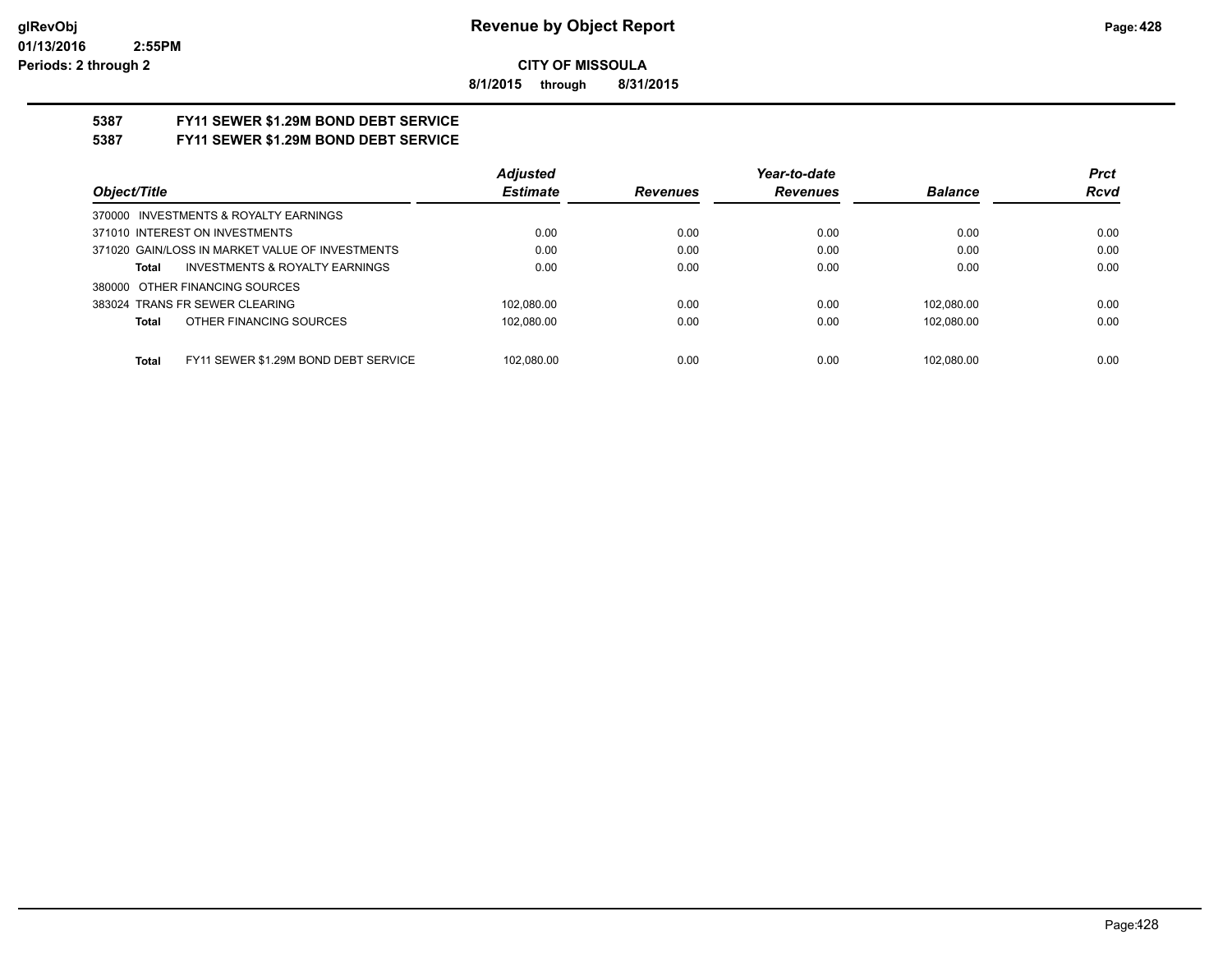**8/1/2015 through 8/31/2015**

#### **5387 FY11 SEWER \$1.29M BOND DEBT SERVICE**

|                                                      | <b>Adjusted</b> |                 | Year-to-date    |                | <b>Prct</b> |
|------------------------------------------------------|-----------------|-----------------|-----------------|----------------|-------------|
| Object/Title                                         | <b>Estimate</b> | <b>Revenues</b> | <b>Revenues</b> | <b>Balance</b> | <b>Rcvd</b> |
| 370000 INVESTMENTS & ROYALTY EARNINGS                |                 |                 |                 |                |             |
| 371010 INTEREST ON INVESTMENTS                       | 0.00            | 0.00            | 0.00            | 0.00           | 0.00        |
| 371020 GAIN/LOSS IN MARKET VALUE OF INVESTMENT       | 0.00            | 0.00            | 0.00            | 0.00           | 0.00        |
| INVESTMENTS & ROYALTY EARNINGS<br>Total              | 0.00            | 0.00            | 0.00            | 0.00           | 0.00        |
| 380000 OTHER FINANCING SOURCES                       |                 |                 |                 |                |             |
| 383024 TRANS FR SEWER CLEARING                       | 102.080.00      | 0.00            | 0.00            | 102.080.00     | 0.00        |
| OTHER FINANCING SOURCES<br><b>Total</b>              | 102.080.00      | 0.00            | 0.00            | 102.080.00     | 0.00        |
|                                                      |                 |                 |                 |                |             |
| <b>Total</b><br>FY11 SEWER \$1.29M BOND DEBT SERVICE | 102.080.00      | 0.00            | 0.00            | 102.080.00     | 0.00        |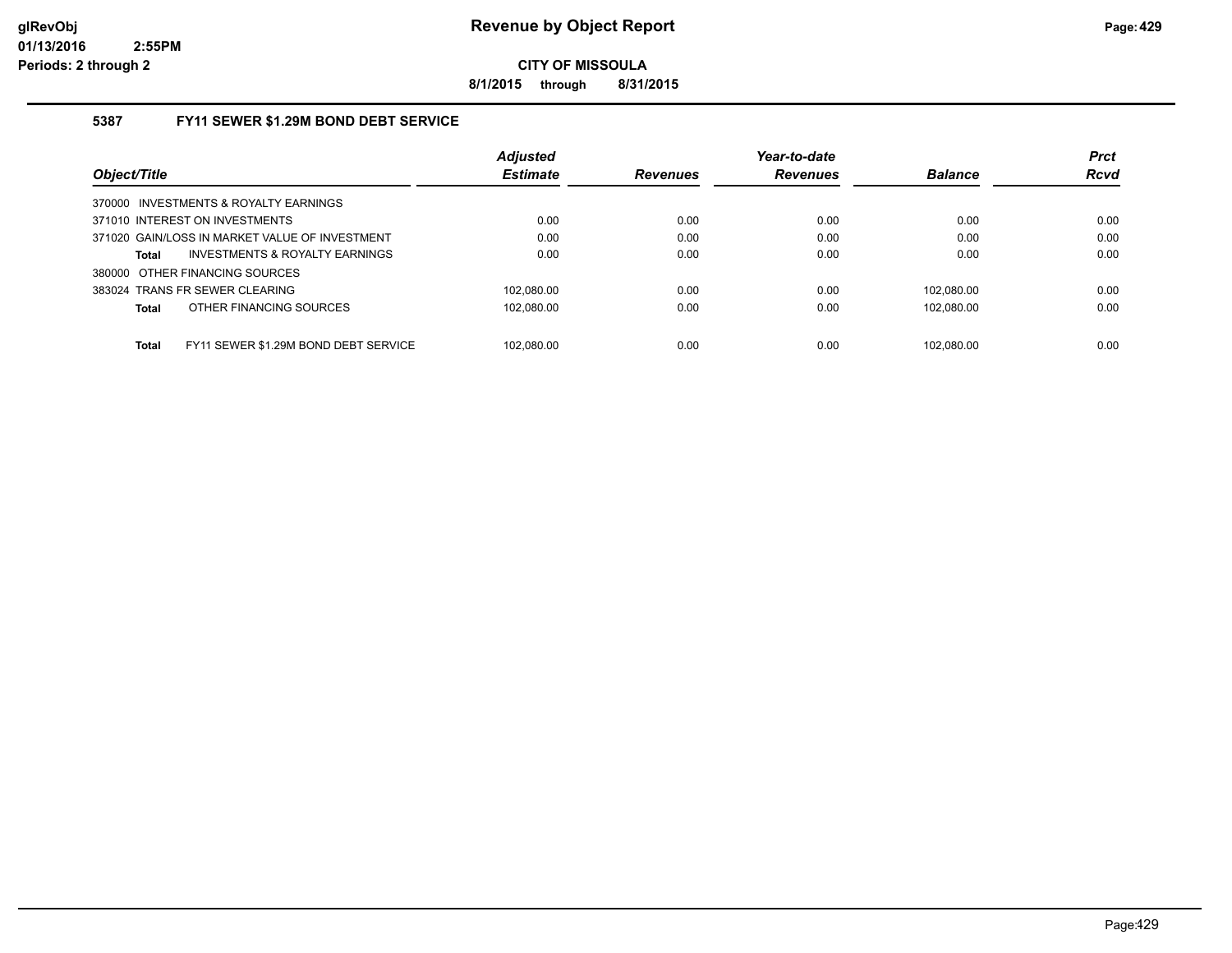**8/1/2015 through 8/31/2015**

#### **5388 FY11 \$1.29M SEWER BOND RESERVE**

**5388 FY11 \$1.29M SEWER BOND RESERVE**

|                                                    | <b>Adjusted</b> |                 | Year-to-date    |                | Prct        |
|----------------------------------------------------|-----------------|-----------------|-----------------|----------------|-------------|
| Obiect/Title                                       | <b>Estimate</b> | <b>Revenues</b> | <b>Revenues</b> | <b>Balance</b> | <b>Rcvd</b> |
| 370000 INVESTMENTS & ROYALTY EARNINGS              |                 |                 |                 |                |             |
| 371010 INTEREST ON INVESTMENTS                     | 0.00            | 0.00            | 0.00            | 0.00           | 0.00        |
| 371020 GAIN/LOSS IN MARKET VALUE OF INVESTMENTS    | 0.00            | 0.00            | 0.00            | 0.00           | 0.00        |
| <b>INVESTMENTS &amp; ROYALTY EARNINGS</b><br>Total | 0.00            | 0.00            | 0.00            | 0.00           | 0.00        |
| 380000 OTHER FINANCING SOURCES                     |                 |                 |                 |                |             |
| 381002 SRF LOAN                                    | 0.00            | 0.00            | 0.00            | 0.00           | 0.00        |
| 383024 TRANS FR SEWER CLEARING                     | 0.00            | 0.00            | 0.00            | 0.00           | 0.00        |
| 383042 TRANSFERS FROM OTHER FUNDS                  | 0.00            | 0.00            | 0.00            | 0.00           | 0.00        |
| OTHER FINANCING SOURCES<br>Total                   | 0.00            | 0.00            | 0.00            | 0.00           | 0.00        |
|                                                    |                 |                 |                 |                |             |
| FY11 \$1.29M SEWER BOND RESERVE<br><b>Total</b>    | 0.00            | 0.00            | 0.00            | 0.00           | 0.00        |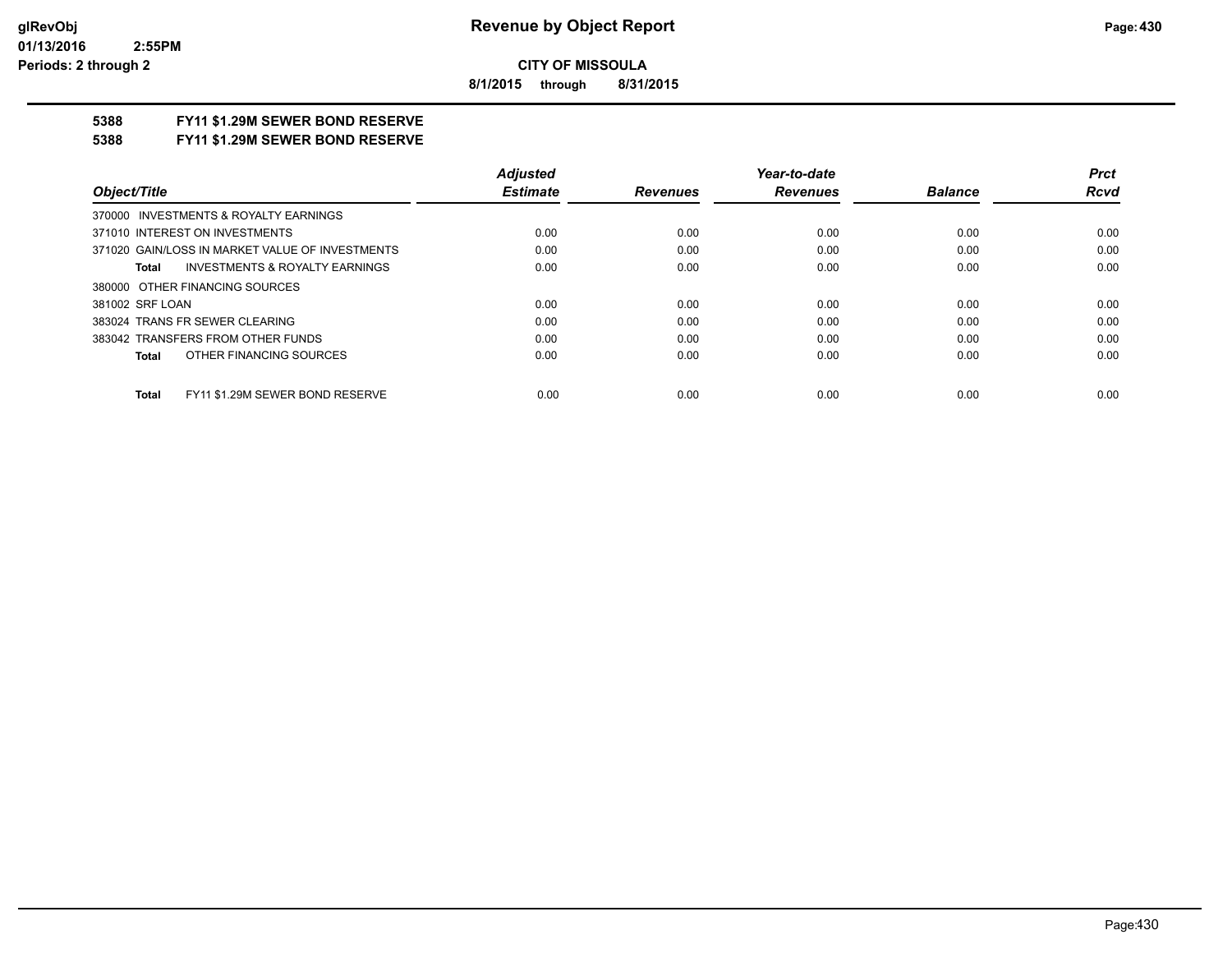**8/1/2015 through 8/31/2015**

#### **5388 FY11 \$1.29M SEWER BOND RESERVE**

| Object/Title                                    | <b>Adjusted</b><br><b>Estimate</b> | <b>Revenues</b> | Year-to-date<br><b>Revenues</b> | <b>Balance</b> | <b>Prct</b><br>Rcvd |
|-------------------------------------------------|------------------------------------|-----------------|---------------------------------|----------------|---------------------|
| 370000 INVESTMENTS & ROYALTY EARNINGS           |                                    |                 |                                 |                |                     |
| 371010 INTEREST ON INVESTMENTS                  | 0.00                               | 0.00            | 0.00                            | 0.00           | 0.00                |
| 371020 GAIN/LOSS IN MARKET VALUE OF INVESTMENT  | 0.00                               | 0.00            | 0.00                            | 0.00           | 0.00                |
| INVESTMENTS & ROYALTY EARNINGS<br>Total         | 0.00                               | 0.00            | 0.00                            | 0.00           | 0.00                |
| 380000 OTHER FINANCING SOURCES                  |                                    |                 |                                 |                |                     |
| 381002 SRF LOAN                                 | 0.00                               | 0.00            | 0.00                            | 0.00           | 0.00                |
| 383024 TRANS FR SEWER CLEARING                  | 0.00                               | 0.00            | 0.00                            | 0.00           | 0.00                |
| 383042 TRANSFERS FROM OTHER FUNDS               | 0.00                               | 0.00            | 0.00                            | 0.00           | 0.00                |
| OTHER FINANCING SOURCES<br><b>Total</b>         | 0.00                               | 0.00            | 0.00                            | 0.00           | 0.00                |
| FY11 \$1.29M SEWER BOND RESERVE<br><b>Total</b> | 0.00                               | 0.00            | 0.00                            | 0.00           | 0.00                |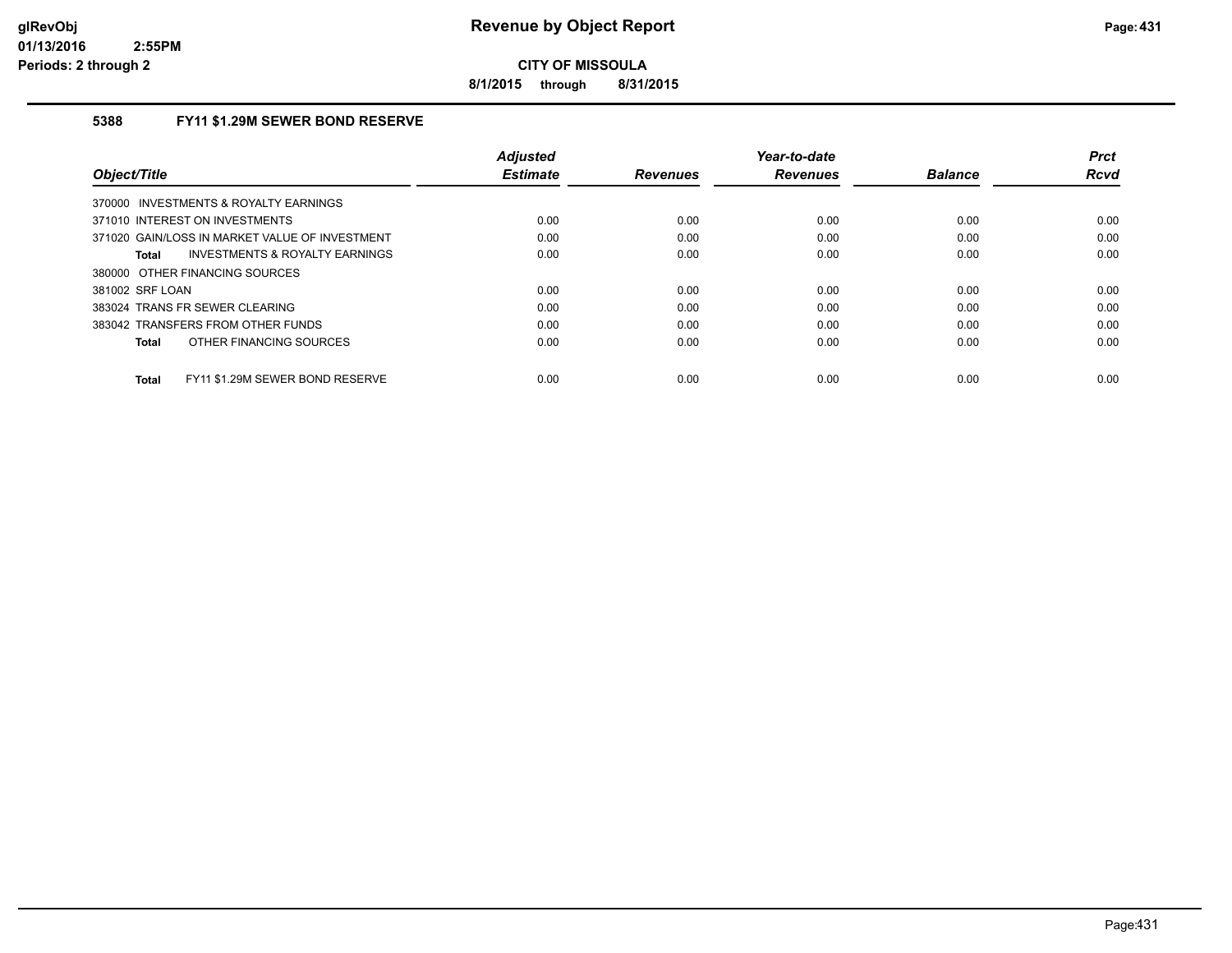**8/1/2015 through 8/31/2015**

# **5389 FY15 SEWER REVENUE BOND DEBT SERVICE**

## **5389 FY15 SEWER REVENUE BOND DEBT SERVICE**

|                                                     | <b>Adjusted</b> |          | Year-to-date    |                | <b>Prct</b> |
|-----------------------------------------------------|-----------------|----------|-----------------|----------------|-------------|
| Object/Title                                        | <b>Estimate</b> | Revenues | <b>Revenues</b> | <b>Balance</b> | <b>Rcvd</b> |
| 370000 INVESTMENTS & ROYALTY EARNINGS               |                 |          |                 |                |             |
| 371010 INTEREST ON INVESTMENTS                      | 0.00            | 0.00     | 0.00            | 0.00           | 0.00        |
| 371020 GAIN/LOSS IN MARKET VALUE OF INVESTMENTS     | 0.00            | 0.00     | 0.00            | 0.00           | 0.00        |
| <b>INVESTMENTS &amp; ROYALTY EARNINGS</b><br>Total  | 0.00            | 0.00     | 0.00            | 0.00           | 0.00        |
| 380000 OTHER FINANCING SOURCES                      |                 |          |                 |                |             |
| 381010 BOND PROCEEDS                                | 0.00            | 0.00     | 0.00            | 0.00           | 0.00        |
| 383024 TRANS FR SEWER CLEARING                      | 0.00            | 0.00     | 0.00            | 0.00           | 0.00        |
| OTHER FINANCING SOURCES<br>Total                    | 0.00            | 0.00     | 0.00            | 0.00           | 0.00        |
|                                                     |                 |          |                 |                |             |
| FY15 SEWER REVENUE BOND DEBT SERVIC<br><b>Total</b> | 0.00            | 0.00     | 0.00            | 0.00           | 0.00        |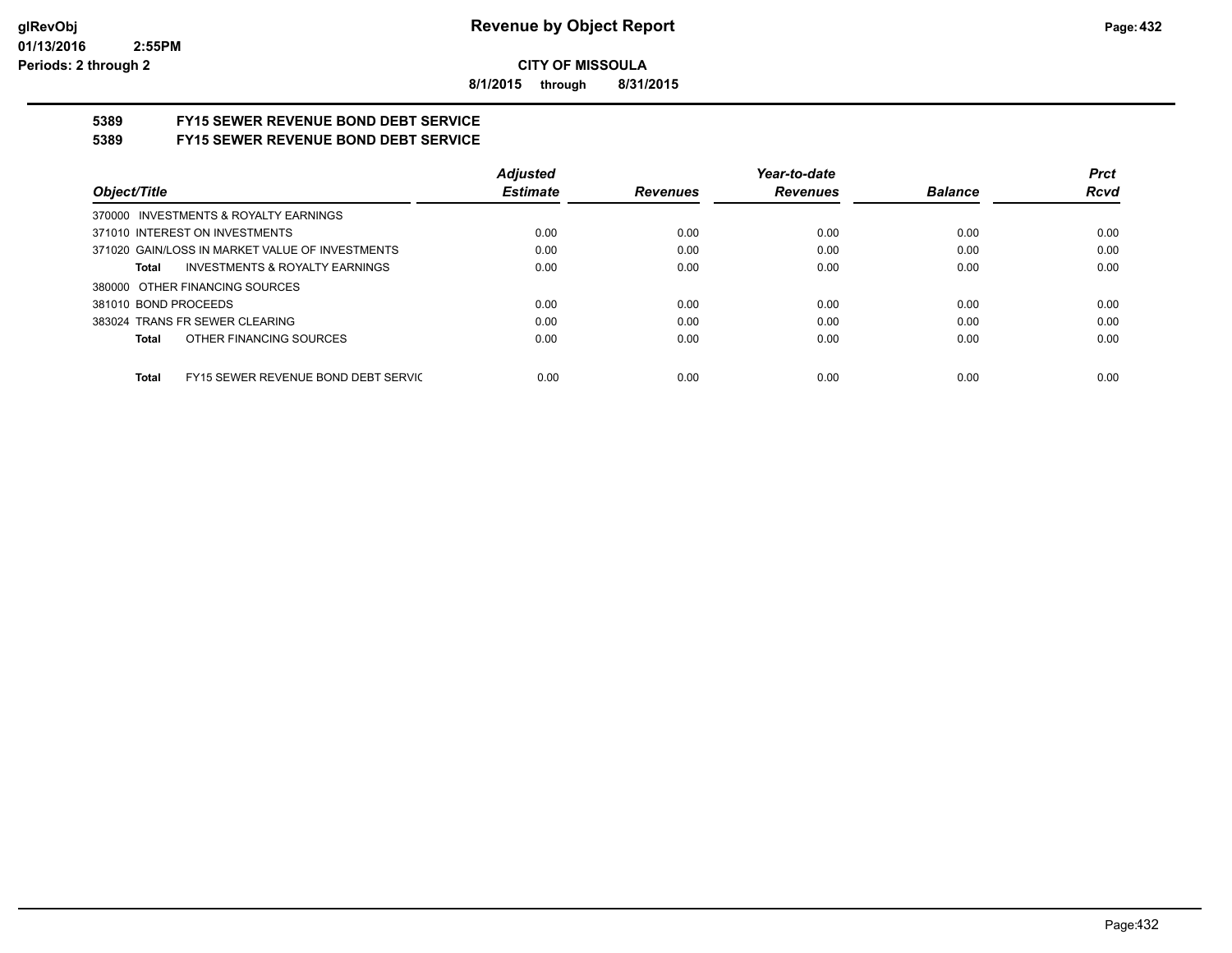**8/1/2015 through 8/31/2015**

### **5389 FY15 SEWER REVENUE BOND DEBT SERVICE**

|                                                     | <b>Adiusted</b> |                 | Year-to-date    |                | <b>Prct</b> |
|-----------------------------------------------------|-----------------|-----------------|-----------------|----------------|-------------|
| Object/Title                                        | <b>Estimate</b> | <b>Revenues</b> | <b>Revenues</b> | <b>Balance</b> | <b>Rcvd</b> |
| 370000 INVESTMENTS & ROYALTY EARNINGS               |                 |                 |                 |                |             |
| 371010 INTEREST ON INVESTMENTS                      | 0.00            | 0.00            | 0.00            | 0.00           | 0.00        |
| 371020 GAIN/LOSS IN MARKET VALUE OF INVESTMENT      | 0.00            | 0.00            | 0.00            | 0.00           | 0.00        |
| INVESTMENTS & ROYALTY EARNINGS<br>Total             | 0.00            | 0.00            | 0.00            | 0.00           | 0.00        |
| 380000 OTHER FINANCING SOURCES                      |                 |                 |                 |                |             |
| 381010 BOND PROCEEDS                                | 0.00            | 0.00            | 0.00            | 0.00           | 0.00        |
| 383024 TRANS FR SEWER CLEARING                      | 0.00            | 0.00            | 0.00            | 0.00           | 0.00        |
| OTHER FINANCING SOURCES<br><b>Total</b>             | 0.00            | 0.00            | 0.00            | 0.00           | 0.00        |
|                                                     |                 |                 |                 |                |             |
| FY15 SEWER REVENUE BOND DEBT SERVIC<br><b>Total</b> | 0.00            | 0.00            | 0.00            | 0.00           | 0.00        |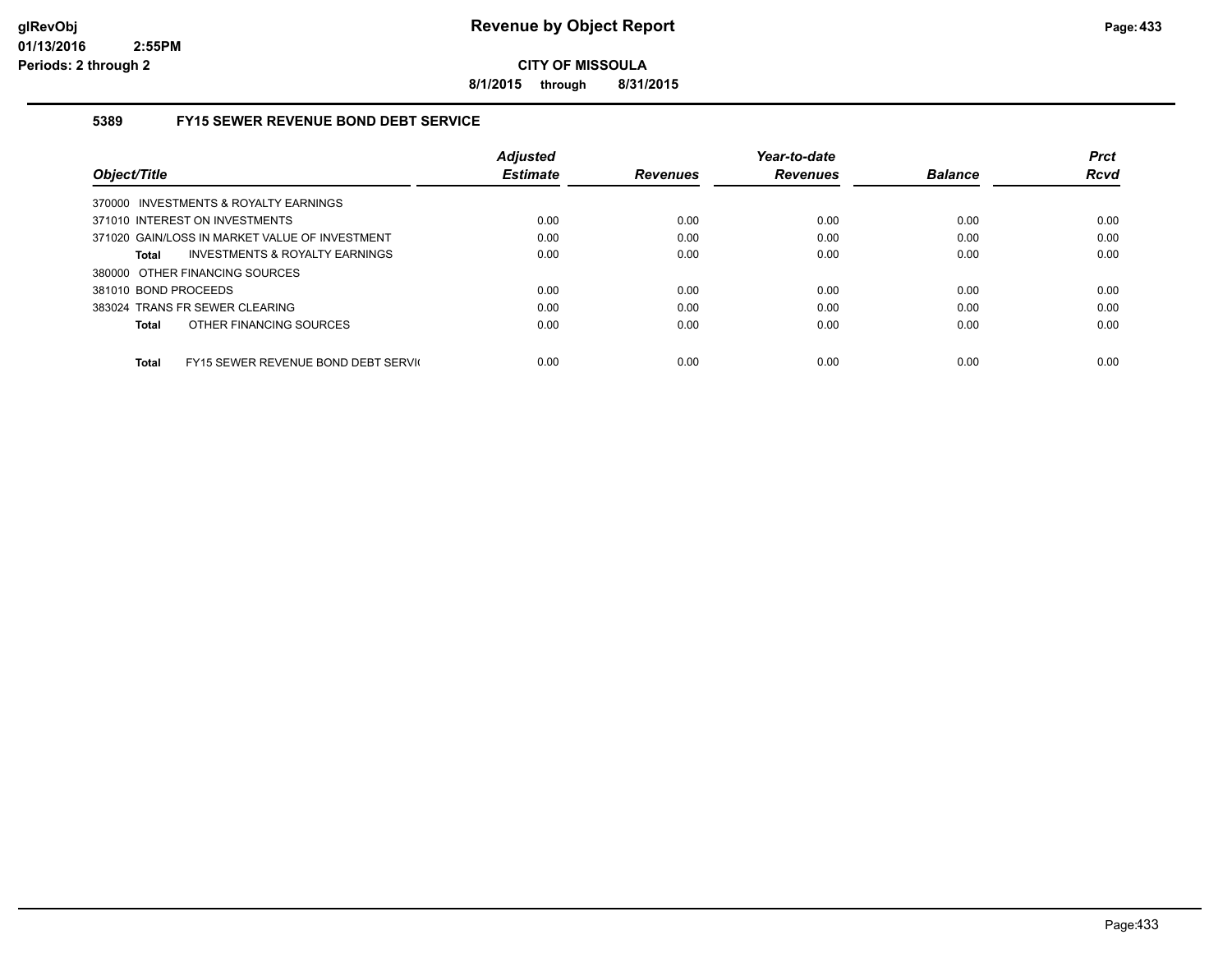**8/1/2015 through 8/31/2015**

# **5390 FY15 SEWER BOND DEBT RESERVE**

#### **5390 FY15 SEWER BOND DEBT RESERVE**

|                                                    | <b>Adjusted</b> |                 | Year-to-date    |                | <b>Prct</b> |
|----------------------------------------------------|-----------------|-----------------|-----------------|----------------|-------------|
| Object/Title                                       | <b>Estimate</b> | <b>Revenues</b> | <b>Revenues</b> | <b>Balance</b> | <b>Rcvd</b> |
| 370000 INVESTMENTS & ROYALTY EARNINGS              |                 |                 |                 |                |             |
| 371010 INTEREST ON INVESTMENTS                     | 0.00            | 0.00            | 0.00            | 0.00           | 0.00        |
| 371020 GAIN/LOSS IN MARKET VALUE OF INVESTMENTS    | 0.00            | 0.00            | 0.00            | 0.00           | 0.00        |
| <b>INVESTMENTS &amp; ROYALTY EARNINGS</b><br>Total | 0.00            | 0.00            | 0.00            | 0.00           | 0.00        |
| 380000 OTHER FINANCING SOURCES                     |                 |                 |                 |                |             |
| 381002 SRF LOAN                                    | 0.00            | 0.00            | 0.00            | 0.00           | 0.00        |
| 383024 TRANS FR SEWER CLEARING                     | 0.00            | 0.00            | 0.00            | 0.00           | 0.00        |
| 383042 TRANSFERS FROM OTHER FUNDS                  | 0.00            | 0.00            | 0.00            | 0.00           | 0.00        |
| OTHER FINANCING SOURCES<br>Total                   | 0.00            | 0.00            | 0.00            | 0.00           | 0.00        |
| FY15 SEWER BOND DEBT RESERVE<br><b>Total</b>       | 0.00            | 0.00            | 0.00            | 0.00           | 0.00        |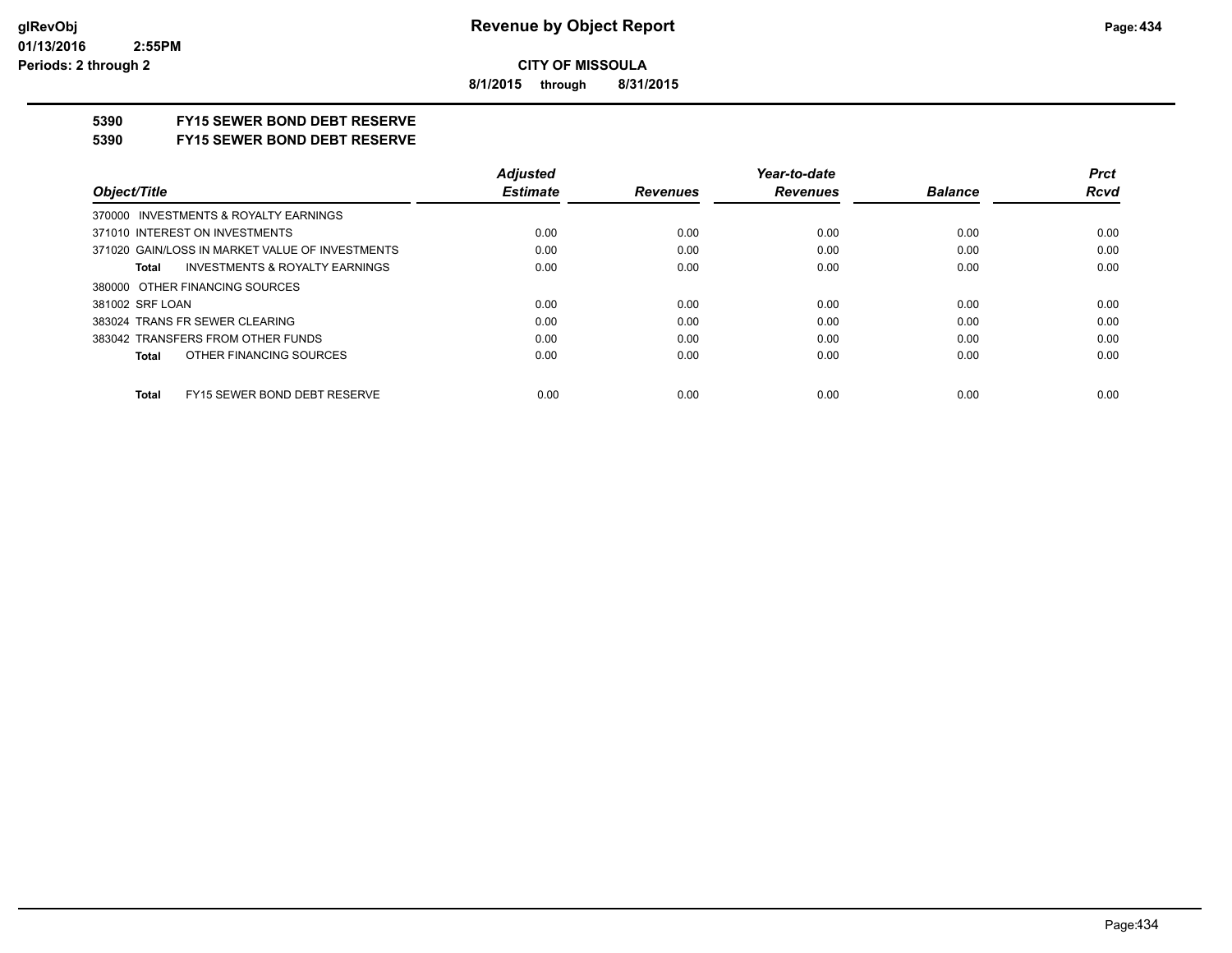**8/1/2015 through 8/31/2015**

# **5390 FY15 SEWER BOND DEBT RESERVE**

| Object/Title                                   | <b>Adjusted</b><br><b>Estimate</b> | <b>Revenues</b> | Year-to-date<br><b>Revenues</b> | <b>Balance</b> | <b>Prct</b><br>Rcvd |
|------------------------------------------------|------------------------------------|-----------------|---------------------------------|----------------|---------------------|
| 370000 INVESTMENTS & ROYALTY EARNINGS          |                                    |                 |                                 |                |                     |
| 371010 INTEREST ON INVESTMENTS                 | 0.00                               | 0.00            | 0.00                            | 0.00           | 0.00                |
| 371020 GAIN/LOSS IN MARKET VALUE OF INVESTMENT | 0.00                               | 0.00            | 0.00                            | 0.00           | 0.00                |
| INVESTMENTS & ROYALTY EARNINGS<br>Total        | 0.00                               | 0.00            | 0.00                            | 0.00           | 0.00                |
| 380000 OTHER FINANCING SOURCES                 |                                    |                 |                                 |                |                     |
| 381002 SRF LOAN                                | 0.00                               | 0.00            | 0.00                            | 0.00           | 0.00                |
| 383024 TRANS FR SEWER CLEARING                 | 0.00                               | 0.00            | 0.00                            | 0.00           | 0.00                |
| 383042 TRANSFERS FROM OTHER FUNDS              | 0.00                               | 0.00            | 0.00                            | 0.00           | 0.00                |
| OTHER FINANCING SOURCES<br>Total               | 0.00                               | 0.00            | 0.00                            | 0.00           | 0.00                |
| FY15 SEWER BOND DEBT RESERVE<br>Total          | 0.00                               | 0.00            | 0.00                            | 0.00           | 0.00                |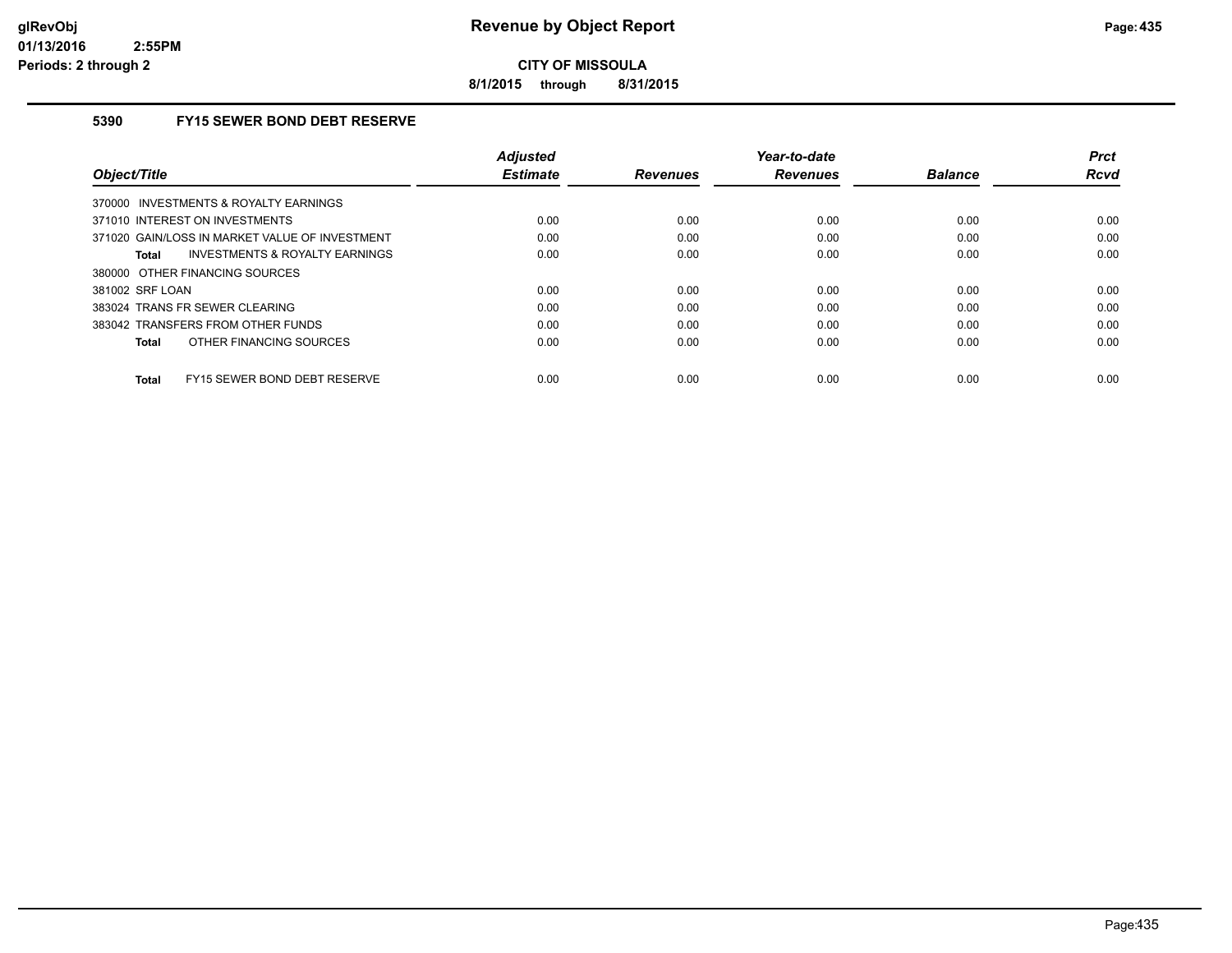**8/1/2015 through 8/31/2015**

# **5711 AQUATICS**

**5711 AQUATICS**

|                                                           | <b>Adjusted</b> |                 | Year-to-date    |                | <b>Prct</b> |
|-----------------------------------------------------------|-----------------|-----------------|-----------------|----------------|-------------|
| Object/Title                                              | <b>Estimate</b> | <b>Revenues</b> | <b>Revenues</b> | <b>Balance</b> | <b>Rcvd</b> |
| 330000 INTERGOVERNMENTAL REVENUES                         |                 |                 |                 |                |             |
| 336020 STATE PENSION CONTRIBUTION                         | 0.00            | 0.00            | 0.00            | 0.00           | 0.00        |
| 336023 STATE CONTRIB. - PERS                              | 0.00            | 84.69           | 173.50          | $-173.50$      | 0.00        |
| <b>INTERGOVERNMENTAL REVENUES</b><br>Total                | 0.00            | 84.69           | 173.50          | $-173.50$      | 0.00        |
| <b>CHARGES FOR SERVICES</b><br>340000                     |                 |                 |                 |                |             |
| 340051 GRILL VAN CONCESSIONS                              | 0.00            | 6,746.25        | 18,437.75       | $-18,437.75$   | 0.00        |
| 346030 SWIMMING POOL FEES                                 | 1,298,086.00    | 99,041.31       | 290,766.11      | 1,007,319.89   | 22.40       |
| 346060 CURRENTS SWIMMING FACILITY                         | 0.00            | 31,428.64       | 69,750.80       | $-69,750.80$   | 0.00        |
| 346061 CURRENTS ENTERPRISE                                | 0.00            | 0.00            | 0.00            | 0.00           | 0.00        |
| 346062 SPLASH ENTERPRISE                                  | 0.00            | 0.00            | 0.00            | 0.00           | 0.00        |
| <b>CHARGES FOR SERVICES</b><br><b>Total</b>               | 1,298,086.00    | 137,216.20      | 378,954.66      | 919,131.34     | 29.19       |
| 360000 MISCELLANEOUS REVENUES                             |                 |                 |                 |                |             |
| 360010 MISCELLANEOUS                                      | 0.00            | 0.00            | 0.00            | 0.00           | 0.00        |
| 365000 DONATIONS                                          | 0.00            | 0.00            | 0.00            | 0.00           | 0.00        |
| 365019 AQUATICS DONATIONS & GRANTS                        | 75,000.00       | 0.00            | 0.00            | 75,000.00      | 0.00        |
| <b>MISCELLANEOUS REVENUES</b><br><b>Total</b>             | 75,000.00       | 0.00            | 0.00            | 75,000.00      | 0.00        |
| <b>INVESTMENTS &amp; ROYALTY EARNINGS</b><br>370000       |                 |                 |                 |                |             |
| 371010 INTEREST ON INVESTMENTS                            | 0.00            | 0.00            | 0.00            | 0.00           | 0.00        |
| <b>INVESTMENTS &amp; ROYALTY EARNINGS</b><br><b>Total</b> | 0.00            | 0.00            | 0.00            | 0.00           | 0.00        |
| OTHER FINANCING SOURCES<br>380000                         |                 |                 |                 |                |             |
| 383029 TRANS FR GENERAL                                   | 203,000.00      | 0.00            | 0.00            | 203,000.00     | 0.00        |
| 383043 TRANSFERS FROM IMPACT FEES                         | 0.00            | 0.00            | 0.00            | 0.00           | 0.00        |
| 383400 CAPITAL CONTRIBUTION                               | 0.00            | 0.00            | 0.00            | 0.00           | 0.00        |
| OTHER FINANCING SOURCES<br><b>Total</b>                   | 203,000.00      | 0.00            | 0.00            | 203,000.00     | 0.00        |
| <b>AQUATICS</b><br><b>Total</b>                           | 1,576,086.00    | 137,300.89      | 379,128.16      | 1,196,957.84   | 24.06       |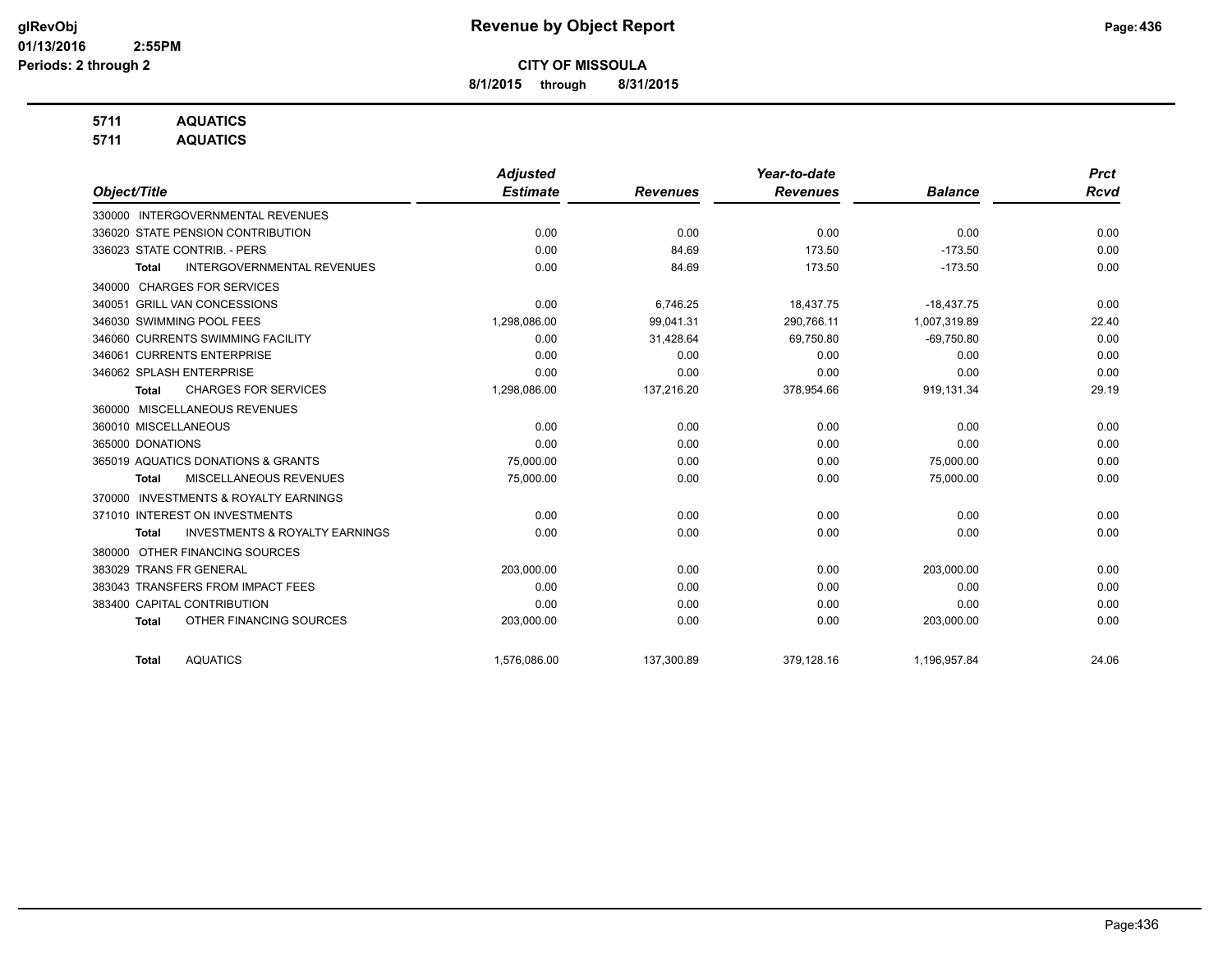**8/1/2015 through 8/31/2015**

### **5711 AQUATICS**

|                                                           | Adjusted        |                 | Year-to-date    |                | <b>Prct</b> |
|-----------------------------------------------------------|-----------------|-----------------|-----------------|----------------|-------------|
| Object/Title                                              | <b>Estimate</b> | <b>Revenues</b> | <b>Revenues</b> | <b>Balance</b> | <b>Rcvd</b> |
| 330000 INTERGOVERNMENTAL REVENUES                         |                 |                 |                 |                |             |
| 336020 STATE PENSION CONTRIBUTION                         | 0.00            | 0.00            | 0.00            | 0.00           | 0.00        |
| 336023 STATE CONTRIB. - PERS                              | 0.00            | 84.69           | 173.50          | $-173.50$      | 0.00        |
| <b>INTERGOVERNMENTAL REVENUES</b><br><b>Total</b>         | 0.00            | 84.69           | 173.50          | $-173.50$      | 0.00        |
| <b>CHARGES FOR SERVICES</b><br>340000                     |                 |                 |                 |                |             |
| 340051 GRILL VAN CONCESSIONS                              | 0.00            | 6,746.25        | 18,437.75       | $-18,437.75$   | 0.00        |
| 346030 SWIMMING POOL FEES                                 | 1,298,086.00    | 99,041.31       | 290,766.11      | 1,007,319.89   | 22.40       |
| 346060 CURRENTS SWIMMING FACILITY                         | 0.00            | 31,428.64       | 69.750.80       | $-69.750.80$   | 0.00        |
| 346061 CURRENTS ENTERPRISE                                | 0.00            | 0.00            | 0.00            | 0.00           | 0.00        |
| 346062 SPLASH ENTERPRISE                                  | 0.00            | 0.00            | 0.00            | 0.00           | 0.00        |
| <b>CHARGES FOR SERVICES</b><br><b>Total</b>               | 1,298,086.00    | 137,216.20      | 378,954.66      | 919,131.34     | 29.19       |
| 360000 MISCELLANEOUS REVENUES                             |                 |                 |                 |                |             |
| 360010 MISCELLANEOUS                                      | 0.00            | 0.00            | 0.00            | 0.00           | 0.00        |
| 365000 DONATIONS                                          | 0.00            | 0.00            | 0.00            | 0.00           | 0.00        |
| 365019 AQUATICS DONATIONS & GRANTS                        | 75,000.00       | 0.00            | 0.00            | 75,000.00      | 0.00        |
| MISCELLANEOUS REVENUES<br><b>Total</b>                    | 75,000.00       | 0.00            | 0.00            | 75,000.00      | 0.00        |
| <b>INVESTMENTS &amp; ROYALTY EARNINGS</b><br>370000       |                 |                 |                 |                |             |
| 371010 INTEREST ON INVESTMENTS                            | 0.00            | 0.00            | 0.00            | 0.00           | 0.00        |
| <b>INVESTMENTS &amp; ROYALTY EARNINGS</b><br><b>Total</b> | 0.00            | 0.00            | 0.00            | 0.00           | 0.00        |
| OTHER FINANCING SOURCES<br>380000                         |                 |                 |                 |                |             |
| 383029 TRANS FR GENERAL                                   | 203,000.00      | 0.00            | 0.00            | 203,000.00     | 0.00        |
| 383043 TRANSFERS FROM IMPACT FEES                         | 0.00            | 0.00            | 0.00            | 0.00           | 0.00        |
| 383400 CAPITAL CONTRIBUTION                               | 0.00            | 0.00            | 0.00            | 0.00           | 0.00        |
| OTHER FINANCING SOURCES<br><b>Total</b>                   | 203,000.00      | 0.00            | 0.00            | 203,000.00     | 0.00        |
| <b>AQUATICS</b><br><b>Total</b>                           | 1,576,086.00    | 137,300.89      | 379,128.16      | 1,196,957.84   | 24.06       |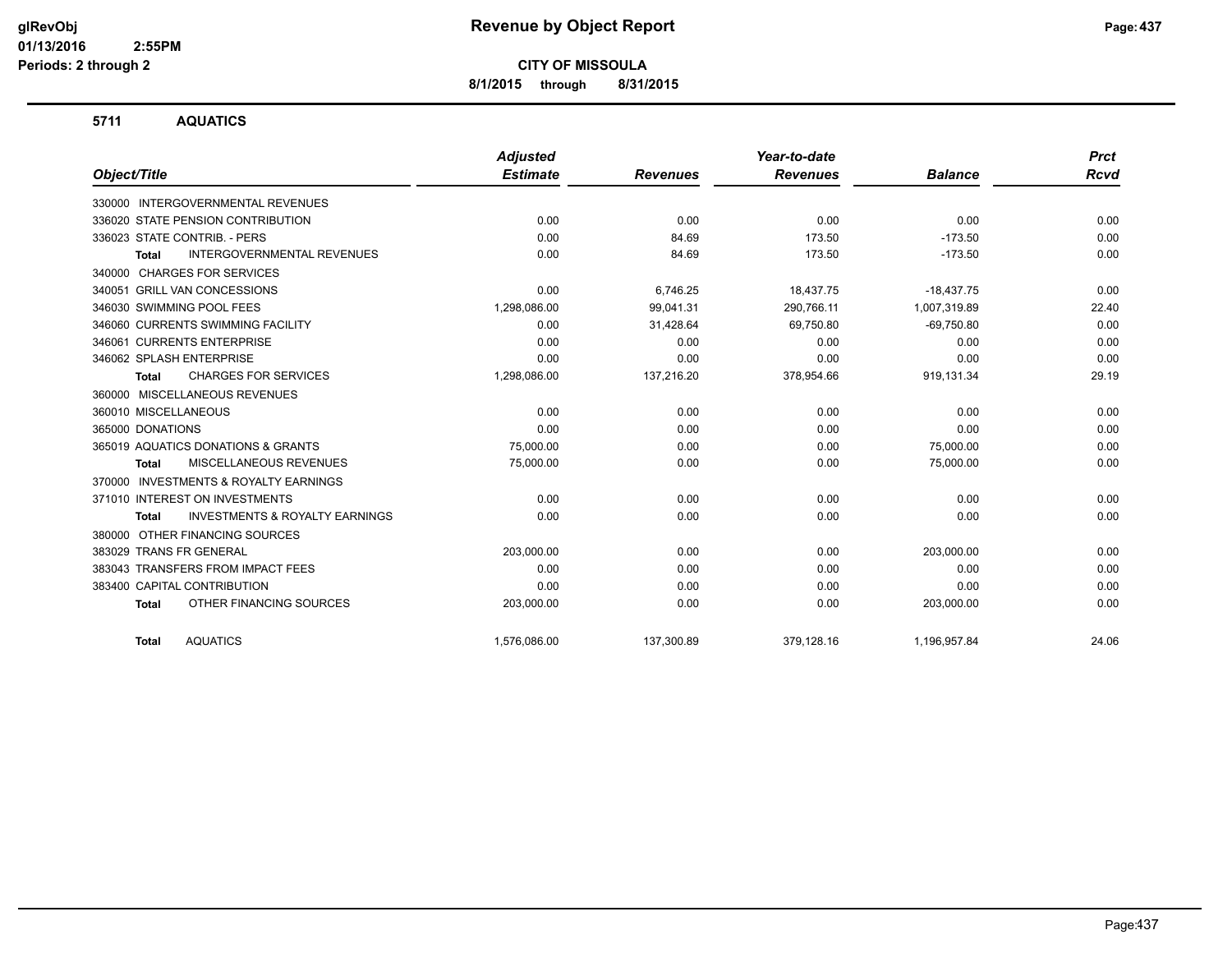**8/1/2015 through 8/31/2015**

# **6050 EMPLOYEE BENEFIT PLAN FUND**

#### **6050 EMPLOYEE BENEFIT PLAN FUND**

|                                                           | <b>Adjusted</b> |                 | Year-to-date    |                | <b>Prct</b> |
|-----------------------------------------------------------|-----------------|-----------------|-----------------|----------------|-------------|
| Object/Title                                              | <b>Estimate</b> | <b>Revenues</b> | <b>Revenues</b> | <b>Balance</b> | Rcvd        |
| 330000 INTERGOVERNMENTAL REVENUES                         |                 |                 |                 |                |             |
| 334112 WELLNESS GRANT                                     | 0.00            | 0.00            | 0.00            | 0.00           | 0.00        |
| <b>INTERGOVERNMENTAL REVENUES</b><br><b>Total</b>         | 0.00            | 0.00            | 0.00            | 0.00           | 0.00        |
| 360000 MISCELLANEOUS REVENUES                             |                 |                 |                 |                |             |
| 360010 MISCELLANEOUS                                      | 0.00            | 0.00            | 0.00            | 0.00           | 0.00        |
| MISCELLANEOUS REVENUES<br><b>Total</b>                    | 0.00            | 0.00            | 0.00            | 0.00           | 0.00        |
| 370000 INVESTMENTS & ROYALTY EARNINGS                     |                 |                 |                 |                |             |
| 371010 INTEREST ON INVESTMENTS                            | 0.00            | 0.00            | 0.00            | 0.00           | 0.00        |
| <b>INVESTMENTS &amp; ROYALTY EARNINGS</b><br><b>Total</b> | 0.00            | 0.00            | 0.00            | 0.00           | 0.00        |
| 380000 OTHER FINANCING SOURCES                            |                 |                 |                 |                |             |
| 383028 TRANS FROM GF FOR HEALTH RESERVE                   | 0.00            | 0.00            | 0.00            | 0.00           | 0.00        |
| 383029 TRANS FR GENERAL                                   | 442,000.00      | 6,443.49        | 18,847.02       | 423,152.98     | 4.26        |
| OTHER FINANCING SOURCES<br>Total                          | 442,000.00      | 6,443.49        | 18,847.02       | 423,152.98     | 4.26        |
| 390000 INTERNAL SERVICES                                  |                 |                 |                 |                |             |
| 396001 INSURANCE REIMBURSEMENTS                           | 0.00            | 0.00            | $-11,470.11$    | 11.470.11      | 0.00        |
| 396002 CITY CONTRIBUTIONS                                 | 3,210,660.00    | 260,983.70      | 841,894.38      | 2.368.765.62   | 26.22       |
| 396003 EMPLOYEE DEDUCTION CONTRIBUTIONS                   | 734,400.00      | 64,045.52       | 385,582.63      | 348,817.37     | 52.50       |
| 396004 RETIREE CONTRIBUTIONS                              | 436,800.00      | 35,049.64       | 70,099.28       | 366,700.72     | 16.05       |
| 396005 FIRE + POLICE ADDTL HEALTH CONTRIB                 | 1,340,640.00    | 104.595.00      | 369.671.00      | 970.969.00     | 27.57       |
| 396006 RX REBATES                                         | 0.00            | 7,387.41        | 22,853.83       | $-22,853.83$   | 0.00        |
| 396007 OTHER PARTICIPANT HEALTH PREM CONTRIB              | 0.00            | 801.37          | 34.37           | $-34.37$       | 0.00        |
| 396008 COBRA CONTRIBUTIONS                                | 0.00            | 0.00            | 961.29          | $-961.29$      | 0.00        |
| 396009 WELLNESS PROGRAM CONTRIBUTIONS                     | 0.00            | 0.00            | 0.00            | 0.00           | 0.00        |
| 396010 EMPLOYEE SUPPLI LIFE INSURANCE CONTRI              | 0.00            | 2,807.82        | 3,934.33        | $-3,934.33$    | 0.00        |
| 396011 EMPLOYEE VISION INSURANCE CONTRIBUTIONS            | 0.00            | 102.46          | 275.30          | $-275.30$      | 0.00        |
| <b>INTERNAL SERVICES</b><br><b>Total</b>                  | 5,722,500.00    | 475,772.92      | 1,683,836.30    | 4,038,663.70   | 29.42       |
| <b>EMPLOYEE BENEFIT PLAN FUND</b><br>Total                | 6,164,500.00    | 482,216.41      | 1,702,683.32    | 4,461,816.68   | 27.62       |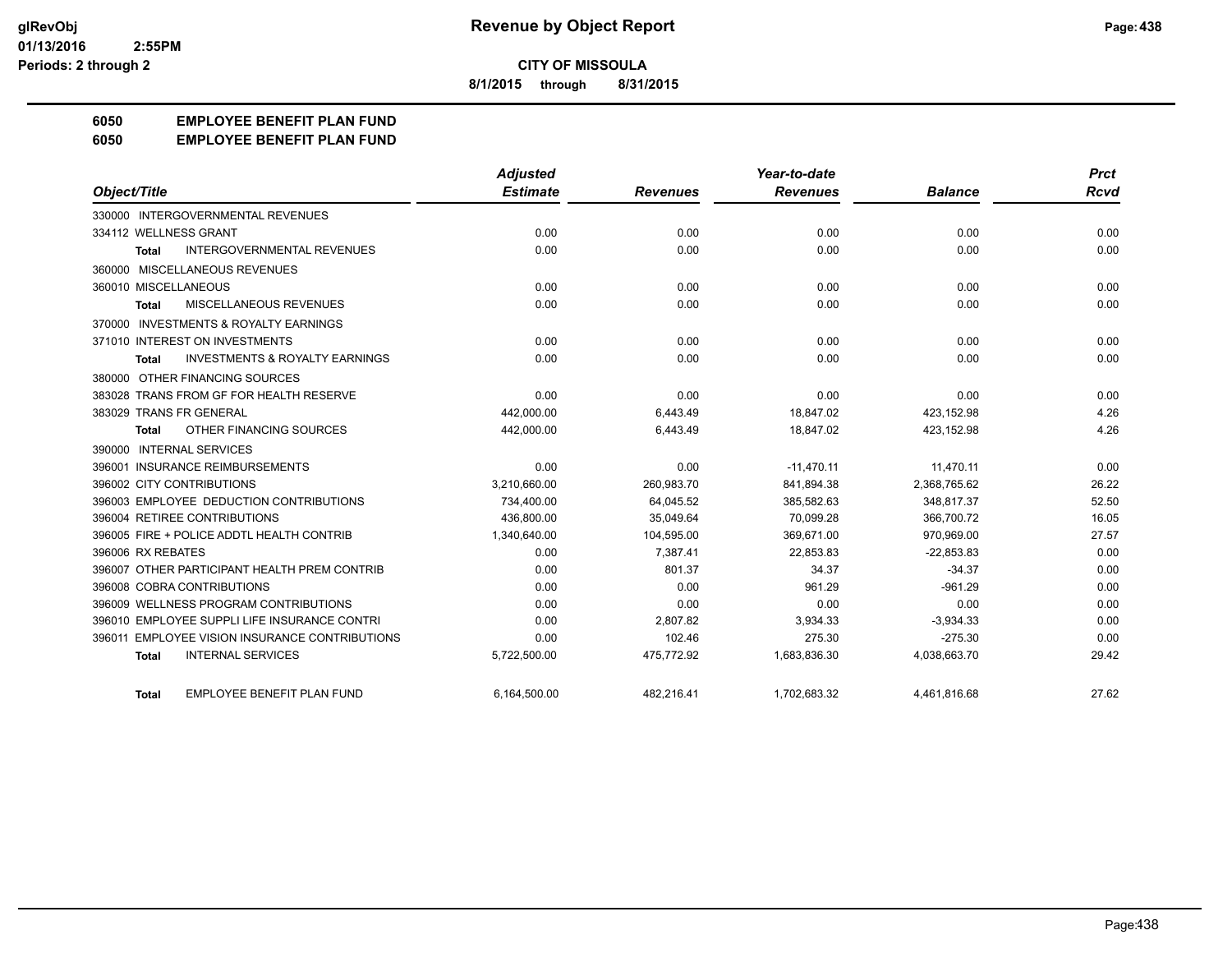**8/1/2015 through 8/31/2015**

# **6050 EMPLOYEE BENEFIT PLAN FUND**

|                                                    | <b>Adjusted</b> |                 | Year-to-date    |                | <b>Prct</b> |
|----------------------------------------------------|-----------------|-----------------|-----------------|----------------|-------------|
| Object/Title                                       | <b>Estimate</b> | <b>Revenues</b> | <b>Revenues</b> | <b>Balance</b> | <b>Rcvd</b> |
| 330000 INTERGOVERNMENTAL REVENUES                  |                 |                 |                 |                |             |
| 334112 WELLNESS GRANT                              | 0.00            | 0.00            | 0.00            | 0.00           | 0.00        |
| <b>INTERGOVERNMENTAL REVENUES</b><br><b>Total</b>  | 0.00            | 0.00            | 0.00            | 0.00           | 0.00        |
| 360000 MISCELLANEOUS REVENUES                      |                 |                 |                 |                |             |
| 360010 MISCELLANEOUS                               | 0.00            | 0.00            | 0.00            | 0.00           | 0.00        |
| MISCELLANEOUS REVENUES<br>Total                    | 0.00            | 0.00            | 0.00            | 0.00           | 0.00        |
| 370000 INVESTMENTS & ROYALTY EARNINGS              |                 |                 |                 |                |             |
| 371010 INTEREST ON INVESTMENTS                     | 0.00            | 0.00            | 0.00            | 0.00           | 0.00        |
| <b>INVESTMENTS &amp; ROYALTY EARNINGS</b><br>Total | 0.00            | 0.00            | 0.00            | 0.00           | 0.00        |
| 380000 OTHER FINANCING SOURCES                     |                 |                 |                 |                |             |
| 383028 TRANS FROM GF FOR HEALTH RESERVE            | 0.00            | 0.00            | 0.00            | 0.00           | 0.00        |
| 383029 TRANS FR GENERAL                            | 442,000.00      | 6,443.49        | 18.847.02       | 423,152.98     | 4.26        |
| OTHER FINANCING SOURCES<br>Total                   | 442,000.00      | 6,443.49        | 18,847.02       | 423,152.98     | 4.26        |
| 390000 INTERNAL SERVICES                           |                 |                 |                 |                |             |
| 396001 INSURANCE REIMBURSEMENTS                    | 0.00            | 0.00            | $-11,470.11$    | 11,470.11      | 0.00        |
| 396002 CITY CONTRIBUTIONS                          | 3,210,660.00    | 260,983.70      | 841,894.38      | 2,368,765.62   | 26.22       |
| 396003 EMPLOYEE DEDUCTION CONTRIBUTIONS            | 734,400.00      | 64,045.52       | 385,582.63      | 348,817.37     | 52.50       |
| 396004 RETIREE CONTRIBUTIONS                       | 436,800.00      | 35,049.64       | 70,099.28       | 366,700.72     | 16.05       |
| 396005 FIRE + POLICE ADDTL HEALTH CONTRIB          | 1,340,640.00    | 104,595.00      | 369,671.00      | 970,969.00     | 27.57       |
| 396006 RX REBATES                                  | 0.00            | 7,387.41        | 22,853.83       | $-22,853.83$   | 0.00        |
| 396007 OTHER PARTICIPANT HEALTH PREM CONTRIB       | 0.00            | 801.37          | 34.37           | $-34.37$       | 0.00        |
| 396008 COBRA CONTRIBUTIONS                         | 0.00            | 0.00            | 961.29          | $-961.29$      | 0.00        |
| 396009 WELLNESS PROGRAM CONTRIBUTIONS              | 0.00            | 0.00            | 0.00            | 0.00           | 0.00        |
| 396010 EMPLOYEE SUPPLI LIFE INSURANCE CONTRI       | 0.00            | 2.807.82        | 3,934.33        | $-3,934.33$    | 0.00        |
| 396011 EMPLOYEE VISION INSURANCE CONTRIBUTION      | 0.00            | 102.46          | 275.30          | $-275.30$      | 0.00        |
| <b>INTERNAL SERVICES</b><br><b>Total</b>           | 5,722,500.00    | 475,772.92      | 1,683,836.30    | 4,038,663.70   | 29.42       |
| <b>EMPLOYEE BENEFIT PLAN FUND</b><br>Total         | 6,164,500.00    | 482.216.41      | 1,702,683.32    | 4,461,816.68   | 27.62       |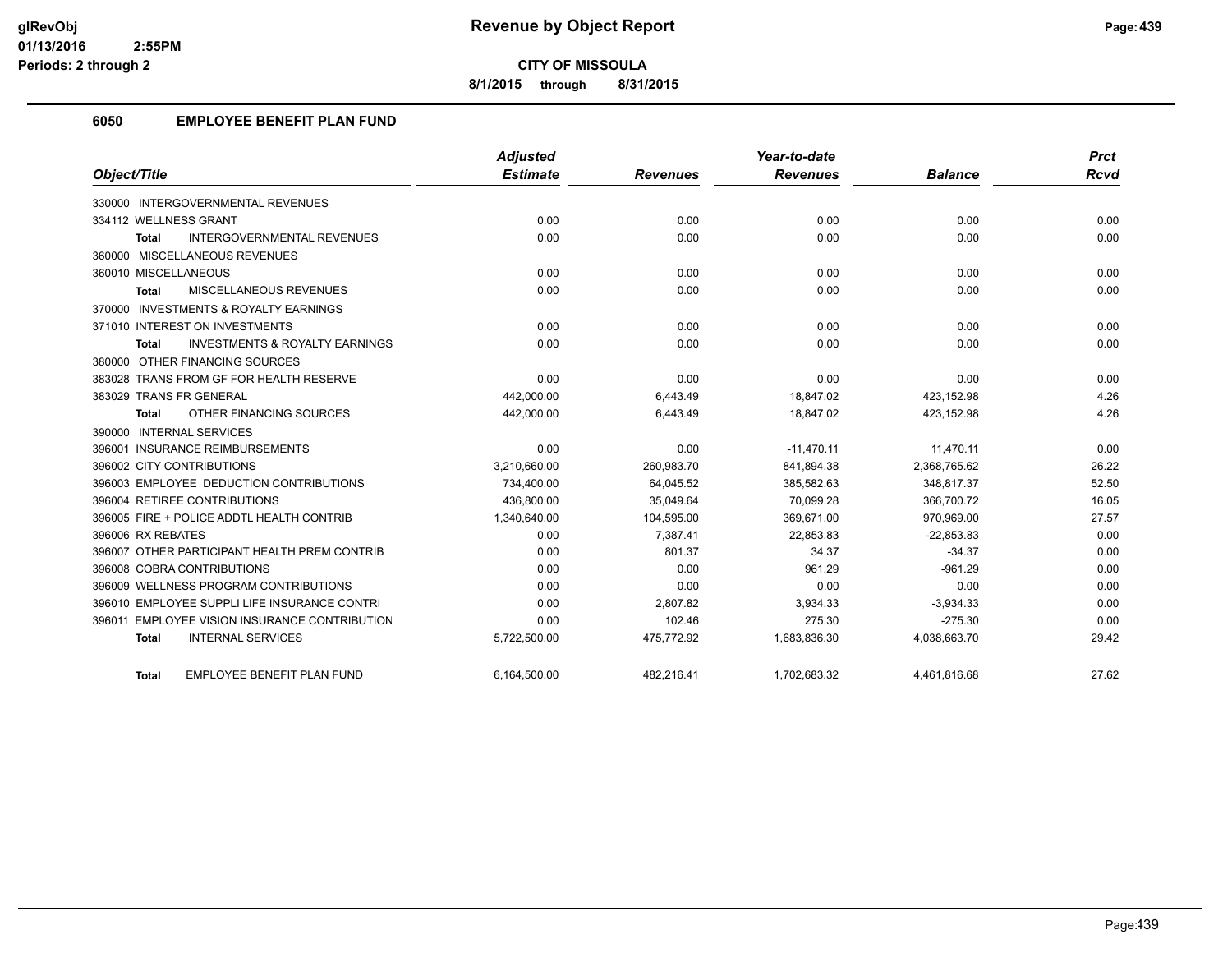**8/1/2015 through 8/31/2015**

**7370 PARKING COMMISSION FUND**

**7370 PARKING COMMISSION FUND**

|                                                           | <b>Adjusted</b> |                 | Year-to-date    |                 | <b>Prct</b> |
|-----------------------------------------------------------|-----------------|-----------------|-----------------|-----------------|-------------|
| Object/Title                                              | <b>Estimate</b> | <b>Revenues</b> | <b>Revenues</b> | <b>Balance</b>  | <b>Rcvd</b> |
| 330000 INTERGOVERNMENTAL REVENUES                         |                 |                 |                 |                 |             |
| 336020 STATE PENSION CONTRIBUTION                         | 0.00            | 0.00            | 0.00            | 0.00            | 0.00        |
| 336023 STATE CONTRIB. - PERS                              | 0.00            | 29.42           | 57.25           | $-57.25$        | 0.00        |
| <b>INTERGOVERNMENTAL REVENUES</b><br><b>Total</b>         | 0.00            | 29.42           | 57.25           | $-57.25$        | 0.00        |
| 340000 CHARGES FOR SERVICES                               |                 |                 |                 |                 |             |
| 343009 TOW CHARGES                                        | 0.00            | 0.00            | 0.00            | 0.00            | 0.00        |
| 343015 PARKING                                            | 1,598,000.00    | 0.00            | 0.00            | 1,598,000.00    | 0.00        |
| 343016 METER MONEY                                        | 0.00            | 47,261.30       | 101,199.01      | $-101, 199.01$  | 0.00        |
| 343017 PARKING LEASE REVENUE                              | 0.00            | 44,595.50       | 115,691.50      | $-115,691.50$   | 0.00        |
| 343018 *** Title Not Found ***                            | 0.00            | 10,634.95       | 19,955.58       | $-19,955.58$    | 0.00        |
| 343301 BOOT REMOVAL                                       | 0.00            | 275.00          | 625.00          | $-625.00$       | 0.00        |
| <b>CHARGES FOR SERVICES</b><br><b>Total</b>               | 1,598,000.00    | 102,766.75      | 237,471.09      | 1,360,528.91    | 14.86       |
| 350000 FINES & FORFEITURES                                |                 |                 |                 |                 |             |
| 352000 TICKETS                                            | 0.00            | 0.00            | 0.00            | 0.00            | 0.00        |
| 352001 PARKING TICKET REVENUE                             | 270,000.00      | 11,043.50       | 21,417.00       | 248,583.00      | 7.93        |
| 352002 PARKING FINES                                      | 0.00            | 0.00            | $-20.00$        | 20.00           | 0.00        |
| <b>FINES &amp; FORFEITURES</b><br><b>Total</b>            | 270,000.00      | 11,043.50       | 21,397.00       | 248,603.00      | 7.92        |
| 360000 MISCELLANEOUS REVENUES                             |                 |                 |                 |                 |             |
| 360010 MISCELLANEOUS                                      | 0.00            | 6,432.00        | 17,921.00       | $-17,921.00$    | 0.00        |
| 360018 MARKET ON FRONT UTILITY PAYMENTS                   | 0.00            | 0.00            | 0.00            | 0.00            | 0.00        |
| 360019 GARBAGE-MARKET ON FRONT                            | 0.00            | 0.00            | 0.00            | 0.00            | 0.00        |
| 362002 BAD CHECK CHARGES                                  | 0.00            | 0.00            | 0.00            | 0.00            | 0.00        |
| 362005 LEASE LATE PAYMENT PENALTY                         | 0.00            | 0.00            | 0.00            | 0.00            | 0.00        |
| 364040 INSURANCE AND DAMAGE RECOVERY                      | 0.00            | 0.00            | 45.00           | $-45.00$        | 0.00        |
| <b>MISCELLANEOUS REVENUES</b><br><b>Total</b>             | 0.00            | 6,432.00        | 17,966.00       | $-17,966.00$    | 0.00        |
| 370000 INVESTMENTS & ROYALTY EARNINGS                     |                 |                 |                 |                 |             |
| 371010 INTEREST ON INVESTMENTS                            | 20,000.00       | 0.00            | 0.00            | 20,000.00       | 0.00        |
| 371020 GAIN/LOSS IN MARKET VALUE OF INVESTMENTS           | 0.00            | 0.00            | 0.00            | 0.00            | 0.00        |
| <b>INVESTMENTS &amp; ROYALTY EARNINGS</b><br><b>Total</b> | 20,000.00       | 0.00            | 0.00            | 20,000.00       | 0.00        |
| 380000 OTHER FINANCING SOURCES                            |                 |                 |                 |                 |             |
| 381010 BOND PROCEEDS                                      | 0.00            | 0.00            | 0.00            | 0.00            | 0.00        |
| 381090 PROCEEDS FROM CAPITAL LEASE                        | 0.00            | 1,400,000.00    | 1,400,000.00    | $-1,400,000.00$ | 0.00        |
| 382010 SALE OF FIXED ASSETS                               | 0.00            | 0.00            | 0.00            | 0.00            | 0.00        |
| 383013 TRANS FR SID DEBT SERVICE                          | 0.00            | 0.00            | 0.00            | 0.00            | 0.00        |
| 383400 CAPITAL CONTRIBUTION                               | 0.00            | 0.00            | 0.00            | 0.00            | 0.00        |
| OTHER FINANCING SOURCES<br><b>Total</b>                   | 0.00            | 1,400,000.00    | 1,400,000.00    | $-1,400,000.00$ | 0.00        |
| PARKING COMMISSION FUND<br><b>Total</b>                   | 1,888,000.00    | 1,520,271.67    | 1,676,891.34    | 211,108.66      | 88.82       |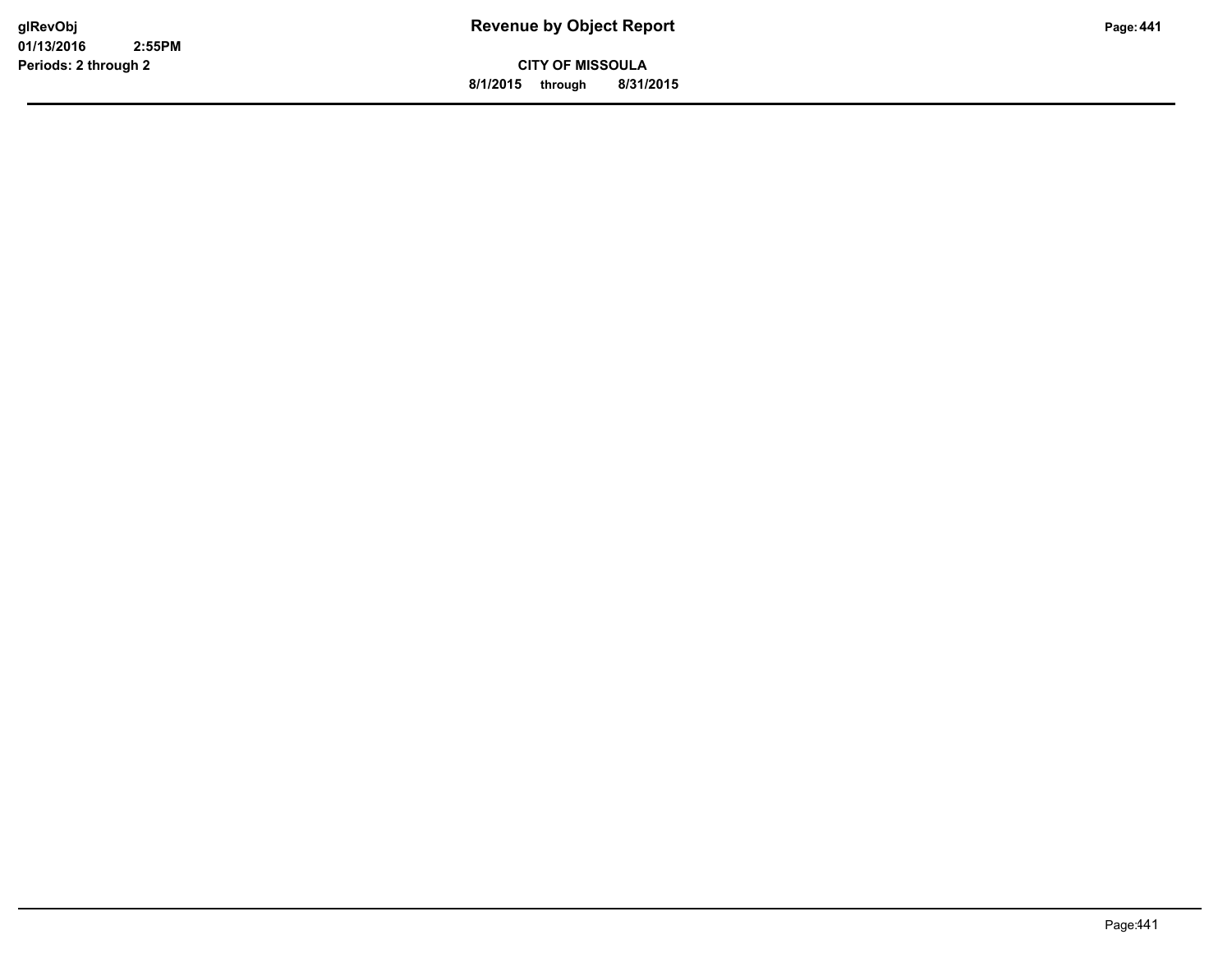**8/1/2015 through 8/31/2015**

# **7370 PARKING COMMISSION FUND**

|                                                           | <b>Adjusted</b> | Year-to-date    |                 |                 | <b>Prct</b> |
|-----------------------------------------------------------|-----------------|-----------------|-----------------|-----------------|-------------|
| Object/Title                                              | <b>Estimate</b> | <b>Revenues</b> | <b>Revenues</b> | <b>Balance</b>  | Rcvd        |
| 330000 INTERGOVERNMENTAL REVENUES                         |                 |                 |                 |                 |             |
| 336020 STATE PENSION CONTRIBUTION                         | 0.00            | 0.00            | 0.00            | 0.00            | 0.00        |
| 336023 STATE CONTRIB. - PERS                              | 0.00            | 29.42           | 57.25           | $-57.25$        | 0.00        |
| <b>INTERGOVERNMENTAL REVENUES</b><br><b>Total</b>         | 0.00            | 29.42           | 57.25           | $-57.25$        | 0.00        |
| 340000 CHARGES FOR SERVICES                               |                 |                 |                 |                 |             |
| 343009 TOW CHARGES                                        | 0.00            | 0.00            | 0.00            | 0.00            | 0.00        |
| 343015 PARKING                                            | 1,598,000.00    | 0.00            | 0.00            | 1,598,000.00    | 0.00        |
| 343016 METER MONEY                                        | 0.00            | 47,261.30       | 101,199.01      | $-101, 199.01$  | 0.00        |
| 343017 PARKING LEASE REVENUE                              | 0.00            | 44,595.50       | 115,691.50      | $-115,691.50$   | 0.00        |
| 343018 *** Title Not Found ***                            | 0.00            | 10,634.95       | 19,955.58       | $-19,955.58$    | 0.00        |
| 343301 BOOT REMOVAL                                       | 0.00            | 275.00          | 625.00          | $-625.00$       | 0.00        |
| <b>CHARGES FOR SERVICES</b><br><b>Total</b>               | 1,598,000.00    | 102,766.75      | 237,471.09      | 1,360,528.91    | 14.86       |
| 350000 FINES & FORFEITURES                                |                 |                 |                 |                 |             |
| 352000 TICKETS                                            | 0.00            | 0.00            | 0.00            | 0.00            | 0.00        |
| 352001 PARKING TICKET REVENUE                             | 270,000.00      | 11,043.50       | 21,417.00       | 248,583.00      | 7.93        |
| 352002 PARKING FINES                                      | 0.00            | 0.00            | $-20.00$        | 20.00           | 0.00        |
| <b>FINES &amp; FORFEITURES</b><br><b>Total</b>            | 270,000.00      | 11,043.50       | 21,397.00       | 248,603.00      | 7.92        |
| 360000 MISCELLANEOUS REVENUES                             |                 |                 |                 |                 |             |
| 360010 MISCELLANEOUS                                      | 0.00            | 6,432.00        | 17,921.00       | $-17,921.00$    | 0.00        |
| 360018 MARKET ON FRONT UTILITY PAYMENTS                   | 0.00            | 0.00            | 0.00            | 0.00            | 0.00        |
| 360019 GARBAGE-MARKET ON FRONT                            | 0.00            | 0.00            | 0.00            | 0.00            | 0.00        |
| 362002 BAD CHECK CHARGES                                  | 0.00            | 0.00            | 0.00            | 0.00            | 0.00        |
| 362005 LEASE LATE PAYMENT PENALTY                         | 0.00            | 0.00            | 0.00            | 0.00            | 0.00        |
| 364040 INSURANCE AND DAMAGE RECOVERY                      | 0.00            | 0.00            | 45.00           | $-45.00$        | 0.00        |
| MISCELLANEOUS REVENUES<br><b>Total</b>                    | 0.00            | 6,432.00        | 17,966.00       | $-17,966.00$    | 0.00        |
| 370000 INVESTMENTS & ROYALTY EARNINGS                     |                 |                 |                 |                 |             |
| 371010 INTEREST ON INVESTMENTS                            | 20,000.00       | 0.00            | 0.00            | 20,000.00       | 0.00        |
| 371020 GAIN/LOSS IN MARKET VALUE OF INVESTMENT            | 0.00            | 0.00            | 0.00            | 0.00            | 0.00        |
| <b>INVESTMENTS &amp; ROYALTY EARNINGS</b><br><b>Total</b> | 20,000.00       | 0.00            | 0.00            | 20,000.00       | 0.00        |
| 380000 OTHER FINANCING SOURCES                            |                 |                 |                 |                 |             |
| 381010 BOND PROCEEDS                                      | 0.00            | 0.00            | 0.00            | 0.00            | 0.00        |
| 381090 PROCEEDS FROM CAPITAL LEASE                        | 0.00            | 1,400,000.00    | 1,400,000.00    | $-1,400,000.00$ | 0.00        |
| 382010 SALE OF FIXED ASSETS                               | 0.00            | 0.00            | 0.00            | 0.00            | 0.00        |
| 383013 TRANS FR SID DEBT SERVICE                          | 0.00            | 0.00            | 0.00            | 0.00            | 0.00        |
| 383400 CAPITAL CONTRIBUTION                               | 0.00            | 0.00            | 0.00            | 0.00            | 0.00        |
| OTHER FINANCING SOURCES<br><b>Total</b>                   | 0.00            | 1,400,000.00    | 1,400,000.00    | $-1,400,000.00$ | 0.00        |
| PARKING COMMISSION FUND<br><b>Total</b>                   | 1.888.000.00    | 1.520.271.67    | 1,676,891.34    | 211.108.66      | 88.82       |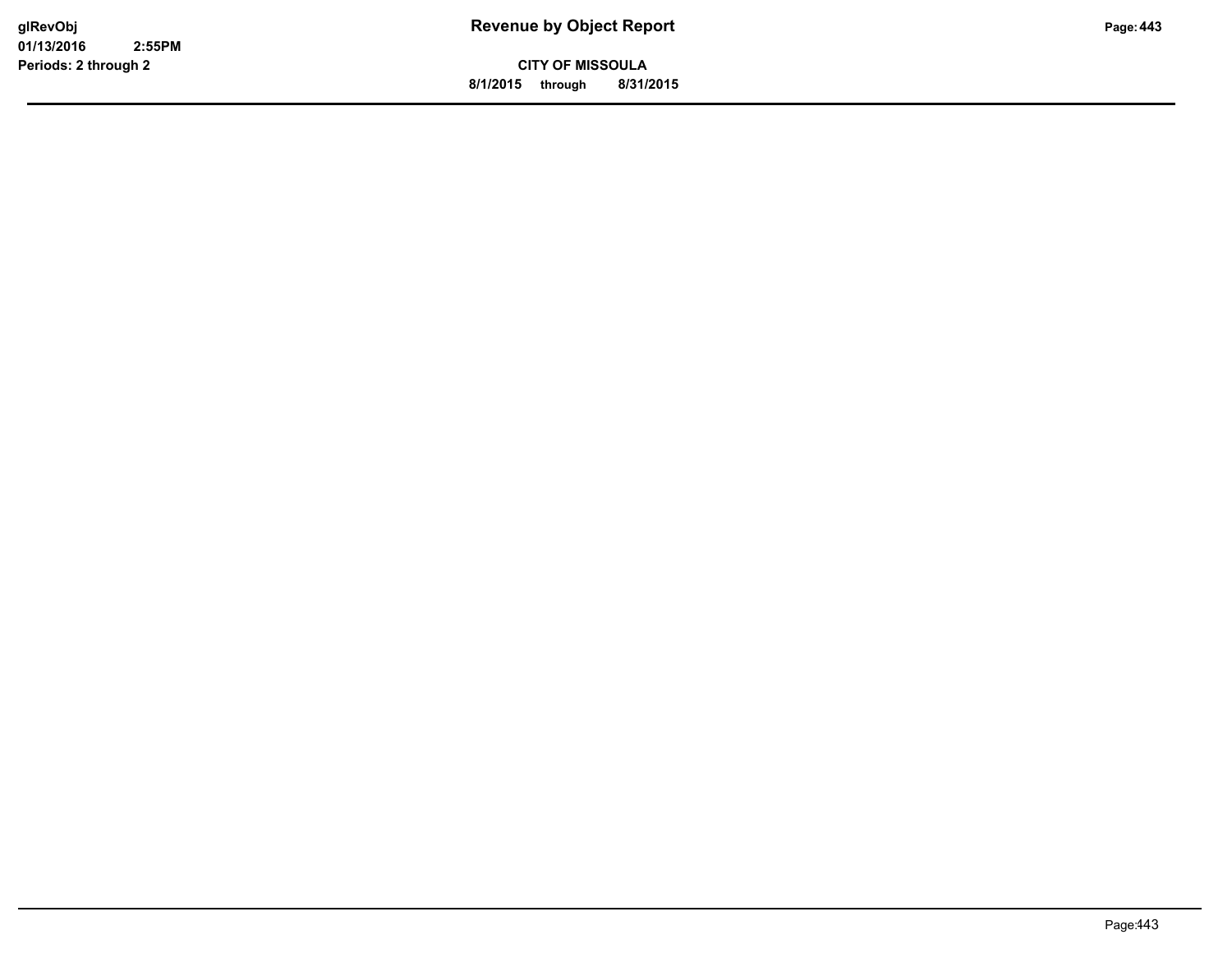**8/1/2015 through 8/31/2015**

# **7371 FRONT STREET PARKING BONDS**

**7371 FRONT STREET PARKING BONDS**

|                                                           | <b>Adjusted</b> |                 | Year-to-date    |                | <b>Prct</b> |
|-----------------------------------------------------------|-----------------|-----------------|-----------------|----------------|-------------|
| Object/Title                                              | <b>Estimate</b> | <b>Revenues</b> | <b>Revenues</b> | <b>Balance</b> | <b>Rcvd</b> |
| 330000 INTERGOVERNMENTAL REVENUES                         |                 |                 |                 |                |             |
| 331990 IRS REIMB/DEBT SVS INTEREST                        | 0.00            | 0.00            | 0.00            | 0.00           | 0.00        |
| 338000 LOCAL SHARING OF TAX INCREMENT                     | 0.00            | 0.00            | 0.00            | 0.00           | 0.00        |
| <b>INTERGOVERNMENTAL REVENUES</b><br><b>Total</b>         | 0.00            | 0.00            | 0.00            | 0.00           | 0.00        |
| 360000 MISCELLANEOUS REVENUES                             |                 |                 |                 |                |             |
| 360010 MISCELLANEOUS                                      | 0.00            | 0.00            | 0.00            | 0.00           | 0.00        |
| MISCELLANEOUS REVENUES<br><b>Total</b>                    | 0.00            | 0.00            | 0.00            | 0.00           | 0.00        |
| 370000 INVESTMENTS & ROYALTY EARNINGS                     |                 |                 |                 |                |             |
| 371010 INTEREST ON INVESTMENTS                            | 0.00            | 0.00            | 0.00            | 0.00           | 0.00        |
| <b>INVESTMENTS &amp; ROYALTY EARNINGS</b><br><b>Total</b> | 0.00            | 0.00            | 0.00            | 0.00           | 0.00        |
| 380000 OTHER FINANCING SOURCES                            |                 |                 |                 |                |             |
| 381009 TRANSFERS IN                                       | 0.00            | 0.00            | 0.00            | 0.00           | 0.00        |
| 381010 BOND PROCEEDS                                      | 0.00            | 0.00            | 0.00            | 0.00           | 0.00        |
| 383000 OPERATING TRANSFERS                                | 0.00            | 13,721.25       | 27,442.50       | $-27,442.50$   | 0.00        |
| OTHER FINANCING SOURCES<br><b>Total</b>                   | 0.00            | 13,721.25       | 27,442.50       | $-27,442.50$   | 0.00        |
| FRONT STREET PARKING BONDS<br><b>Total</b>                | 0.00            | 13,721.25       | 27,442.50       | $-27,442.50$   | 0.00        |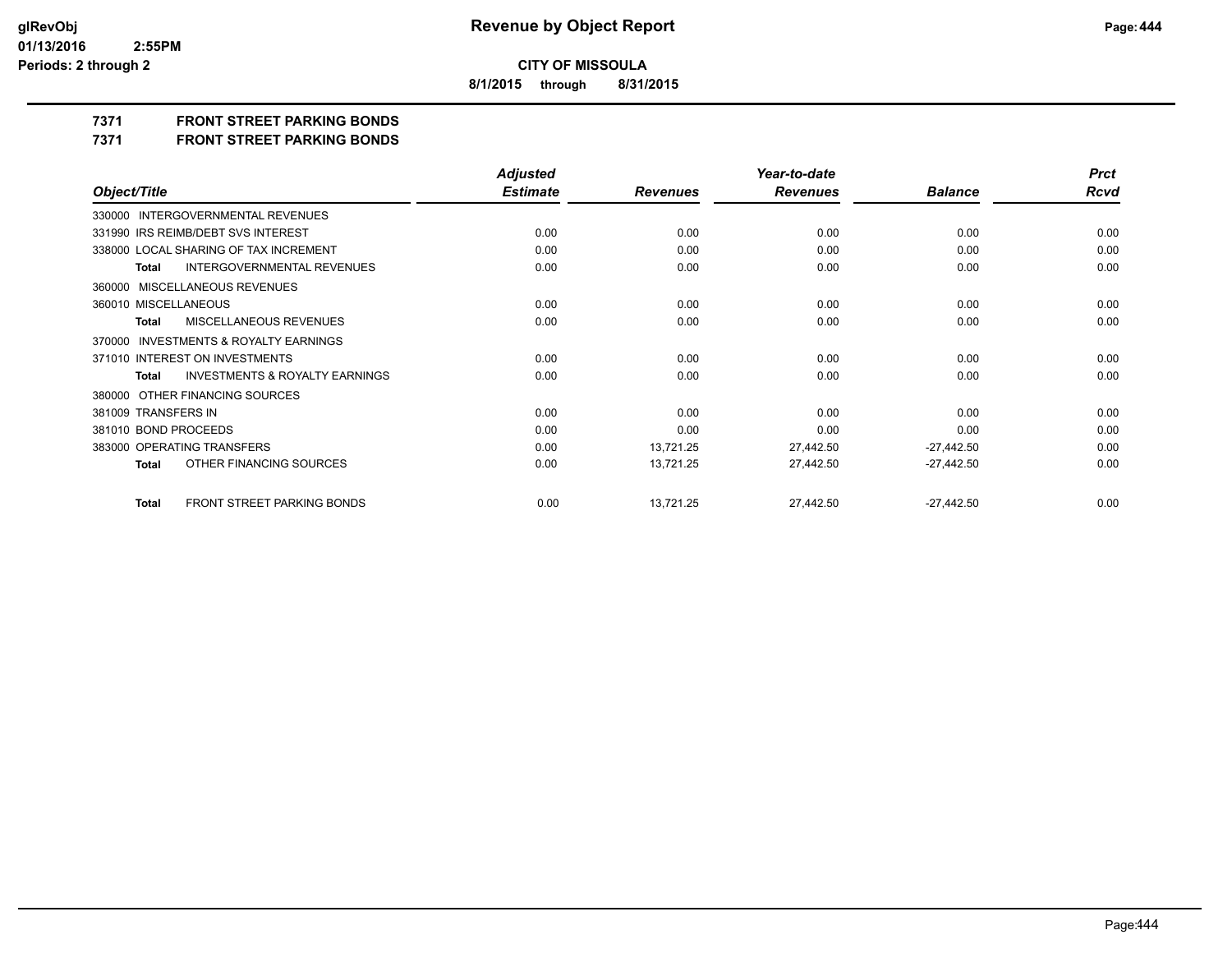**8/1/2015 through 8/31/2015**

# **7371 FRONT STREET PARKING BONDS**

|                                                    | <b>Adjusted</b> |                 | Year-to-date    |                | <b>Prct</b> |
|----------------------------------------------------|-----------------|-----------------|-----------------|----------------|-------------|
| Object/Title                                       | <b>Estimate</b> | <b>Revenues</b> | <b>Revenues</b> | <b>Balance</b> | <b>Rcvd</b> |
| 330000 INTERGOVERNMENTAL REVENUES                  |                 |                 |                 |                |             |
| 331990 IRS REIMB/DEBT SVS INTEREST                 | 0.00            | 0.00            | 0.00            | 0.00           | 0.00        |
| 338000 LOCAL SHARING OF TAX INCREMENT              | 0.00            | 0.00            | 0.00            | 0.00           | 0.00        |
| INTERGOVERNMENTAL REVENUES<br>Total                | 0.00            | 0.00            | 0.00            | 0.00           | 0.00        |
| 360000 MISCELLANEOUS REVENUES                      |                 |                 |                 |                |             |
| 360010 MISCELLANEOUS                               | 0.00            | 0.00            | 0.00            | 0.00           | 0.00        |
| MISCELLANEOUS REVENUES<br><b>Total</b>             | 0.00            | 0.00            | 0.00            | 0.00           | 0.00        |
| INVESTMENTS & ROYALTY EARNINGS<br>370000           |                 |                 |                 |                |             |
| 371010 INTEREST ON INVESTMENTS                     | 0.00            | 0.00            | 0.00            | 0.00           | 0.00        |
| <b>INVESTMENTS &amp; ROYALTY EARNINGS</b><br>Total | 0.00            | 0.00            | 0.00            | 0.00           | 0.00        |
| 380000 OTHER FINANCING SOURCES                     |                 |                 |                 |                |             |
| 381009 TRANSFERS IN                                | 0.00            | 0.00            | 0.00            | 0.00           | 0.00        |
| 381010 BOND PROCEEDS                               | 0.00            | 0.00            | 0.00            | 0.00           | 0.00        |
| 383000 OPERATING TRANSFERS                         | 0.00            | 13,721.25       | 27,442.50       | $-27,442.50$   | 0.00        |
| OTHER FINANCING SOURCES<br><b>Total</b>            | 0.00            | 13,721.25       | 27,442.50       | $-27,442.50$   | 0.00        |
| FRONT STREET PARKING BONDS<br><b>Total</b>         | 0.00            | 13,721.25       | 27,442.50       | $-27,442.50$   | 0.00        |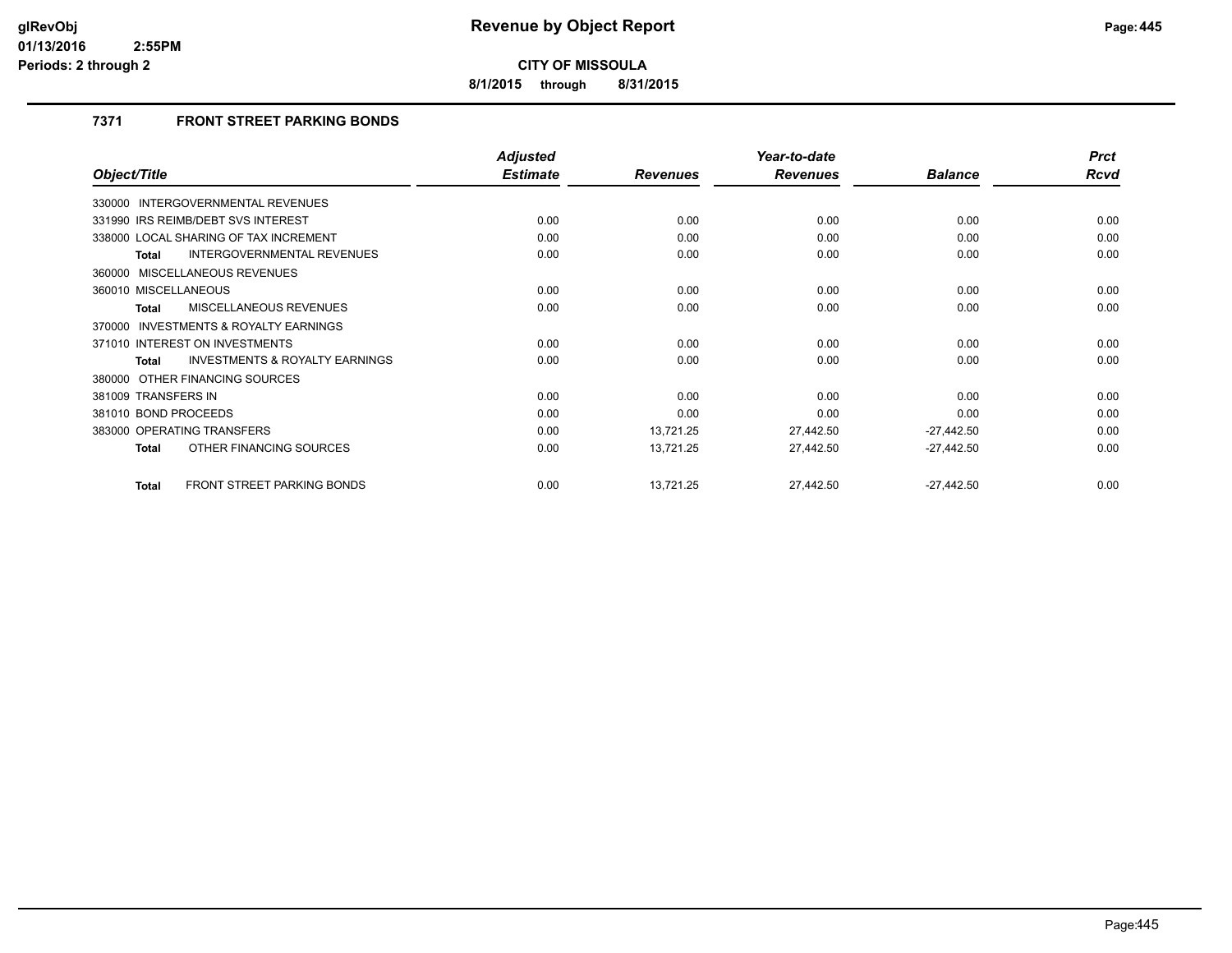**8/1/2015 through 8/31/2015**

# **7372 SINKING FUND/FRONT ST PARKING BONDS**

**7372 SINKING FUND/FRONT ST PARKING BONDS**

|                                   |                                           | <b>Adjusted</b> |                 | Year-to-date    |                | <b>Prct</b> |
|-----------------------------------|-------------------------------------------|-----------------|-----------------|-----------------|----------------|-------------|
| Object/Title                      |                                           | <b>Estimate</b> | <b>Revenues</b> | <b>Revenues</b> | <b>Balance</b> | <b>Rcvd</b> |
| 330000 INTERGOVERNMENTAL REVENUES |                                           |                 |                 |                 |                |             |
|                                   | 338000 LOCAL SHARING OF TAX INCREMENT     | 0.00            | 0.00            | 0.00            | 0.00           | 0.00        |
| Total                             | <b>INTERGOVERNMENTAL REVENUES</b>         | 0.00            | 0.00            | 0.00            | 0.00           | 0.00        |
|                                   | 370000 INVESTMENTS & ROYALTY EARNINGS     |                 |                 |                 |                |             |
| 371010 INTEREST ON INVESTMENTS    |                                           | 0.00            | 0.00            | 0.00            | 0.00           | 0.00        |
| Total                             | <b>INVESTMENTS &amp; ROYALTY EARNINGS</b> | 0.00            | 0.00            | 0.00            | 0.00           | 0.00        |
| 380000 OTHER FINANCING SOURCES    |                                           |                 |                 |                 |                |             |
| 381009 TRANSFERS IN               |                                           | 457,925.00      | 0.00            | 0.00            | 457,925.00     | 0.00        |
| 381010 BOND PROCEEDS              |                                           | 0.00            | 0.00            | 0.00            | 0.00           | 0.00        |
| 383000 OPERATING TRANSFERS        |                                           | 0.00            | 9.250.00        | 18.500.00       | $-18.500.00$   | 0.00        |
| Total                             | OTHER FINANCING SOURCES                   | 457,925.00      | 9,250.00        | 18,500.00       | 439,425.00     | 4.04        |
| Total                             | SINKING FUND/FRONT ST PARKING BONDS       | 457.925.00      | 9.250.00        | 18.500.00       | 439.425.00     | 4.04        |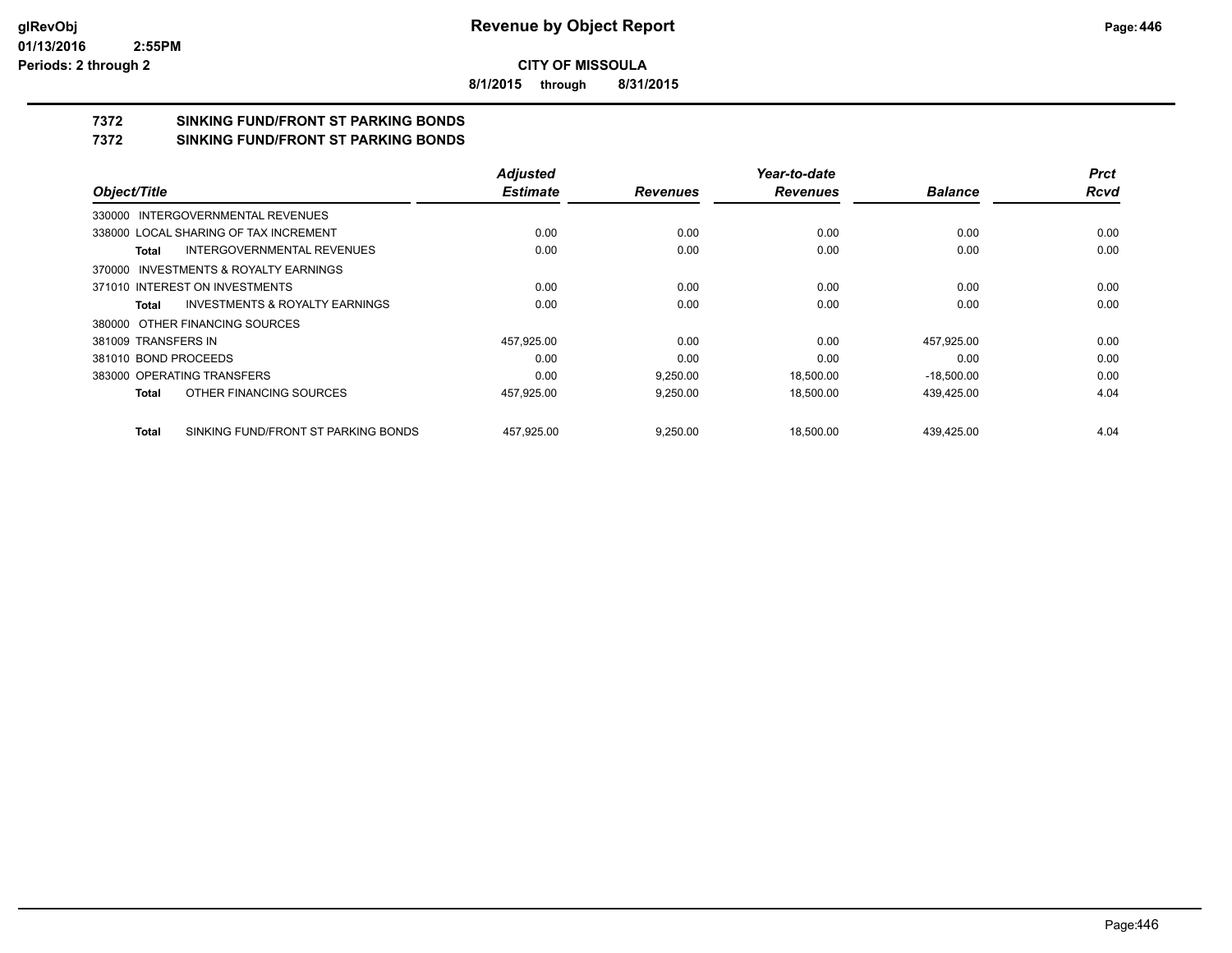**8/1/2015 through 8/31/2015**

### **7372 SINKING FUND/FRONT ST PARKING BONDS**

|                                                     | <b>Adjusted</b> |                 | Year-to-date    |                | <b>Prct</b> |
|-----------------------------------------------------|-----------------|-----------------|-----------------|----------------|-------------|
| Object/Title                                        | <b>Estimate</b> | <b>Revenues</b> | <b>Revenues</b> | <b>Balance</b> | <b>Rcvd</b> |
| 330000 INTERGOVERNMENTAL REVENUES                   |                 |                 |                 |                |             |
| 338000 LOCAL SHARING OF TAX INCREMENT               | 0.00            | 0.00            | 0.00            | 0.00           | 0.00        |
| INTERGOVERNMENTAL REVENUES<br>Total                 | 0.00            | 0.00            | 0.00            | 0.00           | 0.00        |
| 370000 INVESTMENTS & ROYALTY EARNINGS               |                 |                 |                 |                |             |
| 371010 INTEREST ON INVESTMENTS                      | 0.00            | 0.00            | 0.00            | 0.00           | 0.00        |
| INVESTMENTS & ROYALTY EARNINGS<br>Total             | 0.00            | 0.00            | 0.00            | 0.00           | 0.00        |
| 380000 OTHER FINANCING SOURCES                      |                 |                 |                 |                |             |
| 381009 TRANSFERS IN                                 | 457.925.00      | 0.00            | 0.00            | 457.925.00     | 0.00        |
| 381010 BOND PROCEEDS                                | 0.00            | 0.00            | 0.00            | 0.00           | 0.00        |
| 383000 OPERATING TRANSFERS                          | 0.00            | 9,250.00        | 18,500.00       | $-18,500.00$   | 0.00        |
| OTHER FINANCING SOURCES<br><b>Total</b>             | 457,925.00      | 9,250.00        | 18,500.00       | 439,425.00     | 4.04        |
| SINKING FUND/FRONT ST PARKING BONDS<br><b>Total</b> | 457,925.00      | 9.250.00        | 18.500.00       | 439.425.00     | 4.04        |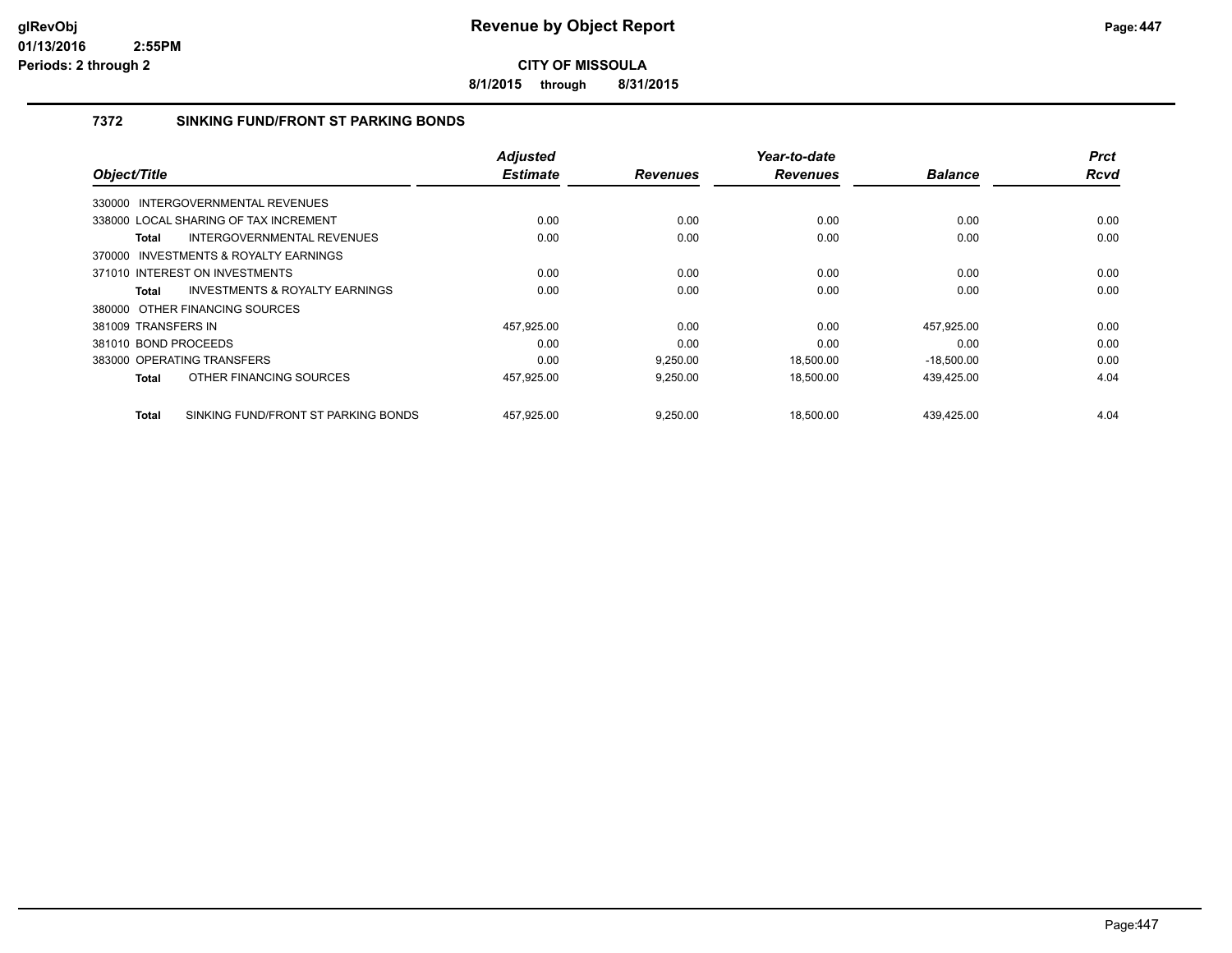**8/1/2015 through 8/31/2015**

# **7373 MPC SERIES 2010B CONSTRUCTION**

#### **7373 MPC SERIES 2010B CONSTRUCTION**

|                                                           | <b>Adjusted</b> |                 | Year-to-date    |                | <b>Prct</b> |
|-----------------------------------------------------------|-----------------|-----------------|-----------------|----------------|-------------|
| Object/Title                                              | <b>Estimate</b> | <b>Revenues</b> | <b>Revenues</b> | <b>Balance</b> | <b>Rcvd</b> |
| 310000 TAXES/ASSESSMENTS                                  |                 |                 |                 |                |             |
| PENALTIES & INTEREST<br>312001                            | 0.00            | 0.00            | 0.00            | 0.00           | 0.00        |
| TAXES/ASSESSMENTS<br>Total                                | 0.00            | 0.00            | 0.00            | 0.00           | 0.00        |
| <b>MISCELLANEOUS REVENUES</b><br>360000                   |                 |                 |                 |                |             |
| 360010 MISCELLANEOUS                                      | 0.00            | 0.00            | 0.00            | 0.00           | 0.00        |
| <b>MISCELLANEOUS REVENUES</b><br><b>Total</b>             | 0.00            | 0.00            | 0.00            | 0.00           | 0.00        |
| <b>INVESTMENTS &amp; ROYALTY EARNINGS</b><br>370000       |                 |                 |                 |                |             |
| 371010 INTEREST ON INVESTMENTS                            | 0.00            | 0.00            | 0.00            | 0.00           | 0.00        |
| <b>INVESTMENTS &amp; ROYALTY EARNINGS</b><br><b>Total</b> | 0.00            | 0.00            | 0.00            | 0.00           | 0.00        |
| OTHER FINANCING SOURCES<br>380000                         |                 |                 |                 |                |             |
| 381010 BOND PROCEEDS                                      | 0.00            | 0.00            | 0.00            | 0.00           | 0.00        |
| 383000 OPERATING TRANSFERS                                | 0.00            | 0.00            | 0.00            | 0.00           | 0.00        |
| 383042 TRANSFERS FROM OTHER FUNDS                         | 0.00            | 0.00            | 0.00            | 0.00           | 0.00        |
| 383400 CAPITAL CONTRIBUTION                               | 0.00            | 0.00            | 0.00            | 0.00           | 0.00        |
| OTHER FINANCING SOURCES<br><b>Total</b>                   | 0.00            | 0.00            | 0.00            | 0.00           | 0.00        |
| MPC SERIES 2010B CONSTRUCTION<br>Total                    | 0.00            | 0.00            | 0.00            | 0.00           | 0.00        |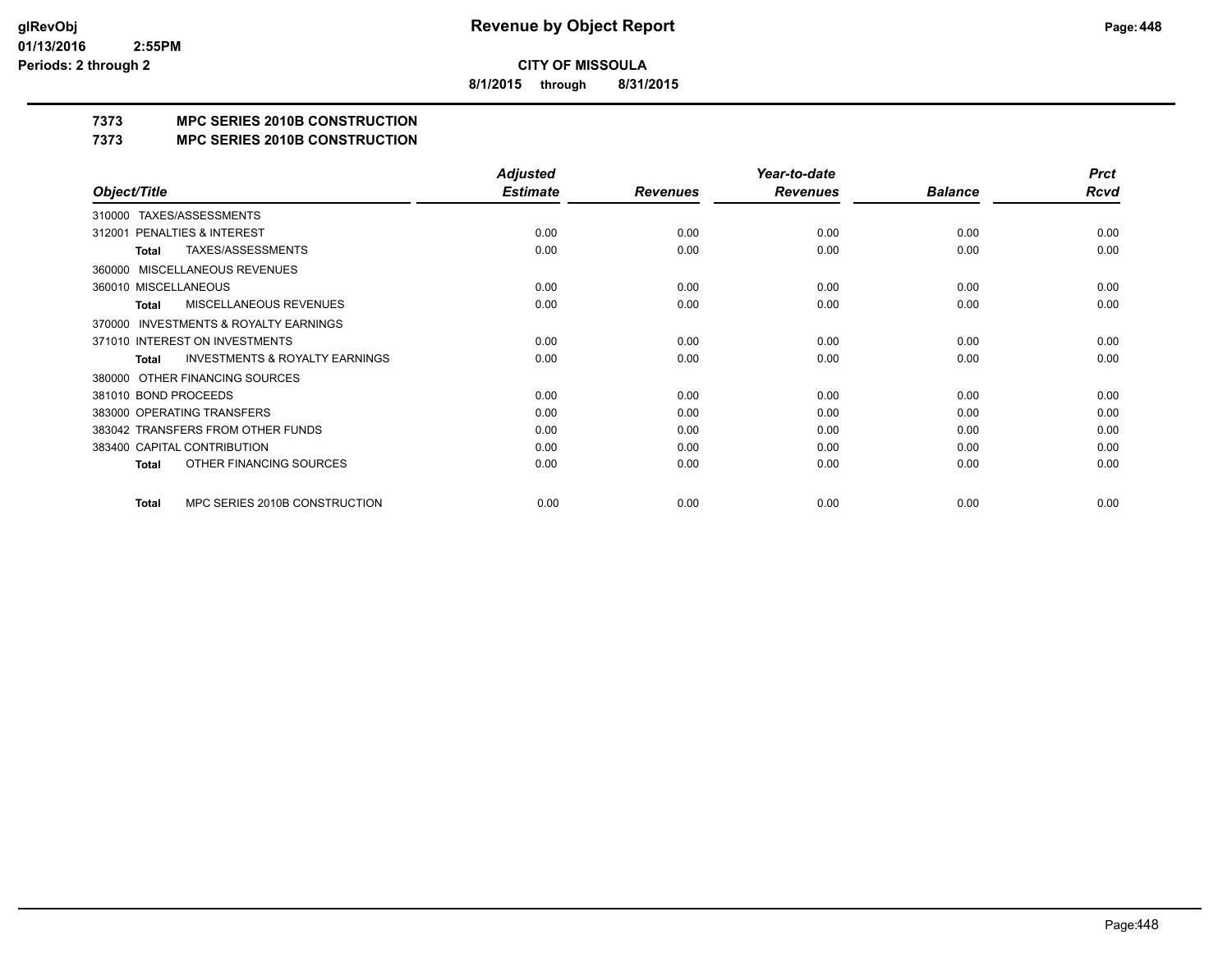**8/1/2015 through 8/31/2015**

# **7373 MPC SERIES 2010B CONSTRUCTION**

|                                                           | <b>Adjusted</b> |                 | Year-to-date    |                | <b>Prct</b> |
|-----------------------------------------------------------|-----------------|-----------------|-----------------|----------------|-------------|
| Object/Title                                              | <b>Estimate</b> | <b>Revenues</b> | <b>Revenues</b> | <b>Balance</b> | Rcvd        |
| TAXES/ASSESSMENTS<br>310000                               |                 |                 |                 |                |             |
| <b>PENALTIES &amp; INTEREST</b><br>312001                 | 0.00            | 0.00            | 0.00            | 0.00           | 0.00        |
| TAXES/ASSESSMENTS<br>Total                                | 0.00            | 0.00            | 0.00            | 0.00           | 0.00        |
| 360000 MISCELLANEOUS REVENUES                             |                 |                 |                 |                |             |
| 360010 MISCELLANEOUS                                      | 0.00            | 0.00            | 0.00            | 0.00           | 0.00        |
| <b>MISCELLANEOUS REVENUES</b><br><b>Total</b>             | 0.00            | 0.00            | 0.00            | 0.00           | 0.00        |
| <b>INVESTMENTS &amp; ROYALTY EARNINGS</b><br>370000       |                 |                 |                 |                |             |
| 371010 INTEREST ON INVESTMENTS                            | 0.00            | 0.00            | 0.00            | 0.00           | 0.00        |
| <b>INVESTMENTS &amp; ROYALTY EARNINGS</b><br><b>Total</b> | 0.00            | 0.00            | 0.00            | 0.00           | 0.00        |
| 380000 OTHER FINANCING SOURCES                            |                 |                 |                 |                |             |
| 381010 BOND PROCEEDS                                      | 0.00            | 0.00            | 0.00            | 0.00           | 0.00        |
| 383000 OPERATING TRANSFERS                                | 0.00            | 0.00            | 0.00            | 0.00           | 0.00        |
| 383042 TRANSFERS FROM OTHER FUNDS                         | 0.00            | 0.00            | 0.00            | 0.00           | 0.00        |
| 383400 CAPITAL CONTRIBUTION                               | 0.00            | 0.00            | 0.00            | 0.00           | 0.00        |
| OTHER FINANCING SOURCES<br><b>Total</b>                   | 0.00            | 0.00            | 0.00            | 0.00           | 0.00        |
| MPC SERIES 2010B CONSTRUCTION<br><b>Total</b>             | 0.00            | 0.00            | 0.00            | 0.00           | 0.00        |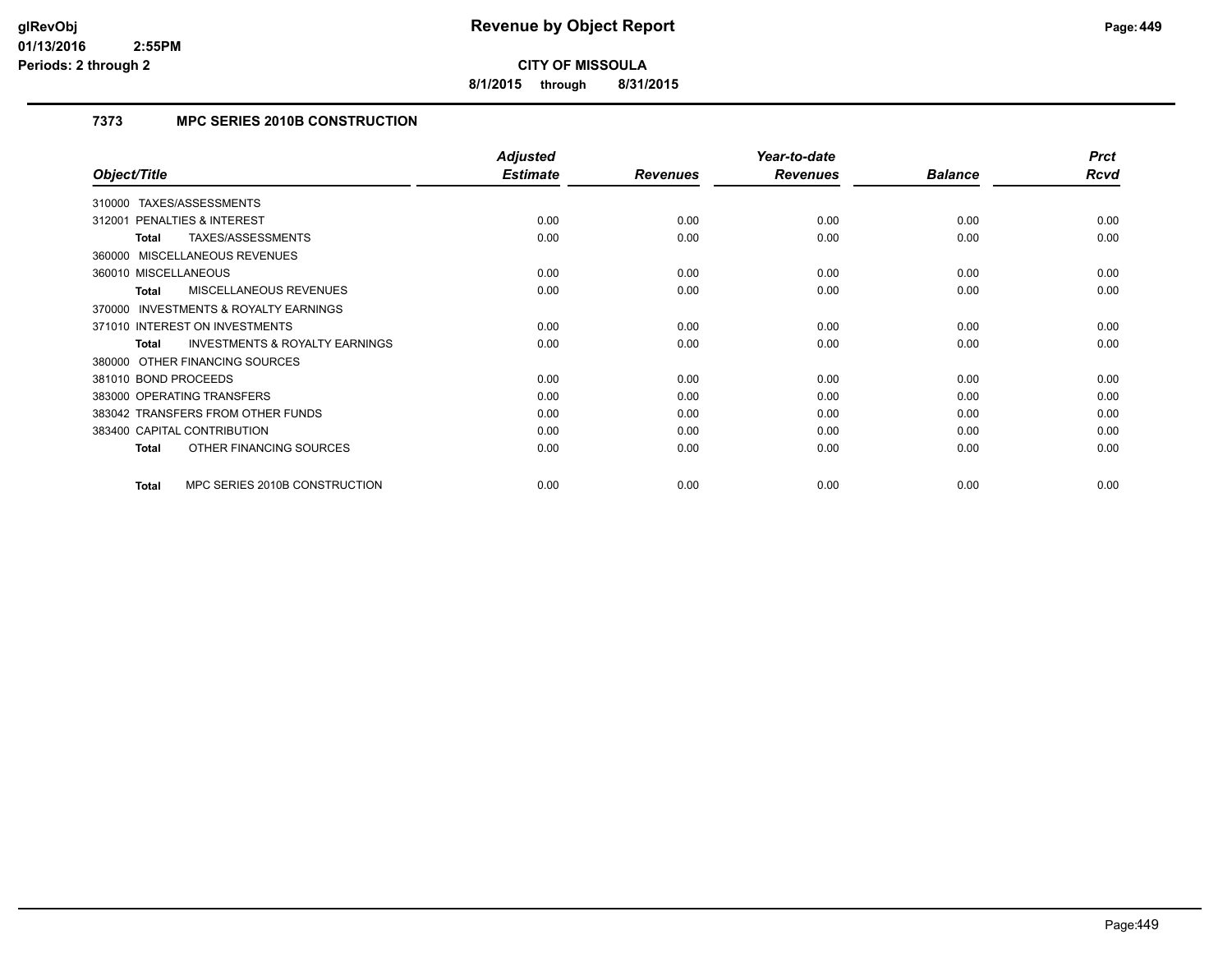**8/1/2015 through 8/31/2015**

# **7374 RESERVE FUND-PARKING BONDS**

#### **7374 RESERVE FUND-PARKING BONDS**

|                                         | <b>Adjusted</b> |                 | Year-to-date    |                | <b>Prct</b> |
|-----------------------------------------|-----------------|-----------------|-----------------|----------------|-------------|
| Object/Title                            | <b>Estimate</b> | <b>Revenues</b> | <b>Revenues</b> | <b>Balance</b> | <b>Rcvd</b> |
| 370000 INVESTMENTS & ROYALTY EARNINGS   |                 |                 |                 |                |             |
| 371010 INTEREST ON INVESTMENTS          | 0.00            | 0.00            | 0.00            | 0.00           | 0.00        |
| INVESTMENTS & ROYALTY EARNINGS<br>Total | 0.00            | 0.00            | 0.00            | 0.00           | 0.00        |
| 380000 OTHER FINANCING SOURCES          |                 |                 |                 |                |             |
| 381009 TRANSFERS IN                     | 0.00            | 0.00            | 0.00            | 0.00           | 0.00        |
| 381010 BOND PROCEEDS                    | 0.00            | 0.00            | 0.00            | 0.00           | 0.00        |
| 383000 OPERATING TRANSFERS              | 0.00            | 0.00            | 0.00            | 0.00           | 0.00        |
| OTHER FINANCING SOURCES<br>Total        | 0.00            | 0.00            | 0.00            | 0.00           | 0.00        |
| RESERVE FUND-PARKING BONDS              |                 |                 |                 |                |             |
| Total                                   | 0.00            | 0.00            | 0.00            | 0.00           | 0.00        |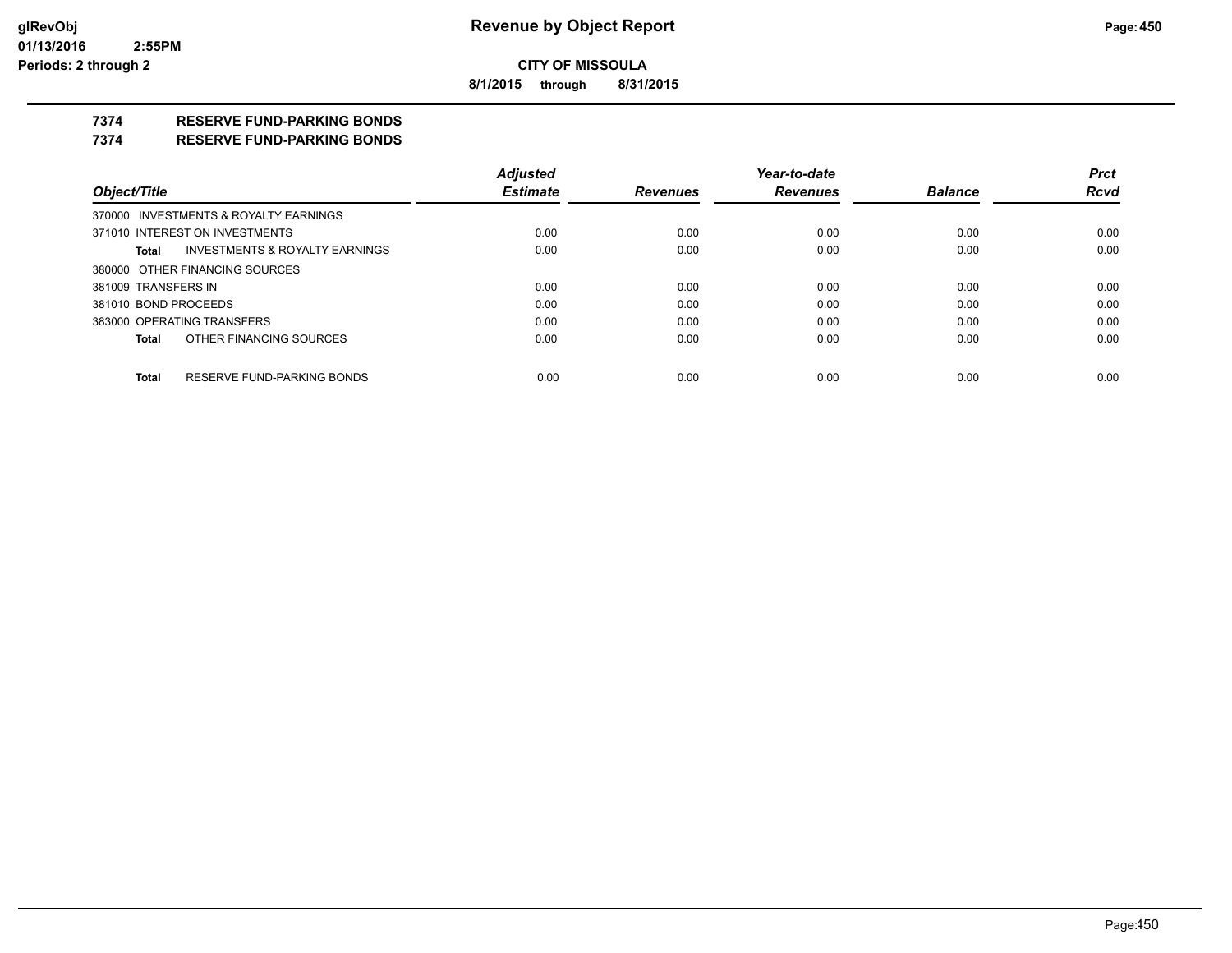**8/1/2015 through 8/31/2015**

# **7374 RESERVE FUND-PARKING BONDS**

|                                                           | <b>Adiusted</b> |                 | Year-to-date    |                | <b>Prct</b> |
|-----------------------------------------------------------|-----------------|-----------------|-----------------|----------------|-------------|
| Object/Title                                              | <b>Estimate</b> | <b>Revenues</b> | <b>Revenues</b> | <b>Balance</b> | <b>Rcvd</b> |
| 370000 INVESTMENTS & ROYALTY EARNINGS                     |                 |                 |                 |                |             |
| 371010 INTEREST ON INVESTMENTS                            | 0.00            | 0.00            | 0.00            | 0.00           | 0.00        |
| <b>INVESTMENTS &amp; ROYALTY EARNINGS</b><br><b>Total</b> | 0.00            | 0.00            | 0.00            | 0.00           | 0.00        |
| 380000 OTHER FINANCING SOURCES                            |                 |                 |                 |                |             |
| 381009 TRANSFERS IN                                       | 0.00            | 0.00            | 0.00            | 0.00           | 0.00        |
| 381010 BOND PROCEEDS                                      | 0.00            | 0.00            | 0.00            | 0.00           | 0.00        |
| 383000 OPERATING TRANSFERS                                | 0.00            | 0.00            | 0.00            | 0.00           | 0.00        |
| OTHER FINANCING SOURCES<br><b>Total</b>                   | 0.00            | 0.00            | 0.00            | 0.00           | 0.00        |
| RESERVE FUND-PARKING BONDS<br><b>Total</b>                | 0.00            | 0.00            | 0.00            | 0.00           | 0.00        |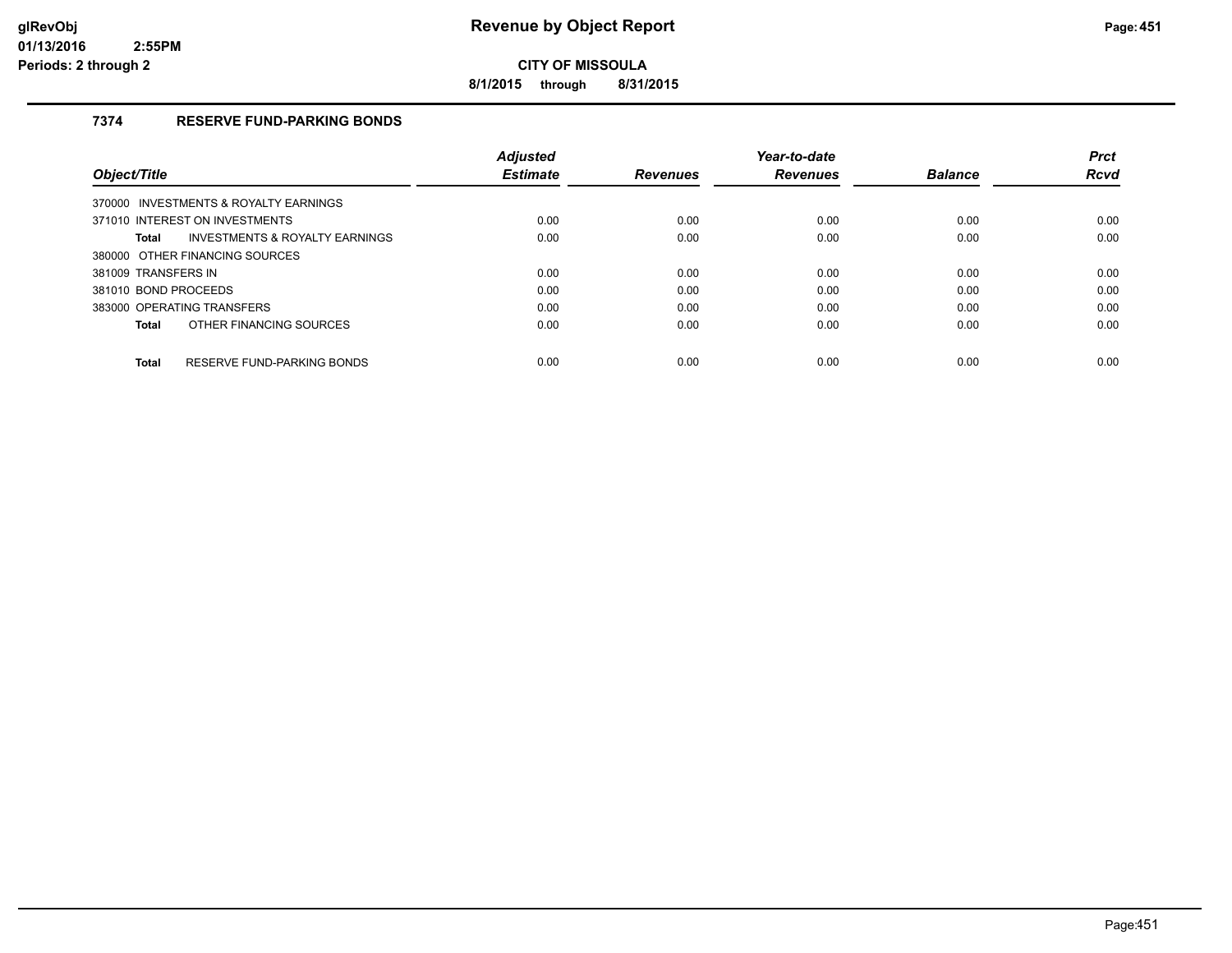**8/1/2015 through 8/31/2015**

# **7375 PLEDGED TAX INCREMENT-2010B BOND**

# **7375 PLEDGED TAX INCREMENT-2010B BOND**

|                                                    | <b>Adjusted</b> |                 | Year-to-date    |                | <b>Prct</b> |
|----------------------------------------------------|-----------------|-----------------|-----------------|----------------|-------------|
| Object/Title                                       | <b>Estimate</b> | <b>Revenues</b> | <b>Revenues</b> | <b>Balance</b> | <b>Rcvd</b> |
| 330000 INTERGOVERNMENTAL REVENUES                  |                 |                 |                 |                |             |
| 338000 LOCAL SHARING OF TAX INCREMENT              | 266,850.00      | 0.00            | 0.00            | 266,850.00     | 0.00        |
| INTERGOVERNMENTAL REVENUES<br>Total                | 266,850.00      | 0.00            | 0.00            | 266,850.00     | 0.00        |
| 370000 INVESTMENTS & ROYALTY EARNINGS              |                 |                 |                 |                |             |
| 371010 INTEREST ON INVESTMENTS                     | 0.00            | 0.00            | -27.140.93      | 27.140.93      | 0.00        |
| <b>INVESTMENTS &amp; ROYALTY EARNINGS</b><br>Total | 0.00            | 0.00            | $-27.140.93$    | 27.140.93      | 0.00        |
| 380000 OTHER FINANCING SOURCES                     |                 |                 |                 |                |             |
| 383000 OPERATING TRANSFERS                         | 0.00            | 0.00            | 0.00            | 0.00           | 0.00        |
| OTHER FINANCING SOURCES<br><b>Total</b>            | 0.00            | 0.00            | 0.00            | 0.00           | 0.00        |
| PLEDGED TAX INCREMENT-2010B BOND<br><b>Total</b>   | 266.850.00      | 0.00            | $-27.140.93$    | 293.990.93     | $-10.17$    |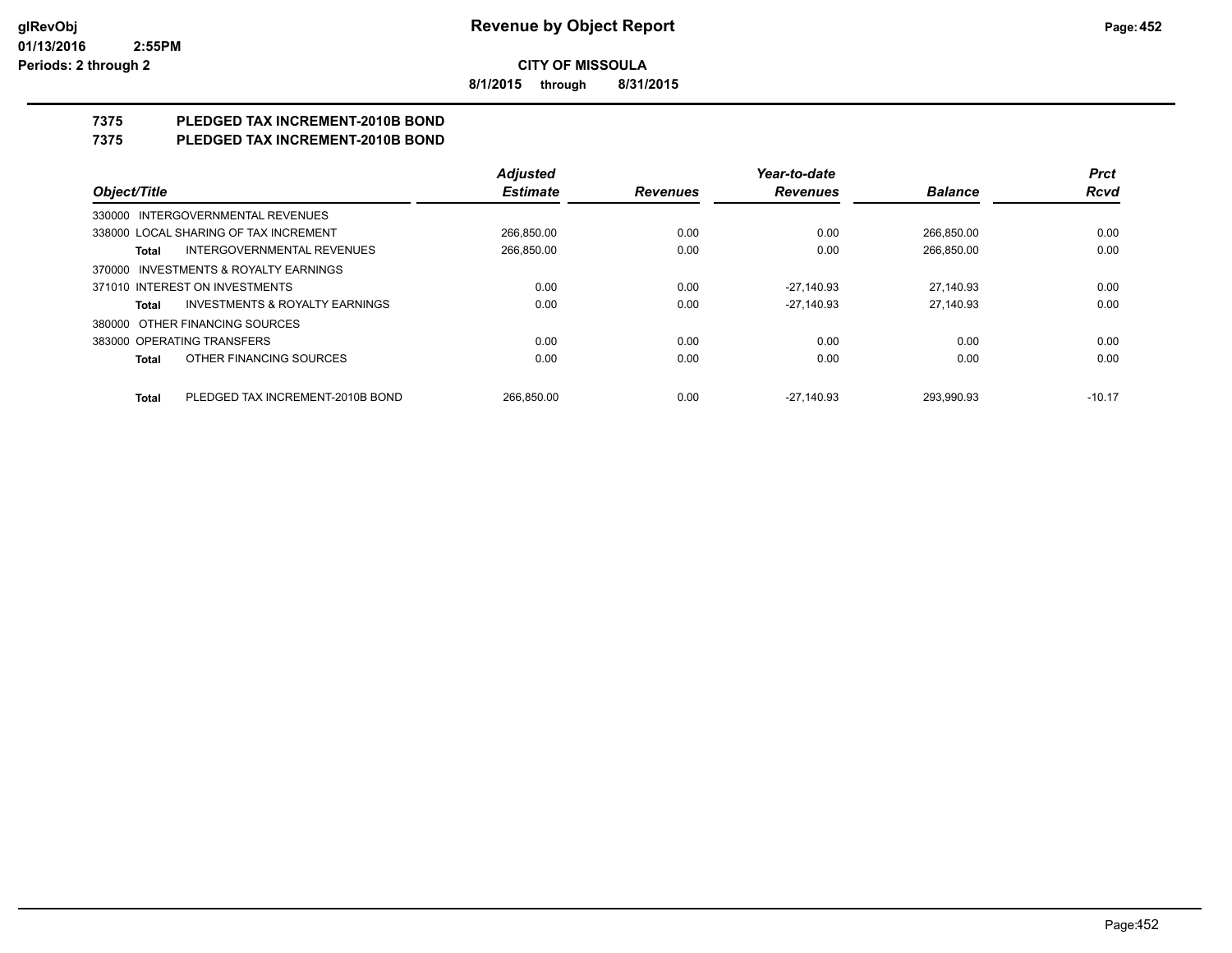**8/1/2015 through 8/31/2015**

# **7375 PLEDGED TAX INCREMENT-2010B BOND**

| Object/Title                                        | <b>Adjusted</b><br><b>Estimate</b> | <b>Revenues</b> | Year-to-date<br><b>Revenues</b> | <b>Balance</b> | <b>Prct</b><br>Rcvd |
|-----------------------------------------------------|------------------------------------|-----------------|---------------------------------|----------------|---------------------|
| INTERGOVERNMENTAL REVENUES<br>330000                |                                    |                 |                                 |                |                     |
| 338000 LOCAL SHARING OF TAX INCREMENT               | 266.850.00                         | 0.00            | 0.00                            | 266.850.00     | 0.00                |
| INTERGOVERNMENTAL REVENUES<br>Total                 | 266.850.00                         | 0.00            | 0.00                            | 266.850.00     | 0.00                |
| <b>INVESTMENTS &amp; ROYALTY EARNINGS</b><br>370000 |                                    |                 |                                 |                |                     |
| 371010 INTEREST ON INVESTMENTS                      | 0.00                               | 0.00            | -27,140.93                      | 27,140.93      | 0.00                |
| INVESTMENTS & ROYALTY EARNINGS<br><b>Total</b>      | 0.00                               | 0.00            | $-27.140.93$                    | 27,140.93      | 0.00                |
| 380000 OTHER FINANCING SOURCES                      |                                    |                 |                                 |                |                     |
| 383000 OPERATING TRANSFERS                          | 0.00                               | 0.00            | 0.00                            | 0.00           | 0.00                |
| OTHER FINANCING SOURCES<br><b>Total</b>             | 0.00                               | 0.00            | 0.00                            | 0.00           | 0.00                |
| PLEDGED TAX INCREMENT-2010B BOND<br><b>Total</b>    | 266.850.00                         | 0.00            | $-27.140.93$                    | 293.990.93     | $-10.17$            |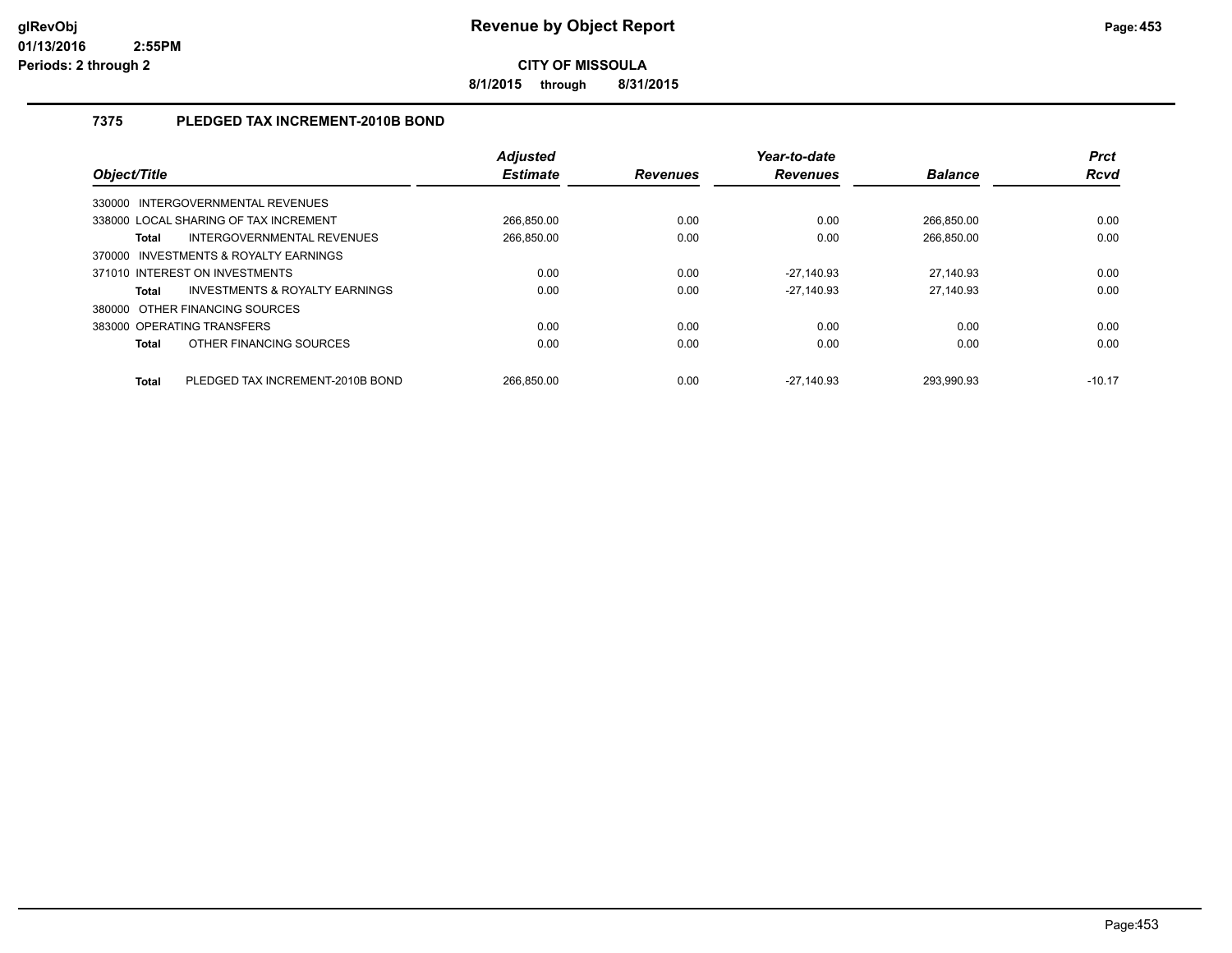**8/1/2015 through 8/31/2015**

# **7376 MPC 2010A BONDS DEBT INTEREST**

#### **7376 MPC 2010A BONDS DEBT INTEREST**

|                            |                                           | <b>Adjusted</b> |                 | Year-to-date    |                | <b>Prct</b> |
|----------------------------|-------------------------------------------|-----------------|-----------------|-----------------|----------------|-------------|
| Object/Title               |                                           | <b>Estimate</b> | <b>Revenues</b> | <b>Revenues</b> | <b>Balance</b> | <b>Rcvd</b> |
|                            | 370000 INVESTMENTS & ROYALTY EARNINGS     |                 |                 |                 |                |             |
|                            | 371010 INTEREST ON INVESTMENTS            | 0.00            | 0.00            | 0.00            | 0.00           | 0.00        |
| Total                      | <b>INVESTMENTS &amp; ROYALTY EARNINGS</b> | 0.00            | 0.00            | 0.00            | 0.00           | 0.00        |
|                            | 380000 OTHER FINANCING SOURCES            |                 |                 |                 |                |             |
| 381009 TRANSFERS IN        |                                           | 0.00            | 0.00            | 0.00            | 0.00           | 0.00        |
| 381010 BOND PROCEEDS       |                                           | 0.00            | 0.00            | 0.00            | 0.00           | 0.00        |
| 383000 OPERATING TRANSFERS |                                           | 0.00            | 0.00            | 0.00            | 0.00           | 0.00        |
| Total                      | OTHER FINANCING SOURCES                   | 0.00            | 0.00            | 0.00            | 0.00           | 0.00        |
|                            |                                           |                 |                 |                 |                |             |
| Total                      | MPC 2010A BONDS DEBT INTEREST             | 0.00            | 0.00            | 0.00            | 0.00           | 0.00        |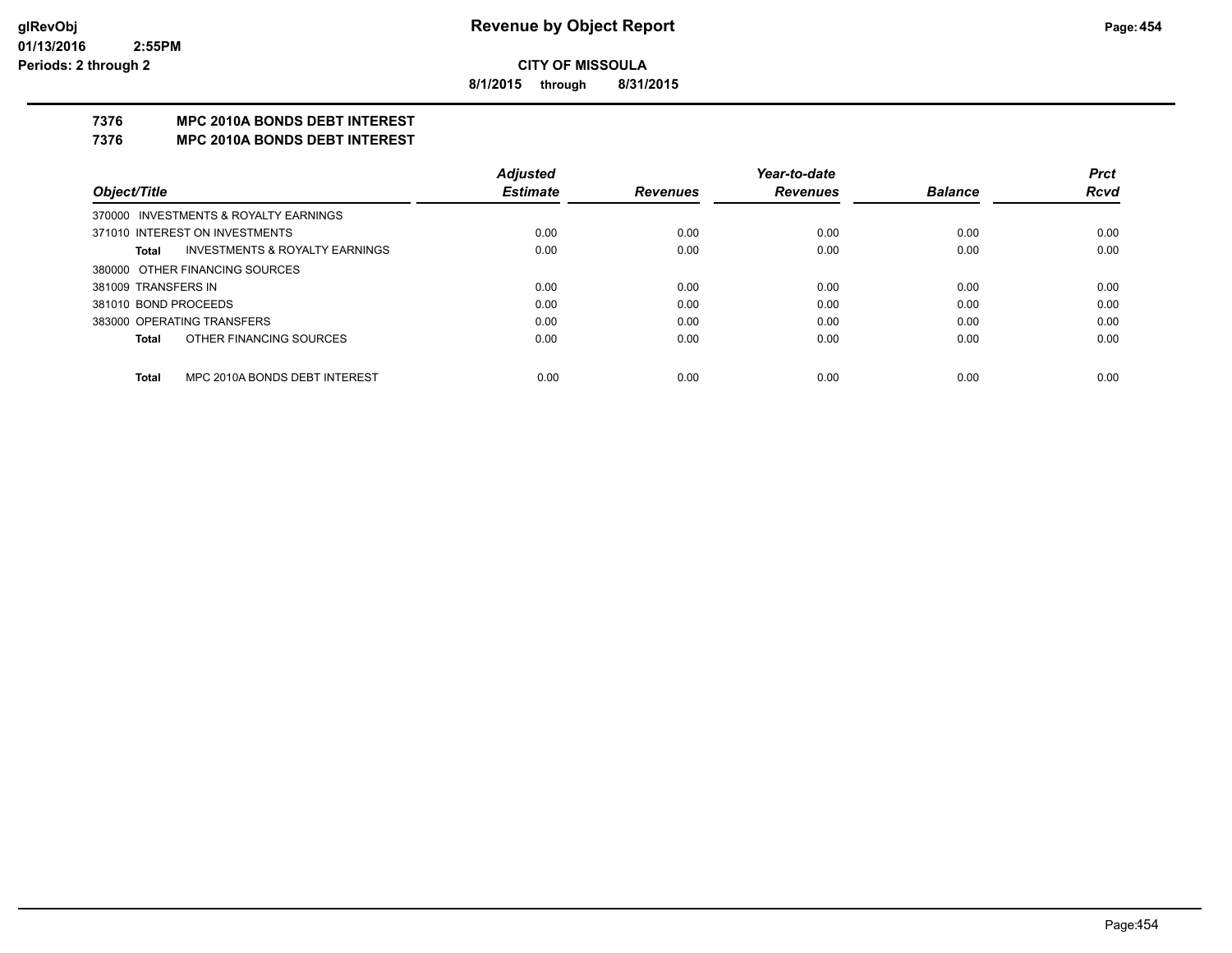**8/1/2015 through 8/31/2015**

# **7376 MPC 2010A BONDS DEBT INTEREST**

|                                               | <b>Adjusted</b> |                 | Year-to-date    |                | <b>Prct</b> |
|-----------------------------------------------|-----------------|-----------------|-----------------|----------------|-------------|
| Object/Title                                  | <b>Estimate</b> | <b>Revenues</b> | <b>Revenues</b> | <b>Balance</b> | <b>Rcvd</b> |
| 370000 INVESTMENTS & ROYALTY EARNINGS         |                 |                 |                 |                |             |
| 371010 INTEREST ON INVESTMENTS                | 0.00            | 0.00            | 0.00            | 0.00           | 0.00        |
| INVESTMENTS & ROYALTY EARNINGS<br>Total       | 0.00            | 0.00            | 0.00            | 0.00           | 0.00        |
| 380000 OTHER FINANCING SOURCES                |                 |                 |                 |                |             |
| 381009 TRANSFERS IN                           | 0.00            | 0.00            | 0.00            | 0.00           | 0.00        |
| 381010 BOND PROCEEDS                          | 0.00            | 0.00            | 0.00            | 0.00           | 0.00        |
| 383000 OPERATING TRANSFERS                    | 0.00            | 0.00            | 0.00            | 0.00           | 0.00        |
| OTHER FINANCING SOURCES<br>Total              | 0.00            | 0.00            | 0.00            | 0.00           | 0.00        |
| MPC 2010A BONDS DEBT INTEREST<br><b>Total</b> | 0.00            | 0.00            | 0.00            | 0.00           | 0.00        |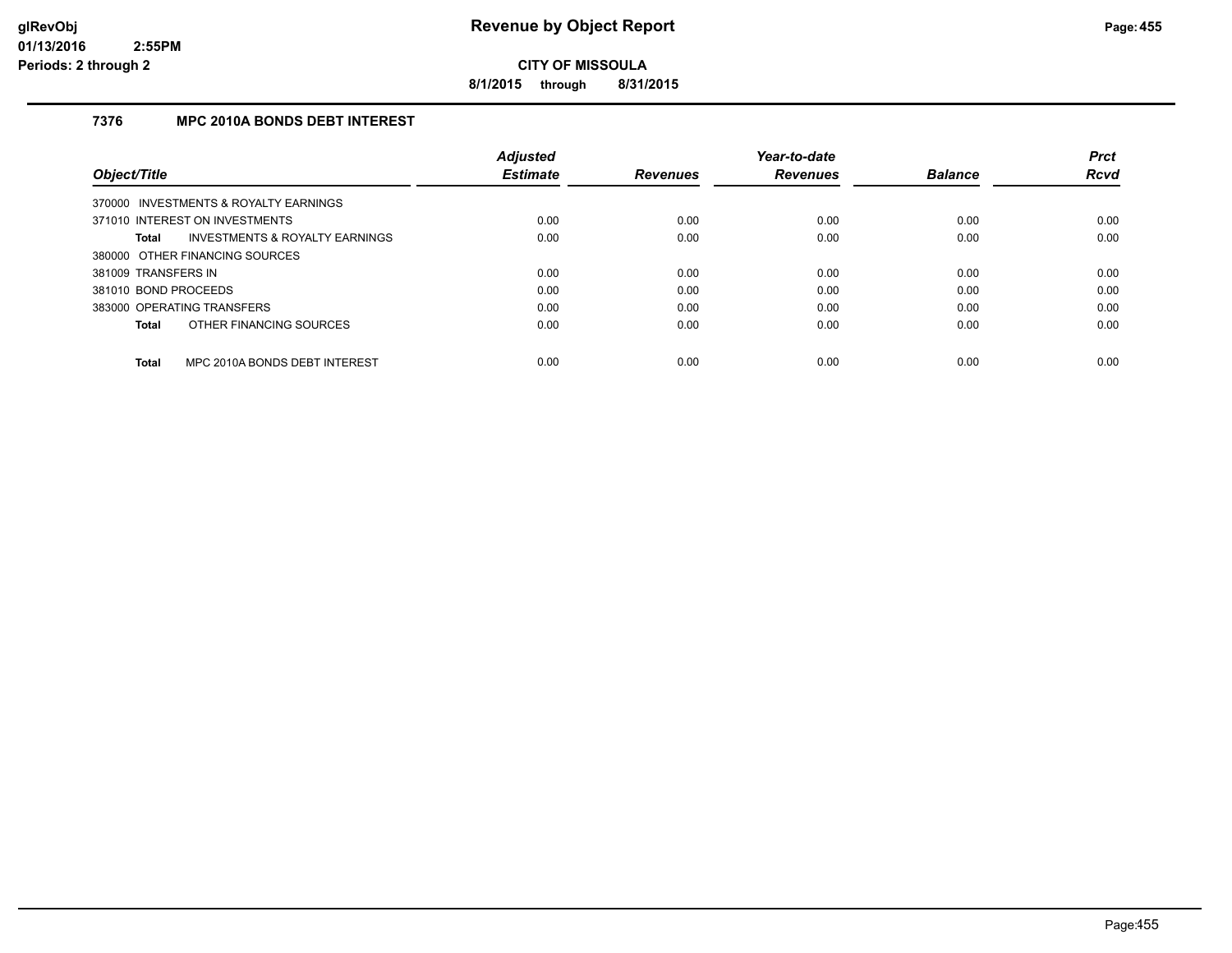**8/1/2015 through 8/31/2015**

# **7377 MPC 2010A BONDS SINKING FUND**

**7377 MPC 2010A BONDS SINKING FUND**

|                                         | <b>Adjusted</b> |                 | Year-to-date    |                | <b>Prct</b> |
|-----------------------------------------|-----------------|-----------------|-----------------|----------------|-------------|
| Object/Title                            | <b>Estimate</b> | <b>Revenues</b> | <b>Revenues</b> | <b>Balance</b> | <b>Rcvd</b> |
| 370000 INVESTMENTS & ROYALTY EARNINGS   |                 |                 |                 |                |             |
| 371010 INTEREST ON INVESTMENTS          | 0.00            | 0.00            | 0.00            | 0.00           | 0.00        |
| INVESTMENTS & ROYALTY EARNINGS<br>Total | 0.00            | 0.00            | 0.00            | 0.00           | 0.00        |
| 380000 OTHER FINANCING SOURCES          |                 |                 |                 |                |             |
| 381009 TRANSFERS IN                     | 0.00            | 0.00            | 0.00            | 0.00           | 0.00        |
| 381010 BOND PROCEEDS                    | 0.00            | 0.00            | 0.00            | 0.00           | 0.00        |
| 383000 OPERATING TRANSFERS              | 0.00            | 0.00            | 0.00            | 0.00           | 0.00        |
| OTHER FINANCING SOURCES<br><b>Total</b> | 0.00            | 0.00            | 0.00            | 0.00           | 0.00        |
|                                         |                 |                 |                 |                |             |
| MPC 2010A BONDS SINKING FUND<br>Total   | 0.00            | 0.00            | 0.00            | 0.00           | 0.00        |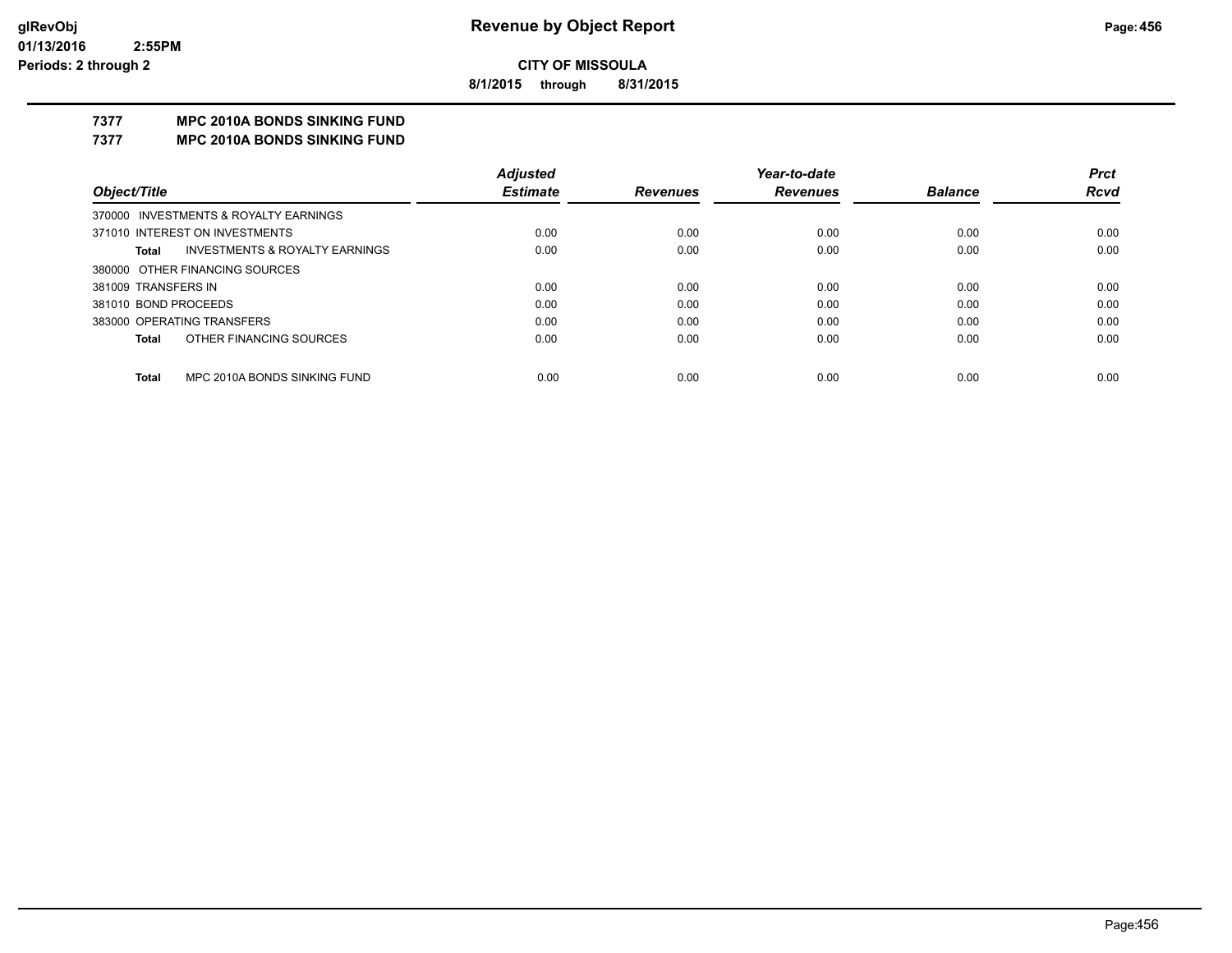**8/1/2015 through 8/31/2015**

# **7377 MPC 2010A BONDS SINKING FUND**

|                      |                                           | <b>Adjusted</b> |                 | Year-to-date    |                | <b>Prct</b> |
|----------------------|-------------------------------------------|-----------------|-----------------|-----------------|----------------|-------------|
| Object/Title         |                                           | <b>Estimate</b> | <b>Revenues</b> | <b>Revenues</b> | <b>Balance</b> | <b>Rcvd</b> |
|                      | 370000 INVESTMENTS & ROYALTY EARNINGS     |                 |                 |                 |                |             |
|                      | 371010 INTEREST ON INVESTMENTS            | 0.00            | 0.00            | 0.00            | 0.00           | 0.00        |
| Total                | <b>INVESTMENTS &amp; ROYALTY EARNINGS</b> | 0.00            | 0.00            | 0.00            | 0.00           | 0.00        |
|                      | 380000 OTHER FINANCING SOURCES            |                 |                 |                 |                |             |
| 381009 TRANSFERS IN  |                                           | 0.00            | 0.00            | 0.00            | 0.00           | 0.00        |
| 381010 BOND PROCEEDS |                                           | 0.00            | 0.00            | 0.00            | 0.00           | 0.00        |
|                      | 383000 OPERATING TRANSFERS                | 0.00            | 0.00            | 0.00            | 0.00           | 0.00        |
| Total                | OTHER FINANCING SOURCES                   | 0.00            | 0.00            | 0.00            | 0.00           | 0.00        |
| Total                | MPC 2010A BONDS SINKING FUND              | 0.00            | 0.00            | 0.00            | 0.00           | 0.00        |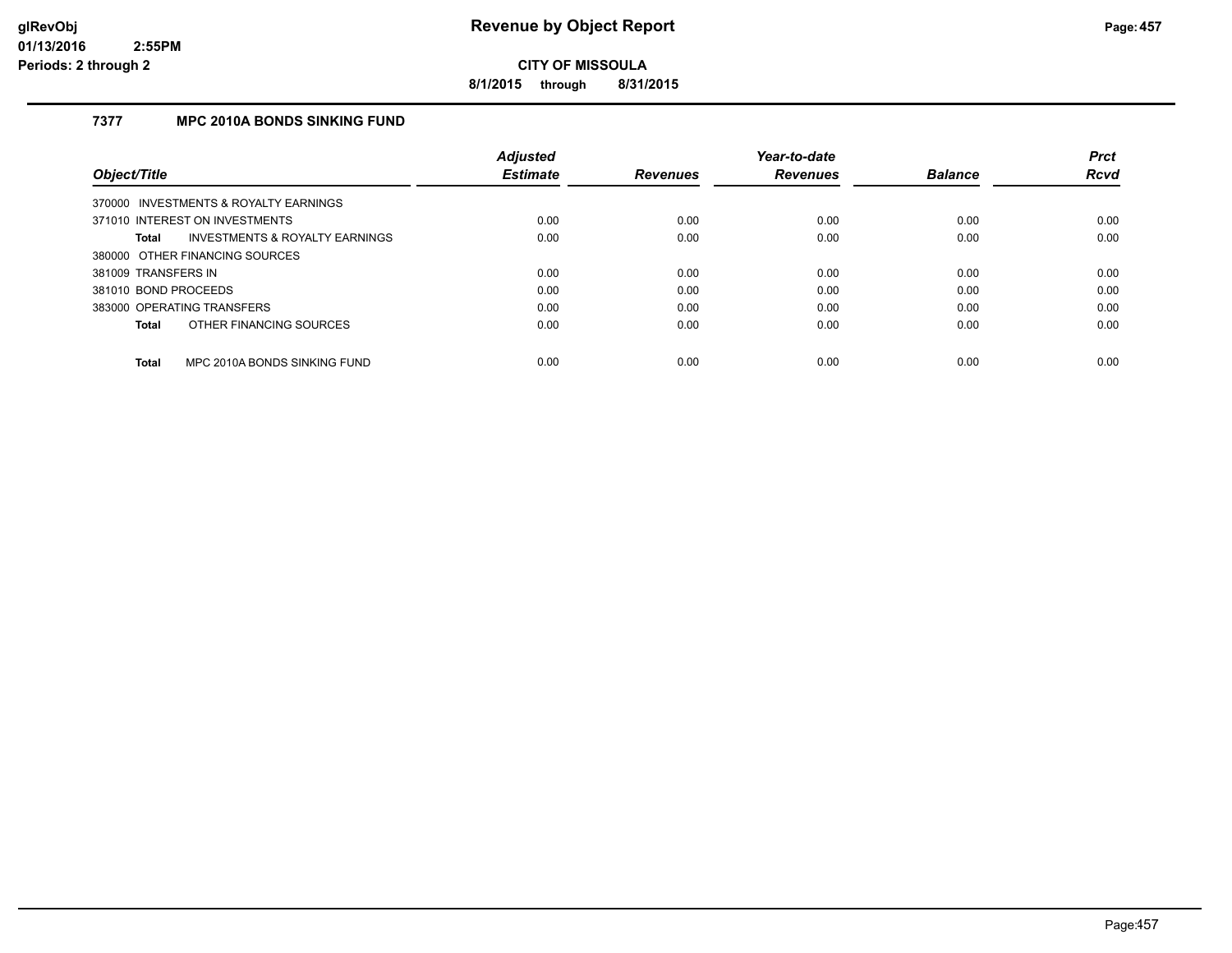**8/1/2015 through 8/31/2015**

#### **7378 MPC 2010A BOND RESERVE**

**7378 MPC 2010A BOND RESERVE**

|                      |                                       | <b>Adjusted</b> |                 | Year-to-date    |                | <b>Prct</b> |
|----------------------|---------------------------------------|-----------------|-----------------|-----------------|----------------|-------------|
| Object/Title         |                                       | <b>Estimate</b> | <b>Revenues</b> | <b>Revenues</b> | <b>Balance</b> | <b>Rcvd</b> |
|                      | 370000 INVESTMENTS & ROYALTY EARNINGS |                 |                 |                 |                |             |
|                      | 371010 INTEREST ON INVESTMENTS        | 0.00            | 0.00            | 0.00            | 0.00           | 0.00        |
| Total                | INVESTMENTS & ROYALTY EARNINGS        | 0.00            | 0.00            | 0.00            | 0.00           | 0.00        |
|                      | 380000 OTHER FINANCING SOURCES        |                 |                 |                 |                |             |
| 381009 TRANSFERS IN  |                                       | 0.00            | 0.00            | 0.00            | 0.00           | 0.00        |
| 381010 BOND PROCEEDS |                                       | 0.00            | 0.00            | 0.00            | 0.00           | 0.00        |
|                      | 383000 OPERATING TRANSFERS            | 0.00            | 0.00            | 0.00            | 0.00           | 0.00        |
| Total                | OTHER FINANCING SOURCES               | 0.00            | 0.00            | 0.00            | 0.00           | 0.00        |
|                      |                                       |                 |                 |                 |                |             |
| Total                | MPC 2010A BOND RESERVE                | 0.00            | 0.00            | 0.00            | 0.00           | 0.00        |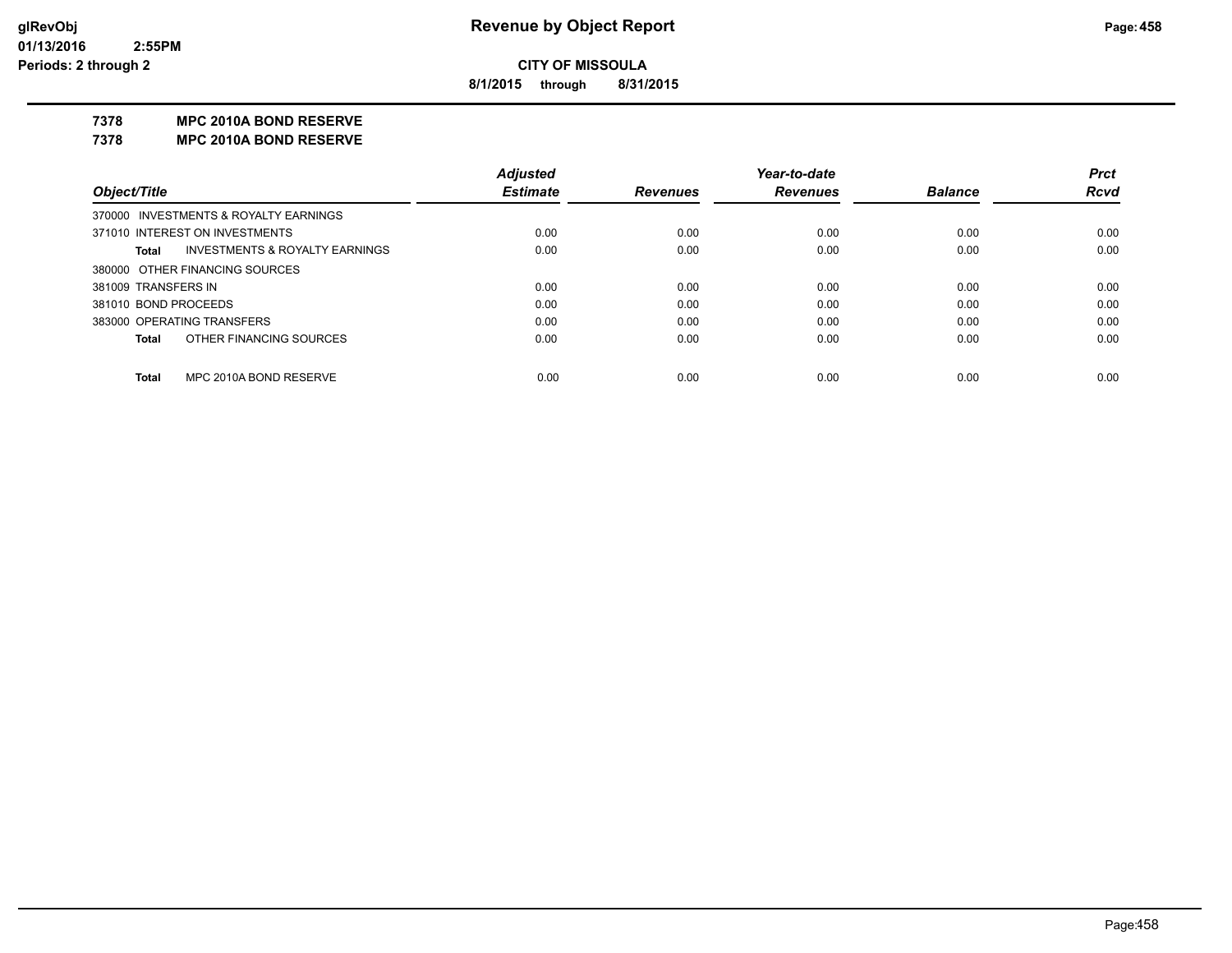**8/1/2015 through 8/31/2015**

# **7378 MPC 2010A BOND RESERVE**

|                                                           | <b>Adiusted</b> |                 | Year-to-date    |                | <b>Prct</b> |
|-----------------------------------------------------------|-----------------|-----------------|-----------------|----------------|-------------|
| Object/Title                                              | <b>Estimate</b> | <b>Revenues</b> | <b>Revenues</b> | <b>Balance</b> | <b>Rcvd</b> |
| 370000 INVESTMENTS & ROYALTY EARNINGS                     |                 |                 |                 |                |             |
| 371010 INTEREST ON INVESTMENTS                            | 0.00            | 0.00            | 0.00            | 0.00           | 0.00        |
| <b>INVESTMENTS &amp; ROYALTY EARNINGS</b><br><b>Total</b> | 0.00            | 0.00            | 0.00            | 0.00           | 0.00        |
| 380000 OTHER FINANCING SOURCES                            |                 |                 |                 |                |             |
| 381009 TRANSFERS IN                                       | 0.00            | 0.00            | 0.00            | 0.00           | 0.00        |
| 381010 BOND PROCEEDS                                      | 0.00            | 0.00            | 0.00            | 0.00           | 0.00        |
| 383000 OPERATING TRANSFERS                                | 0.00            | 0.00            | 0.00            | 0.00           | 0.00        |
| OTHER FINANCING SOURCES<br><b>Total</b>                   | 0.00            | 0.00            | 0.00            | 0.00           | 0.00        |
| MPC 2010A BOND RESERVE<br><b>Total</b>                    | 0.00            | 0.00            | 0.00            | 0.00           | 0.00        |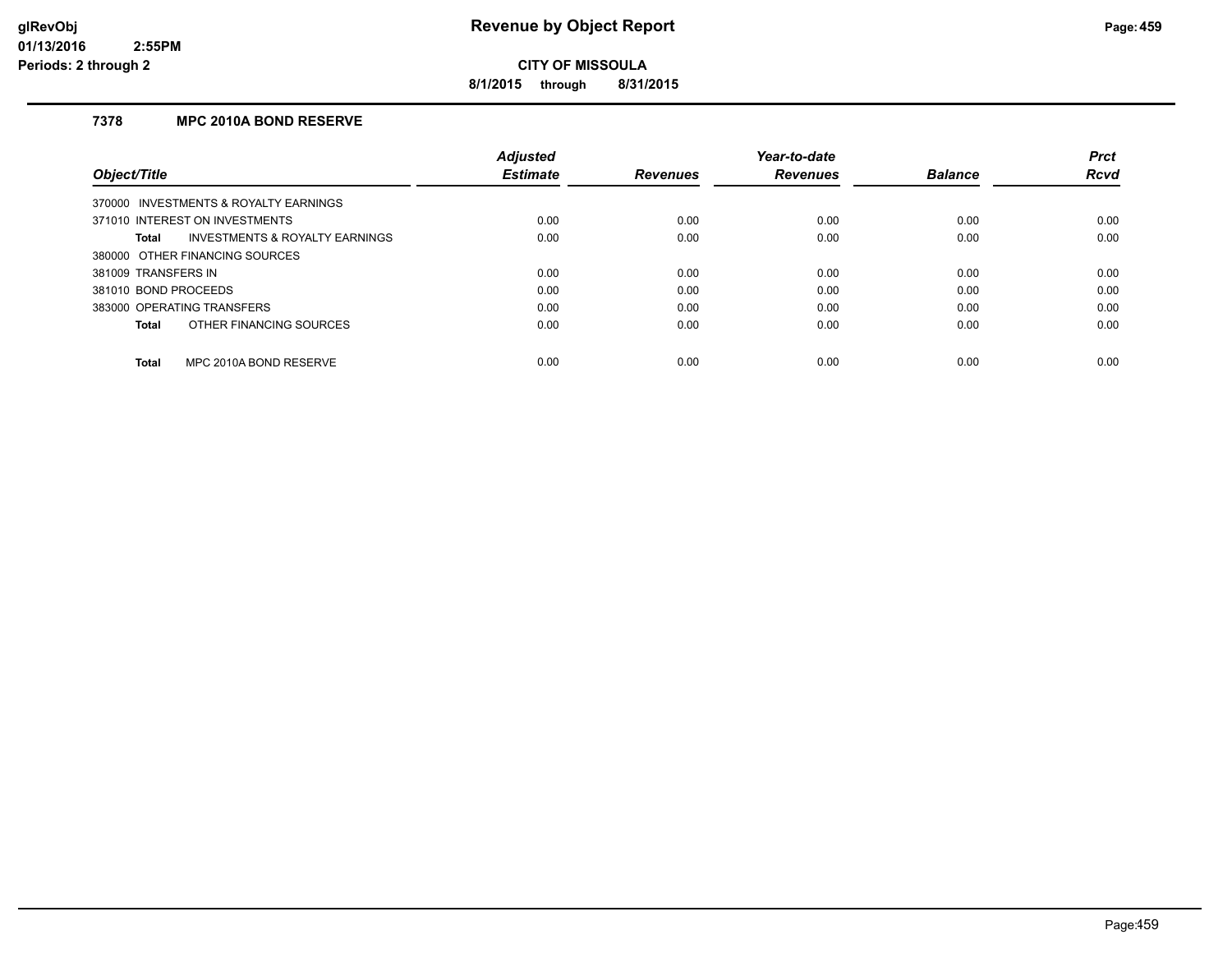**8/1/2015 through 8/31/2015**

# **7379 MPC 2010A BOND CONSTRUCTION**

#### **7379 MPC 2010A BOND CONSTRUCTION**

|                      |                                       | <b>Adjusted</b> |                 | Year-to-date    |                | <b>Prct</b> |
|----------------------|---------------------------------------|-----------------|-----------------|-----------------|----------------|-------------|
| Object/Title         |                                       | <b>Estimate</b> | <b>Revenues</b> | <b>Revenues</b> | <b>Balance</b> | <b>Rcvd</b> |
|                      | 370000 INVESTMENTS & ROYALTY EARNINGS |                 |                 |                 |                |             |
|                      | 371010 INTEREST ON INVESTMENTS        | 0.00            | 0.00            | 0.00            | 0.00           | 0.00        |
| Total                | INVESTMENTS & ROYALTY EARNINGS        | 0.00            | 0.00            | 0.00            | 0.00           | 0.00        |
|                      | 380000 OTHER FINANCING SOURCES        |                 |                 |                 |                |             |
| 381009 TRANSFERS IN  |                                       | 0.00            | 0.00            | 0.00            | 0.00           | 0.00        |
| 381010 BOND PROCEEDS |                                       | 0.00            | 0.00            | 0.00            | 0.00           | 0.00        |
|                      | 383000 OPERATING TRANSFERS            | 0.00            | 0.00            | 0.00            | 0.00           | 0.00        |
| Total                | OTHER FINANCING SOURCES               | 0.00            | 0.00            | 0.00            | 0.00           | 0.00        |
|                      |                                       |                 |                 |                 |                |             |
| Total                | MPC 2010A BOND CONSTRUCTION           | 0.00            | 0.00            | 0.00            | 0.00           | 0.00        |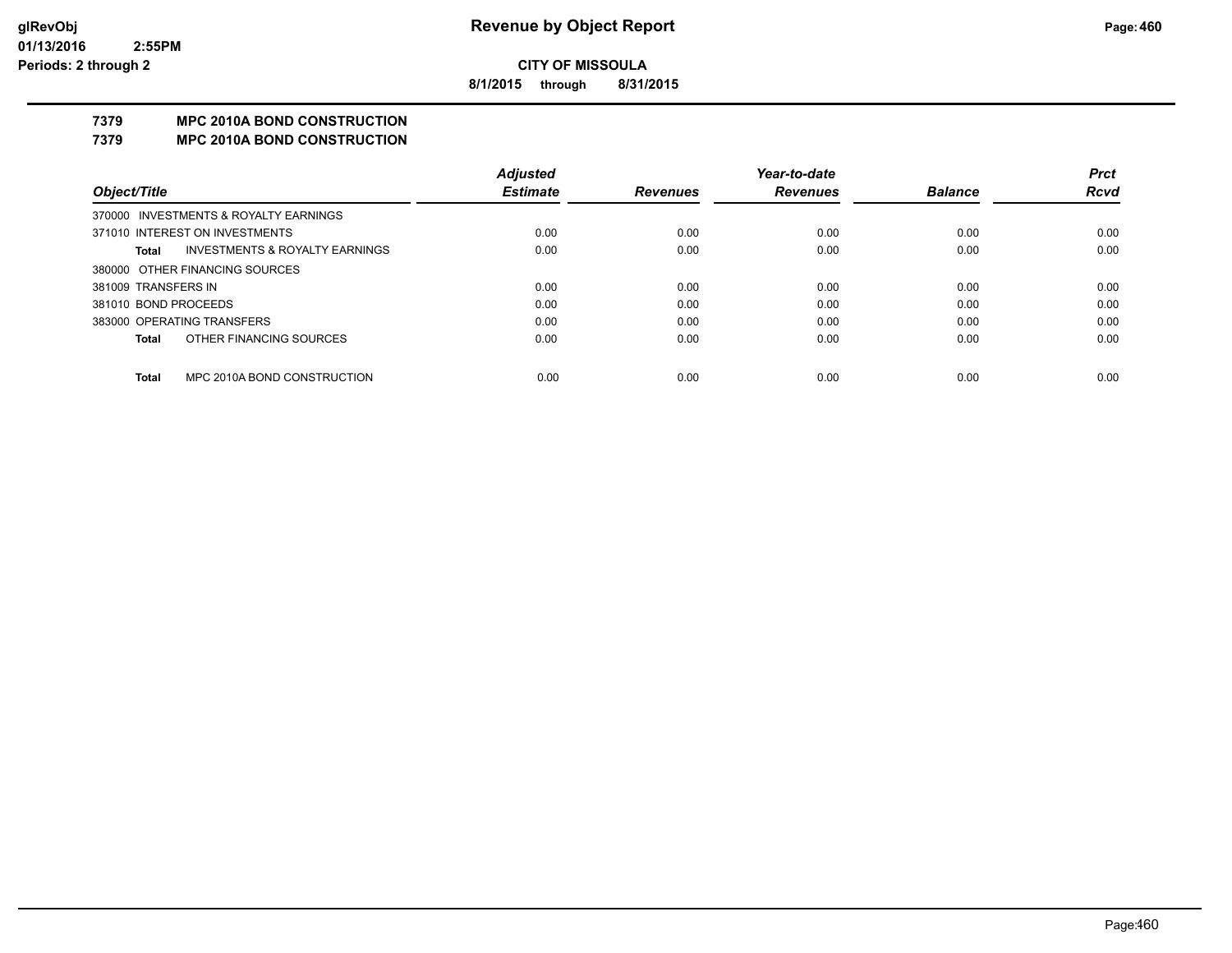**8/1/2015 through 8/31/2015**

# **7379 MPC 2010A BOND CONSTRUCTION**

|                                                    | <b>Adiusted</b> |                 | Year-to-date    |                | <b>Prct</b> |
|----------------------------------------------------|-----------------|-----------------|-----------------|----------------|-------------|
| Object/Title                                       | <b>Estimate</b> | <b>Revenues</b> | <b>Revenues</b> | <b>Balance</b> | <b>Rcvd</b> |
| 370000 INVESTMENTS & ROYALTY EARNINGS              |                 |                 |                 |                |             |
| 371010 INTEREST ON INVESTMENTS                     | 0.00            | 0.00            | 0.00            | 0.00           | 0.00        |
| <b>INVESTMENTS &amp; ROYALTY EARNINGS</b><br>Total | 0.00            | 0.00            | 0.00            | 0.00           | 0.00        |
| 380000 OTHER FINANCING SOURCES                     |                 |                 |                 |                |             |
| 381009 TRANSFERS IN                                | 0.00            | 0.00            | 0.00            | 0.00           | 0.00        |
| 381010 BOND PROCEEDS                               | 0.00            | 0.00            | 0.00            | 0.00           | 0.00        |
| 383000 OPERATING TRANSFERS                         | 0.00            | 0.00            | 0.00            | 0.00           | 0.00        |
| OTHER FINANCING SOURCES<br><b>Total</b>            | 0.00            | 0.00            | 0.00            | 0.00           | 0.00        |
|                                                    |                 |                 |                 |                |             |
| MPC 2010A BOND CONSTRUCTION<br><b>Total</b>        | 0.00            | 0.00            | 0.00            | 0.00           | 0.00        |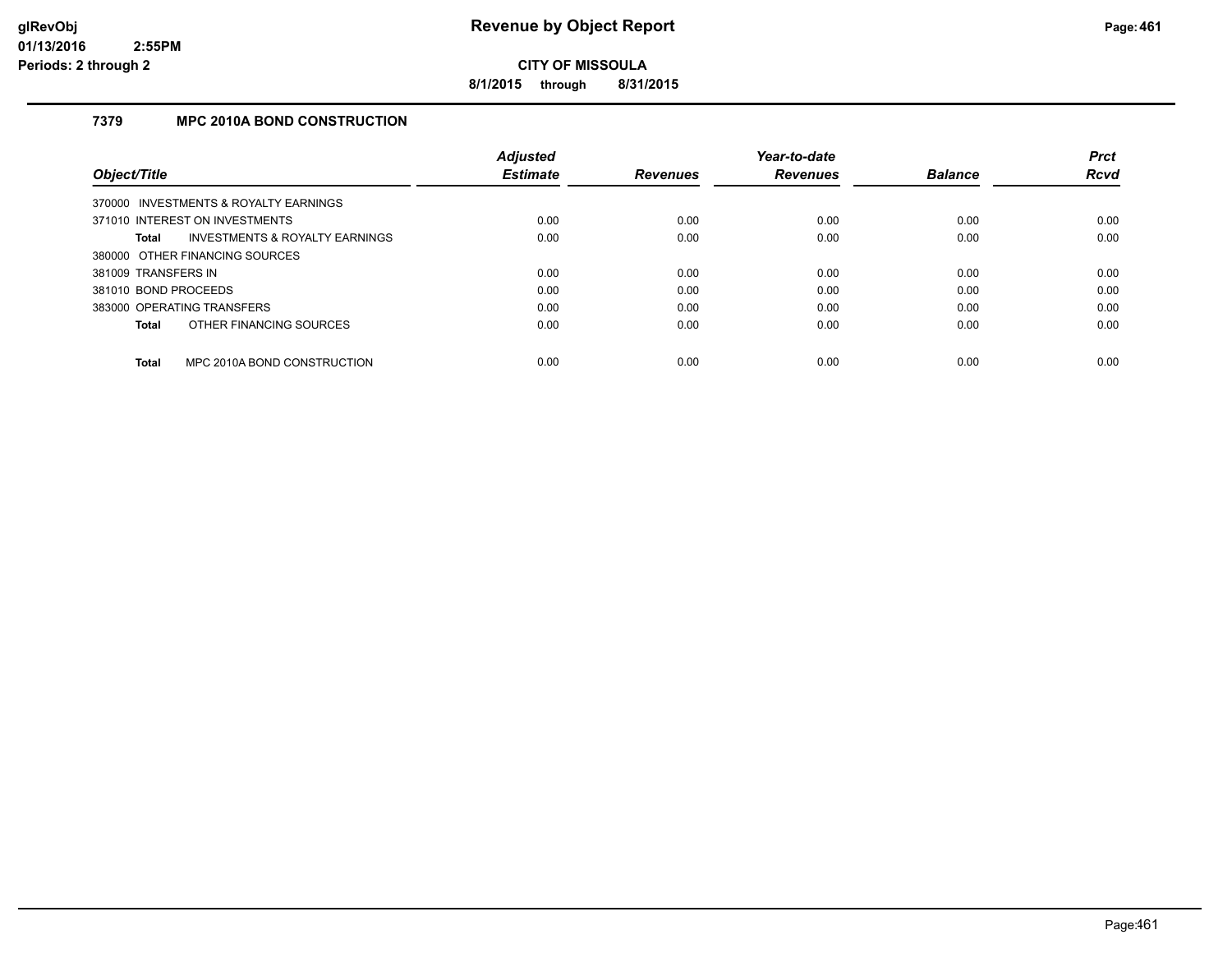**8/1/2015 through 8/31/2015**

# **7380 BUSINESS IMPROVEMENT DISTRICT**

**7380 BUSINESS IMPROVEMENT DISTRICT**

|                                                     | <b>Adjusted</b> |                 | Year-to-date    |                | <b>Prct</b> |
|-----------------------------------------------------|-----------------|-----------------|-----------------|----------------|-------------|
| Object/Title                                        | <b>Estimate</b> | <b>Revenues</b> | <b>Revenues</b> | <b>Balance</b> | Rcvd        |
| TAXES/ASSESSMENTS<br>310000                         |                 |                 |                 |                |             |
| 311011 TAX INCREMENT                                | 364,322.00      | 3,742.47        | 3,742.47        | 360,579.53     | 1.03        |
| <b>PENALTIES &amp; INTEREST</b><br>312001           | 0.00            | 154.90          | 154.90          | $-154.90$      | 0.00        |
| <b>TAXES/ASSESSMENTS</b><br>Total                   | 364,322.00      | 3,897.37        | 3,897.37        | 360,424.63     | 1.07        |
| <b>CHARGES FOR SERVICES</b><br>340000               |                 |                 |                 |                |             |
| <b>GARBAGE COLLECTION SERVICES</b><br>343041        | 5,000.00        | 2,011.77        | 4,023.54        | 976.46         | 80.47       |
| <b>CHARGES FOR SERVICES</b><br><b>Total</b>         | 5,000.00        | 2,011.77        | 4,023.54        | 976.46         | 80.47       |
| <b>MISCELLANEOUS REVENUES</b><br>360000             |                 |                 |                 |                |             |
| 363010 LIGHTING ASSESSMENTS                         | 0.00            | 0.00            | 0.00            | 0.00           | 0.00        |
| 363020 PROPERTY ASSESSMENTS                         | 0.00            | 0.00            | 0.00            | 0.00           | 0.00        |
| MISCELLANEOUS REVENUES<br>Total                     | 0.00            | 0.00            | 0.00            | 0.00           | 0.00        |
| <b>INVESTMENTS &amp; ROYALTY EARNINGS</b><br>370000 |                 |                 |                 |                |             |
| 371010 INTEREST ON INVESTMENTS                      | 0.00            | 0.00            | 0.00            | 0.00           | 0.00        |
| 371020 GAIN/LOSS IN MARKET VALUE OF INVESTMENTS     | 0.00            | 0.00            | 0.00            | 0.00           | 0.00        |
| <b>INVESTMENTS &amp; ROYALTY EARNINGS</b><br>Total  | 0.00            | 0.00            | 0.00            | 0.00           | 0.00        |
| <b>BUSINESS IMPROVEMENT DISTRICT</b><br>Total       | 369,322.00      | 5,909.14        | 7,920.91        | 361,401.09     | 2.14        |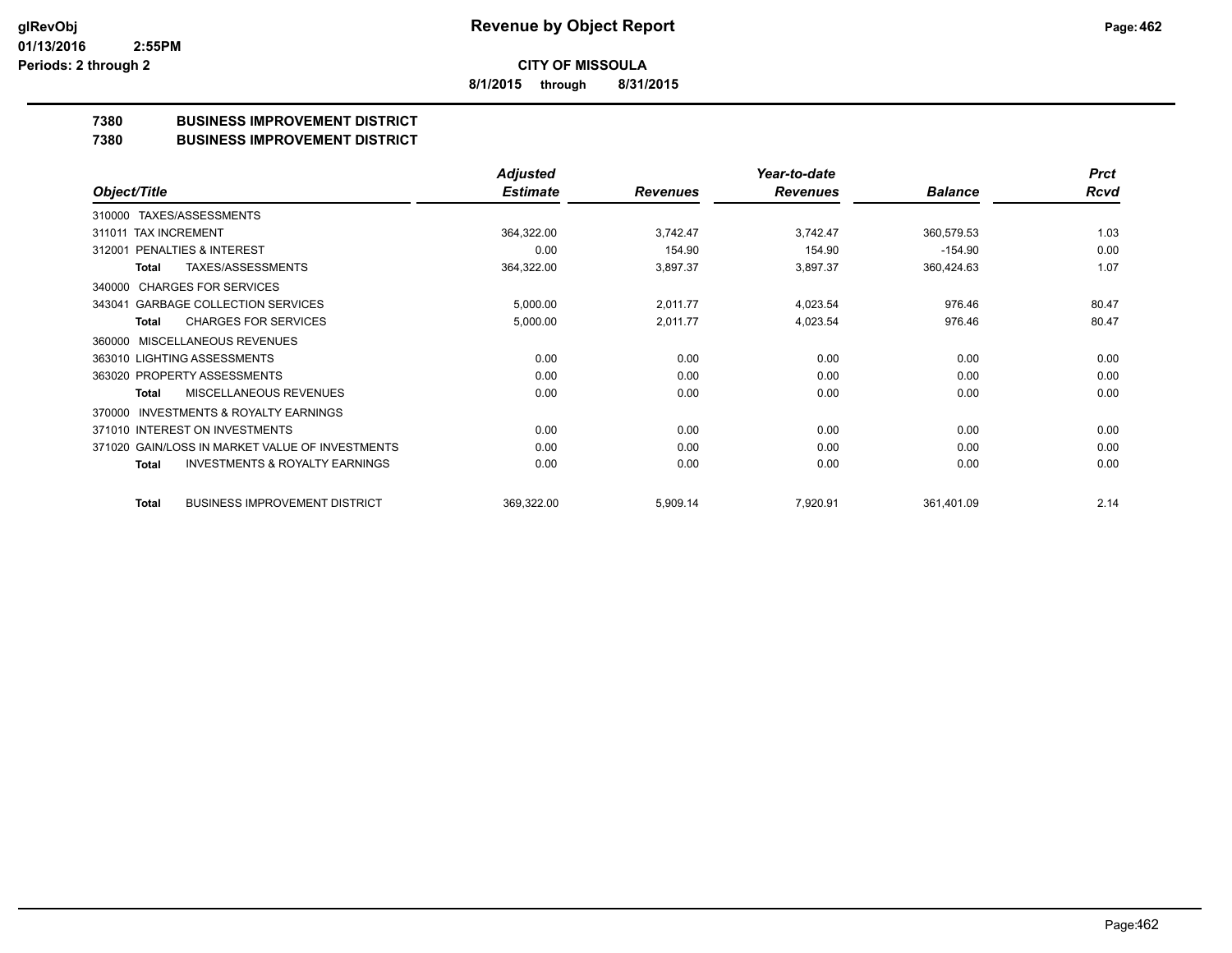**8/1/2015 through 8/31/2015**

# **7380 BUSINESS IMPROVEMENT DISTRICT**

|                                                           | <b>Adjusted</b> |                 | Year-to-date    |                | <b>Prct</b> |
|-----------------------------------------------------------|-----------------|-----------------|-----------------|----------------|-------------|
| Object/Title                                              | <b>Estimate</b> | <b>Revenues</b> | <b>Revenues</b> | <b>Balance</b> | <b>Rcvd</b> |
| 310000 TAXES/ASSESSMENTS                                  |                 |                 |                 |                |             |
| <b>TAX INCREMENT</b><br>311011                            | 364,322.00      | 3,742.47        | 3,742.47        | 360,579.53     | 1.03        |
| PENALTIES & INTEREST<br>312001                            | 0.00            | 154.90          | 154.90          | $-154.90$      | 0.00        |
| TAXES/ASSESSMENTS<br>Total                                | 364,322.00      | 3,897.37        | 3,897.37        | 360,424.63     | 1.07        |
| 340000 CHARGES FOR SERVICES                               |                 |                 |                 |                |             |
| <b>GARBAGE COLLECTION SERVICES</b><br>343041              | 5,000.00        | 2,011.77        | 4,023.54        | 976.46         | 80.47       |
| <b>CHARGES FOR SERVICES</b><br><b>Total</b>               | 5,000.00        | 2,011.77        | 4,023.54        | 976.46         | 80.47       |
| MISCELLANEOUS REVENUES<br>360000                          |                 |                 |                 |                |             |
| 363010 LIGHTING ASSESSMENTS                               | 0.00            | 0.00            | 0.00            | 0.00           | 0.00        |
| 363020 PROPERTY ASSESSMENTS                               | 0.00            | 0.00            | 0.00            | 0.00           | 0.00        |
| <b>MISCELLANEOUS REVENUES</b><br><b>Total</b>             | 0.00            | 0.00            | 0.00            | 0.00           | 0.00        |
| <b>INVESTMENTS &amp; ROYALTY EARNINGS</b><br>370000       |                 |                 |                 |                |             |
| 371010 INTEREST ON INVESTMENTS                            | 0.00            | 0.00            | 0.00            | 0.00           | 0.00        |
| 371020 GAIN/LOSS IN MARKET VALUE OF INVESTMENT            | 0.00            | 0.00            | 0.00            | 0.00           | 0.00        |
| <b>INVESTMENTS &amp; ROYALTY EARNINGS</b><br><b>Total</b> | 0.00            | 0.00            | 0.00            | 0.00           | 0.00        |
| <b>BUSINESS IMPROVEMENT DISTRICT</b><br><b>Total</b>      | 369,322.00      | 5,909.14        | 7,920.91        | 361,401.09     | 2.14        |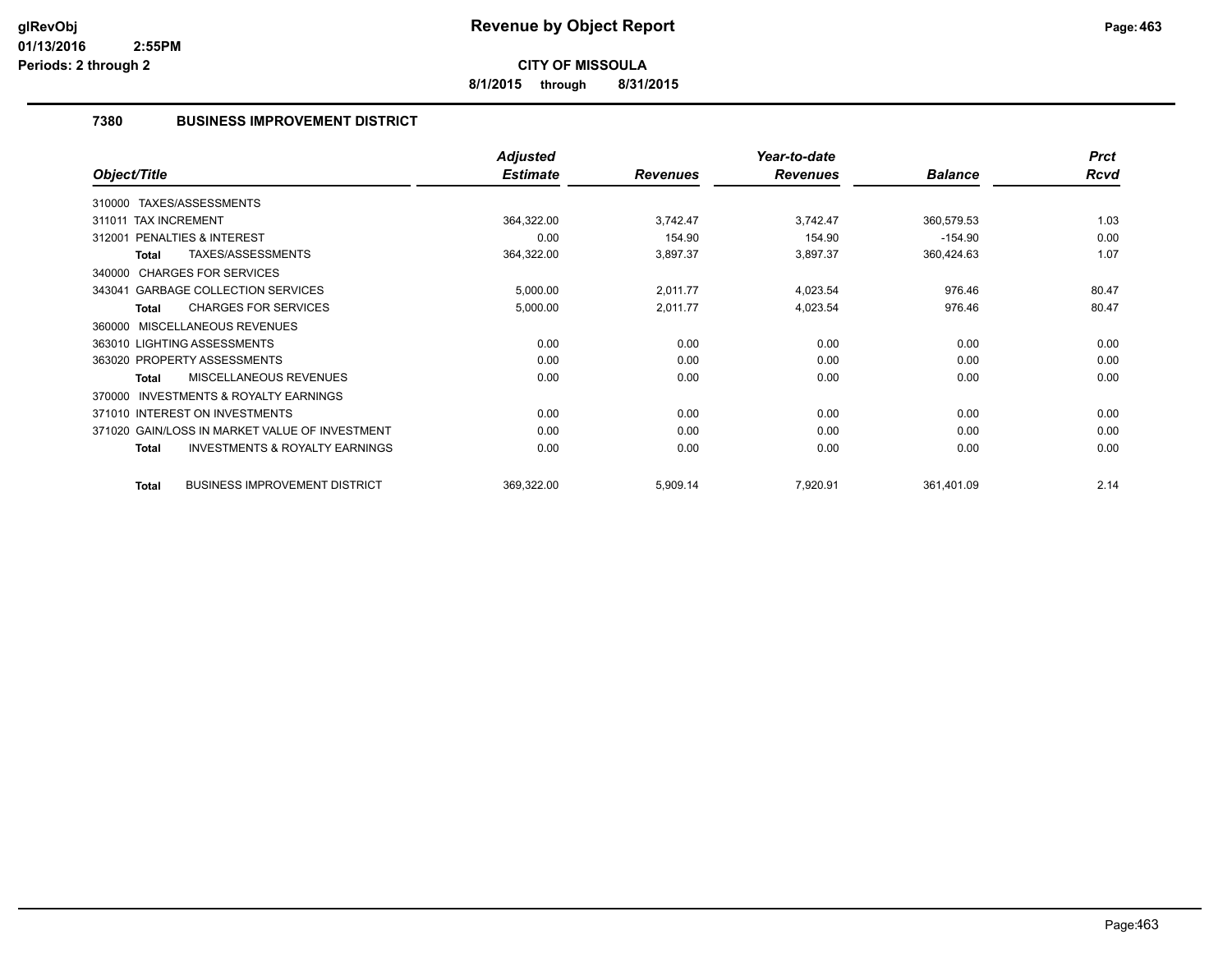**8/1/2015 through 8/31/2015**

#### **7381 TOURISM BUSINESS IMPROVEMENT DISTRICT 7381 TOURISM BUSINESS IMPROVEMENT DISTRICT**

|                                                           | <b>Adjusted</b> |                 | Year-to-date    |                | <b>Prct</b> |
|-----------------------------------------------------------|-----------------|-----------------|-----------------|----------------|-------------|
| Object/Title                                              | <b>Estimate</b> | <b>Revenues</b> | <b>Revenues</b> | <b>Balance</b> | <b>Rcvd</b> |
| 310000 TAXES/ASSESSMENTS                                  |                 |                 |                 |                |             |
| 314100 TBID REVENUE                                       | 680,350.00      | 0.00            | 0.00            | 680,350.00     | 0.00        |
| TAXES/ASSESSMENTS<br>Total                                | 680,350.00      | 0.00            | 0.00            | 680,350.00     | 0.00        |
| INVESTMENTS & ROYALTY EARNINGS<br>370000                  |                 |                 |                 |                |             |
| 371010 INTEREST ON INVESTMENTS                            | 0.00            | 0.00            | 0.00            | 0.00           | 0.00        |
| <b>INVESTMENTS &amp; ROYALTY EARNINGS</b><br><b>Total</b> | 0.00            | 0.00            | 0.00            | 0.00           | 0.00        |
|                                                           |                 |                 |                 |                |             |
| TOURISM BUSINESS IMPROVEMENT DISTRI<br><b>Total</b>       | 680,350.00      | 0.00            | 0.00            | 680.350.00     | 0.00        |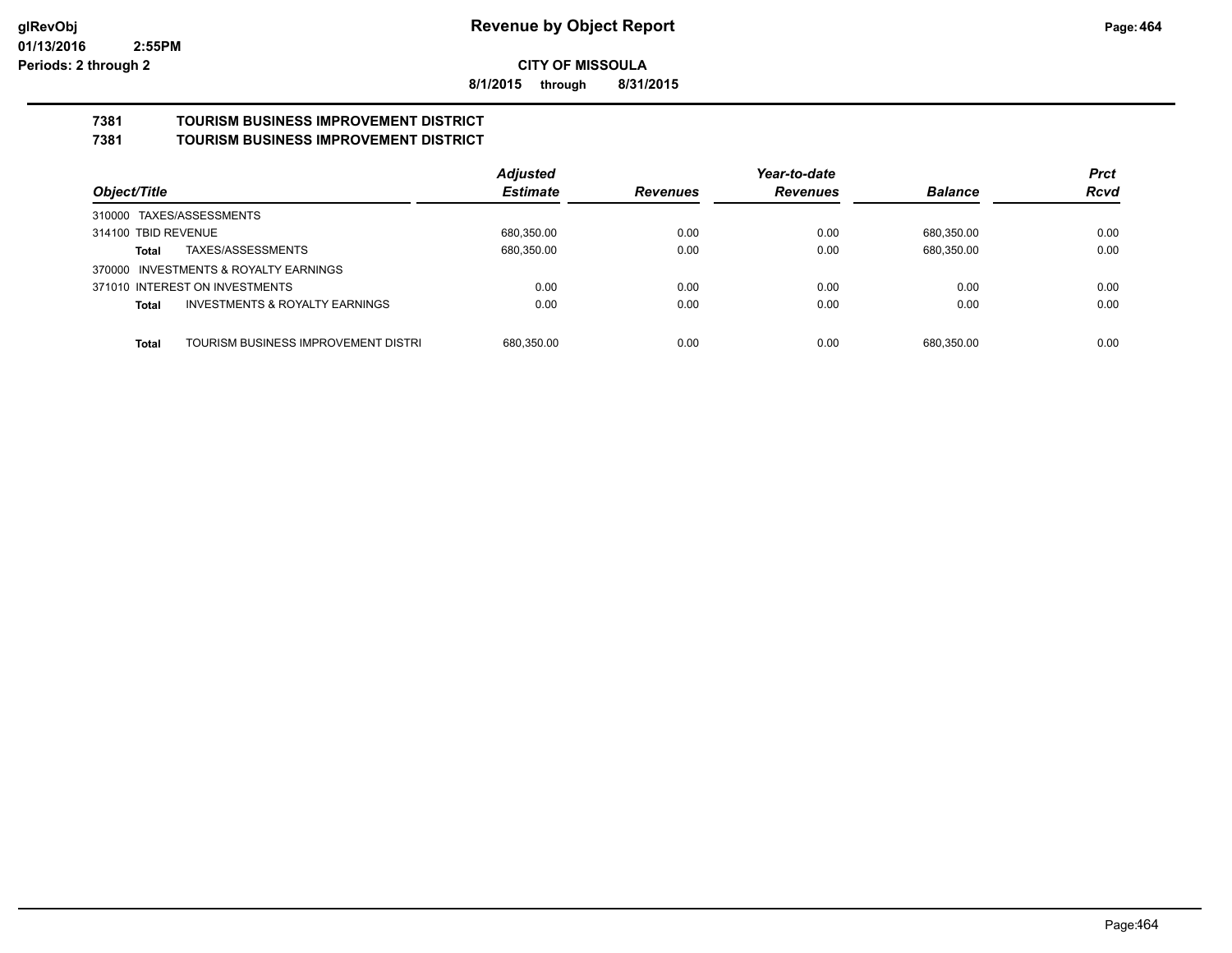**8/1/2015 through 8/31/2015**

# **7381 TOURISM BUSINESS IMPROVEMENT DISTRICT**

| Object/Title                                              | <b>Adjusted</b><br><b>Estimate</b> | <b>Revenues</b> | Year-to-date<br><b>Revenues</b> | <b>Balance</b> | <b>Prct</b><br><b>Rcvd</b> |
|-----------------------------------------------------------|------------------------------------|-----------------|---------------------------------|----------------|----------------------------|
| 310000 TAXES/ASSESSMENTS                                  |                                    |                 |                                 |                |                            |
| 314100 TBID REVENUE                                       | 680,350.00                         | 0.00            | 0.00                            | 680.350.00     | 0.00                       |
| TAXES/ASSESSMENTS<br><b>Total</b>                         | 680,350.00                         | 0.00            | 0.00                            | 680,350.00     | 0.00                       |
| 370000 INVESTMENTS & ROYALTY EARNINGS                     |                                    |                 |                                 |                |                            |
| 371010 INTEREST ON INVESTMENTS                            | 0.00                               | 0.00            | 0.00                            | 0.00           | 0.00                       |
| <b>INVESTMENTS &amp; ROYALTY EARNINGS</b><br><b>Total</b> | 0.00                               | 0.00            | 0.00                            | 0.00           | 0.00                       |
|                                                           |                                    |                 |                                 |                |                            |
| TOURISM BUSINESS IMPROVEMENT DISTR<br><b>Total</b>        | 680.350.00                         | 0.00            | 0.00                            | 680.350.00     | 0.00                       |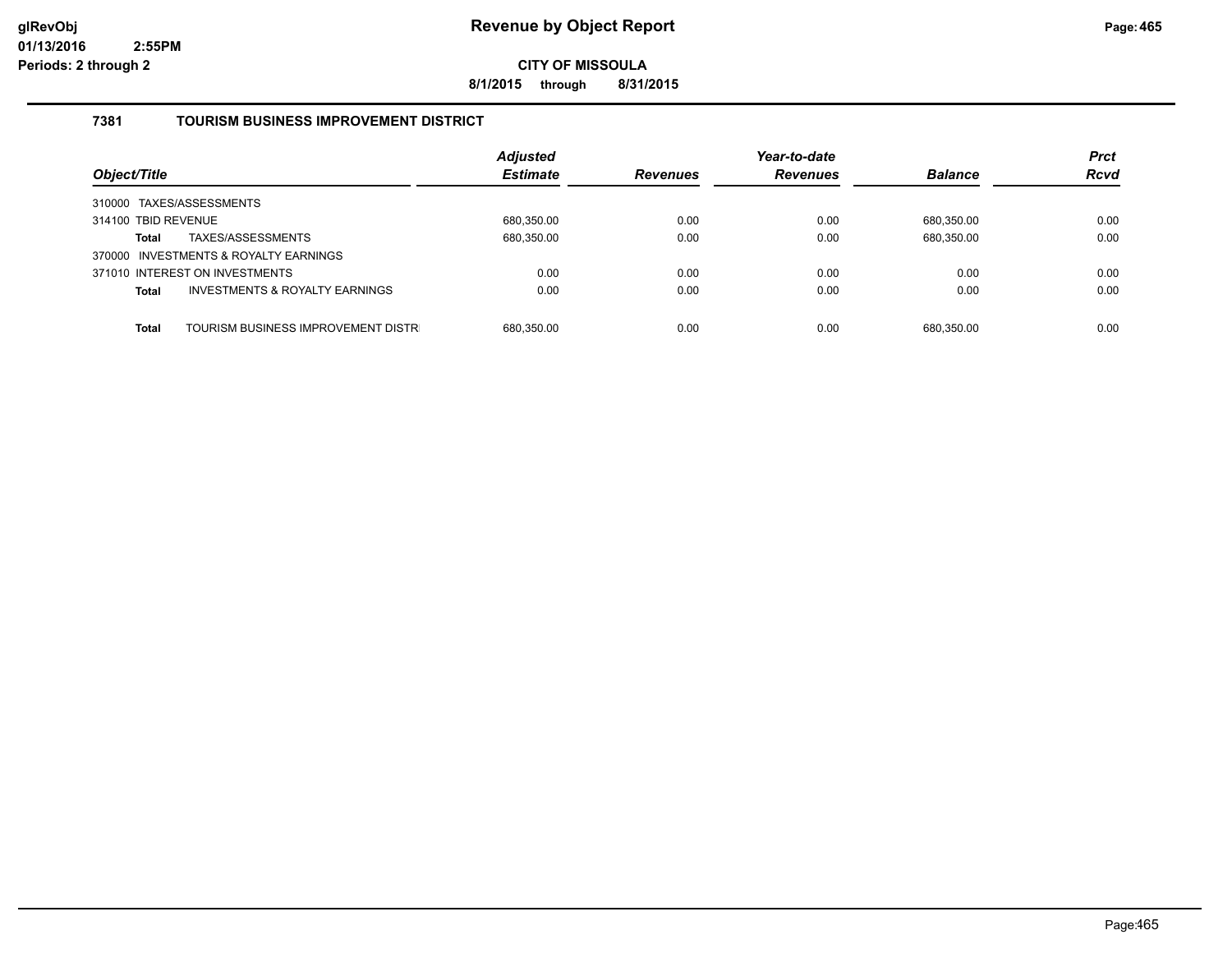**8/1/2015 through 8/31/2015**

# **7382 5.75M TIF RESERVE**

**7382 5.75M TIF RESERVE**

|                                                    | <b>Adjusted</b> |                 | Year-to-date    |                | <b>Prct</b> |
|----------------------------------------------------|-----------------|-----------------|-----------------|----------------|-------------|
| Object/Title                                       | <b>Estimate</b> | <b>Revenues</b> | <b>Revenues</b> | <b>Balance</b> | <b>Rcvd</b> |
| 370000 INVESTMENTS & ROYALTY EARNINGS              |                 |                 |                 |                |             |
| 371010 INTEREST ON INVESTMENTS                     | 0.00            | 0.00            | 0.00            | 0.00           | 0.00        |
| <b>INVESTMENTS &amp; ROYALTY EARNINGS</b><br>Total | 0.00            | 0.00            | 0.00            | 0.00           | 0.00        |
| 380000 OTHER FINANCING SOURCES                     |                 |                 |                 |                |             |
| 381025 BOND PROCEEDS                               | 0.00            | 0.00            | 0.00            | 0.00           | 0.00        |
| 383014 TRANS FR MRA                                | 0.00            | 0.00            | 0.00            | 0.00           | 0.00        |
| 383040 TRANSFER FROM CITY GRANTS                   | 0.00            | 0.00            | 0.00            | 0.00           | 0.00        |
| OTHER FINANCING SOURCES<br>Total                   | 0.00            | 0.00            | 0.00            | 0.00           | 0.00        |
| 5.75M TIF RESERVE<br>Total                         | 0.00            | 0.00            | 0.00            | 0.00           | 0.00        |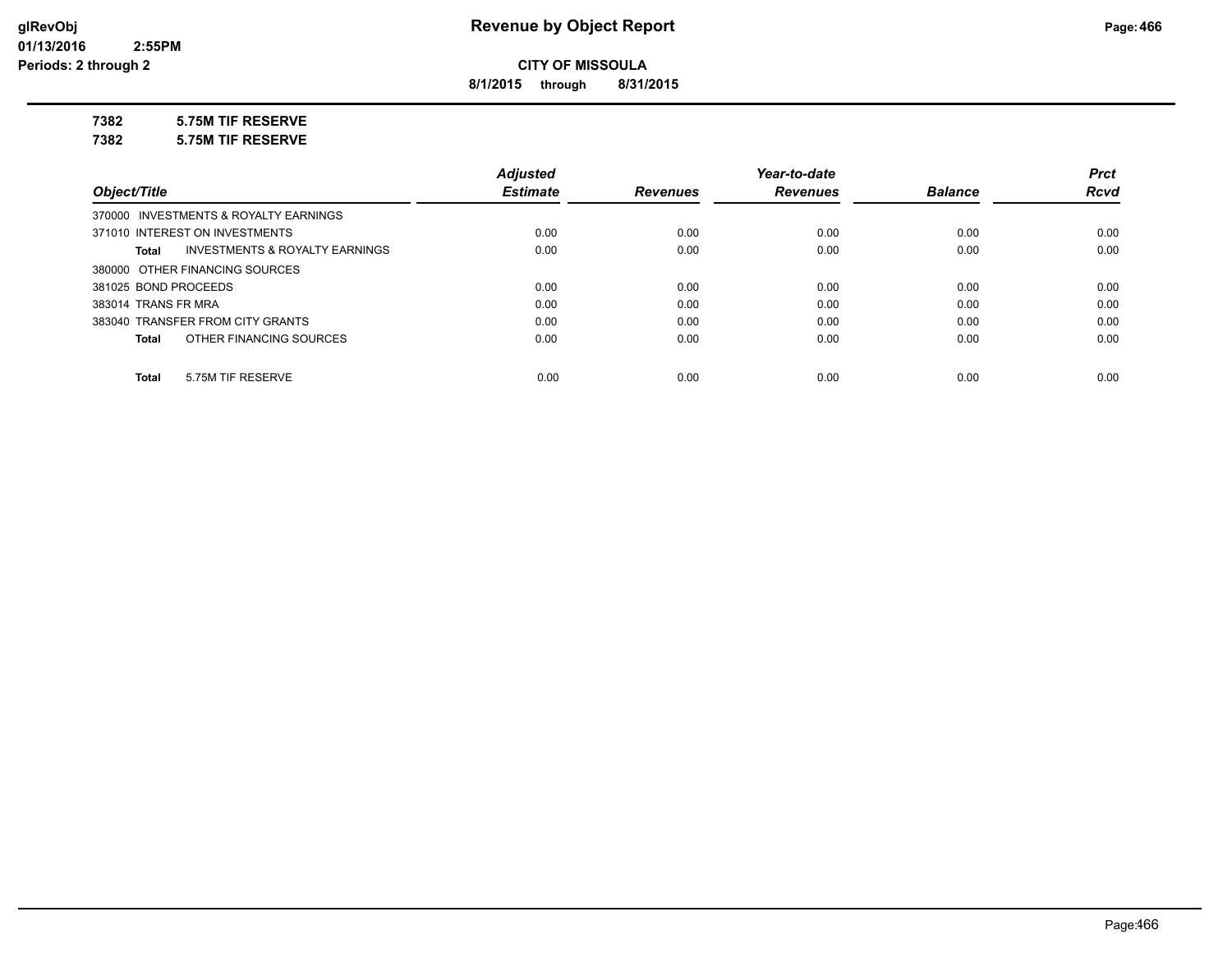**8/1/2015 through 8/31/2015**

### **7382 5.75M TIF RESERVE**

|                                                    | <b>Adjusted</b> |                 | Year-to-date    |                | <b>Prct</b> |
|----------------------------------------------------|-----------------|-----------------|-----------------|----------------|-------------|
| Object/Title                                       | <b>Estimate</b> | <b>Revenues</b> | <b>Revenues</b> | <b>Balance</b> | <b>Rcvd</b> |
| 370000 INVESTMENTS & ROYALTY EARNINGS              |                 |                 |                 |                |             |
| 371010 INTEREST ON INVESTMENTS                     | 0.00            | 0.00            | 0.00            | 0.00           | 0.00        |
| <b>INVESTMENTS &amp; ROYALTY EARNINGS</b><br>Total | 0.00            | 0.00            | 0.00            | 0.00           | 0.00        |
| 380000 OTHER FINANCING SOURCES                     |                 |                 |                 |                |             |
| 381025 BOND PROCEEDS                               | 0.00            | 0.00            | 0.00            | 0.00           | 0.00        |
| 383014 TRANS FR MRA                                | 0.00            | 0.00            | 0.00            | 0.00           | 0.00        |
| 383040 TRANSFER FROM CITY GRANTS                   | 0.00            | 0.00            | 0.00            | 0.00           | 0.00        |
| OTHER FINANCING SOURCES<br>Total                   | 0.00            | 0.00            | 0.00            | 0.00           | 0.00        |
|                                                    |                 |                 |                 |                |             |
| 5.75M TIF RESERVE<br><b>Total</b>                  | 0.00            | 0.00            | 0.00            | 0.00           | 0.00        |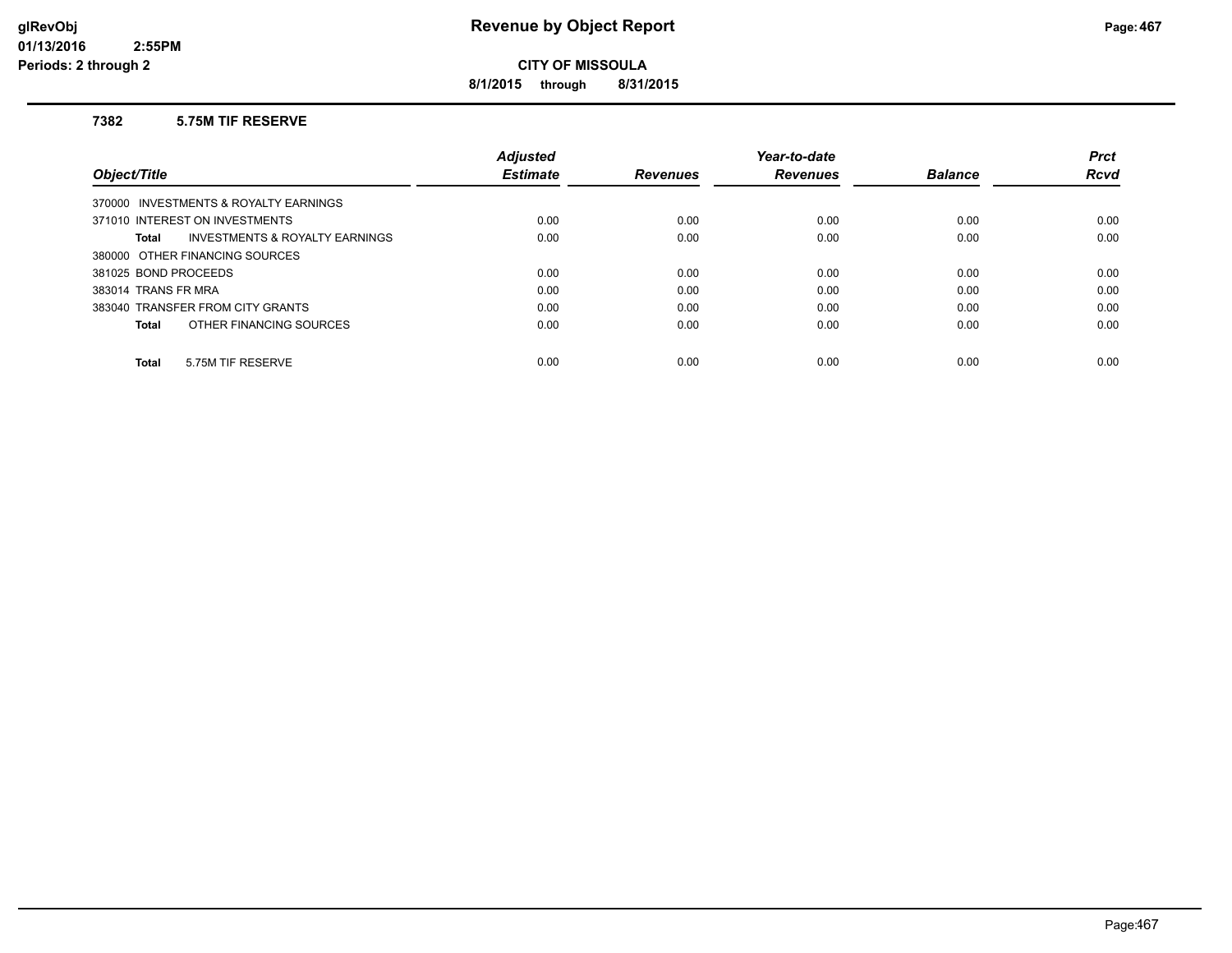**8/1/2015 through 8/31/2015**

### **7383 RIVERFRONT TRIANGLE URD**

**7383 RIVERFRONT TRIANGLE URD**

|                                                    | <b>Adjusted</b> |                 | Year-to-date    |                | <b>Prct</b> |
|----------------------------------------------------|-----------------|-----------------|-----------------|----------------|-------------|
| Object/Title                                       | <b>Estimate</b> | <b>Revenues</b> | <b>Revenues</b> | <b>Balance</b> | <b>Rcvd</b> |
| 310000 TAXES/ASSESSMENTS                           |                 |                 |                 |                |             |
| 311011 TAX INCREMENT                               | 0.00            | 0.00            | 0.00            | 0.00           | 0.00        |
| 312001 PENALTIES & INTEREST                        | 0.00            | 0.14            | 0.14            | $-0.14$        | 0.00        |
| TAXES/ASSESSMENTS<br>Total                         | 0.00            | 0.14            | 0.14            | $-0.14$        | 0.00        |
| 330000 INTERGOVERNMENTAL REVENUES                  |                 |                 |                 |                |             |
| 335210 PERSONAL PROPERTY TAX REIMBURSEMENT         | 11,862.00       | 0.00            | 0.00            | 11.862.00      | 0.00        |
| INTERGOVERNMENTAL REVENUES<br>Total                | 11.862.00       | 0.00            | 0.00            | 11.862.00      | 0.00        |
| 370000 INVESTMENTS & ROYALTY EARNINGS              |                 |                 |                 |                |             |
| 371010 INTEREST ON INVESTMENTS                     | 0.00            | 0.00            | 0.00            | 0.00           | 0.00        |
| <b>INVESTMENTS &amp; ROYALTY EARNINGS</b><br>Total | 0.00            | 0.00            | 0.00            | 0.00           | 0.00        |
| RIVERFRONT TRIANGLE URD<br>Total                   | 11.862.00       | 0.14            | 0.14            | 11.861.86      | 0.00        |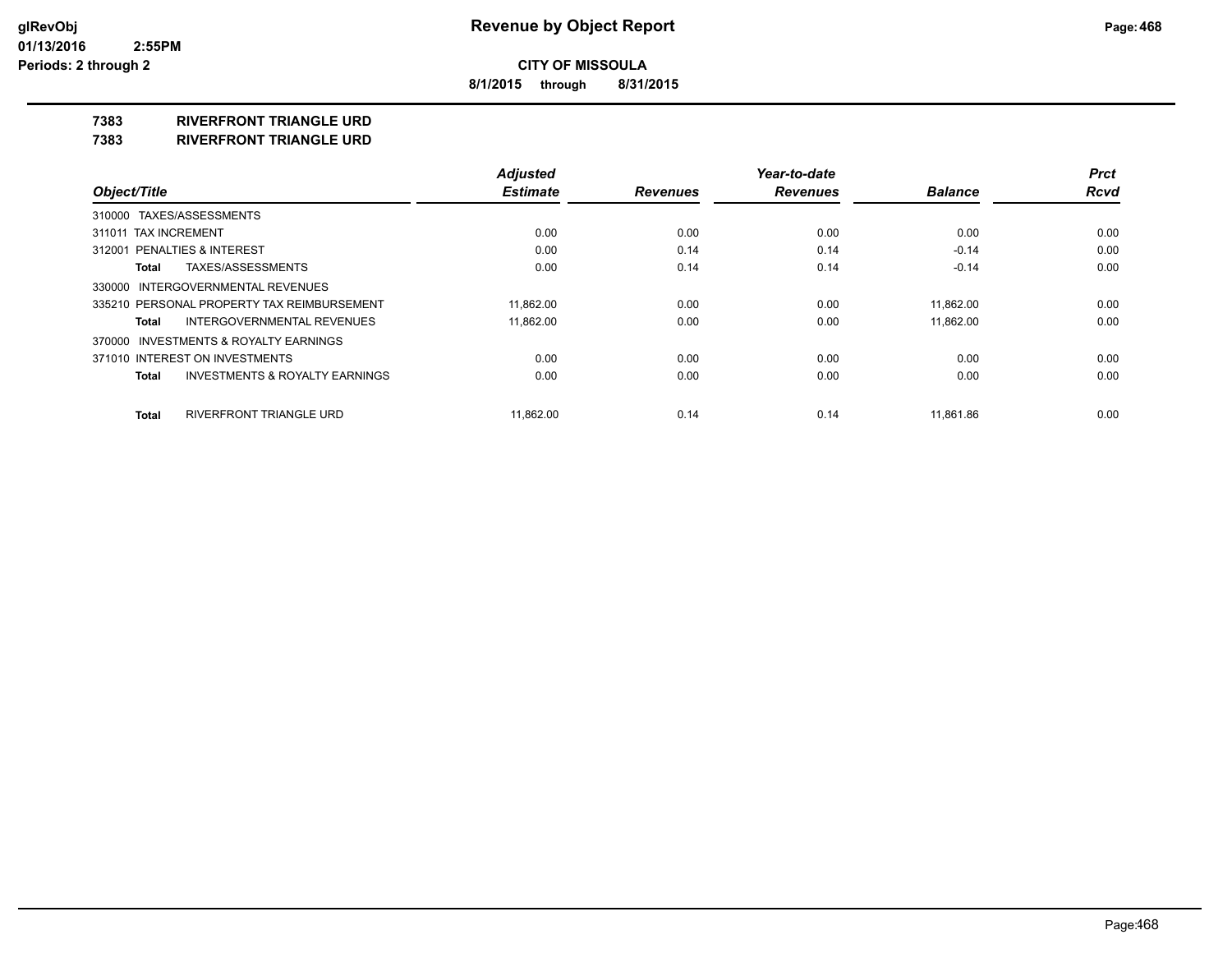**8/1/2015 through 8/31/2015**

## **7383 RIVERFRONT TRIANGLE URD**

| Object/Title                                              | <b>Adjusted</b><br><b>Estimate</b> | <b>Revenues</b> | Year-to-date<br><b>Revenues</b> | <b>Balance</b> | <b>Prct</b><br><b>Rcvd</b> |
|-----------------------------------------------------------|------------------------------------|-----------------|---------------------------------|----------------|----------------------------|
|                                                           |                                    |                 |                                 |                |                            |
| 310000 TAXES/ASSESSMENTS                                  |                                    |                 |                                 |                |                            |
| 311011 TAX INCREMENT                                      | 0.00                               | 0.00            | 0.00                            | 0.00           | 0.00                       |
| PENALTIES & INTEREST<br>312001                            | 0.00                               | 0.14            | 0.14                            | $-0.14$        | 0.00                       |
| TAXES/ASSESSMENTS<br><b>Total</b>                         | 0.00                               | 0.14            | 0.14                            | $-0.14$        | 0.00                       |
| INTERGOVERNMENTAL REVENUES<br>330000                      |                                    |                 |                                 |                |                            |
| 335210 PERSONAL PROPERTY TAX REIMBURSEMENT                | 11.862.00                          | 0.00            | 0.00                            | 11.862.00      | 0.00                       |
| INTERGOVERNMENTAL REVENUES<br>Total                       | 11,862.00                          | 0.00            | 0.00                            | 11,862.00      | 0.00                       |
| 370000 INVESTMENTS & ROYALTY EARNINGS                     |                                    |                 |                                 |                |                            |
| 371010 INTEREST ON INVESTMENTS                            | 0.00                               | 0.00            | 0.00                            | 0.00           | 0.00                       |
| <b>INVESTMENTS &amp; ROYALTY EARNINGS</b><br><b>Total</b> | 0.00                               | 0.00            | 0.00                            | 0.00           | 0.00                       |
|                                                           |                                    |                 |                                 |                |                            |
| <b>RIVERFRONT TRIANGLE URD</b><br><b>Total</b>            | 11.862.00                          | 0.14            | 0.14                            | 11.861.86      | 0.00                       |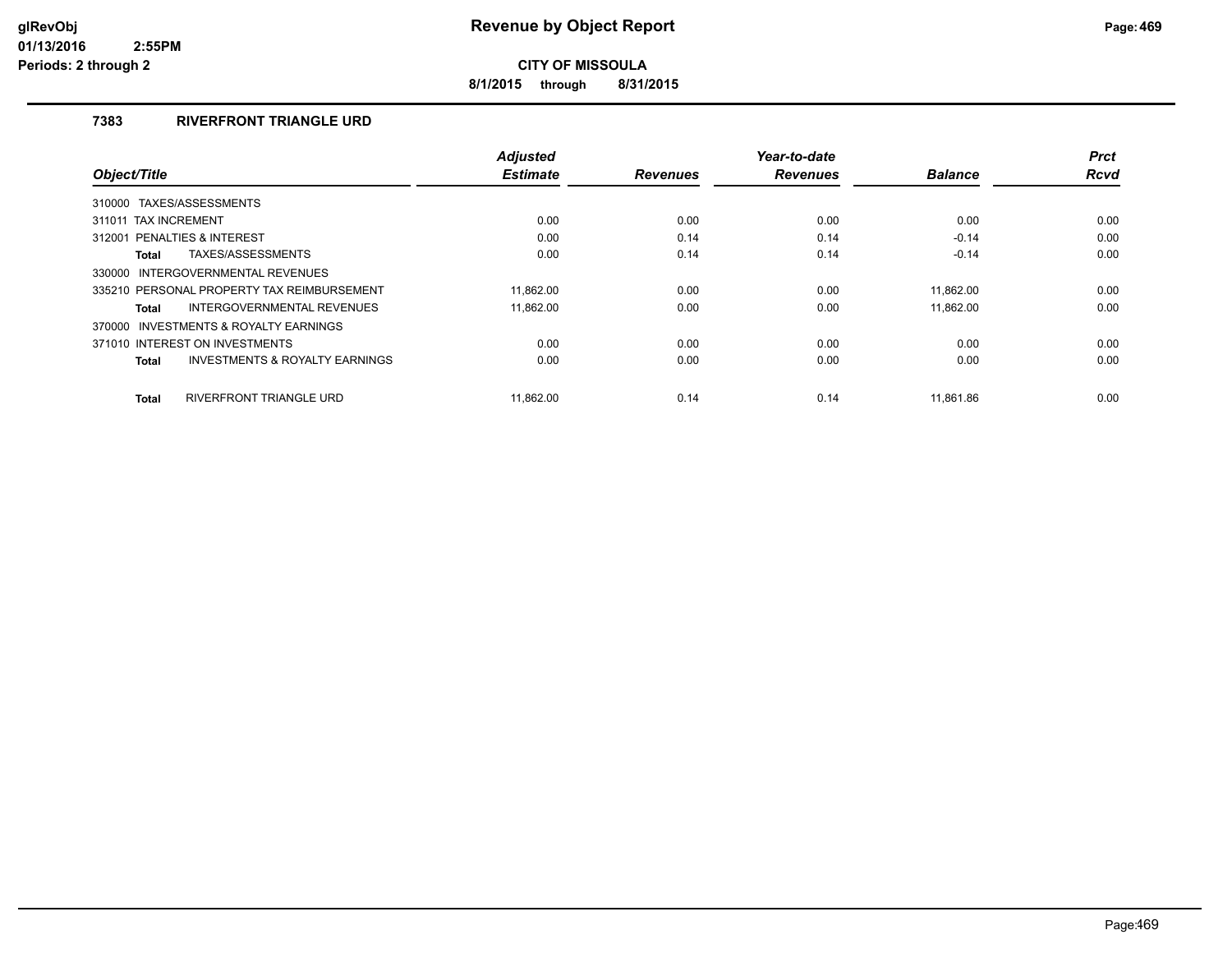**8/1/2015 through 8/31/2015**

### **7384 NRSS DEBT SERVICE CLEARING**

**7384 NRSS DEBT SERVICE CLEARING**

|                                                    | <b>Adjusted</b> |                 | Year-to-date    |                | <b>Prct</b> |
|----------------------------------------------------|-----------------|-----------------|-----------------|----------------|-------------|
| Object/Title                                       | <b>Estimate</b> | <b>Revenues</b> | <b>Revenues</b> | <b>Balance</b> | <b>Rcvd</b> |
| 310000 TAXES/ASSESSMENTS                           |                 |                 |                 |                |             |
| 311011 TAX INCREMENT                               | 0.00            | 0.00            | 0.00            | 0.00           | 0.00        |
| TAXES/ASSESSMENTS<br>Total                         | 0.00            | 0.00            | 0.00            | 0.00           | 0.00        |
| 370000 INVESTMENTS & ROYALTY EARNINGS              |                 |                 |                 |                |             |
| 371010 INTEREST ON INVESTMENTS                     | 0.00            | 0.00            | 0.00            | 0.00           | 0.00        |
| <b>INVESTMENTS &amp; ROYALTY EARNINGS</b><br>Total | 0.00            | 0.00            | 0.00            | 0.00           | 0.00        |
| 380000 OTHER FINANCING SOURCES                     |                 |                 |                 |                |             |
| 383014 TRANS FR MRA                                | 0.00            | 0.00            | 0.00            | 0.00           | 0.00        |
| OTHER FINANCING SOURCES<br>Total                   | 0.00            | 0.00            | 0.00            | 0.00           | 0.00        |
| NRSS DEBT SERVICE CLEARING<br>Total                | 0.00            | 0.00            | 0.00            | 0.00           | 0.00        |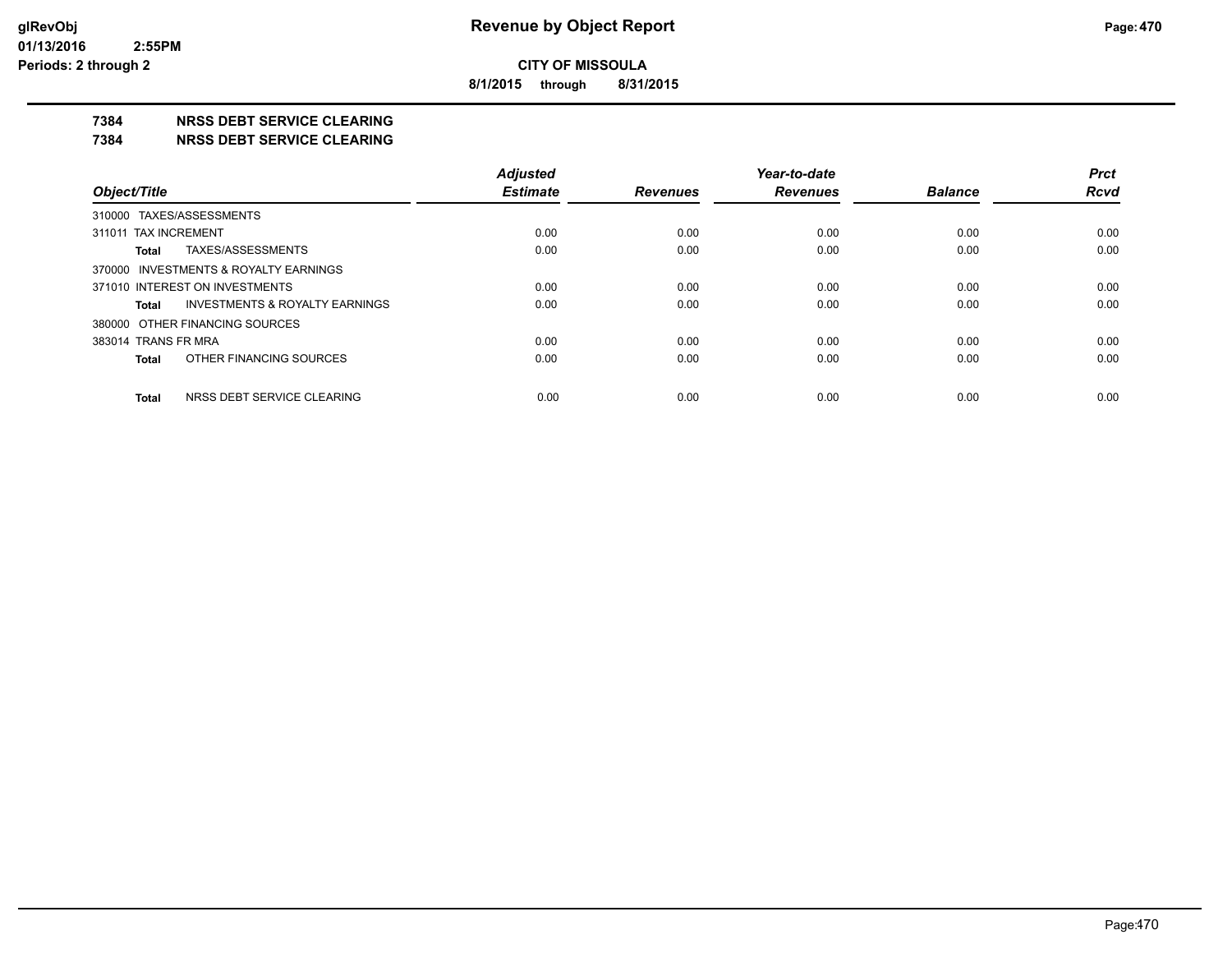**8/1/2015 through 8/31/2015**

## **7384 NRSS DEBT SERVICE CLEARING**

| Object/Title                                       | <b>Adjusted</b><br><b>Estimate</b> | <b>Revenues</b> | Year-to-date<br><b>Revenues</b> | <b>Balance</b> | <b>Prct</b><br><b>Rcvd</b> |
|----------------------------------------------------|------------------------------------|-----------------|---------------------------------|----------------|----------------------------|
| TAXES/ASSESSMENTS<br>310000                        |                                    |                 |                                 |                |                            |
| 311011 TAX INCREMENT                               | 0.00                               | 0.00            | 0.00                            | 0.00           | 0.00                       |
| TAXES/ASSESSMENTS<br>Total                         | 0.00                               | 0.00            | 0.00                            | 0.00           | 0.00                       |
| 370000 INVESTMENTS & ROYALTY EARNINGS              |                                    |                 |                                 |                |                            |
| 371010 INTEREST ON INVESTMENTS                     | 0.00                               | 0.00            | 0.00                            | 0.00           | 0.00                       |
| <b>INVESTMENTS &amp; ROYALTY EARNINGS</b><br>Total | 0.00                               | 0.00            | 0.00                            | 0.00           | 0.00                       |
| 380000 OTHER FINANCING SOURCES                     |                                    |                 |                                 |                |                            |
| 383014 TRANS FR MRA                                | 0.00                               | 0.00            | 0.00                            | 0.00           | 0.00                       |
| OTHER FINANCING SOURCES<br>Total                   | 0.00                               | 0.00            | 0.00                            | 0.00           | 0.00                       |
| NRSS DEBT SERVICE CLEARING<br><b>Total</b>         | 0.00                               | 0.00            | 0.00                            | 0.00           | 0.00                       |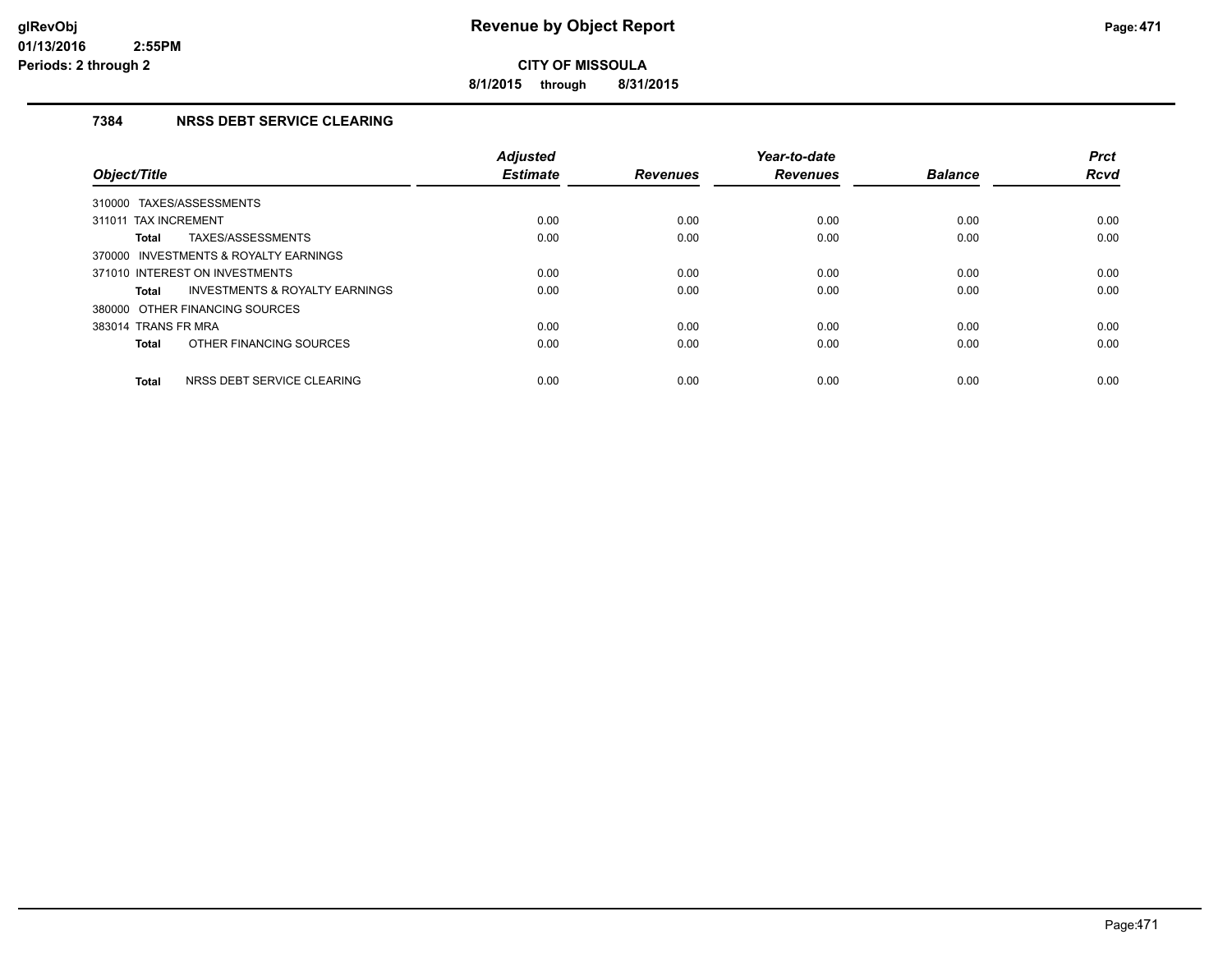**8/1/2015 through 8/31/2015**

**7385 FRONT STREET URD 7385 FRONT STREET URD**

|                                                     | <b>Adjusted</b> |                 | Year-to-date    |                | <b>Prct</b> |
|-----------------------------------------------------|-----------------|-----------------|-----------------|----------------|-------------|
| Object/Title                                        | <b>Estimate</b> | <b>Revenues</b> | <b>Revenues</b> | <b>Balance</b> | Rcvd        |
| 310000 TAXES/ASSESSMENTS                            |                 |                 |                 |                |             |
| 311011 TAX INCREMENT                                | 0.00            | 0.00            | 0.00            | 0.00           | 0.00        |
| TAXES/ASSESSMENTS<br>Total                          | 0.00            | 0.00            | 0.00            | 0.00           | 0.00        |
| <b>INTERGOVERNMENTAL REVENUES</b><br>330000         |                 |                 |                 |                |             |
| 331056 MDT FEDERAL CMAQ                             | 0.00            | 0.00            | 0.00            | 0.00           | 0.00        |
| 335210 PERSONAL PROPERTY TAX REIMBURSEMENT          | 0.00            | 0.00            | 0.00            | 0.00           | 0.00        |
| <b>INTERGOVERNMENTAL REVENUES</b><br>Total          | 0.00            | 0.00            | 0.00            | 0.00           | 0.00        |
| 360000 MISCELLANEOUS REVENUES                       |                 |                 |                 |                |             |
| 365000 DONATIONS                                    | 0.00            | 0.00            | 0.00            | 0.00           | 0.00        |
| <b>MISCELLANEOUS REVENUES</b><br>Total              | 0.00            | 0.00            | 0.00            | 0.00           | 0.00        |
| <b>INVESTMENTS &amp; ROYALTY EARNINGS</b><br>370000 |                 |                 |                 |                |             |
| 371010 INTEREST ON INVESTMENTS                      | 0.00            | 0.00            | 0.00            | 0.00           | 0.00        |
| <b>INVESTMENTS &amp; ROYALTY EARNINGS</b><br>Total  | 0.00            | 0.00            | 0.00            | 0.00           | 0.00        |
| 380000 OTHER FINANCING SOURCES                      |                 |                 |                 |                |             |
| 381029 PARKING STRUCTURE BOND PROCEEDS              | 0.00            | 0.00            | 0.00            | 0.00           | 0.00        |
| 381071 WILMA NOTE PROCEEDS                          | 0.00            | 0.00            | 0.00            | 0.00           | 0.00        |
| 381072 FIB NOTE PROCEEDS                            | 0.00            | 0.00            | 0.00            | 0.00           | 0.00        |
| 383066 TRANSFER FROM FRONT ST CLEARING              | 164,160.00      | 0.00            | 0.00            | 164,160.00     | 0.00        |
| 383067 TRANSFER FROM FSPS                           | 0.00            | 0.00            | 0.00            | 0.00           | 0.00        |
| 383068 TRANSFER FROM SUBORDINATE LIEN               | 0.00            | 0.00            | 0.00            | 0.00           | 0.00        |
| OTHER FINANCING SOURCES<br><b>Total</b>             | 164,160.00      | 0.00            | 0.00            | 164,160.00     | 0.00        |
| <b>FRONT STREET URD</b><br>Total                    | 164,160.00      | 0.00            | 0.00            | 164,160.00     | 0.00        |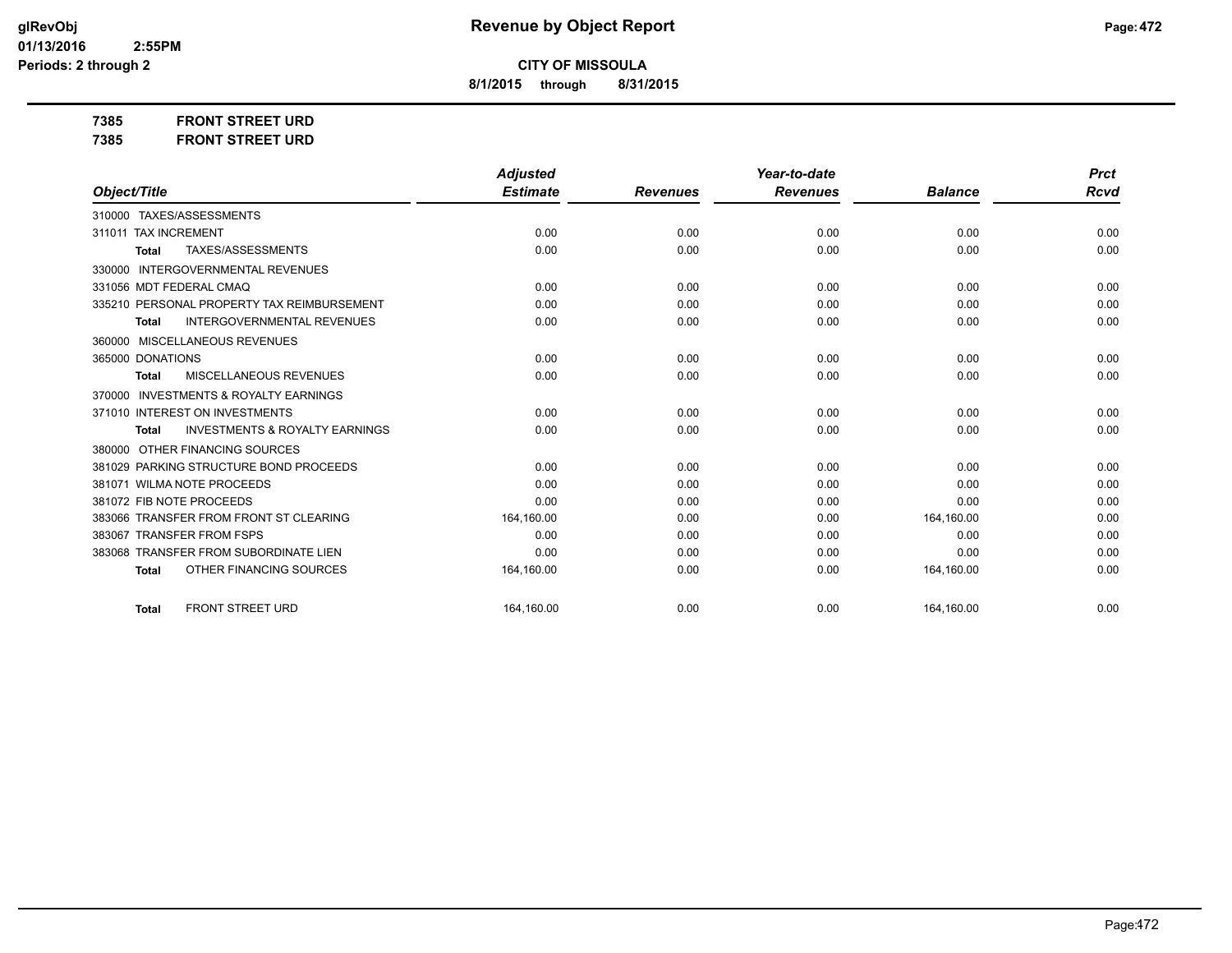**8/1/2015 through 8/31/2015**

#### **7385 FRONT STREET URD**

|                                                           | <b>Adjusted</b> |                 | Year-to-date    |                | <b>Prct</b> |
|-----------------------------------------------------------|-----------------|-----------------|-----------------|----------------|-------------|
| Object/Title                                              | <b>Estimate</b> | <b>Revenues</b> | <b>Revenues</b> | <b>Balance</b> | <b>Rcvd</b> |
| 310000 TAXES/ASSESSMENTS                                  |                 |                 |                 |                |             |
| 311011 TAX INCREMENT                                      | 0.00            | 0.00            | 0.00            | 0.00           | 0.00        |
| TAXES/ASSESSMENTS<br><b>Total</b>                         | 0.00            | 0.00            | 0.00            | 0.00           | 0.00        |
| <b>INTERGOVERNMENTAL REVENUES</b><br>330000               |                 |                 |                 |                |             |
| 331056 MDT FEDERAL CMAQ                                   | 0.00            | 0.00            | 0.00            | 0.00           | 0.00        |
| 335210 PERSONAL PROPERTY TAX REIMBURSEMENT                | 0.00            | 0.00            | 0.00            | 0.00           | 0.00        |
| <b>INTERGOVERNMENTAL REVENUES</b><br><b>Total</b>         | 0.00            | 0.00            | 0.00            | 0.00           | 0.00        |
| 360000 MISCELLANEOUS REVENUES                             |                 |                 |                 |                |             |
| 365000 DONATIONS                                          | 0.00            | 0.00            | 0.00            | 0.00           | 0.00        |
| MISCELLANEOUS REVENUES<br><b>Total</b>                    | 0.00            | 0.00            | 0.00            | 0.00           | 0.00        |
| <b>INVESTMENTS &amp; ROYALTY EARNINGS</b><br>370000       |                 |                 |                 |                |             |
| 371010 INTEREST ON INVESTMENTS                            | 0.00            | 0.00            | 0.00            | 0.00           | 0.00        |
| <b>INVESTMENTS &amp; ROYALTY EARNINGS</b><br><b>Total</b> | 0.00            | 0.00            | 0.00            | 0.00           | 0.00        |
| 380000 OTHER FINANCING SOURCES                            |                 |                 |                 |                |             |
| 381029 PARKING STRUCTURE BOND PROCEEDS                    | 0.00            | 0.00            | 0.00            | 0.00           | 0.00        |
| 381071 WILMA NOTE PROCEEDS                                | 0.00            | 0.00            | 0.00            | 0.00           | 0.00        |
| 381072 FIB NOTE PROCEEDS                                  | 0.00            | 0.00            | 0.00            | 0.00           | 0.00        |
| 383066 TRANSFER FROM FRONT ST CLEARING                    | 164,160.00      | 0.00            | 0.00            | 164,160.00     | 0.00        |
| 383067 TRANSFER FROM FSPS                                 | 0.00            | 0.00            | 0.00            | 0.00           | 0.00        |
| 383068 TRANSFER FROM SUBORDINATE LIEN                     | 0.00            | 0.00            | 0.00            | 0.00           | 0.00        |
| OTHER FINANCING SOURCES<br><b>Total</b>                   | 164,160.00      | 0.00            | 0.00            | 164,160.00     | 0.00        |
| <b>FRONT STREET URD</b><br><b>Total</b>                   | 164.160.00      | 0.00            | 0.00            | 164,160.00     | 0.00        |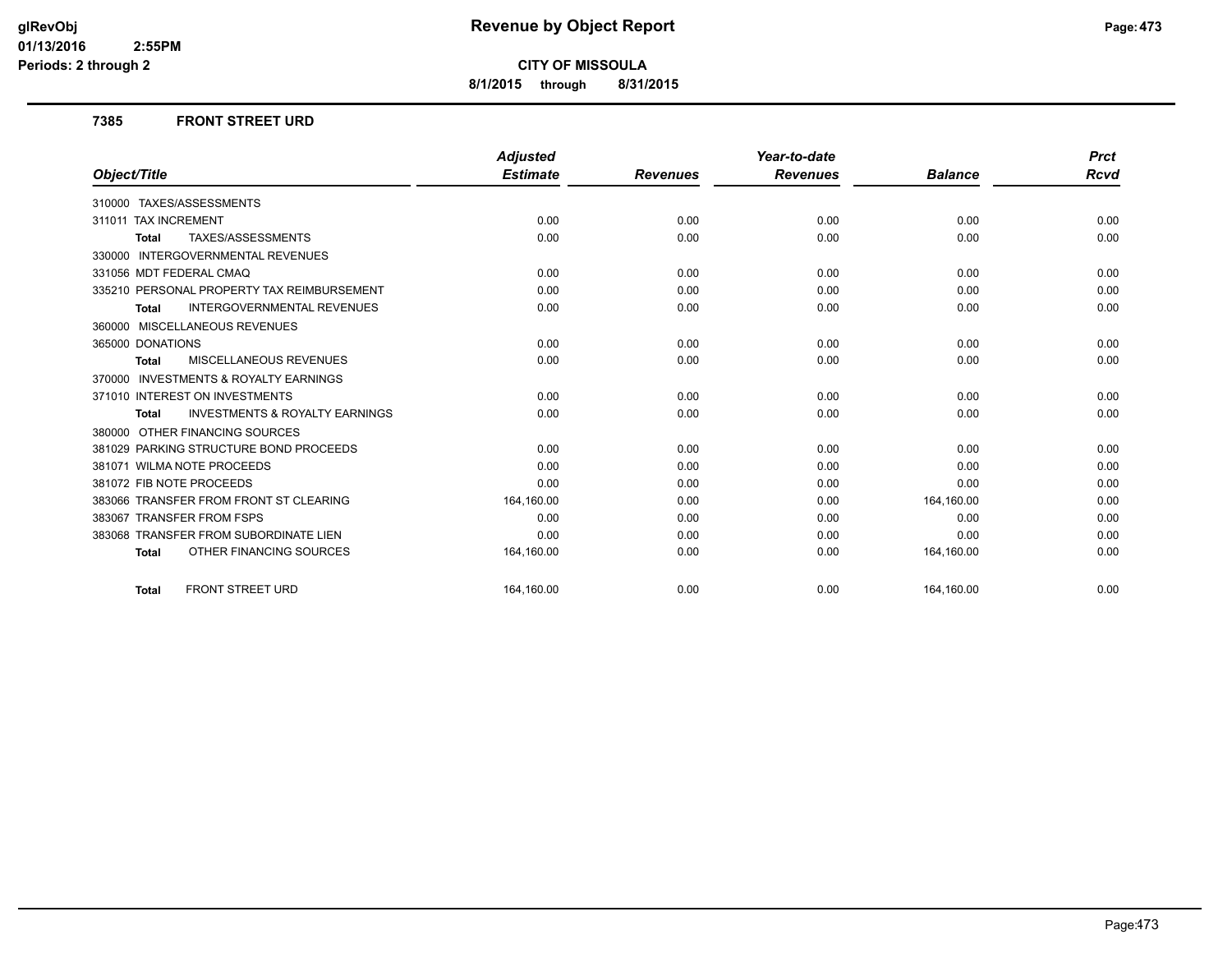**8/1/2015 through 8/31/2015**

## **7386 DEBT SERVICE-SAFEWAY/ST PAT 1.5M**

**7386 DEBT SERVICE-SAFEWAY/ST PAT 1.5M**

|                                                     | <b>Adjusted</b> |                 | Year-to-date    |                | <b>Prct</b> |
|-----------------------------------------------------|-----------------|-----------------|-----------------|----------------|-------------|
| Object/Title                                        | <b>Estimate</b> | <b>Revenues</b> | <b>Revenues</b> | <b>Balance</b> | <b>Rcvd</b> |
| 310000 TAXES/ASSESSMENTS                            |                 |                 |                 |                |             |
| 311011 TAX INCREMENT                                | 0.00            | 0.00            | 0.00            | 0.00           | 0.00        |
| TAXES/ASSESSMENTS<br>Total                          | 0.00            | 0.00            | 0.00            | 0.00           | 0.00        |
| MISCELLANEOUS REVENUES<br>360000                    |                 |                 |                 |                |             |
| 365000 DONATIONS                                    | 0.00            | 0.00            | 0.00            | 0.00           | 0.00        |
| MISCELLANEOUS REVENUES<br>Total                     | 0.00            | 0.00            | 0.00            | 0.00           | 0.00        |
| <b>INVESTMENTS &amp; ROYALTY EARNINGS</b><br>370000 |                 |                 |                 |                |             |
| 371010 INTEREST ON INVESTMENTS                      | 0.00            | 0.00            | 0.00            | 0.00           | 0.00        |
| <b>INVESTMENTS &amp; ROYALTY EARNINGS</b><br>Total  | 0.00            | 0.00            | 0.00            | 0.00           | 0.00        |
| OTHER FINANCING SOURCES<br>380000                   |                 |                 |                 |                |             |
| 383014 TRANS FR MRA                                 | 155,875.00      | 0.00            | 0.00            | 155,875.00     | 0.00        |
| 383037 TRANSFER - URD II                            | 0.00            | 0.00            | 0.00            | 0.00           | 0.00        |
| 384000 GUARANTOR REVENUE                            | 0.00            | 0.00            | 0.00            | 0.00           | 0.00        |
| OTHER FINANCING SOURCES<br><b>Total</b>             | 155,875.00      | 0.00            | 0.00            | 155,875.00     | 0.00        |
| DEBT SERVICE-SAFEWAY/ST PAT 1.5M<br><b>Total</b>    | 155,875.00      | 0.00            | 0.00            | 155,875.00     | 0.00        |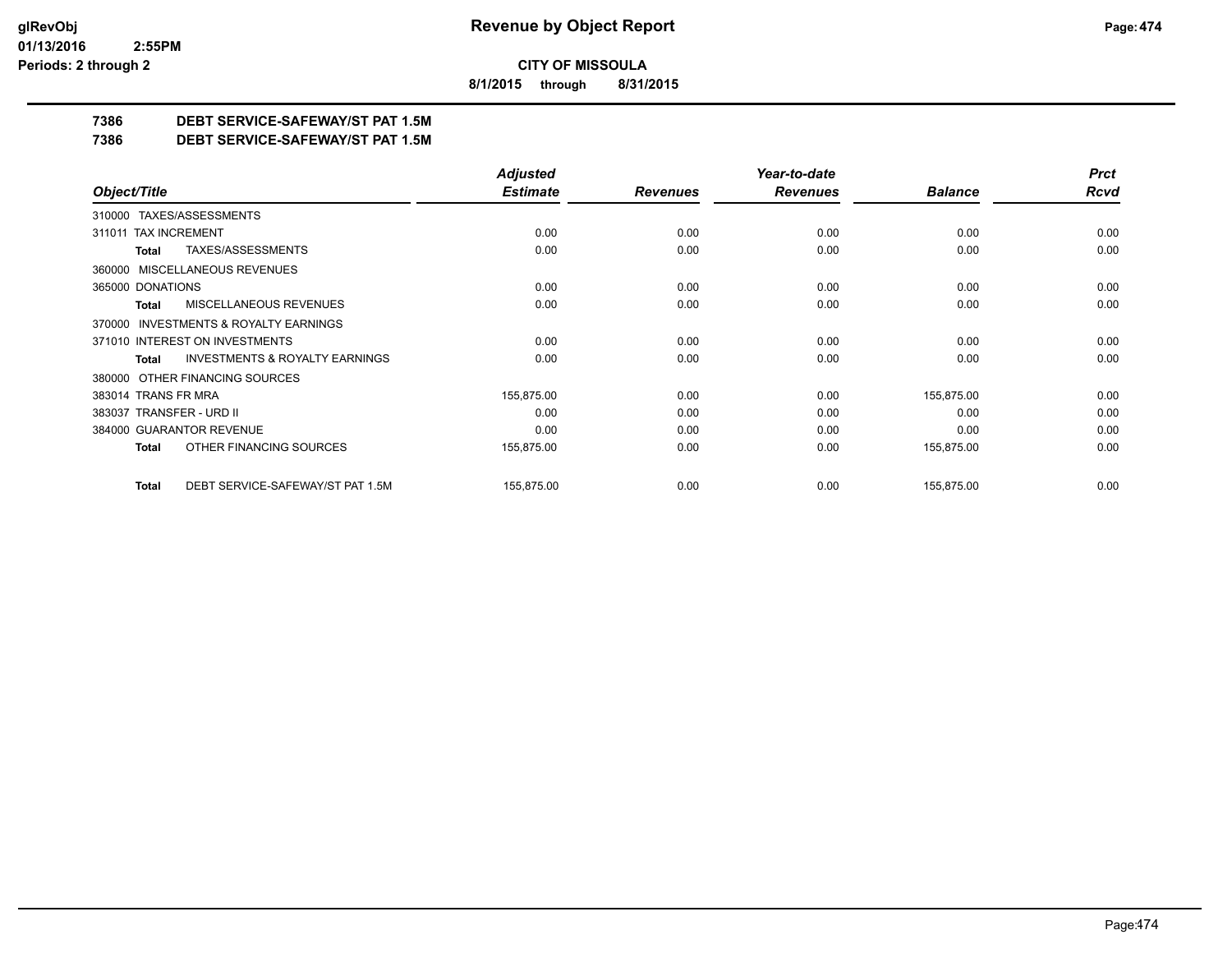**8/1/2015 through 8/31/2015**

## **7386 DEBT SERVICE-SAFEWAY/ST PAT 1.5M**

|                                                           | <b>Adjusted</b> |                 | Year-to-date    |                | <b>Prct</b> |
|-----------------------------------------------------------|-----------------|-----------------|-----------------|----------------|-------------|
| Object/Title                                              | <b>Estimate</b> | <b>Revenues</b> | <b>Revenues</b> | <b>Balance</b> | <b>Rcvd</b> |
| 310000 TAXES/ASSESSMENTS                                  |                 |                 |                 |                |             |
| 311011 TAX INCREMENT                                      | 0.00            | 0.00            | 0.00            | 0.00           | 0.00        |
| TAXES/ASSESSMENTS<br>Total                                | 0.00            | 0.00            | 0.00            | 0.00           | 0.00        |
| 360000 MISCELLANEOUS REVENUES                             |                 |                 |                 |                |             |
| 365000 DONATIONS                                          | 0.00            | 0.00            | 0.00            | 0.00           | 0.00        |
| MISCELLANEOUS REVENUES<br>Total                           | 0.00            | 0.00            | 0.00            | 0.00           | 0.00        |
| <b>INVESTMENTS &amp; ROYALTY EARNINGS</b><br>370000       |                 |                 |                 |                |             |
| 371010 INTEREST ON INVESTMENTS                            | 0.00            | 0.00            | 0.00            | 0.00           | 0.00        |
| <b>INVESTMENTS &amp; ROYALTY EARNINGS</b><br><b>Total</b> | 0.00            | 0.00            | 0.00            | 0.00           | 0.00        |
| 380000 OTHER FINANCING SOURCES                            |                 |                 |                 |                |             |
| 383014 TRANS FR MRA                                       | 155,875.00      | 0.00            | 0.00            | 155,875.00     | 0.00        |
| 383037 TRANSFER - URD II                                  | 0.00            | 0.00            | 0.00            | 0.00           | 0.00        |
| 384000 GUARANTOR REVENUE                                  | 0.00            | 0.00            | 0.00            | 0.00           | 0.00        |
| OTHER FINANCING SOURCES<br>Total                          | 155,875.00      | 0.00            | 0.00            | 155,875.00     | 0.00        |
| DEBT SERVICE-SAFEWAY/ST PAT 1.5M<br>Total                 | 155,875.00      | 0.00            | 0.00            | 155,875.00     | 0.00        |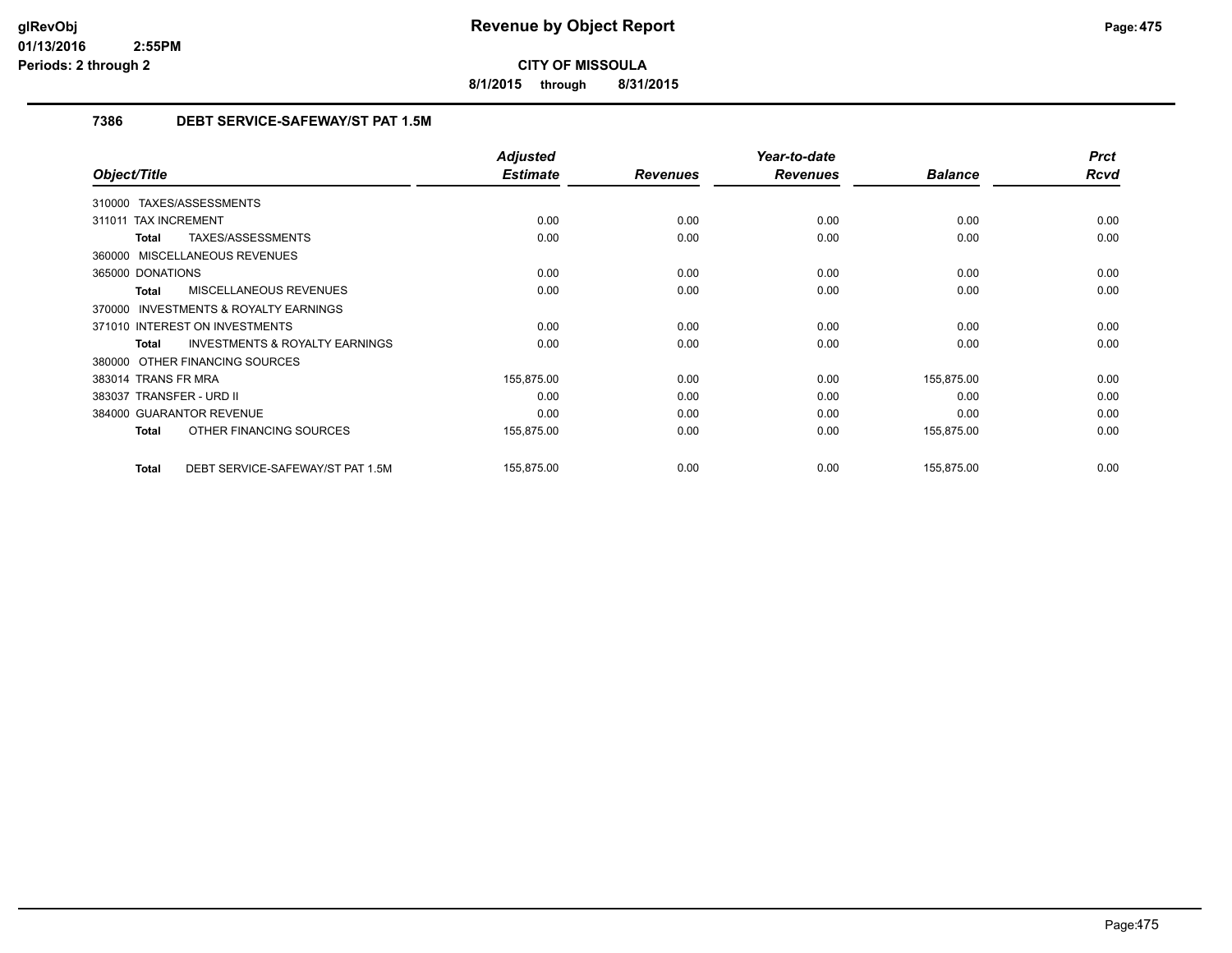**8/1/2015 through 8/31/2015**

## **7387 DEBT SERVICE-BROWNFIELD RLF 1.125M**

**7387 DEBT SERVICE-BROWNFIELD RLF 1.125M**

|                                                    | <b>Adjusted</b> |                 | Year-to-date    |                | <b>Prct</b> |
|----------------------------------------------------|-----------------|-----------------|-----------------|----------------|-------------|
| Object/Title                                       | <b>Estimate</b> | <b>Revenues</b> | <b>Revenues</b> | <b>Balance</b> | Rcvd        |
| 310000 TAXES/ASSESSMENTS                           |                 |                 |                 |                |             |
| 311011 TAX INCREMENT                               | 0.00            | 0.00            | 0.00            | 0.00           | 0.00        |
| TAXES/ASSESSMENTS<br>Total                         | 0.00            | 0.00            | 0.00            | 0.00           | 0.00        |
| 370000 INVESTMENTS & ROYALTY EARNINGS              |                 |                 |                 |                |             |
| 371010 INTEREST ON INVESTMENTS                     | 0.00            | 0.00            | 0.00            | 0.00           | 0.00        |
| <b>INVESTMENTS &amp; ROYALTY EARNINGS</b><br>Total | 0.00            | 0.00            | 0.00            | 0.00           | 0.00        |
| 380000 OTHER FINANCING SOURCES                     |                 |                 |                 |                |             |
| 383014 TRANS FR MRA                                | 31.941.00       | 0.00            | 0.00            | 31.941.00      | 0.00        |
| 383016 TRANS FR TAX INCREMENT BOND                 | 0.00            | 0.00            | 0.00            | 0.00           | 0.00        |
| OTHER FINANCING SOURCES<br>Total                   | 31.941.00       | 0.00            | 0.00            | 31.941.00      | 0.00        |
| DEBT SERVICE-BROWNFIELD RLF 1.125M<br><b>Total</b> | 31.941.00       | 0.00            | 0.00            | 31.941.00      | 0.00        |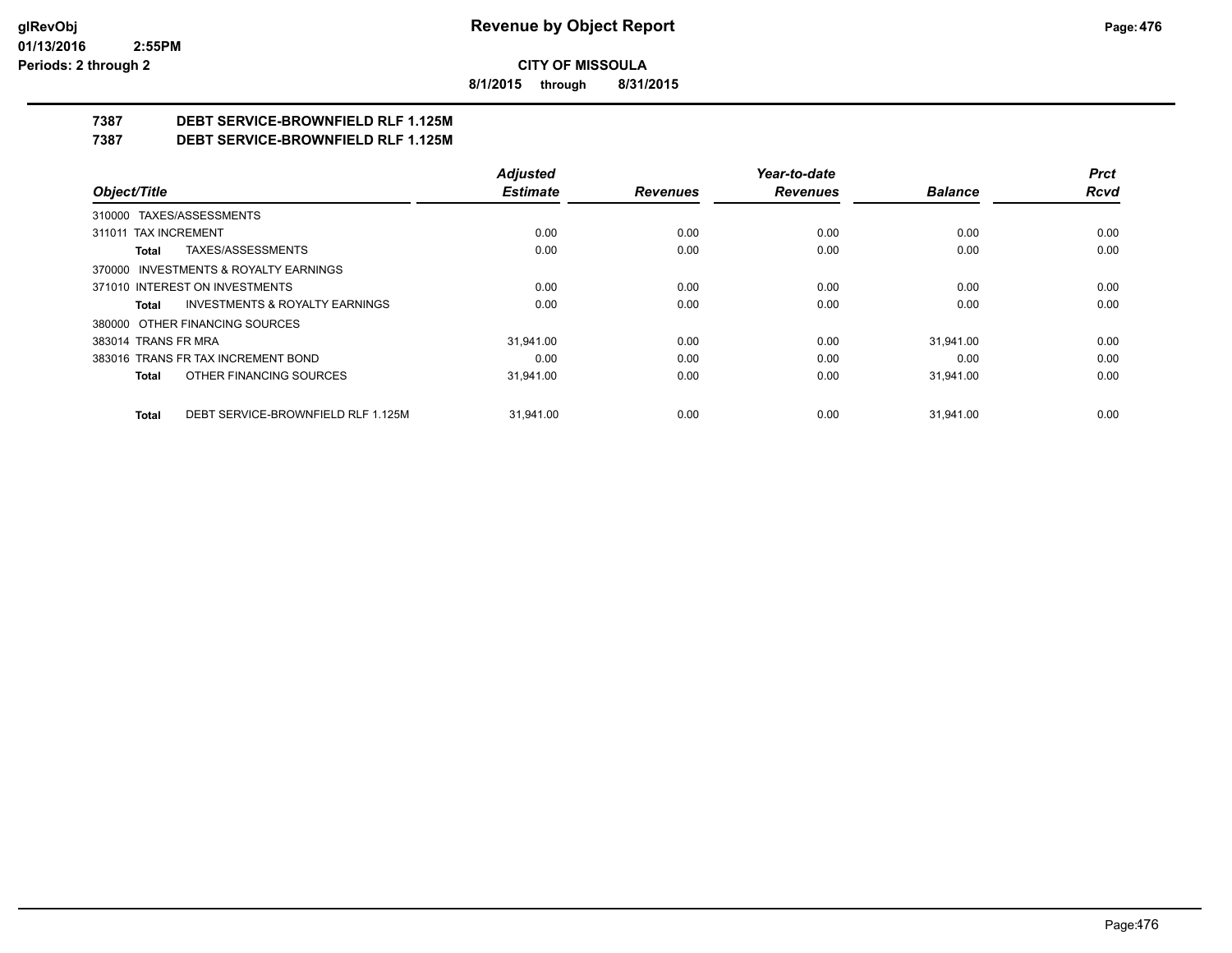**8/1/2015 through 8/31/2015**

### **7387 DEBT SERVICE-BROWNFIELD RLF 1.125M**

|                                                    | <b>Adjusted</b> |                 | Year-to-date    |                | <b>Prct</b> |
|----------------------------------------------------|-----------------|-----------------|-----------------|----------------|-------------|
| Object/Title                                       | <b>Estimate</b> | <b>Revenues</b> | <b>Revenues</b> | <b>Balance</b> | <b>Rcvd</b> |
| 310000 TAXES/ASSESSMENTS                           |                 |                 |                 |                |             |
| 311011 TAX INCREMENT                               | 0.00            | 0.00            | 0.00            | 0.00           | 0.00        |
| TAXES/ASSESSMENTS<br>Total                         | 0.00            | 0.00            | 0.00            | 0.00           | 0.00        |
| 370000 INVESTMENTS & ROYALTY EARNINGS              |                 |                 |                 |                |             |
| 371010 INTEREST ON INVESTMENTS                     | 0.00            | 0.00            | 0.00            | 0.00           | 0.00        |
| <b>INVESTMENTS &amp; ROYALTY EARNINGS</b><br>Total | 0.00            | 0.00            | 0.00            | 0.00           | 0.00        |
| 380000 OTHER FINANCING SOURCES                     |                 |                 |                 |                |             |
| 383014 TRANS FR MRA                                | 31.941.00       | 0.00            | 0.00            | 31.941.00      | 0.00        |
| 383016 TRANS FR TAX INCREMENT BOND                 | 0.00            | 0.00            | 0.00            | 0.00           | 0.00        |
| OTHER FINANCING SOURCES<br>Total                   | 31,941.00       | 0.00            | 0.00            | 31,941.00      | 0.00        |
|                                                    |                 |                 |                 |                |             |
| DEBT SERVICE-BROWNFIELD RLF 1.125M<br><b>Total</b> | 31.941.00       | 0.00            | 0.00            | 31.941.00      | 0.00        |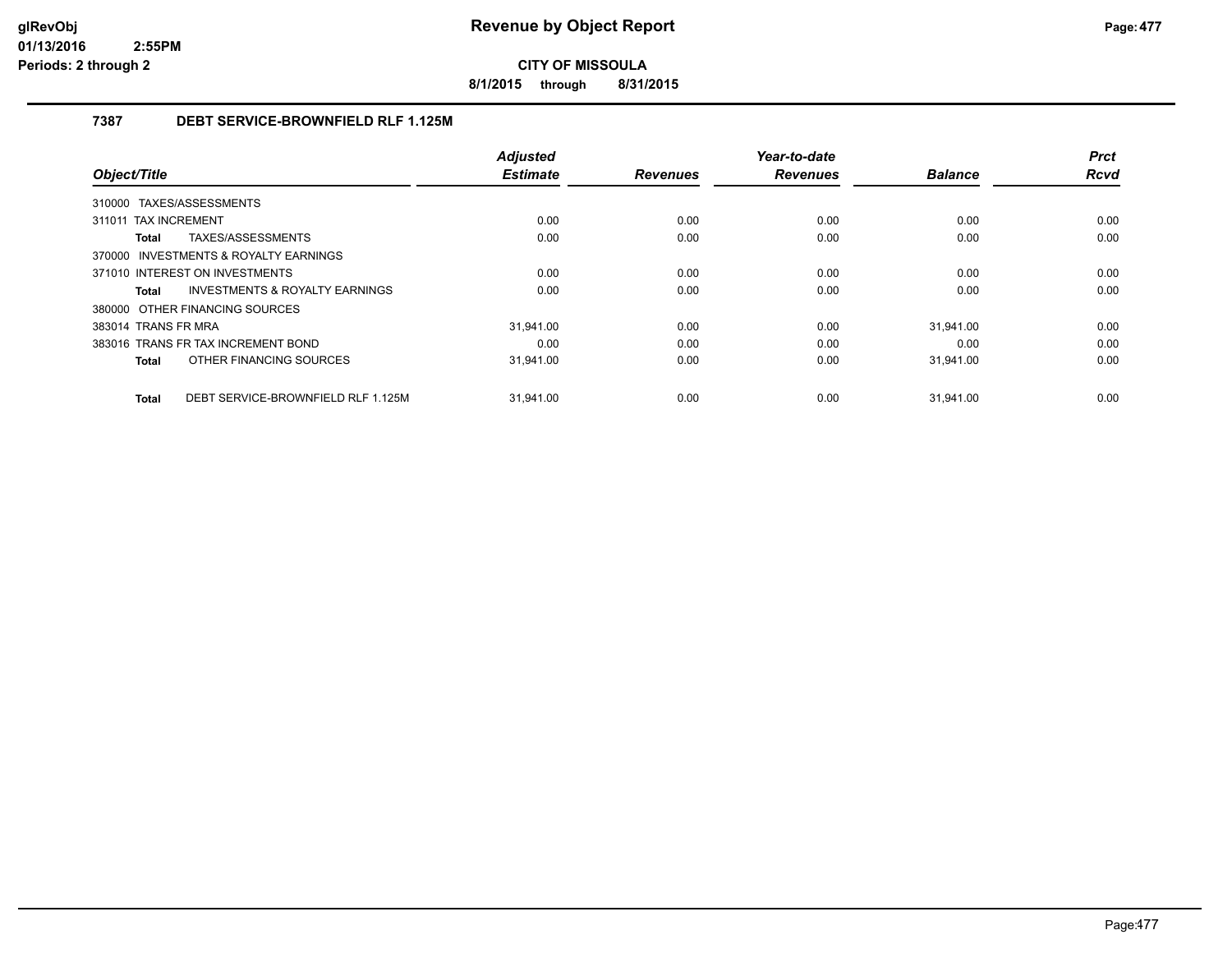**8/1/2015 through 8/31/2015**

**7388 RESERVE-3.6m TIF**

**7388 RESERVE-3.6m TIF**

|                                                 | <b>Adjusted</b> |                 | Year-to-date    |                | <b>Prct</b> |
|-------------------------------------------------|-----------------|-----------------|-----------------|----------------|-------------|
| Object/Title                                    | <b>Estimate</b> | <b>Revenues</b> | <b>Revenues</b> | <b>Balance</b> | <b>Rcvd</b> |
| 370000 INVESTMENTS & ROYALTY EARNINGS           |                 |                 |                 |                |             |
| 371010 INTEREST ON INVESTMENTS                  | 0.00            | 0.00            | 0.00            | 0.00           | 0.00        |
| 371020 GAIN/LOSS IN MARKET VALUE OF INVESTMENTS | 0.00            | 0.00            | 0.00            | 0.00           | 0.00        |
| INVESTMENTS & ROYALTY EARNINGS<br>Total         | 0.00            | 0.00            | 0.00            | 0.00           | 0.00        |
| 380000 OTHER FINANCING SOURCES                  |                 |                 |                 |                |             |
| 381025 BOND PROCEEDS                            | 0.00            | 0.00            | 0.00            | 0.00           | 0.00        |
| 383014 TRANS FR MRA                             | 0.00            | 0.00            | 0.00            | 0.00           | 0.00        |
| 383037 TRANSFER - URD II                        | 0.00            | 0.00            | 0.00            | 0.00           | 0.00        |
| 383040 TRANSFER FROM CITY GRANTS                | 0.00            | 0.00            | 0.00            | 0.00           | 0.00        |
| OTHER FINANCING SOURCES<br>Total                | 0.00            | 0.00            | 0.00            | 0.00           | 0.00        |
| RESERVE-3.6m TIF<br>Total                       | 0.00            | 0.00            | 0.00            | 0.00           | 0.00        |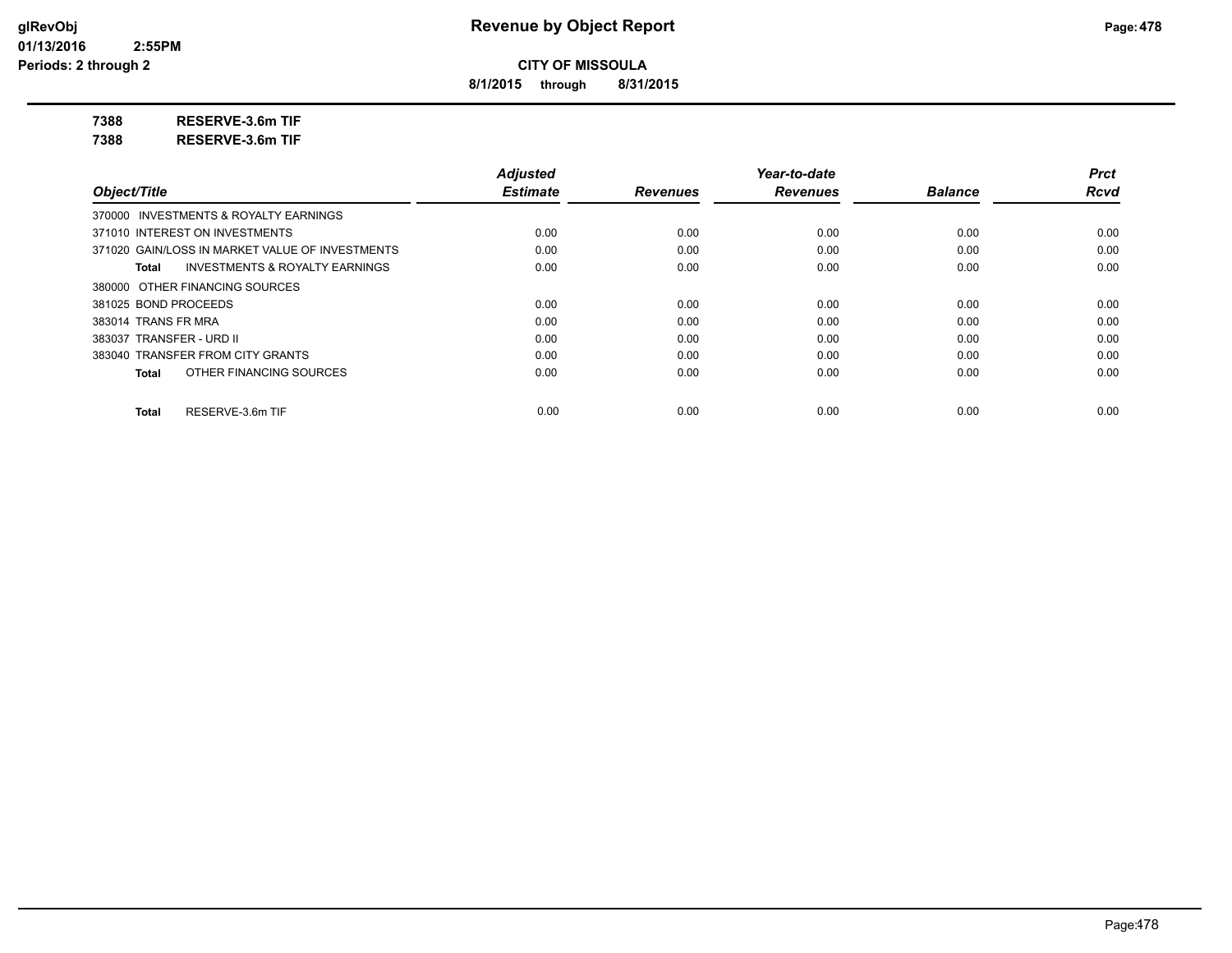**8/1/2015 through 8/31/2015**

#### **7388 RESERVE-3.6m TIF**

|                                                    | <b>Adjusted</b> |                 | Year-to-date    |                | <b>Prct</b> |
|----------------------------------------------------|-----------------|-----------------|-----------------|----------------|-------------|
| Object/Title                                       | <b>Estimate</b> | <b>Revenues</b> | <b>Revenues</b> | <b>Balance</b> | Rcvd        |
| 370000 INVESTMENTS & ROYALTY EARNINGS              |                 |                 |                 |                |             |
| 371010 INTEREST ON INVESTMENTS                     | 0.00            | 0.00            | 0.00            | 0.00           | 0.00        |
| 371020 GAIN/LOSS IN MARKET VALUE OF INVESTMENT     | 0.00            | 0.00            | 0.00            | 0.00           | 0.00        |
| <b>INVESTMENTS &amp; ROYALTY EARNINGS</b><br>Total | 0.00            | 0.00            | 0.00            | 0.00           | 0.00        |
| 380000 OTHER FINANCING SOURCES                     |                 |                 |                 |                |             |
| 381025 BOND PROCEEDS                               | 0.00            | 0.00            | 0.00            | 0.00           | 0.00        |
| 383014 TRANS FR MRA                                | 0.00            | 0.00            | 0.00            | 0.00           | 0.00        |
| 383037 TRANSFER - URD II                           | 0.00            | 0.00            | 0.00            | 0.00           | 0.00        |
| 383040 TRANSFER FROM CITY GRANTS                   | 0.00            | 0.00            | 0.00            | 0.00           | 0.00        |
| OTHER FINANCING SOURCES<br>Total                   | 0.00            | 0.00            | 0.00            | 0.00           | 0.00        |
| RESERVE-3.6m TIF<br><b>Total</b>                   | 0.00            | 0.00            | 0.00            | 0.00           | 0.00        |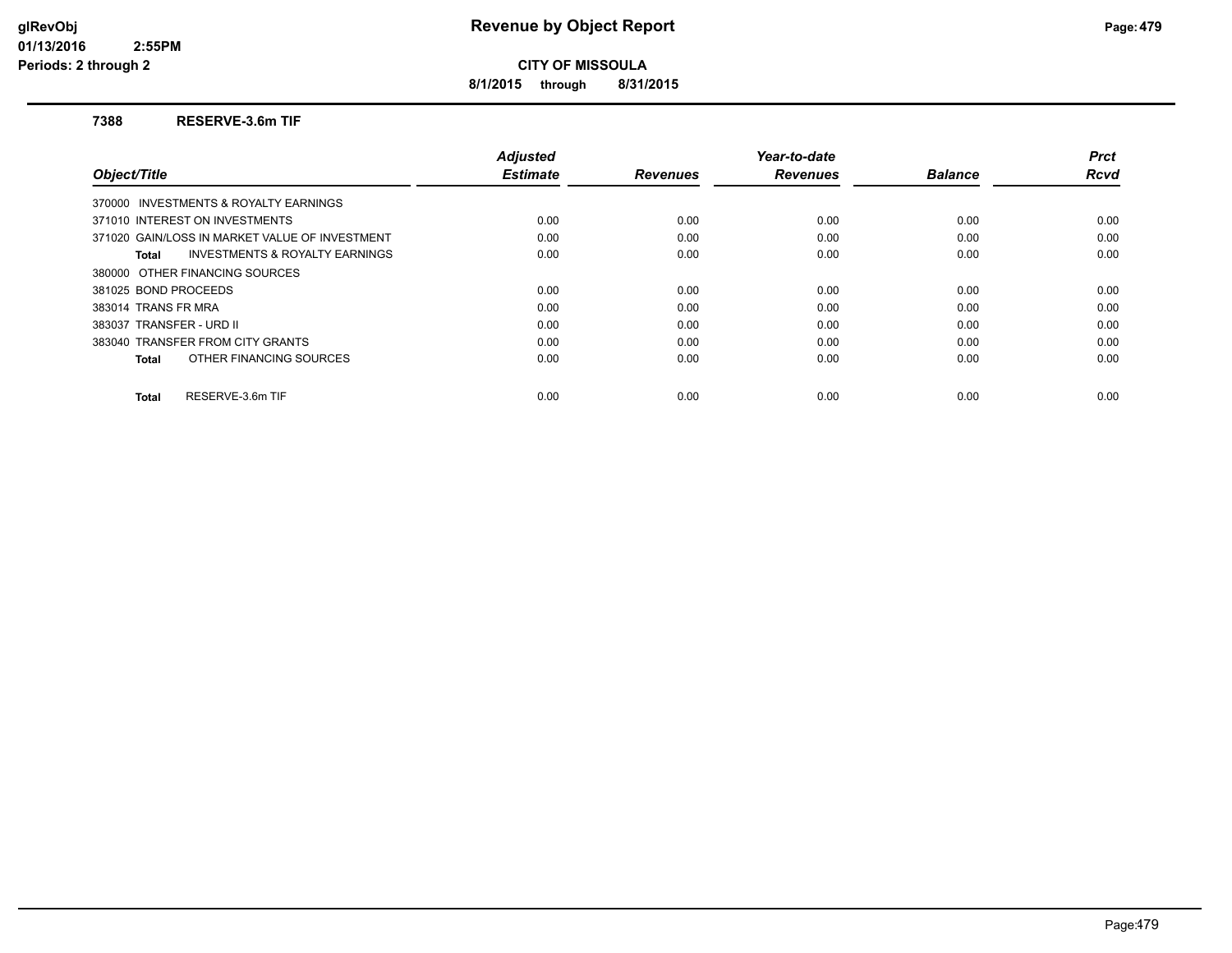**8/1/2015 through 8/31/2015**

**7389 DEBT SERVICE - 3.6M/5.75M**

**7389 DEBT SERVICE - 3.6M/5.75M**

|                                                 | <b>Adjusted</b> |                 | Year-to-date    |                | <b>Prct</b> |
|-------------------------------------------------|-----------------|-----------------|-----------------|----------------|-------------|
| Object/Title                                    | <b>Estimate</b> | <b>Revenues</b> | <b>Revenues</b> | <b>Balance</b> | Rcvd        |
| 370000 INVESTMENTS & ROYALTY EARNINGS           |                 |                 |                 |                |             |
| 371010 INTEREST ON INVESTMENTS                  | 0.00            | 0.00            | 0.00            | 0.00           | 0.00        |
| 371020 GAIN/LOSS IN MARKET VALUE OF INVESTMENTS | 0.00            | 0.00            | 0.00            | 0.00           | 0.00        |
| INVESTMENTS & ROYALTY EARNINGS<br>Total         | 0.00            | 0.00            | 0.00            | 0.00           | 0.00        |
| 380000 OTHER FINANCING SOURCES                  |                 |                 |                 |                |             |
| 381009 TRANSFER FROM CLEARING                   | 0.00            | 0.00            | 0.00            | 0.00           | 0.00        |
| 381025 BOND PROCEEDS                            | 0.00            | 0.00            | 0.00            | 0.00           | 0.00        |
| 383014 TRANS FR MRA                             | 921.916.00      | 0.00            | 0.00            | 921.916.00     | 0.00        |
| OTHER FINANCING SOURCES<br>Total                | 921,916.00      | 0.00            | 0.00            | 921.916.00     | 0.00        |
| DEBT SERVICE - 3.6M/5.75M<br>Total              | 921.916.00      | 0.00            | 0.00            | 921.916.00     | 0.00        |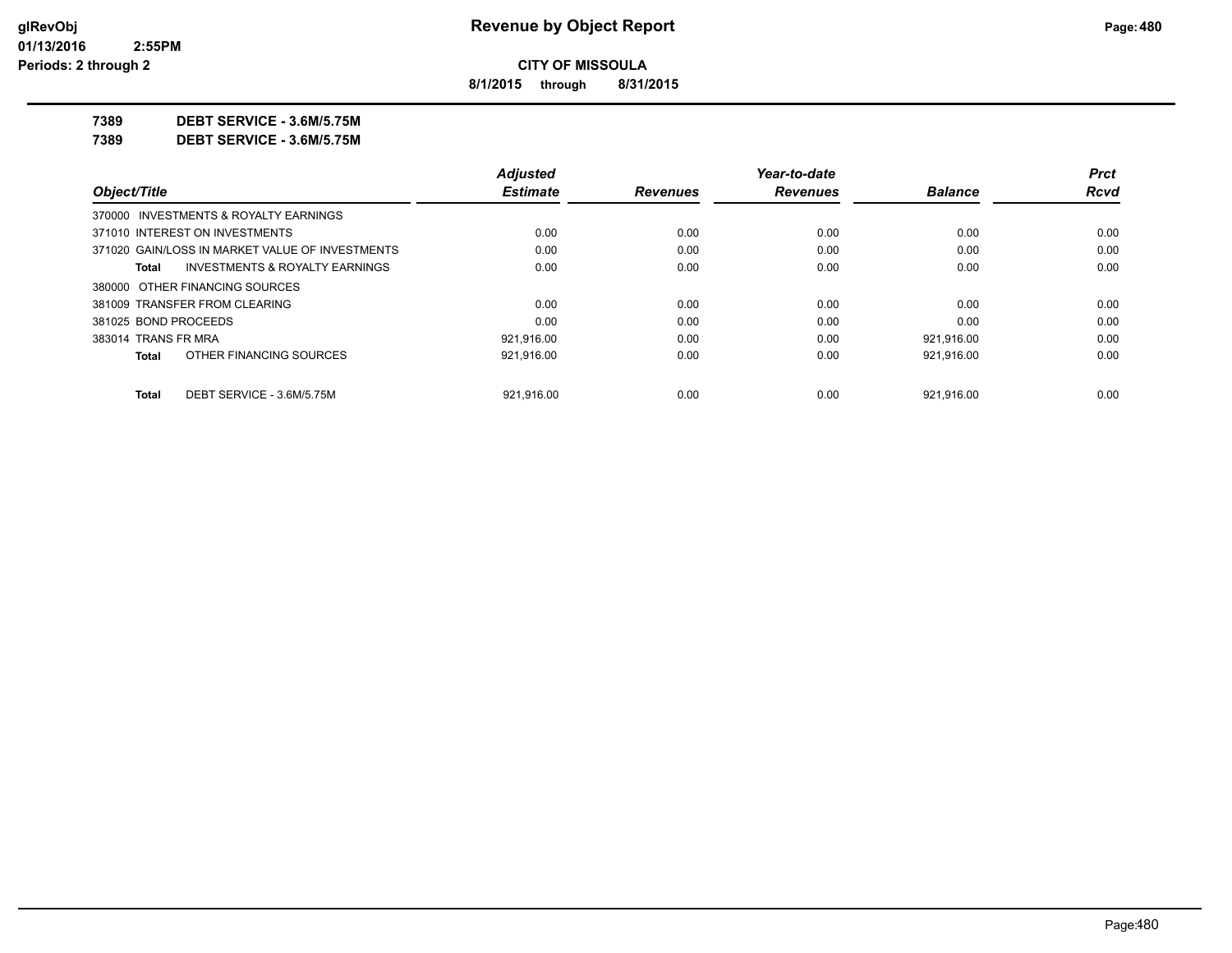**8/1/2015 through 8/31/2015**

### **7389 DEBT SERVICE - 3.6M/5.75M**

| Object/Title         |                                                | Adjusted<br><b>Estimate</b> | <b>Revenues</b> | Year-to-date<br><b>Revenues</b> | <b>Balance</b> | <b>Prct</b><br>Rcvd |
|----------------------|------------------------------------------------|-----------------------------|-----------------|---------------------------------|----------------|---------------------|
|                      | 370000 INVESTMENTS & ROYALTY EARNINGS          |                             |                 |                                 |                |                     |
|                      | 371010 INTEREST ON INVESTMENTS                 | 0.00                        | 0.00            | 0.00                            | 0.00           | 0.00                |
|                      | 371020 GAIN/LOSS IN MARKET VALUE OF INVESTMENT | 0.00                        | 0.00            | 0.00                            | 0.00           | 0.00                |
| Total                | <b>INVESTMENTS &amp; ROYALTY EARNINGS</b>      | 0.00                        | 0.00            | 0.00                            | 0.00           | 0.00                |
|                      | 380000 OTHER FINANCING SOURCES                 |                             |                 |                                 |                |                     |
|                      | 381009 TRANSFER FROM CLEARING                  | 0.00                        | 0.00            | 0.00                            | 0.00           | 0.00                |
| 381025 BOND PROCEEDS |                                                | 0.00                        | 0.00            | 0.00                            | 0.00           | 0.00                |
| 383014 TRANS FR MRA  |                                                | 921,916.00                  | 0.00            | 0.00                            | 921.916.00     | 0.00                |
| Total                | OTHER FINANCING SOURCES                        | 921,916.00                  | 0.00            | 0.00                            | 921,916.00     | 0.00                |
| Total                | DEBT SERVICE - 3.6M/5.75M                      | 921.916.00                  | 0.00            | 0.00                            | 921.916.00     | 0.00                |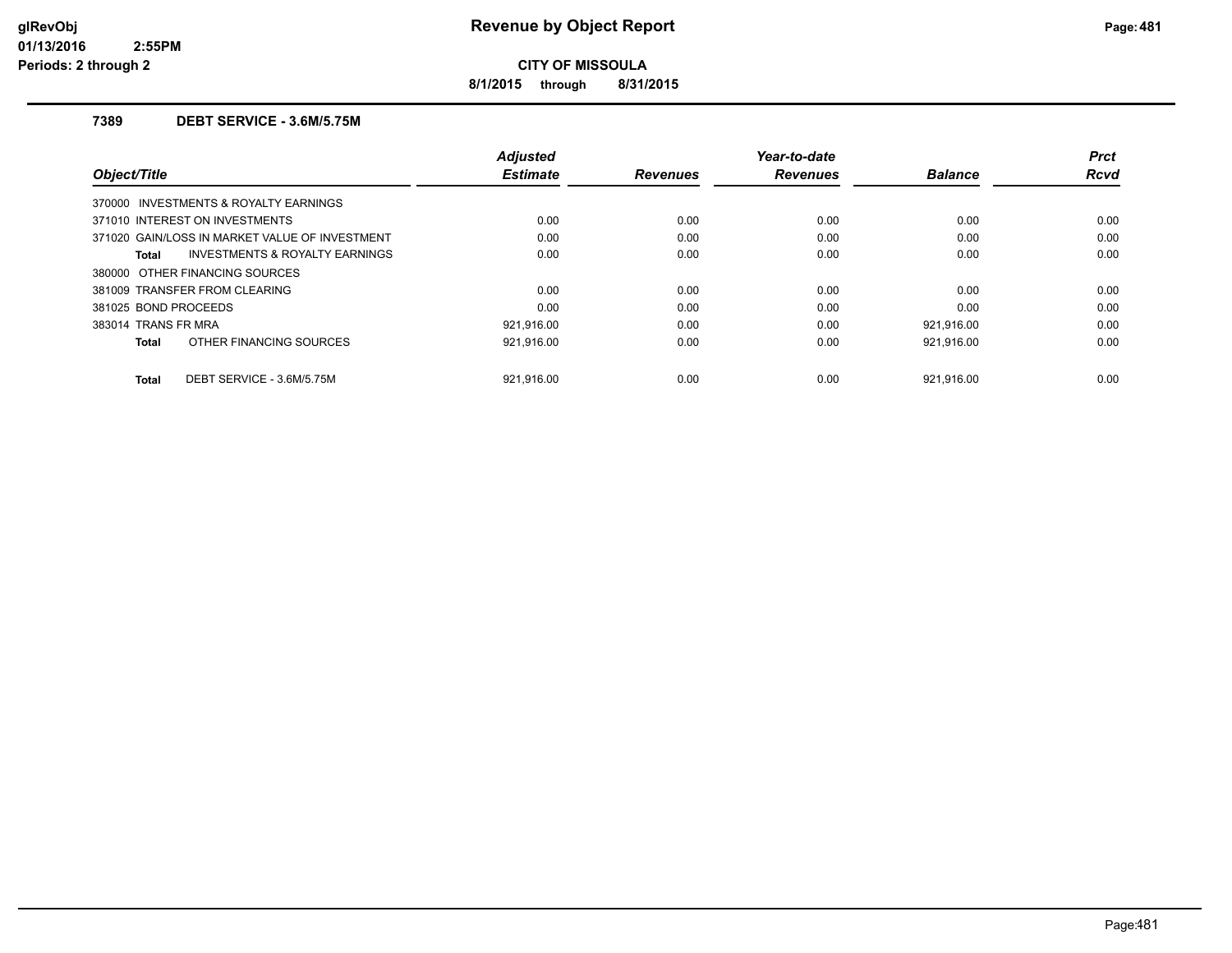**8/1/2015 through 8/31/2015**

**7390 URDII CLEARING - 3.6M TIF**

| 7390 | <b>URDII CLEARING - 3.6M TIF</b> |
|------|----------------------------------|
|      |                                  |

|                                                     | <b>Adjusted</b> |                 | Year-to-date    |                | <b>Prct</b> |
|-----------------------------------------------------|-----------------|-----------------|-----------------|----------------|-------------|
| Object/Title                                        | <b>Estimate</b> | <b>Revenues</b> | <b>Revenues</b> | <b>Balance</b> | Rcvd        |
| 310000 TAXES/ASSESSMENTS                            |                 |                 |                 |                |             |
| 310000 TAXES/ASSESSMENTS                            | 0.00            | 0.00            | 0.00            | 0.00           | 0.00        |
| <b>TAX INCREMENT</b><br>311011                      | 1,617,625.00    | 76,712.90       | $-76,565.00$    | 1,694,190.00   | $-4.73$     |
| PENALTIES & INTEREST<br>312001                      | 0.00            | 856.80          | $-2,127.87$     | 2,127.87       | 0.00        |
| TAXES/ASSESSMENTS<br>Total                          | 1,617,625.00    | 77,569.70       | $-78,692.87$    | 1,696,317.87   | $-4.86$     |
| <b>INTERGOVERNMENTAL REVENUES</b><br>330000         |                 |                 |                 |                |             |
| 335210 PERSONAL PROPERTY TAX REIMBURSEMENT          | 0.00            | 0.00            | 0.00            | 0.00           | 0.00        |
| 335230 HB 124 REVENUE                               | 255,260.00      | 0.00            | 0.00            | 255,260.00     | 0.00        |
| INTERGOVERNMENTAL REVENUES<br>Total                 | 255,260.00      | 0.00            | 0.00            | 255,260.00     | 0.00        |
| <b>INVESTMENTS &amp; ROYALTY EARNINGS</b><br>370000 |                 |                 |                 |                |             |
| 371010 INTEREST ON INVESTMENTS                      | 0.00            | 0.00            | 0.00            | 0.00           | 0.00        |
| 371020 GAIN/LOSS IN MARKET VALUE OF INVESTMENTS     | 0.00            | 0.00            | 0.00            | 0.00           | 0.00        |
| <b>INVESTMENTS &amp; ROYALTY EARNINGS</b><br>Total  | 0.00            | 0.00            | 0.00            | 0.00           | 0.00        |
| OTHER FINANCING SOURCES<br>380000                   |                 |                 |                 |                |             |
| <b>TRANSFER FROM URD II</b><br>383037               | 0.00            | 0.00            | 0.00            | 0.00           | 0.00        |
| OTHER FINANCING SOURCES<br>Total                    | 0.00            | 0.00            | 0.00            | 0.00           | 0.00        |
| URDII CLEARING - 3.6M TIF<br>Total                  | 1,872,885.00    | 77,569.70       | $-78,692.87$    | 1,951,577.87   | $-4.20$     |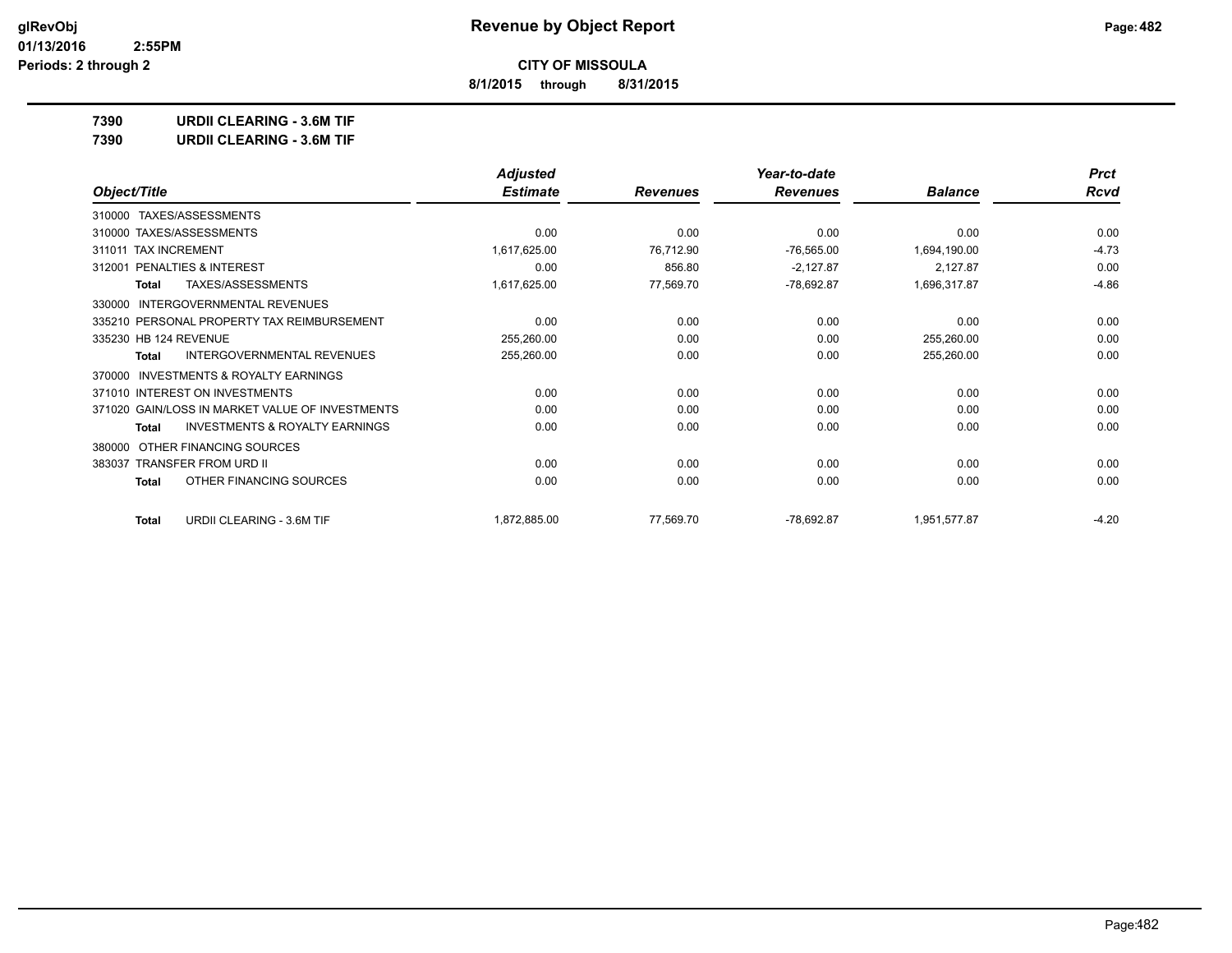**8/1/2015 through 8/31/2015**

### **7390 URDII CLEARING - 3.6M TIF**

|                                                    | <b>Adjusted</b> |                 | Year-to-date    |                | <b>Prct</b> |
|----------------------------------------------------|-----------------|-----------------|-----------------|----------------|-------------|
| Object/Title                                       | <b>Estimate</b> | <b>Revenues</b> | <b>Revenues</b> | <b>Balance</b> | <b>Rcvd</b> |
| TAXES/ASSESSMENTS<br>310000                        |                 |                 |                 |                |             |
| 310000 TAXES/ASSESSMENTS                           | 0.00            | 0.00            | 0.00            | 0.00           | 0.00        |
| <b>TAX INCREMENT</b><br>311011                     | 1,617,625.00    | 76,712.90       | $-76,565.00$    | 1,694,190.00   | $-4.73$     |
| <b>PENALTIES &amp; INTEREST</b><br>312001          | 0.00            | 856.80          | $-2,127.87$     | 2,127.87       | 0.00        |
| <b>TAXES/ASSESSMENTS</b><br>Total                  | 1,617,625.00    | 77,569.70       | $-78,692.87$    | 1,696,317.87   | $-4.86$     |
| INTERGOVERNMENTAL REVENUES<br>330000               |                 |                 |                 |                |             |
| 335210 PERSONAL PROPERTY TAX REIMBURSEMENT         | 0.00            | 0.00            | 0.00            | 0.00           | 0.00        |
| 335230 HB 124 REVENUE                              | 255,260.00      | 0.00            | 0.00            | 255,260.00     | 0.00        |
| <b>INTERGOVERNMENTAL REVENUES</b><br>Total         | 255,260.00      | 0.00            | 0.00            | 255,260.00     | 0.00        |
| INVESTMENTS & ROYALTY EARNINGS<br>370000           |                 |                 |                 |                |             |
| 371010 INTEREST ON INVESTMENTS                     | 0.00            | 0.00            | 0.00            | 0.00           | 0.00        |
| 371020 GAIN/LOSS IN MARKET VALUE OF INVESTMENT     | 0.00            | 0.00            | 0.00            | 0.00           | 0.00        |
| <b>INVESTMENTS &amp; ROYALTY EARNINGS</b><br>Total | 0.00            | 0.00            | 0.00            | 0.00           | 0.00        |
| OTHER FINANCING SOURCES<br>380000                  |                 |                 |                 |                |             |
| <b>TRANSFER FROM URD II</b><br>383037              | 0.00            | 0.00            | 0.00            | 0.00           | 0.00        |
| OTHER FINANCING SOURCES<br><b>Total</b>            | 0.00            | 0.00            | 0.00            | 0.00           | 0.00        |
| <b>URDII CLEARING - 3.6M TIF</b><br><b>Total</b>   | 1,872,885.00    | 77,569.70       | $-78,692.87$    | 1,951,577.87   | $-4.20$     |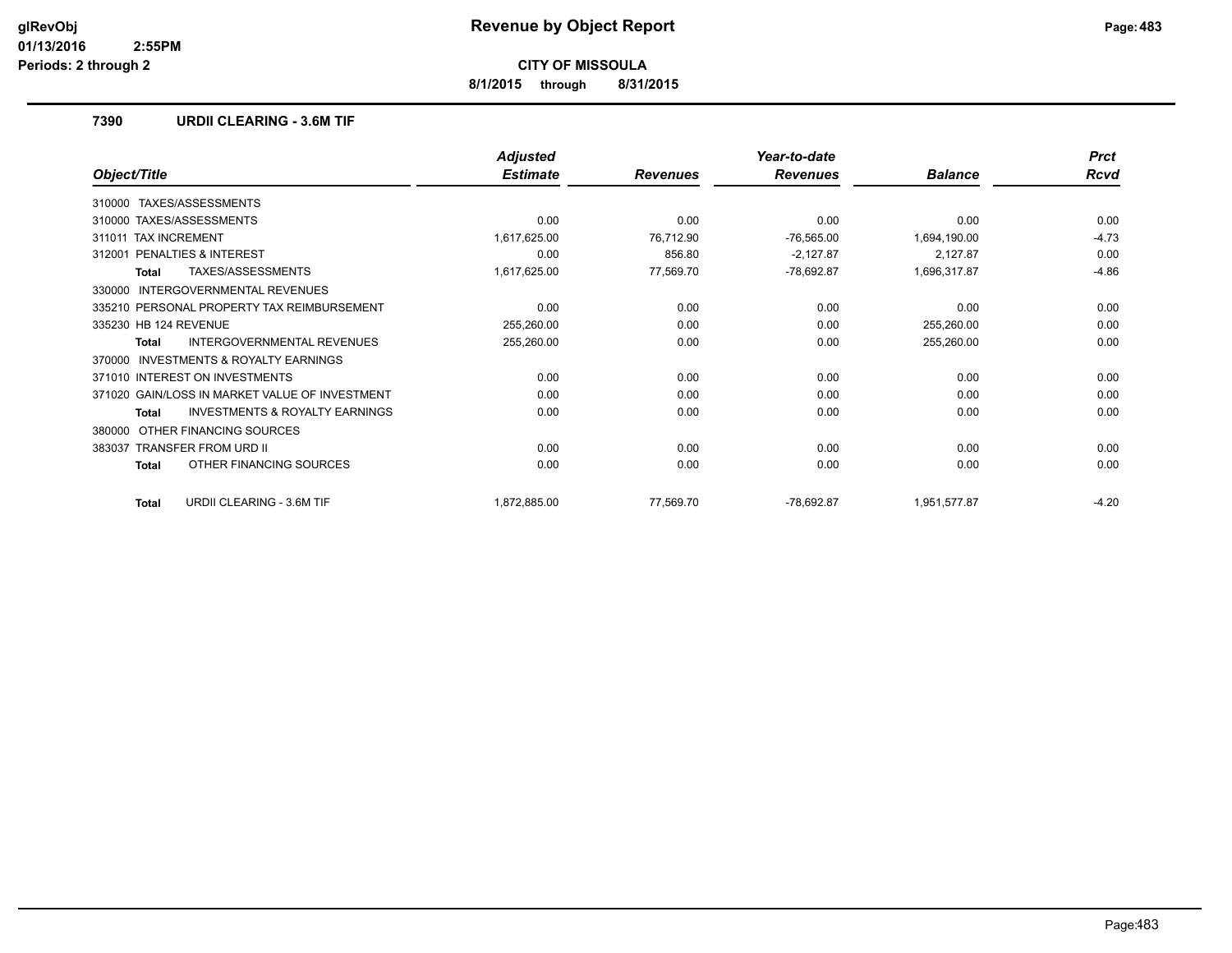**8/1/2015 through 8/31/2015**

**7391 MRA - URD I FUND 7391 MRA - URD I FUND**

|                                                    | <b>Adjusted</b> |                 | Year-to-date    |                | <b>Prct</b> |
|----------------------------------------------------|-----------------|-----------------|-----------------|----------------|-------------|
| Object/Title                                       | <b>Estimate</b> | <b>Revenues</b> | <b>Revenues</b> | <b>Balance</b> | <b>Rcvd</b> |
| 310000 TAXES/ASSESSMENTS                           |                 |                 |                 |                |             |
| 311011 TAX INCREMENT                               | 0.00            | 0.00            | 0.00            | 0.00           | 0.00        |
| 312001 PENALTIES & INTEREST                        | 0.00            | 0.00            | 0.00            | 0.00           | 0.00        |
| TAXES/ASSESSMENTS<br>Total                         | 0.00            | 0.00            | 0.00            | 0.00           | 0.00        |
| 330000 INTERGOVERNMENTAL REVENUES                  |                 |                 |                 |                |             |
| 331050 ISTEA/CTEP GRANT                            | 0.00            | 0.00            | 0.00            | 0.00           | 0.00        |
| 336023 STATE CONTRIB. - PERS                       | 0.00            | 0.00            | 0.00            | 0.00           | 0.00        |
| <b>INTERGOVERNMENTAL REVENUES</b><br><b>Total</b>  | 0.00            | 0.00            | 0.00            | 0.00           | 0.00        |
| 360000 MISCELLANEOUS REVENUES                      |                 |                 |                 |                |             |
| 360000 MISCELLANEOUS REVENUES                      | 0.00            | 0.00            | 0.00            | 0.00           | 0.00        |
| 360010 MISCELLANEOUS                               | 0.00            | 0.00            | 0.00            | 0.00           | 0.00        |
| 364012 SALE OF SURPLUS PROPERTY                    | 0.00            | 0.00            | 0.00            | 0.00           | 0.00        |
| 365000 DONATIONS                                   | 0.00            | 0.00            | 0.00            | 0.00           | 0.00        |
| MISCELLANEOUS REVENUES<br>Total                    | 0.00            | 0.00            | 0.00            | 0.00           | 0.00        |
| 370000 INVESTMENTS & ROYALTY EARNINGS              |                 |                 |                 |                |             |
| 371010 INTEREST ON INVESTMENTS                     | 0.00            | 0.00            | 0.00            | 0.00           | 0.00        |
| 371020 GAIN/LOSS IN MARKET VALUE OF INVESTMENTS    | 0.00            | 0.00            | 0.00            | 0.00           | 0.00        |
| <b>INVESTMENTS &amp; ROYALTY EARNINGS</b><br>Total | 0.00            | 0.00            | 0.00            | 0.00           | 0.00        |
| 380000 OTHER FINANCING SOURCES                     |                 |                 |                 |                |             |
| 382010 SALE OF FIXED ASSETS                        | 0.00            | 0.00            | 0.00            | 0.00           | 0.00        |
| 383001 TRANS FR FLUSHING DISTRICT                  | 0.00            | 0.00            | 0.00            | 0.00           | 0.00        |
| 383016 TRANS FR TAX INCREMENT BOND                 | 0.00            | 0.00            | 0.00            | 0.00           | 0.00        |
| 383029 TRANS FR GENERAL                            | 0.00            | 0.00            | 0.00            | 0.00           | 0.00        |
| 383037 TRANSFER - URD II                           | 0.00            | 0.00            | 0.00            | 0.00           | 0.00        |
| 383038 TRANSFER - URD III                          | 0.00            | 0.00            | 0.00            | 0.00           | 0.00        |
| OTHER FINANCING SOURCES<br><b>Total</b>            | 0.00            | 0.00            | 0.00            | 0.00           | 0.00        |
|                                                    |                 |                 |                 |                |             |
| MRA - URD I FUND<br>Total                          | 0.00            | 0.00            | 0.00            | 0.00           | 0.00        |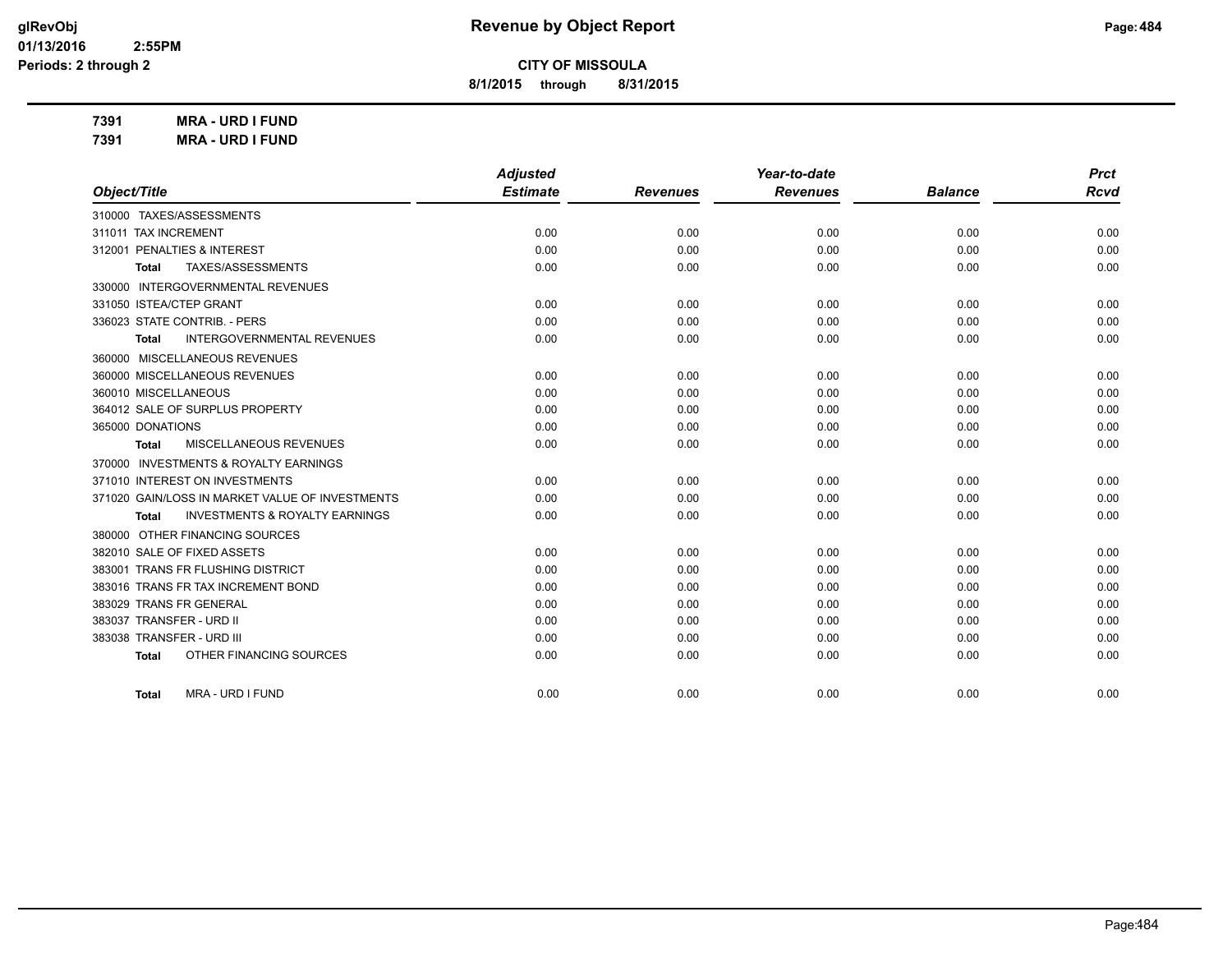## **glRevObj Revenue by Object Report Page:485**

## **CITY OF MISSOULA**

**8/1/2015 through 8/31/2015**

#### **7391 MRA - URD I FUND**

|                                                    | <b>Adjusted</b> |                 | Year-to-date    |                | <b>Prct</b> |
|----------------------------------------------------|-----------------|-----------------|-----------------|----------------|-------------|
| Object/Title                                       | <b>Estimate</b> | <b>Revenues</b> | <b>Revenues</b> | <b>Balance</b> | <b>Rcvd</b> |
| 310000 TAXES/ASSESSMENTS                           |                 |                 |                 |                |             |
| 311011 TAX INCREMENT                               | 0.00            | 0.00            | 0.00            | 0.00           | 0.00        |
| 312001 PENALTIES & INTEREST                        | 0.00            | 0.00            | 0.00            | 0.00           | 0.00        |
| TAXES/ASSESSMENTS<br><b>Total</b>                  | 0.00            | 0.00            | 0.00            | 0.00           | 0.00        |
| 330000 INTERGOVERNMENTAL REVENUES                  |                 |                 |                 |                |             |
| 331050 ISTEA/CTEP GRANT                            | 0.00            | 0.00            | 0.00            | 0.00           | 0.00        |
| 336023 STATE CONTRIB. - PERS                       | 0.00            | 0.00            | 0.00            | 0.00           | 0.00        |
| <b>INTERGOVERNMENTAL REVENUES</b><br>Total         | 0.00            | 0.00            | 0.00            | 0.00           | 0.00        |
| 360000 MISCELLANEOUS REVENUES                      |                 |                 |                 |                |             |
| 360000 MISCELLANEOUS REVENUES                      | 0.00            | 0.00            | 0.00            | 0.00           | 0.00        |
| 360010 MISCELLANEOUS                               | 0.00            | 0.00            | 0.00            | 0.00           | 0.00        |
| 364012 SALE OF SURPLUS PROPERTY                    | 0.00            | 0.00            | 0.00            | 0.00           | 0.00        |
| 365000 DONATIONS                                   | 0.00            | 0.00            | 0.00            | 0.00           | 0.00        |
| <b>MISCELLANEOUS REVENUES</b><br><b>Total</b>      | 0.00            | 0.00            | 0.00            | 0.00           | 0.00        |
| 370000 INVESTMENTS & ROYALTY EARNINGS              |                 |                 |                 |                |             |
| 371010 INTEREST ON INVESTMENTS                     | 0.00            | 0.00            | 0.00            | 0.00           | 0.00        |
| 371020 GAIN/LOSS IN MARKET VALUE OF INVESTMENT     | 0.00            | 0.00            | 0.00            | 0.00           | 0.00        |
| <b>INVESTMENTS &amp; ROYALTY EARNINGS</b><br>Total | 0.00            | 0.00            | 0.00            | 0.00           | 0.00        |
| 380000 OTHER FINANCING SOURCES                     |                 |                 |                 |                |             |
| 382010 SALE OF FIXED ASSETS                        | 0.00            | 0.00            | 0.00            | 0.00           | 0.00        |
| 383001 TRANS FR FLUSHING DISTRICT                  | 0.00            | 0.00            | 0.00            | 0.00           | 0.00        |
| 383016 TRANS FR TAX INCREMENT BOND                 | 0.00            | 0.00            | 0.00            | 0.00           | 0.00        |
| 383029 TRANS FR GENERAL                            | 0.00            | 0.00            | 0.00            | 0.00           | 0.00        |
| 383037 TRANSFER - URD II                           | 0.00            | 0.00            | 0.00            | 0.00           | 0.00        |
| 383038 TRANSFER - URD III                          | 0.00            | 0.00            | 0.00            | 0.00           | 0.00        |
| OTHER FINANCING SOURCES<br><b>Total</b>            | 0.00            | 0.00            | 0.00            | 0.00           | 0.00        |
| MRA - URD I FUND<br><b>Total</b>                   | 0.00            | 0.00            | 0.00            | 0.00           | 0.00        |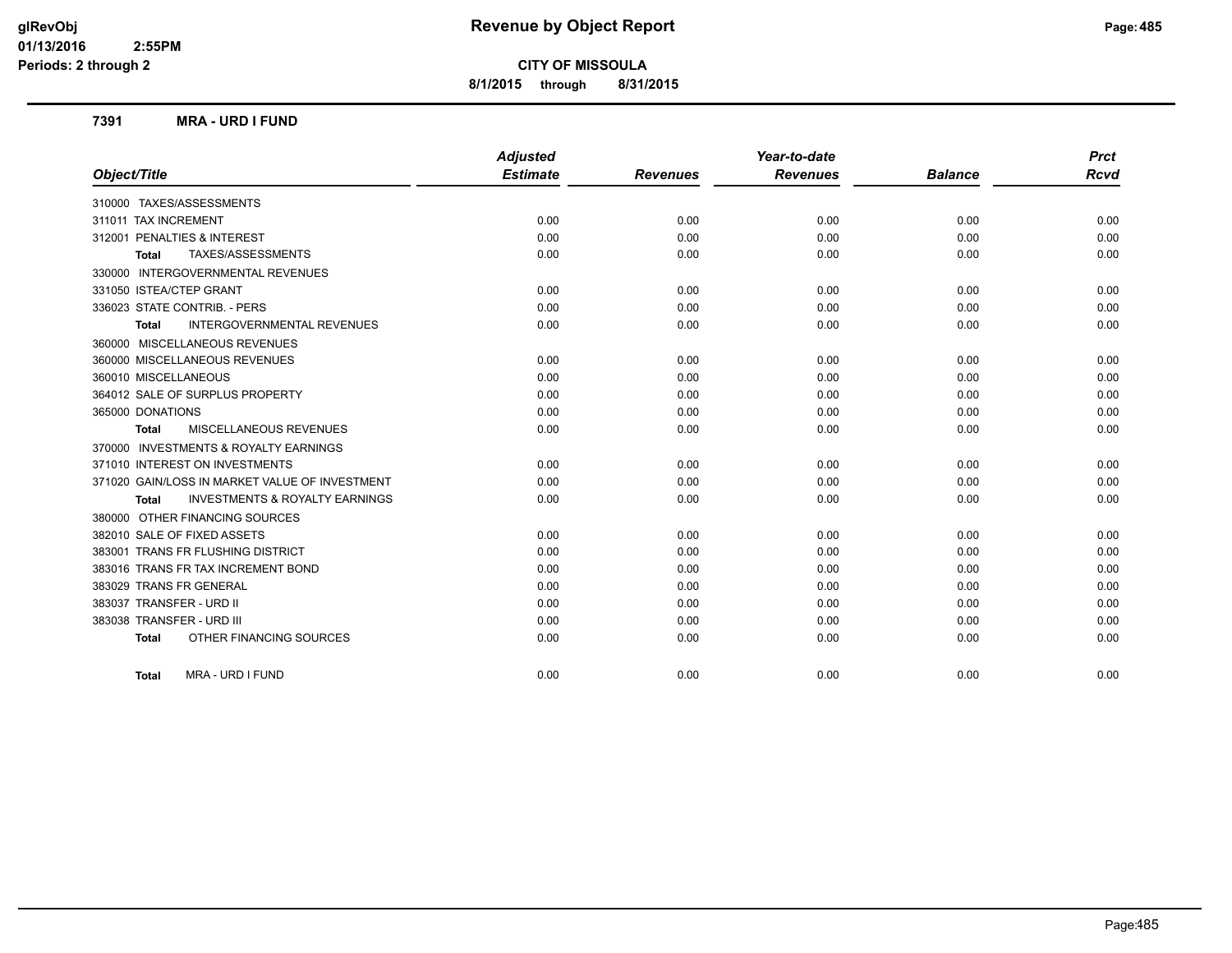**8/1/2015 through 8/31/2015**

**7392 MRA - URD II FUND 7392 MRA - URD II FUND**

| Object/Title                                       | <b>Adjusted</b><br><b>Estimate</b> | <b>Revenues</b> | Year-to-date<br><b>Revenues</b> | <b>Balance</b> | <b>Prct</b><br>Rcvd |
|----------------------------------------------------|------------------------------------|-----------------|---------------------------------|----------------|---------------------|
|                                                    |                                    |                 |                                 |                |                     |
| 310000 TAXES/ASSESSMENTS                           |                                    |                 |                                 |                |                     |
| 311011 TAX INCREMENT                               | 0.00                               | 0.00            | 0.00                            | 0.00           | 0.00                |
| TAXES/ASSESSMENTS<br><b>Total</b>                  | 0.00                               | 0.00            | 0.00                            | 0.00           | 0.00                |
| 330000 INTERGOVERNMENTAL REVENUES                  |                                    |                 |                                 |                |                     |
| 330000 INTERGOVERNMENTAL REVENUES                  | 0.00                               | 0.00            | 0.00                            | 0.00           | 0.00                |
| 331050 ISTEA/CTEP GRANT                            | 200,000.00                         | 10,484.83       | 0.00                            | 200,000.00     | 0.00                |
| 331060 NATL RECREATION TRAILS GRANTS               | 0.00                               | 0.00            | 0.00                            | 0.00           | 0.00                |
| 335210 PERSONAL PROPERTY TAX REIMBURSEMENT         | 0.00                               | 0.00            | 0.00                            | 0.00           | 0.00                |
| 335230 HB 124 REVENUE                              | 0.00                               | 0.00            | 0.00                            | 0.00           | 0.00                |
| 335250 STATE REIMB - SB #184                       | 0.00                               | 0.00            | 0.00                            | 0.00           | 0.00                |
| 336023 STATE CONTRIB. - PERS                       | 0.00                               | 0.00            | 0.00                            | 0.00           | 0.00                |
| INTERGOVERNMENTAL REVENUES<br>Total                | 200,000.00                         | 10,484.83       | 0.00                            | 200,000.00     | 0.00                |
| 340000 CHARGES FOR SERVICES                        |                                    |                 |                                 |                |                     |
| 343300 MISC CHARGES FOR SERVICES                   | 0.00                               | 0.00            | 0.00                            | 0.00           | 0.00                |
| <b>CHARGES FOR SERVICES</b><br><b>Total</b>        | 0.00                               | 0.00            | 0.00                            | 0.00           | 0.00                |
| 360000 MISCELLANEOUS REVENUES                      |                                    |                 |                                 |                |                     |
| 360000 MISCELLANEOUS REVENUES                      | 0.00                               | 0.00            | 0.00                            | 0.00           | 0.00                |
| 360007 RLF REVENUES                                | 0.00                               | 0.00            | 0.00                            | 0.00           | 0.00                |
| 360010 MISCELLANEOUS                               | 0.00                               | 0.00            | 0.00                            | 0.00           | 0.00                |
| 365000 DONATIONS                                   | 0.00                               | 0.00            | 0.00                            | 0.00           | 0.00                |
| MISCELLANEOUS REVENUES<br><b>Total</b>             | 0.00                               | 0.00            | 0.00                            | 0.00           | 0.00                |
| 370000 INVESTMENTS & ROYALTY EARNINGS              |                                    |                 |                                 |                |                     |
| 371010 INTEREST ON INVESTMENTS                     | 0.00                               | 0.00            | 0.00                            | 0.00           | 0.00                |
| 371020 GAIN/LOSS IN MARKET VALUE OF INVESTMENTS    | 0.00                               | 0.00            | 0.00                            | 0.00           | 0.00                |
| <b>INVESTMENTS &amp; ROYALTY EARNINGS</b><br>Total | 0.00                               | 0.00            | 0.00                            | 0.00           | 0.00                |
| 380000 OTHER FINANCING SOURCES                     |                                    |                 |                                 |                |                     |
| 381009 TRANSFERS IN                                | 0.00                               | 0.00            | 0.00                            | 0.00           | 0.00                |
| 381025 BOND PROCEEDS                               | 0.00                               | 0.00            | 0.00                            | 0.00           | 0.00                |
| 381026 DEBT SERVICE/BROWNSFIELD RLF 1.125M         | 0.00                               | 0.00            | 0.00                            | 0.00           | 0.00                |
| 381027 SOUTH RESERVE TRAIL CROSSING 5.M            | 0.00                               | 0.00            | 0.00                            | 0.00           | 0.00                |
| 381028 BOND PROCEEDS-MILL SITE                     | 0.00                               | 0.00            | 0.00                            | 0.00           | 0.00                |
| 381074 CIVIC STADIUM TIF NOTES 1.5M                | 0.00                               | 0.00            | 0.00                            | 0.00           | 0.00                |
| 383014 TRANS FR MRA                                | 616,365.00                         | 0.00            | 0.00                            | 616,365.00     | 0.00                |
| 383037 TRANSFER - URD II                           | 0.00                               | 0.00            | 0.00                            | 0.00           | 0.00                |
| 383038 TRANSFER - URD III                          | 0.00                               | 0.00            | 0.00                            | 0.00           | 0.00                |
| 383039 FROM SID TRANSFERS                          | 0.00                               | 0.00            | 0.00                            | 0.00           | 0.00                |
| 383060 TRANSFERS FROM FRONT ST URD                 | 0.00                               | 0.00            | 0.00                            | 0.00           | 0.00                |
| 383061 TRANSFERS FROM PARK IMPACT FEES             | 0.00                               | 0.00            | 0.00                            | 0.00           | 0.00                |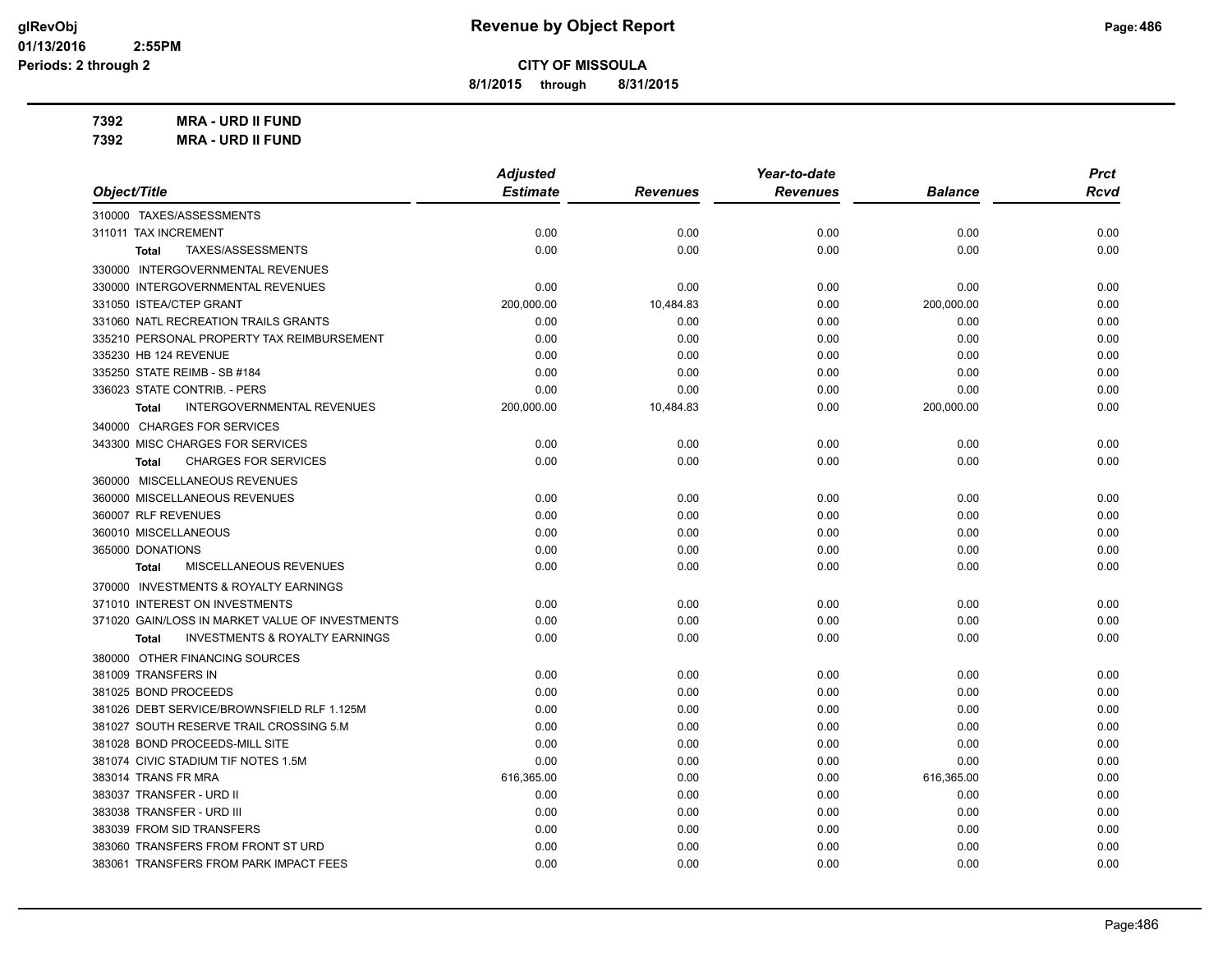**8/1/2015 through 8/31/2015**

**7392 MRA - URD II FUND 7392 MRA - URD II FUND**

|                                         | <b>Adjusted</b> | Year-to-date    |                 |                | Prct |
|-----------------------------------------|-----------------|-----------------|-----------------|----------------|------|
| Object/Title                            | <b>Estimate</b> | <b>Revenues</b> | <b>Revenues</b> | <b>Balance</b> | Rcvd |
| 383062 TRANSFERS FROM PARK SIDS         | 0.00            | 0.00            | 0.00            | 0.00           | 0.00 |
| 383063 TRANSF FROM SAFETY-LU (CTEP)FUND | 0.00            | 0.00            | 0.00            | 0.00           | 0.00 |
| OTHER FINANCING SOURCES<br><b>Total</b> | 616.365.00      | 0.00            | 0.00            | 616.365.00     | 0.00 |
| MRA - URD II FUND<br><b>Total</b>       | 816,365.00      | 10.484.83       | 0.00            | 816.365.00     | 0.00 |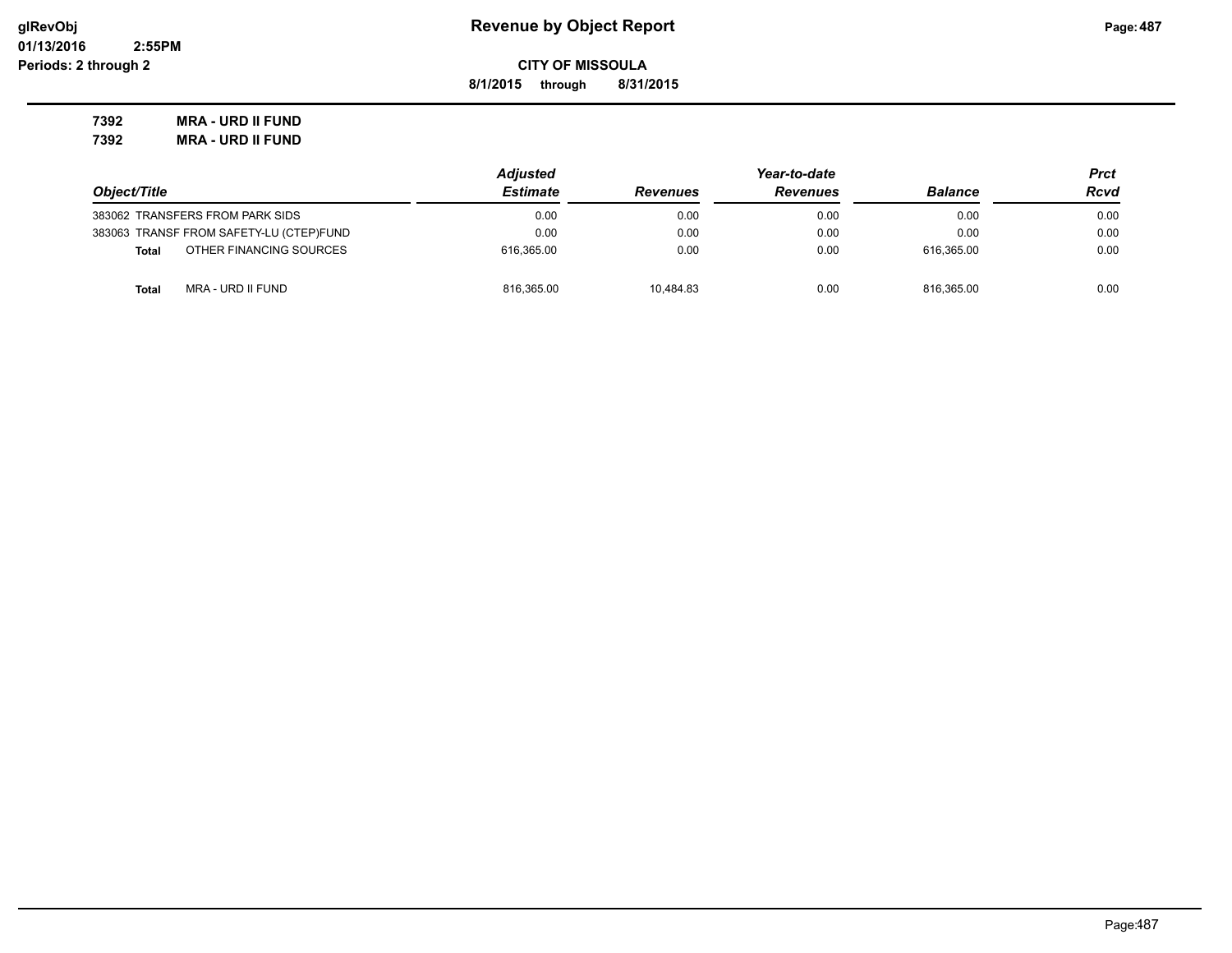**8/1/2015 through 8/31/2015**

#### **7392 MRA - URD II FUND**

|                                                           | <b>Adjusted</b> |                 | Year-to-date    |                | <b>Prct</b> |
|-----------------------------------------------------------|-----------------|-----------------|-----------------|----------------|-------------|
| Object/Title                                              | <b>Estimate</b> | <b>Revenues</b> | <b>Revenues</b> | <b>Balance</b> | Rcvd        |
| 310000 TAXES/ASSESSMENTS                                  |                 |                 |                 |                |             |
| 311011 TAX INCREMENT                                      | 0.00            | 0.00            | 0.00            | 0.00           | 0.00        |
| TAXES/ASSESSMENTS<br><b>Total</b>                         | 0.00            | 0.00            | 0.00            | 0.00           | 0.00        |
| 330000 INTERGOVERNMENTAL REVENUES                         |                 |                 |                 |                |             |
| 330000 INTERGOVERNMENTAL REVENUES                         | 0.00            | 0.00            | 0.00            | 0.00           | 0.00        |
| 331050 ISTEA/CTEP GRANT                                   | 200,000.00      | 10,484.83       | 0.00            | 200,000.00     | 0.00        |
| 331060 NATL RECREATION TRAILS GRANTS                      | 0.00            | 0.00            | 0.00            | 0.00           | 0.00        |
| 335210 PERSONAL PROPERTY TAX REIMBURSEMENT                | 0.00            | 0.00            | 0.00            | 0.00           | 0.00        |
| 335230 HB 124 REVENUE                                     | 0.00            | 0.00            | 0.00            | 0.00           | 0.00        |
| 335250 STATE REIMB - SB #184                              | 0.00            | 0.00            | 0.00            | 0.00           | 0.00        |
| 336023 STATE CONTRIB. - PERS                              | 0.00            | 0.00            | 0.00            | 0.00           | 0.00        |
| INTERGOVERNMENTAL REVENUES<br><b>Total</b>                | 200,000.00      | 10,484.83       | 0.00            | 200,000.00     | 0.00        |
| 340000 CHARGES FOR SERVICES                               |                 |                 |                 |                |             |
| 343300 MISC CHARGES FOR SERVICES                          | 0.00            | 0.00            | 0.00            | 0.00           | 0.00        |
| <b>CHARGES FOR SERVICES</b><br><b>Total</b>               | 0.00            | 0.00            | 0.00            | 0.00           | 0.00        |
| 360000 MISCELLANEOUS REVENUES                             |                 |                 |                 |                |             |
| 360000 MISCELLANEOUS REVENUES                             | 0.00            | 0.00            | 0.00            | 0.00           | 0.00        |
| 360007 RLF REVENUES                                       | 0.00            | 0.00            | 0.00            | 0.00           | 0.00        |
| 360010 MISCELLANEOUS                                      | 0.00            | 0.00            | 0.00            | 0.00           | 0.00        |
| 365000 DONATIONS                                          | 0.00            | 0.00            | 0.00            | 0.00           | 0.00        |
| <b>MISCELLANEOUS REVENUES</b><br><b>Total</b>             | 0.00            | 0.00            | 0.00            | 0.00           | 0.00        |
| 370000 INVESTMENTS & ROYALTY EARNINGS                     |                 |                 |                 |                |             |
| 371010 INTEREST ON INVESTMENTS                            | 0.00            | 0.00            | 0.00            | 0.00           | 0.00        |
| 371020 GAIN/LOSS IN MARKET VALUE OF INVESTMENT            | 0.00            | 0.00            | 0.00            | 0.00           | 0.00        |
| <b>INVESTMENTS &amp; ROYALTY EARNINGS</b><br><b>Total</b> | 0.00            | 0.00            | 0.00            | 0.00           | 0.00        |
| 380000 OTHER FINANCING SOURCES                            |                 |                 |                 |                |             |
| 381009 TRANSFERS IN                                       | 0.00            | 0.00            | 0.00            | 0.00           | 0.00        |
| 381025 BOND PROCEEDS                                      | 0.00            | 0.00            | 0.00            | 0.00           | 0.00        |
| 381026 DEBT SERVICE/BROWNSFIELD RLF 1.125M                | 0.00            | 0.00            | 0.00            | 0.00           | 0.00        |
| 381027 SOUTH RESERVE TRAIL CROSSING 5.M                   | 0.00            | 0.00            | 0.00            | 0.00           | 0.00        |
| 381028 BOND PROCEEDS-MILL SITE                            | 0.00            | 0.00            | 0.00            | 0.00           | 0.00        |
| 381074 CIVIC STADIUM TIF NOTES 1.5M                       | 0.00            | 0.00            | 0.00            | 0.00           | 0.00        |
| 383014 TRANS FR MRA                                       | 616,365.00      | 0.00            | 0.00            | 616,365.00     | 0.00        |
| 383037 TRANSFER - URD II                                  | 0.00            | 0.00            | 0.00            | 0.00           | 0.00        |
| 383038 TRANSFER - URD III                                 | 0.00            | 0.00            | 0.00            | 0.00           | 0.00        |
| 383039 FROM SID TRANSFERS                                 | 0.00            | 0.00            | 0.00            | 0.00           | 0.00        |
| 383060 TRANSFERS FROM FRONT ST URD                        | 0.00            | 0.00            | 0.00            | 0.00           | 0.00        |
| 383061 TRANSFERS FROM PARK IMPACT FEES                    | 0.00            | 0.00            | 0.00            | 0.00           | 0.00        |
| 383062 TRANSFERS FROM PARK SIDS                           | 0.00            | 0.00            | 0.00            | 0.00           | 0.00        |
|                                                           |                 |                 |                 |                |             |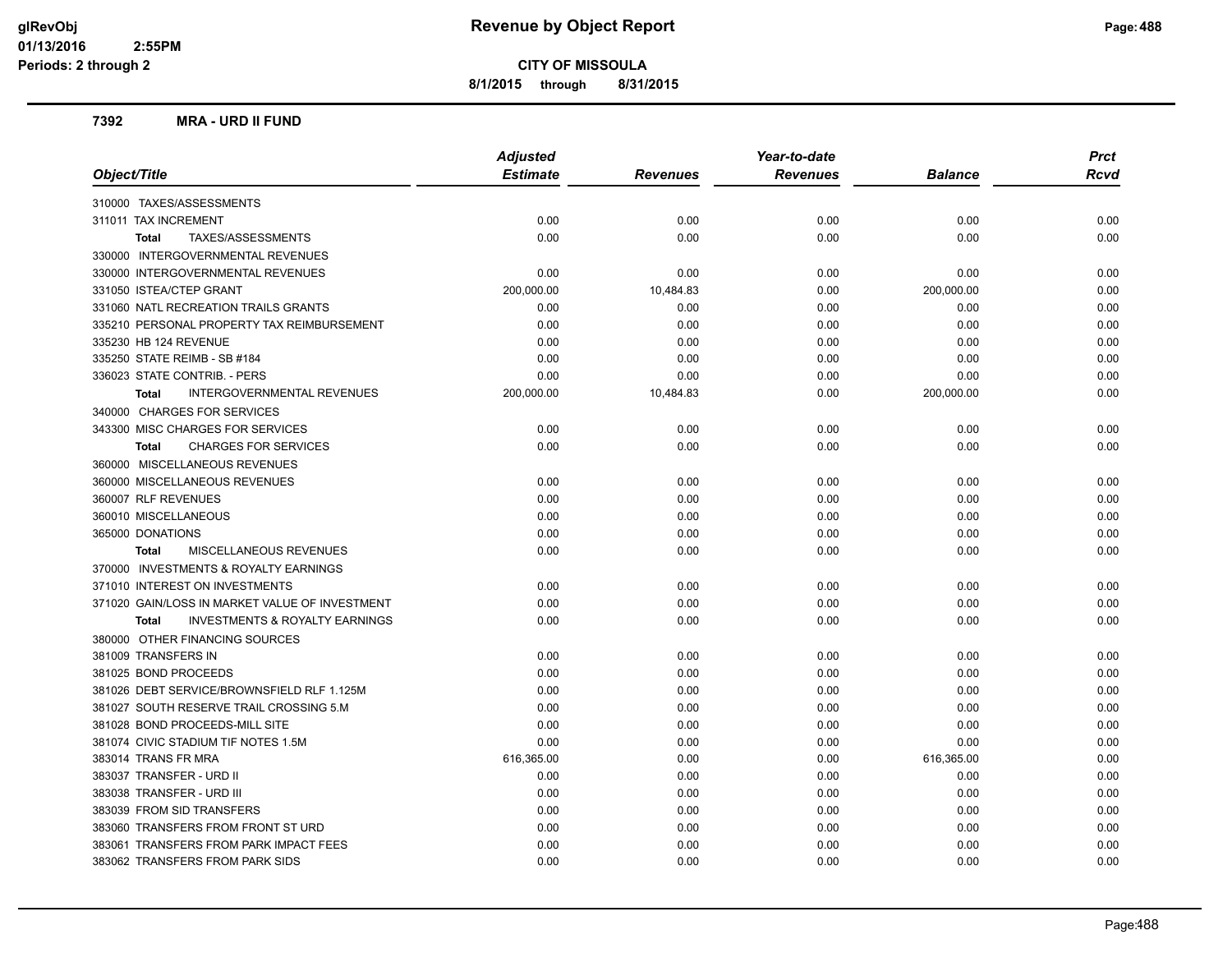**8/1/2015 through 8/31/2015**

#### **7392 MRA - URD II FUND**

| Object/Title |                                         | <b>Adjusted</b> | Year-to-date    |                 |                | <b>Prct</b> |
|--------------|-----------------------------------------|-----------------|-----------------|-----------------|----------------|-------------|
|              |                                         | <b>Estimate</b> | <b>Revenues</b> | <b>Revenues</b> | <b>Balance</b> | <b>Rcvd</b> |
|              | 383063 TRANSF FROM SAFETY-LU (CTEP)FUND | 0.00            | 0.00            | 0.00            | 0.00           | 0.00        |
| Total        | OTHER FINANCING SOURCES                 | 616.365.00      | 0.00            | 0.00            | 616.365.00     | 0.00        |
| Total        | MRA - URD II FUND                       | 816,365.00      | 10.484.83       | 0.00            | 816.365.00     | 0.00        |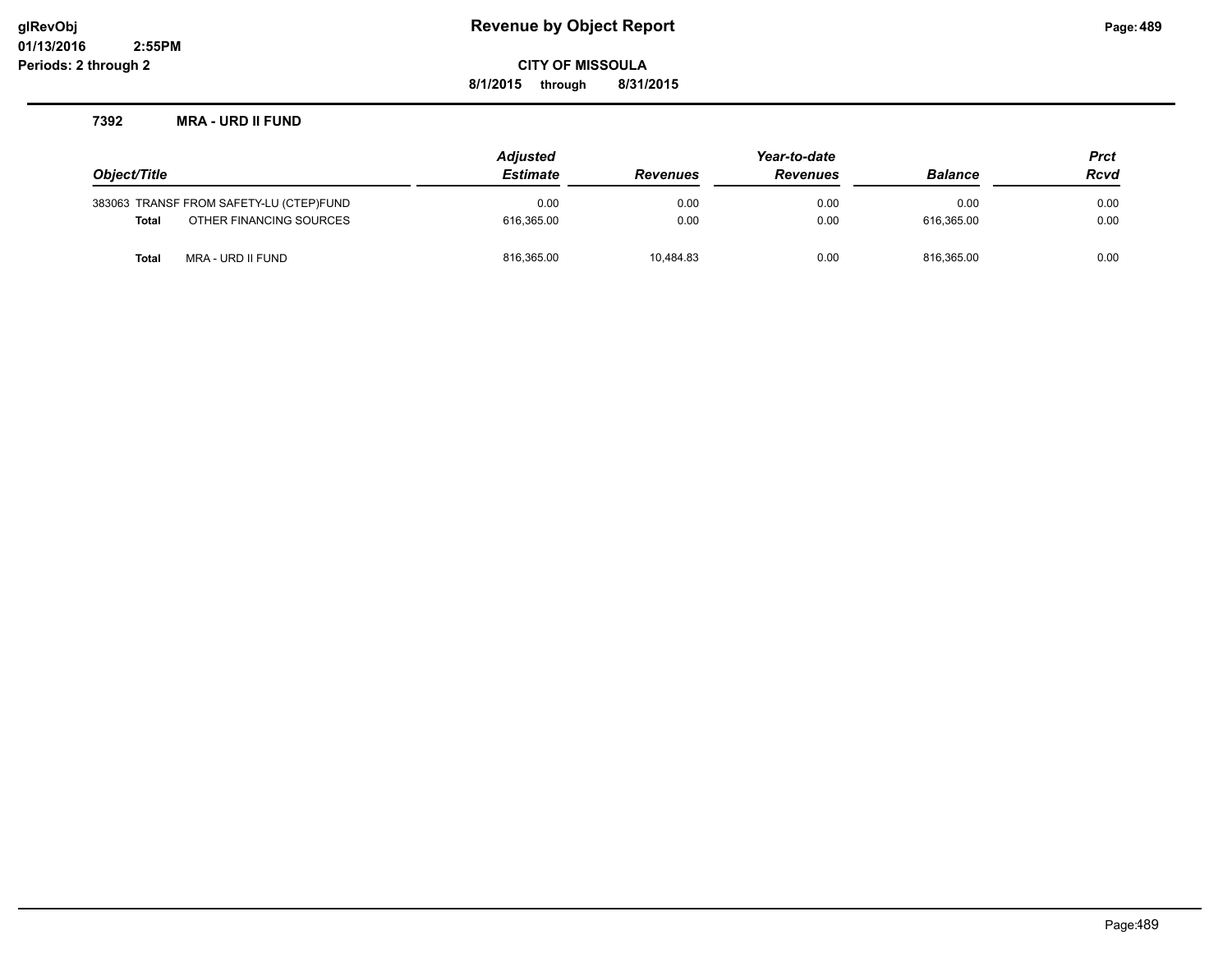**8/1/2015 through 8/31/2015**

**7393 MRA - URD III FUND**

**7393 MRA - URD III FUND**

|                                                    | <b>Adjusted</b> |                 | Year-to-date    |                | <b>Prct</b> |
|----------------------------------------------------|-----------------|-----------------|-----------------|----------------|-------------|
| Object/Title                                       | <b>Estimate</b> | <b>Revenues</b> | <b>Revenues</b> | <b>Balance</b> | Rcvd        |
| 310000 TAXES/ASSESSMENTS                           |                 |                 |                 |                |             |
| 311011 TAX INCREMENT                               | 1,837,654.00    | 49,545.37       | $-16,829.65$    | 1,854,483.65   | $-0.92$     |
| 312001 PENALTIES & INTEREST                        | 0.00            | 1,075.99        | $-111.43$       | 111.43         | 0.00        |
| TAXES/ASSESSMENTS<br>Total                         | 1,837,654.00    | 50,621.36       | $-16,941.08$    | 1,854,595.08   | $-0.92$     |
| 330000 INTERGOVERNMENTAL REVENUES                  |                 |                 |                 |                |             |
| 331050 ISTEA/CTEP GRANT                            | 0.00            | 0.00            | 0.00            | 0.00           | 0.00        |
| 331060 NATL RECREATION TRAILS GRANTS               | 0.00            | 0.00            | 0.00            | 0.00           | 0.00        |
| 335210 PERSONAL PROPERTY TAX REIMBURSEMENT         | 121,116.00      | 0.00            | 0.00            | 121,116.00     | 0.00        |
| 336020 STATE PENSION CONTRIBUTION                  | 0.00            | 0.00            | 0.00            | 0.00           | 0.00        |
| 336023 STATE CONTRIB. - PERS                       | 0.00            | 23.97           | 43.83           | $-43.83$       | 0.00        |
| <b>INTERGOVERNMENTAL REVENUES</b><br>Total         | 121,116.00      | 23.97           | 43.83           | 121,072.17     | 0.04        |
| 360000 MISCELLANEOUS REVENUES                      |                 |                 |                 |                |             |
| 360000 MISCELLANEOUS REVENUES                      | 0.00            | 0.00            | 0.00            | 0.00           | 0.00        |
| 360010 MISCELLANEOUS                               | 0.00            | 0.00            | 0.00            | 0.00           | 0.00        |
| 362000 OTHER MISCELLANEOUS REVENUE                 | 0.00            | 0.00            | 0.00            | 0.00           | 0.00        |
| 362004 URD III FACADE IMPROVEMENT LOAN REC         | 0.00            | 0.00            | 0.00            | 0.00           | 0.00        |
| 365000 DONATIONS                                   | 0.00            | 0.00            | 0.00            | 0.00           | 0.00        |
| MISCELLANEOUS REVENUES<br>Total                    | 0.00            | 0.00            | 0.00            | 0.00           | 0.00        |
| 370000 INVESTMENTS & ROYALTY EARNINGS              |                 |                 |                 |                |             |
| 371010 INTEREST ON INVESTMENTS                     | 0.00            | 0.00            | 0.00            | 0.00           | 0.00        |
| 371020 GAIN/LOSS IN MARKET VALUE OF INVESTMENTS    | 0.00            | 0.00            | 0.00            | 0.00           | 0.00        |
| <b>INVESTMENTS &amp; ROYALTY EARNINGS</b><br>Total | 0.00            | 0.00            | 0.00            | 0.00           | 0.00        |
| 380000 OTHER FINANCING SOURCES                     |                 |                 |                 |                |             |
| 381000 LOAN PROCEEDS                               | 0.00            | 0.00            | 0.00            | 0.00           | 0.00        |
| 381027 5M SO RESERVE TRAIL CROSSING                | 0.00            | 0.00            | 0.00            | 0.00           | 0.00        |
| 383037 TRANSFER - URD II                           | 250,000.00      | 0.00            | 0.00            | 250,000.00     | 0.00        |
| OTHER FINANCING SOURCES<br><b>Total</b>            | 250,000.00      | 0.00            | 0.00            | 250,000.00     | 0.00        |
| MRA - URD III FUND<br>Total                        | 2.208.770.00    | 50.645.33       | $-16,897.25$    | 2.225.667.25   | $-0.77$     |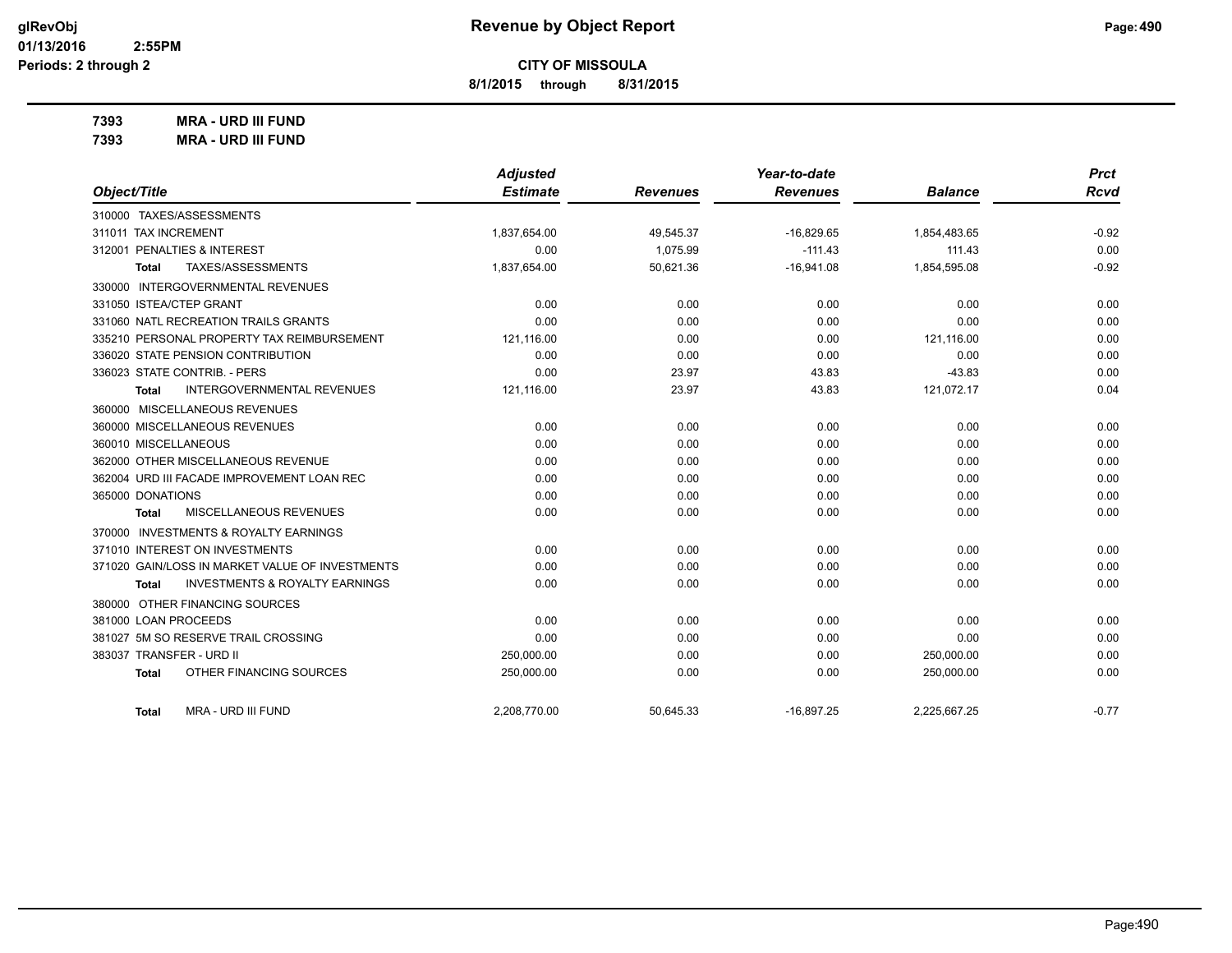**8/1/2015 through 8/31/2015**

#### **7393 MRA - URD III FUND**

|                                                    | <b>Adjusted</b> |                 | Year-to-date    |                | <b>Prct</b> |
|----------------------------------------------------|-----------------|-----------------|-----------------|----------------|-------------|
| Object/Title                                       | <b>Estimate</b> | <b>Revenues</b> | <b>Revenues</b> | <b>Balance</b> | <b>Rcvd</b> |
| 310000 TAXES/ASSESSMENTS                           |                 |                 |                 |                |             |
| 311011 TAX INCREMENT                               | 1,837,654.00    | 49,545.37       | $-16,829.65$    | 1,854,483.65   | $-0.92$     |
| 312001 PENALTIES & INTEREST                        | 0.00            | 1,075.99        | $-111.43$       | 111.43         | 0.00        |
| TAXES/ASSESSMENTS<br>Total                         | 1,837,654.00    | 50,621.36       | $-16,941.08$    | 1,854,595.08   | $-0.92$     |
| 330000 INTERGOVERNMENTAL REVENUES                  |                 |                 |                 |                |             |
| 331050 ISTEA/CTEP GRANT                            | 0.00            | 0.00            | 0.00            | 0.00           | 0.00        |
| 331060 NATL RECREATION TRAILS GRANTS               | 0.00            | 0.00            | 0.00            | 0.00           | 0.00        |
| 335210 PERSONAL PROPERTY TAX REIMBURSEMENT         | 121,116.00      | 0.00            | 0.00            | 121,116.00     | 0.00        |
| 336020 STATE PENSION CONTRIBUTION                  | 0.00            | 0.00            | 0.00            | 0.00           | 0.00        |
| 336023 STATE CONTRIB. - PERS                       | 0.00            | 23.97           | 43.83           | $-43.83$       | 0.00        |
| <b>INTERGOVERNMENTAL REVENUES</b><br><b>Total</b>  | 121,116.00      | 23.97           | 43.83           | 121,072.17     | 0.04        |
| 360000 MISCELLANEOUS REVENUES                      |                 |                 |                 |                |             |
| 360000 MISCELLANEOUS REVENUES                      | 0.00            | 0.00            | 0.00            | 0.00           | 0.00        |
| 360010 MISCELLANEOUS                               | 0.00            | 0.00            | 0.00            | 0.00           | 0.00        |
| 362000 OTHER MISCELLANEOUS REVENUE                 | 0.00            | 0.00            | 0.00            | 0.00           | 0.00        |
| 362004 URD III FACADE IMPROVEMENT LOAN REC         | 0.00            | 0.00            | 0.00            | 0.00           | 0.00        |
| 365000 DONATIONS                                   | 0.00            | 0.00            | 0.00            | 0.00           | 0.00        |
| <b>MISCELLANEOUS REVENUES</b><br><b>Total</b>      | 0.00            | 0.00            | 0.00            | 0.00           | 0.00        |
| 370000 INVESTMENTS & ROYALTY EARNINGS              |                 |                 |                 |                |             |
| 371010 INTEREST ON INVESTMENTS                     | 0.00            | 0.00            | 0.00            | 0.00           | 0.00        |
| 371020 GAIN/LOSS IN MARKET VALUE OF INVESTMENT     | 0.00            | 0.00            | 0.00            | 0.00           | 0.00        |
| <b>INVESTMENTS &amp; ROYALTY EARNINGS</b><br>Total | 0.00            | 0.00            | 0.00            | 0.00           | 0.00        |
| 380000 OTHER FINANCING SOURCES                     |                 |                 |                 |                |             |
| 381000 LOAN PROCEEDS                               | 0.00            | 0.00            | 0.00            | 0.00           | 0.00        |
| 381027 5M SO RESERVE TRAIL CROSSING                | 0.00            | 0.00            | 0.00            | 0.00           | 0.00        |
| 383037 TRANSFER - URD II                           | 250,000.00      | 0.00            | 0.00            | 250,000.00     | 0.00        |
| OTHER FINANCING SOURCES<br><b>Total</b>            | 250,000.00      | 0.00            | 0.00            | 250,000.00     | 0.00        |
| MRA - URD III FUND<br>Total                        | 2,208,770.00    | 50,645.33       | $-16,897.25$    | 2,225,667.25   | $-0.77$     |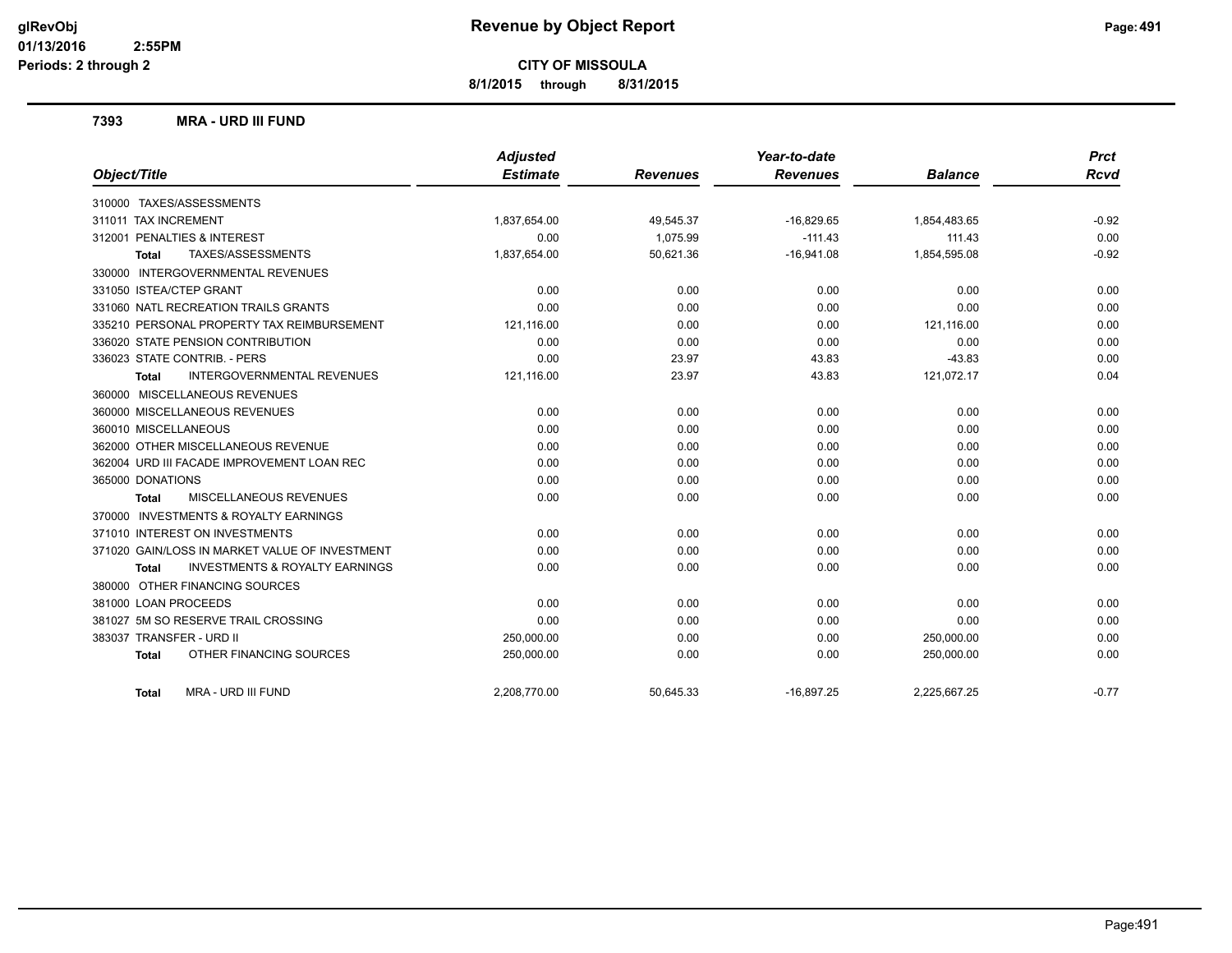**8/1/2015 through 8/31/2015**

## **7394 MRA URD III TI DEBT CLEARING FUND**

**7394 MRA URD III TI DEBT CLEARING FUND**

|                                                     | <b>Adjusted</b> |                 | Year-to-date    |                | <b>Prct</b> |
|-----------------------------------------------------|-----------------|-----------------|-----------------|----------------|-------------|
| Object/Title                                        | <b>Estimate</b> | <b>Revenues</b> | <b>Revenues</b> | <b>Balance</b> | <b>Rcvd</b> |
| 310000 TAXES/ASSESSMENTS                            |                 |                 |                 |                |             |
| <b>TAX INCREMENT</b><br>311011                      | 0.00            | 0.00            | 0.00            | 0.00           | 0.00        |
| TAXES/ASSESSMENTS<br>Total                          | 0.00            | 0.00            | 0.00            | 0.00           | 0.00        |
| <b>INTERGOVERNMENTAL REVENUES</b><br>330000         |                 |                 |                 |                |             |
| 335210 PERSONAL PROPERTY TAX REIMBURSEMENT          | 0.00            | 0.00            | 0.00            | 0.00           | 0.00        |
| 335230 HB 124 REVENUE                               | 0.00            | 0.00            | 0.00            | 0.00           | 0.00        |
| 335250 STATE REIMB - SB #184                        | 0.00            | 0.00            | 0.00            | 0.00           | 0.00        |
| <b>INTERGOVERNMENTAL REVENUES</b><br><b>Total</b>   | 0.00            | 0.00            | 0.00            | 0.00           | 0.00        |
| <b>INVESTMENTS &amp; ROYALTY EARNINGS</b><br>370000 |                 |                 |                 |                |             |
| 371010 INTEREST ON INVESTMENTS                      | 0.00            | 0.00            | 0.00            | 0.00           | 0.00        |
| 371020 GAIN/LOSS IN MARKET VALUE OF INVESTMENTS     | 0.00            | 0.00            | 0.00            | 0.00           | 0.00        |
| <b>INVESTMENTS &amp; ROYALTY EARNINGS</b><br>Total  | 0.00            | 0.00            | 0.00            | 0.00           | 0.00        |
| OTHER FINANCING SOURCES<br>380000                   |                 |                 |                 |                |             |
| 383014 TRANS FR MRA                                 | 0.00            | 0.00            | 0.00            | 0.00           | 0.00        |
| OTHER FINANCING SOURCES<br><b>Total</b>             | 0.00            | 0.00            | 0.00            | 0.00           | 0.00        |
|                                                     |                 |                 |                 |                |             |
| MRA URD III TI DEBT CLEARING FUND<br><b>Total</b>   | 0.00            | 0.00            | 0.00            | 0.00           | 0.00        |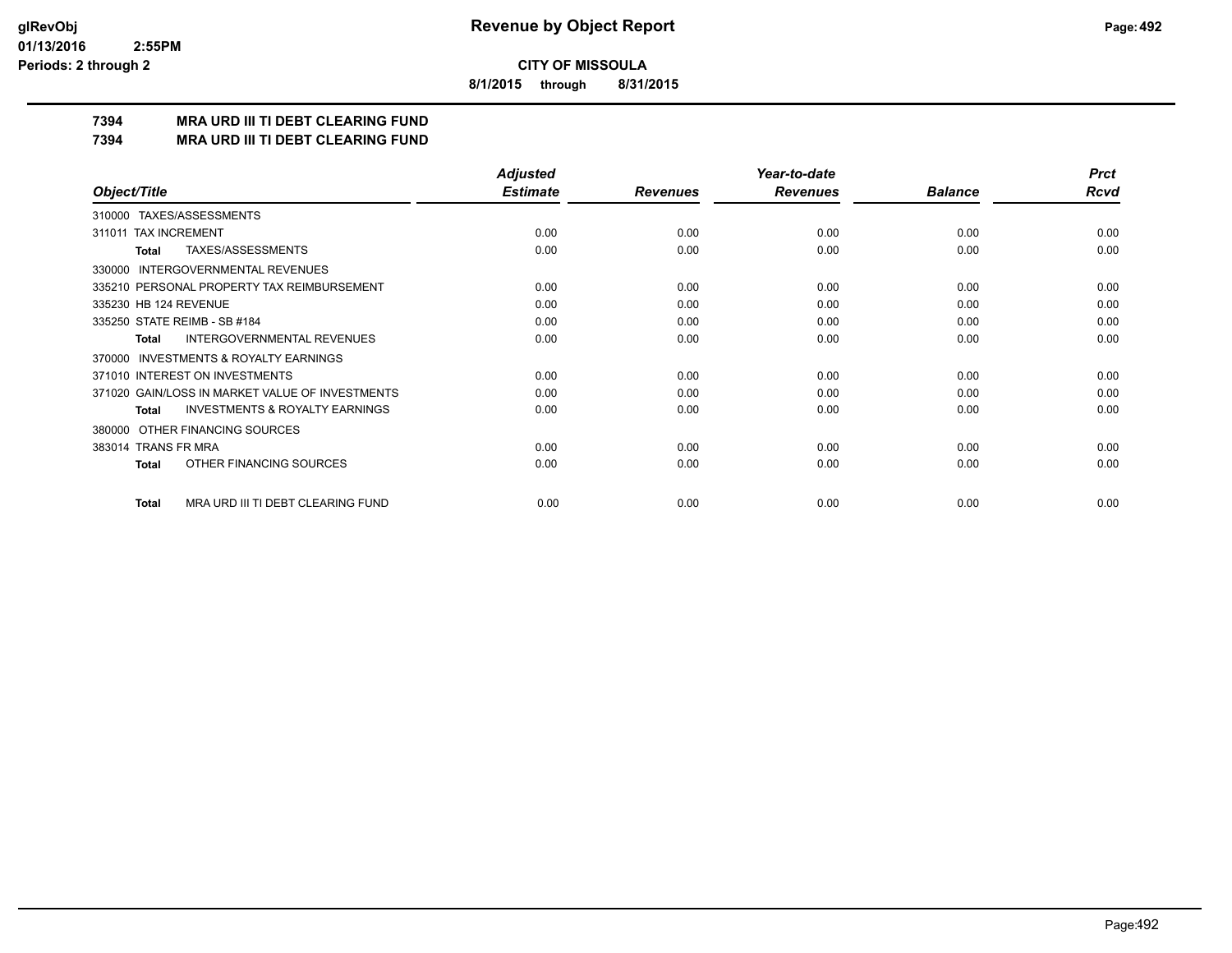**8/1/2015 through 8/31/2015**

## **7394 MRA URD III TI DEBT CLEARING FUND**

|                                                           | <b>Adjusted</b> |                 | Year-to-date    |                | <b>Prct</b> |
|-----------------------------------------------------------|-----------------|-----------------|-----------------|----------------|-------------|
| Object/Title                                              | <b>Estimate</b> | <b>Revenues</b> | <b>Revenues</b> | <b>Balance</b> | Rcvd        |
| TAXES/ASSESSMENTS<br>310000                               |                 |                 |                 |                |             |
| <b>TAX INCREMENT</b><br>311011                            | 0.00            | 0.00            | 0.00            | 0.00           | 0.00        |
| TAXES/ASSESSMENTS<br><b>Total</b>                         | 0.00            | 0.00            | 0.00            | 0.00           | 0.00        |
| 330000 INTERGOVERNMENTAL REVENUES                         |                 |                 |                 |                |             |
| 335210 PERSONAL PROPERTY TAX REIMBURSEMENT                | 0.00            | 0.00            | 0.00            | 0.00           | 0.00        |
| 335230 HB 124 REVENUE                                     | 0.00            | 0.00            | 0.00            | 0.00           | 0.00        |
| 335250 STATE REIMB - SB #184                              | 0.00            | 0.00            | 0.00            | 0.00           | 0.00        |
| <b>INTERGOVERNMENTAL REVENUES</b><br><b>Total</b>         | 0.00            | 0.00            | 0.00            | 0.00           | 0.00        |
| <b>INVESTMENTS &amp; ROYALTY EARNINGS</b><br>370000       |                 |                 |                 |                |             |
| 371010 INTEREST ON INVESTMENTS                            | 0.00            | 0.00            | 0.00            | 0.00           | 0.00        |
| 371020 GAIN/LOSS IN MARKET VALUE OF INVESTMENT            | 0.00            | 0.00            | 0.00            | 0.00           | 0.00        |
| <b>INVESTMENTS &amp; ROYALTY EARNINGS</b><br><b>Total</b> | 0.00            | 0.00            | 0.00            | 0.00           | 0.00        |
| 380000 OTHER FINANCING SOURCES                            |                 |                 |                 |                |             |
| 383014 TRANS FR MRA                                       | 0.00            | 0.00            | 0.00            | 0.00           | 0.00        |
| OTHER FINANCING SOURCES<br>Total                          | 0.00            | 0.00            | 0.00            | 0.00           | 0.00        |
| MRA URD III TI DEBT CLEARING FUND<br><b>Total</b>         | 0.00            | 0.00            | 0.00            | 0.00           | 0.00        |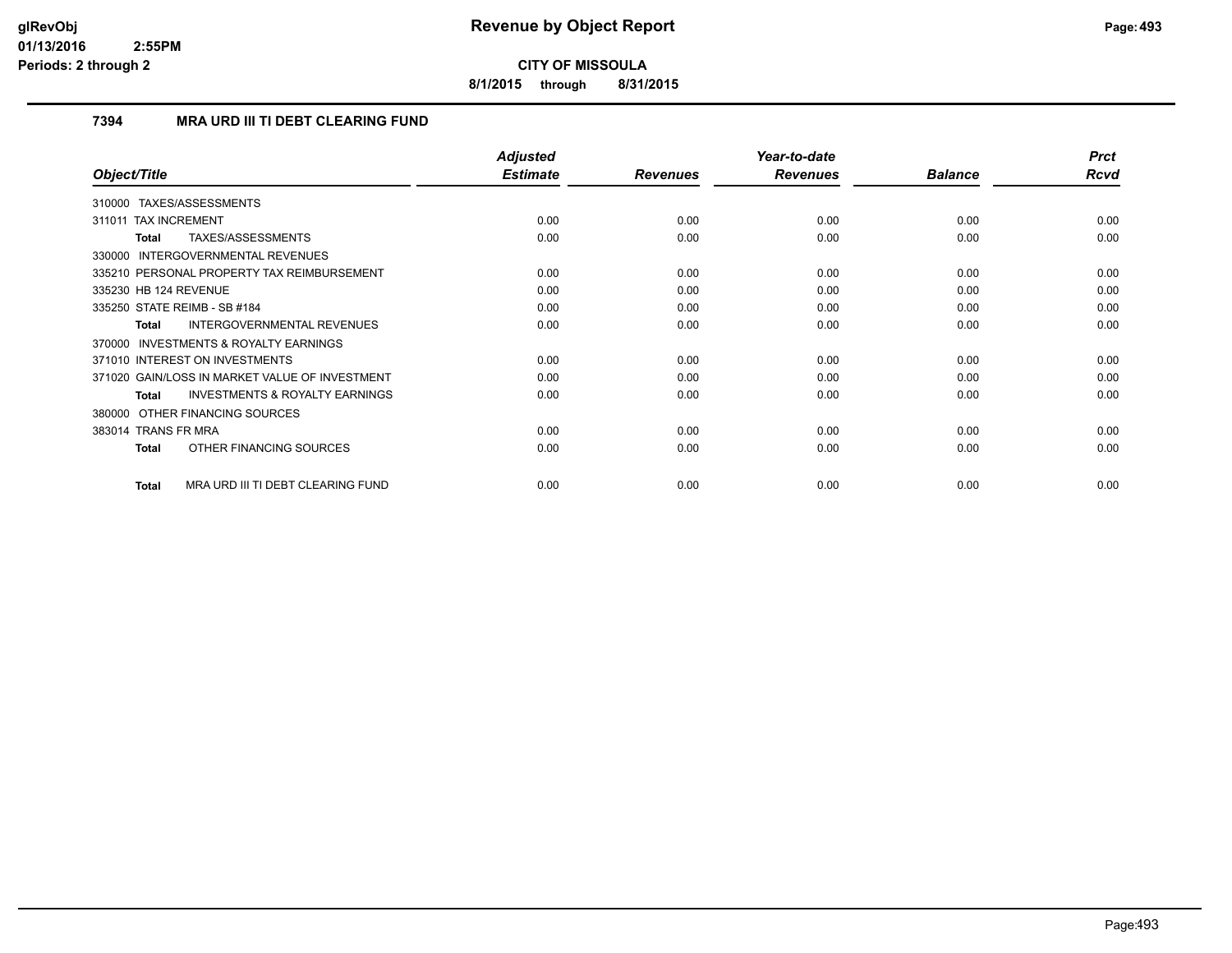**8/1/2015 through 8/31/2015**

## **7395 MRA TAX INCREMENT DEBT SERVICE**

### **7395 MRA TAX INCREMENT DEBT SERVICE**

|                                                | <b>Adjusted</b> |                 | Year-to-date    |                | <b>Prct</b> |
|------------------------------------------------|-----------------|-----------------|-----------------|----------------|-------------|
| Object/Title                                   | <b>Estimate</b> | <b>Revenues</b> | <b>Revenues</b> | <b>Balance</b> | <b>Rcvd</b> |
| 370000 INVESTMENTS & ROYALTY EARNINGS          |                 |                 |                 |                |             |
| 371010 INTEREST ON INVESTMENTS                 | 0.00            | 0.00            | 0.00            | 0.00           | 0.00        |
| INVESTMENTS & ROYALTY EARNINGS<br>Total        | 0.00            | 0.00            | 0.00            | 0.00           | 0.00        |
| 380000 OTHER FINANCING SOURCES                 |                 |                 |                 |                |             |
| 383014 TRANS FR MRA                            | 0.00            | 0.00            | 0.00            | 0.00           | 0.00        |
| OTHER FINANCING SOURCES<br>Total               | 0.00            | 0.00            | 0.00            | 0.00           | 0.00        |
|                                                |                 |                 |                 |                |             |
| MRA TAX INCREMENT DEBT SERVICE<br><b>Total</b> | 0.00            | 0.00            | 0.00            | 0.00           | 0.00        |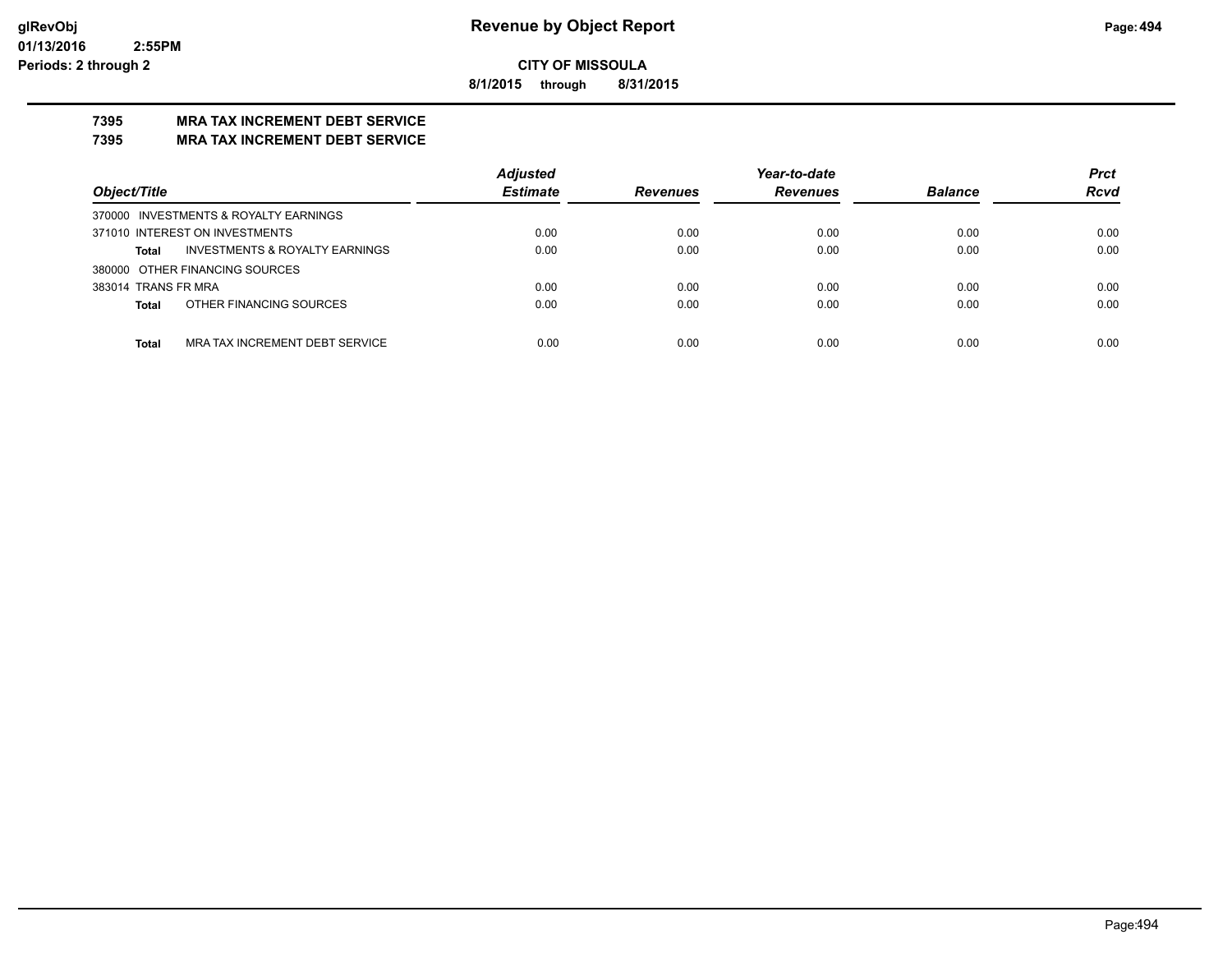**8/1/2015 through 8/31/2015**

## **7395 MRA TAX INCREMENT DEBT SERVICE**

| Object/Title                                       | <b>Adjusted</b><br><b>Estimate</b> | <b>Revenues</b> | Year-to-date<br><b>Revenues</b> | <b>Balance</b> | <b>Prct</b><br><b>Rcvd</b> |
|----------------------------------------------------|------------------------------------|-----------------|---------------------------------|----------------|----------------------------|
| 370000 INVESTMENTS & ROYALTY EARNINGS              |                                    |                 |                                 |                |                            |
| 371010 INTEREST ON INVESTMENTS                     | 0.00                               | 0.00            | 0.00                            | 0.00           | 0.00                       |
| <b>INVESTMENTS &amp; ROYALTY EARNINGS</b><br>Total | 0.00                               | 0.00            | 0.00                            | 0.00           | 0.00                       |
| 380000 OTHER FINANCING SOURCES                     |                                    |                 |                                 |                |                            |
| 383014 TRANS FR MRA                                | 0.00                               | 0.00            | 0.00                            | 0.00           | 0.00                       |
| OTHER FINANCING SOURCES<br><b>Total</b>            | 0.00                               | 0.00            | 0.00                            | 0.00           | 0.00                       |
|                                                    |                                    |                 |                                 |                |                            |
| MRA TAX INCREMENT DEBT SERVICE<br><b>Total</b>     | 0.00                               | 0.00            | 0.00                            | 0.00           | 0.00                       |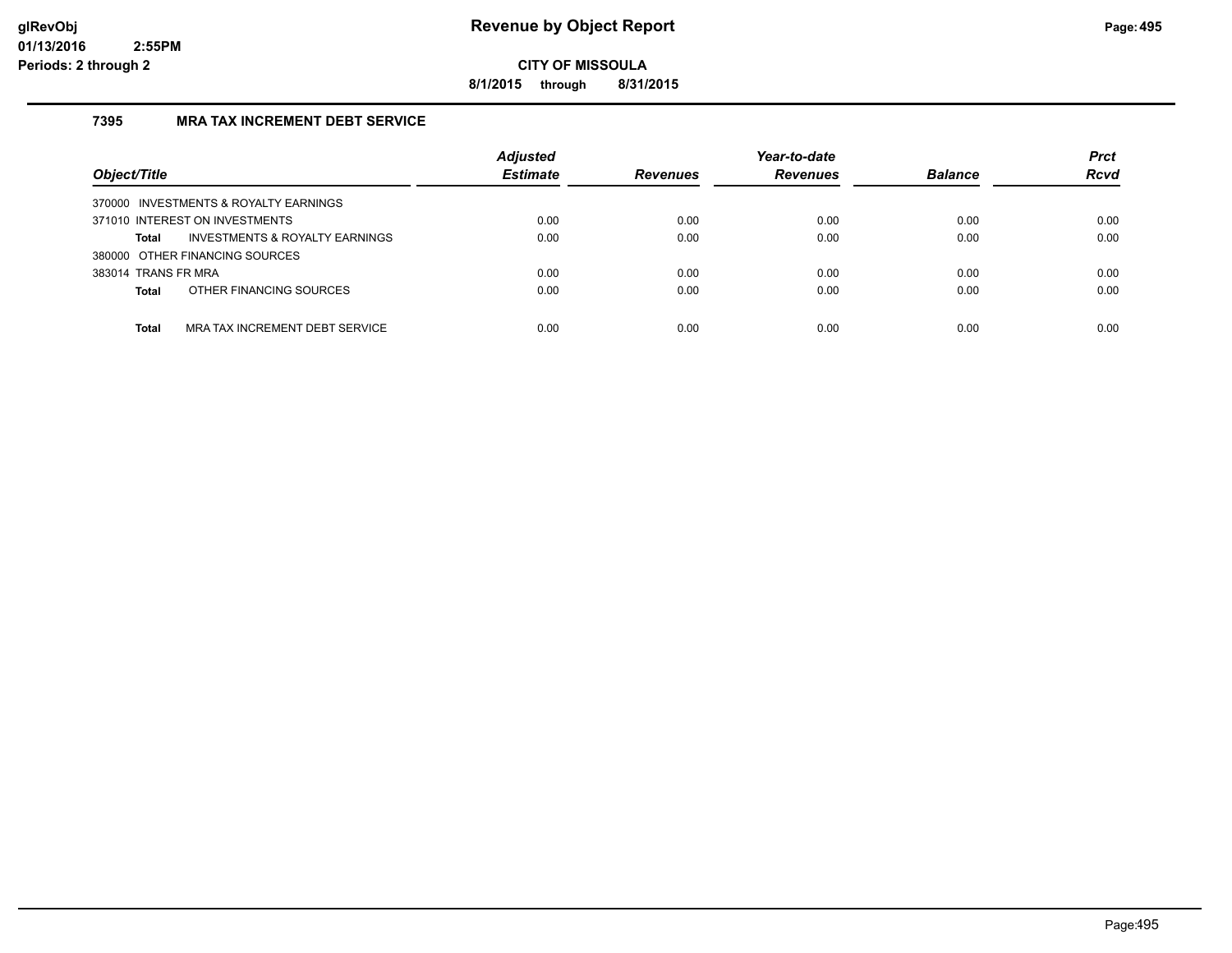**8/1/2015 through 8/31/2015**

## **7396 NRSS DEBT SERVICE SINKING FUND**

**7396 NRSS DEBT SERVICE SINKING FUND**

|                                                 | <b>Adjusted</b> |                 | Year-to-date    |                | <b>Prct</b> |
|-------------------------------------------------|-----------------|-----------------|-----------------|----------------|-------------|
| Object/Title                                    | <b>Estimate</b> | <b>Revenues</b> | <b>Revenues</b> | <b>Balance</b> | <b>Rcvd</b> |
| 370000 INVESTMENTS & ROYALTY EARNINGS           |                 |                 |                 |                |             |
| 371010 INTEREST ON INVESTMENTS                  | 0.00            | 0.00            | 0.00            | 0.00           | 0.00        |
| 371020 GAIN/LOSS IN MARKET VALUE OF INVESTMENTS | 0.00            | 0.00            | 0.00            | 0.00           | 0.00        |
| INVESTMENTS & ROYALTY EARNINGS<br><b>Total</b>  | 0.00            | 0.00            | 0.00            | 0.00           | 0.00        |
| 380000 OTHER FINANCING SOURCES                  |                 |                 |                 |                |             |
| 383014 TRANS FR MRA                             | 0.00            | 0.00            | 0.00            | 0.00           | 0.00        |
| OTHER FINANCING SOURCES<br><b>Total</b>         | 0.00            | 0.00            | 0.00            | 0.00           | 0.00        |
|                                                 |                 |                 |                 |                |             |
| <b>Total</b><br>NRSS DEBT SERVICE SINKING FUND  | 0.00            | 0.00            | 0.00            | 0.00           | 0.00        |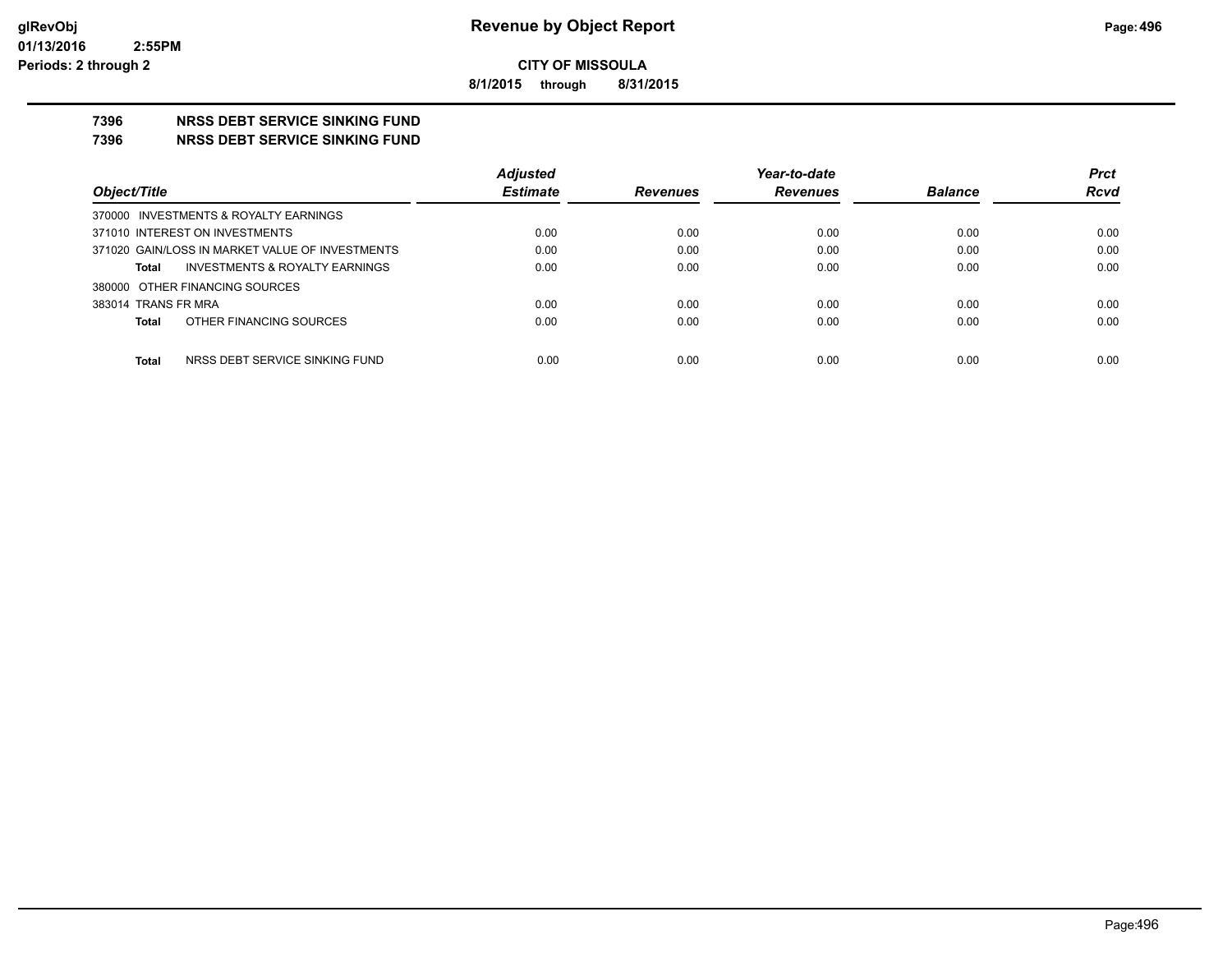**8/1/2015 through 8/31/2015**

## **7396 NRSS DEBT SERVICE SINKING FUND**

|                                                    | <b>Adjusted</b> |                 | Year-to-date    |                | <b>Prct</b> |
|----------------------------------------------------|-----------------|-----------------|-----------------|----------------|-------------|
| Object/Title                                       | <b>Estimate</b> | <b>Revenues</b> | <b>Revenues</b> | <b>Balance</b> | Rcvd        |
| 370000 INVESTMENTS & ROYALTY EARNINGS              |                 |                 |                 |                |             |
| 371010 INTEREST ON INVESTMENTS                     | 0.00            | 0.00            | 0.00            | 0.00           | 0.00        |
| 371020 GAIN/LOSS IN MARKET VALUE OF INVESTMENT     | 0.00            | 0.00            | 0.00            | 0.00           | 0.00        |
| <b>INVESTMENTS &amp; ROYALTY EARNINGS</b><br>Total | 0.00            | 0.00            | 0.00            | 0.00           | 0.00        |
| 380000 OTHER FINANCING SOURCES                     |                 |                 |                 |                |             |
| 383014 TRANS FR MRA                                | 0.00            | 0.00            | 0.00            | 0.00           | 0.00        |
| OTHER FINANCING SOURCES<br>Total                   | 0.00            | 0.00            | 0.00            | 0.00           | 0.00        |
|                                                    |                 |                 |                 |                |             |
| <b>Total</b><br>NRSS DEBT SERVICE SINKING FUND     | 0.00            | 0.00            | 0.00            | 0.00           | 0.00        |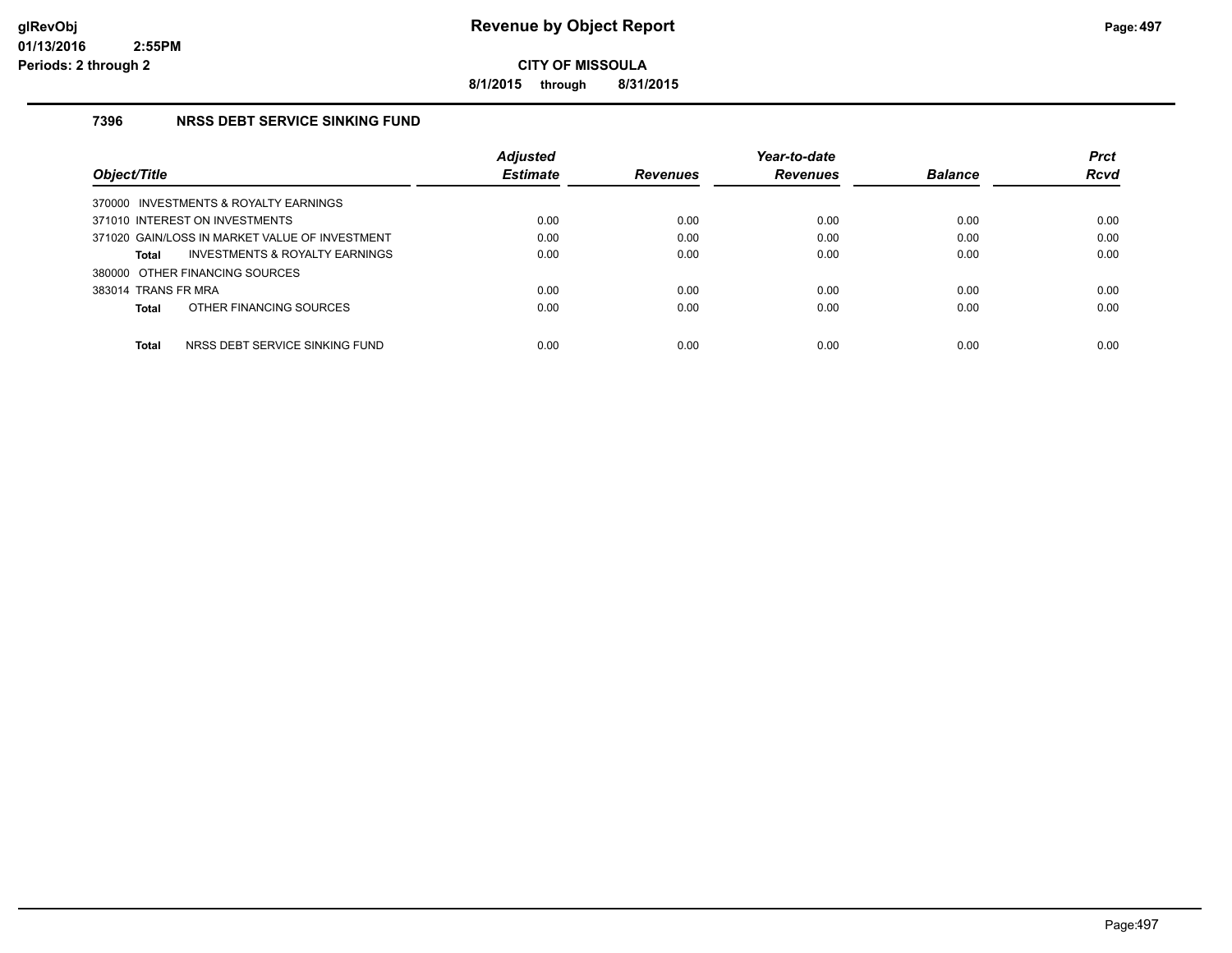**8/1/2015 through 8/31/2015**

**7397 NORTH RESERVE/SCOTT ST URD**

**7397 NORTH RESERVE/SCOTT ST URD**

|                                                     | <b>Adjusted</b> |                 | Year-to-date    |                | <b>Prct</b> |
|-----------------------------------------------------|-----------------|-----------------|-----------------|----------------|-------------|
| Object/Title                                        | <b>Estimate</b> | <b>Revenues</b> | <b>Revenues</b> | <b>Balance</b> | Rcvd        |
| 310000 TAXES/ASSESSMENTS                            |                 |                 |                 |                |             |
| <b>TAX INCREMENT</b><br>311011                      | 0.00            | 0.00            | 0.00            | 0.00           | 0.00        |
| PENALTIES & INTEREST<br>312001                      | 0.00            | 0.00            | 0.00            | 0.00           | 0.00        |
| TAXES/ASSESSMENTS<br><b>Total</b>                   | 0.00            | 0.00            | 0.00            | 0.00           | 0.00        |
| <b>INTERGOVERNMENTAL REVENUES</b><br>330000         |                 |                 |                 |                |             |
| 335210 PERSONAL PROPERTY TAX REIMBURSEMENT          | 0.00            | 0.00            | 0.00            | 0.00           | 0.00        |
| INTERGOVERNMENTAL REVENUES<br><b>Total</b>          | 0.00            | 0.00            | 0.00            | 0.00           | 0.00        |
| MISCELLANEOUS REVENUES<br>360000                    |                 |                 |                 |                |             |
| 360000 MISCELLANEOUS REVENUES                       | 0.00            | 0.00            | 0.00            | 0.00           | 0.00        |
| MISCELLANEOUS REVENUES<br><b>Total</b>              | 0.00            | 0.00            | 0.00            | 0.00           | 0.00        |
| <b>INVESTMENTS &amp; ROYALTY EARNINGS</b><br>370000 |                 |                 |                 |                |             |
| 371010 INTEREST ON INVESTMENTS                      | 0.00            | 0.00            | 0.00            | 0.00           | 0.00        |
| <b>INVESTMENTS &amp; ROYALTY EARNINGS</b><br>Total  | 0.00            | 0.00            | 0.00            | 0.00           | 0.00        |
| OTHER FINANCING SOURCES<br>380000                   |                 |                 |                 |                |             |
| 381010 BOND PROCEEDS                                | 0.00            | 0.00            | 0.00            | 0.00           | 0.00        |
| 383014 TRANS FR MRA                                 | 0.00            | 0.00            | 0.00            | 0.00           | 0.00        |
| OTHER FINANCING SOURCES<br><b>Total</b>             | 0.00            | 0.00            | 0.00            | 0.00           | 0.00        |
|                                                     |                 |                 |                 |                |             |
| NORTH RESERVE/SCOTT ST URD<br><b>Total</b>          | 0.00            | 0.00            | 0.00            | 0.00           | 0.00        |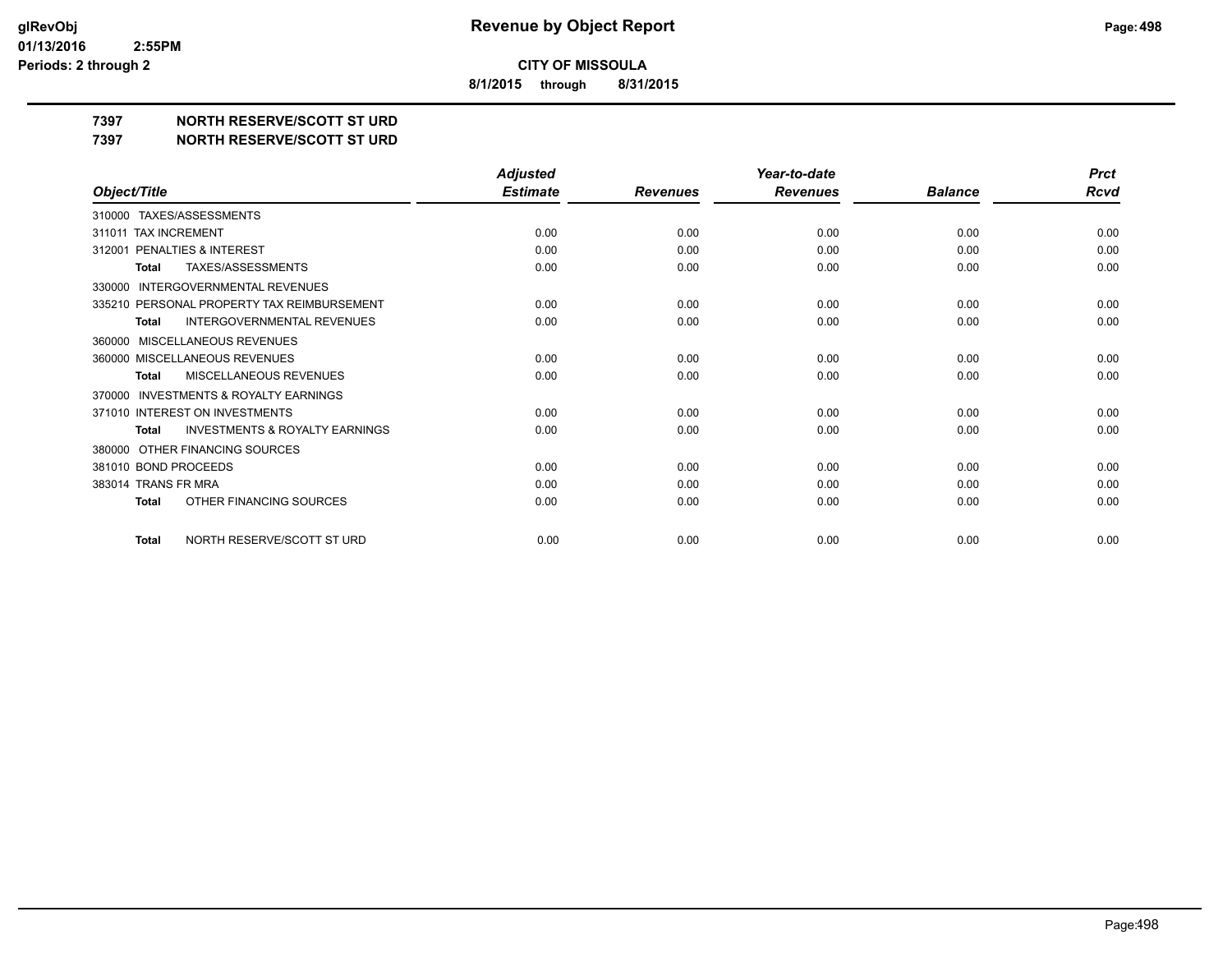**8/1/2015 through 8/31/2015**

## **7397 NORTH RESERVE/SCOTT ST URD**

|                                                    | <b>Adjusted</b> |                 | Year-to-date    |                | <b>Prct</b> |
|----------------------------------------------------|-----------------|-----------------|-----------------|----------------|-------------|
| Object/Title                                       | <b>Estimate</b> | <b>Revenues</b> | <b>Revenues</b> | <b>Balance</b> | Rcvd        |
| 310000 TAXES/ASSESSMENTS                           |                 |                 |                 |                |             |
| <b>TAX INCREMENT</b><br>311011                     | 0.00            | 0.00            | 0.00            | 0.00           | 0.00        |
| PENALTIES & INTEREST<br>312001                     | 0.00            | 0.00            | 0.00            | 0.00           | 0.00        |
| TAXES/ASSESSMENTS<br><b>Total</b>                  | 0.00            | 0.00            | 0.00            | 0.00           | 0.00        |
| <b>INTERGOVERNMENTAL REVENUES</b><br>330000        |                 |                 |                 |                |             |
| 335210 PERSONAL PROPERTY TAX REIMBURSEMENT         | 0.00            | 0.00            | 0.00            | 0.00           | 0.00        |
| <b>INTERGOVERNMENTAL REVENUES</b><br><b>Total</b>  | 0.00            | 0.00            | 0.00            | 0.00           | 0.00        |
| 360000 MISCELLANEOUS REVENUES                      |                 |                 |                 |                |             |
| 360000 MISCELLANEOUS REVENUES                      | 0.00            | 0.00            | 0.00            | 0.00           | 0.00        |
| MISCELLANEOUS REVENUES<br><b>Total</b>             | 0.00            | 0.00            | 0.00            | 0.00           | 0.00        |
| 370000 INVESTMENTS & ROYALTY EARNINGS              |                 |                 |                 |                |             |
| 371010 INTEREST ON INVESTMENTS                     | 0.00            | 0.00            | 0.00            | 0.00           | 0.00        |
| <b>INVESTMENTS &amp; ROYALTY EARNINGS</b><br>Total | 0.00            | 0.00            | 0.00            | 0.00           | 0.00        |
| 380000 OTHER FINANCING SOURCES                     |                 |                 |                 |                |             |
| 381010 BOND PROCEEDS                               | 0.00            | 0.00            | 0.00            | 0.00           | 0.00        |
| 383014 TRANS FR MRA                                | 0.00            | 0.00            | 0.00            | 0.00           | 0.00        |
| OTHER FINANCING SOURCES<br><b>Total</b>            | 0.00            | 0.00            | 0.00            | 0.00           | 0.00        |
| NORTH RESERVE/SCOTT ST URD<br><b>Total</b>         | 0.00            | 0.00            | 0.00            | 0.00           | 0.00        |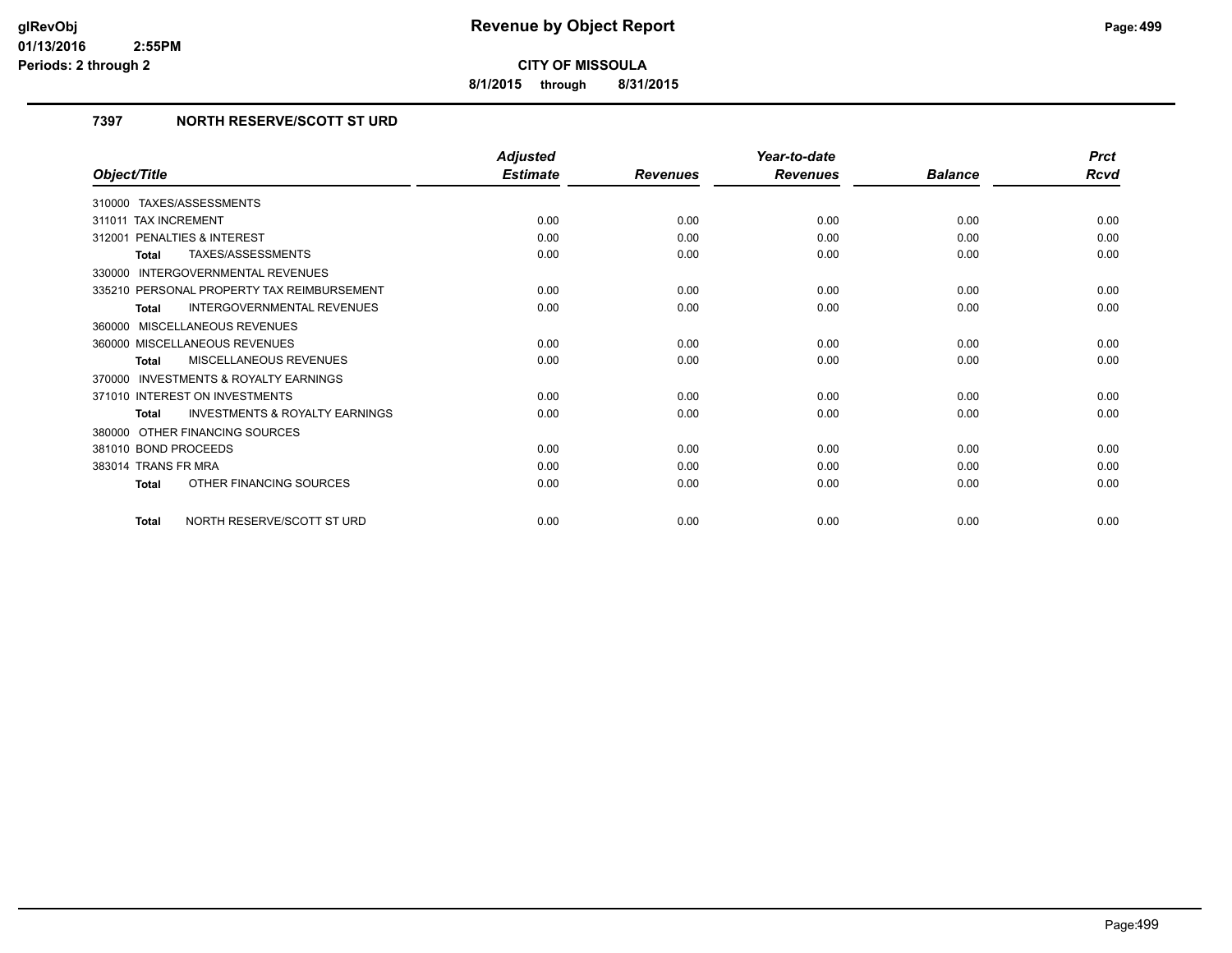**8/1/2015 through 8/31/2015**

## **7399 INTERMOUNTAIN BOND DEBT SERVICE**

#### **7399 INTERMOUNTAIN BOND DEBT SERVICE**

|                                                    | <b>Adjusted</b> |                 | Year-to-date    |                | <b>Prct</b> |
|----------------------------------------------------|-----------------|-----------------|-----------------|----------------|-------------|
| Object/Title                                       | <b>Estimate</b> | <b>Revenues</b> | <b>Revenues</b> | <b>Balance</b> | <b>Rcvd</b> |
| 310000 TAXES/ASSESSMENTS                           |                 |                 |                 |                |             |
| <b>TAX INCREMENT</b><br>311011                     | 0.00            | 0.00            | 0.00            | 0.00           | 0.00        |
| TAXES/ASSESSMENTS<br>Total                         | 0.00            | 0.00            | 0.00            | 0.00           | 0.00        |
| 370000 INVESTMENTS & ROYALTY EARNINGS              |                 |                 |                 |                |             |
| 371010 INTEREST ON INVESTMENTS                     | 0.00            | 0.00            | 0.00            | 0.00           | 0.00        |
| <b>INVESTMENTS &amp; ROYALTY EARNINGS</b><br>Total | 0.00            | 0.00            | 0.00            | 0.00           | 0.00        |
| 380000 OTHER FINANCING SOURCES                     |                 |                 |                 |                |             |
| 381025 BOND PROCEEDS                               | 0.00            | 0.00            | 0.00            | 0.00           | 0.00        |
| 383000 OPERATING TRANSFERS                         | 146,788.00      | 0.00            | 0.00            | 146.788.00     | 0.00        |
| 383014 TRANS FR MRA                                | 0.00            | 0.00            | 0.00            | 0.00           | 0.00        |
| OTHER FINANCING SOURCES<br>Total                   | 146,788.00      | 0.00            | 0.00            | 146,788.00     | 0.00        |
| <b>INTERMOUNTAIN BOND DEBT SERVICE</b><br>Total    | 146.788.00      | 0.00            | 0.00            | 146.788.00     | 0.00        |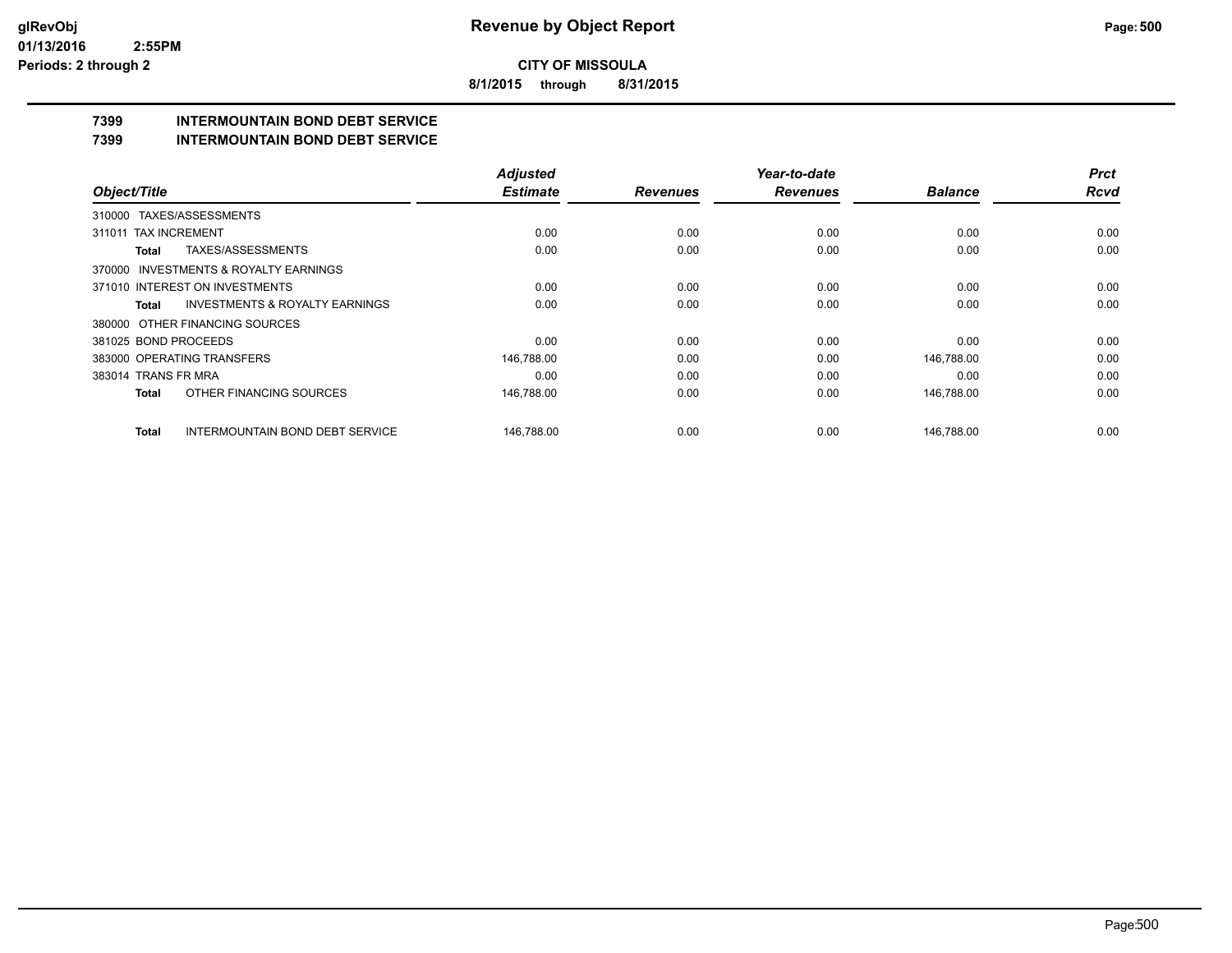**8/1/2015 through 8/31/2015**

## **7399 INTERMOUNTAIN BOND DEBT SERVICE**

| Object/Title         |                                           | <b>Adjusted</b><br><b>Estimate</b> | <b>Revenues</b> | Year-to-date<br><b>Revenues</b> | <b>Balance</b> | <b>Prct</b><br>Rcvd |
|----------------------|-------------------------------------------|------------------------------------|-----------------|---------------------------------|----------------|---------------------|
|                      |                                           |                                    |                 |                                 |                |                     |
|                      | 310000 TAXES/ASSESSMENTS                  |                                    |                 |                                 |                |                     |
| 311011               | <b>TAX INCREMENT</b>                      | 0.00                               | 0.00            | 0.00                            | 0.00           | 0.00                |
| Total                | <b>TAXES/ASSESSMENTS</b>                  | 0.00                               | 0.00            | 0.00                            | 0.00           | 0.00                |
|                      | 370000 INVESTMENTS & ROYALTY EARNINGS     |                                    |                 |                                 |                |                     |
|                      | 371010 INTEREST ON INVESTMENTS            | 0.00                               | 0.00            | 0.00                            | 0.00           | 0.00                |
| Total                | <b>INVESTMENTS &amp; ROYALTY EARNINGS</b> | 0.00                               | 0.00            | 0.00                            | 0.00           | 0.00                |
|                      | 380000 OTHER FINANCING SOURCES            |                                    |                 |                                 |                |                     |
| 381025 BOND PROCEEDS |                                           | 0.00                               | 0.00            | 0.00                            | 0.00           | 0.00                |
|                      | 383000 OPERATING TRANSFERS                | 146,788.00                         | 0.00            | 0.00                            | 146,788.00     | 0.00                |
| 383014 TRANS FR MRA  |                                           | 0.00                               | 0.00            | 0.00                            | 0.00           | 0.00                |
| <b>Total</b>         | OTHER FINANCING SOURCES                   | 146,788.00                         | 0.00            | 0.00                            | 146,788.00     | 0.00                |
| Total                | INTERMOUNTAIN BOND DEBT SERVICE           | 146,788.00                         | 0.00            | 0.00                            | 146,788.00     | 0.00                |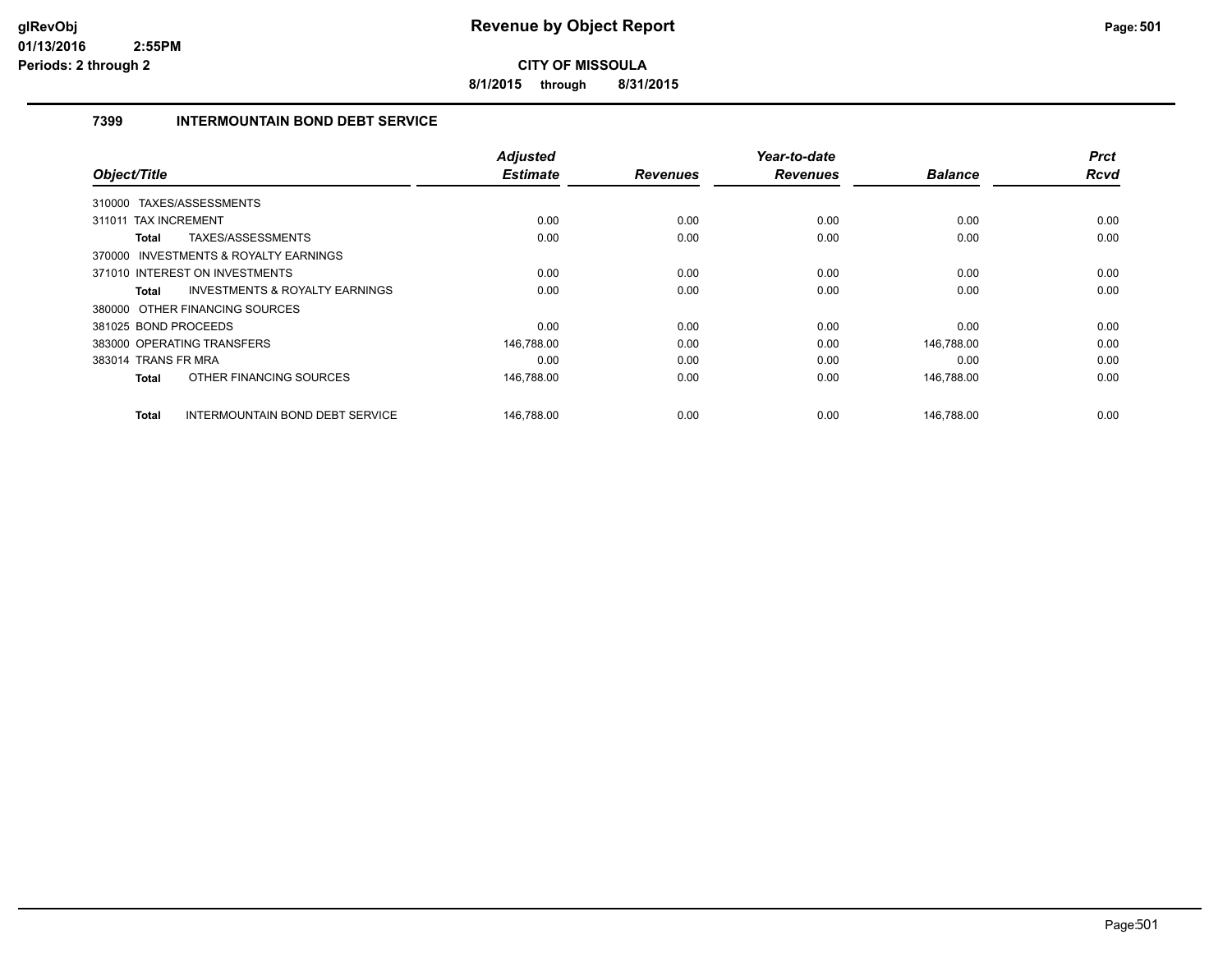**8/1/2015 through 8/31/2015**

#### **7400 FRONT ST BOND CLEARING**

**7400 FRONT ST BOND CLEARING**

|                                                    | <b>Adjusted</b> |                 | Year-to-date    |                | <b>Prct</b> |
|----------------------------------------------------|-----------------|-----------------|-----------------|----------------|-------------|
| Object/Title                                       | <b>Estimate</b> | <b>Revenues</b> | <b>Revenues</b> | <b>Balance</b> | <b>Rcvd</b> |
| 310000 TAXES/ASSESSMENTS                           |                 |                 |                 |                |             |
| 311011 TAX INCREMENT                               | 453.262.00      | 9.685.23        | $-13.070.88$    | 466,332.88     | $-2.88$     |
| 312001 PENALTIES & INTEREST                        | 0.00            | 412.69          | 1.61            | $-1.61$        | 0.00        |
| TAXES/ASSESSMENTS<br>Total                         | 453.262.00      | 10.097.92       | $-13,069.27$    | 466,331.27     | $-2.88$     |
| 330000 INTERGOVERNMENTAL REVENUES                  |                 |                 |                 |                |             |
| 335210 PERSONAL PROPERTY TAX REIMBURSEMENT         | 0.00            | 0.00            | 0.00            | 0.00           | 0.00        |
| INTERGOVERNMENTAL REVENUES<br>Total                | 0.00            | 0.00            | 0.00            | 0.00           | 0.00        |
| 370000 INVESTMENTS & ROYALTY EARNINGS              |                 |                 |                 |                |             |
| 371010 INTEREST ON INVESTMENTS                     | 0.00            | 0.00            | 0.00            | 0.00           | 0.00        |
| <b>INVESTMENTS &amp; ROYALTY EARNINGS</b><br>Total | 0.00            | 0.00            | 0.00            | 0.00           | 0.00        |
| <b>FRONT ST BOND CLEARING</b><br><b>Total</b>      | 453.262.00      | 10.097.92       | $-13.069.27$    | 466.331.27     | $-2.88$     |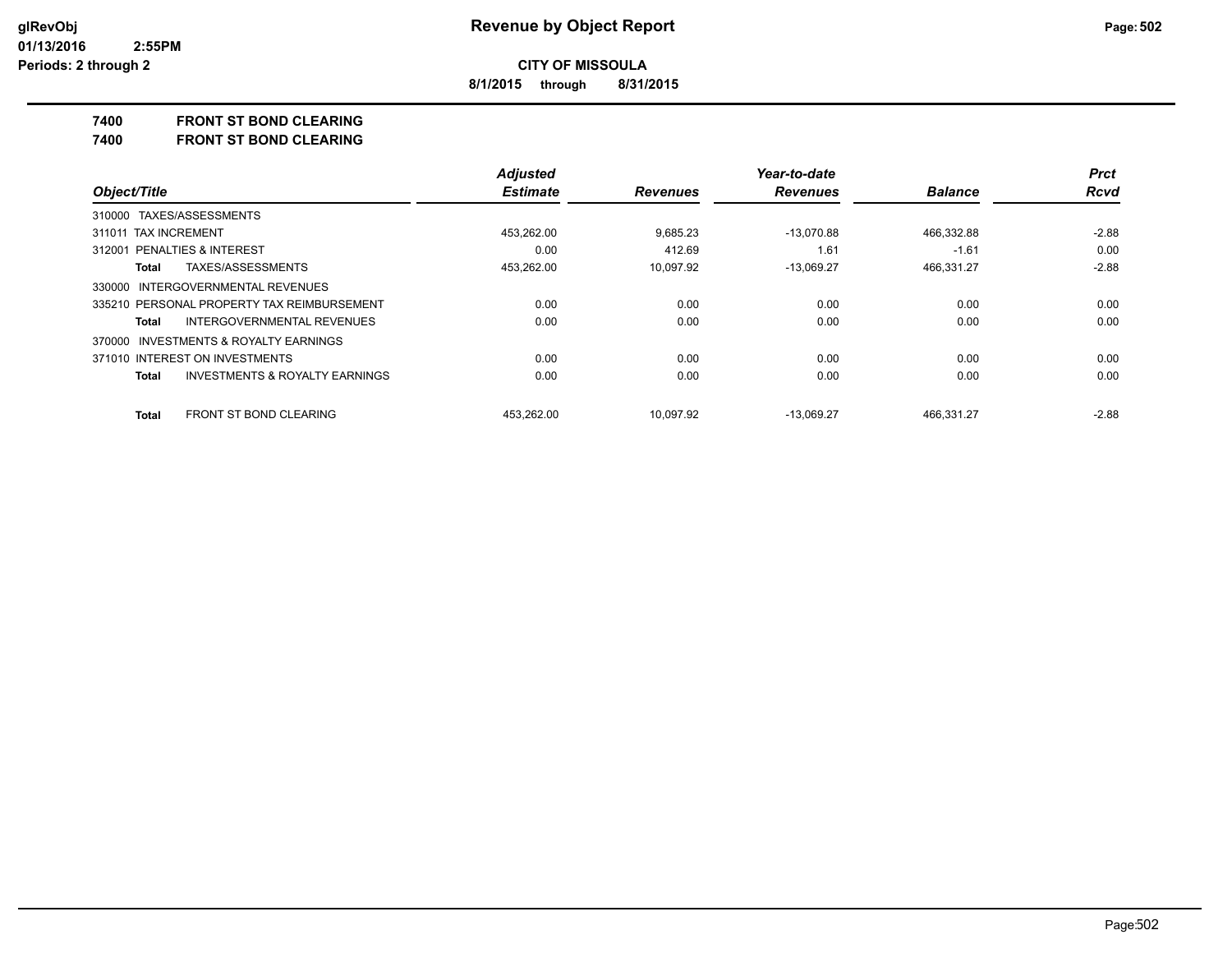**8/1/2015 through 8/31/2015**

### **7400 FRONT ST BOND CLEARING**

| Object/Title                                       | <b>Adjusted</b><br><b>Estimate</b> | <b>Revenues</b> | Year-to-date<br><b>Revenues</b> | <b>Balance</b> | <b>Prct</b><br>Rcvd |
|----------------------------------------------------|------------------------------------|-----------------|---------------------------------|----------------|---------------------|
|                                                    |                                    |                 |                                 |                |                     |
| TAXES/ASSESSMENTS<br>310000                        |                                    |                 |                                 |                |                     |
| 311011 TAX INCREMENT                               | 453,262.00                         | 9.685.23        | $-13.070.88$                    | 466,332.88     | $-2.88$             |
| PENALTIES & INTEREST<br>312001                     | 0.00                               | 412.69          | 1.61                            | $-1.61$        | 0.00                |
| TAXES/ASSESSMENTS<br>Total                         | 453,262.00                         | 10,097.92       | $-13,069.27$                    | 466,331.27     | $-2.88$             |
| INTERGOVERNMENTAL REVENUES<br>330000               |                                    |                 |                                 |                |                     |
| 335210 PERSONAL PROPERTY TAX REIMBURSEMENT         | 0.00                               | 0.00            | 0.00                            | 0.00           | 0.00                |
| <b>INTERGOVERNMENTAL REVENUES</b><br>Total         | 0.00                               | 0.00            | 0.00                            | 0.00           | 0.00                |
| INVESTMENTS & ROYALTY EARNINGS<br>370000           |                                    |                 |                                 |                |                     |
| 371010 INTEREST ON INVESTMENTS                     | 0.00                               | 0.00            | 0.00                            | 0.00           | 0.00                |
| <b>INVESTMENTS &amp; ROYALTY EARNINGS</b><br>Total | 0.00                               | 0.00            | 0.00                            | 0.00           | 0.00                |
| <b>FRONT ST BOND CLEARING</b><br>Total             | 453.262.00                         | 10.097.92       | $-13.069.27$                    | 466.331.27     | $-2.88$             |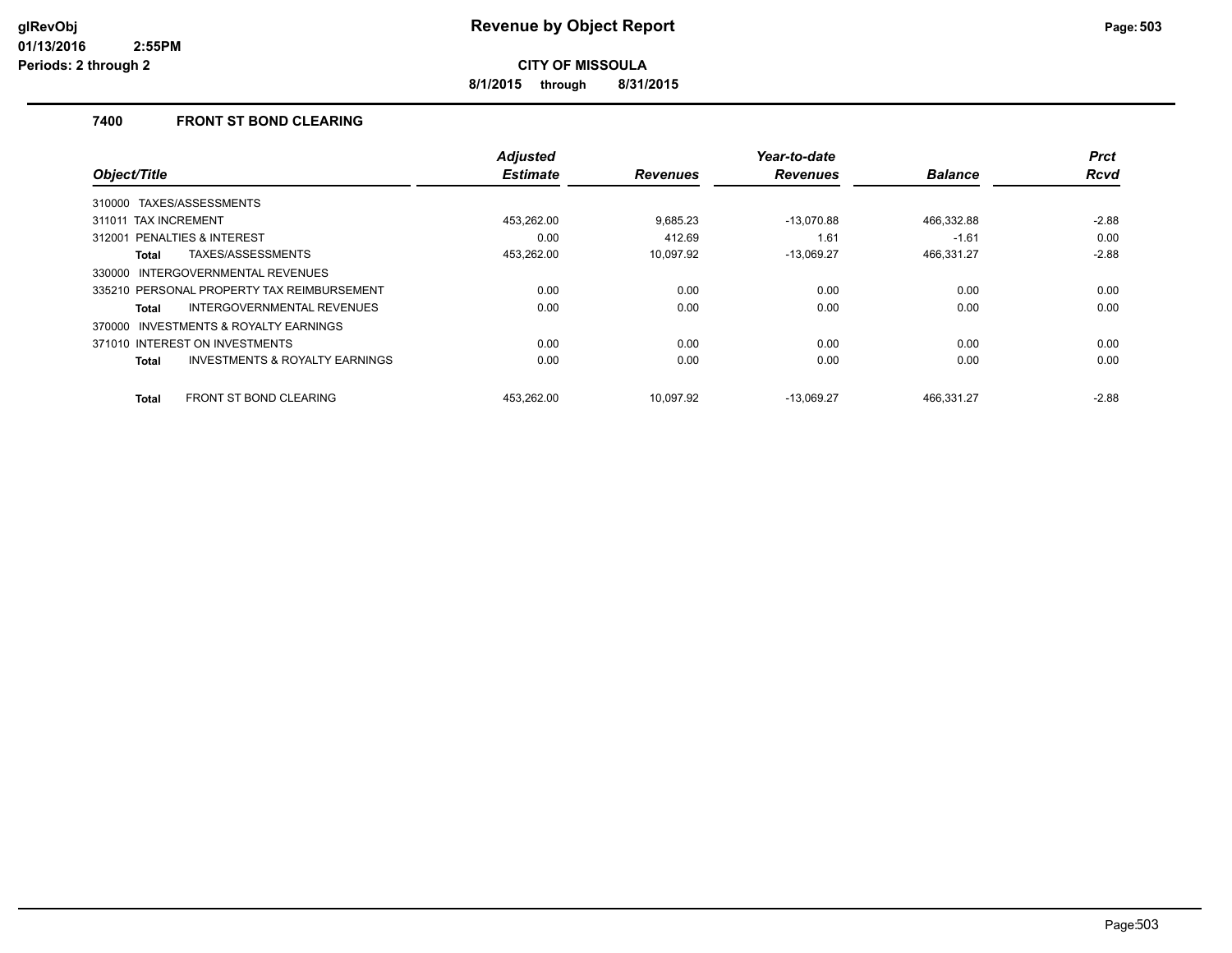**8/1/2015 through 8/31/2015**

## **7401 FRONT ST PARKING STRUCTURE**

**7401 FRONT ST PARKING STRUCTURE**

| Object/Title                               | <b>Adjusted</b><br><b>Estimate</b> |                 | Year-to-date    |                | <b>Prct</b><br><b>Rcvd</b> |
|--------------------------------------------|------------------------------------|-----------------|-----------------|----------------|----------------------------|
|                                            |                                    | <b>Revenues</b> | <b>Revenues</b> | <b>Balance</b> |                            |
| 370000 INVESTMENTS & ROYALTY EARNINGS      |                                    |                 |                 |                |                            |
| 371010 INTEREST ON INVESTMENTS             | 0.00                               | 0.00            | 0.00            | 0.00           | 0.00                       |
| INVESTMENTS & ROYALTY EARNINGS<br>Total    | 0.00                               | 0.00            | 0.00            | 0.00           | 0.00                       |
| 380000 OTHER FINANCING SOURCES             |                                    |                 |                 |                |                            |
| 383066 TRANSFER FROM FRONT ST CLEARING     | 146.472.00                         | 0.00            | 0.00            | 146.472.00     | 0.00                       |
| OTHER FINANCING SOURCES<br>Total           | 146.472.00                         | 0.00            | 0.00            | 146.472.00     | 0.00                       |
|                                            |                                    |                 |                 |                |                            |
| <b>FRONT ST PARKING STRUCTURE</b><br>Total | 146.472.00                         | 0.00            | 0.00            | 146.472.00     | 0.00                       |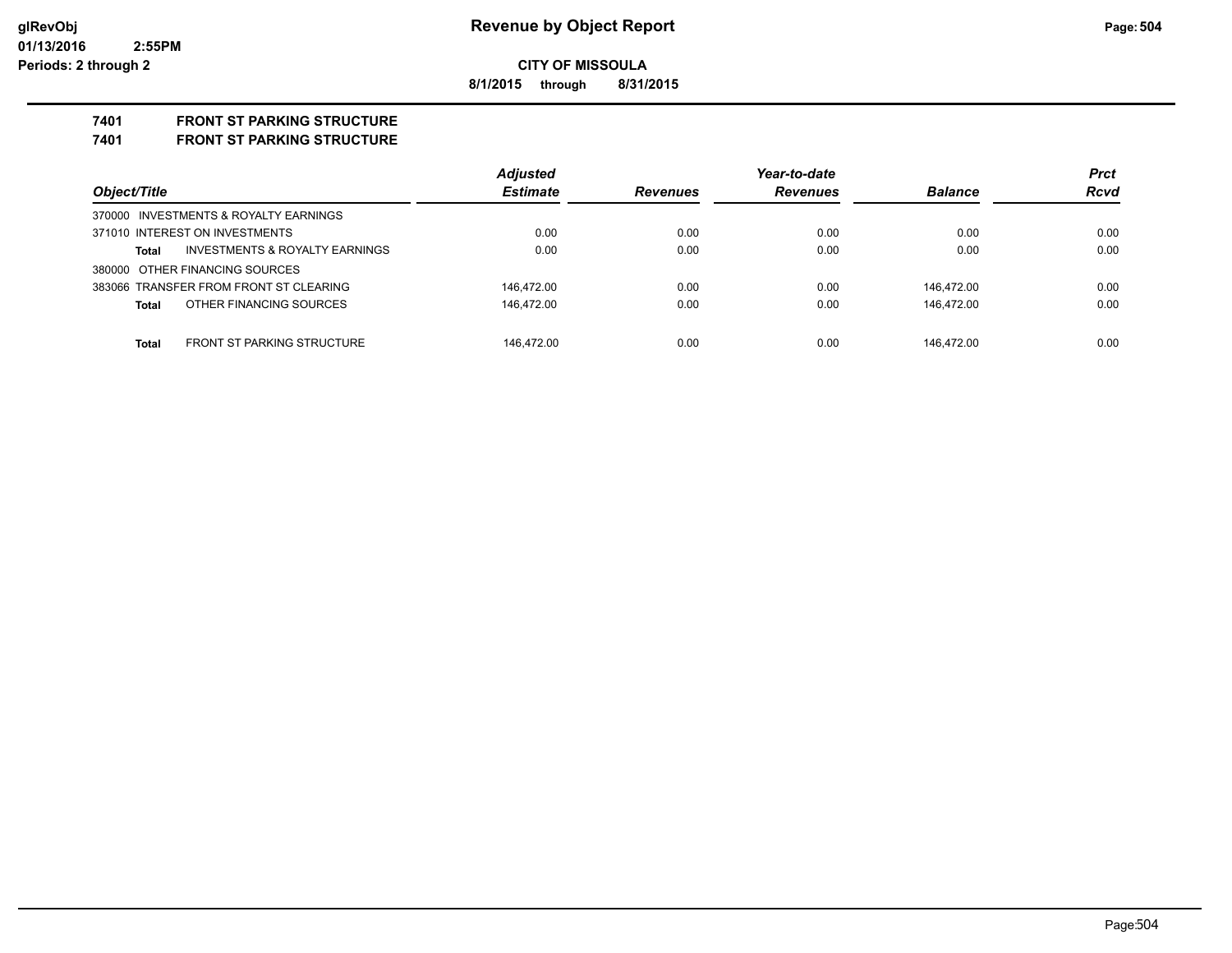**8/1/2015 through 8/31/2015**

## **7401 FRONT ST PARKING STRUCTURE**

| Object/Title                                      | <b>Adjusted</b><br><b>Estimate</b> | <b>Revenues</b> | Year-to-date<br><b>Revenues</b> | <b>Balance</b> | <b>Prct</b><br><b>Rcvd</b> |
|---------------------------------------------------|------------------------------------|-----------------|---------------------------------|----------------|----------------------------|
| 370000 INVESTMENTS & ROYALTY EARNINGS             |                                    |                 |                                 |                |                            |
| 371010 INTEREST ON INVESTMENTS                    | 0.00                               | 0.00            | 0.00                            | 0.00           | 0.00                       |
| INVESTMENTS & ROYALTY EARNINGS<br>Total           | 0.00                               | 0.00            | 0.00                            | 0.00           | 0.00                       |
| 380000 OTHER FINANCING SOURCES                    |                                    |                 |                                 |                |                            |
| 383066 TRANSFER FROM FRONT ST CLEARING            | 146.472.00                         | 0.00            | 0.00                            | 146.472.00     | 0.00                       |
| OTHER FINANCING SOURCES<br><b>Total</b>           | 146,472.00                         | 0.00            | 0.00                            | 146.472.00     | 0.00                       |
| <b>FRONT ST PARKING STRUCTURE</b><br><b>Total</b> | 146.472.00                         | 0.00            | 0.00                            | 146.472.00     | 0.00                       |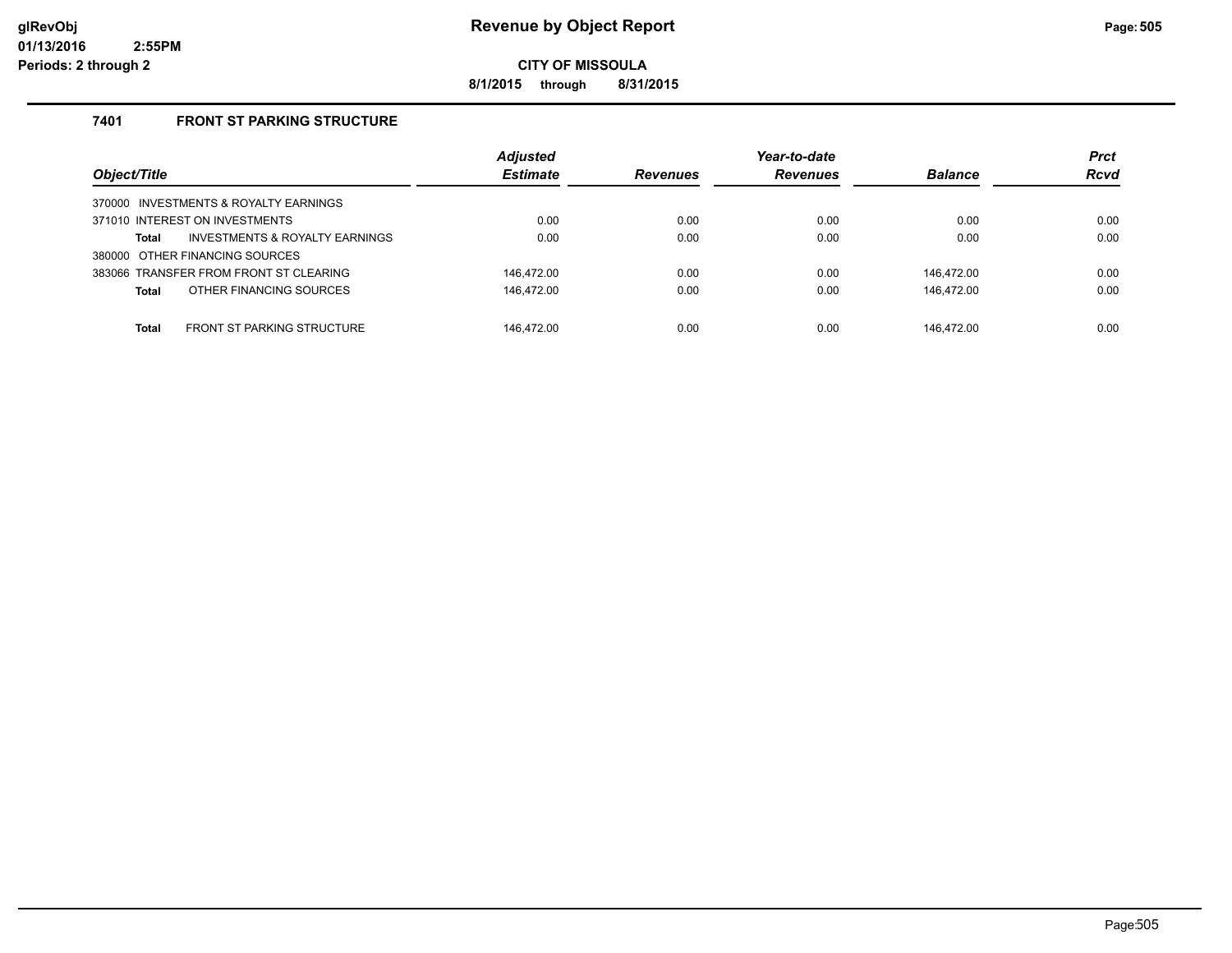**8/1/2015 through 8/31/2015**

# **7402 FRONT ST SUBORDINATE LIEN NOTE**

**7402 FRONT ST SUBORDINATE LIEN NOTE**

|                                                    | <b>Adjusted</b> |                 | Year-to-date    |                | <b>Prct</b> |
|----------------------------------------------------|-----------------|-----------------|-----------------|----------------|-------------|
| Object/Title                                       | <b>Estimate</b> | <b>Revenues</b> | <b>Revenues</b> | <b>Balance</b> | Rcvd        |
| 330000 INTERGOVERNMENTAL REVENUES                  |                 |                 |                 |                |             |
| 338001 EXCESS PLEDGED TAX INCREMENT RETURNED       | 0.00            | 0.00            | 0.00            | 0.00           | 0.00        |
| <b>INTERGOVERNMENTAL REVENUES</b><br>Total         | 0.00            | 0.00            | 0.00            | 0.00           | 0.00        |
| 370000 INVESTMENTS & ROYALTY EARNINGS              |                 |                 |                 |                |             |
| 371010 INTEREST ON INVESTMENTS                     | 0.00            | 0.00            | 0.00            | 0.00           | 0.00        |
| <b>INVESTMENTS &amp; ROYALTY EARNINGS</b><br>Total | 0.00            | 0.00            | 0.00            | 0.00           | 0.00        |
| 380000 OTHER FINANCING SOURCES                     |                 |                 |                 |                |             |
| 383066 TRANSFER FROM FRONT ST CLEARING             | 142.630.00      | 0.00            | 0.00            | 142.630.00     | 0.00        |
| 383067 TRANSFER FROM FSPS                          | 0.00            | 0.00            | 0.00            | 0.00           | 0.00        |
| OTHER FINANCING SOURCES<br>Total                   | 142,630.00      | 0.00            | 0.00            | 142,630.00     | 0.00        |
| FRONT ST SUBORDINATE LIEN NOTE<br>Total            | 142.630.00      | 0.00            | 0.00            | 142.630.00     | 0.00        |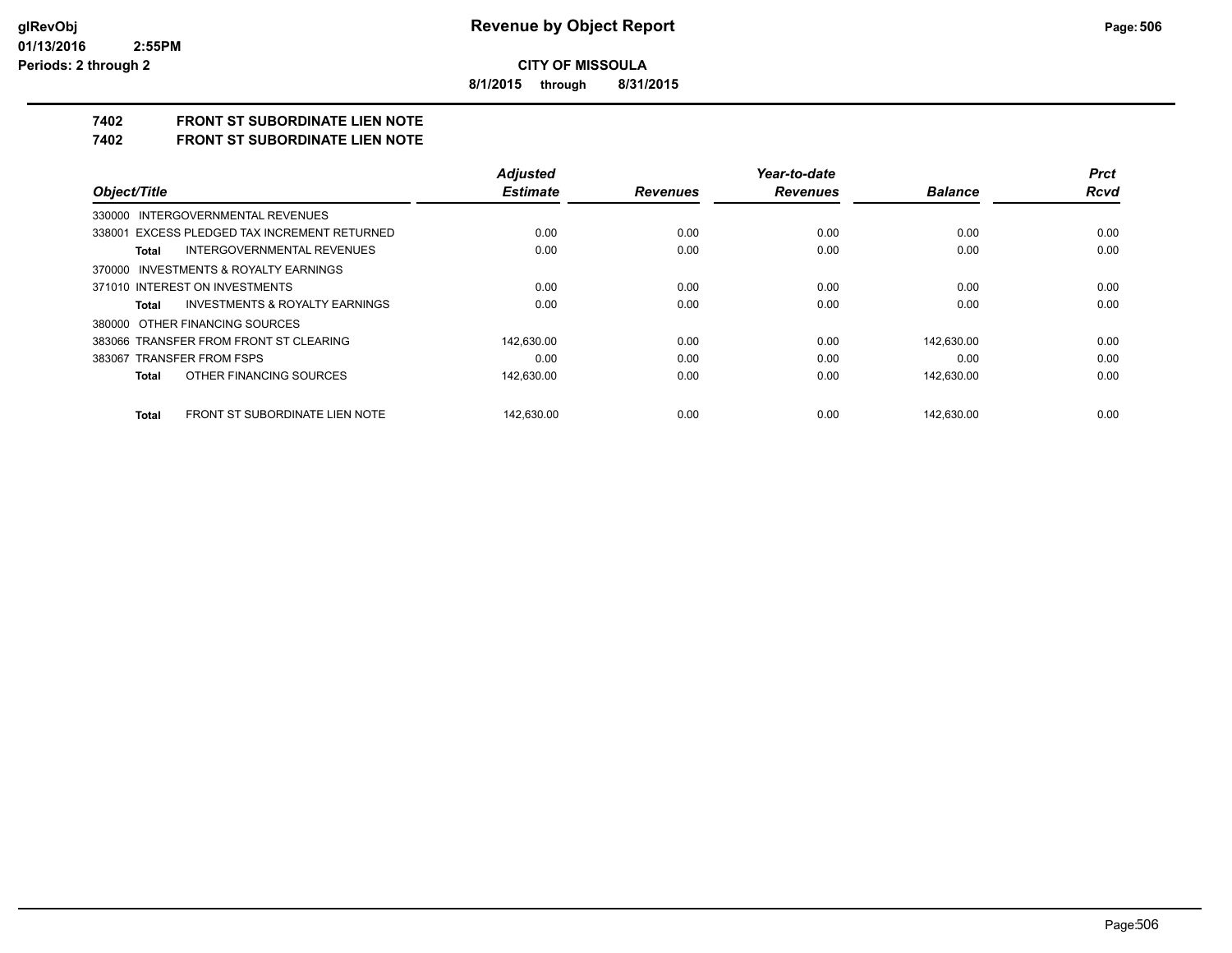**8/1/2015 through 8/31/2015**

## **7402 FRONT ST SUBORDINATE LIEN NOTE**

|                                                 | <b>Adjusted</b> |                 | Year-to-date    |                | <b>Prct</b> |
|-------------------------------------------------|-----------------|-----------------|-----------------|----------------|-------------|
| Object/Title                                    | <b>Estimate</b> | <b>Revenues</b> | <b>Revenues</b> | <b>Balance</b> | <b>Rcvd</b> |
| INTERGOVERNMENTAL REVENUES<br>330000            |                 |                 |                 |                |             |
| EXCESS PLEDGED TAX INCREMENT RETURNED<br>338001 | 0.00            | 0.00            | 0.00            | 0.00           | 0.00        |
| INTERGOVERNMENTAL REVENUES<br><b>Total</b>      | 0.00            | 0.00            | 0.00            | 0.00           | 0.00        |
| 370000 INVESTMENTS & ROYALTY EARNINGS           |                 |                 |                 |                |             |
| 371010 INTEREST ON INVESTMENTS                  | 0.00            | 0.00            | 0.00            | 0.00           | 0.00        |
| INVESTMENTS & ROYALTY EARNINGS<br><b>Total</b>  | 0.00            | 0.00            | 0.00            | 0.00           | 0.00        |
| 380000 OTHER FINANCING SOURCES                  |                 |                 |                 |                |             |
| 383066 TRANSFER FROM FRONT ST CLEARING          | 142.630.00      | 0.00            | 0.00            | 142.630.00     | 0.00        |
| 383067 TRANSFER FROM FSPS                       | 0.00            | 0.00            | 0.00            | 0.00           | 0.00        |
| OTHER FINANCING SOURCES<br><b>Total</b>         | 142,630.00      | 0.00            | 0.00            | 142,630.00     | 0.00        |
|                                                 |                 |                 |                 |                |             |
| FRONT ST SUBORDINATE LIEN NOTE<br><b>Total</b>  | 142.630.00      | 0.00            | 0.00            | 142.630.00     | 0.00        |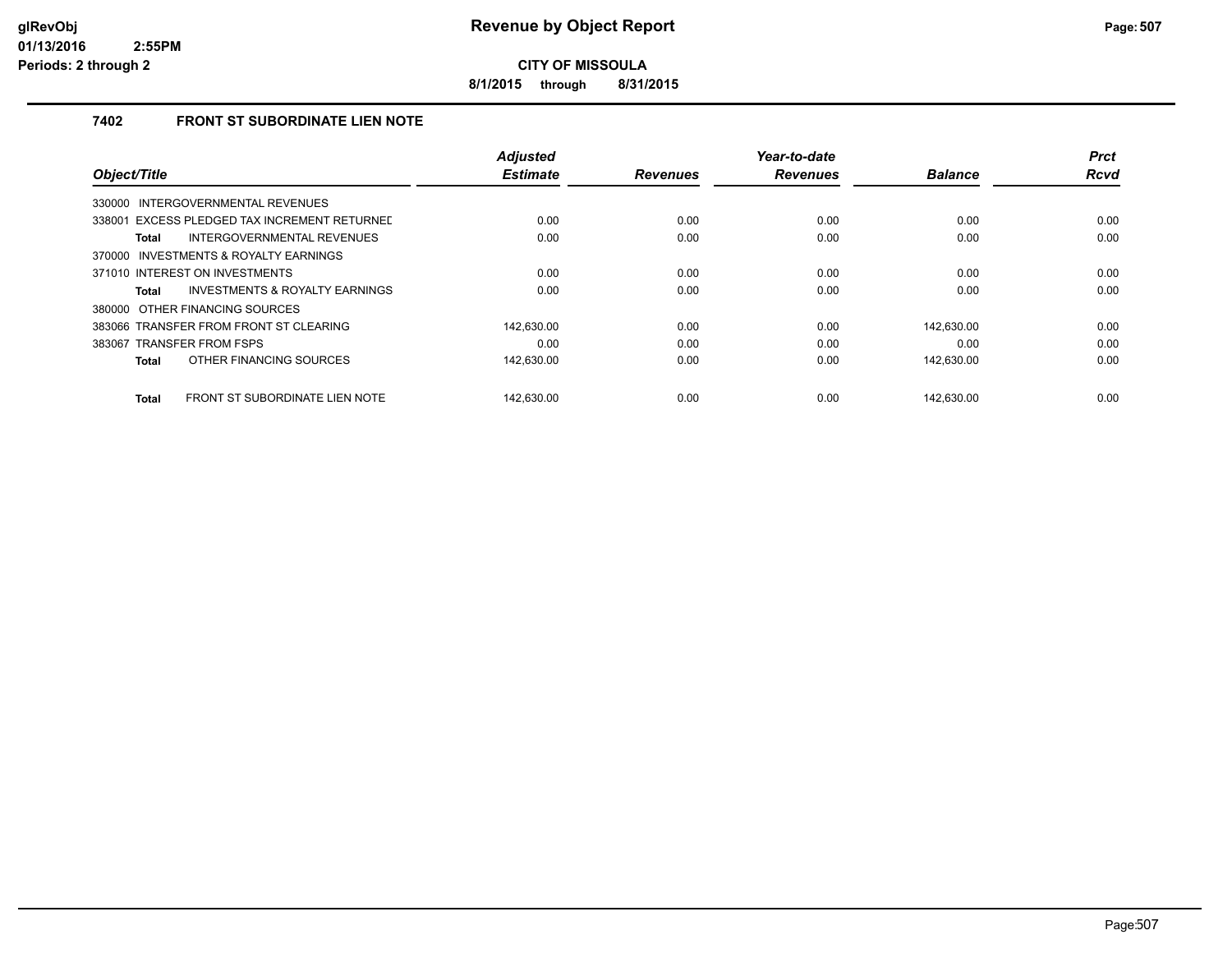**8/1/2015 through 8/31/2015**

## **7447 COURT COLLECTED PARKING FINES**

**7447 COURT COLLECTED PARKING FINES**

|                                         | <b>Adjusted</b> |                 | Year-to-date    |                | <b>Prct</b> |
|-----------------------------------------|-----------------|-----------------|-----------------|----------------|-------------|
| Object/Title                            | <b>Estimate</b> | <b>Revenues</b> | <b>Revenues</b> | <b>Balance</b> | <b>Rcvd</b> |
| 350000 FINES & FORFEITURES              |                 |                 |                 |                |             |
| 352002 PARKING FINES                    | 0.00            | 0.00            | 0.00            | 0.00           | 0.00        |
| <b>FINES &amp; FORFEITURES</b><br>Total | 0.00            | 0.00            | 0.00            | 0.00           | 0.00        |
| 370000 INVESTMENTS & ROYALTY EARNINGS   |                 |                 |                 |                |             |
| 371010 INTEREST ON INVESTMENTS          | 0.00            | 0.00            | 0.00            | 0.00           | 0.00        |
| INVESTMENTS & ROYALTY EARNINGS<br>Total | 0.00            | 0.00            | 0.00            | 0.00           | 0.00        |
|                                         |                 |                 |                 |                |             |
| COURT COLLECTED PARKING FINES<br>Total  | 0.00            | 0.00            | 0.00            | 0.00           | 0.00        |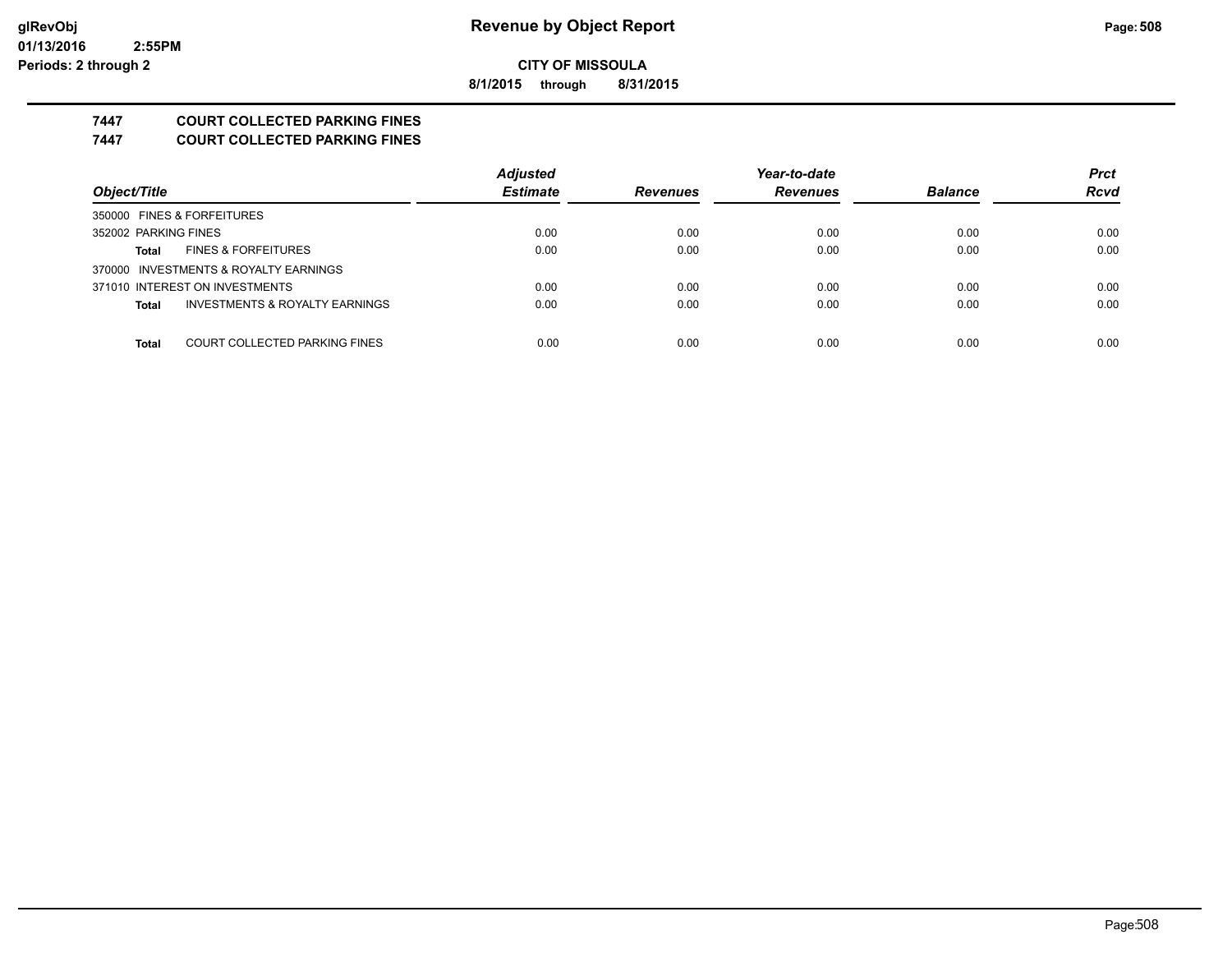**8/1/2015 through 8/31/2015**

## **7447 COURT COLLECTED PARKING FINES**

| Object/Title                                   | <b>Adjusted</b><br><b>Estimate</b> | <b>Revenues</b> | Year-to-date<br><b>Revenues</b> | <b>Balance</b> | <b>Prct</b><br><b>Rcvd</b> |
|------------------------------------------------|------------------------------------|-----------------|---------------------------------|----------------|----------------------------|
| 350000 FINES & FORFEITURES                     |                                    |                 |                                 |                |                            |
| 352002 PARKING FINES                           | 0.00                               | 0.00            | 0.00                            | 0.00           | 0.00                       |
| <b>FINES &amp; FORFEITURES</b><br>Total        | 0.00                               | 0.00            | 0.00                            | 0.00           | 0.00                       |
| 370000 INVESTMENTS & ROYALTY EARNINGS          |                                    |                 |                                 |                |                            |
| 371010 INTEREST ON INVESTMENTS                 | 0.00                               | 0.00            | 0.00                            | 0.00           | 0.00                       |
| INVESTMENTS & ROYALTY EARNINGS<br><b>Total</b> | 0.00                               | 0.00            | 0.00                            | 0.00           | 0.00                       |
|                                                |                                    |                 |                                 |                |                            |
| COURT COLLECTED PARKING FINES<br>Total         | 0.00                               | 0.00            | 0.00                            | 0.00           | 0.00                       |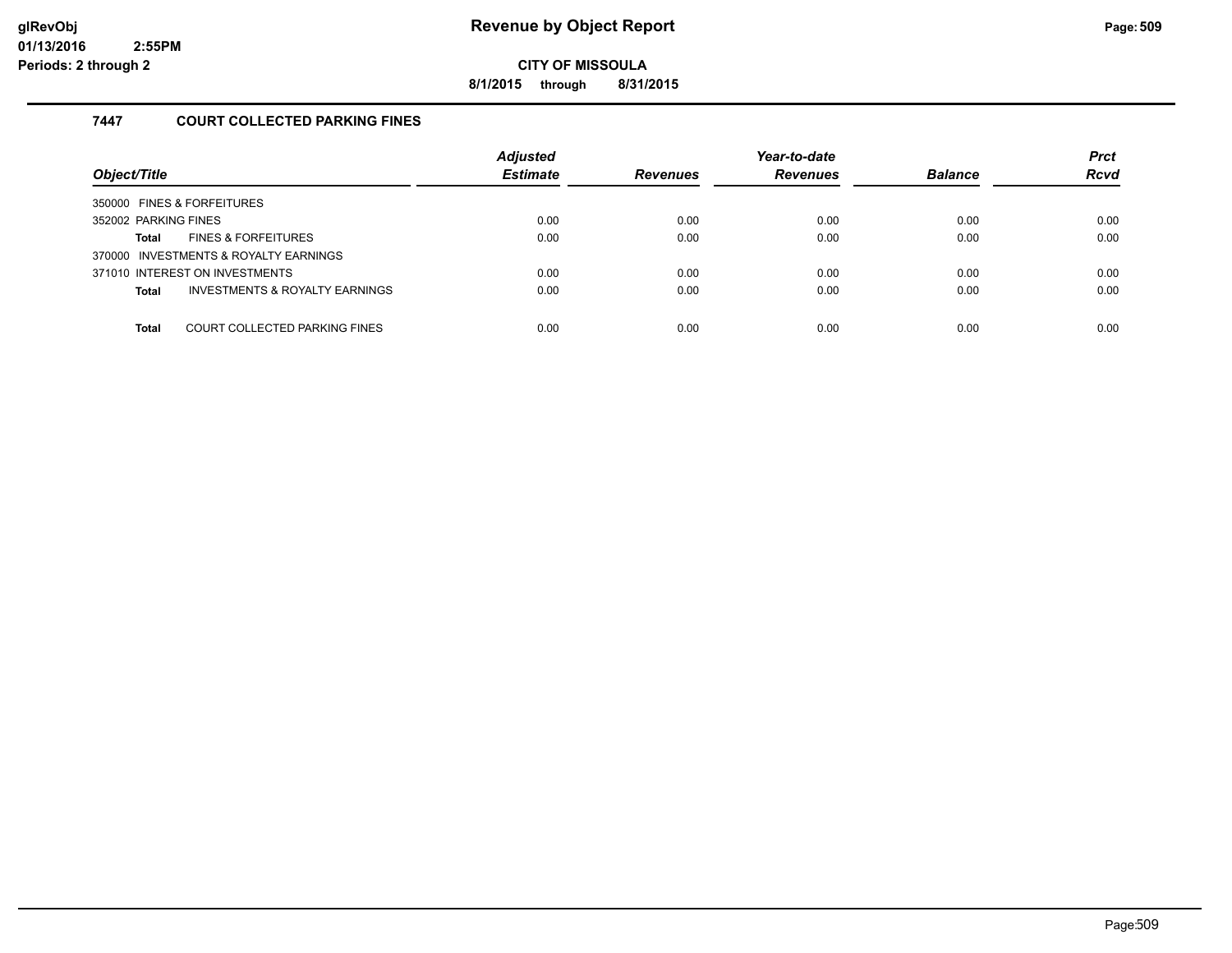**8/1/2015 through 8/31/2015**

**7458 COURT SURCHARGE**

**7458 COURT SURCHARGE**

|                                                 | <b>Adjusted</b> |                 | Year-to-date    |                | <b>Prct</b> |
|-------------------------------------------------|-----------------|-----------------|-----------------|----------------|-------------|
| Object/Title                                    | <b>Estimate</b> | <b>Revenues</b> | <b>Revenues</b> | <b>Balance</b> | <b>Rcvd</b> |
| 350000 FINES & FORFEITURES                      |                 |                 |                 |                |             |
| 351032 SURCHARGE ON FINES                       | 0.00            | 6.264.39        | 6.264.39        | $-6.264.39$    | 0.00        |
| <b>FINES &amp; FORFEITURES</b><br>Total         | 0.00            | 6.264.39        | 6.264.39        | $-6.264.39$    | 0.00        |
| 370000 INVESTMENTS & ROYALTY EARNINGS           |                 |                 |                 |                |             |
| 371010 INTEREST ON INVESTMENTS                  | 0.00            | 0.00            | 0.00            | 0.00           | 0.00        |
| 371020 GAIN/LOSS IN MARKET VALUE OF INVESTMENTS | 0.00            | 0.00            | 0.00            | 0.00           | 0.00        |
| INVESTMENTS & ROYALTY EARNINGS<br>Total         | 0.00            | 0.00            | 0.00            | 0.00           | 0.00        |
|                                                 |                 |                 |                 |                |             |
| <b>COURT SURCHARGE</b><br>Total                 | 0.00            | 6.264.39        | 6.264.39        | $-6.264.39$    | 0.00        |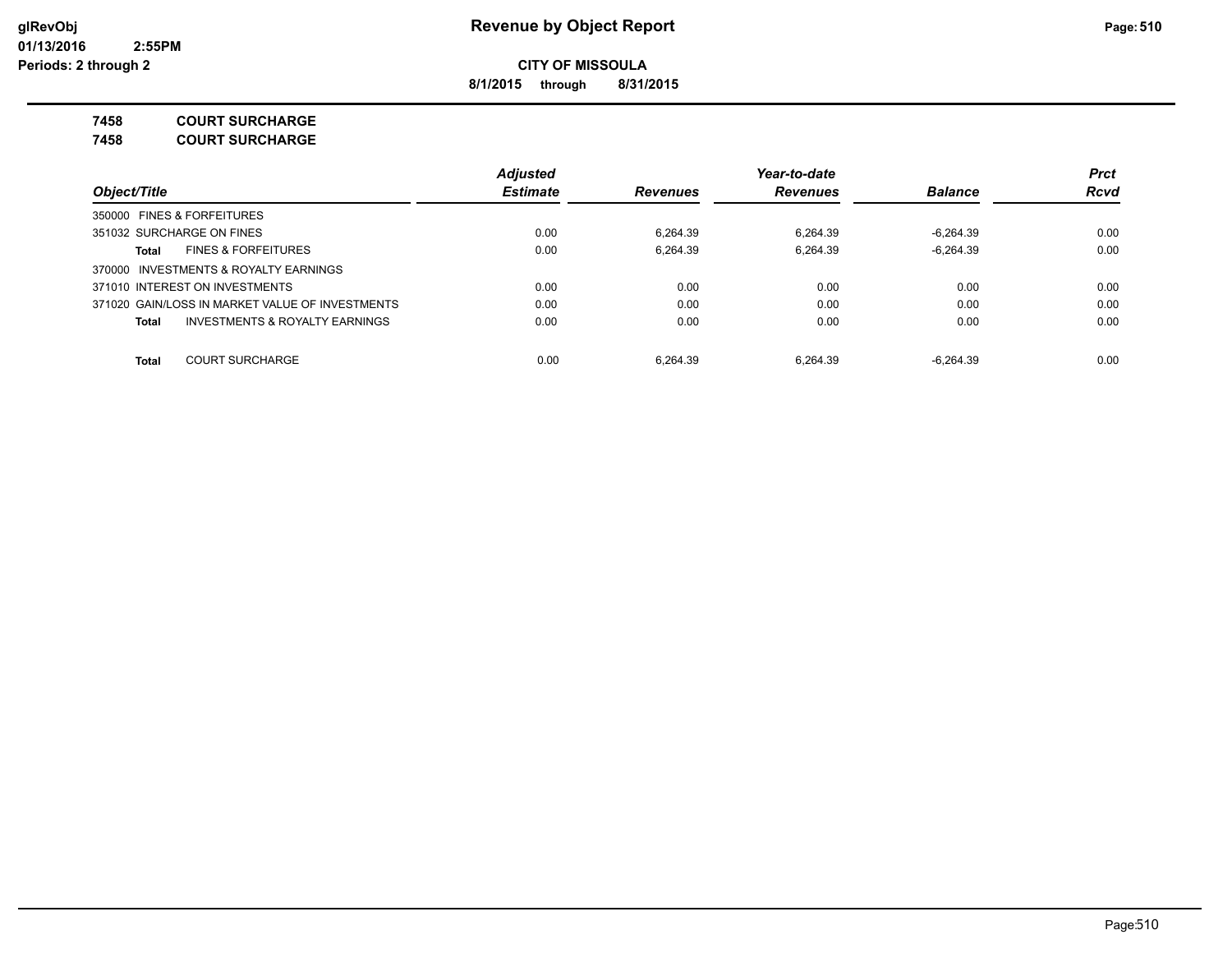**8/1/2015 through 8/31/2015**

### **7458 COURT SURCHARGE**

|                                                | <b>Adjusted</b> |                 | Year-to-date    |                | <b>Prct</b> |
|------------------------------------------------|-----------------|-----------------|-----------------|----------------|-------------|
| Object/Title                                   | <b>Estimate</b> | <b>Revenues</b> | <b>Revenues</b> | <b>Balance</b> | <b>Rcvd</b> |
| 350000 FINES & FORFEITURES                     |                 |                 |                 |                |             |
| 351032 SURCHARGE ON FINES                      | 0.00            | 6.264.39        | 6.264.39        | -6.264.39      | 0.00        |
| <b>FINES &amp; FORFEITURES</b><br><b>Total</b> | 0.00            | 6.264.39        | 6.264.39        | $-6.264.39$    | 0.00        |
| 370000 INVESTMENTS & ROYALTY EARNINGS          |                 |                 |                 |                |             |
| 371010 INTEREST ON INVESTMENTS                 | 0.00            | 0.00            | 0.00            | 0.00           | 0.00        |
| 371020 GAIN/LOSS IN MARKET VALUE OF INVESTMENT | 0.00            | 0.00            | 0.00            | 0.00           | 0.00        |
| INVESTMENTS & ROYALTY EARNINGS<br><b>Total</b> | 0.00            | 0.00            | 0.00            | 0.00           | 0.00        |
|                                                |                 |                 |                 |                |             |
| <b>COURT SURCHARGE</b><br><b>Total</b>         | 0.00            | 6.264.39        | 6.264.39        | $-6.264.39$    | 0.00        |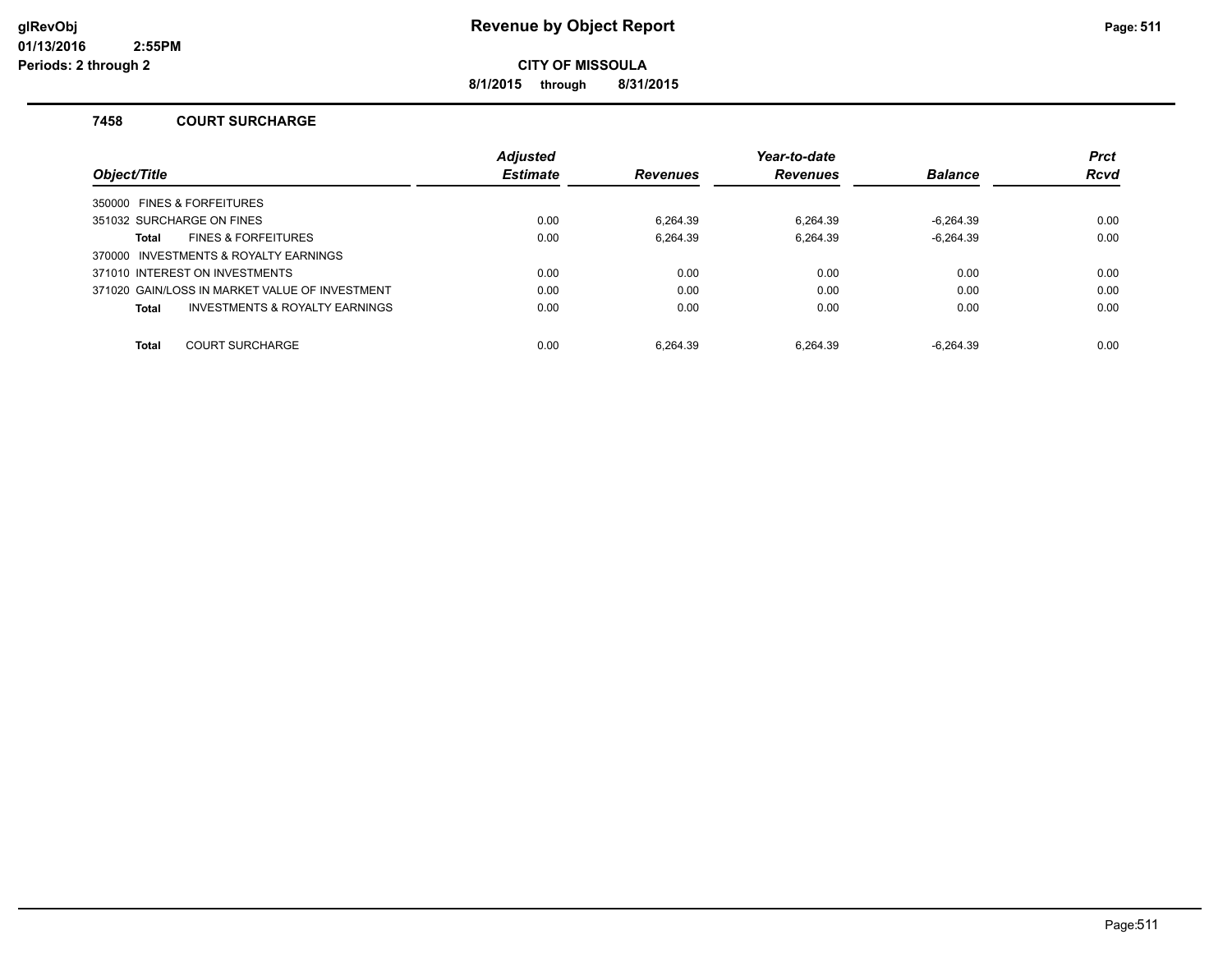**8/1/2015 through 8/31/2015**

**7469 PUBLIC DEFENDER FEES**

**7469 PUBLIC DEFENDER FEES**

|                                                    | <b>Adjusted</b> |                 | Year-to-date    |                | <b>Prct</b> |
|----------------------------------------------------|-----------------|-----------------|-----------------|----------------|-------------|
| Object/Title                                       | <b>Estimate</b> | <b>Revenues</b> | <b>Revenues</b> | <b>Balance</b> | <b>Rcvd</b> |
| 350000 FINES & FORFEITURES                         |                 |                 |                 |                |             |
| 351032 SURCHARGE ON FINES                          | 0.00            | 0.00            | 0.00            | 0.00           | 0.00        |
| 351033 PUBLIC DEFENDER FEES                        | 0.00            | 170.01          | 170.01          | $-170.01$      | 0.00        |
| <b>FINES &amp; FORFEITURES</b><br>Total            | 0.00            | 170.01          | 170.01          | $-170.01$      | 0.00        |
| 370000 INVESTMENTS & ROYALTY EARNINGS              |                 |                 |                 |                |             |
| 371010 INTEREST ON INVESTMENTS                     | 0.00            | 0.00            | 0.00            | 0.00           | 0.00        |
| 371020 GAIN/LOSS IN MARKET VALUE OF INVESTMENTS    | 0.00            | 0.00            | 0.00            | 0.00           | 0.00        |
| <b>INVESTMENTS &amp; ROYALTY EARNINGS</b><br>Total | 0.00            | 0.00            | 0.00            | 0.00           | 0.00        |
| PUBLIC DEFENDER FEES<br>Total                      | 0.00            | 170.01          | 170.01          | $-170.01$      | 0.00        |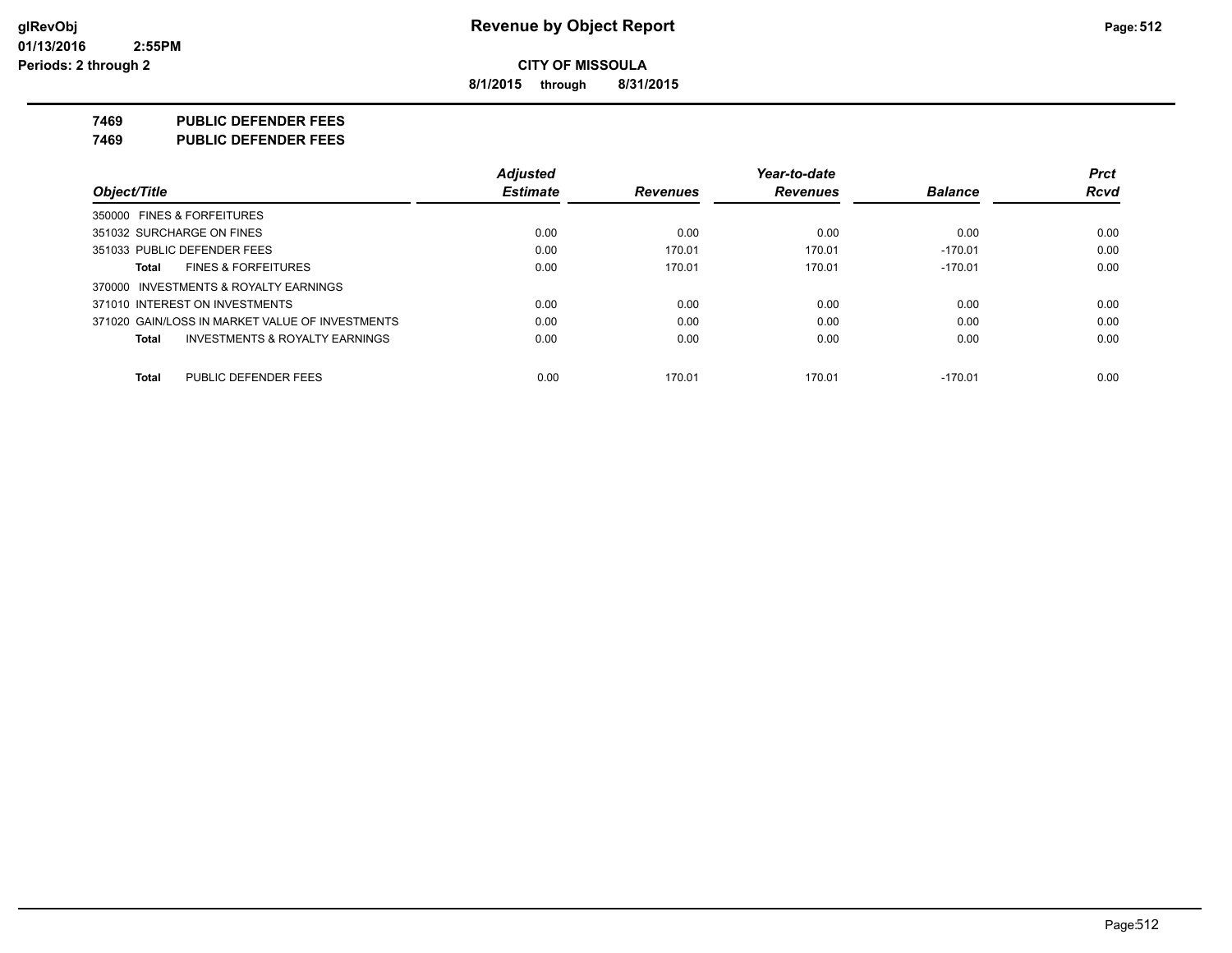**8/1/2015 through 8/31/2015**

### **7469 PUBLIC DEFENDER FEES**

|                                                           | <b>Adjusted</b> |                 | Year-to-date    |                | <b>Prct</b> |
|-----------------------------------------------------------|-----------------|-----------------|-----------------|----------------|-------------|
| Object/Title                                              | <b>Estimate</b> | <b>Revenues</b> | <b>Revenues</b> | <b>Balance</b> | <b>Rcvd</b> |
| 350000 FINES & FORFEITURES                                |                 |                 |                 |                |             |
| 351032 SURCHARGE ON FINES                                 | 0.00            | 0.00            | 0.00            | 0.00           | 0.00        |
| 351033 PUBLIC DEFENDER FEES                               | 0.00            | 170.01          | 170.01          | $-170.01$      | 0.00        |
| <b>FINES &amp; FORFEITURES</b><br>Total                   | 0.00            | 170.01          | 170.01          | $-170.01$      | 0.00        |
| 370000 INVESTMENTS & ROYALTY EARNINGS                     |                 |                 |                 |                |             |
| 371010 INTEREST ON INVESTMENTS                            | 0.00            | 0.00            | 0.00            | 0.00           | 0.00        |
| 371020 GAIN/LOSS IN MARKET VALUE OF INVESTMENT            | 0.00            | 0.00            | 0.00            | 0.00           | 0.00        |
| <b>INVESTMENTS &amp; ROYALTY EARNINGS</b><br><b>Total</b> | 0.00            | 0.00            | 0.00            | 0.00           | 0.00        |
| <b>PUBLIC DEFENDER FEES</b><br>Total                      | 0.00            | 170.01          | 170.01          | $-170.01$      | 0.00        |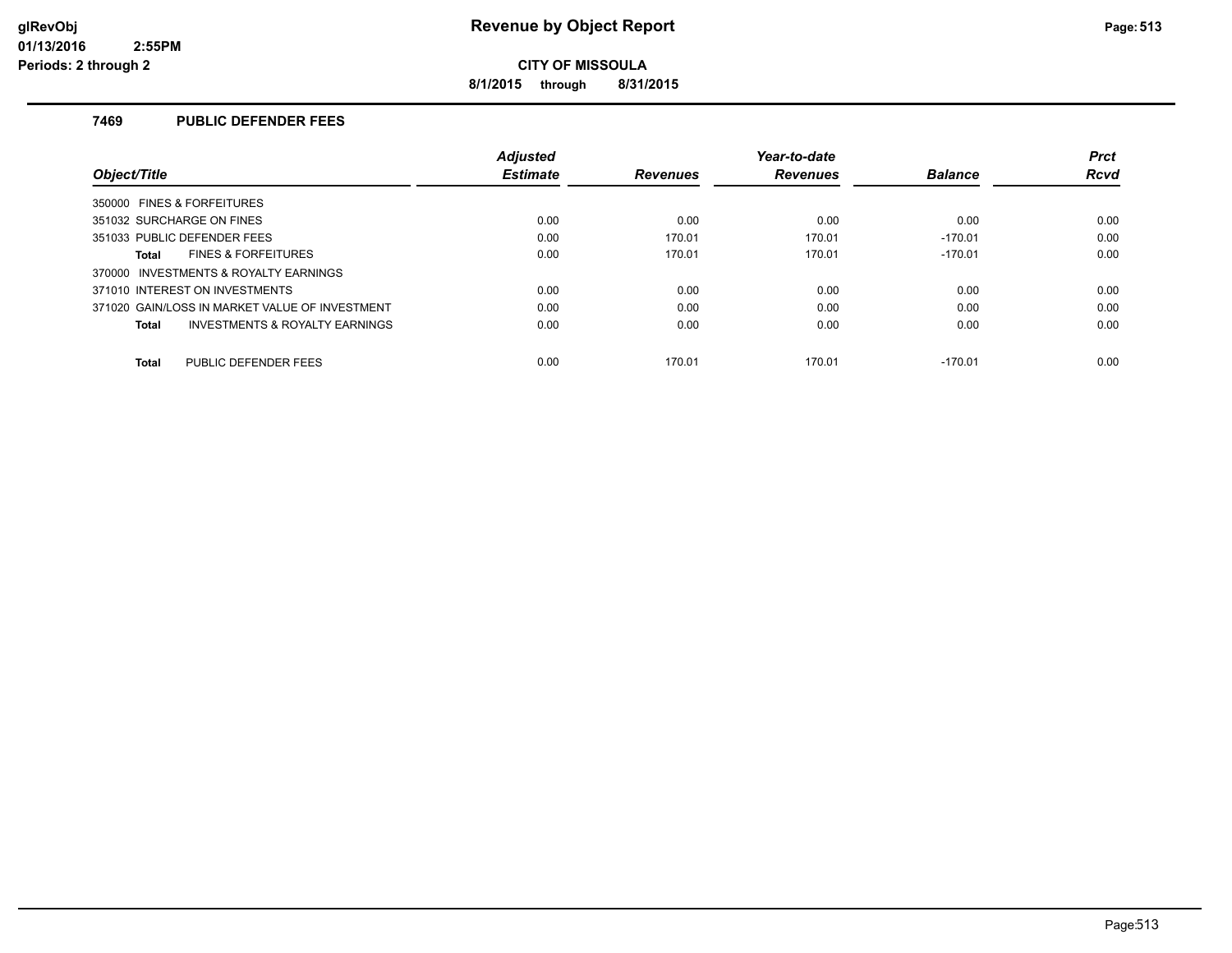**8/1/2015 through 8/31/2015**

**7900 PAYROLL CLEARING FUND 7900 PAYROLL CLEARING FUND**

|                                                 | <b>Adjusted</b> |                 | Year-to-date    |                |      |
|-------------------------------------------------|-----------------|-----------------|-----------------|----------------|------|
| Object/Title                                    | <b>Estimate</b> | <b>Revenues</b> | <b>Revenues</b> | <b>Balance</b> | Rcvd |
| 370000 INVESTMENTS & ROYALTY EARNINGS           |                 |                 |                 |                |      |
| 371010 INTEREST ON INVESTMENTS                  | 0.00            | 0.00            | 0.00            | 0.00           | 0.00 |
| 371020 GAIN/LOSS IN MARKET VALUE OF INVESTMENTS | 0.00            | 0.00            | 0.00            | 0.00           | 0.00 |
| INVESTMENTS & ROYALTY EARNINGS<br><b>Total</b>  | 0.00            | 0.00            | 0.00            | 0.00           | 0.00 |
|                                                 |                 |                 |                 |                |      |
| <b>Total</b><br>PAYROLL CLEARING FUND           | 0.00            | 0.00            | 0.00            | 0.00           | 0.00 |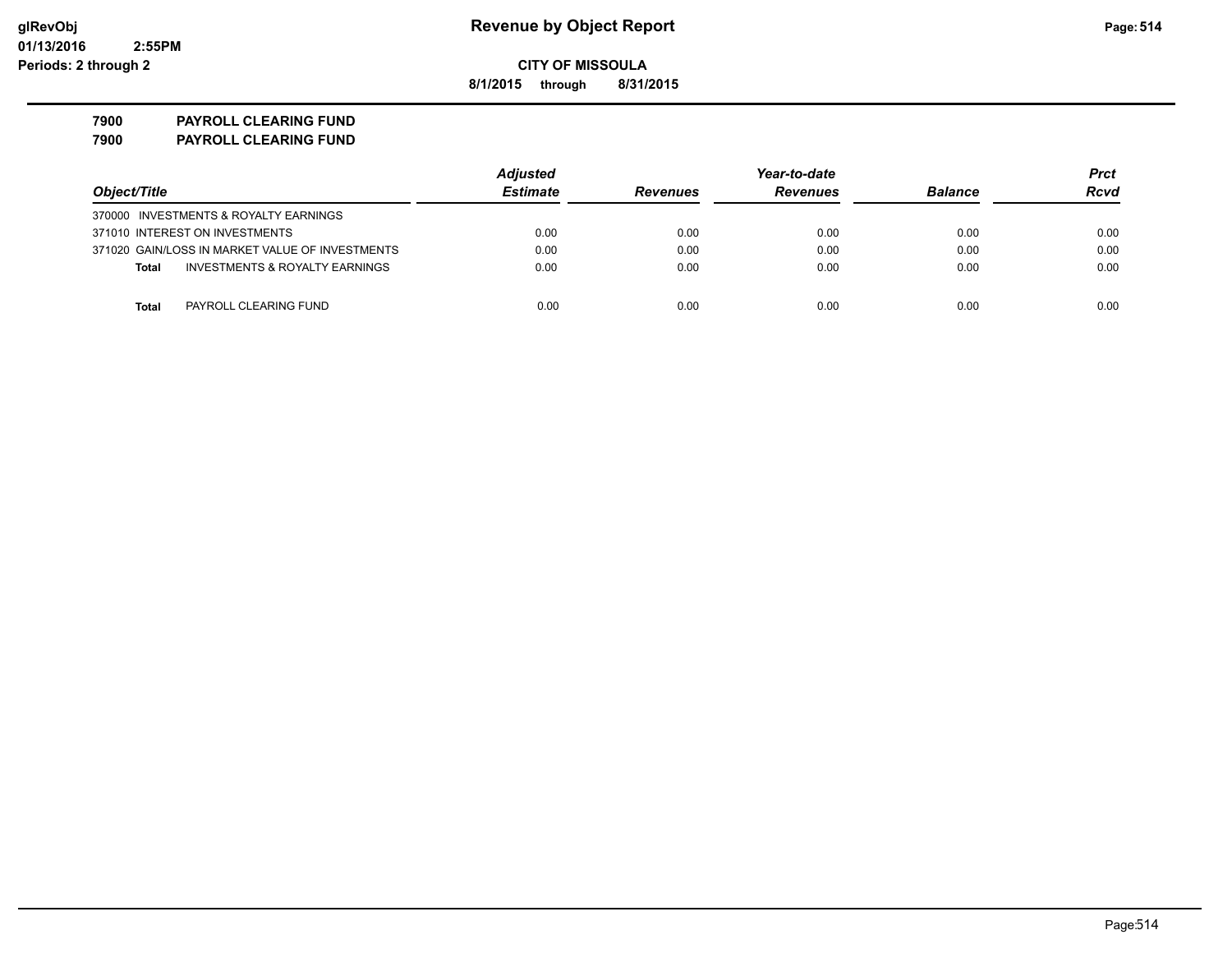## **glRevObj Revenue by Object Report Page:515**

**CITY OF MISSOULA**

**8/1/2015 through 8/31/2015**

### **7900 PAYROLL CLEARING FUND**

| Object/Title |                                                | <b>Adjusted</b><br><b>Estimate</b> | <b>Revenues</b> | Year-to-date<br><b>Revenues</b> | <b>Balance</b> | <b>Prct</b><br><b>Rcvd</b> |
|--------------|------------------------------------------------|------------------------------------|-----------------|---------------------------------|----------------|----------------------------|
|              | 370000 INVESTMENTS & ROYALTY EARNINGS          |                                    |                 |                                 |                |                            |
|              | 371010 INTEREST ON INVESTMENTS                 | 0.00                               | 0.00            | 0.00                            | 0.00           | 0.00                       |
|              | 371020 GAIN/LOSS IN MARKET VALUE OF INVESTMENT | 0.00                               | 0.00            | 0.00                            | 0.00           | 0.00                       |
| <b>Total</b> | INVESTMENTS & ROYALTY EARNINGS                 | 0.00                               | 0.00            | 0.00                            | 0.00           | 0.00                       |
|              |                                                |                                    |                 |                                 |                |                            |
| Total        | PAYROLL CLEARING FUND                          | 0.00                               | 0.00            | 0.00                            | 0.00           | 0.00                       |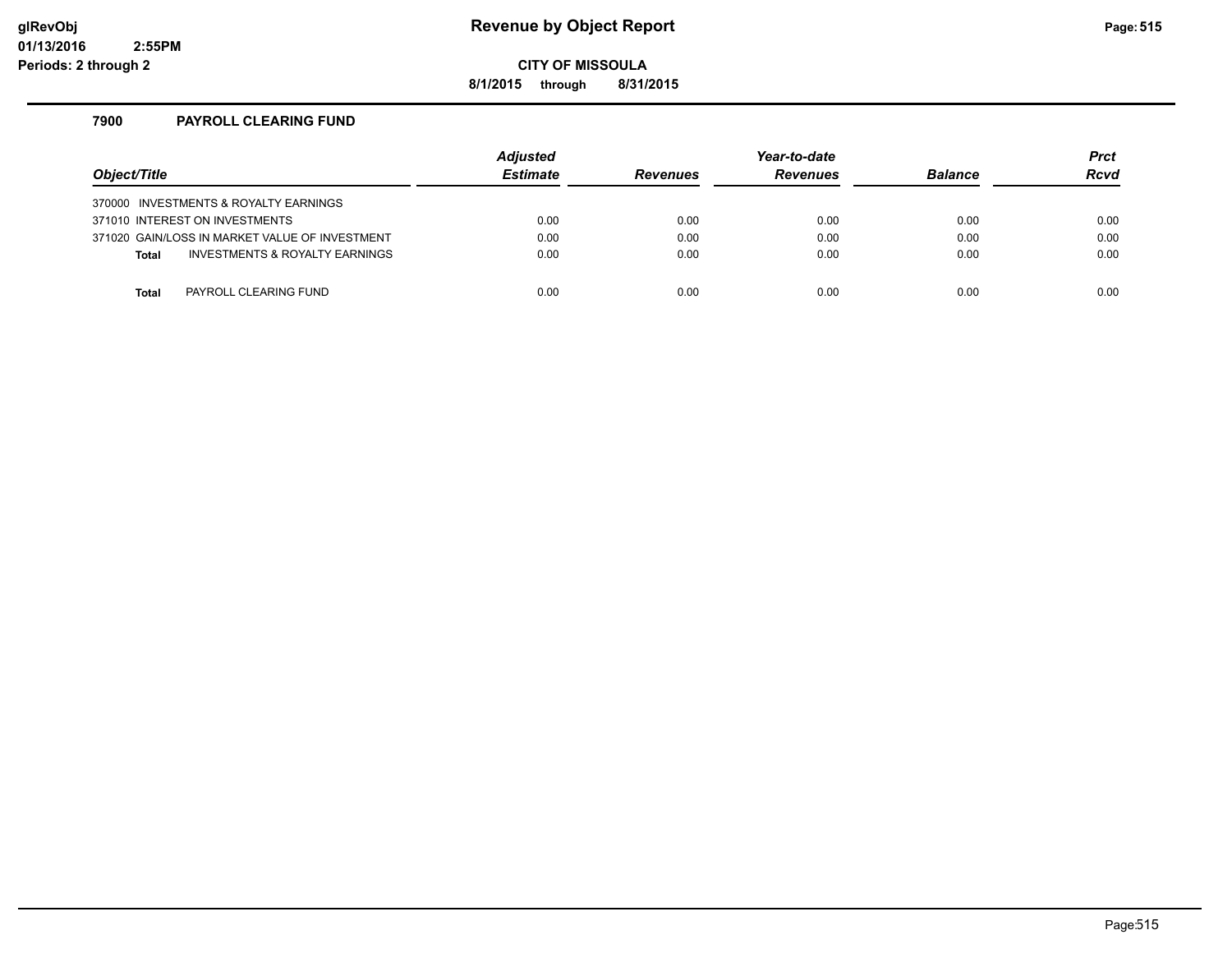**8/1/2015 through 8/31/2015**

**7903 COUNTY CLEARING**

**7903 COUNTY CLEARING**

|                                                           | <b>Adjusted</b> |                 | Year-to-date    |                | <b>Prct</b> |
|-----------------------------------------------------------|-----------------|-----------------|-----------------|----------------|-------------|
| Object/Title                                              | <b>Estimate</b> | <b>Revenues</b> | <b>Revenues</b> | <b>Balance</b> | <b>Rcvd</b> |
| <b>LICENSES &amp; PERMITS</b><br>320000                   |                 |                 |                 |                |             |
| 323030 ANIMAL LICENSES                                    | 0.00            | 765.00          | 1.766.00        | $-1.766.00$    | 0.00        |
| <b>LICENSES &amp; PERMITS</b><br>Total                    | 0.00            | 765.00          | 1.766.00        | $-1.766.00$    | 0.00        |
| 360000 MISCELLANEOUS REVENUES                             |                 |                 |                 |                |             |
| 360010 MISCELLANEOUS                                      | 0.00            | 0.00            | 0.00            | 0.00           | 0.00        |
| MISCELLANEOUS REVENUES<br>Total                           | 0.00            | 0.00            | 0.00            | 0.00           | 0.00        |
| <b>INVESTMENTS &amp; ROYALTY EARNINGS</b><br>370000       |                 |                 |                 |                |             |
| 371010 INTEREST ON INVESTMENTS                            | 0.00            | 0.00            | 0.00            | 0.00           | 0.00        |
| 371020 GAIN/LOSS IN MARKET VALUE OF INVESTMENTS           | 0.00            | 0.00            | 0.00            | 0.00           | 0.00        |
| <b>INVESTMENTS &amp; ROYALTY EARNINGS</b><br><b>Total</b> | 0.00            | 0.00            | 0.00            | 0.00           | 0.00        |
| <b>COUNTY CLEARING</b><br><b>Total</b>                    | 0.00            | 765.00          | 1.766.00        | $-1.766.00$    | 0.00        |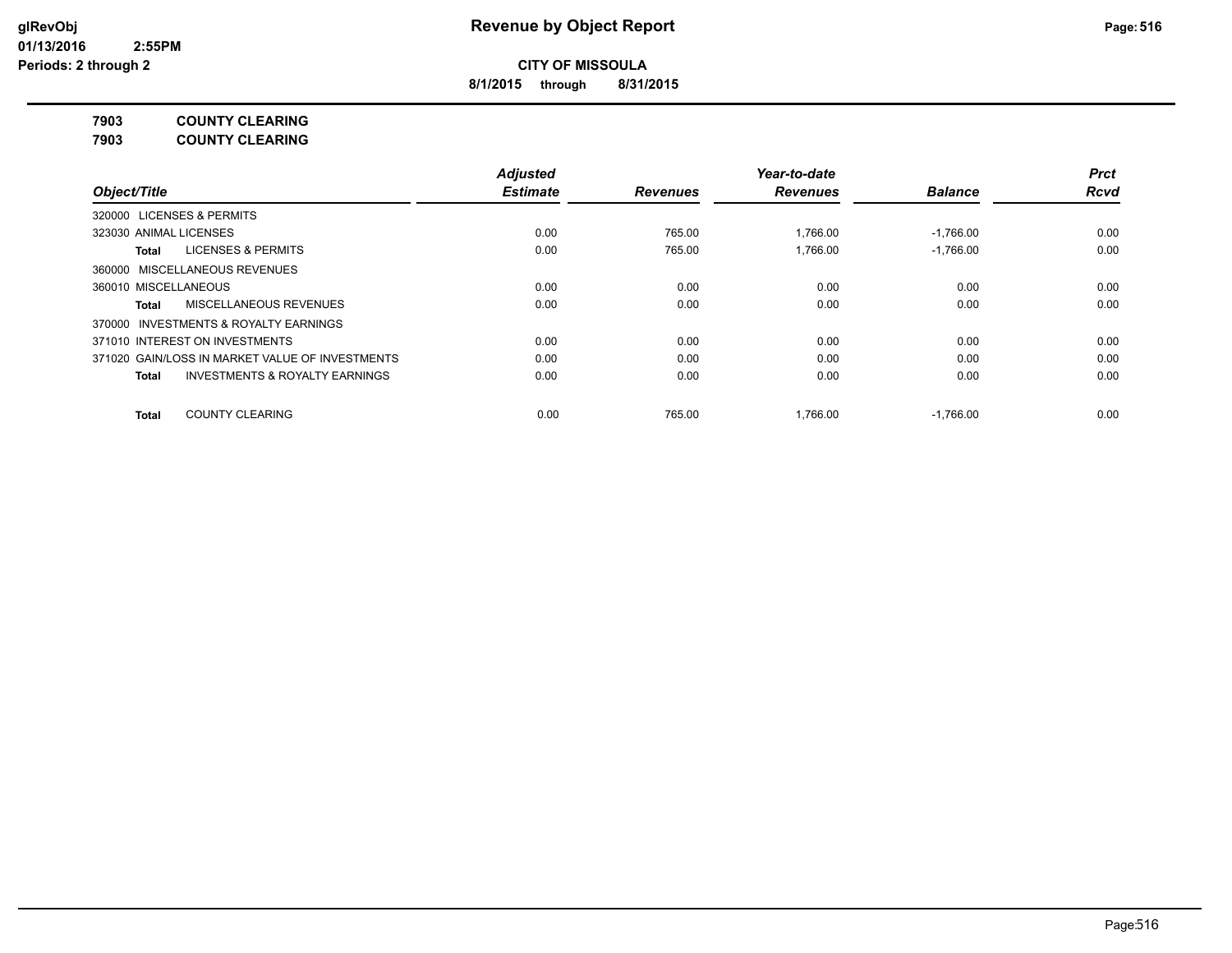**8/1/2015 through 8/31/2015**

### **7903 COUNTY CLEARING**

|                                                    | <b>Adjusted</b> |                 | Year-to-date    |                | <b>Prct</b> |
|----------------------------------------------------|-----------------|-----------------|-----------------|----------------|-------------|
| Object/Title                                       | <b>Estimate</b> | <b>Revenues</b> | <b>Revenues</b> | <b>Balance</b> | <b>Rcvd</b> |
| 320000 LICENSES & PERMITS                          |                 |                 |                 |                |             |
| 323030 ANIMAL LICENSES                             | 0.00            | 765.00          | 1.766.00        | $-1.766.00$    | 0.00        |
| <b>LICENSES &amp; PERMITS</b><br>Total             | 0.00            | 765.00          | 1.766.00        | $-1.766.00$    | 0.00        |
| 360000 MISCELLANEOUS REVENUES                      |                 |                 |                 |                |             |
| 360010 MISCELLANEOUS                               | 0.00            | 0.00            | 0.00            | 0.00           | 0.00        |
| MISCELLANEOUS REVENUES<br>Total                    | 0.00            | 0.00            | 0.00            | 0.00           | 0.00        |
| 370000 INVESTMENTS & ROYALTY EARNINGS              |                 |                 |                 |                |             |
| 371010 INTEREST ON INVESTMENTS                     | 0.00            | 0.00            | 0.00            | 0.00           | 0.00        |
| 371020 GAIN/LOSS IN MARKET VALUE OF INVESTMENT     | 0.00            | 0.00            | 0.00            | 0.00           | 0.00        |
| <b>INVESTMENTS &amp; ROYALTY EARNINGS</b><br>Total | 0.00            | 0.00            | 0.00            | 0.00           | 0.00        |
|                                                    |                 |                 |                 |                |             |
| <b>COUNTY CLEARING</b><br>Total                    | 0.00            | 765.00          | 1.766.00        | $-1.766.00$    | 0.00        |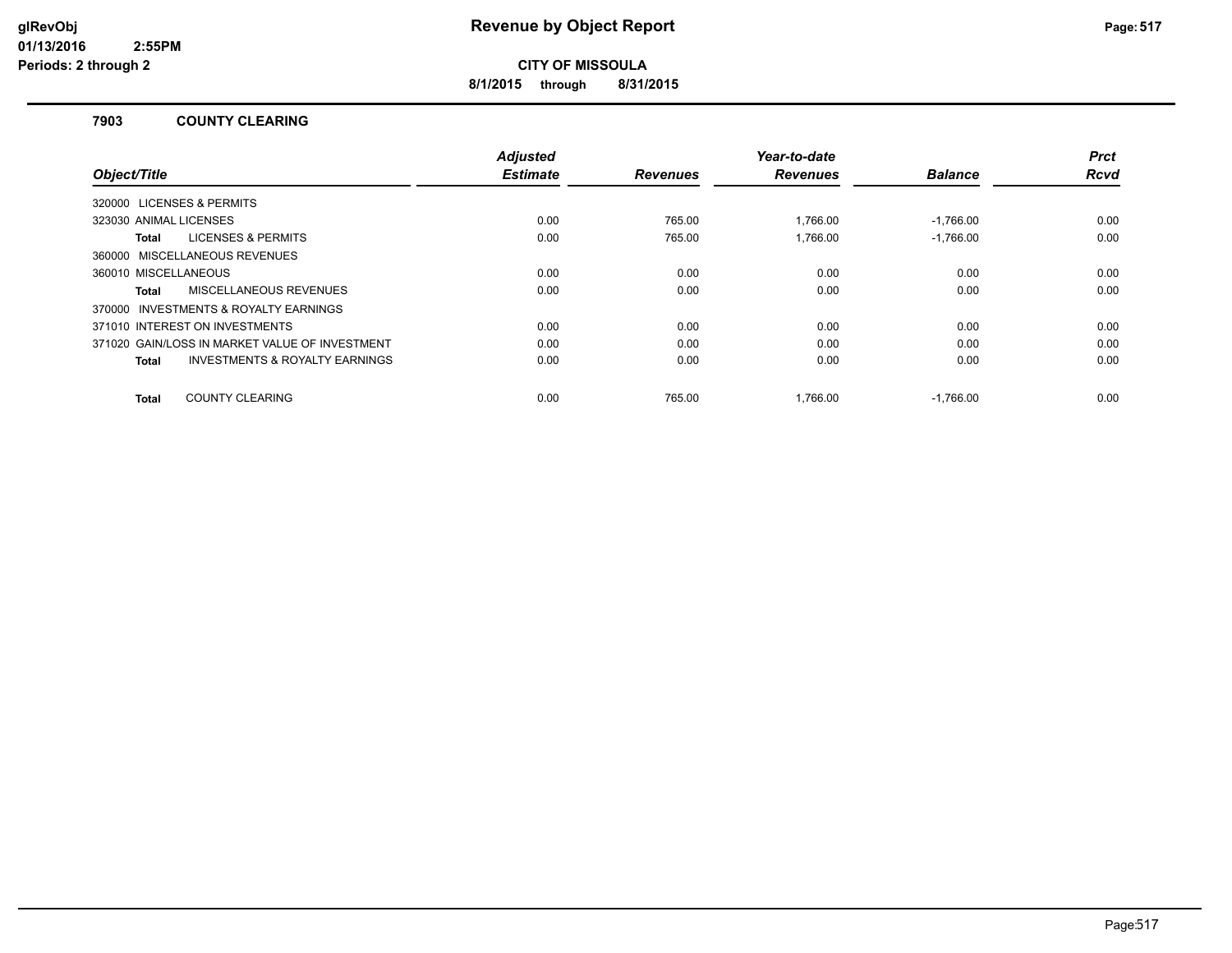**8/1/2015 through 8/31/2015**

**7904 SEWER REBATE**

**7904 SEWER REBATE**

|                                                           | <b>Adjusted</b> |                 | Year-to-date    |                | <b>Prct</b> |
|-----------------------------------------------------------|-----------------|-----------------|-----------------|----------------|-------------|
| Object/Title                                              | <b>Estimate</b> | <b>Revenues</b> | <b>Revenues</b> | <b>Balance</b> | <b>Rcvd</b> |
| 340000 CHARGES FOR SERVICES                               |                 |                 |                 |                |             |
| 343036 *** Title Not Found ***                            | 0.00            | 0.00            | 0.00            | 0.00           | 0.00        |
| <b>CHARGES FOR SERVICES</b><br>Total                      | 0.00            | 0.00            | 0.00            | 0.00           | 0.00        |
| 360000 MISCELLANEOUS REVENUES                             |                 |                 |                 |                |             |
| 360010 MISCELLANEOUS                                      | 0.00            | 0.00            | 0.00            | 0.00           | 0.00        |
| MISCELLANEOUS REVENUES<br>Total                           | 0.00            | 0.00            | 0.00            | 0.00           | 0.00        |
| 370000 INVESTMENTS & ROYALTY EARNINGS                     |                 |                 |                 |                |             |
| 371010 INTEREST ON INVESTMENTS                            | 0.00            | 0.00            | 0.00            | 0.00           | 0.00        |
| 371020 GAIN/LOSS IN MARKET VALUE OF INVESTMENTS           | 0.00            | 0.00            | 0.00            | 0.00           | 0.00        |
| <b>INVESTMENTS &amp; ROYALTY EARNINGS</b><br><b>Total</b> | 0.00            | 0.00            | 0.00            | 0.00           | 0.00        |
| <b>SEWER REBATE</b><br><b>Total</b>                       | 0.00            | 0.00            | 0.00            | 0.00           | 0.00        |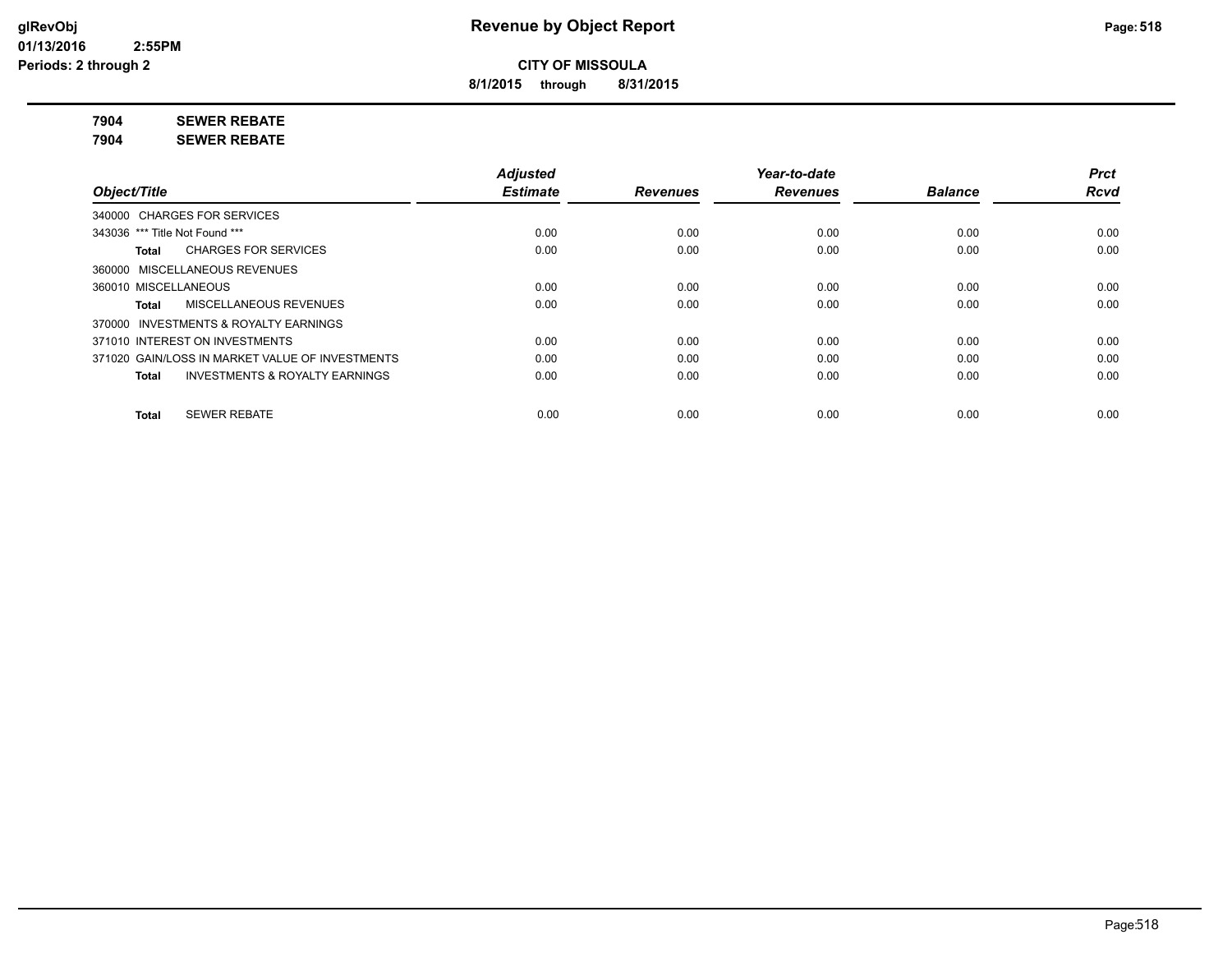**8/1/2015 through 8/31/2015**

### **7904 SEWER REBATE**

|                                                    | <b>Adjusted</b> |                 | Year-to-date    |                | <b>Prct</b> |
|----------------------------------------------------|-----------------|-----------------|-----------------|----------------|-------------|
| Object/Title                                       | <b>Estimate</b> | <b>Revenues</b> | <b>Revenues</b> | <b>Balance</b> | <b>Rcvd</b> |
| 340000 CHARGES FOR SERVICES                        |                 |                 |                 |                |             |
| 343036 *** Title Not Found ***                     | 0.00            | 0.00            | 0.00            | 0.00           | 0.00        |
| <b>CHARGES FOR SERVICES</b><br>Total               | 0.00            | 0.00            | 0.00            | 0.00           | 0.00        |
| 360000 MISCELLANEOUS REVENUES                      |                 |                 |                 |                |             |
| 360010 MISCELLANEOUS                               | 0.00            | 0.00            | 0.00            | 0.00           | 0.00        |
| MISCELLANEOUS REVENUES<br>Total                    | 0.00            | 0.00            | 0.00            | 0.00           | 0.00        |
| 370000 INVESTMENTS & ROYALTY EARNINGS              |                 |                 |                 |                |             |
| 371010 INTEREST ON INVESTMENTS                     | 0.00            | 0.00            | 0.00            | 0.00           | 0.00        |
| 371020 GAIN/LOSS IN MARKET VALUE OF INVESTMENT     | 0.00            | 0.00            | 0.00            | 0.00           | 0.00        |
| <b>INVESTMENTS &amp; ROYALTY EARNINGS</b><br>Total | 0.00            | 0.00            | 0.00            | 0.00           | 0.00        |
|                                                    |                 |                 |                 |                |             |
| <b>SEWER REBATE</b><br>Total                       | 0.00            | 0.00            | 0.00            | 0.00           | 0.00        |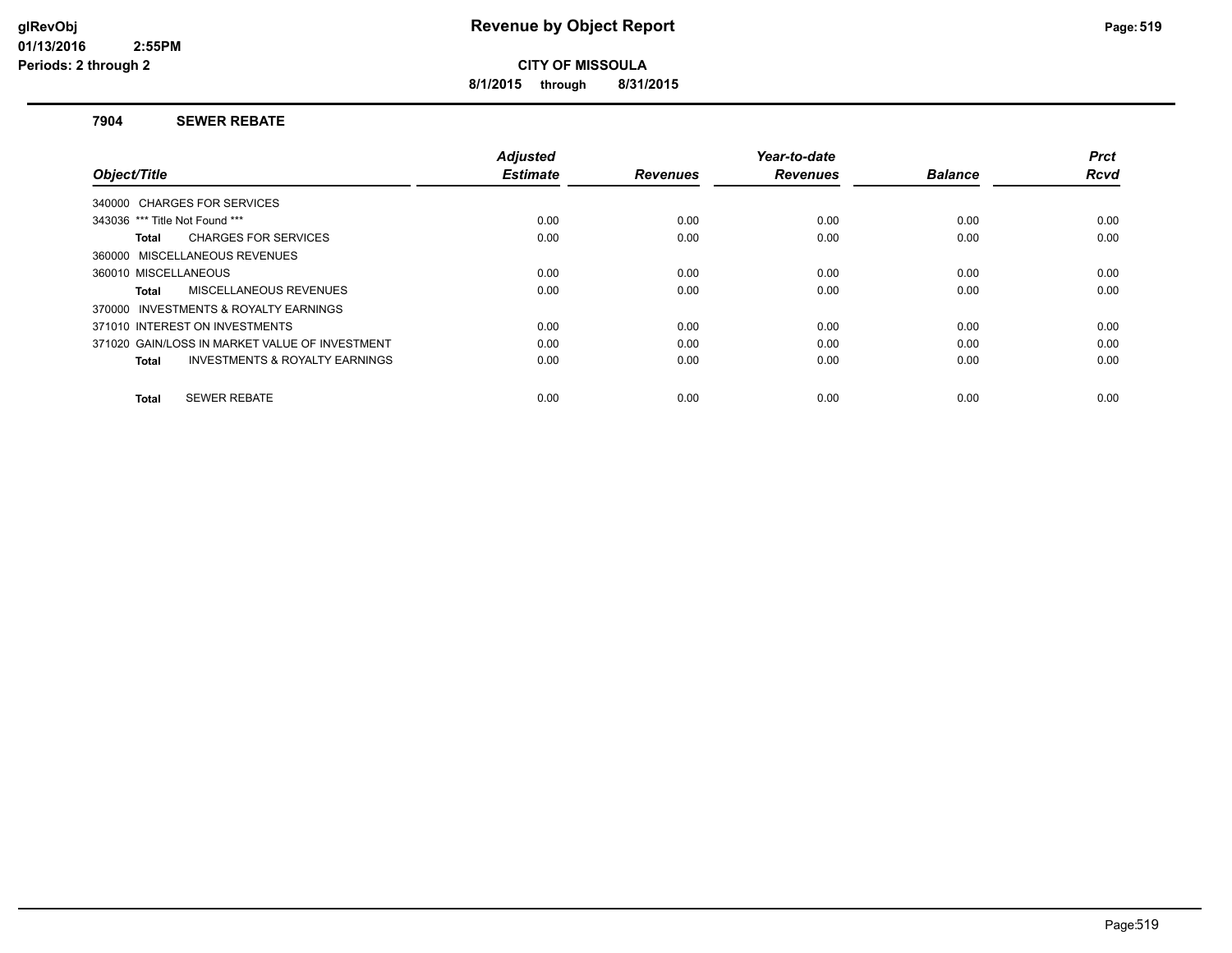**8/1/2015 through 8/31/2015**

**7905 WYE SEWER RSID 8489**

**7905 WYE SEWER RSID 8489**

|                                                 | <b>Adjusted</b> |                 | Year-to-date    |                | <b>Prct</b> |
|-------------------------------------------------|-----------------|-----------------|-----------------|----------------|-------------|
| Object/Title                                    | <b>Estimate</b> | <b>Revenues</b> | <b>Revenues</b> | <b>Balance</b> | <b>Rcvd</b> |
| 360000 MISCELLANEOUS REVENUES                   |                 |                 |                 |                |             |
| 360010 MISCELLANEOUS                            | 0.00            | 0.00            | 0.00            | 0.00           | 0.00        |
| MISCELLANEOUS REVENUES<br>Total                 | 0.00            | 0.00            | 0.00            | 0.00           | 0.00        |
| 370000 INVESTMENTS & ROYALTY EARNINGS           |                 |                 |                 |                |             |
| 371010 INTEREST ON INVESTMENTS                  | 0.00            | 0.00            | 0.00            | 0.00           | 0.00        |
| 371020 GAIN/LOSS IN MARKET VALUE OF INVESTMENTS | 0.00            | 0.00            | 0.00            | 0.00           | 0.00        |
| INVESTMENTS & ROYALTY EARNINGS<br>Total         | 0.00            | 0.00            | 0.00            | 0.00           | 0.00        |
|                                                 |                 |                 |                 |                |             |
| WYE SEWER RSID 8489<br><b>Total</b>             | 0.00            | 0.00            | 0.00            | 0.00           | 0.00        |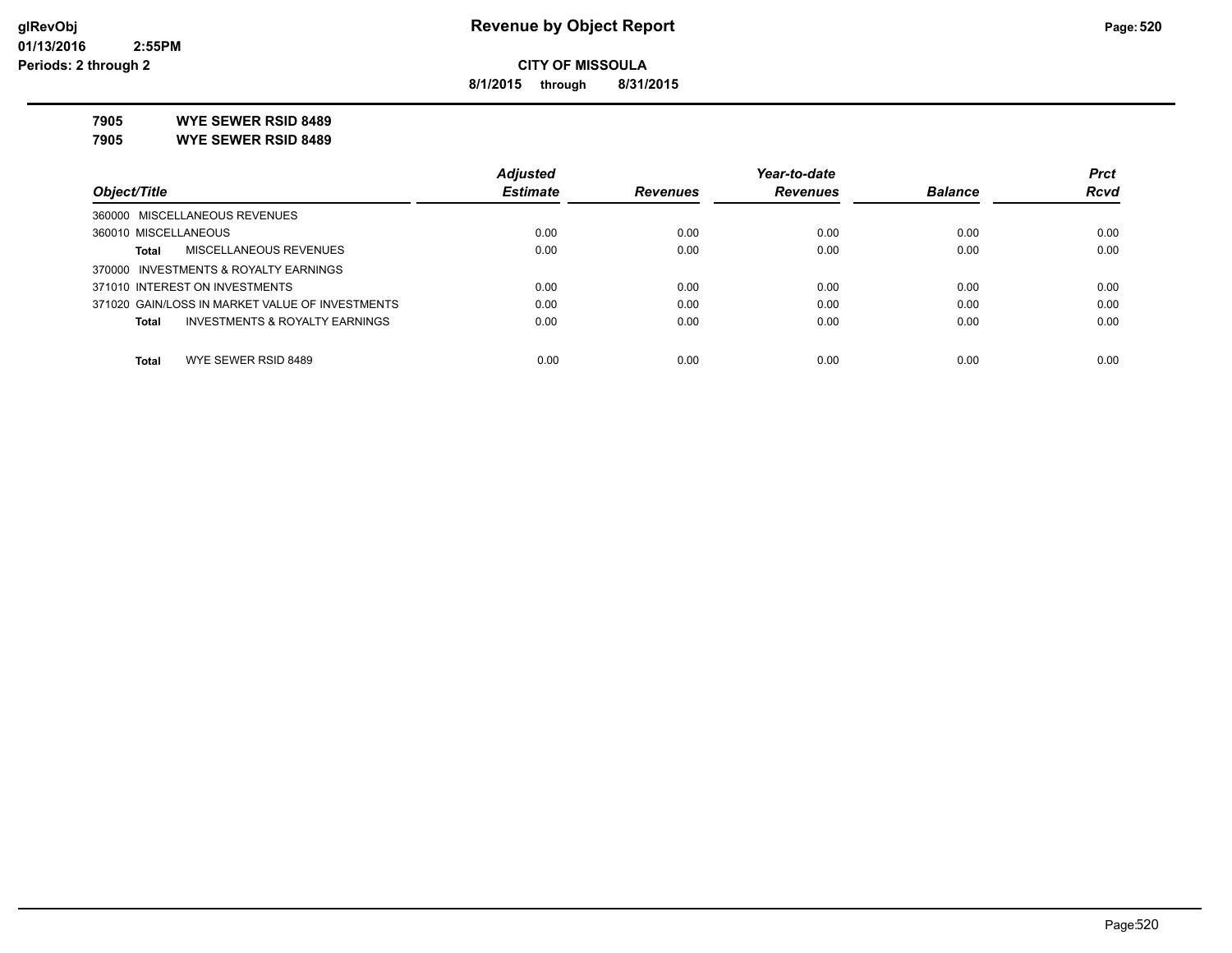**8/1/2015 through 8/31/2015**

### **7905 WYE SEWER RSID 8489**

|                                                | <b>Adjusted</b> |                 | Year-to-date    |                | <b>Prct</b> |
|------------------------------------------------|-----------------|-----------------|-----------------|----------------|-------------|
| Object/Title                                   | <b>Estimate</b> | <b>Revenues</b> | <b>Revenues</b> | <b>Balance</b> | <b>Rcvd</b> |
| 360000 MISCELLANEOUS REVENUES                  |                 |                 |                 |                |             |
| 360010 MISCELLANEOUS                           | 0.00            | 0.00            | 0.00            | 0.00           | 0.00        |
| MISCELLANEOUS REVENUES<br>Total                | 0.00            | 0.00            | 0.00            | 0.00           | 0.00        |
| 370000 INVESTMENTS & ROYALTY EARNINGS          |                 |                 |                 |                |             |
| 371010 INTEREST ON INVESTMENTS                 | 0.00            | 0.00            | 0.00            | 0.00           | 0.00        |
| 371020 GAIN/LOSS IN MARKET VALUE OF INVESTMENT | 0.00            | 0.00            | 0.00            | 0.00           | 0.00        |
| INVESTMENTS & ROYALTY EARNINGS<br>Total        | 0.00            | 0.00            | 0.00            | 0.00           | 0.00        |
|                                                |                 |                 |                 |                |             |
| <b>Total</b><br>WYE SEWER RSID 8489            | 0.00            | 0.00            | 0.00            | 0.00           | 0.00        |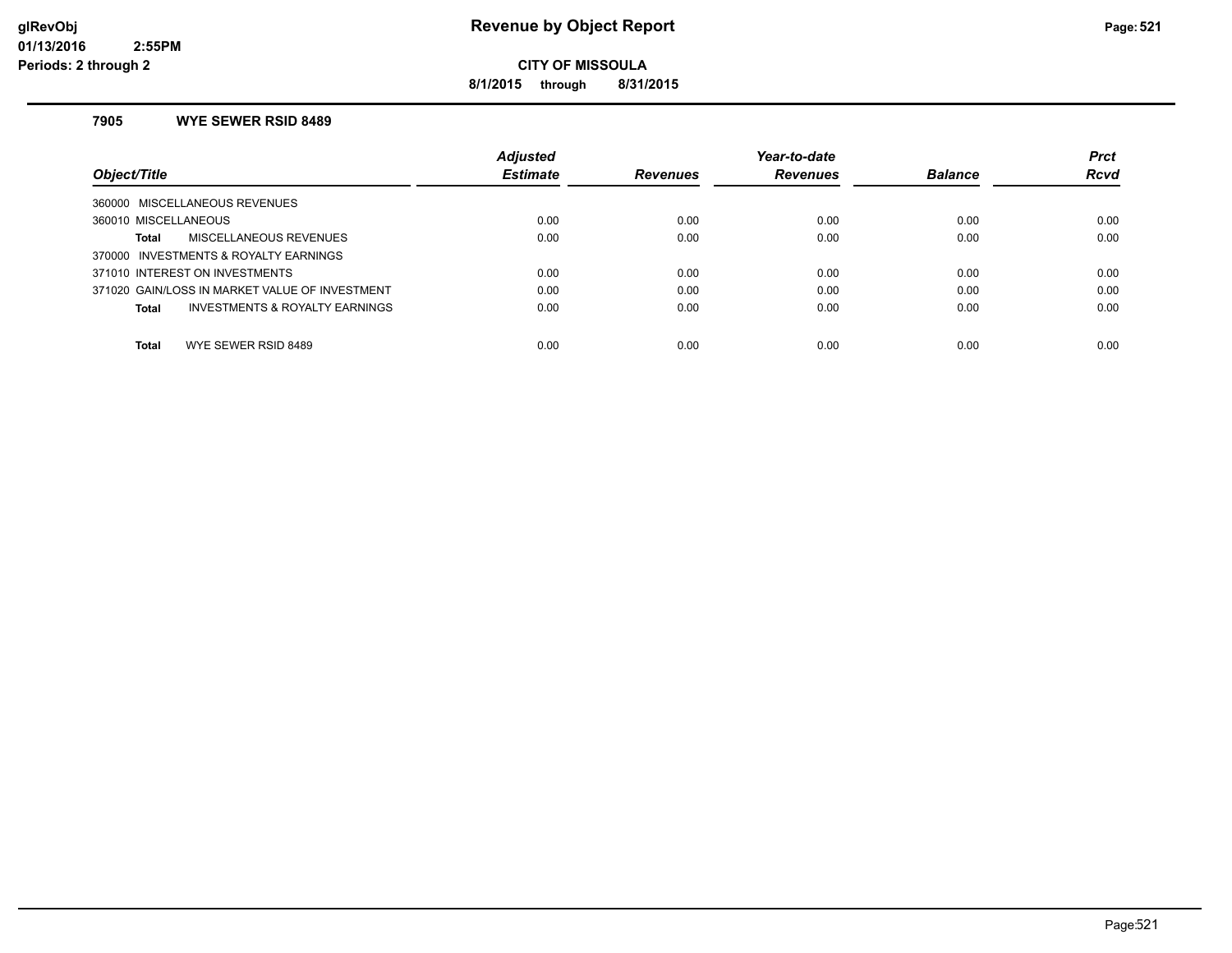**8/1/2015 through 8/31/2015**

**7906 COUNTY PARK BOARD CIP**

**7906 COUNTY PARK BOARD CIP**

|                                                    | <b>Adjusted</b> |                 | Year-to-date    |                | <b>Prct</b> |
|----------------------------------------------------|-----------------|-----------------|-----------------|----------------|-------------|
| Object/Title                                       | <b>Estimate</b> | <b>Revenues</b> | <b>Revenues</b> | <b>Balance</b> | <b>Rcvd</b> |
| 340000 CHARGES FOR SERVICES                        |                 |                 |                 |                |             |
| 346050 COUNTY PLAYGROUND CONTRACT                  | 0.00            | 0.00            | 0.00            | 0.00           | 0.00        |
| <b>CHARGES FOR SERVICES</b><br>Total               | 0.00            | 0.00            | 0.00            | 0.00           | 0.00        |
| 370000 INVESTMENTS & ROYALTY EARNINGS              |                 |                 |                 |                |             |
| 371010 INTEREST ON INVESTMENTS                     | 0.00            | 0.00            | 0.00            | 0.00           | 0.00        |
| 371020 GAIN/LOSS IN MARKET VALUE OF INVESTMENTS    | 0.00            | 0.00            | 0.00            | 0.00           | 0.00        |
| <b>INVESTMENTS &amp; ROYALTY EARNINGS</b><br>Total | 0.00            | 0.00            | 0.00            | 0.00           | 0.00        |
|                                                    |                 |                 |                 |                |             |
| Total<br>COUNTY PARK BOARD CIP                     | 0.00            | 0.00            | 0.00            | 0.00           | 0.00        |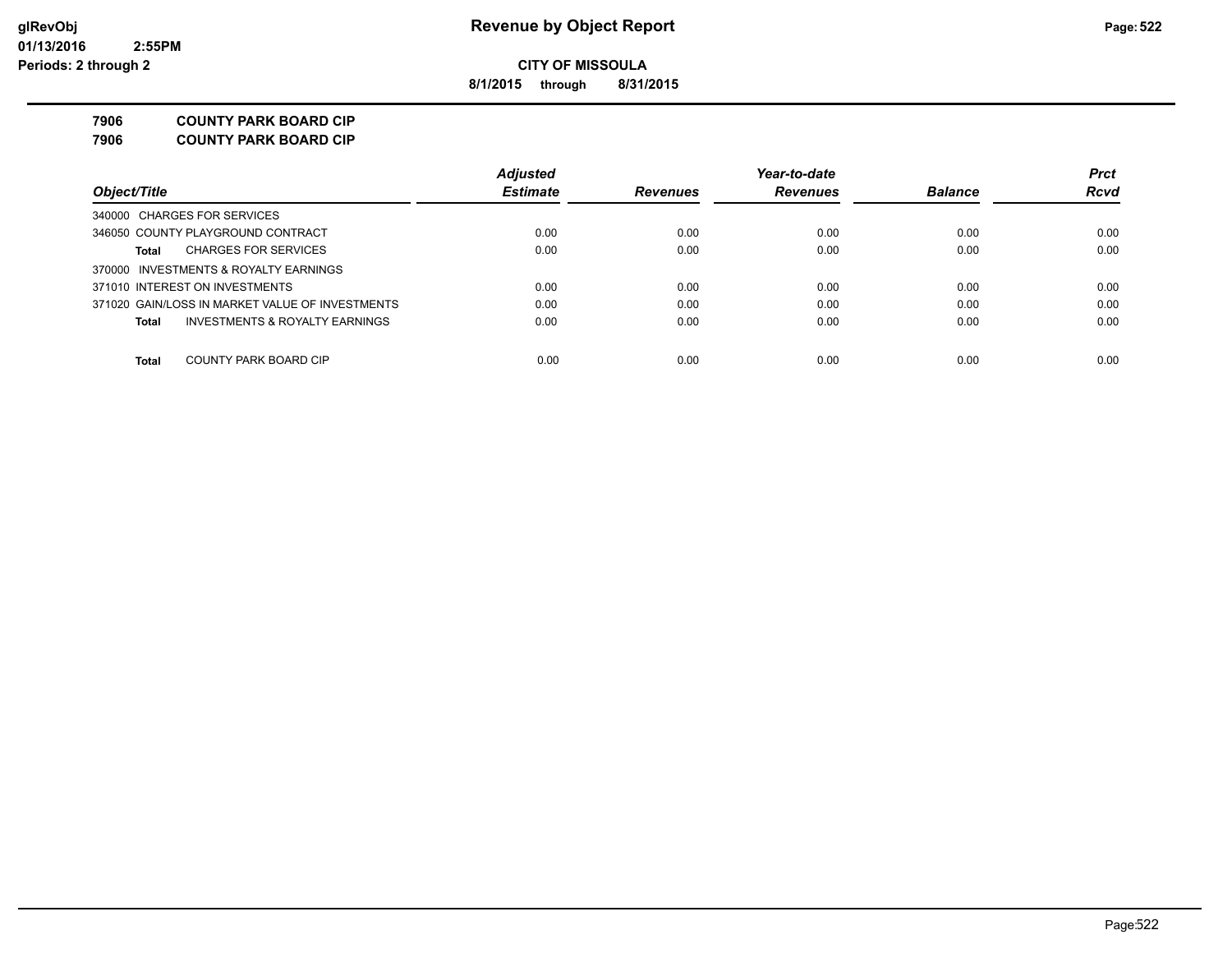**8/1/2015 through 8/31/2015**

### **7906 COUNTY PARK BOARD CIP**

|                                                | <b>Adjusted</b> |                 | Year-to-date    |                | <b>Prct</b> |
|------------------------------------------------|-----------------|-----------------|-----------------|----------------|-------------|
| Object/Title                                   | <b>Estimate</b> | <b>Revenues</b> | <b>Revenues</b> | <b>Balance</b> | <b>Rcvd</b> |
| 340000 CHARGES FOR SERVICES                    |                 |                 |                 |                |             |
| 346050 COUNTY PLAYGROUND CONTRACT              | 0.00            | 0.00            | 0.00            | 0.00           | 0.00        |
| <b>CHARGES FOR SERVICES</b><br><b>Total</b>    | 0.00            | 0.00            | 0.00            | 0.00           | 0.00        |
| 370000 INVESTMENTS & ROYALTY EARNINGS          |                 |                 |                 |                |             |
| 371010 INTEREST ON INVESTMENTS                 | 0.00            | 0.00            | 0.00            | 0.00           | 0.00        |
| 371020 GAIN/LOSS IN MARKET VALUE OF INVESTMENT | 0.00            | 0.00            | 0.00            | 0.00           | 0.00        |
| INVESTMENTS & ROYALTY EARNINGS<br><b>Total</b> | 0.00            | 0.00            | 0.00            | 0.00           | 0.00        |
|                                                |                 |                 |                 |                |             |
| <b>Total</b><br>COUNTY PARK BOARD CIP          | 0.00            | 0.00            | 0.00            | 0.00           | 0.00        |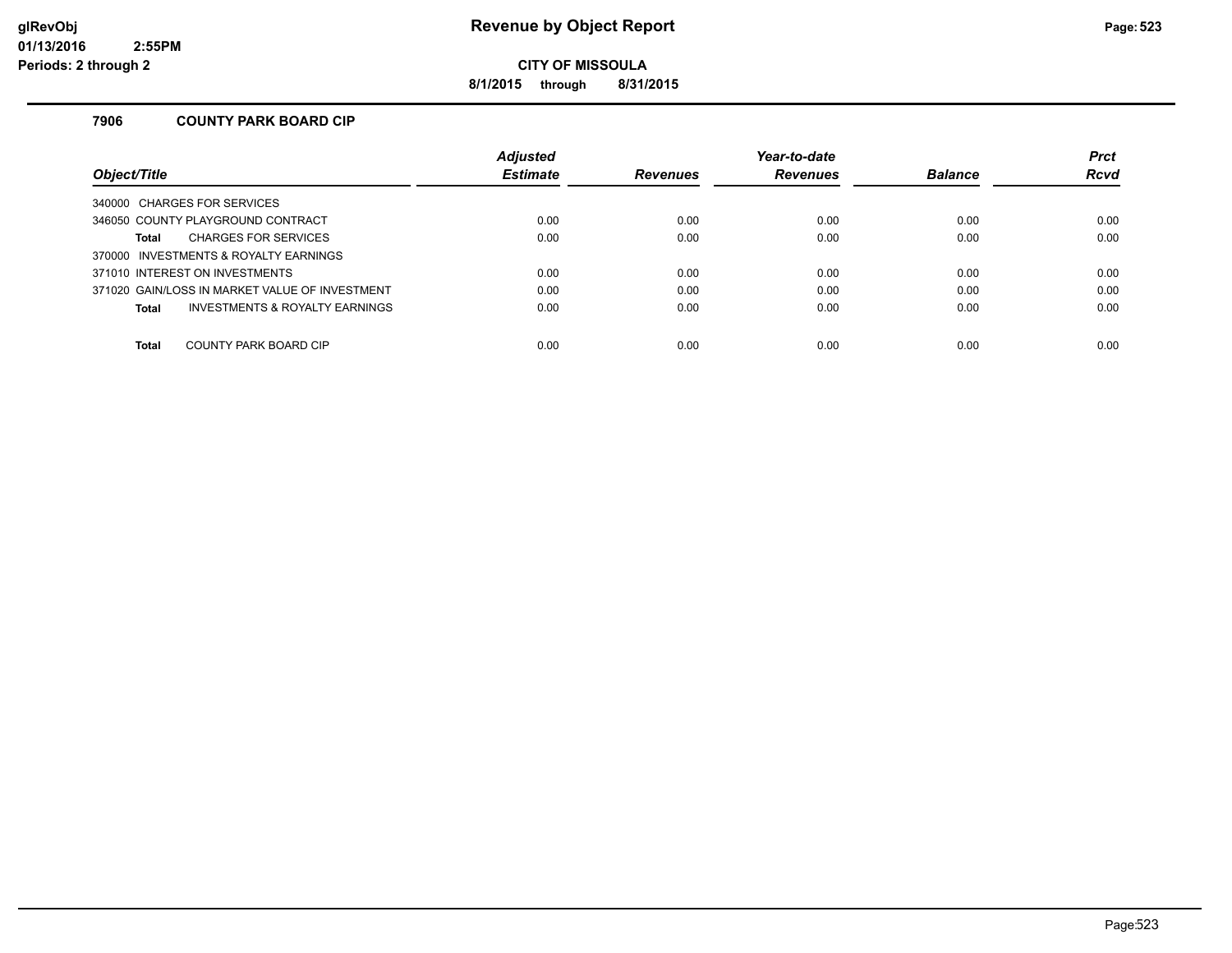**8/1/2015 through 8/31/2015**

### **7907 ELK HILLS SUBDIVISION**

**7907 ELK HILLS SUBDIVISION**

|                                                           | <b>Adjusted</b> | Year-to-date    |                 |                | Prct        |
|-----------------------------------------------------------|-----------------|-----------------|-----------------|----------------|-------------|
| Object/Title                                              | <b>Estimate</b> | <b>Revenues</b> | <b>Revenues</b> | <b>Balance</b> | <b>Rcvd</b> |
| 370000 INVESTMENTS & ROYALTY EARNINGS                     |                 |                 |                 |                |             |
| 371010 INTEREST ON INVESTMENTS                            | 0.00            | 0.00            | 0.00            | 0.00           | 0.00        |
| 371020 GAIN/LOSS IN MARKET VALUE OF INVESTMENTS           | 0.00            | 0.00            | 0.00            | 0.00           | 0.00        |
| <b>INVESTMENTS &amp; ROYALTY EARNINGS</b><br><b>Total</b> | 0.00            | 0.00            | 0.00            | 0.00           | 0.00        |
|                                                           |                 |                 |                 |                |             |
| ELK HILLS SUBDIVISION<br><b>Total</b>                     | 0.00            | 0.00            | 0.00            | 0.00           | 0.00        |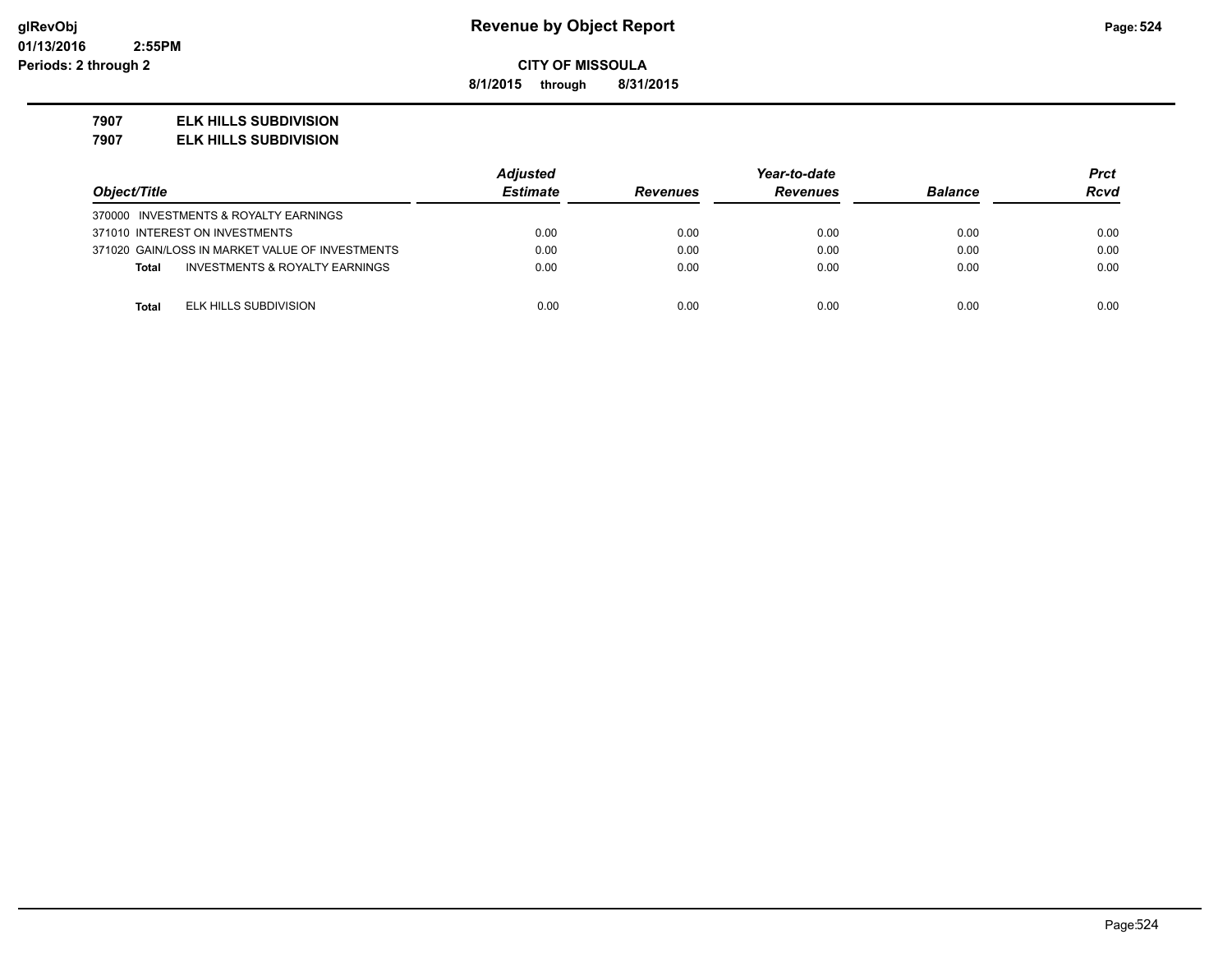## **glRevObj Revenue by Object Report Page:525**

**CITY OF MISSOULA**

**8/1/2015 through 8/31/2015**

### **7907 ELK HILLS SUBDIVISION**

| Object/Title |                                                | <b>Adjusted</b><br><b>Estimate</b> | <b>Revenues</b> | Year-to-date<br><b>Revenues</b> | <b>Balance</b> | <b>Prct</b><br>Rcvd |
|--------------|------------------------------------------------|------------------------------------|-----------------|---------------------------------|----------------|---------------------|
|              | 370000 INVESTMENTS & ROYALTY EARNINGS          |                                    |                 |                                 |                |                     |
|              | 371010 INTEREST ON INVESTMENTS                 | 0.00                               | 0.00            | 0.00                            | 0.00           | 0.00                |
|              | 371020 GAIN/LOSS IN MARKET VALUE OF INVESTMENT | 0.00                               | 0.00            | 0.00                            | 0.00           | 0.00                |
| <b>Total</b> | <b>INVESTMENTS &amp; ROYALTY EARNINGS</b>      | 0.00                               | 0.00            | 0.00                            | 0.00           | 0.00                |
|              |                                                |                                    |                 |                                 |                |                     |
| Total        | ELK HILLS SUBDIVISION                          | 0.00                               | 0.00            | 0.00                            | 0.00           | 0.00                |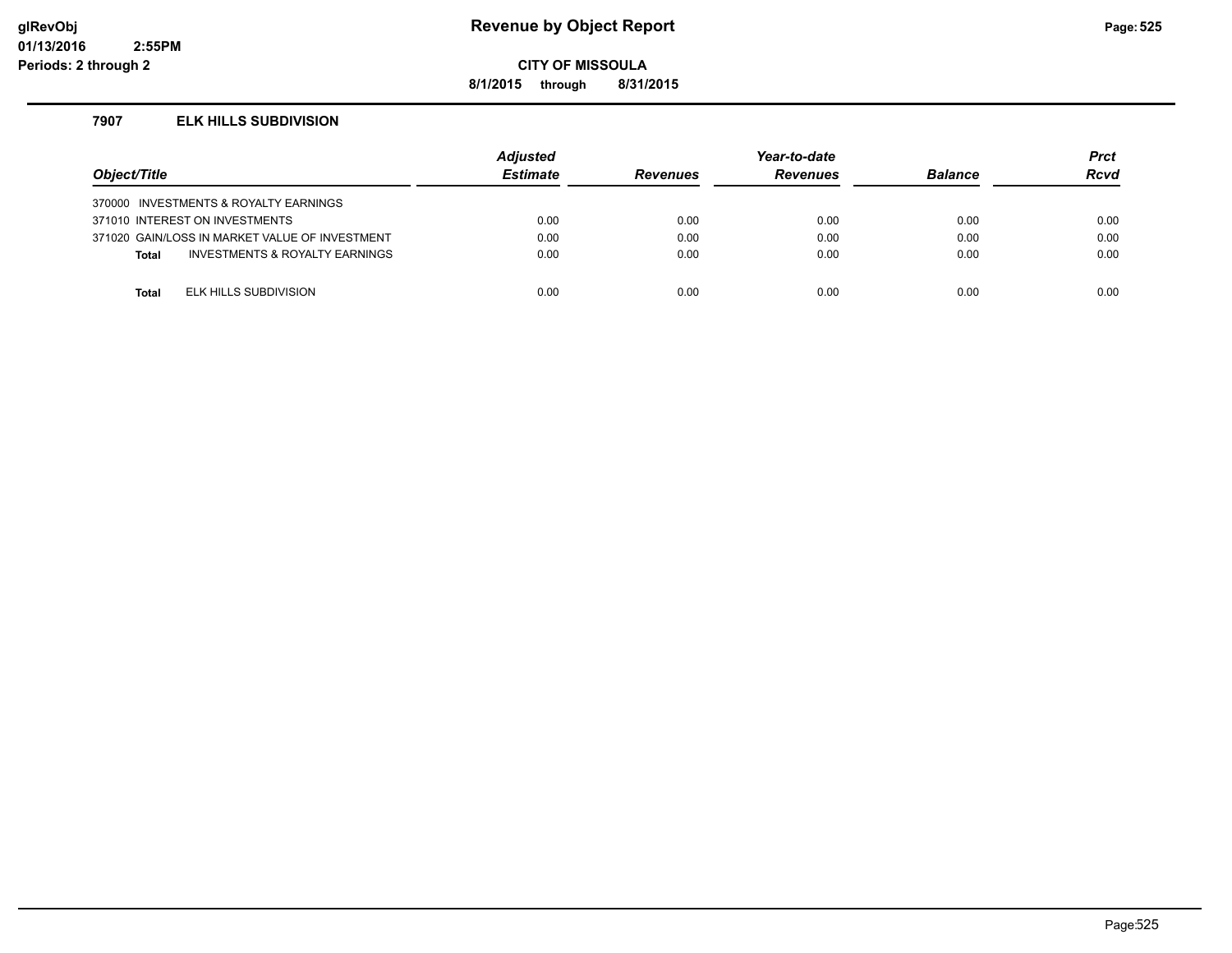**8/1/2015 through 8/31/2015**

# **7908 RATTLESNAKE-CORNERSTONE TRAIL SW**

## **7908 RATTLESNAKE-CORNERSTONE TRAIL SW**

|                                                    | <b>Adjusted</b> |                 | Year-to-date    |                | <b>Prct</b> |
|----------------------------------------------------|-----------------|-----------------|-----------------|----------------|-------------|
| Object/Title                                       | <b>Estimate</b> | <b>Revenues</b> | <b>Revenues</b> | <b>Balance</b> | <b>Rcvd</b> |
| 370000 INVESTMENTS & ROYALTY EARNINGS              |                 |                 |                 |                |             |
| 371010 INTEREST ON INVESTMENTS                     | 0.00            | 0.00            | 0.00            | 0.00           | 0.00        |
| 371020 GAIN/LOSS IN MARKET VALUE OF INVESTMENTS    | 0.00            | 0.00            | 0.00            | 0.00           | 0.00        |
| <b>INVESTMENTS &amp; ROYALTY EARNINGS</b><br>Total | 0.00            | 0.00            | 0.00            | 0.00           | 0.00        |
| 380000 OTHER FINANCING SOURCES                     |                 |                 |                 |                |             |
| 383000 OPERATING TRANSFERS                         | 0.00            | 0.00            | 0.00            | 0.00           | 0.00        |
| OTHER FINANCING SOURCES<br>Total                   | 0.00            | 0.00            | 0.00            | 0.00           | 0.00        |
|                                                    |                 |                 |                 |                |             |
| RATTLESNAKE-CORNERSTONE TRAIL SW<br>Total          | 0.00            | 0.00            | 0.00            | 0.00           | 0.00        |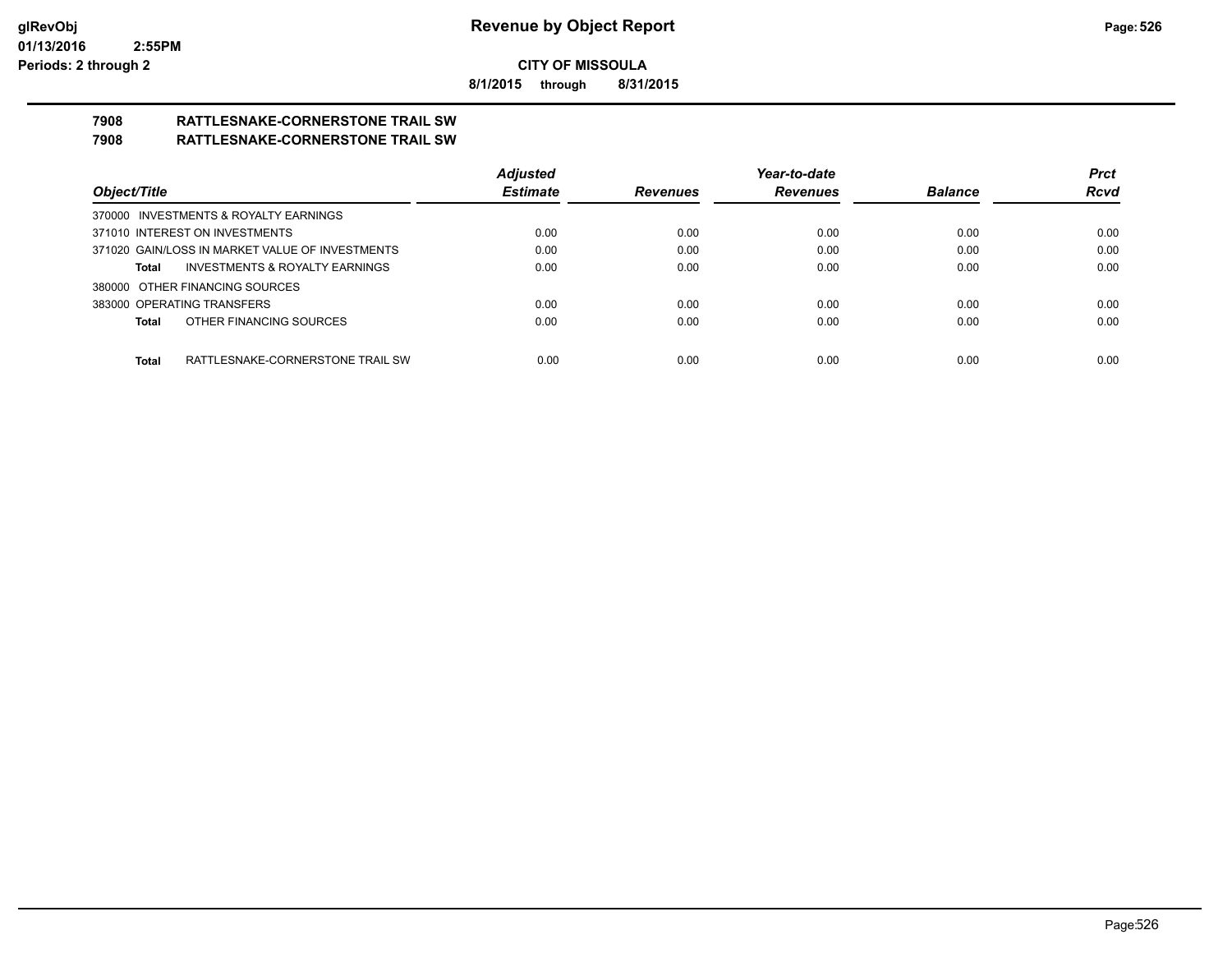**8/1/2015 through 8/31/2015**

## **7908 RATTLESNAKE-CORNERSTONE TRAIL SW**

|                                                | <b>Adjusted</b> |                 | Year-to-date    |                | <b>Prct</b> |
|------------------------------------------------|-----------------|-----------------|-----------------|----------------|-------------|
| Object/Title                                   | <b>Estimate</b> | <b>Revenues</b> | <b>Revenues</b> | <b>Balance</b> | <b>Rcvd</b> |
| 370000 INVESTMENTS & ROYALTY EARNINGS          |                 |                 |                 |                |             |
| 371010 INTEREST ON INVESTMENTS                 | 0.00            | 0.00            | 0.00            | 0.00           | 0.00        |
| 371020 GAIN/LOSS IN MARKET VALUE OF INVESTMENT | 0.00            | 0.00            | 0.00            | 0.00           | 0.00        |
| INVESTMENTS & ROYALTY EARNINGS<br>Total        | 0.00            | 0.00            | 0.00            | 0.00           | 0.00        |
| 380000 OTHER FINANCING SOURCES                 |                 |                 |                 |                |             |
| 383000 OPERATING TRANSFERS                     | 0.00            | 0.00            | 0.00            | 0.00           | 0.00        |
| OTHER FINANCING SOURCES<br>Total               | 0.00            | 0.00            | 0.00            | 0.00           | 0.00        |
| Total<br>RATTLESNAKE-CORNERSTONE TRAIL SW      | 0.00            | 0.00            | 0.00            | 0.00           | 0.00        |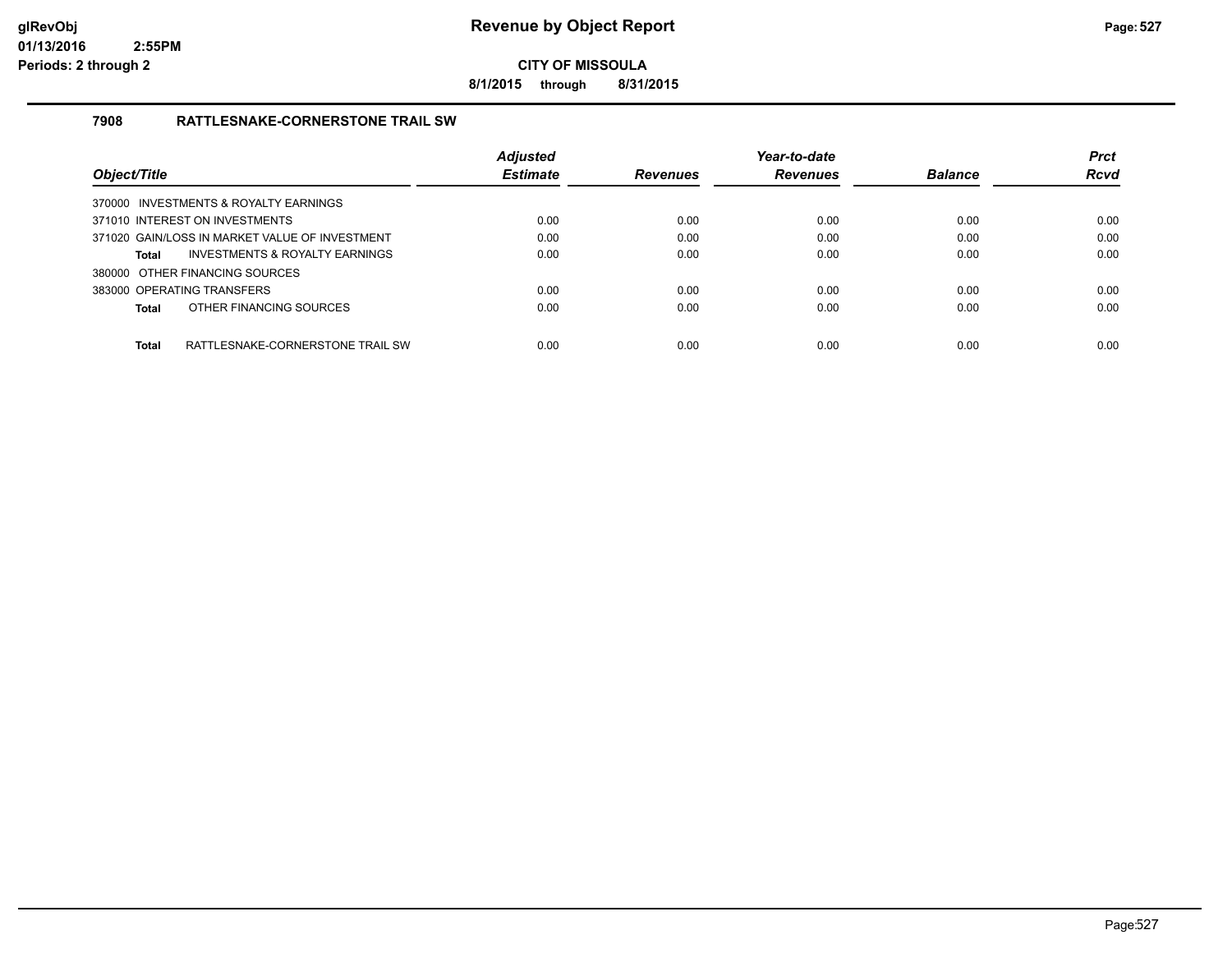**8/1/2015 through 8/31/2015**

**7909 YOUTH PROGRAMS**

|                                                    | <b>Adjusted</b> | Year-to-date    |                 |                | Prct |
|----------------------------------------------------|-----------------|-----------------|-----------------|----------------|------|
| Object/Title                                       | <b>Estimate</b> | <b>Revenues</b> | <b>Revenues</b> | <b>Balance</b> | Rcvd |
| 370000 INVESTMENTS & ROYALTY EARNINGS              |                 |                 |                 |                |      |
| 371010 INTEREST ON INVESTMENTS                     | 0.00            | 0.00            | 0.00            | 0.00           | 0.00 |
| 371020 GAIN/LOSS IN MARKET VALUE OF INVESTMENTS    | 0.00            | 0.00            | 0.00            | 0.00           | 0.00 |
| <b>INVESTMENTS &amp; ROYALTY EARNINGS</b><br>Total | 0.00            | 0.00            | 0.00            | 0.00           | 0.00 |
|                                                    |                 |                 |                 |                |      |
| YOUTH PROGRAMS<br><b>Total</b>                     | 0.00            | 0.00            | 0.00            | 0.00           | 0.00 |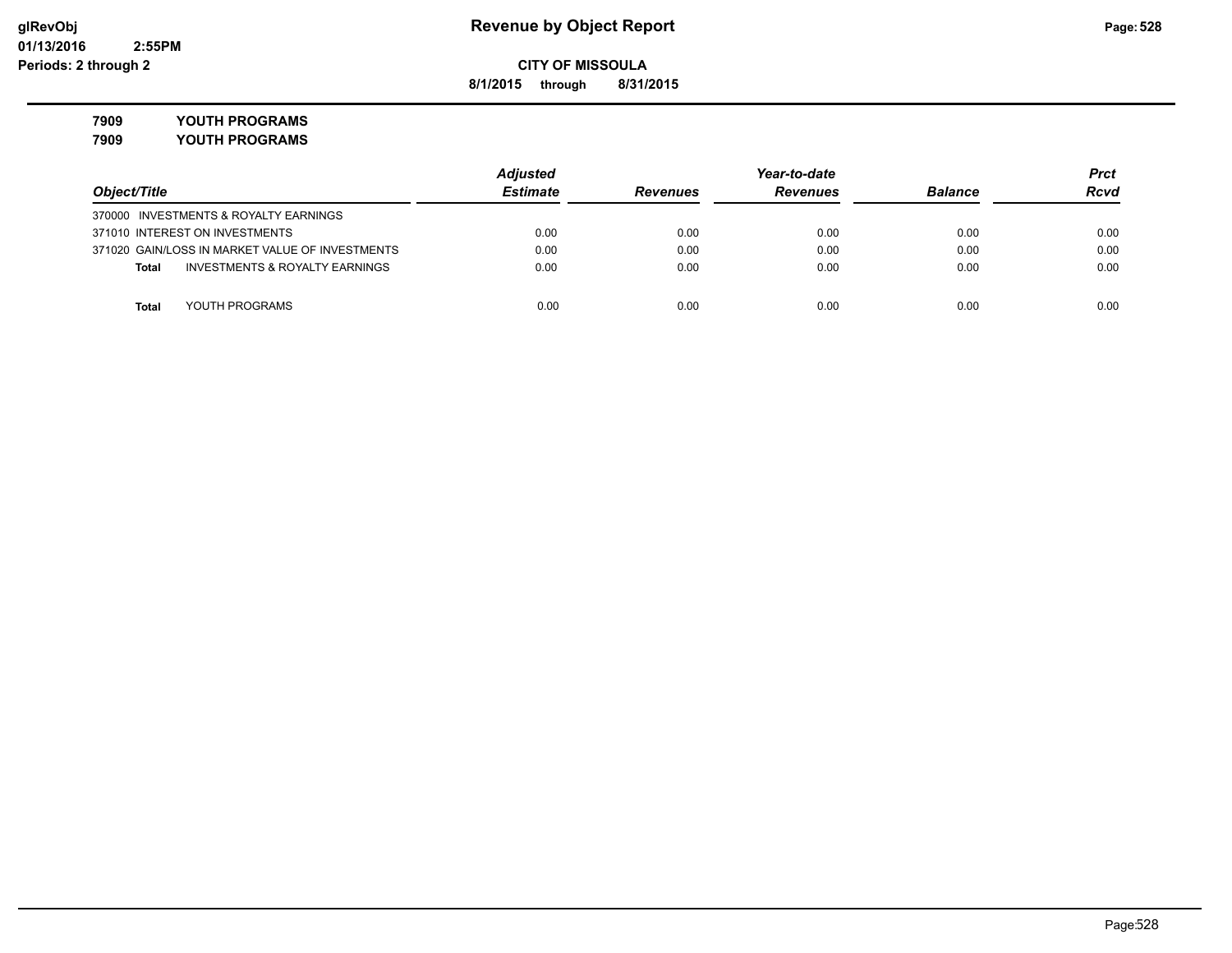## **glRevObj Revenue by Object Report Page:529**

**CITY OF MISSOULA**

**8/1/2015 through 8/31/2015**

### **7909 YOUTH PROGRAMS**

| Object/Title |                                                | <b>Adjusted</b><br><b>Estimate</b> | <b>Revenues</b> | Year-to-date<br><b>Revenues</b> | <b>Balance</b> | <b>Prct</b><br><b>Rcvd</b> |
|--------------|------------------------------------------------|------------------------------------|-----------------|---------------------------------|----------------|----------------------------|
|              | 370000 INVESTMENTS & ROYALTY EARNINGS          |                                    |                 |                                 |                |                            |
|              | 371010 INTEREST ON INVESTMENTS                 | 0.00                               | 0.00            | 0.00                            | 0.00           | 0.00                       |
|              | 371020 GAIN/LOSS IN MARKET VALUE OF INVESTMENT | 0.00                               | 0.00            | 0.00                            | 0.00           | 0.00                       |
| <b>Total</b> | INVESTMENTS & ROYALTY EARNINGS                 | 0.00                               | 0.00            | 0.00                            | 0.00           | 0.00                       |
|              |                                                |                                    |                 |                                 |                |                            |
| Total        | YOUTH PROGRAMS                                 | 0.00                               | 0.00            | 0.00                            | 0.00           | 0.00                       |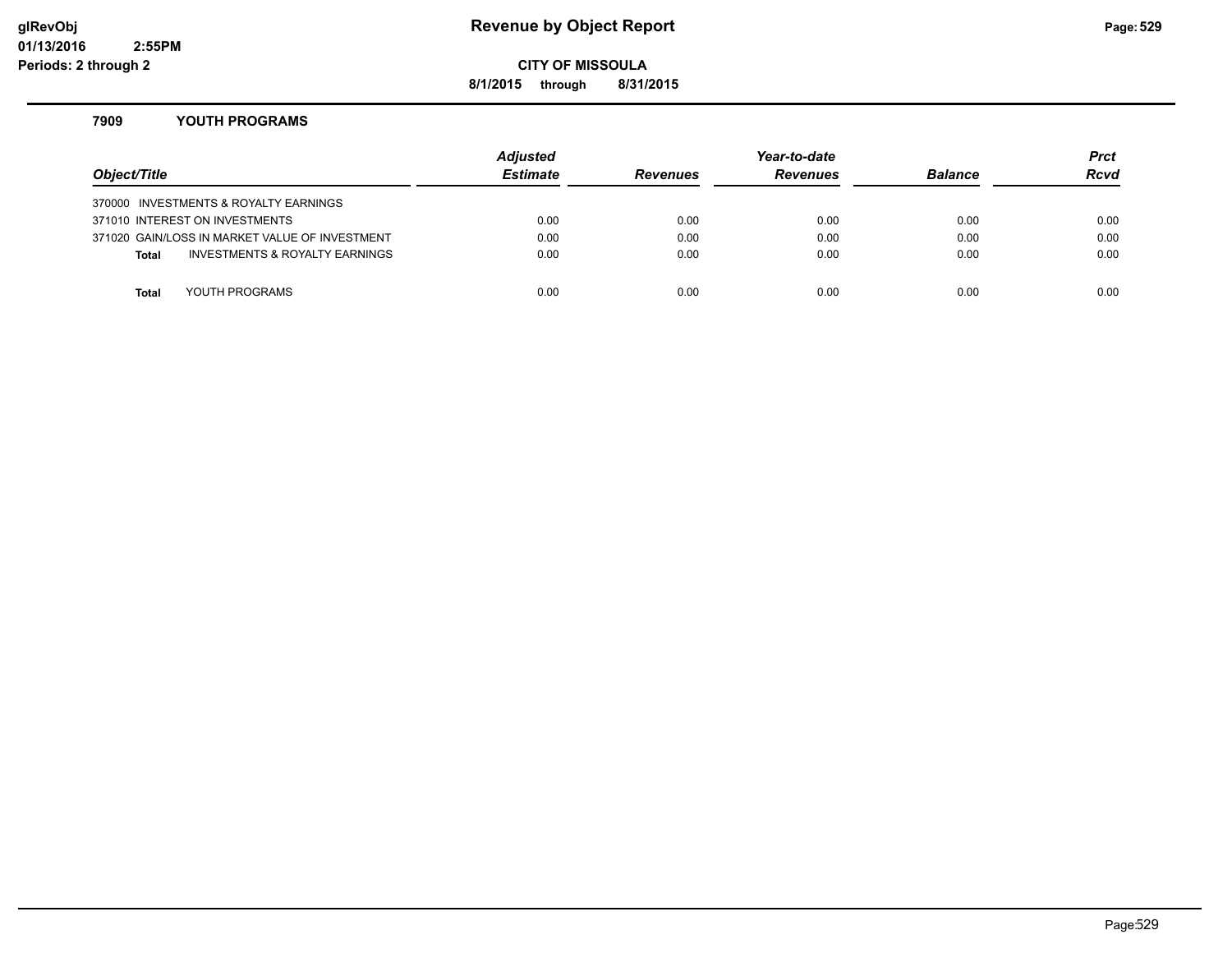**8/1/2015 through 8/31/2015**

## **7910 SIDEWALK & CURB LOAN FUND**

**7910 SIDEWALK & CURB LOAN FUND**

|                                |                                                 | <b>Adjusted</b> | Year-to-date    |                 |                | Prct        |
|--------------------------------|-------------------------------------------------|-----------------|-----------------|-----------------|----------------|-------------|
| Object/Title                   |                                                 | <b>Estimate</b> | <b>Revenues</b> | <b>Revenues</b> | <b>Balance</b> | <b>Rcvd</b> |
|                                | 370000 INVESTMENTS & ROYALTY EARNINGS           |                 |                 |                 |                |             |
| 371010 INTEREST ON INVESTMENTS |                                                 | 0.00            | 0.00            | 0.00            | 0.00           | 0.00        |
|                                | 371020 GAIN/LOSS IN MARKET VALUE OF INVESTMENTS | 0.00            | 0.00            | 0.00            | 0.00           | 0.00        |
| <b>Total</b>                   | INVESTMENTS & ROYALTY EARNINGS                  | 0.00            | 0.00            | 0.00            | 0.00           | 0.00        |
| Total                          | SIDEWALK & CURB LOAN FUND                       | 0.00            | 0.00            | 0.00            | 0.00           | 0.00        |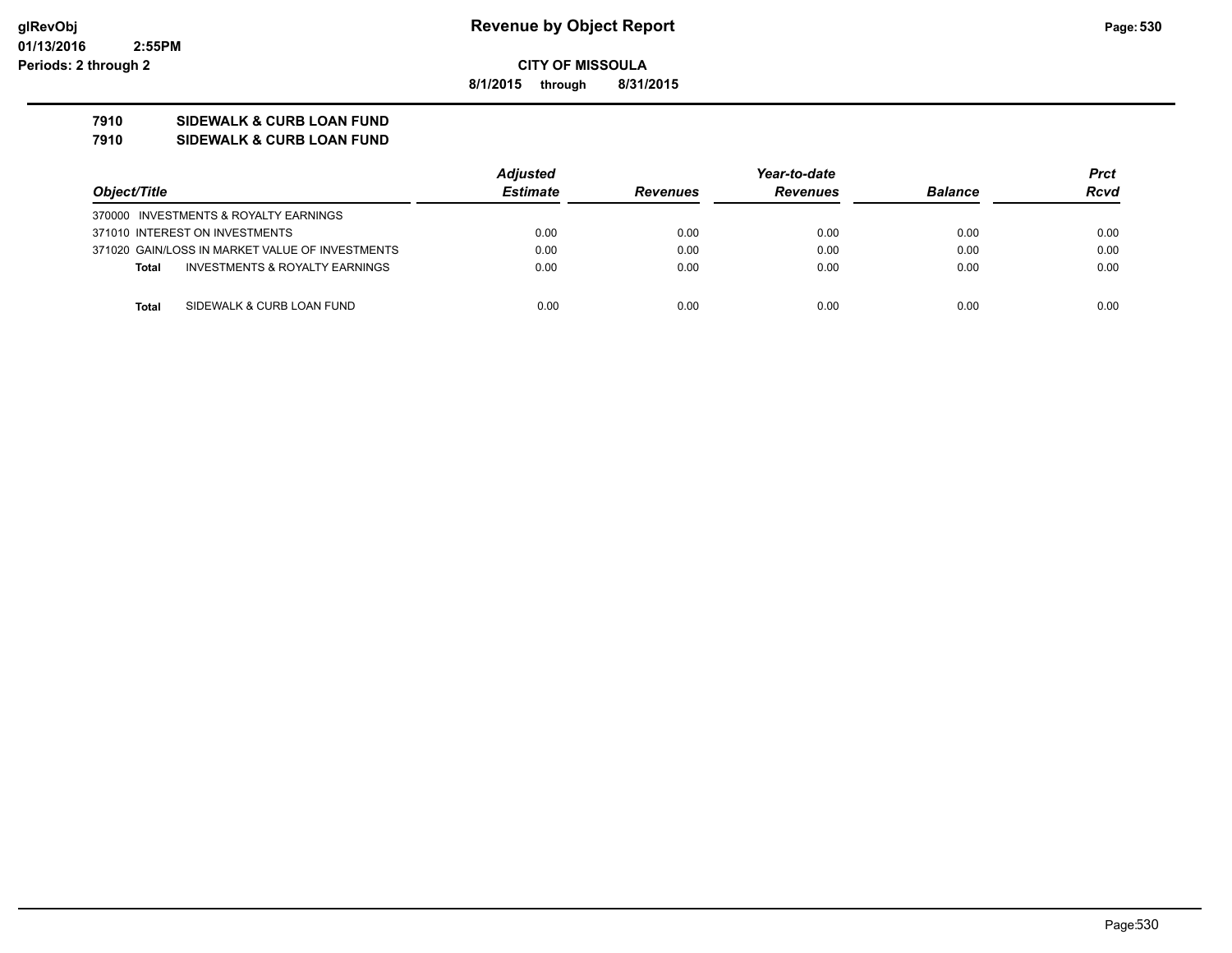## **glRevObj Revenue by Object Report Page:531**

**CITY OF MISSOULA**

**8/1/2015 through 8/31/2015**

## **7910 SIDEWALK & CURB LOAN FUND**

| Object/Title                                   | <b>Adjusted</b><br><b>Estimate</b> | <b>Revenues</b> | Year-to-date<br><b>Revenues</b> | <b>Balance</b> | <b>Prct</b><br>Rcvd |
|------------------------------------------------|------------------------------------|-----------------|---------------------------------|----------------|---------------------|
| 370000 INVESTMENTS & ROYALTY EARNINGS          |                                    |                 |                                 |                |                     |
| 371010 INTEREST ON INVESTMENTS                 | 0.00                               | 0.00            | 0.00                            | 0.00           | 0.00                |
| 371020 GAIN/LOSS IN MARKET VALUE OF INVESTMENT | 0.00                               | 0.00            | 0.00                            | 0.00           | 0.00                |
| INVESTMENTS & ROYALTY EARNINGS<br><b>Total</b> | 0.00                               | 0.00            | 0.00                            | 0.00           | 0.00                |
|                                                |                                    |                 |                                 |                |                     |
| SIDEWALK & CURB LOAN FUND<br>Total             | 0.00                               | 0.00            | 0.00                            | 0.00           | 0.00                |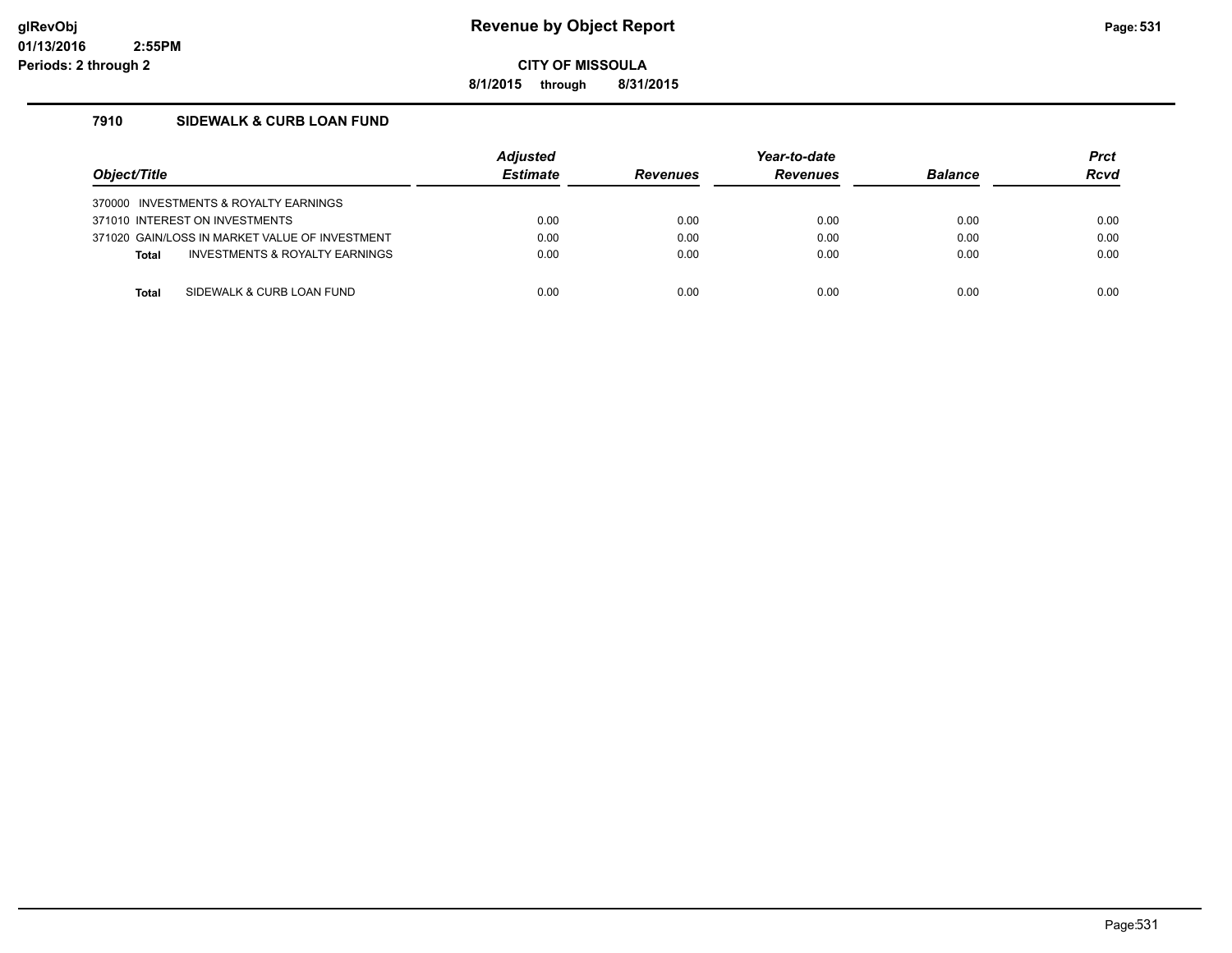**8/1/2015 through 8/31/2015**

## **7911 RESIDENTIAL INSPECTION FUND**

**7911 RESIDENTIAL INSPECTION FUND**

|                                                           | <b>Adjusted</b> |                 | Year-to-date    |                | <b>Prct</b> |
|-----------------------------------------------------------|-----------------|-----------------|-----------------|----------------|-------------|
| Object/Title                                              | <b>Estimate</b> | <b>Revenues</b> | <b>Revenues</b> | <b>Balance</b> | <b>Rcvd</b> |
| 320000 LICENSES & PERMITS                                 |                 |                 |                 |                |             |
| 323018 PAVING ASSESSMENTS                                 | 0.00            | 0.00            | 0.00            | 0.00           | 0.00        |
| LICENSES & PERMITS<br>Total                               | 0.00            | 0.00            | 0.00            | 0.00           | 0.00        |
| 360000 MISCELLANEOUS REVENUES                             |                 |                 |                 |                |             |
| 360010 MISCELLANEOUS                                      | 0.00            | 0.00            | 0.00            | 0.00           | 0.00        |
| 365001 *** Title Not Found ***                            | 0.00            | 0.00            | 0.00            | 0.00           | 0.00        |
| 365002 OTHER RECREATION DONATIONS                         | 0.00            | 0.00            | 0.00            | 0.00           | 0.00        |
| MISCELLANEOUS REVENUES<br>Total                           | 0.00            | 0.00            | 0.00            | 0.00           | 0.00        |
| 370000 INVESTMENTS & ROYALTY EARNINGS                     |                 |                 |                 |                |             |
| 371010 INTEREST ON INVESTMENTS                            | 0.00            | 0.00            | 0.00            | 0.00           | 0.00        |
| 371020 GAIN/LOSS IN MARKET VALUE OF INVESTMENTS           | 0.00            | 0.00            | 0.00            | 0.00           | 0.00        |
| <b>INVESTMENTS &amp; ROYALTY EARNINGS</b><br><b>Total</b> | 0.00            | 0.00            | 0.00            | 0.00           | 0.00        |
| RESIDENTIAL INSPECTION FUND<br><b>Total</b>               | 0.00            | 0.00            | 0.00            | 0.00           | 0.00        |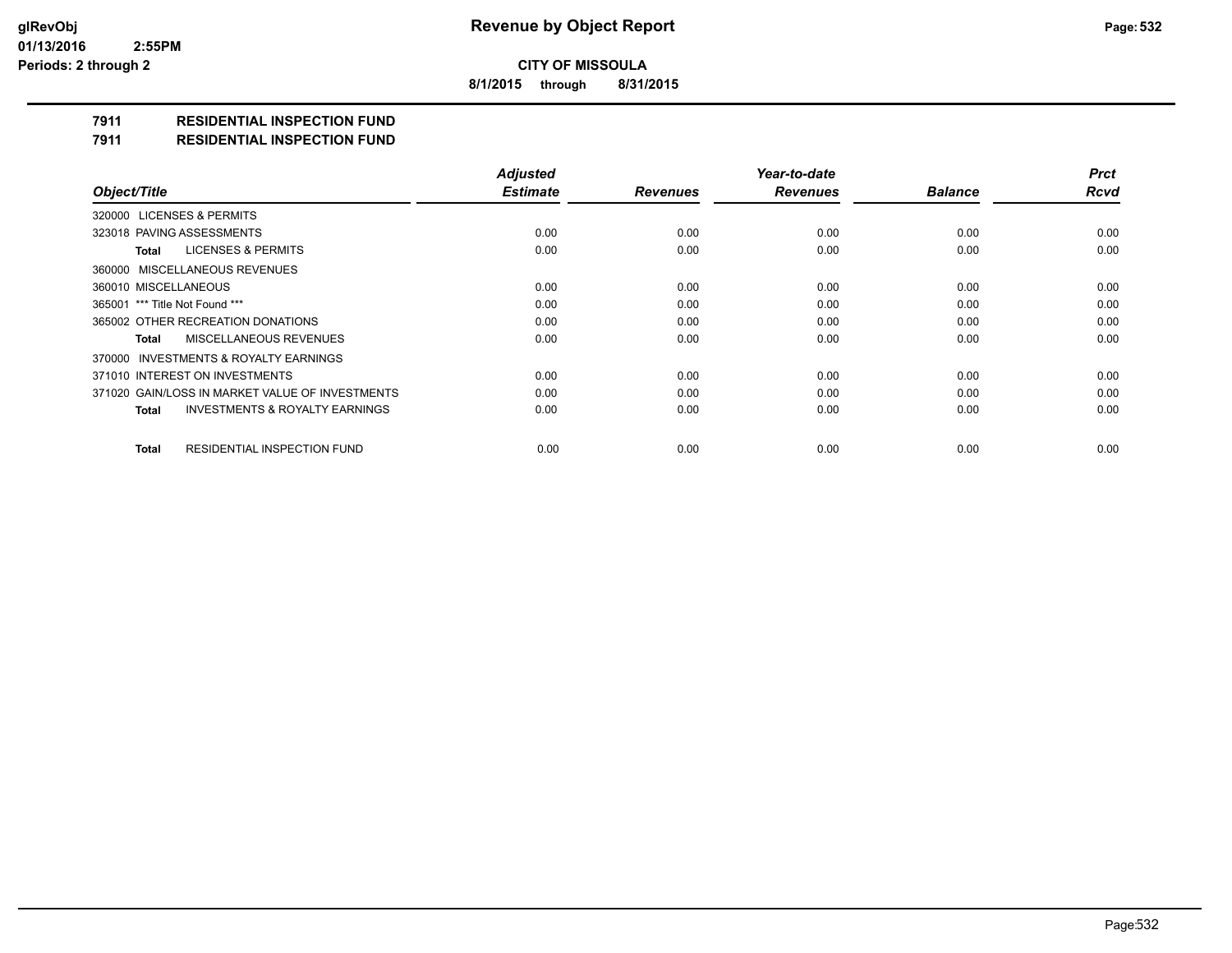**8/1/2015 through 8/31/2015**

## **7911 RESIDENTIAL INSPECTION FUND**

| Object/Title                                              | <b>Adjusted</b><br><b>Estimate</b> | <b>Revenues</b> | Year-to-date<br><b>Revenues</b> | <b>Balance</b> | <b>Prct</b><br><b>Rcvd</b> |
|-----------------------------------------------------------|------------------------------------|-----------------|---------------------------------|----------------|----------------------------|
|                                                           |                                    |                 |                                 |                |                            |
| 320000 LICENSES & PERMITS                                 |                                    |                 |                                 |                |                            |
| 323018 PAVING ASSESSMENTS                                 | 0.00                               | 0.00            | 0.00                            | 0.00           | 0.00                       |
| <b>LICENSES &amp; PERMITS</b><br><b>Total</b>             | 0.00                               | 0.00            | 0.00                            | 0.00           | 0.00                       |
| 360000 MISCELLANEOUS REVENUES                             |                                    |                 |                                 |                |                            |
| 360010 MISCELLANEOUS                                      | 0.00                               | 0.00            | 0.00                            | 0.00           | 0.00                       |
| 365001 *** Title Not Found ***                            | 0.00                               | 0.00            | 0.00                            | 0.00           | 0.00                       |
| 365002 OTHER RECREATION DONATIONS                         | 0.00                               | 0.00            | 0.00                            | 0.00           | 0.00                       |
| <b>MISCELLANEOUS REVENUES</b><br><b>Total</b>             | 0.00                               | 0.00            | 0.00                            | 0.00           | 0.00                       |
| <b>INVESTMENTS &amp; ROYALTY EARNINGS</b><br>370000       |                                    |                 |                                 |                |                            |
| 371010 INTEREST ON INVESTMENTS                            | 0.00                               | 0.00            | 0.00                            | 0.00           | 0.00                       |
| 371020 GAIN/LOSS IN MARKET VALUE OF INVESTMENT            | 0.00                               | 0.00            | 0.00                            | 0.00           | 0.00                       |
| <b>INVESTMENTS &amp; ROYALTY EARNINGS</b><br><b>Total</b> | 0.00                               | 0.00            | 0.00                            | 0.00           | 0.00                       |
|                                                           |                                    |                 |                                 |                |                            |
| <b>RESIDENTIAL INSPECTION FUND</b><br><b>Total</b>        | 0.00                               | 0.00            | 0.00                            | 0.00           | 0.00                       |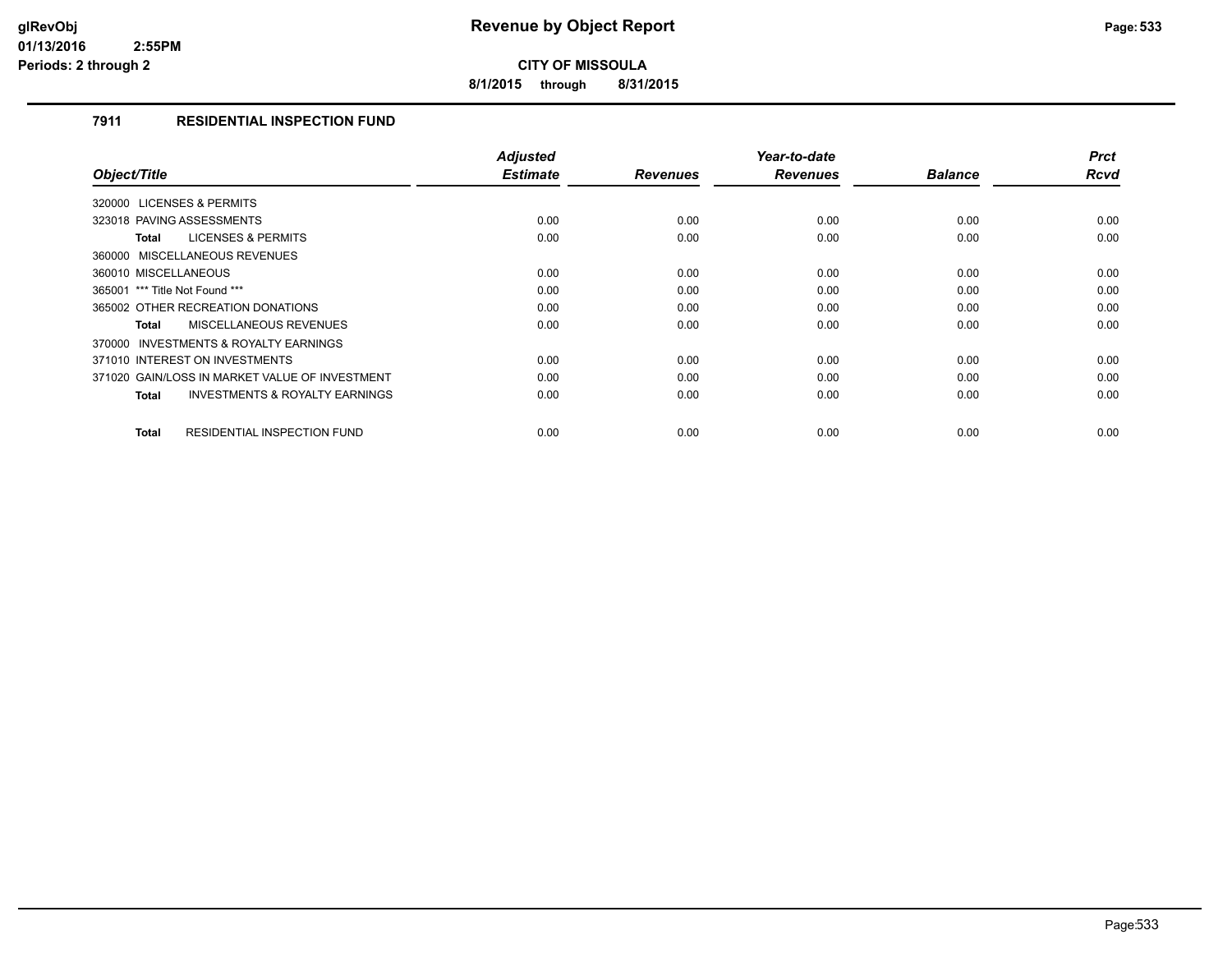**8/1/2015 through 8/31/2015**

#### **9000 GENERAL FIXED ASSETS ACCOUNT GROUP 9000 GENERAL FIXED ASSETS ACCOUNT GROUP**

| Object/Title                   |                                           | <b>Adjusted</b> |                 | Year-to-date    |                | Prct |
|--------------------------------|-------------------------------------------|-----------------|-----------------|-----------------|----------------|------|
|                                |                                           | <b>Estimate</b> | <b>Revenues</b> | <b>Revenues</b> | <b>Balance</b> | Rcvd |
|                                | 380000 OTHER FINANCING SOURCES            |                 |                 |                 |                |      |
| 382000 *** Title Not Found *** |                                           | 0.00            | 0.00            | 0.00            | 0.00           | 0.00 |
| <b>Total</b>                   | OTHER FINANCING SOURCES                   | 0.00            | 0.00            | 0.00            | 0.00           | 0.00 |
| <b>Total</b>                   | <b>GENERAL FIXED ASSETS ACCOUNT GROUP</b> | 0.00            | 0.00            | 0.00            | 0.00           | 0.00 |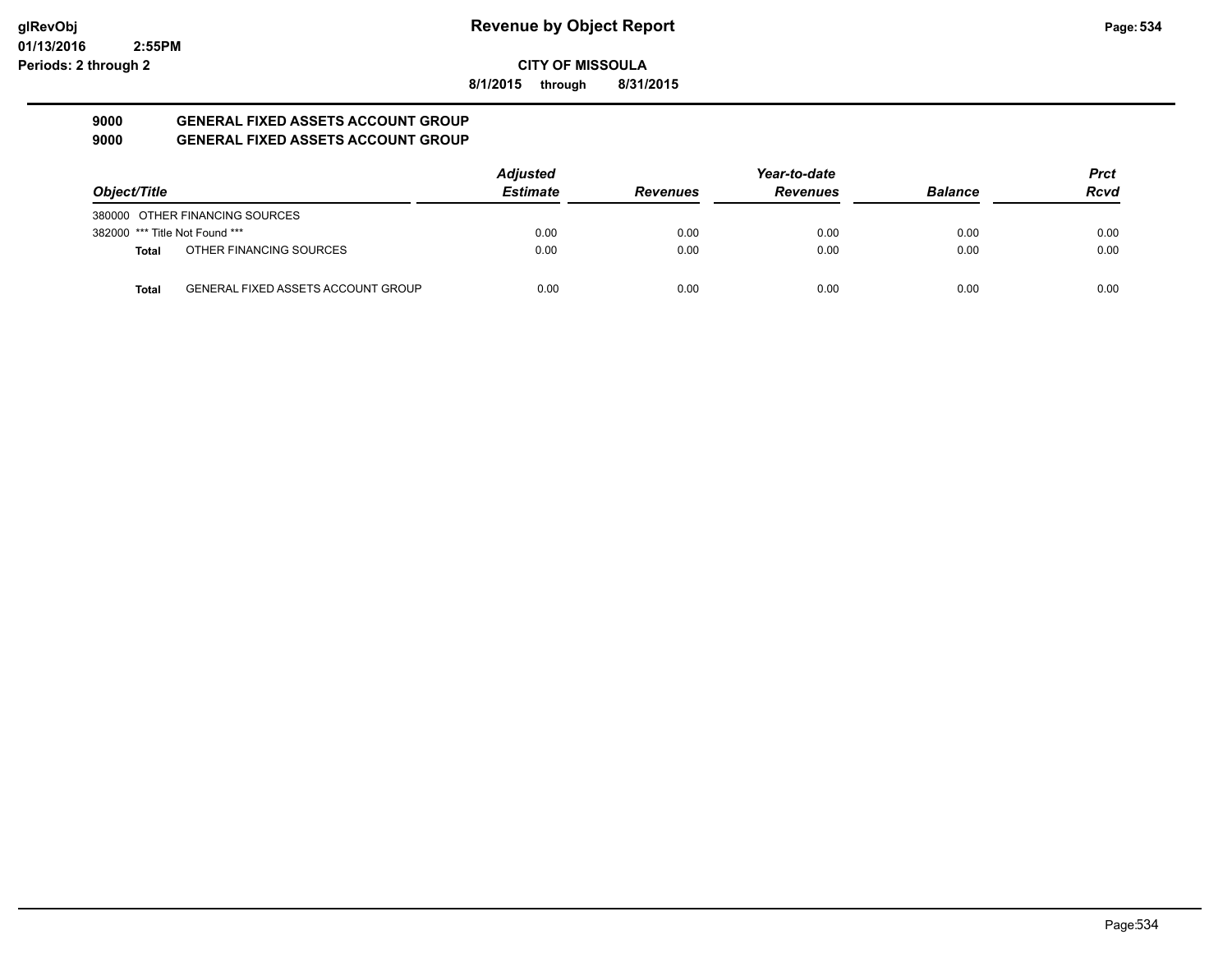**8/1/2015 through 8/31/2015**

### **9000 GENERAL FIXED ASSETS ACCOUNT GROUP**

| Object/Title                   |                                           | <b>Adjusted</b><br><b>Estimate</b> | <b>Revenues</b> | Year-to-date<br><b>Revenues</b> | <b>Balance</b> | <b>Prct</b><br><b>Rcvd</b> |
|--------------------------------|-------------------------------------------|------------------------------------|-----------------|---------------------------------|----------------|----------------------------|
|                                | 380000 OTHER FINANCING SOURCES            |                                    |                 |                                 |                |                            |
| 382000 *** Title Not Found *** |                                           | 0.00                               | 0.00            | 0.00                            | 0.00           | 0.00                       |
| <b>Total</b>                   | OTHER FINANCING SOURCES                   | 0.00                               | 0.00            | 0.00                            | 0.00           | 0.00                       |
| <b>Total</b>                   | <b>GENERAL FIXED ASSETS ACCOUNT GROUF</b> | 0.00                               | 0.00            | 0.00                            | 0.00           | 0.00                       |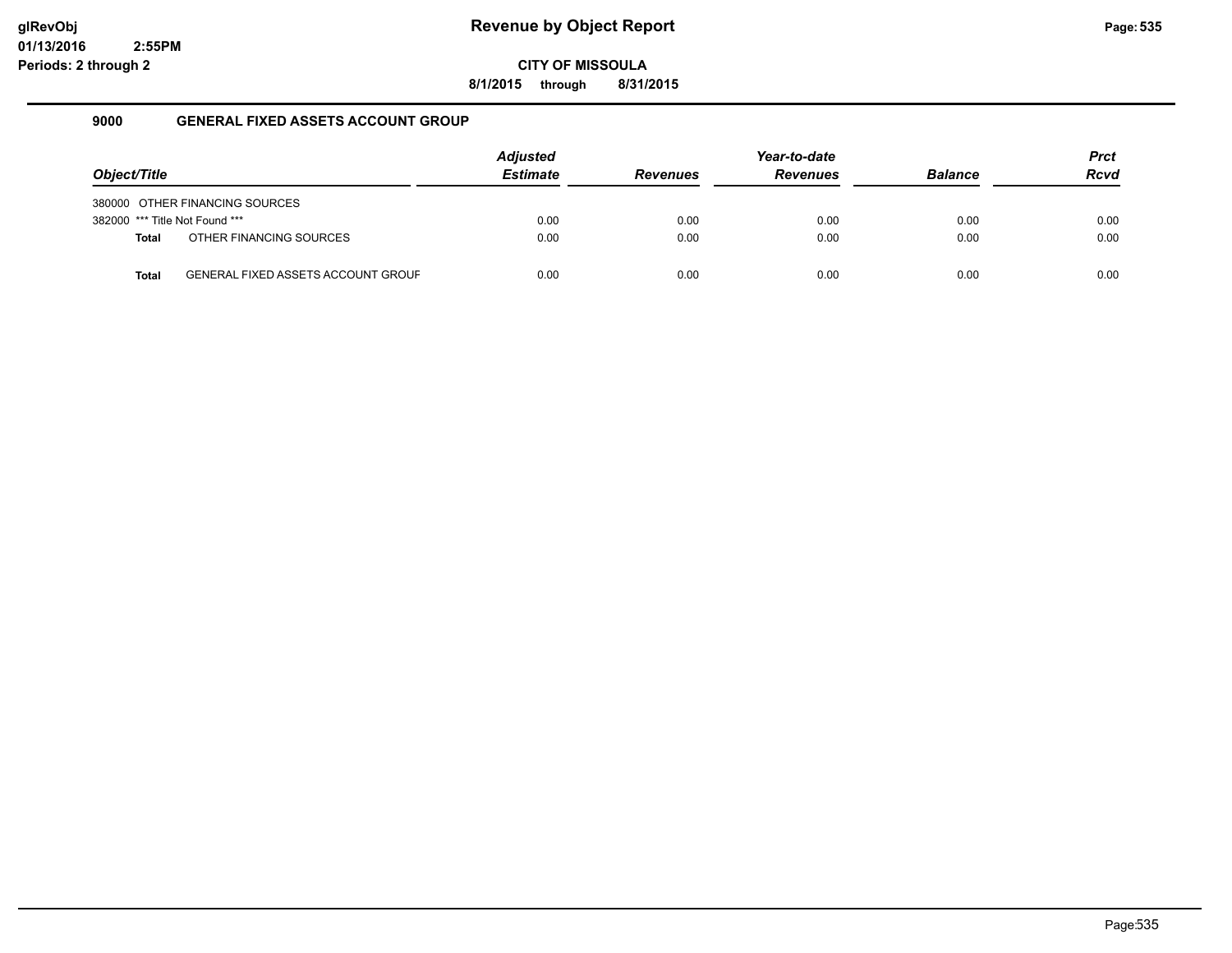**CITY OF MISSOULA 8/1/2015 through 8/31/2015**

#### *Grand Totals*

|                                                | <b>Adjusted</b> |                 | Year-to-date    |                | <b>Prct</b> |
|------------------------------------------------|-----------------|-----------------|-----------------|----------------|-------------|
| Object/Title                                   | <b>Estimate</b> | <b>Revenues</b> | <b>Revenues</b> | <b>Balance</b> | <b>Rcvd</b> |
| 310000 TAXES/ASSESSMENTS                       |                 |                 |                 |                |             |
| 310000 TAXES/ASSESSMENTS                       | 0.00            | 0.00            | 0.00            | 0.00           | 0.00        |
| 311000 GENERAL PROPERTY TAXES                  | 28,202,811.00   | 722,459.61      | $-272,864.72$   | 28,475,675.72  | $-0.97$     |
| 311001 CURRENT TAXES                           | 0.00            | 0.00            | 0.00            | 0.00           | 0.00        |
| 311005 DELINQUENT TAXES                        | 0.00            | $-9,628.50$     | $-7,277.87$     | 7,277.87       | 0.00        |
| 311011 TAX INCREMENT                           | 4,272,863.00    | 139,685.97      | $-102,723.06$   | 4,375,586.06   | $-2.40$     |
| 311030 MOTOR VEHICLE TAXES                     | 1,339,988.00    | 132,923.69      | $-129,675.51$   | 1,469,663.51   | $-9.68$     |
| 312000 PENALTIES & INTEREST - DELINQUENT TAXES | 0.00            | 0.00            | 0.00            | 0.00           | 0.00        |
| 312001 PENALTIES & INTEREST                    | 63,000.00       | 16,777.64       | $-4,748.36$     | 67,748.36      | $-7.54$     |
| 314000 PROP TAX - OTHER THAN ASSESSED VAL      | 0.00            | 0.00            | 0.00            | 0.00           | 0.00        |
| 314001 LIGHT VEHICLE TAX                       | 0.00            | 0.00            | 0.00            | 0.00           | 0.00        |
| 314100 TBID REVENUE                            | 680,350.00      | 0.00            | 0.00            | 680,350.00     | 0.00        |
| TAXES/ASSESSMENTS<br><b>Total</b>              | 34,559,012.00   | 1,002,218.41    | -517,289.52     | 35,076,301.52  | $-1.50$     |
| 320000 LICENSES & PERMITS                      |                 |                 |                 |                |             |
| 322011 LIQUOR LICENSES                         | 33,975.00       | 0.00            | 0.00            | 33,975.00      | 0.00        |
| 322012 BEER LICENSES                           | 34,900.00       | 0.00            | 400.00          | 34,500.00      | 1.15        |
| 322013 WINE LICENSES                           | 11,700.00       | 0.00            | 0.00            | 11,700.00      | 0.00        |
| 322014 GOING OUT OF BUSINESS LICENSE           | 0.00            | 0.00            | 0.00            | 0.00           | 0.00        |
| 322020 GENERAL BUSINESS/PROF/OCCUPATIONAL LIC  | 642,344.00      | 11,599.24       | 15,793.30       | 626,550.70     | 2.46        |
| 322021 RENTAL LICENSES                         | 60,828.00       | 1,700.31        | $-1,599.55$     | 62,427.55      | $-2.63$     |
| 322022 BLIC PENALTIES & LICENSES               | 12,360.00       | 1,355.56        | $-1,696.82$     | 14,056.82      | $-13.73$    |
| 322031 FRANCHISE FEE - AT&T                    | 680,000.00      | 168,819.62      | 0.00            | 680,000.00     | 0.00        |
| 322034 PEG ACCESS                              | 56,000.00       | 9,996.59        | 0.00            | 56,000.00      | 0.00        |
| 323011 BUILDING PERMITS                        | 1,074,058.00    | 55,836.41       | 163,862.50      | 910,195.50     | 15.26       |
| 323012 ELECTRICAL PERMITS                      | 231,537.00      | 19,154.78       | 47,208.84       | 184,328.16     | 20.39       |
| 323013 PLUMBING PERMITS                        | 132,373.00      | 9,810.00        | 26,309.00       | 106,064.00     | 19.87       |
| 323014 BLDG PERMIT REVIEW FEE                  | 0.00            | 0.00            | 0.00            | 0.00           | 0.00        |
| 323015 EXCAVATING PERMITS                      | 396,550.00      | 23,277.00       | 108,779.50      | 287,770.50     | 27.43       |
| 323016 MOVING PERMITS                          | 0.00            | 212.00          | 212.00          | $-212.00$      | 0.00        |
| 323017 MECHANICAL PERMITS                      | 96,891.00       | 10,908.00       | 21,806.00       | 75,085.00      | 22.51       |
| 323018 PAVING ASSESSMENTS                      | 7,000.00        | 0.00            | 0.00            | 7,000.00       | 0.00        |
| 323019 ALARM USERS PERMITS                     | 16,068.00       | 1,221.00        | 5,277.00        | 10,791.00      | 32.84       |
| 323020 FENCE PERMITS                           | 13,792.00       | 176.00          | 572.00          | 13,220.00      | 4.15        |
| 323021 PAVING PERMITS                          | 32,960.00       | 2,233.00        | 6,569.88        | 26,390.12      | 19.93       |
| 323022 GRADING/DRAINAGE PERMITS                | 7,723.00        | 2,352.00        | 3,239.00        | 4,484.00       | 41.94       |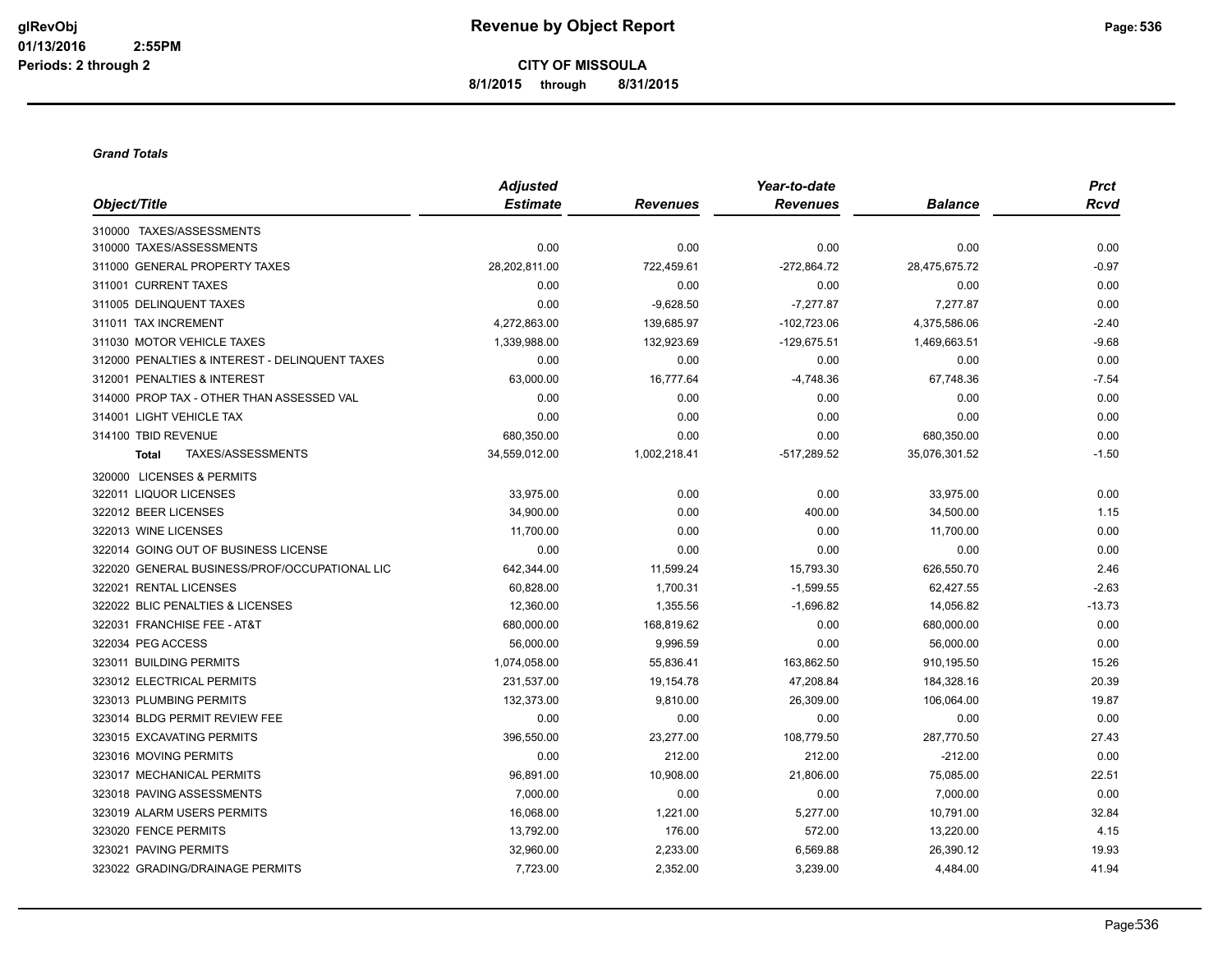**8/1/2015 through 8/31/2015**

| Object/Title                                   | <b>Adjusted</b><br><b>Estimate</b> | Revenues   | Year-to-date<br><b>Revenues</b> | <b>Balance</b> | <b>Prct</b><br><b>Rcvd</b> |
|------------------------------------------------|------------------------------------|------------|---------------------------------|----------------|----------------------------|
| 323023 ADA ACCESS PERMITS                      | 14,343.00                          | 401.00     | 3,933.00                        | 10,410.00      | 27.42                      |
| 323025 STREET USE PERMITS                      | 3,862.00                           | 435.00     | 725.00                          | 3,137.00       | 18.77                      |
| 323026 PYROTECHNICS PERMITS                    | 3,000.00                           | 338.00     | 338.00                          | 2,662.00       | 11.27                      |
| 323027 HAULER PERMITS                          | 0.00                               | 0.00       | 150.00                          | $-150.00$      | 0.00                       |
| 323030 ANIMAL LICENSES                         | 0.00                               | 765.00     | 1,766.00                        | $-1,766.00$    | 0.00                       |
| 323031 CHICKEN LICENSES                        | 477.00                             | 90.00      | 165.00                          | 312.00         | 34.59                      |
| 323051 BICYCLE LICENSES                        | 0.00                               | 0.00       | 0.00                            | 0.00           | 0.00                       |
| 323052 STORM WATER POLLUTION PREVENTION PERMIT | 3,811.00                           | 0.00       | 1,816.00                        | 1,995.00       | 47.65                      |
| 323054 ZONING COMPLIANCE PERMITS               | 3,090.00                           | 861.00     | 3,406.00                        | $-316.00$      | 110.23                     |
| 323055 FLOOD PLAIN PERMITS                     | 0.00                               | 591.00     | 591.00                          | $-591.00$      | 0.00                       |
| 323056 SIGN PERMITS                            | 10,000.00                          | 1,657.00   | 2,821.00                        | 7,179.00       | 28.21                      |
| 323057 SIDEWALK CAFE PERMIT                    | 0.00                               | 125.00     | 175.00                          | $-175.00$      | 0.00                       |
| <b>LICENSES &amp; PERMITS</b><br>Total         | 3,579,642.00                       | 323,914.51 | 412,618.65                      | 3,167,023.35   | 11.53                      |
| 330000 INTERGOVERNMENTAL REVENUES              |                                    |            |                                 |                |                            |
| 330000 INTERGOVERNMENTAL REVENUES              | 75,921.00                          | 0.00       | $-21,760.99$                    | 97,681.99      | $-28.66$                   |
| 330005 MUTD GRANT ADMIN FEE                    | 0.00                               | 0.00       | 0.00                            | 0.00           | 0.00                       |
| 331000 FEDERAL GRANTS                          | 38,973.00                          | 0.00       | 11,083.06                       | 27,889.94      | 28.44                      |
| 331001 GRANTS                                  | 0.00                               | 0.00       | 0.00                            | 0.00           | 0.00                       |
| 331002 COUNTY ASSISTANCE CIP PROJECTS          | 0.00                               | 0.00       | 0.00                            | 0.00           | 0.00                       |
| 331003 STATE HOME PROGRAM INCOME               | 186,935.00                         | 0.00       | 0.00                            | 186,935.00     | 0.00                       |
| 331004 CITY ASSESSMENTS                        | 0.00                               | 0.00       | 0.00                            | 0.00           | 0.00                       |
| 331005 WESTERN FEDERAL LANDS GRANT             | 0.00                               | 0.00       | 0.00                            | 0.00           | 0.00                       |
| 331010 ENTITLEMENT - CDBG                      | 405,605.00                         | 17,444.73  | $-31,146.68$                    | 436,751.68     | $-7.68$                    |
| 331011 NSP GRANT/SILVERTIP PROJECT             | 0.00                               | 0.00       | 0.00                            | 0.00           | 0.00                       |
| 331012 ARRA/CDBG STIMULUS REVENUE              | 0.00                               | 0.00       | 0.00                            | 0.00           | 0.00                       |
| 331013 NORTHSIDE PED BRIDGE ARRA GRANT         | 0.00                               | 0.00       | 0.00                            | 0.00           | 0.00                       |
| 331014 WHITE PINE PLAYGROUND-CDBG GRANT        | 158,650.00                         | 0.00       | 0.00                            | 158,650.00     | 0.00                       |
| 331016 HOMEWORD 1800 PHILLIPS                  | 0.00                               | 0.00       | 0.00                            | 0.00           | 0.00                       |
| 331017 HUD 6.7M/SILVERTIP APTS                 | 0.00                               | 0.00       | 0.00                            | 0.00           | 0.00                       |
| 331018 MHA 1M/SILVERTIP APTS                   | 0.00                               | 0.00       | 0.00                            | 0.00           | 0.00                       |
| 331020 COPS GRANT                              | 0.00                               | 0.00       | 0.00                            | 0.00           | 0.00                       |
| 331022 EQUIPMENT GRANT                         | 0.00                               | 0.00       | 0.00                            | 0.00           | 0.00                       |
| 331023 COPS HIRING GRANT 2011                  | 42,000.00                          | 0.00       | 0.00                            | 42,000.00      | 0.00                       |
| 331024 DEPT OF JUSTICE GRANTS                  | 50,000.00                          | 24,293.14  | 0.00                            | 50,000.00      | 0.00                       |
| 331025 DV ACCOUNTABILITY PROJECT               | 993,592.00                         | 0.00       | 0.00                            | 993,592.00     | 0.00                       |
| 331026 FY09 POLICE ICAC FEDERAL GRANT          | 0.00                               | 3.042.66   | $-68.317.90$                    | 68.317.90      | 0.00                       |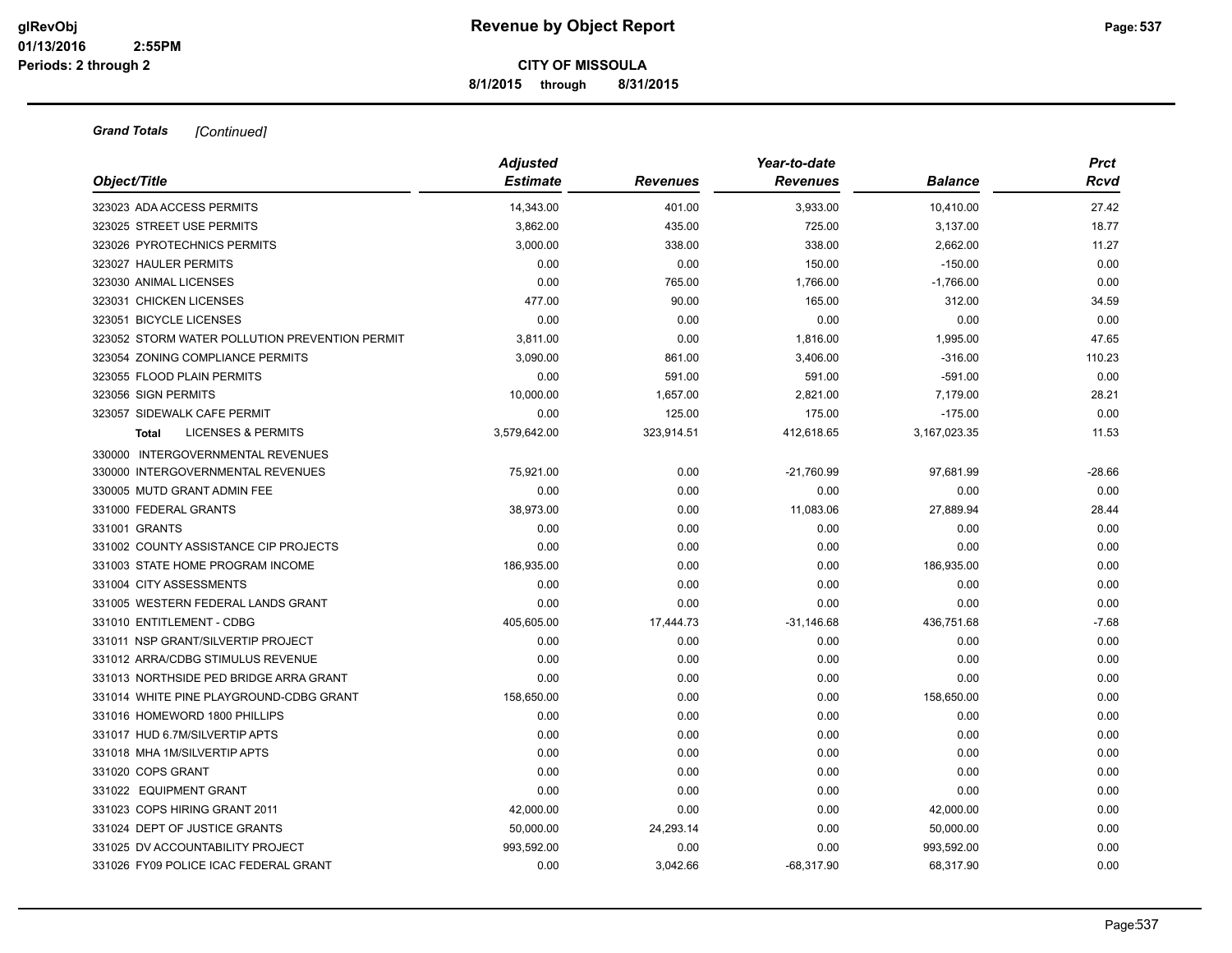**8/1/2015 through 8/31/2015**

|                                             | <b>Adjusted</b> |                 | Year-to-date    |                | <b>Prct</b> |
|---------------------------------------------|-----------------|-----------------|-----------------|----------------|-------------|
| Object/Title                                | <b>Estimate</b> | <b>Revenues</b> | <b>Revenues</b> | <b>Balance</b> | <b>Rcvd</b> |
| 331027 JAG GRANTS REVENUE                   | 0.00            | 0.00            | $-904.61$       | 904.61         | 0.00        |
| 331028 DUI-COPS IN SHOPS                    | 5,000.00        | 0.00            | 0.00            | 5,000.00       | 0.00        |
| 331029 CHRP GRANT                           | 0.00            | 0.00            | 0.00            | 0.00           | 0.00        |
| 331030 COMMUNITY RESOURCE OFFICER/MCPS      | 0.00            | 0.00            | 0.00            | 0.00           | 0.00        |
| 331031 EECBG REVOLVING LOAN                 | 0.00            | 0.00            | 0.00            | 0.00           | 0.00        |
| 331033 WORD                                 | 0.00            | 17,631.69       | $-999.91$       | 999.91         | 0.00        |
| 331050 ISTEA/CTEP GRANT                     | 200,000.00      | 10,484.83       | 0.00            | 200,000.00     | 0.00        |
| 331051 ISTEA/CTEP-HIGGINS HILL/BECKWITH     | 0.00            | 0.00            | 0.00            | 0.00           | 0.00        |
| 331052 MDT CMAQ STRIPING GRANT              | 0.00            | 0.00            | 0.00            | 0.00           | 0.00        |
| 331053 CTEP PLAYFAIR                        | 0.00            | 0.00            | $-16,579.25$    | 16,579.25      | 0.00        |
| 331054 FHWA PL GRANT                        | 650,194.00      | 82,651.71       | 0.00            | 650,194.00     | 0.00        |
| 331055 FTA GRANT                            | 164,937.00      | 29,593.00       | 0.00            | 164,937.00     | 0.00        |
| 331056 MDT FEDERAL CMAQ                     | 285,698.00      | 1,000.00        | $-56,520.76$    | 342,218.76     | $-19.78$    |
| 331057 TRANSIT-MUTD CMAQ                    | 0.00            | 0.00            | 0.00            | 0.00           | 0.00        |
| 331060 NATL RECREATION TRAILS GRANTS        | 0.00            | 0.00            | 0.00            | 0.00           | 0.00        |
| 331081 GRANTS/DONATIONS - FORT MISSOULA     | 0.00            | 0.00            | 0.00            | 0.00           | 0.00        |
| 331090 EPA GRANT                            | 587,106.00      | 0.00            | $-361.50$       | 587,467.50     | $-0.06$     |
| 331091 US DOT HMEP GRANT                    | 0.00            | 0.00            | 0.00            | 0.00           | 0.00        |
| 331112 SAFER GRANT                          | 0.00            | 0.00            | 0.00            | 0.00           | 0.00        |
| 331113 *** Title Not Found ***              | 0.00            | 0.00            | 0.00            | 0.00           | 0.00        |
| 331114 TITLE III GRANT-MSLA CO              | 14,500.00       | 0.00            | 0.00            | 14,500.00      | 0.00        |
| 331153 RUSSELL S 3RD IMPROVEMENTS           | 0.00            | 0.00            | 0.00            | 0.00           | 0.00        |
| 331154 CTEP-MILWAUKEE RR TRAIL              | 0.00            | 0.00            | 0.00            | 0.00           | 0.00        |
| 331155 CTEP/GRANT CREEK TRAIL BCN           | 0.00            | 124,349.01      | $-39,721.52$    | 39,721.52      | 0.00        |
| 331156 CTEP GRANTS                          | 375,500.00      | 79,956.69       | 0.00            | 375,500.00     | 0.00        |
| 331159 CTEP-U OF M CROSSWALK PROJECT        | 0.00            | 0.00            | 0.00            | 0.00           | 0.00        |
| 331160 SAFE ROUTES TO SCHOOLS fY08 \$82,500 | 0.00            | 0.00            | 0.00            | 0.00           | 0.00        |
| 331161 CTEP-LOLO ST/BRIDGE TO DUNCAN S/C    | 0.00            | 0.00            | 0.00            | 0.00           | 0.00        |
| 331170 HISTORICAL PRESERVATION GRANT        | 5,500.00        | 0.00            | 0.00            | 5,500.00       | 0.00        |
| 331178 DUI TASK FORCE                       | 0.00            | 0.00            | 0.00            | 0.00           | 0.00        |
| 331180 LIBRARY LITERACY GRANT               | 0.00            | 0.00            | 0.00            | 0.00           | 0.00        |
| 331181 CTEP/CMAQ MADISON ST TO U CONNECTOR  | 0.00            | 0.00            | 0.00            | 0.00           | 0.00        |
| 331990 IRS REIMB/DEBT SVS INTEREST          | 253,177.00      | 0.00            | 0.00            | 253,177.00     | 0.00        |
| 331992 FEDERAL ARRA GRANTS                  | 0.00            | 0.00            | 0.00            | 0.00           | 0.00        |
| 334013 STATE GRANT - OT SEATBELT            | 60,000.00       | 0.00            | 0.00            | 60,000.00      | 0.00        |
| 334014 *** Title Not Found ***              | 0.00            | 0.00            | 0.00            | 0.00           | 0.00        |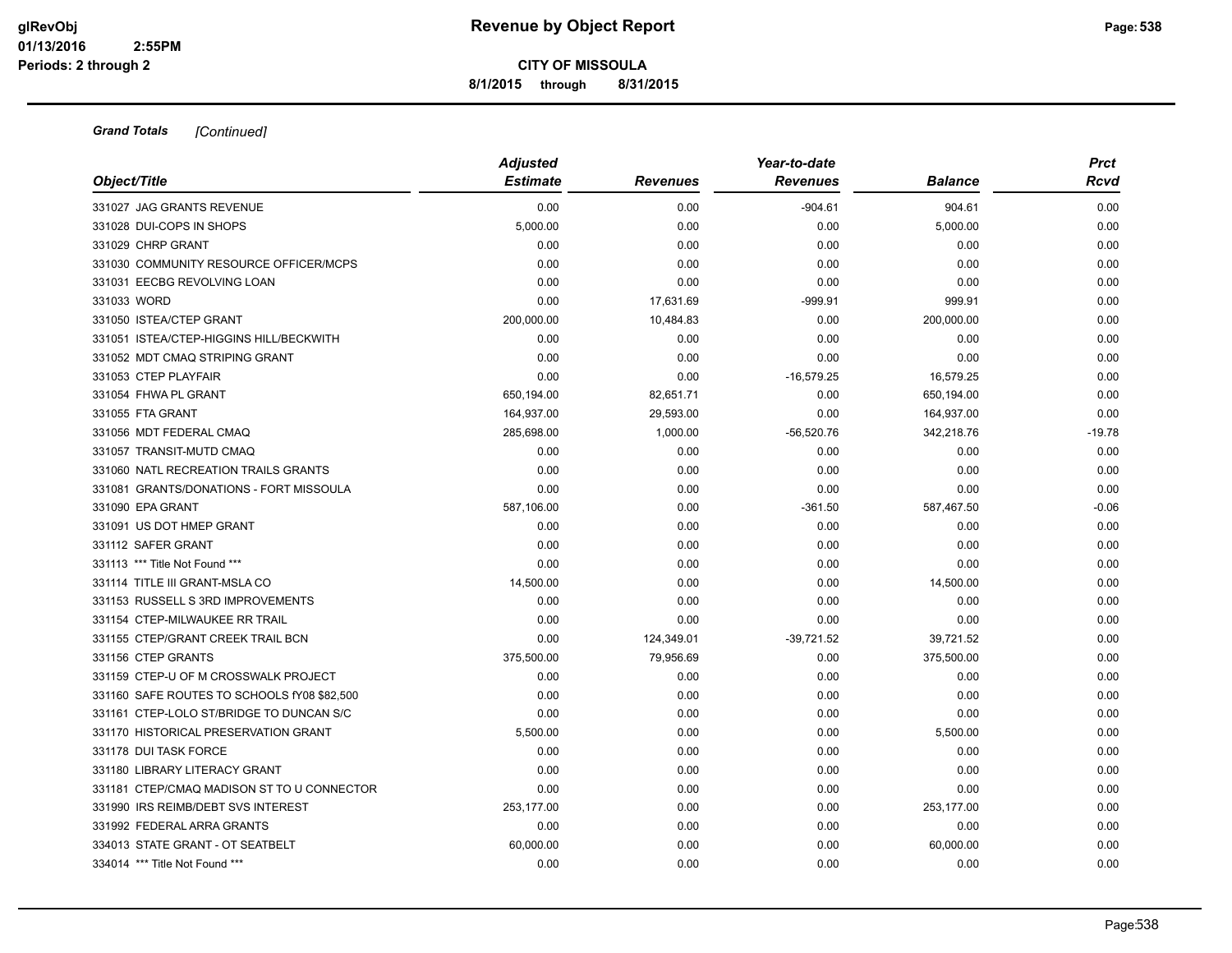**8/1/2015 through 8/31/2015**

| Object/Title                                  | <b>Adjusted</b><br><b>Estimate</b> | <b>Revenues</b> | Year-to-date<br><b>Revenues</b> | <b>Balance</b> | <b>Prct</b><br>Rcvd |
|-----------------------------------------------|------------------------------------|-----------------|---------------------------------|----------------|---------------------|
| 334015 COPS TECHNOLOGY GRANT                  | 299,498.00                         | 0.00            | 0.00                            | 299,498.00     | 0.00                |
| 334016 BULLETPROOF VEST GRANT                 | 10,500.00                          | 0.00            | 0.00                            | 10,500.00      | 0.00                |
| 334017 SCHOOL RESOURCE OFFICER                | 240,000.00                         | 180,000.00      | 180,000.00                      | 60,000.00      | 75.00               |
| 334018 STATE GRANT - CAPITAL                  | 0.00                               | 0.00            | 0.00                            | 0.00           | 0.00                |
| 334020 UNDERAGE DRINKING GRANT                | 0.00                               | 0.00            | 0.00                            | 0.00           | 0.00                |
| 334025 COUNTY WEED                            | 15,000.00                          | 0.00            | 67.50                           | 14,932.50      | 0.45                |
| 334026 FOREST HEALTH GRANT                    | 0.00                               | 0.00            | $-27,490.00$                    | 27,490.00      | 0.00                |
| 334028 DEPT OF AG INTERN GRANT                | 0.00                               | 0.00            | 0.00                            | 0.00           | 0.00                |
| 334040 GAS TAX APPORTIONMENT                  | 1,080,419.00                       | 90,034.88       | 180,069.77                      | 900,349.23     | 16.67               |
| 334045 MONTANA DEPARTMENT TRANSPORTATION      | 0.00                               | 0.00            | 0.00                            | 0.00           | 0.00                |
| 334056 BANK CORP. LIC. TAX - (PREVIOUS YEARS) | 0.00                               | 0.00            | 0.00                            | 0.00           | 0.00                |
| 334061 IMPACT FEES-CLEARING ACCOUNT           | 0.00                               | 0.00            | 0.00                            | 0.00           | 0.00                |
| 334071 DEQ/RIVER WATER SAMPLING               | 0.00                               | 0.00            | 0.00                            | 0.00           | 0.00                |
| 334076 BIG SKY TRUST FUND GRANTS              | 0.00                               | 0.00            | 0.00                            | 0.00           | 0.00                |
| 334112 WELLNESS GRANT                         | 0.00                               | 0.00            | 0.00                            | 0.00           | 0.00                |
| 334120 TSEP GRANT                             | 0.00                               | 0.00            | 0.00                            | 0.00           | 0.00                |
| 334121 DNRC GRANT                             | 59,000.00                          | 0.00            | 30,000.00                       | 29,000.00      | 50.85               |
| 334123 MAQI FEDERAL ASSISTANCE                | 0.00                               | 0.00            | 0.00                            | 0.00           | 0.00                |
| 334124 GRANTS-CIP                             | 0.00                               | 0.00            | 0.00                            | 0.00           | 0.00                |
| 334125 FIRE FIGHTER GRANT                     | 90,000.00                          | 0.00            | 0.00                            | 90,000.00      | 0.00                |
| 334126 DEVELOPER ASSESSMENTS                  | 0.00                               | 0.00            | 0.00                            | 0.00           | 0.00                |
| 334127 TONKIN TRAIL - FISH WILDLIFE PARKS     | 0.00                               | 0.00            | 0.00                            | 0.00           | 0.00                |
| 334128 CDBG FIRE HYDRANT GRANT                | 0.00                               | 0.00            | 0.00                            | 0.00           | 0.00                |
| 334140 DNRC GRANT                             | 0.00                               | 0.00            | 0.00                            | 0.00           | 0.00                |
| 334143 MONTANA TOURISM GRANT                  | 0.00                               | 0.00            | 0.00                            | 0.00           | 0.00                |
| 334145 WESTERN MT MENTAL HEALTH CTR           | 0.00                               | 0.00            | 0.00                            | 0.00           | 0.00                |
| 334146 ADDI FUNDS-1ST TIME HOMEBUYERS         | 12,846.00                          | 0.00            | 0.00                            | 12,846.00      | 0.00                |
| 334149 MISSOULA HOMEOWNERSHIP PROGRAM         | 335,666.00                         | 0.00            | 0.00                            | 335,666.00     | 0.00                |
| 334153 FY14 DISTRICT XI HRC TBRA              | 0.00                               | 0.00            | 0.00                            | 0.00           | 0.00                |
| 334154 FY08 homeWORD                          | 0.00                               | 0.00            | 0.00                            | 0.00           | 0.00                |
| 334155 FY08 NMCDC                             | 0.00                               | 0.00            | 0.00                            | 0.00           | 0.00                |
| 334156 HOME PROGRAM INCOME                    | 31,500.00                          | 0.00            | 0.00                            | 31,500.00      | 0.00                |
| 334157 FY09 MHA                               | 0.00                               | 0.00            | 0.00                            | 0.00           | 0.00                |
| 334159 FY09 HOMEWORD                          | 0.00                               | 0.00            | 0.00                            | 0.00           | 0.00                |
| 334160 FY09 NMCDC                             | 0.00                               | 0.00            | 0.00                            | 0.00           | 0.00                |
| 334161 FY10 DISTRICT XI HRC                   | 0.00                               | 0.00            | 0.00                            | 0.00           | 0.00                |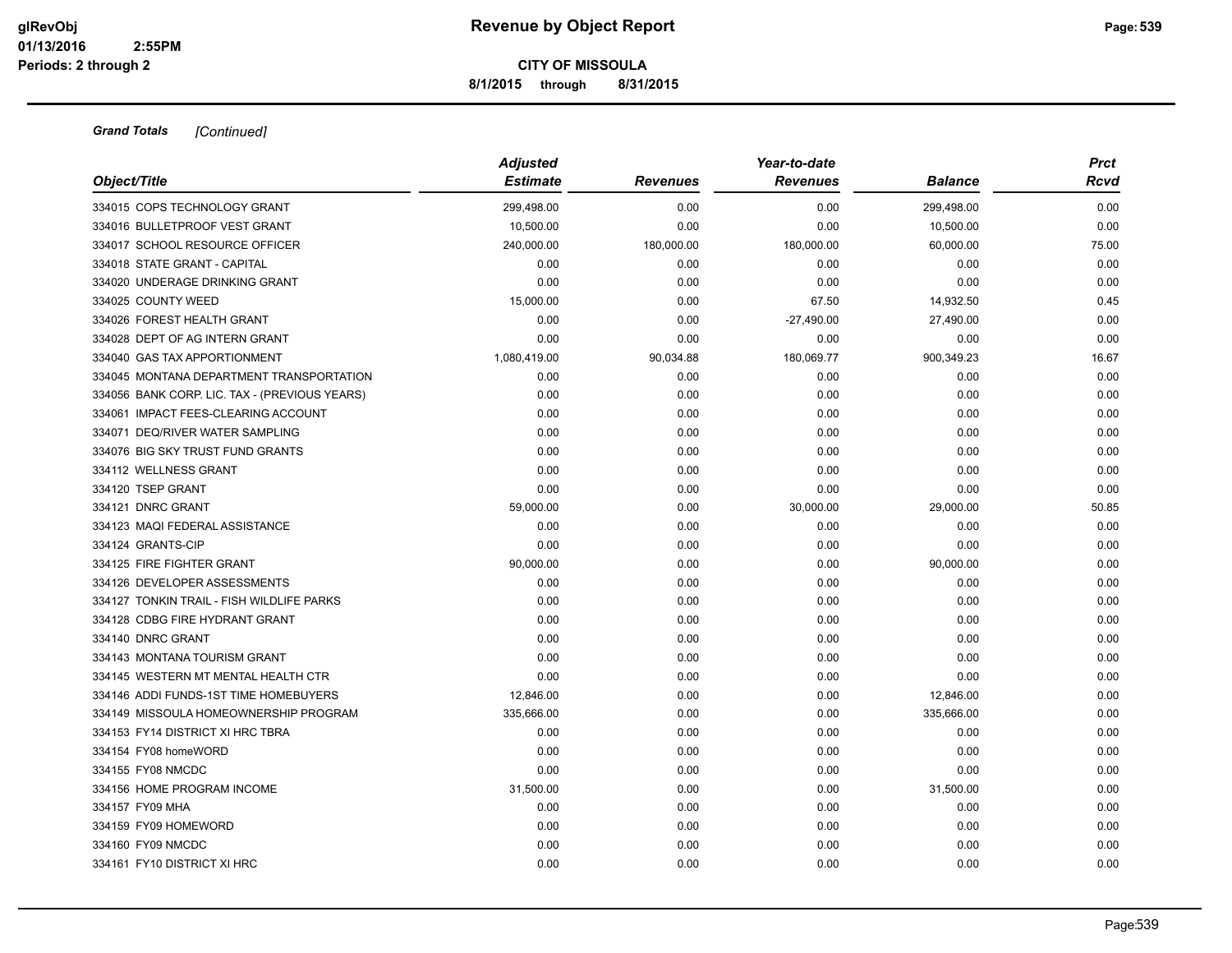**8/1/2015 through 8/31/2015**

| Object/Title                                      | <b>Adjusted</b> |                 | Year-to-date    |                | <b>Prct</b> |
|---------------------------------------------------|-----------------|-----------------|-----------------|----------------|-------------|
|                                                   | <b>Estimate</b> | <b>Revenues</b> | <b>Revenues</b> | <b>Balance</b> | Rcvd        |
| 334163 FY10 homeWORD/SOLSTICE APT                 | 0.00            | 0.00            | 0.00            | 0.00           | 0.00        |
| 334251 RTP/TAP STATE GRANTS                       | 0.00            | 0.00            | 0.00            | 0.00           | 0.00        |
| 334990 ARRA FUNDING                               | 0.00            | 0.00            | 0.00            | 0.00           | 0.00        |
| 334991 ARRA HB645 FUNDING                         | 0.00            | 0.00            | 0.00            | 0.00           | 0.00        |
| 334992 ARRA LOAN                                  | 0.00            | 0.00            | 0.00            | 0.00           | 0.00        |
| 335075 STATE GAMBLING/VIDEO/KENO/BINGO FEES       | 127,650.00      | 0.00            | 0.00            | 127,650.00     | 0.00        |
| 335076 STATE GAMBLING LICENSE FEES                | 0.00            | 0.00            | 0.00            | 0.00           | 0.00        |
| 335077 STATE KENO/BINGO PROCEEDS TAX              | 0.00            | 0.00            | 0.00            | 0.00           | 0.00        |
| 335210 PERSONAL PROPERTY TAX REIMBURSEMENT        | 561,664.00      | 0.00            | 0.00            | 561,664.00     | 0.00        |
| 335230 HB 124 REVENUE                             | 8,029,080.00    | 0.00            | 0.00            | 8,029,080.00   | 0.00        |
| 335250 STATE REIMB - SB #184                      | 0.00            | 0.00            | 0.00            | 0.00           | 0.00        |
| 336001 MDT REIMBURSEMENTS                         | 0.00            | 0.00            | 0.00            | 0.00           | 0.00        |
| 336020 STATE PENSION CONTRIBUTION                 | 0.00            | 0.00            | 0.00            | 0.00           | 0.00        |
| 336021 STATE CONTRIB - POLICE RETIREMENT          | 2,257,772.00    | 169,788.27      | 309,286.21      | 1,948,485.79   | 13.70       |
| 336022 STATE CONTRIB. - FIRE RETIREMENT           | 2,265,164.00    | 189,520.47      | 336,136.88      | 1,929,027.12   | 14.84       |
| 336023 STATE CONTRIB. - PERS                      | 9,986.00        | 1,221.66        | 2,335.45        | 7,650.55       | 23.39       |
| 336030 COUNTY CONTRIBUTION                        | 9,900.00        | 0.00            | 0.00            | 9,900.00       | 0.00        |
| 337000 LOCAL GRANTS                               | 0.00            | 0.00            | 0.00            | 0.00           | 0.00        |
| 337002 MRA GRANT                                  | 0.00            | 0.00            | 0.00            | 0.00           | 0.00        |
| 337003 HEALTH DEPT-STORM WATER MGMT               | 0.00            | 0.00            | 0.00            | 0.00           | 0.00        |
| 337009 *** Title Not Found ***                    | 0.00            | 0.00            | 0.00            | 0.00           | 0.00        |
| 337010 COUNTY REIMBURSEMENT-DEANOS                | 0.00            | 0.00            | 0.00            | 0.00           | 0.00        |
| 337012 LEGAL SERVICES-CONTRACTED/REIMB.           | 0.00            | 0.00            | 0.00            | 0.00           | 0.00        |
| 337013 MUTD SIGN MAINTENANCE AGREEMENT            | 3,000.00        | 0.00            | 0.00            | 3,000.00       | 0.00        |
| 338000 LOCAL SHARING OF TAX INCREMENT             | 266,850.00      | 0.00            | 0.00            | 266,850.00     | 0.00        |
| 338001 EXCESS PLEDGED TAX INCREMENT RETURNED      | 0.00            | 0.00            | 0.00            | 0.00           | 0.00        |
| 338100 PLANNING MILLS PASSED THRU COUNTY          | 329,157.00      | 0.00            | 0.00            | 329,157.00     | 0.00        |
| 339000 PAYMENT IN LIEU OF TAXES                   | 34,056.00       | 0.00            | 0.00            | 34,056.00      | 0.00        |
| <b>INTERGOVERNMENTAL REVENUES</b><br><b>Total</b> | 20,621,996.00   | 1,021,012.74    | 785,175.75      | 19,836,820.25  | 3.81        |
| 340000 CHARGES FOR SERVICES                       |                 |                 |                 |                |             |
| 340051 GRILL VAN CONCESSIONS                      | 0.00            | 6,746.25        | 18,437.75       | $-18,437.75$   | 0.00        |
| 341009 BLDG ADMIN FEES                            | 310,310.00      | 0.00            | 0.00            | 310,310.00     | 0.00        |
| 341010 MISCELLANEOUS COLLECTIONS                  | 350.00          | 0.00            | 0.00            | 350.00         | 0.00        |
| 341011 TRANSPORTATION ADMIN FEES                  | 24,720.00       | 0.00            | 0.00            | 24,720.00      | 0.00        |
| 341012 MAYORS PROCLAMATION FEES                   | 100.00          | 0.00            | 0.00            | 100.00         | 0.00        |
| 341013 AIR FUND FEES                              | 250.00          | 0.00            | 0.00            | 250.00         | 0.00        |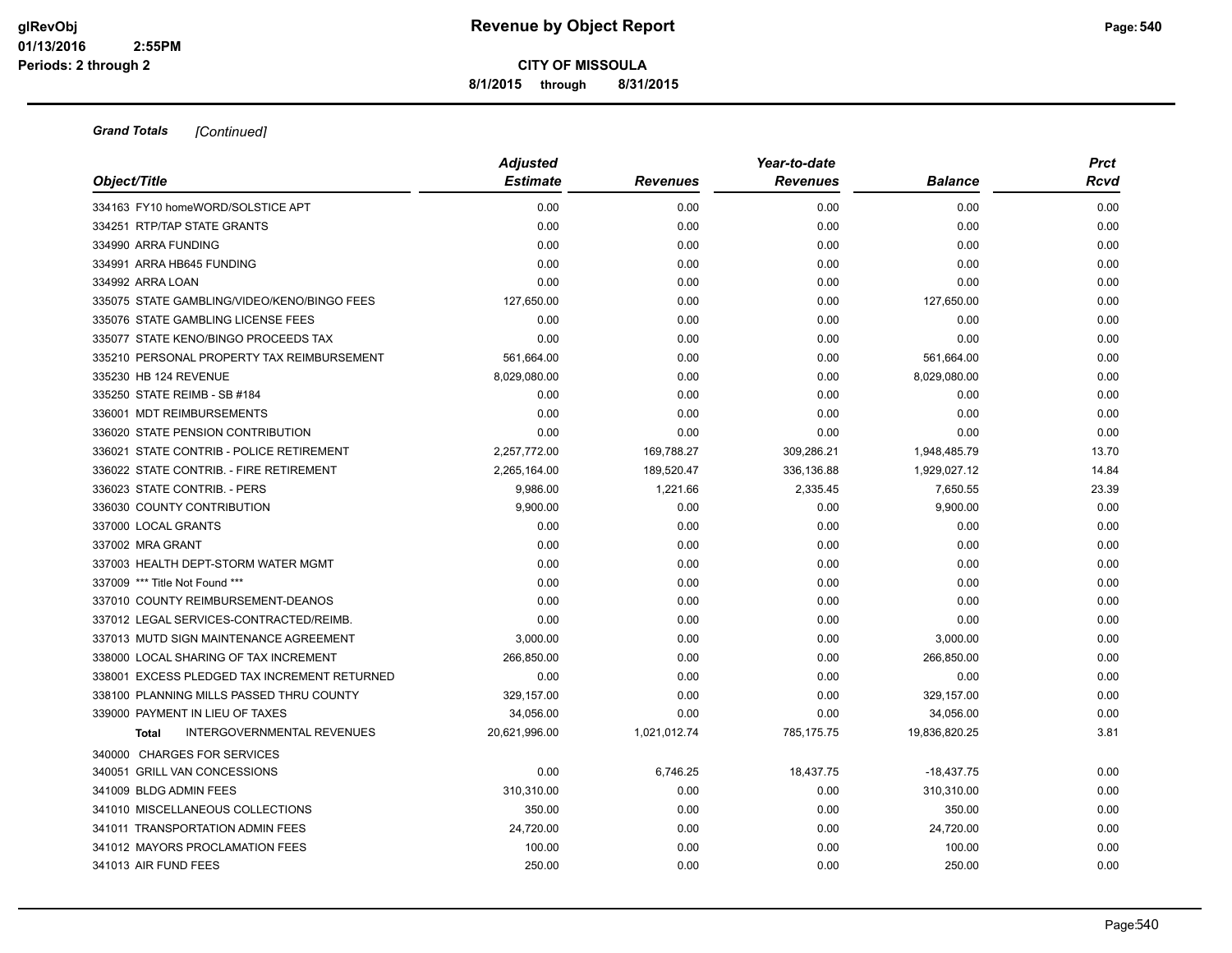### **CITY OF MISSOULA 8/1/2015 through 8/31/2015**

|                                            | <b>Adjusted</b> |                 | Year-to-date    |                |       |  |  |
|--------------------------------------------|-----------------|-----------------|-----------------|----------------|-------|--|--|
| Object/Title                               | <b>Estimate</b> | <b>Revenues</b> | <b>Revenues</b> | <b>Balance</b> | Rcvd  |  |  |
| 341015 SEWER ADMINISTRATION FEES           | 1,227,202.00    | 0.00            | 0.00            | 1,227,202.00   | 0.00  |  |  |
| 341016 MRA ADMINISTRATION FEES             | 138,879.00      | 0.00            | 0.00            | 138,879.00     | 0.00  |  |  |
| 341017 LIGHTING ADMINISTRATION FEES        | 15,452.00       | 0.00            | 0.00            | 15,452.00      | 0.00  |  |  |
| 341018 PARKING COMM ADMIN FEES             | 188,805.00      | 0.00            | 0.00            | 188,805.00     | 0.00  |  |  |
| 341019 *** Title Not Found ***             | 4,512.00        | 0.00            | 0.00            | 4,512.00       | 0.00  |  |  |
| 341021 SID ADMINISTRATION FEES             | 0.00            | 0.00            | 0.00            | 0.00           | 0.00  |  |  |
| 341022 PROJECT ADMIN FEES                  | 0.00            | 0.00            | 0.00            | 0.00           | 0.00  |  |  |
| 341023 PLANNING ADMIN FEES                 | 24,720.00       | 0.00            | 0.00            | 24,720.00      | 0.00  |  |  |
| 341031 STATE REIMB MUNI COURT              | 0.00            | 0.00            | 0.00            | 0.00           | 0.00  |  |  |
| 341032 IMPACT FEE CLEARING ACCOUNT         | 1,200,000.00    | 35,896.96       | 164,623.67      | 1,035,376.33   | 13.72 |  |  |
| 341033 IMPACT FEES-PARKS SHARE             | 0.00            | 0.00            | 0.00            | 0.00           | 0.00  |  |  |
| 341034 IMPACT FEES-FIRE SHARE              | 0.00            | 0.00            | 0.00            | 0.00           | 0.00  |  |  |
| 341035 IMPACT FEES-POLICE SHARE            | 0.00            | 0.00            | 0.00            | 0.00           | 0.00  |  |  |
| 341036 IMPACT FEES-COMMUNITY SERVICE SHARE | 0.00            | 0.00            | 0.00            | 0.00           | 0.00  |  |  |
| 341037 IMPACT FEE-ROAD SHARE               | 0.00            | 0.00            | 0.00            | 0.00           | 0.00  |  |  |
| 341041 SEWER EXTENSION RECORDING FEES      | 4,500.00        | 326.00          | 652.00          | 3,848.00       | 14.49 |  |  |
| 341052 MUNICIPAL COURT FILING FEES         | 283,400.00      | 34,459.35       | 34,459.35       | 248,940.65     | 12.16 |  |  |
| 341055 CRIME VICTIM SURCHARGE              | 2,500.00        | 124.99          | 124.99          | 2,375.01       | 5.00  |  |  |
| 341067 SUBDIVISION EXEMPTION AFFIDAVITS    | 0.00            | 600.00          | 1,000.00        | $-1,000.00$    | 0.00  |  |  |
| 341068 SUBDIVISON FEES                     | 5,000.00        | 0.00            | 1,213.00        | 3,787.00       | 24.26 |  |  |
| 341069 REZONING FEES                       | 5,000.00        | 0.00            | 0.00            | 5,000.00       | 0.00  |  |  |
| 341070 DESIGN REVIEW BOARD                 | 15,000.00       | 938.61          | 3,634.09        | 11,365.91      | 24.23 |  |  |
| 341071 BOARD OF ADJUST. ZONING, SIGNS      | 0.00            | 0.00            | 0.00            | 0.00           | 0.00  |  |  |
| 341072 FLOOD PLAIN-0THER FEES              | 0.00            | 0.00            | 0.00            | 0.00           | 0.00  |  |  |
| 341073 FIRE PLAN CHECK FEES                | 27,981.00       | 1,098.00        | 5,188.00        | 22,793.00      | 18.54 |  |  |
| 341074 FIRE INSPECTION FEES                | 25,000.00       | 1,754.00        | 9,852.00        | 15,148.00      | 39.41 |  |  |
| 341076 ENGINEERING PLAN CHECK FEES         | 33,478.00       | 3,053.00        | 7,922.00        | 25,556.00      | 23.66 |  |  |
| 341077 ZONING COMPLIANCE INSPECTIONS       | 0.00            | 0.00            | 0.00            | 0.00           | 0.00  |  |  |
| 341078 ENGINEERING MAP FEES                | 120.00          | 10.00           | 20.00           | 100.00         | 16.67 |  |  |
| 341079 GREASE INTERCEPTOR APPEAL FEES      | 2,000.00        | 0.00            | 0.00            | 2,000.00       | 0.00  |  |  |
| 341090 STREET VACATION PETITION FEES       | 0.00            | 0.00            | 0.00            | 0.00           | 0.00  |  |  |
| 341091 INSPECTION CODE BOOKS & COPIES      | 1,346.00        | 36.00           | 40.25           | 1,305.75       | 2.99  |  |  |
| 341100 GRANT ADMINISTRATION SERVICE FEES   | 0.00            | 0.00            | 0.00            | 0.00           | 0.00  |  |  |
| 341450 *** Title Not Found ***             | 0.00            | 0.00            | 0.00            | 0.00           | 0.00  |  |  |
| 342000 ANTI-GRAFFITI PROJECT               | 5,000.00        | 0.00            | 0.00            | 5,000.00       | 0.00  |  |  |
| 342010 POLICE/BID AGREEMENT                | 0.00            | 0.00            | 0.00            | 0.00           | 0.00  |  |  |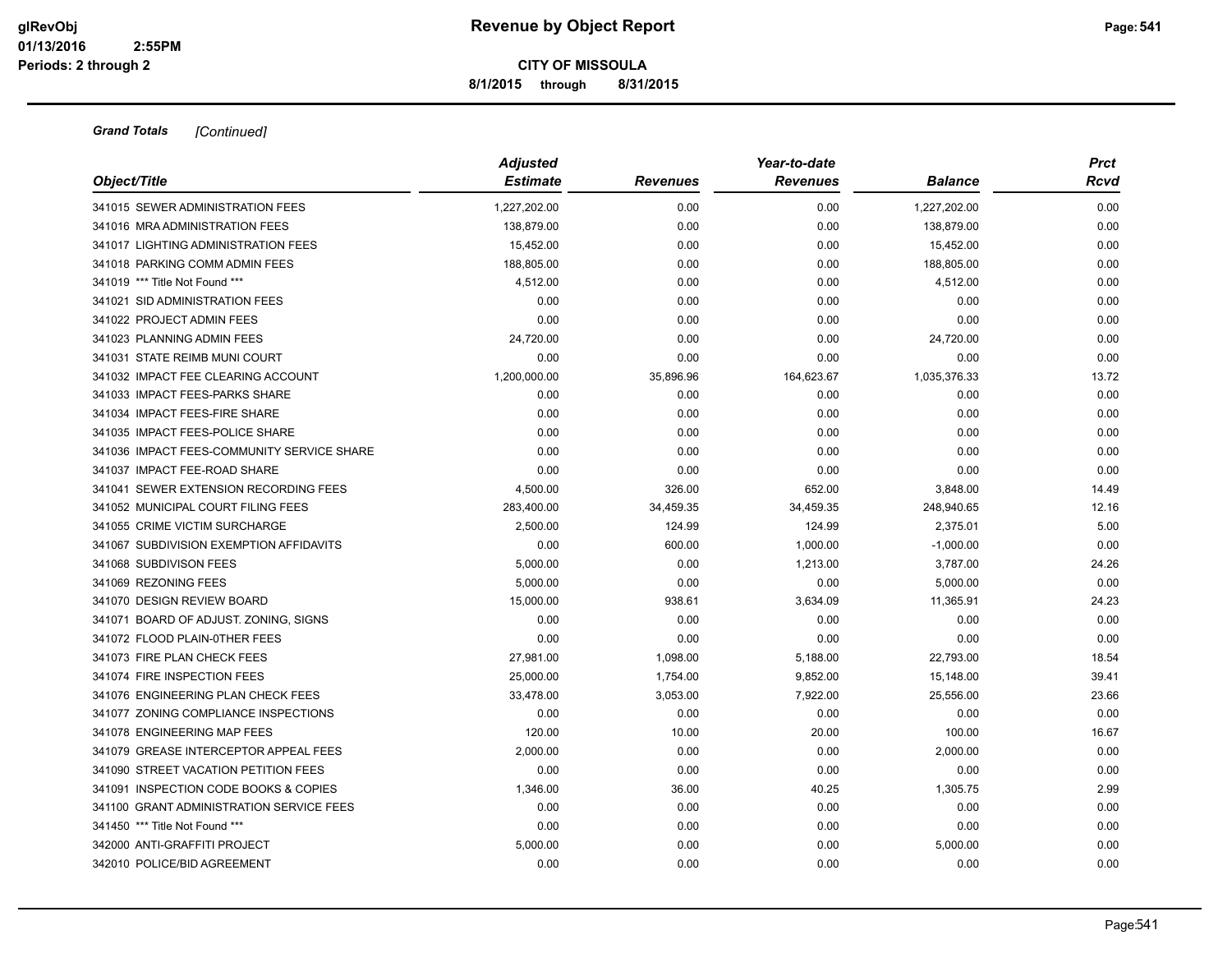**8/1/2015 through 8/31/2015**

|                                             | <b>Adjusted</b> |                 | <b>Prct</b>     |                |        |
|---------------------------------------------|-----------------|-----------------|-----------------|----------------|--------|
| Object/Title                                | <b>Estimate</b> | <b>Revenues</b> | <b>Revenues</b> | <b>Balance</b> | Rcvd   |
| 342012 PD REIMBURSABLE SERVICES             | 0.00            | 0.00            | 0.00            | 0.00           | 0.00   |
| 342013 SECURITY INVEST FEES                 | 61,000.00       | 1,264.75        | 2,117.75        | 58,882.25      | 3.47   |
| 342014 POLICE DEPARTMENT SERVICE FEES       | 157,300.00      | 1,562.00        | 2,574.00        | 154,726.00     | 1.64   |
| 342015 POLICE OVERTIME FEES                 | 84,000.00       | 10,694.68       | 11,774.43       | 72,225.57      | 14.02  |
| 342016 POLICE TRAINING FEES                 | 36,000.00       | 80.00           | 1,454.00        | 34,546.00      | 4.04   |
| 342017 CATERING FEES                        | 7,200.00        | 105.00          | 1,575.00        | 5,625.00       | 21.88  |
| 342018 DESK REPORTS                         | 20,000.00       | 4,343.00        | 5,535.00        | 14,465.00      | 27.68  |
| 342019 ABANDONED VEHICLE REVENUE FEES       | 12,500.00       | 125.00          | 490.00          | 12,010.00      | 3.92   |
| 342020 FIRE DEPARTMENT FEES                 | 100.00          | 134.50          | 134.50          | $-34.50$       | 134.50 |
| 342021 CPR EDUCATION PROGRAM                | 7,435.00        | 980.00          | 980.00          | 6,455.00       | 13.18  |
| 342022 OUTSIDE HIRES                        | 524,890.00      | 3,126.77        | 1,699.30        | 523,190.70     | 0.32   |
| 342060 BIKE PROGRAM SALES & FEES            | 2,700.00        | 0.00            | 0.00            | 2,700.00       | 0.00   |
| 343000 PW REIMBURSABLE SERVICES             | 31,258.00       | 0.00            | 0.00            | 31,258.00      | 0.00   |
| 343001 SIGN FABRICATION & CONTRACTS         | 500.00          | 0.00            | 0.00            | 500.00         | 0.00   |
| 343002 OTHER AGENCIES - VEH MAINT           | 48,000.00       | 71.10           | 79.50           | 47,920.50      | 0.17   |
| 343003 STATE PAYMENT - TRAFFIC COUNTS       | 4,450.00        | 0.00            | 0.00            | 4,450.00       | 0.00   |
| 343004 SPECIAL STATE CONTRACTS              | 80,000.00       | 0.00            | 0.00            | 80,000.00      | 0.00   |
| 343005 NON-ARRA MOUNTAIN WATER CONTRACT     | 0.00            | 0.00            | 0.00            | 0.00           | 0.00   |
| 343006 OTHER GOVT AGENCY-STREET PROJECTS    | 98,318.00       | 0.00            | 0.00            | 98,318.00      | 0.00   |
| 343008 PRIVATE COMPANY STREET PAYMENTS      | 0.00            | 0.00            | 0.00            | 0.00           | 0.00   |
| 343009 TOW CHARGES                          | 0.00            | 0.00            | 0.00            | 0.00           | 0.00   |
| 343010 STREET DEPT SALES & SERVICES         | 19,195.00       | 0.00            | 0.00            | 19,195.00      | 0.00   |
| 343011 STREET AND ROADWAY REPAIR CHARGES    | 0.00            | 0.00            | 0.00            | 0.00           | 0.00   |
| 343013 SNOW REMOVAL FEES                    | 1,500.00        | 71.41           | 0.00            | 1,500.00       | 0.00   |
| 343015 PARKING                              | 1,598,000.00    | 0.00            | 0.00            | 1,598,000.00   | 0.00   |
| 343016 METER MONEY                          | 0.00            | 47,261.30       | 101,199.01      | $-101, 199.01$ | 0.00   |
| 343017 PARKING LEASE REVENUE                | 0.00            | 44,595.50       | 115,691.50      | $-115,691.50$  | 0.00   |
| 343018 *** Title Not Found ***              | 0.00            | 10,634.95       | 19,955.58       | $-19,955.58$   | 0.00   |
| 343021 WATER FEES                           | 0.00            | 0.00            | 0.00            | 0.00           | 0.00   |
| 343026 WATER INSTALLATION CHARGES           | 0.00            | 0.00            | 0.00            | 0.00           | 0.00   |
| 343031 SEWER SERVICE CHARGES                | 0.00            | 0.00            | 0.00            | 0.00           | 0.00   |
| 343032 SEWER INSTALLATION CHARGES           | 79,000.00       | 596.00          | 596.00          | 78,404.00      | 0.75   |
| 343034 TREATMENT FACILITIES FEES            | 8,006,641.00    | 36,863.79       | 3,421,060.82    | 4,585,580.18   | 42.73  |
| 343035 SALE OF SEWER MATERIALS AND SUPPLIES | 0.00            | 0.00            | $-19,238.01$    | 19,238.01      | 0.00   |
| 343036 *** Title Not Found ***              | 0.00            | 0.00            | 0.00            | 0.00           | 0.00   |
| 343037 DELINQUENT SEWER FEES                | 0.00            | 0.00            | 0.00            | 0.00           | 0.00   |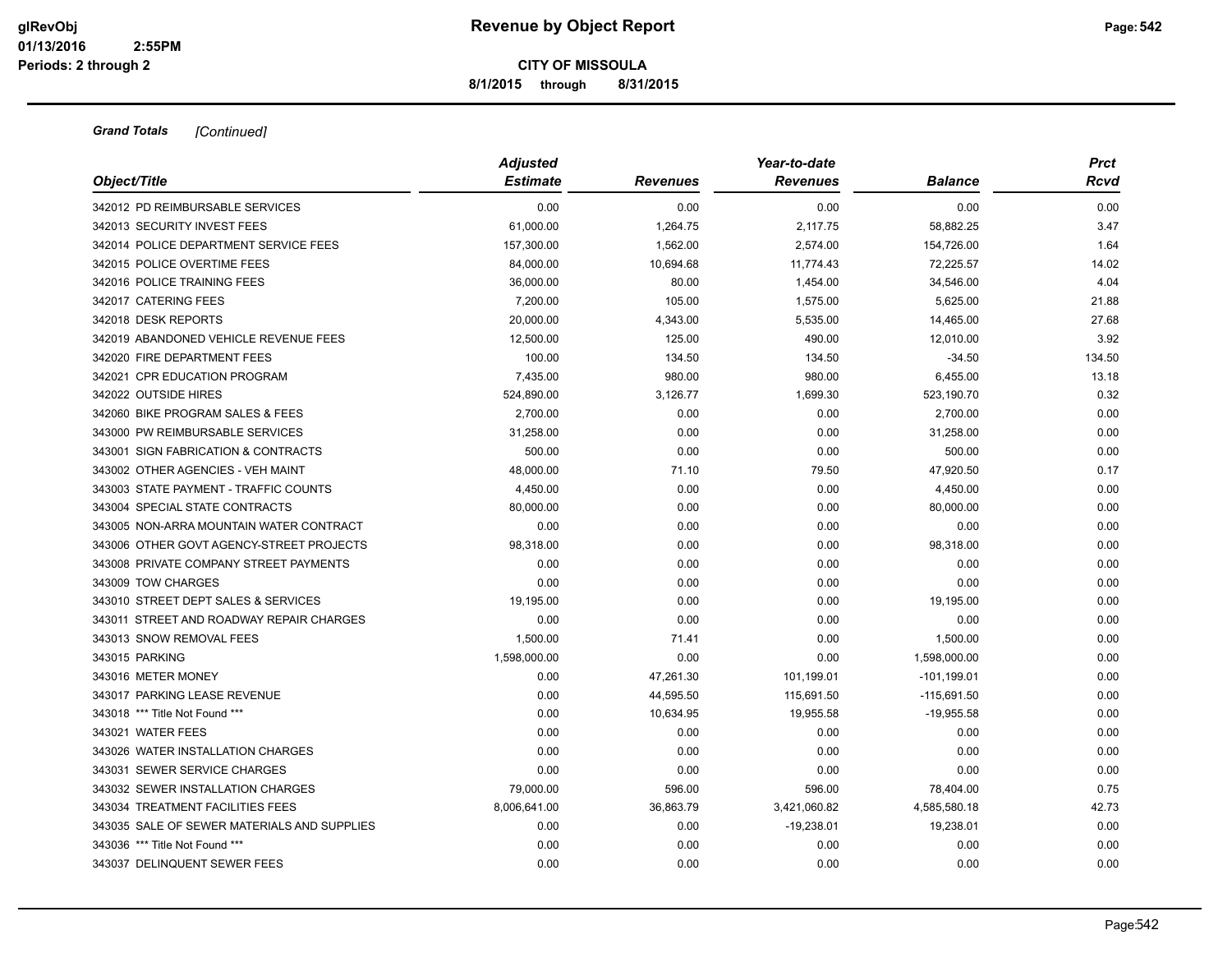**8/1/2015 through 8/31/2015**

|                                           | <b>Adjusted</b> |                 | Year-to-date    |                |             |  |  |
|-------------------------------------------|-----------------|-----------------|-----------------|----------------|-------------|--|--|
| Object/Title                              | <b>Estimate</b> | <b>Revenues</b> | <b>Revenues</b> | <b>Balance</b> | <b>Rcvd</b> |  |  |
| 343038 P & I TAX LIENS                    | 0.00            | 2,031.59        | 2,031.59        | $-2,031.59$    | 0.00        |  |  |
| 343039 DISPOSAL FEES                      | 0.00            | 1,764.32        | 1,764.32        | $-1,764.32$    | 0.00        |  |  |
| 343041 GARBAGE COLLECTION SERVICES        | 5,000.00        | 2,011.77        | 4,023.54        | 976.46         | 80.47       |  |  |
| 343065 BUILDING RENTALS                   | 0.00            | 0.00            | 0.00            | 0.00           | 0.00        |  |  |
| 343080 STATE MAINTENANCE CONTRACT         | 530,082.00      | 0.00            | 0.00            | 530,082.00     | 0.00        |  |  |
| 343082 MDT URBAN PROJECTS                 | 0.00            | 0.00            | 0.00            | 0.00           | 0.00        |  |  |
| 343083 CONTRACT SEWER APPLICATIONS        | 0.00            | 0.00            | 0.00            | 0.00           | 0.00        |  |  |
| 343084 STREET MAINTENANCE MATERIALS REIMB | 55,500.00       | 0.00            | 0.00            | 55,500.00      | 0.00        |  |  |
| 343097 SIDEWALK AND CURB FEES             | 340,000.00      | 29,314.23       | 91,999.36       | 248,000.64     | 27.06       |  |  |
| 343300 MISC CHARGES FOR SERVICES          | 0.00            | 0.00            | 0.00            | 0.00           | 0.00        |  |  |
| 343301 BOOT REMOVAL                       | 0.00            | 275.00          | 625.00          | $-625.00$      | 0.00        |  |  |
| 343302 PARKS SOIL PROJECT                 | 0.00            | 0.00            | 0.00            | 0.00           | 0.00        |  |  |
| 343310 SALE OF NICHE NAMEPLATES & VASES   | 0.00            | 1,000.00        | 2,700.00        | $-2,700.00$    | 0.00        |  |  |
| 343311 SALE OF NICHES                     | 3,200.00        | 0.00            | 0.00            | 3,200.00       | 0.00        |  |  |
| 343320 CEMETERY - SALE OF PLOTS           | 12,870.00       | 2,800.00        | 3,800.00        | 9,070.00       | 29.53       |  |  |
| 343321 CEMETERY FOUNDATIONS               | 1,570.00        | 1,260.00        | 1,330.00        | 240.00         | 84.71       |  |  |
| 343322 CEMETERY FLOWER CARE               | 4,250.00        | 0.00            | 0.00            | 4,250.00       | 0.00        |  |  |
| 343323 CEMETERY - LINER INSTALL FEES      | 5,580.00        | 1,400.00        | 4,400.00        | 1,180.00       | 78.85       |  |  |
| 343324 OTHER CEMETERY FEES                | 1,500.00        | 300.00          | 600.00          | 900.00         | 40.00       |  |  |
| 343325 2ND INTERMENT RIGHT                | 0.00            | 400.00          | 800.00          | $-800.00$      | 0.00        |  |  |
| 343340 CEMETERY - OPENINGS & CLOSINGS     | 10,950.00       | 1,700.00        | 4,650.00        | 6,300.00       | 42.47       |  |  |
| 343350 CEMETERY CARE, FEES                | 99,000.00       | 0.00            | 0.00            | 99,000.00      | 0.00        |  |  |
| 343360 WEED CONTROL                       | 3,000.00        | 0.00            | 0.00            | 3,000.00       | 0.00        |  |  |
| 346000 FEES                               | 220,000.00      | 4,685.00        | 10,989.89       | 209,010.11     | 5.00        |  |  |
| 346001 TENNIS FEE                         | 0.00            | 1,410.00        | 1,410.00        | $-1,410.00$    | 0.00        |  |  |
| 346029 PARKS PETTY CASH FUND              | 0.00            | 0.00            | 0.00            | 0.00           | 0.00        |  |  |
| 346030 SWIMMING POOL FEES                 | 1,298,086.00    | 99,041.31       | 291,516.11      | 1,006,569.89   | 22.46       |  |  |
| 346031 RECREATION FEES                    | 197,194.00      | 26,530.85       | 44,092.50       | 153,101.50     | 22.36       |  |  |
| 346032 PRESCHOOL PROGRAMS                 | 0.00            | 0.00            | 0.00            | 0.00           | 0.00        |  |  |
| 346033 PARK FEES/FACILITY RENTALS         | 170,000.00      | 6,150.45        | 15,469.81       | 154,530.19     | 9.10        |  |  |
| 346034 GROUNDS MAINTENANCE CONTRACT       | 0.00            | 0.00            | 0.00            | 0.00           | 0.00        |  |  |
| 346036 PARK CONCESSION FEES               | 3,000.00        | 484.13          | 540.44          | 2,459.56       | 18.01       |  |  |
| 346037 YOUTH DRUG COURT CONTRACT          | 11,700.00       | 0.00            | 0.00            | 11,700.00      | 0.00        |  |  |
| 346040 MCCORMICK SWIMMING POOL            | 0.00            | 0.00            | 0.00            | 0.00           | 0.00        |  |  |
| 346050 COUNTY PLAYGROUND CONTRACT         | 3,150.00        | 0.00            | 0.00            | 3,150.00       | 0.00        |  |  |
| 346051 MONTANA PARKS/REC CONFERENCE 2012  | 4,500.00        | 333.40          | 333.40          | 4,166.60       | 7.41        |  |  |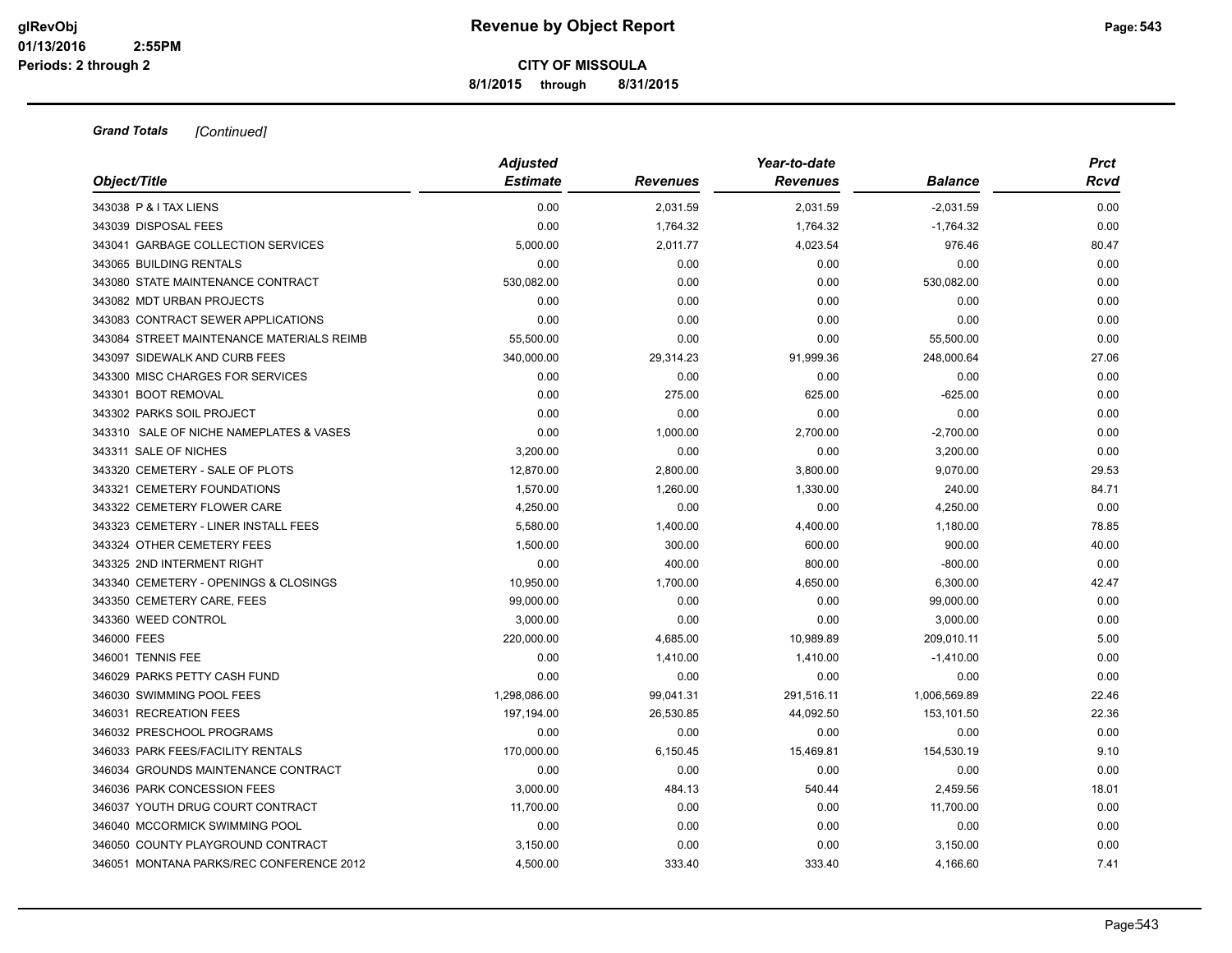**8/1/2015 through 8/31/2015**

|                                                | <b>Adjusted</b> |                 | Year-to-date    |               | <b>Prct</b> |
|------------------------------------------------|-----------------|-----------------|-----------------|---------------|-------------|
| Object/Title                                   | <b>Estimate</b> | <b>Revenues</b> | <b>Revenues</b> | Balance       | Rcvd        |
| 346052 PLAYGROUND SAFETY TRAINING              | 0.00            | 6,400.00        | 7,600.00        | $-7,600.00$   | 0.00        |
| 346053 CITY LIFE PROGRAMS                      | 12,500.00       | 0.00            | 0.00            | 12,500.00     | 0.00        |
| 346055 COUNTY PARK SUPPORT                     | 0.00            | 0.00            | 0.00            | 0.00          | 0.00        |
| 346056 PICNIC SITE FEES                        | 0.00            | 0.00            | 0.00            | 0.00          | 0.00        |
| 346060 CURRENTS SWIMMING FACILITY              | 0.00            | 31,428.64       | 69,750.80       | $-69,750.80$  | 0.00        |
| 346061 CURRENTS ENTERPRISE                     | 0.00            | 0.00            | 0.00            | 0.00          | 0.00        |
| 346062 SPLASH ENTERPRISE                       | 0.00            | 0.00            | 0.00            | 0.00          | 0.00        |
| 346070 RECREATION GENERAL MERCHANDISE          | 0.00            | 0.00            | 0.00            | 0.00          | 0.00        |
| 346080 PAYMENT IN LIEU OF PARKS                | 213,578.00      | 0.00            | 0.00            | 213,578.00    | 0.00        |
| 346082 HIGH PARK EASEMENT EXCHANGE             | 0.00            | 0.00            | 0.00            | 0.00          | 0.00        |
| <b>CHARGES FOR SERVICES</b><br><b>Total</b>    | 17,631,822.00   | 468,273.60      | 4,475,272.24    | 13,156,549.76 | 25.38       |
| 350000 FINES & FORFEITURES                     |                 |                 |                 |               |             |
| 351013 DRUG FORFEITURES                        | 16,800.00       | 946.78          | 946.78          | 15,853.22     | 5.64        |
| 351022 LAW ENFORCEMENT ACADEMY SURCHARGE #5    | 0.00            | 6,546.95        | 6,546.95        | $-6,546.95$   | 0.00        |
| 351031 TRAFFIC FINES                           | 1,325,000.00    | 108,971.41      | 108,971.41      | 1,216,028.59  | 8.22        |
| 351032 SURCHARGE ON FINES                      | 129,089.00      | 21,678.40       | 21,678.40       | 107,410.60    | 16.79       |
| 351033 PUBLIC DEFENDER FEES                    | 0.00            | 170.01          | 170.01          | $-170.01$     | 0.00        |
| 351034 CELLULAR PHONE FINES                    | 80,000.00       | 21,804.00       | 21,804.00       | 58,196.00     | 27.26       |
| 351035 CELL PHONE FINES: EDUCATION             | 0.00            | 0.00            | 0.00            | 0.00          | 0.00        |
| 352000 TICKETS                                 | 0.00            | 0.00            | 0.00            | 0.00          | 0.00        |
| 352001 PARKING TICKET REVENUE                  | 270,000.00      | 11,043.50       | 21,417.00       | 248,583.00    | 7.93        |
| 352002 PARKING FINES                           | 0.00            | 0.00            | $-20.00$        | 20.00         | 0.00        |
| 355000 FALSE ALARM PENALTY                     | 10,000.00       | 936.00          | 1,144.00        | 8,856.00      | 11.44       |
| <b>FINES &amp; FORFEITURES</b><br><b>Total</b> | 1,830,889.00    | 172,097.05      | 182,658.55      | 1,648,230.45  | 9.98        |
| 360000 MISCELLANEOUS REVENUES                  |                 |                 |                 |               |             |
| 360000 MISCELLANEOUS REVENUES                  | 25,000.00       | 0.00            | 0.00            | 25,000.00     | 0.00        |
| 360001 COPIES                                  | 2,200.00        | 394.75          | 429.75          | 1,770.25      | 19.53       |
| 360002 PHONES                                  | 0.00            | 0.00            | 0.00            | 0.00          | 0.00        |
| 360003 MMIA REIMBURSEMENT-ATTORNEY             | 0.00            | 0.00            | 101.42          | $-101.42$     | 0.00        |
| 360005 LOAN REPAYMENTS                         | 0.00            | 0.00            | 0.00            | 0.00          | 0.00        |
| 360007 RLF REVENUES                            | 0.00            | 0.00            | 0.00            | 0.00          | 0.00        |
| 360010 MISCELLANEOUS                           | 15,000.00       | 7,081.60        | 39,755.25       | $-24,755.25$  | 265.04      |
| 360011 YOUTH COUNCIL FUNDS                     | 9,010.00        | 0.00            | 0.00            | 9,010.00      | 0.00        |
| 360012 SEWER GRANT REPAYMENTS                  | 0.00            | 0.00            | 0.00            | 0.00          | 0.00        |
| 360013 REPAYMENT OF SEWER GRANT                | 7,000.00        | 5,390.00        | 5,390.00        | 1,610.00      | 77.00       |
| 360014 REPAYMENT OF LOAN/MHA                   | 0.00            | 0.00            | 0.00            | 0.00          | 0.00        |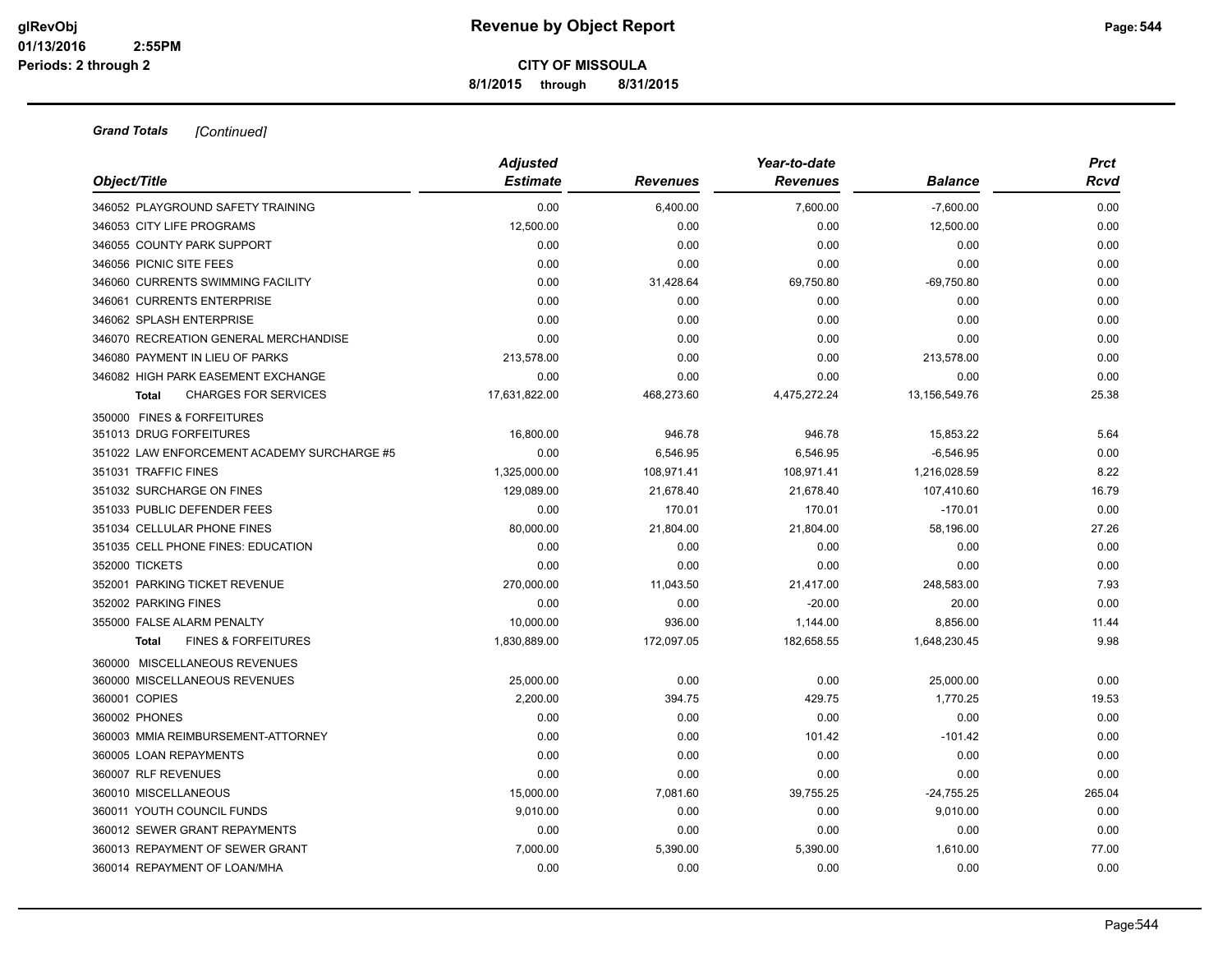**8/1/2015 through 8/31/2015**

|                                            | <b>Adjusted</b> |                 | Year-to-date    |                |         |  |  |
|--------------------------------------------|-----------------|-----------------|-----------------|----------------|---------|--|--|
| Object/Title                               | <b>Estimate</b> | <b>Revenues</b> | <b>Revenues</b> | <b>Balance</b> | Rcvd    |  |  |
| 360015 CONFERENCE REVENUES - BUILDING      | 0.00            | 0.00            | 0.00            | 0.00           | 0.00    |  |  |
| 360016 MRA SHARE OF CIVIC STADIUM PARKING  | 0.00            | 0.00            | 0.00            | 0.00           | 0.00    |  |  |
| 360017 PARK PLANS FORFEITURE               | 0.00            | 10.00           | 210.00          | $-210.00$      | 0.00    |  |  |
| 360018 MARKET ON FRONT UTILITY PAYMENTS    | 0.00            | 0.00            | 0.00            | 0.00           | 0.00    |  |  |
| 360019 GARBAGE-MARKET ON FRONT             | 0.00            | 0.00            | 0.00            | 0.00           | 0.00    |  |  |
| 360020 GREENOUGH PARK ENCROACHMENTS        | 0.00            | 0.00            | 0.00            | 0.00           | 0.00    |  |  |
| 360030 CONTRIBUTIONS FROM PROPERTY OWNERS  | 0.00            | 0.00            | 0.00            | 0.00           | 0.00    |  |  |
| 360050 OVER/SHORT                          | 0.00            | 0.00            | 0.00            | 0.00           | 0.00    |  |  |
| 360100 REFUNDS                             | 200.00          | 0.00            | 0.00            | 200.00         | 0.00    |  |  |
| 361000 RATTLESNAKE LAND LEASES             | 1,100.00        | 0.00            | 0.00            | 1,100.00       | 0.00    |  |  |
| 361003 CARAS PARK CONCERT REVENUE          | 0.00            | 0.00            | 0.00            | 0.00           | 0.00    |  |  |
| 361010 RENTAL REVENUE                      | 120,000.00      | 0.00            | 0.00            | 120,000.00     | 0.00    |  |  |
| 361013 CLOSED GRANT REPAYMENTS             | 0.00            | 0.00            | 0.00            | 0.00           | 0.00    |  |  |
| 361200 RADIO TOWER LEASE PAYMENTS          | 0.00            | 0.00            | 0.00            | 0.00           | 0.00    |  |  |
| 361201 EKO LAND LEASE                      | 0.00            | 0.00            | 0.00            | 0.00           | 0.00    |  |  |
| 362000 OTHER MISCELLANEOUS REVENUE         | 18,000.00       | 0.00            | 32,310.55       | $-14,310.55$   | 179.50  |  |  |
| 362001 MUNICIPAL COURT BAD CHECK CHARGES   | 0.00            | 0.00            | 0.00            | 0.00           | 0.00    |  |  |
| 362002 BAD CHECK CHARGES                   | 500.00          | 45.00           | 45.00           | 455.00         | 9.00    |  |  |
| 362003 US BANK FEE REIMBURSEMENT           | 0.00            | 0.00            | 0.00            | 0.00           | 0.00    |  |  |
| 362004 URD III FACADE IMPROVEMENT LOAN REC | 0.00            | 0.00            | 0.00            | 0.00           | 0.00    |  |  |
| 362005 LEASE LATE PAYMENT PENALTY          | 0.00            | 0.00            | 0.00            | 0.00           | 0.00    |  |  |
| 362006 GAIC INSURANCE SETTLEMENT           | 0.00            | 0.00            | 0.00            | 0.00           | 0.00    |  |  |
| 362007 *** Title Not Found ***             | 0.00            | 420.00          | 420.00          | $-420.00$      | 0.00    |  |  |
| 362011 SALE OF UNCLAIMED PROPERTY          | 0.00            | 0.00            | 0.00            | 0.00           | 0.00    |  |  |
| 362012 REC/GREEN TAG PROGRAM               | 300.00          | 0.00            | 0.00            | 300.00         | 0.00    |  |  |
| 363000 ASSESSMENTS PAID                    | 15,000.00       | 0.00            | 0.00            | 15,000.00      | 0.00    |  |  |
| 363010 LIGHTING ASSESSMENTS                | 404,652.00      | 2,506.55        | $-318.48$       | 404,970.48     | $-0.08$ |  |  |
| 363020 PROPERTY ASSESSMENTS                | 4,272,171.00    | 59,419.10       | $-17,643.22$    | 4,289,814.22   | $-0.41$ |  |  |
| 363021 PAYOFF PRINCIPAL ASSESSMENTS        | 0.00            | 3,862.06        | 9,917.44        | $-9,917.44$    | 0.00    |  |  |
| 363022 BOND INTEREST ASSESSMENTS           | 0.00            | 0.00            | 0.00            | 0.00           | 0.00    |  |  |
| 363030 SIDEWALK AND CURB ASSESSMENTS       | 0.00            | 0.00            | 0.00            | 0.00           | 0.00    |  |  |
| 363040 PENALTY AND INTEREST                | 0.00            | 2,615.34        | $-1,174.85$     | 1,174.85       | 0.00    |  |  |
| 364012 SALE OF SURPLUS PROPERTY            | 40,000.00       | 0.00            | 0.00            | 40,000.00      | 0.00    |  |  |
| 364040 INSURANCE AND DAMAGE RECOVERY       | 40,000.00       | 645.63          | 766.87          | 39,233.13      | 1.92    |  |  |
| 364041 WORKERS COMPENSATION REIMBURSEMENT  | 2,500.00        | 0.00            | 0.00            | 2,500.00       | 0.00    |  |  |
| 364042 EXPENDITURE REIMBURSEMENTS          | 1,200.00        | 0.00            | 0.00            | 1,200.00       | 0.00    |  |  |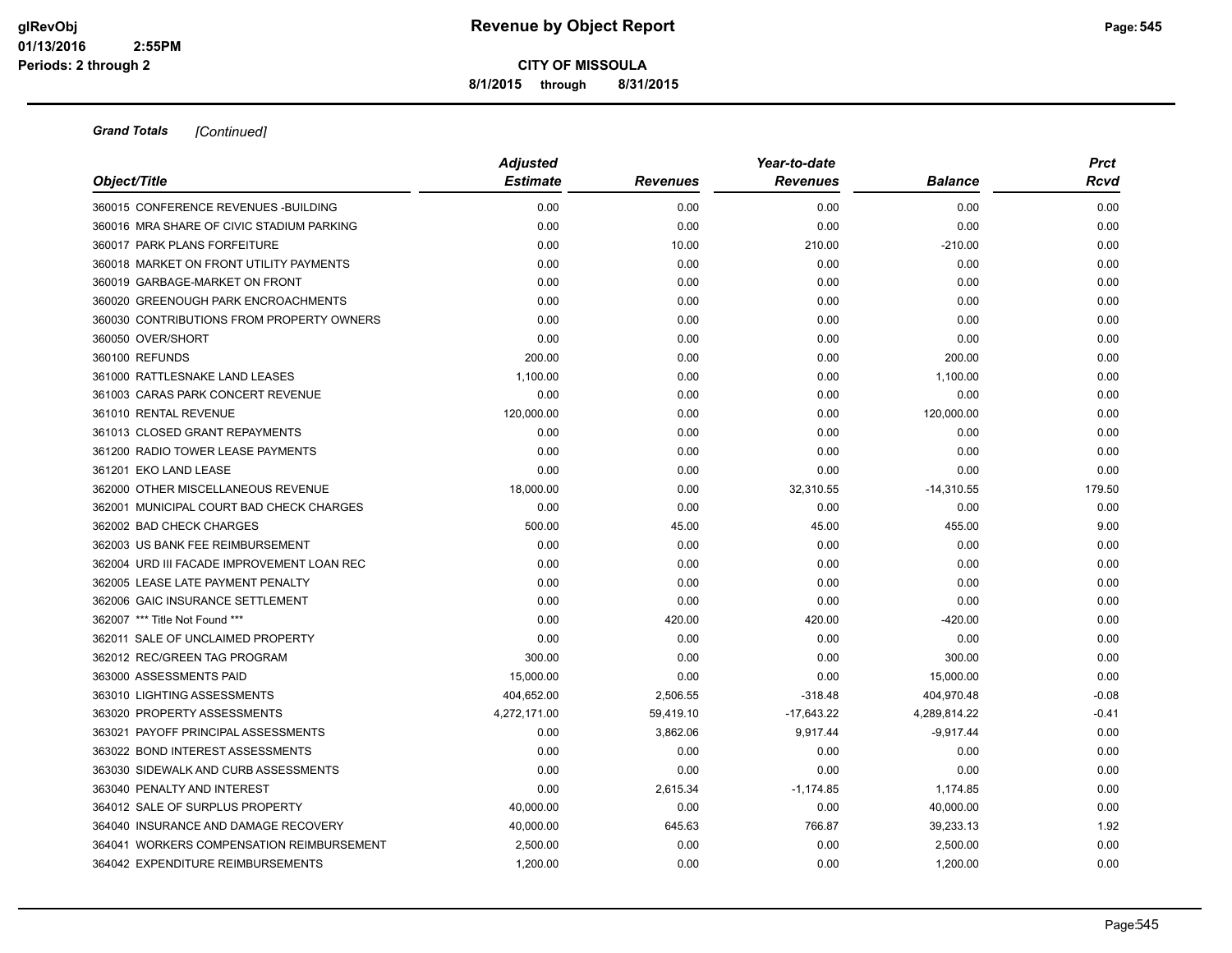**8/1/2015 through 8/31/2015**

|                                            | <b>Adjusted</b> |                 | <b>Prct</b>     |                |       |
|--------------------------------------------|-----------------|-----------------|-----------------|----------------|-------|
| Object/Title                               | <b>Estimate</b> | <b>Revenues</b> | <b>Revenues</b> | <b>Balance</b> | Rcvd  |
| 364043 RATTLESNAKE CORRIDOR REIMBURSEMENT  | 10,000.00       | 1,144.00        | 1,716.00        | 8,284.00       | 17.16 |
| 364044 EMERGENCY RESPONSE REIMBURSEMENT    | 50,000.00       | 0.00            | 0.00            | 50,000.00      | 0.00  |
| 364047 MMIA EXPENDITURE REIMBURSEMENT      | 0.00            | 0.00            | 0.00            | 0.00           | 0.00  |
| 364051 DOT RADAR GRANT                     | 0.00            | 0.00            | 0.00            | 0.00           | 0.00  |
| 364053 EXPENDITURE REIMB-FIRE SERVICES     | 0.00            | 0.00            | 0.00            | 0.00           | 0.00  |
| 364060 REIMB LETTER OF CREDIT-709 PARKVIEW | 0.00            | 0.00            | 0.00            | 0.00           | 0.00  |
| 364061 REIMB LETTER OF CREDIT-LINNEA LANE  | 0.00            | 0.00            | 0.00            | 0.00           | 0.00  |
| 365000 DONATIONS                           | 453,527.00      | 10,450.00       | 10,450.00       | 443,077.00     | 2.30  |
| 365001 *** Title Not Found ***             | 0.00            | 2,000.00        | 2,000.00        | $-2,000.00$    | 0.00  |
| 365002 OTHER RECREATION DONATIONS          | 70,000.00       | 472.98          | 3,396.30        | 66,603.70      | 4.85  |
| 365003 DONATIONS - SMOKE ALARMS            | 0.00            | 0.00            | 0.00            | 0.00           | 0.00  |
| 365004 GRANT CR TRAIL ASSN DONATION        | 0.00            | 0.00            | 0.00            | 0.00           | 0.00  |
| 365005 DONATIONS - ARCO                    | 157,270.00      | 0.00            | 0.00            | 157,270.00     | 0.00  |
| 365009 DONATIONS - BASKETBALL/TENNIS COURT | 65,000.00       | 0.00            | 0.00            | 65,000.00      | 0.00  |
| 365010 FRIENDS OF MISSOULA PARKS DONATION  | 0.00            | 0.00            | 0.00            | 0.00           | 0.00  |
| 365015 GREEN BLOCK PILOT PROJECT           | 0.00            | 0.00            | 0.00            | 0.00           | 0.00  |
| 365016 LOCAL MATCH MDT                     | 30,000.00       | 2,870.87        | 3,170.87        | 26,829.13      | 10.57 |
| 365017 LOCAL MATCH TRANSIT                 | 0.00            | 0.00            | 0.00            | 0.00           | 0.00  |
| 365018 DONATIONS - THERMAL IMAGING         | 0.00            | 0.00            | 0.00            | 0.00           | 0.00  |
| 365019 PARKS DONATIONS                     | 715,861.00      | $-208.38$       | 1,573.87        | 714,287.13     | 0.22  |
| 365020 OPEN SPACE DONATIONS                | 10.000.00       | 0.00            | 0.00            | 10,000.00      | 0.00  |
| 365021 COMBAT CHALLENGE DONATIONS          | 0.00            | 0.00            | 0.00            | 0.00           | 0.00  |
| 365022 NEIGHBORHOOD COUNCIL DONATIONS      | 0.00            | 0.00            | 0.00            | 0.00           | 0.00  |
| 365023 NORTHWESTERN ENERGY GRANT           | 0.00            | 0.00            | 0.00            | 0.00           | 0.00  |
| 365030 DONATIONS STADIUM R&D               | 0.00            | 0.00            | 0.00            | 0.00           | 0.00  |
| 365100 RECREATION OUTDOOR                  | 30,000.00       | 10.00           | 2,510.00        | 27,490.00      | 8.37  |
| 365101 RECREATION SCHOLARSHIP              | 0.00            | 135.20          | 799.09          | $-799.09$      | 0.00  |
| 365102 RECREATION YOUTH & ADULT SPORTS     | 60,000.00       | 0.00            | 8.00            | 59,992.00      | 0.01  |
| 365103 URBAN FORESTRY PROGRAMS             | 55,000.00       | 0.00            | 0.00            | 55,000.00      | 0.00  |
| 365109 CONSERVATION LANDS DONATIONS        | 0.00            | 0.00            | 0.00            | 0.00           | 0.00  |
| 368000 SALE OF COINS                       | 0.00            | 0.00            | 0.00            | 0.00           | 0.00  |
| 368001 SALE OF POLICE PROMOTIONS           | 0.00            | 0.00            | 0.00            | 0.00           | 0.00  |
| 368002 SALE OF FIRE PROMOTIONS             | 0.00            | 0.00            | 0.00            | 0.00           | 0.00  |
| 368010 SALE OF T-SHIRTS                    | 0.00            | 0.00            | 0.00            | 0.00           | 0.00  |
| MISCELLANEOUS REVENUES<br><b>Total</b>     | 6,680,491.00    | 99,264.70       | 95,833.86       | 6,584,657.14   | 1.43  |
| 370000 INVESTMENTS & ROYALTY EARNINGS      |                 |                 |                 |                |       |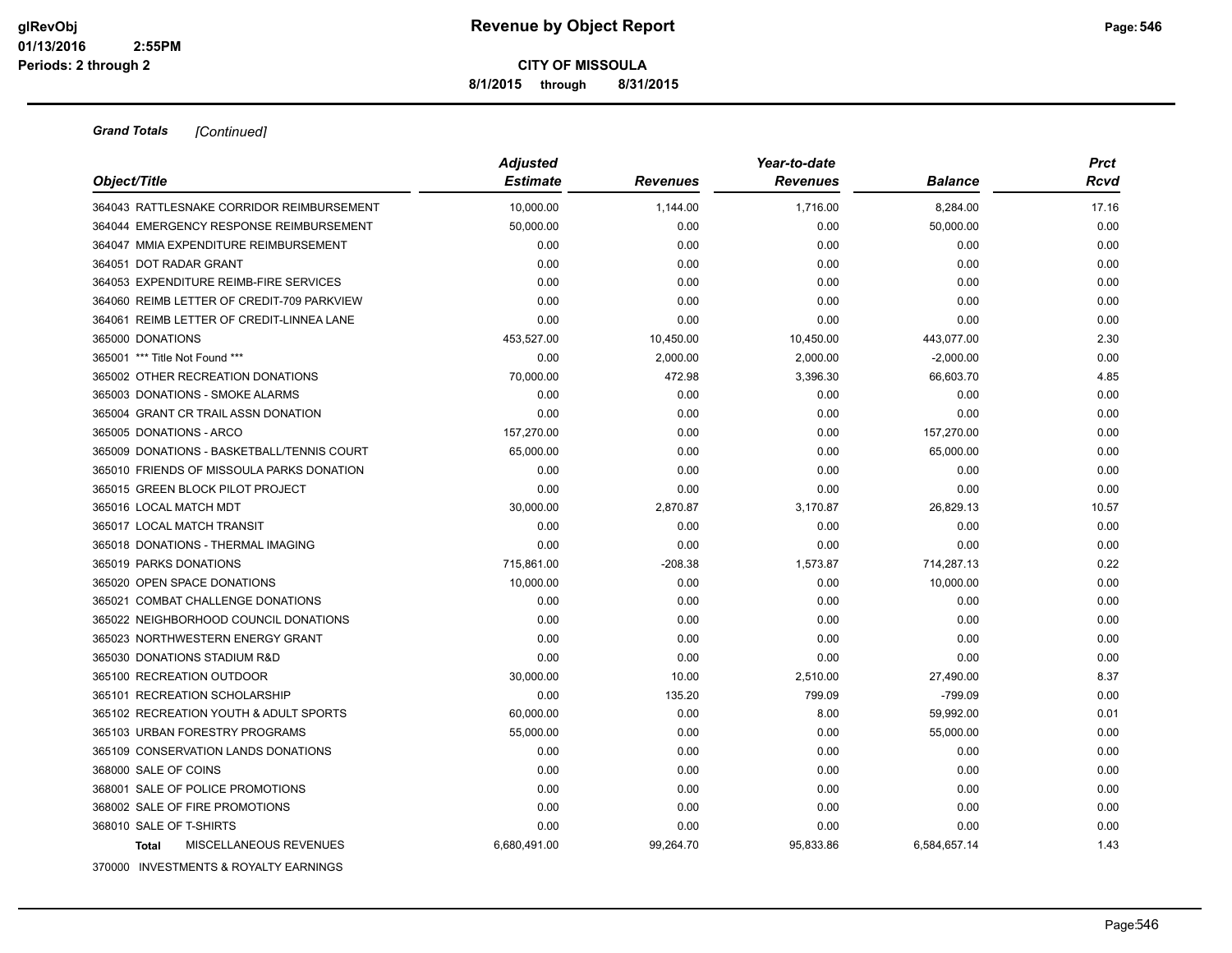**8/1/2015 through 8/31/2015**

|                                                           | <b>Adjusted</b> |                 | Year-to-date    |                 | <b>Prct</b> |
|-----------------------------------------------------------|-----------------|-----------------|-----------------|-----------------|-------------|
| Object/Title                                              | <b>Estimate</b> | <b>Revenues</b> | <b>Revenues</b> | <b>Balance</b>  | Rcvd        |
| 371010 INTEREST ON INVESTMENTS                            | 23.500.00       | 275.11          | $-26,865.82$    | 50,365.82       | $-114.32$   |
| 371020 GAIN/LOSS IN MARKET VALUE OF INVESTMENTS           | 0.00            | 0.00            | 0.00            | 0.00            | 0.00        |
| 371500 INTEREST ON INTERFUND LOAN                         | 0.00            | 0.00            | 0.00            | 0.00            | 0.00        |
| 373002 LOAN REPAYMENT - FAMILY SERVICES                   | 70,000.00       | 0.00            | 0.00            | 70,000.00       | 0.00        |
| 373006 BURNS ST COMMONS                                   | 0.00            | 0.00            | 0.00            | 0.00            | 0.00        |
| <b>INVESTMENTS &amp; ROYALTY EARNINGS</b><br><b>Total</b> | 93,500.00       | 275.11          | $-26,865.82$    | 120,365.82      | $-28.73$    |
| 380000 OTHER FINANCING SOURCES                            |                 |                 |                 |                 |             |
| 380000 OTHER FINANCING SOURCES                            | 0.00            | 0.00            | 0.00            | 0.00            | 0.00        |
| 381000 LOAN PROCEEDS                                      | 0.00            | 0.00            | 0.00            | 0.00            | 0.00        |
| 381002 SRF LOAN                                           | 0.00            | 0.00            | 0.00            | 0.00            | 0.00        |
| 381009 TRANSFERS IN                                       | 457,925.00      | 0.00            | 0.00            | 457,925.00      | 0.00        |
| 381010 BOND PROCEEDS                                      | 0.00            | 0.00            | 0.00            | 0.00            | 0.00        |
| 381011 OPEN SPACE REVENUE                                 | 0.00            | 0.00            | 0.00            | 0.00            | 0.00        |
| 381012 \$680,000 FIRE GF DEBT                             | 0.00            | 0.00            | 0.00            | 0.00            | 0.00        |
| 381015 \$1,010,000 LIMITED TAX GO BONDS 2010C             | 0.00            | 0.00            | 0.00            | 0.00            | 0.00        |
| 381020 REVENUE BONDS                                      | 3,496,300.00    | 0.00            | 0.00            | 3,496,300.00    | 0.00        |
| 381023 DOMESTIC VIOLENCE ACCOUNTABILITY GRANT             | 0.00            | 0.00            | 0.00            | 0.00            | 0.00        |
| 381025 BOND PROCEEDS                                      | 0.00            | 0.00            | 0.00            | 0.00            | 0.00        |
| 381026 DEBT SERVICE/BROWNSFIELD RLF 1.125M                | 0.00            | 0.00            | 0.00            | 0.00            | 0.00        |
| 381027 SOUTH RESERVE TRAIL CROSSING 5.M                   | 0.00            | 0.00            | 0.00            | 0.00            | 0.00        |
| 381028 BOND PROCEEDS-MILL SITE                            | 0.00            | 0.00            | 0.00            | 0.00            | 0.00        |
| 381029 PARKING STRUCTURE BOND PROCEEDS                    | 0.00            | 0.00            | 0.00            | 0.00            | 0.00        |
| 381030 SID BONDS PROCEEDS                                 | 0.00            | 0.00            | 0.00            | 0.00            | 0.00        |
| 381070 PROCEEDS FROM NOTES/LOANS/INTERCAP                 | 0.00            | 0.00            | 0.00            | 0.00            | 0.00        |
| 381071 WILMA NOTE PROCEEDS                                | 0.00            | 0.00            | 0.00            | 0.00            | 0.00        |
| 381072 FIB NOTE PROCEEDS                                  | 0.00            | 0.00            | 0.00            | 0.00            | 0.00        |
| 381074 CIVIC STADIUM TIF NOTES 1.5M                       | 0.00            | 0.00            | 0.00            | 0.00            | 0.00        |
| 381090 PROCEEDS FROM CAPITAL LEASE                        | 0.00            | 1,400,000.00    | 1,400,000.00    | $-1,400,000.00$ | 0.00        |
| 382000 *** Title Not Found ***                            | 0.00            | 0.00            | 0.00            | 0.00            | 0.00        |
| 382010 SALE OF FIXED ASSETS                               | 0.00            | 0.00            | 0.00            | 0.00            | 0.00        |
| 383000 OPERATING TRANSFERS                                | 325,338.00      | 23,037.92       | 46,009.17       | 279,328.83      | 14.14       |
| 383001 TRANS FR FLUSHING DISTRICT                         | 27,281.00       | 0.00            | 0.00            | 27,281.00       | 0.00        |
| 383002 TRANS FR GAS TAX                                   | 564,000.00      | 0.00            | 0.00            | 564,000.00      | 0.00        |
| 383003 TRANS FR COMPREHENSIVE INSURANCE LEVY              | 0.00            | 0.00            | 0.00            | 0.00            | 0.00        |
| 383004 TRANS FR EMPLOYEE HEALTH INSURANCE LEVY            | 4,409,908.00    | 0.00            | 0.00            | 4,409,908.00    | 0.00        |
| 383007 TRANS FR CABLE FRANCHISE                           | 251,433.00      | 0.00            | 0.00            | 251,433.00      | 0.00        |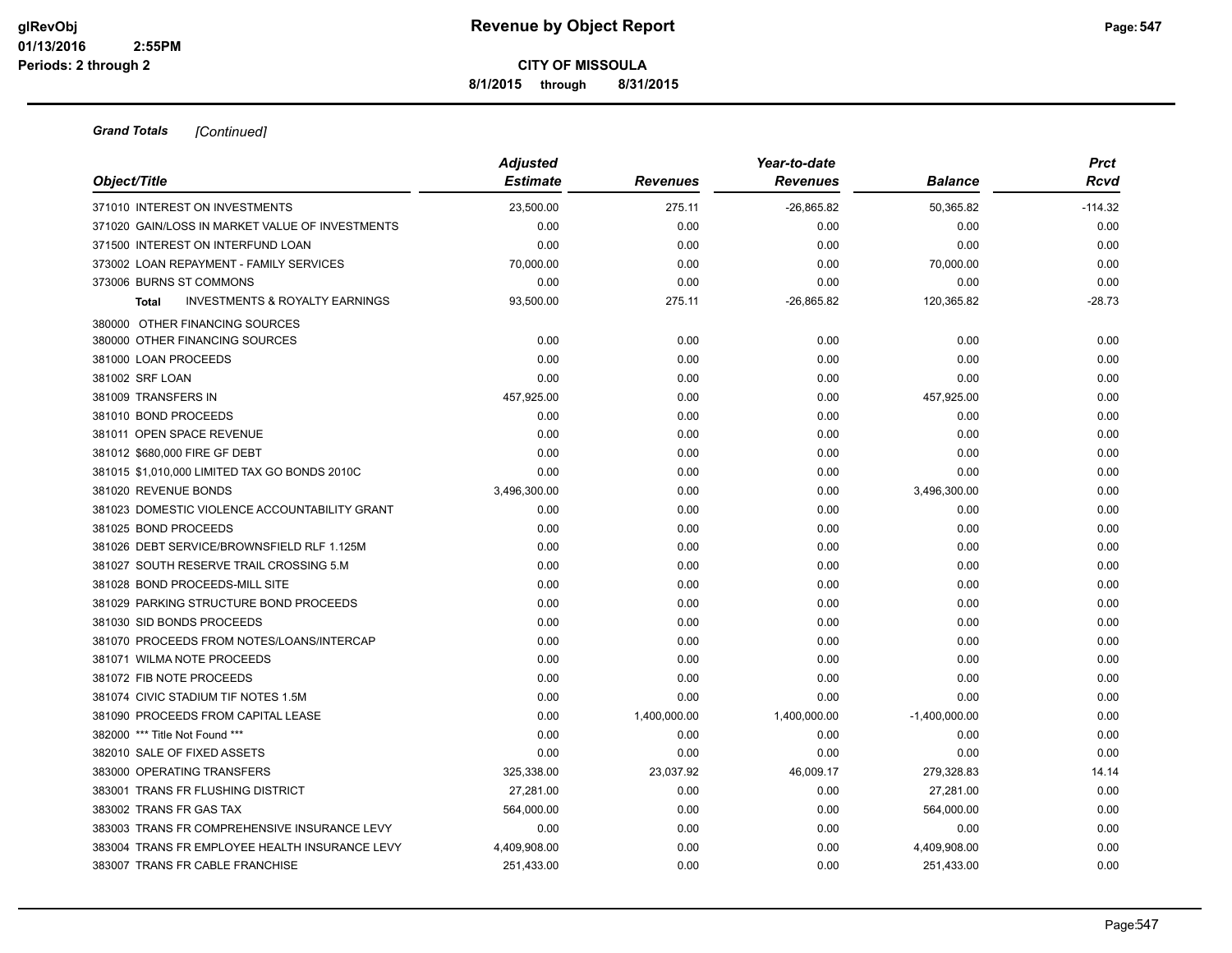**8/1/2015 through 8/31/2015**

|                                             | <b>Adjusted</b> |                 | <b>Prct</b>     |                |      |
|---------------------------------------------|-----------------|-----------------|-----------------|----------------|------|
| Object/Title                                | <b>Estimate</b> | <b>Revenues</b> | <b>Revenues</b> | <b>Balance</b> | Rcvd |
| 383008 TRANS FR RUSSELL PARK DISTRICT       | 0.00            | 0.00            | 0.00            | 0.00           | 0.00 |
| 383009 TRANS FR TITLE I                     | 0.00            | 0.00            | 0.00            | 0.00           | 0.00 |
| 383010 TRANS FR CIP                         | 0.00            | 0.00            | 0.00            | 0.00           | 0.00 |
| 383011 TRANS FR SID REVOLVING               | 100,000.00      | 0.00            | 0.00            | 100,000.00     | 0.00 |
| 383013 TRANS FR SID DEBT SERVICE            | 0.00            | 0.00            | 0.00            | 0.00           | 0.00 |
| 383014 TRANS FR MRA                         | 1,726,097.00    | 0.00            | 0.00            | 1,726,097.00   | 0.00 |
| 383015 TRANS FR MPC                         | 0.00            | 0.00            | 0.00            | 0.00           | 0.00 |
| 383016 TRANS FR TAX INCREMENT BOND          | 0.00            | 0.00            | 0.00            | 0.00           | 0.00 |
| 383017 TRANS FR BUILDING                    | 0.00            | 0.00            | 0.00            | 0.00           | 0.00 |
| 383018 TRANS FR WILLOWWOOD PARK DISTRICT    | 0.00            | 0.00            | 0.00            | 0.00           | 0.00 |
| 383020 TRANS FR CEMETERY CARE               | 9,545.00        | 0.00            | 0.00            | 9,545.00       | 0.00 |
| 383021 TRANS FR P&R TRAILS DEVLP            | 50,000.00       | 0.00            | 0.00            | 50,000.00      | 0.00 |
| 383022 TRANS FR OPEN SPACE BOND             | 0.00            | 0.00            | 0.00            | 0.00           | 0.00 |
| 383023 TRANS FR DRUG FORFEITURE             | 0.00            | 0.00            | 0.00            | 0.00           | 0.00 |
| 383024 TRANS FR SEWER CLEARING              | 6,677,663.00    | 0.00            | 0.00            | 6,677,663.00   | 0.00 |
| 383025 TRANS FR SEWER R & D                 | 0.00            | 0.00            | 0.00            | 0.00           | 0.00 |
| 383026 TRANS FR CDBG                        | 0.00            | 0.00            | 0.00            | 0.00           | 0.00 |
| 383027 TRANS FR URD                         | 0.00            | 0.00            | 0.00            | 0.00           | 0.00 |
| 383028 TRANS FROM GF FOR HEALTH RESERVE     | 0.00            | 0.00            | 0.00            | 0.00           | 0.00 |
| 383029 TRANS FR GENERAL                     | 1,901,385.00    | 6,443.49        | 18,847.02       | 1,882,537.98   | 0.99 |
| 383034 TRANS FR 01 SERIES DEBT SERVICE      | 0.00            | 0.00            | 0.00            | 0.00           | 0.00 |
| 383036 TRANSFER - GRANT                     | 0.00            | 0.00            | 0.00            | 0.00           | 0.00 |
| 383037 TRANSFER FROM URD II                 | 250,000.00      | 0.00            | 0.00            | 250,000.00     | 0.00 |
| 383038 TRANSFER - URD III                   | 0.00            | 0.00            | 0.00            | 0.00           | 0.00 |
| 383039 FROM SID TRANSFERS                   | 0.00            | 0.00            | 0.00            | 0.00           | 0.00 |
| 383040 TRANSFER FROM CITY GRANTS            | 0.00            | 0.00            | 0.00            | 0.00           | 0.00 |
| 383041 TRANS FR CDBG                        | 0.00            | 0.00            | 0.00            | 0.00           | 0.00 |
| 383042 TRANSFERS FROM OTHER FUNDS           | 777,816.00      | 0.00            | 0.00            | 777,816.00     | 0.00 |
| 383043 TRANSFERS FROM IMPACT FEES           | 0.00            | 0.00            | 0.00            | 0.00           | 0.00 |
| 383044 TRANSFER FROM PYMT IN LIEU OF PARKS  | 0.00            | 0.00            | 0.00            | 0.00           | 0.00 |
| 383045 TRANSFER FROM PARK ENTERPRISE        | 0.00            | 0.00            | 0.00            | 0.00           | 0.00 |
| 383046 TRANS FR PARKS MAINTENANCE DIST      | 0.00            | 0.00            | 0.00            | 0.00           | 0.00 |
| 383047 TRANS FR STREET MAINTENANCE DISTRICT | 0.00            | 0.00            | 0.00            | 0.00           | 0.00 |
| 383050 TRANSFER FROM IMPACT FEES            | 0.00            | 0.00            | 0.00            | 0.00           | 0.00 |
| 383060 TRANSFERS FROM FRONT ST URD          | 0.00            | 0.00            | 0.00            | 0.00           | 0.00 |
| 383061 TRANSFERS FROM PARK IMPACT FEES      | 0.00            | 0.00            | 0.00            | 0.00           | 0.00 |